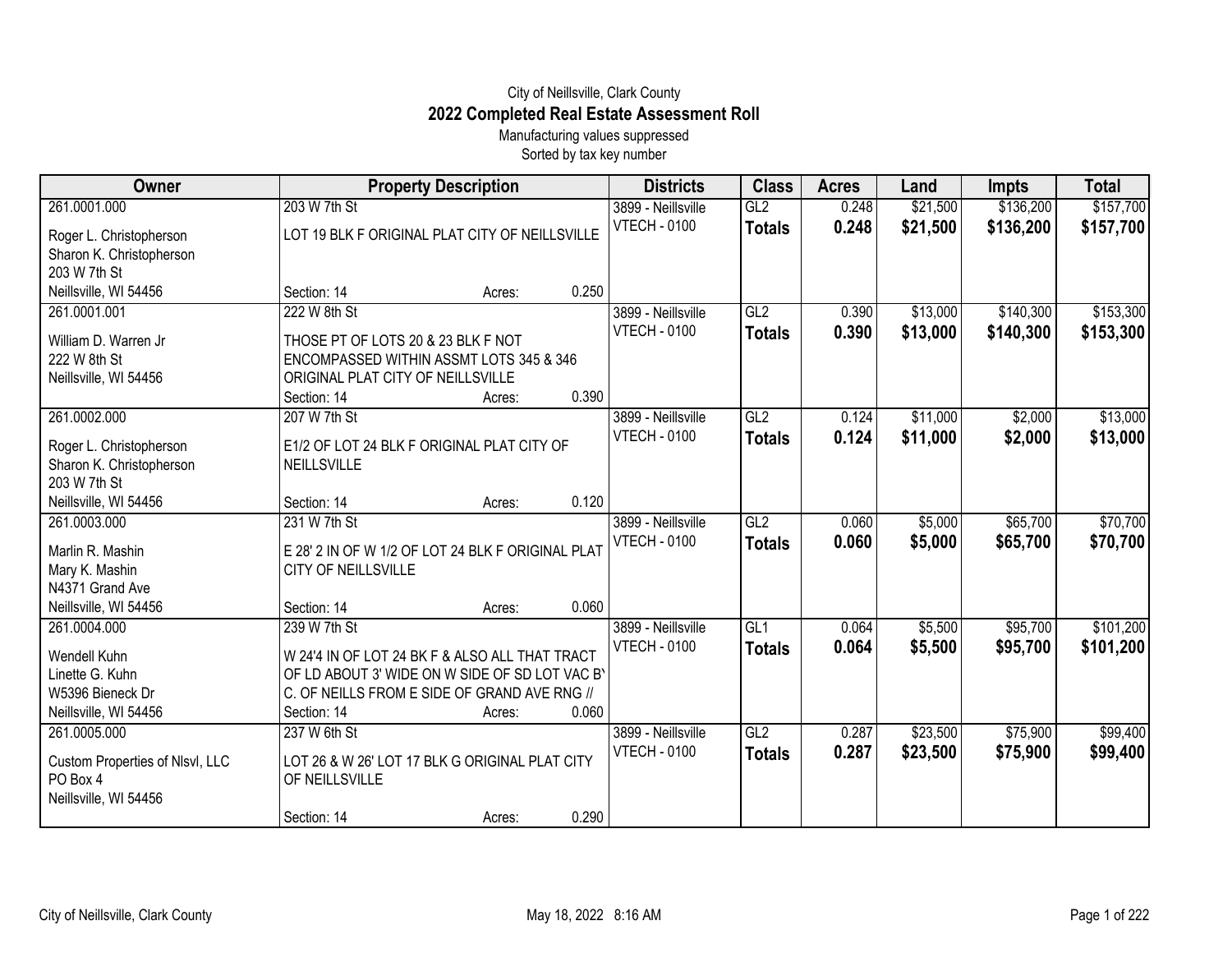| Owner<br><b>Property Description</b>                                                  | <b>Districts</b>                             | <b>Class</b>                                                                               | <b>Acres</b> | Land                                                           | <b>Impts</b>                      | <b>Total</b>   |                      |                        |                        |
|---------------------------------------------------------------------------------------|----------------------------------------------|--------------------------------------------------------------------------------------------|--------------|----------------------------------------------------------------|-----------------------------------|----------------|----------------------|------------------------|------------------------|
| 261.0006.000<br>Donald A. Arneson<br>PO Box 373<br>Black River Falls, WI 54615        | 200 W 7th St<br>OF NEILLSVILLE               | LOT 18 BLK G EX S 8'& EX W 55' ORIGINAL PLAT CITY                                          |              | 3899 - Neillsville<br><b>VTECH - 0100</b>                      | GL2<br><b>Totals</b>              | 0.108<br>0.108 | \$9,500<br>\$9,500   | \$49,300<br>\$49,300   | \$58,800<br>\$58,800   |
|                                                                                       | Section: 14                                  | Acres:                                                                                     | 0.110        |                                                                |                                   |                |                      |                        |                        |
| 261.0007.000<br>Normington Properties, LLC<br>3149 Meadowlark Ln<br>Altoona, WI 54720 | 212 W 7th St<br>OF NEILLSVILLE               | W 55' OF LOT 18 BLK G EX S 8' ORIGINAL PLAT CITY                                           |              | 3899 - Neillsville<br><b>VTECH - 0100</b>                      | GL2<br><b>Totals</b>              | 0.121<br>0.121 | \$10,500<br>\$10,500 | \$53,600<br>\$53,600   | \$64,100<br>\$64,100   |
|                                                                                       | Section: 14                                  | Acres:                                                                                     | 0.120        |                                                                |                                   |                |                      |                        |                        |
| 261.0008.000<br><b>Unity Bank</b><br>207 W Lincoln St<br>PO Box 461                   | 500 West St                                  | S 64' OF LOT 15 BLK H ORIGINAL PLAT & LOT 360 &<br>363 ASSESSMENT PLAT CITY OF NEILLSVILLE |              | 3899 - Neillsville<br><b>VTECH - 0100</b>                      | GL2<br><b>Totals</b>              | 0.580<br>0.580 | \$50,500<br>\$50,500 | \$579,500<br>\$579,500 | \$630,000<br>\$630,000 |
| Augusta, WI 54722                                                                     | Section: 14                                  | Acres:                                                                                     | 0.580        |                                                                |                                   |                |                      |                        |                        |
| 261.0009.000<br>Clayton B. Kreitlow<br>Katrina V. Kreitlow<br>702 W 5th St            | 702 W 5th St<br>OF NEILLSVILLE               | LOT 1 & E 26' OF LOT 2 BLK A AYERS ADDITION CITY                                           |              | 3899 - Neillsville<br>TID <sub>#4</sub><br><b>VTECH - 0100</b> | GL1<br><b>Totals</b>              | 0.279<br>0.279 | \$10,000<br>\$10,000 | \$82,200<br>\$82,200   | \$92,200<br>\$92,200   |
| Neillsville, WI 54456                                                                 | Section: 15                                  | Acres:                                                                                     | 0.280        |                                                                |                                   |                |                      |                        |                        |
| 261.0010.000<br>Frederick R. Faul<br>Dixie B. Faul<br>708 W 5th St                    | 708 W 5th St<br>ADDITION CITY OF NEILLSVILLE | LOT 2 EX E 26' & E 50' OF LOT 3 BLK A AYERS                                                |              | 3899 - Neillsville<br>$TID$ #4<br><b>VTECH - 0100</b>          | $\overline{GL1}$<br><b>Totals</b> | 0.273<br>0.273 | \$10,000<br>\$10,000 | \$86,500<br>\$86,500   | \$96,500<br>\$96,500   |
| Neillsville, WI 54456                                                                 | Section: 15                                  | Acres:                                                                                     | 0.270        |                                                                |                                   |                |                      |                        |                        |
| 261.0011.000<br>Mitchell K. Langreck<br>710 W 5th St<br>Neillsville, WI 54456         | 710 W 5th St<br>ADDITION CITY OF NEILLSVILLE | W 16' OF LOT 3 BLK A & ALL OF LOT 4 BLK A AYERS                                            |              | 3899 - Neillsville<br>TID <sub>#4</sub><br><b>VTECH - 0100</b> | GL1<br><b>Totals</b>              | 0.248<br>0.248 | \$9,500<br>\$9,500   | \$76,800<br>\$76,800   | \$86,300<br>\$86,300   |
|                                                                                       | Section: 15                                  | Acres:                                                                                     | 0.250        |                                                                |                                   |                |                      |                        |                        |
| 261.0012.000<br>Donna M. York<br>714 W 5th St<br>Neillsville, WI 54456                | 714 W 5th St<br>Section: 15                  | LOT 5 BLK A AYERS ADDITION CITY OF NEILLSVILLE<br>Acres:                                   | 0.200        | 3899 - Neillsville<br>TID <sub>#4</sub><br><b>VTECH - 0100</b> | GL1<br><b>Totals</b>              | 0.200<br>0.200 | \$7,500<br>\$7,500   | \$78,000<br>\$78,000   | \$85,500<br>\$85,500   |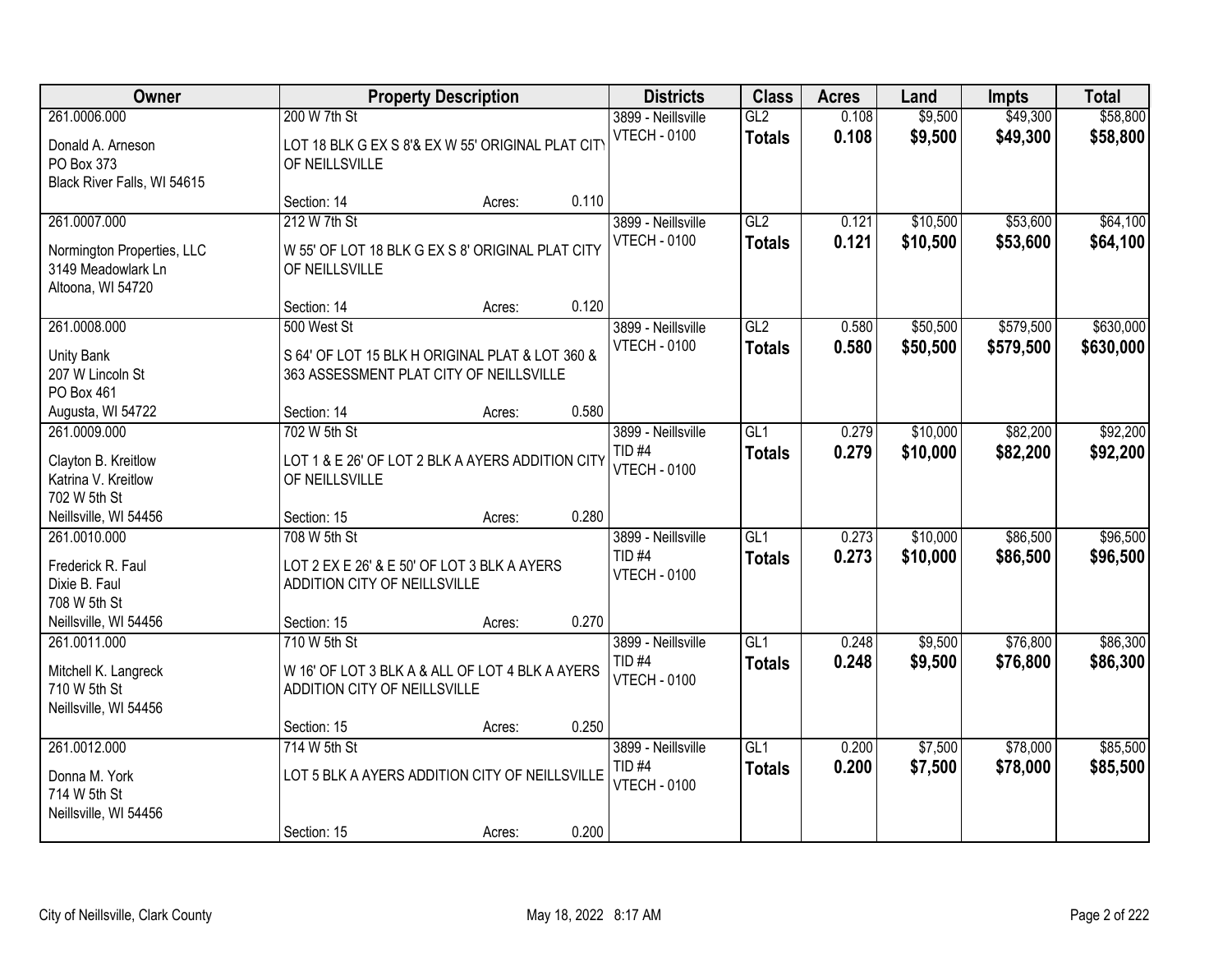| Owner                                                                                                      | <b>Property Description</b>                                                                       | <b>Districts</b> | <b>Class</b> | <b>Acres</b>                                                   | Land                              | Impts          | <b>Total</b>         |                        |                        |
|------------------------------------------------------------------------------------------------------------|---------------------------------------------------------------------------------------------------|------------------|--------------|----------------------------------------------------------------|-----------------------------------|----------------|----------------------|------------------------|------------------------|
| 261.0013.000<br>Jennifer Berger et al<br>c/o Dale L. Berger<br>711 W 4th St                                | 715 W 4th St<br>E1/2 OF LOT 6 BLK A AYERS ADDITION CITY OF<br>NEILLSVILLE                         |                  |              | 3899 - Neillsville<br><b>VTECH - 0100</b>                      | GL1<br><b>Totals</b>              | 0.101<br>0.101 | \$4,000<br>\$4,000   | $\overline{50}$<br>\$0 | \$4,000<br>\$4,000     |
| Neillsville, WI 54456                                                                                      | Section: 15                                                                                       | Acres:           | 0.100        |                                                                |                                   |                |                      |                        |                        |
| 261.0013.001<br>Arlys M. Knoop<br>803 W 4th St<br>Neillsville, WI 54456                                    | 4th St<br>W 1/2 OF LOT 6 BLK A AYERS ADDITION CITY OF<br>NEILLSVILLE                              |                  |              | 3899 - Neillsville<br><b>VTECH - 0100</b>                      | GL1<br><b>Totals</b>              | 0.101<br>0.101 | \$4,000<br>\$4,000   | \$600<br>\$600         | \$4,600<br>\$4,600     |
|                                                                                                            | Section: 15                                                                                       | Acres:           | 0.100        |                                                                |                                   |                |                      |                        |                        |
| 261.0014.000<br>Dale L. Berger<br>711 W 4th St<br>Neillsville, WI 54456                                    | 711 W 4th St<br>LOT 7 BLK A AYERS ADDITION CITY OF NEILLSVILLE                                    |                  |              | 3899 - Neillsville<br><b>VTECH - 0100</b>                      | GL1<br><b>Totals</b>              | 0.200<br>0.200 | \$7,500<br>\$7,500   | \$58,100<br>\$58,100   | \$65,600<br>\$65,600   |
|                                                                                                            | Section: 15                                                                                       | Acres:           | 0.200        |                                                                |                                   |                |                      |                        |                        |
| 261.0015.000<br>Timothy E. Tresemer<br>Lori K. Tresemer<br>709 W 4th St                                    | 709 W 4th St<br>LOT 8 BLK A AYERS ADDITION CITY OF NEILLSVILLE                                    |                  |              | 3899 - Neillsville<br><b>VTECH - 0100</b>                      | GL1<br><b>Totals</b>              | 0.200<br>0.200 | \$7,500<br>\$7,500   | \$92,000<br>\$92,000   | \$99,500<br>\$99,500   |
| Neillsville, WI 54456                                                                                      | Section: 15                                                                                       | Acres:           | 0.200        |                                                                |                                   |                |                      |                        |                        |
| 261.0016.000<br>Kevin Harris<br>Diane Harris<br>705 W 4th St<br>Neillsville, WI 54456                      | 705 W 4th St<br>LOT 9 & W 6' OF LOT 10 BLK A AYERS ADDITION<br>CITY OF NEILLSVILLE<br>Section: 15 | Acres:           | 0.220        | 3899 - Neillsville<br><b>VTECH - 0100</b>                      | $\overline{GL1}$<br><b>Totals</b> | 0.218<br>0.218 | \$8,000<br>\$8,000   | \$102,900<br>\$102,900 | \$110,900<br>\$110,900 |
| 261.0017.000                                                                                               | 701 W 4th St                                                                                      |                  |              | 3899 - Neillsville                                             | GL1                               | 0.182          | \$7,000              | \$55,500               | \$62,500               |
| Luke R. Smith<br>Kristin K. Smith<br>701 W 4th St                                                          | LOT 10 BLK A EX W 6' AYERS ADDITION CITY OF<br>NEILLSVILLE                                        |                  |              | <b>VTECH - 0100</b>                                            | <b>Totals</b>                     | 0.182          | \$7,000              | \$55,500               | \$62,500               |
| Neillsville, WI 54456                                                                                      | Section: 15                                                                                       | Acres:           | 0.180        |                                                                |                                   |                |                      |                        |                        |
| 261.0018.190<br>Harder Built, LLC et al<br>c/o Lucas D. Harder<br>W6049 Heintown Rd<br>Greenwood, WI 54437 | <b>Grand Ave</b><br>LOT 1 BLK 1 ORSON BACON'S ADD CITY OF<br>NEILLSVILLE<br>Section: 15           | Acres:           | 0.160        | 3899 - Neillsville<br>TID <sub>#4</sub><br><b>VTECH - 0100</b> | GL2<br><b>Totals</b>              | 0.156<br>0.156 | \$11,000<br>\$11,000 | $\overline{50}$<br>\$0 | \$11,000<br>\$11,000   |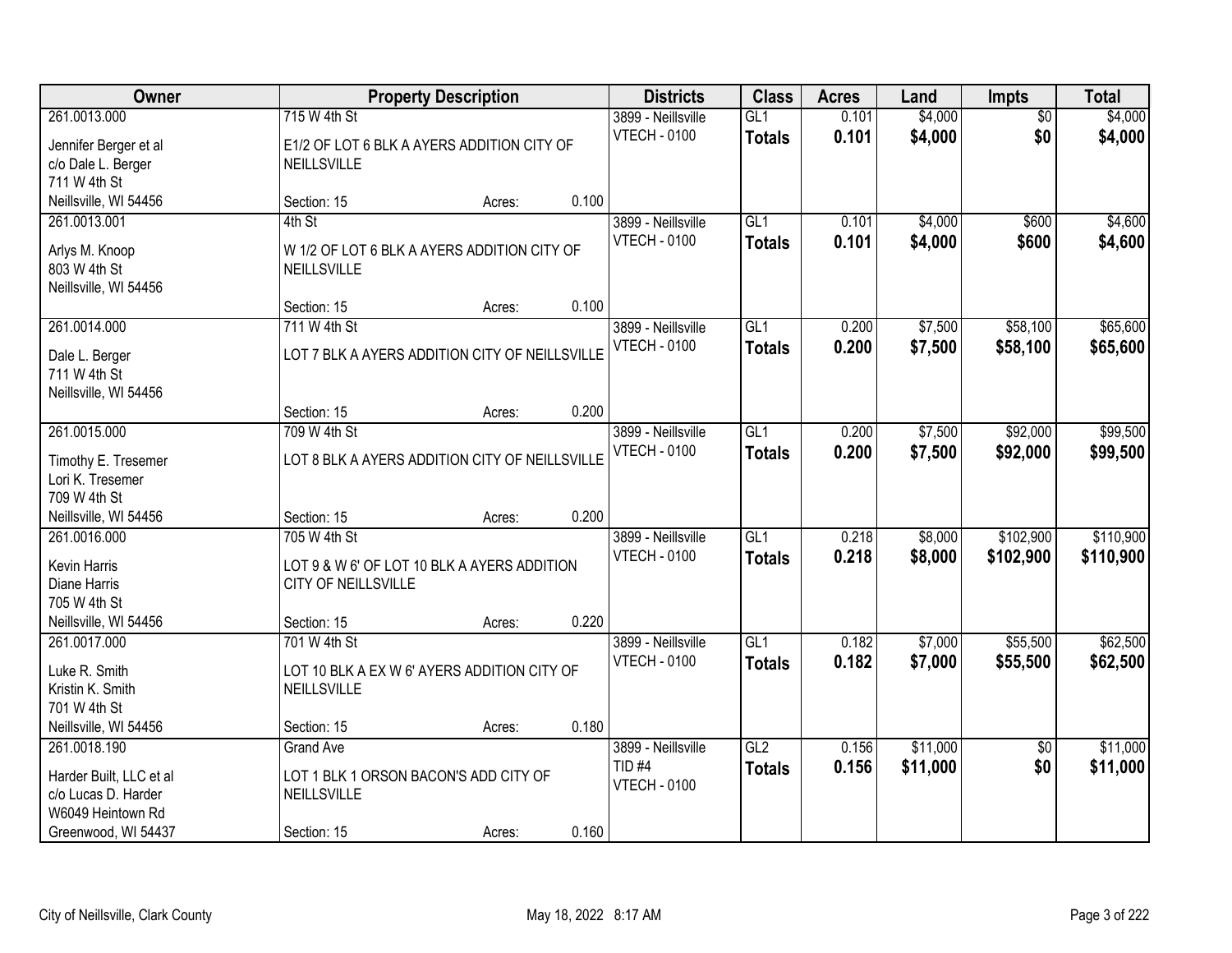| Owner                                  |                                                         | <b>Property Description</b> |       | <b>Districts</b>    | <b>Class</b>     | <b>Acres</b> | Land            | <b>Impts</b>    | <b>Total</b> |
|----------------------------------------|---------------------------------------------------------|-----------------------------|-------|---------------------|------------------|--------------|-----------------|-----------------|--------------|
| 261.0020.000                           | 300 W 5th St                                            |                             |       | 3899 - Neillsville  | GL2              | 0.156        | \$24,000        | $\overline{50}$ | \$24,000     |
| Harder Built, LLC et al                | LOT 2 BLK 1 ORSON BACON'S ADDITION CITY OF              |                             |       | TID <sub>#4</sub>   | <b>Totals</b>    | 0.156        | \$24,000        | \$0             | \$24,000     |
| c/o Lucas D. Harder                    | <b>NEILLSVILLE</b>                                      |                             |       | <b>VTECH - 0100</b> |                  |              |                 |                 |              |
| W6049 Heintown Rd                      |                                                         |                             |       |                     |                  |              |                 |                 |              |
| Greenwood, WI 54437                    | Section: 15                                             | Acres:                      | 0.160 |                     |                  |              |                 |                 |              |
| 261.0021.000                           | W 5th St                                                |                             |       | 3899 - Neillsville  | EL4              | 0.117        | $\overline{50}$ | $\overline{50}$ | $\sqrt{50}$  |
| Wisconsin Corp of Seventh              | W 60' OF LOT 6 BLK 1 EX S 46' 10 IN ORSON BACON'S       |                             |       | <b>TID #4</b>       | <b>Totals</b>    | 0.117        | \$0             | \$0             | \$0          |
| Day Adventists                         | ADD CITY OF NEILLSVILLE                                 |                             |       | <b>VTECH - 0100</b> |                  |              |                 |                 |              |
| PO Box 7310                            |                                                         |                             |       |                     |                  |              |                 |                 |              |
| Madison, WI 53707                      | Section: 15                                             | Acres:                      | 0.120 |                     |                  |              |                 |                 |              |
| 261.0022.000                           | 409 Clay St                                             |                             |       | 3899 - Neillsville  | GL <sub>1</sub>  | 0.063        | \$2,500         | \$76,300        | \$78,800     |
|                                        |                                                         |                             |       | TID <sub>#4</sub>   | <b>Totals</b>    | 0.063        | \$2,500         | \$76,300        | \$78,800     |
| Mary C. Schmidt                        | S 46'10 IN OF W 60' OF LOT 6 BLK 1 ORSON BACON'S        |                             |       | <b>VTECH - 0100</b> |                  |              |                 |                 |              |
| c/o Mary Z. Schmidt                    | ADD CITY OF NEILLSVILLE                                 |                             |       |                     |                  |              |                 |                 |              |
| 409 Clay St<br>Neillsville, WI 54456   | Section: 15                                             | Acres:                      | 0.060 |                     |                  |              |                 |                 |              |
| 261.0023.000                           | 405 Clay St                                             |                             |       | 3899 - Neillsville  | GL1              | 0.200        | \$7,500         | \$14,400        | \$21,900     |
|                                        |                                                         |                             |       | <b>VTECH - 0100</b> | <b>Totals</b>    | 0.200        | \$7,500         | \$14,400        | \$21,900     |
| Dean J. Schmitz                        | N1/2 OF LOTS 29 & 30 BLK 1 ORSON BACON'S ADD            |                             |       |                     |                  |              |                 |                 |              |
| Lisa M. Delis                          | CITY OF NEILLSVILLE                                     |                             |       |                     |                  |              |                 |                 |              |
| 34 S Main St                           |                                                         |                             |       |                     |                  |              |                 |                 |              |
| Granton, WI 54436                      | Section: 15                                             | Acres:                      | 0.200 |                     |                  |              |                 |                 |              |
| 261.0024.000                           | 403 Clay St                                             |                             |       | 3899 - Neillsville  | GL1              | 0.200        | \$7,500         | \$99,700        | \$107,200    |
| Michael R. Gripentrog                  | S 1/2 OF LOTS 29 & 30 BLK 1 ORSON BACON'S ADD           |                             |       | <b>VTECH - 0100</b> | <b>Totals</b>    | 0.200        | \$7,500         | \$99,700        | \$107,200    |
| Sara M. Gripentrog                     | <b>CITY OF NEILLSVILLE</b>                              |                             |       |                     |                  |              |                 |                 |              |
| 403 Clay St                            |                                                         |                             |       |                     |                  |              |                 |                 |              |
| Neillsville, WI 54456                  | Section: 15                                             | Acres:                      | 0.200 |                     |                  |              |                 |                 |              |
| 261.0025.000                           | W 4th St                                                |                             |       | 3899 - Neillsville  | GL <sub>1</sub>  | 0.106        | \$4,000         | $\sqrt{6}$      | \$4,000      |
| Quicker Revocable Living Trust, Hubert | $\vert$ N 52' OF LOTS 31 & 32 BLK 1 EX COM AT SE COR OF |                             |       | <b>VTECH - 0100</b> | <b>Totals</b>    | 0.106        | \$4,000         | \$0             | \$4,000      |
| H Jr                                   | LOT 32 TH N TO NE COR OF LOT TH DUE W 48' TH            |                             |       |                     |                  |              |                 |                 |              |
| PO Box 231                             | SELY TO PT 24' W OF SE COR OF SD LOT THE TO             |                             |       |                     |                  |              |                 |                 |              |
| Neillsville, WI 54456                  | Section: 15                                             | Acres:                      | 0.110 |                     |                  |              |                 |                 |              |
| 261.0025.001                           | 311 W 4th St                                            |                             |       | 3899 - Neillsville  | $\overline{GL1}$ | 0.186        | \$7,000         | \$74,900        | \$81,900     |
| Karyn R. Oster                         | LOTS 31 & 32 BLK 1 EX N 52' & EX COM AT SE COR          |                             |       | <b>VTECH - 0100</b> | <b>Totals</b>    | 0.186        | \$7,000         | \$74,900        | \$81,900     |
| 311 W 4th St                           | OF LOT 32 TH N TO NE COR TH W 48' TH SELY TO A          |                             |       |                     |                  |              |                 |                 |              |
| Neillsville, WI 54456                  | PT 24' W OF SE COR OF SD LOT THE TO POB                 |                             |       |                     |                  |              |                 |                 |              |
|                                        | Section: 15                                             | Acres:                      | 0.190 |                     |                  |              |                 |                 |              |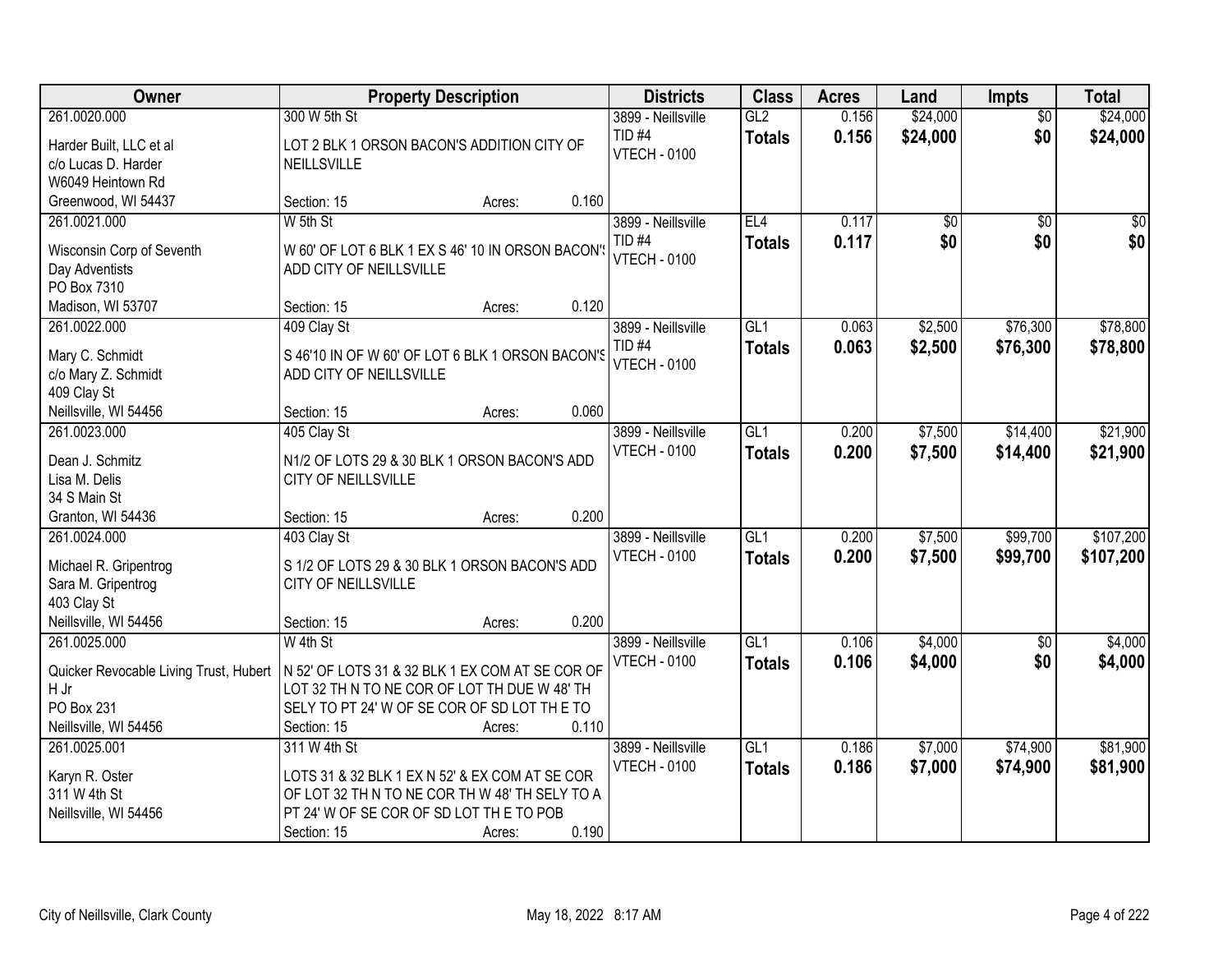| Owner                                                                        |                                                                                                    | <b>Property Description</b> |       | <b>Districts</b>                                               | <b>Class</b>                      | <b>Acres</b>   | Land                 | <b>Impts</b>           | <b>Total</b>           |
|------------------------------------------------------------------------------|----------------------------------------------------------------------------------------------------|-----------------------------|-------|----------------------------------------------------------------|-----------------------------------|----------------|----------------------|------------------------|------------------------|
| 261.0026.000<br>Daniel J. Lenz<br>Terri L. Lenz<br>N4738 Weston Falls Ave    | 402 Grand Ave<br>TH PT OF LOT 32 BLK 1 AS DESC IN 157/502 ORSON<br>BACON'S ADD CITY OF NEILLSVILLE |                             |       | 3899 - Neillsville<br><b>VTECH - 0100</b>                      | GL2<br><b>Totals</b>              | 0.109<br>0.109 | \$5,000<br>\$5,000   | \$300<br>\$300         | \$5,300<br>\$5,300     |
| Neillsville, WI 54456                                                        | Section: 15                                                                                        | Acres:                      | 0.110 |                                                                |                                   |                |                      |                        |                        |
| 261.0027.000<br>Daniel J. Lenz<br>Terri L. Lenz<br>N4738 Weston Falls Ave    | 402 N Grand Ave<br>LOT 33 & 34 BLK 1 ORSON BACON'S ADD CITY OF<br><b>NEILLSVILLE</b>               |                             |       | 3899 - Neillsville<br><b>VTECH - 0100</b>                      | GL2<br><b>Totals</b>              | 0.312<br>0.312 | \$25,000<br>\$25,000 | \$127,900<br>\$127,900 | \$152,900<br>\$152,900 |
| Neillsville, WI 54456                                                        | Section: 15                                                                                        | Acres:                      | 0.310 |                                                                |                                   |                |                      |                        |                        |
| 261.0028.000<br>Patrick B. Esterlen<br>410 W 5th St<br>Neillsville, WI 54456 | 410 W 5th St<br>LOT 10 BLK 2 ORSON BACONS ADD CITY OF<br>NEILLSVILLE                               |                             |       | 3899 - Neillsville<br><b>TID #4</b><br><b>VTECH - 0100</b>     | GL1<br><b>Totals</b>              | 0.200<br>0.200 | \$7,500<br>\$7,500   | \$65,400<br>\$65,400   | \$72,900<br>\$72,900   |
|                                                                              | Section: 15                                                                                        | Acres:                      | 0.200 |                                                                |                                   |                |                      |                        |                        |
| 261.0029.000<br>Jane M. Sprengelmeyer<br>414 W 5th<br>Neillsville, WI 54456  | 414 W 5th St<br>LOT 11 BLK 2 ORSON BACONS ADD CITY OF<br>NEILLSVILLE                               |                             |       | 3899 - Neillsville<br>TID <sub>#4</sub><br><b>VTECH - 0100</b> | $\overline{GL1}$<br><b>Totals</b> | 0.200<br>0.200 | \$7,500<br>\$7,500   | \$48,300<br>\$48,300   | \$55,800<br>\$55,800   |
|                                                                              | Section: 15                                                                                        | Acres:                      | 0.200 |                                                                |                                   |                |                      |                        |                        |
| 261.0030.000<br>Jason M. King<br>Wendi S. King<br>415 W 4th St               | 415 W 4th St<br>LOT 24 BLK 2 ORSON BACONS ADD CITY OF<br>NEILLSVILLE                               |                             |       | 3899 - Neillsville<br><b>VTECH - 0100</b>                      | $\overline{GL1}$<br><b>Totals</b> | 0.200<br>0.200 | \$7,500<br>\$7,500   | \$123,500<br>\$123,500 | \$131,000<br>\$131,000 |
| Neillsville, WI 54456<br>261.0031.000                                        | Section: 15<br>411 W 4th St                                                                        | Acres:                      | 0.200 | 3899 - Neillsville                                             | GL1                               | 0.200          | \$7,500              | \$55,500               | \$63,000               |
| John S. Karstens<br>c/o John S. Karstens<br>108 W 18th St                    | LOT 25 BLK 2 ORSON BACONS ADD CITY OF<br>NEILLSVILLE                                               |                             |       | <b>VTECH - 0100</b>                                            | <b>Totals</b>                     | 0.200          | \$7,500              | \$55,500               | \$63,000               |
| Neilllsville, WI 54456                                                       | Section: 15                                                                                        | Acres:                      | 0.200 |                                                                |                                   |                |                      |                        |                        |
| 261.0032.000<br>Louis Drabek<br>409 W 4th St<br>Neillsville, WI 54456        | 409 W 4th St<br>LOT 26 BLK 2 ORSON BACONS ADD CITY OF<br>NEILLSVILLE<br>Section: 15                | Acres:                      | 0.200 | 3899 - Neillsville<br><b>VTECH - 0100</b>                      | GL1<br><b>Totals</b>              | 0.200<br>0.200 | \$7,500<br>\$7,500   | \$100,400<br>\$100,400 | \$107,900<br>\$107,900 |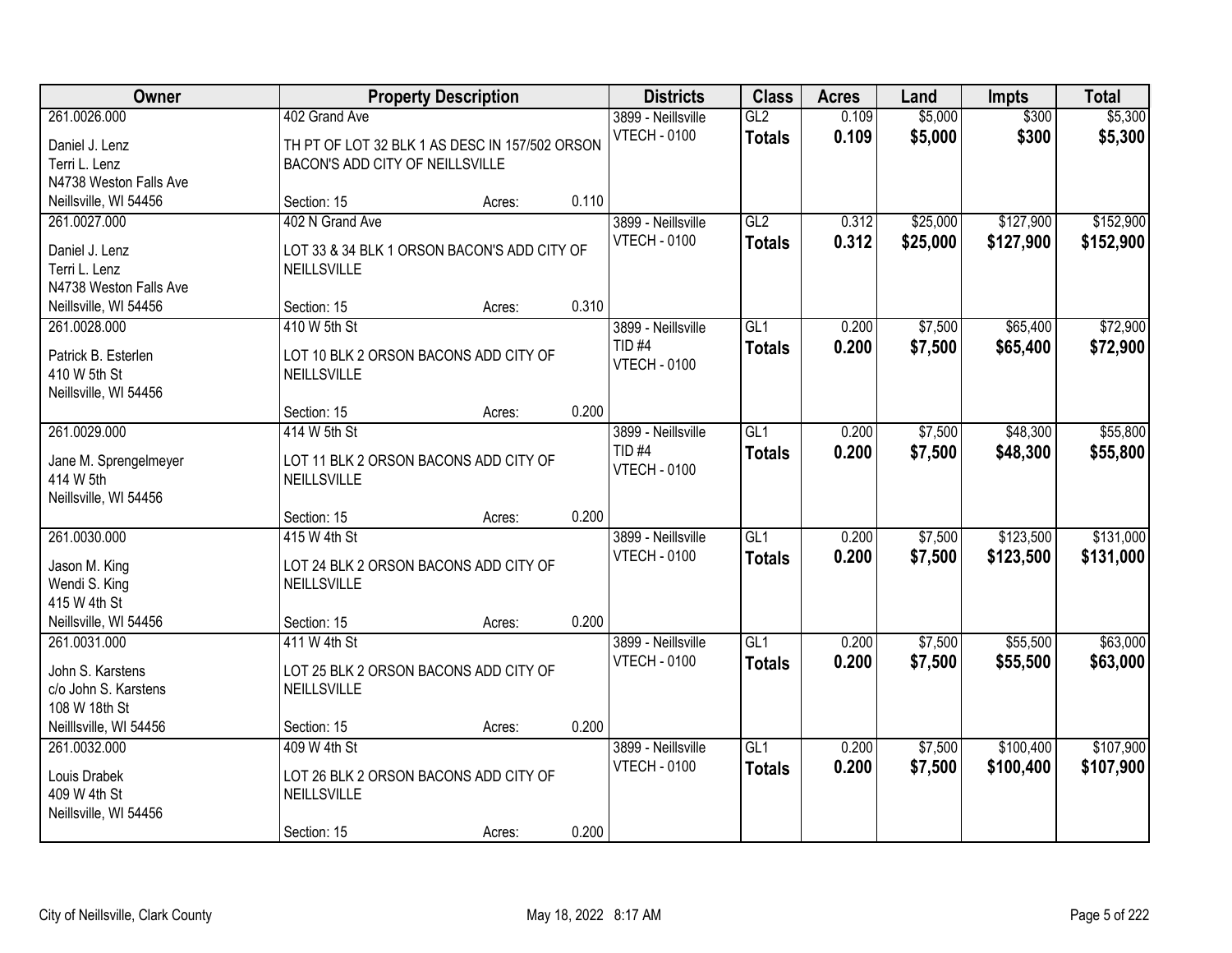| Owner<br><b>Property Description</b>                                                 | <b>Districts</b>                              | <b>Class</b>                                                                                                  | <b>Acres</b> | Land                                                       | Impts                             | <b>Total</b>   |                    |                        |                        |
|--------------------------------------------------------------------------------------|-----------------------------------------------|---------------------------------------------------------------------------------------------------------------|--------------|------------------------------------------------------------|-----------------------------------|----------------|--------------------|------------------------|------------------------|
| 261.0033.000                                                                         | 400 Clay St                                   |                                                                                                               |              | 3899 - Neillsville                                         | GL1                               | 0.400          | \$13,500           | \$152,800              | \$166,300              |
| Shaun P. Simpson<br>Alyssa A. Simpson<br>400 Clay St                                 | <b>NEILLSVILLE</b>                            | LOTS 27 & 28 BLK 2 ORSON BACONS ADD CITY OF                                                                   |              | <b>VTECH - 0100</b>                                        | <b>Totals</b>                     | 0.400          | \$13,500           | \$152,800              | \$166,300              |
| Neillsville, WI 54456                                                                | Section: 15                                   | Acres:                                                                                                        | 0.400        |                                                            |                                   |                |                    |                        |                        |
| 261.0034.000<br>Jimmie D. Blum<br>411 Forest St<br>Neillsville, WI 54456             | 411 Forest St<br>NEILLSVILLE                  | LOT 16 BLK 3 ORSON BACONS ADD CITY OF                                                                         |              | 3899 - Neillsville<br><b>TID #4</b><br><b>VTECH - 0100</b> | GL1<br><b>Totals</b>              | 0.200<br>0.200 | \$7,500<br>\$7,500 | \$92,000<br>\$92,000   | \$99,500<br>\$99,500   |
|                                                                                      | Section: 15                                   | Acres:                                                                                                        | 0.200        |                                                            |                                   |                |                    |                        |                        |
| 261.0035.000<br>Julie L. Simek<br>1000 E 2nd St<br>Neillsville, WI 54456             | 401 Forest St<br>ADDITION CITY OF NEILLSVILLE | S 75' OF LOTS 19 & 20 BLK 3 ORSON BACON'S                                                                     |              | 3899 - Neillsville<br><b>VTECH - 0100</b>                  | GL1<br><b>Totals</b>              | 0.224<br>0.224 | \$8,500<br>\$8,500 | \$56,100<br>\$56,100   | \$64,600<br>\$64,600   |
|                                                                                      | Section: 15                                   | Acres:                                                                                                        | 0.220        |                                                            |                                   |                |                    |                        |                        |
| 261.0036.000<br>Jasmine L. Wilichowski                                               | 405 Forest St                                 | COM 75' N OF SW COR OF LOT 19 BLK 3 BACONS                                                                    |              | 3899 - Neillsville<br><b>VTECH - 0100</b>                  | GL1<br><b>Totals</b>              | 0.070<br>0.070 | \$2,500<br>\$2,500 | \$0<br>\$0             | \$2,500<br>\$2,500     |
| 405 Forest St<br>Neillsville, WI 54456                                               | Section: 15                                   | ADD TH N 25' E 42' S 3' E 90' S 22' W 132' TO POB BG<br>PT LOTS 19 & 20 BK 3 ORSON BACON'S ADD CITY<br>Acres: | 0.070        |                                                            |                                   |                |                    |                        |                        |
| 261.0037.000<br>Mckenzie L. Trunkel<br>N3014 Fairground Ave<br>Neillsville, WI 54456 | 509 W 4th St                                  | LOT 21 BLK 3 ORSON BACON'S ADD & N 12' OF E 66<br>LOT 478 ASSESSMENT PLAT CITY OF NEILLSVILLE                 |              | 3899 - Neillsville<br><b>VTECH - 0100</b>                  | $\overline{GL1}$<br><b>Totals</b> | 0.200<br>0.200 | \$7,500<br>\$7,500 | \$13,200<br>\$13,200   | \$20,700<br>\$20,700   |
| 261.0038.000                                                                         | Section: 15<br>505 W 4th St                   | Acres:                                                                                                        | 0.200        | 3899 - Neillsville                                         | $\overline{GL1}$                  | 0.200          | \$7,500            | \$42,900               | \$50,400               |
| William F. Donahue<br>1500 Hewett St<br>Neillsville, WI 54456                        | NEILLSVILLE                                   | LOT 22 BLK 3 ORSON BACONS ADD CITY OF                                                                         |              | <b>VTECH - 0100</b>                                        | <b>Totals</b>                     | 0.200          | \$7,500            | \$42,900               | \$50,400               |
|                                                                                      | Section: 15                                   | Acres:                                                                                                        | 0.200        |                                                            |                                   |                |                    |                        |                        |
| 261.0039.000<br>Ndtco<br>Gregg R. Scheirman Roth Ira<br>15271 E Hialeah Pl           | 400 Oak St<br>NEILLSVILLE                     | LOT 23 BLK 3 ORSON BACON'S ADDITION CITY OF                                                                   |              | 3899 - Neillsville<br><b>VTECH - 0100</b>                  | GL1<br><b>Totals</b>              | 0.200<br>0.200 | \$7,500<br>\$7,500 | \$120,400<br>\$120,400 | \$127,900<br>\$127,900 |
| Aurora, CO 80015                                                                     | Section: 15                                   | Acres:                                                                                                        | 0.200        |                                                            |                                   |                |                    |                        |                        |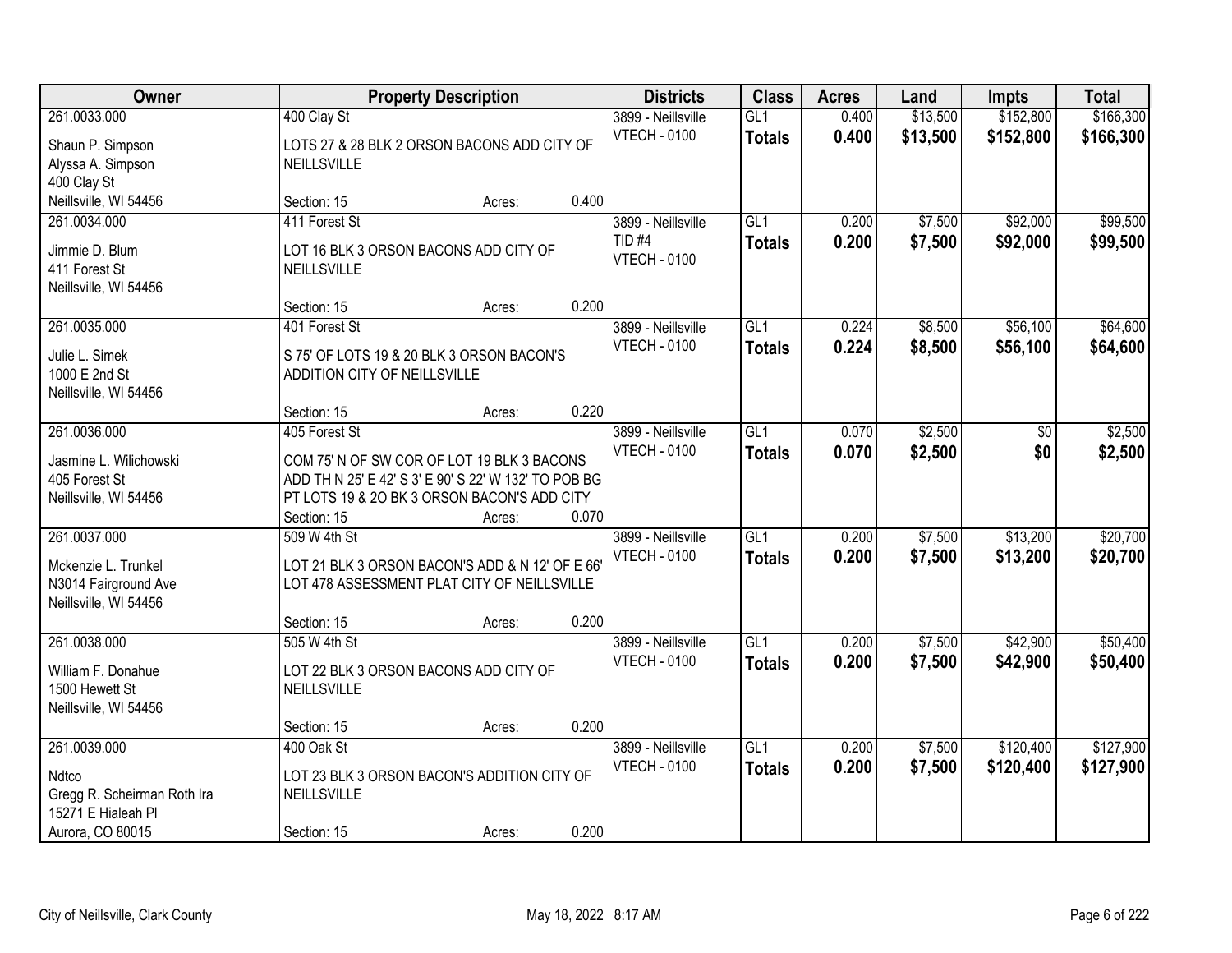| Owner                                                                                         | <b>Property Description</b>                                                                     |        |       | <b>Districts</b>                                               | <b>Class</b>                      | <b>Acres</b>   | Land                 | <b>Impts</b>           | <b>Total</b>           |
|-----------------------------------------------------------------------------------------------|-------------------------------------------------------------------------------------------------|--------|-------|----------------------------------------------------------------|-----------------------------------|----------------|----------------------|------------------------|------------------------|
| 261.0040.000<br>Jeffery E. Kluckhohn<br>Maxine A. Kluckhohn                                   | 600 W 5th St<br>LOT 17 BLK 4 ORSON BACONS ADD CITY OF<br><b>NEILLSVILLE</b>                     |        |       | 3899 - Neillsville<br>TID <sub>#4</sub><br><b>VTECH - 0100</b> | GL1<br><b>Totals</b>              | 0.265<br>0.265 | \$10,000<br>\$10,000 | \$118,900<br>\$118,900 | \$128,900<br>\$128,900 |
| W5431 Sunny Brook Rd<br>Neillsville, WI 54456                                                 | Section: 15                                                                                     | Acres: | 0.260 |                                                                |                                   |                |                      |                        |                        |
| 261.0041.000<br>Mildred L. Gumz<br>404 Forest St<br>Neillsville, WI 54456                     | 404 Forest St<br>N 1/2 OF LOT 18 BLK 4 ORSON BACON'S ADD CITY<br>OF NEILLSVILLE                 |        |       | 3899 - Neillsville<br><b>VTECH - 0100</b>                      | GL1<br><b>Totals</b>              | 0.133<br>0.133 | \$5,000<br>\$5,000   | \$60,400<br>\$60,400   | \$65,400<br>\$65,400   |
|                                                                                               | Section: 15                                                                                     | Acres: | 0.130 |                                                                |                                   |                |                      |                        |                        |
| 261.0042.000<br>Mark R. Esce<br>Sarah J. Aderhold<br>400 Forest St                            | 400 Forest St<br>S 1/2 OF LOT 18 BLK 4 ORSON BACON'S ADD CITY<br>OF NEILLSVILLE                 |        |       | 3899 - Neillsville<br><b>VTECH - 0100</b>                      | GL <sub>1</sub><br><b>Totals</b>  | 0.133<br>0.133 | \$5,000<br>\$5,000   | \$60,700<br>\$60,700   | \$65,700<br>\$65,700   |
| Neillsville, WI 54456                                                                         | Section: 15                                                                                     | Acres: | 0.130 |                                                                |                                   |                |                      |                        |                        |
| 261.0043.000<br>Coty C. Montgomery<br>111 Oak St<br>Neillsville, WI 54456                     | 111 Oak St<br>LOTS 1 & 4 BLK 1 EX S 30' OF LOT 1 BACON'S<br>SUBDIVISION CITY OF NEILLSVILLE     |        |       | 3899 - Neillsville<br><b>VTECH - 0100</b>                      | GL1<br><b>Totals</b>              | 0.420<br>0.420 | \$14,000<br>\$14,000 | \$162,000<br>\$162,000 | \$176,000<br>\$176,000 |
|                                                                                               | Section: 15                                                                                     | Acres: | 0.420 |                                                                |                                   |                |                      |                        |                        |
| 261.0044.000<br>Karen M. Gilbert<br>110 Clay St<br>Neillsville, WI 54456                      | 110 Clay St<br>LOTS 2 & 3 BLK 1 BACONS SUBDIVISION CITY OF<br><b>NEILLSVILLE</b><br>Section: 15 | Acres: | 0.510 | 3899 - Neillsville<br><b>VTECH - 0100</b>                      | GL1<br><b>Totals</b>              | 0.510<br>0.510 | \$16,000<br>\$16,000 | \$63,000<br>\$63,000   | \$79,000<br>\$79,000   |
| 261.0045.000<br>Charles W. Pakala<br>Brooke C. Pakala<br>118 Clay St<br>Neillsville, WI 54456 | 118 Clay St<br>LOTS 5 & 7 BLK 1 BACON'S SUBDIVISION CITY OF<br>NEILLSVILLE<br>Section: 15       | Acres: | 0.510 | 3899 - Neillsville<br>TID <sub>#4</sub><br><b>VTECH - 0100</b> | GL1<br><b>Totals</b>              | 0.510<br>0.510 | \$16,000<br>\$16,000 | \$292,200<br>\$292,200 | \$308,200<br>\$308,200 |
| 261.0046.000<br>Michael K. Mahoney<br>117 Oak St<br>Neillsville, WI 54456                     | 117 Oak St<br>W 99' LOTS 6 & 8 BLK 1 BACON'S SUBDIVISION CITY<br>OF NEILLSVILLE<br>Section: 15  | Acres: | 0.320 | 3899 - Neillsville<br><b>TID #4</b><br><b>VTECH - 0100</b>     | $\overline{GL1}$<br><b>Totals</b> | 0.320<br>0.320 | \$11,000<br>\$11,000 | \$120,900<br>\$120,900 | \$131,900<br>\$131,900 |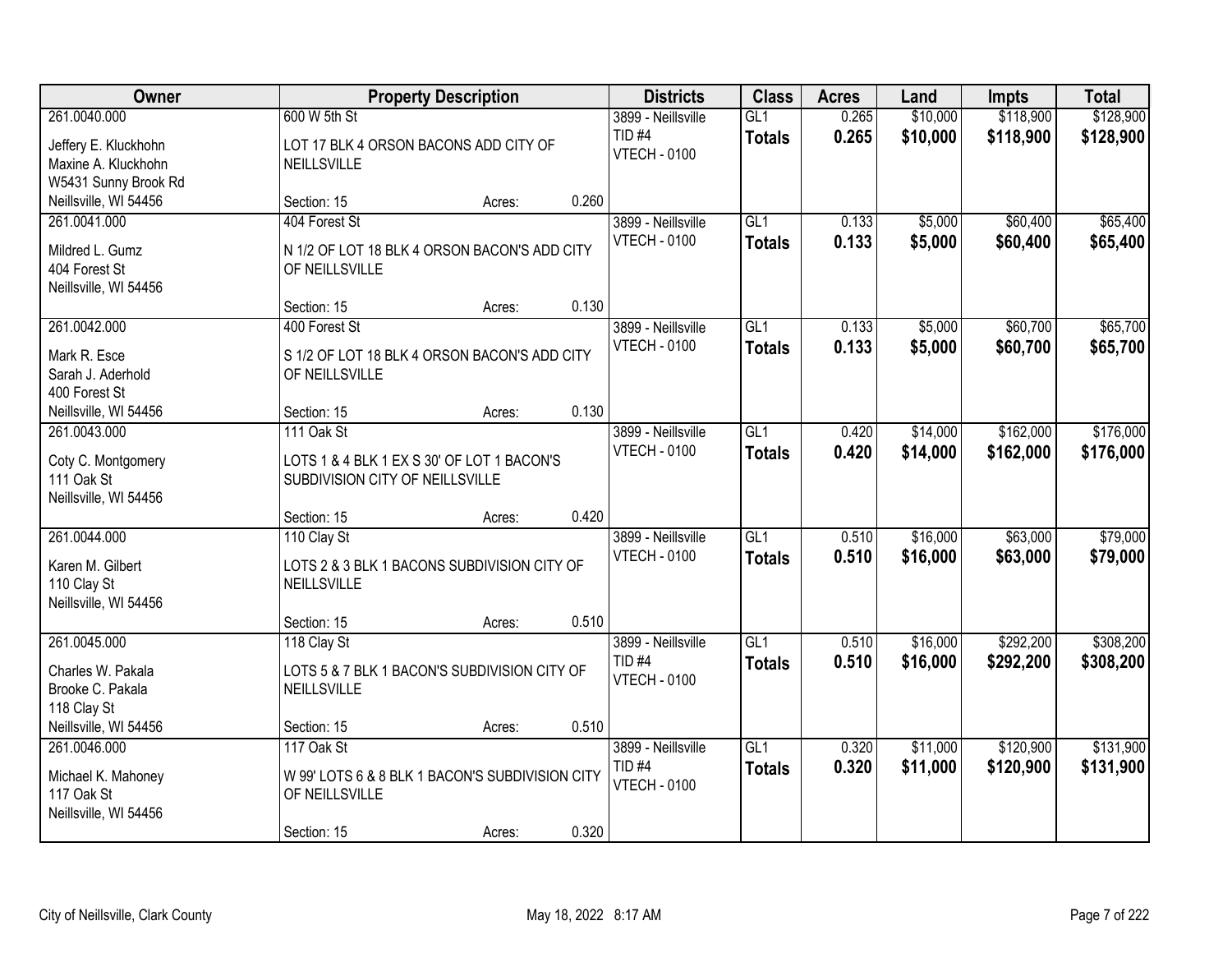| Owner                   |                                                       | <b>Property Description</b> |       | <b>Districts</b>                         | <b>Class</b>     | <b>Acres</b> | Land     | <b>Impts</b> | <b>Total</b> |
|-------------------------|-------------------------------------------------------|-----------------------------|-------|------------------------------------------|------------------|--------------|----------|--------------|--------------|
| 261.0047.000            | Oak St                                                |                             |       | 3899 - Neillsville                       | GL1              | 0.214        | \$8,000  | \$10,400     | \$18,400     |
| Charles W. Pakala       | E 66' OF LOTS 6 & 8 BLK 1 BACON'S SUBDIVISION         |                             |       | TID <sub>#4</sub><br><b>VTECH - 0100</b> | <b>Totals</b>    | 0.214        | \$8,000  | \$10,400     | \$18,400     |
| Brooke C. Pakala        | CITY OF NEILLSVILLE                                   |                             |       |                                          |                  |              |          |              |              |
| 118 Clay St             |                                                       |                             |       |                                          |                  |              |          |              |              |
| Neillsville, WI 54456   | Section: 15                                           | Acres:                      | 0.210 |                                          |                  |              |          |              |              |
| 261.0048.000            | 116 Grand Ave                                         |                             |       | 3899 - Neillsville                       | GL1              | 0.197        | \$7,500  | \$58,900     | \$66,400     |
| Sarah A. Poeschel       | LOT 5 BLK 2 EX W 100' BACON'S SUBDIVISION CITY        |                             |       | TID <sub>#4</sub>                        | <b>Totals</b>    | 0.197        | \$7,500  | \$58,900     | \$66,400     |
| 116 Grand Ave           | OF NEILLSVILLE                                        |                             |       | <b>VTECH - 0100</b>                      |                  |              |          |              |              |
| Neillsville, WI 54456   |                                                       |                             |       |                                          |                  |              |          |              |              |
|                         | Section: 15                                           | Acres:                      | 0.200 |                                          |                  |              |          |              |              |
| 261.0049.000            | 114 Grand Ave                                         |                             |       | 3899 - Neillsville                       | GL1              | 0.087        | \$3,500  | \$1,100      | \$4,600      |
| Angeline M. Larsen      | W 100' OF LOT 5 BLK 2 BACON'S SUBDIVISION CITY        |                             |       | TID <sub>#4</sub>                        | <b>Totals</b>    | 0.087        | \$3,500  | \$1,100      | \$4,600      |
| 114 Grand Ave           | OF NEILLSVILLE                                        |                             |       | <b>VTECH - 0100</b>                      |                  |              |          |              |              |
| Neillsville, WI 54456   |                                                       |                             |       |                                          |                  |              |          |              |              |
|                         | Section: 15                                           | Acres:                      | 0.080 |                                          |                  |              |          |              |              |
| 261.0050.000            | 201 Oak St                                            |                             |       | 3899 - Neillsville                       | GL1              | 0.197        | \$7,500  | \$31,500     | \$39,000     |
|                         |                                                       |                             |       | <b>VTECH - 0100</b>                      | <b>Totals</b>    | 0.197        | \$7,500  | \$31,500     | \$39,000     |
| Scott A. Solberg        | LOT 1 BLK 3 EXC E 35' BACON'S SUBDIVISION NKA         |                             |       |                                          |                  |              |          |              |              |
| 201 Oak St              | PT OF LOT 499 C S STOCKWELL'S PLAT 1921 CITY          |                             |       |                                          |                  |              |          |              |              |
| Neillsville, WI 54456   | OF NEILLSVILLE                                        |                             |       |                                          |                  |              |          |              |              |
|                         | Section: 15                                           | Acres:                      | 0.200 |                                          |                  |              |          |              |              |
| 261.0051.000            | 202 Clay St                                           |                             |       | 3899 - Neillsville                       | $\overline{GL1}$ | 0.591        | \$17,500 | \$181,500    | \$199,000    |
| Margarite A. Cunningham | E 35' OF LOT 1 & ALL OF LOTS 2 & 3 & E 25' OF LOT 4   |                             |       | <b>VTECH - 0100</b>                      | <b>Totals</b>    | 0.591        | \$17,500 | \$181,500    | \$199,000    |
| 202 Clay St             | BLK 3 BACONS SUBD NKA PT OF LOT 499                   |                             |       |                                          |                  |              |          |              |              |
| Neillsville, WI 54456   | ASSESSMENT PLAT CITY OF NEILLSVILLE                   |                             |       |                                          |                  |              |          |              |              |
|                         | Section: 15                                           | Acres:                      | 0.590 |                                          |                  |              |          |              |              |
| 261.0052.000            | 207 Oak St                                            |                             |       | 3899 - Neillsville                       | GL1              | 0.250        | \$9,500  | \$23,600     | \$33,100     |
| William H. Johnson      |                                                       |                             |       | <b>VTECH - 0100</b>                      | <b>Totals</b>    | 0.250        | \$9,500  | \$23,600     | \$33,100     |
| W5551 Pineview Rd       | LOT 5 BLK 3 BACONS SUBDIVISION CITY OF<br>NEILLSVILLE |                             |       |                                          |                  |              |          |              |              |
| Neillsville, WI 54456   |                                                       |                             |       |                                          |                  |              |          |              |              |
|                         | Section: 15                                           | Acres:                      | 0.250 |                                          |                  |              |          |              |              |
| 261.0053.000            | 206 Clay St                                           |                             |       | 3899 - Neillsville                       | GL1              | 0.250        | \$9,500  | \$83,500     | \$93,000     |
|                         |                                                       |                             |       | <b>VTECH - 0100</b>                      |                  | 0.250        |          |              |              |
| Timothy E. Brekke       | LOT 6 BLK 3 BACON'S SUBDIVISION CITY OF               |                             |       |                                          | <b>Totals</b>    |              | \$9,500  | \$83,500     | \$93,000     |
| Lynn P. Brekke          | NEILLSVILLE                                           |                             |       |                                          |                  |              |          |              |              |
| 206 Clay St             |                                                       |                             |       |                                          |                  |              |          |              |              |
| Neillsville, WI 54456   | Section: 15                                           | Acres:                      | 0.250 |                                          |                  |              |          |              |              |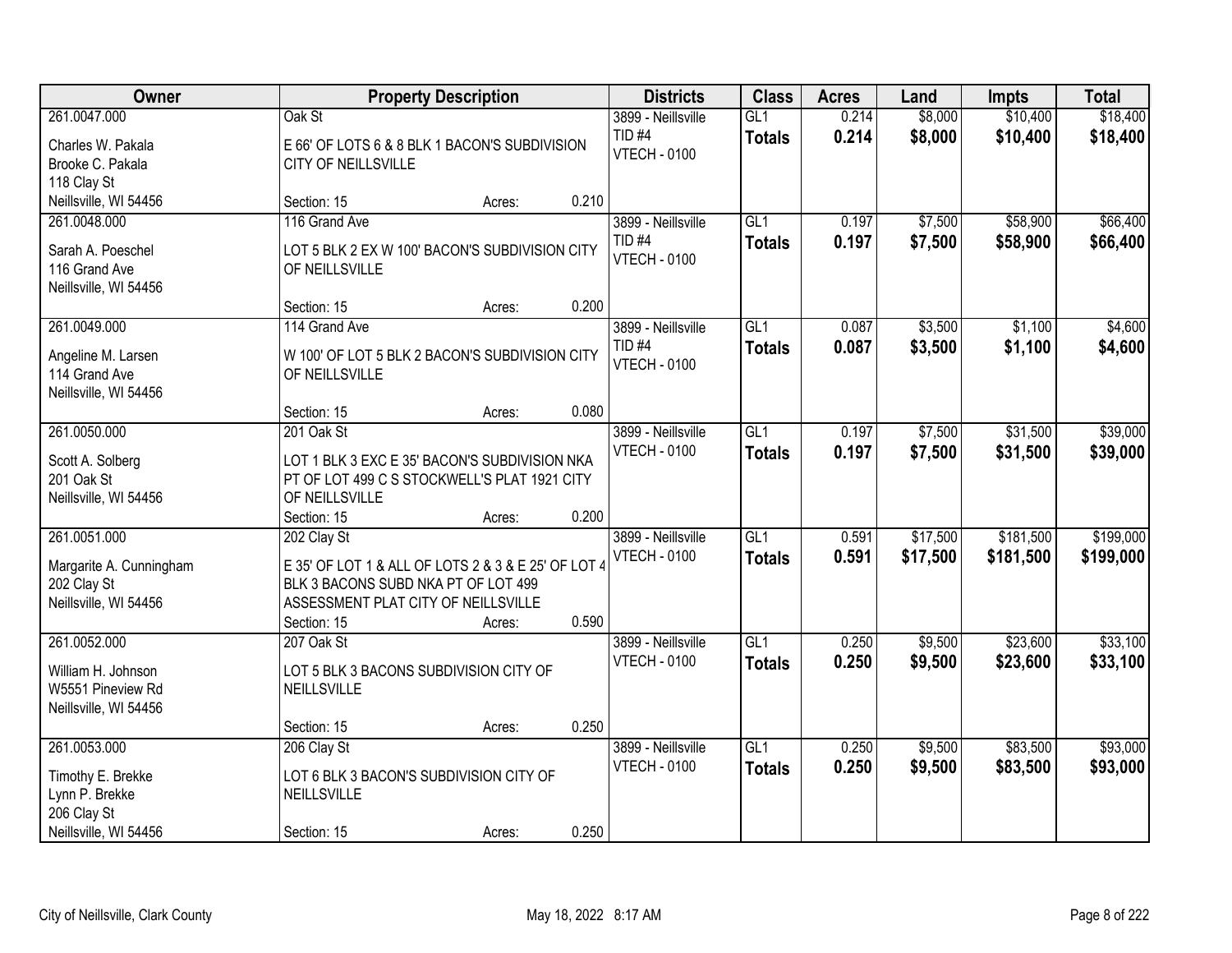| Owner<br><b>Property Description</b>                                        | <b>Districts</b>                                                                                | <b>Class</b> | <b>Acres</b> | Land                                      | <b>Impts</b>                      | <b>Total</b>   |                      |                        |                        |
|-----------------------------------------------------------------------------|-------------------------------------------------------------------------------------------------|--------------|--------------|-------------------------------------------|-----------------------------------|----------------|----------------------|------------------------|------------------------|
| 261.0054.000<br>Alexander J. Reavley<br>211 Oak St                          | 211 Oak St<br>LOT 7 BLK 3 BACON'S SUBDIVISION CITY OF<br>NEILLSVILLE                            |              |              | 3899 - Neillsville<br><b>VTECH - 0100</b> | GL1<br><b>Totals</b>              | 0.250<br>0.250 | \$9,500<br>\$9,500   | \$82,100<br>\$82,100   | \$91,600<br>\$91,600   |
| Neillsville, WI 54456                                                       | Section: 15                                                                                     | Acres:       | 0.250        |                                           |                                   |                |                      |                        |                        |
| 261.0055.000<br>Gary M. Beelman<br>Stephanie J. Beelman                     | 210 Clay St<br>LOT 8 BLK 3 BACON'S SUBDIVISION CITY OF<br>NEILLSVILLE                           |              |              | 3899 - Neillsville<br><b>VTECH - 0100</b> | GL1<br><b>Totals</b>              | 0.250<br>0.250 | \$9,500<br>\$9,500   | \$66,700<br>\$66,700   | \$76,200<br>\$76,200   |
| 210 Clay St<br>Neillsville, WI 54456                                        | Section: 15                                                                                     | Acres:       | 0.250        |                                           |                                   |                |                      |                        |                        |
| 261.0056.000<br>Thomas A. Johnson<br>Carrie L. Johnson<br>217 Oak St        | 217 Oak St<br>LOT 10 & 11 BLK 3 BACON'S SUBDIVISION CITY OF<br>NEILLSVILLE                      |              |              | 3899 - Neillsville<br><b>VTECH - 0100</b> | GL1<br><b>Totals</b>              | 0.500<br>0.500 | \$16,000<br>\$16,000 | \$17,000<br>\$17,000   | \$33,000<br>\$33,000   |
| Neillsville, WI 54456                                                       | Section: 15                                                                                     | Acres:       | 0.500        |                                           |                                   |                |                      |                        |                        |
| 261.0057.000<br>John E. Vornholt<br>Susan S. Vornholt<br>301 Oak St         | 301 Oak St<br>LOTS 14 & 15 BLK 3 BACON'S SUBDIVISION CITY OF<br>NEILLSVILLE L/E FOR ELLA G HEMP |              |              | 3899 - Neillsville<br><b>VTECH - 0100</b> | GL1<br><b>Totals</b>              | 0.500<br>0.500 | \$16,000<br>\$16,000 | \$141,000<br>\$141,000 | \$157,000<br>\$157,000 |
| Neillsville, WI 54456                                                       | Section: 15                                                                                     | Acres:       | 0.500        |                                           |                                   |                |                      |                        |                        |
| 261.0058.000<br>Ryan J. Stolarczyk<br>c/o Ryan J. Stolarczyk<br>302 Clay St | 302 Clay St<br>LOT 17 BLK 3 BACON'S SUBDIVISION CITY OF<br>NEILLSVILLE                          |              |              | 3899 - Neillsville<br><b>VTECH - 0100</b> | $\overline{GL1}$<br><b>Totals</b> | 0.250<br>0.250 | \$9,500<br>\$9,500   | \$162,500<br>\$162,500 | \$172,000<br>\$172,000 |
| Neillsville, WI 54456<br>261.0059.000                                       | Section: 15<br>303 Oak St                                                                       | Acres:       | 0.250        | 3899 - Neillsville                        | $\overline{GL1}$                  | 0.250          | \$9,500              | \$14,000               | \$23,500               |
| <b>Richard Marks</b><br>303 Oak St<br>Neillsville, WI 54456                 | LOT 18 BLK 3 BACON'S SUBDIVISION CITY OF<br>NEILLSVILLE                                         |              |              | <b>VTECH - 0100</b>                       | <b>Totals</b>                     | 0.250          | \$9,500              | \$14,000               | \$23,500               |
|                                                                             | Section: 15                                                                                     | Acres:       | 0.250        |                                           |                                   |                |                      |                        |                        |
| 261.0060.000<br>Lonnie L. Hoff<br>307 Oak St<br>Neillsville, WI 54456       | 307 Oak St<br>LOT 19 BLK 3 BACON'S SUBDIVISION CITY OF<br>NEILLSVILLE<br>Section: 15            | Acres:       | 0.250        | 3899 - Neillsville<br><b>VTECH - 0100</b> | GL1<br><b>Totals</b>              | 0.250<br>0.250 | \$9,500<br>\$9,500   | \$48,800<br>\$48,800   | \$58,300<br>\$58,300   |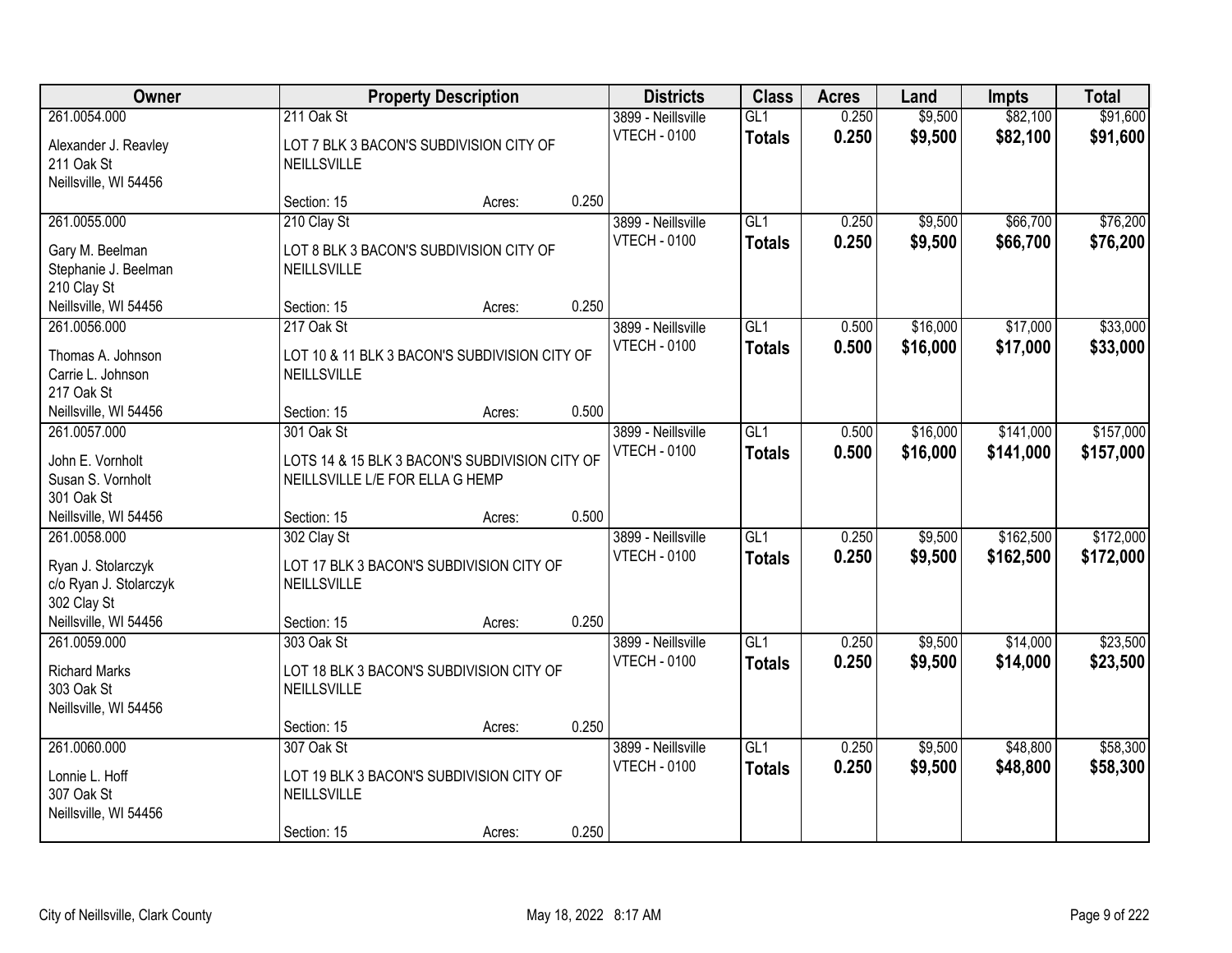| Owner<br><b>Property Description</b> | <b>Districts</b>                                                          | <b>Class</b> | <b>Acres</b> | Land                                      | <b>Impts</b>         | <b>Total</b>   |                    |                      |                      |
|--------------------------------------|---------------------------------------------------------------------------|--------------|--------------|-------------------------------------------|----------------------|----------------|--------------------|----------------------|----------------------|
| 261.0061.000                         | 302 Clay St                                                               |              |              | 3899 - Neillsville<br><b>VTECH - 0100</b> | GL1<br><b>Totals</b> | 0.250<br>0.250 | \$9,500<br>\$9,500 | \$13,000<br>\$13,000 | \$22,500<br>\$22,500 |
| Ryan J. Stolarczyk                   | LOT 20 BLK 3 BACON'S SUBDIVISION CITY OF                                  |              |              |                                           |                      |                |                    |                      |                      |
| c/o Ryan J. Stolarczyk               | <b>NEILLSVILLE</b>                                                        |              |              |                                           |                      |                |                    |                      |                      |
| 302 Clay St<br>Neillsville, WI 54456 | Section: 15                                                               |              | 0.250        |                                           |                      |                |                    |                      |                      |
| 261.0062.000                         | 310 Clay St                                                               | Acres:       |              | 3899 - Neillsville                        | GL1                  | 0.348          | \$12,000           | \$142,400            | \$154,400            |
|                                      |                                                                           |              |              | <b>VTECH - 0100</b>                       | <b>Totals</b>        | 0.348          | \$12,000           | \$142,400            | \$154,400            |
| lan W. Hericks                       | LOT 21 & S 26' OF LOT 24 BLK 3 BACON'S                                    |              |              |                                           |                      |                |                    |                      |                      |
| Jessica M. Hericks                   | SUBDIVISION CITY OF NEILLSVILLE                                           |              |              |                                           |                      |                |                    |                      |                      |
| 310 Clay St                          |                                                                           |              |              |                                           |                      |                |                    |                      |                      |
| Neillsville, WI 54456                | Section: 15                                                               | Acres:       | 0.350        |                                           |                      |                |                    |                      |                      |
| 261.0063.000                         | 309 Oak St                                                                |              |              | 3899 - Neillsville                        | GL1                  | 0.250          | \$9,500            | \$71,300             | \$80,800             |
| Michael Gray                         | LOT 22 BLK 3 BACON'S SUBDIVISION CITY OF                                  |              |              | <b>VTECH - 0100</b>                       | <b>Totals</b>        | 0.250          | \$9,500            | \$71,300             | \$80,800             |
| 309 Oak St                           | <b>NEILLSVILLE</b>                                                        |              |              |                                           |                      |                |                    |                      |                      |
| Neillsville, WI 54456                |                                                                           |              |              |                                           |                      |                |                    |                      |                      |
|                                      | Section: 15                                                               | Acres:       | 0.250        |                                           |                      |                |                    |                      |                      |
| 261.0064.000                         | 205 Clay St                                                               |              |              | 3899 - Neillsville                        | GL1                  | 0.189          | \$7,000            | \$109,600            | \$116,600            |
| Zachary P. Opelt                     | N 1/2 OF LOT 1 BLK 4 BACON'S SUBDIVISION CITY                             |              |              | <b>VTECH - 0100</b>                       | <b>Totals</b>        | 0.189          | \$7,000            | \$109,600            | \$116,600            |
| Paige M. Opelt                       | OF NEILLSVILLE                                                            |              |              |                                           |                      |                |                    |                      |                      |
| 205 Clay St                          |                                                                           |              |              |                                           |                      |                |                    |                      |                      |
| Neillsville, WI 54456                | Section: 15                                                               | Acres:       | 0.190        |                                           |                      |                |                    |                      |                      |
| 261.0065.000                         | 201 Clay St                                                               |              |              | 3899 - Neillsville                        | $\overline{GL1}$     | 0.203          | \$7,500            | \$103,400            | \$110,900            |
| <b>Charity Harris</b>                | S1/2 OF LOT 1 BLK 4 OF BACON'S SUDIVISION & W 7                           |              |              | <b>VTECH - 0100</b>                       | <b>Totals</b>        | 0.203          | \$7,500            | \$103,400            | \$110,900            |
| 201 Clay St                          | OF LOT 507 ASSESSMENT PLAT CITY OF                                        |              |              |                                           |                      |                |                    |                      |                      |
| Neillsville, WI 54456                | <b>NEILLSVILLE</b>                                                        |              |              |                                           |                      |                |                    |                      |                      |
|                                      | Section: 15                                                               | Acres:       | 0.200        |                                           |                      |                |                    |                      |                      |
| 261.0066.000                         | 214 Grand Ave                                                             |              |              | 3899 - Neillsville                        | GL1                  | 0.394          | \$13,000           | \$70,600             | \$83,600             |
|                                      |                                                                           |              |              | <b>VTECH - 0100</b>                       | <b>Totals</b>        | 0.394          | \$13,000           | \$70,600             | \$83,600             |
| Brent L. Shoup                       | N 66' OF LOT 3 BLK 4 & N 7' OF ASSESSMENT LOT                             |              |              |                                           |                      |                |                    |                      |                      |
| Betsy L. Shoup<br>214 Grand Ave      | #509 C S STOCKWELL'S PLAT 1921 BACON'S<br>SUBDIVISION CITY OF NEILLSVILLE |              |              |                                           |                      |                |                    |                      |                      |
| Neillsville, WI 54456                | Section: 15                                                               | Acres:       | 0.390        |                                           |                      |                |                    |                      |                      |
| 261.0067.000                         | 219 Clay St                                                               |              |              | 3899 - Neillsville                        | GL1                  | 0.246          | \$9,000            | \$49,800             | \$58,800             |
|                                      |                                                                           |              |              | <b>VTECH - 0100</b>                       | <b>Totals</b>        | 0.246          | \$9,000            | \$49,800             | \$58,800             |
| Charles P. Hagedorn                  | LOT 5 BLK 4 & W 30' OF LOT 6 BLK 4 BACON'S                                |              |              |                                           |                      |                |                    |                      |                      |
| N5432 Cty Hwy G                      | SUBDIVISION CITY OF NEILLSVILLE                                           |              |              |                                           |                      |                |                    |                      |                      |
| Neillsville, WI 54456                |                                                                           |              |              |                                           |                      |                |                    |                      |                      |
|                                      | Section: 15                                                               | Acres:       | 0.250        |                                           |                      |                |                    |                      |                      |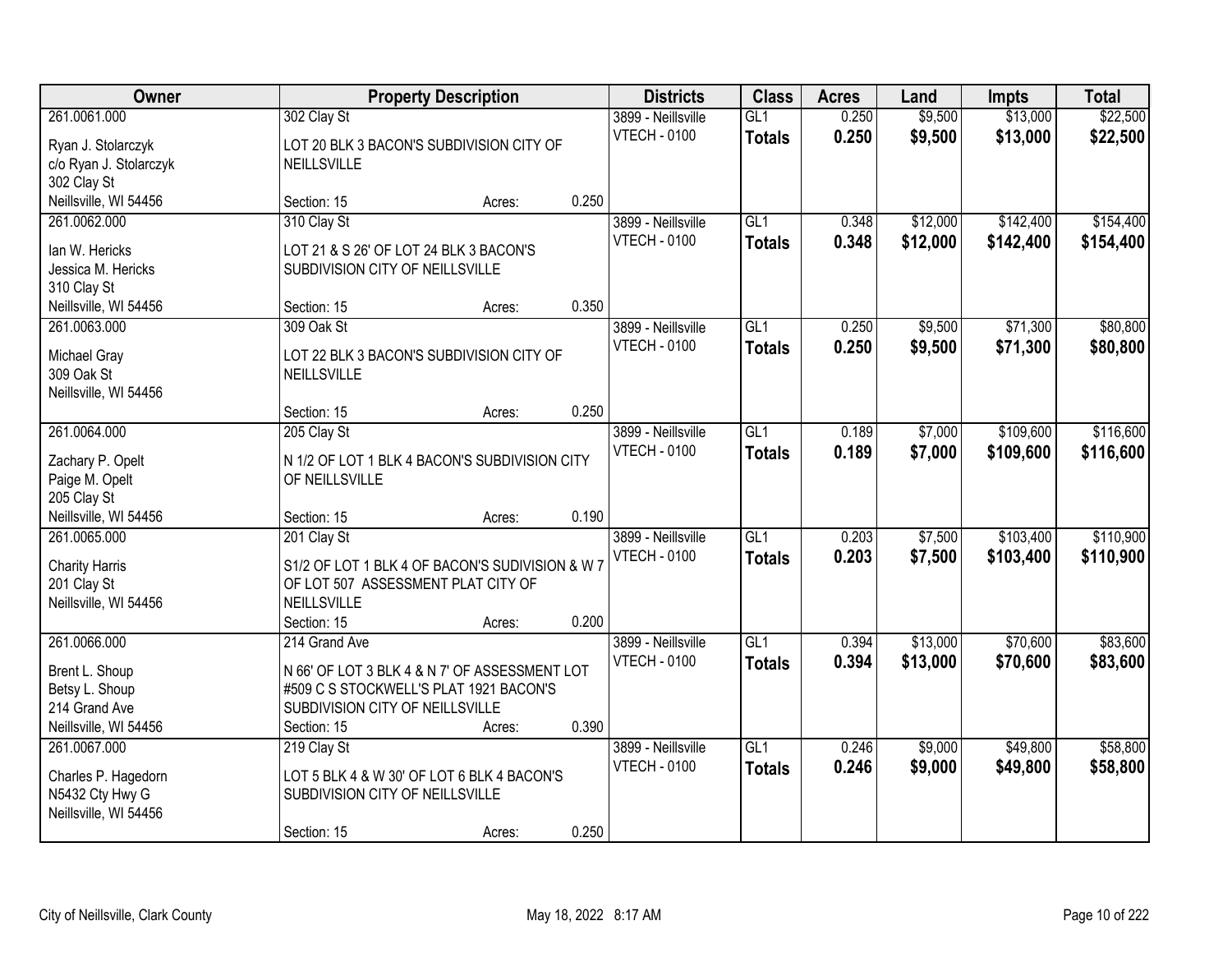| Owner                      | <b>Property Description</b>                    | <b>Districts</b> | <b>Class</b> | <b>Acres</b>        | Land             | <b>Impts</b> | <b>Total</b> |           |           |
|----------------------------|------------------------------------------------|------------------|--------------|---------------------|------------------|--------------|--------------|-----------|-----------|
| 261.0068.000               | 218 Grand Ave                                  |                  |              | 3899 - Neillsville  | GL1              | 0.379        | \$12,500     | \$73,300  | \$85,800  |
| Tyler A. Pfeiffer          | LOT 6 BLK 4 EX W 65' BACON'S SUBDIVISION CITY  |                  |              | <b>VTECH - 0100</b> | <b>Totals</b>    | 0.379        | \$12,500     | \$73,300  | \$85,800  |
| 218 Grand Ave              | OF NEILLSVILLE                                 |                  |              |                     |                  |              |              |           |           |
| Neillsville, WI 54456      |                                                |                  |              |                     |                  |              |              |           |           |
|                            | Section: 15                                    | Acres:           | 0.380        |                     |                  |              |              |           |           |
| 261.0069.000               | 215 Clay St                                    |                  |              | 3899 - Neillsville  | GL1              | 0.072        | \$2,500      | \$0       | \$2,500   |
| Katherine L. Stamp         | E 35' OF W 65' OF LOT 6 BLK 4 BACON'S          |                  |              | <b>VTECH - 0100</b> | <b>Totals</b>    | 0.072        | \$2,500      | \$0       | \$2,500   |
| Carrie L. Stamp            | SUBDIVISION CITY OF NEILLSVILLE                |                  |              |                     |                  |              |              |           |           |
| 215 Clay St                |                                                |                  |              |                     |                  |              |              |           |           |
| Neillsville, WI 54456      | Section: 15                                    | Acres:           | 0.070        |                     |                  |              |              |           |           |
| 261.0070.000               | 222 Grand Ave                                  |                  |              | 3899 - Neillsville  | GL1              | 0.502        | \$16,000     | \$93,400  | \$109,400 |
| Wanda L. Gutenberger et al | S 1/2 OF LOT 7 BLK 4 BACON'S SUBDIVISION CITY  |                  |              | <b>VTECH - 0100</b> | <b>Totals</b>    | 0.502        | \$16,000     | \$93,400  | \$109,400 |
| 222 Grand Ave              | OF NEILLSVILLE                                 |                  |              |                     |                  |              |              |           |           |
| Neillsville, WI 54456      |                                                |                  |              |                     |                  |              |              |           |           |
|                            | Section: 15                                    | Acres:           | 0.500        |                     |                  |              |              |           |           |
| 261.0071.000               | 302 Grand Ave                                  |                  |              | 3899 - Neillsville  | GL1              | 0.502        | \$16,000     | \$65,100  | \$81,100  |
| Martha A. Beyer            | N 1/2 OF LOT 7 BLK 4 BACON'S SUBDIVISION CITY  |                  |              | <b>VTECH - 0100</b> | <b>Totals</b>    | 0.502        | \$16,000     | \$65,100  | \$81,100  |
| 302 Grand Ave              | OF NEILLSVILLE                                 |                  |              |                     |                  |              |              |           |           |
| Neillsville, WI 54456      |                                                |                  |              |                     |                  |              |              |           |           |
|                            | Section: 15                                    | Acres:           | 0.500        |                     |                  |              |              |           |           |
| 261.0072.000               | 301 Clay St                                    |                  |              | 3899 - Neillsville  | $\overline{GL1}$ | 0.241        | \$9,000      | \$44,900  | \$53,900  |
| Ollie M. Coyle Jr          | N 105' OF LOT 8 BLK 4 BACON'S SUBDIVISION CITY |                  |              | <b>VTECH - 0100</b> | <b>Totals</b>    | 0.241        | \$9,000      | \$44,900  | \$53,900  |
| Chelsea M. Coyle           | OF NEILLSVILLE                                 |                  |              |                     |                  |              |              |           |           |
| N3899 Cty Hwy K            |                                                |                  |              |                     |                  |              |              |           |           |
| Granton, WI 54436          | Section: 15                                    | Acres:           | 0.240        |                     |                  |              |              |           |           |
| 261.0073.000               | 221 Clay St                                    |                  |              | 3899 - Neillsville  | GL1              | 0.138        | \$5,000      | \$50,800  | \$55,800  |
| Mark R. Jones              | S 60' OF LOT 8 BLK 4 BACON'S SUBDIVISION CITY  |                  |              | <b>VTECH - 0100</b> | <b>Totals</b>    | 0.138        | \$5,000      | \$50,800  | \$55,800  |
| c/o Mark R. Jones          | OF NEILLSVILLE                                 |                  |              |                     |                  |              |              |           |           |
| W5621 Todd Rd              |                                                |                  |              |                     |                  |              |              |           |           |
| Neillsville, WI 54456      | Section: 15                                    | Acres:           | 0.140        |                     |                  |              |              |           |           |
| 261.0074.000               | 305 Clay St                                    |                  |              | 3899 - Neillsville  | GL1              | 0.227        | \$8,500      | \$102,700 | \$111,200 |
| Marilyn J. Rastall         | LOT 9 BLK 4 BACON'S SUBDIVISION CITY OF        |                  |              | <b>VTECH - 0100</b> | <b>Totals</b>    | 0.227        | \$8,500      | \$102,700 | \$111,200 |
| c/o Marilyn J. Rastall     | NEILLSVILLE                                    |                  |              |                     |                  |              |              |           |           |
| 305 Clay St                |                                                |                  |              |                     |                  |              |              |           |           |
| Neillsville, WI 54456      | Section: 15                                    | Acres:           | 0.230        |                     |                  |              |              |           |           |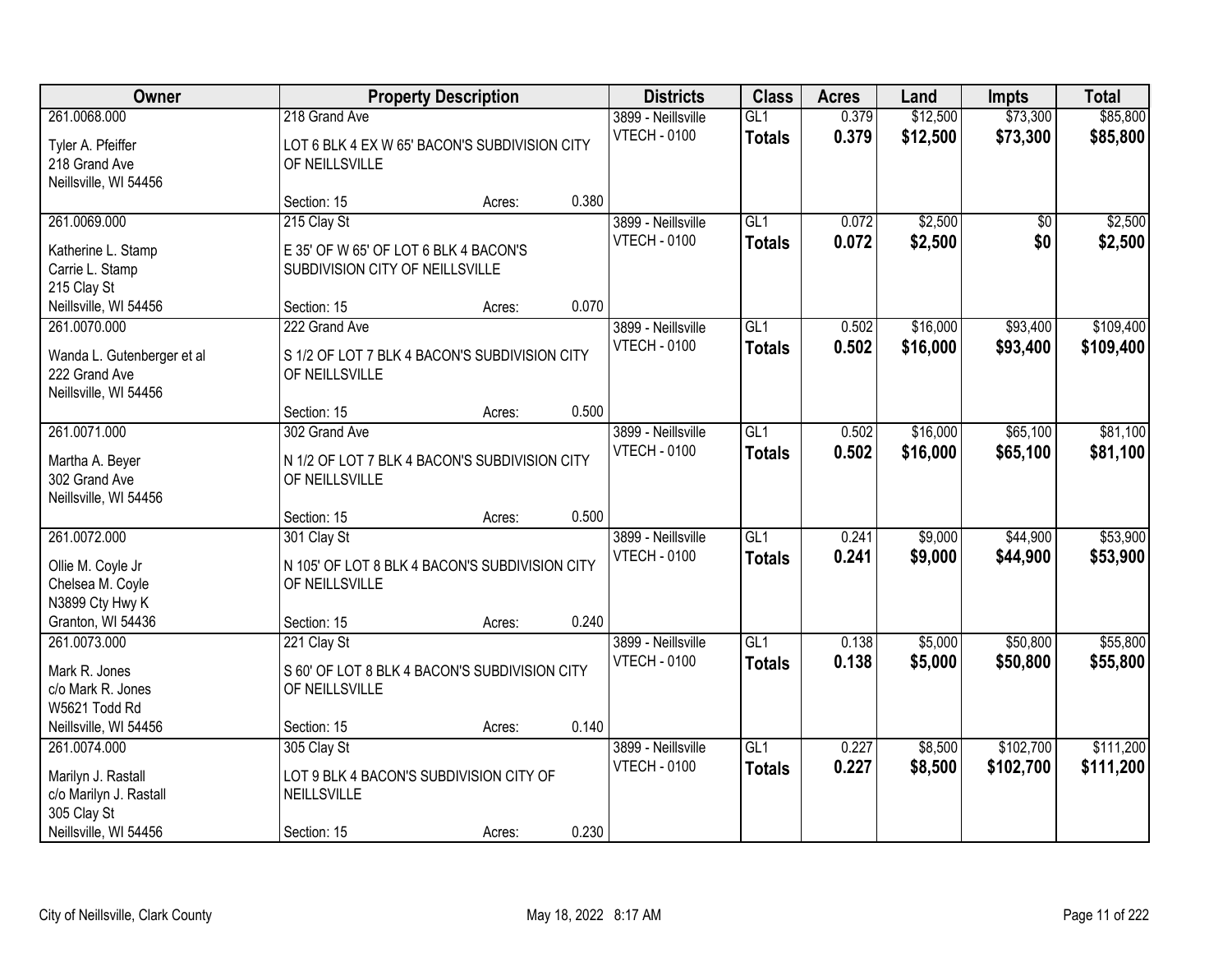| Owner                                      |                                                   | <b>Property Description</b> |       | <b>Districts</b>    | <b>Class</b>     | <b>Acres</b> | Land            | <b>Impts</b>    | <b>Total</b>    |
|--------------------------------------------|---------------------------------------------------|-----------------------------|-------|---------------------|------------------|--------------|-----------------|-----------------|-----------------|
| 261.0075.000                               | 306 Grand Ave                                     |                             |       | 3899 - Neillsville  | GL1              | 0.601        | \$17,500        | \$109,900       | \$127,400       |
| Harold D. Ewing                            | LOT 1 C/S/M 718 REC 606/502 F/K/A LOT 10 BLK 4    |                             |       | <b>VTECH - 0100</b> | <b>Totals</b>    | 0.601        | \$17,500        | \$109,900       | \$127,400       |
| Sue A. Ewing                               | BACON'S SUBDIVISION CITY OF NEILLSVILLE           |                             |       |                     |                  |              |                 |                 |                 |
| 306 Grand Ave                              |                                                   |                             |       |                     |                  |              |                 |                 |                 |
| Neillsville, WI 54456                      | Section: 15                                       | Acres:                      | 0.600 |                     |                  |              |                 |                 |                 |
| 261.0076.000                               | 415 W Division St                                 |                             |       | 3899 - Neillsville  | GL2              | 4.390        | \$83,500        | \$676,600       | \$760,100       |
|                                            |                                                   |                             |       | <b>VTECH - 0100</b> | <b>Totals</b>    | 4.390        | \$83,500        | \$676,600       | \$760,100       |
| Hwy 10 Investments, LLC                    | OUTLOTS 1 & 2 OF BACON'S SUBDIVISION EX HWY       |                             |       |                     |                  |              |                 |                 |                 |
| 409 Division St                            | R/W DESC 494/262 & EX LOT 1 CSM 2784 DOC          |                             |       |                     |                  |              |                 |                 |                 |
| PO Box 87                                  | 630038 CITY NEILLSVILLE                           |                             |       |                     |                  |              |                 |                 |                 |
| Neillsville, WI 54456                      | Section: 15                                       | Acres:                      | 4.390 |                     |                  |              |                 |                 |                 |
| 261.0076.001                               | <b>Division St</b>                                |                             |       | 3899 - Neillsville  | E2               | 0.030        | $\overline{50}$ | $\sqrt[6]{}$    | $\overline{30}$ |
| State of Wisconsin                         | HWY R/W ON OUTLOTS 1 & 2 AS DESC IN 494/262       |                             |       | <b>VTECH - 0100</b> | <b>Totals</b>    | 0.030        | \$0             | \$0             | \$0             |
| Dept of Transportation                     | BACONS SUBDIVISION CITY OF NEILLSVILLE            |                             |       |                     |                  |              |                 |                 |                 |
| 718 W Clairemont Ave                       |                                                   |                             |       |                     |                  |              |                 |                 |                 |
| Eau Claire, WI 54701                       | Section: 15                                       | Acres:                      | 0.030 |                     |                  |              |                 |                 |                 |
| 261.0076.002                               | 409 W Division St                                 |                             |       | 3899 - Neillsville  | GL2              | 0.620        | \$57,000        | \$86,000        | \$143,000       |
|                                            |                                                   |                             |       | <b>VTECH - 0100</b> | <b>Totals</b>    | 0.620        | \$57,000        | \$86,000        | \$143,000       |
| Hwy 10 Investments, LLC                    | LOT 1 CSM 2784 DOC 630038 BG PT OUTLOT 2          |                             |       |                     |                  |              |                 |                 |                 |
| 409 Division St                            | BACON'S SUBDIVISION CITY OF NEILLSVILLE           |                             |       |                     |                  |              |                 |                 |                 |
| PO Box 87                                  |                                                   |                             |       |                     |                  |              |                 |                 |                 |
| Neillsville, WI 54456                      | Section: 15                                       | Acres:                      | 0.620 |                     |                  |              |                 |                 |                 |
| 261.0077.000                               | W 1st St                                          |                             |       | 3899 - Neillsville  | $\overline{GL1}$ | 2.500        | \$4,000         | \$0             | \$4,000         |
| Donna Opelt                                | OUTLOT 3 EX E 170' OF N 76' BACON'S SUBDIVISION   |                             |       | <b>VTECH - 0100</b> | <b>Totals</b>    | 2.500        | \$4,000         | \$0             | \$4,000         |
| 211 Grand Ave                              | CITY OF NEILLSVILLE                               |                             |       |                     |                  |              |                 |                 |                 |
| Neillsville, WI 54456                      |                                                   |                             |       |                     |                  |              |                 |                 |                 |
|                                            | Section: 15                                       | Acres:                      | 2.480 |                     |                  |              |                 |                 |                 |
| 261.0078.000                               | <b>W</b> Division St                              |                             |       | 3899 - Neillsville  | GL1              | 2.500        | \$5,000         | $\overline{50}$ | \$5,000         |
|                                            | OUTLOT 4 BACON'S SUBDIVISION CITY OF              |                             |       | <b>VTECH - 0100</b> | <b>Totals</b>    | 2.500        | \$5,000         | \$0             | \$5,000         |
| Hwy 10 Investments, LLC<br>409 Division St | NEILLSVILLE                                       |                             |       |                     |                  |              |                 |                 |                 |
| PO Box 87                                  |                                                   |                             |       |                     |                  |              |                 |                 |                 |
| Neillsville, WI 54456                      |                                                   |                             | 2.520 |                     |                  |              |                 |                 |                 |
|                                            | Section: 15                                       | Acres:                      |       |                     |                  |              |                 |                 |                 |
| 261.0079.000                               | 101 Oak St                                        |                             |       | 3899 - Neillsville  | GL1              | 0.310        | \$11,000        | \$43,500        | \$54,500        |
| Scott A. Meyer                             | A PT OF OUTLOT 5 DESC AS COM AT NE COR OF         |                             |       | <b>VTECH - 0100</b> | <b>Totals</b>    | 0.310        | \$11,000        | \$43,500        | \$54,500        |
| Rachel F. Meyer                            | OUTLOT 5 TH S 45' TO POB TH W 135' TH S 100' TH E |                             |       |                     |                  |              |                 |                 |                 |
| N5938 Halle Ave                            | 135' N 100' TO POB OF BACON'S SUBDIV OF           |                             |       |                     |                  |              |                 |                 |                 |
| Neillsville, WI 54456                      | Section: 15                                       | Acres:                      | 0.310 |                     |                  |              |                 |                 |                 |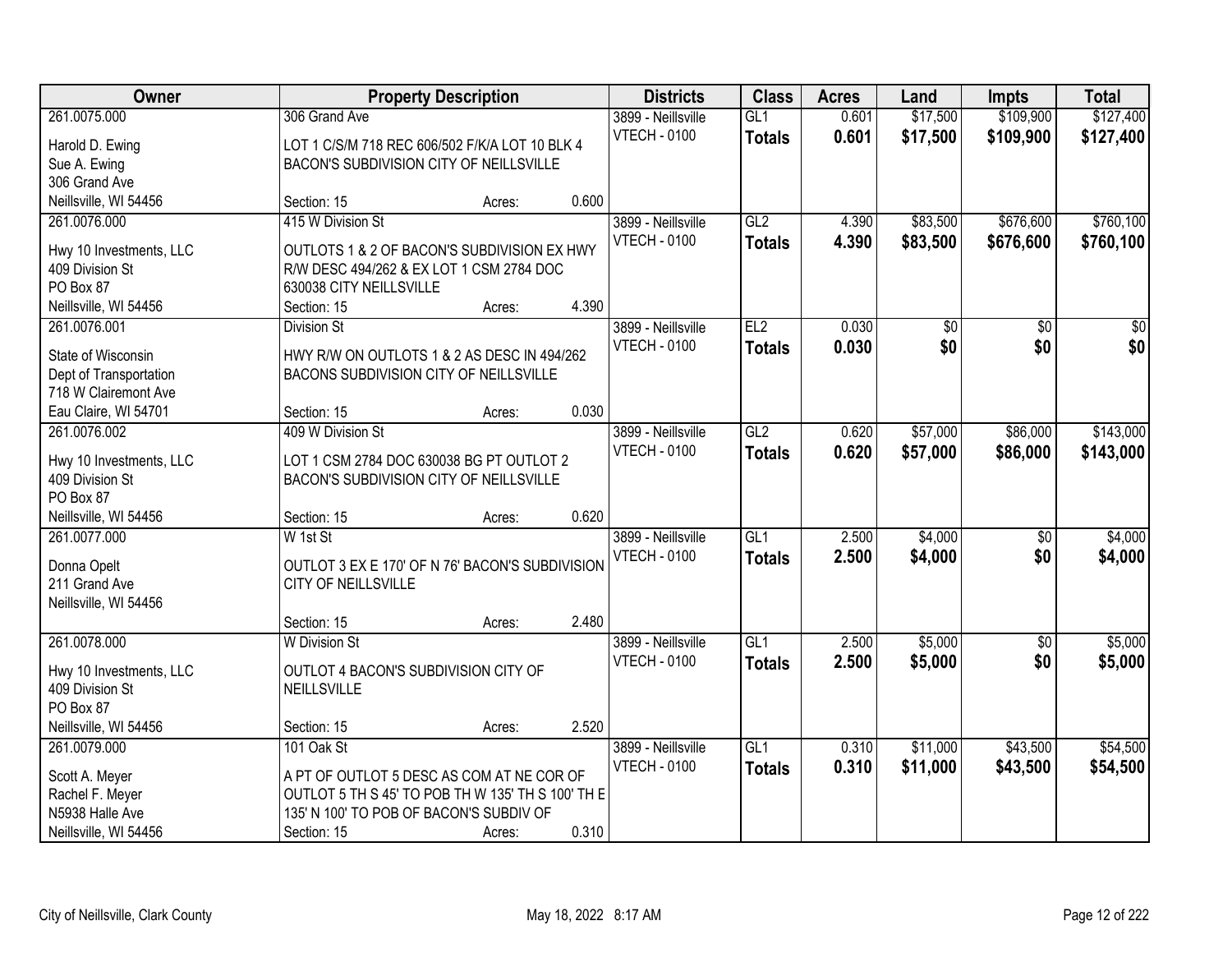| Owner                 |                                                 | <b>Property Description</b> |       | <b>Districts</b>    | <b>Class</b>    | <b>Acres</b> | Land            | <b>Impts</b>    | <b>Total</b> |
|-----------------------|-------------------------------------------------|-----------------------------|-------|---------------------|-----------------|--------------|-----------------|-----------------|--------------|
| 261.0080.000          | W 1st St                                        |                             |       | 3899 - Neillsville  | GL1             | 0.492        | \$10,500        | \$0             | \$10,500     |
| Donna Opelt           | S 124' OF W 163' OF OUTLOT 5 BACON'S            |                             |       | <b>VTECH - 0100</b> | <b>Totals</b>   | 0.492        | \$10,500        | \$0             | \$10,500     |
| 211 Grand Ave         | SUBDIVISION CITY OF NEILLSVILLE                 |                             |       |                     |                 |              |                 |                 |              |
| Neillsville, WI 54456 |                                                 |                             |       |                     |                 |              |                 |                 |              |
|                       | Section: 15                                     | Acres:                      | 0.460 |                     |                 |              |                 |                 |              |
| 261.0081.000          |                                                 |                             |       | 3899 - Neillsville  | EL4             | 0.190        | $\overline{50}$ | $\overline{50}$ | \$0          |
| City of Neillsville   | N 60' OF S 184' OF W 138' OF OUTLOT 5 BACON'S   |                             |       | <b>VTECH - 0100</b> | <b>Totals</b>   | 0.190        | \$0             | \$0             | \$0          |
| 106 W Division St     | SUBDIVISION CITY OF NEILLSVILLE                 |                             |       |                     |                 |              |                 |                 |              |
| Neillsville, WI 54456 |                                                 |                             |       |                     |                 |              |                 |                 |              |
|                       | Section: 15                                     | Acres:                      | 0.190 |                     |                 |              |                 |                 |              |
| 261.0082.000          | 107 Oak St                                      |                             |       | 3899 - Neillsville  | GL <sub>1</sub> | 0.253        | \$9,500         | \$78,500        | \$88,000     |
| Brandon Heglund       | S 30' OF LOT 1 BLK 1 BACON SUBDIVISION & N 45'  |                             |       | <b>VTECH - 0100</b> | <b>Totals</b>   | 0.253        | \$9,500         | \$78,500        | \$88,000     |
| 107 Oak St            | OF E 135' OF OUTLOT 5 BACONS SUBDIV OF          |                             |       |                     |                 |              |                 |                 |              |
| Neillsville, WI 54456 | OUTLOTS CITY OF NEILLSVILLE                     |                             |       |                     |                 |              |                 |                 |              |
|                       | Section: 15                                     | Acres:                      | 0.250 |                     |                 |              |                 |                 |              |
| 261.0083.000          | 104 Oak St                                      |                             |       | 3899 - Neillsville  | GL1             | 0.152        | \$5,500         | \$42,500        | \$48,000     |
| Cindy L. Butts        | S 48' OF N 98' OF W 138' OF OUTLOT 5 BACONS     |                             |       | <b>VTECH - 0100</b> | <b>Totals</b>   | 0.152        | \$5,500         | \$42,500        | \$48,000     |
| 104 Oak St            | SUBDIVISION CITY OF NEILLSVILLE                 |                             |       |                     |                 |              |                 |                 |              |
| Neillsville, WI 54456 |                                                 |                             |       |                     |                 |              |                 |                 |              |
|                       | Section: 15                                     | Acres:                      | 0.150 |                     |                 |              |                 |                 |              |
| 261.0084.000          | 106 Oak St                                      |                             |       | 3899 - Neillsville  | GL1             | 0.158        | \$6,000         | \$24,600        | \$30,600     |
| Joshua R. Butts       | N 50' OF W 138' OF OUTLOT 5 BACON'S SUBDIVISION |                             |       | <b>VTECH - 0100</b> | <b>Totals</b>   | 0.158        | \$6,000         | \$24,600        | \$30,600     |
| Heidi S. Bauer        | <b>CITY OF NEILLSVILLE</b>                      |                             |       |                     |                 |              |                 |                 |              |
| 106 Oak St            |                                                 |                             |       |                     |                 |              |                 |                 |              |
| Neillsville, WI 54456 | Section: 15                                     | Acres:                      | 0.160 |                     |                 |              |                 |                 |              |
| 261.0085.000          | 100 Oak St                                      |                             |       | 3899 - Neillsville  | GL <sub>1</sub> | 0.152        | \$5,500         | \$58,500        | \$64,000     |
| Roy S. Armstrong Jr   | S 48' OF N 146' OF W 138' OF OUTLOT 5 BACON'S   |                             |       | <b>VTECH - 0100</b> | <b>Totals</b>   | 0.152        | \$5,500         | \$58,500        | \$64,000     |
| 100 Oak St            | SUBDIVISION CITY OF NEILLSVILLE                 |                             |       |                     |                 |              |                 |                 |              |
| Neillsville, WI 54456 |                                                 |                             |       |                     |                 |              |                 |                 |              |
|                       | Section: 15                                     | Acres:                      | 0.150 |                     |                 |              |                 |                 |              |
| 261.0086.000          | 416 W 1st St                                    |                             |       | 3899 - Neillsville  | GL1             | 0.330        | \$11,500        | \$63,800        | \$75,300     |
| Arnold J. Huth        | LOT 1 CSM 2535 DOC 617634 BG PT BACON'S         |                             |       | <b>VTECH - 0100</b> | <b>Totals</b>   | 0.330        | \$11,500        | \$63,800        | \$75,300     |
| Shannon Huth          | SUBDIVISION CITY OF NEILLSVILLE                 |                             |       |                     |                 |              |                 |                 |              |
| 416 W 1st St          |                                                 |                             |       |                     |                 |              |                 |                 |              |
| Neillsville, WI 54456 | Section: 15                                     | Acres:                      | 0.330 |                     |                 |              |                 |                 |              |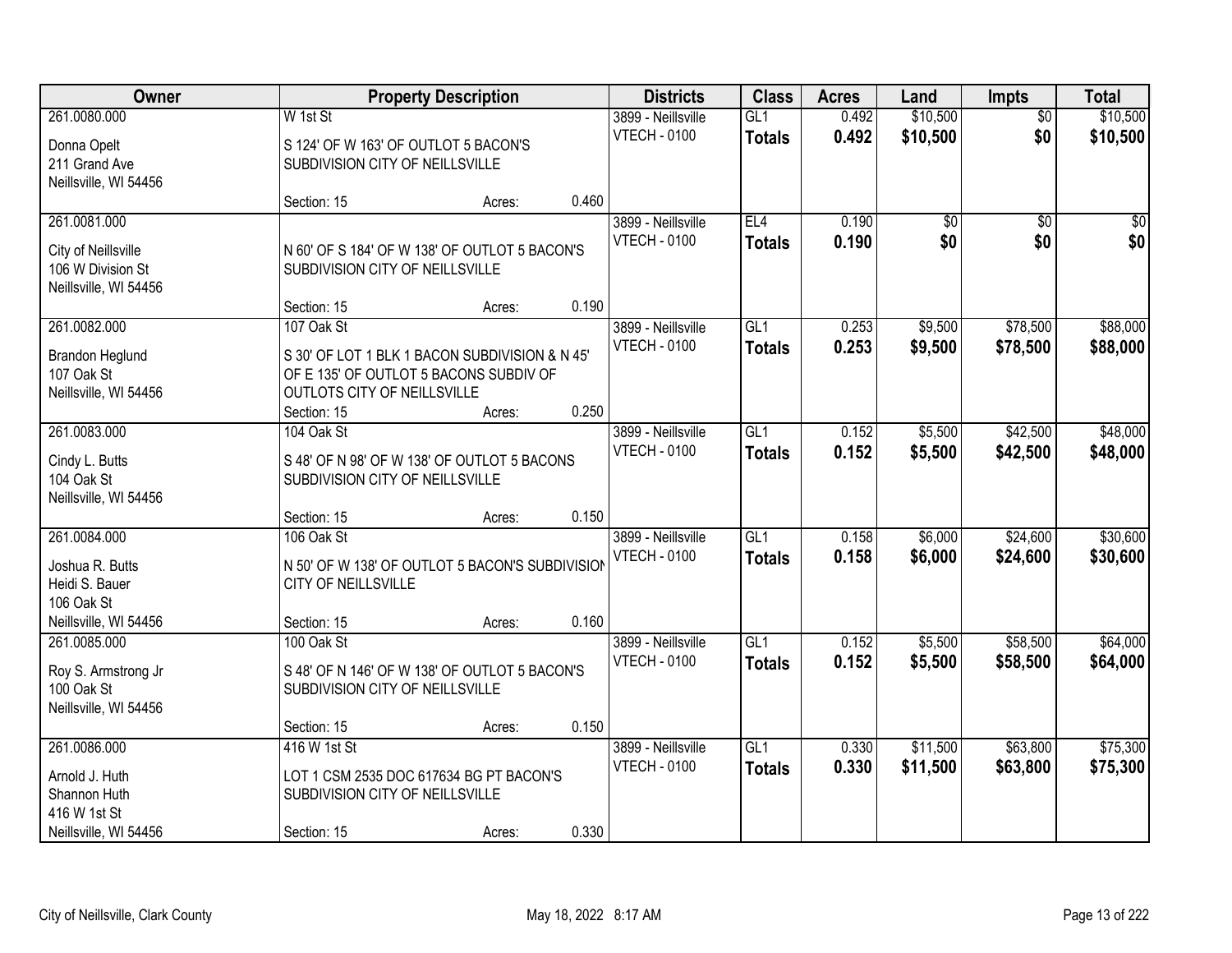| Owner                                      | <b>Property Description</b>                                                                          | <b>Districts</b>                          | <b>Class</b>     | <b>Acres</b> | Land     | <b>Impts</b>    | <b>Total</b>    |
|--------------------------------------------|------------------------------------------------------------------------------------------------------|-------------------------------------------|------------------|--------------|----------|-----------------|-----------------|
| 261.0087.000                               | 414 W 1st St                                                                                         | 3899 - Neillsville<br><b>VTECH - 0100</b> | GL1              | 0.460        | \$15,000 | \$99,600        | \$114,600       |
| Ricky L. Rochester ETAL                    | E 100' OF S 124' OF OUTLOT 5 E 100' OF N 76' OF                                                      |                                           | <b>Totals</b>    | 0.460        | \$15,000 | \$99,600        | \$114,600       |
| c/o Ricky L. Rochester                     | OUTLOT 3 BACON'S SUBDIV CITY OF NEILLSVILLE                                                          |                                           |                  |              |          |                 |                 |
| C/O Mary E Rochester                       |                                                                                                      |                                           |                  |              |          |                 |                 |
| 414 W 1st St                               | 0.460<br>Section: 15<br>Acres:                                                                       |                                           |                  |              |          |                 |                 |
| Neillsville, WI 54456                      |                                                                                                      |                                           |                  |              |          |                 |                 |
| 261.0088.000                               | 409 W 1st St                                                                                         | 3899 - Neillsville                        | GL1              | 0.023        | \$1,000  | $\overline{60}$ | \$1,000         |
| Kim M. Stetzer et al                       | E 10' OF S 101' OF N 146' OF OUTLOT 5 BACON'S                                                        | <b>VTECH - 0100</b>                       | <b>Totals</b>    | 0.023        | \$1,000  | \$0             | \$1,000         |
| 409 W 1st St                               | SUBDIVISION CITY OF NEILLSVILLE                                                                      |                                           |                  |              |          |                 |                 |
| Neillsville, WI 54456                      |                                                                                                      |                                           |                  |              |          |                 |                 |
|                                            | 0.020<br>Section: 15<br>Acres:                                                                       |                                           |                  |              |          |                 |                 |
| 261.0089.000                               | 512 W 1st St                                                                                         | 3899 - Neillsville                        | GL1              | 0.630        | \$18,000 | \$230,000       | \$248,000       |
| Travis R. Mortenson                        | OUTLOT 6 EX PCL 60' X 333' FOR STREET AS DESC                                                        | <b>VTECH - 0100</b>                       | <b>Totals</b>    | 0.630        | \$18,000 | \$230,000       | \$248,000       |
| Amanda J. Mortenson                        | IN 296/36 & 848/141 & EX N 146' & EX S 124' OF W 111                                                 |                                           |                  |              |          |                 |                 |
| 512 W 1st St                               | BACON'S SUBDIVISION CITY OF NEILLSVILLE                                                              |                                           |                  |              |          |                 |                 |
| Neillsville, WI 54456                      | 0.630<br>Section: 15<br>Acres:                                                                       |                                           |                  |              |          |                 |                 |
| 261.0090.000                               | Oak St                                                                                               | 3899 - Neillsville                        | EL4              | 0.460        | \$0      | $\overline{50}$ | \$0             |
|                                            |                                                                                                      | <b>VTECH - 0100</b>                       | <b>Totals</b>    | 0.460        | \$0      | \$0             | \$0             |
| City of Neillsville                        | A PCL OF LND 333' LONG & 60' WIDE COM AT A PT                                                        |                                           |                  |              |          |                 |                 |
| 106 W Division St<br>Neillsville, WI 54456 | 176' W OF C/L OF 1ST ST & C/L INTERSEC OF OAK<br>ST TO E B/L OF OL 6 TH N ALG SD B/L 30' W 333' S 60 |                                           |                  |              |          |                 |                 |
|                                            | 0.460<br>Section: 15<br>Acres:                                                                       |                                           |                  |              |          |                 |                 |
| 261.0091.000                               | 509 W 1st St                                                                                         | 3899 - Neillsville                        | $\overline{GL1}$ | 0.440        | \$14,500 | \$66,500        | \$81,000        |
|                                            |                                                                                                      | <b>VTECH - 0100</b>                       |                  | 0.440        |          | \$66,500        |                 |
| Andrew J. Reinwand                         | N 146' OF E 130' OF OUTLOT 6 BACON'S SUBDIV                                                          |                                           | <b>Totals</b>    |              | \$14,500 |                 | \$81,000        |
| c/o Andrew J. Reinwand                     | <b>CITY OF NEILLSVILLE</b>                                                                           |                                           |                  |              |          |                 |                 |
| 509 W First St                             |                                                                                                      |                                           |                  |              |          |                 |                 |
| Neillsville, WI 54456                      | 0.440<br>Section: 15<br>Acres:                                                                       |                                           |                  |              |          |                 |                 |
| 261.0092.000                               | 533 W 1st St                                                                                         | 3899 - Neillsville                        | GL1              | 0.650        | \$18,500 | \$153,400       | \$171,900       |
| Todd E. Zeitler                            | N 146' OF W 203' OF OUTLOT 6 EX PCL DESC 848/132                                                     | <b>VTECH - 0100</b>                       | <b>Totals</b>    | 0.650        | \$18,500 | \$153,400       | \$171,900       |
| Sheryl Zeitler                             | FOR STREET BACONS SUBDIVISION CITY OF                                                                |                                           |                  |              |          |                 |                 |
| 533 W 1st St                               | NEILLSVILLE                                                                                          |                                           |                  |              |          |                 |                 |
| Neillsville, WI 54456                      | 0.650<br>Section: 15<br>Acres:                                                                       |                                           |                  |              |          |                 |                 |
| 261.0092.001                               | $1st$ St                                                                                             | 3899 - Neillsville                        | EL4              | 0.030        | \$0      | $\overline{30}$ | $\overline{50}$ |
|                                            |                                                                                                      | <b>VTECH - 0100</b>                       | <b>Totals</b>    | 0.030        | \$0      | \$0             | \$0             |
| City of Neillsville                        | PCL DESC IN 848/132 FOR STREET BG PT OUTLOT 6                                                        |                                           |                  |              |          |                 |                 |
| 106 W Division St                          | BACONS SUBDIVISION CITY OF NEILLSVILLE                                                               |                                           |                  |              |          |                 |                 |
| Neillsville, WI 54456                      |                                                                                                      |                                           |                  |              |          |                 |                 |
|                                            | 0.030<br>Section: 15<br>Acres:                                                                       |                                           |                  |              |          |                 |                 |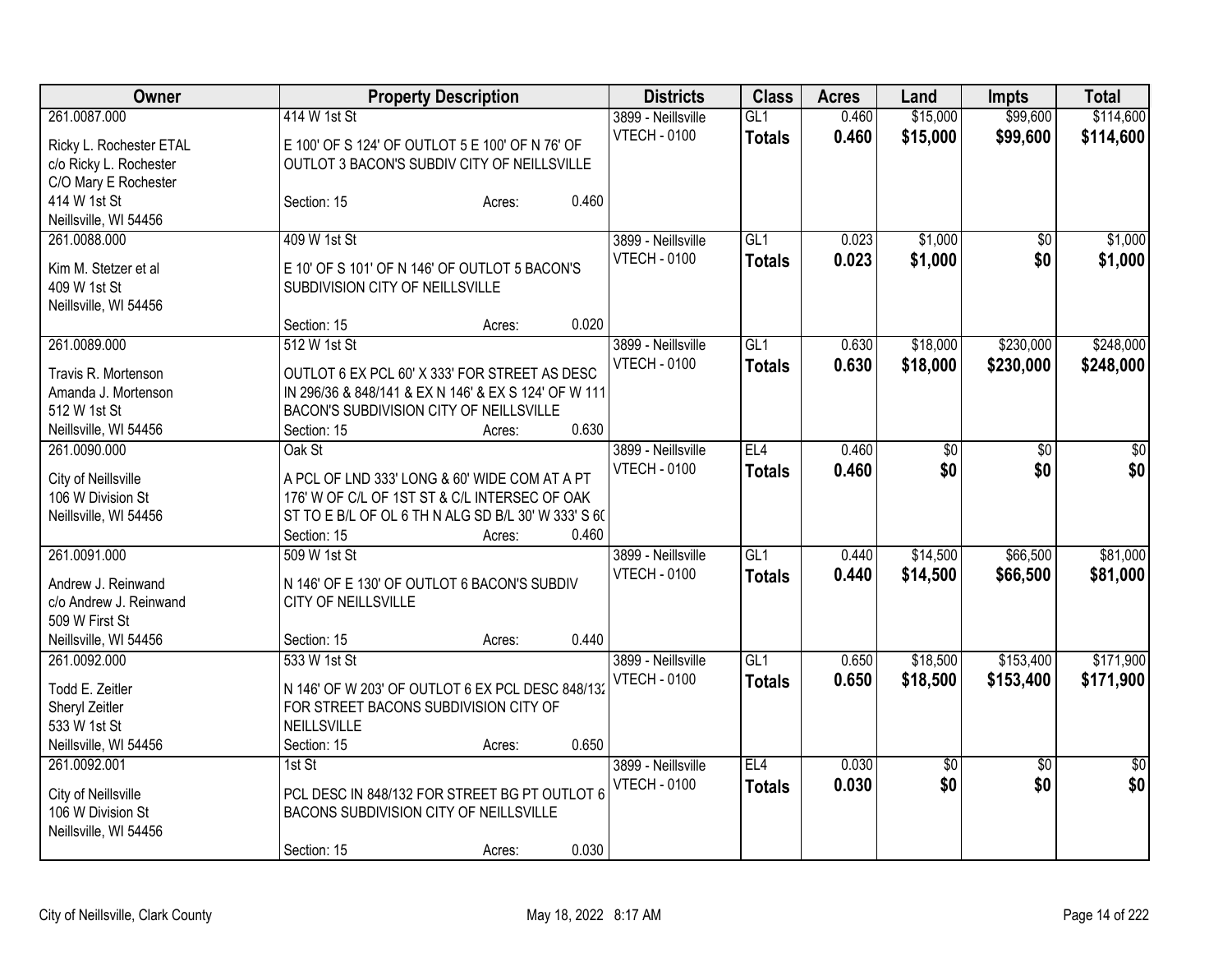| Owner                                |                                                 | <b>Property Description</b> |       | <b>Districts</b>    | <b>Class</b>     | <b>Acres</b> | Land     | <b>Impts</b> | <b>Total</b> |
|--------------------------------------|-------------------------------------------------|-----------------------------|-------|---------------------|------------------|--------------|----------|--------------|--------------|
| 261.0093.000                         | 520 W 1st St                                    |                             |       | 3899 - Neillsville  | GL1              | 0.320        | \$11,000 | \$127,000    | \$138,000    |
| Joshua D. Lewis                      | S 124' OF W 111' OF OUTLOT 6 BACON'S            |                             |       | <b>VTECH - 0100</b> | <b>Totals</b>    | 0.320        | \$11,000 | \$127,000    | \$138,000    |
| Amy M. Rakestraw                     | SUBDIVISION CITY OF NEILLSVILLE                 |                             |       |                     |                  |              |          |              |              |
| 520 W 1st St                         |                                                 |                             |       |                     |                  |              |          |              |              |
| Neillsville, WI 54456                | Section: 15                                     | Acres:                      | 0.320 |                     |                  |              |          |              |              |
| 261.0094.000                         | 318 West St                                     |                             |       | 3899 - Neillsville  | GL1              | 0.208        | \$8,000  | \$81,300     | \$89,300     |
| Stephen J. Zeigle                    | LOT 4 BLK B BLAKESLEE'S ADD CITY OF             |                             |       | <b>VTECH - 0100</b> | <b>Totals</b>    | 0.208        | \$8,000  | \$81,300     | \$89,300     |
| Griselda Zeigle                      | NEILLSVILLE                                     |                             |       |                     |                  |              |          |              |              |
| N495 Arbutus Dr                      |                                                 |                             |       |                     |                  |              |          |              |              |
| Neillsville, WI 54456                | Section: 14                                     | Acres:                      | 0.210 |                     |                  |              |          |              |              |
| 261.0095.000                         | 218 W 4th St                                    |                             |       | 3899 - Neillsville  | GL1              | 0.105        | \$4,000  | \$27,300     | \$31,300     |
|                                      |                                                 |                             |       | <b>VTECH - 0100</b> | <b>Totals</b>    | 0.105        | \$4,000  | \$27,300     | \$31,300     |
| Rickie Schroeder et al               | E 1/2 OF LOT 5 BLK B BLAKESLEE'S ADD CITY OF    |                             |       |                     |                  |              |          |              |              |
| C/O Dale W Schroeder                 | NEILLSVILLE L/E DALE W SCHROEDER                |                             |       |                     |                  |              |          |              |              |
| N21387 Oynes Ln<br>Ettrick, WI 54627 | Section: 14                                     | Acres:                      | 0.110 |                     |                  |              |          |              |              |
| 261.0096.000                         | 224 W 4th St                                    |                             |       | 3899 - Neillsville  | GL1              | 0.105        | \$4,000  | \$40,000     | \$44,000     |
|                                      |                                                 |                             |       | <b>VTECH - 0100</b> | <b>Totals</b>    | 0.105        | \$4,000  | \$40,000     | \$44,000     |
| Rickie Schroeder et al               | W 1/2 OF LOT 5 BLK B BLAKESLEE'S ADD CITY OF    |                             |       |                     |                  |              |          |              |              |
| C/O Dale W Schroeder                 | NEILLSVILLE L/E DALE W SCHROEDER                |                             |       |                     |                  |              |          |              |              |
| N21387 Oynes Ln                      |                                                 |                             |       |                     |                  |              |          |              |              |
| Ettrick, WI 54627                    | Section: 14                                     | Acres:                      | 0.110 |                     |                  |              |          |              |              |
| 261.0097.000                         | 1000 Emery St                                   |                             |       | 3899 - Neillsville  | $\overline{GL1}$ | 0.167        | \$6,000  | \$64,000     | \$70,000     |
| Justin W. Poeschel                   | LOT 5 & N 1/2 OF LOT 4 BLK 1 E BRULEY'S 1ST ADD |                             |       | <b>VTECH - 0100</b> | <b>Totals</b>    | 0.167        | \$6,000  | \$64,000     | \$70,000     |
| 1000 Emery St                        | CITY OF NEILLSVILLE                             |                             |       |                     |                  |              |          |              |              |
| Neillsville, WI 54456                |                                                 |                             |       |                     |                  |              |          |              |              |
|                                      | Section: 14                                     | Acres:                      | 0.170 |                     |                  |              |          |              |              |
| 261.0098.000                         | 1004 Emery St                                   |                             |       | 3899 - Neillsville  | GL1              | 0.222        | \$8,500  | \$65,200     | \$73,700     |
| Merna L. Jefferson-Elmer             | LOTS 6 & 7 BLK 1 E BRULEY'S FIRST ADDITION CITY |                             |       | <b>VTECH - 0100</b> | <b>Totals</b>    | 0.222        | \$8,500  | \$65,200     | \$73,700     |
| c/o Merna L. Jefferson-Elmer         | OF NEILLSVILLE                                  |                             |       |                     |                  |              |          |              |              |
| 1004 Emery St                        |                                                 |                             |       |                     |                  |              |          |              |              |
| Neillville, WI 54456                 | Section: 14                                     | Acres:                      | 0.220 |                     |                  |              |          |              |              |
| 261.0099.000                         | 1008 Emery St                                   |                             |       | 3899 - Neillsville  | GL1              | 0.222        | \$8,500  | \$2,200      | \$10,700     |
| Edward R. Kurasz                     | LOTS 8 & 9 BLK 1 E BRULEY'S 1ST ADD CITY OF     |                             |       | <b>VTECH - 0100</b> | <b>Totals</b>    | 0.222        | \$8,500  | \$2,200      | \$10,700     |
| 1010 Emery St                        | NEILLSVILLE                                     |                             |       |                     |                  |              |          |              |              |
| Neillsville, WI 54456                |                                                 |                             |       |                     |                  |              |          |              |              |
|                                      | Section: 14                                     | Acres:                      | 0.220 |                     |                  |              |          |              |              |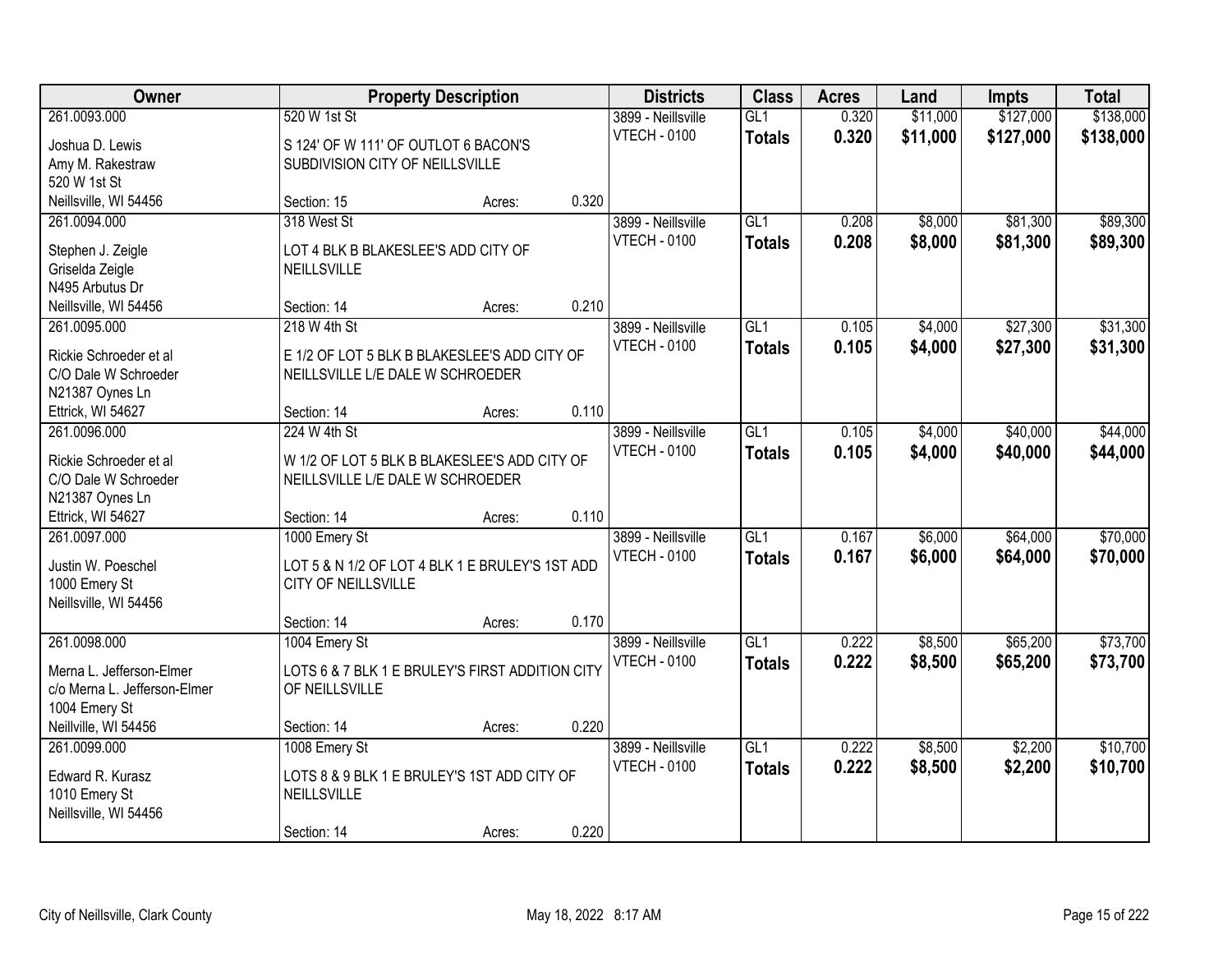| Owner                                                                |                                                                                                                 | <b>Property Description</b> |       | <b>Districts</b>                          | <b>Class</b>         | <b>Acres</b>   | Land                 | <b>Impts</b>           | <b>Total</b>           |
|----------------------------------------------------------------------|-----------------------------------------------------------------------------------------------------------------|-----------------------------|-------|-------------------------------------------|----------------------|----------------|----------------------|------------------------|------------------------|
| 261.0100.000                                                         | 1010 Emery St                                                                                                   |                             |       | 3899 - Neillsville                        | GL1                  | 0.111          | \$4,000              | \$11,400               | \$15,400               |
| Edward R. Kurasz<br>1010 Emery St<br>Neillsville, WI 54456           | LOT 10 BLK 1 E BRULEY'S 1ST ADD CITY OF<br>NEILLSVILLE                                                          |                             |       | <b>VTECH - 0100</b>                       | <b>Totals</b>        | 0.111          | \$4,000              | \$11,400               | \$15,400               |
|                                                                      | Section: 14                                                                                                     | Acres:                      | 0.110 |                                           |                      |                |                      |                        |                        |
| 261.0101.000<br>Charles D. Becks                                     | 1102 Emery St<br>LOTS 11 & 12 BLK 1 E BRULEY'S FIRST ADDITION                                                   |                             |       | 3899 - Neillsville<br><b>VTECH - 0100</b> | GL1<br><b>Totals</b> | 0.222<br>0.222 | \$8,500<br>\$8,500   | \$72,800<br>\$72,800   | \$81,300<br>\$81,300   |
| Cassie W. Becks<br>1102 Emery St<br>Neillsville, WI 54456            | CITY OF NEILLSVILLE<br>Section: 14                                                                              | Acres:                      | 0.220 |                                           |                      |                |                      |                        |                        |
| 261.0102.000                                                         | 1108 Emery St                                                                                                   |                             |       | 3899 - Neillsville                        | GL <sub>1</sub>      | 0.417          | \$13,500             | \$55,700               | \$69,200               |
| Rita R. Crothers<br>1108 Emery St<br>Neillsville, WI 54456           | LOTS 13 TO 16 INC BLK 1 E BRULEY'S 1ST ADD CITY<br>OF NEILLSVILLE                                               |                             |       | <b>VTECH - 0100</b>                       | <b>Totals</b>        | 0.417          | \$13,500             | \$55,700               | \$69,200               |
|                                                                      | Section: 14                                                                                                     | Acres:                      | 0.420 |                                           |                      |                |                      |                        |                        |
| 261.0103.000                                                         | 1005 Emery St                                                                                                   |                             |       | 3899 - Neillsville                        | GL1                  | 0.328          | \$11,500             | \$146,000              | \$157,500              |
| Matthew A. Jorgensen<br>Kathrine J. Jorgensen<br>1005 Emery St       | N 40' OF W 120' OF LOT 1 & ALL OF LOTS 2 & 3 BLK 2<br>E BRULEY'S 1ST ADD CITY OF NEILLSVILLE                    |                             |       | <b>VTECH - 0100</b>                       | <b>Totals</b>        | 0.328          | \$11,500             | \$146,000              | \$157,500              |
| Neillsville, WI 54456                                                | Section: 14                                                                                                     | Acres:                      | 0.330 |                                           |                      |                |                      |                        |                        |
| 261.0103.001<br>Keith W. Noah<br>Sheila Noah<br>1006 Bruley St       | 1006 Bruley St<br>N 40' OF E 120' OF LOT 1 & ALL OF LOTS 12 & 13 BLK<br>2 E BRULEYS 1ST ADD CITY OF NEILLSVILLE |                             |       | 3899 - Neillsville<br><b>VTECH - 0100</b> | GL1<br>Totals        | 0.331<br>0.331 | \$11,500<br>\$11,500 | \$125,400<br>\$125,400 | \$136,900<br>\$136,900 |
| Neillsville, WI 54456                                                | Section: 14                                                                                                     | Acres:                      | 0.330 |                                           |                      |                |                      |                        |                        |
| 261.0104.000<br>Brian J. Giles<br>Terry A. Giles<br>1009 Emery St    | 1009 Emery St<br>LOTS 4 & 5 BLK 2 E BRULEY'S FIRST ADDITION CITY<br>OF NEILLSVILLE                              |                             |       | 3899 - Neillsville<br><b>VTECH - 0100</b> | GL1<br><b>Totals</b> | 0.219<br>0.219 | \$8,000<br>\$8,000   | \$48,500<br>\$48,500   | \$56,500<br>\$56,500   |
| Neillsville, WI 54456                                                | Section: 14                                                                                                     | Acres:                      | 0.220 |                                           |                      |                |                      |                        |                        |
| 261.0105.000<br>Jason E. Hubing<br>Denise R. Hubing<br>1103 Emery St | 1103 Emery St<br>LOTS 6 & 7 BLK 2 & S 20' OF LOT 8 BLK 2 E BRULEY'S<br>FIRST ADDITION CITY OF NEILLSVILLE       |                             |       | 3899 - Neillsville<br><b>VTECH - 0100</b> | GL1<br><b>Totals</b> | 0.273<br>0.273 | \$10,000<br>\$10,000 | \$35,600<br>\$35,600   | \$45,600<br>\$45,600   |
| Neillsville, WI 54456                                                | Section: 14                                                                                                     | Acres:                      | 0.280 |                                           |                      |                |                      |                        |                        |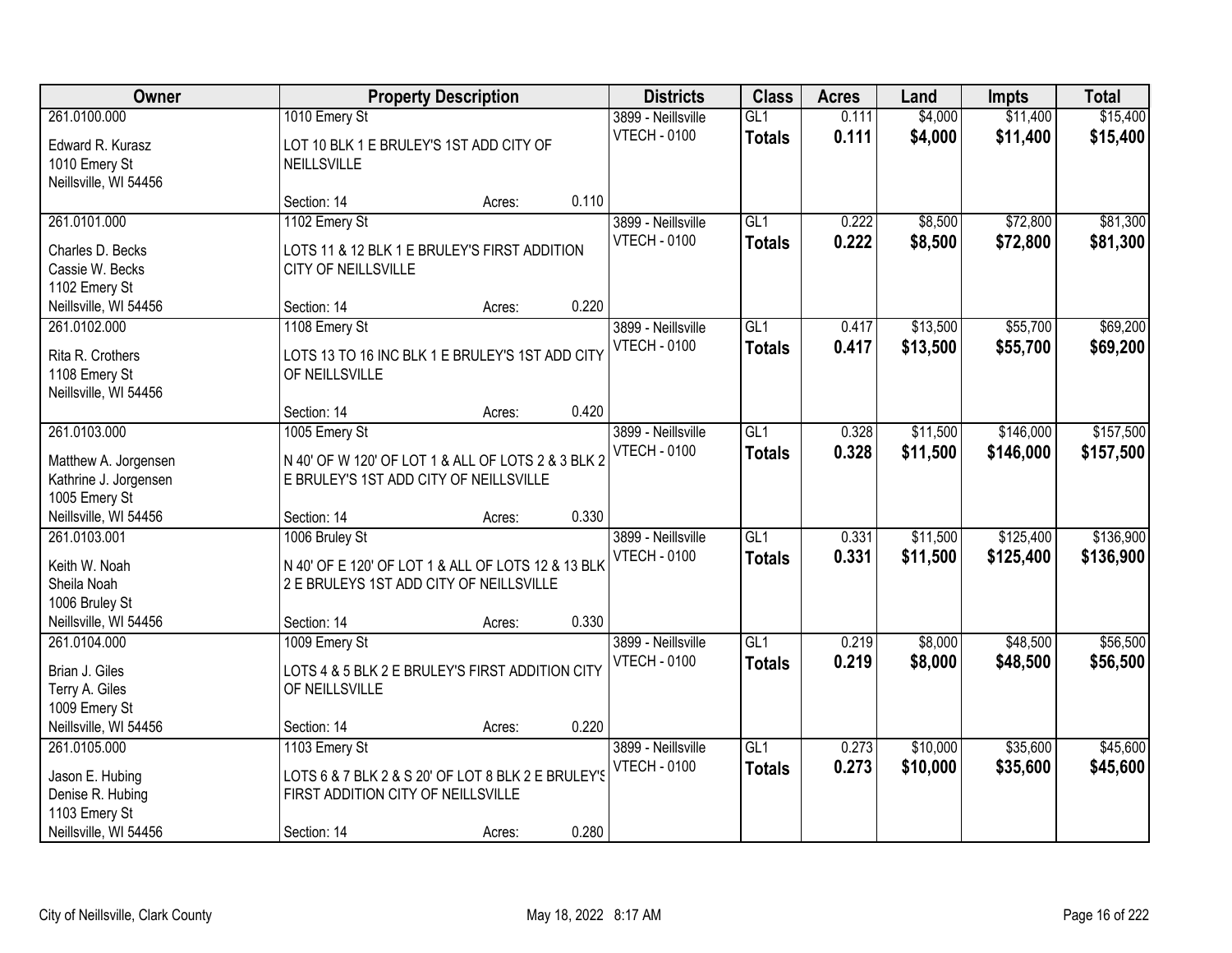| Owner                                                                              |                                                                                                                                                                                     | <b>Property Description</b> |       | <b>Districts</b>                          | <b>Class</b>                      | <b>Acres</b>   | Land                 | <b>Impts</b>           | <b>Total</b>           |
|------------------------------------------------------------------------------------|-------------------------------------------------------------------------------------------------------------------------------------------------------------------------------------|-----------------------------|-------|-------------------------------------------|-----------------------------------|----------------|----------------------|------------------------|------------------------|
| 261.0106.000<br>Kyle Z. Friemoth<br>Michelle M. Mitte<br>1107 Emery St             | 1107 Emery St<br>N 1/2 OF LOT 8 BLK 2 & LOT 9 BLK 2 E BRULEY'S 1ST<br>ADDITION CITY OF NEILLSVILLE                                                                                  |                             |       | 3899 - Neillsville<br><b>VTECH - 0100</b> | GL1<br><b>Totals</b>              | 0.165<br>0.165 | \$6,000<br>\$6,000   | \$54,000<br>\$54,000   | \$60,000<br>\$60,000   |
| Neillsville, WI 54456                                                              | Section: 14                                                                                                                                                                         | Acres:                      | 0.170 |                                           |                                   |                |                      |                        |                        |
| 261.0107.000<br>Joann Rosenberg<br>1109 Emery St<br>Neillsville, WI 54456          | 1109 Emery St<br>LOTS 10 & 11 BLK 2 EX N 3' OF LOT 11 E BRULEY'S<br>1ST ADDITION CITY OF NEILLSVILLE                                                                                |                             |       | 3899 - Neillsville<br><b>VTECH - 0100</b> | GL1<br><b>Totals</b>              | 0.185<br>0.185 | \$7,000<br>\$7,000   | \$58,500<br>\$58,500   | \$65,500<br>\$65,500   |
|                                                                                    | Section: 14                                                                                                                                                                         | Acres:                      | 0.190 |                                           |                                   |                |                      |                        |                        |
| 261.0108.000<br>Thomas L. Drangstveit<br>Patricia A. Drangstveit<br>1010 Bruley St | 1010 Bruley St<br>LOTS 14-15-16 BLK 2 E BRULEY'S FIRST ADDITION<br>CITY OF NEILLSVILLE                                                                                              |                             |       | 3899 - Neillsville<br><b>VTECH - 0100</b> | GL1<br><b>Totals</b>              | 0.331<br>0.331 | \$11,500<br>\$11,500 | \$170,800<br>\$170,800 | \$182,300<br>\$182,300 |
| Neillsville, WI 54456                                                              | Section: 14                                                                                                                                                                         | Acres:                      | 0.330 |                                           |                                   |                |                      |                        |                        |
| 261.0109.000<br>Connie L. Simek<br>1020 Bruley St<br>Neillsville, WI 54456         | 1020 Bruley St<br>LOTS 17 TO 19 INC BLK 2 E BRULEY'S FIRST ADD<br>CITY OF NEILLSVILLE                                                                                               |                             |       | 3899 - Neillsville<br><b>VTECH - 0100</b> | GL1<br><b>Totals</b>              | 0.331<br>0.331 | \$11,500<br>\$11,500 | \$93,100<br>\$93,100   | \$104,600<br>\$104,600 |
|                                                                                    | Section: 14                                                                                                                                                                         | Acres:                      | 0.330 |                                           |                                   |                |                      |                        |                        |
| 261.0110.000<br>Eileen Zank<br>1110 Bruley St<br>Neillsville, WI 54456             | 1110 Bruley St<br>LOTS 20 & 21 EX TH N 3' OF W 24' OF LOT 21 BLK 2 E<br>BRULEY'S FIRST ADDITION ALSO E END OF ASSMT<br>LOT 287 BEG 24' E OF NW COR OF LOT 21 BLK 2 E<br>Section: 14 | Acres:                      | 0.150 | 3899 - Neillsville<br><b>VTECH - 0100</b> | $\overline{GL1}$<br><b>Totals</b> | 0.148<br>0.148 | \$5,500<br>\$5,500   | \$83,700<br>\$83,700   | \$89,200<br>\$89,200   |
| 261.0111.000<br>Roman V. Balderas<br>303 E 9th St<br>Neillsville, WI 54456         | 303 E 9th St<br>LOTS 1 TO 6 INC BLK 3 E BRULEY'S 1ST ADD CITY<br>OF NEILLSVILLE                                                                                                     |                             |       | 3899 - Neillsville<br><b>VTECH - 0100</b> | $\overline{GL1}$<br><b>Totals</b> | 0.661<br>0.661 | \$18,500<br>\$18,500 | \$46,800<br>\$46,800   | \$65,300<br>\$65,300   |
|                                                                                    | Section: 14                                                                                                                                                                         | Acres:                      | 0.660 |                                           |                                   |                |                      |                        |                        |
| 261.0112.000<br><b>Byron Hazard</b><br>1001 Bruley St<br>Neillsville, WI 54456     | 1001 Bruley St<br>LOT 1 CSM 1589 REC 806/485 BG PT BLK 3 E<br>BRULEY'S 1ST ADD & PT ASSMT LOT 285<br>ASSESSMENT PLAT CITY OF NEILLSVILLE<br>Section: 14                             | Acres:                      | 0.880 | 3899 - Neillsville<br><b>VTECH - 0100</b> | GL1<br><b>Totals</b>              | 0.880<br>0.880 | \$22,500<br>\$22,500 | \$53,400<br>\$53,400   | \$75,900<br>\$75,900   |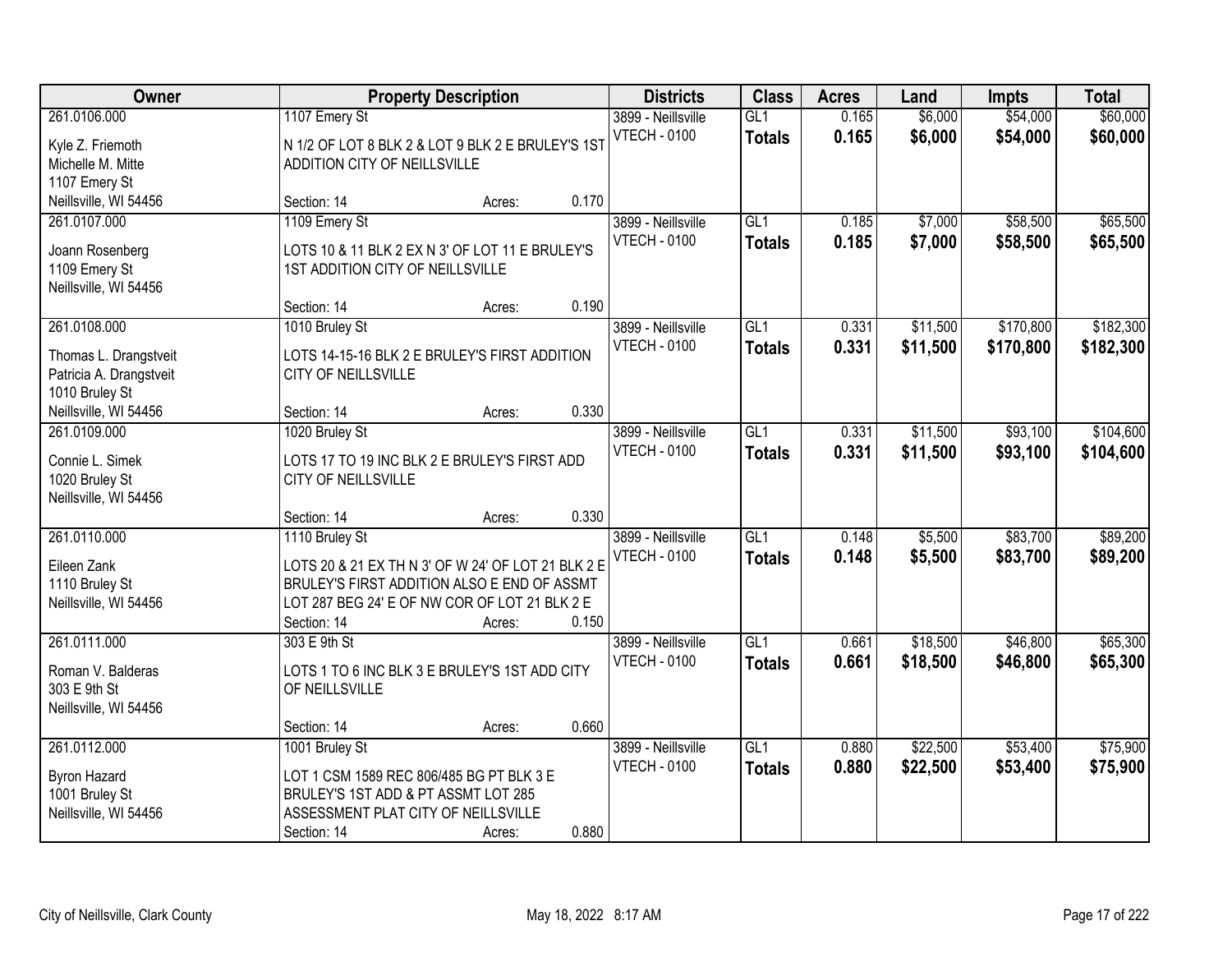| <b>Class</b><br>Owner<br><b>Property Description</b><br><b>Districts</b><br><b>Acres</b><br>Land                                  | <b>Impts</b> | <b>Total</b>    |
|-----------------------------------------------------------------------------------------------------------------------------------|--------------|-----------------|
| \$10,000<br>261.0113.000<br>GL1<br>0.269<br><b>Bruley St</b><br>3899 - Neillsville                                                | \$700        | \$10,700        |
| <b>VTECH - 0100</b><br>0.269<br>\$10,000<br><b>Totals</b><br>N 35' OF LOT 3 ALL OF LOT 4 & S 15' OF LOT 5 ALSO<br>Lavern Mayer    | \$700        | \$10,700        |
| THE W 10' OF N 35' OF LOT 10 W 10' OF LOT 11 & W<br>Margaret Mayer                                                                |              |                 |
| 1105 Bruley St<br>10' OF S 15' OF LOT 12 BLK 4 E BRULEY'S ADD CITY                                                                |              |                 |
| Neillsville, WI 54456<br>0.270<br>Section: 14<br>Acres:                                                                           |              |                 |
| 261.0114.000<br>611 Willow St<br>\$7,000<br>3899 - Neillsville<br>GL1<br>0.191                                                    | \$52,000     | \$59,000        |
| 0.191<br><b>VTECH - 0100</b><br>\$7,000<br><b>Totals</b><br>LOT 1 BLK 1 COVILL & DARLING'S SUBDIV CITY OF                         | \$52,000     | \$59,000        |
| Paul A. Erpenbach ETAL<br>c/o Paul A. Erpenbach<br>NEILLSVILLE L/L WILLIAM P ERPENBACH                                            |              |                 |
| C/O William Erpenbach                                                                                                             |              |                 |
| 0.190<br>611 Willow St<br>Section: 14<br>Acres:                                                                                   |              |                 |
| Neillsville, WI 54456                                                                                                             |              |                 |
| EL4<br>0.000<br>$\overline{50}$<br>261.0115.000<br><b>Willow St</b><br>3899 - Neillsville                                         | \$0          | $\overline{50}$ |
| \$0<br><b>VTECH - 0100</b><br>0.000<br><b>Totals</b>                                                                              | \$0          | \$0             |
| FORMER RR R/W ACROSS PTS OF LOTS 3 4 & 5 BLK<br>Neillsville Impr Corp                                                             |              |                 |
| 1 AS DESC IN 403/65-70 COVILL & DARLING'S<br>508 Hewett St                                                                        |              |                 |
| SUBDIV CITY OF NEILLSVILLE<br>Neillsville, WI 54456                                                                               |              |                 |
| 0.000<br>Section: 14<br>Acres:                                                                                                    |              |                 |
| 602 E 8th St<br>GL1<br>\$9,500<br>261.0116.000<br>3899 - Neillsville<br>0.260                                                     | \$111,000    | \$120,500       |
| <b>VTECH - 0100</b><br>0.260<br>\$9,500<br><b>Totals</b><br>LOTS 5 & 6 BLK 1 EX RR LAND COVILL & DARLING'S<br>Francis I. Carl     | \$111,000    | \$120,500       |
| Kathleen Carl<br>SUBDIV CITY OF NEILLSVILLE                                                                                       |              |                 |
| 602 E 8th St                                                                                                                      |              |                 |
| 0.260<br>Neillsville, WI 54456<br>Section: 14<br>Acres:                                                                           |              |                 |
| 603 E 8th St<br>261.0117.000<br>3899 - Neillsville<br>GL1<br>0.226<br>\$8,500                                                     | \$8,700      | \$17,200        |
| <b>VTECH - 0100</b><br>0.226<br>\$8,500<br><b>Totals</b>                                                                          | \$8,700      | \$17,200        |
| Robert A. Karl<br>LOT 7 & THAT PT OF LOT 8 AS REC IN 116/184                                                                      |              |                 |
| BLOCK 1 COVILL & DARLING'S SUBDIV CITY OF<br>607 E 8th St                                                                         |              |                 |
| NEILLSVILLE<br>Neillsville, WI 54456<br>0.230                                                                                     |              |                 |
| Section: 14<br>Acres:<br>\$16,000<br>261.0118.000<br>GL1                                                                          |              |                 |
| 607 E 8th St<br>3899 - Neillsville<br>0.515<br><b>VTECH - 0100</b>                                                                | \$0          | \$16,000        |
| 0.515<br>\$16,000<br><b>Totals</b><br>Robert A. Karl<br>PTS OF LOTS 8, 9 & 10 BLK 1 LOTS 9 & 10 & LOT 8                           | \$0          | \$16,000        |
| 607 E 8th St<br>EXC PT AS REC IN 116/184 ALL IN BLK 1 COVILL &                                                                    |              |                 |
| DARLING'S SUBDIV CITY OF NEILLSVILLE<br>Neillsville, WI 54456                                                                     |              |                 |
| Section: 14<br>0.520<br>Acres:                                                                                                    |              |                 |
| 261.0119.000<br>GL1<br>\$13,500<br>611 Center St<br>3899 - Neillsville<br>0.400                                                   | \$20,500     | \$34,000        |
| <b>VTECH - 0100</b><br>0.400<br>\$13,500<br><b>Totals</b><br>LOTS 1 & 2 BLK 2 COVILL & DARLING'S SUBDIV CITY<br>Norma K. Christie | \$20,500     | \$34,000        |
| Ella K. Christie-Deno<br>OF NEILLSVILLE                                                                                           |              |                 |
| 14 Court St                                                                                                                       |              |                 |
| 0.400<br>Neillsville, WI 54456<br>Section: 14<br>Acres:                                                                           |              |                 |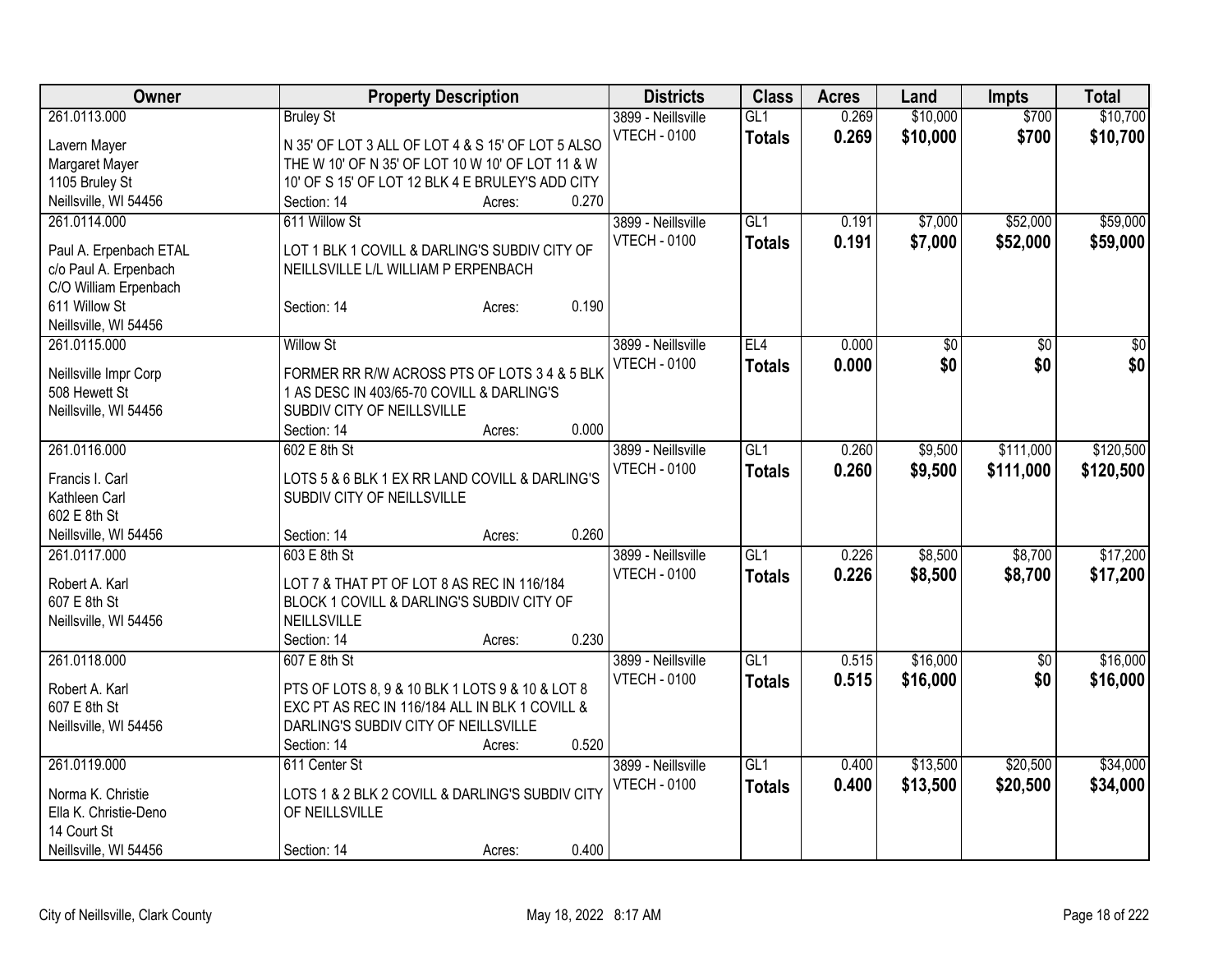| Owner<br><b>Property Description</b><br><b>Districts</b><br><b>Class</b><br><b>Acres</b><br>Impts<br>Land                               | <b>Total</b>                       |
|-----------------------------------------------------------------------------------------------------------------------------------------|------------------------------------|
| \$17,500<br>261.0120.000<br><b>Willow St</b><br>GL <sub>1</sub><br>0.600<br>3899 - Neillsville                                          | \$17,500<br>$\overline{50}$        |
| \$17,500<br><b>VTECH - 0100</b><br>0.600<br><b>Totals</b><br>Southwood Property Mgmt, LLC<br>LOTS 3 TO 5 INC BLK 2 BG LOT 1 CSM 303 REC | \$0<br>\$17,500                    |
| C/O Joseph W Southwood<br>469/499 COVILL & DARLINGS SUBDIV CITY OF                                                                      |                                    |
| N9134 Cty Rd K<br><b>NEILLSVILLE</b>                                                                                                    |                                    |
| 0.600<br>Merrillan, WI 54754<br>Section: 14<br>Acres:                                                                                   |                                    |
| 261.0121.000<br>3899 - Neillsville<br>EL4<br>0.237<br>\$0<br><b>Willow St</b>                                                           | $\overline{50}$<br>$\overline{50}$ |
| \$0<br>0.237<br><b>VTECH - 0100</b><br><b>Totals</b>                                                                                    | \$0<br>\$0                         |
| Neillsville Impr Corp<br>LOTS 1 THRU 4 BLK 3 FORMER RR LAND COVILL &<br>508 Hewett St                                                   |                                    |
| DARLING'S SUBDIV CITY OF NEILLSVILLE                                                                                                    |                                    |
| Neillsville, WI 54456<br>0.240<br>Section: 14<br>Acres:                                                                                 |                                    |
| GL1<br>\$1,200<br>261.0122.000<br><b>Willow St</b><br>3899 - Neillsville<br>0.035                                                       | $\overline{50}$<br>\$1,200         |
| <b>VTECH - 0100</b>                                                                                                                     |                                    |
| \$1,200<br>0.035<br><b>Totals</b><br>TH PT OF LOT 5 BLK 3 LYG S OF RR R/W COVILL &<br>William H. Prosser                                | \$0<br>\$1,200                     |
| Blanche L. Prosser<br>DARLING SUBDIV CITY OF NEILLSVILLE                                                                                |                                    |
| 705 Willow St                                                                                                                           |                                    |
| 0.040<br>Neillsville, WI 54456<br>Section: 14<br>Acres:                                                                                 |                                    |
| 261.0123.000<br>3899 - Neillsville<br>GL1<br>\$24,500<br>716 Willow St<br>1.000                                                         | \$52,500<br>\$77,000               |
| <b>VTECH - 0100</b><br>1.000<br>\$24,500<br><b>Totals</b><br>LOTS 6 THRU 10 & TH PT OF LOT 5 LYG N OF RR<br>Ronnie W. Hediger           | \$52,500<br>\$77,000               |
| Eileen E. Hediger<br>R/W ALL IN BLK 3 COVILL & DARLING'S SUBDIV CITY                                                                    |                                    |
| 716 Willow St<br>OF NEILLSVILLE                                                                                                         |                                    |
| 1.000<br>Neillsville, WI 54456<br>Section: 14<br>Acres:                                                                                 |                                    |
| $\overline{GL1}$<br>\$23,500<br>0.932<br>261.0125.000<br>$E$ 8th St<br>3899 - Neillsville                                               | \$23,500<br>$\overline{50}$        |
| <b>VTECH - 0100</b><br>0.932<br>\$23,500<br><b>Totals</b>                                                                               | \$0<br>\$23,500                    |
| N 165' OF LOTS 3 & 4 ALL OF LOTS 6 & 7 & ALSO LOT<br>Richard A. Hediger et al                                                           |                                    |
| 509 E 8th St<br>8 EX S 28' BLK 4 COVILL & DARLING'S SUBDIV CITY                                                                         |                                    |
| Neillsville, WI 54456<br>OF NEILLSVILLE                                                                                                 |                                    |
| 0.930<br>Section: 14<br>Acres:                                                                                                          |                                    |
| GL1<br>\$24,000<br>261.0126.000<br>3899 - Neillsville<br>0.970<br>509 E 8th St                                                          | \$61,200<br>\$85,200               |
| 0.970<br><b>VTECH - 0100</b><br>\$24,000<br><b>Totals</b><br>LOTS 1 & 2 S 160' OF LOTS 3 & 4 & S 28' OF LOT 8<br>Larry G. Hediger et al | \$61,200<br>\$85,200               |
| 509 E 8th St<br>BLK 4 COVILL & DARLING'S SUBDIV CITY OF                                                                                 |                                    |
| <b>NEILLSVILLE</b><br>Neillsville, WI 54456                                                                                             |                                    |
| 0.970<br>Section: 14<br>Acres:                                                                                                          |                                    |
| 261.0127.000<br>EL4<br>0.479<br>$E$ 8th St<br>3899 - Neillsville<br>\$0                                                                 | $\overline{30}$<br>$\overline{50}$ |
| 0.479<br>\$0<br><b>VTECH - 0100</b><br><b>Totals</b><br>LOT 5 BLK 4 COVILL & DARLING'S SUBDIV CITY OF<br>City of Neillsville            | \$0<br>\$0                         |
| 106 W Division St<br>NEILLSVILLE                                                                                                        |                                    |
| Neillsville, WI 54456                                                                                                                   |                                    |
| 0.480<br>Section: 14<br>Acres:                                                                                                          |                                    |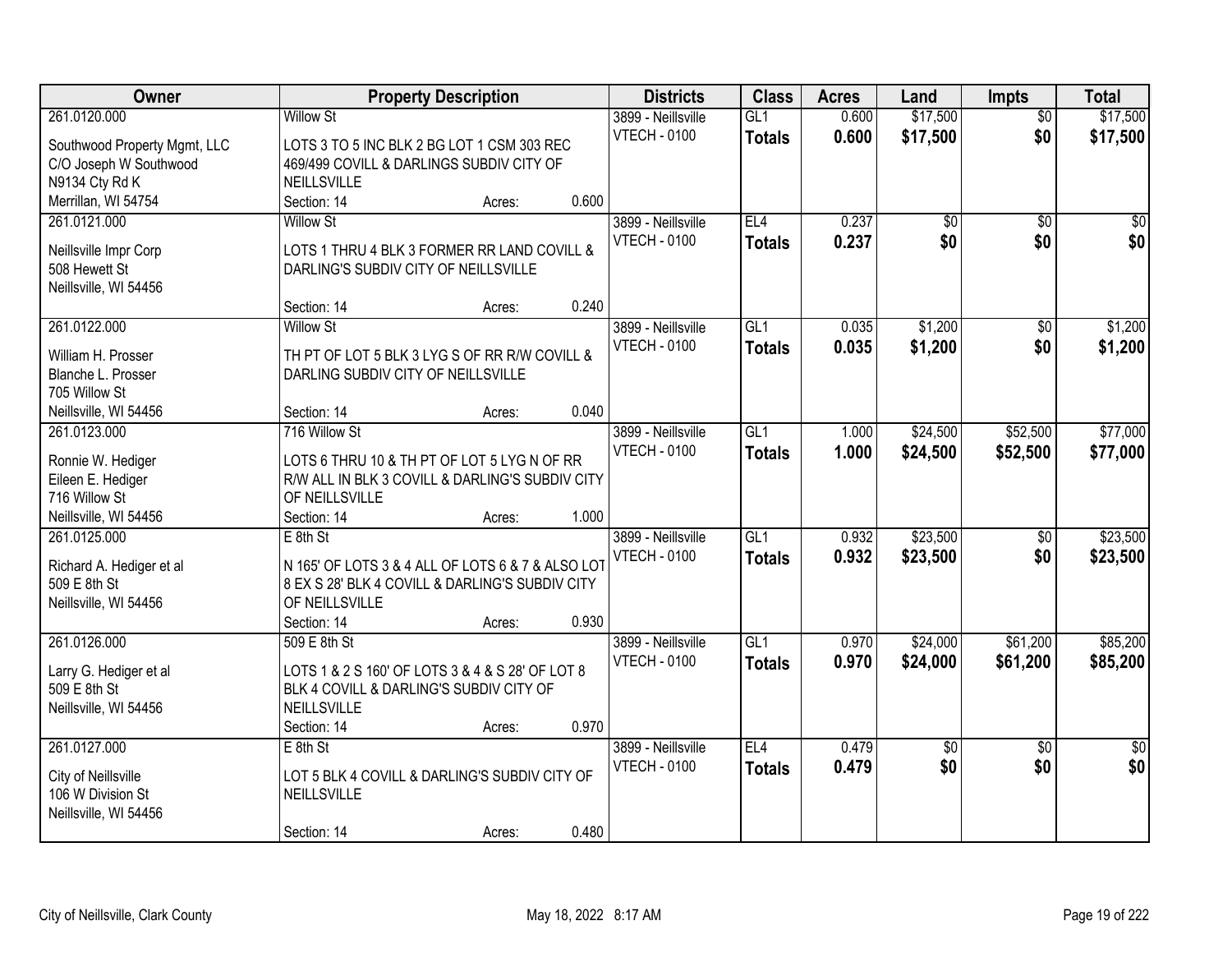| Owner                  |                                                   | <b>Property Description</b> |       | <b>Districts</b>    | <b>Class</b>    | <b>Acres</b> | Land            | <b>Impts</b>    | <b>Total</b> |
|------------------------|---------------------------------------------------|-----------------------------|-------|---------------------|-----------------|--------------|-----------------|-----------------|--------------|
| 261.0128.000           | $E$ 8th St                                        |                             |       | 3899 - Neillsville  | EL4             | 0.000        | $\overline{50}$ | \$0             | \$0          |
| City of Neillsville    | OUTLOT 2 COVILL & DARLING'S SUBDIV OF             |                             |       | <b>VTECH - 0100</b> | <b>Totals</b>   | 0.000        | \$0             | \$0             | \$0          |
| 106 W Division St      | OUTLOTS CITY OF NEILLSVILLE                       |                             |       |                     |                 |              |                 |                 |              |
| Neillsville, WI 54456  |                                                   |                             |       |                     |                 |              |                 |                 |              |
|                        | Section: 14                                       | Acres:                      | 0.000 |                     |                 |              |                 |                 |              |
| 261.0129.000           | $E$ 8th St                                        |                             |       | 3899 - Neillsville  | EL4             | 0.000        | \$0             | $\overline{50}$ | \$0          |
| Neillsville Impr Corp  | PT OF OUTLOT 1 & OUTLOTS 3 & 4 & 5 COVILL &       |                             |       | <b>VTECH - 0100</b> | <b>Totals</b>   | 0.000        | \$0             | \$0             | \$0          |
| 508 Hewett St          | DARLING'S SUBDIV OF OUTLOTS CITY OF               |                             |       |                     |                 |              |                 |                 |              |
| Neillsville, WI 54456  | <b>NEILLSVILLE</b>                                |                             |       |                     |                 |              |                 |                 |              |
|                        | Section: 14                                       | Acres:                      | 0.000 |                     |                 |              |                 |                 |              |
| 261.0130.132           | W 7th St                                          |                             |       | 3899 - Neillsville  | GL <sub>2</sub> | 0.478        | \$3,500         | \$0             | \$3,500      |
| Robert D. Pavlac et al | LOT 1 CSM 787 REC 615/595 BG BLK 1 CLARK'S        |                             |       | <b>VTECH - 0100</b> | <b>Totals</b>   | 0.478        | \$3,500         | \$0             | \$3,500      |
| c/o Robert D. Pavlac   | PROPOSED ADD BG PT OF GL 2 SEC 15-24-2W CITY      |                             |       |                     |                 |              |                 |                 |              |
| 615 W 7th St           | OF NEILLSVILLE                                    |                             |       |                     |                 |              |                 |                 |              |
| Neillsville, WI 54456  | Section: 15                                       | Acres:                      | 0.480 |                     |                 |              |                 |                 |              |
| 261.0133.000           | 617 W 7th St                                      |                             |       | 3899 - Neillsville  | GL1             | 0.122        | \$4,500         | \$58,100        | \$62,600     |
|                        |                                                   |                             |       | <b>VTECH - 0100</b> | <b>Totals</b>   | 0.122        | \$4,500         | \$58,100        | \$62,600     |
| Janet M. Gurney        | LOTS 1 & 2 BLK 2 CLARK'S PROPOSED ADD BG PT       |                             |       |                     |                 |              |                 |                 |              |
| N3202 River Ave        | OF GL 2 SEC 15-24-2W CITY OF NEILLSVILLE          |                             |       |                     |                 |              |                 |                 |              |
| Neillsville, WI 54456  | Section: 15                                       | Acres:                      | 0.120 |                     |                 |              |                 |                 |              |
| 261.0134.000           | 615 W 7th St                                      |                             |       | 3899 - Neillsville  | GL1             | 0.230        | \$8,500         | \$69,800        | \$78,300     |
|                        |                                                   |                             |       | <b>VTECH - 0100</b> | <b>Totals</b>   | 0.230        | \$8,500         | \$69,800        | \$78,300     |
| Robert D. Pavlac et al | LOTS 3,4,5 & W 20' OF LOT 6 BLK 2 CLARK'S         |                             |       |                     |                 |              |                 |                 |              |
| c/o Robert D. Pavlac   | PROPOSED ADD BG PT OF GL 2 SEC 15-24-2W CITY      |                             |       |                     |                 |              |                 |                 |              |
| 615 W 7th St           | OF NEILLSVILLE                                    |                             |       |                     |                 |              |                 |                 |              |
| Neillsville, WI 54456  | Section: 15                                       | Acres:                      | 0.230 |                     |                 |              |                 |                 |              |
| 261.0135.000           | 609 W 7th St                                      |                             |       | 3899 - Neillsville  | GL1             | 0.195        | \$7,500         | \$14,000        | \$21,500     |
| Orion R. Brownson      | E 5' OF LOT 6 & ALL OF LOTS 7 8 & 9 BLK 2 CLARK'S |                             |       | <b>VTECH - 0100</b> | <b>Totals</b>   | 0.195        | \$7,500         | \$14,000        | \$21,500     |
| 609 W 7th St           | PROPOSED ADD BG PT OF GL 2 SEC 15-24-2W CITY      |                             |       |                     |                 |              |                 |                 |              |
| Neillsville, WI 54456  | OF NEILLSVILLE                                    |                             |       |                     |                 |              |                 |                 |              |
|                        | Section: 14                                       | Acres:                      | 0.200 |                     |                 |              |                 |                 |              |
| 261.0136.000           | 605 W 7th St                                      |                             |       | 3899 - Neillsville  | GL1             | 0.122        | \$4,500         | \$37,100        | \$41,600     |
| Michael A. Johnson     | LOTS 10 & 11 BLK 2 CLARK'S PROPOSED ADD BG PT     |                             |       | <b>VTECH - 0100</b> | <b>Totals</b>   | 0.122        | \$4,500         | \$37,100        | \$41,600     |
| 605 W 7th St           | OF GL 2 SEC 15-24-2W CITY OF NEILLSVILLE          |                             |       |                     |                 |              |                 |                 |              |
| Neillsville, WI 54456  |                                                   |                             |       |                     |                 |              |                 |                 |              |
|                        | Section: 15                                       | Acres:                      | 0.120 |                     |                 |              |                 |                 |              |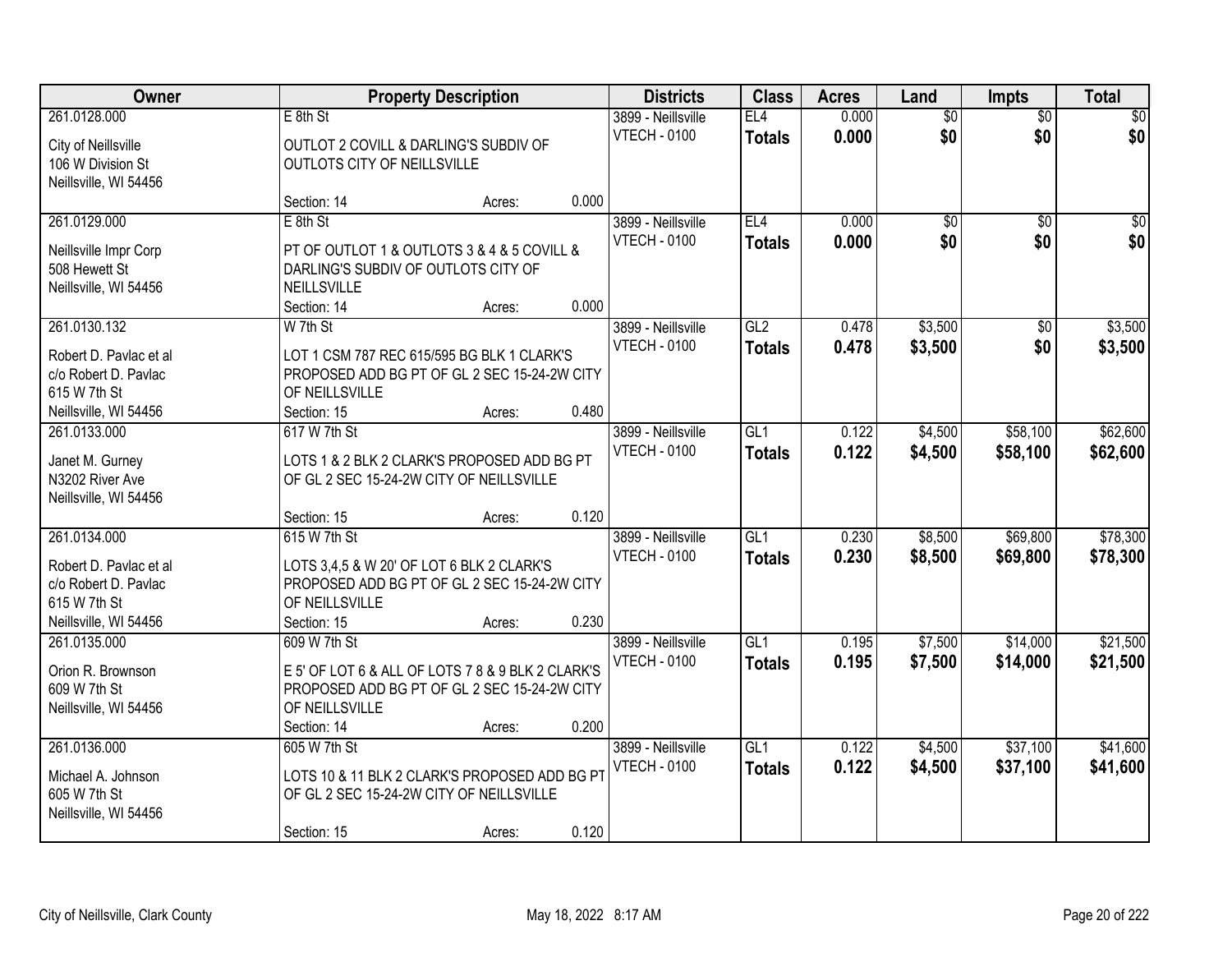| Owner                                         |                              | <b>Property Description</b>                                                           |       | <b>Districts</b>                          | <b>Class</b>         | <b>Acres</b>   | Land               | <b>Impts</b>         | <b>Total</b>         |
|-----------------------------------------------|------------------------------|---------------------------------------------------------------------------------------|-------|-------------------------------------------|----------------------|----------------|--------------------|----------------------|----------------------|
| 261.0137.000<br>Craig D. Anderson             | 629 W 6th St                 | LOTS 1 TO 4 INC BLK 3 CLARK'S PROPOSED ADD BG                                         |       | 3899 - Neillsville<br><b>VTECH - 0100</b> | GL1<br><b>Totals</b> | 0.241<br>0.241 | \$9,000<br>\$9,000 | \$58,700<br>\$58,700 | \$67,700<br>\$67,700 |
| Rachel J. Anderson                            |                              | PT OF GL 2 SEC 15-24-2W CITY OF NEILLSVILLE                                           |       |                                           |                      |                |                    |                      |                      |
| 629 W 6th St                                  |                              |                                                                                       |       |                                           |                      |                |                    |                      |                      |
| Neillsville, WI 54456                         | Section: 15                  | Acres:                                                                                | 0.240 |                                           |                      |                |                    |                      |                      |
| 261.0138.000                                  | 611 W 6th St                 |                                                                                       |       | 3899 - Neillsville                        | GL1                  | 0.162          | \$6,000            | \$120,000            | \$126,000            |
| Olivia R. Zank                                |                              | LOTS 5 & 6 & W 17' OF LOT 7 BLK 3 CLARK'S                                             |       | <b>VTECH - 0100</b>                       | <b>Totals</b>        | 0.162          | \$6,000            | \$120,000            | \$126,000            |
| Richard L. Christy II                         |                              | PROPOSED ADD BG PT OF GL 2 SEC 15-24-2W CITY                                          |       |                                           |                      |                |                    |                      |                      |
| 611 W Sixth St                                | OF NEILLSVILLE               |                                                                                       |       |                                           |                      |                |                    |                      |                      |
| Neillsville, WI 54456                         | Section: 15                  | Acres:                                                                                | 0.160 |                                           |                      |                |                    |                      |                      |
| 261.0139.000                                  | 605 W 6th St                 |                                                                                       |       | 3899 - Neillsville                        | GL1                  | 0.264          | \$9,500            | \$93,200             | \$102,700            |
|                                               |                              |                                                                                       |       | <b>VTECH - 0100</b>                       | <b>Totals</b>        | 0.264          | \$9,500            | \$93,200             | \$102,700            |
| Jonathon D. Siebert Sr<br>Charlene C. Siebert |                              | E 8' OF LOT 7 ALL OF LOTS 8 TO 11 INC BLK 3<br>CLARK'S PROPOSED ADD BG PT OF GL 2 SEC |       |                                           |                      |                |                    |                      |                      |
| 605 W 6th St                                  | 15-24-2W CITY OF NEILSLVILLE |                                                                                       |       |                                           |                      |                |                    |                      |                      |
| Neillsville, WI 54456                         | Section: 15                  | Acres:                                                                                | 0.260 |                                           |                      |                |                    |                      |                      |
| 261.0140.000                                  | 616 W 7th St                 |                                                                                       |       | 3899 - Neillsville                        | GL1                  | 0.122          | \$4,500            | \$58,500             | \$63,000             |
|                                               |                              |                                                                                       |       | <b>VTECH - 0100</b>                       | <b>Totals</b>        | 0.122          | \$4,500            | \$58,500             | \$63,000             |
| David L. Rawson                               |                              | CSM 486 REC 554/458 BG PT BLK 3 CLARK'S                                               |       |                                           |                      |                |                    |                      |                      |
| Karen L. Rawson                               |                              | PROPOSED ADD & PT OF GL 2 SEC 15-24-2W CITY                                           |       |                                           |                      |                |                    |                      |                      |
| 616 W 7th St                                  | OF NEILLSVILLE               |                                                                                       |       |                                           |                      |                |                    |                      |                      |
| Neillsville, WI 54456                         | Section: 15                  | Acres:                                                                                | 0.120 |                                           |                      |                |                    |                      |                      |
| 261.0141.000                                  | 614 W 7th St                 |                                                                                       |       | 3899 - Neillsville                        | $\overline{GL1}$     | 0.182          | \$7,000            | \$23,100             | \$30,100             |
| Ryan S. Rupnick                               |                              | LOTS 14 TO 16 INC BLK 3 CLARK'S PROPOSED ADD                                          |       | <b>VTECH - 0100</b>                       | <b>Totals</b>        | 0.182          | \$7,000            | \$23,100             | \$30,100             |
| Tracie A. Rupnick                             |                              | BG PT OF GL 2 SEC 15-24-2W CITY OF NEILLSVILLE                                        |       |                                           |                      |                |                    |                      |                      |
| 614 W 7th St                                  |                              |                                                                                       |       |                                           |                      |                |                    |                      |                      |
| Neillsville, WI 54456                         | Section: 15                  | Acres:                                                                                | 0.180 |                                           |                      |                |                    |                      |                      |
| 261.0142.000                                  | 610 W 7th St                 |                                                                                       |       | 3899 - Neillsville                        | $\overline{GL1}$     | 0.122          | \$4,500            | \$60,900             | \$65,400             |
| Jessica M. Schultz                            |                              | LOTS 17 & 18 BLK 3 CLARK'S PROPOSED ADD BG PT                                         |       | <b>VTECH - 0100</b>                       | <b>Totals</b>        | 0.122          | \$4,500            | \$60,900             | \$65,400             |
| 610 W 7th St                                  |                              | OF GL 2 SEC 15-24-2W CITY OF NEILLSVILLE                                              |       |                                           |                      |                |                    |                      |                      |
| Neillsville, WI 54456                         |                              |                                                                                       |       |                                           |                      |                |                    |                      |                      |
|                                               | Section: 15                  | Acres:                                                                                | 0.120 |                                           |                      |                |                    |                      |                      |
| 261.0143.000                                  | 604 W 7th St                 |                                                                                       |       | 3899 - Neillsville                        | GL1                  | 0.122          | \$4,500            | \$62,100             | \$66,600             |
|                                               |                              |                                                                                       |       | <b>VTECH - 0100</b>                       | <b>Totals</b>        | 0.122          | \$4,500            | \$62,100             | \$66,600             |
| Allan J. Langreck                             |                              | LOTS 19 & 20 BLK 3 CLARK'S PROPOSED ADD BG PT                                         |       |                                           |                      |                |                    |                      |                      |
| Lisa M. Langreck                              |                              | OF GL 2 SEC 15-24-2W CITY OF NEILLSVILLE                                              |       |                                           |                      |                |                    |                      |                      |
| 604 W 7th St                                  |                              |                                                                                       |       |                                           |                      |                |                    |                      |                      |
| Neillsville, WI 54456                         | Section: 15                  | Acres:                                                                                | 0.120 |                                           |                      |                |                    |                      |                      |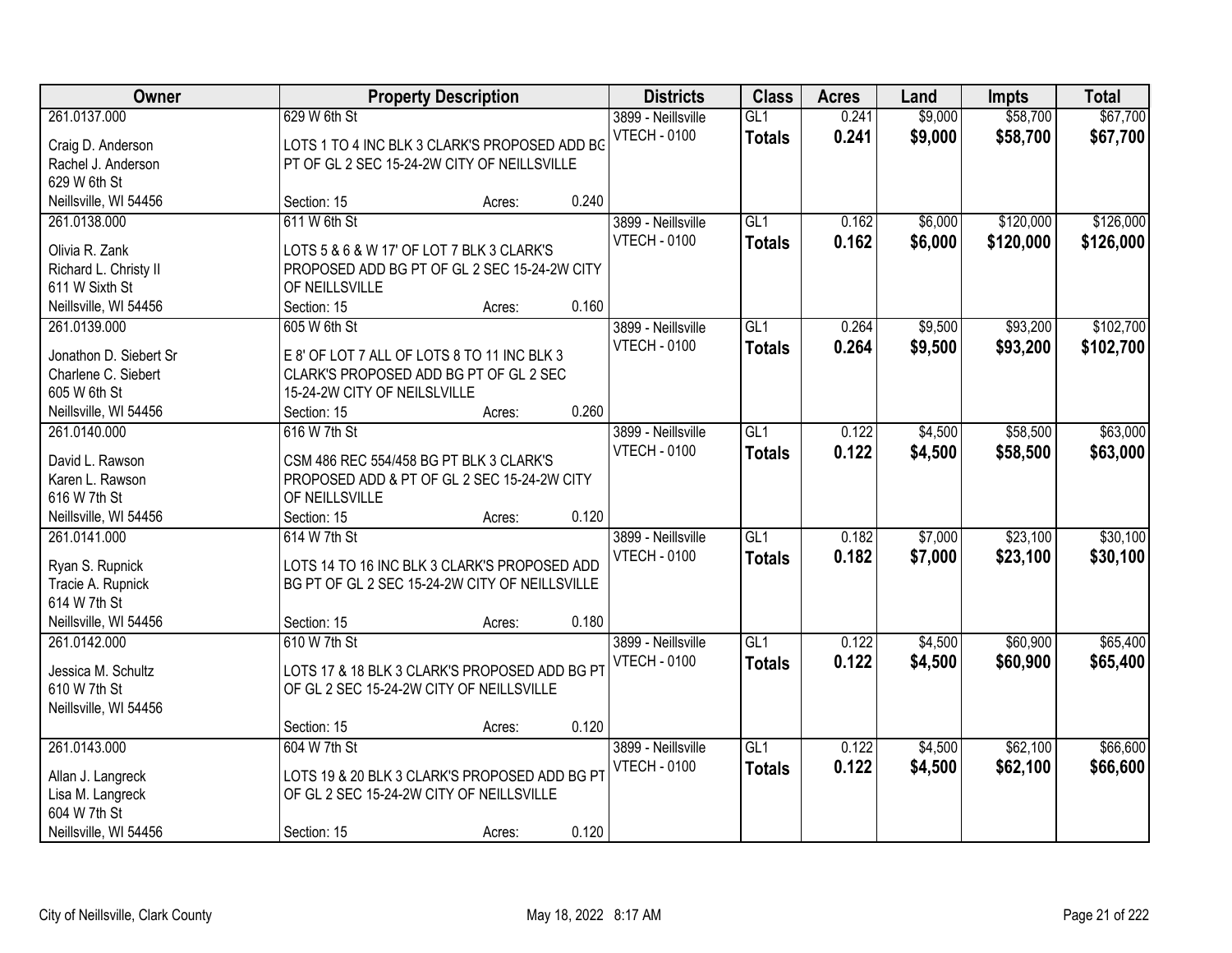| Owner<br><b>Class</b><br><b>Property Description</b><br><b>Districts</b><br><b>Acres</b><br>Impts<br>Land                                                    | <b>Total</b>                       |
|--------------------------------------------------------------------------------------------------------------------------------------------------------------|------------------------------------|
| 0.123<br>\$4,500<br>261.0144.000<br>W 7th St<br>GL1<br>3899 - Neillsville<br>$\overline{50}$                                                                 | \$4,500                            |
| <b>VTECH - 0100</b><br>0.123<br>\$4,500<br>\$0<br><b>Totals</b><br>LOTS 21 & 22 BLK 3 CLARK'S PROPOSED ADD BG PT<br>Allan J. Langreck                        | \$4,500                            |
| OF GL 2 SEC 15-24-2W CITY OF NEILSLVILLE<br>Lisa M. Langreck                                                                                                 |                                    |
| 604 W 7th St                                                                                                                                                 |                                    |
| 0.120<br>Neillsville, WI 54456<br>Section: 15<br>Acres:                                                                                                      |                                    |
| 705 W 6th St<br>GL1<br>\$9,000<br>\$83,000<br>261.0145.000<br>3899 - Neillsville<br>0.244                                                                    | \$92,000                           |
| 0.244<br>\$9,000<br>\$83,000<br><b>VTECH - 0100</b><br><b>Totals</b><br>LOTS 1 TO 4 BLK 4 & W 2' OF LOT 5 BLK 4 CLARK'S<br>Patricia A. Maki                  | \$92,000                           |
| 705 W 6th St<br>PROPOSED ADD BG PT OF GL 2 SEC 15-24-2W CITY                                                                                                 |                                    |
| Neillsville, WI 54456<br>OF NEILLSVILLE                                                                                                                      |                                    |
| 0.240<br>Section: 15<br>Acres:                                                                                                                               |                                    |
| 261.0146.000<br>GL1<br>0.235<br>\$9,000<br>\$94,700<br>600 Ayers St<br>3899 - Neillsville                                                                    | \$103,700                          |
| <b>VTECH - 0100</b><br>0.235<br>\$9,000<br>\$94,700<br><b>Totals</b>                                                                                         | \$103,700                          |
| LOT 5 EX W 2' & ALL OF LOT 6 7 & 8 BLK 4 CLARK'S<br>Wade C. Urban                                                                                            |                                    |
| 600 Ayers St<br>PROPOSED ADD BG PT OF GL 2 SEC 15-24-2W CITY                                                                                                 |                                    |
| Neillsville, WI 54456<br>OF NEILLSVILLE<br>0.240                                                                                                             |                                    |
| Section: 15<br>Acres:<br>261.0147.000<br>$7th$ St<br>3899 - Neillsville<br>GL1<br>0.119<br>\$1,000<br>\$0                                                    | \$1,000                            |
| <b>VTECH - 0100</b>                                                                                                                                          |                                    |
| 0.119<br>\$1,000<br>\$0<br><b>Totals</b><br>Robert D. Pavlac et al<br>LOT 1 CSM 786 REC 615/594 BG PT CLARKS                                                 | \$1,000                            |
| c/o Robert D. Pavlac<br>PROPOSED ADD & PT GOV'T LOT 2 SEC 15 TWP 24 N                                                                                        |                                    |
| 615 W 7th St<br>R 2 W CITY OF NEILLSVILLE                                                                                                                    |                                    |
| 0.120<br>Neillsville, WI 54456<br>Section: 15<br>Acres:                                                                                                      |                                    |
| $\overline{GL1}$<br>\$12,500<br>\$31,400<br>261.0148.000<br>606 Ayers St<br>3899 - Neillsville<br>0.362                                                      | \$43,900                           |
| 0.362<br><b>VTECH - 0100</b><br>\$12,500<br>\$31,400<br><b>Totals</b><br>Christopher T. Waisanen<br>LOTS 11 TO 16 BLK 4 CLARK'S PROPOSED ADD BG              | \$43,900                           |
| c/o Christopher T. Waisanen<br>PT OF GL2 SEC 15-24-2W CITY OF NEILLSVILLE                                                                                    |                                    |
| 606 Ayers St                                                                                                                                                 |                                    |
| 0.360<br>Neillsville, WI 54456<br>Section: 15<br>Acres:                                                                                                      |                                    |
| 711 W 5th St<br>261.0149.000<br>3899 - Neillsville<br>EL4<br>0.000<br>$\sqrt{6}$                                                                             | $\overline{30}$<br>$\overline{50}$ |
| \$0<br>0.000<br>\$0<br><b>VTECH - 0100</b><br><b>Totals</b><br>St John's Evangelical Lutheran Church $\epsilon$ LOTS 1 TO 4 BLK 5 CLARK'S PROPOSED ADD BG PT | \$0                                |
| OF GL2 SEC 15-24-2W CITY OF NEILLSVILLE<br>al                                                                                                                |                                    |
| c/o St John's Evangelical                                                                                                                                    |                                    |
| 805 W 5th St<br>0.000<br>Section: 15<br>Acres:                                                                                                               |                                    |
| Neillsville, WI 54456                                                                                                                                        |                                    |
| 703 W 5th St<br>$\overline{GL1}$<br>0.239<br>\$9,000<br>\$136,400<br>261.0150.000<br>3899 - Neillsville                                                      | \$145,400                          |
| 0.239<br><b>VTECH - 0100</b><br>\$9,000<br>\$136,400<br><b>Totals</b><br>LOTS 5 TO 8 BLK 5 CLARK'S PROPOSED ADD BG PT<br>Kodty D. Mcdonald                   | \$145,400                          |
| 703 W 5th St<br>OF GL 2 SEC 15-24-2W CITY OF NEILLSVILLE                                                                                                     |                                    |
| Neillsville, WI 54456                                                                                                                                        |                                    |
| 0.240<br>Section: 15<br>Acres:                                                                                                                               |                                    |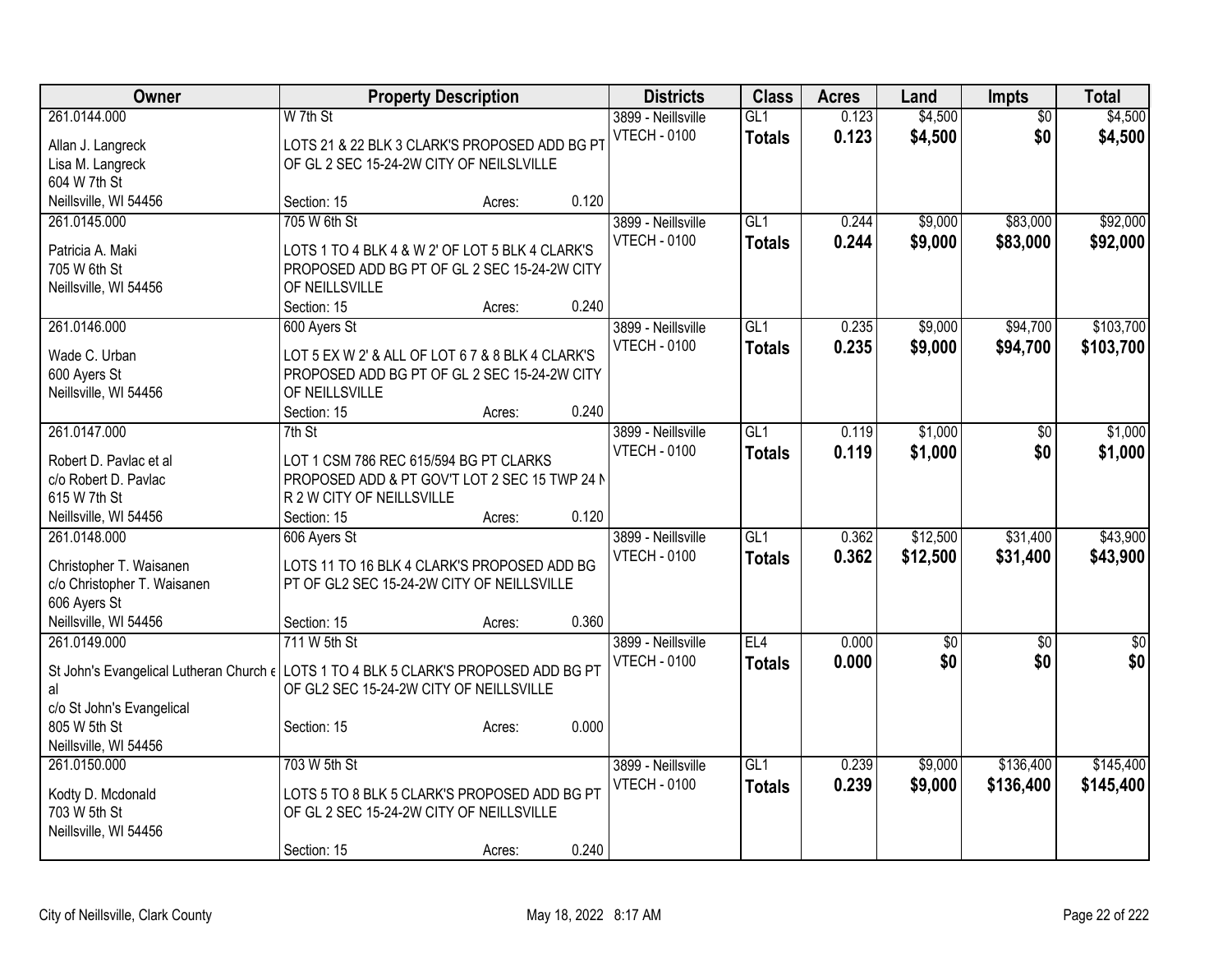| Owner                                   | <b>Property Description</b>                                                                          | <b>Districts</b>    | <b>Class</b>    | <b>Acres</b> | Land            | Impts           | <b>Total</b> |
|-----------------------------------------|------------------------------------------------------------------------------------------------------|---------------------|-----------------|--------------|-----------------|-----------------|--------------|
| 261.0151.000                            | W 6th St                                                                                             | 3899 - Neillsville  | EL <sub>4</sub> | 0.119        | $\overline{50}$ | $\overline{50}$ | $\sqrt{30}$  |
|                                         | St John's Evangelical Lutheran Church $\epsilon$   PTS OF LOTS 9 & 10 BLK 5 LOTS 9 & 10 BLK 5 & ALSO | <b>VTECH - 0100</b> | <b>Totals</b>   | 0.119        | \$0             | \$0             | \$0          |
| al                                      | A PT OF ST ADJ LOTS ON N DESC V 214 D P 539                                                          |                     |                 |              |                 |                 |              |
| c/o St John's Evangelical               | CLARK'S PROPOSED ADD BG PT OF GL 2 SEC                                                               |                     |                 |              |                 |                 |              |
| 805 W 5th St                            | 0.120<br>Section: 15<br>Acres:                                                                       |                     |                 |              |                 |                 |              |
| Neillsville, WI 54456                   |                                                                                                      |                     |                 |              |                 |                 |              |
| 261.0152.000                            | W 6th St                                                                                             | 3899 - Neillsville  | EL4             | 0.119        | $\overline{50}$ | \$0             | \$0          |
| St John's Evangelical Lutheran Church e | LOTS 11 TO 12 BLK 5 CLARK'S PROPOSED ADD BG                                                          | <b>VTECH - 0100</b> | <b>Totals</b>   | 0.119        | \$0             | \$0             | \$0          |
| al                                      | PT OF GL 2 SEC 15-24-2W CITY OF NEILLSVILLE                                                          |                     |                 |              |                 |                 |              |
| c/o St John's Evangelical               |                                                                                                      |                     |                 |              |                 |                 |              |
| 805 W 5th St                            | 0.120<br>Section: 15<br>Acres:                                                                       |                     |                 |              |                 |                 |              |
| Neillsville, WI 54456                   |                                                                                                      |                     |                 |              |                 |                 |              |
| 261.0153.000                            | 508 Ayers St                                                                                         | 3899 - Neillsville  | GL1             | 0.239        | \$9,000         | \$108,000       | \$117,000    |
| Darlene L. Bixby                        | LOTS 13-16 BLK 5 CLARK'S PROPOSED ADD BG PT                                                          | <b>VTECH - 0100</b> | <b>Totals</b>   | 0.239        | \$9,000         | \$108,000       | \$117,000    |
| 508 Ayers St                            | OF GL2 SEC 15-24-2W CITY OF NEILLSVILLE                                                              |                     |                 |              |                 |                 |              |
| Neillsville, WI 54456                   |                                                                                                      |                     |                 |              |                 |                 |              |
|                                         | 0.240<br>Section: 15<br>Acres:                                                                       |                     |                 |              |                 |                 |              |
| 261.0154.000                            | 617 W 5th St                                                                                         | 3899 - Neillsville  | GL <sub>1</sub> | 0.191        | \$7,000         | \$66,000        | \$73,000     |
|                                         | LOTS 1 TO 3 & W 5' OF LOT 4 BLK 6 CLARK'S                                                            | <b>VTECH - 0100</b> | <b>Totals</b>   | 0.191        | \$7,000         | \$66,000        | \$73,000     |
| Stacy E. Holt<br>617 W 5th St           | PROPOSED ADD BG PT OF GL 2 SEC 15-24-2W CITY                                                         |                     |                 |              |                 |                 |              |
| Neillsville, WI 54456                   | OF NEILLSVILLE                                                                                       |                     |                 |              |                 |                 |              |
|                                         | 0.190<br>Section: 15<br>Acres:                                                                       |                     |                 |              |                 |                 |              |
| 261.0155.000                            | 611 W 5th St                                                                                         | 3899 - Neillsville  | GL1             | 0.227        | \$8,500         | \$62,200        | \$70,700     |
|                                         |                                                                                                      | <b>VTECH - 0100</b> | <b>Totals</b>   | 0.227        | \$8,500         | \$62,200        | \$70,700     |
| Tyler G. Fredrickson                    | E 20' OF LOT 4 & ALL OF LOTS 5 TO 7 BLK 6 CLARK'S                                                    |                     |                 |              |                 |                 |              |
| 611 W 5th St<br>Neillsville, WI 54456   | PROPOSED ADD BG PT OF GL 2 SEC 15-24-2W CITY<br>OF NEILLSVILLE                                       |                     |                 |              |                 |                 |              |
|                                         | 0.230<br>Section: 15<br>Acres:                                                                       |                     |                 |              |                 |                 |              |
| 261.0156.000                            | 607 W 5th St                                                                                         | 3899 - Neillsville  | GL <sub>1</sub> | 0.131        | \$5,000         | \$40,000        | \$45,000     |
|                                         |                                                                                                      | <b>VTECH - 0100</b> | <b>Totals</b>   | 0.131        | \$5,000         | \$40,000        | \$45,000     |
| John A. Tomasek                         | LOTS 8 & 9 & W 5' OF LOT 10 BLK 6 CLARK'S                                                            |                     |                 |              |                 |                 |              |
| Linda L. Tomasek                        | PROPOSED ADD BG PT OF GL 2 SEC 15-24-2W CITY                                                         |                     |                 |              |                 |                 |              |
| 607 W 5th St                            | OF NEILLSVILLE<br>0.130                                                                              |                     |                 |              |                 |                 |              |
| Neillsville, WI 54456<br>261.0157.000   | Section: 15<br>Acres:<br>605 W 5th St                                                                | 3899 - Neillsville  | GL <sub>1</sub> |              |                 |                 | \$27,900     |
|                                         |                                                                                                      | <b>VTECH - 0100</b> |                 | 0.110        | \$4,000         | \$23,900        |              |
| George P. Saylor                        | LOT 2 CSM 2768 DOC 629379 BG PT BLK 6 CLARK'S                                                        |                     | <b>Totals</b>   | 0.110        | \$4,000         | \$23,900        | \$27,900     |
| 605 W 5th St                            | PROPOSED ADDITION CITY OF NEILLSVILLE                                                                |                     |                 |              |                 |                 |              |
| Neillsville, WI 54456                   |                                                                                                      |                     |                 |              |                 |                 |              |
|                                         | 0.110<br>Section: 15<br>Acres:                                                                       |                     |                 |              |                 |                 |              |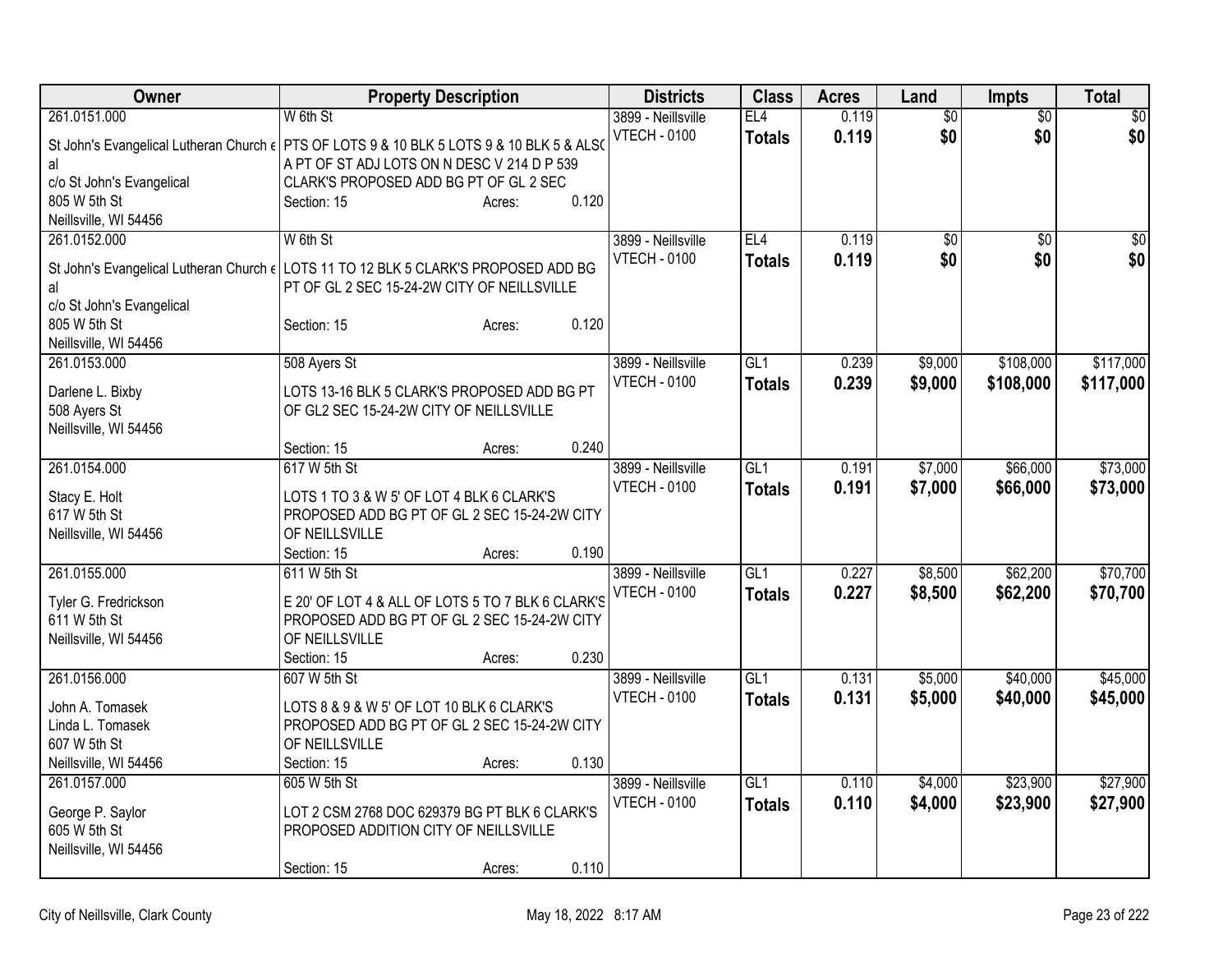| Owner                                                                          |                                                                                                             | <b>Property Description</b> |       | <b>Districts</b>                                               | <b>Class</b>                      | <b>Acres</b>   | Land                 | <b>Impts</b>           | <b>Total</b>           |
|--------------------------------------------------------------------------------|-------------------------------------------------------------------------------------------------------------|-----------------------------|-------|----------------------------------------------------------------|-----------------------------------|----------------|----------------------|------------------------|------------------------|
| 261.0158.000<br>Ryan C. Tews<br>311 E 4th St<br>Neillsville, WI 54456          | 505 Ayers St<br>LOTS 12 TO 15 BLK 6 CLARK'S PROPOSED ADD BG<br>PT OF GL 2 SEC 15-24-2W CITY OF NEILLSVILLE  |                             |       | 3899 - Neillsville<br><b>VTECH - 0100</b>                      | GL1<br><b>Totals</b>              | 0.239<br>0.239 | \$9,000<br>\$9,000   | \$89,500<br>\$89,500   | \$98,500<br>\$98,500   |
|                                                                                | Section: 15                                                                                                 | Acres:                      | 0.240 |                                                                |                                   |                |                      |                        |                        |
| 261.0159.000<br>Kathleen J. Johnson<br>610 W 6th St<br>Neillsville, WI 54456   | 610 W 6th St<br>LOTS 16 17 & 18 BLK 6 CLARK'S PROPOSED ADD BG<br>PT OF GL2 SEC 15-24-2W CITY OF NEILLSVILLE |                             |       | 3899 - Neillsville<br><b>VTECH - 0100</b>                      | GL1<br><b>Totals</b>              | 0.179<br>0.179 | \$6,500<br>\$6,500   | \$81,500<br>\$81,500   | \$88,000<br>\$88,000   |
| 261.0160.000                                                                   | Section: 15<br>606 W 6th St                                                                                 | Acres:                      | 0.180 | 3899 - Neillsville                                             | GL1                               | 0.239          | \$9,000              | \$108,800              | \$117,800              |
| Jeffery T. Schultz<br>Michelle J. Schultz<br>606 W 6th St                      | LOTS 19 TO 22 BLK 6 CLARK'S PROPOSED ADD BG<br>PT OF GL 2 SEC 15-24-2W CITY OF NEILLSVILLE                  |                             |       | <b>VTECH - 0100</b>                                            | <b>Totals</b>                     | 0.239          | \$9,000              | \$108,800              | \$117,800              |
| Neilsville, WI 54456                                                           | Section: 15                                                                                                 | Acres:                      | 0.240 |                                                                |                                   |                |                      |                        |                        |
| 261.0161.000<br>Matthew L. Coulthard<br>1004 W 5th St<br>Neillsville, WI 54456 | 1004 W 5th St<br>LOT 1 BLK 1 FERGUSON'S 1ST ADD CITY OF<br>NEILLSVILLE                                      |                             |       | 3899 - Neillsville<br>TID <sub>#4</sub><br><b>VTECH - 0100</b> | $\overline{GL1}$<br><b>Totals</b> | 0.820<br>0.820 | \$21,500<br>\$21,500 | \$109,600<br>\$109,600 | \$131,100<br>\$131,100 |
|                                                                                | Section: 15                                                                                                 | Acres:                      | 0.820 |                                                                |                                   |                |                      |                        |                        |
| 261.0162.000<br>Sheila Jordan<br>402 Ferguson St<br>Neillsville, WI 54456      | 402 Ferguson St<br>LOTS 2 TO 5 BLK 1 FERGUSON'S 1ST ADD CITY OF<br>NEILLSVILLE                              |                             |       | 3899 - Neillsville<br>TID <sub>#4</sub><br><b>VTECH - 0100</b> | $\overline{GL1}$<br><b>Totals</b> | 0.503<br>0.503 | \$16,000<br>\$16,000 | \$64,700<br>\$64,700   | \$80,700<br>\$80,700   |
|                                                                                | Section: 15                                                                                                 | Acres:                      | 0.500 |                                                                |                                   |                |                      |                        |                        |
| 261.0163.000<br>Jane Mcneely<br>9922 Exchange Rd<br>Prairie Du Sac, WI 53578   | 322 Ferguson St<br>LOTS 1 TO 4 BLK 2 FERGUSON'S 1ST ADD CITY OF<br>NEILLSVILLE L/E FOR DORIS DUX            |                             |       | 3899 - Neillsville<br><b>TID #4</b><br><b>VTECH - 0100</b>     | GL1<br><b>Totals</b>              | 0.491<br>0.491 | \$15,500<br>\$15,500 | \$60,900<br>\$60,900   | \$76,400<br>\$76,400   |
| 261.0164.000                                                                   | Section: 15<br>216 Sunset Pl                                                                                | Acres:                      | 0.500 | 3899 - Neillsville                                             | EL4                               | 0.468          | \$0                  | $\overline{30}$        | $\overline{50}$        |
| Country View Inc<br>c/o Country View, Inc<br>216 Sunset Pl                     | LOTS 5 6 & 7 BLK 2 FERGUSON'S 1ST ADD CITY OF<br>NEILLSVILLE                                                |                             |       | TID <sub>#4</sub><br><b>VTECH - 0100</b>                       | <b>Totals</b>                     | 0.468          | \$0                  | \$0                    | \$0                    |
| Neillsville, WI 54456                                                          | Section: 15                                                                                                 | Acres:                      | 0.460 |                                                                |                                   |                |                      |                        |                        |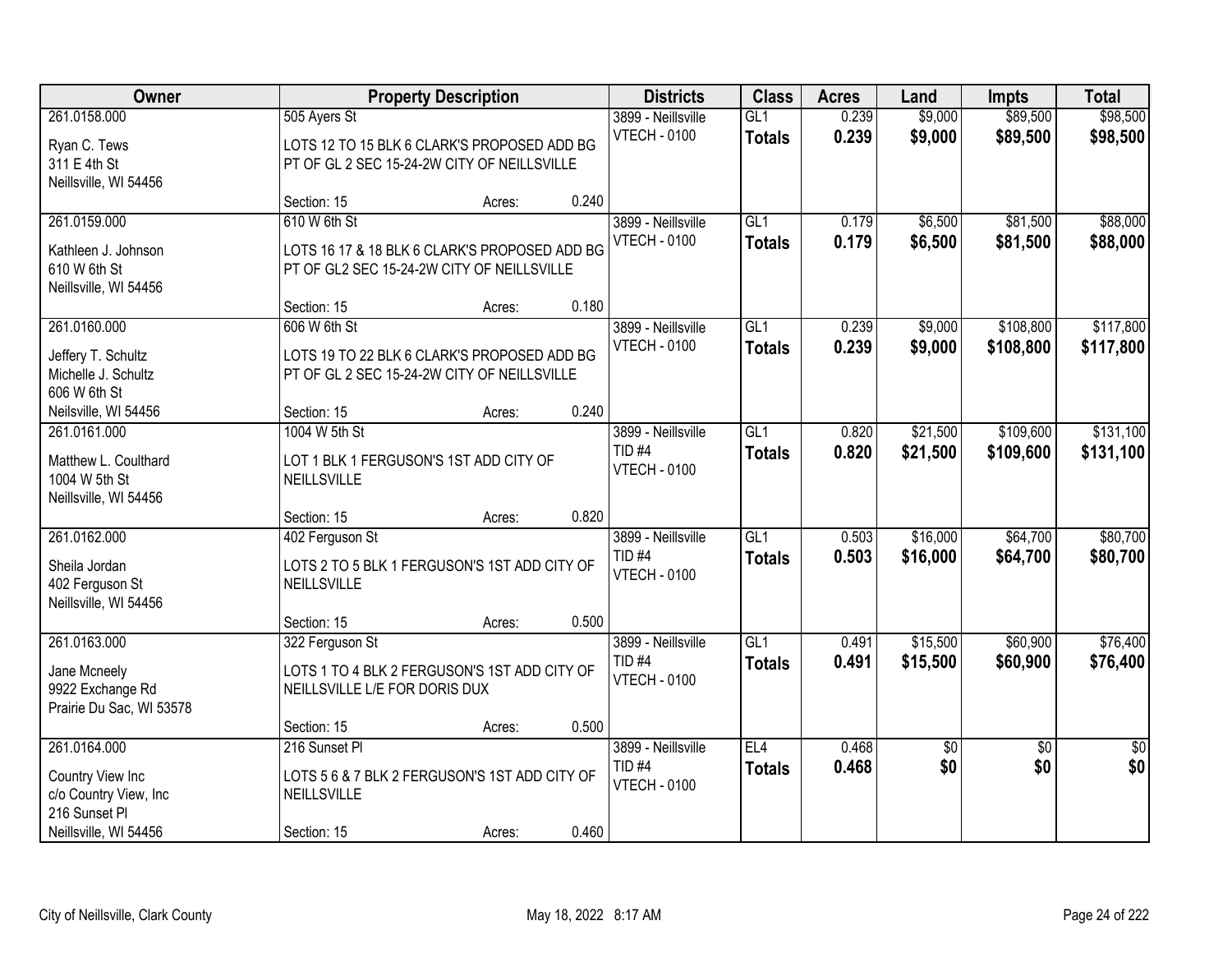| Owner                                                                              |                                                                                                  | <b>Property Description</b> |       | <b>Districts</b>                                               | <b>Class</b>                     | <b>Acres</b>   | Land                   | <b>Impts</b>           | <b>Total</b>           |
|------------------------------------------------------------------------------------|--------------------------------------------------------------------------------------------------|-----------------------------|-------|----------------------------------------------------------------|----------------------------------|----------------|------------------------|------------------------|------------------------|
| 261.0165.000<br>Memorial Hospital, Inc<br>N3708 River Ave<br>Neillsville, WI 54456 | 220 Ferguson St<br>LOTS 8 TO 13 BLK 2 FERGUSON'S 1ST ADD CITY OF<br>NEILLSVILLE                  |                             |       | 3899 - Neillsville<br>TID <sub>#4</sub><br><b>VTECH - 0100</b> | GL1<br><b>Totals</b>             | 1.470<br>1.470 | \$25,500<br>\$25,500   | \$28,000<br>\$28,000   | \$53,500<br>\$53,500   |
|                                                                                    | Section: 15                                                                                      | Acres:                      | 1.470 |                                                                |                                  |                |                        |                        |                        |
| 261.0166.000<br>Country View Inc<br>c/o Country View, Inc<br>216 Sunset Pl         | 216 Sunset PI<br>LOTS 14 15 & 16 BLK 2 FERGUSON'S 1ST ADD CITY<br>OF NEILLSVILLE                 |                             |       | 3899 - Neillsville<br>TID <sub>#4</sub><br><b>VTECH - 0100</b> | EL4<br><b>Totals</b>             | 0.460<br>0.460 | $\overline{50}$<br>\$0 | $\overline{50}$<br>\$0 | $\sqrt{50}$<br>\$0     |
| Neillsville, WI 54456                                                              | Section: 15                                                                                      | Acres:                      | 0.460 |                                                                |                                  |                |                        |                        |                        |
| 261.0167.000<br>Timothy Jasicki<br>Debra J. Jasicki<br>1202 Hewett St              | 1202 Hewett St<br>LOT 1 BLK 1 FURLONG'S 1ST ADD CITY OF<br>NEILLSVILLE                           |                             |       | 3899 - Neillsville<br><b>VTECH - 0100</b>                      | GL <sub>1</sub><br><b>Totals</b> | 0.252<br>0.252 | \$9,500<br>\$9,500     | \$217,500<br>\$217,500 | \$227,000<br>\$227,000 |
| Neillsville, WI 54456                                                              | Section: 14                                                                                      | Acres:                      | 0.250 |                                                                |                                  |                |                        |                        |                        |
| 261.0168.000<br>Alexis Averill<br>Abigail Averill<br>1212 Hewett St                | 1212 Hewett St<br>LOT 2 BLK 1 FURLONG'S 1ST ADD CITY OF<br>NEILLSVILLE                           |                             |       | 3899 - Neillsville<br><b>VTECH - 0100</b>                      | GL1<br><b>Totals</b>             | 0.252<br>0.252 | \$9,500<br>\$9,500     | \$76,800<br>\$76,800   | \$86,300<br>\$86,300   |
| Neillsville, WI 54456                                                              | Section: 14                                                                                      | Acres:                      | 0.250 |                                                                |                                  |                |                        |                        |                        |
| 261.0169.000<br>Mark R. Jones<br>W5621 Todd Rd<br>Neillsville, WI 54456            | 108 W 14th St<br>LOT 3 BLK 1 FURLONG'S 1ST ADD CITY OF<br>NEILLSVILLE<br>Section: 14             | Acres:                      | 0.250 | 3899 - Neillsville<br><b>VTECH - 0100</b>                      | GL1<br>Totals                    | 0.252<br>0.252 | \$9,500<br>\$9,500     | \$81,200<br>\$81,200   | \$90,700<br>\$90,700   |
| 261.0170.000                                                                       | 109 W 12th St                                                                                    |                             |       | 3899 - Neillsville                                             | GL1                              | 0.252          | \$9,500                | \$69,300               | \$78,800               |
| Bethany J. Nauertz<br>109 W 12th St<br>Neillsville, WI 54456                       | LOT 4 BLK 1 FURLONG'S 1ST ADD CITY OF<br>NEILLSVILLE                                             |                             |       | <b>VTECH - 0100</b>                                            | <b>Totals</b>                    | 0.252          | \$9,500                | \$69,300               | \$78,800               |
|                                                                                    | Section: 14                                                                                      | Acres:                      | 0.250 |                                                                |                                  |                |                        |                        |                        |
| 261.0171.000<br>Troy T. Back<br>7297 Bush Rd<br>Neillsville, WI 54456              | 1402 Hewett St<br>LOT 1 BLK 2 EX N 21' FURLONG'S 1ST. ADD. CITY OF<br>NEILLSVILLE<br>Section: 14 | Acres:                      | 0.200 | 3899 - Neillsville<br><b>VTECH - 0100</b>                      | GL1<br><b>Totals</b>             | 0.201<br>0.201 | \$7,500<br>\$7,500     | \$59,900<br>\$59,900   | \$67,400<br>\$67,400   |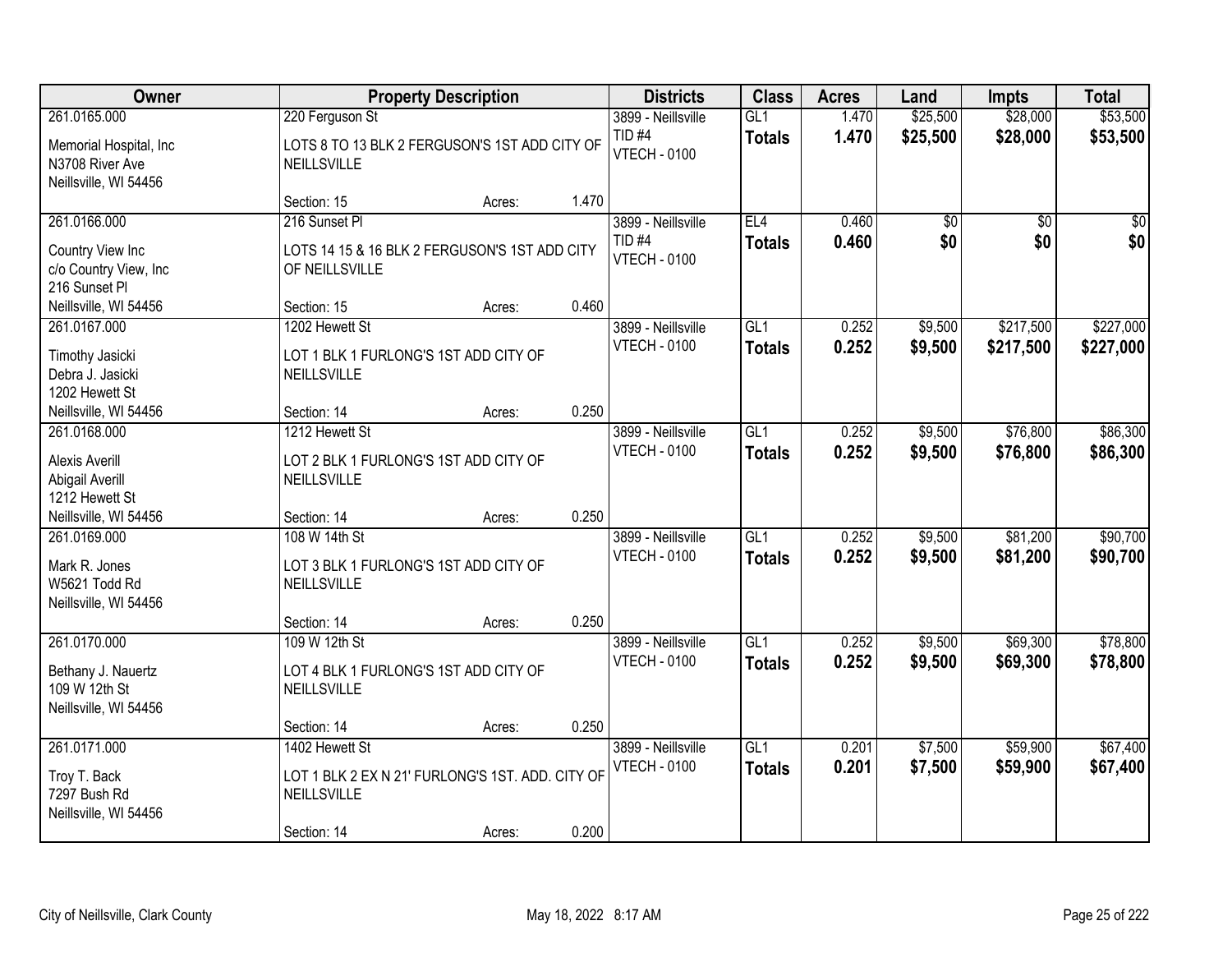| Owner                                                                         | <b>Property Description</b>                                                                      |        | <b>Districts</b> | <b>Class</b>                              | <b>Acres</b>                      | Land           | <b>Impts</b>         | <b>Total</b>           |                        |
|-------------------------------------------------------------------------------|--------------------------------------------------------------------------------------------------|--------|------------------|-------------------------------------------|-----------------------------------|----------------|----------------------|------------------------|------------------------|
| 261.0172.000<br>Tasha K. Kroening<br>1406 Hewett St<br>Neillsville, WI 54456  | 1406 Hewett St<br>N 21' OF LOT 1 & S 35' OF LOT 2 BLK 2 FURLONG'S<br>1ST ADD CITY OF NEILLSVILLE |        |                  | 3899 - Neillsville<br><b>VTECH - 0100</b> | GL1<br><b>Totals</b>              | 0.135<br>0.135 | \$5,000<br>\$5,000   | \$120,700<br>\$120,700 | \$125,700<br>\$125,700 |
|                                                                               | Section: 14                                                                                      | Acres: | 0.130            |                                           |                                   |                |                      |                        |                        |
| 261.0173.000<br>Mark R. Jones<br>W5621 Todd Rd<br>Neillsville, WI 54456       | 1408 Hewett St<br>LOT 2 BLK 2 EX S 35' FURLONG'S 1ST ADD CITY OF<br>NEILLSVILLE                  |        |                  | 3899 - Neillsville<br><b>VTECH - 0100</b> | GL1<br><b>Totals</b>              | 0.168<br>0.168 | \$6,500<br>\$6,500   | \$40,200<br>\$40,200   | \$46,700<br>\$46,700   |
|                                                                               | Section: 14                                                                                      | Acres: | 0.170            |                                           |                                   |                |                      |                        |                        |
| 261.0174.000<br>Barbara J. Shaw<br>1405 Pitcher St<br>Neillsville, WI 54456   | 1405 Pitcher St<br>LOT 3 BLK 2 FURLONG'S 1ST ADD CITY OF<br>NEILLSVILLE                          |        |                  | 3899 - Neillsville<br><b>VTECH - 0100</b> | GL1<br><b>Totals</b>              | 0.252<br>0.252 | \$9,500<br>\$9,500   | \$115,300<br>\$115,300 | \$124,800<br>\$124,800 |
|                                                                               | Section: 14                                                                                      | Acres: | 0.250            |                                           |                                   |                |                      |                        |                        |
| 261.0175.000<br>Kenneth D. Edwards<br>Mariah K. Edwards<br>109 W 14th St      | 109 W 14th St<br>LOT 4 BLK 2 FURLONG'S 1ST ADD CITY OF<br>NEILLSVILLE                            |        |                  | 3899 - Neillsville<br><b>VTECH - 0100</b> | GL1<br><b>Totals</b>              | 0.252<br>0.252 | \$9,500<br>\$9,500   | \$110,500<br>\$110,500 | \$120,000<br>\$120,000 |
| Neillsville, WI 54456                                                         | Section: 14                                                                                      | Acres: | 0.250            |                                           |                                   |                |                      |                        |                        |
| 261.0176.000<br>William F. Donahue<br>1500 Hewett St<br>Neillsville, WI 54456 | 1500 Hewett St<br>LOT 1 BLK 3 FURLONG'S 1ST ADD CITY OF<br>NEILLSVILLE<br>Section: 14            | Acres: | 0.250            | 3899 - Neillsville<br><b>VTECH - 0100</b> | $\overline{GL1}$<br><b>Totals</b> | 0.256<br>0.256 | \$9,500<br>\$9,500   | \$89,100<br>\$89,100   | \$98,600<br>\$98,600   |
| 261.0177.000                                                                  | 1506 Hewett St                                                                                   |        |                  | 3899 - Neillsville                        | $\overline{GL1}$                  | 0.252          | \$9,500              | \$85,700               | \$95,200               |
| Candace J. Frappier<br>1506 Hewitt St<br>Neillsville, WI 54456                | LOT 2 BLK 3 FURLONG'S 1ST ADD CITY OF<br>NEILLSVILLE                                             |        |                  | <b>VTECH - 0100</b>                       | <b>Totals</b>                     | 0.252          | \$9,500              | \$85,700               | \$95,200               |
|                                                                               | Section: 11                                                                                      | Acres: | 0.250            |                                           |                                   |                |                      |                        |                        |
| 261.0178.000<br>Dean Olson<br>201 W 15th St<br>Neillsville, WI 54456          | 201 W 15th St<br>LOTS 1 & 2 BLK 4 FURLONG'S 1ST ADD CITY OF<br>NEILLSVILLE<br>Section: 11        | Acres: | 0.500            | 3899 - Neillsville<br><b>VTECH - 0100</b> | GL1<br><b>Totals</b>              | 0.501<br>0.501 | \$16,000<br>\$16,000 | \$64,400<br>\$64,400   | \$80,400<br>\$80,400   |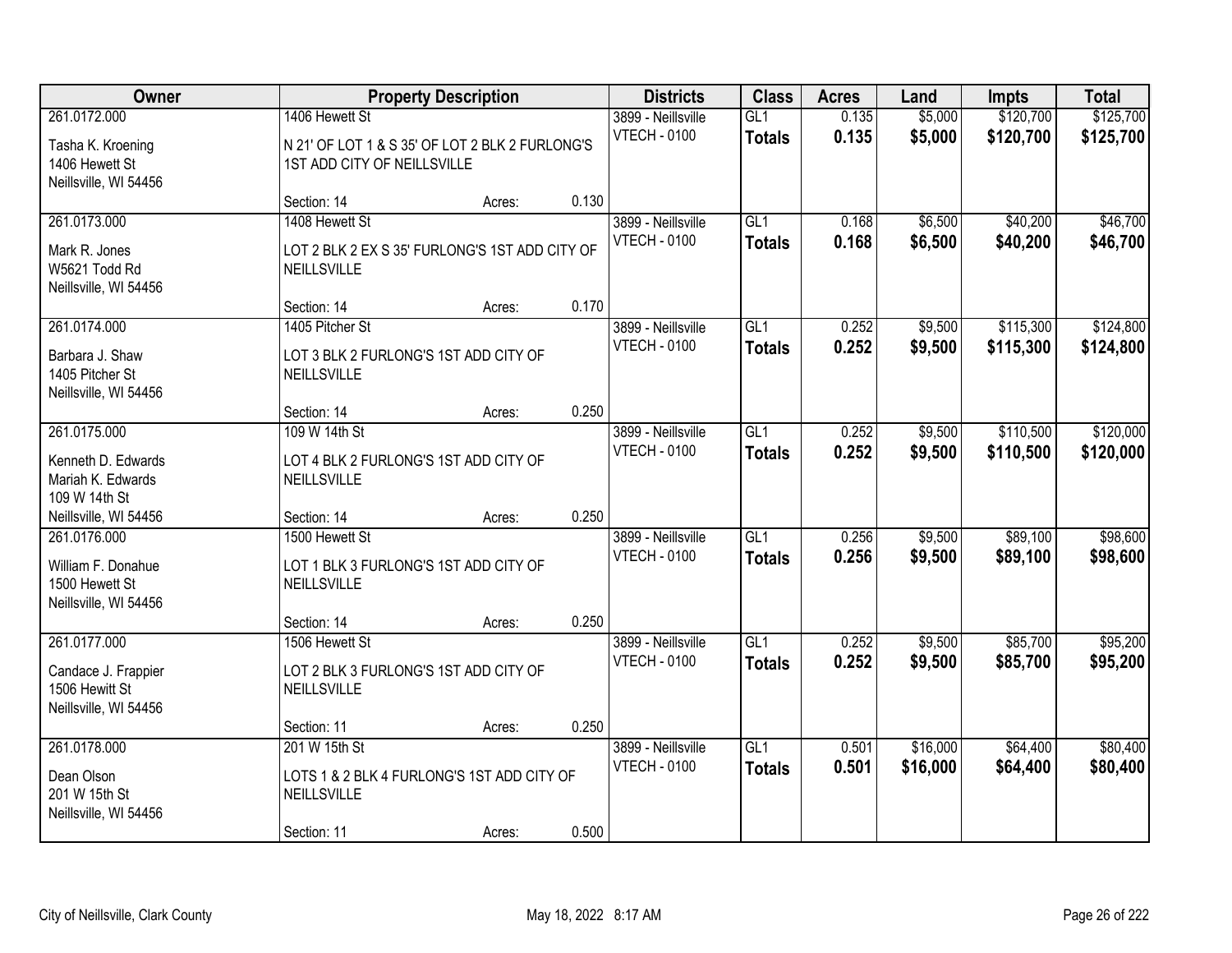| Owner                                                       |                                                        | <b>Property Description</b> |       | <b>Districts</b>                          | <b>Class</b>         | <b>Acres</b>   | Land               | <b>Impts</b>         | <b>Total</b>         |
|-------------------------------------------------------------|--------------------------------------------------------|-----------------------------|-------|-------------------------------------------|----------------------|----------------|--------------------|----------------------|----------------------|
| 261.0179.000<br>Edward Henchen                              | 210 W 17th St<br>LOT 3 BLK 4 FURLONG'S 1ST ADD CITY OF |                             |       | 3899 - Neillsville<br><b>VTECH - 0100</b> | GL1<br><b>Totals</b> | 0.252<br>0.252 | \$9,500<br>\$9,500 | \$88,200<br>\$88,200 | \$97,700<br>\$97,700 |
| Julia Henchen<br>210 W 17th St                              | NEILLSVILLE                                            |                             |       |                                           |                      |                |                    |                      |                      |
| Neillsville, WI 54456                                       | Section: 11                                            | Acres:                      | 0.250 |                                           |                      |                |                    |                      |                      |
| 261.0180.000                                                | 207 W 15th St                                          |                             |       | 3899 - Neillsville                        | GL1                  | 0.249          | \$9,500            | \$62,700             | \$72,200             |
| Hillary S. Anding<br>207 W 15th St<br>Neillsville, WI 54456 | LOT 4 BLK 4 FURLONG'S 1ST ADD CITY OF<br>NEILLSVILLE   |                             |       | <b>VTECH - 0100</b>                       | <b>Totals</b>        | 0.249          | \$9,500            | \$62,700             | \$72,200             |
|                                                             | Section: 11                                            | Acres:                      | 0.250 |                                           |                      |                |                    |                      |                      |
| 261.0181.000                                                | 203 W 14th St                                          |                             |       | 3899 - Neillsville                        | GL1                  | 0.252          | \$9,500            | \$60,700             | \$70,200             |
| Dennis E. Dayton<br>Lisa D. Dayton<br>203 W 14th St         | LOT 1 BLK 5 FURLONG'S 1ST ADD CITY OF<br>NEILLSVILLE   |                             |       | <b>VTECH - 0100</b>                       | <b>Totals</b>        | 0.252          | \$9,500            | \$60,700             | \$70,200             |
| Neillsville, WI 54456                                       | Section: 14                                            | Acres:                      | 0.250 |                                           |                      |                |                    |                      |                      |
| 261.0182.000                                                | 202 W 15th St                                          |                             |       | 3899 - Neillsville                        | GL1                  | 0.252          | \$9,500            | \$99,400             | \$108,900            |
| Ross R. Roehl<br>202 W 15th St<br>Neillsville, WI 54456     | LOT 2 BLK 5 FURLONG'S 1ST ADD CITY OF<br>NEILLSVILLE   |                             |       | <b>VTECH - 0100</b>                       | <b>Totals</b>        | 0.252          | \$9,500            | \$99,400             | \$108,900            |
|                                                             | Section: 14                                            | Acres:                      | 0.250 |                                           |                      |                |                    |                      |                      |
| 261.0183.000                                                | 204 W 15th St                                          |                             |       | 3899 - Neillsville                        | $\overline{GL1}$     | 0.252          | \$9,500            | \$74,200             | \$83,700             |
| Christopher C. Statz<br>Hannah J. Quicker<br>204 W 15th St  | LOT 3 BLK 5 FURLONG'S 1ST ADD CITY OF<br>NEILLSVILLE   |                             |       | <b>VTECH - 0100</b>                       | <b>Totals</b>        | 0.252          | \$9,500            | \$74,200             | \$83,700             |
| Neillsville, WI 54456                                       | Section: 14                                            | Acres:                      | 0.250 |                                           |                      |                |                    |                      |                      |
| 261.0184.000                                                | 209 W 14th St                                          |                             |       | 3899 - Neillsville                        | $\overline{GL1}$     | 0.252          | \$9,500            | \$106,800            | \$116,300            |
| Glen E. Grady<br>Cheryl L. Grady<br>209 W 14th St           | LOT 4 BLK 5 FURLONG'S 1ST ADD CITY OF<br>NEILLSVILLE   |                             |       | <b>VTECH - 0100</b>                       | <b>Totals</b>        | 0.252          | \$9,500            | \$106,800            | \$116,300            |
| Neillsville, WI 54456                                       | Section: 14                                            | Acres:                      | 0.250 |                                           |                      |                |                    |                      |                      |
| 261.0185.000                                                | 203 W 12th St                                          |                             |       | 3899 - Neillsville                        | GL1                  | 0.252          | \$9,500            | \$39,500             | \$49,000             |
| Jessica M. Morden<br>203 W 12th St<br>Neillsville, WI 54456 | LOT 1 BLK 6 FURLONG'S 1ST ADD CITY OF<br>NEILLSVILLE   |                             |       | <b>VTECH - 0100</b>                       | <b>Totals</b>        | 0.252          | \$9,500            | \$39,500             | \$49,000             |
|                                                             | Section: 14                                            | Acres:                      | 0.250 |                                           |                      |                |                    |                      |                      |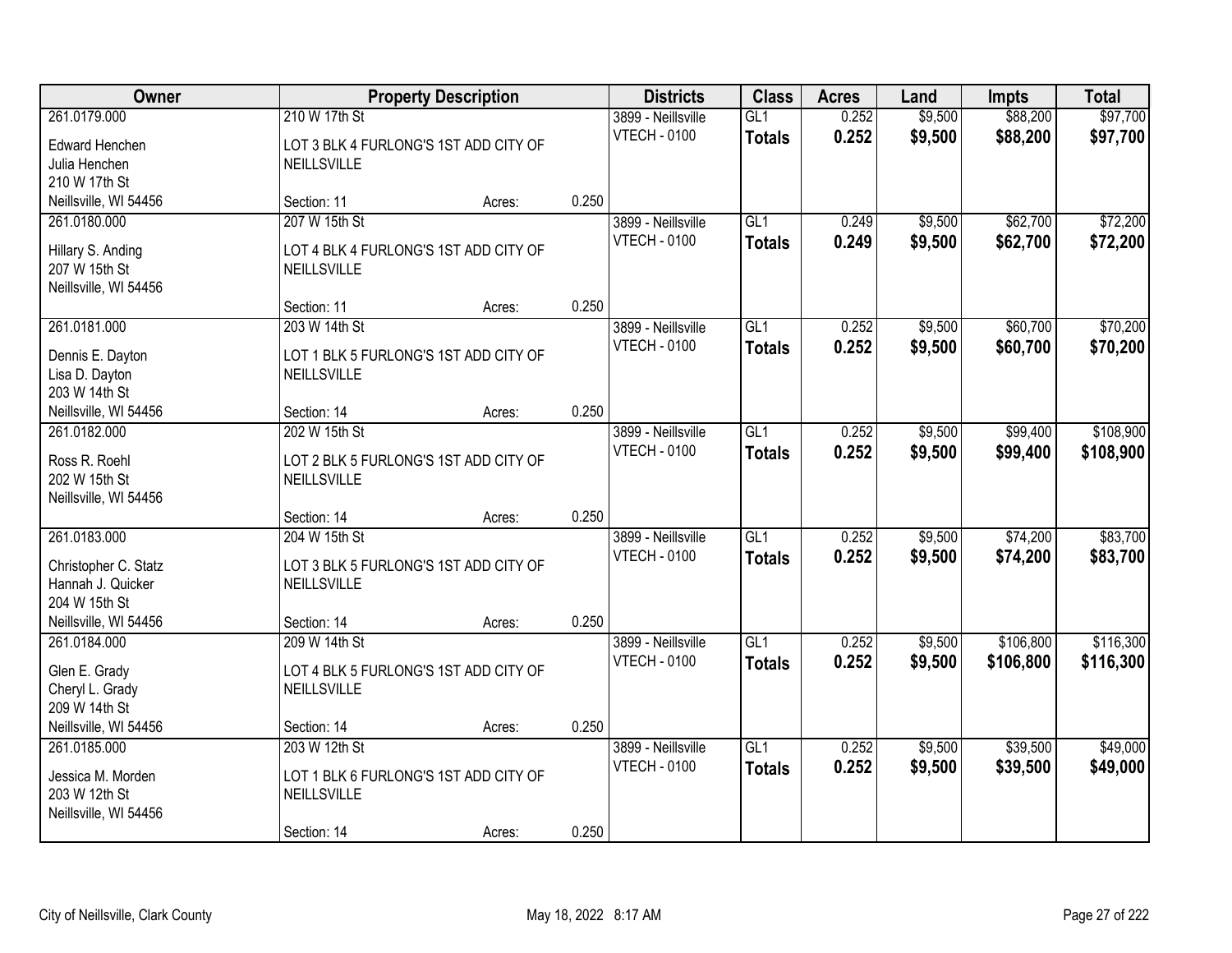| Owner                          |                                                      | <b>Property Description</b> |       | <b>Districts</b>                          | <b>Class</b>     | <b>Acres</b> | Land    | <b>Impts</b> | <b>Total</b> |
|--------------------------------|------------------------------------------------------|-----------------------------|-------|-------------------------------------------|------------------|--------------|---------|--------------|--------------|
| 261.0186.000                   | 202 W 14th St                                        |                             |       | 3899 - Neillsville                        | GL1              | 0.251        | \$9,500 | \$32,100     | \$41,600     |
| Rhonda L. Hainz                | LOT 2 BLK 6 FURLONG'S 1ST ADD CITY OF                |                             |       | <b>VTECH - 0100</b>                       | <b>Totals</b>    | 0.251        | \$9,500 | \$32,100     | \$41,600     |
| Dean E. Hainz                  | NEILLSVILLE                                          |                             |       |                                           |                  |              |         |              |              |
| 202 W 14th St                  |                                                      |                             |       |                                           |                  |              |         |              |              |
| Neillsville, WI 54456          | Section: 14                                          | Acres:                      | 0.250 |                                           |                  |              |         |              |              |
| 261.0187.000                   | 1225 Johnson St                                      |                             |       | 3899 - Neillsville                        | GL1              | 0.252        | \$9,500 | \$57,500     | \$67,000     |
| Robert E. Schoen               | LOT 3 BLK 6 FURLONG'S 1ST ADD CITY OF                |                             |       | <b>VTECH - 0100</b>                       | <b>Totals</b>    | 0.252        | \$9,500 | \$57,500     | \$67,000     |
| 1225 Johnson St                | NEILLSVILLE                                          |                             |       |                                           |                  |              |         |              |              |
| Neillsville, WI 54456          |                                                      |                             |       |                                           |                  |              |         |              |              |
|                                | Section: 14                                          | Acres:                      | 0.250 |                                           |                  |              |         |              |              |
| 261.0188.000                   | 209 W 12th St                                        |                             |       | 3899 - Neillsville                        | GL1              | 0.252        | \$9,500 | \$56,800     | \$66,300     |
| Addie J. Leake                 | LOT 4 BLK 6 FURLONG'S 1ST ADD CITY OF                |                             |       | <b>VTECH - 0100</b>                       | <b>Totals</b>    | 0.252        | \$9,500 | \$56,800     | \$66,300     |
| 209 W 12th St                  | NEILLSVILLE                                          |                             |       |                                           |                  |              |         |              |              |
| Neillsville, WI 54456          |                                                      |                             |       |                                           |                  |              |         |              |              |
|                                | Section: 14                                          | Acres:                      | 0.250 |                                           |                  |              |         |              |              |
| 261.0189.000                   | 301 W 12th St                                        |                             |       | 3899 - Neillsville                        | GL1              | 0.252        | \$9,500 | \$63,300     | \$72,800     |
|                                |                                                      |                             |       | <b>VTECH - 0100</b>                       | <b>Totals</b>    | 0.252        | \$9,500 | \$63,300     | \$72,800     |
| Todd E. Opelt<br>301 W 12th St | LOT 1 BLK 7 FURLONG'S 1ST ADD CITY OF<br>NEILLSVILLE |                             |       |                                           |                  |              |         |              |              |
| Neillsville, WI 54456          |                                                      |                             |       |                                           |                  |              |         |              |              |
|                                | Section: 14                                          | Acres:                      | 0.250 |                                           |                  |              |         |              |              |
| 261.0190.000                   | 300 W 14th St                                        |                             |       | 3899 - Neillsville                        | $\overline{GL1}$ | 0.252        | \$9,500 | \$34,000     | \$43,500     |
|                                |                                                      |                             |       | <b>VTECH - 0100</b>                       | Totals           | 0.252        | \$9,500 | \$34,000     | \$43,500     |
| William F. Donahue             | LOT 2 BLK 7 FURLONG'S 1ST ADD CITY OF                |                             |       |                                           |                  |              |         |              |              |
| 1500 Hewett St                 | NEILLSVILLE                                          |                             |       |                                           |                  |              |         |              |              |
| Neillsville, WI 54456          |                                                      |                             |       |                                           |                  |              |         |              |              |
| 261.0191.000                   | Section: 14<br>308 W 14th St                         | Acres:                      | 0.250 |                                           | GL1              | 0.252        | \$9,500 | \$49,500     | \$59,000     |
|                                |                                                      |                             |       | 3899 - Neillsville<br><b>VTECH - 0100</b> |                  |              |         |              |              |
| Russell S. Fausett             | LOT 3 BLK 7 FURLONG'S 1ST ADD CITY OF                |                             |       |                                           | <b>Totals</b>    | 0.252        | \$9,500 | \$49,500     | \$59,000     |
| Stacey L. Hohenstein           | NEILLSVILLE                                          |                             |       |                                           |                  |              |         |              |              |
| 308 W 14th St                  |                                                      |                             |       |                                           |                  |              |         |              |              |
| Neillsville, WI 54456          | Section: 14                                          | Acres:                      | 0.250 |                                           |                  |              |         |              |              |
| 261.0192.000                   | 309 W 12th St                                        |                             |       | 3899 - Neillsville                        | GL1              | 0.252        | \$9,500 | \$88,300     | \$97,800     |
| Dennis R. Simonson             | LOT 4 BLK 7 FURLONG'S 1ST ADD CITY OF                |                             |       | <b>VTECH - 0100</b>                       | <b>Totals</b>    | 0.252        | \$9,500 | \$88,300     | \$97,800     |
| Penny J. Simonson              | NEILLSVILLE                                          |                             |       |                                           |                  |              |         |              |              |
| 309 W 12th St                  |                                                      |                             |       |                                           |                  |              |         |              |              |
| Neillsville, WI 54456          | Section: 14                                          | Acres:                      | 0.250 |                                           |                  |              |         |              |              |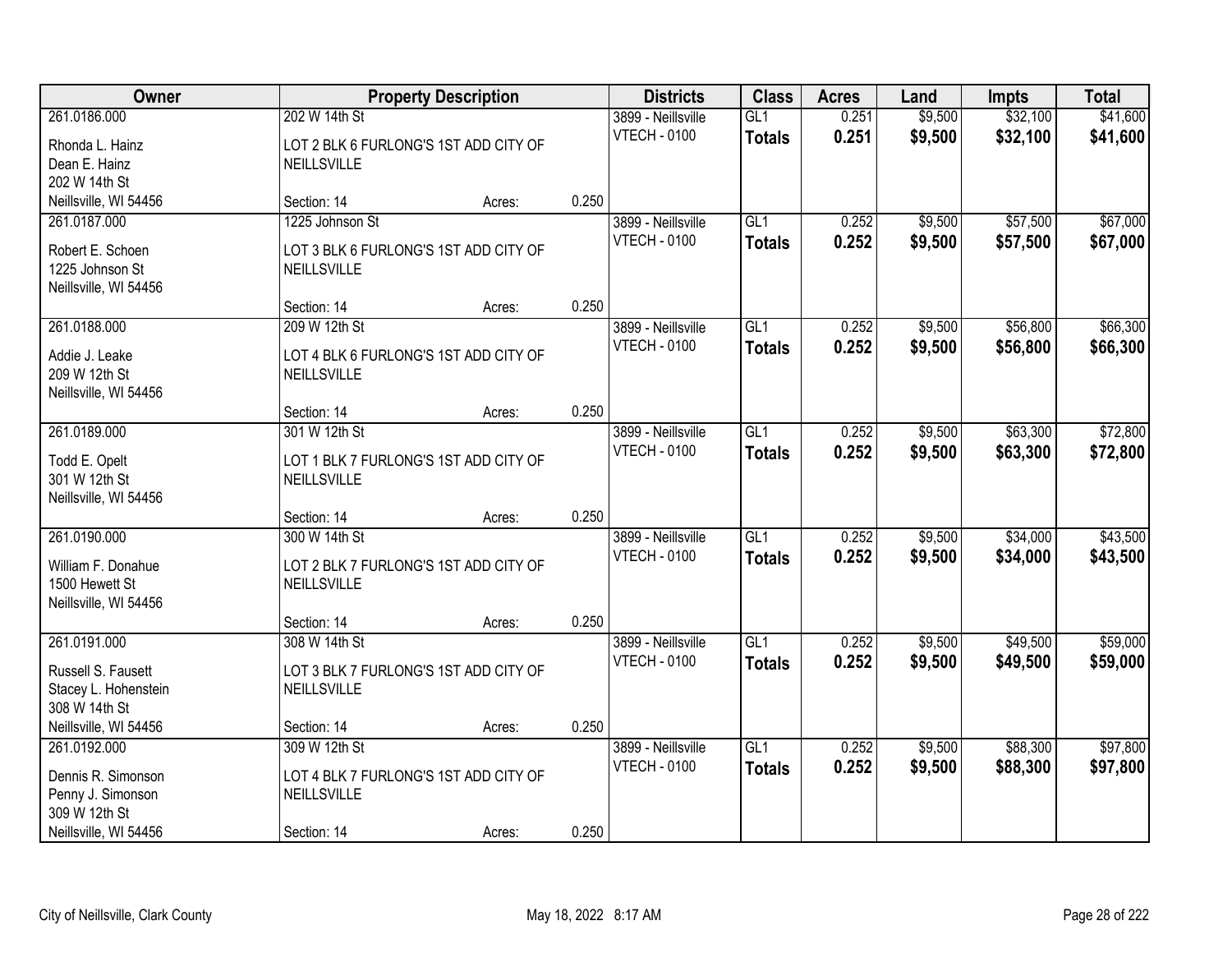| Owner                                                                       |                                                                                              | <b>Property Description</b> |       | <b>Districts</b>                          | <b>Class</b>                      | <b>Acres</b>   | Land               | <b>Impts</b>           | <b>Total</b>           |
|-----------------------------------------------------------------------------|----------------------------------------------------------------------------------------------|-----------------------------|-------|-------------------------------------------|-----------------------------------|----------------|--------------------|------------------------|------------------------|
| 261.0193.000                                                                | 303 W 14th St                                                                                |                             |       | 3899 - Neillsville                        | GL1                               | 0.501          | \$16,000           | \$125,000              | \$141,000              |
| <b>Brittney Lowry</b><br>303 W 14th St<br>Neillsville, WI 54456             | LOTS 1 & 4 BLK 8 FURLONG'S 1ST ADD CITY OF<br>NEILLSVILLE                                    |                             |       | <b>VTECH - 0100</b>                       | <b>Totals</b>                     | 0.501          | \$16,000           | \$125,000              | \$141,000              |
|                                                                             | Section: 11                                                                                  | Acres:                      | 0.500 |                                           |                                   |                |                    |                        |                        |
| 261.0193.001                                                                | 1404 Johnson St                                                                              |                             |       | 3899 - Neillsville<br><b>VTECH - 0100</b> | GL1<br>Totals                     | 0.248<br>0.248 | \$9,500<br>\$9,500 | \$119,400<br>\$119,400 | \$128,900<br>\$128,900 |
| Andrea M. Olson<br>1404 Johnson St<br>Neillsville, WI 54456                 | LOT 2 BLK 8 FURLONGS 1ST ADD CITY OF<br>NEILLSVILLE                                          |                             |       |                                           |                                   |                |                    |                        |                        |
|                                                                             | Section: 11                                                                                  | Acres:                      | 0.250 |                                           |                                   |                |                    |                        |                        |
| 261.0193.002                                                                | 306 W 15th St                                                                                |                             |       | 3899 - Neillsville                        | GL1                               | 0.248          | \$9,500            | \$111,000              | \$120,500              |
| Richard F. Quast<br>Kathleen C. Quast<br>306 W 15th St                      | LOT 3 BLK 8 FURLONGS 1ST ADD CITY OF<br>NEILLSVILLE                                          |                             |       | <b>VTECH - 0100</b>                       | <b>Totals</b>                     | 0.248          | \$9,500            | \$111,000              | \$120,500              |
| Neillsville, WI 54456                                                       | Section: 14                                                                                  | Acres:                      | 0.250 |                                           |                                   |                |                    |                        |                        |
| 261.0194.000                                                                | 303 W 15th St                                                                                |                             |       | 3899 - Neillsville                        | GLI                               | 0.253          | \$9,500            | \$0                    | \$9,500                |
| Construction L. Melvin<br>c/o Construction LLC Melvin<br>N2595 Pelsdorf Ave | LOT 1 BLK 9 FURLONG'S 1ST ADD CITY OF<br>NEILLSVILLE                                         |                             |       | <b>VTECH - 0100</b>                       | <b>Totals</b>                     | 0.253          | \$9,500            | \$0                    | \$9,500                |
| Neillsville, WI 54456                                                       | Section: 11                                                                                  | Acres:                      | 0.250 |                                           |                                   |                |                    |                        |                        |
| 261.0194.001                                                                | 309 W 15th St                                                                                |                             |       | 3899 - Neillsville<br><b>VTECH - 0100</b> | $\overline{GL1}$<br><b>Totals</b> | 0.252<br>0.252 | \$9,500<br>\$9,500 | \$84,000<br>\$84,000   | \$93,500<br>\$93,500   |
| Megan Boe<br>309 W 15th St<br>Neillsville, WI 54456                         | LOT 4 BLK 9 FURLONGS 1ST ADD CITY OF<br>NEILLSVILLE                                          |                             |       |                                           |                                   |                |                    |                        |                        |
|                                                                             | Section: 11                                                                                  | Acres:                      | 0.250 |                                           |                                   |                |                    |                        |                        |
| 261.0195.000                                                                | 1508 Johnson St                                                                              |                             |       | 3899 - Neillsville                        | GL1                               | 0.501          | \$16,000           | \$96,500               | \$112,500              |
| Ron A. Krejci<br>Mandy L. Krejci<br>1508 Johnson St                         | LOTS 2 & 3 BLK 9 FURLONG'S 1ST ADD CITY OF<br>NEILLSVILLE                                    |                             |       | <b>VTECH - 0100</b>                       | <b>Totals</b>                     | 0.501          | \$16,000           | \$96,500               | \$112,500              |
| Neillsville, WI 54456                                                       | Section: 11                                                                                  | Acres:                      | 0.500 |                                           |                                   |                |                    |                        |                        |
| 261.0196.000                                                                | 1705 Black River Rd                                                                          |                             |       | 3899 - Neillsville                        | GL1                               | 0.168          | \$6,500            | \$36,700               | \$43,200               |
| Cade B. Hannasch                                                            | ALL OF THE N 1/2 OF LOTS 1 & 4 BLK 1 & THAT<br>PORTION OF LOTS 2 & 3 BLK 1 OF J FURLONGS 2ND |                             |       | <b>VTECH - 0100</b>                       | <b>Totals</b>                     | 0.168          | \$6,500            | \$36,700               | \$43,200               |
| Stephanie J. Hannasch<br>1705 Black River Rd                                | ADD-NEILLSVILLE-LYG S OF A LN RNG // WITH THE                                                |                             |       |                                           |                                   |                |                    |                        |                        |
| Neillsville, WI 54456                                                       | Section: 11                                                                                  | Acres:                      | 0.170 |                                           |                                   |                |                    |                        |                        |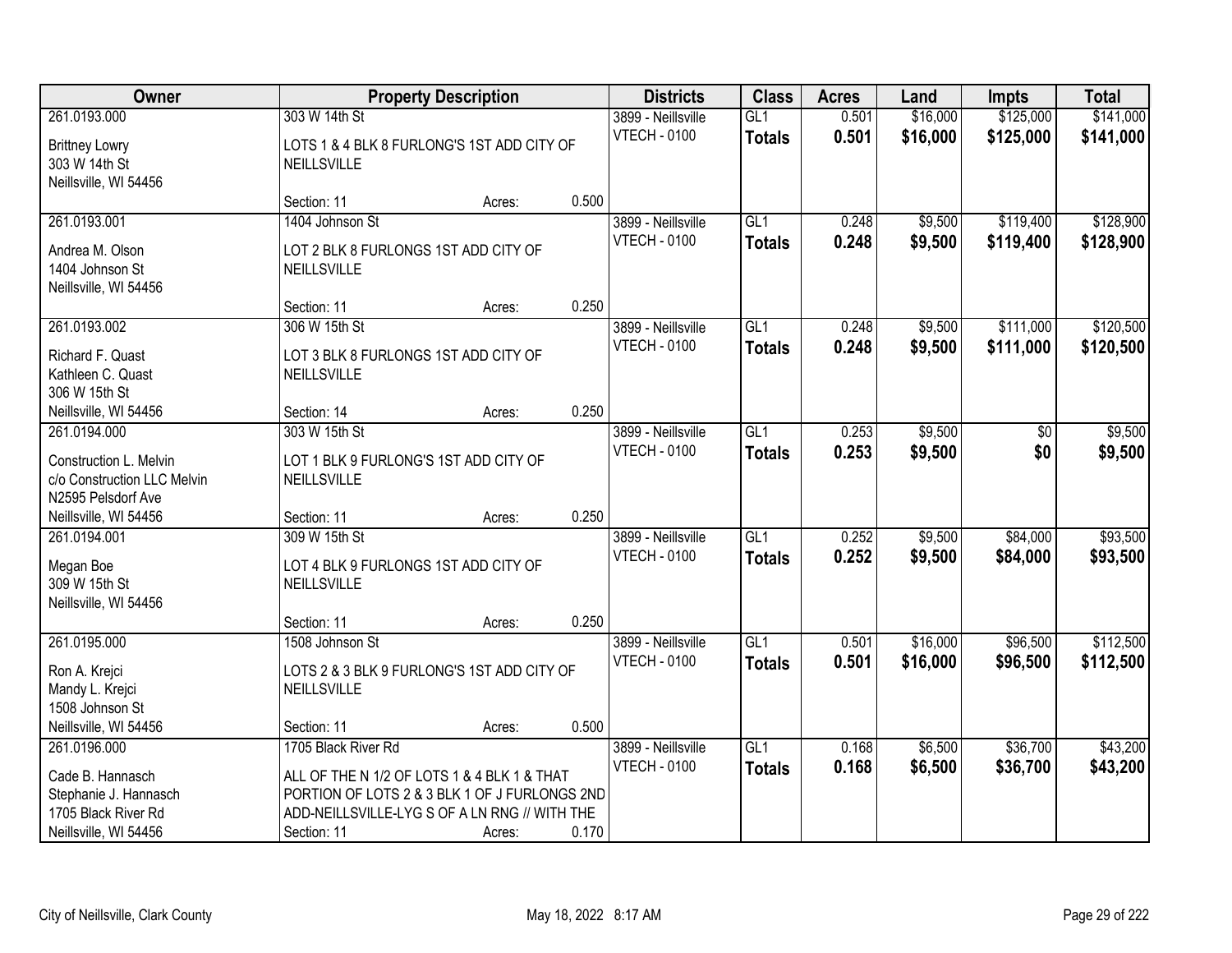| Owner                       | <b>Property Description</b>                       | <b>Districts</b>    | <b>Class</b>    | <b>Acres</b> | Land            | <b>Impts</b>    | <b>Total</b>     |
|-----------------------------|---------------------------------------------------|---------------------|-----------------|--------------|-----------------|-----------------|------------------|
| 261.0197.000                | 1511 Hewett St                                    | 3899 - Neillsville  | GL1             | 0.367        | \$12,500        | \$77,100        | \$89,600         |
| Cassandra L. Seefeldt et al | COMM AT A PT IN THE CEN OF THE E BNDRY/L OF       | <b>VTECH - 0100</b> | <b>Totals</b>   | 0.367        | \$12,500        | \$77,100        | \$89,600         |
| c/o James Sefeldt II        | LOT 1 BLK 1 TH RNG NWLY // WITH S BNDRY LN OF     |                     |                 |              |                 |                 |                  |
| 1511 Hewett St              | SD BLK TO E/L OF HWY K/A BLK RIV RD TH SWLY       |                     |                 |              |                 |                 |                  |
| Neillsville, WI 54456       | 0.370<br>Section: 11<br>Acres:                    |                     |                 |              |                 |                 |                  |
| 261.0197.002                | <b>Hewett St</b>                                  | 3899 - Neillsville  | EL2             | 0.000        | $\overline{50}$ | $\overline{30}$ | $\overline{30}$  |
|                             |                                                   | <b>VTECH - 0100</b> | <b>Totals</b>   | 0.000        | \$0             | \$0             | \$0              |
| State of Wisconsin          | HWY R/W ON PT OF LOT 1 BLK 11 AS DESC IN V 452    |                     |                 |              |                 |                 |                  |
| Dept of Transportation      | P 621 JAMES FURLONG'S 2ND ADD CITY OF             |                     |                 |              |                 |                 |                  |
| 718 W Clairemont Ave        | NEILLSVILLE                                       |                     |                 |              |                 |                 |                  |
| Eau Claire, WI 54701        | 0.000<br>Section: 11<br>Acres:                    |                     |                 |              |                 |                 |                  |
| 261.0198.000                | 109 E 15th St                                     | 3899 - Neillsville  | GL <sub>1</sub> | 0.208        | \$8,000         | \$53,200        | \$61,200         |
| Donald J. Vatne             | PT OF LOT 1 BLK 1 & 11 E 80' OF S1/2 OF LOT 1 BLK | <b>VTECH - 0100</b> | <b>Totals</b>   | 0.208        | \$8,000         | \$53,200        | \$61,200         |
| Gayle A. Vatne              | 1 & E 80' OF LOT 1 BLK 11 JAMES FURLONG'S 2ND     |                     |                 |              |                 |                 |                  |
| 109 E 15th St               | ADD CITY OF NEILLSVILLE                           |                     |                 |              |                 |                 |                  |
| Neillsville, WI 54456       | 0.210<br>Section: 11<br>Acres:                    |                     |                 |              |                 |                 |                  |
| 261.0199.000                | 1711 Black River Rd                               | 3899 - Neillsville  | GL1             | 0.205        | \$7,500         | \$50,500        | \$58,000         |
|                             |                                                   | <b>VTECH - 0100</b> | <b>Totals</b>   | 0.205        | \$7,500         | \$50,500        | \$58,000         |
| Monika L. Luebke            | LOT 2 BLK 1 JAMES FURLONG'S 2ND ADD CITY OF       |                     |                 |              |                 |                 |                  |
| 1711 Black River Rd         | NEILLSVILLE                                       |                     |                 |              |                 |                 |                  |
| Neillsville, WI 54456       |                                                   |                     |                 |              |                 |                 |                  |
|                             | 0.210<br>Section: 11<br>Acres:                    |                     |                 |              |                 |                 |                  |
| 261.0200.000                | <b>Black River Rd</b>                             | 3899 - Neillsville  | GL1             | 0.015        | \$500           | $\overline{30}$ | \$500            |
| Monika L. Luebke            | THAT PT OF LOT 3 LYG E OF MAIN BLK RIV RD IN      | <b>VTECH - 0100</b> | Totals          | 0.015        | \$500           | \$0             | \$500            |
| 1711 Black River Rd         | BLK 1 OF J FURLONG'S 2ND ADD-NEILLSVLLE-LYG       |                     |                 |              |                 |                 |                  |
| Neillsville, WI 54456       | N OF A LNE DRAWN FROM A PT 75' N & E OF THE       |                     |                 |              |                 |                 |                  |
|                             | Section: 11<br>0.020<br>Acres:                    |                     |                 |              |                 |                 |                  |
| 261.0201.000                | 1710 Black River Rd                               | 3899 - Neillsville  | EL4             | 0.061        | $\overline{50}$ | $\overline{50}$ | $\overline{\$0}$ |
|                             |                                                   |                     |                 |              |                 |                 |                  |
| City of Neillsville         | THAT PT OF LOT 3 BLK 1 LYG W OF BLACK RIVER       | <b>VTECH - 0100</b> | <b>Totals</b>   | 0.061        | \$0             | \$0             | \$0              |
| 106 W Division St           | ROAD JAMES FURLONG'S 2ND ADD CITY OF              |                     |                 |              |                 |                 |                  |
| Neillsville, WI 54456       | NEILLSVILLE                                       |                     |                 |              |                 |                 |                  |
|                             | 0.060<br>Section: 11<br>Acres:                    |                     |                 |              |                 |                 |                  |
| 261.0202.000                | 1802 Hewett St                                    | 3899 - Neillsville  | GL1             | 0.501        | \$16,000        | \$28,000        | \$44,000         |
|                             | LOTS 1 & 2 BLK 2 JAMES FURLONG'S 2ND ADD CITY     | <b>VTECH - 0100</b> | <b>Totals</b>   | 0.501        | \$16,000        | \$28,000        | \$44,000         |
| David A. Northup et al      |                                                   |                     |                 |              |                 |                 |                  |
| 1802 Johnson St             | OF NEILLSVILLE                                    |                     |                 |              |                 |                 |                  |
| Neillsville, WI 54456       |                                                   |                     |                 |              |                 |                 |                  |
|                             | 0.500<br>Section: 11<br>Acres:                    |                     |                 |              |                 |                 |                  |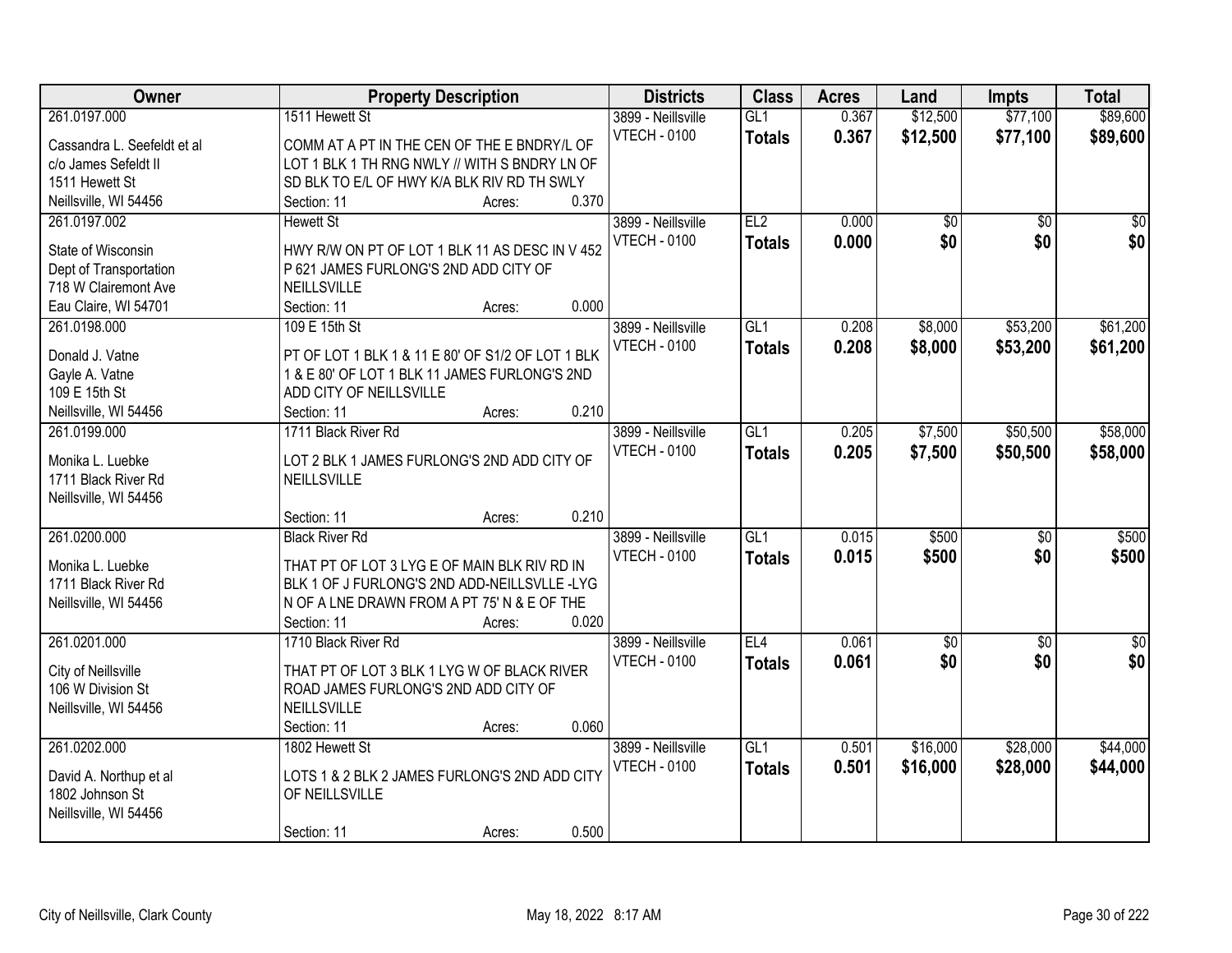| Owner                                | <b>Property Description</b>                    |        |       | <b>Districts</b>    | <b>Class</b>     | <b>Acres</b> | Land     | <b>Impts</b>    | <b>Total</b> |
|--------------------------------------|------------------------------------------------|--------|-------|---------------------|------------------|--------------|----------|-----------------|--------------|
| 261.0203.000                         | 120 W 19th St                                  |        |       | 3899 - Neillsville  | GL1              | 0.249        | \$9,500  | \$74,100        | \$83,600     |
| Andrew J. Rueth                      | LOT 3 BLK 2 JAMES FURLONG'S 2ND ADD CITY OF    |        |       | <b>VTECH - 0100</b> | <b>Totals</b>    | 0.249        | \$9,500  | \$74,100        | \$83,600     |
| 120 W 19th St                        | NEILLSVILLE                                    |        |       |                     |                  |              |          |                 |              |
| Neillsville, WI 54456                |                                                |        |       |                     |                  |              |          |                 |              |
|                                      | Section: 11                                    | Acres: | 0.250 |                     |                  |              |          |                 |              |
| 261.0204.000                         | 109 W 18th St                                  |        |       | 3899 - Neillsville  | GL1              | 0.252        | \$9,500  | \$99,200        | \$108,700    |
|                                      | LOT 4 BLK 2 JAMES FURLONG'S 2ND ADD CITY OF    |        |       | <b>VTECH - 0100</b> | <b>Totals</b>    | 0.252        | \$9,500  | \$99,200        | \$108,700    |
| Tye T. Decorah<br>Sarah N. Decorah   | NEILLSVILLE                                    |        |       |                     |                  |              |          |                 |              |
| 109 W 18th St                        |                                                |        |       |                     |                  |              |          |                 |              |
| Neillsville, WI 54456                | Section: 11                                    | Acres: | 0.250 |                     |                  |              |          |                 |              |
| 261.0205.000                         | 1700 Hewett St                                 |        |       | 3899 - Neillsville  | GL1              | 0.252        | \$9,500  | \$91,900        | \$101,400    |
|                                      |                                                |        |       | <b>VTECH - 0100</b> |                  | 0.252        | \$9,500  | \$91,900        |              |
| Craig Proctor                        | LOT 1 BLK 3 JAMES FURLONG'S 2ND ADD CITY OF    |        |       |                     | <b>Totals</b>    |              |          |                 | \$101,400    |
| Gayl Lick                            | NEILLSVILLE                                    |        |       |                     |                  |              |          |                 |              |
| 1700 Hewett St                       |                                                |        |       |                     |                  |              |          |                 |              |
| Neillsville, WI 54456                | Section: 11                                    | Acres: | 0.250 |                     |                  |              |          |                 |              |
| 261.0206.000                         | 108 W 18th St                                  |        |       | 3899 - Neillsville  | GL1              | 0.096        | \$3,500  | \$49,300        | \$52,800     |
| John S. Karstens                     | W 40' OF LOT 2 BLK 3 JAMES FURLONG'S 2ND ADD   |        |       | <b>VTECH - 0100</b> | <b>Totals</b>    | 0.096        | \$3,500  | \$49,300        | \$52,800     |
| 108 W 18th St                        | <b>CITY OF NEILLSVILLE</b>                     |        |       |                     |                  |              |          |                 |              |
| Neillsville, WI 54456                |                                                |        |       |                     |                  |              |          |                 |              |
|                                      | Section: 11                                    | Acres: | 0.100 |                     |                  |              |          |                 |              |
| 261.0207.000                         | 1708 Hewett St                                 |        |       | 3899 - Neillsville  | $\overline{GL1}$ | 0.155        | \$6,000  | \$30,500        | \$36,500     |
|                                      |                                                |        |       | <b>VTECH - 0100</b> | <b>Totals</b>    | 0.155        | \$6,000  | \$30,500        | \$36,500     |
| Scott W. Beyer                       | E 64.5' OF LOT 2 BLK 3 JAMES FURLONG'S 2ND ADD |        |       |                     |                  |              |          |                 |              |
| Lacy A. Knoop                        | <b>CITY OF NEILLSVILLE</b>                     |        |       |                     |                  |              |          |                 |              |
| C/O Gordon R Beyer<br>1708 Hewett St | Section: 11                                    | Acres: | 0.160 |                     |                  |              |          |                 |              |
| Neillsville, WI 54456                |                                                |        |       |                     |                  |              |          |                 |              |
| 261.0208.000                         | 1709 Pitcher St                                |        |       | 3899 - Neillsville  | $\overline{GL1}$ | 0.380        | \$13,000 | \$65,600        | \$78,600     |
|                                      |                                                |        |       | <b>VTECH - 0100</b> | <b>Totals</b>    | 0.380        | \$13,000 | \$65,600        | \$78,600     |
| Chelsea A. Opelt                     | LOT 3 & N 1/2 OF LOT 4 BLK 3 JAMES FURLONG'S   |        |       |                     |                  |              |          |                 |              |
| 1709 Pitcher St                      | 2ND ADD CITY OF NEILLSVILLE                    |        |       |                     |                  |              |          |                 |              |
| Neillsville, WI 54456                |                                                |        |       |                     |                  |              |          |                 |              |
|                                      | Section: 11                                    | Acres: | 0.380 |                     |                  |              |          |                 |              |
| 261.0208.001                         | W 17th St                                      |        |       | 3899 - Neillsville  | GL1              | 0.127        | \$4,500  | $\overline{50}$ | \$4,500      |
| Craig Proctor                        | S 1/2 OF LOT 4 BLK 3 JAMES FURLONGS 2ND ADD    |        |       | <b>VTECH - 0100</b> | <b>Totals</b>    | 0.127        | \$4,500  | \$0             | \$4,500      |
| <b>Gayl Lick</b>                     | <b>CITY OF NEILLSVILLE</b>                     |        |       |                     |                  |              |          |                 |              |
| 1700 Hewett St                       |                                                |        |       |                     |                  |              |          |                 |              |
| Neillsville, WI 54456                | Section: 11                                    | Acres: | 0.130 |                     |                  |              |          |                 |              |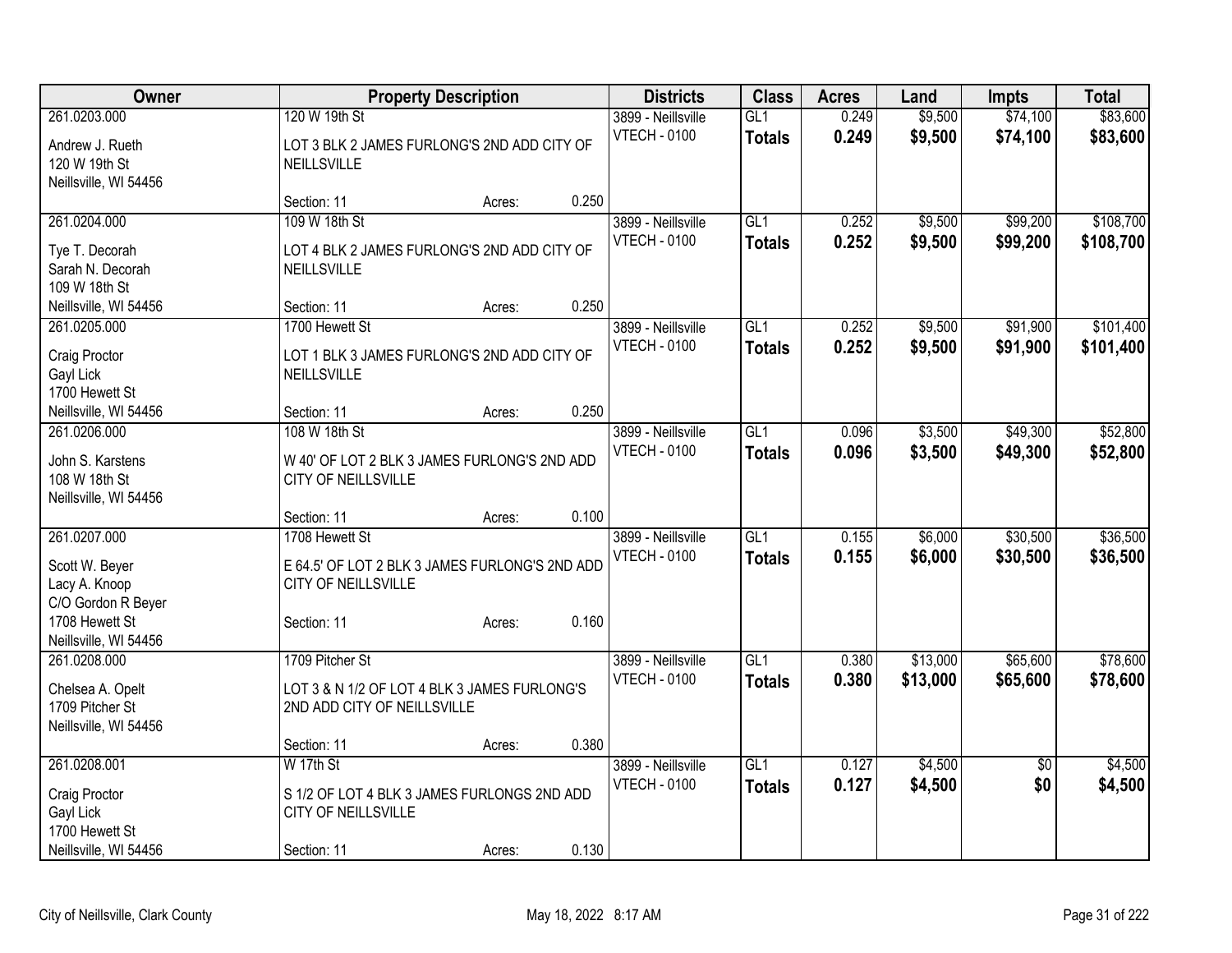| Owner                                                                                      |                                                                                                                      | <b>Property Description</b> |       | <b>Districts</b>                          | <b>Class</b>                      | <b>Acres</b>   | Land                 | <b>Impts</b>           | <b>Total</b>           |
|--------------------------------------------------------------------------------------------|----------------------------------------------------------------------------------------------------------------------|-----------------------------|-------|-------------------------------------------|-----------------------------------|----------------|----------------------|------------------------|------------------------|
| 261.0209.000<br>Jeffrey R. Hart<br>Lillian D. Hart<br>1706 Pitcher St                      | 1706 Pitcher St<br>LOT 1 & 2 BLK 4 JAMES FURLONG'S 2ND ADD CITY<br>OF NEILLSVILLE                                    |                             |       | 3899 - Neillsville<br><b>VTECH - 0100</b> | GL1<br><b>Totals</b>              | 0.501<br>0.501 | \$16,000<br>\$16,000 | \$120,200<br>\$120,200 | \$136,200<br>\$136,200 |
| Neillsville, WI 54456                                                                      | Section: 11                                                                                                          | Acres:                      | 0.500 |                                           |                                   |                |                      |                        |                        |
| 261.0210.000<br>Amber A. Vine<br>Michael W. Vine<br>209 W 17th St<br>Neillsville, WI 54456 | 209 W 17th St<br>LOTS 3 & 4 BLK 4 EX N 79.5' OF LOT 3 JAMES<br>FURLONG'S 2ND ADD CITY OF NEILLSVILLE<br>Section: 11  | Acres:                      | 0.310 | 3899 - Neillsville<br><b>VTECH - 0100</b> | GL1<br><b>Totals</b>              | 0.312<br>0.312 | \$11,000<br>\$11,000 | \$84,600<br>\$84,600   | \$95,600<br>\$95,600   |
| 261.0211.000                                                                               | 204 W 18th St                                                                                                        |                             |       | 3899 - Neillsville                        | GL1                               | 0.195          | \$7,500              | \$61,300               | \$68,800               |
| Betty L. Durst<br>204 W 18th St<br>Neillsville, WI 54456                                   | N 79.5' OF LOT 3 BLK 4 JAMES FURLONG'S 2ND ADD<br>CITY OF NEILLSVILLE                                                |                             |       | <b>VTECH - 0100</b>                       | <b>Totals</b>                     | 0.195          | \$7,500              | \$61,300               | \$68,800               |
|                                                                                            | Section: 11                                                                                                          | Acres:                      | 0.190 |                                           |                                   |                |                      |                        |                        |
| 261.0212.000<br>Jacob D. Lightfoot Jr<br>Debra K. Lightfoot<br>201 W 18th St               | 201 W 18th St<br>LOT 1 BLK 5 EX N 12' JAMES FURLONG'S 2ND ADD<br>CITY OF NEILLSVILLE                                 |                             |       | 3899 - Neillsville<br><b>VTECH - 0100</b> | GL1<br><b>Totals</b>              | 0.223<br>0.223 | \$8,500<br>\$8,500   | \$113,600<br>\$113,600 | \$122,100<br>\$122,100 |
| Neillsville, WI 54456                                                                      | Section: 11                                                                                                          | Acres:                      | 0.220 |                                           |                                   |                |                      |                        |                        |
| 261.0213.000<br>Ruth Kronberger<br>1808 Pitcher St<br>Neillsville, WI 54456                | 1808 Pitcher St<br>N 12' OF LOT 1 & ALL OF LOT 2 BLK 5 JAMES<br>FURLONG'S 2ND ADD CITY OF NEILLSVILLE<br>Section: 11 | Acres:                      | 0.280 | 3899 - Neillsville<br><b>VTECH - 0100</b> | $\overline{GL1}$<br><b>Totals</b> | 0.278<br>0.278 | \$10,000<br>\$10,000 | \$45,100<br>\$45,100   | \$55,100<br>\$55,100   |
| 261.0214.000                                                                               | 208 W 19th St                                                                                                        |                             |       | 3899 - Neillsville                        | $\overline{GL1}$                  | 0.249          | \$9,500              | \$15,500               | \$25,000               |
| Thomas C. Turcotte Jr<br>2215 S Maple Ave<br>Marshfield, WI 54449                          | LOT 3 BLK 5 JAMES FURLONG'S 2ND ADD CITY OF<br>NEILLSVILLE<br>Section: 11                                            | Acres:                      | 0.250 | <b>VTECH - 0100</b>                       | <b>Totals</b>                     | 0.249          | \$9,500              | \$15,500               | \$25,000               |
| 261.0215.000                                                                               | 1808 Pitcher St                                                                                                      |                             |       | 3899 - Neillsville                        | GL1                               | 0.029          | \$500                | $\overline{50}$        | \$500                  |
| Ruth Kronberger<br>1808 Pitcher St<br>Neillsville, WI 54456                                | N 12' OF LOT 4 BLK 5 JAMES FURLONG'S 2ND ADD<br>CITY OF NEILLSVILLE<br>Section: 11                                   | Acres:                      | 0.030 | <b>VTECH - 0100</b>                       | <b>Totals</b>                     | 0.029          | \$500                | \$0                    | \$500                  |
|                                                                                            |                                                                                                                      |                             |       |                                           |                                   |                |                      |                        |                        |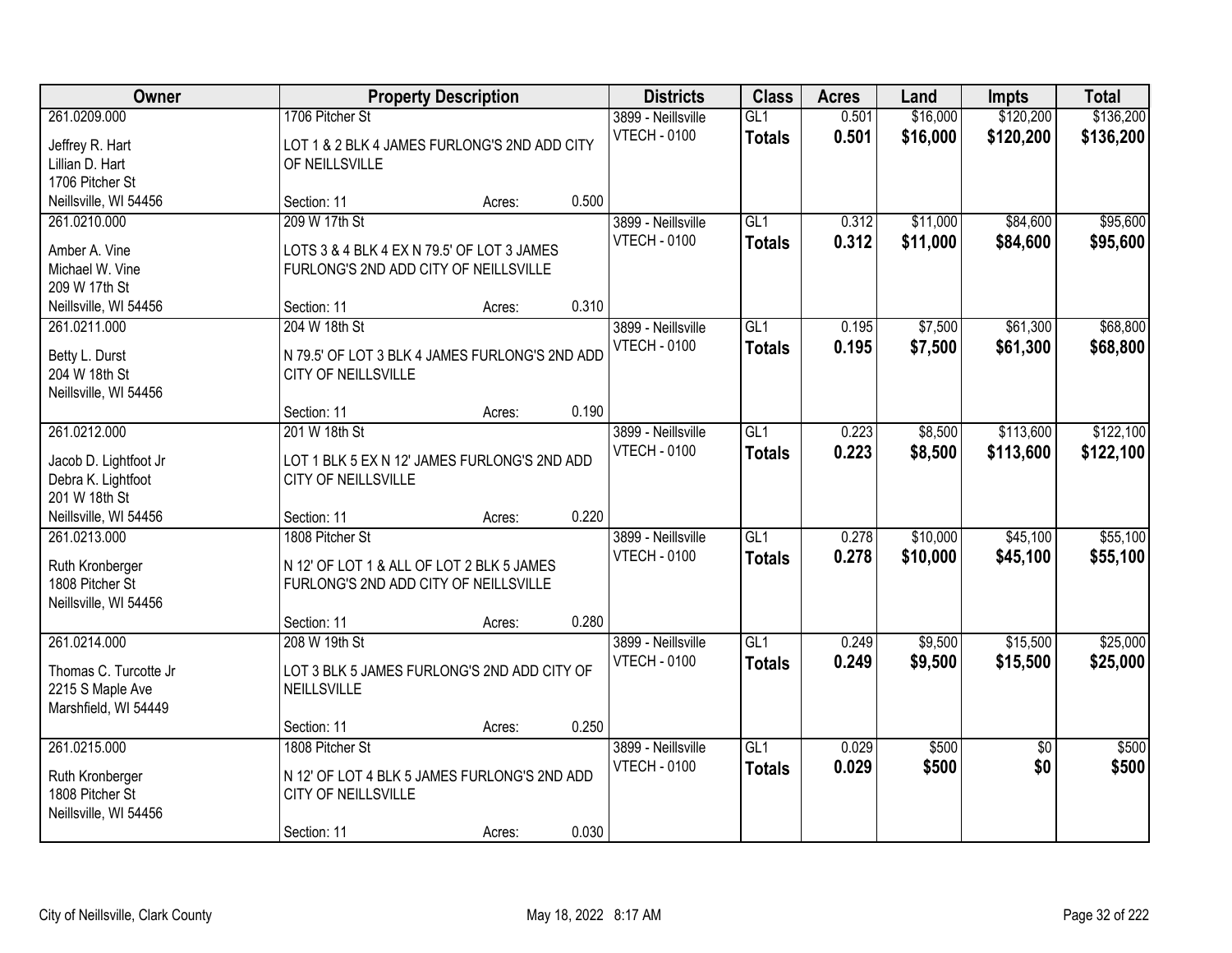| Owner                                                                                       |                                                                                            | <b>Property Description</b> |       | <b>Districts</b>                          | <b>Class</b>                      | <b>Acres</b>   | Land               | <b>Impts</b>           | <b>Total</b>           |
|---------------------------------------------------------------------------------------------|--------------------------------------------------------------------------------------------|-----------------------------|-------|-------------------------------------------|-----------------------------------|----------------|--------------------|------------------------|------------------------|
| 261.0216.000<br>Ellen R. Decker<br>205 W 18th St<br>Neillsville, WI 54456                   | 205 W 18th St<br>LOT 4 BLK 5 EX THE N 12' JAMES FURLONG'S 2ND<br>ADD CITY OF NEILLSVILLE   |                             |       | 3899 - Neillsville<br><b>VTECH - 0100</b> | GL1<br><b>Totals</b>              | 0.222<br>0.222 | \$8,500<br>\$8,500 | \$89,500<br>\$89,500   | \$98,000<br>\$98,000   |
|                                                                                             | Section: 11                                                                                | Acres:                      | 0.220 |                                           |                                   |                |                    |                        |                        |
| 261.0217.000<br>David A. Northup<br>Karen M. Northup<br>1802 Johnson St                     | 1802 Johnson St<br>LOT 1 BLK 6 JAMES FURLONG'S 2ND ADD CITY OF<br>NEILLSVILLE              |                             |       | 3899 - Neillsville<br><b>VTECH - 0100</b> | GL1<br><b>Totals</b>              | 0.252<br>0.252 | \$9,500<br>\$9,500 | \$116,400<br>\$116,400 | \$125,900<br>\$125,900 |
| Neillsville, WI 54456                                                                       | Section: 11                                                                                | Acres:                      | 0.250 |                                           |                                   |                |                    |                        |                        |
| 261.0218.000<br>Cody A. Northup<br>1808 Johnson St<br>Neillsville, WI 54456                 | 1808 Johnson St<br>LOT 2 BLK 6 JAMES FURLONG'S 2ND ADD CITY OF<br>NEILLSVILLE              |                             |       | 3899 - Neillsville<br><b>VTECH - 0100</b> | GL1<br><b>Totals</b>              | 0.252<br>0.252 | \$9,500<br>\$9,500 | \$109,600<br>\$109,600 | \$119,100<br>\$119,100 |
|                                                                                             | Section: 11                                                                                | Acres:                      | 0.252 |                                           |                                   |                |                    |                        |                        |
| 261.0219.000<br>Michelle R. Grap<br>John C. Subke<br>305 W 18th St                          | W 18th St<br>LOT 3 BLK 6 JAMES FURLONG'S 2ND ADD CITY OF<br>NEILLSVILLE                    |                             |       | 3899 - Neillsville<br><b>VTECH - 0100</b> | $\overline{GL1}$<br><b>Totals</b> | 0.252<br>0.252 | \$6,500<br>\$6,500 | \$0<br>\$0             | \$6,500<br>\$6,500     |
| Neillsville, WI 54456                                                                       | Section: 11                                                                                | Acres:                      | 0.250 |                                           |                                   |                |                    |                        |                        |
| 261.0220.000<br>Michelle R. Grap<br>John C. Subke<br>305 W 18th St<br>Neillsville, WI 54456 | 305 W 18th St<br>LOT 4 BLK 6 JAMES FURLONG'S 2ND ADD CITY OF<br>NEILLSVILLE<br>Section: 11 | Acres:                      | 0.250 | 3899 - Neillsville<br><b>VTECH - 0100</b> | $\overline{GL1}$<br><b>Totals</b> | 0.252<br>0.252 | \$9,500<br>\$9,500 | \$117,900<br>\$117,900 | \$127,400<br>\$127,400 |
| 261.0221.000                                                                                | 1700 Johnson St                                                                            |                             |       | 3899 - Neillsville                        | GL1                               | 0.252          | \$9,500            | \$99,200               | \$108,700              |
| Jon C. Serum Jr<br>Kari L. Serum<br>615 Eisenhower St<br>Mondovi, WI 54755                  | LOT 1 BLK 7 JAMES FURLONG'S 2ND ADD CITY OF<br>NEILLSVILLE<br>Section: 11                  | Acres:                      | 0.250 | <b>VTECH - 0100</b>                       | <b>Totals</b>                     | 0.252          | \$9,500            | \$99,200               | \$108,700              |
| 261.0222.000<br>Annette M. Bautch<br>300 W 18th St<br>Neillsville, WI 54456                 | 300 W 18th St<br>LOT 2 BLK 7 JAMES FURLONG'S 2ND ADD CITY OF<br>NEILLSVILLE<br>Section: 11 | Acres:                      | 0.250 | 3899 - Neillsville<br><b>VTECH - 0100</b> | GL1<br><b>Totals</b>              | 0.252<br>0.252 | \$9,500<br>\$9,500 | \$115,500<br>\$115,500 | \$125,000<br>\$125,000 |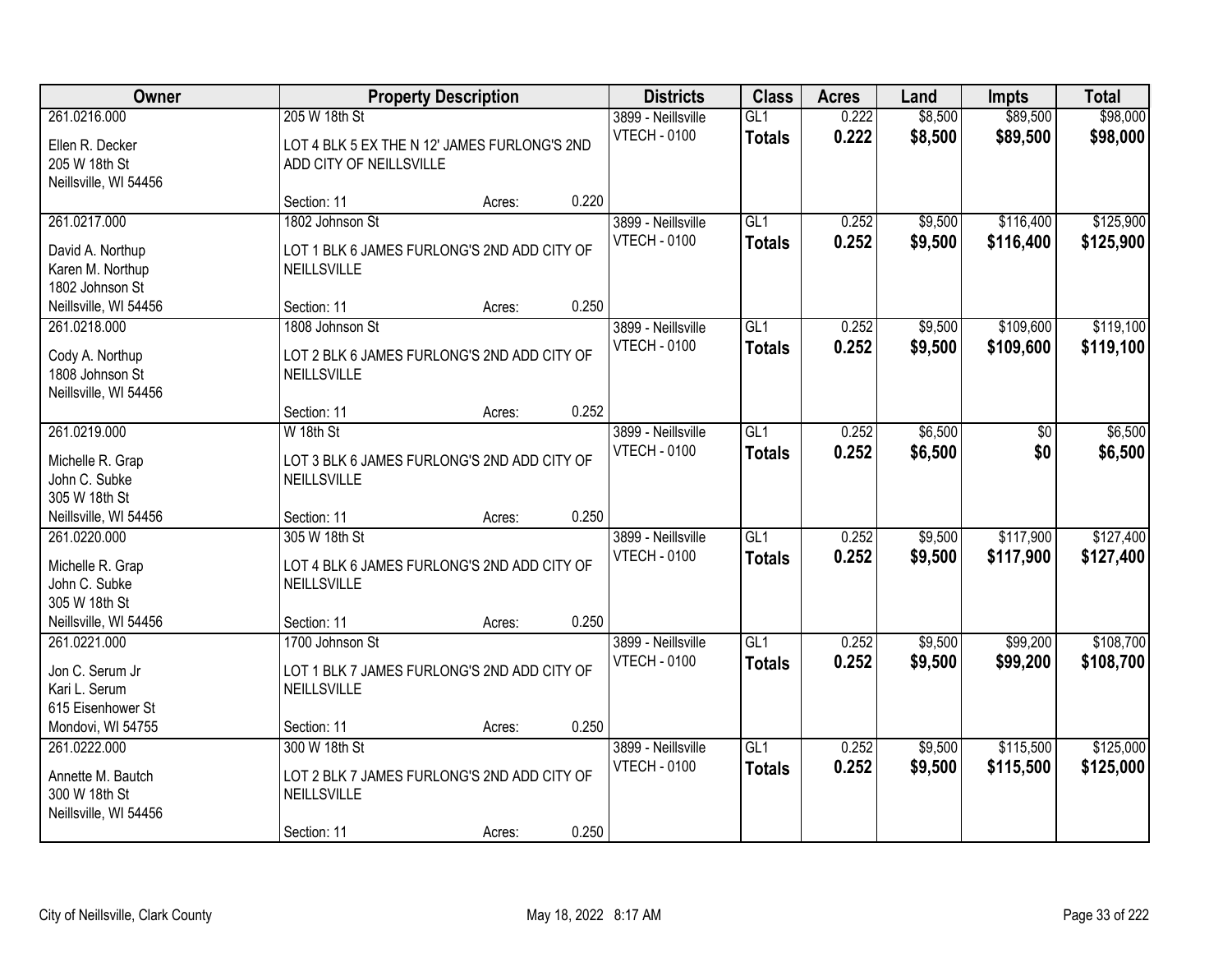| Owner                                                                                       |                                                                                                                      | <b>Property Description</b> |       | <b>Districts</b>                          | <b>Class</b>                      | <b>Acres</b>   | Land                 | <b>Impts</b>           | <b>Total</b>           |
|---------------------------------------------------------------------------------------------|----------------------------------------------------------------------------------------------------------------------|-----------------------------|-------|-------------------------------------------|-----------------------------------|----------------|----------------------|------------------------|------------------------|
| 261.0223.000<br>Spencer K. Lieburn<br>Jessica R. Lieburn                                    | 302 W 18th St<br>LOT 3 BLK 7 JAMES FURLONG'S 2ND ADD CITY OF<br>NEILLSVILLE                                          |                             |       | 3899 - Neillsville<br><b>VTECH - 0100</b> | GL1<br><b>Totals</b>              | 0.252<br>0.252 | \$9,500<br>\$9,500   | \$144,300<br>\$144,300 | \$153,800<br>\$153,800 |
| 302 W 18th St<br>Neillsville, WI 54456                                                      | Section: 11                                                                                                          | Acres:                      | 0.250 |                                           |                                   |                |                      |                        |                        |
| 261.0224.000<br>John C. Stalsberg<br>Linda M. Stalsberg<br>309 W 17th St                    | 309 W 17th St<br>LOT 4 BLK 7 JAMES FURLONG'S 2ND ADD CITY OF<br>NEILLSVILLE                                          |                             |       | 3899 - Neillsville<br><b>VTECH - 0100</b> | GL1<br><b>Totals</b>              | 0.252<br>0.252 | \$9,500<br>\$9,500   | \$151,500<br>\$151,500 | \$161,000<br>\$161,000 |
| Neillsville, WI 54456                                                                       | Section: 11                                                                                                          | Acres:                      | 0.250 |                                           |                                   |                |                      |                        |                        |
| 261.0225.000<br>Justin S. Kapusta<br>Brittany R. Kapusta<br>400 W 17th St                   | 400 W 17th St<br>LOTS 1 & 2 BLK 8 JAMES FURLONG'S 2ND ADD CITY<br>OF NEILLSVILLE                                     |                             |       | 3899 - Neillsville<br><b>VTECH - 0100</b> | GL1<br><b>Totals</b>              | 0.501<br>0.501 | \$16,000<br>\$16,000 | \$153,500<br>\$153,500 | \$169,500<br>\$169,500 |
| Neillsville, WI 54456                                                                       | Section: 11                                                                                                          | Acres:                      | 0.500 |                                           |                                   |                |                      |                        |                        |
| 261.0226.000<br>Joseph R. Kunze<br>9485 Webster Way<br>Broomfield, CO 80021                 | 407 W 15th St<br>LOTS 3 & 4 BLK 8 EX TH PT DESC IN 488/231<br>-ARNDT- JAMES FURLONG'S 2ND ADD CITY OF<br>NEILLSVILLE |                             |       | 3899 - Neillsville<br><b>VTECH - 0100</b> | $\overline{GL1}$<br><b>Totals</b> | 0.252<br>0.252 | \$9,500<br>\$9,500   | \$40,400<br>\$40,400   | \$49,900<br>\$49,900   |
|                                                                                             | Section: 11                                                                                                          | Acres:                      | 0.250 |                                           |                                   |                |                      |                        |                        |
| 261.0227.000<br>Logan K. Grap<br>Justin S. Grap<br>1429 Minnesota Ave<br>San Jose, CA 95125 | 401 W 17th St<br>LOT 1 BLK 9 JAMES FURLONG'S 2ND ADD CITY OF<br>NEILLSVILLE<br>Section: 11                           | Acres:                      | 0.250 | 3899 - Neillsville<br><b>VTECH - 0100</b> | $\overline{GL1}$<br><b>Totals</b> | 0.252<br>0.252 | \$9,500<br>\$9,500   | \$56,900<br>\$56,900   | \$66,400<br>\$66,400   |
| 261.0228.000<br>Darrin J. Zickert<br>400 W 18th St                                          | 400 W 18th St<br>LOT 2 BLK 9 JAMES FURLONG'S 2ND ADD CITY OF<br>NEILLSVILLE                                          |                             |       | 3899 - Neillsville<br><b>VTECH - 0100</b> | GL1<br><b>Totals</b>              | 0.252<br>0.252 | \$9,500<br>\$9,500   | \$87,000<br>\$87,000   | \$96,500<br>\$96,500   |
| Neillsville, WI 54456                                                                       | Section: 11                                                                                                          | Acres:                      | 0.250 |                                           |                                   |                |                      |                        |                        |
| 261.0229.000<br>Johnson Family Living Trust<br>410 W 18th St<br>Neillsville, WI 54456       | 410 W 18th St<br>LOT 3 BLK 9 JAMES FURLONG'S 2ND ADD CITY OF<br>NEILLSVILLE<br>Section: 11                           | Acres:                      | 0.250 | 3899 - Neillsville<br><b>VTECH - 0100</b> | GL1<br><b>Totals</b>              | 0.252<br>0.252 | \$9,500<br>\$9,500   | \$85,000<br>\$85,000   | \$94,500<br>\$94,500   |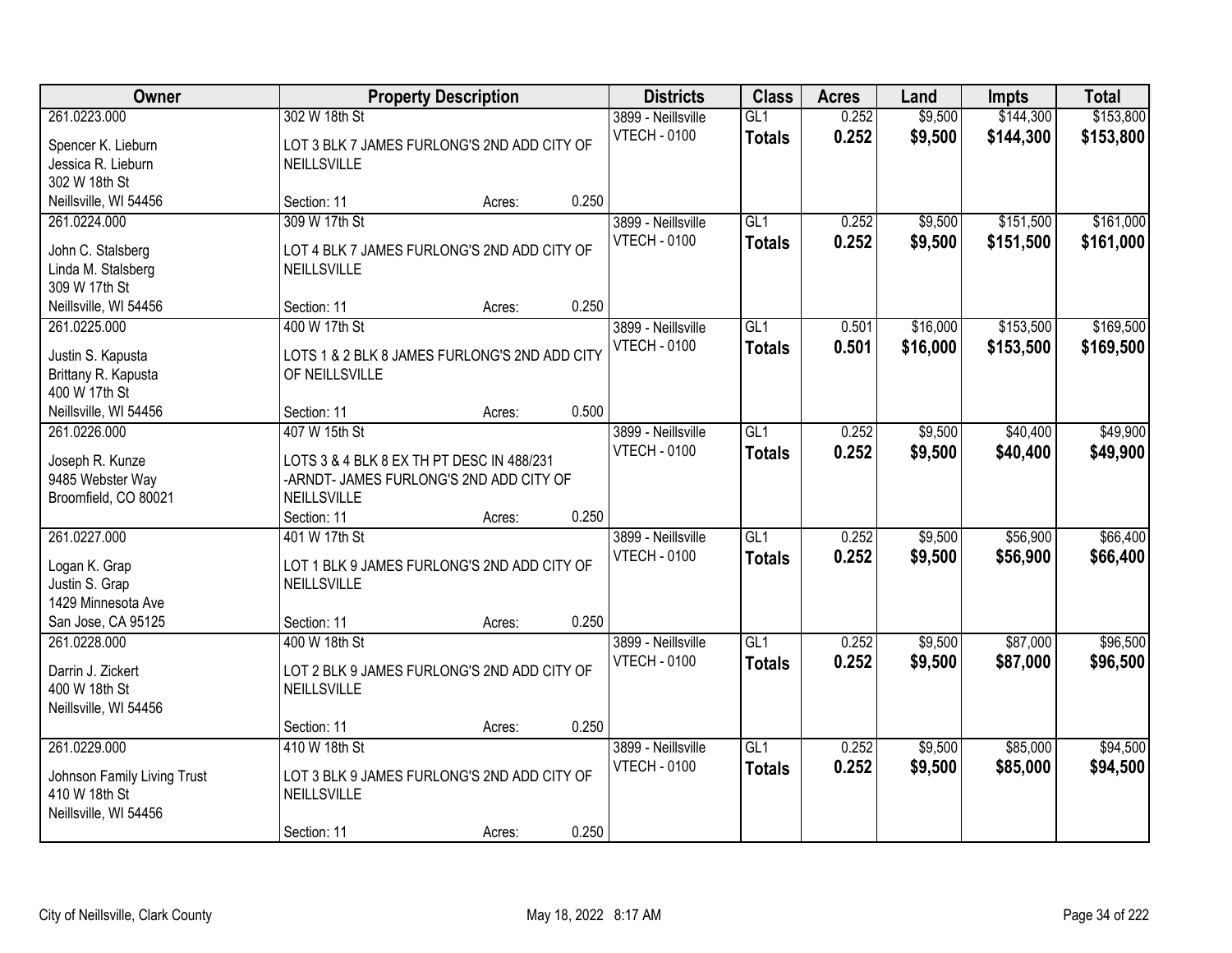| Owner                         |                                                              | <b>Property Description</b> |       | <b>Districts</b>                          | <b>Class</b>         | <b>Acres</b>   | Land                   | <b>Impts</b>           | <b>Total</b>           |
|-------------------------------|--------------------------------------------------------------|-----------------------------|-------|-------------------------------------------|----------------------|----------------|------------------------|------------------------|------------------------|
| 261.0230.000<br>John C. Gaier | 405 W 17th St<br>LOT 4 BLK 9 JAMES FURLONG'S 2ND ADD CITY OF |                             |       | 3899 - Neillsville<br><b>VTECH - 0100</b> | GL1<br><b>Totals</b> | 0.252<br>0.252 | \$9,500<br>\$9,500     | \$203,900<br>\$203,900 | \$213,400<br>\$213,400 |
| Karen J. Gaier                | NEILLSVILLE                                                  |                             |       |                                           |                      |                |                        |                        |                        |
| 405 W 17th St                 |                                                              |                             |       |                                           |                      |                |                        |                        |                        |
| Neillsville, WI 54456         | Section: 11                                                  | Acres:                      | 0.250 |                                           |                      |                |                        |                        |                        |
| 261.0231.000                  |                                                              |                             |       | 3899 - Neillsville<br><b>VTECH - 0100</b> | EL2                  | 0.000<br>0.000 | $\overline{50}$<br>\$0 | $\overline{30}$<br>\$0 | $\sqrt{50}$            |
| State of Wisconsin            | LOTS 1 TO 4 INC BLK 10 JAMES FURLONG'S 2ND                   |                             |       |                                           | <b>Totals</b>        |                |                        |                        | \$0                    |
| Dept of Transportation        | ADD CITY OF NEILLSVILLE                                      |                             |       |                                           |                      |                |                        |                        |                        |
| 718 W Clairemont Ave          |                                                              |                             |       |                                           |                      |                |                        |                        |                        |
| Eau Claire, WI 54701          | Section: 11                                                  | Acres:                      | 0.000 |                                           |                      |                |                        |                        |                        |
| 261.0232.000                  | 1206 O'Neill St                                              |                             |       | 3899 - Neillsville                        | GL <sub>1</sub>      | 0.320          | \$11,000               | \$49,000               | \$60,000               |
| Jerold E. Schwanz             | LOT 3 BLK 11 JAMES FURLONG'S 2ND ADD CITY OF                 |                             |       | <b>VTECH - 0100</b>                       | <b>Totals</b>        | 0.320          | \$11,000               | \$49,000               | \$60,000               |
| Cindy K. Schwanz              | NEILLSVILLE                                                  |                             |       |                                           |                      |                |                        |                        |                        |
| 1206 O'Neil St                |                                                              |                             |       |                                           |                      |                |                        |                        |                        |
| Neillsville, WI 54456         | Section: 14                                                  | Acres:                      | 0.320 |                                           |                      |                |                        |                        |                        |
| 261.0233.000                  | 1010 Prospect St                                             |                             |       | 3899 - Neillsville                        | GL1                  | 0.530          | \$16,500               | \$69,000               | \$85,500               |
| Meier Living Trust            | S 117' OF LOT 4 BLK 11 JAMES FURLONG'S 2ND ADD               |                             |       | <b>VTECH - 0100</b>                       | <b>Totals</b>        | 0.530          | \$16,500               | \$69,000               | \$85,500               |
| Wayne E. Maureen              | CITY OF NEILLSVILLE                                          |                             |       |                                           |                      |                |                        |                        |                        |
| 1010 Prospect St              |                                                              |                             |       |                                           |                      |                |                        |                        |                        |
| Neillsville, WI 54456         | Section: 14                                                  | Acres:                      | 0.530 |                                           |                      |                |                        |                        |                        |
| 261.0234.000                  | 1016 Prospect St                                             |                             |       | 3899 - Neillsville                        | GL1                  | 0.370          | \$12,500               | \$101,300              | \$113,800              |
| Lawrence K. Nauertz           | N 81' OF LOT 4 BLK 11 JAMES FURLONG'S 2ND ADD                |                             |       | <b>VTECH - 0100</b>                       | Totals               | 0.370          | \$12,500               | \$101,300              | \$113,800              |
| 1016 Prospect St              | CITY OF NEILLSVILLE                                          |                             |       |                                           |                      |                |                        |                        |                        |
| Neillsville, WI 54456         |                                                              |                             |       |                                           |                      |                |                        |                        |                        |
|                               | Section: 14                                                  | Acres:                      | 0.370 |                                           |                      |                |                        |                        |                        |
| 261.0235.000                  | 1020 Prospect St                                             |                             |       | 3899 - Neillsville                        | GL1                  | 0.418          | \$14,000               | \$54,000               | \$68,000               |
| Fred W. Kunhart               | LOT 5 BLK 11 JAMES FURLONG'S 2ND ADD CITY OF                 |                             |       | <b>VTECH - 0100</b>                       | <b>Totals</b>        | 0.418          | \$14,000               | \$54,000               | \$68,000               |
| 1020 Prospect St              | NEILLSVILLE                                                  |                             |       |                                           |                      |                |                        |                        |                        |
| Neillsville, WI 54456         |                                                              |                             |       |                                           |                      |                |                        |                        |                        |
|                               | Section: 14                                                  | Acres:                      | 0.420 |                                           |                      |                |                        |                        |                        |
| 261.0236.000                  | 1112 Prospect St                                             |                             |       | 3899 - Neillsville                        | GL1                  | 0.500          | \$16,000               | \$69,500               | \$85,500               |
| Wirre, LLC                    | S 1/2 OF LOT 7 BLK 11 JAMES FURLONG'S 2ND ADD                |                             |       | <b>VTECH - 0100</b>                       | <b>Totals</b>        | 0.500          | \$16,000               | \$69,500               | \$85,500               |
| 15271 E Hialeah Pl            | CITY OF NEILLSVILLE                                          |                             |       |                                           |                      |                |                        |                        |                        |
| Aurora, CO 80015              |                                                              |                             |       |                                           |                      |                |                        |                        |                        |
|                               | Section: 14                                                  | Acres:                      | 0.500 |                                           |                      |                |                        |                        |                        |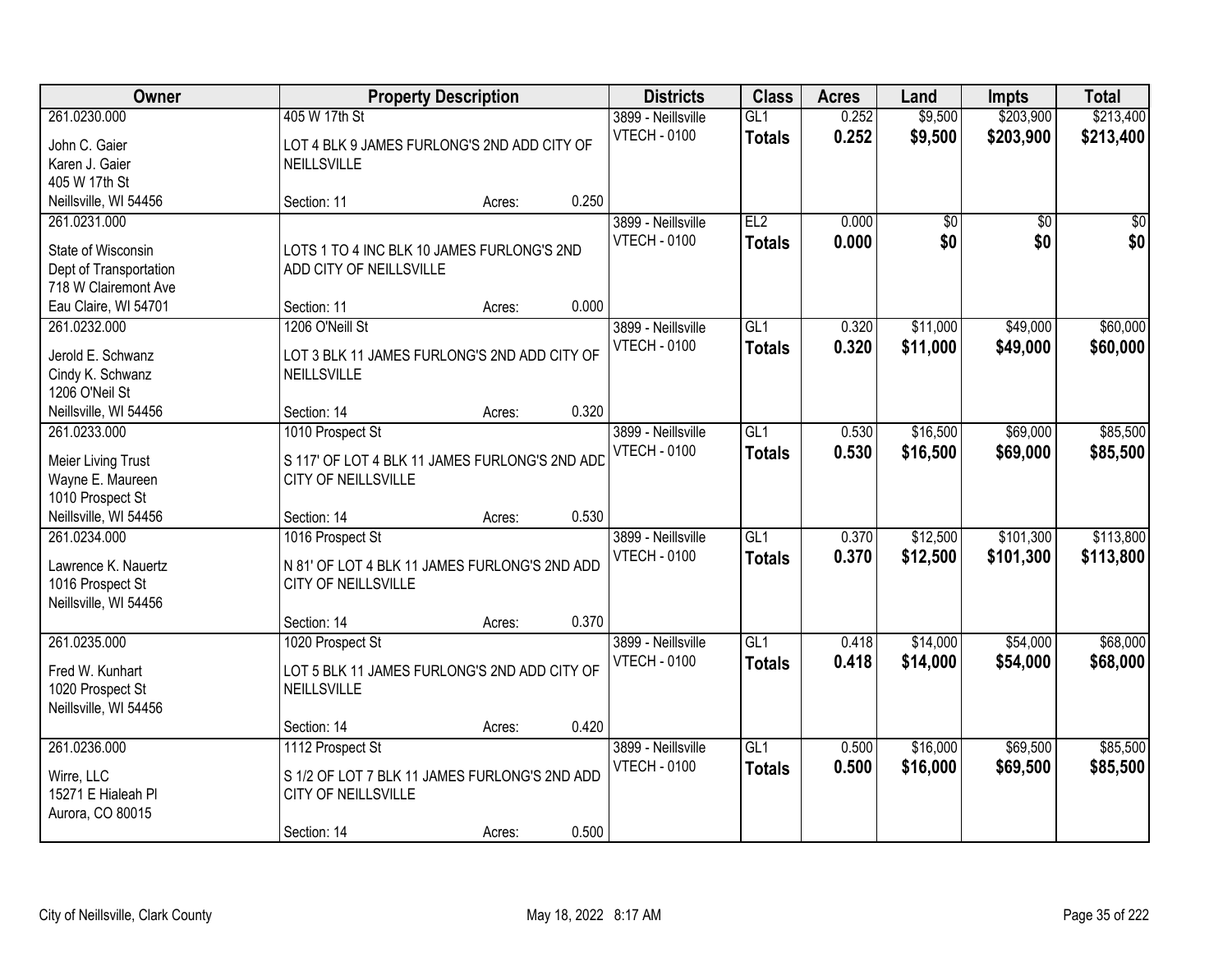| Owner                                       | <b>Property Description</b>                                                     |                 | <b>Districts</b>    | <b>Class</b>     | <b>Acres</b> | Land     | <b>Impts</b> | <b>Total</b> |
|---------------------------------------------|---------------------------------------------------------------------------------|-----------------|---------------------|------------------|--------------|----------|--------------|--------------|
| 261.0237.000                                | 1120 Prospect St                                                                |                 | 3899 - Neillsville  | GL1              | 0.500        | \$16,000 | \$57,100     | \$73,100     |
| Donna K. Meier                              | N 1/2 OF LOT 7 BLK 11 JAMES FURLONG'S 2ND ADD                                   |                 | <b>VTECH - 0100</b> | <b>Totals</b>    | 0.500        | \$16,000 | \$57,100     | \$73,100     |
| 1120 Prospect St                            | <b>CITY OF NEILLSVILLE</b>                                                      |                 |                     |                  |              |          |              |              |
| Neillsville, WI 54456                       |                                                                                 |                 |                     |                  |              |          |              |              |
|                                             | Section: 14                                                                     | 0.500<br>Acres: |                     |                  |              |          |              |              |
| 261.0238.000                                | 503 W 14th St                                                                   |                 | 3899 - Neillsville  | GL1              | 0.253        | \$9,500  | \$143,500    | \$153,000    |
| Worklen Castillo                            | E 102' OF LOT 9 BLK 11 EX N 112' JAMES FURLONG'S                                |                 | <b>VTECH - 0100</b> | <b>Totals</b>    | 0.253        | \$9,500  | \$143,500    | \$153,000    |
| 503 W 14th St                               | 2ND ADD CITY OF NEILLSVILLE                                                     |                 |                     |                  |              |          |              |              |
| Neillsville, WI 54456                       |                                                                                 |                 |                     |                  |              |          |              |              |
|                                             | Section: 11                                                                     | 0.250<br>Acres: |                     |                  |              |          |              |              |
| 261.0239.000                                | 502 W 15th St                                                                   |                 | 3899 - Neillsville  | GL1              | 0.262        | \$9,500  | \$120,500    | \$130,000    |
| Allen B. Loomis                             | N 112' OF E 102' OF LOT 9 BLK 11 JAMES FURLONG'S                                |                 | <b>VTECH - 0100</b> | <b>Totals</b>    | 0.262        | \$9,500  | \$120,500    | \$130,000    |
| Kimberly A. Loomis                          | 2ND ADD CITY OF NEILLSVILLE                                                     |                 |                     |                  |              |          |              |              |
| 502 W 15th St                               |                                                                                 |                 |                     |                  |              |          |              |              |
| Neillsville, WI 54456                       | Section: 11                                                                     | 0.260<br>Acres: |                     |                  |              |          |              |              |
| 261.0240.000                                | 509 W 14th St                                                                   |                 | 3899 - Neillsville  | GL1              | 0.485        | \$15,500 | \$47,400     | \$62,900     |
|                                             |                                                                                 |                 | <b>VTECH - 0100</b> | <b>Totals</b>    | 0.485        | \$15,500 | \$47,400     | \$62,900     |
| Richard J. Vizer<br>509 W 14th St           | W 96' OF LOT 9 BLK 11 JAMES FURLONG'S 2ND ADD<br>CITY OF NEILLSVILLE            |                 |                     |                  |              |          |              |              |
| Neillsville, WI 54456                       |                                                                                 |                 |                     |                  |              |          |              |              |
|                                             | Section: 11                                                                     | 0.480<br>Acres: |                     |                  |              |          |              |              |
| 261.0241.000                                | 517 W 14th St                                                                   |                 | 3899 - Neillsville  | $\overline{GL1}$ | 0.289        | \$10,500 | \$78,500     | \$89,000     |
|                                             |                                                                                 |                 | <b>VTECH - 0100</b> | <b>Totals</b>    | 0.289        | \$10,500 | \$78,500     | \$89,000     |
| Gary L. Reither ETAL<br>c/o Gary L. Reither | W 90' OF S 140' OF LOT 10 BLK 11 JAMES<br>FURLONG'S 2ND ADD CITY OF NEILLSVILLE |                 |                     |                  |              |          |              |              |
| C/O Carol Reither                           |                                                                                 |                 |                     |                  |              |          |              |              |
| 517 W 14th St                               | Section: 11                                                                     | 0.290<br>Acres: |                     |                  |              |          |              |              |
| Neillsville, WI 54456                       |                                                                                 |                 |                     |                  |              |          |              |              |
| 261.0242.000                                | 1407 Grand Ave                                                                  |                 | 3899 - Neillsville  | GL1              | 0.309        | \$11,000 | \$77,300     | \$88,300     |
| Harold Mayer                                | N 80' OF LOT 10 BLK 11 JAMES FURLONG'S 2ND ADD                                  |                 | <b>VTECH - 0100</b> | <b>Totals</b>    | 0.309        | \$11,000 | \$77,300     | \$88,300     |
| Janice Mayer                                | <b>CITY OF NEILLSVILLE</b>                                                      |                 |                     |                  |              |          |              |              |
| 1407 Grand Ave                              |                                                                                 |                 |                     |                  |              |          |              |              |
| Neillsville, WI 54456                       | Section: 11                                                                     | 0.310<br>Acres: |                     |                  |              |          |              |              |
| 261.0243.000                                | 511 W 14th St                                                                   |                 | 3899 - Neillsville  | $\overline{GL1}$ | 0.251        | \$9,500  | \$56,100     | \$65,600     |
| Laurie J. Carteron                          | S 140' OF E 78' OF LOT 10 BLK 11 JAMES FURLONG'S                                |                 | <b>VTECH - 0100</b> | <b>Totals</b>    | 0.251        | \$9,500  | \$56,100     | \$65,600     |
| 511 W 14th St                               | 2ND ADD CITY OF NEILLSVILLE                                                     |                 |                     |                  |              |          |              |              |
| Neillsville, WI 54456                       |                                                                                 |                 |                     |                  |              |          |              |              |
|                                             | Section: 11                                                                     | 0.250<br>Acres: |                     |                  |              |          |              |              |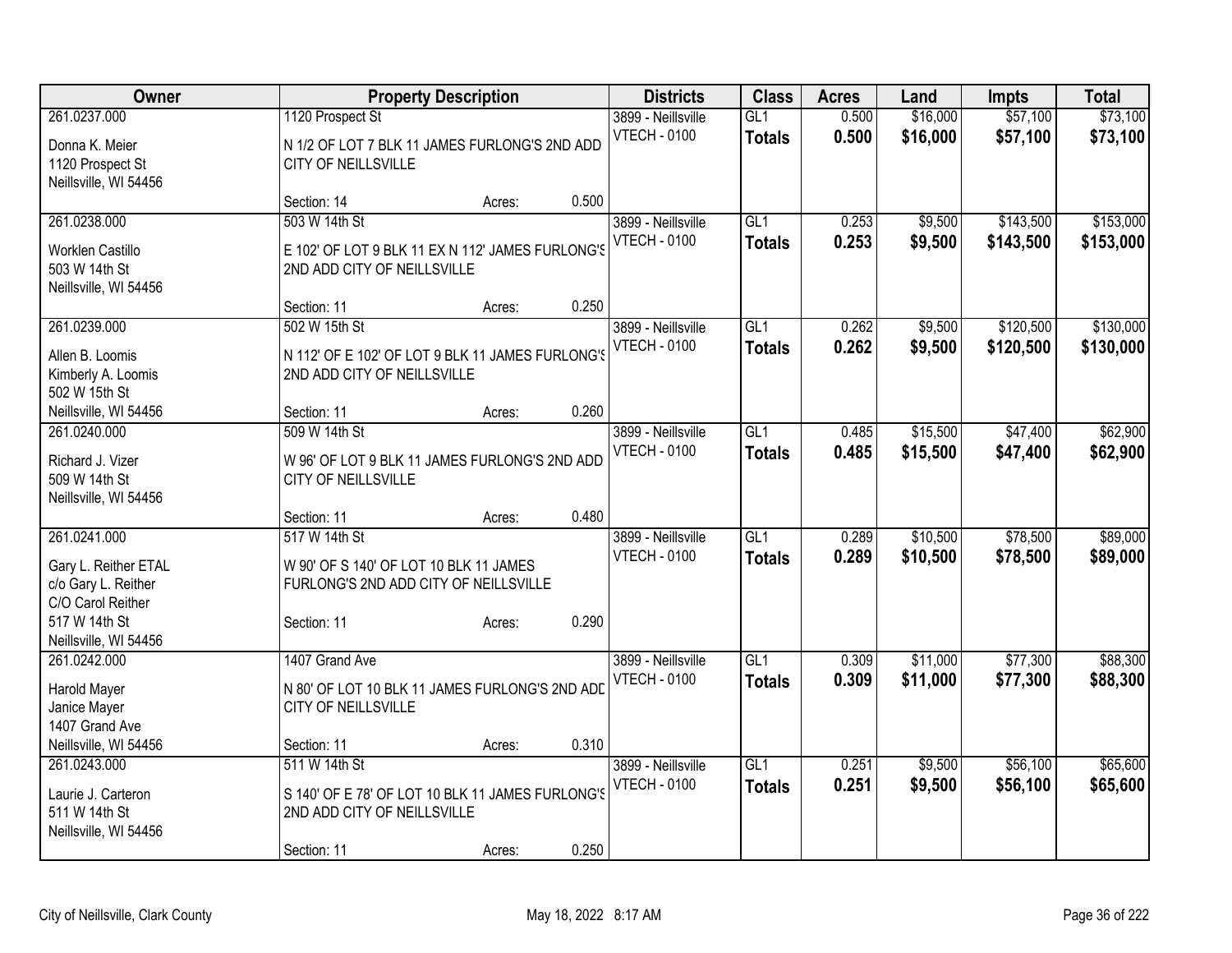| Owner                 |                                                   | <b>Property Description</b> |       | <b>Districts</b>    | <b>Class</b>  | <b>Acres</b> | Land       | <b>Impts</b>    | <b>Total</b> |
|-----------------------|---------------------------------------------------|-----------------------------|-------|---------------------|---------------|--------------|------------|-----------------|--------------|
| 261.0244.000          | 517 W 15th St                                     |                             |       | 3899 - Neillsville  | GL1           | 0.463        | \$15,000   | $\overline{50}$ | \$15,000     |
| Jarl D. Holmes        | LOT 11 BLK 11 EX LOT 1 CSM 233 FURLONG'S 3RD      |                             |       | <b>VTECH - 0100</b> | <b>Totals</b> | 0.463        | \$15,000   | \$0             | \$15,000     |
| Mary M. Holmes        | ADD CITY OF NEILLSVILLE                           |                             |       |                     |               |              |            |                 |              |
| 20 Clay St            |                                                   |                             |       |                     |               |              |            |                 |              |
| Neillsville, WI 54456 | Section: 11                                       | Acres:                      | 0.460 |                     |               |              |            |                 |              |
| 261.0245.000          | 1503 Grand Ave                                    |                             |       | 3899 - Neillsville  | GL1           | 0.520        | \$16,000   | \$117,500       | \$133,500    |
|                       |                                                   |                             |       | <b>VTECH - 0100</b> | <b>Totals</b> | 0.520        | \$16,000   | \$117,500       | \$133,500    |
| Eve Vega-Lindo        | LOT 1 AND W 120' OF LOT 2 CSM 233 REC 440/52 BG   |                             |       |                     |               |              |            |                 |              |
| 1503 Grand Ave        | PT BLK 11 FURLONGS 3RD ADD CITY OF                |                             |       |                     |               |              |            |                 |              |
| Neillsville, WI 54456 | NEILLSVILLE                                       |                             |       |                     |               |              |            |                 |              |
|                       | Section: 11                                       | Acres:                      | 0.520 |                     |               |              |            |                 |              |
| 261.0246.000          | 501 W 15th St                                     |                             |       | 3899 - Neillsville  | GL1           | 1.000        | \$24,500   | \$59,700        | \$84,200     |
| Gordon J. Zickert     | LOT 12 BLK 11 FURLONG'S 3RD ADD CITY OF           |                             |       | <b>VTECH - 0100</b> | <b>Totals</b> | 1.000        | \$24,500   | \$59,700        | \$84,200     |
| Carol L. Zickert      | NEILLSVILLE                                       |                             |       |                     |               |              |            |                 |              |
| 501 W 15th            |                                                   |                             |       |                     |               |              |            |                 |              |
| Neillsville, WI 54456 | Section: 11                                       | Acres:                      | 1.000 |                     |               |              |            |                 |              |
| 261.0247.000          | 1813 Black River Rd                               |                             |       | 3899 - Neillsville  | EL4           | 2.313        | \$0        | $\sqrt[6]{}$    | $\sqrt{50}$  |
|                       |                                                   |                             |       | <b>VTECH - 0100</b> | <b>Totals</b> | 2.313        | \$0        | \$0             | \$0          |
| St M. Parish          | LOTS 1-4 BLK 12 & ALSO PCL OF LD KNOWN AS LOT     |                             |       |                     |               |              |            |                 |              |
| 1813 Black River Rd   | 20 LYG E OF LOTS 1-4 FURLONG'S 3RD ADD CITY       |                             |       |                     |               |              |            |                 |              |
| Neillsville, WI 54456 | OF NEILLSVILLE                                    |                             |       |                     |               |              |            |                 |              |
|                       | Section: 11                                       | Acres:                      | 2.310 |                     |               |              |            |                 |              |
| 261.0248.000          | <b>Black River Rd</b>                             |                             |       | 3899 - Neillsville  | GL1           | 0.050        | \$2,000    | \$0             | \$2,000      |
| Lowell R. Gesche      | THAT PART OF LOT 3 BLK 13 W OF BLK RIV RD         |                             |       | <b>VTECH - 0100</b> | <b>Totals</b> | 0.050        | \$2,000    | \$0             | \$2,000      |
| Jana L. Marden        | FURLONG'S 3RD ADD CITY OF NEILLSVILLE             |                             |       |                     |               |              |            |                 |              |
| 120 W 20th St         |                                                   |                             |       |                     |               |              |            |                 |              |
| Neillsville, WI 54456 | Section: 11                                       | Acres:                      | 0.050 |                     |               |              |            |                 |              |
| 261.0249.000          | <b>Black River Rd</b>                             |                             |       | 3899 - Neillsville  | EL4           | 0.906        | $\sqrt{6}$ | \$0             | $\sqrt{$0]}$ |
|                       |                                                   |                             |       | <b>VTECH - 0100</b> | <b>Totals</b> | 0.906        | \$0        | \$0             | \$0          |
| St M. Parish          | LOTS 1 2 & 4 INC BLK 13 & THAT PT OF LOT 3 BLK 13 |                             |       |                     |               |              |            |                 |              |
| 1813 Black River Rd   | LYG E OF BLK RIV RD FURLONG'S 3RD ADD CITY OF     |                             |       |                     |               |              |            |                 |              |
| Neillsville, WI 54456 | <b>NEILLSVILLE</b>                                |                             |       |                     |               |              |            |                 |              |
|                       | Section: 11                                       | Acres:                      | 0.910 |                     |               |              |            |                 |              |
| 261.0250.000          | 101 W 19th St                                     |                             |       | 3899 - Neillsville  | GL1           | 0.280        | \$10,000   | \$50,700        | \$60,700     |
| Henry G. Berry        | LOT 1 BLK 14 EX HWY R/W DESC IN 452/615           |                             |       | <b>VTECH - 0100</b> | <b>Totals</b> | 0.280        | \$10,000   | \$50,700        | \$60,700     |
| Julie K. Berry        | FURLONG'S 3RD ADD CITY OF NEILLSVILLE             |                             |       |                     |               |              |            |                 |              |
| 1201 Hewett St        |                                                   |                             |       |                     |               |              |            |                 |              |
| Neillsville, WI 54456 | Section: 11                                       | Acres:                      | 0.280 |                     |               |              |            |                 |              |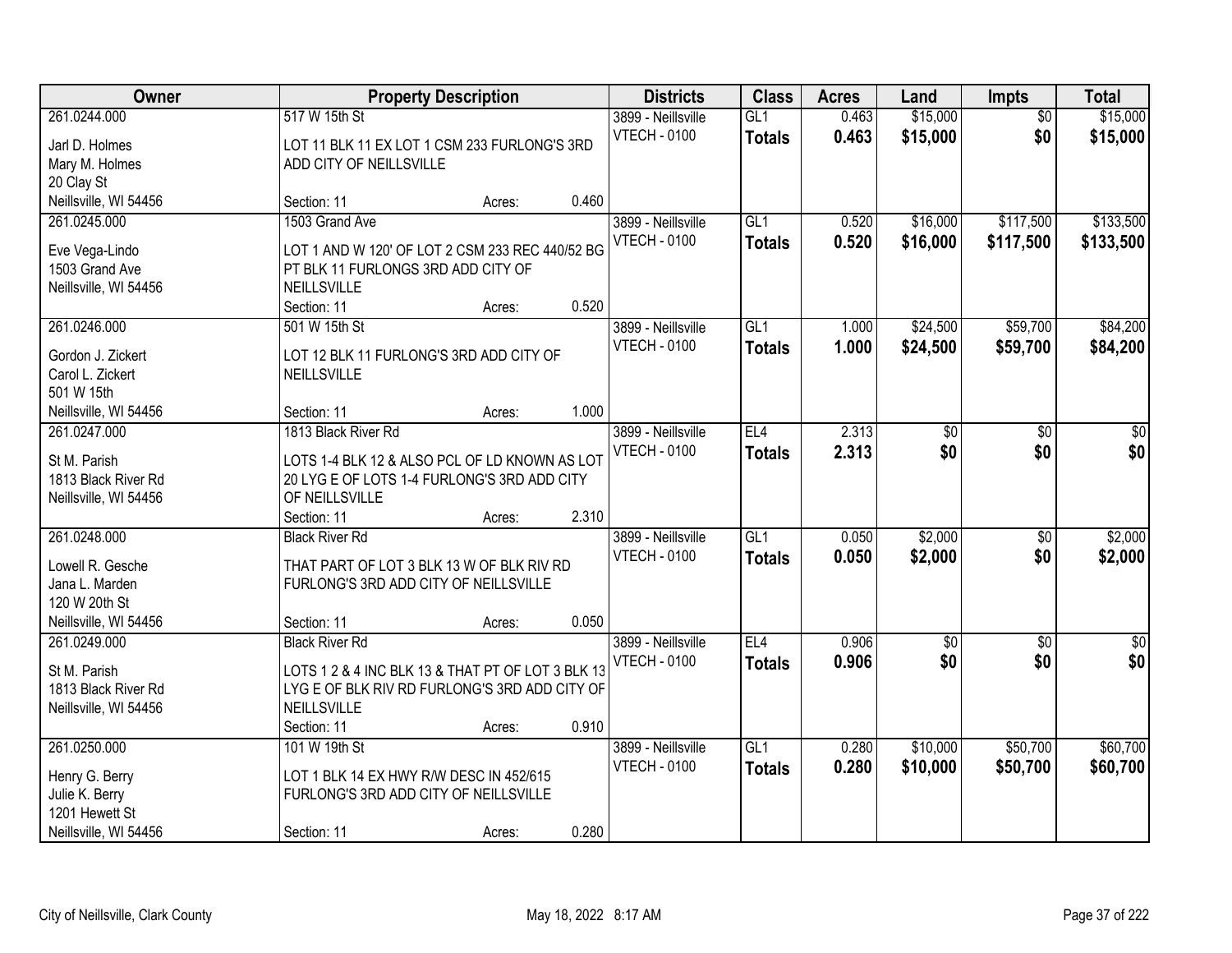| Owner                                          | <b>Property Description</b>                     | <b>Districts</b>                          | <b>Class</b>    | <b>Acres</b> | Land     | <b>Impts</b>    | <b>Total</b>    |
|------------------------------------------------|-------------------------------------------------|-------------------------------------------|-----------------|--------------|----------|-----------------|-----------------|
| 261.0250.001                                   | W 20th St                                       | 3899 - Neillsville                        | GL1             | 0.625        | \$12,500 | $\overline{50}$ | \$12,500        |
| Lowell R. Gesche                               | LOT 2 EX HWY R/W DESC IN 452/615 & LOT 3 BLK 14 | <b>VTECH - 0100</b>                       | <b>Totals</b>   | 0.625        | \$12,500 | \$0             | \$12,500        |
| Jana L. Marden                                 | & THAT PT OF PROPOSED UNOPENED ST LYING E       |                                           |                 |              |          |                 |                 |
| 120 W 20th St                                  | OF LOT 2 BLK 14 & W OF LOT 3 BLK 13 FURLONGS    |                                           |                 |              |          |                 |                 |
| Neillsville, WI 54456                          | 0.620<br>Section: 11<br>Acres:                  |                                           |                 |              |          |                 |                 |
| 261.0250.002                                   | <b>Black River Rd</b>                           | 3899 - Neillsville                        | EL <sub>2</sub> | 0.000        | \$0      | $\sqrt{6}$      | \$0             |
|                                                |                                                 | <b>VTECH - 0100</b>                       | <b>Totals</b>   | 0.000        | \$0      | \$0             | \$0             |
| State of Wisconsin                             | HWY R/W ON LOTS 1 & 2 BLK 14 AS DESC IN 452/615 |                                           |                 |              |          |                 |                 |
| Dept of Transportation<br>718 W Clairemont Ave | & 616 FURLONG'S 3RD ADD CITY OF NEILLSVILLE     |                                           |                 |              |          |                 |                 |
| Eau Claire, WI 54701                           | 0.000<br>Section: 11                            |                                           |                 |              |          |                 |                 |
|                                                | Acres:<br>105 W 19th St                         |                                           | GL1             |              |          | \$51,200        | \$60,700        |
| 261.0251.000                                   |                                                 | 3899 - Neillsville<br><b>VTECH - 0100</b> |                 | 0.252        | \$9,500  |                 |                 |
| Barbara A. Wucherpfennig                       | LOT 4 BLK 14 FURLONG'S 3RD ADD CITY OF          |                                           | <b>Totals</b>   | 0.252        | \$9,500  | \$51,200        | \$60,700        |
| 105 W 19th St                                  | <b>NEILLSVILLE</b>                              |                                           |                 |              |          |                 |                 |
| Neillsville, WI 54456                          |                                                 |                                           |                 |              |          |                 |                 |
|                                                | 0.250<br>Section: 11<br>Acres:                  |                                           |                 |              |          |                 |                 |
| 261.0252.000                                   | 1806 Black River Rd                             | 3899 - Neillsville                        | GL1             | 0.356        | \$12,000 | \$81,100        | \$93,100        |
|                                                |                                                 | <b>VTECH - 0100</b>                       | <b>Totals</b>   | 0.356        | \$12,000 | \$81,100        | \$93,100        |
| James R. Blume                                 | LOTS 2 & 3 BLK 15 EX HWY R/W ON PT OF LOT 2 BLK |                                           |                 |              |          |                 |                 |
| Jennifer M. Blume                              | 15 AS DES IN 454/022 FURLONG'S 3RD ADD CITY OF  |                                           |                 |              |          |                 |                 |
| 1806 Black River Rd<br>PO Box 345              | NEILLSVILLE<br>0.360                            |                                           |                 |              |          |                 |                 |
| Neillsville, WI 54456                          | Section: 11<br>Acres:                           |                                           |                 |              |          |                 |                 |
| 261.0252.001                                   | <b>Black River Rd</b>                           | 3899 - Neillsville                        | EL <sub>2</sub> | 0.000        | \$0      |                 | $\overline{50}$ |
|                                                |                                                 | <b>VTECH - 0100</b>                       |                 |              |          | $\frac{1}{20}$  |                 |
| State of Wisconsin                             | HWY R/W ON PT OF LOT 2 BLK 15 AS DESC IN        |                                           | <b>Totals</b>   | 0.000        | \$0      | \$0             | \$0             |
| Dept of Transportation                         | 454/022 FURLONG'S 3RD ADD CITY OF NEILLSVILLE   |                                           |                 |              |          |                 |                 |
| 718 W Clairemont Ave                           |                                                 |                                           |                 |              |          |                 |                 |
| Eau Claire, WI 54701                           | 0.000<br>Section: 11<br>Acres:                  |                                           |                 |              |          |                 |                 |
| 261.0253.000                                   | 1400 Grand Ave                                  | 3899 - Neillsville                        | GL1             | 0.501        | \$16,000 | \$113,400       | \$129,400       |
| Stephen J. Roberts                             | LOT 2 CSM 20 REC 328/560 FMRLY LOTS 1 & 4 BLK   | <b>VTECH - 0100</b>                       | <b>Totals</b>   | 0.501        | \$16,000 | \$113,400       | \$129,400       |
| Barbara J. Roberts                             | 16 FURLONG'S 3RD ADD CITY OF NEILLSVILLE        |                                           |                 |              |          |                 |                 |
| 1400 Grand Ave                                 |                                                 |                                           |                 |              |          |                 |                 |
| Neillsville, WI 54456                          | 0.500<br>Section: 11<br>Acres:                  |                                           |                 |              |          |                 |                 |
| 261.0254.000                                   | 1404 Grand Ave                                  | 3899 - Neillsville                        | GL1             | 0.501        | \$16,000 | \$108,500       | \$124,500       |
|                                                |                                                 | <b>VTECH - 0100</b>                       | <b>Totals</b>   | 0.501        | \$16,000 | \$108,500       | \$124,500       |
| Ryan M. Foemmel                                | LOT 1 CSM 20 REC 328/560 FRMLY LOTS 2 & 3 BLK   |                                           |                 |              |          |                 |                 |
| 1404 Grand Ave                                 | 16 FURLONG'S 3RD ADD CITY OF NEILLSVILLE        |                                           |                 |              |          |                 |                 |
| Neillsville, WI 54456                          |                                                 |                                           |                 |              |          |                 |                 |
|                                                | 0.500<br>Section: 11<br>Acres:                  |                                           |                 |              |          |                 |                 |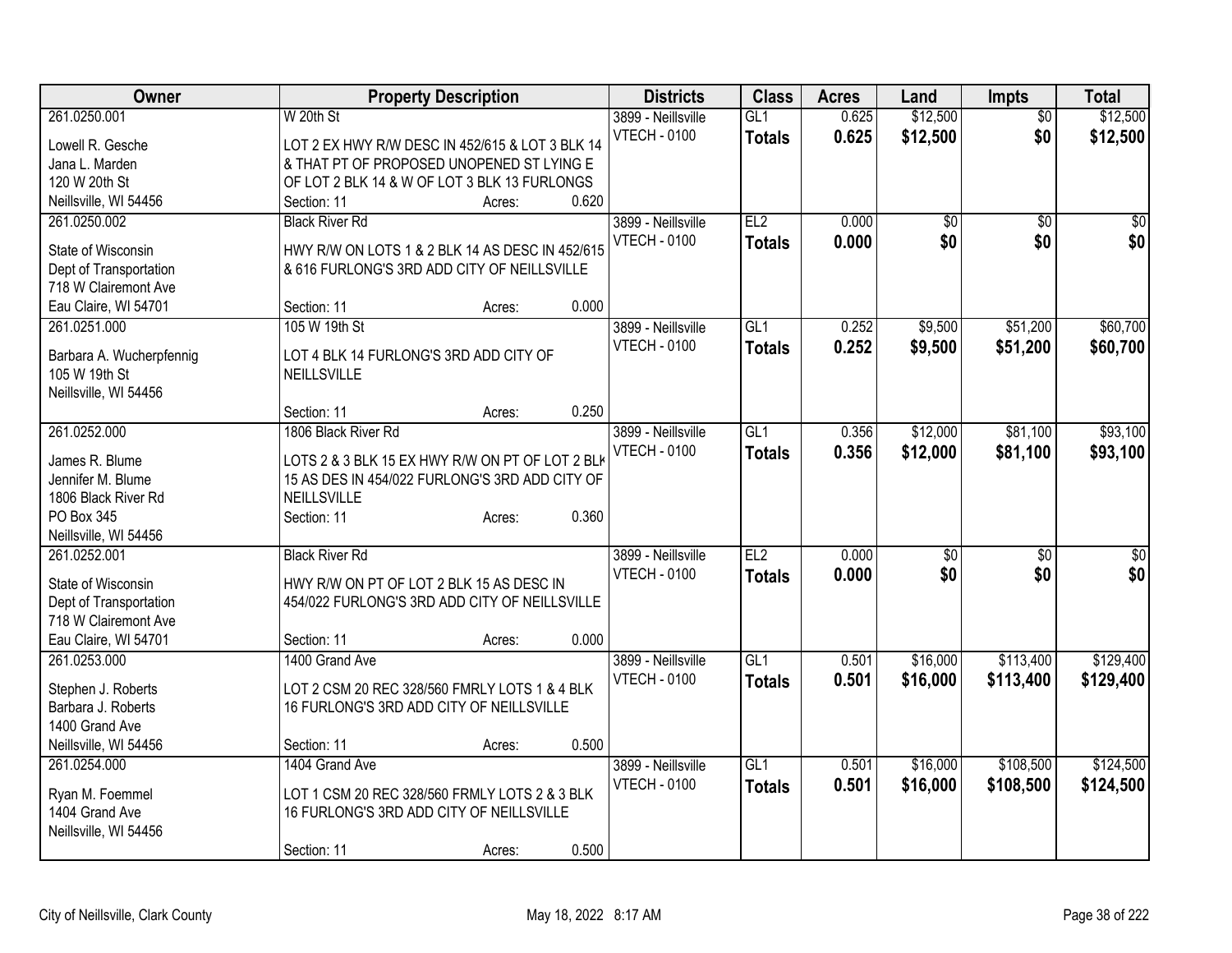| Owner                                   | <b>Property Description</b>                     |        |       | <b>Districts</b>    | <b>Class</b>    | <b>Acres</b> | Land     | <b>Impts</b> | <b>Total</b> |
|-----------------------------------------|-------------------------------------------------|--------|-------|---------------------|-----------------|--------------|----------|--------------|--------------|
| 261.0255.000                            | 1502 Grand Ave                                  |        |       | 3899 - Neillsville  | GL1             | 0.249        | \$9,500  | \$52,200     | \$61,700     |
| Mary K. Olson-Back                      | LOT 1 BLK 17 FURLONG'S 3RD ADD CITY OF          |        |       | <b>VTECH - 0100</b> | <b>Totals</b>   | 0.249        | \$9,500  | \$52,200     | \$61,700     |
| 1502 Grand Ave                          | <b>NEILLSVILLE</b>                              |        |       |                     |                 |              |          |              |              |
| Neillsville, WI 54456                   |                                                 |        |       |                     |                 |              |          |              |              |
|                                         | Section: 11                                     | Acres: | 0.250 |                     |                 |              |          |              |              |
| 261.0256.000                            | 1504 Grand Ave                                  |        |       | 3899 - Neillsville  | GL <sub>1</sub> | 0.501        | \$16,000 | \$71,900     | \$87,900     |
| Mark A. Dawson                          | LOTS 2 & 3 INC BLK 17 FURLONG'S 3RD ADD CITY    |        |       | <b>VTECH - 0100</b> | <b>Totals</b>   | 0.501        | \$16,000 | \$71,900     | \$87,900     |
| Lori A. Dawson                          | OF NEILLSVILLE                                  |        |       |                     |                 |              |          |              |              |
| 1504 Grand Ave                          |                                                 |        |       |                     |                 |              |          |              |              |
| Neillsville, WI 54456                   | Section: 11                                     | Acres: | 0.500 |                     |                 |              |          |              |              |
| 261.0257.000                            | 1502 Grand Ave                                  |        |       | 3899 - Neillsville  | GL1             | 0.248        | \$9,500  | \$0          | \$9,500      |
|                                         | LOT 4 BLK 17 FURLONG'S 3RD ADD CITY OF          |        |       | <b>VTECH - 0100</b> | <b>Totals</b>   | 0.248        | \$9,500  | \$0          | \$9,500      |
| Mary K. Olson-Back<br>1502 Grand Ave    | <b>NEILLSVILLE</b>                              |        |       |                     |                 |              |          |              |              |
| Neillsville, WI 54456                   |                                                 |        |       |                     |                 |              |          |              |              |
|                                         | Section: 11                                     | Acres: | 0.250 |                     |                 |              |          |              |              |
| 261.0258.000                            | <b>Grand Ave</b>                                |        |       | 3899 - Neillsville  | GL1             | 1.003        | \$2,000  | \$0          | \$2,000      |
|                                         |                                                 |        |       | <b>VTECH - 0100</b> | <b>Totals</b>   | 1.003        | \$2,000  | \$0          | \$2,000      |
| Threesix LLC                            | LOTS 1 TO 4 INC BLK 18 FURLONG'S 3RD ADD CITY   |        |       |                     |                 |              |          |              |              |
| c/o Threesix, LLC                       | OF NEILLSVILLE                                  |        |       |                     |                 |              |          |              |              |
| C/O Robert C Ollech                     |                                                 |        | 1.000 |                     |                 |              |          |              |              |
| 11657 N Annette Ave<br>Mequon, WI 53092 | Section: 11                                     | Acres: |       |                     |                 |              |          |              |              |
| 261.0259.000                            | <b>Grand Ave</b>                                |        |       | 3899 - Neillsville  | GL1             | 1.003        | \$2,000  | \$0          | \$2,000      |
|                                         |                                                 |        |       | <b>VTECH - 0100</b> | <b>Totals</b>   | 1.003        | \$2,000  | \$0          | \$2,000      |
| Threesix LLC                            | LOTS 1 TO 4 INC BLK 19 FURLONG'S 3RD ADD CITY   |        |       |                     |                 |              |          |              |              |
| c/o Threesix, LLC                       | OF NEILLSVILLE                                  |        |       |                     |                 |              |          |              |              |
| C/O Robert C Ollech                     |                                                 |        |       |                     |                 |              |          |              |              |
| 11657 N Annette Ave                     | Section: 11                                     | Acres: | 1.000 |                     |                 |              |          |              |              |
| Mequon, WI 53092                        |                                                 |        |       |                     |                 |              |          |              |              |
| 261.0260.000                            | 121 W 20th St                                   |        |       | 3899 - Neillsville  | GL <sub>1</sub> | 0.261        | \$9,500  | \$84,700     | \$94,200     |
| Patricia L. Kutchera                    | S 99' OF E 115' OF LOT 2 JAMES FURLONG'S ADD OF |        |       | <b>VTECH - 0100</b> | <b>Totals</b>   | 0.261        | \$9,500  | \$84,700     | \$94,200     |
| 121 W 20th St                           | OUTLOTS CITY OF NEILLSVILLE                     |        |       |                     |                 |              |          |              |              |
| Neillsville, WI 54456                   |                                                 |        |       |                     |                 |              |          |              |              |
|                                         | Section: 11                                     | Acres: | 0.260 |                     |                 |              |          |              |              |
| 261.0261.000                            | 127 W 20th St                                   |        |       | 3899 - Neillsville  | GL1             | 0.214        | \$8,000  | \$10,500     | \$18,500     |
| Gary Eisner                             | S 99' OF W 94' OF LOT 2 JAMES FURLONG'S ADD OF  |        |       | <b>VTECH - 0100</b> | <b>Totals</b>   | 0.214        | \$8,000  | \$10,500     | \$18,500     |
| 119 W 21st St                           | OUTLOTS CITY OF NEILLSVILLE                     |        |       |                     |                 |              |          |              |              |
| Neillsville, WI 54456                   |                                                 |        |       |                     |                 |              |          |              |              |
|                                         | Section: 11                                     | Acres: | 0.210 |                     |                 |              |          |              |              |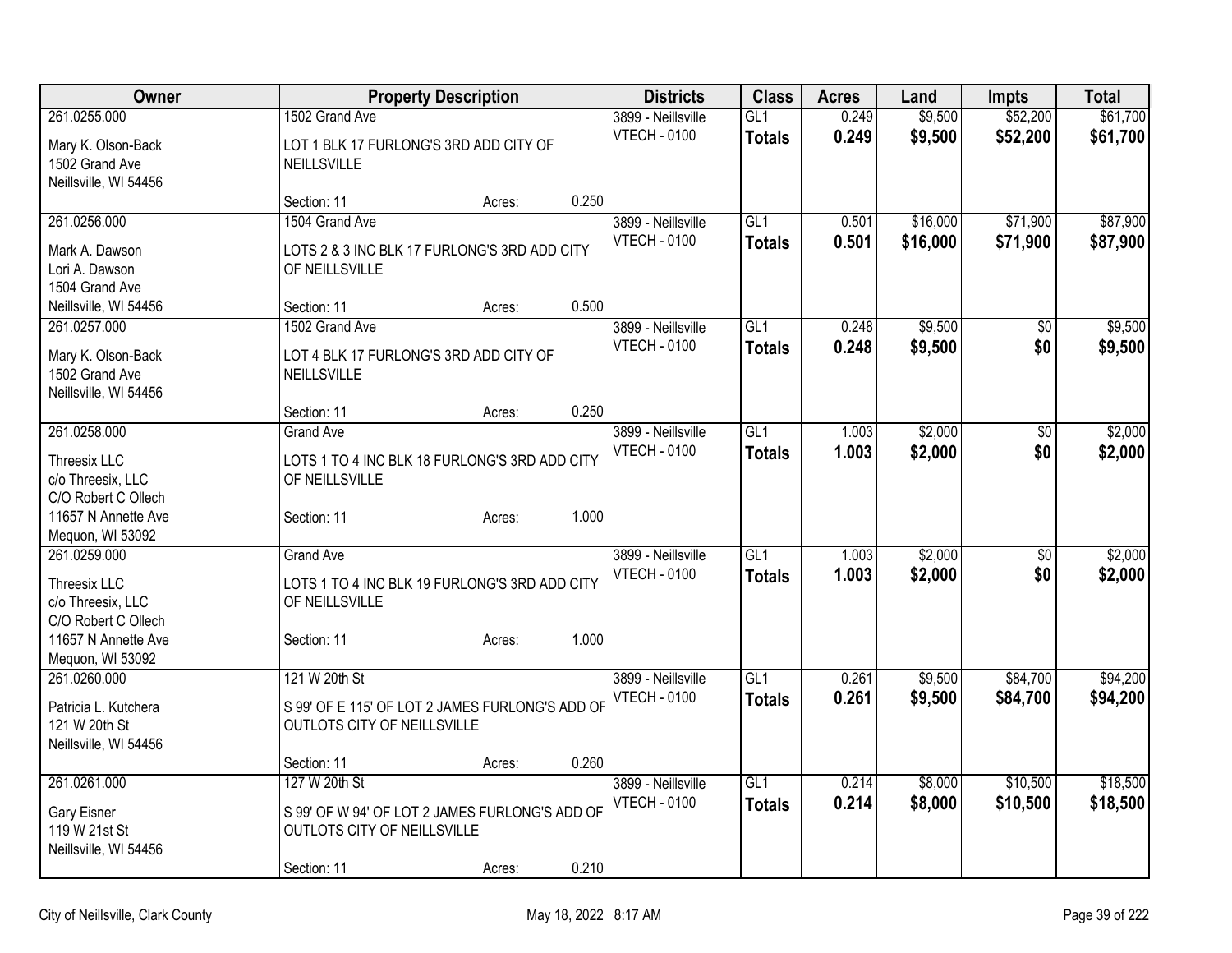| Owner                                                               |                                                                                        | <b>Property Description</b> |       | <b>Districts</b>                          | <b>Class</b>         | <b>Acres</b>   | Land                 | <b>Impts</b>         | <b>Total</b>           |
|---------------------------------------------------------------------|----------------------------------------------------------------------------------------|-----------------------------|-------|-------------------------------------------|----------------------|----------------|----------------------|----------------------|------------------------|
| 261.0262.000<br>Rosemary Mather<br>116 W 21st St                    | 116 W 21st St<br>N 110' OF LOT 2 JAMES FURLONG'S ADD OF<br>OUTLOTS CITY OF NEILLSVILLE |                             |       | 3899 - Neillsville<br><b>VTECH - 0100</b> | GL1<br><b>Totals</b> | 0.528<br>0.528 | \$16,500<br>\$16,500 | \$97,300<br>\$97,300 | \$113,800<br>\$113,800 |
| Neillsville, WI 54456                                               | Section: 11                                                                            | Acres:                      | 0.530 |                                           |                      |                |                      |                      |                        |
| 261.0263.000<br>Mark D. Bushman                                     | 115 W 20th St<br>W 200' OF LOT 3 JAMES FURLONG'S ADD OF                                |                             |       | 3899 - Neillsville<br><b>VTECH - 0100</b> | GL1<br><b>Totals</b> | 0.960<br>0.960 | \$24,000<br>\$24,000 | \$79,400<br>\$79,400 | \$103,400<br>\$103,400 |
| Tricia A. Bushman<br>115 W 20th St                                  | OUTLOTS CITY OF NEILLSVILLE                                                            |                             |       |                                           |                      |                |                      |                      |                        |
| Neillsville, WI 54456                                               | Section: 11                                                                            | Acres:                      | 0.960 |                                           |                      |                |                      |                      |                        |
| 261.0264.000                                                        | 110 W 21st St                                                                          |                             |       | 3899 - Neillsville                        | GL1                  | 0.970          | \$24,000             | \$197,500            | \$221,500              |
| Julie A. Diesing<br>c/o Julie A. Diesing<br>110 W 21st St           | LOT 3 EX W 200' & EX HWY R/W JAMES FURLONG'S<br>ADD OF OUTLOTS CITY OF NEILLSVILLE     |                             |       | <b>VTECH - 0100</b>                       | <b>Totals</b>        | 0.970          | \$24,000             | \$197,500            | \$221,500              |
| Neillsville, WI 54456                                               | Section: 11                                                                            | Acres:                      | 0.970 |                                           |                      |                |                      |                      |                        |
| 261.0265.000<br>Ronald L. Trunkel                                   | 2106 Black River Rd<br>LOT 4 & N 75' OF LOT 5 EX HWY R/W REC 188/633                   |                             |       | 3899 - Neillsville<br><b>VTECH - 0100</b> | GL2<br><b>Totals</b> | 1.720<br>1.720 | \$20,500<br>\$20,500 | \$56,900<br>\$56,900 | \$77,400<br>\$77,400   |
| Barbara J. Trunkel<br>N3014 Fairground Ave<br>Neillsville, WI 54456 | JAMES FURLONGS ADD OF OUTLOTS CITY OF<br>NEILLSVILLE<br>Section: 11                    | Acres:                      | 1.720 |                                           |                      |                |                      |                      |                        |
| 261.0266.000                                                        | 103 W 21st St                                                                          |                             |       | 3899 - Neillsville                        | $\overline{GL1}$     | 0.390          | \$13,000             | \$11,400             | \$24,400               |
| Pamela S. Reetz<br>PO Box 46<br>Neillsville, WI 54456               | LOT 5 EX N 75' & EX HWY R/W JAMES FURLONG'S<br>ADD OF OUTLOTS CITY OF NEILLSVILLE      |                             |       | <b>VTECH - 0100</b>                       | <b>Totals</b>        | 0.390          | \$13,000             | \$11,400             | \$24,400               |
|                                                                     | Section: 11                                                                            | Acres:                      | 0.390 |                                           |                      |                |                      |                      |                        |
| 261.0267.000<br>Mark A. Dayton<br>113 W 21st St                     | 113 W 21st St<br>LOT 6 JAMES FURLONG'S ADD OF OUTLOTS CITY<br>OF NEILLSVILLE           |                             |       | 3899 - Neillsville<br><b>VTECH - 0100</b> | GL1<br><b>Totals</b> | 0.941<br>0.941 | \$23,500<br>\$23,500 | \$30,700<br>\$30,700 | \$54,200<br>\$54,200   |
| Neillsville, WI 54456                                               |                                                                                        |                             | 0.940 |                                           |                      |                |                      |                      |                        |
| 261.0268.000                                                        | Section: 11<br>129 W 21st St                                                           | Acres:                      |       | 3899 - Neillsville                        | GL1                  | 0.793          | \$21,000             | \$43,000             | \$64,000               |
| Mark R. Jones<br>W5621 Todd Rd<br>Neillsville, WI 54456             | LOT 8 JAMES FURLONG'S ADD OF OUTLOTS CITY<br>OF NEILLSVILLE                            |                             |       | <b>VTECH - 0100</b>                       | <b>Totals</b>        | 0.793          | \$21,000             | \$43,000             | \$64,000               |
|                                                                     | Section: 11                                                                            | Acres:                      | 0.790 |                                           |                      |                |                      |                      |                        |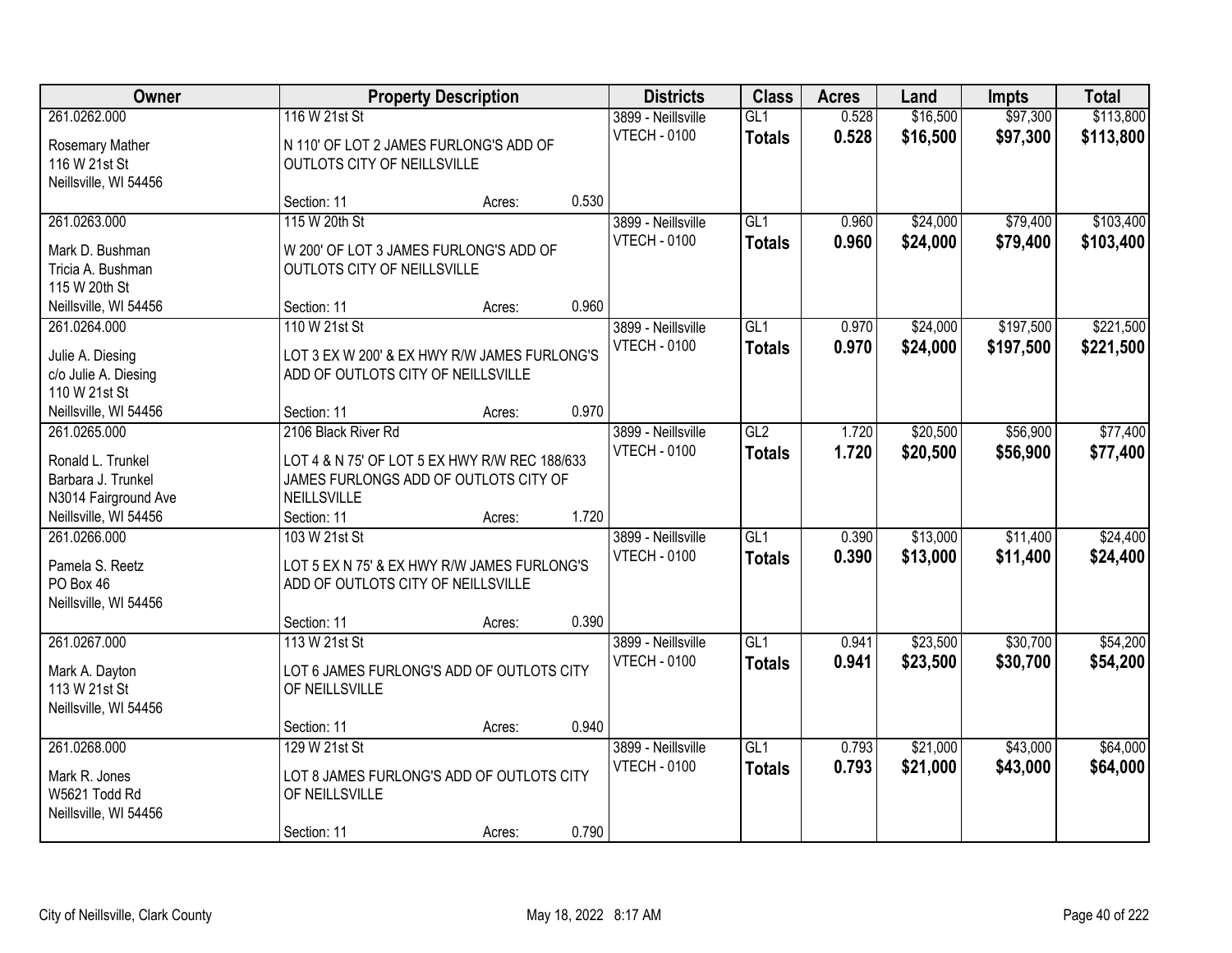| Owner                        | <b>Property Description</b>                    | <b>Districts</b>    | <b>Class</b>     | <b>Acres</b> | Land            | Impts           | <b>Total</b> |
|------------------------------|------------------------------------------------|---------------------|------------------|--------------|-----------------|-----------------|--------------|
| 261.0269.000                 | W 21st St                                      | 3899 - Neillsville  | EL4              | 0.228        | $\overline{60}$ | $\overline{50}$ | \$0          |
| City of Neillsville          | LOT 9 EX THAT PT DESC IN 310-598 JAMES         | <b>VTECH - 0100</b> | <b>Totals</b>    | 0.228        | \$0             | \$0             | \$0          |
| 106 W Division St            | FURLONG'S ADD OF OUTLOTS CITY OF               |                     |                  |              |                 |                 |              |
| Neillsville, WI 54456        | NEILLSVILLE                                    |                     |                  |              |                 |                 |              |
|                              | 0.230<br>Section: 11<br>Acres:                 |                     |                  |              |                 |                 |              |
| 261.0270.000                 | 202 W 21st St                                  | 3899 - Neillsville  | GL1              | 0.458        | \$15,000        | \$94,000        | \$109,000    |
|                              |                                                | <b>VTECH - 0100</b> | <b>Totals</b>    | 0.458        | \$15,000        | \$94,000        | \$109,000    |
| <b>Kevin Dittner</b>         | TH PT OF LOT 9 FURLONG'S ADD OF OUTLOTS LYG    |                     |                  |              |                 |                 |              |
| Jennifer Dittner             | E OF JOHNSON ST & S OF 21ST ST JAMES           |                     |                  |              |                 |                 |              |
| 202 W 21st St                | FURLONG'S ADD OF OUTLOTS CITY OF<br>0.460      |                     |                  |              |                 |                 |              |
| Neillsville, WI 54456        | Section: 11<br>Acres:                          |                     |                  |              |                 |                 |              |
| 261.0271.000                 | 116 W 11th St                                  | 3899 - Neillsville  | GL1              | 0.331        | \$11,500        | \$61,500        | \$73,000     |
| Deborah K. Seelow            | LOTS 1 & 2 BLK 1 MARY A FURLONG'S 1ST ADD CITY | <b>VTECH - 0100</b> | <b>Totals</b>    | 0.331        | \$11,500        | \$61,500        | \$73,000     |
| C/O Frederick & Ardes Seelow | OF NEILLSVILLE L/E FREDERICK & ARDES SEELOW    |                     |                  |              |                 |                 |              |
| 116 W 11th St                |                                                |                     |                  |              |                 |                 |              |
| Neillsville, WI 54456        | Section: 14<br>0.330<br>Acres:                 |                     |                  |              |                 |                 |              |
| 261.0272.000                 | 116 W 11th St                                  | 3899 - Neillsville  | GL1              | 0.134        | \$5,000         | \$6,500         | \$11,500     |
|                              |                                                | <b>VTECH - 0100</b> | <b>Totals</b>    | 0.134        | \$5,000         | \$6,500         | \$11,500     |
| Frederick C. Seelow          | LOT 1 CSM 1144 REC 674/462 BG LOT 3 BLK 1 MARY |                     |                  |              |                 |                 |              |
| Ardes E. Seelow              | A FURLONG'S 1ST ADD CITY OF NEILLSVILLE        |                     |                  |              |                 |                 |              |
| 116 W 11th St                | 0.130                                          |                     |                  |              |                 |                 |              |
| Neillsville, WI 54456        | Section: 14<br>Acres:                          |                     |                  |              |                 |                 |              |
| 261.0273.000                 | 1016 Hewett St                                 | 3899 - Neillsville  | $\overline{GL1}$ | 0.085        | \$3,000         | \$61,500        | \$64,500     |
| Amy E. Meshnick              | LOT 4 BLK 1 MARY A FURLONG'S 1ST ADD CITY OF   | <b>VTECH - 0100</b> | <b>Totals</b>    | 0.085        | \$3,000         | \$61,500        | \$64,500     |
| 10217 Starwood               | NEILLSVILLE                                    |                     |                  |              |                 |                 |              |
| Charlotte, NC 28215          |                                                |                     |                  |              |                 |                 |              |
|                              | 0.080<br>Section: 14<br>Acres:                 |                     |                  |              |                 |                 |              |
| 261.0274.000                 | 1014 Hewett St                                 | 3899 - Neillsville  | $\overline{GL1}$ | 0.085        | \$3,000         | \$35,000        | \$38,000     |
|                              |                                                | <b>VTECH - 0100</b> | <b>Totals</b>    | 0.085        | \$3,000         | \$35,000        | \$38,000     |
| Diana Lynn                   | LOT 5 BLK 1 MARY A FURLONG'S 1ST ADD CITY OF   |                     |                  |              |                 |                 |              |
| Debra Hamilton               | NEILLSVILLE                                    |                     |                  |              |                 |                 |              |
| 310 W Central St             |                                                |                     |                  |              |                 |                 |              |
| Loyal, WI 54446              | 0.080<br>Section: 14<br>Acres:                 |                     |                  |              |                 |                 |              |
| 261.0275.000                 | 1012 Hewett St                                 | 3899 - Neillsville  | GL1              | 0.121        | \$4,500         | \$46,000        | \$50,500     |
| Clinton D. Langreck          | LOTS 6 & 7 BLK 1 MARY A FURLONG'S 1ST ADD CITY | <b>VTECH - 0100</b> | <b>Totals</b>    | 0.121        | \$4,500         | \$46,000        | \$50,500     |
| Davel H. Langreck J          | OF NEILLSVILLE                                 |                     |                  |              |                 |                 |              |
| 254 Shakerag St              |                                                |                     |                  |              |                 |                 |              |
| Mineral Point, WI 53565      | 0.120<br>Section: 14<br>Acres:                 |                     |                  |              |                 |                 |              |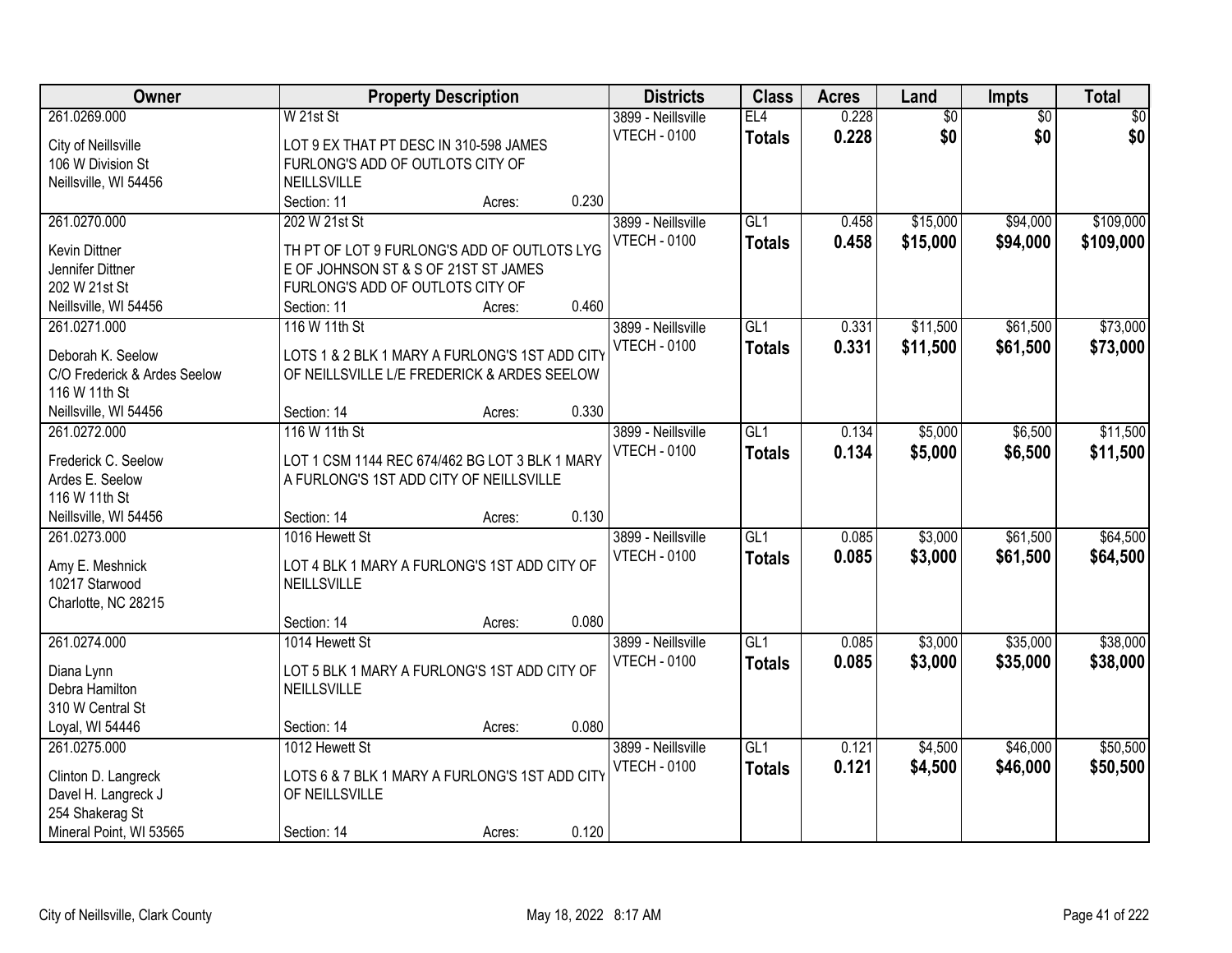| Owner                                                                                                |                                                                                                                                                                                      | <b>Property Description</b> |       | <b>Districts</b>                          | <b>Class</b>                      | <b>Acres</b>   | Land                 | <b>Impts</b>           | <b>Total</b>           |
|------------------------------------------------------------------------------------------------------|--------------------------------------------------------------------------------------------------------------------------------------------------------------------------------------|-----------------------------|-------|-------------------------------------------|-----------------------------------|----------------|----------------------|------------------------|------------------------|
| 261.0276.000<br>Jason Gunderman<br>Jessica Gunderman<br>204 W 11th St                                | 204 W 11th St<br>LOTS 1 & 2 BLK 2 MARY A FURLONG'S 1ST ADD CITY<br>OF NEILLSVILLE                                                                                                    |                             |       | 3899 - Neillsville<br><b>VTECH - 0100</b> | GL1<br><b>Totals</b>              | 0.354<br>0.354 | \$12,000<br>\$12,000 | \$120,000<br>\$120,000 | \$132,000<br>\$132,000 |
| Neillsville, WI 54456                                                                                | Section: 14                                                                                                                                                                          | Acres:                      | 0.350 |                                           |                                   |                |                      |                        |                        |
| 261.0277.000<br>Nancy L. Halterman<br>1019 Prospect St<br>Neillsville, WI 54456                      | 1019 Prospect St<br>LOT 3 BLK 2 MARY A FURLONG'S 1ST ADD CITY OF<br>NEILLSVILLE                                                                                                      |                             |       | 3899 - Neillsville<br><b>VTECH - 0100</b> | GL1<br><b>Totals</b>              | 0.214<br>0.214 | \$8,000<br>\$8,000   | \$47,100<br>\$47,100   | \$55,100<br>\$55,100   |
|                                                                                                      | Section: 14                                                                                                                                                                          | Acres:                      | 0.210 |                                           |                                   |                |                      |                        |                        |
| 261.0279.000<br>Jason Gunderman<br>Jessica Gunderman<br>204 W 11th St                                | $11th$ St<br>LOTS 5 & 6 BLK 2 MARY A FURLONG'S 1ST ADD CITY<br>OF NEILLSVILLE                                                                                                        |                             |       | 3899 - Neillsville<br><b>VTECH - 0100</b> | GL1<br><b>Totals</b>              | 0.290<br>0.290 | \$6,500<br>\$6,500   | \$0<br>\$0             | \$6,500<br>\$6,500     |
| Neillsville, WI 54456                                                                                | Section: 14                                                                                                                                                                          | Acres:                      | 0.290 |                                           |                                   |                |                      |                        |                        |
| 261.0280.000<br>City of Neillsville<br>106 W Division St<br>Neillsville, WI 54456                    | <b>Prospect St</b><br>LOTS 5 & 6 BLK 3 MARY A FURLONG'S 1ST ADD C<br>OF NEILLSVILLE & COM 3 RDS S & 461' W OF SE COF<br>OF LOT 1 BLK 1 FURLONG'S 1ST ADD TH W 281' TH<br>Section: 14 | Acres:                      | 1.270 | 3899 - Neillsville<br><b>VTECH - 0100</b> | EL4<br><b>Totals</b>              | 1.268<br>1.268 | \$0<br>\$0           | \$0<br>\$0             | \$0<br>\$0             |
| 261.0281.000<br>Clinton J. Urban<br>Tonia L. Urban<br>211 W 11th St<br>Neillsville, WI 54456         | 211 W 11th St<br>LOT 7 BLK 3 MARY A FURLONG'S 1ST ADD CITY OF<br>NEILLSVILLE<br>Section: 14                                                                                          | Acres:                      | 0.200 | 3899 - Neillsville<br><b>VTECH - 0100</b> | $\overline{GL1}$<br><b>Totals</b> | 0.195<br>0.195 | \$7,500<br>\$7,500   | \$96,000<br>\$96,000   | \$103,500<br>\$103,500 |
| 261.0281.001<br>Duane G. Poeschel<br>207 W 11th St<br>Neillsville, WI 54456                          | 207 W 11th St<br>LOTS 8 & 9 BLK 3 M A FURLONGS 1ST ADD CITY OF<br>NEILLSVILLE<br>Section: 14                                                                                         | Acres:                      | 0.280 | 3899 - Neillsville<br><b>VTECH - 0100</b> | $\overline{GL1}$<br><b>Totals</b> | 0.280<br>0.280 | \$10,000<br>\$10,000 | \$207,000<br>\$207,000 | \$217,000<br>\$217,000 |
| 261.0282.000<br>Karen M. Venne et al<br>c/o Robert J. Venne<br>128 E 6th St<br>Neillsville, WI 54456 | 6th St<br>LOT A & B HEWETT & WOOD SUBDIVISION CITY OF<br>NEILLSVILLE ASSESSED BY S OF WIS<br>Section: 14                                                                             | Acres:                      | 0.090 | 3899 - Neillsville<br><b>VTECH - 0100</b> | GL3<br><b>Totals</b>              | 0.090<br>0.090 | \$0<br>\$0           | $\overline{50}$<br>\$0 | $\overline{50}$<br>\$0 |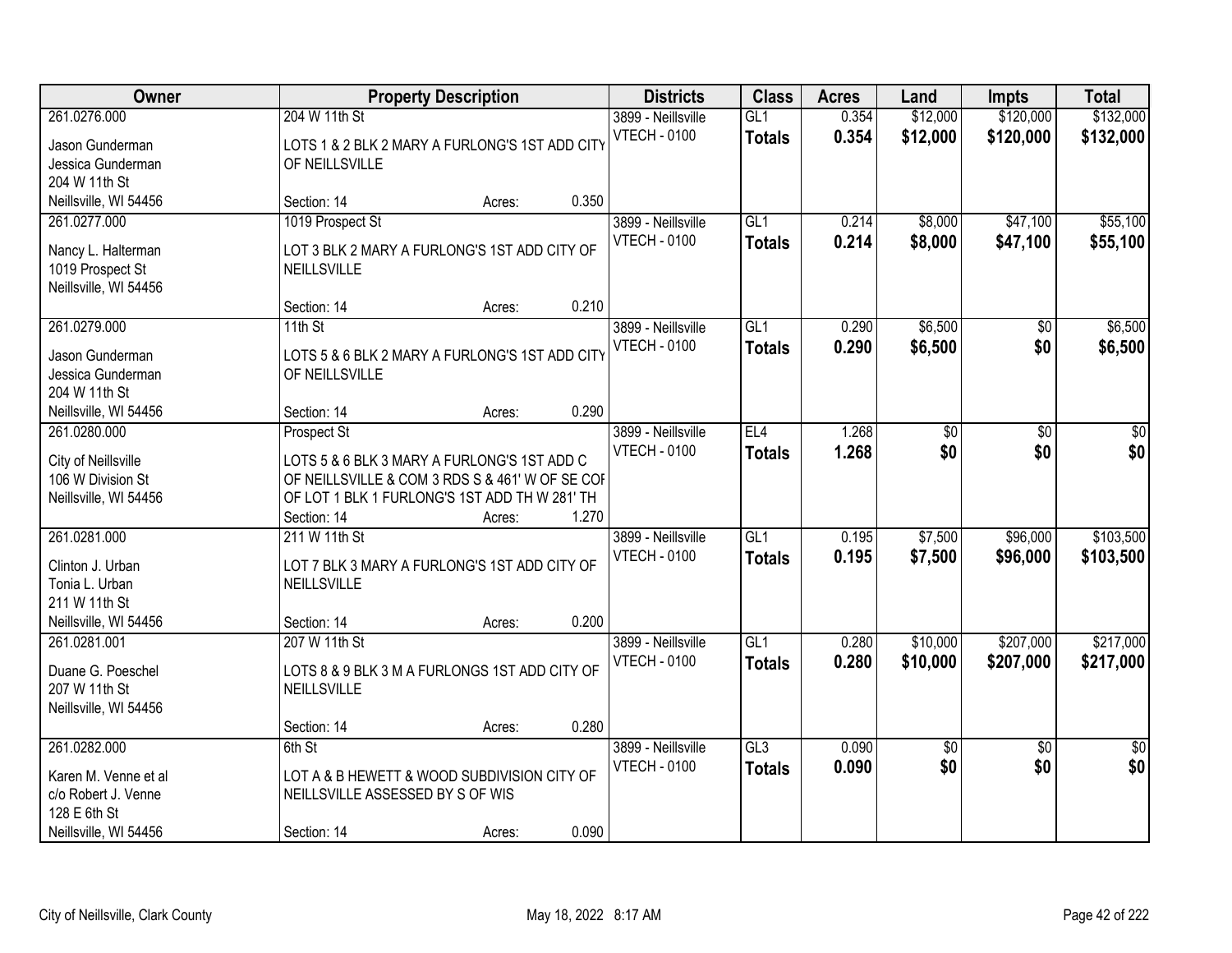| Owner                                                                                                 |                                                                                                                                                                                    | <b>Property Description</b> |       | <b>Districts</b>                          | <b>Class</b>         | <b>Acres</b>   | Land                 | <b>Impts</b>           | <b>Total</b>           |
|-------------------------------------------------------------------------------------------------------|------------------------------------------------------------------------------------------------------------------------------------------------------------------------------------|-----------------------------|-------|-------------------------------------------|----------------------|----------------|----------------------|------------------------|------------------------|
| 261.0283.000<br>Karen M. Venne et al<br>c/o Robert J. Venne                                           | 128 E 6th St<br>LOT C HEWETT & WOOD SUBDIVISION CITY OF<br><b>NEILLSVILLE</b>                                                                                                      |                             |       | 3899 - Neillsville<br><b>VTECH - 0100</b> | GL1<br><b>Totals</b> | 0.044<br>0.044 | \$1,500<br>\$1,500   | \$19,000<br>\$19,000   | \$20,500<br>\$20,500   |
| 128 E 6th St<br>Neillsville, WI 54456                                                                 | Section: 14                                                                                                                                                                        | Acres:                      | 0.040 |                                           |                      |                |                      |                        |                        |
| 261.0284.000<br>Normington Properties, LLC<br>7817 E Bend Rd<br>Pittsville, WI 54466                  | 118 E 6th St<br>LOT D HEWETT & WOOD SUBDIVISION CITY OF<br>NEILLSVILLE                                                                                                             |                             |       | 3899 - Neillsville<br><b>VTECH - 0100</b> | GL2<br><b>Totals</b> | 0.044<br>0.044 | \$4,000<br>\$4,000   | \$94,100<br>\$94,100   | \$98,100<br>\$98,100   |
| 261.0285.000                                                                                          | Section: 14<br>551 Hewett St                                                                                                                                                       | Acres:                      | 0.040 | 3899 - Neillsville                        | GL <sub>2</sub>      | 0.059          | \$11,000             | \$90,800               | \$101,800              |
| Jerry Pfeiffer<br>W5840 Moonlite Rd<br>Neillsville, WI 54456                                          | LOT E HEWETT & WOOD SUBDIVISION CITY OF<br>NEILLSVILLE                                                                                                                             |                             |       | <b>VTECH - 0100</b>                       | <b>Totals</b>        | 0.059          | \$11,000             | \$90,800               | \$101,800              |
|                                                                                                       | Section: 14                                                                                                                                                                        | Acres:                      | 0.060 |                                           |                      |                |                      |                        |                        |
| 261.0286.000<br>Henry G. Berry<br>Julie K. Berry<br>1201 Hewett St                                    | 545 Hewett St<br>LOT F HEWETT & WOOD SUBDIVISION CITY OF<br>NEILLSVILLE                                                                                                            |                             |       | 3899 - Neillsville<br><b>VTECH - 0100</b> | GL2<br><b>Totals</b> | 0.059<br>0.059 | \$11,000<br>\$11,000 | \$48,500<br>\$48,500   | \$59,500<br>\$59,500   |
| Neillsville, WI 54456                                                                                 | Section: 14                                                                                                                                                                        | Acres:                      | 0.060 |                                           |                      |                |                      |                        |                        |
| 261.0287.000<br>Richard L. Christie Sr<br>Norma K. Christie<br>14 Court St<br>Neillsville, WI 54456   | <b>Grand Ave</b><br>LOTS 1 & 24 BLK 1 TOG WITH ALLEY IN SD BLK 1 S<br>32' OF LOTS 4-12 BLK 1 & PTS OF LOTS 13-21 B 1<br>LYG NLY OF A LN P/W & DISTANT 100' SLY MEAS<br>Section: 15 | Acres:                      | 0.490 | 3899 - Neillsville<br><b>VTECH - 0100</b> | GL2<br><b>Totals</b> | 0.486<br>0.486 | \$14,000<br>\$14,000 | $\overline{30}$<br>\$0 | \$14,000<br>\$14,000   |
| 261.0287.001<br>Nancy Boon et al<br>c/o Harold J. Boon<br>205 Oak St<br>Neillsville, WI 54456         | 315 W 7th St<br>PCL AS DES IN C/S MAP #556 REC 573-738 BG PT OF<br>BLK 1 HEWETT'S ADD CITY OF NEILLSVILLE<br>Section: 15                                                           | Acres:                      | 0.360 | 3899 - Neillsville<br><b>VTECH - 0100</b> | GL2<br><b>Totals</b> | 0.360<br>0.360 | \$10,500<br>\$10,500 | \$18,700<br>\$18,700   | \$29,200<br>\$29,200   |
| 261.0288.000<br>William W. Poeschel<br>Beverly M. Poeschel<br>1110 Grand Ave<br>Neillsville, WI 54456 | 708 Grand Ave<br>LOTS 2 & 3 BLK 1 & LOTS 4 5 6 & 7 BLK 1 EX S 32'<br>JAMES HEWETT'S ADD CITY OF NEILLSVILLE<br>Section: 15                                                         | Acres:                      | 0.310 | 3899 - Neillsville<br><b>VTECH - 0100</b> | GL2<br><b>Totals</b> | 0.311<br>0.311 | \$9,000<br>\$9,000   | \$95,800<br>\$95,800   | \$104,800<br>\$104,800 |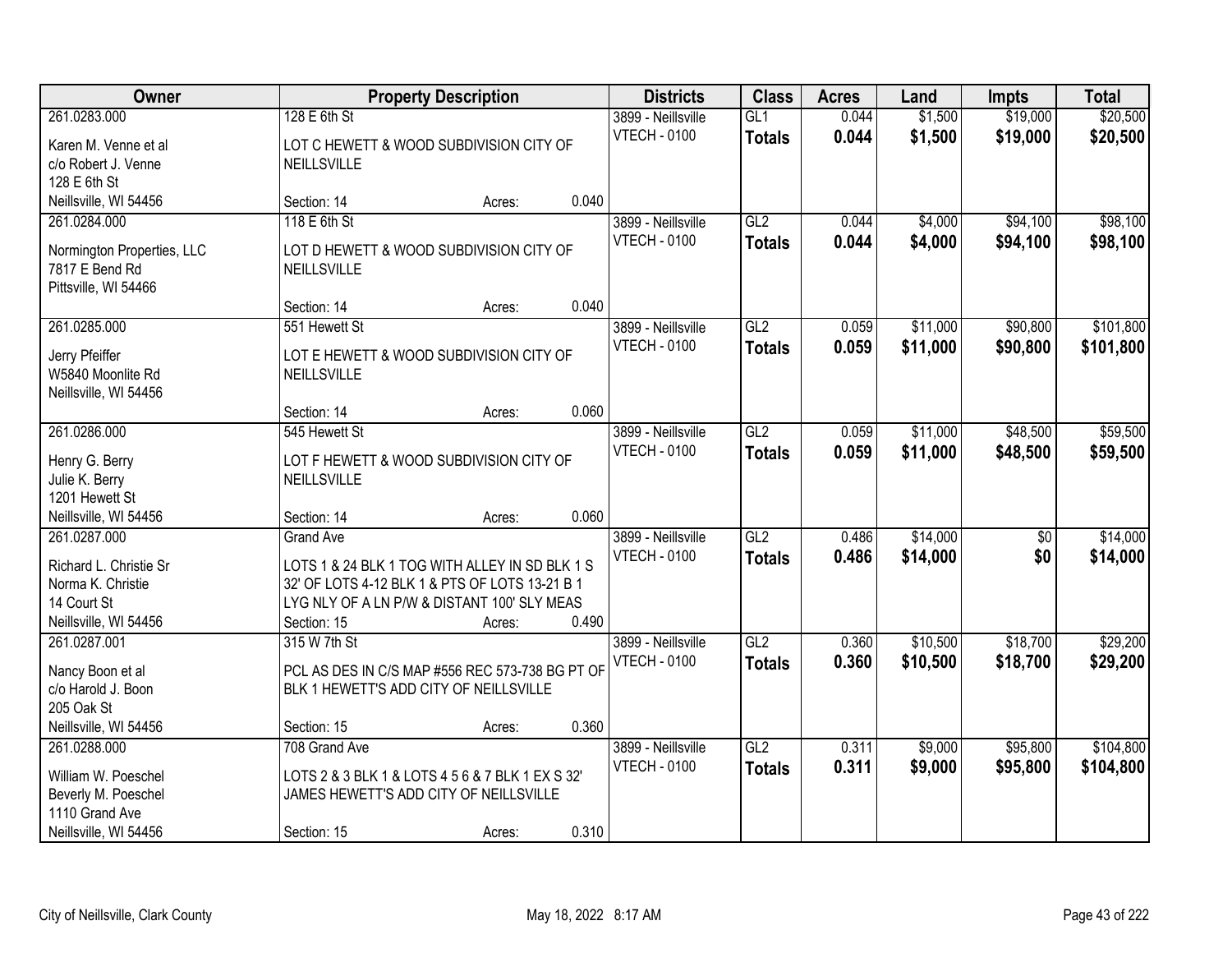| Owner                  |                                                  | <b>Property Description</b> |       | <b>Districts</b>                          | <b>Class</b>    | <b>Acres</b> | Land        | <b>Impts</b>    | <b>Total</b> |
|------------------------|--------------------------------------------------|-----------------------------|-------|-------------------------------------------|-----------------|--------------|-------------|-----------------|--------------|
| 261.0289.000           | 319 W 7th St                                     |                             |       | 3899 - Neillsville<br><b>VTECH - 0100</b> | GL2             | 0.100        | \$3,000     | \$136,000       | \$139,000    |
| Jeffery E. Kluckhohn   | LOTS 13 TO 15 BLK 1 EX FORMER RR LAND (CSM       |                             |       |                                           | <b>Totals</b>   | 0.100        | \$3,000     | \$136,000       | \$139,000    |
| W5431 Sunny Brook Rd   | 556 REC 573/738) JAMES HEWETT'S ADD CITY OF      |                             |       |                                           |                 |              |             |                 |              |
| Neillsville, WI 54456  | NEILLSVILLE                                      |                             |       |                                           |                 |              |             |                 |              |
|                        | Section: 15                                      | Acres:                      | 0.100 |                                           |                 |              |             |                 |              |
| 261.0290.000           | W 7th St                                         |                             |       | 3899 - Neillsville                        | GL2             | 0.060        | \$2,000     | $\overline{50}$ | \$2,000      |
| Richard L. Christie Sr | LOT 16 & W 20.4' OF LOT 17 BLK 1 EX FORMER RR    |                             |       | <b>VTECH - 0100</b>                       | <b>Totals</b>   | 0.060        | \$2,000     | \$0             | \$2,000      |
| Norma K. Christie      | LAND & EX PT CSM #556 REC 573-738 JAMES          |                             |       |                                           |                 |              |             |                 |              |
| 14 Court St            | HEWETT'S ADD CITY OF NEILLSVILLE                 |                             |       |                                           |                 |              |             |                 |              |
| Neillsville, WI 54456  | Section: 15                                      | Acres:                      | 0.060 |                                           |                 |              |             |                 |              |
| 261.0291.000           | 311 W 7th St                                     |                             |       | 3899 - Neillsville                        | GL2             | 0.150        | \$4,500     | \$25,600        | \$30,100     |
|                        |                                                  |                             |       | <b>VTECH - 0100</b>                       | <b>Totals</b>   | 0.150        | \$4,500     | \$25,600        | \$30,100     |
| Richard L. Christie Sr | LOT 17 EX W 20.4' LOT 18 & 19 BLK 1 EX FORMER RF |                             |       |                                           |                 |              |             |                 |              |
| Norma K. Christie      | LAND JAMES HEWETT'S ADD CITY OF NEILLSVILLE      |                             |       |                                           |                 |              |             |                 |              |
| 14 Court St            |                                                  |                             |       |                                           |                 |              |             |                 |              |
| Neillsville, WI 54456  | Section: 15                                      | Acres:                      | 0.150 |                                           |                 |              |             |                 |              |
| 261.0292.000           | 309 W 7th St                                     |                             |       | 3899 - Neillsville                        | GL2             | 0.110        | \$3,500     | \$0             | \$3,500      |
| Richard L. Christie Sr | LOTS 20 & 21 BLK 1 EX FORMER RR LAND JAMES       |                             |       | <b>VTECH - 0100</b>                       | <b>Totals</b>   | 0.110        | \$3,500     | \$0             | \$3,500      |
| Norma K. Christie      | HEWETT'S ADD CITY OF NEILLSVILLE                 |                             |       |                                           |                 |              |             |                 |              |
| 14 Court St            |                                                  |                             |       |                                           |                 |              |             |                 |              |
| Neillsville, WI 54456  | Section: 15                                      | Acres:                      | 0.110 |                                           |                 |              |             |                 |              |
| 261.0293.000           | 700 Grand Ave                                    |                             |       | 3899 - Neillsville                        | GL2             | 0.135        | \$4,000     | $\overline{50}$ | \$4,000      |
|                        |                                                  |                             |       | <b>VTECH - 0100</b>                       | <b>Totals</b>   | 0.135        | \$4,000     | \$0             | \$4,000      |
| Mark D. Bushman        | LOTS 22 & 23 BLK 1 JAMES HEWETT'S ADD CITY OF    |                             |       |                                           |                 |              |             |                 |              |
| Tricia A. Bushman      | NEILLSVILLE                                      |                             |       |                                           |                 |              |             |                 |              |
| 115 W 20th St          |                                                  |                             |       |                                           |                 |              |             |                 |              |
| Neillsville, WI 54456  | Section: 15                                      | Acres:                      | 0.140 |                                           |                 |              |             |                 |              |
| 261.0293.001           | W 8th St                                         |                             |       | 3899 - Neillsville                        | EL <sub>3</sub> | 0.220        | $\sqrt{$0}$ | $\sqrt{6}$      | \$0          |
| Clark County Hwy Dept  | LOT 1 CSM 647 REC IN 596/295 BG LOTS 8-12 BLK 1  |                             |       | <b>VTECH - 0100</b>                       | <b>Totals</b>   | 0.220        | \$0         | \$0             | \$0          |
| 517 Court St           | JAMES HEWETTS ADD CITY OF NEILLSVILLE            |                             |       |                                           |                 |              |             |                 |              |
| Neillsville, WI 54456  |                                                  |                             |       |                                           |                 |              |             |                 |              |
|                        | Section: 15                                      | Acres:                      | 0.220 |                                           |                 |              |             |                 |              |
| 261.0294.001           | W 8th St                                         |                             |       | 3899 - Neillsville                        | GL2             | 0.274        | \$8,000     | $\overline{30}$ | \$8,000      |
|                        |                                                  |                             |       | <b>VTECH - 0100</b>                       | <b>Totals</b>   | 0.274        | \$8,000     | \$0             | \$8,000      |
| Seed & Supply, LLC     | COM AT NE COR OF LOT 6 BLK 2 TH S ALG E/L OF     |                             |       |                                           |                 |              |             |                 |              |
| 407 W 7th St           | LOT 6 64' TH W TO W/L OF LOT 11 TH N ALG LOT 11  |                             |       |                                           |                 |              |             |                 |              |
| PO Box 308             | TO A PT 30' N OF VACATED WATER STEET TH          |                             |       |                                           |                 |              |             |                 |              |
| Neillsville, WI 54456  | Section: 15                                      | Acres:                      | 0.490 |                                           |                 |              |             |                 |              |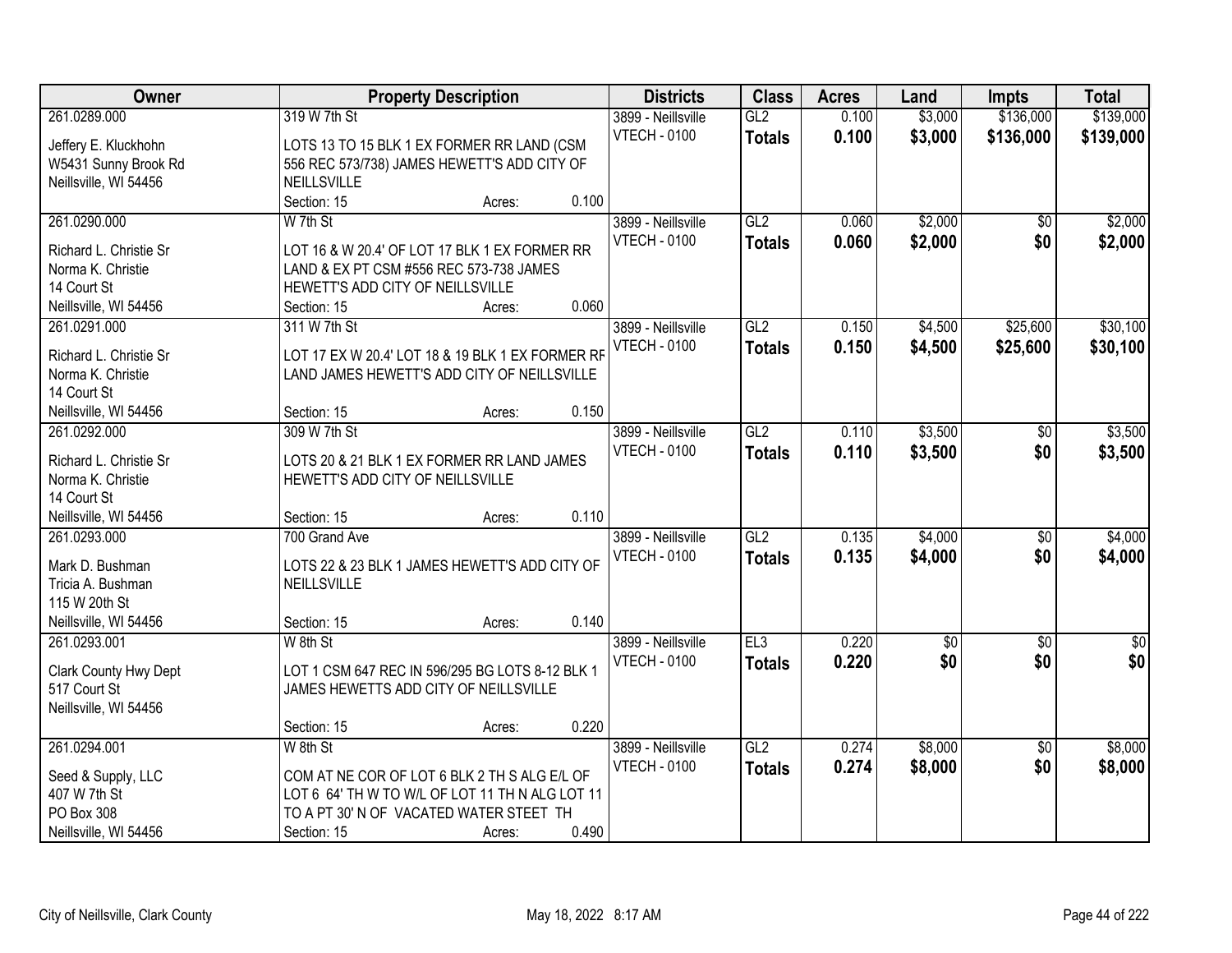| \$17,000<br>\$57,000<br>261.0295.000<br>407 W 7th St<br>GL2<br>0.793<br>\$40,000<br>3899 - Neillsville<br><b>VTECH - 0100</b><br>0.793<br>\$17,000<br>\$40,000<br>\$57,000<br><b>Totals</b><br>Seed & Supply, LLC<br>CSM 479 REC 551/176 BG S 32' OF LOTS 6 THRU 11<br>407 W 7th St<br>& ALL OF LOTS 12 THRU 19 & N 39' OF LOT 20 & THE<br>PO Box 308<br>VACATED ALLEY BETWEEN LOTS 3-11 & 12-20 OF<br>0.790<br>Neillsville, WI 54456<br>Section: 15<br>Acres:<br>EL3<br>0.530<br>261.0296.000<br>W 7th St<br>3899 - Neillsville<br>$\overline{50}$<br>$\overline{50}$<br>\$0<br>0.530<br>\$0<br>\$0<br><b>VTECH - 0100</b><br><b>Totals</b><br><b>Clark County</b><br>LOT 1 CSM 2972 DOC 639442 BG PT SE-NE<br>517 Court St<br>15-24N-2W CITY OF NEILLSVILLE<br>Neillsville, WI 54456<br>0.530<br>Section: 15<br>Acres:<br>\$19,000<br>261.0296.001<br>3899 - Neillsville<br>GL2<br>1.070<br>\$0<br>8th St<br><b>VTECH - 0100</b><br>1.070<br>\$19,000<br>\$0<br><b>Totals</b><br>COM AT SW COR OF LOT 11 THE TO E/L OF W 10'<br>Nancy Boon et al<br>c/o Harold J. Boon<br>OF LOT 5 TH S TO CEN OF VAC ALLEY TH E 65' TH N<br>205 Oak St<br>TO S/L OF LOT 3 TH E 50' TH S TO CEN OF VAC<br>Neillsville, WI 54456<br>1.070<br>Section: 15<br>Acres:<br>GL1<br>0.123<br>\$4,500<br>261.0296.002<br>515 W 7th St<br>3899 - Neillsville<br>\$0<br><b>VTECH - 0100</b><br>0.123<br>\$4,500<br>\$0<br>\$4,500<br><b>Totals</b><br>LOT 1 CSM 974 REC 643/736 BG PT OF LOTS 9,10,&<br>Christopher Piedra<br>Maria L Landeros D. Chairez<br>11 BLK 3 JAMES HEWETT ADD EX OUTLOT 1 CSM<br>515 W 7th St<br>1024 (651/532) CITY OF NEILLSVILLE<br>0.120<br>Neillsville, WI 54456<br>Section: 15<br>Acres:<br>\$12,500<br>\$7,600<br>261.0296.003<br>Oak St<br>GL2<br>0.430<br>3899 - Neillsville<br>\$12,500<br><b>VTECH - 0100</b><br>0.430<br>\$7,600<br><b>Totals</b><br>River Country Coop<br>LOT 1 CSM 2825 DOC 631881 BG PT BLK 3 JAMES<br>1080 W River St<br>HEWETT ADD & PT SE-NE SEC 15 TWP 24N R2W<br>CITY OF NEILLSVILLE<br>Chippewa Falls, WI 54729<br>0.430<br>Section: 15<br>Acres:<br>261.0297.000<br>GL1<br>\$7,000<br>\$91,600<br>515 W 7th St<br>3899 - Neillsville<br>0.190<br><b>VTECH - 0100</b><br>0.190<br>\$98,600<br><b>Totals</b><br>\$7,000<br>\$91,600<br>LOT 1 CSM 731 REC 608/542 BG LOTS 12-14 BLK 3<br>Christopher Piedra<br>Maria L Landeros D. Chairez<br>EX PT OF OUTLOT 1 CSM 1024 REC 651/532 JAMES<br>515 W 7th St<br>HEWETTS ADD CITY OF NEILLSVILLE<br>0.190<br>Neillsville, WI 54456<br>Section: 15<br>Acres:<br>GL1<br>0.141<br>\$5,500<br>\$67,400<br>261.0298.000<br>511 W 7th St<br>3899 - Neillsville<br><b>VTECH - 0100</b><br>0.141<br>\$67,400<br><b>Totals</b><br>\$5,500<br>\$72,900<br>LOT 1 & OUTLOT 1 OF CSM 1024 REC 651/532 BG PT<br>Andrew J. Woods<br>511 W Seventh St<br>OF 7,8,9, 14,15,& 16 JAMES HEWETTS ADD CITY OF | Owner                 | <b>Property Description</b> | <b>Districts</b> | <b>Class</b> | <b>Acres</b> | Land | <b>Impts</b> | <b>Total</b> |
|-------------------------------------------------------------------------------------------------------------------------------------------------------------------------------------------------------------------------------------------------------------------------------------------------------------------------------------------------------------------------------------------------------------------------------------------------------------------------------------------------------------------------------------------------------------------------------------------------------------------------------------------------------------------------------------------------------------------------------------------------------------------------------------------------------------------------------------------------------------------------------------------------------------------------------------------------------------------------------------------------------------------------------------------------------------------------------------------------------------------------------------------------------------------------------------------------------------------------------------------------------------------------------------------------------------------------------------------------------------------------------------------------------------------------------------------------------------------------------------------------------------------------------------------------------------------------------------------------------------------------------------------------------------------------------------------------------------------------------------------------------------------------------------------------------------------------------------------------------------------------------------------------------------------------------------------------------------------------------------------------------------------------------------------------------------------------------------------------------------------------------------------------------------------------------------------------------------------------------------------------------------------------------------------------------------------------------------------------------------------------------------------------------------------------------------------------------------------------------------------------------------------------------------------------------------------------------------------------------------------------------------------------------------------------------------------------------------------------------------------------------------------------------------------------------------------------------------------------------------------------|-----------------------|-----------------------------|------------------|--------------|--------------|------|--------------|--------------|
|                                                                                                                                                                                                                                                                                                                                                                                                                                                                                                                                                                                                                                                                                                                                                                                                                                                                                                                                                                                                                                                                                                                                                                                                                                                                                                                                                                                                                                                                                                                                                                                                                                                                                                                                                                                                                                                                                                                                                                                                                                                                                                                                                                                                                                                                                                                                                                                                                                                                                                                                                                                                                                                                                                                                                                                                                                                                         |                       |                             |                  |              |              |      |              |              |
|                                                                                                                                                                                                                                                                                                                                                                                                                                                                                                                                                                                                                                                                                                                                                                                                                                                                                                                                                                                                                                                                                                                                                                                                                                                                                                                                                                                                                                                                                                                                                                                                                                                                                                                                                                                                                                                                                                                                                                                                                                                                                                                                                                                                                                                                                                                                                                                                                                                                                                                                                                                                                                                                                                                                                                                                                                                                         |                       |                             |                  |              |              |      |              |              |
| $\sqrt{50}$<br>\$19,000<br>\$19,000<br>\$4,500<br>\$20,100<br>\$20,100<br>\$98,600<br>\$72,900                                                                                                                                                                                                                                                                                                                                                                                                                                                                                                                                                                                                                                                                                                                                                                                                                                                                                                                                                                                                                                                                                                                                                                                                                                                                                                                                                                                                                                                                                                                                                                                                                                                                                                                                                                                                                                                                                                                                                                                                                                                                                                                                                                                                                                                                                                                                                                                                                                                                                                                                                                                                                                                                                                                                                                          |                       |                             |                  |              |              |      |              |              |
|                                                                                                                                                                                                                                                                                                                                                                                                                                                                                                                                                                                                                                                                                                                                                                                                                                                                                                                                                                                                                                                                                                                                                                                                                                                                                                                                                                                                                                                                                                                                                                                                                                                                                                                                                                                                                                                                                                                                                                                                                                                                                                                                                                                                                                                                                                                                                                                                                                                                                                                                                                                                                                                                                                                                                                                                                                                                         |                       |                             |                  |              |              |      |              |              |
|                                                                                                                                                                                                                                                                                                                                                                                                                                                                                                                                                                                                                                                                                                                                                                                                                                                                                                                                                                                                                                                                                                                                                                                                                                                                                                                                                                                                                                                                                                                                                                                                                                                                                                                                                                                                                                                                                                                                                                                                                                                                                                                                                                                                                                                                                                                                                                                                                                                                                                                                                                                                                                                                                                                                                                                                                                                                         |                       |                             |                  |              |              |      |              |              |
|                                                                                                                                                                                                                                                                                                                                                                                                                                                                                                                                                                                                                                                                                                                                                                                                                                                                                                                                                                                                                                                                                                                                                                                                                                                                                                                                                                                                                                                                                                                                                                                                                                                                                                                                                                                                                                                                                                                                                                                                                                                                                                                                                                                                                                                                                                                                                                                                                                                                                                                                                                                                                                                                                                                                                                                                                                                                         |                       |                             |                  |              |              |      |              |              |
|                                                                                                                                                                                                                                                                                                                                                                                                                                                                                                                                                                                                                                                                                                                                                                                                                                                                                                                                                                                                                                                                                                                                                                                                                                                                                                                                                                                                                                                                                                                                                                                                                                                                                                                                                                                                                                                                                                                                                                                                                                                                                                                                                                                                                                                                                                                                                                                                                                                                                                                                                                                                                                                                                                                                                                                                                                                                         |                       |                             |                  |              |              |      |              |              |
|                                                                                                                                                                                                                                                                                                                                                                                                                                                                                                                                                                                                                                                                                                                                                                                                                                                                                                                                                                                                                                                                                                                                                                                                                                                                                                                                                                                                                                                                                                                                                                                                                                                                                                                                                                                                                                                                                                                                                                                                                                                                                                                                                                                                                                                                                                                                                                                                                                                                                                                                                                                                                                                                                                                                                                                                                                                                         |                       |                             |                  |              |              |      |              |              |
|                                                                                                                                                                                                                                                                                                                                                                                                                                                                                                                                                                                                                                                                                                                                                                                                                                                                                                                                                                                                                                                                                                                                                                                                                                                                                                                                                                                                                                                                                                                                                                                                                                                                                                                                                                                                                                                                                                                                                                                                                                                                                                                                                                                                                                                                                                                                                                                                                                                                                                                                                                                                                                                                                                                                                                                                                                                                         |                       |                             |                  |              |              |      |              |              |
|                                                                                                                                                                                                                                                                                                                                                                                                                                                                                                                                                                                                                                                                                                                                                                                                                                                                                                                                                                                                                                                                                                                                                                                                                                                                                                                                                                                                                                                                                                                                                                                                                                                                                                                                                                                                                                                                                                                                                                                                                                                                                                                                                                                                                                                                                                                                                                                                                                                                                                                                                                                                                                                                                                                                                                                                                                                                         |                       |                             |                  |              |              |      |              |              |
|                                                                                                                                                                                                                                                                                                                                                                                                                                                                                                                                                                                                                                                                                                                                                                                                                                                                                                                                                                                                                                                                                                                                                                                                                                                                                                                                                                                                                                                                                                                                                                                                                                                                                                                                                                                                                                                                                                                                                                                                                                                                                                                                                                                                                                                                                                                                                                                                                                                                                                                                                                                                                                                                                                                                                                                                                                                                         |                       |                             |                  |              |              |      |              |              |
|                                                                                                                                                                                                                                                                                                                                                                                                                                                                                                                                                                                                                                                                                                                                                                                                                                                                                                                                                                                                                                                                                                                                                                                                                                                                                                                                                                                                                                                                                                                                                                                                                                                                                                                                                                                                                                                                                                                                                                                                                                                                                                                                                                                                                                                                                                                                                                                                                                                                                                                                                                                                                                                                                                                                                                                                                                                                         |                       |                             |                  |              |              |      |              |              |
|                                                                                                                                                                                                                                                                                                                                                                                                                                                                                                                                                                                                                                                                                                                                                                                                                                                                                                                                                                                                                                                                                                                                                                                                                                                                                                                                                                                                                                                                                                                                                                                                                                                                                                                                                                                                                                                                                                                                                                                                                                                                                                                                                                                                                                                                                                                                                                                                                                                                                                                                                                                                                                                                                                                                                                                                                                                                         |                       |                             |                  |              |              |      |              |              |
|                                                                                                                                                                                                                                                                                                                                                                                                                                                                                                                                                                                                                                                                                                                                                                                                                                                                                                                                                                                                                                                                                                                                                                                                                                                                                                                                                                                                                                                                                                                                                                                                                                                                                                                                                                                                                                                                                                                                                                                                                                                                                                                                                                                                                                                                                                                                                                                                                                                                                                                                                                                                                                                                                                                                                                                                                                                                         |                       |                             |                  |              |              |      |              |              |
|                                                                                                                                                                                                                                                                                                                                                                                                                                                                                                                                                                                                                                                                                                                                                                                                                                                                                                                                                                                                                                                                                                                                                                                                                                                                                                                                                                                                                                                                                                                                                                                                                                                                                                                                                                                                                                                                                                                                                                                                                                                                                                                                                                                                                                                                                                                                                                                                                                                                                                                                                                                                                                                                                                                                                                                                                                                                         |                       |                             |                  |              |              |      |              |              |
|                                                                                                                                                                                                                                                                                                                                                                                                                                                                                                                                                                                                                                                                                                                                                                                                                                                                                                                                                                                                                                                                                                                                                                                                                                                                                                                                                                                                                                                                                                                                                                                                                                                                                                                                                                                                                                                                                                                                                                                                                                                                                                                                                                                                                                                                                                                                                                                                                                                                                                                                                                                                                                                                                                                                                                                                                                                                         |                       |                             |                  |              |              |      |              |              |
|                                                                                                                                                                                                                                                                                                                                                                                                                                                                                                                                                                                                                                                                                                                                                                                                                                                                                                                                                                                                                                                                                                                                                                                                                                                                                                                                                                                                                                                                                                                                                                                                                                                                                                                                                                                                                                                                                                                                                                                                                                                                                                                                                                                                                                                                                                                                                                                                                                                                                                                                                                                                                                                                                                                                                                                                                                                                         |                       |                             |                  |              |              |      |              |              |
|                                                                                                                                                                                                                                                                                                                                                                                                                                                                                                                                                                                                                                                                                                                                                                                                                                                                                                                                                                                                                                                                                                                                                                                                                                                                                                                                                                                                                                                                                                                                                                                                                                                                                                                                                                                                                                                                                                                                                                                                                                                                                                                                                                                                                                                                                                                                                                                                                                                                                                                                                                                                                                                                                                                                                                                                                                                                         |                       |                             |                  |              |              |      |              |              |
|                                                                                                                                                                                                                                                                                                                                                                                                                                                                                                                                                                                                                                                                                                                                                                                                                                                                                                                                                                                                                                                                                                                                                                                                                                                                                                                                                                                                                                                                                                                                                                                                                                                                                                                                                                                                                                                                                                                                                                                                                                                                                                                                                                                                                                                                                                                                                                                                                                                                                                                                                                                                                                                                                                                                                                                                                                                                         |                       |                             |                  |              |              |      |              |              |
|                                                                                                                                                                                                                                                                                                                                                                                                                                                                                                                                                                                                                                                                                                                                                                                                                                                                                                                                                                                                                                                                                                                                                                                                                                                                                                                                                                                                                                                                                                                                                                                                                                                                                                                                                                                                                                                                                                                                                                                                                                                                                                                                                                                                                                                                                                                                                                                                                                                                                                                                                                                                                                                                                                                                                                                                                                                                         |                       |                             |                  |              |              |      |              |              |
|                                                                                                                                                                                                                                                                                                                                                                                                                                                                                                                                                                                                                                                                                                                                                                                                                                                                                                                                                                                                                                                                                                                                                                                                                                                                                                                                                                                                                                                                                                                                                                                                                                                                                                                                                                                                                                                                                                                                                                                                                                                                                                                                                                                                                                                                                                                                                                                                                                                                                                                                                                                                                                                                                                                                                                                                                                                                         |                       |                             |                  |              |              |      |              |              |
|                                                                                                                                                                                                                                                                                                                                                                                                                                                                                                                                                                                                                                                                                                                                                                                                                                                                                                                                                                                                                                                                                                                                                                                                                                                                                                                                                                                                                                                                                                                                                                                                                                                                                                                                                                                                                                                                                                                                                                                                                                                                                                                                                                                                                                                                                                                                                                                                                                                                                                                                                                                                                                                                                                                                                                                                                                                                         |                       |                             |                  |              |              |      |              |              |
|                                                                                                                                                                                                                                                                                                                                                                                                                                                                                                                                                                                                                                                                                                                                                                                                                                                                                                                                                                                                                                                                                                                                                                                                                                                                                                                                                                                                                                                                                                                                                                                                                                                                                                                                                                                                                                                                                                                                                                                                                                                                                                                                                                                                                                                                                                                                                                                                                                                                                                                                                                                                                                                                                                                                                                                                                                                                         |                       |                             |                  |              |              |      |              |              |
|                                                                                                                                                                                                                                                                                                                                                                                                                                                                                                                                                                                                                                                                                                                                                                                                                                                                                                                                                                                                                                                                                                                                                                                                                                                                                                                                                                                                                                                                                                                                                                                                                                                                                                                                                                                                                                                                                                                                                                                                                                                                                                                                                                                                                                                                                                                                                                                                                                                                                                                                                                                                                                                                                                                                                                                                                                                                         |                       |                             |                  |              |              |      |              |              |
|                                                                                                                                                                                                                                                                                                                                                                                                                                                                                                                                                                                                                                                                                                                                                                                                                                                                                                                                                                                                                                                                                                                                                                                                                                                                                                                                                                                                                                                                                                                                                                                                                                                                                                                                                                                                                                                                                                                                                                                                                                                                                                                                                                                                                                                                                                                                                                                                                                                                                                                                                                                                                                                                                                                                                                                                                                                                         |                       |                             |                  |              |              |      |              |              |
|                                                                                                                                                                                                                                                                                                                                                                                                                                                                                                                                                                                                                                                                                                                                                                                                                                                                                                                                                                                                                                                                                                                                                                                                                                                                                                                                                                                                                                                                                                                                                                                                                                                                                                                                                                                                                                                                                                                                                                                                                                                                                                                                                                                                                                                                                                                                                                                                                                                                                                                                                                                                                                                                                                                                                                                                                                                                         |                       |                             |                  |              |              |      |              |              |
|                                                                                                                                                                                                                                                                                                                                                                                                                                                                                                                                                                                                                                                                                                                                                                                                                                                                                                                                                                                                                                                                                                                                                                                                                                                                                                                                                                                                                                                                                                                                                                                                                                                                                                                                                                                                                                                                                                                                                                                                                                                                                                                                                                                                                                                                                                                                                                                                                                                                                                                                                                                                                                                                                                                                                                                                                                                                         |                       |                             |                  |              |              |      |              |              |
|                                                                                                                                                                                                                                                                                                                                                                                                                                                                                                                                                                                                                                                                                                                                                                                                                                                                                                                                                                                                                                                                                                                                                                                                                                                                                                                                                                                                                                                                                                                                                                                                                                                                                                                                                                                                                                                                                                                                                                                                                                                                                                                                                                                                                                                                                                                                                                                                                                                                                                                                                                                                                                                                                                                                                                                                                                                                         |                       |                             |                  |              |              |      |              |              |
|                                                                                                                                                                                                                                                                                                                                                                                                                                                                                                                                                                                                                                                                                                                                                                                                                                                                                                                                                                                                                                                                                                                                                                                                                                                                                                                                                                                                                                                                                                                                                                                                                                                                                                                                                                                                                                                                                                                                                                                                                                                                                                                                                                                                                                                                                                                                                                                                                                                                                                                                                                                                                                                                                                                                                                                                                                                                         |                       |                             |                  |              |              |      |              |              |
|                                                                                                                                                                                                                                                                                                                                                                                                                                                                                                                                                                                                                                                                                                                                                                                                                                                                                                                                                                                                                                                                                                                                                                                                                                                                                                                                                                                                                                                                                                                                                                                                                                                                                                                                                                                                                                                                                                                                                                                                                                                                                                                                                                                                                                                                                                                                                                                                                                                                                                                                                                                                                                                                                                                                                                                                                                                                         |                       |                             |                  |              |              |      |              |              |
|                                                                                                                                                                                                                                                                                                                                                                                                                                                                                                                                                                                                                                                                                                                                                                                                                                                                                                                                                                                                                                                                                                                                                                                                                                                                                                                                                                                                                                                                                                                                                                                                                                                                                                                                                                                                                                                                                                                                                                                                                                                                                                                                                                                                                                                                                                                                                                                                                                                                                                                                                                                                                                                                                                                                                                                                                                                                         |                       |                             |                  |              |              |      |              |              |
|                                                                                                                                                                                                                                                                                                                                                                                                                                                                                                                                                                                                                                                                                                                                                                                                                                                                                                                                                                                                                                                                                                                                                                                                                                                                                                                                                                                                                                                                                                                                                                                                                                                                                                                                                                                                                                                                                                                                                                                                                                                                                                                                                                                                                                                                                                                                                                                                                                                                                                                                                                                                                                                                                                                                                                                                                                                                         |                       |                             |                  |              |              |      |              |              |
|                                                                                                                                                                                                                                                                                                                                                                                                                                                                                                                                                                                                                                                                                                                                                                                                                                                                                                                                                                                                                                                                                                                                                                                                                                                                                                                                                                                                                                                                                                                                                                                                                                                                                                                                                                                                                                                                                                                                                                                                                                                                                                                                                                                                                                                                                                                                                                                                                                                                                                                                                                                                                                                                                                                                                                                                                                                                         |                       |                             |                  |              |              |      |              |              |
|                                                                                                                                                                                                                                                                                                                                                                                                                                                                                                                                                                                                                                                                                                                                                                                                                                                                                                                                                                                                                                                                                                                                                                                                                                                                                                                                                                                                                                                                                                                                                                                                                                                                                                                                                                                                                                                                                                                                                                                                                                                                                                                                                                                                                                                                                                                                                                                                                                                                                                                                                                                                                                                                                                                                                                                                                                                                         |                       |                             |                  |              |              |      |              |              |
|                                                                                                                                                                                                                                                                                                                                                                                                                                                                                                                                                                                                                                                                                                                                                                                                                                                                                                                                                                                                                                                                                                                                                                                                                                                                                                                                                                                                                                                                                                                                                                                                                                                                                                                                                                                                                                                                                                                                                                                                                                                                                                                                                                                                                                                                                                                                                                                                                                                                                                                                                                                                                                                                                                                                                                                                                                                                         |                       |                             |                  |              |              |      |              |              |
|                                                                                                                                                                                                                                                                                                                                                                                                                                                                                                                                                                                                                                                                                                                                                                                                                                                                                                                                                                                                                                                                                                                                                                                                                                                                                                                                                                                                                                                                                                                                                                                                                                                                                                                                                                                                                                                                                                                                                                                                                                                                                                                                                                                                                                                                                                                                                                                                                                                                                                                                                                                                                                                                                                                                                                                                                                                                         | Neillsville, WI 54456 | NEILLSVILLE                 |                  |              |              |      |              |              |
| 0.140<br>Section: 15<br>Acres:                                                                                                                                                                                                                                                                                                                                                                                                                                                                                                                                                                                                                                                                                                                                                                                                                                                                                                                                                                                                                                                                                                                                                                                                                                                                                                                                                                                                                                                                                                                                                                                                                                                                                                                                                                                                                                                                                                                                                                                                                                                                                                                                                                                                                                                                                                                                                                                                                                                                                                                                                                                                                                                                                                                                                                                                                                          |                       |                             |                  |              |              |      |              |              |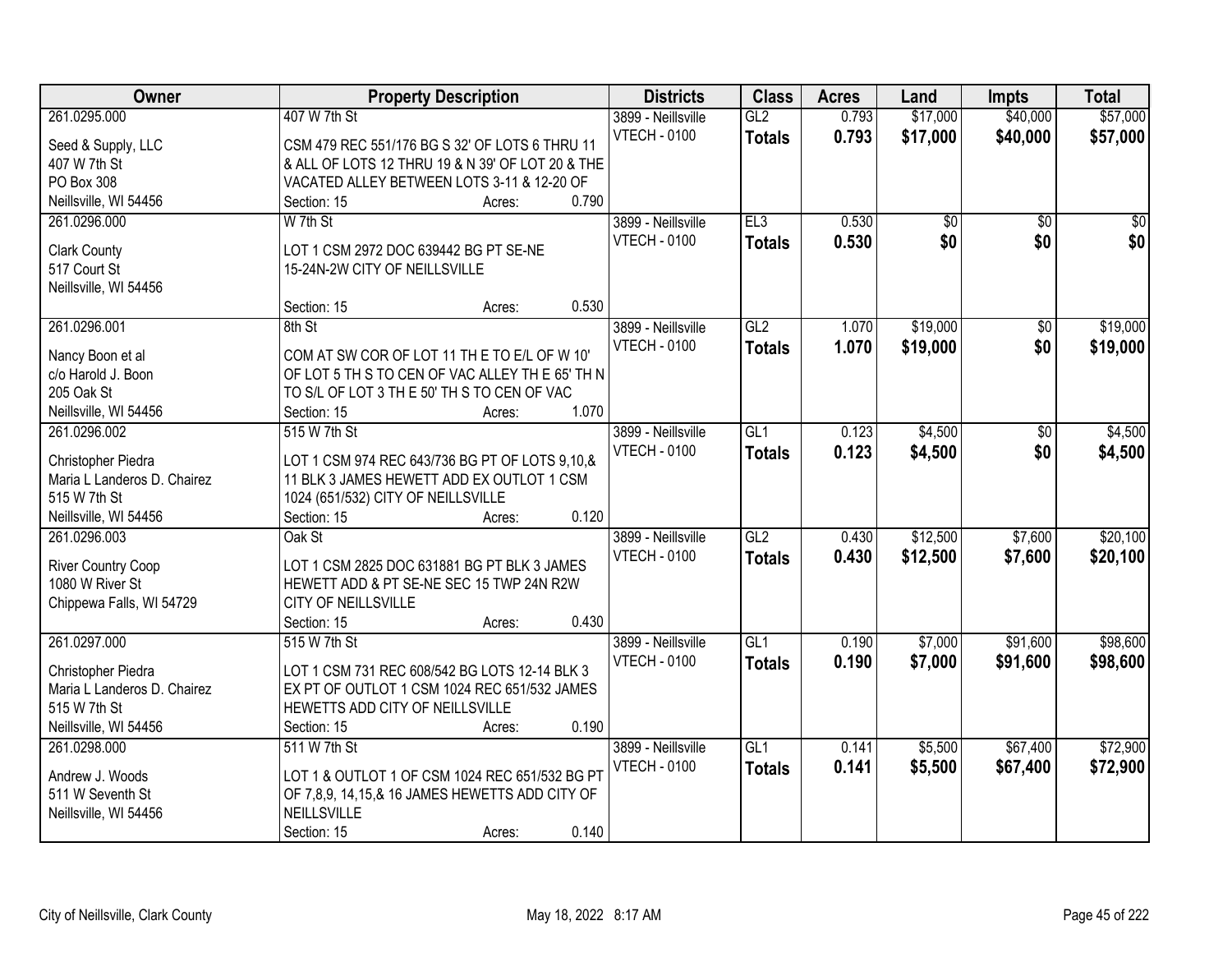| Owner                                                   |                                                                                            | <b>Property Description</b> |       | <b>Districts</b>                          | <b>Class</b>         | <b>Acres</b>   | Land               | <b>Impts</b>         | <b>Total</b>         |
|---------------------------------------------------------|--------------------------------------------------------------------------------------------|-----------------------------|-------|-------------------------------------------|----------------------|----------------|--------------------|----------------------|----------------------|
| 261.0299.000<br>Benjamin Tomasello                      | 507 W 7th St<br>LOTS 17 TO 19 BLK 3 INCL S1/2 OF VAC ALLEY LYG                             |                             |       | 3899 - Neillsville<br><b>VTECH - 0100</b> | GL1<br><b>Totals</b> | 0.215<br>0.215 | \$8,000<br>\$8,000 | \$65,900<br>\$65,900 | \$73,900<br>\$73,900 |
| 507 W 7th St                                            | N OF SD LOTS JAMES HEWETTS ADD CITY OF                                                     |                             |       |                                           |                      |                |                    |                      |                      |
| Neillsville, WI 54456                                   | NEILLSVILLE                                                                                |                             |       |                                           |                      |                |                    |                      |                      |
|                                                         | Section: 15                                                                                | Acres:                      | 0.210 |                                           |                      |                |                    |                      |                      |
| 261.0300.000                                            | W 7th St                                                                                   |                             |       | 3899 - Neillsville                        | GL2                  | 0.215          | \$8,000            | \$1,000              | \$9,000              |
| Benjamin Tomasello                                      | LOTS 20 TO 22 BLK 3 INCL S1/2 OF VAC ALLEY LYG                                             |                             |       | <b>VTECH - 0100</b>                       | <b>Totals</b>        | 0.215          | \$8,000            | \$1,000              | \$9,000              |
| 507 W 7th St                                            | N OF SD LOTS JAMES HEWETTS ADD CITY OF                                                     |                             |       |                                           |                      |                |                    |                      |                      |
| Neillsville, WI 54456                                   | NEILLSVILLE                                                                                |                             |       |                                           |                      |                |                    |                      |                      |
|                                                         | Section: 15                                                                                | Acres:                      | 0.220 |                                           |                      |                |                    |                      |                      |
| 261.0301.000                                            | 608 Oak St                                                                                 |                             |       | 3899 - Neillsville                        | GL1                  | 0.132          | \$11,500           | \$29,100             | \$40,600             |
|                                                         |                                                                                            |                             |       | <b>VTECH - 0100</b>                       | <b>Totals</b>        | 0.132          | \$11,500           | \$29,100             | \$40,600             |
| Peter T. Schmidt                                        | LOTS 1 & 2 BLK 4 & N 1/2 OF ABN'D ALLEY R/W LYG :<br>OF SD LOTS JAMES HEWETT'S ADD CITY OF |                             |       |                                           |                      |                |                    |                      |                      |
| N3265 St Hwy 73<br>Neillsville, WI 54456                | <b>NEILLSVILLE</b>                                                                         |                             |       |                                           |                      |                |                    |                      |                      |
|                                                         | Section: 15                                                                                | Acres:                      | 0.130 |                                           |                      |                |                    |                      |                      |
| 261.0302.000                                            | 504 W 7th St                                                                               |                             |       | 3899 - Neillsville                        | GL1                  | 0.132          | \$5,000            | \$62,700             | \$67,700             |
|                                                         |                                                                                            |                             |       | <b>VTECH - 0100</b>                       | <b>Totals</b>        | 0.132          | \$5,000            | \$62,700             | \$67,700             |
| Anton J. Langreck                                       | LOTS 3 & 4 BLK 4 JAMES HEWETT'S ADD CITY OF                                                |                             |       |                                           |                      |                |                    |                      |                      |
| Mary A. Langreck                                        | NEILLSVILLE                                                                                |                             |       |                                           |                      |                |                    |                      |                      |
| 504 W 7th St                                            |                                                                                            |                             |       |                                           |                      |                |                    |                      |                      |
| Neillsville, WI 54456                                   | Section: 15                                                                                | Acres:                      | 0.130 |                                           |                      |                |                    |                      |                      |
| 261.0303.000                                            | 506 W 7th St                                                                               |                             |       | 3899 - Neillsville                        | $\overline{GL1}$     | 0.220          | \$8,000            | \$94,700             | \$102,700            |
| Shane R. Betlaf                                         | LOTS 5, 6 & 7 BLK 4 & N1/2 OF ABN'D ALLEY R/W LYG                                          |                             |       | <b>VTECH - 0100</b>                       | <b>Totals</b>        | 0.220          | \$8,000            | \$94,700             | \$102,700            |
| 506 W 7th St                                            | S OF LOTS 5, 6 & 7 BLK 4 JAMES HEWETTS ADD                                                 |                             |       |                                           |                      |                |                    |                      |                      |
| Neillsville, WI 54456                                   | CITY OF NEILLSVILLE                                                                        |                             |       |                                           |                      |                |                    |                      |                      |
|                                                         | Section: 15                                                                                | Acres:                      | 0.220 |                                           |                      |                |                    |                      |                      |
| 261.0304.000                                            | 609 Forest St                                                                              |                             |       | 3899 - Neillsville                        | EL4                  | 0.336          | $\sqrt{30}$        | $\overline{50}$      | $\frac{1}{6}$        |
| Whpc-Neillsville III LLC                                | LOTS 8 TO 11 BLK 4 & N 1/2 OF ABN'D ALLEYWAY                                               |                             |       | <b>VTECH - 0100</b>                       | <b>Totals</b>        | 0.336          | \$0                | \$0                  | \$0                  |
| c/o Whpc-Neillsville III, LLC                           | LYG S OF SD LOTS BG LOT 1 CSM REC 433/252 & S                                              |                             |       |                                           |                      |                |                    |                      |                      |
| 150 E Gilman St Ste 1500                                | 1/2 OF ABANDONED ALLEY R/W LYG N OF LOTS                                                   |                             |       |                                           |                      |                |                    |                      |                      |
| Madison, WI 53703                                       | Section: 15                                                                                | Acres:                      | 0.340 |                                           |                      |                |                    |                      |                      |
| 261.0305.000                                            | 507 W 6th St                                                                               |                             |       | 3899 - Neillsville                        | EL4                  | 0.526          | \$0                | $\overline{50}$      | $\overline{50}$      |
|                                                         |                                                                                            |                             |       | <b>VTECH - 0100</b>                       | <b>Totals</b>        | 0.526          | \$0                | \$0                  | \$0                  |
| Whpc-Neillsville I LLC                                  | LOTS 12 TO 19 BLK 4 EX E 6' 6 IN OF LOT 19 BK 4<br>JAMES HEWETTS ADD CITY OF NEILLSVILLE   |                             |       |                                           |                      |                |                    |                      |                      |
| c/o Whpc-Neillsville I, LLC<br>150 E Gilman St Ste 1500 |                                                                                            |                             |       |                                           |                      |                |                    |                      |                      |
|                                                         |                                                                                            |                             |       |                                           |                      |                |                    |                      |                      |
| Madison, WI 53703                                       | Section: 15                                                                                | Acres:                      | 0.530 |                                           |                      |                |                    |                      |                      |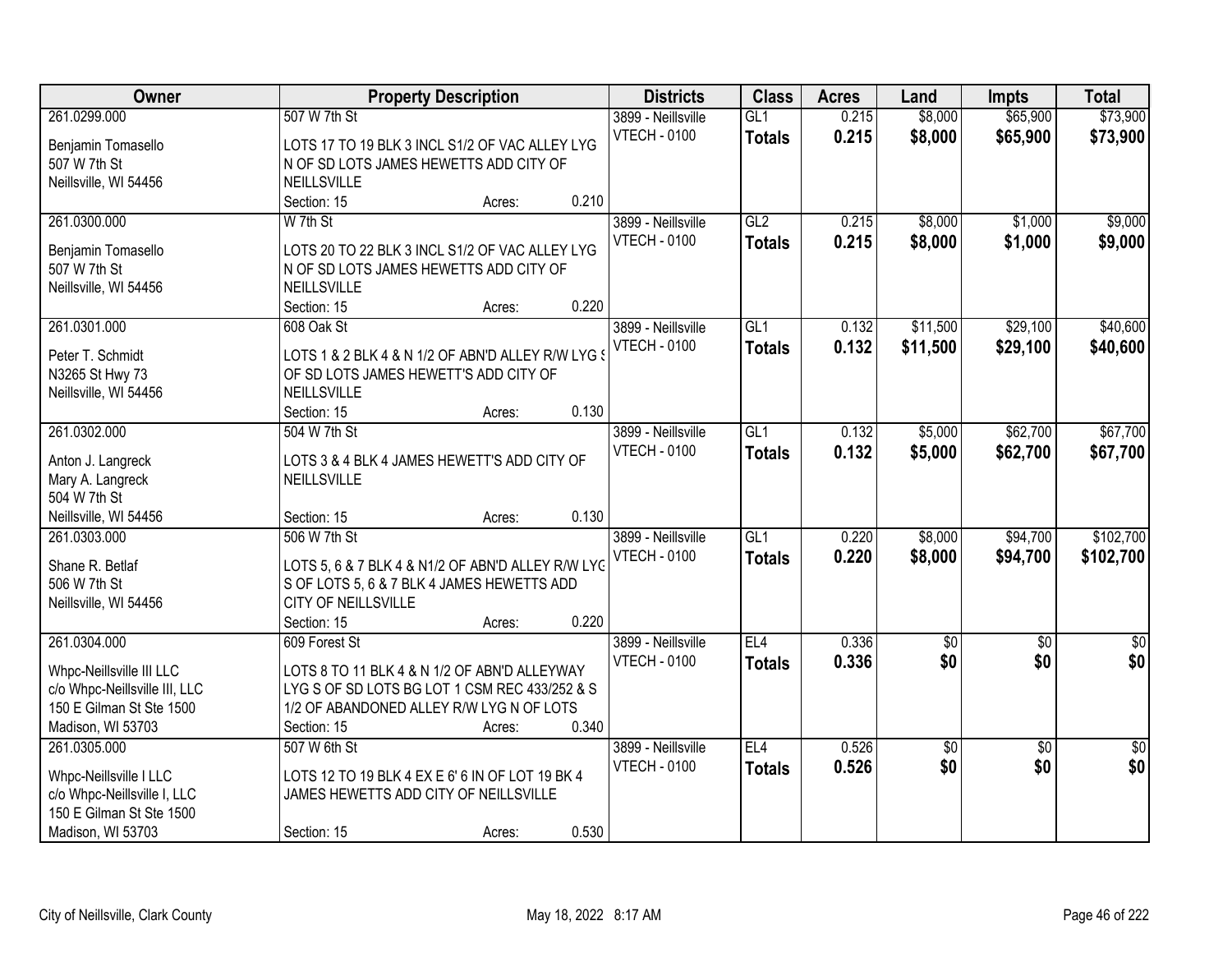| Owner                              |                                                    | <b>Property Description</b> |       | <b>Districts</b>    | <b>Class</b>  | <b>Acres</b> | Land            | <b>Impts</b>    | <b>Total</b> |
|------------------------------------|----------------------------------------------------|-----------------------------|-------|---------------------|---------------|--------------|-----------------|-----------------|--------------|
| 261.0306.000                       | Oak St                                             |                             |       | 3899 - Neillsville  | EL3           | 0.000        | $\overline{50}$ | $\overline{50}$ | $\sqrt{50}$  |
| <b>Clark County</b>                | E 6'6 IN OF LOT 19 BLK 4 & ALL OF LOTS 20, 21 & 22 |                             |       | <b>VTECH - 0100</b> | <b>Totals</b> | 0.000        | \$0             | \$0             | \$0          |
| 517 Court St                       | BLK 4 & S1/2 OF ABN'D ALLEY R/W LYG N OF SD        |                             |       |                     |               |              |                 |                 |              |
| Neillsville, WI 54456              | LOTS JAMES HEWETTS ADD CITY OF NEILLSVILLE         |                             |       |                     |               |              |                 |                 |              |
|                                    | Section: 15                                        | Acres:                      | 0.000 |                     |               |              |                 |                 |              |
| 261.0307.000                       | 606 Clay St                                        |                             |       | 3899 - Neillsville  | EL4           | 0.000        | $\overline{50}$ | $\overline{50}$ | $\sqrt{50}$  |
|                                    |                                                    |                             |       | <b>VTECH - 0100</b> | <b>Totals</b> | 0.000        | \$0             | \$0             | \$0          |
| City of Neillsville                | LOTS 1,2,3,4 & E 9' OF LOT 5 & THE 16' FORMER      |                             |       |                     |               |              |                 |                 |              |
| 106 W Division St                  | ALLEY LYG DIRECTLY S OF SD LOTS BLK 5 JAMES        |                             |       |                     |               |              |                 |                 |              |
| Neillsville, WI 54456              | HEWETT'S ADD CITY OF NEILLSVILLE                   |                             |       |                     |               |              |                 |                 |              |
|                                    | Section: 15                                        | Acres:                      | 0.000 |                     |               |              |                 |                 |              |
| 261.0308.000                       | 408 W 7th St                                       |                             |       | 3899 - Neillsville  | GL2           | 0.098        | \$8,500         | \$15,200        | \$23,700     |
| Club of Neillsville Inc            | W 5' OF N 45' OF LOT 5 & N 45' OF LOTS 6-8 BLK 5   |                             |       | <b>VTECH - 0100</b> | <b>Totals</b> | 0.098        | \$8,500         | \$15,200        | \$23,700     |
| c/o Club of Neillsville, Inc       | JAMES HEWETT'S ADD CITY OF NEILLSVILLE             |                             |       |                     |               |              |                 |                 |              |
| PO Box 392                         |                                                    |                             |       |                     |               |              |                 |                 |              |
| Medford, WI 54451-0392             | Section: 15                                        | Acres:                      | 0.100 |                     |               |              |                 |                 |              |
| 261.0309.000                       | 118W 6th St                                        |                             |       | 3899 - Neillsville  | EL4           | 0.000        | \$0             | \$0             | \$0          |
|                                    |                                                    |                             |       | <b>VTECH - 0100</b> | <b>Totals</b> | 0.000        | \$0             | \$0             | \$0          |
| City of Neillsville                | W 21' OF LOT 5 EX N 45' OF W 5' & S 51' OF LOTS 6  |                             |       |                     |               |              |                 |                 |              |
| 106 W Division St                  | THRU 8 & ALL OF LOTS 9-18 EX E 9' OF LOT 18 BLK 5  |                             |       |                     |               |              |                 |                 |              |
| Neillsville, WI 54456              | JAMES HEWETT'S ADD CITY OF NEILLSVILLE             |                             |       |                     |               |              |                 |                 |              |
|                                    | Section: 15                                        | Acres:                      | 0.000 |                     |               |              |                 |                 |              |
| 261.0310.000                       | 600 Clay St                                        |                             |       | 3899 - Neillsville  | GL2           | 0.284        | \$23,500        | \$43,700        | \$67,200     |
| Michael H. Ewing                   | E 9' OF LOT 18 & ALL OF LOTS 19-22 BLOCK 5 JAMES   |                             |       | <b>VTECH - 0100</b> | <b>Totals</b> | 0.284        | \$23,500        | \$43,700        | \$67,200     |
| 306 Grand Ave                      | HEWETT ADD CITY OF NEILLSVILLE                     |                             |       |                     |               |              |                 |                 |              |
| Neillsville, WI 54456              |                                                    |                             |       |                     |               |              |                 |                 |              |
|                                    | Section: 15                                        | Acres:                      | 0.280 |                     |               |              |                 |                 |              |
| 261.0311.000                       | 302 W 7th St                                       |                             |       | 3899 - Neillsville  | GL2           | 0.185        | \$16,000        | \$63,700        | \$79,700     |
|                                    |                                                    |                             |       | <b>VTECH - 0100</b> | <b>Totals</b> | 0.185        | \$16,000        | \$63,700        | \$79,700     |
| Mark D. Bushman                    | LOTS 1 TO 3 BLK 6 JAMES HEWETT'S ADD CITY OF       |                             |       |                     |               |              |                 |                 |              |
| Tricia A. Bushman<br>115 W 20th St | NEILLSVILLE                                        |                             |       |                     |               |              |                 |                 |              |
| Neillsville, WI 54456              |                                                    |                             | 0.180 |                     |               |              |                 |                 |              |
|                                    | Section: 15                                        | Acres:                      |       |                     |               |              |                 |                 |              |
| 261.0312.000                       | 304 W 7th St                                       |                             |       | 3899 - Neillsville  | GL1           | 0.417        | \$13,500        | \$149,100       | \$162,600    |
| Mark D. Bushman                    | LOTS 4 TO 9 BLK 6 JAMES HEWETTS ADDITION CITY      |                             |       | <b>VTECH - 0100</b> | <b>Totals</b> | 0.417        | \$13,500        | \$149,100       | \$162,600    |
| Tricia A. Bushman                  | OF NEILLSVILLE                                     |                             |       |                     |               |              |                 |                 |              |
| 115 W 20th St                      |                                                    |                             |       |                     |               |              |                 |                 |              |
| Neillsville, WI 54456              | Section: 15                                        | Acres:                      | 0.420 |                     |               |              |                 |                 |              |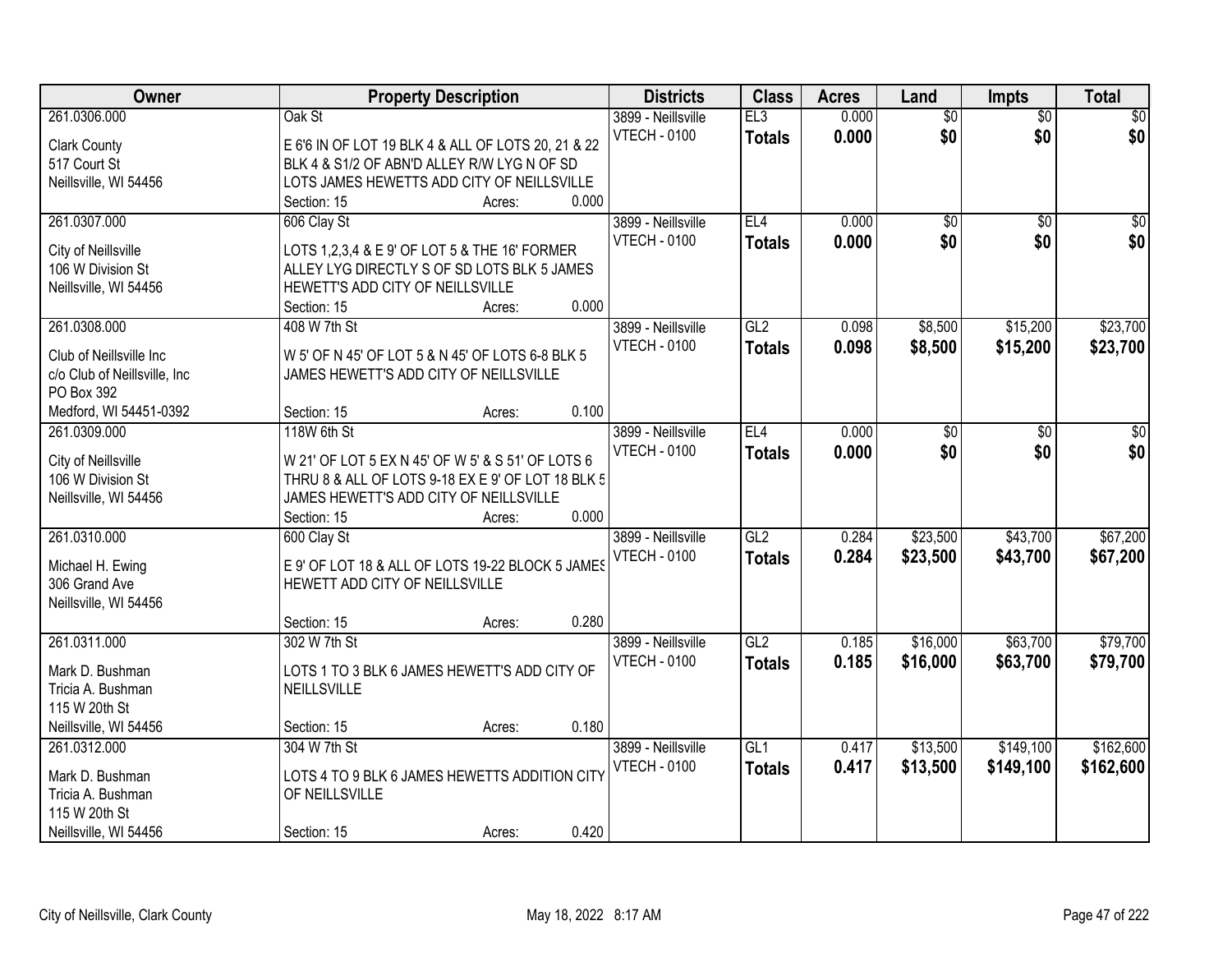| Owner                                                                                            |                                                                                                                                                                               | <b>Property Description</b> |                | <b>Districts</b>                          | <b>Class</b>                      | <b>Acres</b>   | Land               | <b>Impts</b>         | <b>Total</b>         |
|--------------------------------------------------------------------------------------------------|-------------------------------------------------------------------------------------------------------------------------------------------------------------------------------|-----------------------------|----------------|-------------------------------------------|-----------------------------------|----------------|--------------------|----------------------|----------------------|
| 261.0313.000<br>Mark D. Bushman<br>Tricia A. Bushman                                             | 312 W 7th St<br>LOT 10 EX W 5.6' OF N 40' & THE S 56' OF E 4.4' OF<br>LOT 11 ALL IN BLK 6 JAMES HEWETT'S ADD CITY OF                                                          |                             |                | 3899 - Neillsville<br><b>VTECH - 0100</b> | GL1<br><b>Totals</b>              | 0.071<br>0.071 | \$2,500<br>\$2,500 | \$16,300<br>\$16,300 | \$18,800<br>\$18,800 |
| 115 W 20th St                                                                                    | NEILLSVILLE                                                                                                                                                                   |                             | 0.070          |                                           |                                   |                |                    |                      |                      |
| Neillsville, WI 54456<br>261.0314.000<br>Mark R. Jones<br>W5621 Todd Rd<br>Neillsville, WI 54456 | Section: 15<br>318 W 7th St<br>W 5.6' OF N 40' OF LOT 10 BLK 6 LOT 11 EX E 4.4' OF<br>S 56' & EX S 34' OF W 26.2' & LOT 12 EX S 34' JAMES<br>HEWETT'S ADD CITY OF NEILLSVILLE | Acres:                      |                | 3899 - Neillsville<br><b>VTECH - 0100</b> | GL2<br><b>Totals</b>              | 0.093<br>0.093 | \$8,000<br>\$8,000 | \$63,800<br>\$63,800 | \$71,800<br>\$71,800 |
| 261.0315.000<br>Jeffrey Klieforth<br>Ann Klieforth<br>404 E 2nd St<br>Neillsville, WI 54456      | Section: 15<br>607 Clay St<br>S 34' OF W 26.2' OF LOT 11 & S 34' OF LOT 12 BLK 6<br>JAMES HEWETT'S ADD CITY OF NEILLSVILLE<br>Section: 15                                     | Acres:<br>Acres:            | 0.090<br>0.050 | 3899 - Neillsville<br><b>VTECH - 0100</b> | GL2<br><b>Totals</b>              | 0.045<br>0.045 | \$4,000<br>\$4,000 | \$13,000<br>\$13,000 | \$17,000<br>\$17,000 |
| 261.0316.000<br>Memorial Hospital, Inc<br>N3708 River Ave<br>Neillsville, WI 54456               | 317 W 6th St<br>LOT 13 & W1/2 OF LOT 14 BLK 6 JAMES HEWETT'S<br>ADD CITY OF NEILLSVILLE<br>Section: 15                                                                        | Acres:                      | 0.100          | 3899 - Neillsville<br><b>VTECH - 0100</b> | EL4<br><b>Totals</b>              | 0.104<br>0.104 | \$0<br>\$0         | \$0<br>\$0           | $\frac{1}{3}$<br>\$0 |
| 261.0317.000<br>Dean Schmitz<br>34 S Main St<br>Granton, WI 54436                                | 315 W 6th St<br>E 1/2 OF LOT 14 & ALL OF LOT 15 BLK 6 JAMES<br>HEWETT'S ADD CITY OF NEILLSVILLE<br>Section: 15                                                                | Acres:                      | 0.100          | 3899 - Neillsville<br><b>VTECH - 0100</b> | $\overline{GL1}$<br><b>Totals</b> | 0.101<br>0.101 | \$4,000<br>\$4,000 | \$35,000<br>\$35,000 | \$39,000<br>\$39,000 |
| 261.0318.000<br>Js Apartments, LLC<br>N7491 Hiline Ave<br>Spencer, WI 54479                      | 313 W 6th St<br>LOT 16 BLK 6 & W 9.4' OF LOT 17 BLK 6 JAMES<br>HEWETT'S ADD CITY OF NEILLSVILLE<br>Section: 15                                                                | Acres:                      | 0.090          | 3899 - Neillsville<br><b>VTECH - 0100</b> | GL1<br><b>Totals</b>              | 0.088<br>0.088 | \$3,500<br>\$3,500 | \$46,000<br>\$46,000 | \$49,500<br>\$49,500 |
| 261.0319.000<br>Peter T. Schmidt<br>N3265 St Hwy 73<br>Neillsville, WI 54456                     | 311 W 6th St<br>LOT 17 EX W 9.4' & ALL OF LOT 18 BLK 6 JAMES<br>HEWETTS ADD CITY OF NEILLSVILLE<br>Section: 15                                                                | Acres:                      | 0.120          | 3899 - Neillsville<br><b>VTECH - 0100</b> | GL1<br><b>Totals</b>              | 0.114<br>0.114 | \$4,500<br>\$4,500 | \$46,000<br>\$46,000 | \$50,500<br>\$50,500 |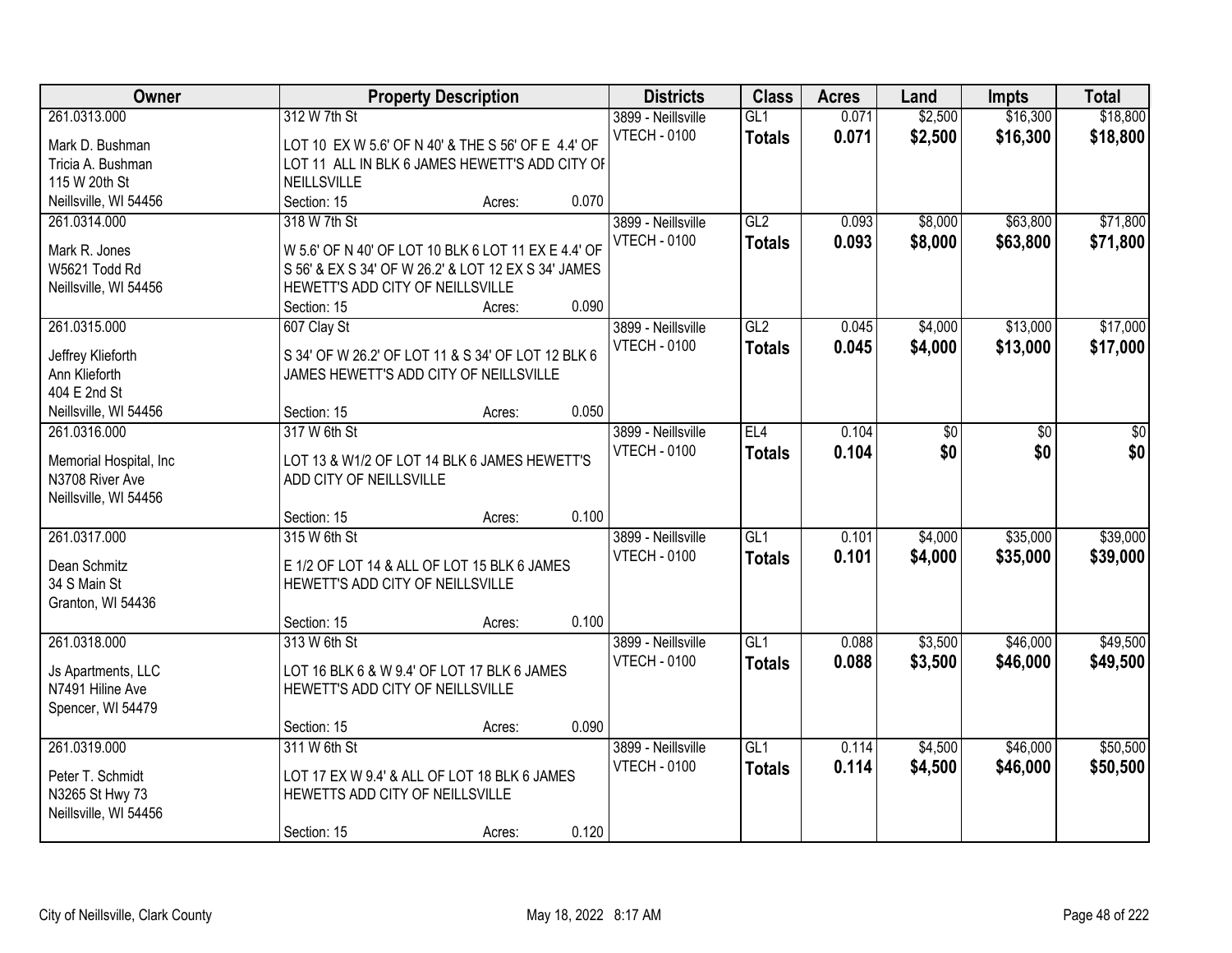| Owner                                                                           |                                                                                                                                                                                       | <b>Property Description</b> |       | <b>Districts</b>                          | <b>Class</b>                      | <b>Acres</b>   | Land                 | <b>Impts</b>           | <b>Total</b>           |
|---------------------------------------------------------------------------------|---------------------------------------------------------------------------------------------------------------------------------------------------------------------------------------|-----------------------------|-------|-------------------------------------------|-----------------------------------|----------------|----------------------|------------------------|------------------------|
| 261.0320.000<br>Peter T. Schmidt<br>N3265 St Hwy 73                             | 309 W 6th St<br>LOT 19 BLK 6 JAMES HEWETT'S ADD CITY OF<br>NEILLSVILLE                                                                                                                |                             |       | 3899 - Neillsville<br><b>VTECH - 0100</b> | GL1<br><b>Totals</b>              | 0.066<br>0.066 | \$2,500<br>\$2,500   | $\overline{50}$<br>\$0 | \$2,500<br>\$2,500     |
| Neillsville, WI 54456                                                           | Section: 15                                                                                                                                                                           | Acres:                      | 0.070 |                                           |                                   |                |                      |                        |                        |
| 261.0321.000<br>Westorage, LLC<br>W4939 Granton Rd<br>Neillsville, WI 54456     | 307 W 6th St<br>LOT 20 & 21 BLK 6 JAMES HEWETT'S ADD CITY OF<br>NEILLSVILLE                                                                                                           |                             |       | 3899 - Neillsville<br><b>VTECH - 0100</b> | GL2<br><b>Totals</b>              | 0.135<br>0.135 | \$12,000<br>\$12,000 | \$58,000<br>\$58,000   | \$70,000<br>\$70,000   |
| 261.0322.000                                                                    | Section: 15<br>602 Grand Ave                                                                                                                                                          | Acres:                      | 0.140 | 3899 - Neillsville                        | GL2                               | 0.125          | \$11,000             | \$51,300               | \$62,300               |
| Justin C. Sanders<br>W11421 Alderman St<br>Humbird, WI 54746                    | LOT 22 & S 28' OF LOT 23 BLK 6 JAMES HEWETT'S<br>ADD. CITY OF NEILLSVILLE                                                                                                             |                             |       | <b>VTECH - 0100</b>                       | <b>Totals</b>                     | 0.125          | \$11,000             | \$51,300               | \$62,300               |
|                                                                                 | Section: 15                                                                                                                                                                           | Acres:                      | 0.120 |                                           |                                   |                |                      |                        |                        |
| 261.0323.000<br>Jodie L. Gardner<br>Kevin D. Rachu<br>N7675 Division Ave        | 616 Grand Ave<br>N 4' OF 23 & ALL OF LOT 24 BLK 6 JAMES HEWETT'S<br>ADD CITY OF NEILLSVILLE                                                                                           |                             |       | 3899 - Neillsville<br><b>VTECH - 0100</b> | $\overline{GL1}$<br><b>Totals</b> | 0.076<br>0.076 | \$3,000<br>\$3,000   | \$29,500<br>\$29,500   | \$32,500<br>\$32,500   |
| Spencer, WI 54479                                                               | Section: 15                                                                                                                                                                           | Acres:                      | 0.070 |                                           |                                   |                |                      |                        |                        |
| 261.0329.000<br>Keng Enterprises, LLC<br>PO Box 160<br>Bangor, WI 54614         | 507 Clay St<br>COM 102' N OF SW COR OF BLK 7 TH E 59 1/2' TH N<br>17' TH E TO W/L OF E1/2 OF LOT 7 BLK 7 TH N TO N/L<br>OF BLK 7 TH W TO NW COR OF BLK 7 TH S 106' MOL<br>Section: 15 | Acres:                      | 0.370 | 3899 - Neillsville<br><b>VTECH - 0100</b> | $\overline{GL1}$<br><b>Totals</b> | 0.370<br>0.370 | \$12,500<br>\$12,500 | \$89,000<br>\$89,000   | \$101,500<br>\$101,500 |
| 261.0330.000<br>Keng Enterprises, LLC<br>1800 Commercial St<br>Bangor, WI 54614 | 305 W 5th St<br>LOT 1 CSM 267 REC 453/39 BG PT BLK 7 JAMES<br>HEWETT ADD CITY OF NEILLSVILLE<br>Section: 15                                                                           | Acres:                      | 1.378 | 3899 - Neillsville<br><b>VTECH - 0100</b> | GL2<br><b>Totals</b>              | 1.378<br>1.378 | \$83,500<br>\$83,500 | \$573,000<br>\$573,000 | \$656,500<br>\$656,500 |
| 261.0333.000<br>Marilyn R. Hoffmann<br>506 Clay St<br>Neillsville, WI 54456     | 506 Clay St<br>N 93' OF LOTS 1-3, ALL LOT 4 & E 20' OF LOT 5 BLK 8<br>JAMES HEWETTS ADD CITY OF NEILLSVILLE<br>Section: 15                                                            | Acres:                      | 0.310 | 3899 - Neillsville<br><b>VTECH - 0100</b> | GL1<br><b>Totals</b>              | 0.312<br>0.312 | \$11,000<br>\$11,000 | \$83,900<br>\$83,900   | \$94,900<br>\$94,900   |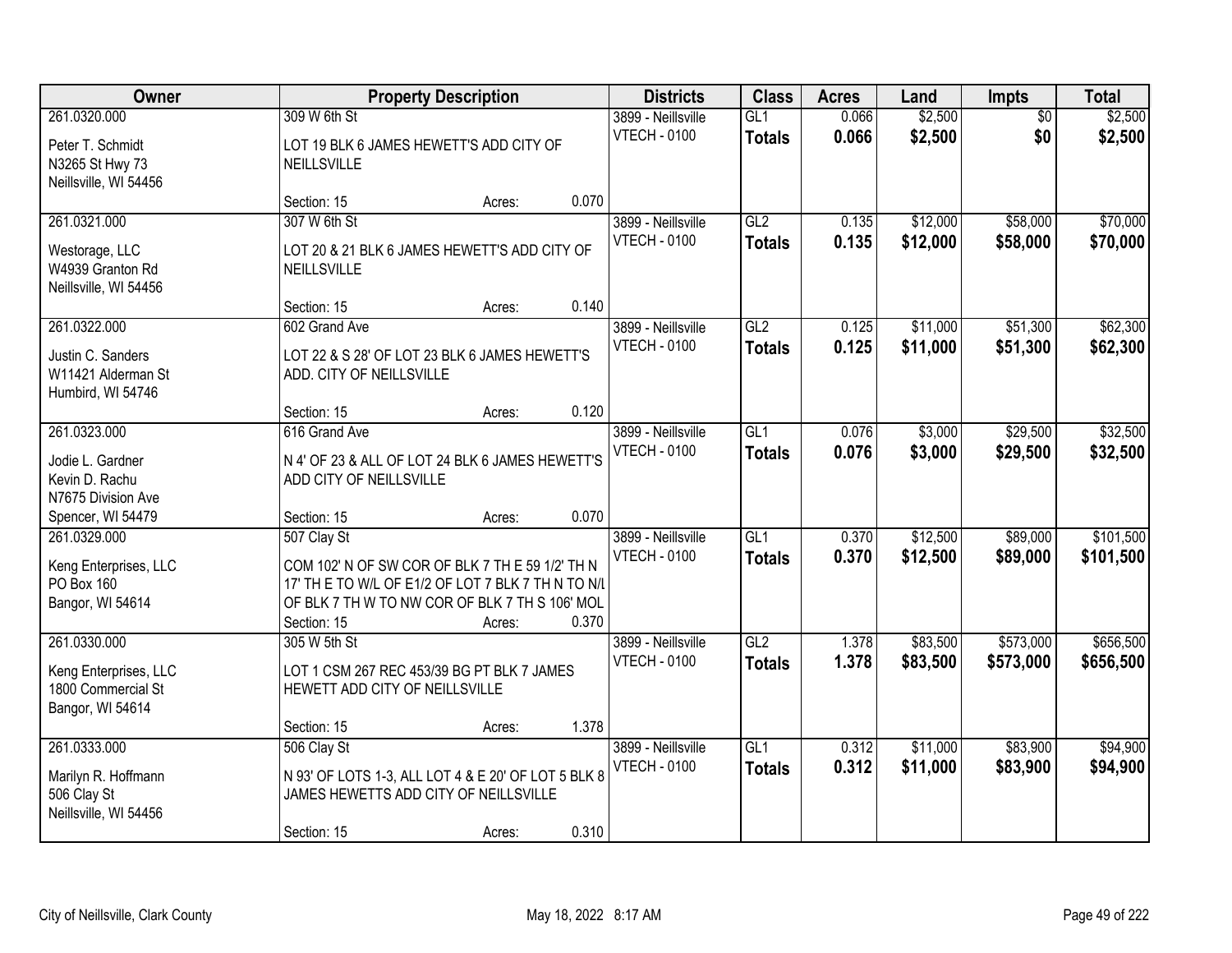| Owner                              |                                                   | <b>Property Description</b> |       | <b>Districts</b>    | <b>Class</b>    | <b>Acres</b> | Land     | <b>Impts</b>    | <b>Total</b> |
|------------------------------------|---------------------------------------------------|-----------------------------|-------|---------------------|-----------------|--------------|----------|-----------------|--------------|
| 261.0334.000                       | 500 Clay St                                       |                             |       | 3899 - Neillsville  | GL1             | 0.023        | \$1,000  | $\overline{50}$ | \$1,000      |
| Gary Wegenke                       | S 11' OF LOTS 1 TO 3 BLK 8 JAMES HEWETT ADD       |                             |       | <b>VTECH - 0100</b> | <b>Totals</b>   | 0.023        | \$1,000  | \$0             | \$1,000      |
| Karen Wegenke                      | CITY OF NEILLSVILLE                               |                             |       |                     |                 |              |          |                 |              |
| W204 N5967 Lannon Rd               |                                                   |                             |       |                     |                 |              |          |                 |              |
| Menomonee Falls, WI 53051          | Section: 15                                       | Acres:                      | 0.020 |                     |                 |              |          |                 |              |
| 261.0335.000                       | 408 W 6th St                                      |                             |       | 3899 - Neillsville  | GL1             | 0.239        | \$9,000  | \$104,100       | \$113,100    |
| Henri A. Dhaseleer                 | LOT 5 EX E 20', LOTS 6,7 & 8 BLK 8 JAMES HEWETT'S |                             |       | <b>VTECH - 0100</b> | <b>Totals</b>   | 0.239        | \$9,000  | \$104,100       | \$113,100    |
| 408 W Sixth St                     | ADD CITY OF NEILLSVILLE                           |                             |       |                     |                 |              |          |                 |              |
| Neillsville, WI 54456              |                                                   |                             |       |                     |                 |              |          |                 |              |
|                                    | Section: 15                                       | Acres:                      | 0.240 |                     |                 |              |          |                 |              |
| 261.0336.000                       | 509 Oak St                                        |                             |       | 3899 - Neillsville  | GL <sub>1</sub> | 0.215        | \$8,000  | \$116,500       | \$124,500    |
| David L. Mcdonald                  | LOTS 9 TO 11 BLK 8 JAMES HEWETT'S ADD CITY OF     |                             |       | <b>VTECH - 0100</b> | <b>Totals</b>   | 0.215        | \$8,000  | \$116,500       | \$124,500    |
| Connie R. Mcdonald                 | NEILLSVILLE                                       |                             |       |                     |                 |              |          |                 |              |
| W6496 Panther Creek Rd             |                                                   |                             |       |                     |                 |              |          |                 |              |
| Neillsville, WI 54456              | Section: 15                                       | Acres:                      | 0.220 |                     |                 |              |          |                 |              |
| 261.0337.000                       | 415 W 5th St                                      |                             |       | 3899 - Neillsville  | GL1             | 0.143        | \$5,500  | \$76,800        | \$82,300     |
|                                    |                                                   |                             |       | <b>VTECH - 0100</b> | <b>Totals</b>   | 0.143        | \$5,500  | \$76,800        | \$82,300     |
| James L. Raine                     | LOTS 12 & 13 BLK 8 JAMES HEWETT'S ADD CITY OF     |                             |       |                     |                 |              |          |                 |              |
| Georgiana B. Raine<br>415 W 5th St | NEILLSVILLE                                       |                             |       |                     |                 |              |          |                 |              |
| Neillsville, WI 54456              | Section: 15                                       | Acres:                      | 0.140 |                     |                 |              |          |                 |              |
| 261.0338.000                       | 411 W 5th St                                      |                             |       | 3899 - Neillsville  | GL1             | 0.143        | \$5,500  | \$67,500        | \$73,000     |
|                                    |                                                   |                             |       | <b>VTECH - 0100</b> | <b>Totals</b>   | 0.143        | \$5,500  | \$67,500        | \$73,000     |
| Hart Property Mgnt, LLC            | LOTS 14 & 15 BLK 8 JAMES HEWETT'S ADD CITY OF     |                             |       |                     |                 |              |          |                 |              |
| 1201 Grand Ave                     | NEILLSVILLE                                       |                             |       |                     |                 |              |          |                 |              |
| Neillsville, WI 54456              |                                                   |                             |       |                     |                 |              |          |                 |              |
|                                    | Section: 15                                       | Acres:                      | 0.140 |                     |                 |              |          |                 |              |
| 261.0339.000                       | 407 W 5th St                                      |                             |       | 3899 - Neillsville  | GL1             | 0.287        | \$10,500 | \$69,000        | \$79,500     |
| Patrick J. Calkins                 | LOTS 16 TO 19 BLK 8 JAMES HEWETT ADD CITY OF      |                             |       | <b>VTECH - 0100</b> | <b>Totals</b>   | 0.287        | \$10,500 | \$69,000        | \$79,500     |
| Ann M. Calkins                     | NEILLSVILLE                                       |                             |       |                     |                 |              |          |                 |              |
| 407 W 5th St                       |                                                   |                             |       |                     |                 |              |          |                 |              |
| Neillsville, WI 54456              | Section: 15                                       | Acres:                      | 0.290 |                     |                 |              |          |                 |              |
| 261.0340.000                       | 500 Clay St                                       |                             |       | 3899 - Neillsville  | GL1             | 0.215        | \$8,000  | \$66,100        | \$74,100     |
| Gary Wegenke                       | LOTS 20 TO 22 BLK 8 JAMES HEWETT'S ADD CITY       |                             |       | <b>VTECH - 0100</b> | <b>Totals</b>   | 0.215        | \$8,000  | \$66,100        | \$74,100     |
| Karen Wegenke                      | OF NEILLSVILLE                                    |                             |       |                     |                 |              |          |                 |              |
| W204 N5967 Lannon Rd               |                                                   |                             |       |                     |                 |              |          |                 |              |
| Menomonee Falls, WI 53051          | Section: 15                                       | Acres:                      | 0.220 |                     |                 |              |          |                 |              |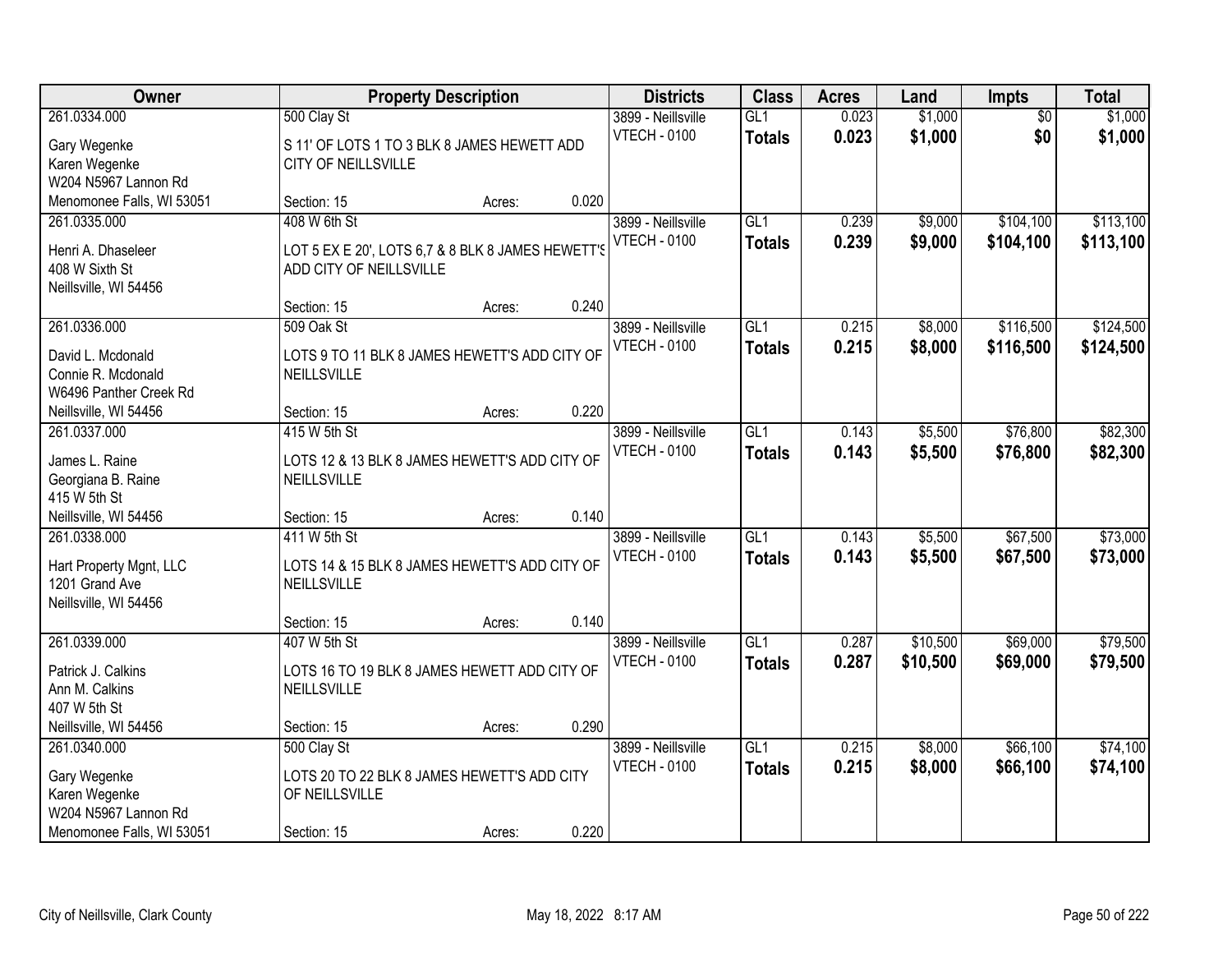| Owner                           | <b>Property Description</b>                                                     |        |       | <b>Districts</b>                          | <b>Class</b>  | <b>Acres</b> | Land     | <b>Impts</b>    | <b>Total</b> |
|---------------------------------|---------------------------------------------------------------------------------|--------|-------|-------------------------------------------|---------------|--------------|----------|-----------------|--------------|
| 261.0341.000                    | Oak St                                                                          |        |       | 3899 - Neillsville                        | GL1           | 0.143        | \$5,500  | $\overline{50}$ | \$5,500      |
| Harold J. Gaier                 | LOTS 1 & 2 BLK 9 JAMES HEWETT'S ADD CITY OF                                     |        |       | <b>VTECH - 0100</b>                       | <b>Totals</b> | 0.143        | \$5,500  | \$0             | \$5,500      |
| Alice Gaier                     | <b>NEILLSVILLE</b>                                                              |        |       |                                           |               |              |          |                 |              |
| N3675 Pray Ave                  |                                                                                 |        |       |                                           |               |              |          |                 |              |
| Neillsville, WI 54456           | Section: 15                                                                     | Acres: | 0.140 |                                           |               |              |          |                 |              |
| 261.0342.000                    | 6th St                                                                          |        |       | 3899 - Neillsville                        | GI1           | 0.215        | \$8,000  | \$0             | \$8,000      |
| Harold J. Gaier                 | LOTS 3 TO 5 BLK 9 JAMES HEWETT'S ADD CITY OF                                    |        |       | <b>VTECH - 0100</b>                       | <b>Totals</b> | 0.215        | \$8,000  | \$0             | \$8,000      |
| Alice Gaier                     | <b>NEILLSVILLE</b>                                                              |        |       |                                           |               |              |          |                 |              |
| N3675 Pray Ave                  |                                                                                 |        |       |                                           |               |              |          |                 |              |
| Neillsville, WI 54456           | Section: 15                                                                     | Acres: | 0.220 |                                           |               |              |          |                 |              |
| 261.0343.000                    | 513 W 5th St                                                                    |        |       | 3899 - Neillsville                        | GL1           | 0.290        | \$19,500 | \$108,400       | \$127,900    |
|                                 |                                                                                 |        |       | <b>VTECH - 0100</b>                       | <b>Totals</b> | 0.290        | \$19,500 | \$108,400       | \$127,900    |
| Kent R. Luedtke                 | LOT 1 CSM 2462 DOC 613354 BG PT BLK 9 JAMES<br>HEWETT'S ADD CITY OF NEILLSVILLE |        |       |                                           |               |              |          |                 |              |
| Mary K. Luedtke<br>513 W 5th St |                                                                                 |        |       |                                           |               |              |          |                 |              |
| Neillsville, WI 54456           | Section: 15                                                                     | Acres: | 0.290 |                                           |               |              |          |                 |              |
| 261.0343.001                    | 6th St                                                                          |        |       | 3899 - Neillsville                        | GL1           | 0.570        | \$17,000 | \$9,400         | \$26,400     |
|                                 |                                                                                 |        |       | <b>VTECH - 0100</b>                       | <b>Totals</b> | 0.570        | \$17,000 | \$9,400         | \$26,400     |
| Kent R. Luedtke                 | LOT 2 CSM 2462 DOC 613354 BG PT BLK 9 JAMES                                     |        |       |                                           |               |              |          |                 |              |
| Mary K. Luedtke                 | HEWETT'S ADD CITY OF NEILLSVILLE                                                |        |       |                                           |               |              |          |                 |              |
| 513 W 5th St                    |                                                                                 |        |       |                                           |               |              |          |                 |              |
| Neillsville, WI 54456           | Section: 15<br>505 W 5th St                                                     | Acres: | 0.570 |                                           | GL1           | 0.215        | \$8,000  | \$64,000        | \$72,000     |
| 261.0344.000                    |                                                                                 |        |       | 3899 - Neillsville<br><b>VTECH - 0100</b> |               |              |          |                 |              |
| Harold J. Gaier                 | LOTS 18 TO 20 BLK 9 JAMES HEWETT'S ADD. CITY                                    |        |       |                                           | <b>Totals</b> | 0.215        | \$8,000  | \$64,000        | \$72,000     |
| Alice Gaier                     | OF NEILLSVILLE                                                                  |        |       |                                           |               |              |          |                 |              |
| N3675 Pray Ave                  |                                                                                 |        |       |                                           |               |              |          |                 |              |
| Neillsville, WI 54456           | Section: 15                                                                     | Acres: | 0.220 |                                           |               |              |          |                 |              |
| 261.0345.000                    | Oak St                                                                          |        |       | 3899 - Neillsville                        | GL1           | 0.143        | \$5,500  | $\sqrt{6}$      | \$5,500      |
| Harold J. Gaier                 | LOTS 21 & 22 BLK 9 JAMES HEWETT'S ADD CITY OF                                   |        |       | <b>VTECH - 0100</b>                       | <b>Totals</b> | 0.143        | \$5,500  | \$0             | \$5,500      |
| Alice Gaier                     | <b>NEILLSVILLE</b>                                                              |        |       |                                           |               |              |          |                 |              |
| N3675 Pray Ave                  |                                                                                 |        |       |                                           |               |              |          |                 |              |
| Neillsville, WI 54456           | Section: 15                                                                     | Acres: | 0.140 |                                           |               |              |          |                 |              |
| 261.0346.000                    | 2103 Black River Rd                                                             |        |       | 3899 - Neillsville                        | GL1           | 0.720        | \$19,500 | \$58,500        | \$78,000     |
| Ostap Hanuszczak                | PT OF LOT 2 DESC IN V 164-389 EX PCL DESC IN V                                  |        |       | <b>VTECH - 0100</b>                       | <b>Totals</b> | 0.720        | \$19,500 | \$58,500        | \$78,000     |
| 2103 Black River Rd             | 182-2148 EX PCL DESC IN V 173-367 ALL REC IN                                    |        |       |                                           |               |              |          |                 |              |
| Neillsville, WI 54456           | REG OF DEEDS OFF CLARK CO & EX HWY R/W & EX                                     |        |       |                                           |               |              |          |                 |              |
|                                 | Section: 11                                                                     | Acres: | 0.720 |                                           |               |              |          |                 |              |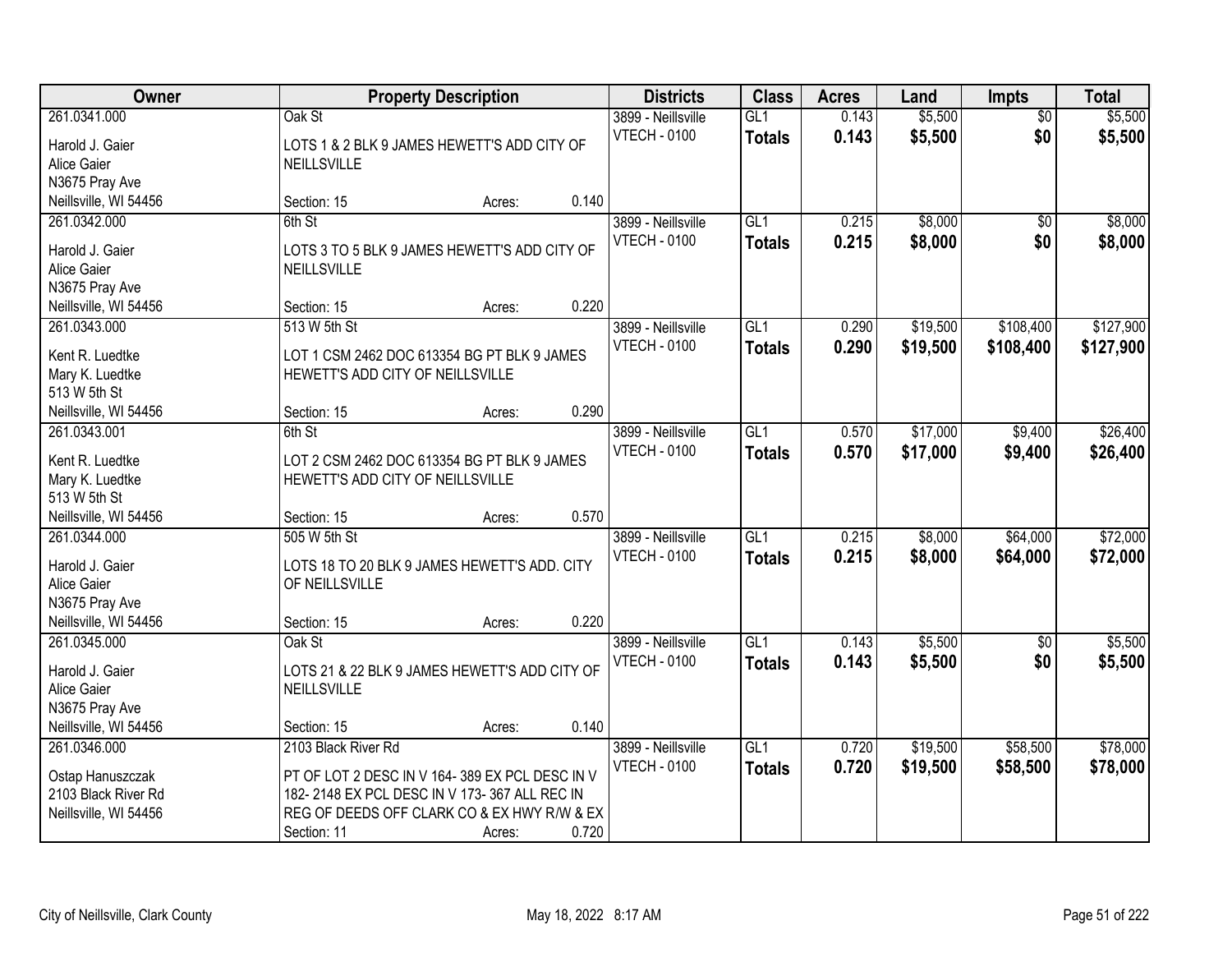| Owner                                                                                 |                                                                                                         | <b>Property Description</b> |       | <b>Districts</b>                          | <b>Class</b>                      | <b>Acres</b>   | Land                 | <b>Impts</b>           | <b>Total</b>           |
|---------------------------------------------------------------------------------------|---------------------------------------------------------------------------------------------------------|-----------------------------|-------|-------------------------------------------|-----------------------------------|----------------|----------------------|------------------------|------------------------|
| 261.0348.000<br>Joely C. Walter<br>Donald L. Harris<br>N6343 Curley Creek Ave         | 2101 Black River Rd<br>LOT 1 CSM 1176 REC 679/399 HEWETTS OUTLOT<br>CITY OF NEILLSVILLE                 |                             |       | 3899 - Neillsville<br><b>VTECH - 0100</b> | GL2<br><b>Totals</b>              | 0.901<br>0.901 | \$18,000<br>\$18,000 | \$10,800<br>\$10,800   | \$28,800<br>\$28,800   |
| Neillsville, WI 54456                                                                 | Section: 11                                                                                             | Acres:                      | 0.900 |                                           |                                   |                |                      |                        |                        |
| 261.0349.000<br>Mark A. Jensen<br>Teresa D. Jensen<br>1908 Pitcher St                 | 1908 Pitcher St<br>N 1/2 OF E 1/2 OF LOT 5 HEWETTS ADD OF<br>OUTLOTS CITY OF NEILLSVILLE                |                             |       | 3899 - Neillsville<br><b>VTECH - 0100</b> | GL1<br><b>Totals</b>              | 0.252<br>0.252 | \$9,500<br>\$9,500   | \$51,800<br>\$51,800   | \$61,300<br>\$61,300   |
| Neillsville, WI 54456                                                                 | Section: 11                                                                                             | Acres:                      | 0.250 |                                           |                                   |                |                      |                        |                        |
| 261.0350.000<br>Kaczor Special Trust<br>201 W 19th St<br>Neillsville, WI 54456        | 201 W 19th St<br>S1/2 OF E1/2 OF LOT 5 HEWETTS ADD OF OUTLOTS<br>CITY OF NEILLSVILLE                    |                             |       | 3899 - Neillsville<br><b>VTECH - 0100</b> | GL1<br><b>Totals</b>              | 0.248<br>0.248 | \$9,500<br>\$9,500   | \$49,500<br>\$49,500   | \$59,000<br>\$59,000   |
|                                                                                       | Section: 11                                                                                             | Acres:                      | 0.250 |                                           |                                   |                |                      |                        |                        |
| 261.0351.000<br>Beverly A Bryan Rev Trust<br>1907 Johnson St<br>Neillsville, WI 54456 | 1907 Johnson St<br>W1/2 OF LOT 5 HEWETTS ADD OF OUTLOTS CITY OF<br>NEILLSVILLE                          |                             |       | 3899 - Neillsville<br><b>VTECH - 0100</b> | GL1<br><b>Totals</b>              | 0.501<br>0.501 | \$16,000<br>\$16,000 | \$213,000<br>\$213,000 | \$229,000<br>\$229,000 |
|                                                                                       | Section: 11                                                                                             | Acres:                      | 0.500 |                                           |                                   |                |                      |                        |                        |
| 261.0352.000<br>Justin W. Poeschel<br>1000 Emery St<br>Neillsville, WI 54456          | 1115 Grand Ave<br>S1/2 LOT 11 HEWETTS ADDITON OF OUTLOTS NKA<br>S 1/2 ASSMT LOT 229 CITY OF NEILLSVILLE |                             |       | 3899 - Neillsville<br><b>VTECH - 0100</b> | $\overline{GL1}$<br><b>Totals</b> | 0.432<br>0.432 | \$14,000<br>\$14,000 | \$70,500<br>\$70,500   | \$84,500<br>\$84,500   |
|                                                                                       | Section: 14                                                                                             | Acres:                      | 0.430 |                                           |                                   |                |                      |                        |                        |
| 261.0353.000<br>Dorothy L. Commers<br>1105 Grand Ave<br>Neillsville, WI 54456         | 1109 Grand Ave<br>LOT 12 HEWETTS ADDITION OF OUTLOTS CITY OF<br>NEILLSVILLE                             |                             |       | 3899 - Neillsville<br><b>VTECH - 0100</b> | GL1<br><b>Totals</b>              | 0.432<br>0.432 | \$14,000<br>\$14,000 | \$63,500<br>\$63,500   | \$77,500<br>\$77,500   |
|                                                                                       | Section: 14                                                                                             | Acres:                      | 0.430 |                                           |                                   |                |                      |                        |                        |
| 261.0355.000<br>Joseph D. Michalski<br>901 Hewett St<br>Neillsville, WI 54456         | 901 Hewett St<br>LOT 22 EX E 258' HEWETTS ADDITION OF OUTLOTS<br>CITY OF NEILLSVILLE<br>Section: 14     | Acres:                      | 0.370 | 3899 - Neillsville<br><b>VTECH - 0100</b> | GL1<br><b>Totals</b>              | 0.370<br>0.370 | \$12,500<br>\$12,500 | \$15,000<br>\$15,000   | \$27,500<br>\$27,500   |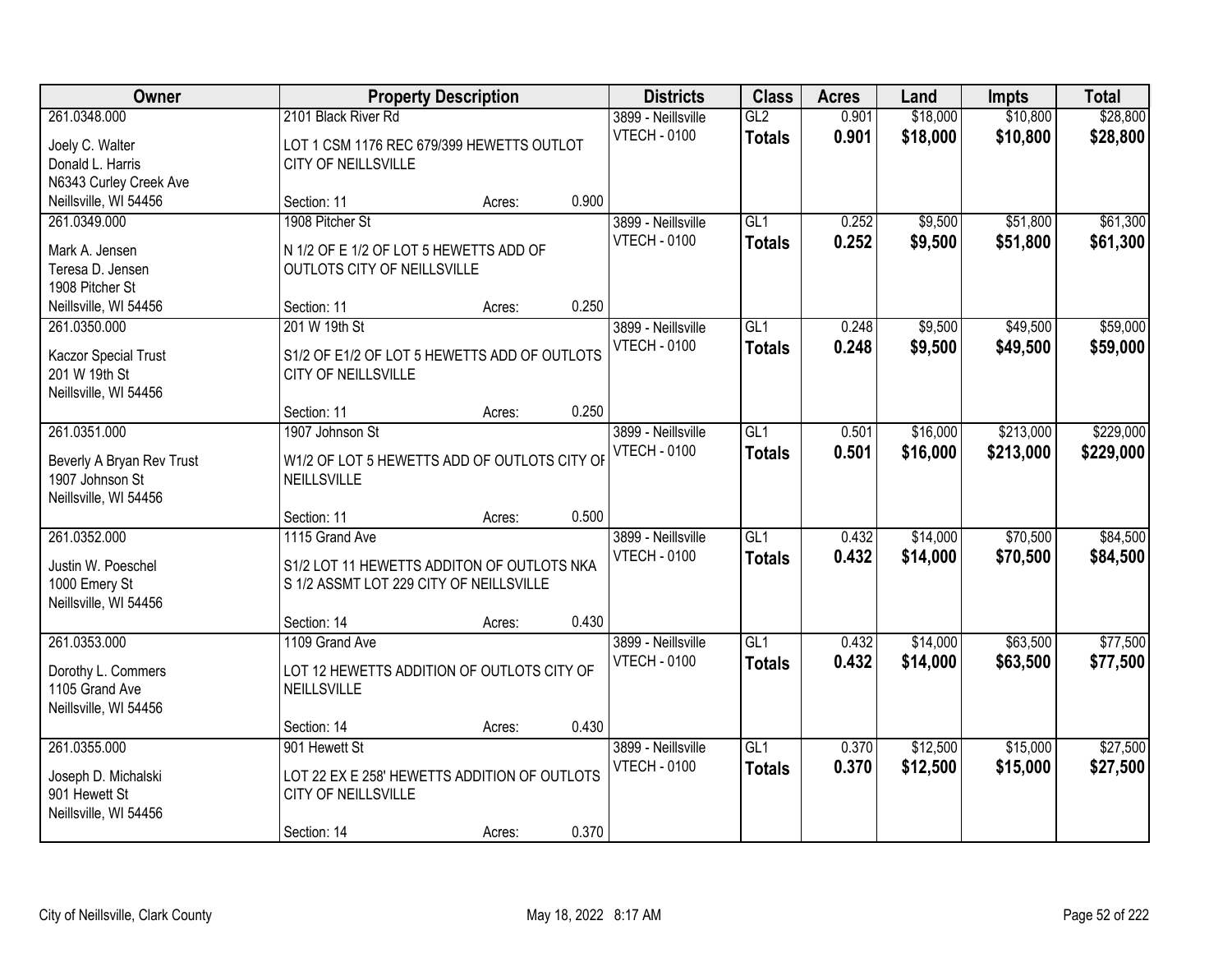| Owner                                  | <b>Property Description</b>                         |        |       | <b>Districts</b>    | <b>Class</b>     | <b>Acres</b> | Land     | <b>Impts</b>    | <b>Total</b> |
|----------------------------------------|-----------------------------------------------------|--------|-------|---------------------|------------------|--------------|----------|-----------------|--------------|
| 261.0356.000                           | 109 E 9th St                                        |        |       | 3899 - Neillsville  | GL1              | 0.280        | \$10,000 | \$109,000       | \$119,000    |
| Doris Bakker Trust                     | W 106' OF E 246'OF LOT 22 & COM AT SE COR OF SD     |        |       | <b>VTECH - 0100</b> | <b>Totals</b>    | 0.280        | \$10,000 | \$109,000       | \$119,000    |
| 109 E 9th St                           | LOT 22 TH W 246' TO POB TH N 102' W 12' S 102' E 12 |        |       |                     |                  |              |          |                 |              |
| Neillsville, WI 54456                  | TO POB HEWETTS ADDITION OF OUTLOTS CITY OF          |        |       |                     |                  |              |          |                 |              |
|                                        | Section: 14                                         | Acres: | 0.280 |                     |                  |              |          |                 |              |
| 261.0357.000                           | 121 E 9th St                                        |        |       | 3899 - Neillsville  | GL1              | 0.330        | \$11,000 | \$100,700       | \$111,700    |
|                                        |                                                     |        |       | <b>VTECH - 0100</b> | <b>Totals</b>    | 0.330        | \$11,000 | \$100,700       | \$111,700    |
| Tammy M. Smith                         | E 140' OF LOT 22 HEWETT'S ADD OF OUTLOTS WH         |        |       |                     |                  |              |          |                 |              |
| 121 E 9th St                           | INCL LOT 255 OF ASSESSOR'S PLAT HEWETTS ADD         |        |       |                     |                  |              |          |                 |              |
| Neillsville, WI 54456                  | OF OUTLOTS CITY OF NEILLSVILLE                      |        |       |                     |                  |              |          |                 |              |
|                                        | Section: 14                                         | Acres: | 0.330 |                     |                  |              |          |                 |              |
| 261.0358.000                           | 202 E 9th St                                        |        |       | 3899 - Neillsville  | GL1              | 0.620        | \$18,000 | \$53,100        | \$71,100     |
| Ndtco                                  | W 1/2 OF LOT 26 JAMES HEWETT'S OUTLOTS & PT         |        |       | <b>VTECH - 0100</b> | <b>Totals</b>    | 0.620        | \$18,000 | \$53,100        | \$71,100     |
| Gregg R. Scheirman Roth Ira            | OF LOT 421 ASSESSOR'S PLAT AS DESC IN 167/178       |        |       |                     |                  |              |          |                 |              |
| 1070 W Century Dr Ste 101              | CITY OF NEILLSVILLE                                 |        |       |                     |                  |              |          |                 |              |
| Louisville, CO 80027                   | Section: 14                                         | Acres: | 0.620 |                     |                  |              |          |                 |              |
| 261.0359.000                           | 206 E 9th St                                        |        |       | 3899 - Neillsville  | GL1              | 0.206        | \$7,500  | \$79,500        | \$87,000     |
|                                        |                                                     |        |       | <b>VTECH - 0100</b> | <b>Totals</b>    | 0.206        | \$7,500  | \$79,500        | \$87,000     |
| Lynda M. Hilliard                      | E 1/2 OF LOT 26 HEWETT'S ADDITION OF OUTLOTS        |        |       |                     |                  |              |          |                 |              |
| 206 E 9th St                           | CITY OF NEILLSVILLE                                 |        |       |                     |                  |              |          |                 |              |
| Neillsville, WI 54456                  |                                                     |        |       |                     |                  |              |          |                 |              |
|                                        | Section: 14                                         | Acres: | 0.210 |                     |                  |              |          |                 |              |
| 261.0360.000                           | 208 E 9th St                                        |        |       | 3899 - Neillsville  | $\overline{GL1}$ | 0.579        | \$17,500 | \$44,100        | \$61,600     |
| Donna J. Holder                        | W 101' OF LOT 27 & A PCL DESC AS COM AT SW COR      |        |       | <b>VTECH - 0100</b> | <b>Totals</b>    | 0.579        | \$17,500 | \$44,100        | \$61,600     |
| 413 Washington St                      | OF LOT 27 HOL THE 101' TO SE COR OF W 101' OF       |        |       |                     |                  |              |          |                 |              |
| Hawkins, WI 54530                      | SD LOT 27 TH S 100' TH W TO E/L OF ASMT LOT 421     |        |       |                     |                  |              |          |                 |              |
|                                        | Section: 14                                         | Acres: | 0.580 |                     |                  |              |          |                 |              |
| 261.0362.000                           | 407 E 6th St                                        |        |       | 3899 - Neillsville  | GL1              | 0.400        | \$13,500 | $\sqrt{6}$      | \$13,500     |
|                                        | LOT 31 HEWETT'S ADD OF OUTLOTS CITY OF              |        |       | <b>VTECH - 0100</b> | <b>Totals</b>    | 0.400        | \$13,500 | \$0             | \$13,500     |
| Maureen Lindekugel<br>1804 E Becker Rd | NEILLSVILLE                                         |        |       |                     |                  |              |          |                 |              |
|                                        |                                                     |        |       |                     |                  |              |          |                 |              |
| Marshfield, WI 54449                   | Section: 14                                         |        | 0.400 |                     |                  |              |          |                 |              |
| 261.0363.000                           | Huron St                                            | Acres: |       | 3899 - Neillsville  | GL1              | 0.186        | \$1,100  |                 | \$1,100      |
|                                        |                                                     |        |       |                     |                  |              |          | $\overline{50}$ |              |
| John J. Mcwilliams                     | E 86' OF LOT 32 HEWETT'S ADD OF OUTLOTS EX          |        |       | <b>VTECH - 0100</b> | <b>Totals</b>    | 0.186        | \$1,100  | \$0             | \$1,100      |
| Evelyn M. Mcwilliams                   | PCLS DESC IN 35/242 & 77/502 HEWETT'S ADD OF        |        |       |                     |                  |              |          |                 |              |
| 716 Hillcrest                          | OUTLOTS CITY OF NEILLSVILLE                         |        |       |                     |                  |              |          |                 |              |
| Libertyville, IL 60048                 | Section: 14                                         | Acres: | 0.190 |                     |                  |              |          |                 |              |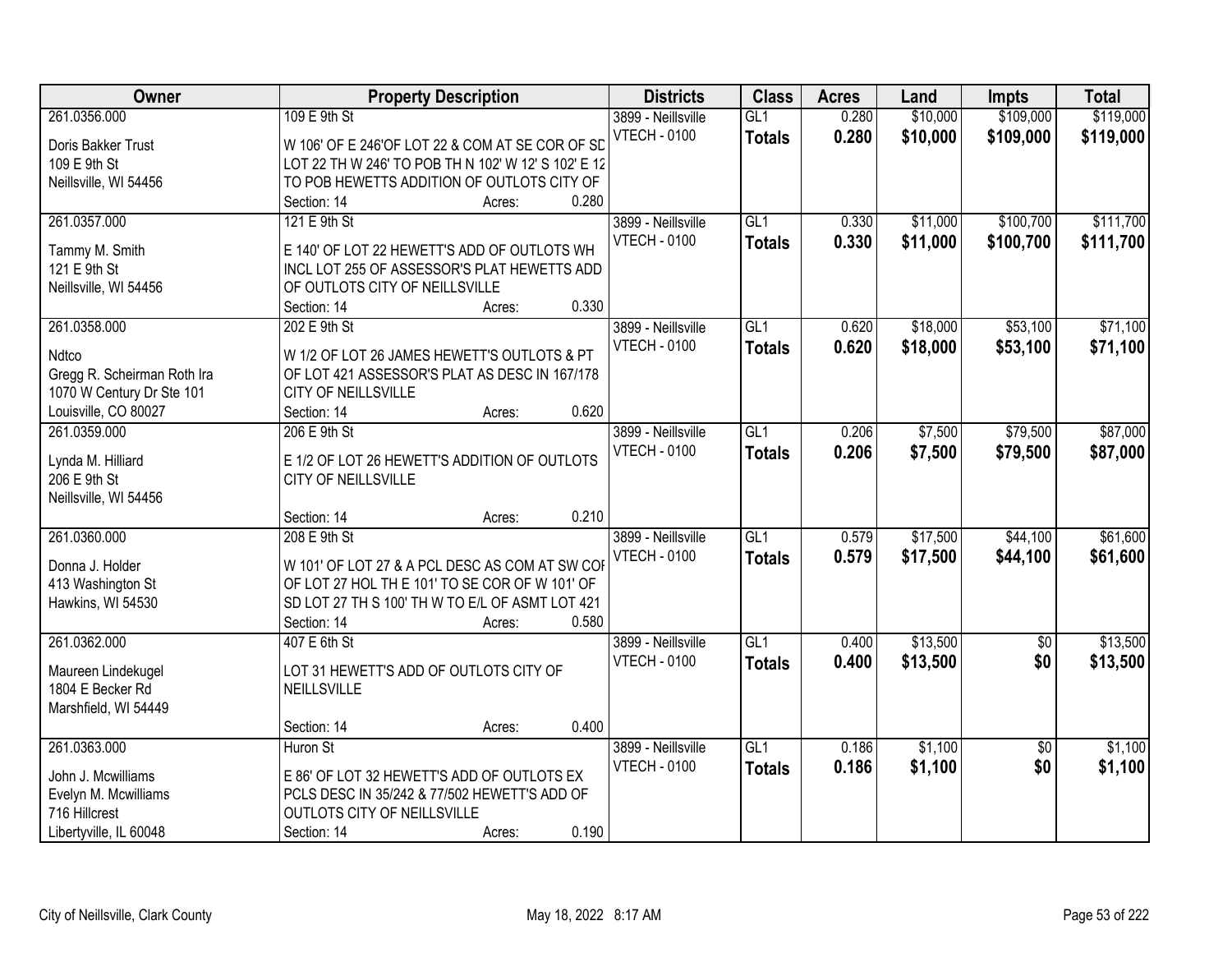| Owner                                                                                      |                                                                                                            | <b>Property Description</b> |       | <b>Districts</b>                          | <b>Class</b>                      | <b>Acres</b>   | Land                   | Impts                  | <b>Total</b>           |
|--------------------------------------------------------------------------------------------|------------------------------------------------------------------------------------------------------------|-----------------------------|-------|-------------------------------------------|-----------------------------------|----------------|------------------------|------------------------|------------------------|
| 261.0364.000<br>City of Neillsville<br>106 W Division St<br>Neillsville, WI 54456          | THAT PT OF LOT 34 & R/W DESC IN 206/42 & 84 & IN<br>207/614 HEWETT'S ADD OF OUTLOTS CITY OF<br>NEILLSVILLE |                             |       | 3899 - Neillsville<br><b>VTECH - 0100</b> | EL4<br><b>Totals</b>              | 0.284<br>0.284 | $\overline{60}$<br>\$0 | $\overline{50}$<br>\$0 | \$0<br>\$0             |
|                                                                                            | Section: 14                                                                                                | Acres:                      | 0.280 |                                           |                                   |                |                        |                        |                        |
| 261.0365.000<br>Steven T. Johnson<br>118 E 9th St<br>Neillsville, WI 54456                 | 118 E 9th St<br>E 96 FT OF LOT 38 HEWETT'S ADDITON OF<br>OUTLOTS CITY OF NEILLSVILLE                       |                             |       | 3899 - Neillsville<br><b>VTECH - 0100</b> | GL1<br><b>Totals</b>              | 0.440<br>0.440 | \$14,500<br>\$14,500   | \$47,300<br>\$47,300   | \$61,800<br>\$61,800   |
|                                                                                            | Section: 14                                                                                                | Acres:                      | 0.440 |                                           |                                   |                |                        |                        |                        |
| 261.0366.000<br><b>Brooke Pankratz</b><br>114 E 9th St<br>Neillsville, WI 54456            | 114 E 9th St<br>E 67' OF W 109' OF LOT 38 HEWETT'S ADDITION OF<br>OUTLOTS CITY OF NEILLSVILLE              |                             |       | 3899 - Neillsville<br><b>VTECH - 0100</b> | GL1<br><b>Totals</b>              | 0.310<br>0.310 | \$11,000<br>\$11,000   | \$76,500<br>\$76,500   | \$87,500<br>\$87,500   |
|                                                                                            | Section: 14                                                                                                | Acres:                      | 0.310 |                                           |                                   |                |                        |                        |                        |
| 261.0366.001<br>Elliot J. Sikora<br>9542 Cottontail Dr<br>Minnetrista, MN 55375            | $E$ 9th St<br>W 42' OF LOT 38 HEWETTS ADD OF OUTLOTS CITY<br>OF NEILLSVILLE                                |                             |       | 3899 - Neillsville<br><b>VTECH - 0100</b> | $\overline{GL1}$<br><b>Totals</b> | 0.190<br>0.190 | \$7,000<br>\$7,000     | \$0<br>\$0             | \$7,000<br>\$7,000     |
|                                                                                            | Section: 14                                                                                                | Acres:                      | 0.190 |                                           |                                   |                |                        |                        |                        |
| 261.0368.000<br>Shirley J. Anderson<br>313 Grand Ave<br>Neillsville, WI 54456              | 313 Grand Ave<br>LOT 56 HEWETT'S ADD OF OUTLOTS CITY OF<br>NEILLSVILLE                                     |                             |       | 3899 - Neillsville<br><b>VTECH - 0100</b> | $\overline{GL1}$<br><b>Totals</b> | 0.295<br>0.295 | \$10,500<br>\$10,500   | \$39,200<br>\$39,200   | \$49,700<br>\$49,700   |
|                                                                                            | Section: 14                                                                                                | Acres:                      | 0.300 |                                           |                                   |                |                        |                        |                        |
| 261.0369.000<br>Jerome W. Hamm<br>Gloria E. Hamm<br>212 Hewett St                          | 212 Hewett St<br>N 1/2 OF LOT 60 HEWETT'S ADDITION OF OUTLOTS<br>CITY OF NEILLSVILLE                       |                             |       | 3899 - Neillsville<br><b>VTECH - 0100</b> | $\overline{GL1}$<br><b>Totals</b> | 0.390<br>0.390 | \$13,000<br>\$13,000   | \$88,600<br>\$88,600   | \$101,600<br>\$101,600 |
| Neillsville, WI 54456                                                                      | Section: 14                                                                                                | Acres:                      | 0.390 |                                           |                                   |                |                        |                        |                        |
| 261.0370.000<br>Scott D. Opelt<br>Tara L. Opelt<br>N9525 Laraydo Ln<br>Merrillan, WI 54754 | 208 Hewett St<br>S 1/2 OF LOT 60 HEWETTS ADDITION OF OUTLOTS<br>CITY OF NEILLSVILLE<br>Section: 14         | Acres:                      | 0.390 | 3899 - Neillsville<br><b>VTECH - 0100</b> | GL1<br><b>Totals</b>              | 0.390<br>0.390 | \$13,000<br>\$13,000   | \$107,700<br>\$107,700 | \$120,700<br>\$120,700 |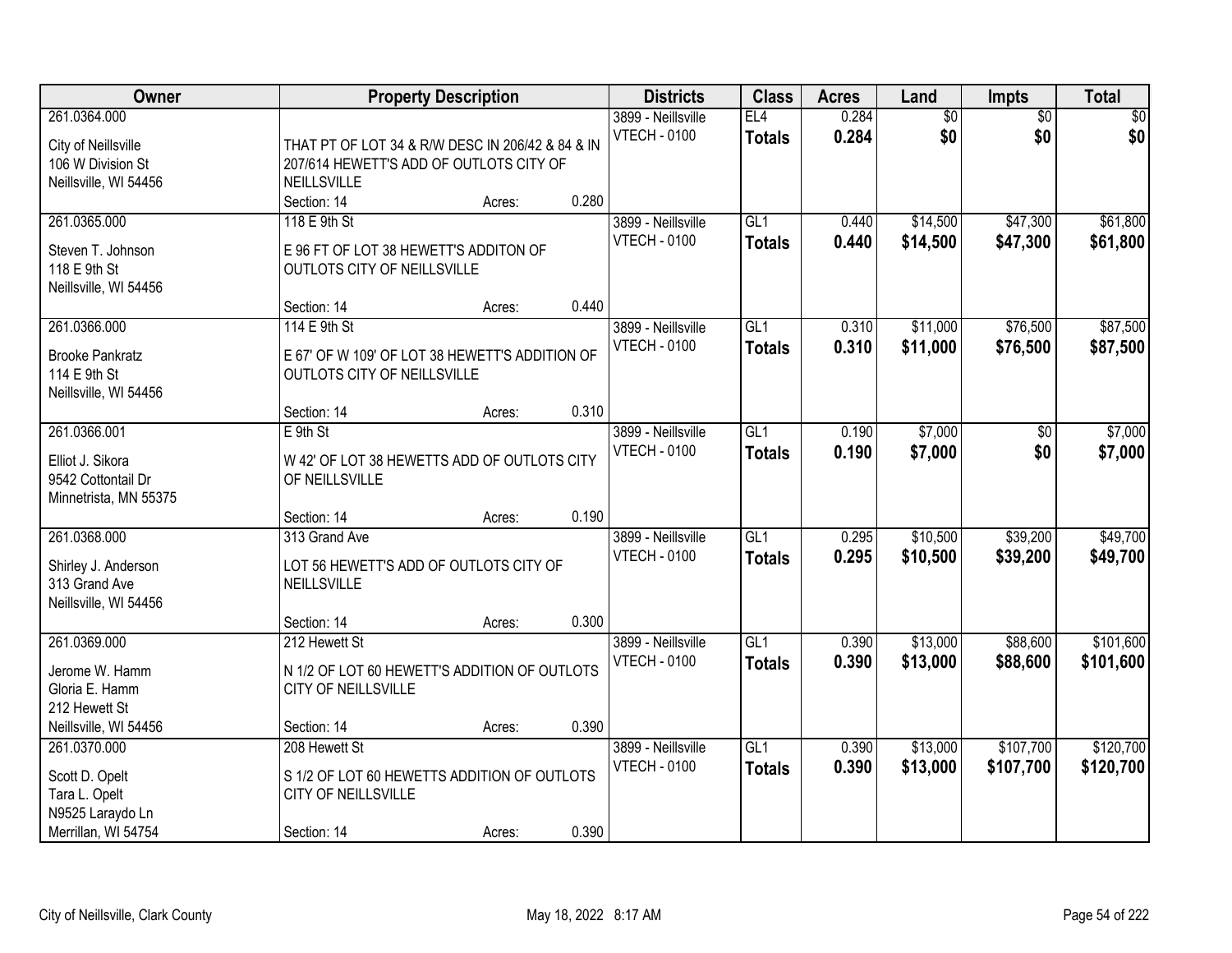| Owner                                                                                                     |                                                                                                                                                                             | <b>Property Description</b> |       | <b>Districts</b>                          | <b>Class</b>                      | <b>Acres</b>   | Land                 | <b>Impts</b>           | <b>Total</b>           |
|-----------------------------------------------------------------------------------------------------------|-----------------------------------------------------------------------------------------------------------------------------------------------------------------------------|-----------------------------|-------|-------------------------------------------|-----------------------------------|----------------|----------------------|------------------------|------------------------|
| 261.0371.000<br>Kevin D. German<br>204 Hewett St<br>Neillsville, WI 54456                                 | 204 Hewett St<br>LOT 1 CSM 680 REC 601/692 FKA LOT 61 HEWETTS<br>ADDITION OF OUTLOTS CITY OF NEILLSVILLE                                                                    |                             |       | 3899 - Neillsville<br><b>VTECH - 0100</b> | GL1<br><b>Totals</b>              | 0.352<br>0.352 | \$12,000<br>\$12,000 | \$43,200<br>\$43,200   | \$55,200<br>\$55,200   |
|                                                                                                           | Section: 14                                                                                                                                                                 | Acres:                      | 0.350 |                                           |                                   |                |                      |                        |                        |
| 261.0372.000<br>James A. Wedekind<br>Sandra M. Connell<br>N4340 St Hwy 73                                 | 200 Hewett St<br>LOT 62 HEWETT'S ADDITION OF OUTLOTS CITY OF<br>NEILLSVILLE                                                                                                 |                             |       | 3899 - Neillsville<br><b>VTECH - 0100</b> | GL1<br><b>Totals</b>              | 0.468<br>0.468 | \$15,000<br>\$15,000 | \$90,400<br>\$90,400   | \$105,400<br>\$105,400 |
| Neillsville, WI 54456                                                                                     | Section: 14                                                                                                                                                                 | Acres:                      | 0.470 |                                           |                                   |                |                      |                        |                        |
| 261.0373.000<br>Tammy Bilas et al<br>241 Talcott Rd<br>Park Ridge, IL 60068                               | 125 Hewett St<br>S 44' OF LOT 63 HEWETT'S ADDITION OF OUTLOTS<br>CITY OF NEILLSVILLE                                                                                        |                             |       | 3899 - Neillsville<br><b>VTECH - 0100</b> | GL1<br><b>Totals</b>              | 0.186<br>0.186 | \$7,000<br>\$7,000   | \$29,500<br>\$29,500   | \$36,500<br>\$36,500   |
|                                                                                                           | Section: 14                                                                                                                                                                 | Acres:                      | 0.190 |                                           |                                   |                |                      |                        |                        |
| 261.0374.000<br>Mark R. Jones<br>W5621 Todd Rd<br>Neillsville, WI 54456                                   | 205 Hewett St<br>PT OF LOT 63 COM AT A PT 15' N OF NW COR OF<br>LOT 63 HEWETTS ADD OF OUTLOTS TH E // WITH<br>N/L OF LOT 63 84' TH S 50' W 84'TH N TO POB BG PT             |                             |       | 3899 - Neillsville<br><b>VTECH - 0100</b> | GL1<br><b>Totals</b>              | 0.096<br>0.096 | \$3,500<br>\$3,500   | \$70,900<br>\$70,900   | \$74,400<br>\$74,400   |
|                                                                                                           | Section: 14                                                                                                                                                                 | Acres:                      | 0.090 |                                           |                                   |                |                      |                        |                        |
| 261.0375.000<br>Roger L. Mallory<br>Patricia A. Mallory<br>203 Hewett St<br>Neillsville, WI 54456         | 203 Hewett St<br>LOT 63 HEWETTS ADD OF OUTLOT & S 15' OF ASMT<br>LOT 560 EX S 44' OF LOT 63 & EX COM 15' N OF NW<br>COR OF LOT 63 HEWETTS ADD OF OUTLOTS THE<br>Section: 14 | Acres:                      | 0.320 | 3899 - Neillsville<br><b>VTECH - 0100</b> | $\overline{GL1}$<br><b>Totals</b> | 0.317<br>0.317 | \$11,000<br>\$11,000 | \$47,800<br>\$47,800   | \$58,800<br>\$58,800   |
| 261.0376.000<br>Michael L. Schoengarth<br>Debra J. Schoengarth<br>N3957 Marg Ave<br>Neillsville, WI 54456 | 300 Court St<br>LOT 80 HEWETTS ADDITION OF OUTLOTS CITY OF<br>NEILLSVILLE<br>Section: 14                                                                                    | Acres:                      | 0.270 | 3899 - Neillsville<br><b>VTECH - 0100</b> | GL1<br><b>Totals</b>              | 0.272<br>0.272 | \$10,000<br>\$10,000 | \$109,900<br>\$109,900 | \$119,900<br>\$119,900 |
| 261.0377.000<br>Mark R. Jones<br>W5621 Todd Rd<br>Neillsville, WI 54456                                   | 218 State St<br>LOT 86 HEWETTS ADDITON OF OUTLOTS CITY OF<br>NEILLSVILLE<br>Section: 14                                                                                     | Acres:                      | 0.160 | 3899 - Neillsville<br><b>VTECH - 0100</b> | GL1<br><b>Totals</b>              | 0.156<br>0.156 | \$6,000<br>\$6,000   | \$36,000<br>\$36,000   | \$42,000<br>\$42,000   |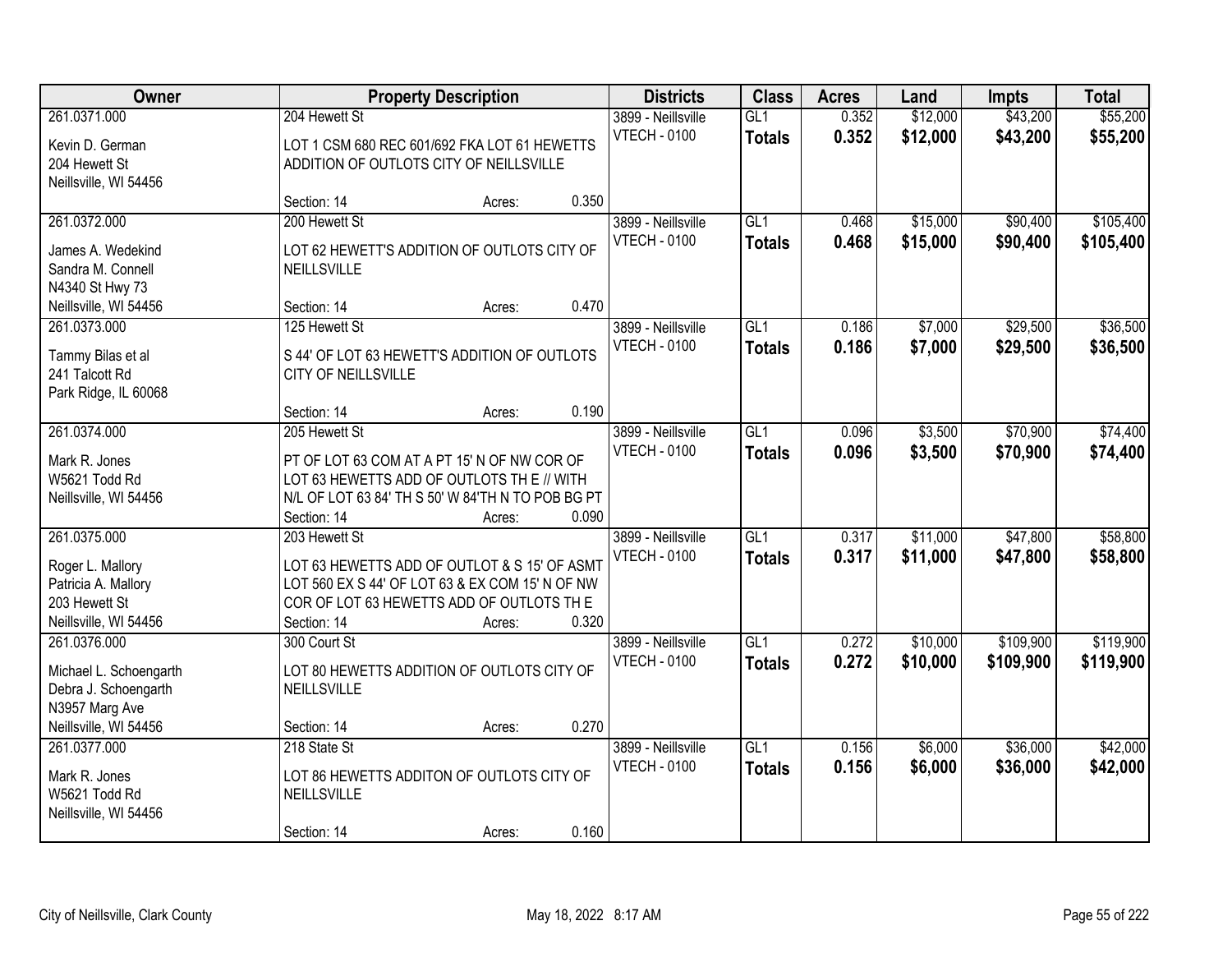| Owner                                                                                                    |                                                                                                            | <b>Property Description</b>                                                                                                                        |       | <b>Districts</b>                          | <b>Class</b>         | <b>Acres</b>   | Land                   | <b>Impts</b>           | <b>Total</b>            |
|----------------------------------------------------------------------------------------------------------|------------------------------------------------------------------------------------------------------------|----------------------------------------------------------------------------------------------------------------------------------------------------|-------|-------------------------------------------|----------------------|----------------|------------------------|------------------------|-------------------------|
| 261.0378.000<br>Prays Golden Gaits, LLC<br>N1927 Pray Ave<br>Neillsville, WI 54456                       | 319 State St<br>NEILLSVILLE                                                                                | LOT 92 HEWETT'S ADDITION OF OUTLOTS CITY OF                                                                                                        |       | 3899 - Neillsville<br><b>VTECH - 0100</b> | GL1<br><b>Totals</b> | 0.600<br>0.600 | \$17,500<br>\$17,500   | \$101,200<br>\$101,200 | \$118,700<br>\$118,700  |
|                                                                                                          | Section: 14                                                                                                | Acres:                                                                                                                                             | 0.600 |                                           |                      |                |                        |                        |                         |
| 261.0379.000<br>Allan H. Hoesly<br>411 State St<br>Neillsville, WI 54456                                 | 411 State St<br>NWLY TO NW COR OF LOT 97 TH S TO POB<br>HEWETTS ADDITION OF OUTLOTS CITY OF<br>Section: 14 | LOT 96 & COM AT SW COR OF LOT 97 TH E 11' TH<br>Acres:                                                                                             | 0.420 | 3899 - Neillsville<br><b>VTECH - 0100</b> | GL1<br><b>Totals</b> | 0.415<br>0.415 | \$13,500<br>\$13,500   | \$144,400<br>\$144,400 | \$157,900<br>\$157,900  |
| 261.0380.000<br>Aaron Symons<br>Nicole Symons<br>308 E 5th St<br>Neillsville, WI 54456                   | 308 E 5th St<br>Section: 14                                                                                | LOT 97 EX COM AT SW COR TH E 11' TH NWLY TO<br>NW COR THIS TO POB HEWETTS ADDITION OF<br>OUTLOTS & LOT 9 YOUMANS ADDITION CITY OF<br>Acres:        | 0.380 | 3899 - Neillsville<br><b>VTECH - 0100</b> | GL1<br><b>Totals</b> | 0.380<br>0.380 | \$13,000<br>\$13,000   | \$62,100<br>\$62,100   | \$75,100<br>\$75,100    |
| 261.0381.000<br>City of Neillsville<br>106 W Division St<br>Neillsville, WI 54456                        | 5th St<br>CITY OF NEILLSVILLE<br>Section: 14                                                               | LOT 100 EX E 70' HEWETTS ADDITION OF OUTLOTS<br>Acres:                                                                                             | 0.930 | 3899 - Neillsville<br><b>VTECH - 0100</b> | EL4<br><b>Totals</b> | 0.930<br>0.930 | \$0<br>\$0             | \$0<br>\$0             | \$0<br>\$0              |
| 261.0382.000<br>School District of<br>Neillsville<br>614 E 5th St<br>Neillsville, WI 54456               | 5th St<br>Section: 14                                                                                      | E 70' OF LOT 100 AND LOT 101 WHICH INC THE E 30<br>FMLY A ST EXC & EX S 370' OF E 30' HEWETTS<br>ADDITION OF OUTLOTS CITY OF NEILLSVILLE<br>Acres: | 0.000 | 3899 - Neillsville<br><b>VTECH - 0100</b> | EL4<br><b>Totals</b> | 0.000<br>0.000 | $\overline{50}$<br>\$0 | $\overline{50}$<br>\$0 | $\overline{50}$<br>\$0  |
| 261.0383.000<br>City of Neillsville<br>106 W Division St<br>Neillsville, WI 54456                        | 5th St<br>S 370' OF E 30' OF LOT 101 AS DESC IN 238<br>CITY OF NEILLSVILLE<br>Section: 14                  | RECORDS 141 HEWETTS ADDITION OF OUTLOTS<br>Acres:                                                                                                  | 0.000 | 3899 - Neillsville<br><b>VTECH - 0100</b> | EL4<br><b>Totals</b> | 0.000<br>0.000 | $\overline{50}$<br>\$0 | $\overline{50}$<br>\$0 | $\overline{\$0}$<br>\$0 |
| 261.0384.000<br>Richard M. Kelnhofer<br>c/o Richard M. Kelnhofer<br>614 S 12th St<br>Watertown, WI 53094 | 123 Court St<br>NEILLSVILLE<br>Section: 14                                                                 | LOT 105 HEWETTS ADDITION OF OUTLOTS CITY OF<br>Acres:                                                                                              | 0.200 | 3899 - Neillsville<br><b>VTECH - 0100</b> | GL1<br><b>Totals</b> | 0.200<br>0.200 | \$7,500<br>\$7,500     | \$3,200<br>\$3,200     | \$10,700<br>\$10,700    |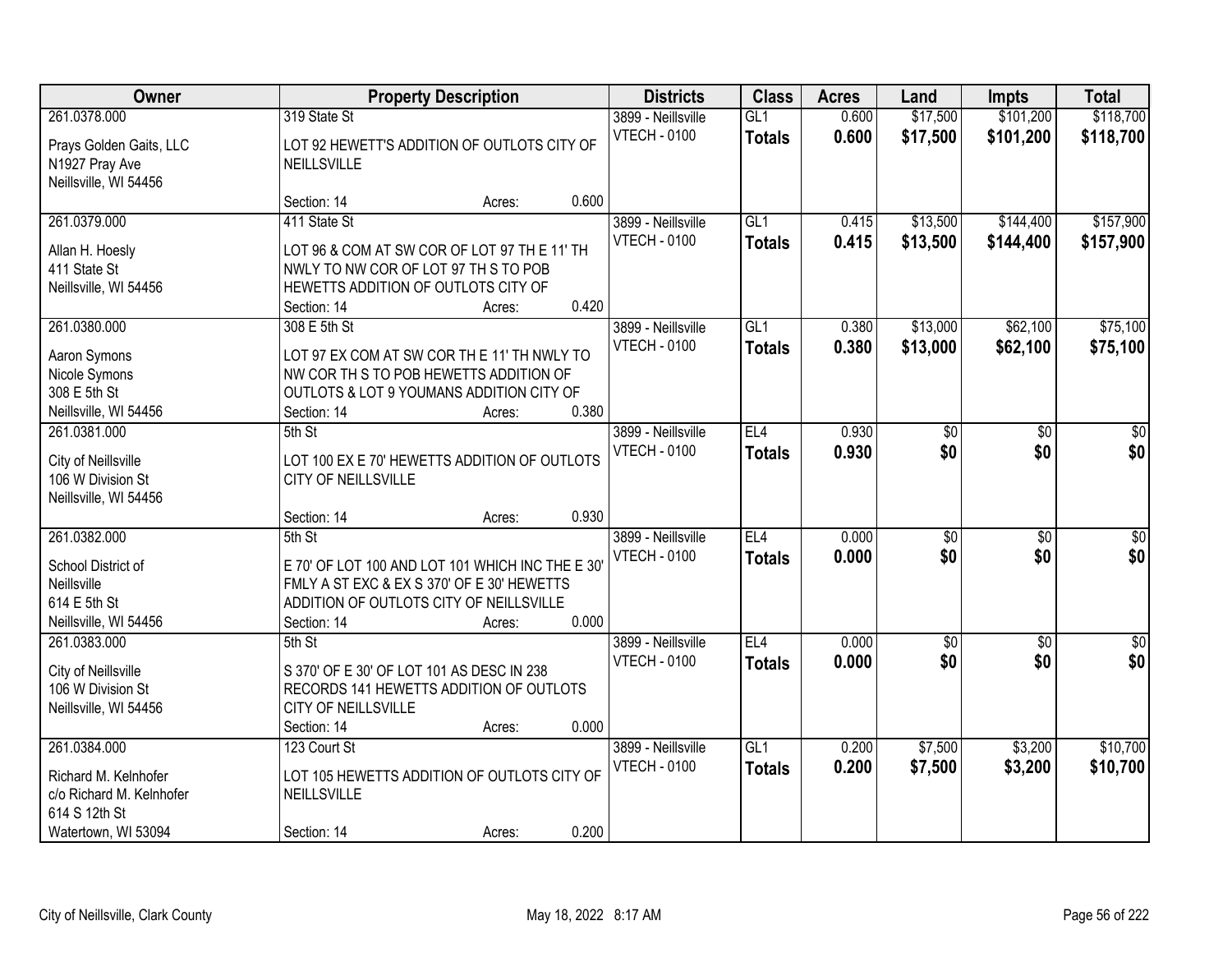| Owner                                                                                            |                                                                                                    | <b>Property Description</b> |       | <b>Districts</b>                          | <b>Class</b>                      | <b>Acres</b>   | Land                 | <b>Impts</b>           | <b>Total</b>           |
|--------------------------------------------------------------------------------------------------|----------------------------------------------------------------------------------------------------|-----------------------------|-------|-------------------------------------------|-----------------------------------|----------------|----------------------|------------------------|------------------------|
| 261.0385.000<br>Ricky D. Millard<br>Diane D. Millard<br>119 Court St                             | 119 Court St<br>LOT 106 HEWETT'S ADDITION OF OUTLOTS CITY OF<br><b>NEILLSVILLE</b>                 |                             |       | 3899 - Neillsville<br><b>VTECH - 0100</b> | GL1<br><b>Totals</b>              | 0.200<br>0.200 | \$7,500<br>\$7,500   | \$41,500<br>\$41,500   | \$49,000<br>\$49,000   |
| Neillsville, WI 54456                                                                            | Section: 14                                                                                        | Acres:                      | 0.200 |                                           |                                   |                |                      |                        |                        |
| 261.0386.000<br>Jacob R. Ratsch<br>25 Court St<br>Neillsville, WI 54456                          | 25 Court St<br>LOT 108 HEWETTS ADDITION OF OUTLOTS CITY OF<br>NEILLSVILLE                          |                             |       | 3899 - Neillsville<br><b>VTECH - 0100</b> | GL1<br><b>Totals</b>              | 0.400<br>0.400 | \$13,500<br>\$13,500 | \$33,100<br>\$33,100   | \$46,600<br>\$46,600   |
|                                                                                                  | Section: 14                                                                                        | Acres:                      | 0.400 |                                           |                                   |                |                      |                        |                        |
| 261.0387.000<br>Alice M. Carteron<br>32 Court St<br>Neillsville, WI 54456                        | 32 Court St<br>LOT 114 HEWETTS ADDITION OF OUTLOTS CITY OF<br>NEILLSVILLE                          |                             |       | 3899 - Neillsville<br><b>VTECH - 0100</b> | GL1<br><b>Totals</b>              | 0.230<br>0.230 | \$8,500<br>\$8,500   | \$29,900<br>\$29,900   | \$38,400<br>\$38,400   |
|                                                                                                  | Section: 14                                                                                        | Acres:                      | 0.230 |                                           |                                   |                |                      |                        |                        |
| 261.0388.000<br><b>Equity Trust Company</b><br>Gregg R. Scheirman Roth Ira<br>15271 E Hialeah Pl | 122 Hewett St<br>LOT 121 HEWETTS ADDITION OF OUTLOTS CITY OF<br><b>NEILLSVILLE</b>                 |                             |       | 3899 - Neillsville<br><b>VTECH - 0100</b> | GL1<br><b>Totals</b>              | 0.361<br>0.361 | \$12,500<br>\$12,500 | \$79,400<br>\$79,400   | \$91,900<br>\$91,900   |
| Aurora, CO 80015                                                                                 | Section: 14                                                                                        | Acres:                      | 0.360 |                                           |                                   |                |                      |                        |                        |
| 261.0389.000<br>Robert A. Schultz<br>Lori A. Schultz<br>118 Hewett St                            | 118 Hewett St<br>LOT 122 HEWETTS ADDITION OF OUTLOTS CITY OF<br>NEILLSVILLE                        |                             |       | 3899 - Neillsville<br><b>VTECH - 0100</b> | $\overline{GL1}$<br><b>Totals</b> | 0.541<br>0.541 | \$16,500<br>\$16,500 | \$143,300<br>\$143,300 | \$159,800<br>\$159,800 |
| Neillsville, WI 54456<br>261.0390.000                                                            | Section: 14<br>26 Hewett St                                                                        | Acres:                      | 0.540 | 3899 - Neillsville                        | GL2                               | 0.890          | \$22,500             | \$315,100              | \$337,600              |
| Tufts Mansion, LLC<br>26 Hewett St<br>Neillsville, WI 54456                                      | LOT 129 HEWETTS ADDITION OF OUTLOTS CITY OF<br>NEILLSVILLE                                         |                             |       | <b>VTECH - 0100</b>                       | <b>Totals</b>                     | 0.890          | \$22,500             | \$315,100              | \$337,600              |
|                                                                                                  | Section: 14                                                                                        | Acres:                      | 0.890 |                                           |                                   |                |                      |                        |                        |
| 261.0391.000<br>Michael R. Thomas<br>Tabitha A. Thomas<br>18 Hewett St<br>Neillsville, WI 54456  | 18 Hewett St<br>E 1/2 OF LOT 130 HEWETTS ADDITION OF OUTLOTS<br>CITY OF NEILLSVILLE<br>Section: 14 | Acres:                      | 0.890 | 3899 - Neillsville<br><b>VTECH - 0100</b> | GL1<br><b>Totals</b>              | 0.879<br>0.879 | \$22,500<br>\$22,500 | \$34,800<br>\$34,800   | \$57,300<br>\$57,300   |
|                                                                                                  |                                                                                                    |                             |       |                                           |                                   |                |                      |                        |                        |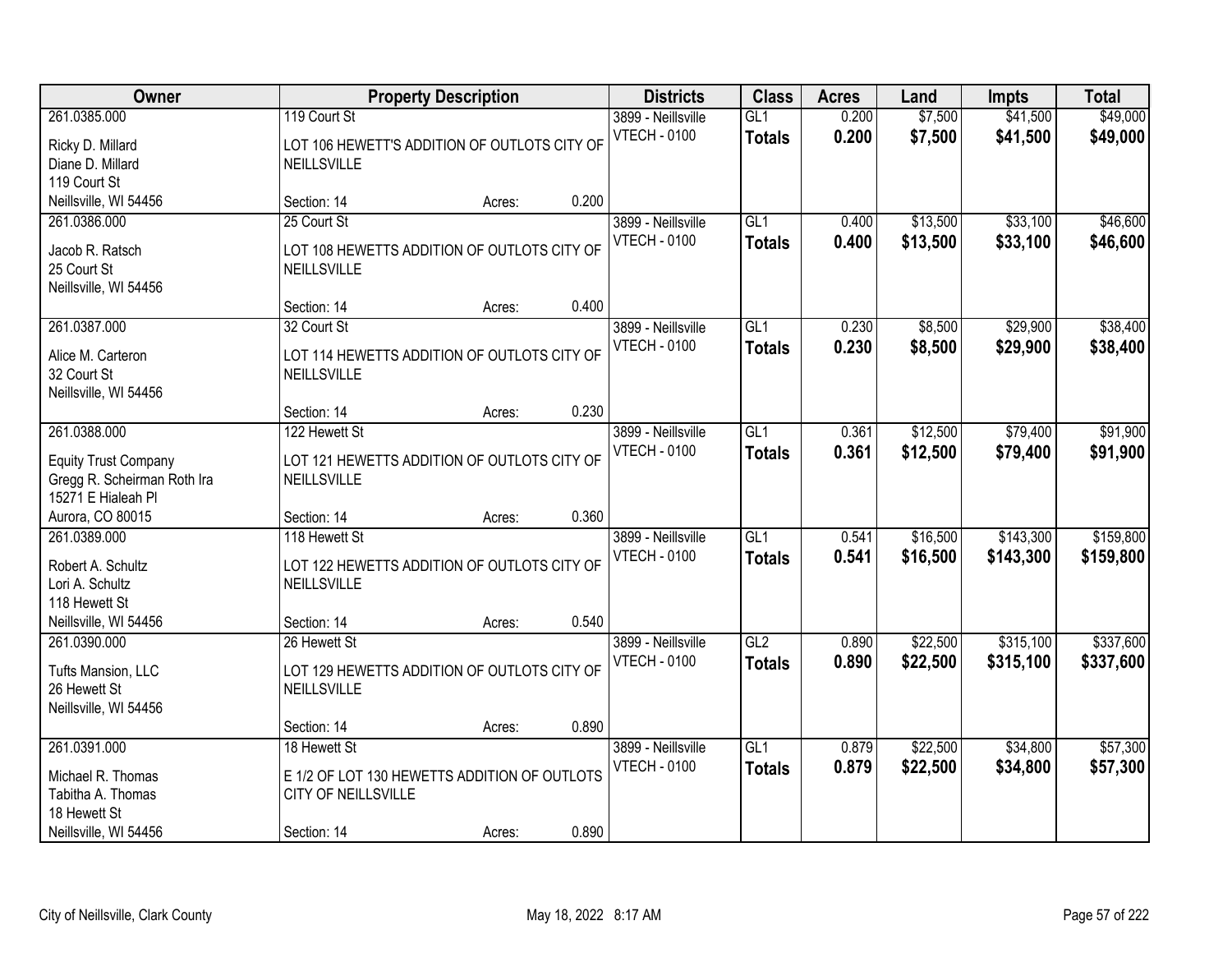| Owner                                                                                   |                                                                                                          | <b>Property Description</b> |       | <b>Districts</b>                          | <b>Class</b>                      | <b>Acres</b>   | Land                 | <b>Impts</b>           | <b>Total</b>           |
|-----------------------------------------------------------------------------------------|----------------------------------------------------------------------------------------------------------|-----------------------------|-------|-------------------------------------------|-----------------------------------|----------------|----------------------|------------------------|------------------------|
| 261.0392.000<br>Andrew G. Arndt<br>Amy E. Arndt<br>21 Grand Ave                         | 21 Grand Ave<br>N 60' OF W 1/2 OF LOT 130 HEWETT'S ADDITION OF<br>OUTLOTS CITY OF NEILLSVILLE            |                             |       | 3899 - Neillsville<br><b>VTECH - 0100</b> | GL1<br><b>Totals</b>              | 0.326<br>0.326 | \$11,500<br>\$11,500 | \$72,300<br>\$72,300   | \$83,800<br>\$83,800   |
| Neillsville, WI 54456                                                                   | Section: 14                                                                                              | Acres:                      | 0.330 |                                           |                                   |                |                      |                        |                        |
| 261.0393.000<br>Kirk A. Maynard<br>Donnella N. Maynard<br>17 Grand Ave                  | 17 Grand Ave<br>S 105' OF W1/2 OF LOT 130 HEWETT'S ADDITION OF<br>OUTLOTS CITY OF NEILLSVILLE            |                             |       | 3899 - Neillsville<br><b>VTECH - 0100</b> | GL1<br><b>Totals</b>              | 0.571<br>0.571 | \$17,000<br>\$17,000 | \$109,400<br>\$109,400 | \$126,400<br>\$126,400 |
| Neillsville, WI 54456                                                                   | Section: 14                                                                                              | Acres:                      | 0.570 |                                           |                                   |                |                      |                        |                        |
| 261.0394.000<br>Dean E. Hainz<br>13 Grand Ave<br>Neillsville, WI 54456                  | 13 Grand Ave<br>N 95' OF LOT 131 HEWETT'S ADDITION OF OUTLOTS<br><b>CITY OF NEILLSVILLE</b>              |                             |       | 3899 - Neillsville<br><b>VTECH - 0100</b> | GL1<br><b>Totals</b>              | 0.517<br>0.517 | \$16,000<br>\$16,000 | \$18,800<br>\$18,800   | \$34,800<br>\$34,800   |
|                                                                                         | Section: 14                                                                                              | Acres:                      | 0.520 |                                           |                                   |                |                      |                        |                        |
| 261.0395.000<br>Toni D. Hansen<br>9 Grand Ave<br>Neillsville, WI 54456                  | 9 Grand Ave<br>S 70' OF LOT 131 HEWETTS ADDITION OF OUTLOTS<br>CITY OF NEILLSVILLE                       |                             |       | 3899 - Neillsville<br><b>VTECH - 0100</b> | GL1<br><b>Totals</b>              | 0.381<br>0.381 | \$13,000<br>\$13,000 | \$59,200<br>\$59,200   | \$72,200<br>\$72,200   |
|                                                                                         | Section: 14                                                                                              | Acres:                      | 0.380 |                                           |                                   |                |                      |                        |                        |
| 261.0396.000<br>Darryl J. Ortmann<br>Julie A. Ortmann<br>10 Hewett St                   | 10 Hewett St<br>LOT 132 EX S 62' HEWETTS ADDITION OF OUTLOTS<br>CITY OF NEILLSVILLE                      |                             |       | 3899 - Neillsville<br><b>VTECH - 0100</b> | $\overline{GL1}$<br><b>Totals</b> | 0.556<br>0.556 | \$17,000<br>\$17,000 | \$100,600<br>\$100,600 | \$117,600<br>\$117,600 |
| Neillsville, WI 54456                                                                   | Section: 14                                                                                              | Acres:                      | 0.560 |                                           |                                   |                |                      |                        |                        |
| 261.0397.000<br>Jerry Quicker<br>Judith Quicker<br>6 Hewett St                          | 6 Hewett St<br>S 62' OF LOT 132 HEWETT'S ADDITION OF OUTLOT<br>CITY OF NEILLSVILLE                       |                             |       | 3899 - Neillsville<br><b>VTECH - 0100</b> | GL1<br><b>Totals</b>              | 0.334<br>0.334 | \$11,500<br>\$11,500 | \$91,100<br>\$91,100   | \$102,600<br>\$102,600 |
| Neillsvillle, WI 54456                                                                  | Section: 14                                                                                              | Acres:                      | 0.330 |                                           |                                   |                |                      |                        |                        |
| 261.0398.000<br>Crystal Clean Auto Spa, Inc<br>N5039 St Hwy 73<br>Neillsville, WI 54456 | 3 Grand Ave<br>LOT 133 EX E 90' HEWETTS ADDITION OF OUTLOTS<br><b>CITY OF NEILLSVILLE</b><br>Section: 14 | Acres:                      | 0.440 | 3899 - Neillsville<br><b>VTECH - 0100</b> | GL2<br><b>Totals</b>              | 0.439<br>0.439 | \$49,500<br>\$49,500 | \$98,800<br>\$98,800   | \$148,300<br>\$148,300 |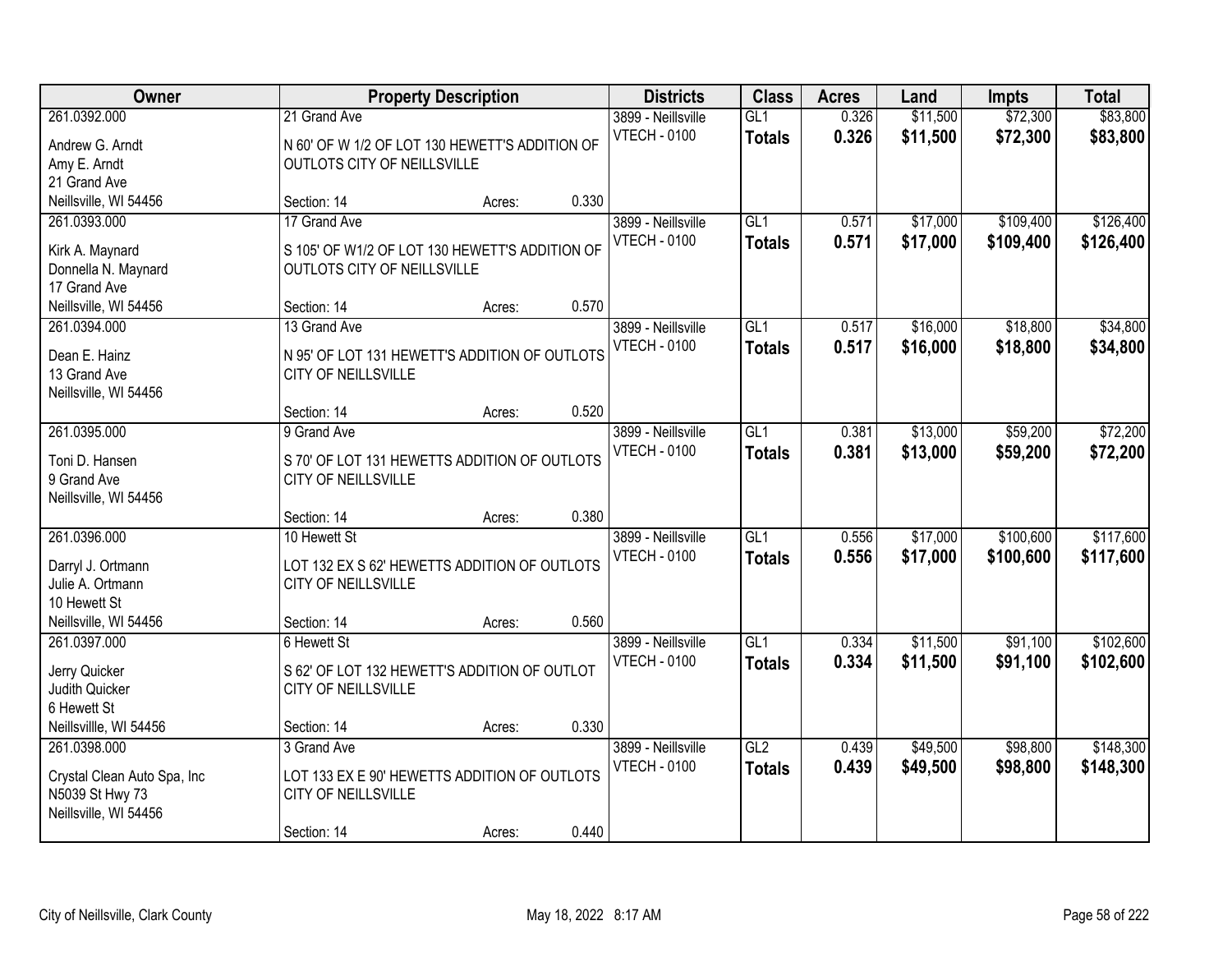| Owner                             | <b>Property Description</b>                         | <b>Districts</b>    | <b>Class</b>    | <b>Acres</b> | Land            | <b>Impts</b>    | <b>Total</b>     |
|-----------------------------------|-----------------------------------------------------|---------------------|-----------------|--------------|-----------------|-----------------|------------------|
| 261.0399.000                      | 113 W Division St                                   | 3899 - Neillsville  | GL2             | 0.500        | \$54,000        | \$90,500        | \$144,500        |
| Simplicity Credit Union           | LOT 1 CSM 2833 DOC 632158 BG PT HEWETT'S ADD        | <b>VTECH - 0100</b> | <b>Totals</b>   | 0.500        | \$54,000        | \$90,500        | \$144,500        |
| 222 E Upham St                    | OF OUTLOTS AND PT ASSESSMENT PLAT CITY OF           |                     |                 |              |                 |                 |                  |
| Marshfield, WI 54449              | <b>NEILLSVILLE</b>                                  |                     |                 |              |                 |                 |                  |
|                                   | 0.500<br>Section: 14<br>Acres:                      |                     |                 |              |                 |                 |                  |
| 261.0400.000                      | 8 Grand Ave                                         | 3899 - Neillsville  | GL <sub>1</sub> | 0.571        | \$17,000        | \$137,400       | \$154,400        |
|                                   |                                                     | <b>VTECH - 0100</b> | <b>Totals</b>   | 0.571        | \$17,000        | \$137,400       | \$154,400        |
| Derrick J. Sandfort               | COM 111.5' N OF SE COR OF LOT 135 HEWETTS ADD       |                     |                 |              |                 |                 |                  |
| Jessica R. Clark                  | OF OUT-LOTS TH W 177.5' S 8' W 30' N 114' E 42.5' N |                     |                 |              |                 |                 |                  |
| 8 Grand Ave                       | 16' E 165' S 122' TO POB HEWETTS ADD OF             |                     |                 |              |                 |                 |                  |
| Neillsville, WI 54456             | 0.570<br>Section: 15<br>Acres:                      |                     |                 |              |                 |                 |                  |
| 261.0401.000                      | 15 Clay St                                          | 3899 - Neillsville  | GLI             | 0.860        | \$22,000        | \$122,100       | \$144,100        |
| Timothy L. Oldham                 | PT OF LOT 135 COM 120' N & 396.5' W OF SE COR OF    | <b>VTECH - 0100</b> | <b>Totals</b>   | 0.860        | \$22,000        | \$122,100       | \$144,100        |
| Kim L. Oldham                     | SEC 15-24-2W TH RNG N 210' TH E 201.5' TH S 96' TH  |                     |                 |              |                 |                 |                  |
| 15 Clay St                        | W 42.50' TH S 114' TH W 159' TO POB HEWETTS ADD     |                     |                 |              |                 |                 |                  |
| Neillsville, WI 54456             | 0.860<br>Section: 15<br>Acres:                      |                     |                 |              |                 |                 |                  |
| 261.0402.000                      | 335 W Division St                                   | 3899 - Neillsville  | GL1             | 0.341        | \$11,500        | \$95,800        | \$107,300        |
|                                   |                                                     | <b>VTECH - 0100</b> | <b>Totals</b>   | 0.341        | \$11,500        | \$95,800        | \$107,300        |
| Bruce H. Rayhorn                  | PT OF LOT 135 N 90' OF S 103.5' OF W 189' OF E      |                     |                 |              |                 |                 |                  |
| Patsy A. Rayhorn                  | 366.5' OF LOT 135 EX HWY R/W DESC IN 495/111        |                     |                 |              |                 |                 |                  |
| 335 W Division St                 | HEWETTS ADD OF OUTLOTS CITY OF NEILLSVILLE          |                     |                 |              |                 |                 |                  |
| Neillsville, WI 54456             | 0.340<br>Section: 15<br>Acres:                      |                     |                 |              |                 |                 |                  |
| 261.0402.001                      | US Hwy 10                                           | 3899 - Neillsville  | EL2             | 0.140        | $\overline{50}$ | $\overline{50}$ | $\overline{\$0}$ |
| State of Wisconsin                | HWY R/W DESC IN 495/99 (PETTIT .09) & IN 495/111    | <b>VTECH - 0100</b> | <b>Totals</b>   | 0.140        | \$0             | \$0             | \$0              |
| Dept of Transportation            | (BIRD .05) BG PT OF LOT 135 OF HEWETTS ADD OF       |                     |                 |              |                 |                 |                  |
| 718 W Clairemont Ave              | OUTLOTS CITY OF NEILLSVILLE                         |                     |                 |              |                 |                 |                  |
| Eau Claire, WI 54701              | 0.140<br>Section: 15<br>Acres:                      |                     |                 |              |                 |                 |                  |
| 261.0403.000                      | 401 W Division St                                   | 3899 - Neillsville  | GL1             | 0.470        | \$15,000        | \$143,500       | \$158,500        |
|                                   |                                                     | <b>VTECH - 0100</b> | <b>Totals</b>   | 0.470        | \$15,000        | \$143,500       |                  |
| Mankowski Revocable Trust James B | TH PT OF LOT 135 HEWETT'S ADD OF OUTLOTS            |                     |                 |              |                 |                 | \$158,500        |
| 401 W Division St                 | DESC AS FOLLOWS; COM 30' N & 456.5' W OF SE         |                     |                 |              |                 |                 |                  |
| Neillsville, WI 54456             | COR OF SEC 15.24N.2W TH N 160' W 203.5' S 70' E     |                     |                 |              |                 |                 |                  |
|                                   | 0.470<br>Section: 15<br>Acres:                      |                     |                 |              |                 |                 |                  |
| 261.0404.000                      | 2 Grand Ave                                         | 3899 - Neillsville  | GL2             | 0.450        | \$31,500        | \$117,500       | \$149,000        |
| Tracy J. Selk                     | S 111.5' OF E 177.5' OF LOT 135 OF HEWETTS ADD      | <b>VTECH - 0100</b> | <b>Totals</b>   | 0.450        | \$31,500        | \$117,500       | \$149,000        |
| N7611 Cty Hwy M                   | OF OUTLOT EX HWY R/W AS DESC IN 353/440 &           |                     |                 |              |                 |                 |                  |
| Willard, WI 54493                 | 495/99 HEWETTS ADD OF OUTLOTS CITY OF               |                     |                 |              |                 |                 |                  |
|                                   | 0.450                                               |                     |                 |              |                 |                 |                  |
|                                   | Section: 15<br>Acres:                               |                     |                 |              |                 |                 |                  |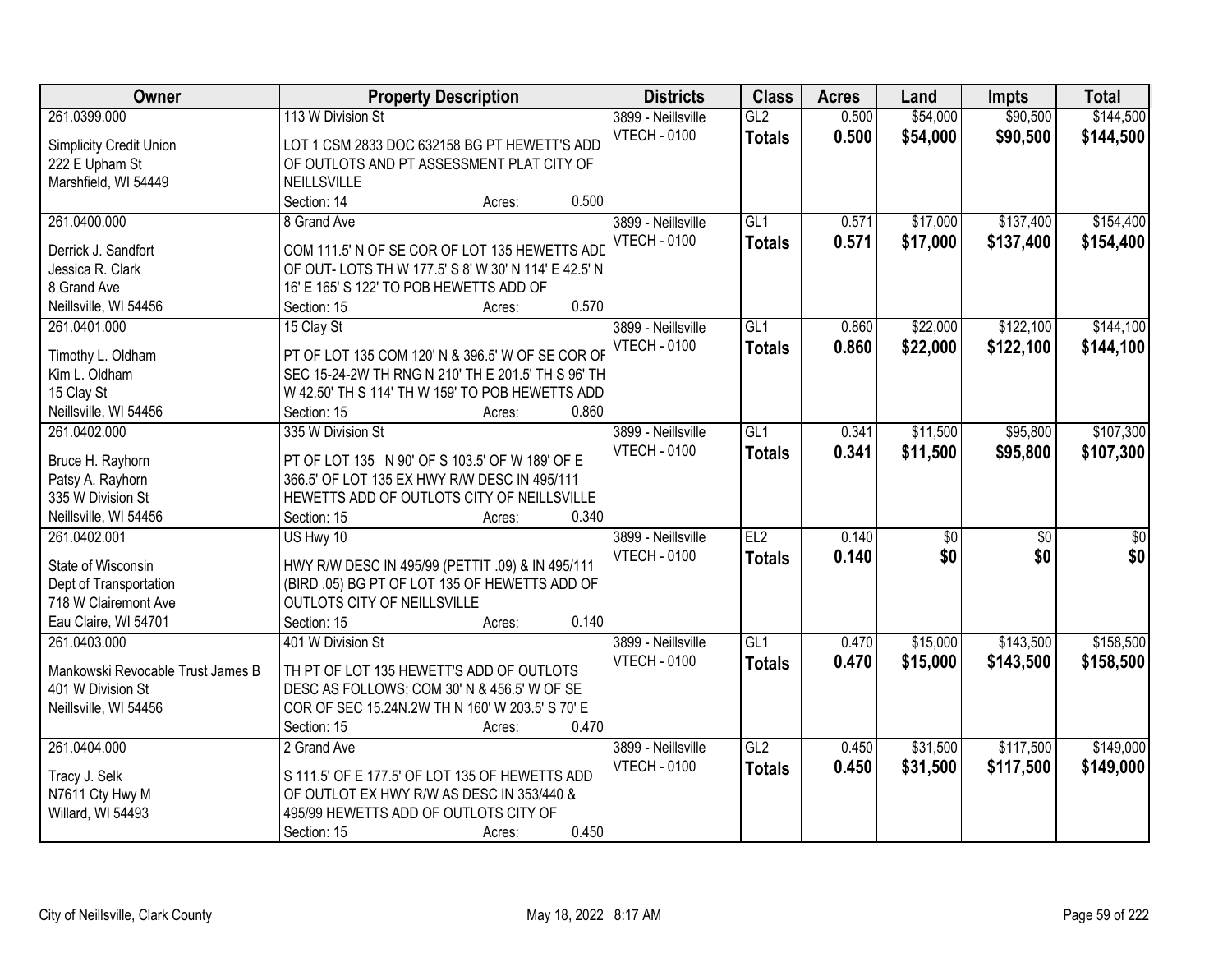| Owner                                  | <b>Property Description</b>                                                                             | <b>Districts</b>    | <b>Class</b>     | <b>Acres</b> | Land            | Impts           | <b>Total</b>    |
|----------------------------------------|---------------------------------------------------------------------------------------------------------|---------------------|------------------|--------------|-----------------|-----------------|-----------------|
| 261.0405.000                           | Clay St                                                                                                 | 3899 - Neillsville  | EL4              | 0.000        | $\overline{60}$ | $\overline{50}$ | \$0             |
| City of Neillsville                    | THAT PT OF LOT 135 FOR HWY R/W AS DESC IN 353                                                           | <b>VTECH - 0100</b> | <b>Totals</b>    | 0.000        | \$0             | \$0             | \$0             |
| 106 W Division St                      | REC 440 HEWETT'S ADDITION OF OUTLOTS CITY OF                                                            |                     |                  |              |                 |                 |                 |
| Neillsville, WI 54456                  | NEILLSVILLE                                                                                             |                     |                  |              |                 |                 |                 |
|                                        | 0.000<br>Section: 15<br>Acres:                                                                          |                     |                  |              |                 |                 |                 |
| 261.0407.000                           | 405 W Division St                                                                                       | 3899 - Neillsville  | GL1              | 0.279        | \$10,000        | \$106,000       | \$116,000       |
|                                        |                                                                                                         | <b>VTECH - 0100</b> | <b>Totals</b>    | 0.279        | \$10,000        | \$106,000       | \$116,000       |
| Michelle A. Redig<br>405 W Division St | COM 30' N & 524.5' W OF SE COR OF SE-SE-15-24-2W<br>TH W 135.5' TH N 90' TH E 135.5' TH S 90' TO POB EX |                     |                  |              |                 |                 |                 |
| Neillsville, WI 54456                  | COM 30' W OF NE COR OF ABOVE DESC PCL THE E                                                             |                     |                  |              |                 |                 |                 |
|                                        | 0.270<br>Section: 15<br>Acres:                                                                          |                     |                  |              |                 |                 |                 |
| 261.0408.000                           | 10 Clay St                                                                                              | 3899 - Neillsville  | GL1              | 0.615        | \$18,000        | \$107,000       | \$125,000       |
|                                        |                                                                                                         | <b>VTECH - 0100</b> |                  | 0.615        | \$18,000        | \$107,000       | \$125,000       |
| Phyllis G. Carney                      | LOT 1 CSM 306 REC 471/149 BG PT OF LOT 135                                                              |                     | <b>Totals</b>    |              |                 |                 |                 |
| 216 Oak St                             | HEWETTS ADD OF OUTLOTS CITY OF NEILLSVILLE                                                              |                     |                  |              |                 |                 |                 |
| Neillsville, WI 54456                  |                                                                                                         |                     |                  |              |                 |                 |                 |
|                                        | 0.620<br>Section: 15<br>Acres:                                                                          |                     |                  |              |                 |                 |                 |
| 261.0409.001                           | 411 W 8th St                                                                                            | 3899 - Neillsville  | $\overline{GL2}$ | 0.600        | \$36,000        | \$25,900        | \$61,900        |
| Kristen Schoen et al                   | LOT 1 CSM 1447 REC 761/377 BG PT LOT 330                                                                | <b>VTECH - 0100</b> | <b>Totals</b>    | 0.600        | \$36,000        | \$25,900        | \$61,900        |
| c/o Adam Mcneely                       | ASSESSMENT PLAT CITY OF NEILLSVILLE                                                                     |                     |                  |              |                 |                 |                 |
| <b>W8065 Fox Rd</b>                    |                                                                                                         |                     |                  |              |                 |                 |                 |
| Spooner, WI 54801                      | 0.600<br>Section: 15<br>Acres:                                                                          |                     |                  |              |                 |                 |                 |
| 261.0410.000                           | 802 Clay St                                                                                             | 3899 - Neillsville  | EL3              | 1.394        | \$0             | \$0             | $\overline{50}$ |
|                                        |                                                                                                         | <b>VTECH - 0100</b> | <b>Totals</b>    | 1.394        | \$0             | \$0             | \$0             |
| <b>Clark County</b>                    | LOT 1 CSM 2899 DOC 635621 & INCL ALL OF                                                                 |                     |                  |              |                 |                 |                 |
| 517 Court St                           | VACATED ALLEY LOC IN BLK 46 OF S F HEWETT'S                                                             |                     |                  |              |                 |                 |                 |
| Neillsville, WI 54456                  | ADDITION BG PT LOT 5 BLK 46 S F HEWETT'S ADD                                                            |                     |                  |              |                 |                 |                 |
|                                        | 1.394<br>Section: 15<br>Acres:                                                                          |                     |                  |              |                 |                 |                 |
| 261.0411.000                           | W 8th St                                                                                                | 3899 - Neillsville  | EL3              | 2.022        | $\overline{60}$ | $\overline{50}$ | $\sqrt{30}$     |
| <b>Clark County</b>                    | LOTS 2-6 BLK 47 & INCL VAC ALLEY LYG IN SD DESC                                                         | <b>VTECH - 0100</b> | <b>Totals</b>    | 2.022        | \$0             | \$0             | \$0             |
| 517 Court St                           | S F HEWETT'S ADD CITY OF NEILLSVILLE                                                                    |                     |                  |              |                 |                 |                 |
| Neillsville, WI 54456                  |                                                                                                         |                     |                  |              |                 |                 |                 |
|                                        | 2.022<br>Section: 15<br>Acres:                                                                          |                     |                  |              |                 |                 |                 |
| 261.0412.000                           | N Grand Ave                                                                                             | 3899 - Neillsville  | EL4              | 0.535        | $\overline{60}$ | $\overline{30}$ | $\overline{50}$ |
|                                        | E 228' OF OUTLOT 1 S F HEWETT'S ADDITION CITY                                                           | <b>VTECH - 0100</b> | <b>Totals</b>    | 0.535        | \$0             | \$0             | \$0             |
| City of Neillsville                    |                                                                                                         |                     |                  |              |                 |                 |                 |
| 106 W Division St                      | OF NEILLSVILLE                                                                                          |                     |                  |              |                 |                 |                 |
| Neillsville, WI 54456                  | 0.540<br>Section: 15                                                                                    |                     |                  |              |                 |                 |                 |
|                                        | Acres:                                                                                                  |                     |                  |              |                 |                 |                 |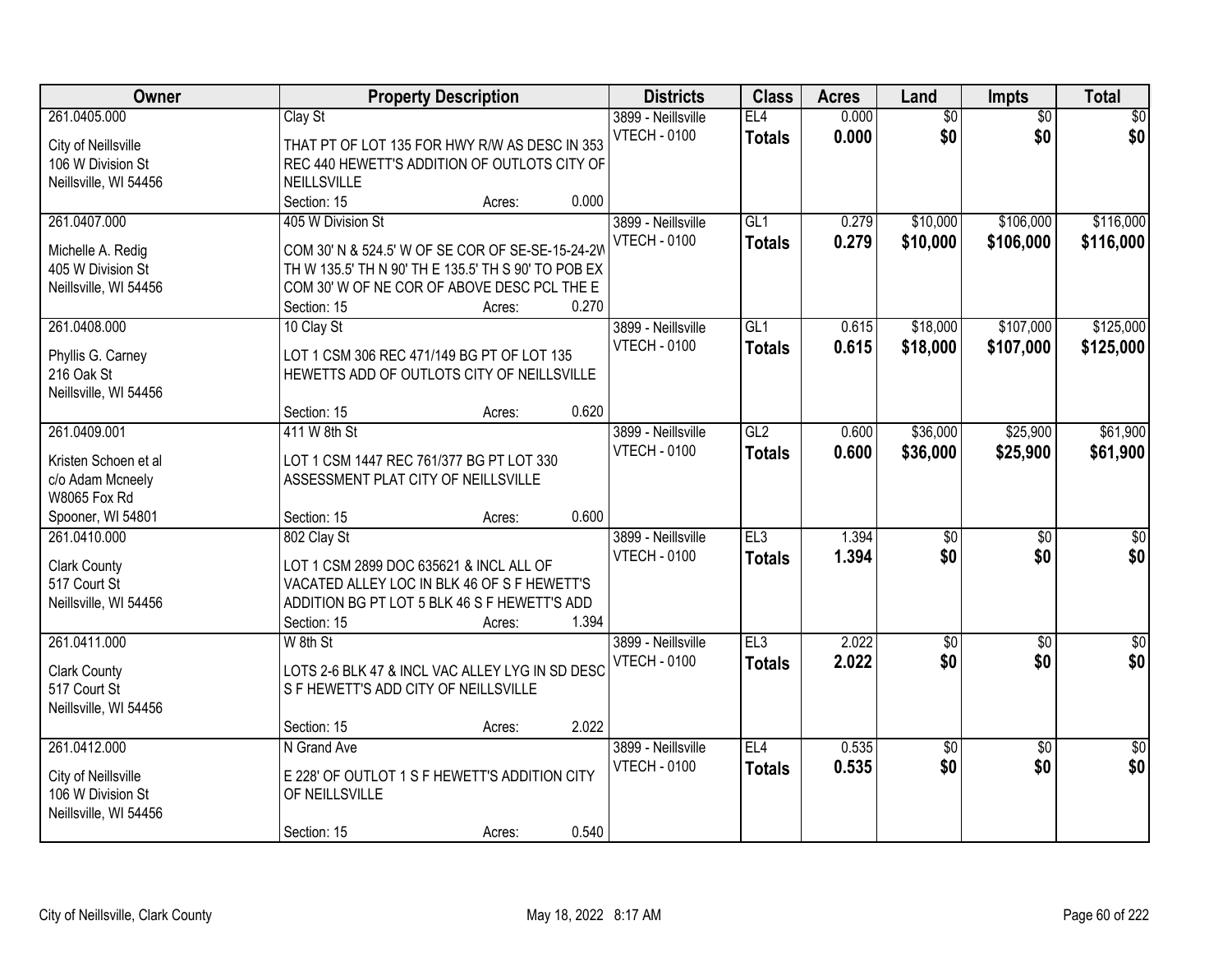| Owner                                 |                                                                    | <b>Property Description</b> |       | <b>Districts</b>                          | <b>Class</b>         | <b>Acres</b>   | Land            | <b>Impts</b>           | <b>Total</b>   |
|---------------------------------------|--------------------------------------------------------------------|-----------------------------|-------|-------------------------------------------|----------------------|----------------|-----------------|------------------------|----------------|
| 261.0413.000                          | <b>Grand Ave</b>                                                   |                             |       | 3899 - Neillsville<br><b>VTECH - 0100</b> | GL1<br><b>Totals</b> | 1.080<br>1.080 | \$600<br>\$600  | $\overline{50}$<br>\$0 | \$600<br>\$600 |
| Gary E. Nauertz<br>Mary J. Nauertz    | OUTLOT 1 EXC E 228' S. F. HEWETT'S ADDITION<br>CITY OF NEILLSVILLE |                             |       |                                           |                      |                |                 |                        |                |
| 1020 Grand Ave                        |                                                                    |                             |       |                                           |                      |                |                 |                        |                |
| Neillsville, WI 54456                 | Section: 15                                                        | Acres:                      | 1.080 |                                           |                      |                |                 |                        |                |
| 261.0414.000                          | $E$ 1st St                                                         |                             |       | 3899 - Neillsville                        | EL4                  | 2.290          | $\overline{50}$ | $\overline{50}$        | $\sqrt{50}$    |
|                                       |                                                                    |                             |       |                                           |                      |                |                 |                        |                |
| <b>Schuster Park</b>                  | LOTS 1 TO 18 KOCH ADD CITY OF NEILLSVILLE                          |                             |       | <b>VTECH - 0100</b>                       | <b>Totals</b>        | 2.290          | \$0             | \$0                    | \$0            |
| 118 W 5th St                          |                                                                    |                             |       |                                           |                      |                |                 |                        |                |
| Neillsville, WI 54456                 |                                                                    |                             |       |                                           |                      |                |                 |                        |                |
|                                       | Section: 14                                                        | Acres:                      | 2.290 |                                           |                      |                |                 |                        |                |
| 261.0415.000                          | 1720 Prospect St                                                   |                             |       | 3899 - Neillsville                        | GL <sub>1</sub>      | 0.695          | \$19,500        | \$83,800               | \$103,300      |
|                                       |                                                                    |                             |       | <b>VTECH - 0100</b>                       | <b>Totals</b>        | 0.695          | \$19,500        | \$83,800               | \$103,300      |
| William G. Riddle                     | LOTS 1-6 BLK 40 KRUMREY'S ADDITION CITY OF                         |                             |       |                                           |                      |                |                 |                        |                |
| Mary J. Riddle                        | <b>NEILLSVILLE</b>                                                 |                             |       |                                           |                      |                |                 |                        |                |
| 1720 Prospect St                      | Section: 11                                                        |                             | 0.700 |                                           |                      |                |                 |                        |                |
| Neillsville, WI 54456<br>261.0415.001 |                                                                    | Acres:                      |       |                                           | GL1                  |                |                 | \$151,200              |                |
|                                       | 1702 Prospect St                                                   |                             |       | 3899 - Neillsville                        |                      | 0.695          | \$19,500        |                        | \$170,700      |
| Michael J. Gaier                      | LOTS 13-18 BLK 40 KRUMREYS ADD CITY OF                             |                             |       | <b>VTECH - 0100</b>                       | <b>Totals</b>        | 0.695          | \$19,500        | \$151,200              | \$170,700      |
| Shannon M. Gaier                      | NEILLSVILLE                                                        |                             |       |                                           |                      |                |                 |                        |                |
| 1702 Prospect St                      |                                                                    |                             |       |                                           |                      |                |                 |                        |                |
| Neillsville, WI 54456                 | Section: 11                                                        | Acres:                      | 0.700 |                                           |                      |                |                 |                        |                |
| 261.0416.000                          | 520 W 18th St                                                      |                             |       | 3899 - Neillsville                        | GL1                  | 0.347          | \$12,000        | \$118,000              | \$130,000      |
|                                       |                                                                    |                             |       | <b>VTECH - 0100</b>                       | <b>Totals</b>        | 0.347          | \$12,000        | \$118,000              | \$130,000      |
| Sandra L. Mayer et al                 | LOTS 7-9 BLK 40 KRUMREY'S ADD. CITY OF                             |                             |       |                                           |                      |                |                 |                        |                |
| c/o Kevin S. Mayer<br>520 W 18th St   | NEILLSVILLE                                                        |                             |       |                                           |                      |                |                 |                        |                |
|                                       |                                                                    |                             |       |                                           |                      |                |                 |                        |                |
| Neillsville, WI 54456                 | Section: 11                                                        | Acres:                      | 0.350 |                                           |                      |                |                 |                        |                |
| 261.0417.000                          | 1703 Grand Ave                                                     |                             |       | 3899 - Neillsville                        | GL <sub>1</sub>      | 0.342          | \$12,000        | \$90,600               | \$102,600      |
| William C. Weiler                     | LOTS 10-12 BLK 40 KRUMREY'S ADD CITY OF                            |                             |       | <b>VTECH - 0100</b>                       | <b>Totals</b>        | 0.342          | \$12,000        | \$90,600               | \$102,600      |
| W7527 S Mound Rd                      | NEILLSVILLE                                                        |                             |       |                                           |                      |                |                 |                        |                |
| Neillsville, WI 54456                 |                                                                    |                             |       |                                           |                      |                |                 |                        |                |
|                                       | Section: 11                                                        | Acres:                      | 0.340 |                                           |                      |                |                 |                        |                |
| 261.0418.000                          | 36 Huron St                                                        |                             |       | 3899 - Neillsville                        | $\overline{GL1}$     | 0.410          | \$13,500        | \$63,400               | \$76,900       |
|                                       |                                                                    |                             |       | <b>VTECH - 0100</b>                       | <b>Totals</b>        | 0.410          | \$13,500        | \$63,400               | \$76,900       |
| <b>Terry Becker</b>                   | LOTS 1, 2, 3 & N 1/2 OF LOT 4 BLK 41 EX S 14'                      |                             |       |                                           |                      |                |                 |                        |                |
| Joyce Becker<br>N6442 Resewood Ave    | THEREOF KRUMREY'S ADD CITY OF NEILLSVILLE                          |                             |       |                                           |                      |                |                 |                        |                |
|                                       |                                                                    |                             |       |                                           |                      |                |                 |                        |                |
| Neillsville, WI 54456                 | Section: 14                                                        | Acres:                      | 0.410 |                                           |                      |                |                 |                        |                |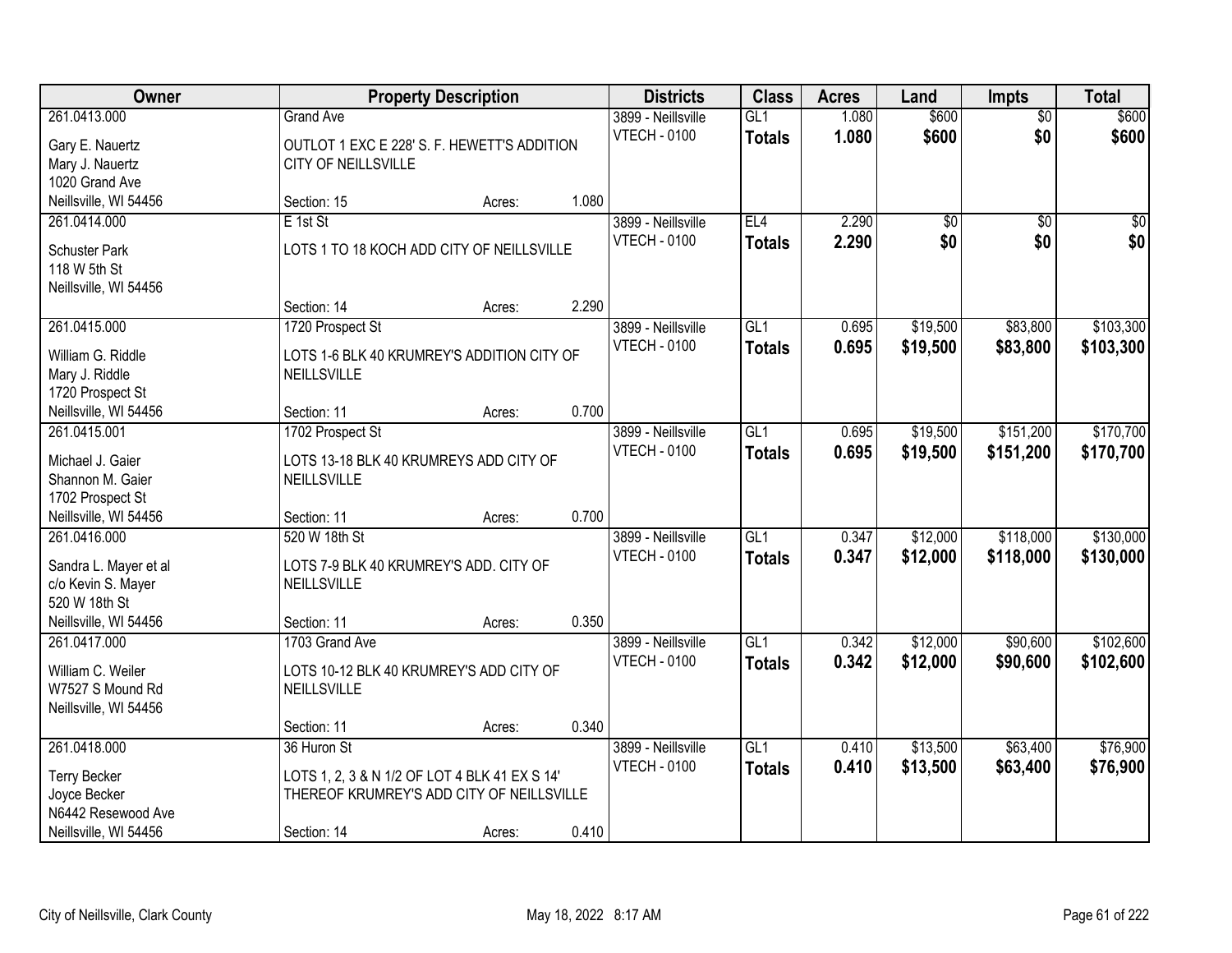| Owner                 | <b>Property Description</b>                       |       | <b>Districts</b>    | <b>Class</b>     | <b>Acres</b> | Land     | <b>Impts</b>    | <b>Total</b> |
|-----------------------|---------------------------------------------------|-------|---------------------|------------------|--------------|----------|-----------------|--------------|
| 261.0419.000          | 34 Huron St                                       |       | 3899 - Neillsville  | GL1              | 0.190        | \$7,000  | \$128,600       | \$135,600    |
| April D. Schulz       | S 1/2 OF LOT 4 & S 14' OF N 1/2 OF LOT 4 & ALL OF |       | <b>VTECH - 0100</b> | <b>Totals</b>    | 0.190        | \$7,000  | \$128,600       | \$135,600    |
| 34 Huron St           | LOT 5 BLK 41 KRUMREY'S ADD CITY OF                |       |                     |                  |              |          |                 |              |
| Neillsville, WI 54456 | NEILLSVILLE                                       |       |                     |                  |              |          |                 |              |
|                       | Section: 14<br>Acres:                             | 0.190 |                     |                  |              |          |                 |              |
| 261.0420.000          | 30 Huron St                                       |       | 3899 - Neillsville  | GL1              | 0.394        | \$13,000 | \$66,500        | \$79,500     |
| Ninfa S. Perez        | LOTS 6 & 7 & N 36' OF LOT 8 BLK 41 KRUMREY'S      |       | <b>VTECH - 0100</b> | <b>Totals</b>    | 0.394        | \$13,000 | \$66,500        | \$79,500     |
| 30 Huron St           | ADD CITY OF NEILLSVILLE                           |       |                     |                  |              |          |                 |              |
| Neillsville, WI 54456 |                                                   |       |                     |                  |              |          |                 |              |
|                       | Section: 14<br>Acres:                             | 0.390 |                     |                  |              |          |                 |              |
| 261.0421.000          | 22 Huron St                                       |       | 3899 - Neillsville  | GL1              | 0.394        | \$13,000 | \$174,500       | \$187,500    |
| Carol M. Kalsow       | S 4' OF LOT 8 LOTS 9 10 & 11 BLK 41 KRUMREY'S     |       | <b>VTECH - 0100</b> | <b>Totals</b>    | 0.394        | \$13,000 | \$174,500       | \$187,500    |
| 22 Huron St           | ADD CITY OF NEILLSVILLE                           |       |                     |                  |              |          |                 |              |
| Neillsville, WI 54456 |                                                   |       |                     |                  |              |          |                 |              |
|                       | Section: 14<br>Acres:                             | 0.390 |                     |                  |              |          |                 |              |
| 261.0422.000          | 16 Huron St                                       |       | 3899 - Neillsville  | GL1              | 0.272        | \$10,000 | \$129,400       | \$139,400    |
| Jason S. Bennett      | LOTS 12 & 13 BLK 41 KRUMREY'S ADD CITY OF         |       | <b>VTECH - 0100</b> | <b>Totals</b>    | 0.272        | \$10,000 | \$129,400       | \$139,400    |
| 16 Huron St           | NEILLSVILLE                                       |       |                     |                  |              |          |                 |              |
| Neillsville, WI 54456 |                                                   |       |                     |                  |              |          |                 |              |
|                       | Section: 14<br>Acres:                             | 0.270 |                     |                  |              |          |                 |              |
| 261.0423.000          | 8 Huron St                                        |       | 3899 - Neillsville  | $\overline{GL1}$ | 0.272        | \$10,000 | \$80,000        | \$90,000     |
| Robert T. Pardi       | LOTS 14 & 15 BLK 41 KRUMREY'S ADD CITY OF         |       | <b>VTECH - 0100</b> | <b>Totals</b>    | 0.272        | \$10,000 | \$80,000        | \$90,000     |
| 8 Huron St            | NEILLSVILLE                                       |       |                     |                  |              |          |                 |              |
| Neillsville, WI 54456 |                                                   |       |                     |                  |              |          |                 |              |
|                       | Section: 14<br>Acres:                             | 0.270 |                     |                  |              |          |                 |              |
| 261.0424.000          | 4 Huron St                                        |       | 3899 - Neillsville  | GL1              | 0.272        | \$10,000 | \$81,000        | \$91,000     |
| Mark R. Jones         | LOTS 16 & 17 BLK 41 KRUMREY'S ADD CITY OF         |       | <b>VTECH - 0100</b> | <b>Totals</b>    | 0.272        | \$10,000 | \$81,000        | \$91,000     |
| W5621 Todd Rd         | NEILLSVILLE                                       |       |                     |                  |              |          |                 |              |
| Neillsville, WI 54456 |                                                   |       |                     |                  |              |          |                 |              |
|                       | Section: 14<br>Acres:                             | 0.270 |                     |                  |              |          |                 |              |
| 261.0425.000          | 2 Huron St                                        |       | 3899 - Neillsville  | GL1              | 0.272        | \$10,000 | $\overline{50}$ | \$10,000     |
| Mark R. Jones         | LOTS 18 & 19 BLK 41 KRUMREY'S ADD CITY OF         |       | <b>VTECH - 0100</b> | <b>Totals</b>    | 0.272        | \$10,000 | \$0             | \$10,000     |
| W5621 Todd Rd         | NEILLSVILLE                                       |       |                     |                  |              |          |                 |              |
| Neillsville, WI 54456 |                                                   |       |                     |                  |              |          |                 |              |
|                       | Section: 14<br>Acres:                             | 0.270 |                     |                  |              |          |                 |              |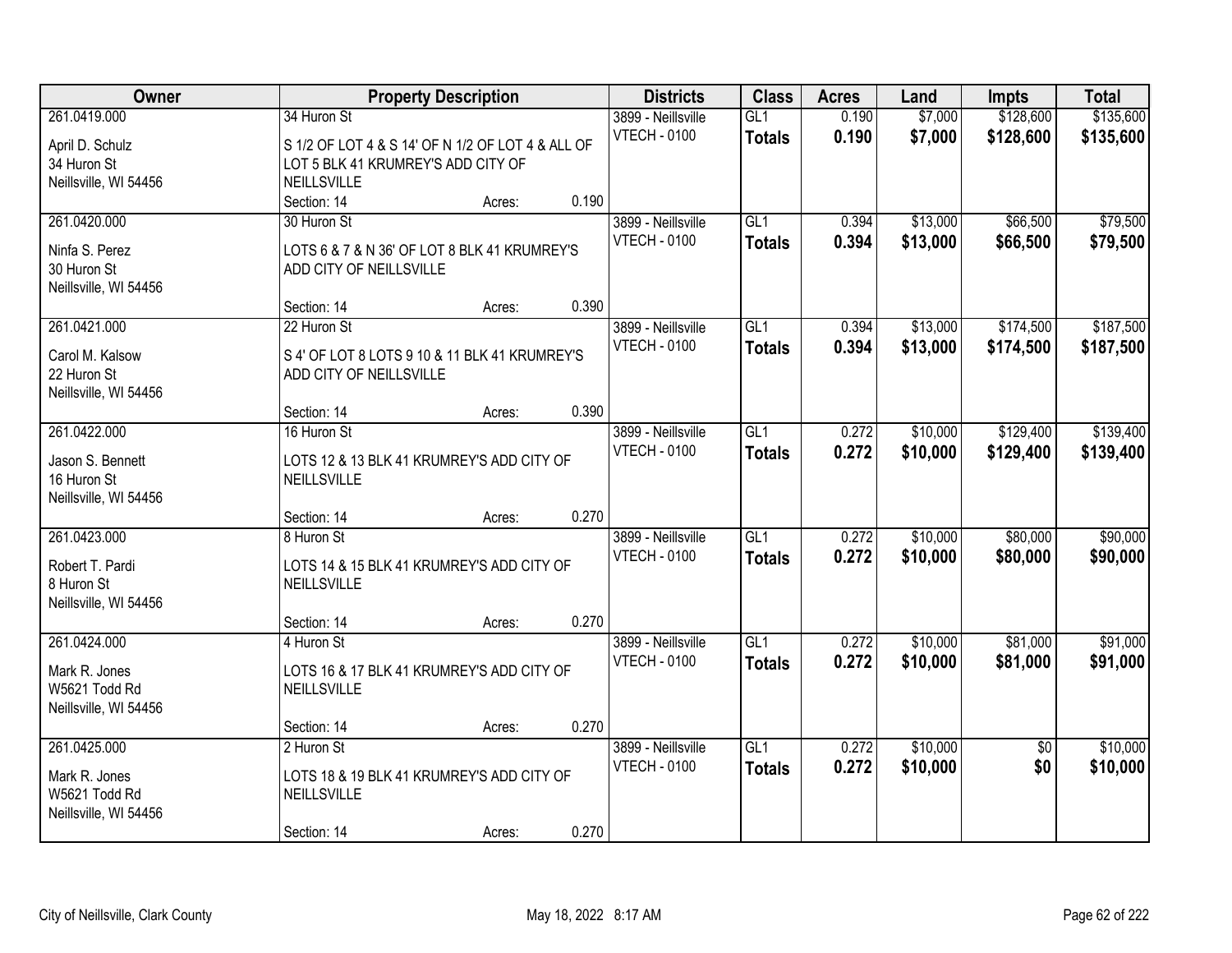| Owner                    |                                                  | <b>Property Description</b> |       | <b>Districts</b>    | <b>Class</b>     | <b>Acres</b> | Land     | Impts     | <b>Total</b> |
|--------------------------|--------------------------------------------------|-----------------------------|-------|---------------------|------------------|--------------|----------|-----------|--------------|
| 261.0426.000             | 303 E Division St                                |                             |       | 3899 - Neillsville  | GL2              | 0.364        | \$44,000 | \$164,600 | \$208,600    |
| Arc Cafehld001 LLC       | LOTS 20 TO 22 BLK 41 KRUMREY'S ADD CITY OF       |                             |       | <b>VTECH - 0100</b> | <b>Totals</b>    | 0.364        | \$44,000 | \$164,600 | \$208,600    |
| c/o Arc Cafehld001, LLC  | <b>NEILLSVILLE</b>                               |                             |       |                     |                  |              |          |           |              |
| C/O Ph Hospitality Group |                                                  |                             |       |                     |                  |              |          |           |              |
| 2120 Pewaukee Rd Ste 200 | Section: 14                                      | Acres:                      | 0.360 |                     |                  |              |          |           |              |
| Waukesha, WI 53188       |                                                  |                             |       |                     |                  |              |          |           |              |
| 261.0427.000             | 7 State St                                       |                             |       | 3899 - Neillsville  | GL1              | 0.364        | \$12,500 | \$112,500 | \$125,000    |
| Robert A. Moseley        | LOTS 23 24 & 25 BLK 41 KRUMREY'S ADD CITY OF     |                             |       | <b>VTECH - 0100</b> | <b>Totals</b>    | 0.364        | \$12,500 | \$112,500 | \$125,000    |
| Nancy M. Moseley         | <b>NEILLSVILLE</b>                               |                             |       |                     |                  |              |          |           |              |
| 7 State St               |                                                  |                             |       |                     |                  |              |          |           |              |
| Neillsville, WI 54456    | Section: 14                                      | Acres:                      | 0.360 |                     |                  |              |          |           |              |
| 261.0428.000             | 11 State St                                      |                             |       | 3899 - Neillsville  | GL1              | 0.242        | \$9,000  | \$74,000  | \$83,000     |
| <b>Maynard Parker</b>    | LOTS 26 & 27 BLK 41 KRUMREY'S ADD CITY OF        |                             |       | <b>VTECH - 0100</b> | <b>Totals</b>    | 0.242        | \$9,000  | \$74,000  | \$83,000     |
| Dolores Parker           | <b>NEILLSVILLE</b>                               |                             |       |                     |                  |              |          |           |              |
| 11 State St              |                                                  |                             |       |                     |                  |              |          |           |              |
| Neillsville, WI 54456    | Section: 14                                      | Acres:                      | 0.240 |                     |                  |              |          |           |              |
| 261.0429.000             | 15 State St                                      |                             |       | 3899 - Neillsville  | GL <sub>1</sub>  | 0.218        | \$8,000  | \$70,600  | \$78,600     |
| Elaine M. Slivicki       | LOTS 28-29 BLK 41 KRUMREY'S ADD CITY OF          |                             |       | <b>VTECH - 0100</b> | <b>Totals</b>    | 0.218        | \$8,000  | \$70,600  | \$78,600     |
| 15 State St              | <b>NEILLSVILLE</b>                               |                             |       |                     |                  |              |          |           |              |
| Neillsville, WI 54456    |                                                  |                             |       |                     |                  |              |          |           |              |
|                          | Section: 14                                      | Acres:                      | 0.220 |                     |                  |              |          |           |              |
| 261.0430.000             | 21 State St                                      |                             |       | 3899 - Neillsville  | $\overline{GL1}$ | 0.242        | \$9,000  | \$50,800  | \$59,800     |
| Annette L. Felser        | LOTS 30 & 31 BLK 41 KRUMREY'S ADD CITY OF        |                             |       | <b>VTECH - 0100</b> | <b>Totals</b>    | 0.242        | \$9,000  | \$50,800  | \$59,800     |
| 21 State St              | NEILLSVILLE                                      |                             |       |                     |                  |              |          |           |              |
| Neillsville, WI 54456    |                                                  |                             |       |                     |                  |              |          |           |              |
|                          | Section: 14                                      | Acres:                      | 0.240 |                     |                  |              |          |           |              |
| 261.0431.000             | 25 State St                                      |                             |       | 3899 - Neillsville  | $\overline{GL1}$ | 0.227        | \$8,500  | \$97,300  | \$105,800    |
| Dolores G. Malchow       | LOT 32 & S 25' OF LOT 33 BLK 41 KRUMREY'S ADD    |                             |       | <b>VTECH - 0100</b> | <b>Totals</b>    | 0.227        | \$8,500  | \$97,300  | \$105,800    |
| Anselma G. Germain       | <b>CITY OF NEILLSVILLE</b>                       |                             |       |                     |                  |              |          |           |              |
| 25 State St              |                                                  |                             |       |                     |                  |              |          |           |              |
| Neilsville, WI 54456     | Section: 14                                      | Acres:                      | 0.200 |                     |                  |              |          |           |              |
| 261.0432.000             | 27 State St                                      |                             |       | 3899 - Neillsville  | $\overline{GL1}$ | 0.288        | \$10,500 | \$90,700  | \$101,200    |
| Amber A. Vine            | N 15' OF LOT 33 & ALL OF LOTS 34 & 35 ALL IN BLK |                             |       | <b>VTECH - 0100</b> | <b>Totals</b>    | 0.288        | \$10,500 | \$90,700  | \$101,200    |
| Carrie A. Carlson        | 41 KRUMREY'S ADD CITY OF NEILLSVILLE             |                             |       |                     |                  |              |          |           |              |
| 209 W 17th St            |                                                  |                             |       |                     |                  |              |          |           |              |
| Neillsville, WI 54456    | Section: 14                                      | Acres:                      | 0.290 |                     |                  |              |          |           |              |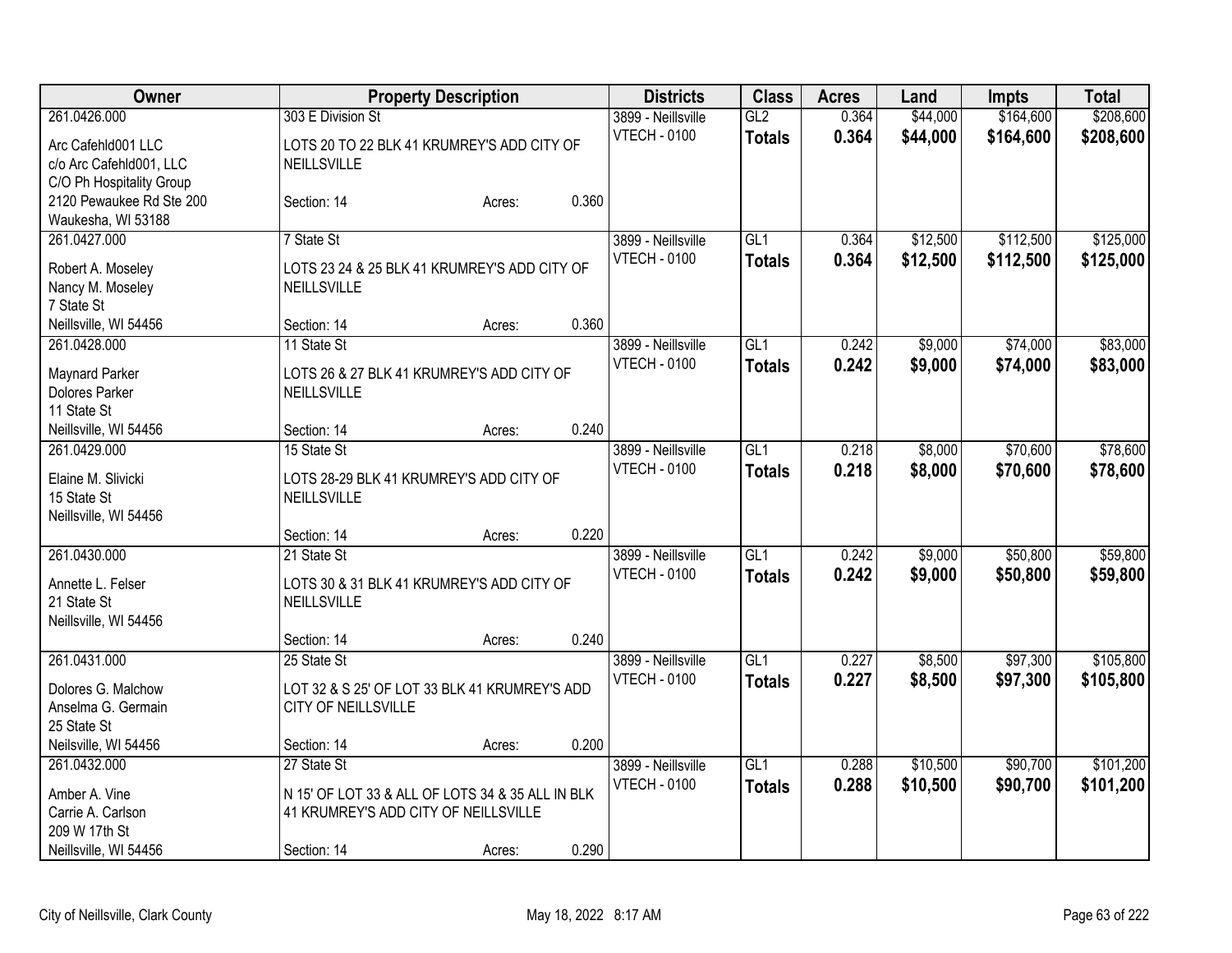| Owner                                 |                                                | <b>Property Description</b> |       | <b>Districts</b>    | <b>Class</b>     | <b>Acres</b> | Land     | <b>Impts</b> | <b>Total</b> |
|---------------------------------------|------------------------------------------------|-----------------------------|-------|---------------------|------------------|--------------|----------|--------------|--------------|
| 261.0433.000                          | 29 State St                                    |                             |       | 3899 - Neillsville  | GL1              | 0.364        | \$12,500 | \$72,500     | \$85,000     |
| Jeremiah J. Bogdonovich               | LOTS 36-38 BLK 41 KRUMREY'S ADD CITY OF        |                             |       | <b>VTECH - 0100</b> | <b>Totals</b>    | 0.364        | \$12,500 | \$72,500     | \$85,000     |
| 29 State St                           | <b>NEILLSVILLE</b>                             |                             |       |                     |                  |              |          |              |              |
| Neillsville, WI 54456                 |                                                |                             |       |                     |                  |              |          |              |              |
|                                       | Section: 14                                    | Acres:                      | 0.360 |                     |                  |              |          |              |              |
| 261.0434.000                          | 32 Center St                                   |                             |       | 3899 - Neillsville  | GL1              | 0.272        | \$10,000 | \$92,100     | \$102,100    |
| Jeffrey A. Butzlaff                   | LOTS 1 & 2 BLK 42 KRUMREY'S ADD CITY OF        |                             |       | <b>VTECH - 0100</b> | <b>Totals</b>    | 0.272        | \$10,000 | \$92,100     | \$102,100    |
| Robyn C. Butzlaff                     | <b>NEILLSVILLE</b>                             |                             |       |                     |                  |              |          |              |              |
| 32 Center St                          |                                                |                             |       |                     |                  |              |          |              |              |
| Neillsville, WI 54456                 | Section: 14                                    | Acres:                      | 0.270 |                     |                  |              |          |              |              |
| 261.0435.000                          | 30 Center St                                   |                             |       | 3899 - Neillsville  | GL <sub>1</sub>  | 0.272        | \$10,000 | \$67,900     | \$77,900     |
|                                       | LOTS 3-4 BLK 42 KRUMREY'S ADD CITY OF          |                             |       | <b>VTECH - 0100</b> | <b>Totals</b>    | 0.272        | \$10,000 | \$67,900     | \$77,900     |
| Duane King<br>Nicole King             | NEILLSVILLE                                    |                             |       |                     |                  |              |          |              |              |
| 30 Center St                          |                                                |                             |       |                     |                  |              |          |              |              |
| Neillsville, WI 54456                 | Section: 14                                    | Acres:                      | 0.270 |                     |                  |              |          |              |              |
| 261.0436.000                          | 28 Center St                                   |                             |       | 3899 - Neillsville  | GL1              | 0.292        | \$10,500 | \$134,900    | \$145,400    |
|                                       |                                                |                             |       | <b>VTECH - 0100</b> | <b>Totals</b>    | 0.292        | \$10,500 | \$134,900    | \$145,400    |
| Paul J. Klein                         | LOTS 5, 6 & N 6' OF LOT 7 BLK 42 KRUMREY'S ADD |                             |       |                     |                  |              |          |              |              |
| Julie A. Klein                        | CITY OF NEILLSVILLE                            |                             |       |                     |                  |              |          |              |              |
| 28 Center St                          |                                                |                             | 0.290 |                     |                  |              |          |              |              |
| Neillsville, WI 54456<br>261.0437.000 | Section: 14<br>26 Center St                    | Acres:                      |       | 3899 - Neillsville  | GL1              | 0.292        | \$10,500 | \$126,500    | \$137,000    |
|                                       |                                                |                             |       | <b>VTECH - 0100</b> |                  | 0.292        | \$10,500 | \$126,500    |              |
| Daniel Wojtczak                       | S 34' OF LOT 7, LOT 8 & N 12' OF LOT 9 BLK 42  |                             |       |                     | <b>Totals</b>    |              |          |              | \$137,000    |
| Patricia J. Wojtczak                  | KRUMREY'S ADD CITY OF NEILLSVILLE              |                             |       |                     |                  |              |          |              |              |
| 26 Center St                          |                                                |                             |       |                     |                  |              |          |              |              |
| Neillsville, WI 54456                 | Section: 14                                    | Acres:                      | 0.290 |                     |                  |              |          |              |              |
| 261.0438.000                          | 24 Center St                                   |                             |       | 3899 - Neillsville  | GL <sub>1</sub>  | 0.340        | \$11,500 | \$138,800    | \$150,300    |
| Caroline M. Kosmosky                  | S 28' OF LOT 9 AND LOTS 10 & 11 BLK 42         |                             |       | <b>VTECH - 0100</b> | <b>Totals</b>    | 0.340        | \$11,500 | \$138,800    | \$150,300    |
| 24 Center St                          | KRUMREY'S ADD CITY OF NEILLSVILLE              |                             |       |                     |                  |              |          |              |              |
| Neillsville, WI 54456                 |                                                |                             |       |                     |                  |              |          |              |              |
|                                       | Section: 14                                    | Acres:                      | 0.340 |                     |                  |              |          |              |              |
| 261.0439.000                          | 22 Center St                                   |                             |       | 3899 - Neillsville  | $\overline{GL1}$ | 0.340        | \$11,500 | \$104,800    | \$116,300    |
| Alice M. Barrette                     | LOTS 12, 13 & N 20' OF LOT 14 BLK 42 KRUMREY'S |                             |       | <b>VTECH - 0100</b> | <b>Totals</b>    | 0.340        | \$11,500 | \$104,800    | \$116,300    |
| C/O Steve Barrette                    | ADD CITY OF NEILLSVILLE                        |                             |       |                     |                  |              |          |              |              |
| N2743 Opelt Ave                       |                                                |                             |       |                     |                  |              |          |              |              |
| Neillsville, WI 54456                 | Section: 14                                    | Acres:                      | 0.340 |                     |                  |              |          |              |              |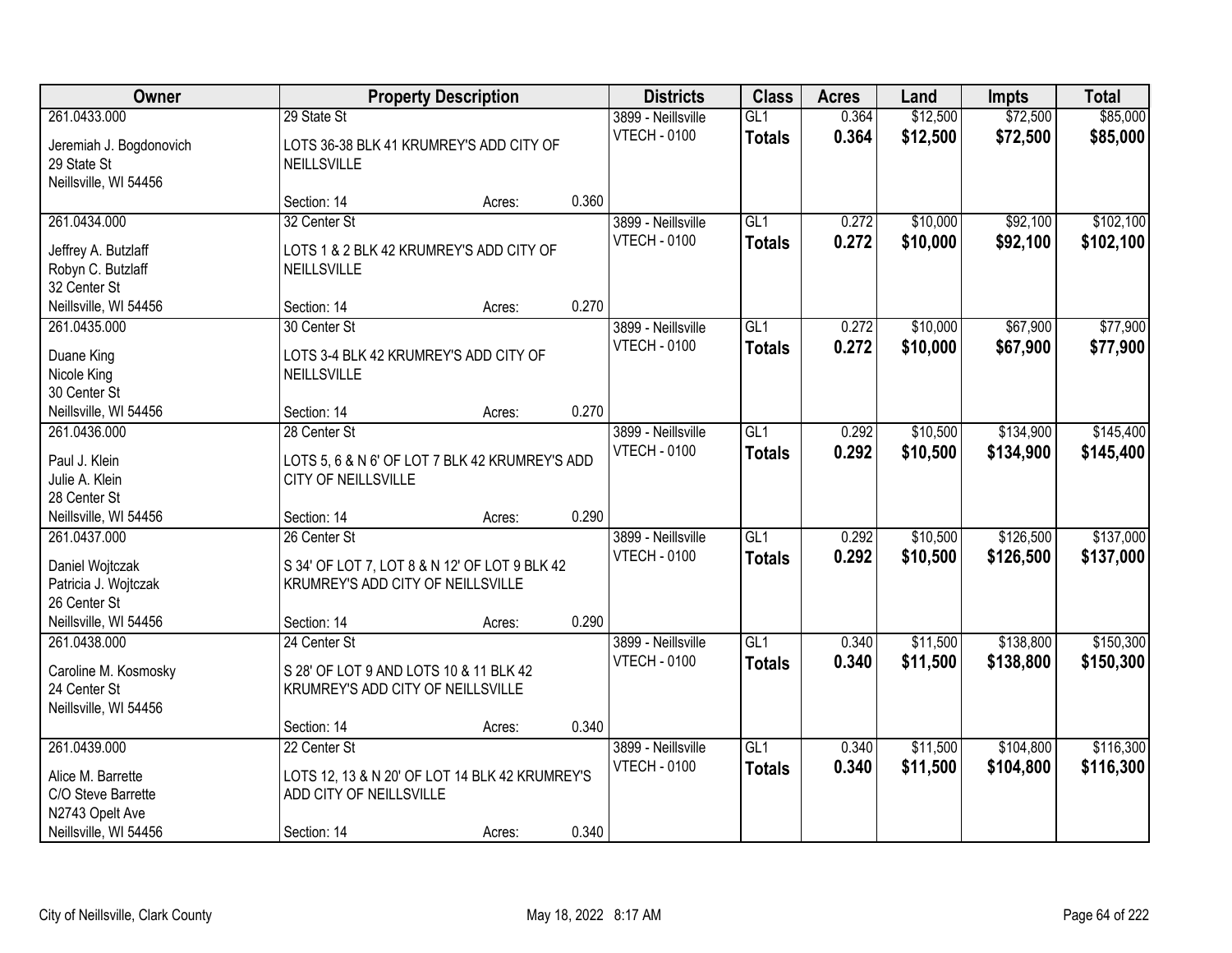| Owner                                              | <b>Property Description</b>                 |       | <b>Districts</b>    | <b>Class</b>     | <b>Acres</b> | Land     | <b>Impts</b> | <b>Total</b> |
|----------------------------------------------------|---------------------------------------------|-------|---------------------|------------------|--------------|----------|--------------|--------------|
| 261.0440.000                                       | 20 Center St                                |       | 3899 - Neillsville  | GL <sub>1</sub>  | 0.340        | \$11,500 | \$101,000    | \$112,500    |
| Dennis M. Bertz et al                              | S 20' OF LOT 14 & ALL OF LOT 15 & 16 BLK 42 |       | <b>VTECH - 0100</b> | <b>Totals</b>    | 0.340        | \$11,500 | \$101,000    | \$112,500    |
| C/O Dorothy Jacoby                                 | KRUMREY'S ADD CITY OF NEILLSVILLE L/E       |       |                     |                  |              |          |              |              |
| 20 Center St                                       | DOROTHY JACOBY                              |       |                     |                  |              |          |              |              |
| Neillsville, WI 54456                              | Section: 14<br>Acres:                       | 0.340 |                     |                  |              |          |              |              |
| 261.0441.000                                       | 409 E Division St                           |       | 3899 - Neillsville  | GL1              | 0.410        | \$13,500 | \$167,500    | \$181,000    |
|                                                    | LOTS 17 TO 19 BLK 42 KRUMREY'S ADD CITY OF  |       | <b>VTECH - 0100</b> | <b>Totals</b>    | 0.410        | \$13,500 | \$167,500    | \$181,000    |
| Schmidt Revocable Living Trust, Scott<br>and Julie | <b>NEILLSVILLE</b>                          |       |                     |                  |              |          |              |              |
| 409 E Division St                                  |                                             |       |                     |                  |              |          |              |              |
| Neillsville, WI 54456                              | Section: 14<br>Acres:                       | 0.410 |                     |                  |              |          |              |              |
| 261.0442.000                                       | 1 Huron St                                  |       | 3899 - Neillsville  | GL1              | 0.136        | \$5,000  | \$0          | \$5,000      |
|                                                    |                                             |       | <b>VTECH - 0100</b> | <b>Totals</b>    | 0.136        | \$5,000  | \$0          | \$5,000      |
| Daniel Patey                                       | LOT 20 BLK 42 KRUMREY'S ADD CITY OF         |       |                     |                  |              |          |              |              |
| Elvira Patey                                       | <b>NEILLSVILLE</b>                          |       |                     |                  |              |          |              |              |
| 3 Huron St<br>Neillsville, WI 54456                | Section: 14                                 | 0.140 |                     |                  |              |          |              |              |
| 261.0443.000                                       | Acres:<br>3 Huron St                        |       | 3899 - Neillsville  | GL1              | 0.272        | \$10,000 | \$95,000     | \$105,000    |
|                                                    |                                             |       | <b>VTECH - 0100</b> |                  | 0.272        |          |              |              |
| Daniel Patey                                       | LOTS 21 & 22 BLK 42 KRUMREY'S ADD CITY OF   |       |                     | <b>Totals</b>    |              | \$10,000 | \$95,000     | \$105,000    |
| Elvira Patey                                       | NEILLSVILLE                                 |       |                     |                  |              |          |              |              |
| 3 Huron St                                         |                                             |       |                     |                  |              |          |              |              |
| Neillsville, WI 54456                              | Section: 14<br>Acres:                       | 0.270 |                     |                  |              |          |              |              |
| 261.0444.000                                       | 7 Huron St                                  |       | 3899 - Neillsville  | $\overline{GL1}$ | 0.272        | \$10,000 | \$97,500     | \$107,500    |
| Jerome E. Johnson                                  | LOTS 23 & 24 BLK 42 KRUMREY'S ADD CITY OF   |       | <b>VTECH - 0100</b> | <b>Totals</b>    | 0.272        | \$10,000 | \$97,500     | \$107,500    |
| 7 Huron St                                         | NEILLSVILLE                                 |       |                     |                  |              |          |              |              |
| Neillsville, WI 54456                              |                                             |       |                     |                  |              |          |              |              |
|                                                    | Section: 14<br>Acres:                       | 0.270 |                     |                  |              |          |              |              |
| 261.0445.000                                       | 11 Huron St                                 |       | 3899 - Neillsville  | $\overline{GL1}$ | 0.272        | \$10,000 | \$108,900    | \$118,900    |
| Wayne H. Voss                                      | LOTS 25 & 26 BLK 42 KRUMREY'S ADD CITY OF   |       | <b>VTECH - 0100</b> | <b>Totals</b>    | 0.272        | \$10,000 | \$108,900    | \$118,900    |
| Joann C. Voss                                      | NEILLSVILLE                                 |       |                     |                  |              |          |              |              |
| 11 Huron St                                        |                                             |       |                     |                  |              |          |              |              |
| Neillsville, WI 54456                              | Section: 14<br>Acres:                       | 0.270 |                     |                  |              |          |              |              |
| 261.0446.000                                       | 15 Huron St                                 |       | 3899 - Neillsville  | $\overline{GL1}$ | 0.381        | \$13,000 | \$55,700     | \$68,700     |
|                                                    |                                             |       | <b>VTECH - 0100</b> | <b>Totals</b>    | 0.381        | \$13,000 | \$55,700     | \$68,700     |
| Connie M. Kirchoff                                 | LOTS 27 TO 29 BLK 42 KRUMREY'S ADD CITY OF  |       |                     |                  |              |          |              |              |
| 15 Huron St                                        | NEILLSVILLE                                 |       |                     |                  |              |          |              |              |
| Neillsville, WI 54456                              |                                             |       |                     |                  |              |          |              |              |
|                                                    | Section: 14<br>Acres:                       | 0.380 |                     |                  |              |          |              |              |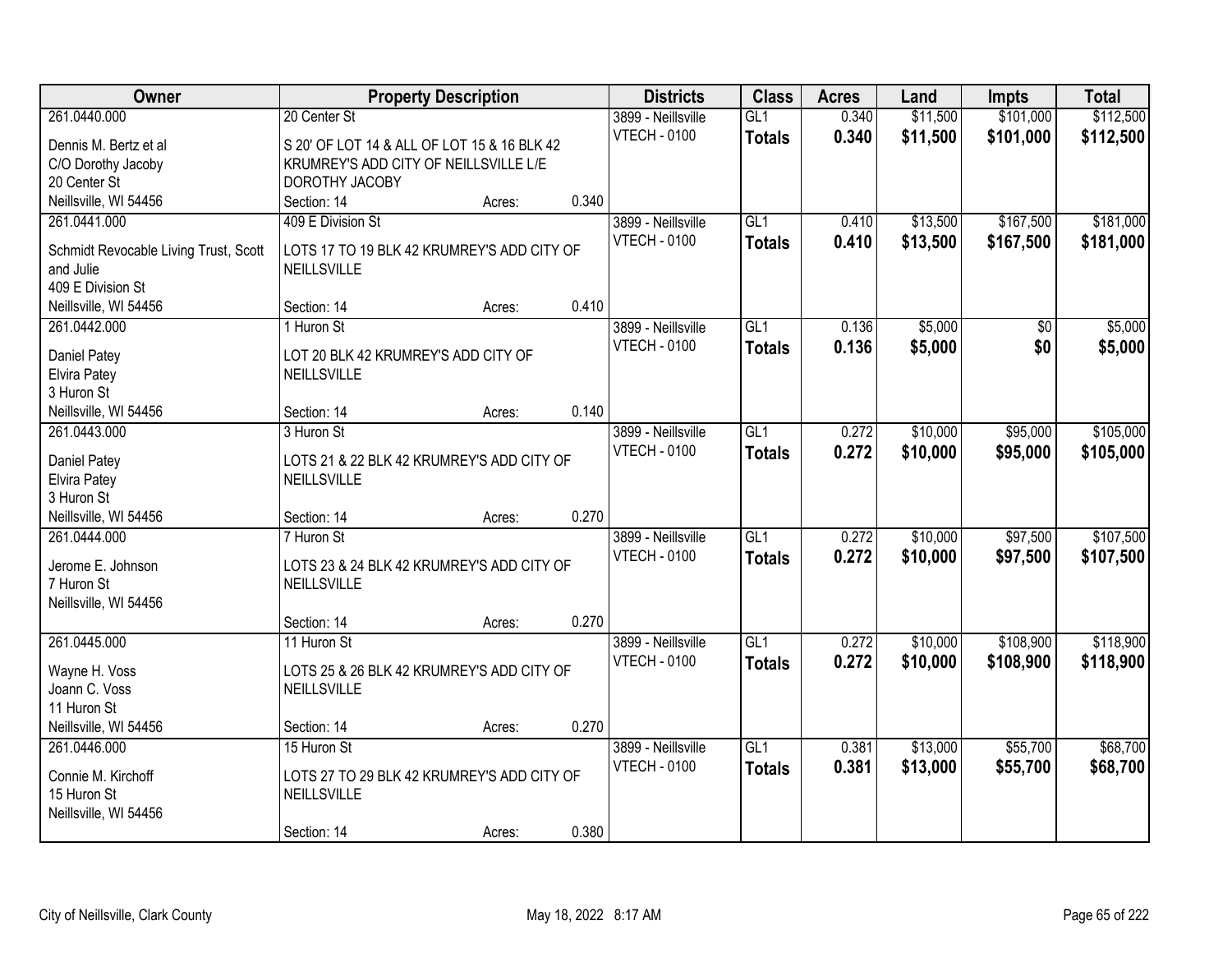| Owner                                     |                                                                          | <b>Property Description</b> |       | <b>Districts</b>    | <b>Class</b>    | <b>Acres</b> | Land            | <b>Impts</b>    | <b>Total</b>    |
|-------------------------------------------|--------------------------------------------------------------------------|-----------------------------|-------|---------------------|-----------------|--------------|-----------------|-----------------|-----------------|
| 261.0447.000                              | 25 Huron St                                                              |                             |       | 3899 - Neillsville  | GL1             | 0.357        | \$12,000        | \$126,000       | \$138,000       |
| Marlys M. Riedel                          | LOTS 30 TO 32 EX N 15' OF LOT 32 BLK 42                                  |                             |       | <b>VTECH - 0100</b> | <b>Totals</b>   | 0.357        | \$12,000        | \$126,000       | \$138,000       |
| 25 Huron St                               | KRUMREY'S ADD CITY OF NEILLSVILLE                                        |                             |       |                     |                 |              |                 |                 |                 |
| Neillsville, WI 54456                     |                                                                          |                             |       |                     |                 |              |                 |                 |                 |
|                                           | Section: 14                                                              | Acres:                      | 0.360 |                     |                 |              |                 |                 |                 |
| 261.0448.000                              | 31 Huron St                                                              |                             |       | 3899 - Neillsville  | GL1             | 0.255        | \$9,500         | \$73,500        | \$83,000        |
| Sarah B. Kranz                            | N 15' OF LOT 32 & ALL OF LOT 33 & S 20' OF LOT 34                        |                             |       | <b>VTECH - 0100</b> | <b>Totals</b>   | 0.255        | \$9,500         | \$73,500        | \$83,000        |
| 31 Huron St                               | BLK 42 KRUMREY'S ADD CITY OF NEILLSVILLE                                 |                             |       |                     |                 |              |                 |                 |                 |
| Neillsville, WI 54456                     |                                                                          |                             |       |                     |                 |              |                 |                 |                 |
|                                           | Section: 14                                                              | Acres:                      | 0.260 |                     |                 |              |                 |                 |                 |
| 261.0449.000                              | 37 Huron St                                                              |                             |       | 3899 - Neillsville  | GL <sub>1</sub> | 0.204        | \$7,500         | \$76,000        | \$83,500        |
| Jack J. Miller                            | LOTS 34 & 35 EX S 20' OF LOT 34 BLK 42 KRUMREY'S                         |                             |       | <b>VTECH - 0100</b> | <b>Totals</b>   | 0.204        | \$7,500         | \$76,000        | \$83,500        |
| Sandra K. Miller                          | ADD CITY OF NEILLSVILLE                                                  |                             |       |                     |                 |              |                 |                 |                 |
| 37 Huron St                               |                                                                          |                             |       |                     |                 |              |                 |                 |                 |
| Neillsville, WI 54456                     | Section: 14                                                              | Acres:                      | 0.200 |                     |                 |              |                 |                 |                 |
| 261.0450.000                              | 39 Huron St                                                              |                             |       | 3899 - Neillsville  | GL1             | 0.408        | \$13,500        | \$154,000       | \$167,500       |
|                                           |                                                                          |                             |       | <b>VTECH - 0100</b> | <b>Totals</b>   | 0.408        | \$13,500        | \$154,000       | \$167,500       |
| Michael D. Koprek<br>Amy Koprek           | LOTS 36-38 BLK 42 KRUMREY'S ADD CITY OF<br>NEILLSVILLE                   |                             |       |                     |                 |              |                 |                 |                 |
| 39 Huron St                               |                                                                          |                             |       |                     |                 |              |                 |                 |                 |
| Neillsville, WI 54456                     | Section: 14                                                              | Acres:                      | 0.410 |                     |                 |              |                 |                 |                 |
| 261.0451.000                              |                                                                          |                             |       | 3899 - Neillsville  | EL4             | 0.000        | $\overline{50}$ | $\overline{50}$ | $\overline{50}$ |
|                                           |                                                                          |                             |       | <b>VTECH - 0100</b> | <b>Totals</b>   | 0.000        | \$0             | \$0             | \$0             |
| City of Neillsville<br>106 W Division St  | LOTS 1 TO 19 BLK 43 KRUMREY'S ADD CITY OF<br>NEILLSVILLE                 |                             |       |                     |                 |              |                 |                 |                 |
| Neillsville, WI 54456                     |                                                                          |                             |       |                     |                 |              |                 |                 |                 |
|                                           | Section: 14                                                              | Acres:                      | 0.000 |                     |                 |              |                 |                 |                 |
| 261.0452.000                              | 501 E Division St                                                        |                             |       | 3899 - Neillsville  | GL2             | 0.386        | \$45,500        | \$145,300       | \$190,800       |
|                                           |                                                                          |                             |       | <b>VTECH - 0100</b> | <b>Totals</b>   | 0.386        | \$45,500        | \$145,300       | \$190,800       |
| Jerel L. Becker et al<br>c/o Jerel Becker | LOT 1 CSM 3062 DOC 644930 BG PT KRUMREYS<br>ADDITION CITY OF NEILLSVILLE |                             |       |                     |                 |              |                 |                 |                 |
| 501 E Division St                         |                                                                          |                             |       |                     |                 |              |                 |                 |                 |
| Neillsville, WI 54456                     | Section: 14                                                              | Acres:                      | 0.380 |                     |                 |              |                 |                 |                 |
| 261.0453.000                              | 9 Center St                                                              |                             |       | 3899 - Neillsville  | GL1             | 0.257        | \$9,500         | \$132,800       | \$142,300       |
|                                           |                                                                          |                             |       | <b>VTECH - 0100</b> | <b>Totals</b>   | 0.257        | \$9,500         | \$132,800       | \$142,300       |
| Jerel L. Becker et al<br>c/o Jerel Becker | LOT 2 CSM 3062 DOC 644930 BG PT KRUMREYS<br>ADDITION CITY OF NEILLSVILLE |                             |       |                     |                 |              |                 |                 |                 |
| 501 E Division St                         |                                                                          |                             |       |                     |                 |              |                 |                 |                 |
| Neillsville, WI 54456                     | Section: 14                                                              | Acres:                      | 0.260 |                     |                 |              |                 |                 |                 |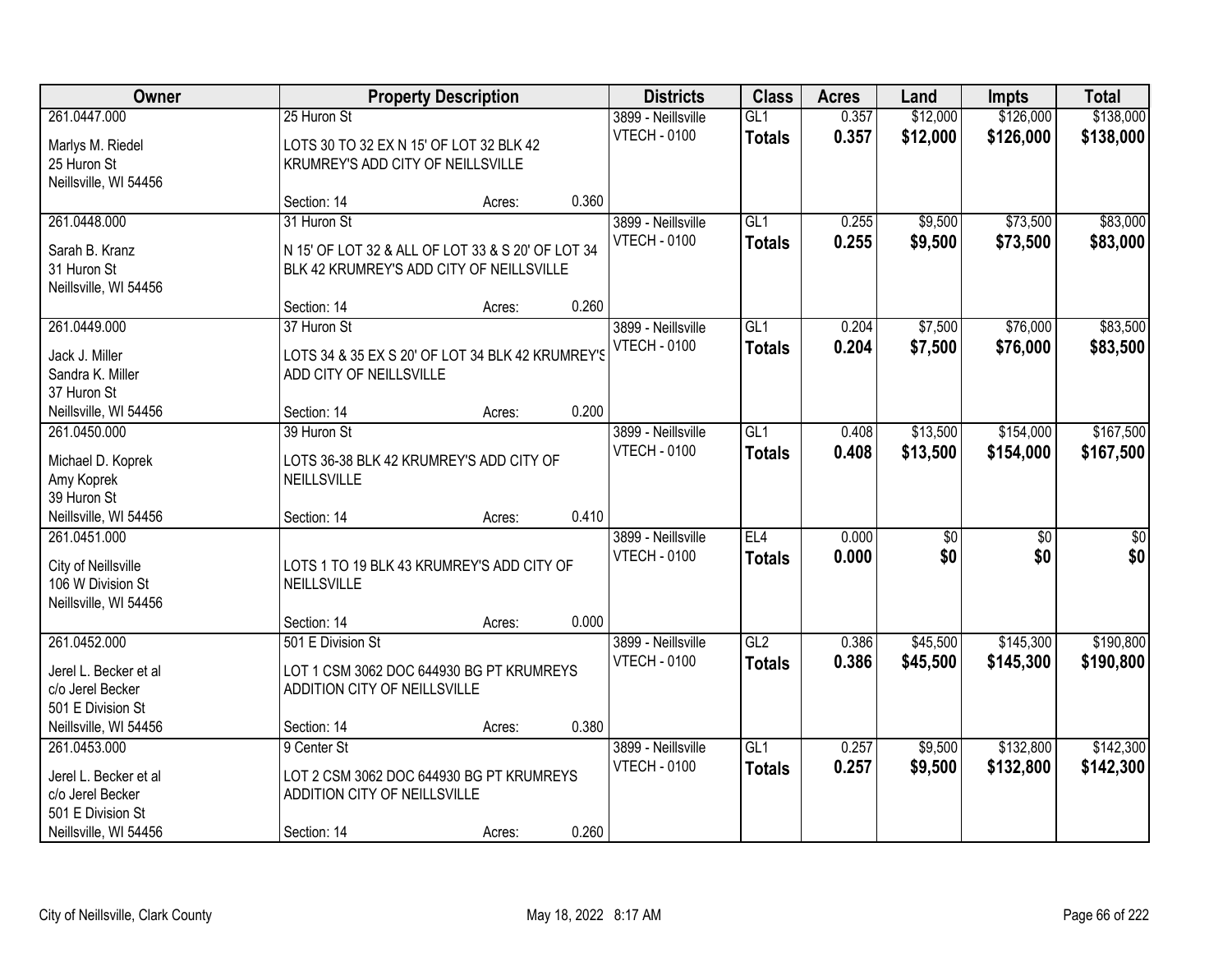| Owner                                   | <b>Property Description</b>                      |        |       | <b>Districts</b>    | <b>Class</b>     | <b>Acres</b> | Land     | <b>Impts</b> | <b>Total</b> |
|-----------------------------------------|--------------------------------------------------|--------|-------|---------------------|------------------|--------------|----------|--------------|--------------|
| 261.0454.000                            | 11 Center St                                     |        |       | 3899 - Neillsville  | GL1              | 0.257        | \$9,500  | \$69,500     | \$79,000     |
| Patrick L. Schweikert                   | LOTS 25-26 BLK 43 KRUMREY'S ADD CITY OF          |        |       | <b>VTECH - 0100</b> | <b>Totals</b>    | 0.257        | \$9,500  | \$69,500     | \$79,000     |
| c/o Patrick L. Schweikert               | <b>NEILLSVILLE</b>                               |        |       |                     |                  |              |          |              |              |
| 11 Center St                            |                                                  |        |       |                     |                  |              |          |              |              |
| Neillsville, WI 54456                   | Section: 14                                      | Acres: | 0.260 |                     |                  |              |          |              |              |
| 261.0455.000                            | 15 Center St                                     |        |       | 3899 - Neillsville  | GL1              | 0.257        | \$9,500  | \$73,500     | \$83,000     |
|                                         | LOT 27 & 28 BLK 43 KRUMREY'S ADD CITY OF         |        |       | <b>VTECH - 0100</b> | <b>Totals</b>    | 0.257        | \$9,500  | \$73,500     | \$83,000     |
| Bruce A. Vandeberg<br>Mary B. Vandeberg | NEILLSVILLE                                      |        |       |                     |                  |              |          |              |              |
| 15 Center St                            |                                                  |        |       |                     |                  |              |          |              |              |
| PO Box 206                              | Section: 14                                      | Acres: | 0.257 |                     |                  |              |          |              |              |
| Neillsville, WI 54456                   |                                                  |        |       |                     |                  |              |          |              |              |
| 261.0456.000                            | 17 Center St                                     |        |       | 3899 - Neillsville  | GL1              | 0.231        | \$8,500  | \$75,800     | \$84,300     |
|                                         |                                                  |        |       | <b>VTECH - 0100</b> | <b>Totals</b>    | 0.231        | \$8,500  | \$75,800     | \$84,300     |
| Dorothy Henchen                         | LOTS 29 & 30 BLK 43 KRUMREY'S ADD CITY OF        |        |       |                     |                  |              |          |              |              |
| 17 Center St                            | NEILLSVILLE                                      |        |       |                     |                  |              |          |              |              |
| Neillsville, WI 54456                   | Section: 14                                      | Acres: | 0.230 |                     |                  |              |          |              |              |
| 261.0457.000                            | 21 Center St                                     |        |       | 3899 - Neillsville  | GL1              | 0.392        | \$13,000 | \$181,000    | \$194,000    |
|                                         |                                                  |        |       | <b>VTECH - 0100</b> | <b>Totals</b>    | 0.392        | \$13,000 | \$181,000    | \$194,000    |
| James R. Resong                         | LOTS 31 TO 33 BLK 43 & S 2' OF LOT 34 BLK 43     |        |       |                     |                  |              |          |              |              |
| Sue A. Resong                           | KRUMREY'S ADD CITY OF NEILLSVILLE                |        |       |                     |                  |              |          |              |              |
| 21 Center St                            |                                                  |        |       |                     |                  |              |          |              |              |
| Neillsville, WI 54456                   | Section: 14                                      | Acres: | 0.390 |                     |                  |              |          |              |              |
| 261.0458.000                            | 29 Center St                                     |        |       | 3899 - Neillsville  | GL1              | 0.321        | \$11,000 | \$148,500    | \$159,500    |
| Douglas W. Opelt                        | N 38' OF LOT 34 & ALL OF LOT 35, S 22' OF LOT 36 |        |       | <b>VTECH - 0100</b> | <b>Totals</b>    | 0.321        | \$11,000 | \$148,500    | \$159,500    |
| Lori A. Opelt                           | BLK 43 KRUMREY'S ADD CITY OF NEILLSVILLE         |        |       |                     |                  |              |          |              |              |
| 29 Center St                            |                                                  |        |       |                     |                  |              |          |              |              |
| Neillsville, WI 54456                   | Section: 14                                      | Acres: | 0.320 |                     |                  |              |          |              |              |
| 261.0459.000                            | 39 Center St                                     |        |       | 3899 - Neillsville  | $\overline{GL1}$ | 0.315        | \$11,000 | \$87,200     | \$98,200     |
| Kevin L. Brugger                        | N 18' OF LOT 36, ALL OF LOTS 37 & 38 BLK 43      |        |       | <b>VTECH - 0100</b> | <b>Totals</b>    | 0.315        | \$11,000 | \$87,200     | \$98,200     |
| Kathryn M. Brugger                      | KRUMREY'S ADD CITY OF NEILLSVILLE                |        |       |                     |                  |              |          |              |              |
| 39 Center St                            |                                                  |        |       |                     |                  |              |          |              |              |
| Neillsville, WI 54456                   | Section: 14                                      | Acres: | 0.320 |                     |                  |              |          |              |              |
| 261.0460.000                            | 320 Park St                                      |        |       | 3899 - Neillsville  | $\overline{GL1}$ | 0.161        | \$6,000  | \$37,500     | \$43,500     |
| Ryan C. Tews                            | LOT 1 & N 20' OF LOT 2 BLK 44 KRUMREY'S ADD      |        |       | <b>VTECH - 0100</b> | <b>Totals</b>    | 0.161        | \$6,000  | \$37,500     | \$43,500     |
| Kelley E. Baum                          | CITY OF NEILLSVILLE                              |        |       |                     |                  |              |          |              |              |
| 311 E 4th St                            |                                                  |        |       |                     |                  |              |          |              |              |
| Neillsville, WI 54456                   | Section: 15                                      | Acres: | 0.160 |                     |                  |              |          |              |              |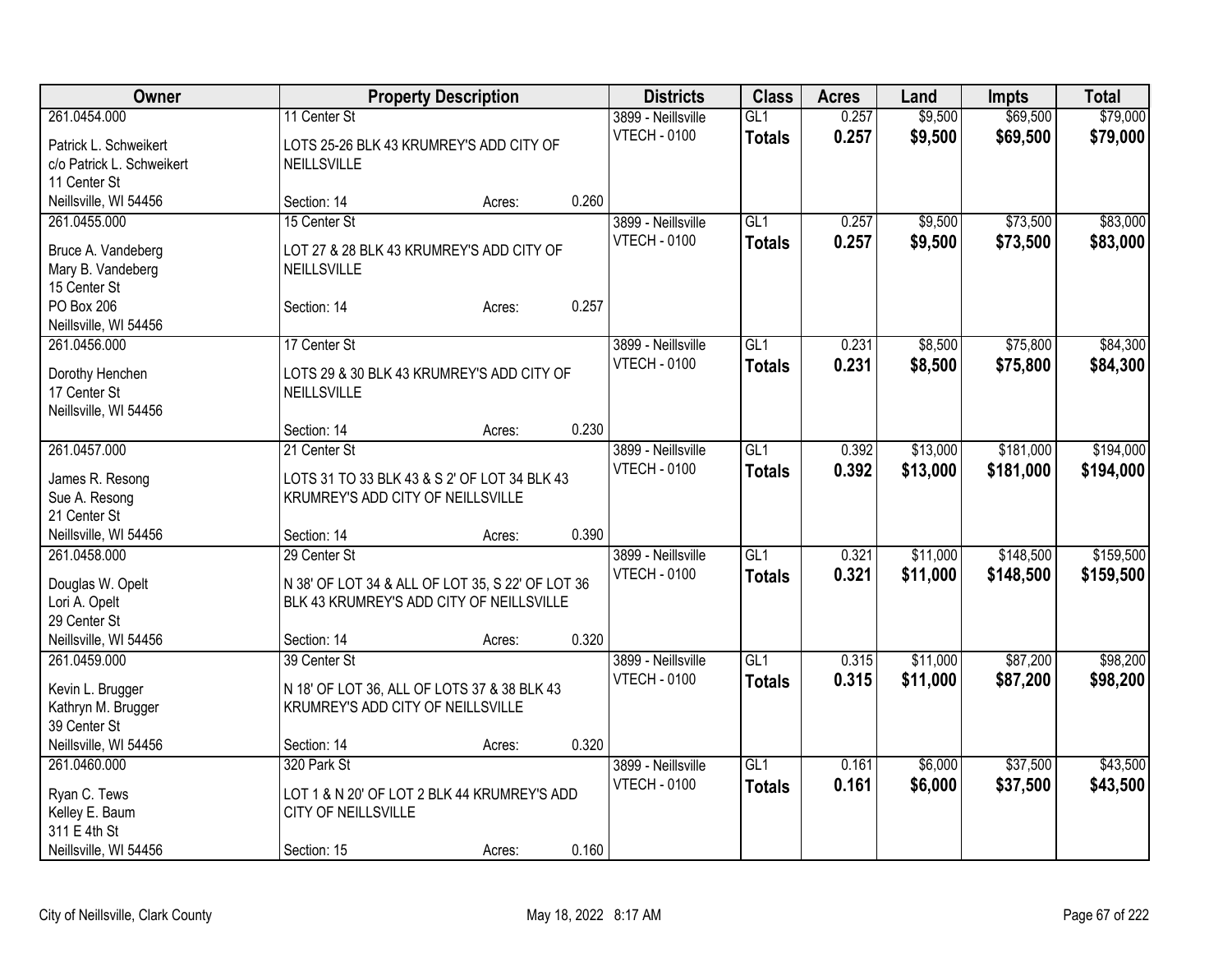| <b>Owner</b><br><b>Property Description</b>                                |                                                                                             | <b>Districts</b> | <b>Class</b> | <b>Acres</b>                              | Land                              | <b>Impts</b>   | <b>Total</b>         |                        |                        |
|----------------------------------------------------------------------------|---------------------------------------------------------------------------------------------|------------------|--------------|-------------------------------------------|-----------------------------------|----------------|----------------------|------------------------|------------------------|
| 261.0461.000<br>Mathew F. Marty<br>316 Park St<br>Neillsville, WI 54456    | 316 Park St<br>LOT 3 & S 30' OF LOT 2 BLK 44 KRUMREY'S ADD<br>CITY OF NEILLSVILLE           |                  |              | 3899 - Neillsville<br><b>VTECH - 0100</b> | GL1<br><b>Totals</b>              | 0.184<br>0.184 | \$7,000<br>\$7,000   | \$62,200<br>\$62,200   | \$69,200<br>\$69,200   |
|                                                                            | Section: 15                                                                                 | Acres:           | 0.180        |                                           |                                   |                |                      |                        |                        |
| 261.0462.000<br>Robin H. Harder<br>Amy J. Harder<br>312 Park St            | 312 Park St<br>LOT 4 BLK 44 KRUMREY'S ADD CITY OF<br>NEILLSVILLE                            |                  |              | 3899 - Neillsville<br><b>VTECH - 0100</b> | GL1<br><b>Totals</b>              | 0.115<br>0.115 | \$4,500<br>\$4,500   | \$73,500<br>\$73,500   | \$78,000<br>\$78,000   |
| Neillsville, WI 54456                                                      | Section: 15                                                                                 | Acres:           | 0.120        |                                           |                                   |                |                      |                        |                        |
| 261.0463.000<br>Tyler R. Stenulson<br>Kelly S. Stenulson<br>310 Park St    | 310 Park St<br>LOT 5 & N 20' OF LOT 6 BLK 44 KRUMREY'S ADD<br>CITY OF NEILLSVILLE           |                  |              | 3899 - Neillsville<br><b>VTECH - 0100</b> | GL1<br><b>Totals</b>              | 0.161<br>0.161 | \$6,000<br>\$6,000   | \$112,800<br>\$112,800 | \$118,800<br>\$118,800 |
| Neillsville, WI 54456                                                      | Section: 15                                                                                 | Acres:           | 0.160        |                                           |                                   |                |                      |                        |                        |
| 261.0464.000<br>Randy R. Reineck<br>Julia L. Reineck<br>N3780 Cty Hwy K    | 306 Park St<br>S 30' OF LOT 6 & ALL OF LOT 7 BLK 44 KRUMREY'S<br>ADD CITY OF NEILLSVILLE    |                  |              | 3899 - Neillsville<br><b>VTECH - 0100</b> | GL1<br><b>Totals</b>              | 0.184<br>0.184 | \$7,000<br>\$7,000   | \$52,700<br>\$52,700   | \$59,700<br>\$59,700   |
| Granton, WI 54436                                                          | Section: 15                                                                                 | Acres:           | 0.180        |                                           |                                   |                |                      |                        |                        |
| 261.0465.000<br>Chelsie L. Gomez<br>300 Park St<br>Neillsville, WI 54456   | 300 Park St<br>LOTS 8 & 9 BLK 44 KRUMREY'S ADD CITY OF<br>NEILLSVILLE                       |                  |              | 3899 - Neillsville<br><b>VTECH - 0100</b> | $\overline{GL1}$<br><b>Totals</b> | 0.230<br>0.230 | \$8,500<br>\$8,500   | \$61,800<br>\$61,800   | \$70,300<br>\$70,300   |
|                                                                            | Section: 15                                                                                 | Acres:           | 0.230        |                                           |                                   |                |                      |                        |                        |
| 261.0466.000<br>Craig W. England<br>222 Park St<br>Neillsville, WI 54456   | 222 Park St<br>LOT 10 & N1/2 OF LOT 11 BLK 44 KRUMREY'S ADD<br>CITY OF NEILLSVILLE          |                  |              | 3899 - Neillsville<br><b>VTECH - 0100</b> | GL1<br><b>Totals</b>              | 0.172<br>0.172 | \$6,500<br>\$6,500   | \$71,600<br>\$71,600   | \$78,100<br>\$78,100   |
|                                                                            | Section: 15                                                                                 | Acres:           | 0.170        |                                           |                                   |                |                      |                        |                        |
| 261.0467.000<br>Cody K. Kloeffler<br>217 Ayers St<br>Neillsville, WI 54456 | 217 Ayers St<br>LOTS 13, 14 & 15 BLK 44 KRUMREY'S ADD CITY OF<br>NEILLSVILLE<br>Section: 15 | Acres:           | 0.340        | 3899 - Neillsville<br><b>VTECH - 0100</b> | GL1<br><b>Totals</b>              | 0.344<br>0.344 | \$12,000<br>\$12,000 | \$106,000<br>\$106,000 | \$118,000<br>\$118,000 |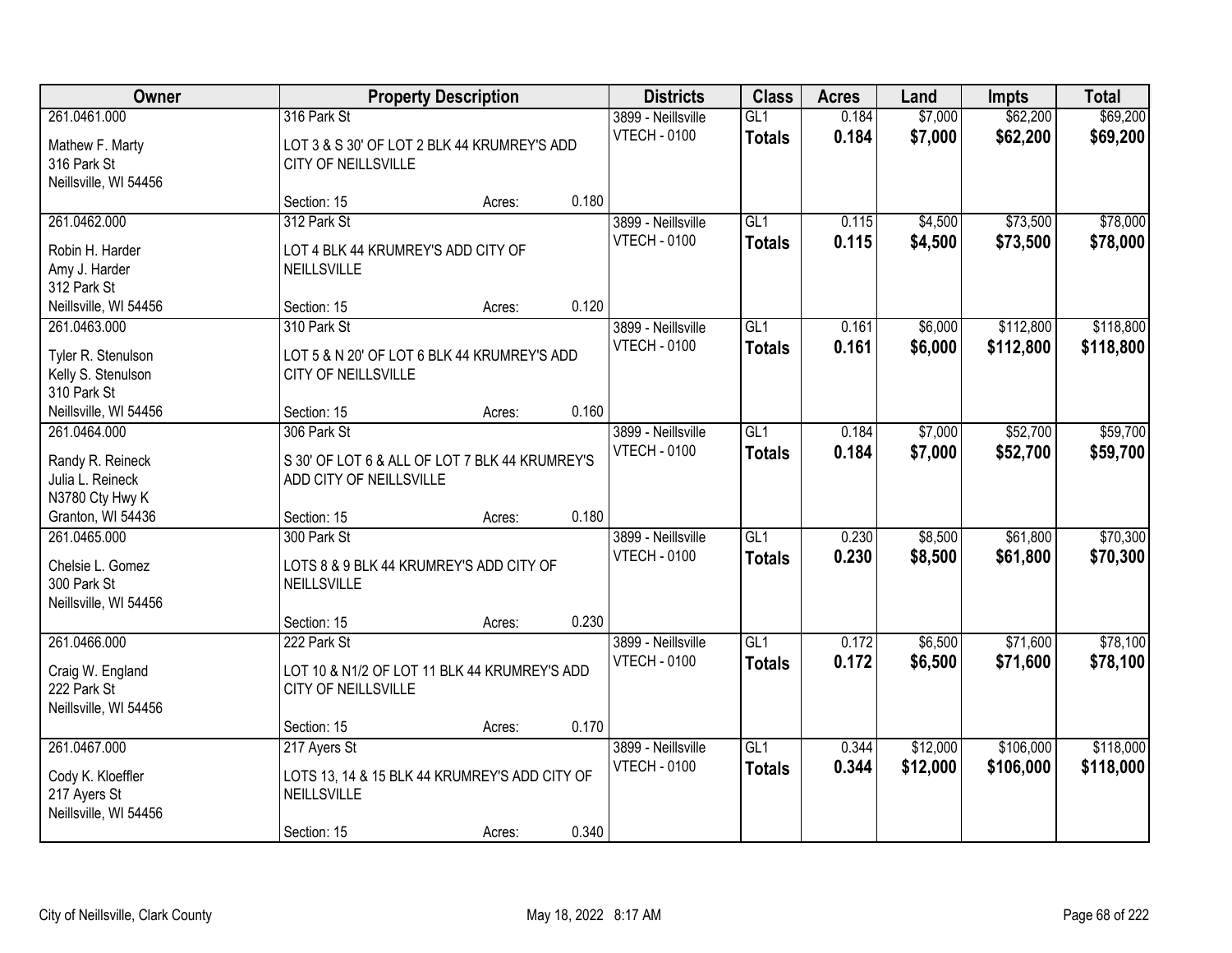| Owner                 | <b>Property Description</b>                      |       | <b>Districts</b>    | <b>Class</b>     | <b>Acres</b> | Land     | <b>Impts</b> | <b>Total</b> |
|-----------------------|--------------------------------------------------|-------|---------------------|------------------|--------------|----------|--------------|--------------|
| 261.0468.000          | 218 Park St                                      |       | 3899 - Neillsville  | GL <sub>1</sub>  | 0.170        | \$6,500  | \$80,200     | \$86,700     |
| Marla J. Hartley      | S 1/2 OF LOT 11 & ALL OF LOT 12 BLK 44           |       | <b>VTECH - 0100</b> | <b>Totals</b>    | 0.170        | \$6,500  | \$80,200     | \$86,700     |
| c/o Marla J. Hartley  | KRUMREY'S ADD CITY OF NEILLSVILLE                |       |                     |                  |              |          |              |              |
| 218 Park St           |                                                  |       |                     |                  |              |          |              |              |
| Neillsville, WI 54456 | Section: 15<br>Acres:                            | 0.170 |                     |                  |              |          |              |              |
| 261.0469.000          | 219 Ayers St                                     |       | 3899 - Neillsville  | GL1              | 0.230        | \$8,500  | \$101,600    | \$110,100    |
|                       |                                                  |       | <b>VTECH - 0100</b> | <b>Totals</b>    | 0.230        | \$8,500  | \$101,600    | \$110,100    |
| Jordan M. Voigt       | LOTS 16 & 17 BLK 44 KRUMREY'S ADD CITY OF        |       |                     |                  |              |          |              |              |
| 1120 E 2nd St         | <b>NEILLSVILLE</b>                               |       |                     |                  |              |          |              |              |
| Neillsville, WI 54456 |                                                  | 0.230 |                     |                  |              |          |              |              |
|                       | Section: 15<br>Acres:                            |       |                     |                  |              |          |              |              |
| 261.0470.000          | 225 Ayers St                                     |       | 3899 - Neillsville  | GL1              | 0.275        | \$10,000 | \$101,500    | \$111,500    |
| Logan K. Grap         | LOT 18 & 19 & S 20' OF LOT 20 BLK 44 KRUMREY'S   |       | <b>VTECH - 0100</b> | <b>Totals</b>    | 0.275        | \$10,000 | \$101,500    | \$111,500    |
| Cathryn C. Grap       | ADD CITY OF NEILLSVILLE                          |       |                     |                  |              |          |              |              |
| 225 Ayers St          |                                                  |       |                     |                  |              |          |              |              |
| Neillsville, WI 54456 | Section: 15<br>Acres:                            | 0.280 |                     |                  |              |          |              |              |
| 261.0471.000          | Ayers St                                         |       | 3899 - Neillsville  | GL1              | 0.184        | \$7,000  | \$4,700      | \$11,700     |
| Robin H. Harder       | LOT 20 EX S 20' & ALL OF LOT 21 BLK 44 KRUMREY'S |       | <b>VTECH - 0100</b> | <b>Totals</b>    | 0.184        | \$7,000  | \$4,700      | \$11,700     |
| Amy J. Harder         | ADD CITY OF NEILLSVILLE                          |       |                     |                  |              |          |              |              |
| 312 Park St           |                                                  |       |                     |                  |              |          |              |              |
| Neillsville, WI 54456 | Section: 15<br>Acres:                            | 0.180 |                     |                  |              |          |              |              |
| 261.0472.000          | 614 W 4th St                                     |       | 3899 - Neillsville  | $\overline{GL1}$ | 0.344        | \$12,000 | \$96,900     | \$108,900    |
|                       |                                                  |       | <b>VTECH - 0100</b> | <b>Totals</b>    | 0.344        | \$12,000 | \$96,900     | \$108,900    |
| Susan K. Gurney       | LOTS 22 TO 24 BLK 44 KRUMREY'S ADD CITY OF       |       |                     |                  |              |          |              |              |
| 614 W 4th St          | NEILLSVILLE                                      |       |                     |                  |              |          |              |              |
| Neillsville, WI 54456 |                                                  |       |                     |                  |              |          |              |              |
|                       | Section: 15<br>Acres:                            | 0.340 |                     |                  |              |          |              |              |
| 261.0473.000          | 704 W 4th St                                     |       | 3899 - Neillsville  | $\overline{GL1}$ | 0.200        | \$7,500  | \$127,800    | \$135,300    |
| Thomas G. Bechtel     | W1/2 OF LOTS 1-3 BLK 45 & E1/2 OF ALLEY LOC BET  |       | <b>VTECH - 0100</b> | <b>Totals</b>    | 0.200        | \$7,500  | \$127,800    | \$135,300    |
| Julie A. Bechtel      | LOTS 1,2 &3 & LOTS 28,29 &30, BLK 45 KRUMREY'S   |       |                     |                  |              |          |              |              |
| 704 W 4th St          | ADD CITY OF NEILLSVILLE                          |       |                     |                  |              |          |              |              |
| Neillsville, WI 54456 | Section: 15<br>Acres:                            | 0.200 |                     |                  |              |          |              |              |
| 261.0474.000          | 700 W 4th St                                     |       | 3899 - Neillsville  | $\overline{GL1}$ | 0.172        | \$6,500  | \$71,000     | \$77,500     |
|                       |                                                  |       | <b>VTECH - 0100</b> | <b>Totals</b>    | 0.172        | \$6,500  | \$71,000     | \$77,500     |
| Joseph D. Felser      | E1/2 OF LOTS 1-3 BLK 45 KRUMREY'S ADD CITY OF    |       |                     |                  |              |          |              |              |
| Marjorie A. Felser    | NEILLSVILLE                                      |       |                     |                  |              |          |              |              |
| 700 W 4th St          |                                                  |       |                     |                  |              |          |              |              |
| Neillsville, WI 54456 | Section: 15<br>Acres:                            | 0.170 |                     |                  |              |          |              |              |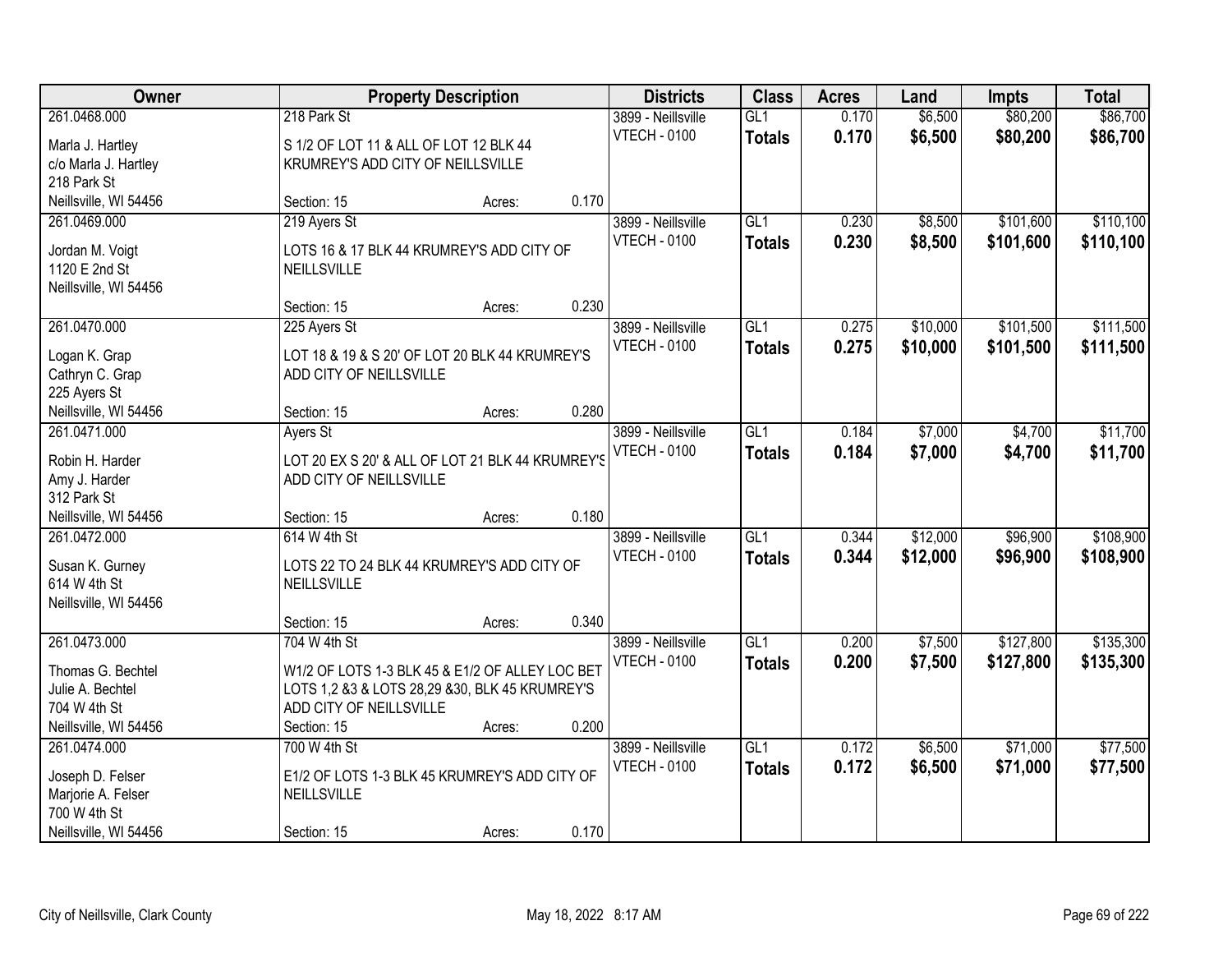| Owner                              |                                                     | <b>Property Description</b> |       | <b>Districts</b>    | <b>Class</b>    | <b>Acres</b> | Land     | <b>Impts</b> | <b>Total</b> |
|------------------------------------|-----------------------------------------------------|-----------------------------|-------|---------------------|-----------------|--------------|----------|--------------|--------------|
| 261.0475.000                       | 224 Ayers St                                        |                             |       | 3899 - Neillsville  | GL1             | 0.316        | \$11,000 | \$80,600     | \$91,600     |
| Logan K. Grap                      | LOTS 4 & 5 BLK 45 & N 30' OF LOT 6 BLK 45           |                             |       | <b>VTECH - 0100</b> | <b>Totals</b>   | 0.316        | \$11,000 | \$80,600     | \$91,600     |
| Justin S. Grap                     | KRUMREY'S ADD CITY OF NEILLSVILLE                   |                             |       |                     |                 |              |          |              |              |
| 225 Ayers St                       |                                                     |                             |       |                     |                 |              |          |              |              |
| Neillsville, WI 54456              | Section: 15                                         | Acres:                      | 0.320 |                     |                 |              |          |              |              |
| 261.0476.000                       | 222 Ayers St                                        |                             |       | 3899 - Neillsville  | GL1             | 0.287        | \$10,500 | \$195,000    | \$205,500    |
|                                    |                                                     |                             |       | <b>VTECH - 0100</b> | <b>Totals</b>   | 0.287        | \$10,500 | \$195,000    | \$205,500    |
| Sara D. Smith<br>c/o Sara D. Smith | S 10' OF LOT 6 & ALL OF LOTS 7 & 8 & N 10' OF LOT 9 |                             |       |                     |                 |              |          |              |              |
| 222 Ayers St                       | BK 45 KRUMREY'S ADD CITY OF NEILLSVILLE             |                             |       |                     |                 |              |          |              |              |
| Neillsville, WI 54456              | Section: 15                                         | Acres:                      | 0.290 |                     |                 |              |          |              |              |
| 261.0477.000                       | 2201/2 Ayers St                                     |                             |       | 3899 - Neillsville  | GL <sub>1</sub> | 0.152        | \$5,500  | \$66,500     | \$72,000     |
|                                    |                                                     |                             |       | <b>VTECH - 0100</b> | <b>Totals</b>   | 0.152        | \$5,500  | \$66,500     | \$72,000     |
| Austin M. Friemoth                 | LOT 1 CSM 1672 REC 832/236 BG PT BLK 45             |                             |       |                     |                 |              |          |              |              |
| 220 1/2 Ayers St                   | KRUMREY'S ADD CITY OF NEILLSVILLE KRUMREY'S         |                             |       |                     |                 |              |          |              |              |
| Neillsville, WI 54456              | ADD. CITY OF NEILLSVILLE                            |                             |       |                     |                 |              |          |              |              |
|                                    | Section: 15                                         | Acres:                      | 0.150 |                     |                 |              |          |              |              |
| 261.0477.001                       | 218 Ayers St                                        |                             |       | 3899 - Neillsville  | GL1             | 0.240        | \$9,000  | \$84,400     | \$93,400     |
| John D. Borzillo                   | LOT 2 CSM 1672 REC 832/236 BG PT BLK 45             |                             |       | <b>VTECH - 0100</b> | <b>Totals</b>   | 0.240        | \$9,000  | \$84,400     | \$93,400     |
| Emily C. Borzillo                  | KRUMREY'S ADD CITY OF NEILLSVILLE KRUMREY'S         |                             |       |                     |                 |              |          |              |              |
| 206 Ridge Rd                       | ADD. CITY OF NEILLSVILLE                            |                             |       |                     |                 |              |          |              |              |
| Neillsville, WI 54456              | Section: 15                                         | Acres:                      | 0.240 |                     |                 |              |          |              |              |
| 261.0478.000                       | 216 Ayers St                                        |                             |       | 3899 - Neillsville  | GL1             | 0.382        | \$13,000 | \$133,000    | \$146,000    |
|                                    |                                                     |                             |       | <b>VTECH - 0100</b> | Totals          | 0.382        | \$13,000 | \$133,000    | \$146,000    |
| Patrick L. Pellett                 | S 13' OF LOT 12 & ALL OF LOTS 13, 14, 15 BLK 45     |                             |       |                     |                 |              |          |              |              |
| 216 Ayers St                       | KRUMREY'S ADD CITY OF NEILLSVILLE                   |                             |       |                     |                 |              |          |              |              |
| Neillsville, WI 54456              | Section: 15                                         |                             | 0.380 |                     |                 |              |          |              |              |
| 261.0479.000                       | 307 Hill St                                         | Acres:                      |       | 3899 - Neillsville  | GL1             | 0.230        | \$8,500  | \$100,200    | \$108,700    |
|                                    |                                                     |                             |       | <b>VTECH - 0100</b> |                 | 0.230        |          |              |              |
| Leroy J. Moczynski                 | N 20' OF LOT 18 ALL OF LOT 19 & S1/2 OF LOT 20      |                             |       |                     | <b>Totals</b>   |              | \$8,500  | \$100,200    | \$108,700    |
| Dawn M. Moczynski                  | BLK 45 KRUMREY'S ADDITION CITY OF NEILLSVILLE       |                             |       |                     |                 |              |          |              |              |
| 307 Hill St                        |                                                     |                             |       |                     |                 |              |          |              |              |
| Neillsville, WI 54456              | Section: 15                                         | Acres:                      | 0.230 |                     |                 |              |          |              |              |
| 261.0480.000                       | 221 Hill St                                         |                             |       | 3899 - Neillsville  | GL1             | 0.287        | \$10,500 | \$92,900     | \$103,400    |
| Brandon J. Allen                   | LOT 16, 17, & S 20' OF LOT 18 BLK 45 KRUMREY'S      |                             |       | <b>VTECH - 0100</b> | <b>Totals</b>   | 0.287        | \$10,500 | \$92,900     | \$103,400    |
| Lindsay E. Allen                   | ADD CITY OF NEILLSVILLE                             |                             |       |                     |                 |              |          |              |              |
| 221 Hill St                        |                                                     |                             |       |                     |                 |              |          |              |              |
| Neillsville, WI 54456              | Section: 15                                         | Acres:                      | 0.290 |                     |                 |              |          |              |              |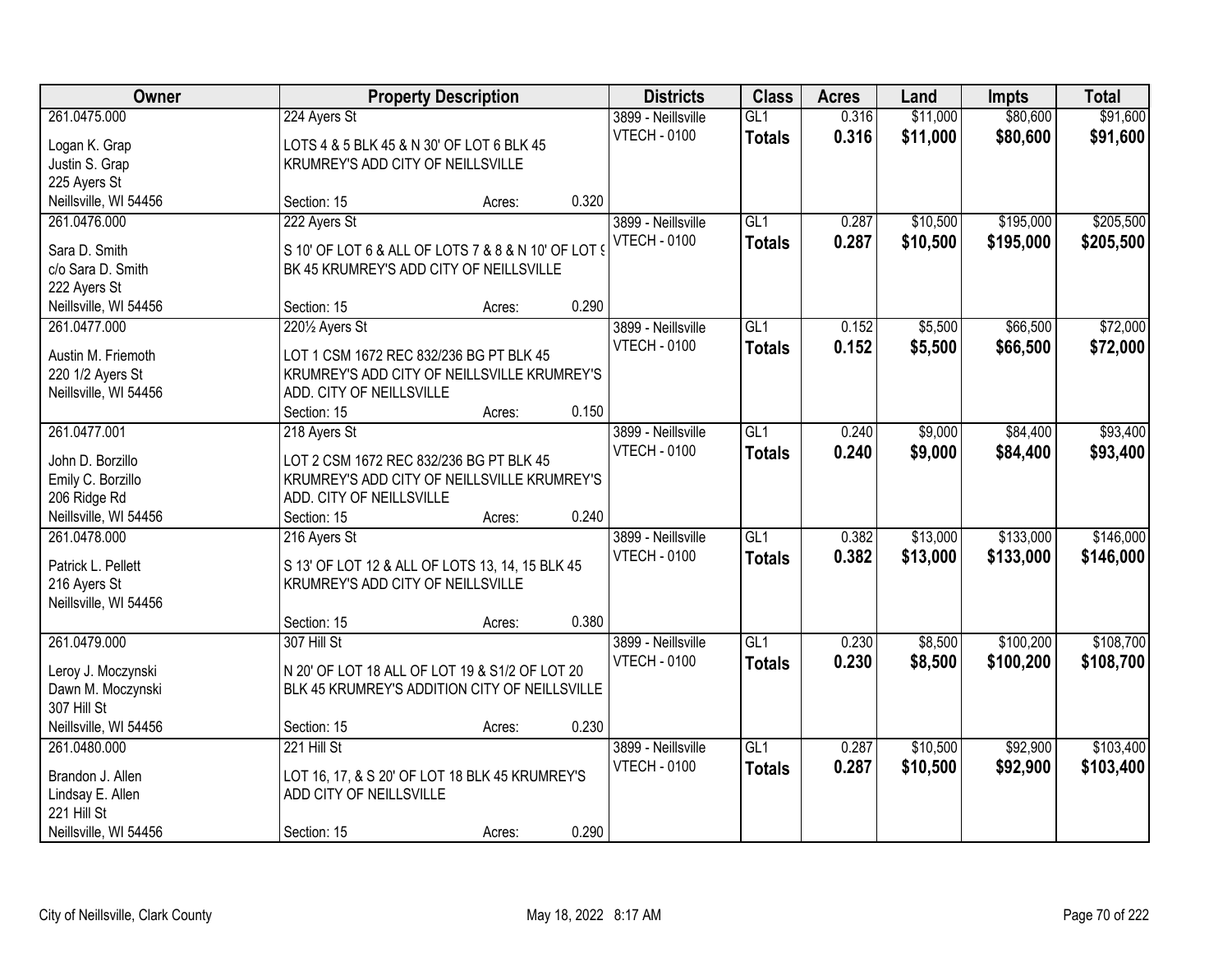| Owner                                                                  |                                                                                                                                               | <b>Property Description</b> |       | <b>Districts</b>                          | <b>Class</b>                     | <b>Acres</b>   | Land                 | <b>Impts</b>           | <b>Total</b>           |
|------------------------------------------------------------------------|-----------------------------------------------------------------------------------------------------------------------------------------------|-----------------------------|-------|-------------------------------------------|----------------------------------|----------------|----------------------|------------------------|------------------------|
| 261.0481.000<br>Allen L. Mallory<br>Amy S. Mallory                     | 309 Hill St<br>N1/2 OF LOT 20, ALL OF LOT 21, & S 30' OF LOT 22<br>BLK 45 KRUMREY'S ADD CITY OF NEILLSVILLE                                   |                             |       | 3899 - Neillsville<br><b>VTECH - 0100</b> | GL1<br><b>Totals</b>             | 0.258<br>0.258 | \$9,500<br>\$9,500   | \$86,900<br>\$86,900   | \$96,400<br>\$96,400   |
| 309 Hill St<br>Neillsville, WI 54456                                   | Section: 15                                                                                                                                   | Acres:                      | 0.260 |                                           |                                  |                |                      |                        |                        |
| 261.0482.000<br>Daryn J. Horn<br>Tammy J. Horn<br>311 Hill St          | 311 Hill St<br>N 10' OF LOT 22 & ALL OF LOTS 23 & 24 BLK 45<br>KRUMREY'S ADD CITY OF NEILLSVILLE                                              |                             |       | 3899 - Neillsville<br><b>VTECH - 0100</b> | GL1<br><b>Totals</b>             | 0.258<br>0.258 | \$9,500<br>\$9,500   | \$116,600<br>\$116,600 | \$126,100<br>\$126,100 |
| Neillsville, WI 54456                                                  | Section: 15                                                                                                                                   | Acres:                      | 0.260 |                                           |                                  |                |                      |                        |                        |
| 261.0483.000<br>Sylvia A. Dayton<br>Juliann M. Dayton<br>315 Hill St   | 315 Hill St<br>LOTS 25 TO 27 BLK 45 KRUMREY'S ADD CITY OF<br>NEILLSVILLE                                                                      |                             |       | 3899 - Neillsville<br><b>VTECH - 0100</b> | GL <sub>1</sub><br><b>Totals</b> | 0.344<br>0.344 | \$12,000<br>\$12,000 | \$49,400<br>\$49,400   | \$61,400<br>\$61,400   |
| Neillsville, WI 54456                                                  | Section: 15                                                                                                                                   | Acres:                      | 0.340 |                                           |                                  |                |                      |                        |                        |
| 261.0484.000<br>William Bender<br>708 W 4th St<br>PO Box 324           | 708 W 4th St<br>E1/2 OF LOTS 28 TO 30 BLK 45 KRUMREY'S ADD &<br>W1/2 OF ALLEY LOC BET LOTS 1 2 & 3 & 28,29 & 30<br>BLK 45 CITY OF NEILLSVILLE |                             |       | 3899 - Neillsville<br><b>VTECH - 0100</b> | GL1<br><b>Totals</b>             | 0.200<br>0.200 | \$7,500<br>\$7,500   | \$43,500<br>\$43,500   | \$51,000<br>\$51,000   |
| Neillsville, WI 54456<br>261.0485.000                                  | Section: 15<br>319 Hill St                                                                                                                    | Acres:                      | 0.200 | 3899 - Neillsville                        | GL1                              | 0.172          | \$6,500              | \$75,800               | \$82,300               |
| Shawn M. Wolk<br>319 Hill St<br>Neillsville, WI 54456                  | CSM 146 REC 400/131 & COR IN 625/402 BG W1/2 OF<br>LOTS 28-30 BLK 45 KRUMREY'S ADD CITY OF<br>NEILLSVILLE<br>Section: 15                      | Acres:                      | 0.170 | <b>VTECH - 0100</b>                       | <b>Totals</b>                    | 0.172          | \$6,500              | \$75,800               | \$82,300               |
| 261.0486.000<br>Samuel L. Harder                                       | 113 E 12th St<br>LOTS 1 & 2 & W 6' OF LOT 3 BLK 1 LYNCH'S ADD                                                                                 |                             |       | 3899 - Neillsville<br><b>VTECH - 0100</b> | GL1<br><b>Totals</b>             | 0.161<br>0.161 | \$6,000<br>\$6,000   | \$56,600<br>\$56,600   | \$62,600<br>\$62,600   |
| 113 E 12 St<br>Neillsville, WI 54456                                   | CITY OF NEILLSVILLE                                                                                                                           |                             |       |                                           |                                  |                |                      |                        |                        |
|                                                                        | Section: 14                                                                                                                                   | Acres:                      | 0.160 |                                           |                                  |                |                      |                        |                        |
| 261.0487.000<br>William L. Meier<br>Virginia L. Meier<br>201 E 12th St | 201 E 12th St<br>ALL OF LOT 3 EXC W 6' & ALL OF LOTS 4 & 5 BLK 1<br>LYNCH'S ADD CITY OF NEILLSVILLE                                           |                             |       | 3899 - Neillsville<br><b>VTECH - 0100</b> | GL1<br><b>Totals</b>             | 0.198<br>0.198 | \$7,500<br>\$7,500   | \$72,000<br>\$72,000   | \$79,500<br>\$79,500   |
| Neillsville, WI 54456                                                  | Section: 14                                                                                                                                   | Acres:                      | 0.200 |                                           |                                  |                |                      |                        |                        |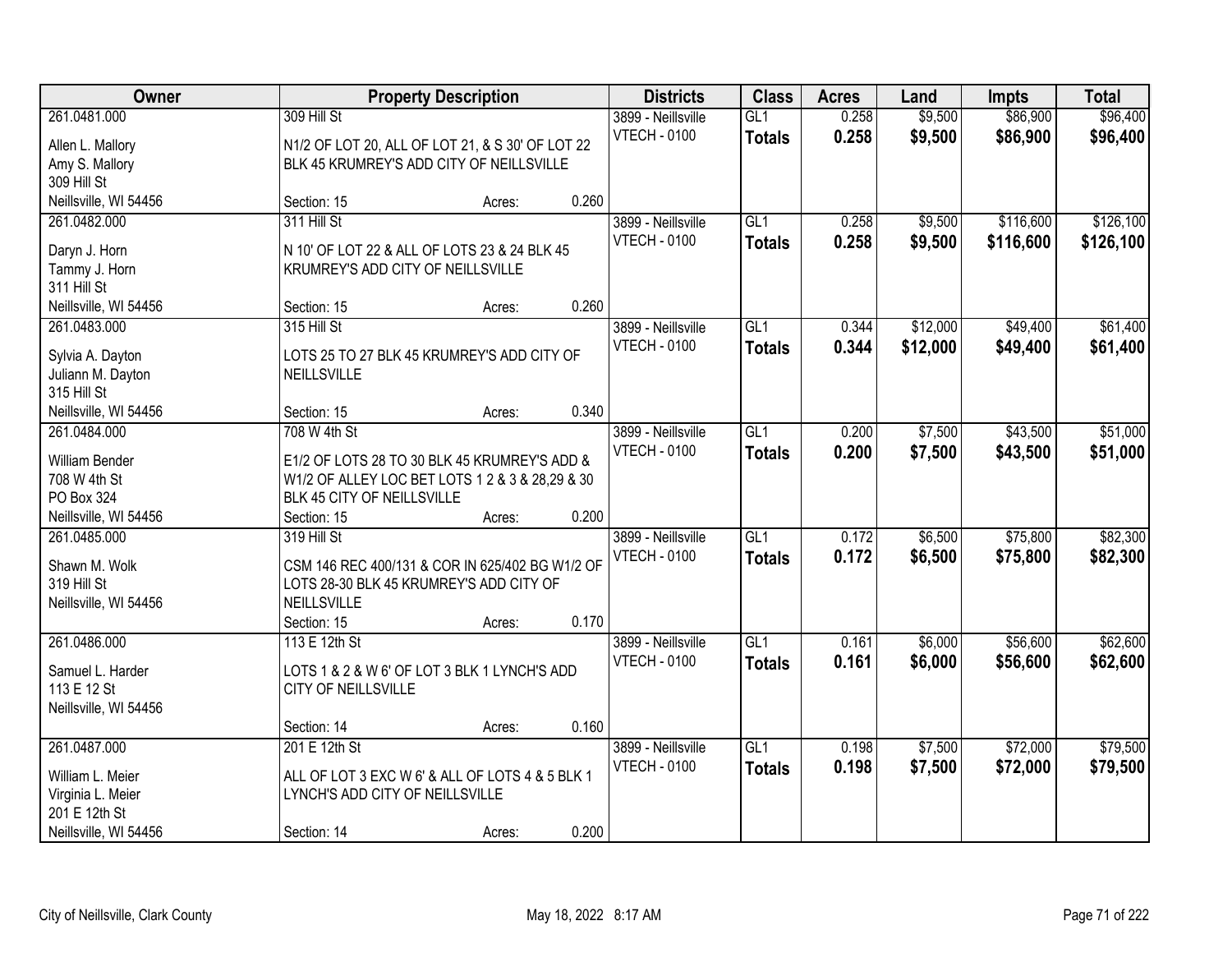| Owner<br><b>Property Description</b>                                                            |                                                                                                                                                                                    | <b>Districts</b> | <b>Class</b> | <b>Acres</b>                              | Land                              | <b>Impts</b>   | <b>Total</b>         |                        |                        |
|-------------------------------------------------------------------------------------------------|------------------------------------------------------------------------------------------------------------------------------------------------------------------------------------|------------------|--------------|-------------------------------------------|-----------------------------------|----------------|----------------------|------------------------|------------------------|
| 261.0488.000<br>Kyle J. Wilson<br>205 E 12th St<br>Neillsville, WI 54456                        | 205 E 12th St<br>LOTS 6 TO 9 BLK 1 LYNCH'S ADD CITY OF<br>NEILLSVILLE                                                                                                              |                  |              | 3899 - Neillsville<br><b>VTECH - 0100</b> | GL1<br><b>Totals</b>              | 0.287<br>0.287 | \$10,500<br>\$10,500 | \$60,700<br>\$60,700   | \$71,200<br>\$71,200   |
|                                                                                                 | Section: 14                                                                                                                                                                        | Acres:           | 0.290        |                                           |                                   |                |                      |                        |                        |
| 261.0489.000<br>Mark R. Jones<br>W5621 Todd Rd<br>Neillsville, WI 54456                         | 209 E 12th St<br>LOTS 10 & 11 BLK 1 LYNCH'S ADDITION CITY OF<br>NEILLSVILLE                                                                                                        |                  |              | 3899 - Neillsville<br><b>VTECH - 0100</b> | GL1<br><b>Totals</b>              | 0.140<br>0.140 | \$5,000<br>\$5,000   | \$39,700<br>\$39,700   | \$44,700<br>\$44,700   |
|                                                                                                 | Section: 14                                                                                                                                                                        | Acres:           | 0.140        |                                           |                                   |                |                      |                        |                        |
| 261.0490.000<br>Linda J. Anderson<br>1208 Bruley St<br>Neillsville, WI 54456                    | 1208 Bruley St<br>LOTS 12 TO 14 BLK 1 EX COMM AT NW COR OF LOT<br>14 TH E 84' TH S 38' TH NWLY TO NW COR OF LOT 1<br>TH N 3' TO POB LYNCH'S ADD CITY OF NEILLSVILLE<br>Section: 14 | Acres:           | 0.230        | 3899 - Neillsville<br><b>VTECH - 0100</b> | GL1<br><b>Totals</b>              | 0.230<br>0.230 | \$8,500<br>\$8,500   | \$74,600<br>\$74,600   | \$83,100<br>\$83,100   |
| 261.0491.000<br>Samuel L. Harder<br>113 E 12 St<br>Neillsville, WI 54456                        | 201 E 12th St<br>COM AT NW COR OF LOT 14 BLK 1 TH E 84' TH S 38'<br>TH NWLY ALG A LN TO NW COR OF LOT 1 TH N 3' TC<br>POB BG LOC IN LOTS 13 & 14 BLK 1 LYNCH'S ADD<br>Section: 14  | Acres:           | 0.040        | 3899 - Neillsville<br><b>VTECH - 0100</b> | GL1<br><b>Totals</b>              | 0.042<br>0.042 | \$1,500<br>\$1,500   | \$0<br>\$0             | \$1,500<br>\$1,500     |
| 261.0492.000<br>Donald Meihak<br>Ruth Meihak<br>1400 Bruley St<br>Neillsville, WI 54456         | 1400 Bruley St<br>LOTS 15 TO 18 BLK 1 LYNCH'S ADD CITY OF<br>NEILLSVILLE<br>Section: 14                                                                                            | Acres:           | 0.480        | 3899 - Neillsville<br><b>VTECH - 0100</b> | $\overline{GL1}$<br><b>Totals</b> | 0.480<br>0.480 | \$15,500<br>\$15,500 | \$86,000<br>\$86,000   | \$101,500<br>\$101,500 |
| 261.0493.000<br>Brian C. Hare<br>1402 Bruley St<br>Neillsville, WI 54456                        | 1402 Bruley St<br>LOTS 19 TO 21 BLK 1 LYNCH'S ADDITION CITY OF<br>NEILLSVILLE<br>Section: 14                                                                                       | Acres:           | 0.300        | 3899 - Neillsville<br><b>VTECH - 0100</b> | GL1<br><b>Totals</b>              | 0.300<br>0.300 | \$10,500<br>\$10,500 | \$118,000<br>\$118,000 | \$128,500<br>\$128,500 |
| 261.0494.000<br>Tarie S. Gaede<br>c/o Tarie S. Gaede<br>1404 Bruley St<br>Neillsville, WI 54456 | 1404 Bruley St<br>LOTS 22 TO 24 BLK 1 EX THAT PT OF LOTS 23 & 24<br>AS DESC IN 322 REC 605 C/S MAP REC IN 321 R 154<br>LYNCH'S ADD CITY OF NEILLSVILLE<br>Section: 14              | Acres:           | 0.270        | 3899 - Neillsville<br><b>VTECH - 0100</b> | GL1<br><b>Totals</b>              | 0.270<br>0.270 | \$10,000<br>\$10,000 | \$64,100<br>\$64,100   | \$74,100<br>\$74,100   |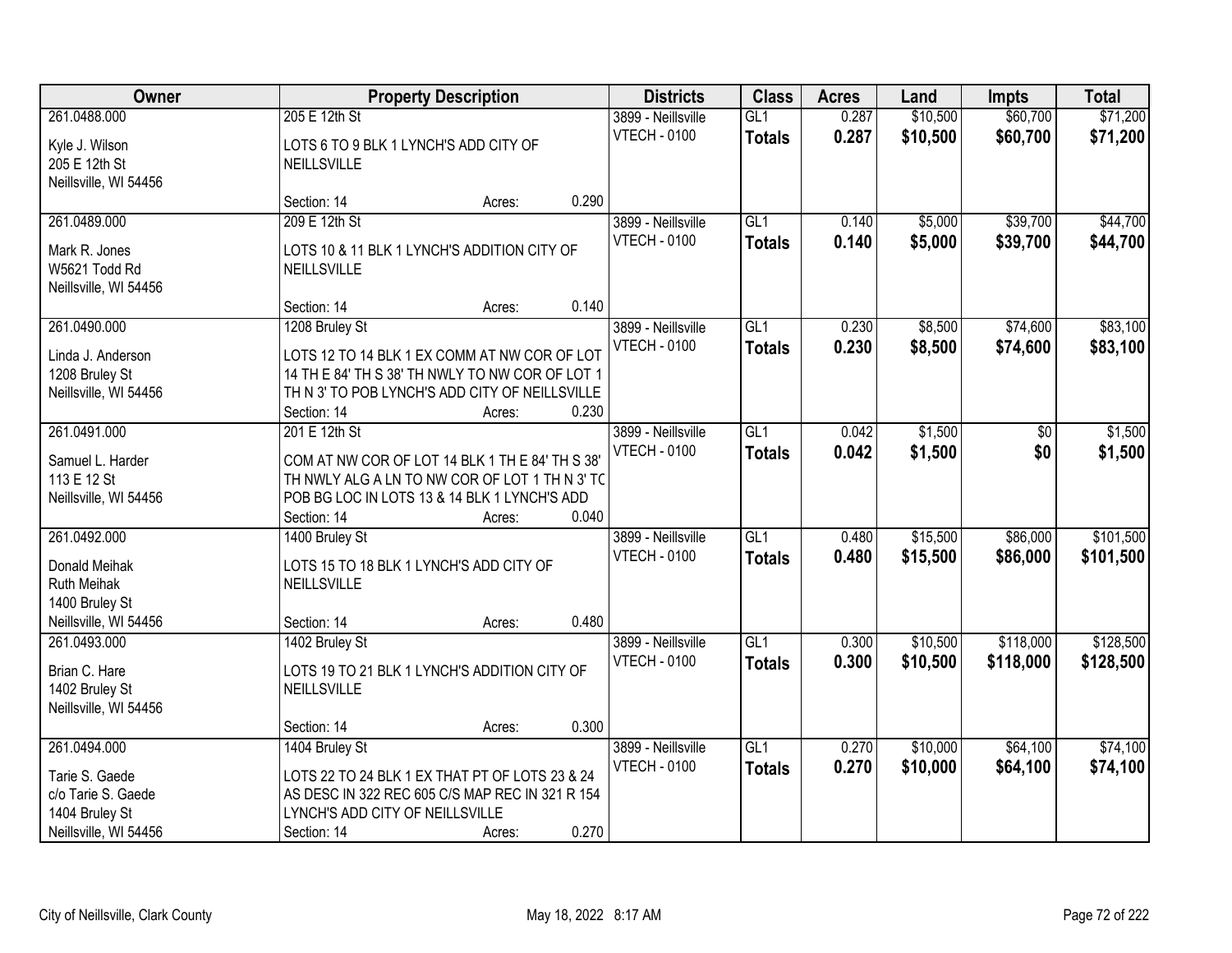| Owner                                   |                                                   | <b>Property Description</b> |       | <b>Districts</b>    | <b>Class</b>     | <b>Acres</b> | Land     | Impts           | <b>Total</b> |
|-----------------------------------------|---------------------------------------------------|-----------------------------|-------|---------------------|------------------|--------------|----------|-----------------|--------------|
| 261.0495.000                            | <b>Hewett St</b>                                  |                             |       | 3899 - Neillsville  | GL1              | 0.031        | \$1,000  | $\overline{50}$ | \$1,000      |
| Eugene P. Bieneck                       | COMM AT NWRLY COR OF LOT 24 BLK 1 TH N 86         |                             |       | <b>VTECH - 0100</b> | <b>Totals</b>    | 0.031        | \$1,000  | \$0             | \$1,000      |
| c/o Eugene P. Bieneck                   | DEG 00' E ALG N/L OF SD LOT 24 37.60' TH S 19 DEG |                             |       |                     |                  |              |          |                 |              |
| 1411 Hewett St                          | 49' W ALG EXT OF SERLY/L OF LOT 29 41.25' TH N 69 |                             |       |                     |                  |              |          |                 |              |
| Neillsville, WI 54456                   | Section: 14                                       | Acres:                      | 0.030 |                     |                  |              |          |                 |              |
| 261.0496.000                            | 110 E 15th St                                     |                             |       | 3899 - Neillsville  | GL1              | 0.371        | \$12,500 | \$94,000        | \$106,500    |
| Jesse W. Schultz                        | LOTS 25 TO 28 BLK 1 LYNCH'S ADD CITY OF           |                             |       | <b>VTECH - 0100</b> | <b>Totals</b>    | 0.371        | \$12,500 | \$94,000        | \$106,500    |
| 110 E 15th St                           | NEILLSVILLE                                       |                             |       |                     |                  |              |          |                 |              |
| Neillsville, WI 54456                   |                                                   |                             |       |                     |                  |              |          |                 |              |
|                                         | Section: 14                                       | Acres:                      | 0.380 |                     |                  |              |          |                 |              |
| 261.0497.000                            | 1411 Hewett St                                    |                             |       | 3899 - Neillsville  | GL1              | 0.237        | \$9,000  | \$43,000        | \$52,000     |
| Eugene P. Bieneck                       | LOT 29 BLK 1 LYNCH'S ADD CITY OF NEILLSVILLE      |                             |       | <b>VTECH - 0100</b> | <b>Totals</b>    | 0.237        | \$9,000  | \$43,000        | \$52,000     |
| c/o Eugene P. Bieneck                   |                                                   |                             |       |                     |                  |              |          |                 |              |
| 1411 Hewett St                          |                                                   |                             |       |                     |                  |              |          |                 |              |
| Neillsville, WI 54456                   | Section: 14                                       | Acres:                      | 0.240 |                     |                  |              |          |                 |              |
| 261.0498.000                            | 1407 Hewett St                                    |                             |       | 3899 - Neillsville  | GL1              | 0.237        | \$9,000  | \$81,600        | \$90,600     |
|                                         | LOT 30 BLK 1 LYNCH'S ADD CITY OF NEILLSVILLE      |                             |       | <b>VTECH - 0100</b> | <b>Totals</b>    | 0.237        | \$9,000  | \$81,600        | \$90,600     |
| Margaret E. Buchda<br>1407 Hewett St    |                                                   |                             |       |                     |                  |              |          |                 |              |
| Neillsville, WI 54456                   |                                                   |                             |       |                     |                  |              |          |                 |              |
|                                         | Section: 14                                       | Acres:                      | 0.240 |                     |                  |              |          |                 |              |
| 261.0499.000                            | 1405 Hewett St                                    |                             |       | 3899 - Neillsville  | $\overline{GL1}$ | 0.237        | \$9,000  | \$101,000       | \$110,000    |
|                                         | LOT 31 BLK 1 LYNCH'S ADD CITY OF NEILLSVILLE      |                             |       | <b>VTECH - 0100</b> | <b>Totals</b>    | 0.237        | \$9,000  | \$101,000       | \$110,000    |
| James E. Thur<br>Janel M. Thur          |                                                   |                             |       |                     |                  |              |          |                 |              |
| 1405 Hewett St                          |                                                   |                             |       |                     |                  |              |          |                 |              |
| Neillsville, WI 54456                   | Section: 14                                       | Acres:                      | 0.240 |                     |                  |              |          |                 |              |
| 261.0500.000                            | 1205 Bruley St                                    |                             |       | 3899 - Neillsville  | GL1              | 0.344        | \$12,000 | \$126,100       | \$138,100    |
|                                         |                                                   |                             |       | <b>VTECH - 0100</b> | <b>Totals</b>    | 0.344        | \$12,000 | \$126,100       | \$138,100    |
| Stephen M. Butts                        | LOTS 1 TO 4 BLK 2 LYNCH'S ADD CITY OF             |                             |       |                     |                  |              |          |                 |              |
| 1205 Bruley St<br>Neillsville, WI 54456 | NEILLSVILLE                                       |                             |       |                     |                  |              |          |                 |              |
|                                         | Section: 14                                       | Acres:                      | 0.340 |                     |                  |              |          |                 |              |
| 261.0501.000                            | $E$ 12th St                                       |                             |       | 3899 - Neillsville  | GL1              | 0.344        | \$12,000 | $\overline{50}$ | \$12,000     |
|                                         |                                                   |                             |       | <b>VTECH - 0100</b> | <b>Totals</b>    | 0.344        | \$12,000 | \$0             | \$12,000     |
| Stephen M. Butts                        | LOTS 5 TO 8 BLK 2 LYNCH'S ADD CITY OF             |                             |       |                     |                  |              |          |                 |              |
| 1205 Bruley St                          | NEILLSVILLE                                       |                             |       |                     |                  |              |          |                 |              |
| Neillsville, WI 54456                   |                                                   |                             | 0.340 |                     |                  |              |          |                 |              |
|                                         | Section: 14                                       | Acres:                      |       |                     |                  |              |          |                 |              |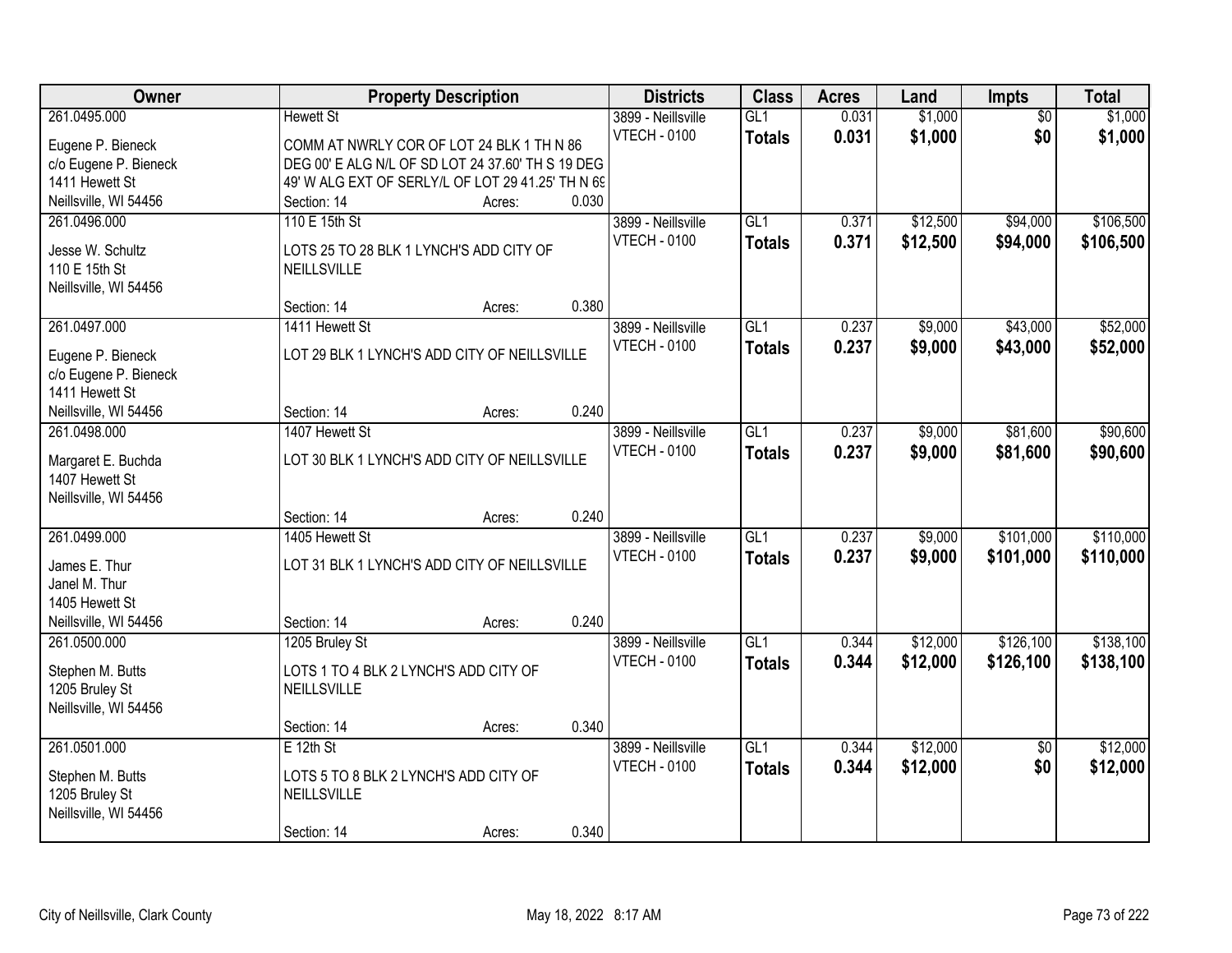| Owner                        |                                                | <b>Property Description</b> |       | <b>Districts</b>    | <b>Class</b>    | <b>Acres</b> | Land            | <b>Impts</b>    | <b>Total</b>    |
|------------------------------|------------------------------------------------|-----------------------------|-------|---------------------|-----------------|--------------|-----------------|-----------------|-----------------|
| 261.0502.000                 | <b>Bruley St</b>                               |                             |       | 3899 - Neillsville  | GL1             | 0.275        | \$7,000         | $\overline{60}$ | \$7,000         |
| Dawn R. Kegley ETAL          | LOTS 9 TO 12 BLK 2 LYNCH'S ADD CITY OF         |                             |       | <b>VTECH - 0100</b> | <b>Totals</b>   | 0.275        | \$7,000         | \$0             | \$7,000         |
| c/o Dawn R. Kegley           | NEILLSVILLE L/E PHIL & DONITA FOLLEN           |                             |       |                     |                 |              |                 |                 |                 |
| C/O Philip C & Donita Follen |                                                |                             |       |                     |                 |              |                 |                 |                 |
| 1209 Bruley St               | Section: 14                                    | Acres:                      | 0.280 |                     |                 |              |                 |                 |                 |
| Neillsville, WI 54456        |                                                |                             |       |                     |                 |              |                 |                 |                 |
| 261.0503.000                 |                                                |                             |       | 3899 - Neillsville  | EL <sub>4</sub> | 0.694        | $\overline{50}$ | \$0             | $\overline{50}$ |
| City of Neillsville          | LOTS 13 TO 22 BLK 2 LYNCH'S ADD CITY OF        |                             |       | <b>VTECH - 0100</b> | <b>Totals</b>   | 0.694        | \$0             | \$0             | \$0             |
| 106 W Division St            | NEILLSVILLE                                    |                             |       |                     |                 |              |                 |                 |                 |
| Neillsville, WI 54456        |                                                |                             |       |                     |                 |              |                 |                 |                 |
|                              | Section: 14                                    | Acres:                      | 0.690 |                     |                 |              |                 |                 |                 |
| 261.0504.000                 | 210 E 15th St                                  |                             |       | 3899 - Neillsville  | GL1             | 0.344        | \$12,000        | \$64,100        | \$76,100        |
|                              |                                                |                             |       | <b>VTECH - 0100</b> | <b>Totals</b>   | 0.344        | \$12,000        | \$64,100        | \$76,100        |
| Joan E. Hubing               | LOTS 23-26 BLK 2 LYNCH'S ADD CITY OF           |                             |       |                     |                 |              |                 |                 |                 |
| 210 E 15th St                | <b>NEILLSVILLE</b>                             |                             |       |                     |                 |              |                 |                 |                 |
| Neillsville, WI 54456        | Section: 14                                    |                             | 0.340 |                     |                 |              |                 |                 |                 |
| 261.0505.000                 | $E$ 15th St                                    | Acres:                      |       | 3899 - Neillsville  | GL1             | 0.215        | \$8,000         | \$0             | \$8,000         |
|                              |                                                |                             |       | <b>VTECH - 0100</b> |                 | 0.215        | \$8,000         | \$0             | \$8,000         |
| Joan E. Hubing               | LOTS 27, 28 & E1/2 OF LOT 29 BLK 2 LYNCH'S ADD |                             |       |                     | <b>Totals</b>   |              |                 |                 |                 |
| 210 E 15th St                | <b>CITY OF NEILLSVILLE</b>                     |                             |       |                     |                 |              |                 |                 |                 |
| Neillsville, WI 54456        |                                                |                             |       |                     |                 |              |                 |                 |                 |
|                              | Section: 14                                    | Acres:                      | 0.220 |                     |                 |              |                 |                 |                 |
| 261.0506.000                 | 200 E 15th St                                  |                             |       | 3899 - Neillsville  | GL1             | 0.129        | \$5,000         | \$37,600        | \$42,600        |
| Audrey J. Vradenburg         | W1/2 OF LOT 29 & ALL OF LOT 30 BLK 2 LYNCH'S   |                             |       | <b>VTECH - 0100</b> | <b>Totals</b>   | 0.129        | \$5,000         | \$37,600        | \$42,600        |
| 309 State St                 | ADD CITY OF NEILLSVILLE                        |                             |       |                     |                 |              |                 |                 |                 |
| Neillsville, WI 54456        |                                                |                             |       |                     |                 |              |                 |                 |                 |
|                              | Section: 14                                    | Acres:                      | 0.130 |                     |                 |              |                 |                 |                 |
| 261.0507.000                 | 1405 Bruley St                                 |                             |       | 3899 - Neillsville  | GLI             | 0.275        | \$10,000        | \$105,800       | \$115,800       |
| David E. Colwell             | LOTS 31 TO 34 BLK 2 LYNCH'S ADD CITY OF        |                             |       | <b>VTECH - 0100</b> | <b>Totals</b>   | 0.275        | \$10,000        | \$105,800       | \$115,800       |
| Rebecca L. Colwell           | <b>NEILLSVILLE</b>                             |                             |       |                     |                 |              |                 |                 |                 |
| 1405 Bruley St               |                                                |                             |       |                     |                 |              |                 |                 |                 |
| Neillsville, WI 54456        | Section: 14                                    | Acres:                      | 0.280 |                     |                 |              |                 |                 |                 |
| 261.0508.000                 | 1401 Bruley St                                 |                             |       | 3899 - Neillsville  | GL1             | 0.138        | \$5,000         | \$62,100        | \$67,100        |
|                              |                                                |                             |       | <b>VTECH - 0100</b> | <b>Totals</b>   | 0.138        | \$5,000         | \$62,100        | \$67,100        |
| Lawrence A. Kernz            | LOTS 35 & 36 BLK 2 LYNCH'S ADD CITY OF         |                             |       |                     |                 |              |                 |                 |                 |
| 3006 N Lindbergh Blvd        | NEILLSVILLE                                    |                             |       |                     |                 |              |                 |                 |                 |
| Saint Ann, MO 63074          |                                                |                             |       |                     |                 |              |                 |                 |                 |
|                              | Section: 14                                    | Acres:                      | 0.140 |                     |                 |              |                 |                 |                 |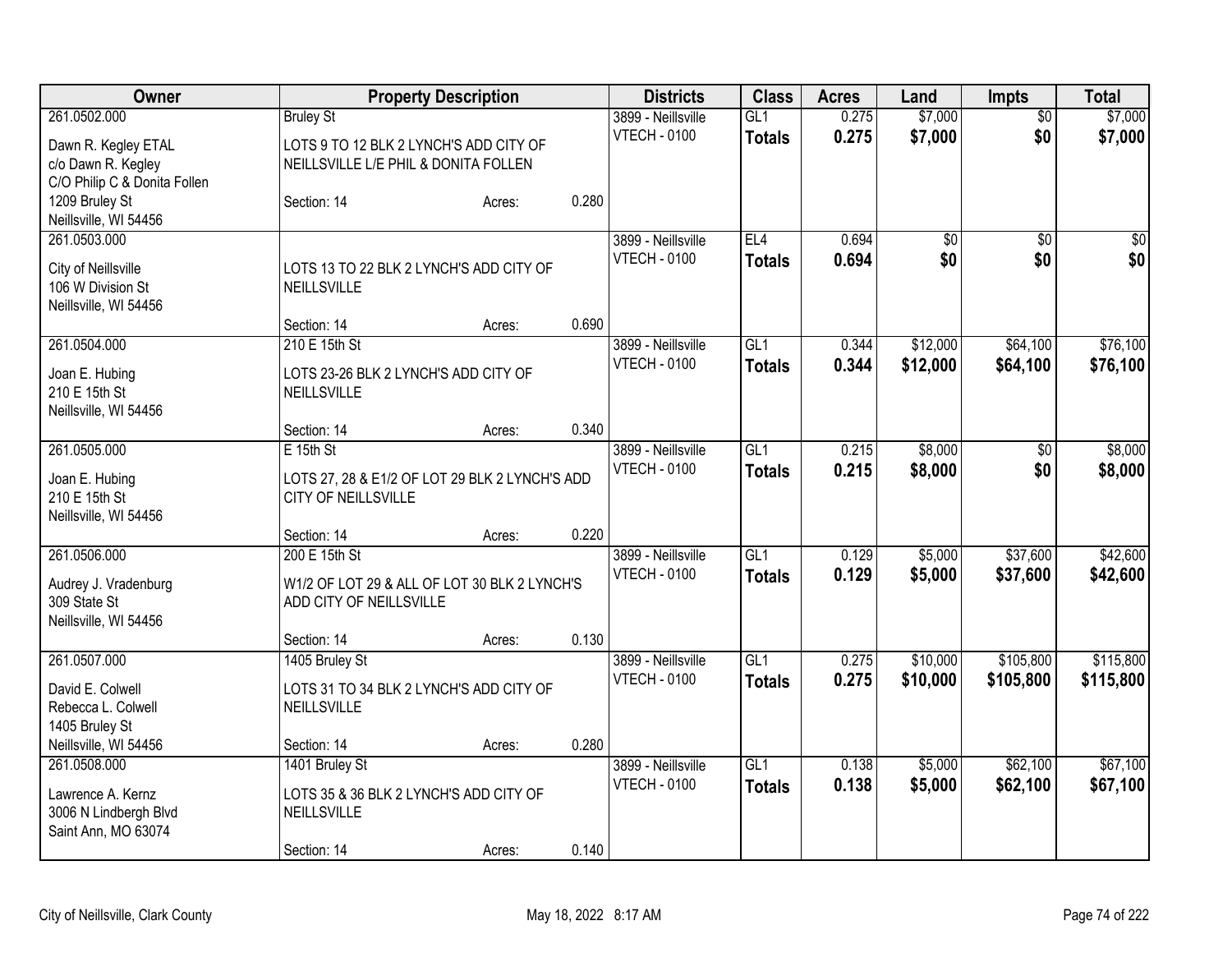| Owner                                     |                                                | <b>Property Description</b> |       | <b>Districts</b>    | <b>Class</b>  | <b>Acres</b> | Land            | <b>Impts</b>    | <b>Total</b>    |
|-------------------------------------------|------------------------------------------------|-----------------------------|-------|---------------------|---------------|--------------|-----------------|-----------------|-----------------|
| 261.0509.000                              | 1215 Bruley St                                 |                             |       | 3899 - Neillsville  | GL1           | 0.275        | \$10,000        | \$65,900        | \$75,900        |
| Kenneth D. Woolner                        | LOTS 37 TO 40 BLK 2 LYNCH'S ADD CITY OF        |                             |       | <b>VTECH - 0100</b> | <b>Totals</b> | 0.275        | \$10,000        | \$65,900        | \$75,900        |
| Connie S. Woolner                         | <b>NEILLSVILLE</b>                             |                             |       |                     |               |              |                 |                 |                 |
| 1215 Bruley St                            |                                                |                             |       |                     |               |              |                 |                 |                 |
| Neillsville, WI 54456                     | Section: 14                                    | Acres:                      | 0.280 |                     |               |              |                 |                 |                 |
| 261.0510.000                              | 1209 Bruley St                                 |                             |       | 3899 - Neillsville  | GL1           | 0.275        | \$10,000        | \$69,600        | \$79,600        |
|                                           | LOTS 41 TO 44 BLK 2 LYNCH'S ADD CITY OF        |                             |       | <b>VTECH - 0100</b> | <b>Totals</b> | 0.275        | \$10,000        | \$69,600        | \$79,600        |
| Dawn R. Kegley ETAL<br>c/o Dawn R. Kegley | NEILLSVILLE L/E PHIL & DONITA FOLLEN           |                             |       |                     |               |              |                 |                 |                 |
| C/O Philip C & Donita Follen              |                                                |                             |       |                     |               |              |                 |                 |                 |
| 1209 Bruley St                            | Section: 14                                    | Acres:                      | 0.280 |                     |               |              |                 |                 |                 |
| Neillsville, WI 54456                     |                                                |                             |       |                     |               |              |                 |                 |                 |
| 261.0511.000                              | $E$ 12th St                                    |                             |       | 3899 - Neillsville  | EL4           | 3.322        | $\overline{50}$ | \$0             | $\sqrt{50}$     |
|                                           |                                                |                             |       | <b>VTECH - 0100</b> | <b>Totals</b> | 3.322        | \$0             | \$0             | \$0             |
| City of Neillsville                       | BLK 3 LYNCH'S ADD CITY OF NEILLSVILLE          |                             |       |                     |               |              |                 |                 |                 |
| 106 W Division St                         |                                                |                             |       |                     |               |              |                 |                 |                 |
| Neillsville, WI 54456                     | Section: 14                                    | Acres:                      | 3.310 |                     |               |              |                 |                 |                 |
| 261.0512.000                              | 615 E 12th St                                  |                             |       | 3899 - Neillsville  | GL1           | 0.416        | \$13,500        | \$96,900        | \$110,400       |
|                                           |                                                |                             |       | <b>VTECH - 0100</b> | <b>Totals</b> | 0.416        | \$13,500        | \$96,900        | \$110,400       |
| Debra A. Statz                            | LOTS 5-9 BLK 4 LYNCH'S ADD CITY OF NEILLSVILLE |                             |       |                     |               |              |                 |                 |                 |
| 615 E 12th St                             |                                                |                             |       |                     |               |              |                 |                 |                 |
| Neillsville, WI 54456                     |                                                |                             |       |                     |               |              |                 |                 |                 |
|                                           | Section: 14                                    | Acres:                      | 0.420 |                     |               |              |                 |                 |                 |
| 261.0513.000                              | 1210 Lloyd St                                  |                             |       | 3899 - Neillsville  | GL1           | 0.333        | \$11,500        | \$43,500        | \$55,000        |
| Karen M. Venne                            | LOTS 10-13 BLK 4 LYNCH'S ADD CITY OF           |                             |       | <b>VTECH - 0100</b> | <b>Totals</b> | 0.333        | \$11,500        | \$43,500        | \$55,000        |
| 128 E 6th St                              | <b>NEILLSVILLE</b>                             |                             |       |                     |               |              |                 |                 |                 |
| Neillsville, WI 54456                     |                                                |                             |       |                     |               |              |                 |                 |                 |
|                                           | Section: 14                                    | Acres:                      | 0.330 |                     |               |              |                 |                 |                 |
| 261.0514.000                              | Lloyd St                                       |                             |       | 3899 - Neillsville  | EL4           | 2.480        | $\overline{60}$ | $\overline{50}$ | $\overline{30}$ |
| City of Neillsville                       | BLK 4 EX LOTS 5-18 LYNCH'S ADD CITY OF         |                             |       | <b>VTECH - 0100</b> | <b>Totals</b> | 2.480        | \$0             | \$0             | \$0             |
| 106 W Division St                         | <b>NEILLSVILLE</b>                             |                             |       |                     |               |              |                 |                 |                 |
| Neillsville, WI 54456                     |                                                |                             |       |                     |               |              |                 |                 |                 |
|                                           | Section: 14                                    | Acres:                      | 2.480 |                     |               |              |                 |                 |                 |
| 261.0515.000                              | 1402 Lloyd St                                  |                             |       | 3899 - Neillsville  | GL1           | 0.416        | \$13,500        | \$88,600        | \$102,100       |
| Willis L. Volz                            | LOTS 14-18 BLK 4 LYNCH'S ADD CITY OF           |                             |       | <b>VTECH - 0100</b> | <b>Totals</b> | 0.416        | \$13,500        | \$88,600        | \$102,100       |
| Velda J. Volz                             | NEILLSVILLE                                    |                             |       |                     |               |              |                 |                 |                 |
| 1402 Lloyd St                             |                                                |                             |       |                     |               |              |                 |                 |                 |
| Neillsville, WI 54456                     | Section: 14                                    | Acres:                      | 0.420 |                     |               |              |                 |                 |                 |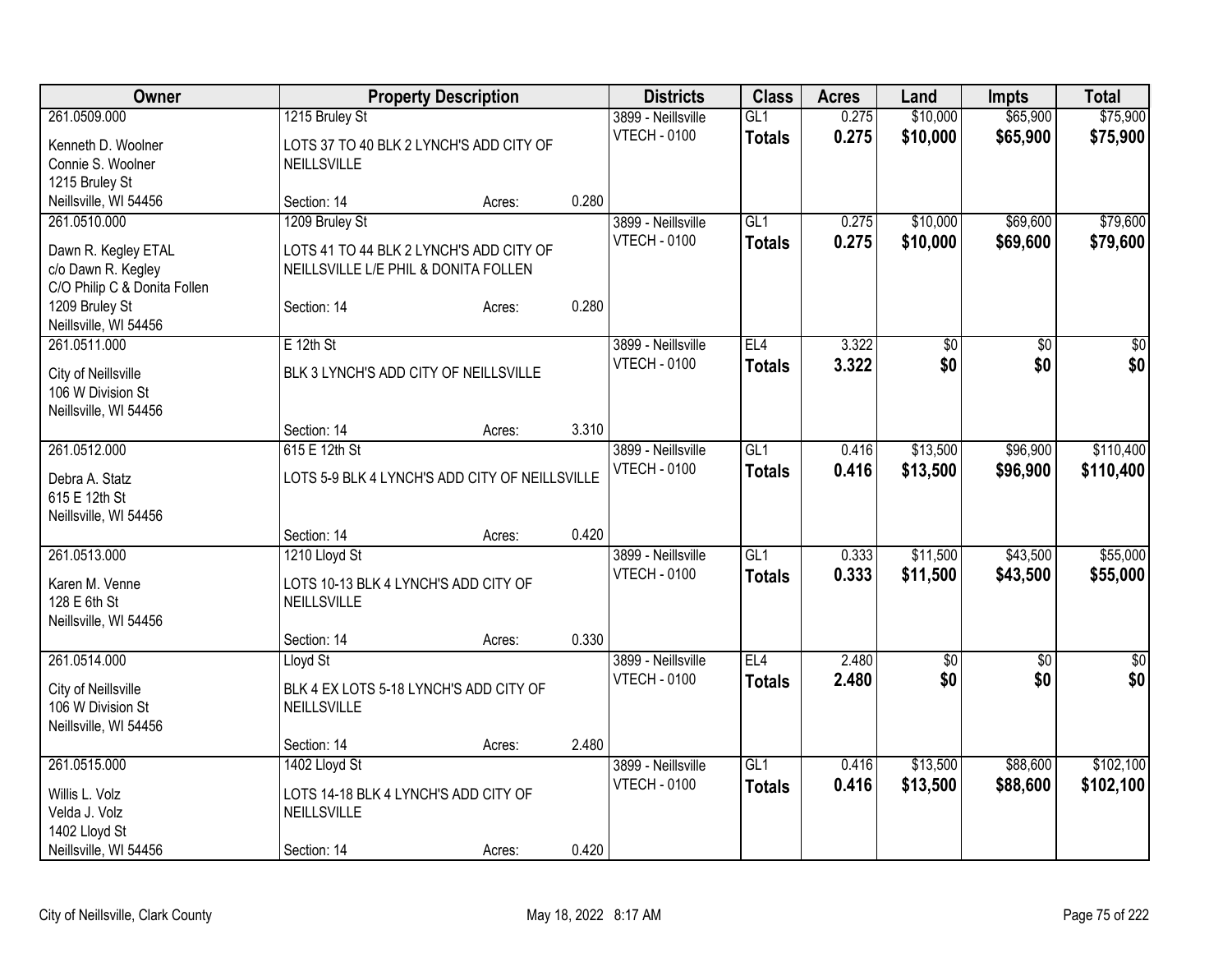| \$15,500<br>\$68,100<br>261.0516.000<br>201 Court St<br>GL1<br>0.490<br>3899 - Neillsville<br><b>VTECH - 0100</b><br>0.490<br>\$15,500<br>\$68,100<br>\$83,600<br><b>Totals</b><br>LOT 6 LAMBERT MILLER'S ADD OF OUTLOTS CITY<br>Zachary L. Waltemate<br>Desirae M. Waltemate<br>OF NEILLSVILLE<br>201 Court St<br>0.490<br>Neillsville, WI 54456<br>Section: 14<br>Acres:<br>205 Court St<br>GL1<br>\$15,500<br>\$26,800<br>261.0517.000<br>3899 - Neillsville<br>0.486<br><b>VTECH - 0100</b><br>0.486<br>\$15,500<br>\$26,800<br>\$42,300<br><b>Totals</b><br>Patricia R. Hanuszczak<br>LOT 7 LAMBERT MILLER'S ADD OF OUTLOTS CITY<br>Hemp Living Trust Melvin R and Cynthia<br>OF NEILLSVILLE<br>М<br>0.490<br>211 Court St<br>Section: 14<br>Acres:<br>Neillsville, WI 54456<br>\$65,100<br>261.0518.000<br>209 Court St<br>3899 - Neillsville<br>GL1<br>0.430<br>\$14,000<br><b>VTECH - 0100</b><br>\$14,000<br>0.430<br>\$65,100<br><b>Totals</b><br><b>Bernice Fitzmaurice</b><br>LOT 8 & S 5' OF LOT 9 LAMBERT MILLER'S ADD OF<br>209 Court St<br>OUTLOTS CITY OF NEILLSVILLE<br>Neillsville, WI 54456<br>0.430<br>Section: 14<br>Acres:<br>211 Court St<br>261.0519.000<br>GL1<br>\$12,500<br>\$17,000<br>3899 - Neillsville<br>0.370<br><b>VTECH - 0100</b><br>0.370<br>\$12,500<br>\$17,000<br>\$29,500<br><b>Totals</b><br>Patricia R. Hanuszczak<br>LOT 9 EXC S 5' LAMBERT MILLER'S ADD OF<br>211 Court St<br>OUTLOTS CITY OF NEILLSVILLE<br>Neillsville, WI 54456<br>0.370<br>Section: 14<br>Acres:<br>261.0520.000<br>\$13,000<br>Court St<br>GL1<br>0.389<br>3899 - Neillsville<br>\$0<br><b>VTECH - 0100</b><br>0.389<br>\$0<br>\$13,000<br>\$13,000<br><b>Totals</b><br>Patricia R. Hanuszczak<br>LOT 12 LAMBERT MILLER'S ADD OF OUTLOTS CITY<br>211 Court St<br>OF NEILLSVILLE<br>Neillsville, WI 54456<br>0.390<br>Section: 14<br>Acres:<br>261.0521.000<br>319 E 2nd St<br>3899 - Neillsville<br>GL1<br>\$13,500<br>\$34,300<br>0.400<br><b>VTECH - 0100</b><br>0.400<br>\$13,500<br>\$34,300<br><b>Totals</b><br>\$47,800<br>LOTS 6 & 7 MILLER'S 2ND ADD OF OUTLOTS CITY<br>Michael Mullally<br><b>Barbara Mullally</b><br>OF NEILLSVILLE<br>732 Twin Oaks Ct<br>Princeton, WI 54968<br>0.400<br>Section: 14<br>Acres:<br>GL1<br>\$114,300<br>261.0522.000<br>403 E 2nd St<br>3899 - Neillsville<br>0.392<br>\$13,000<br><b>VTECH - 0100</b><br>0.392<br>\$13,000<br>\$114,300<br>\$127,300<br><b>Totals</b><br>LOTS 8 & 9 EX E 85' OF LOT 9 MILLER'S 2ND ADD OF<br>Sierra L. Handtke<br>403 E 2nd St<br>OUTLOTS CITY OF NEILLSVILLE | Owner                 | <b>Property Description</b> |  | <b>Districts</b> | <b>Class</b> | <b>Acres</b> | Land | Impts | <b>Total</b> |
|-------------------------------------------------------------------------------------------------------------------------------------------------------------------------------------------------------------------------------------------------------------------------------------------------------------------------------------------------------------------------------------------------------------------------------------------------------------------------------------------------------------------------------------------------------------------------------------------------------------------------------------------------------------------------------------------------------------------------------------------------------------------------------------------------------------------------------------------------------------------------------------------------------------------------------------------------------------------------------------------------------------------------------------------------------------------------------------------------------------------------------------------------------------------------------------------------------------------------------------------------------------------------------------------------------------------------------------------------------------------------------------------------------------------------------------------------------------------------------------------------------------------------------------------------------------------------------------------------------------------------------------------------------------------------------------------------------------------------------------------------------------------------------------------------------------------------------------------------------------------------------------------------------------------------------------------------------------------------------------------------------------------------------------------------------------------------------------------------------------------------------------------------------------------------------------------------------------------------------------------------------------------------------------------------------------------------------------------------------------------------------------------------------------------------------------------------------------------------------------------------------------------------------------------------------------|-----------------------|-----------------------------|--|------------------|--------------|--------------|------|-------|--------------|
|                                                                                                                                                                                                                                                                                                                                                                                                                                                                                                                                                                                                                                                                                                                                                                                                                                                                                                                                                                                                                                                                                                                                                                                                                                                                                                                                                                                                                                                                                                                                                                                                                                                                                                                                                                                                                                                                                                                                                                                                                                                                                                                                                                                                                                                                                                                                                                                                                                                                                                                                                             |                       |                             |  |                  |              |              |      |       | \$83,600     |
|                                                                                                                                                                                                                                                                                                                                                                                                                                                                                                                                                                                                                                                                                                                                                                                                                                                                                                                                                                                                                                                                                                                                                                                                                                                                                                                                                                                                                                                                                                                                                                                                                                                                                                                                                                                                                                                                                                                                                                                                                                                                                                                                                                                                                                                                                                                                                                                                                                                                                                                                                             |                       |                             |  |                  |              |              |      |       |              |
|                                                                                                                                                                                                                                                                                                                                                                                                                                                                                                                                                                                                                                                                                                                                                                                                                                                                                                                                                                                                                                                                                                                                                                                                                                                                                                                                                                                                                                                                                                                                                                                                                                                                                                                                                                                                                                                                                                                                                                                                                                                                                                                                                                                                                                                                                                                                                                                                                                                                                                                                                             |                       |                             |  |                  |              |              |      |       |              |
|                                                                                                                                                                                                                                                                                                                                                                                                                                                                                                                                                                                                                                                                                                                                                                                                                                                                                                                                                                                                                                                                                                                                                                                                                                                                                                                                                                                                                                                                                                                                                                                                                                                                                                                                                                                                                                                                                                                                                                                                                                                                                                                                                                                                                                                                                                                                                                                                                                                                                                                                                             |                       |                             |  |                  |              |              |      |       |              |
| \$42,300<br>\$79,100<br>\$79,100<br>\$29,500<br>\$13,000<br>\$47,800<br>\$127,300                                                                                                                                                                                                                                                                                                                                                                                                                                                                                                                                                                                                                                                                                                                                                                                                                                                                                                                                                                                                                                                                                                                                                                                                                                                                                                                                                                                                                                                                                                                                                                                                                                                                                                                                                                                                                                                                                                                                                                                                                                                                                                                                                                                                                                                                                                                                                                                                                                                                           |                       |                             |  |                  |              |              |      |       |              |
|                                                                                                                                                                                                                                                                                                                                                                                                                                                                                                                                                                                                                                                                                                                                                                                                                                                                                                                                                                                                                                                                                                                                                                                                                                                                                                                                                                                                                                                                                                                                                                                                                                                                                                                                                                                                                                                                                                                                                                                                                                                                                                                                                                                                                                                                                                                                                                                                                                                                                                                                                             |                       |                             |  |                  |              |              |      |       |              |
|                                                                                                                                                                                                                                                                                                                                                                                                                                                                                                                                                                                                                                                                                                                                                                                                                                                                                                                                                                                                                                                                                                                                                                                                                                                                                                                                                                                                                                                                                                                                                                                                                                                                                                                                                                                                                                                                                                                                                                                                                                                                                                                                                                                                                                                                                                                                                                                                                                                                                                                                                             |                       |                             |  |                  |              |              |      |       |              |
|                                                                                                                                                                                                                                                                                                                                                                                                                                                                                                                                                                                                                                                                                                                                                                                                                                                                                                                                                                                                                                                                                                                                                                                                                                                                                                                                                                                                                                                                                                                                                                                                                                                                                                                                                                                                                                                                                                                                                                                                                                                                                                                                                                                                                                                                                                                                                                                                                                                                                                                                                             |                       |                             |  |                  |              |              |      |       |              |
|                                                                                                                                                                                                                                                                                                                                                                                                                                                                                                                                                                                                                                                                                                                                                                                                                                                                                                                                                                                                                                                                                                                                                                                                                                                                                                                                                                                                                                                                                                                                                                                                                                                                                                                                                                                                                                                                                                                                                                                                                                                                                                                                                                                                                                                                                                                                                                                                                                                                                                                                                             |                       |                             |  |                  |              |              |      |       |              |
|                                                                                                                                                                                                                                                                                                                                                                                                                                                                                                                                                                                                                                                                                                                                                                                                                                                                                                                                                                                                                                                                                                                                                                                                                                                                                                                                                                                                                                                                                                                                                                                                                                                                                                                                                                                                                                                                                                                                                                                                                                                                                                                                                                                                                                                                                                                                                                                                                                                                                                                                                             |                       |                             |  |                  |              |              |      |       |              |
|                                                                                                                                                                                                                                                                                                                                                                                                                                                                                                                                                                                                                                                                                                                                                                                                                                                                                                                                                                                                                                                                                                                                                                                                                                                                                                                                                                                                                                                                                                                                                                                                                                                                                                                                                                                                                                                                                                                                                                                                                                                                                                                                                                                                                                                                                                                                                                                                                                                                                                                                                             |                       |                             |  |                  |              |              |      |       |              |
|                                                                                                                                                                                                                                                                                                                                                                                                                                                                                                                                                                                                                                                                                                                                                                                                                                                                                                                                                                                                                                                                                                                                                                                                                                                                                                                                                                                                                                                                                                                                                                                                                                                                                                                                                                                                                                                                                                                                                                                                                                                                                                                                                                                                                                                                                                                                                                                                                                                                                                                                                             |                       |                             |  |                  |              |              |      |       |              |
|                                                                                                                                                                                                                                                                                                                                                                                                                                                                                                                                                                                                                                                                                                                                                                                                                                                                                                                                                                                                                                                                                                                                                                                                                                                                                                                                                                                                                                                                                                                                                                                                                                                                                                                                                                                                                                                                                                                                                                                                                                                                                                                                                                                                                                                                                                                                                                                                                                                                                                                                                             |                       |                             |  |                  |              |              |      |       |              |
|                                                                                                                                                                                                                                                                                                                                                                                                                                                                                                                                                                                                                                                                                                                                                                                                                                                                                                                                                                                                                                                                                                                                                                                                                                                                                                                                                                                                                                                                                                                                                                                                                                                                                                                                                                                                                                                                                                                                                                                                                                                                                                                                                                                                                                                                                                                                                                                                                                                                                                                                                             |                       |                             |  |                  |              |              |      |       |              |
|                                                                                                                                                                                                                                                                                                                                                                                                                                                                                                                                                                                                                                                                                                                                                                                                                                                                                                                                                                                                                                                                                                                                                                                                                                                                                                                                                                                                                                                                                                                                                                                                                                                                                                                                                                                                                                                                                                                                                                                                                                                                                                                                                                                                                                                                                                                                                                                                                                                                                                                                                             |                       |                             |  |                  |              |              |      |       |              |
|                                                                                                                                                                                                                                                                                                                                                                                                                                                                                                                                                                                                                                                                                                                                                                                                                                                                                                                                                                                                                                                                                                                                                                                                                                                                                                                                                                                                                                                                                                                                                                                                                                                                                                                                                                                                                                                                                                                                                                                                                                                                                                                                                                                                                                                                                                                                                                                                                                                                                                                                                             |                       |                             |  |                  |              |              |      |       |              |
|                                                                                                                                                                                                                                                                                                                                                                                                                                                                                                                                                                                                                                                                                                                                                                                                                                                                                                                                                                                                                                                                                                                                                                                                                                                                                                                                                                                                                                                                                                                                                                                                                                                                                                                                                                                                                                                                                                                                                                                                                                                                                                                                                                                                                                                                                                                                                                                                                                                                                                                                                             |                       |                             |  |                  |              |              |      |       |              |
|                                                                                                                                                                                                                                                                                                                                                                                                                                                                                                                                                                                                                                                                                                                                                                                                                                                                                                                                                                                                                                                                                                                                                                                                                                                                                                                                                                                                                                                                                                                                                                                                                                                                                                                                                                                                                                                                                                                                                                                                                                                                                                                                                                                                                                                                                                                                                                                                                                                                                                                                                             |                       |                             |  |                  |              |              |      |       |              |
|                                                                                                                                                                                                                                                                                                                                                                                                                                                                                                                                                                                                                                                                                                                                                                                                                                                                                                                                                                                                                                                                                                                                                                                                                                                                                                                                                                                                                                                                                                                                                                                                                                                                                                                                                                                                                                                                                                                                                                                                                                                                                                                                                                                                                                                                                                                                                                                                                                                                                                                                                             |                       |                             |  |                  |              |              |      |       |              |
|                                                                                                                                                                                                                                                                                                                                                                                                                                                                                                                                                                                                                                                                                                                                                                                                                                                                                                                                                                                                                                                                                                                                                                                                                                                                                                                                                                                                                                                                                                                                                                                                                                                                                                                                                                                                                                                                                                                                                                                                                                                                                                                                                                                                                                                                                                                                                                                                                                                                                                                                                             |                       |                             |  |                  |              |              |      |       |              |
|                                                                                                                                                                                                                                                                                                                                                                                                                                                                                                                                                                                                                                                                                                                                                                                                                                                                                                                                                                                                                                                                                                                                                                                                                                                                                                                                                                                                                                                                                                                                                                                                                                                                                                                                                                                                                                                                                                                                                                                                                                                                                                                                                                                                                                                                                                                                                                                                                                                                                                                                                             |                       |                             |  |                  |              |              |      |       |              |
|                                                                                                                                                                                                                                                                                                                                                                                                                                                                                                                                                                                                                                                                                                                                                                                                                                                                                                                                                                                                                                                                                                                                                                                                                                                                                                                                                                                                                                                                                                                                                                                                                                                                                                                                                                                                                                                                                                                                                                                                                                                                                                                                                                                                                                                                                                                                                                                                                                                                                                                                                             |                       |                             |  |                  |              |              |      |       |              |
|                                                                                                                                                                                                                                                                                                                                                                                                                                                                                                                                                                                                                                                                                                                                                                                                                                                                                                                                                                                                                                                                                                                                                                                                                                                                                                                                                                                                                                                                                                                                                                                                                                                                                                                                                                                                                                                                                                                                                                                                                                                                                                                                                                                                                                                                                                                                                                                                                                                                                                                                                             |                       |                             |  |                  |              |              |      |       |              |
|                                                                                                                                                                                                                                                                                                                                                                                                                                                                                                                                                                                                                                                                                                                                                                                                                                                                                                                                                                                                                                                                                                                                                                                                                                                                                                                                                                                                                                                                                                                                                                                                                                                                                                                                                                                                                                                                                                                                                                                                                                                                                                                                                                                                                                                                                                                                                                                                                                                                                                                                                             |                       |                             |  |                  |              |              |      |       |              |
|                                                                                                                                                                                                                                                                                                                                                                                                                                                                                                                                                                                                                                                                                                                                                                                                                                                                                                                                                                                                                                                                                                                                                                                                                                                                                                                                                                                                                                                                                                                                                                                                                                                                                                                                                                                                                                                                                                                                                                                                                                                                                                                                                                                                                                                                                                                                                                                                                                                                                                                                                             |                       |                             |  |                  |              |              |      |       |              |
|                                                                                                                                                                                                                                                                                                                                                                                                                                                                                                                                                                                                                                                                                                                                                                                                                                                                                                                                                                                                                                                                                                                                                                                                                                                                                                                                                                                                                                                                                                                                                                                                                                                                                                                                                                                                                                                                                                                                                                                                                                                                                                                                                                                                                                                                                                                                                                                                                                                                                                                                                             |                       |                             |  |                  |              |              |      |       |              |
|                                                                                                                                                                                                                                                                                                                                                                                                                                                                                                                                                                                                                                                                                                                                                                                                                                                                                                                                                                                                                                                                                                                                                                                                                                                                                                                                                                                                                                                                                                                                                                                                                                                                                                                                                                                                                                                                                                                                                                                                                                                                                                                                                                                                                                                                                                                                                                                                                                                                                                                                                             |                       |                             |  |                  |              |              |      |       |              |
|                                                                                                                                                                                                                                                                                                                                                                                                                                                                                                                                                                                                                                                                                                                                                                                                                                                                                                                                                                                                                                                                                                                                                                                                                                                                                                                                                                                                                                                                                                                                                                                                                                                                                                                                                                                                                                                                                                                                                                                                                                                                                                                                                                                                                                                                                                                                                                                                                                                                                                                                                             |                       |                             |  |                  |              |              |      |       |              |
|                                                                                                                                                                                                                                                                                                                                                                                                                                                                                                                                                                                                                                                                                                                                                                                                                                                                                                                                                                                                                                                                                                                                                                                                                                                                                                                                                                                                                                                                                                                                                                                                                                                                                                                                                                                                                                                                                                                                                                                                                                                                                                                                                                                                                                                                                                                                                                                                                                                                                                                                                             |                       |                             |  |                  |              |              |      |       |              |
|                                                                                                                                                                                                                                                                                                                                                                                                                                                                                                                                                                                                                                                                                                                                                                                                                                                                                                                                                                                                                                                                                                                                                                                                                                                                                                                                                                                                                                                                                                                                                                                                                                                                                                                                                                                                                                                                                                                                                                                                                                                                                                                                                                                                                                                                                                                                                                                                                                                                                                                                                             |                       |                             |  |                  |              |              |      |       |              |
|                                                                                                                                                                                                                                                                                                                                                                                                                                                                                                                                                                                                                                                                                                                                                                                                                                                                                                                                                                                                                                                                                                                                                                                                                                                                                                                                                                                                                                                                                                                                                                                                                                                                                                                                                                                                                                                                                                                                                                                                                                                                                                                                                                                                                                                                                                                                                                                                                                                                                                                                                             |                       |                             |  |                  |              |              |      |       |              |
|                                                                                                                                                                                                                                                                                                                                                                                                                                                                                                                                                                                                                                                                                                                                                                                                                                                                                                                                                                                                                                                                                                                                                                                                                                                                                                                                                                                                                                                                                                                                                                                                                                                                                                                                                                                                                                                                                                                                                                                                                                                                                                                                                                                                                                                                                                                                                                                                                                                                                                                                                             |                       |                             |  |                  |              |              |      |       |              |
|                                                                                                                                                                                                                                                                                                                                                                                                                                                                                                                                                                                                                                                                                                                                                                                                                                                                                                                                                                                                                                                                                                                                                                                                                                                                                                                                                                                                                                                                                                                                                                                                                                                                                                                                                                                                                                                                                                                                                                                                                                                                                                                                                                                                                                                                                                                                                                                                                                                                                                                                                             |                       |                             |  |                  |              |              |      |       |              |
|                                                                                                                                                                                                                                                                                                                                                                                                                                                                                                                                                                                                                                                                                                                                                                                                                                                                                                                                                                                                                                                                                                                                                                                                                                                                                                                                                                                                                                                                                                                                                                                                                                                                                                                                                                                                                                                                                                                                                                                                                                                                                                                                                                                                                                                                                                                                                                                                                                                                                                                                                             |                       |                             |  |                  |              |              |      |       |              |
|                                                                                                                                                                                                                                                                                                                                                                                                                                                                                                                                                                                                                                                                                                                                                                                                                                                                                                                                                                                                                                                                                                                                                                                                                                                                                                                                                                                                                                                                                                                                                                                                                                                                                                                                                                                                                                                                                                                                                                                                                                                                                                                                                                                                                                                                                                                                                                                                                                                                                                                                                             |                       |                             |  |                  |              |              |      |       |              |
|                                                                                                                                                                                                                                                                                                                                                                                                                                                                                                                                                                                                                                                                                                                                                                                                                                                                                                                                                                                                                                                                                                                                                                                                                                                                                                                                                                                                                                                                                                                                                                                                                                                                                                                                                                                                                                                                                                                                                                                                                                                                                                                                                                                                                                                                                                                                                                                                                                                                                                                                                             | Neillsville, WI 54456 |                             |  |                  |              |              |      |       |              |
| 0.390<br>Section: 14<br>Acres:                                                                                                                                                                                                                                                                                                                                                                                                                                                                                                                                                                                                                                                                                                                                                                                                                                                                                                                                                                                                                                                                                                                                                                                                                                                                                                                                                                                                                                                                                                                                                                                                                                                                                                                                                                                                                                                                                                                                                                                                                                                                                                                                                                                                                                                                                                                                                                                                                                                                                                                              |                       |                             |  |                  |              |              |      |       |              |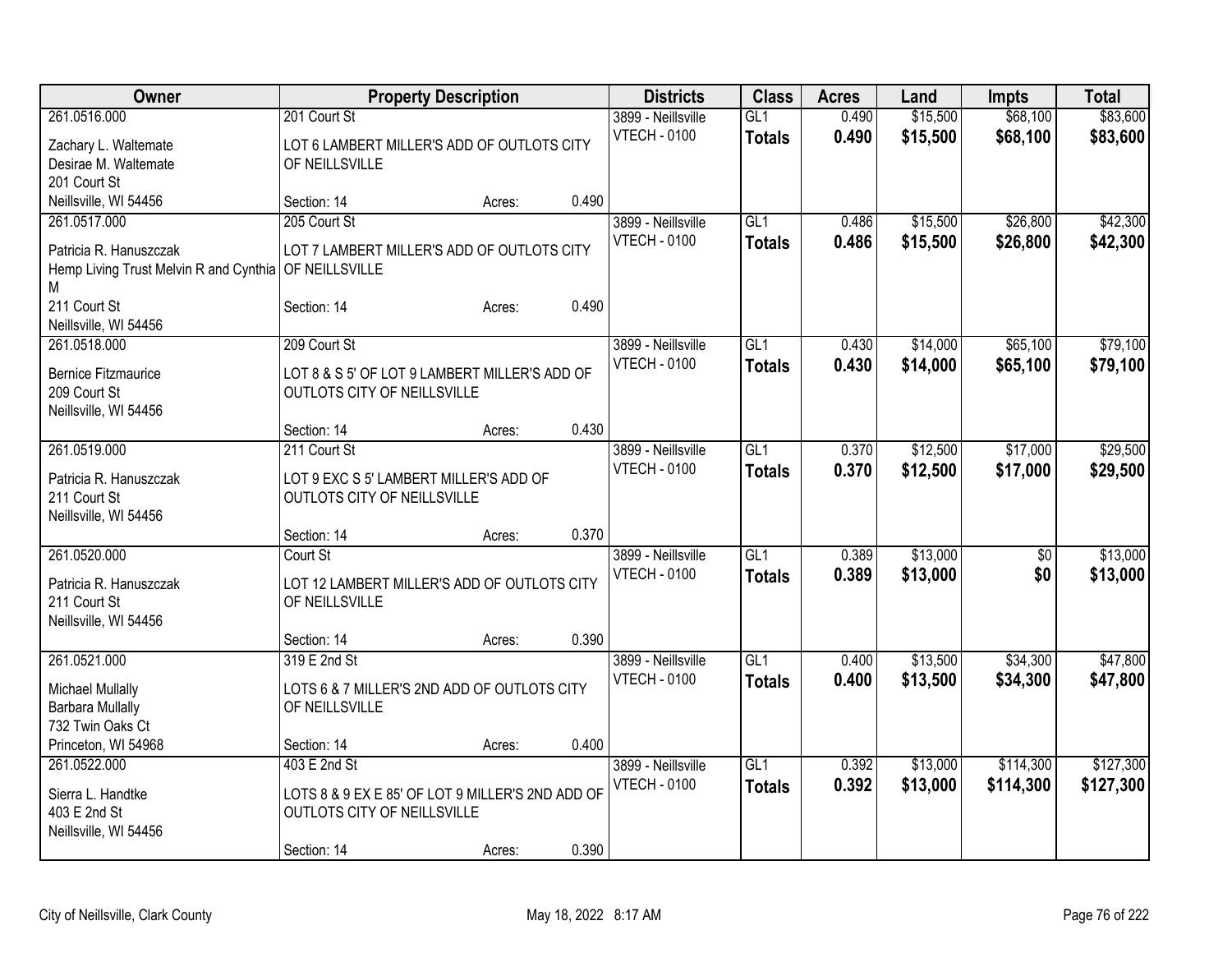| Owner                                                                                           |                                                                                                                     | <b>Property Description</b> |       | <b>Districts</b>                          | <b>Class</b>                      | <b>Acres</b>   | Land                 | <b>Impts</b>           | <b>Total</b>           |
|-------------------------------------------------------------------------------------------------|---------------------------------------------------------------------------------------------------------------------|-----------------------------|-------|-------------------------------------------|-----------------------------------|----------------|----------------------|------------------------|------------------------|
| 261.0523.000<br>Michael W. Beaudette<br>Georgia R. Saylor                                       | 409 E 2nd St<br>E 85' OF LOT 9 MILLER'S 2ND ADD OF OUTLOTS<br>CITY OF NEILLSVILLE                                   |                             |       | 3899 - Neillsville<br><b>VTECH - 0100</b> | GL1<br><b>Totals</b>              | 0.310<br>0.310 | \$11,000<br>\$11,000 | \$88,100<br>\$88,100   | \$99,100<br>\$99,100   |
| 409 E 2nd St<br>Neillsville, WI 54456                                                           | Section: 14                                                                                                         | Acres:                      | 0.310 |                                           |                                   |                |                      |                        |                        |
| 261.0524.000<br>Gina L. Oldham<br>413 E 2nd St<br>Neillsville, WI 54456                         | 413 E 2nd St<br>LOT 10 EX E 75' MILLER'S 2ND ADD OF OUTLOTS<br>CITY OF NEILLSVILLE                                  |                             |       | 3899 - Neillsville<br><b>VTECH - 0100</b> | GL1<br><b>Totals</b>              | 0.273<br>0.273 | \$10,000<br>\$10,000 | \$57,400<br>\$57,400   | \$67,400<br>\$67,400   |
| 261.0525.000                                                                                    | Section: 14<br>417 E 2nd St                                                                                         | Acres:                      | 0.270 | 3899 - Neillsville                        | GL1                               | 0.227          | \$8,500              | \$65,200               | \$73,700               |
| Luanne E. Stodden<br>417 E 2nd St<br>Neillsville, WI 54456                                      | E 75' OF LOT 10 MILLER'S 2ND ADD OF OUTLOTS<br>CITY OF NEILLSVILLE                                                  |                             |       | <b>VTECH - 0100</b>                       | <b>Totals</b>                     | 0.227          | \$8,500              | \$65,200               | \$73,700               |
|                                                                                                 | Section: 14                                                                                                         | Acres:                      | 0.230 |                                           |                                   |                |                      |                        |                        |
| 261.0526.000<br>Kathy Jo M M. Jansen<br>c/o Kathy Jo M M. Jansen<br>505 E 2nd St                | 505 E 2nd St<br>E 90' OF LOT 11 MILLER'S 2ND ADD OF OUTLOTS<br>CITY OF NEILLSVILLE                                  |                             |       | 3899 - Neillsville<br><b>VTECH - 0100</b> | GL1<br><b>Totals</b>              | 0.273<br>0.273 | \$10,000<br>\$10,000 | \$45,500<br>\$45,500   | \$55,500<br>\$55,500   |
| Neillsville, WI 54456                                                                           | Section: 14                                                                                                         | Acres:                      | 0.270 |                                           |                                   |                |                      |                        |                        |
| 261.0527.000<br>Darci J. Mahoney<br>501 E 2nd St<br>Neillsville, WI 54456                       | 501 E 2nd St<br>W 75' OF LOT 11 MILLER'S 2ND ADD OF OUTLOTS<br>CITY OF NEILLSVILLE                                  |                             |       | 3899 - Neillsville<br><b>VTECH - 0100</b> | $\overline{GL1}$<br><b>Totals</b> | 0.227<br>0.227 | \$8,500<br>\$8,500   | \$127,400<br>\$127,400 | \$135,900<br>\$135,900 |
|                                                                                                 | Section: 14                                                                                                         | Acres:                      | 0.230 |                                           |                                   |                |                      |                        |                        |
| 261.0528.000<br>Jeffrey T. Sischo<br>Kristy L. Sischo<br>509 E 2nd St                           | 509 E 2nd St<br>LOT 12 EX E 25' MILLER'S 2ND ADD OF OUTLOTS<br>CITY OF NEILLSVILLE                                  |                             |       | 3899 - Neillsville<br><b>VTECH - 0100</b> | GL1<br><b>Totals</b>              | 0.420<br>0.420 | \$14,000<br>\$14,000 | \$52,200<br>\$52,200   | \$66,200<br>\$66,200   |
| Neillsville, WI 54456                                                                           | Section: 14                                                                                                         | Acres:                      | 0.420 |                                           |                                   |                |                      |                        |                        |
| 261.0529.000<br>Patrick A. Fehlman<br>Dawna M. Fehlman<br>513 E 2nd St<br>Neillsville, WI 54456 | 513 E 2nd St<br>E 25' OF LOT 12 & W 45' OF LOT 13 MILLER'S 2ND<br>ADD OF OUTLOTS CITY OF NEILLSVILLE<br>Section: 14 | Acres:                      | 0.210 | 3899 - Neillsville<br><b>VTECH - 0100</b> | GL1<br><b>Totals</b>              | 0.212<br>0.212 | \$8,000<br>\$8,000   | \$117,300<br>\$117,300 | \$125,300<br>\$125,300 |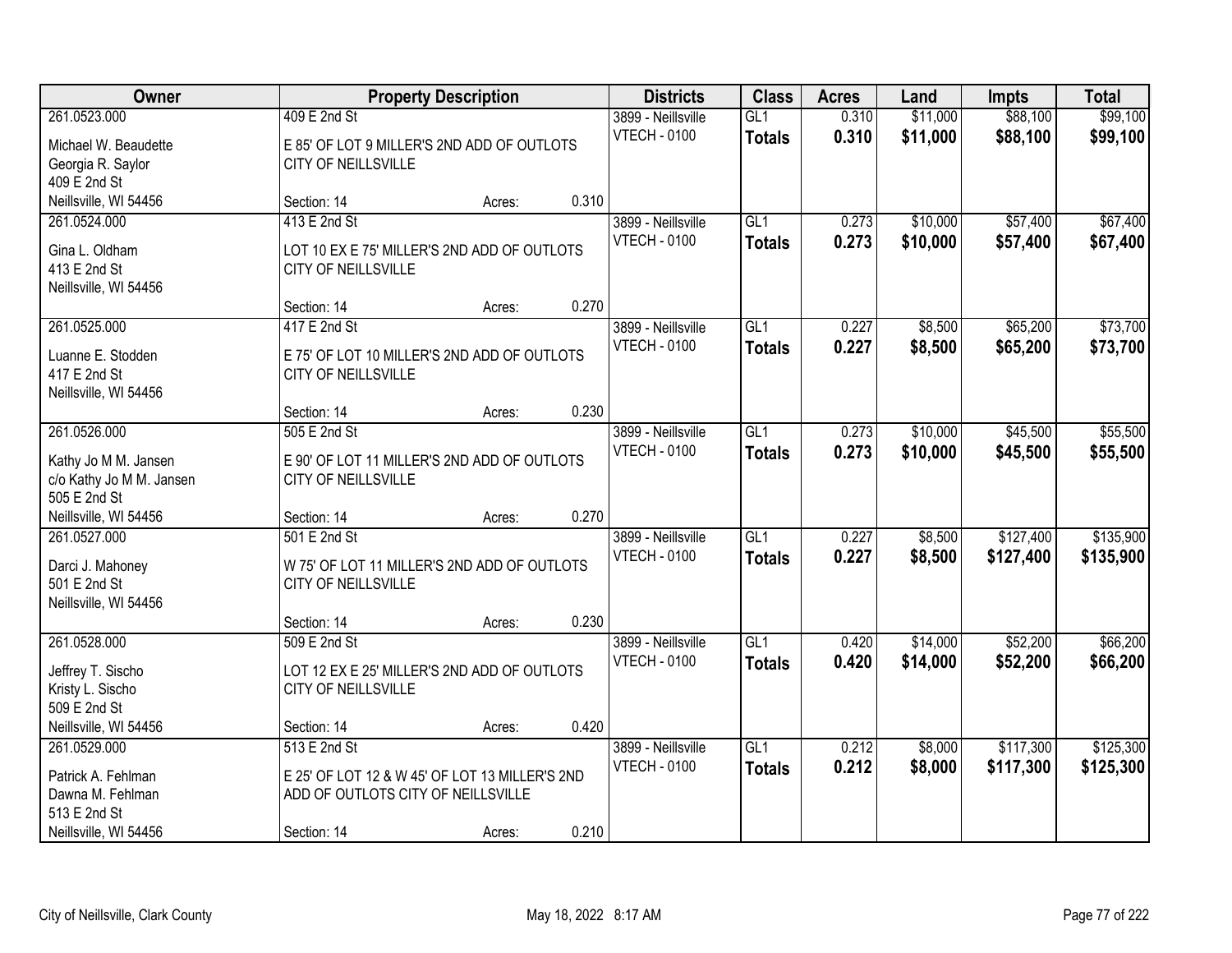| Owner                              |                                                 | <b>Property Description</b> |       | <b>Districts</b>    | <b>Class</b>    | <b>Acres</b> | Land            | <b>Impts</b>    | <b>Total</b> |
|------------------------------------|-------------------------------------------------|-----------------------------|-------|---------------------|-----------------|--------------|-----------------|-----------------|--------------|
| 261.0530.000                       | 515 E 2nd St                                    |                             |       | 3899 - Neillsville  | GL1             | 0.279        | \$10,000        | \$143,000       | \$153,000    |
| Sherry A. Hickey                   | LOT 13 EX W 45' & EX E 30' MILLER'S 2ND ADD. OF |                             |       | <b>VTECH - 0100</b> | <b>Totals</b>   | 0.279        | \$10,000        | \$143,000       | \$153,000    |
| 515 E 2nd St                       | OUTLOTS CITY OF NEILLSVILLE                     |                             |       |                     |                 |              |                 |                 |              |
| Neillsville, WI 54456              |                                                 |                             |       |                     |                 |              |                 |                 |              |
|                                    | Section: 14                                     | Acres:                      | 0.270 |                     |                 |              |                 |                 |              |
| 261.0531.000                       |                                                 |                             |       | 3899 - Neillsville  | EL4             | 0.091        | $\overline{50}$ | $\overline{50}$ | \$0          |
| City of Neillsville                | E 30' OF OUTLOT 13 MILLER'S 2ND ADD OF          |                             |       | <b>VTECH - 0100</b> | <b>Totals</b>   | 0.091        | \$0             | \$0             | \$0          |
| 106 W Division St                  | OUTLOTS CITY OF NEILLSVILLE                     |                             |       |                     |                 |              |                 |                 |              |
| Neillsville, WI 54456              |                                                 |                             |       |                     |                 |              |                 |                 |              |
|                                    | Section: 14                                     | Acres:                      | 0.090 |                     |                 |              |                 |                 |              |
| 261.0532.000                       | 824 Hewett St                                   |                             |       | 3899 - Neillsville  | GL2             | 3.670        | \$30,000        | \$189,600       | \$219,600    |
| Travis J. Molinaro                 | OUTLOT 1 JOSEPH MORLEY'S OUTLOT CITY OF         |                             |       | <b>VTECH - 0100</b> | <b>Totals</b>   | 3.670        | \$30,000        | \$189,600       | \$219,600    |
| Jammie M. Molinaro                 | NEILLSVILLE                                     |                             |       |                     |                 |              |                 |                 |              |
| 824 Hewett St                      |                                                 |                             |       |                     |                 |              |                 |                 |              |
| Neillsville, WI 54456              | Section: 14                                     | Acres:                      | 3.670 |                     |                 |              |                 |                 |              |
| 261.0533.000                       | 2400 Pitcher St                                 |                             |       | 3899 - Neillsville  | GL <sub>1</sub> | 0.730        | \$20,000        | \$235,500       | \$255,500    |
| Donald E. Quicker                  | LOT 1 MUSIL MEADOWS CITY OF NEILLSVILLE         |                             |       | <b>VTECH - 0100</b> | <b>Totals</b>   | 0.730        | \$20,000        | \$235,500       | \$255,500    |
| & Cynthia A Grota Rev Living Trust |                                                 |                             |       |                     |                 |              |                 |                 |              |
| 2400 Pitcher St                    |                                                 |                             |       |                     |                 |              |                 |                 |              |
| PO Box 231                         | Section: 11                                     | Acres:                      | 0.730 |                     |                 |              |                 |                 |              |
| Neillsville, WI 54456              |                                                 |                             |       |                     |                 |              |                 |                 |              |
| 261.0534.000                       | <b>Pitcher St</b>                               |                             |       | 3899 - Neillsville  | GL <sub>1</sub> | 0.750        | \$13,000        | $\sqrt[6]{30}$  | \$13,000     |
| Donald E. Quicker                  | LOT 2 MUSIL MEADOWS CITY OF NEILLSVILLE         |                             |       | <b>VTECH - 0100</b> | <b>Totals</b>   | 0.750        | \$13,000        | \$0             | \$13,000     |
| & Cynthia A Grota Rev Living Trust |                                                 |                             |       |                     |                 |              |                 |                 |              |
| 2400 Pitcher St                    |                                                 |                             |       |                     |                 |              |                 |                 |              |
| PO Box 231                         | Section: 11                                     | Acres:                      | 0.750 |                     |                 |              |                 |                 |              |
| Neillsville, WI 54456              |                                                 |                             |       |                     |                 |              |                 |                 |              |
| 261.0535.000                       | <b>Pitcher St</b>                               |                             |       | 3899 - Neillsville  | GL <sub>1</sub> | 0.470        | \$500           | \$0             | \$500        |
| Donald E. Quicker                  | LOT 3 MUSIL MEADOWS CITY OF NEILLSVILLE         |                             |       | <b>VTECH - 0100</b> | <b>Totals</b>   | 0.470        | \$500           | \$0             | \$500        |
| & Cynthia A Grota Rev Living Trust |                                                 |                             |       |                     |                 |              |                 |                 |              |
| 2400 Pitcher St                    |                                                 |                             |       |                     |                 |              |                 |                 |              |
| PO Box 231                         | Section: 11                                     | Acres:                      | 0.470 |                     |                 |              |                 |                 |              |
| Neillsville, WI 54456              |                                                 |                             |       |                     |                 |              |                 |                 |              |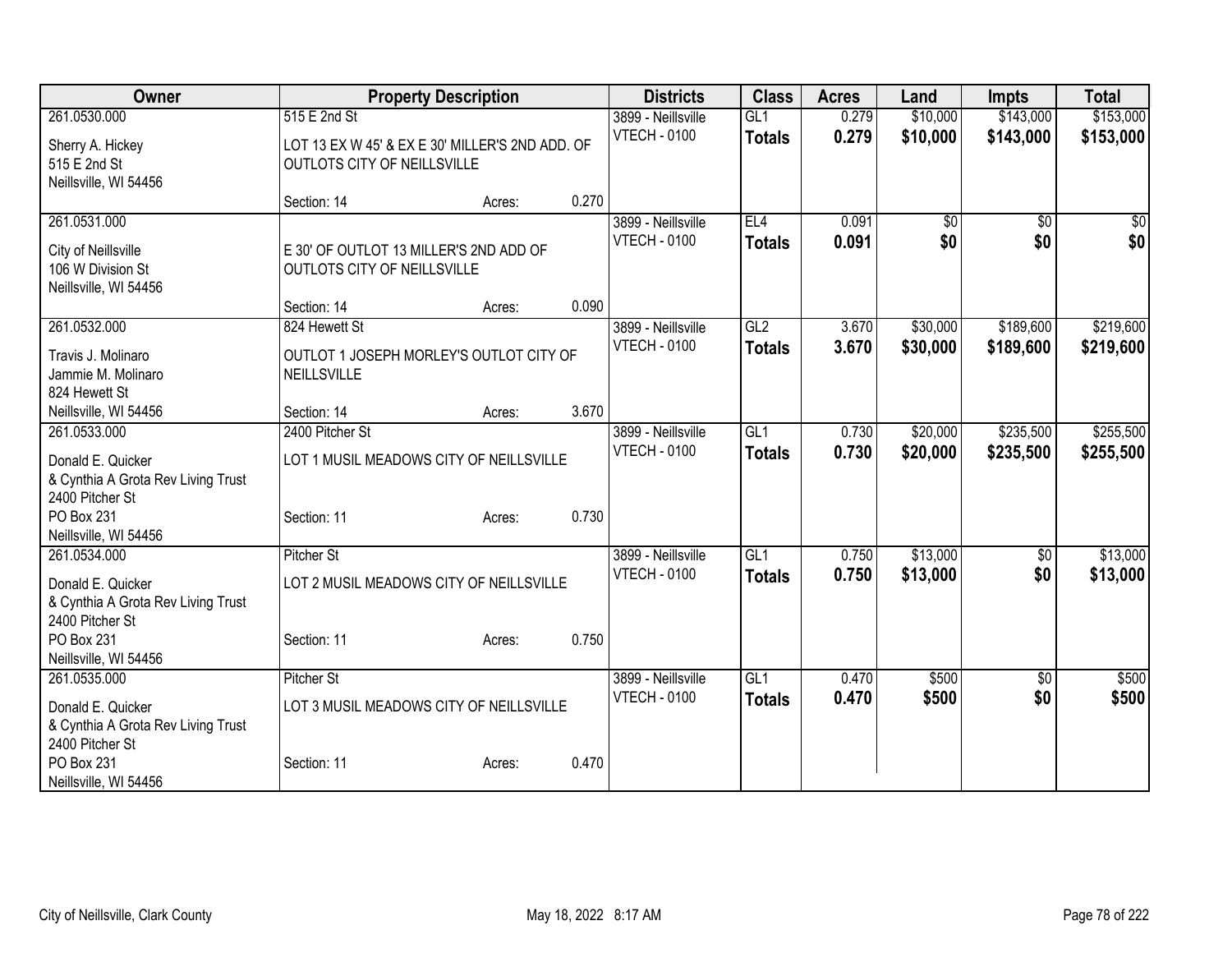| Owner                                                   | <b>Property Description</b>             |        | <b>Districts</b>                          | <b>Class</b>    | <b>Acres</b>   | Land           | <b>Impts</b>           | <b>Total</b>   |
|---------------------------------------------------------|-----------------------------------------|--------|-------------------------------------------|-----------------|----------------|----------------|------------------------|----------------|
| 261.0536.000                                            | <b>Pitcher St</b>                       |        | 3899 - Neillsville                        | GL1             | 0.470          | \$500          | $\overline{50}$        | \$500          |
| Donald E. Quicker                                       | LOT 4 MUSIL MEADOWS CITY OF NEILLSVILLE |        | <b>VTECH - 0100</b>                       | <b>Totals</b>   | 0.470          | \$500          | \$0                    | \$500          |
| & Cynthia A Grota Rev Living Trust                      |                                         |        |                                           |                 |                |                |                        |                |
| 2400 Pitcher St                                         |                                         |        |                                           |                 |                |                |                        |                |
| PO Box 231                                              | Section: 11                             | Acres: | 0.470                                     |                 |                |                |                        |                |
| Neillsville, WI 54456                                   |                                         |        |                                           |                 |                |                |                        |                |
| 261.0537.000                                            | <b>Pitcher St</b>                       |        | 3899 - Neillsville                        | GL <sub>1</sub> | 0.470          | \$500          | $\overline{50}$        | \$500          |
| Donald E. Quicker                                       | LOT 5 MUSIL MEADOWS CITY OF NEILLSVILLE |        | <b>VTECH - 0100</b>                       | <b>Totals</b>   | 0.470          | \$500          | \$0                    | \$500          |
| & Cynthia A Grota Rev Living Trust                      |                                         |        |                                           |                 |                |                |                        |                |
| 2400 Pitcher St                                         |                                         |        |                                           |                 |                |                |                        |                |
| PO Box 231                                              | Section: 11                             | Acres: | 0.470                                     |                 |                |                |                        |                |
| Neillsville, WI 54456                                   |                                         |        |                                           |                 |                |                |                        |                |
| 261.0538.000                                            | <b>Pitcher St</b>                       |        | 3899 - Neillsville<br><b>VTECH - 0100</b> | GL1             | 0.430<br>0.430 | \$500<br>\$500 | $\overline{50}$<br>\$0 | \$500<br>\$500 |
| Donald E. Quicker                                       | LOT 6 MUSIL MEADOWS CITY OF NEILLSVILLE |        |                                           | <b>Totals</b>   |                |                |                        |                |
| & Cynthia A Grota Rev Living Trust                      |                                         |        |                                           |                 |                |                |                        |                |
| 2400 Pitcher St                                         |                                         |        |                                           |                 |                |                |                        |                |
| PO Box 231                                              | Section: 11                             | Acres: | 0.430                                     |                 |                |                |                        |                |
| Neillsville, WI 54456<br>261.0539.000                   | <b>Pitcher St</b>                       |        | 3899 - Neillsville                        | GL1             | 0.320          | \$500          | \$0                    | \$500          |
|                                                         |                                         |        | <b>VTECH - 0100</b>                       | <b>Totals</b>   | 0.320          | \$500          | \$0                    | \$500          |
| Donald E. Quicker                                       | LOT 7 MUSIL MEADOWS CITY OF NEILLSVILLE |        |                                           |                 |                |                |                        |                |
| & Cynthia A Grota Rev Living Trust                      |                                         |        |                                           |                 |                |                |                        |                |
| 2400 Pitcher St<br>PO Box 231                           | Section: 11                             | Acres: | 0.320                                     |                 |                |                |                        |                |
| Neillsville, WI 54456                                   |                                         |        |                                           |                 |                |                |                        |                |
| 261.0540.000                                            | Musil Ct                                |        | 3899 - Neillsville                        | GL1             | 0.380          | \$500          | $\overline{50}$        | \$500          |
|                                                         |                                         |        | <b>VTECH - 0100</b>                       | <b>Totals</b>   | 0.380          | \$500          | \$0                    | \$500          |
| Donald E. Quicker<br>& Cynthia A Grota Rev Living Trust | LOT 8 MUSIL MEADOWS CITY OF NEILLSVILLE |        |                                           |                 |                |                |                        |                |
| 2400 Pitcher St                                         |                                         |        |                                           |                 |                |                |                        |                |
| PO Box 231                                              | Section: 11                             | Acres: | 0.380                                     |                 |                |                |                        |                |
| Neillsville, WI 54456                                   |                                         |        |                                           |                 |                |                |                        |                |
| 261.0541.000                                            | Musil Ct                                |        | 3899 - Neillsville                        | GL1             | 0.560          | \$500          | \$0                    | \$500          |
| Donald E. Quicker                                       | LOT 9 MUSIL MEADOWS CITY OF NEILLSVILLE |        | <b>VTECH - 0100</b>                       | <b>Totals</b>   | 0.560          | \$500          | \$0                    | \$500          |
| & Cynthia A Grota Rev Living Trust                      |                                         |        |                                           |                 |                |                |                        |                |
| 2400 Pitcher St                                         |                                         |        |                                           |                 |                |                |                        |                |
| PO Box 231                                              | Section: 11                             | Acres: | 0.560                                     |                 |                |                |                        |                |
| Neillsville, WI 54456                                   |                                         |        |                                           |                 |                |                |                        |                |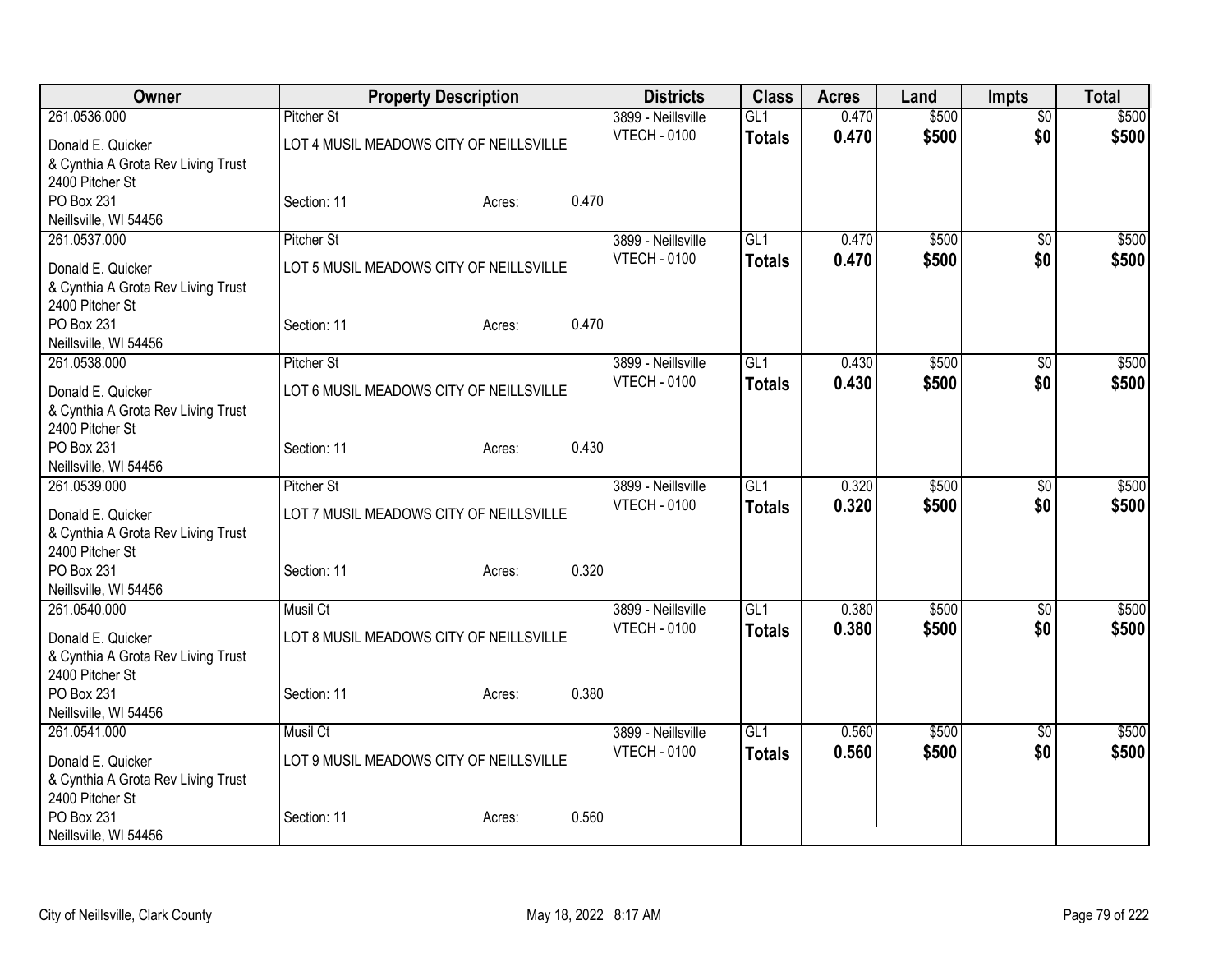| Owner                                                 |                                                              | <b>Property Description</b> |       | <b>Districts</b>                          | <b>Class</b>    | <b>Acres</b>   | Land    | <b>Impts</b>    | <b>Total</b> |
|-------------------------------------------------------|--------------------------------------------------------------|-----------------------------|-------|-------------------------------------------|-----------------|----------------|---------|-----------------|--------------|
| 261.0542.000                                          | Musil Ct                                                     |                             |       | 3899 - Neillsville                        | GL1             | 0.150          | \$500   | \$0             | \$500        |
| Donald E. Quicker                                     | LOT 10 EX THAT PCL DESC IN 336 REC 365 MUSIL                 |                             |       | <b>VTECH - 0100</b>                       | <b>Totals</b>   | 0.150          | \$500   | \$0             | \$500        |
| & Cynthia A Grota Rev Living Trust                    | MEADOWS CITY OF NEILLSVILLE                                  |                             |       |                                           |                 |                |         |                 |              |
| 2400 Pitcher St                                       |                                                              |                             |       |                                           |                 |                |         |                 |              |
| PO Box 231                                            | Section: 11                                                  | Acres:                      | 0.150 |                                           |                 |                |         |                 |              |
| Neillsville, WI 54456                                 |                                                              |                             |       |                                           |                 |                |         |                 |              |
| 261.0543.000                                          | Musil Ct                                                     |                             |       | 3899 - Neillsville<br><b>VTECH - 0100</b> | GL1             | 0.420<br>0.420 | \$500   | $\overline{50}$ | \$500        |
| Donald E. Quicker                                     | LOT 11 EX THAT PCL DESC IN 336 REC 365 MUSIL                 |                             |       |                                           | <b>Totals</b>   |                | \$500   | \$0             | \$500        |
| & Cynthia A Grota Rev Living Trust                    | MEADOWS CITY OF NEILLSVILLE                                  |                             |       |                                           |                 |                |         |                 |              |
| 2400 Pitcher St                                       |                                                              |                             |       |                                           |                 |                |         |                 |              |
| PO Box 231<br>Neillsville, WI 54456                   | Section: 11                                                  | Acres:                      | 0.420 |                                           |                 |                |         |                 |              |
| 261.0544.000                                          | 2218 Black River Rd                                          |                             |       | 3899 - Neillsville                        | GL <sub>1</sub> | 0.230          | \$8,500 | $\sqrt{6}$      | \$8,500      |
|                                                       |                                                              |                             |       | <b>VTECH - 0100</b>                       | <b>Totals</b>   | 0.230          | \$8,500 | \$0             | \$8,500      |
| Christine S. Miller                                   | THAT PT OF LOT 10 & LOT 11 MUSIL MEADOWS LYG                 |                             |       |                                           |                 |                |         |                 |              |
| 2218 Black River Rd                                   | E OF A LNE COM AT A PT APPROX 45' NERLY FROM                 |                             |       |                                           |                 |                |         |                 |              |
| Neillsville, WI 54456                                 | NE COR OF LOT 18 & ON SERLY LINE OF LOT 11 BG<br>Section: 11 | Acres:                      | 0.230 |                                           |                 |                |         |                 |              |
| 261.0545.000                                          | Musil Ct                                                     |                             |       | 3899 - Neillsville                        | GI1             | 0.299          | \$500   | $\overline{50}$ | \$500        |
|                                                       |                                                              |                             |       | <b>VTECH - 0100</b>                       | <b>Totals</b>   | 0.299          | \$500   | \$0             | \$500        |
| Donald E. Quicker                                     | LOT 12 MUSIL MEADOWS CITY OF NEILLSVILLE                     |                             |       |                                           |                 |                |         |                 |              |
| & Cynthia A Grota Rev Living Trust<br>2400 Pitcher St |                                                              |                             |       |                                           |                 |                |         |                 |              |
| PO Box 231                                            | Section: 11                                                  | Acres:                      | 0.290 |                                           |                 |                |         |                 |              |
| Neillsville, WI 54456                                 |                                                              |                             |       |                                           |                 |                |         |                 |              |
| 261.0546.000                                          | <b>Musil Ct</b>                                              |                             |       | 3899 - Neillsville                        | GL <sub>1</sub> | 0.248          | \$500   | \$0             | \$500        |
| Donald E. Quicker                                     | LOT 13 MUSIL MEADOWS CITY OF NEILLSVILLE                     |                             |       | <b>VTECH - 0100</b>                       | <b>Totals</b>   | 0.248          | \$500   | \$0             | \$500        |
| & Cynthia A Grota Rev Living Trust                    |                                                              |                             |       |                                           |                 |                |         |                 |              |
| 2400 Pitcher St                                       |                                                              |                             |       |                                           |                 |                |         |                 |              |
| PO Box 231                                            | Section: 11                                                  | Acres:                      | 0.250 |                                           |                 |                |         |                 |              |
| Neillsville, WI 54456                                 |                                                              |                             |       |                                           |                 |                |         |                 |              |
| 261.0547.000                                          | <b>Pitcher St</b>                                            |                             |       | 3899 - Neillsville                        | GL1             | 0.250          | \$500   | \$0             | \$500        |
| Donald E. Quicker                                     | LOT 14 MUSIL MEADOWS CITY OF NEILLSVILLE                     |                             |       | <b>VTECH - 0100</b>                       | <b>Totals</b>   | 0.250          | \$500   | \$0             | \$500        |
| & Cynthia A Grota Rev Living Trust                    |                                                              |                             |       |                                           |                 |                |         |                 |              |
| 2400 Pitcher St                                       |                                                              |                             |       |                                           |                 |                |         |                 |              |
| PO Box 231                                            | Section: 11                                                  | Acres:                      | 0.250 |                                           |                 |                |         |                 |              |
| Neillsville, WI 54456                                 |                                                              |                             |       |                                           |                 |                |         |                 |              |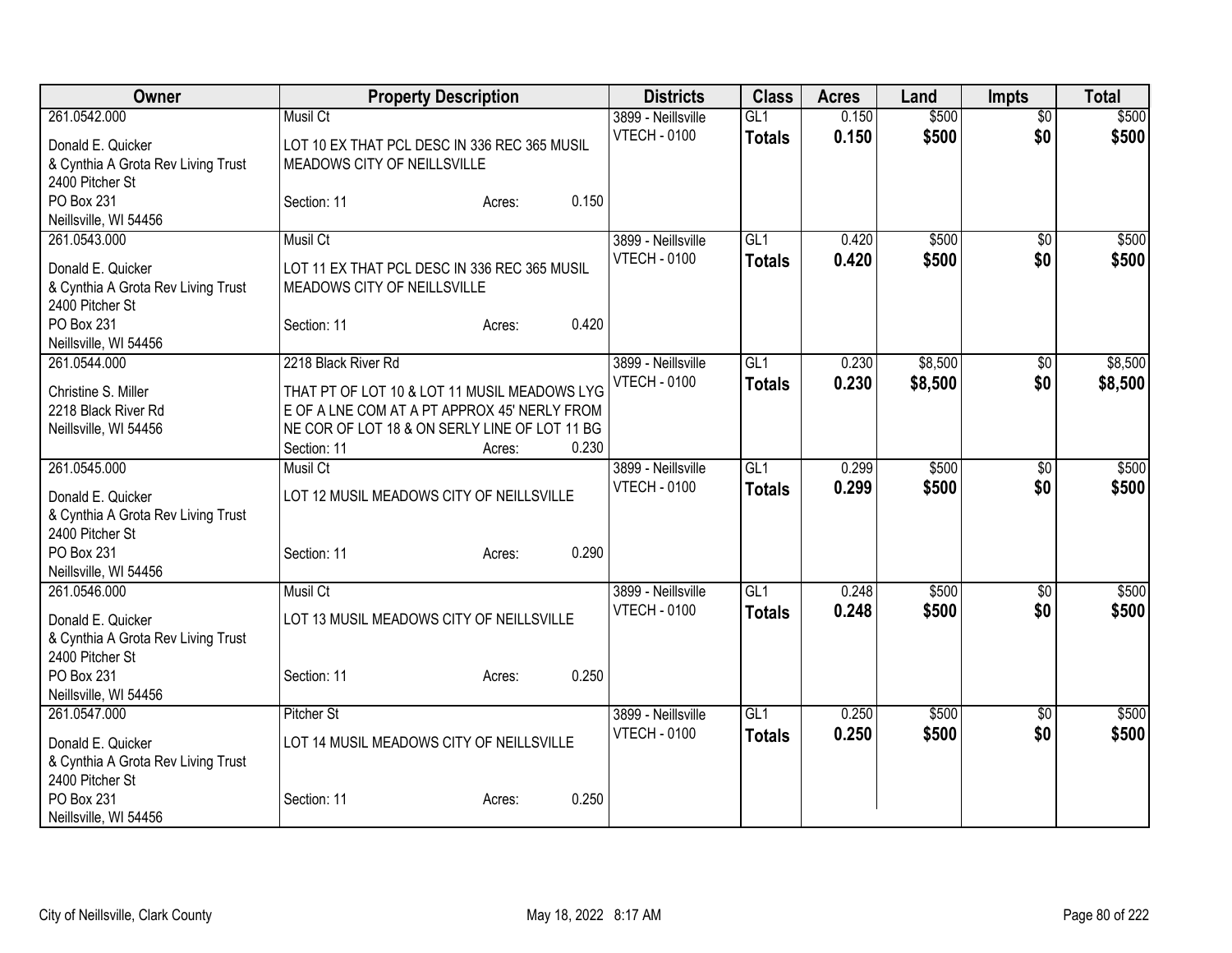| Owner                                                 | <b>Property Description</b>              | <b>Districts</b>                          | <b>Class</b>    | <b>Acres</b> | Land     | <b>Impts</b>    | <b>Total</b> |
|-------------------------------------------------------|------------------------------------------|-------------------------------------------|-----------------|--------------|----------|-----------------|--------------|
| 261.0548.000                                          | <b>Pitcher St</b>                        | 3899 - Neillsville                        | GL1             | 0.260        | \$500    | $\sqrt{$0}$     | \$500        |
| Donald E. Quicker                                     | LOT 15 MUSIL MEADOWS CITY OF NEILLSVILLE | <b>VTECH - 0100</b>                       | <b>Totals</b>   | 0.260        | \$500    | \$0             | \$500        |
| & Cynthia A Grota Rev Living Trust                    |                                          |                                           |                 |              |          |                 |              |
| 2400 Pitcher St                                       |                                          |                                           |                 |              |          |                 |              |
| PO Box 231                                            | 0.260<br>Section: 11<br>Acres:           |                                           |                 |              |          |                 |              |
| Neillsville, WI 54456                                 |                                          |                                           |                 |              |          |                 |              |
| 261.0549.000                                          | Meadow Ct                                | 3899 - Neillsville<br><b>VTECH - 0100</b> | GL1             | 0.230        | \$500    | $\overline{50}$ | \$500        |
| Donald E. Quicker                                     | LOT 16 MUSIL MEADOWS CITY OF NEILLSVILLE |                                           | <b>Totals</b>   | 0.230        | \$500    | \$0             | \$500        |
| & Cynthia A Grota Rev Living Trust                    |                                          |                                           |                 |              |          |                 |              |
| 2400 Pitcher St                                       |                                          |                                           |                 |              |          |                 |              |
| PO Box 231<br>Neillsville, WI 54456                   | 0.230<br>Section: 11<br>Acres:           |                                           |                 |              |          |                 |              |
| 261.0550.000                                          | Meadow Ct                                | 3899 - Neillsville                        | GL <sub>1</sub> | 0.250        | \$500    | \$0             | \$500        |
|                                                       |                                          | <b>VTECH - 0100</b>                       | <b>Totals</b>   | 0.250        | \$500    | \$0             | \$500        |
| Donald E. Quicker                                     | LOT 17 MUSIL MEADOWS CITY OF NEILLSVILLE |                                           |                 |              |          |                 |              |
| & Cynthia A Grota Rev Living Trust<br>2400 Pitcher St |                                          |                                           |                 |              |          |                 |              |
| PO Box 231                                            | 0.250<br>Section: 11<br>Acres:           |                                           |                 |              |          |                 |              |
| Neillsville, WI 54456                                 |                                          |                                           |                 |              |          |                 |              |
| 261.0551.000                                          | Meadow Ct                                | 3899 - Neillsville                        | GL1             | 0.340        | \$500    | $\sqrt{6}$      | \$500        |
| Donald E. Quicker                                     | LOT 18 MUSIL MEADOWS CITY OF NEILLSVILLE | <b>VTECH - 0100</b>                       | <b>Totals</b>   | 0.340        | \$500    | \$0             | \$500        |
| & Cynthia A Grota Rev Living Trust                    |                                          |                                           |                 |              |          |                 |              |
| 2400 Pitcher St                                       |                                          |                                           |                 |              |          |                 |              |
| PO Box 231                                            | 0.340<br>Section: 11<br>Acres:           |                                           |                 |              |          |                 |              |
| Neillsville, WI 54456                                 |                                          |                                           |                 |              |          |                 |              |
| 261.0552.000                                          | 2218 Black River Rd                      | 3899 - Neillsville                        | GLI             | 0.920        | \$23,000 | \$66,000        | \$89,000     |
| Christine S. Miller                                   | LOT 19 MUSIL MEADOWS CITY OF NEILLSVILLE | <b>VTECH - 0100</b>                       | <b>Totals</b>   | 0.920        | \$23,000 | \$66,000        | \$89,000     |
| 2218 Black River Rd                                   |                                          |                                           |                 |              |          |                 |              |
| Neillsville, WI 54456                                 |                                          |                                           |                 |              |          |                 |              |
|                                                       | 0.920<br>Section: 11<br>Acres:           |                                           |                 |              |          |                 |              |
| 261.0553.000                                          | Meadow Ct                                | 3899 - Neillsville                        | GL <sub>1</sub> | 0.220        | \$500    | $\sqrt{6}$      | \$500        |
| Donald E. Quicker                                     | LOT 20 EX PCL DESC IN 354/171 TO C OF    | <b>VTECH - 0100</b>                       | <b>Totals</b>   | 0.220        | \$500    | \$0             | \$500        |
| & Cynthia A Grota Rev Living Trust                    | NEILLSVILLE FOR ST MUSIL MEADOWS CITY OF |                                           |                 |              |          |                 |              |
| 2400 Pitcher St                                       | NEILLSVILLE                              |                                           |                 |              |          |                 |              |
| PO Box 231                                            | 0.220<br>Section: 11<br>Acres:           |                                           |                 |              |          |                 |              |
| Neillsville, WI 54456                                 |                                          |                                           |                 |              |          |                 |              |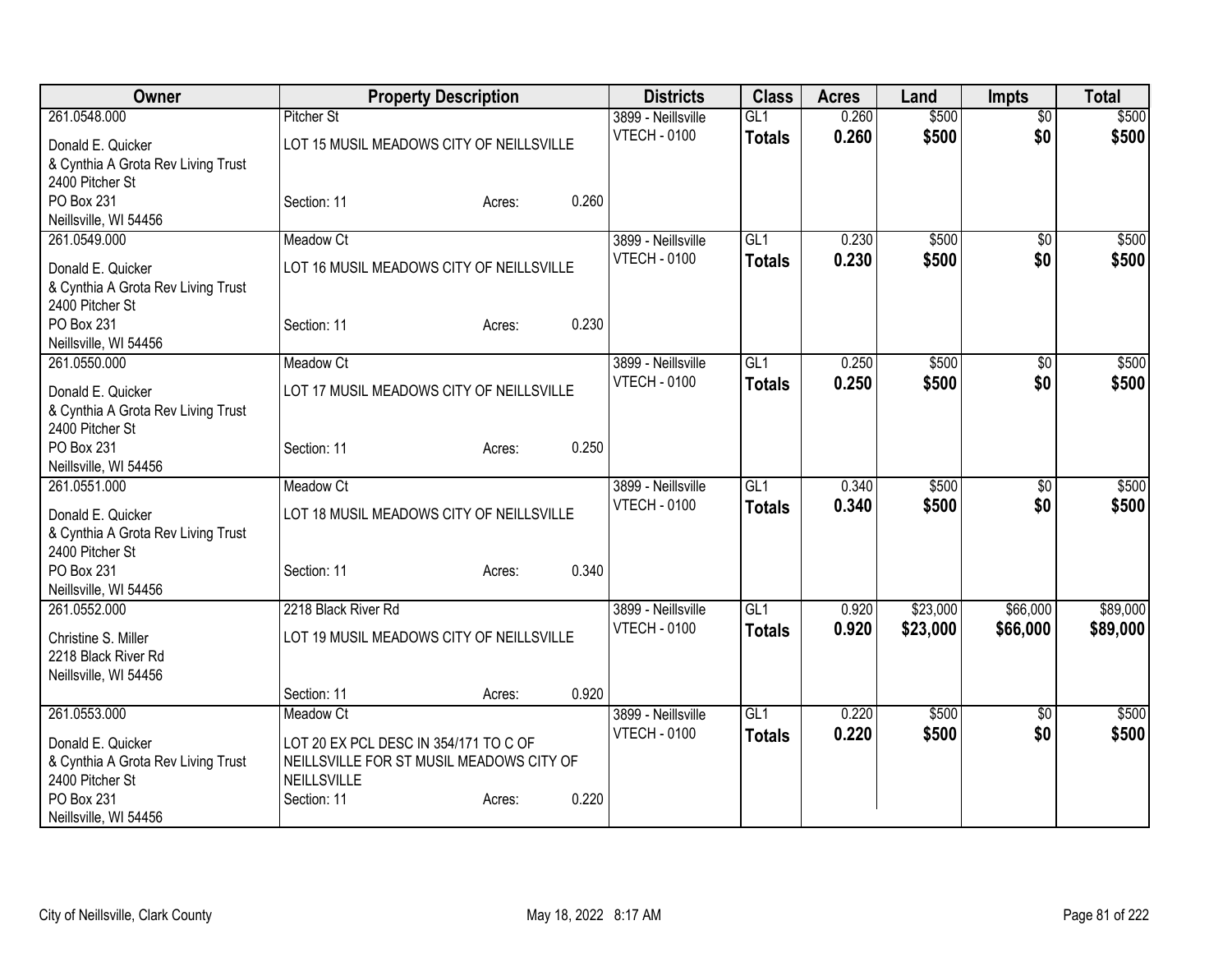| Owner                              | <b>Property Description</b>                | <b>Districts</b>                          | <b>Class</b>    | <b>Acres</b> | Land            | <b>Impts</b>    | <b>Total</b> |
|------------------------------------|--------------------------------------------|-------------------------------------------|-----------------|--------------|-----------------|-----------------|--------------|
| 261.0554.000                       | Meadow Ct                                  | 3899 - Neillsville                        | GL1             | 0.290        | \$500           | $\overline{50}$ | \$500        |
| Donald E. Quicker                  | LOT 21 EX PCL DESC IN 354/171 TO C OF      | <b>VTECH - 0100</b>                       | <b>Totals</b>   | 0.290        | \$500           | \$0             | \$500        |
| & Cynthia A Grota Rev Living Trust | NEILLSVILLE FOR ST MUSIL MEADOWS CITY OF   |                                           |                 |              |                 |                 |              |
| 2400 Pitcher St                    | NEILLSVILLE                                |                                           |                 |              |                 |                 |              |
| PO Box 231                         | 0.290<br>Section: 11<br>Acres:             |                                           |                 |              |                 |                 |              |
| Neillsville, WI 54456              |                                            |                                           |                 |              |                 |                 |              |
| 261.0555.000                       | <b>Meadow Ct</b>                           | 3899 - Neillsville                        | EL4             | 0.180        | $\overline{50}$ | $\overline{50}$ | \$0          |
| City of Neillsville                | PCL OF LD ON LOT 20 & LOT 21 MUSIL MEADOWS | <b>VTECH - 0100</b>                       | <b>Totals</b>   | 0.180        | \$0             | \$0             | \$0          |
| 106 W Division St                  | FOR STREET AS DESC IN 354 REC 171 MUSIL    |                                           |                 |              |                 |                 |              |
| Neillsville, WI 54456              | MEADOWS CITY OF NEILLSVILLE                |                                           |                 |              |                 |                 |              |
|                                    | 0.180<br>Section: 11<br>Acres:             |                                           |                 |              |                 |                 |              |
| 261.0556.000                       | Meadow Ct                                  | 3899 - Neillsville                        | GL1             | 0.250        | \$500           | $\sqrt{6}$      | \$500        |
| Donald E. Quicker                  | LOT 22 MUSIL MEADOWS CITY OF NEILLSVILLE   | <b>VTECH - 0100</b>                       | <b>Totals</b>   | 0.250        | \$500           | \$0             | \$500        |
| & Cynthia A Grota Rev Living Trust |                                            |                                           |                 |              |                 |                 |              |
| 2400 Pitcher St                    |                                            |                                           |                 |              |                 |                 |              |
| PO Box 231                         | 0.250<br>Section: 11<br>Acres:             |                                           |                 |              |                 |                 |              |
| Neillsville, WI 54456              |                                            |                                           |                 |              |                 |                 |              |
| 261.0557.000                       | Meadow Ct                                  | 3899 - Neillsville                        | GL1             | 0.250        | \$500           | \$0             | \$500        |
| Donald E. Quicker                  | LOT 23 MUSIL MEADOWS CITY OF NEILLSVILLE   | <b>VTECH - 0100</b>                       | <b>Totals</b>   | 0.250        | \$500           | \$0             | \$500        |
| & Cynthia A Grota Rev Living Trust |                                            |                                           |                 |              |                 |                 |              |
| 2400 Pitcher St                    |                                            |                                           |                 |              |                 |                 |              |
| PO Box 231                         | 0.250<br>Section: 11<br>Acres:             |                                           |                 |              |                 |                 |              |
| Neillsville, WI 54456              |                                            |                                           |                 |              |                 |                 |              |
| 261.0558.000                       | <b>Meadow Ct</b>                           | 3899 - Neillsville                        | GL <sub>1</sub> | 0.291        | \$500           | \$0             | \$500        |
| Donald E. Quicker                  | LOT 24 MUSIL MEADOWS CITY OF NEILLSVILLE   | <b>VTECH - 0100</b>                       | <b>Totals</b>   | 0.291        | \$500           | \$0             | \$500        |
| & Cynthia A Grota Rev Living Trust |                                            |                                           |                 |              |                 |                 |              |
| 2400 Pitcher St                    |                                            |                                           |                 |              |                 |                 |              |
| PO Box 231                         | 0.290<br>Section: 11<br>Acres:             |                                           |                 |              |                 |                 |              |
| Neillsville, WI 54456              |                                            |                                           |                 |              |                 |                 |              |
| 261.0559.000                       | Meadow Ct                                  | 3899 - Neillsville<br><b>VTECH - 0100</b> | GL <sub>1</sub> | 0.299        | \$500           | $\sqrt[6]{3}$   | \$500        |
| Donald E. Quicker                  | LOT 25 MUSIL MEADOWS CITY OF NEILLSVILLE   |                                           | <b>Totals</b>   | 0.299        | \$500           | \$0             | \$500        |
| & Cynthia A Grota Rev Living Trust |                                            |                                           |                 |              |                 |                 |              |
| 2400 Pitcher St                    |                                            |                                           |                 |              |                 |                 |              |
| PO Box 231                         | 0.300<br>Section: 11<br>Acres:             |                                           |                 |              |                 |                 |              |
| Neillsville, WI 54456              |                                            |                                           |                 |              |                 |                 |              |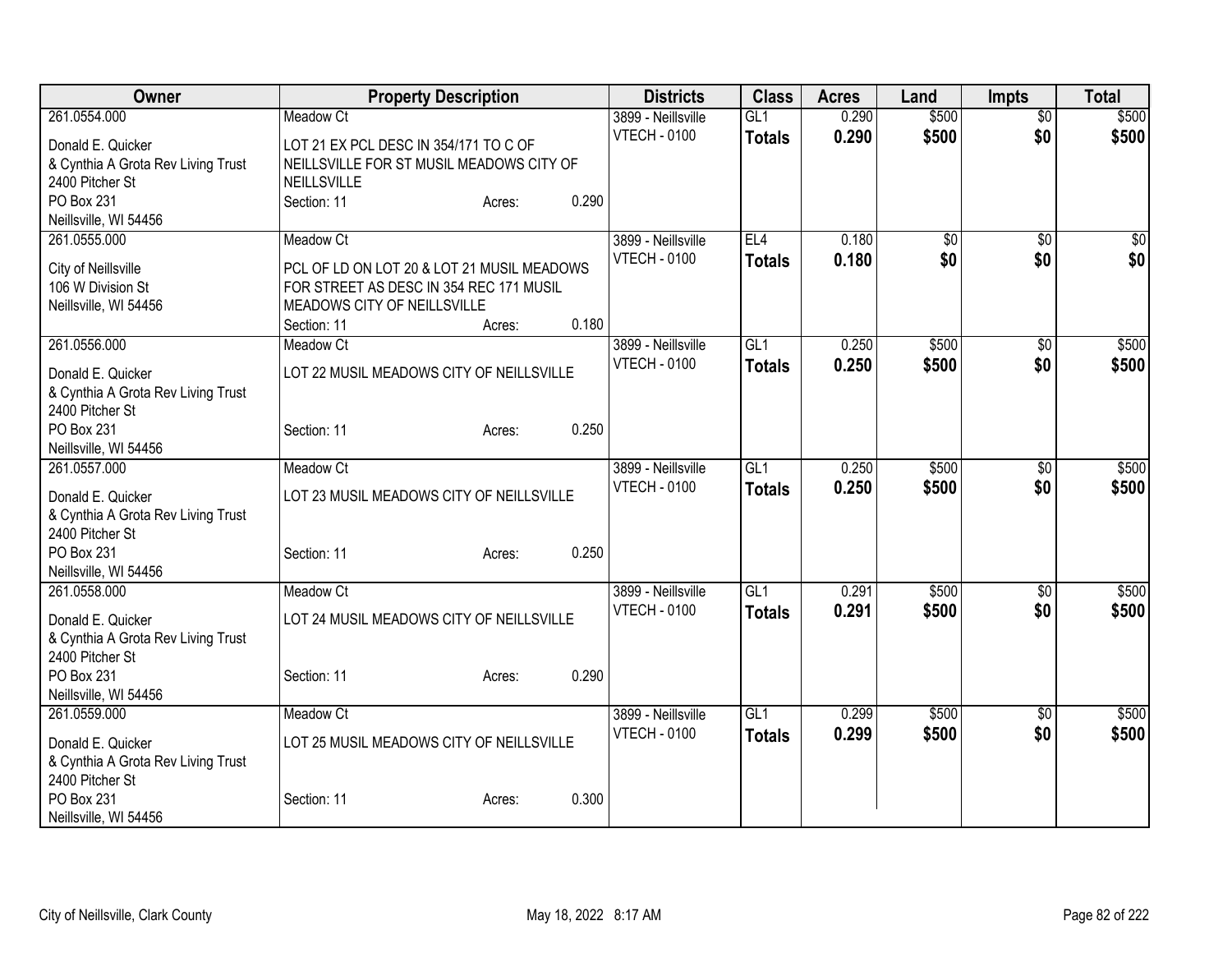| Owner                              |                                                   | <b>Property Description</b> |       | <b>Districts</b>    | <b>Class</b>    | <b>Acres</b> | Land            | <b>Impts</b>    | <b>Total</b>     |
|------------------------------------|---------------------------------------------------|-----------------------------|-------|---------------------|-----------------|--------------|-----------------|-----------------|------------------|
| 261.0560.000                       | Meadow Ct                                         |                             |       | 3899 - Neillsville  | GL1             | 0.294        | \$500           | $\overline{50}$ | \$500            |
| Donald E. Quicker                  | LOT 26 MUSIL MEADOWS CITY OF NEILLSVILLE          |                             |       | <b>VTECH - 0100</b> | <b>Totals</b>   | 0.294        | \$500           | \$0             | \$500            |
| & Cynthia A Grota Rev Living Trust |                                                   |                             |       |                     |                 |              |                 |                 |                  |
| 2400 Pitcher St                    |                                                   |                             |       |                     |                 |              |                 |                 |                  |
| PO Box 231                         | Section: 11                                       | Acres:                      | 0.290 |                     |                 |              |                 |                 |                  |
| Neillsville, WI 54456              |                                                   |                             |       |                     |                 |              |                 |                 |                  |
| 261.0561.562                       | Meadow Ct                                         |                             |       | 3899 - Neillsville  | GL1             | 0.300        | \$500           | $\overline{50}$ | \$500            |
| Donald E. Quicker                  | LOT 27 MUSIL MEADOWS CITY OF NEILLSVILLE          |                             |       | <b>VTECH - 0100</b> | <b>Totals</b>   | 0.300        | \$500           | \$0             | \$500            |
| & Cynthia A Grota Rev Living Trust |                                                   |                             |       |                     |                 |              |                 |                 |                  |
| 2400 Pitcher St                    |                                                   |                             |       |                     |                 |              |                 |                 |                  |
| PO Box 231                         | Section: 11                                       | Acres:                      | 0.300 |                     |                 |              |                 |                 |                  |
| Neillsville, WI 54456              |                                                   |                             |       |                     |                 |              |                 |                 |                  |
| 261.0563.000                       | 153 E 7th St                                      |                             |       | 3899 - Neillsville  | GL <sub>1</sub> | 0.220        | \$8,000         | \$57,500        | \$65,500         |
|                                    |                                                   |                             |       | <b>VTECH - 0100</b> | <b>Totals</b>   | 0.220        | \$8,000         | \$57,500        | \$65,500         |
| Terry P. Zschernitz                | LOT 1 CSM 2534 DOC 617590 BG PT OF O'NEILL'S      |                             |       |                     |                 |              |                 |                 |                  |
| 153 E 7th St                       | 1ST ADD CITY OF NEILLSVILLE                       |                             |       |                     |                 |              |                 |                 |                  |
| Neillsville, WI 54456              | Section: 14                                       |                             | 0.220 |                     |                 |              |                 |                 |                  |
| 261.0564.000                       | 167 E 7th St                                      | Acres:                      |       | 3899 - Neillsville  | GL1             | 0.200        | \$7,500         | \$52,000        | \$59,500         |
|                                    |                                                   |                             |       | <b>VTECH - 0100</b> |                 |              |                 |                 |                  |
| Logan K. Grap                      | LOT 5 BLK 1 O'NEILL'S 1ST ADD CITY OF             |                             |       |                     | <b>Totals</b>   | 0.200        | \$7,500         | \$52,000        | \$59,500         |
| Justin S. Grap                     | NEILLSVILLE                                       |                             |       |                     |                 |              |                 |                 |                  |
| 225 Ayers St                       |                                                   |                             |       |                     |                 |              |                 |                 |                  |
| Neillsville, WI 54456              | Section: 14                                       | Acres:                      | 0.200 |                     |                 |              |                 |                 |                  |
| 261.0565.000                       | $E$ 6th St                                        |                             |       | 3899 - Neillsville  | EL <sub>1</sub> | 0.020        | $\overline{60}$ | \$0             | $\overline{\$0}$ |
| U S Gov't                          | W 8' OF S 107' OF LOT 8 BK 1 O'NEILL'S 1ST ADD    |                             |       | <b>VTECH - 0100</b> | <b>Totals</b>   | 0.020        | \$0             | \$0             | \$0              |
| c/o U S. Gov't                     | CITY OF NEILLSVILLE                               |                             |       |                     |                 |              |                 |                 |                  |
| Unknown                            |                                                   |                             |       |                     |                 |              |                 |                 |                  |
| Washington, DC 20500               | Section: 14                                       | Acres:                      | 0.020 |                     |                 |              |                 |                 |                  |
| 261.0566.000                       | $E$ 6th St                                        |                             |       | 3899 - Neillsville  | EL <sub>4</sub> | 0.177        | $\overline{50}$ | \$0             | $\overline{50}$  |
| Northern States Power Co           | LOT 8 EXC W 8' BLK 1 O'NEILL'S 1ST ADD CITY OF    |                             |       | <b>VTECH - 0100</b> | <b>Totals</b>   | 0.177        | \$0             | \$0             | \$0              |
| PO Box 8                           | NEILLSVILLE                                       |                             |       |                     |                 |              |                 |                 |                  |
| Eau Claire, WI 54702               |                                                   |                             |       |                     |                 |              |                 |                 |                  |
|                                    | Section: 14                                       | Acres:                      | 0.180 |                     |                 |              |                 |                 |                  |
| 261.0567.000                       | $E$ 7th St                                        |                             |       | 3899 - Neillsville  | GL2             | 0.007        | \$500           | \$100           | \$600            |
|                                    |                                                   |                             |       | <b>VTECH - 0100</b> | <b>Totals</b>   | 0.007        | \$500           | \$100           | \$600            |
| Crystal L. Godfroy                 | COM 20' W OF NW COR OF LOT 8 BLK 1 TH S 25' TH    |                             |       |                     |                 |              |                 |                 |                  |
| W10580 Bemis Rd                    | W 12' TH N 25' TH E 12' TO POB BG PT OF LOT 9 BLK |                             |       |                     |                 |              |                 |                 |                  |
| Humbird, WI 54746                  | 1 O'NEILL'S 1ST ADD CITY OF NEILLSVILLE           |                             |       |                     |                 |              |                 |                 |                  |
|                                    | Section: 14                                       | Acres:                      | 0.000 |                     |                 |              |                 |                 |                  |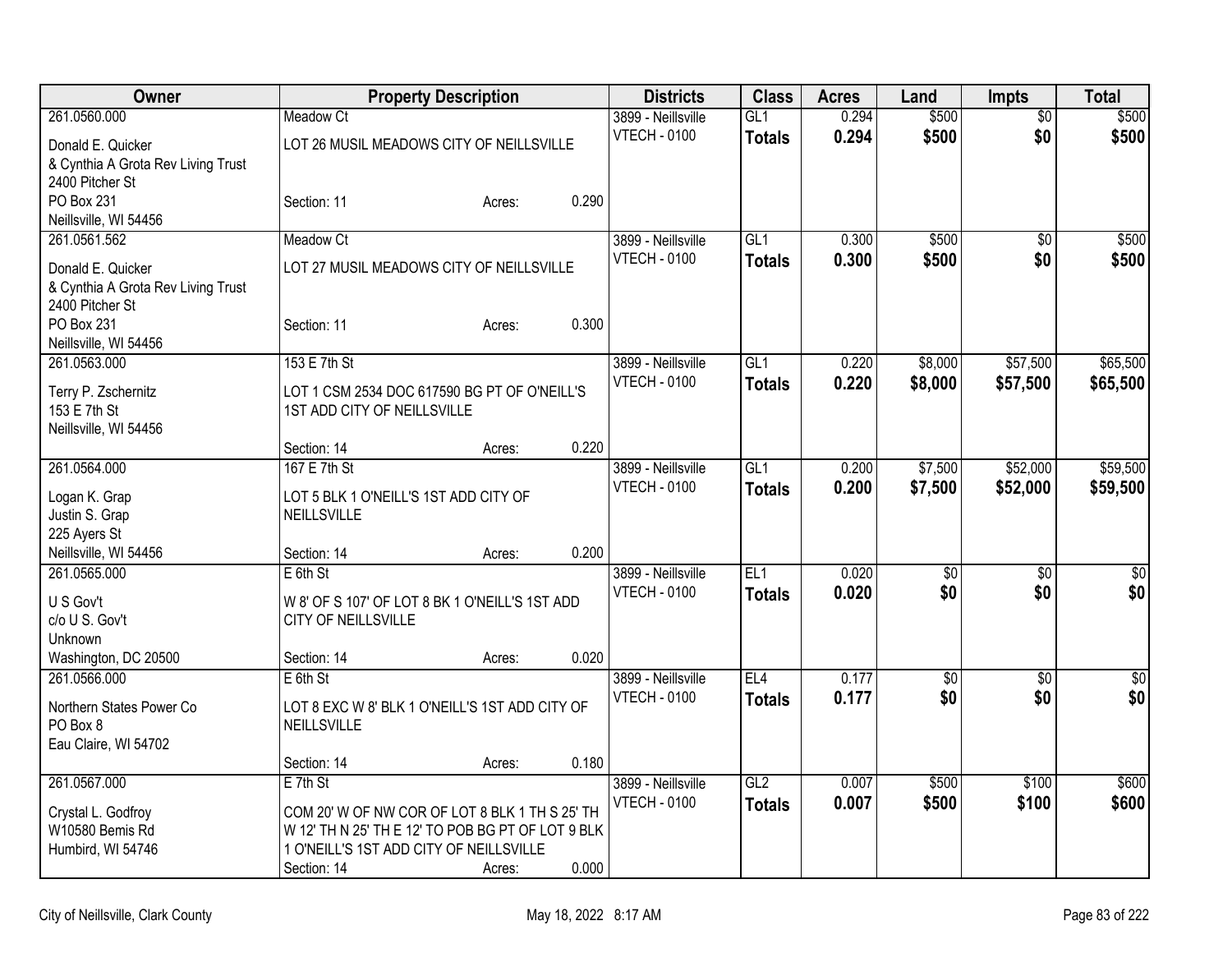| Owner                        | <b>Property Description</b>                      |        |       | <b>Districts</b>    | <b>Class</b>    | <b>Acres</b> | Land            | <b>Impts</b>    | <b>Total</b>   |
|------------------------------|--------------------------------------------------|--------|-------|---------------------|-----------------|--------------|-----------------|-----------------|----------------|
| 261.0568.000                 | $E$ 7th St                                       |        |       | 3899 - Neillsville  | GL2             | 0.020        | \$2,000         | \$100           | \$2,100        |
| Windstar Foundation          | COMM AT NW COR OF LOT 8 BLK 1 TH S 25' TH W 20   |        |       | <b>VTECH - 0100</b> | <b>Totals</b>   | 0.020        | \$2,000         | \$100           | \$2,100        |
| C/O W Stickert Trust         | TH N 25' TH E 20' TO POB BG PT OF LOT 9 & ALSO N |        |       |                     |                 |              |                 |                 |                |
| 11900 Steffek Rd             | 25' OF W 8' OF LOT 8 O'NEILL'S 1ST ADD CITY OF   |        |       |                     |                 |              |                 |                 |                |
| Marshfield, WI 54449         | Section: 14                                      | Acres: | 0.020 |                     |                 |              |                 |                 |                |
| 261.0569.000                 | 161 E 5th St                                     |        |       | 3899 - Neillsville  | GL2             | 0.200        | \$27,500        | \$79,900        | \$107,400      |
|                              |                                                  |        |       | <b>VTECH - 0100</b> | <b>Totals</b>   | 0.200        | \$27,500        | \$79,900        | \$107,400      |
| Ccm-North, LLC               | LOT 16 BLK 2 O'NEILL'S 1ST ADD CITY OF           |        |       |                     |                 |              |                 |                 |                |
| 2 E Mifflin St Ste 401       | <b>NEILLSVILLE</b>                               |        |       |                     |                 |              |                 |                 |                |
| Madison, WI 53703            | Section: 14                                      | Acres: | 0.200 |                     |                 |              |                 |                 |                |
| 261.0570.000                 | 135 E 5th St                                     |        |       | 3899 - Neillsville  | GL <sub>2</sub> | 0.160        | \$9,500         | \$2,000         | \$11,500       |
|                              |                                                  |        |       | <b>VTECH - 0100</b> |                 |              |                 |                 |                |
| Rentals L. Abl               | LOT 17 EX E 38' OF S 49' O'NEILL'S 1ST ADD. CITY |        |       |                     | <b>Totals</b>   | 0.160        | \$9,500         | \$2,000         | \$11,500       |
| c/o Rentals Abl              | OF NEILLSVILLE VOL2 439 PG2 004                  |        |       |                     |                 |              |                 |                 |                |
| N9668 Beach Ln               |                                                  |        |       |                     |                 |              |                 |                 |                |
| Merrillan, WI 54754          | Section: 14                                      | Acres: | 0.160 |                     |                 |              |                 |                 |                |
| 261.0571.000                 | 137 E 5th St                                     |        |       | 3899 - Neillsville  | GL2             | 0.040        | \$3,500         | \$33,000        | \$36,500       |
| Sunrise Real Estate Inc      | COM AT THE SE COR OF LOT 17 BLK 2 TH W 38' TH    |        |       | <b>VTECH - 0100</b> | <b>Totals</b>   | 0.040        | \$3,500         | \$33,000        | \$36,500       |
| c/o Sunrise Real Estate, Inc | N 49' TH E 38' TH S 49' TO POB O'NEILL'S 1ST ADD |        |       |                     |                 |              |                 |                 |                |
| 137 E 5th St                 | CITY OF NEILLSVILLE                              |        |       |                     |                 |              |                 |                 |                |
| Neillsville, WI 54456        | Section: 14                                      | Acres: | 0.040 |                     |                 |              |                 |                 |                |
| 261.0572.000                 | 135 E 5th St                                     |        |       | 3899 - Neillsville  | GL2             | 0.200        | \$17,500        | \$31,000        | \$48,500       |
|                              |                                                  |        |       | <b>VTECH - 0100</b> | <b>Totals</b>   | 0.200        | \$17,500        | \$31,000        | \$48,500       |
| Rentals L. Abl               | LOT 18 BLK 2 O'NEILL'S 1ST ADD CITY OF           |        |       |                     |                 |              |                 |                 |                |
| c/o Rentals Abl              | <b>NEILLSVILLE</b>                               |        |       |                     |                 |              |                 |                 |                |
| N9668 Beach Ln               |                                                  |        |       |                     |                 |              |                 |                 |                |
| Merrillan, WI 54754          | Section: 14                                      | Acres: | 0.200 |                     |                 |              |                 |                 |                |
| 261.0573.000                 | 517 Court St                                     |        |       | 3899 - Neillsville  | GL <sub>1</sub> | 0.750        | \$10,000        | $\overline{60}$ | \$10,000       |
| Teresa A. Brandt             | LOT 1 CSM 3099 DOC 646683 BNG PT BLK 3           |        |       | <b>VTECH - 0100</b> | <b>Totals</b>   | 0.750        | \$10,000        | \$0             | \$10,000       |
| c/o Teresa A. Brandt         | O'NEILLS FIRST ADD CITY OF NEILLSVILLE           |        |       |                     |                 |              |                 |                 |                |
| 705 Court St                 |                                                  |        |       |                     |                 |              |                 |                 |                |
| Neillsville, WI 54456        | Section: 14                                      | Acres: | 0.750 |                     |                 |              |                 |                 |                |
| 261.0574.000                 | $E$ 6th St                                       |        |       | 3899 - Neillsville  | EL3             | 1.000        | $\overline{50}$ | $\overline{50}$ | $\frac{1}{30}$ |
| <b>Clark County</b>          | CSM 515 REC 567/543 BG PT BLK 3 O'NEILL'S 1ST    |        |       | <b>VTECH - 0100</b> | <b>Totals</b>   | 1.000        | \$0             | \$0             | \$0            |
| 517 Court St                 | ADD CITY OF NEILLSVILLE                          |        |       |                     |                 |              |                 |                 |                |
| Neillsville, WI 54456        |                                                  |        |       |                     |                 |              |                 |                 |                |
|                              | Section: 14                                      | Acres: | 1.000 |                     |                 |              |                 |                 |                |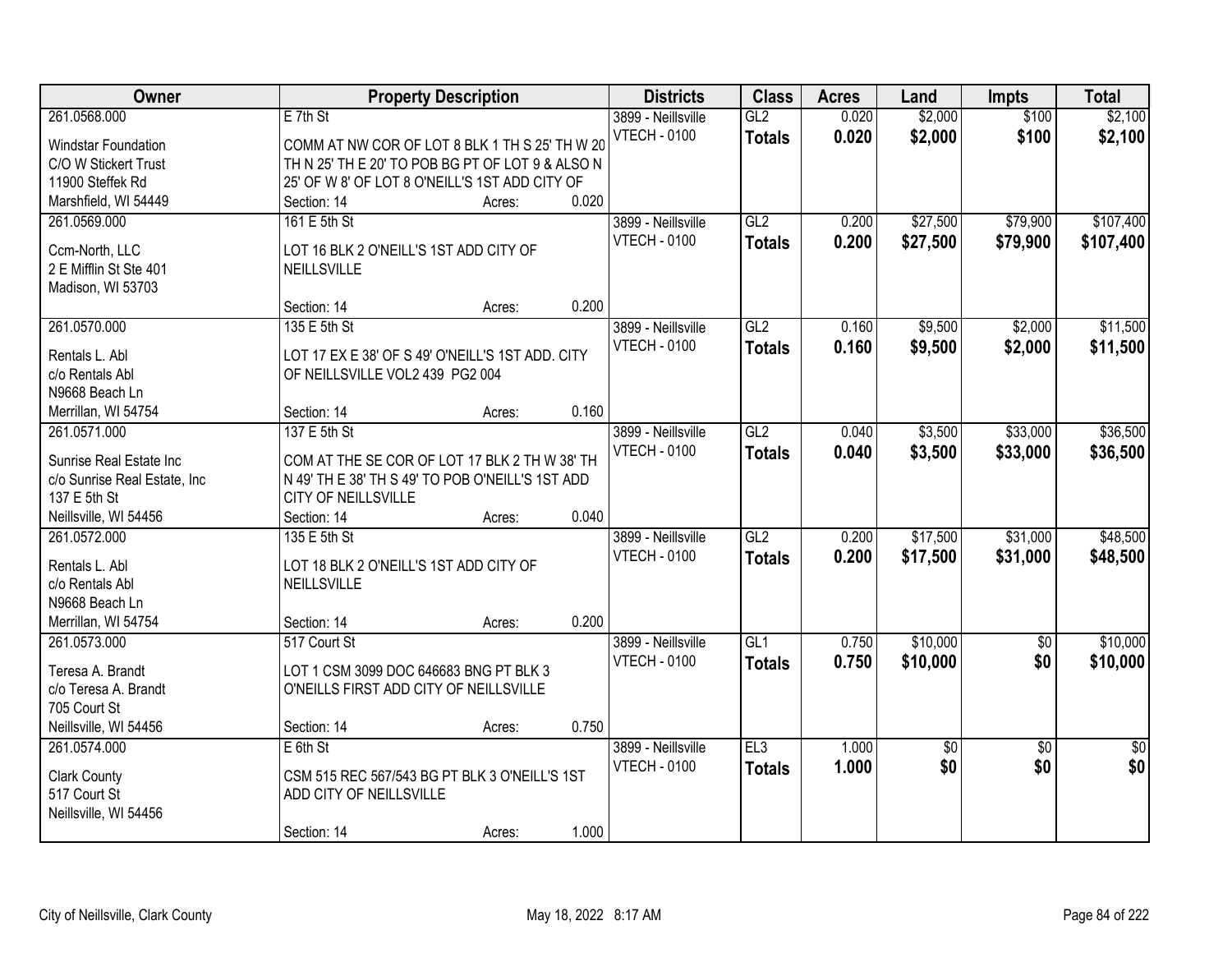| Owner                                                                             |                                                                        | <b>Property Description</b> |       | <b>Districts</b>                          | <b>Class</b>                      | <b>Acres</b>   | Land               | <b>Impts</b>           | <b>Total</b>         |
|-----------------------------------------------------------------------------------|------------------------------------------------------------------------|-----------------------------|-------|-------------------------------------------|-----------------------------------|----------------|--------------------|------------------------|----------------------|
| 261.0575.001                                                                      | 517 Court St                                                           |                             |       | 3899 - Neillsville                        | EL3                               | 2.120          | \$0                | $\overline{50}$        | \$0                  |
| <b>Clark County</b><br>517 Court St<br>Neillsville, WI 54456                      | PUBLIC SQ AS DES IN C/S MAP #512 REC IN 566/591<br>CITY OF NEILLSVILLE |                             |       | <b>VTECH - 0100</b>                       | <b>Totals</b>                     | 2.120          | \$0                | \$0                    | \$0                  |
|                                                                                   | Section: 14                                                            | Acres:                      | 2.120 |                                           |                                   |                |                    |                        |                      |
| 261.0580.000                                                                      | 238 W 5th St                                                           |                             |       | 3899 - Neillsville                        | GL2                               | 0.218          | \$19,000           | \$88,400               | \$107,400            |
| Rentals L. Abl<br>c/o Rentals Abl<br>N9668 Beach Ln                               | LOT 56 BLK 4 O'NEILL'S 2ND ADD CITY OF<br>NEILLSVILLE                  |                             |       | <b>VTECH - 0100</b>                       | <b>Totals</b>                     | 0.218          | \$19,000           | \$88,400               | \$107,400            |
| Merrillan, WI 54754                                                               | Section: 15                                                            | Acres:                      | 0.220 |                                           |                                   |                |                    |                        |                      |
| 261.0581.000                                                                      | 419 Grand Ave                                                          |                             |       | 3899 - Neillsville                        | GL1                               | 0.111          | \$4,000            | \$55,100               | \$59,100             |
| Nicolette K. Wilson<br>W3800 Ridge Rd<br>Granton, WI 54436                        | N 1/2 OF LOT 57 BLK 4 O'NEILL'S 2ND ADD CITY OF<br>NEILLSVILLE         |                             |       | <b>VTECH - 0100</b>                       | <b>Totals</b>                     | 0.111          | \$4,000            | \$55,100               | \$59,100             |
|                                                                                   | Section: 15                                                            | Acres:                      | 0.110 |                                           |                                   |                |                    |                        |                      |
| 261.0582.000                                                                      | 407 Grand Ave                                                          |                             |       | 3899 - Neillsville                        | GL1                               | 0.111          | \$4,000            | \$88,500               | \$92,500             |
| Lynn Coleman<br>407 Grand Ave<br>Neillsville, WI 54456                            | S 1/2 OF LOT 57 BLK 4 O'NEILL'S 2ND ADD CITY OF<br>NEILLSVILLE         |                             |       | <b>VTECH - 0100</b>                       | <b>Totals</b>                     | 0.111          | \$4,000            | \$88,500               | \$92,500             |
|                                                                                   | Section: 15                                                            | Acres:                      | 0.110 |                                           |                                   |                |                    |                        |                      |
| 261.0583.000                                                                      | 221 W 4th St                                                           |                             |       | 3899 - Neillsville<br><b>VTECH - 0100</b> | $\overline{GL1}$<br><b>Totals</b> | 0.210<br>0.210 | \$8,000<br>\$8,000 | \$51,700<br>\$51,700   | \$59,700<br>\$59,700 |
| Daniel V. Brandemuehl<br>Rebecca A. Brandemuehl<br>221 W 4th St                   | LOT 58 BLK 4 O'NEILL'S 2ND ADD CITY OF<br>NEILLSVILLE VOL2 422 PG2 209 |                             |       |                                           |                                   |                |                    |                        |                      |
| Neillsville, WI 54456                                                             | Section: 15                                                            | Acres:                      | 0.210 |                                           |                                   |                |                    |                        |                      |
| 261.0584.000<br>City of Neillsville<br>106 W Division St<br>Neillsville, WI 54456 | W 5th St<br>LOT 52 BLK 5 O'NEILL'S 2ND ADD CITY OF<br>NEILLSVILLE      |                             |       | 3899 - Neillsville<br><b>VTECH - 0100</b> | EL4<br><b>Totals</b>              | 0.205<br>0.205 | $\sqrt{30}$<br>\$0 | $\overline{60}$<br>\$0 | $\sqrt{50}$<br>\$0   |
|                                                                                   | Section: 14                                                            | Acres:                      | 0.210 |                                           |                                   |                |                    |                        |                      |
| 261.0585.000                                                                      | 412 Court St                                                           |                             |       | 3899 - Neillsville                        | GL1                               | 0.200          | \$7,500            | \$81,500               | \$89,000             |
| Voigt Rev Trust<br>Timothy A J. Carla<br>412 Court St                             | LOT 41 BLK 6 O'NEILL'S 2ND ADD CITY OF<br>NEILLSVILLE                  |                             |       | <b>VTECH - 0100</b>                       | <b>Totals</b>                     | 0.200          | \$7,500            | \$81,500               | \$89,000             |
| Neillsville, WI 54456                                                             | Section: 14                                                            | Acres:                      | 0.200 |                                           |                                   |                |                    |                        |                      |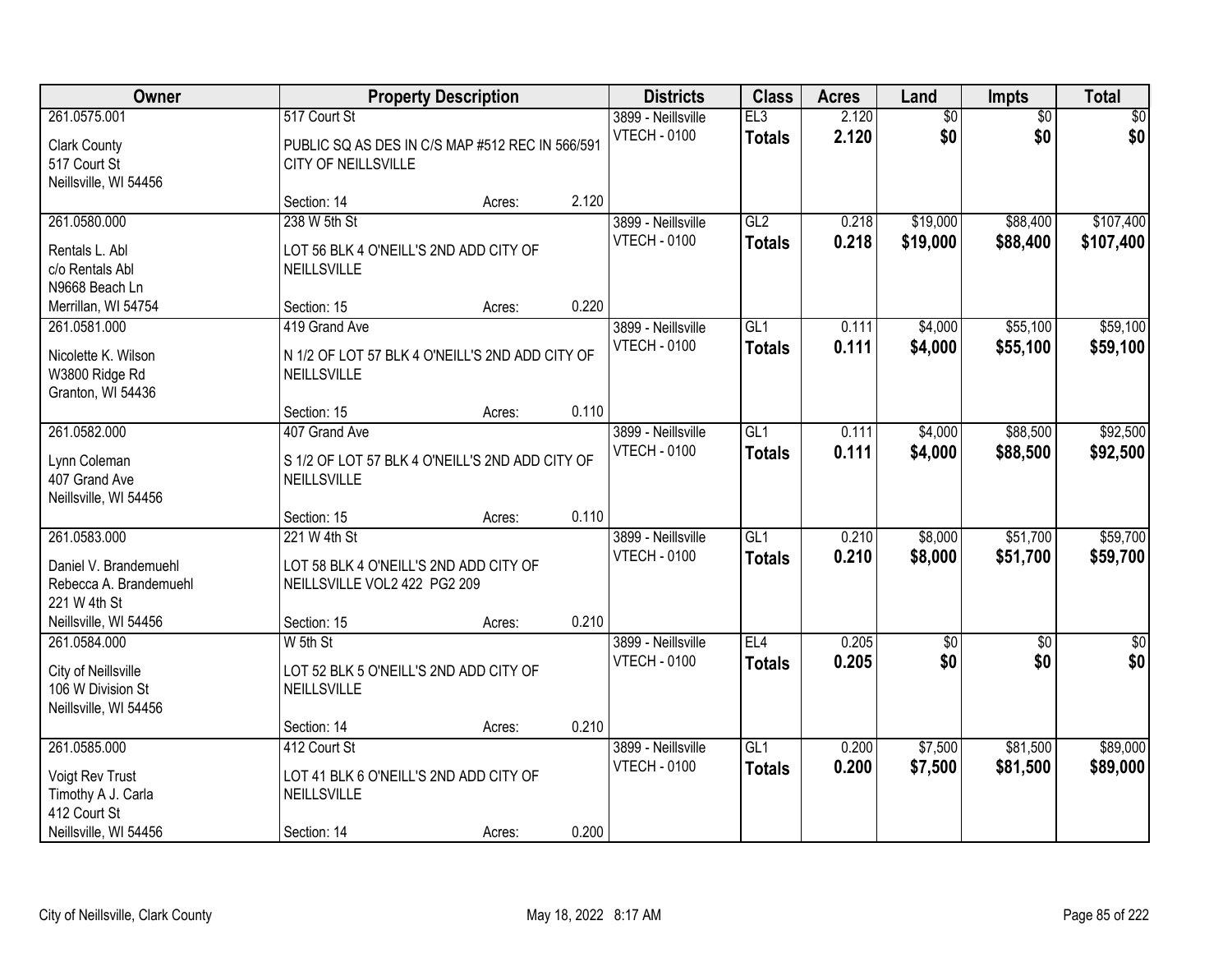| Owner                                                                                        |                                                                                                         | <b>Property Description</b> |       | <b>Districts</b>                          | <b>Class</b>                     | <b>Acres</b>   | Land                   | <b>Impts</b>           | <b>Total</b>            |
|----------------------------------------------------------------------------------------------|---------------------------------------------------------------------------------------------------------|-----------------------------|-------|-------------------------------------------|----------------------------------|----------------|------------------------|------------------------|-------------------------|
| 261.0586.000<br>Neillsville Public Library<br>409 Hewett St<br>Neillsville, WI 54456         | W 4th St<br>LOT 42 BLK 6 EX E 22' O'NEILL'S 2ND ADD CITY OF<br><b>NEILLSVILLE</b>                       |                             |       | 3899 - Neillsville<br><b>VTECH - 0100</b> | EL4<br><b>Totals</b>             | 0.134<br>0.134 | $\overline{60}$<br>\$0 | $\overline{50}$<br>\$0 | \$0<br>\$0              |
|                                                                                              | Section: 14                                                                                             | Acres:                      | 0.130 |                                           |                                  |                |                        |                        |                         |
| 261.0586.001<br>Voigt Rev Trust<br>Timothy A J. Carla<br>412 Court St                        | 414 Court St<br>E 22' OF LOT 42 BLK 6 O'NEILL'S 2ND ADD CITY OF<br><b>NEILLSVILLE</b>                   |                             |       | 3899 - Neillsville<br><b>VTECH - 0100</b> | GL1<br><b>Totals</b>             | 0.067<br>0.067 | \$2,500<br>\$2,500     | \$0<br>\$0             | \$2,500<br>\$2,500      |
| Neillsville, WI 54456                                                                        | Section: 14                                                                                             | Acres:                      | 0.070 |                                           |                                  |                |                        |                        |                         |
| 261.0587.000<br>City of Neillsville<br>106 W Division St<br>Neillsville, WI 54456            | 135 E 4th St<br>N 40' OF E 47' OF LOT 43 BLK 6 O'NEILL'S 2ND ADD<br>CITY OF NEILLSVILLE                 |                             |       | 3899 - Neillsville<br><b>VTECH - 0100</b> | EL <sub>4</sub><br><b>Totals</b> | 0.043<br>0.043 | $\overline{50}$<br>\$0 | \$0<br>\$0             | $\overline{\$0}$<br>\$0 |
|                                                                                              | Section: 14                                                                                             | Acres:                      | 0.040 |                                           |                                  |                |                        |                        |                         |
| 261.0588.000<br>City of Neillsville<br>106 W Division St<br>Neillsville, WI 54456            | N 40' OF W 19' OF LOT 43 BLK 6 O'NEILL'S 2ND ADD<br>CITY OF NEILLSVILLE                                 |                             |       | 3899 - Neillsville<br><b>VTECH - 0100</b> | EL4<br><b>Totals</b>             | 0.017<br>0.017 | \$0<br>\$0             | \$0<br>\$0             | $\sqrt{50}$<br>\$0      |
|                                                                                              | Section: 14                                                                                             | Acres:                      | 0.020 |                                           |                                  |                |                        |                        |                         |
| 261.0589.000<br>City of Neillsville<br>106 W Division St<br>Neillsville, WI 54456            | 133 E 4th St<br>LOT 43 BLK 6 EX N 40' OF LOT 43 O'NEILL'S 2ND ADD<br>CITY OF NEILLSVILLE<br>Section: 14 | Acres:                      | 0.140 | 3899 - Neillsville<br><b>VTECH - 0100</b> | EL4<br><b>Totals</b>             | 0.141<br>0.141 | $\overline{50}$<br>\$0 | $\overline{50}$<br>\$0 | $\overline{50}$<br>\$0  |
| 261.0590.000                                                                                 | 409 Hewett St                                                                                           |                             |       | 3899 - Neillsville                        | EL <sub>4</sub>                  | 0.279          | $\overline{60}$        | \$0                    | \$0                     |
| Neillsville Free Library<br>409 Hewett St<br>Neillsville, WI 54456                           | S 92' OF LOTS 44 & 45 BLK 6 O'NEILL'S 2ND ADD<br>CITY OF NEILLSVILLE                                    |                             |       | <b>VTECH - 0100</b>                       | <b>Totals</b>                    | 0.279          | \$0                    | \$0                    | \$0                     |
|                                                                                              | Section: 14                                                                                             | Acres:                      | 0.280 |                                           |                                  |                |                        |                        |                         |
| 261.0591.000<br>James F. Bogart<br>Charlotte Bogart<br>134 E 5th St<br>Neillsville, WI 54456 | $E$ 5th St<br>W 18' OF LOT 47 BLK 6 O'NEILL'S 2ND ADD CITY OF<br>NEILLSVILLE<br>Section: 14             | Acres:                      | 0.060 | 3899 - Neillsville<br><b>VTECH - 0100</b> | GL1<br><b>Totals</b>             | 0.055<br>0.055 | \$5,000<br>\$5,000     | $\overline{50}$<br>\$0 | \$5,000<br>\$5,000      |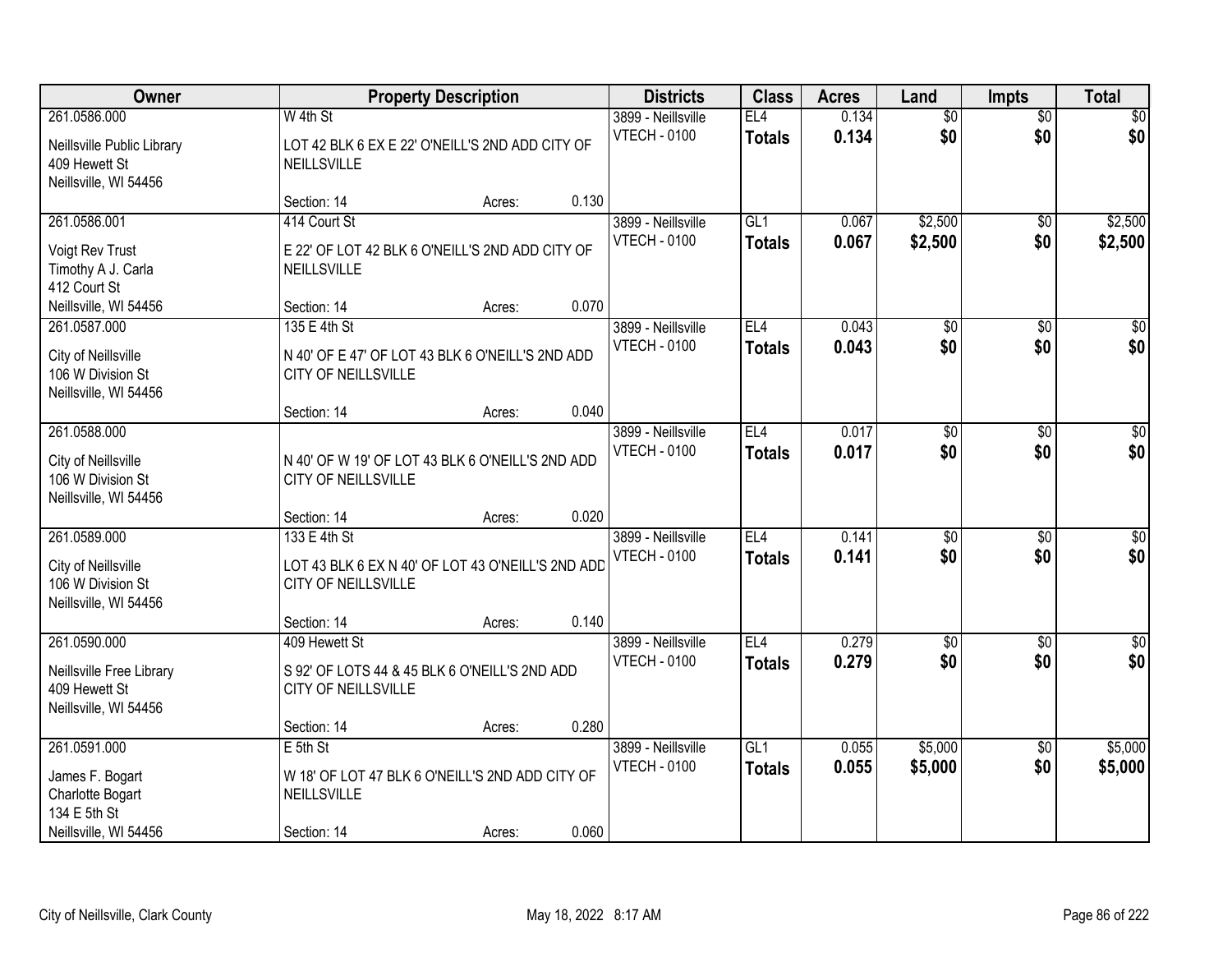| Owner                                                                           |                                                              | <b>Property Description</b>                                                                |       | <b>Districts</b>    | <b>Class</b>  | <b>Acres</b> | Land     | <b>Impts</b>  | <b>Total</b>     |
|---------------------------------------------------------------------------------|--------------------------------------------------------------|--------------------------------------------------------------------------------------------|-------|---------------------|---------------|--------------|----------|---------------|------------------|
| 261.0592.000                                                                    | N3145 Owen Ave                                               |                                                                                            |       | 3899 - Neillsville  | GL1           | 0.046        | \$1,500  | \$13,800      | \$15,300         |
| R & L Family Trust<br>N3145 Owen Ave<br>Neillsville, WI 54456                   | <b>CITY OF NEILLSVILLE</b>                                   | S 42' OF E 48' OF LOT 47 BLK 6 O'NEILL'S 2ND ADD                                           |       | <b>VTECH - 0100</b> | <b>Totals</b> | 0.046        | \$1,500  | \$13,800      | \$15,300         |
|                                                                                 | Section: 14                                                  | Acres:                                                                                     | 0.050 |                     |               |              |          |               |                  |
| 261.0593.000                                                                    | 148 E 5th St                                                 |                                                                                            |       | 3899 - Neillsville  | GL1           | 0.099        | \$3,500  | \$41,300      | \$44,800         |
| R & L Family Trust<br>N3145 Owen Ave<br>Neillsville, WI 54456                   | CITY OF NEILLSVILLE                                          | N 90' OF E 48' OF LOT 47 BLK 6 O'NEILL'S 2ND ADD                                           |       | <b>VTECH - 0100</b> | <b>Totals</b> | 0.099        | \$3,500  | \$41,300      | \$44,800         |
|                                                                                 | Section: 14                                                  | Acres:                                                                                     | 0.100 |                     |               |              |          |               |                  |
| 261.0594.000                                                                    | 208 E 5th St                                                 |                                                                                            |       | 3899 - Neillsville  | GL1           | 0.200        | \$7,500  | \$65,800      | \$73,300         |
| Threesix LLC<br>c/o Threesix, LLC<br>C/O Robert C Ollech                        | LOT 33 BLK 7 O'NEILL'S 2ND ADD CITY OF<br><b>NEILLSVILLE</b> |                                                                                            |       | <b>VTECH - 0100</b> | <b>Totals</b> | 0.200        | \$7,500  | \$65,800      | \$73,300         |
| 11657 N Annette Ave<br>Mequon, WI 53092                                         | Section: 14                                                  | Acres:                                                                                     | 0.200 |                     |               |              |          |               |                  |
| 261.0595.000                                                                    | 212 E 5th St                                                 |                                                                                            |       | 3899 - Neillsville  | GL2           | 0.406        | \$29,500 | \$115,800     | \$145,300        |
| Threesix LLC<br>c/o Threesix, LLC<br>C/O Robert C Ollech<br>11657 N Annette Ave | <b>NEILLSVILLE</b><br>Section: 14                            | LOT 34 & 35 BLK 7 O'NEILL'S 2ND ADD CITY OF<br>Acres:                                      | 0.400 | <b>VTECH - 0100</b> | <b>Totals</b> | 0.406        | \$29,500 | \$115,800     | \$145,300        |
| Mequon, WI 53092                                                                |                                                              |                                                                                            |       |                     |               |              |          |               |                  |
| 261.0596.000                                                                    | 205 E 4th St                                                 |                                                                                            |       | 3899 - Neillsville  | EL4           | 0.150        | \$0      | $\sqrt[6]{3}$ | $\sqrt{50}$      |
| Star Orange 5 LLC<br>c/o Star Orange 5, LLC<br>C/O Linda Garrett                |                                                              | LOT 2 CSM 2588 DOC 619683 BG PT LOTS 39 & 40<br>BLK 7 O'NEILLS 2ND ADD CITY OF NEILLSVILLE |       | <b>VTECH - 0100</b> | <b>Totals</b> | 0.150        | \$0      | \$0           | \$0              |
| 201 E 1st St<br>Neillsville, WI 54456                                           | Section: 14                                                  | Acres:                                                                                     | 0.150 |                     |               |              |          |               |                  |
| 261.0596.001                                                                    | 201 E 4th St                                                 |                                                                                            |       | 3899 - Neillsville  | EL4           | 0.250        | \$0      | \$0           | $\overline{\$0}$ |
| Star Orange 5 LLC<br>c/o Star Orange 5, LLC<br>C/O Linda Garrett                |                                                              | LOT 1 CSM 2588 DOC 619683 BG PT LOTS 39 & 40<br>BLK 7 O'NEILLS 2ND ADD CITY OF NEILLSVILLE |       | <b>VTECH - 0100</b> | <b>Totals</b> | 0.250        | \$0      | \$0           | \$0              |
| 201 E 1st St<br>Neillsville, WI 54456                                           | Section: 14                                                  | Acres:                                                                                     | 0.250 |                     |               |              |          |               |                  |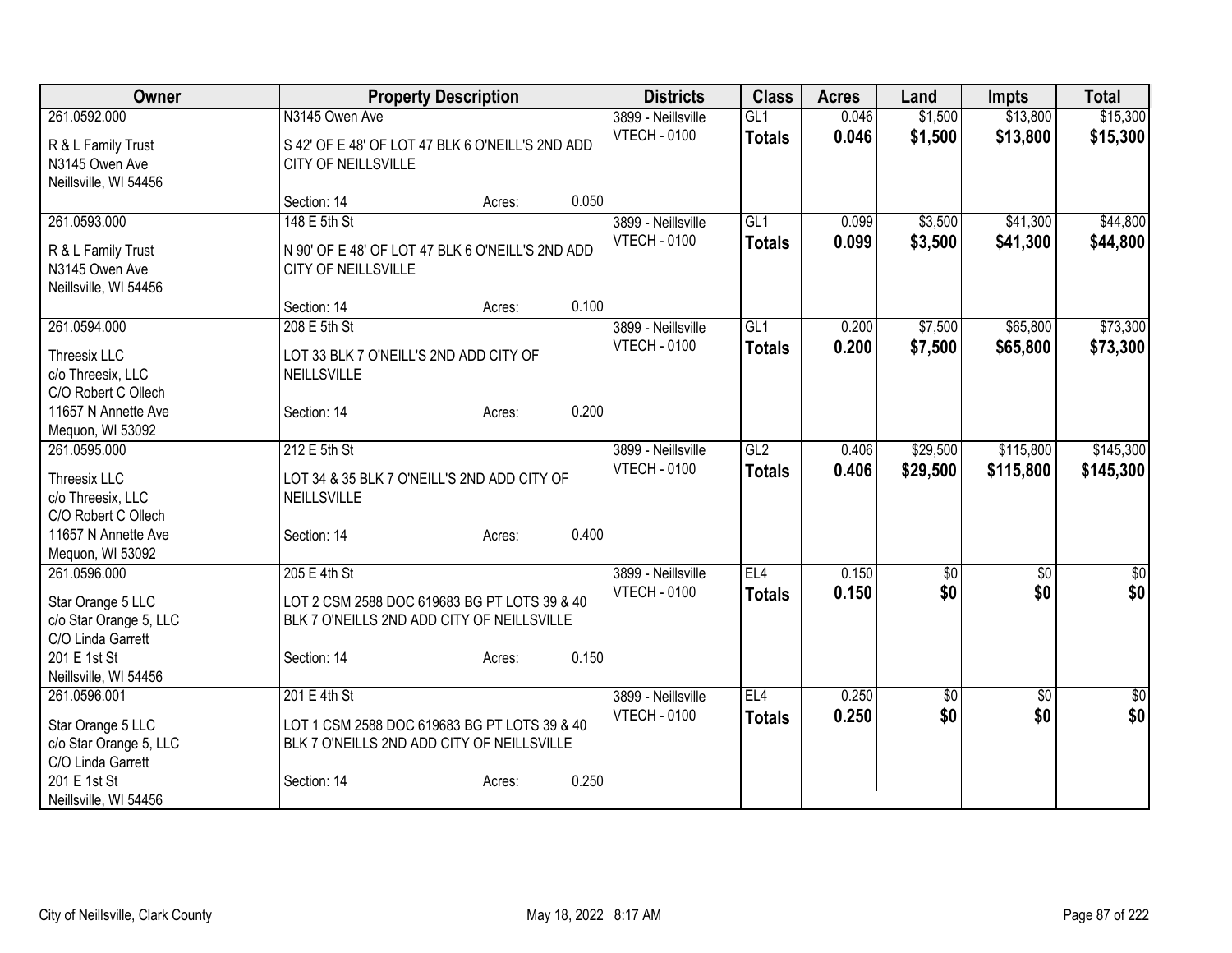| Owner                                                    |                                       | <b>Property Description</b>                                                                      |       | <b>Districts</b>    | <b>Class</b>    | <b>Acres</b> | Land            | <b>Impts</b>    | <b>Total</b>     |
|----------------------------------------------------------|---------------------------------------|--------------------------------------------------------------------------------------------------|-------|---------------------|-----------------|--------------|-----------------|-----------------|------------------|
| 261.0597.000                                             | 158 E 4th St                          |                                                                                                  |       | 3899 - Neillsville  | GL1             | 0.274        | \$10,000        | \$158,100       | \$168,100        |
| C & R Ystad, LLC                                         |                                       | LOT 1 CSM 711 REC 605/597 BG PT OF BLK 8                                                         |       | <b>VTECH - 0100</b> | <b>Totals</b>   | 0.274        | \$10,000        | \$158,100       | \$168,100        |
| 158 E 4th St Apt 1                                       | O'NEILLS 3RD ADD CITY OF NEILLSVILLE  |                                                                                                  |       |                     |                 |              |                 |                 |                  |
| Neillsville, WI 54456                                    |                                       |                                                                                                  |       |                     |                 |              |                 |                 |                  |
|                                                          | Section: 14                           | Acres:                                                                                           | 0.280 |                     |                 |              |                 |                 |                  |
| 261.0598.000                                             | 142 E 4th St                          |                                                                                                  |       | 3899 - Neillsville  | GL1             | 0.179        | \$6,500         | \$72,000        | \$78,500         |
| Joan M. Wavrunek                                         |                                       | LOT 1 CSM 958 REC 640/400 BG PT OF LOT 2 BLK 8                                                   |       | <b>VTECH - 0100</b> | <b>Totals</b>   | 0.179        | \$6,500         | \$72,000        | \$78,500         |
| 142 E 4th St                                             | O'NEILLS 3RD ADD CITY OF NEILLSVILLE  |                                                                                                  |       |                     |                 |              |                 |                 |                  |
| Neillsville, WI 54456                                    |                                       |                                                                                                  |       |                     |                 |              |                 |                 |                  |
|                                                          | Section: 14                           | Acres:                                                                                           | 0.180 |                     |                 |              |                 |                 |                  |
| 261.0599.000                                             | 132 E 4th St                          |                                                                                                  |       | 3899 - Neillsville  | GL2             | 0.200        | \$17,500        | \$26,400        | \$43,900         |
| Dylan's Den Corp                                         | LOT 3 BLK 8 O'NEILL'S 3RD ADD CITY OF |                                                                                                  |       | <b>VTECH - 0100</b> | <b>Totals</b>   | 0.200        | \$17,500        | \$26,400        | \$43,900         |
| 132 E 4th St                                             | NEILLSVILLE                           |                                                                                                  |       |                     |                 |              |                 |                 |                  |
| Neillsville, WI 54456                                    |                                       |                                                                                                  |       |                     |                 |              |                 |                 |                  |
|                                                          | Section: 14                           | Acres:                                                                                           | 0.200 |                     |                 |              |                 |                 |                  |
| 261.0600.000                                             | 319 Hewett St                         |                                                                                                  |       | 3899 - Neillsville  | GL1             | 0.209        | \$8,000         | \$153,000       | \$161,000        |
|                                                          |                                       |                                                                                                  |       | <b>VTECH - 0100</b> | <b>Totals</b>   | 0.209        | \$8,000         | \$153,000       | \$161,000        |
| Evajean C. Smith<br>Richard L. Christie Sr               | ADD CITY OF NEILLSVILLE               | LOT 4 BLK 8 & N 3' OF LOT 5 BLK 8 O'NEILL'S 3RD                                                  |       |                     |                 |              |                 |                 |                  |
| 319 Hewett St                                            |                                       |                                                                                                  |       |                     |                 |              |                 |                 |                  |
| Neillsville, WI 54456                                    | Section: 14                           | Acres:                                                                                           | 0.210 |                     |                 |              |                 |                 |                  |
| 261.0601.000                                             | 315 Court St                          |                                                                                                  |       | 3899 - Neillsville  | EL4             | 1.515        | $\overline{30}$ | $\overline{30}$ | $\overline{\$0}$ |
|                                                          |                                       |                                                                                                  |       | <b>VTECH - 0100</b> | Totals          | 1.515        | \$0             | \$0             | \$0              |
| Whpc-Neillsville II LLC                                  | SCHOOL HOUSE LOT DESC AS PT OF        |                                                                                                  |       |                     |                 |              |                 |                 |                  |
| c/o Whpc-Neillsville II, LLC<br>150 E Gilman St Ste 1500 |                                       | NW-SW-14-24-2W-BEG AT A PT 60' S OF SW COR OF<br>BLK 7 OF O'NEILL'S 2ND ADD TH RNG S 17 RDS TH E |       |                     |                 |              |                 |                 |                  |
| Madison, WI 53703                                        | Section: 14                           | Acres:                                                                                           | 1.510 |                     |                 |              |                 |                 |                  |
| 261.0602.000                                             | 310 State St                          |                                                                                                  |       | 3899 - Neillsville  | EL <sub>4</sub> | 0.614        | $\sqrt{$0}$     | $\sqrt{6}$      | \$0              |
|                                                          |                                       |                                                                                                  |       | <b>VTECH - 0100</b> | <b>Totals</b>   | 0.614        | \$0             | \$0             | \$0              |
| Whpc-Neillsville I LLC                                   |                                       | S 191' OF E 140' OF THAT PCL DESC AS PT OF                                                       |       |                     |                 |              |                 |                 |                  |
| c/o Whpc-Neillsville I, LLC                              |                                       | NW-SW-14-24-2W BEG AT A PT 60'S OF SW COR OF                                                     |       |                     |                 |              |                 |                 |                  |
| 150 E Gilman St Ste 1500<br>Madison, WI 53703            | Section: 14                           | BLK 7 O'NEILL'S 2ND ADD TH RNG S 17 RDS TH E 20                                                  | 0.610 |                     |                 |              |                 |                 |                  |
| 261.0603.000                                             | 301 E 5th St                          | Acres:                                                                                           |       | 3899 - Neillsville  | GL1             | 0.340        | \$11,500        | \$65,200        | \$76,700         |
|                                                          |                                       |                                                                                                  |       | <b>VTECH - 0100</b> | <b>Totals</b>   | 0.340        | \$11,500        | \$65,200        | \$76,700         |
| <b>Edward Eron</b>                                       |                                       | S 117' OF LOT 1 BLK 1 O'NEILL'S 4TH ADD & E 50' OF                                               |       |                     |                 |              |                 |                 |                  |
| <b>Tammy Eron</b>                                        |                                       | STATE ST AS ORIG PLATTED & NOW ABANDONED                                                         |       |                     |                 |              |                 |                 |                  |
| N12383 Hixton Levis Rd                                   |                                       | IMMEDIATELY ADJ TO S 117' OF LOT 1 BLK 1 CITY                                                    |       |                     |                 |              |                 |                 |                  |
| Fairchild, WI 54741                                      | Section: 14                           | Acres:                                                                                           | 0.340 |                     |                 |              |                 |                 |                  |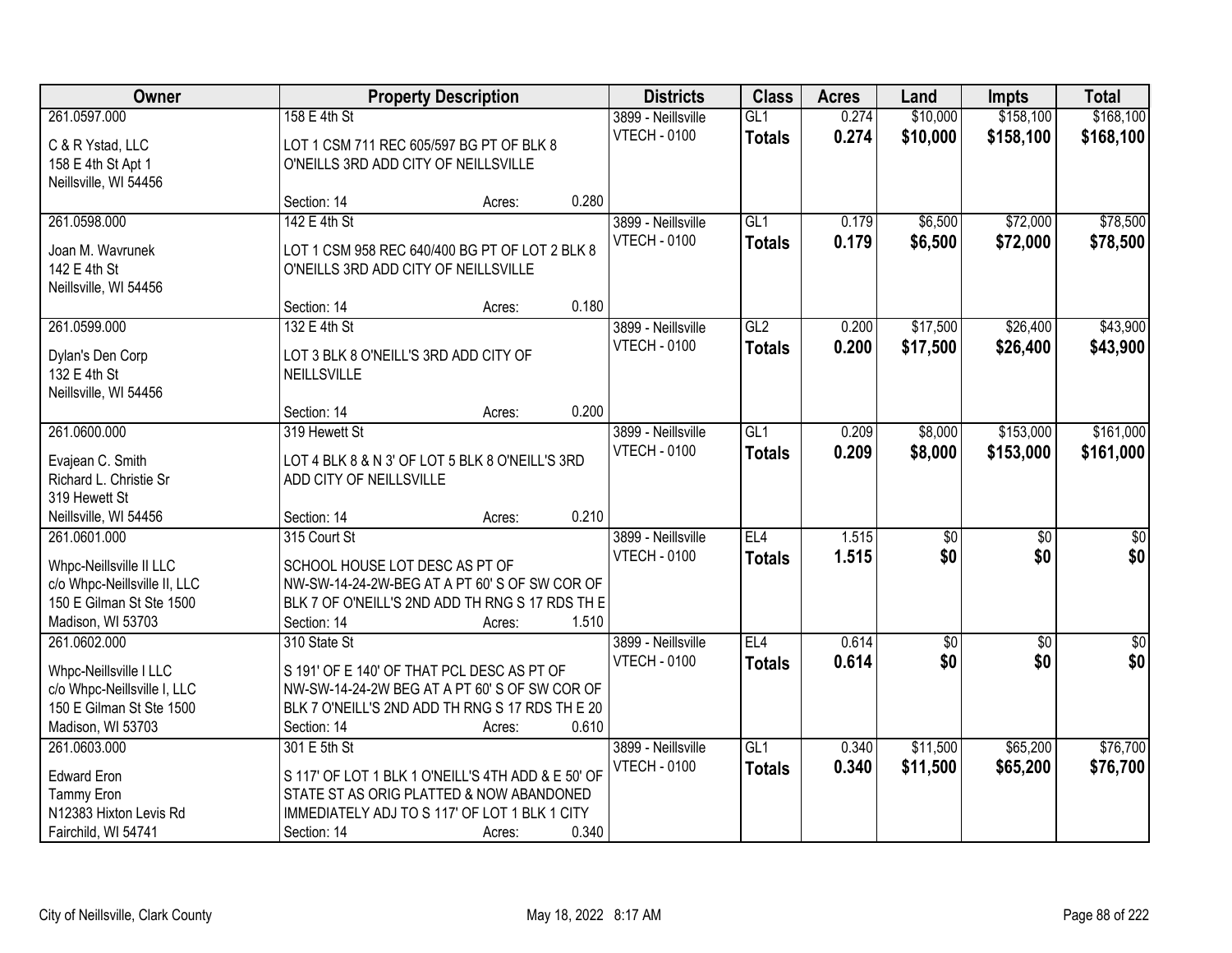| Owner                                                                                            | <b>Property Description</b>                                                                                                      | <b>Districts</b> | <b>Class</b> | <b>Acres</b>                              | Land                             | <b>Impts</b>   | <b>Total</b>           |                        |                         |
|--------------------------------------------------------------------------------------------------|----------------------------------------------------------------------------------------------------------------------------------|------------------|--------------|-------------------------------------------|----------------------------------|----------------|------------------------|------------------------|-------------------------|
| 261.0604.000<br>Scott H. Davis<br>242 W Cascade Ave<br>River Falls, WI 54022                     | 305 E 5th St<br>LOT 2 BLK 1 EX N 15' O'NEILL'S 4TH ADD CITY OF<br><b>NEILLSVILLE</b>                                             |                  |              | 3899 - Neillsville<br><b>VTECH - 0100</b> | GL1<br><b>Totals</b>             | 0.180<br>0.180 | \$6,500<br>\$6,500     | $\overline{50}$<br>\$0 | \$6,500<br>\$6,500      |
|                                                                                                  | Section: 14                                                                                                                      | Acres:           | 0.180        |                                           |                                  |                |                        |                        |                         |
| 261.0605.000<br><b>Clark County</b><br>517 Court St<br>Neillsville, WI 54456                     | State St<br>LOT 3 BLK 1 & S 8'3" OF VACATED ALLEY (575-390)<br>LYGN OF SAID PROP O'NEILL'S 4TH ADD CITY OF<br><b>NEILLSVILLE</b> |                  |              | 3899 - Neillsville<br><b>VTECH - 0100</b> | EL3<br><b>Totals</b>             | 0.210<br>0.210 | $\overline{50}$<br>\$0 | $\overline{50}$<br>\$0 | $\overline{\$0}$<br>\$0 |
| 261.0606.000                                                                                     | Section: 14<br>311 E 5th St                                                                                                      | Acres:           | 0.210        | 3899 - Neillsville                        | EL3                              | 0.200          | $\overline{60}$        | \$0                    | $\overline{\$0}$        |
| <b>Clark County</b><br>517 Court St Rm 302<br>Neillsville, WI 54456                              | LOT 4 BLK 1 O'NEILL'S 4TH ADD CITY OF<br>NEILLSVILLE                                                                             |                  |              | <b>VTECH - 0100</b>                       | <b>Totals</b>                    | 0.200          | \$0                    | \$0                    | \$0                     |
|                                                                                                  | Section: 14                                                                                                                      | Acres:           | 0.200        |                                           |                                  |                |                        |                        |                         |
| 261.0607.000<br>Amanda R. Smith<br>315 E 5th St<br>Neillsville, WI 54456                         | 315 E 5th St<br>LOT 5 BLK 1 O'NEILL'S 4TH ADD CITY OF<br>NEILLSVILLE                                                             |                  |              | 3899 - Neillsville<br><b>VTECH - 0100</b> | GL1<br><b>Totals</b>             | 0.200<br>0.200 | \$7,500<br>\$7,500     | \$31,000<br>\$31,000   | \$38,500<br>\$38,500    |
|                                                                                                  | Section: 14                                                                                                                      | Acres:           | 0.200        |                                           |                                  |                |                        |                        |                         |
| 261.0608.000<br>Joshua T. Harmon<br>319 E 5th St<br>Neillsville, WI 54456                        | 319 E 5th St<br>LOT 6 BLK 1 O'NEILL'S 4TH ADD CITY OF<br>NEILLSVILLE<br>Section: 14                                              | Acres:           | 0.200        | 3899 - Neillsville<br><b>VTECH - 0100</b> | GLI<br><b>Totals</b>             | 0.200<br>0.200 | \$7,500<br>\$7,500     | \$25,000<br>\$25,000   | \$32,500<br>\$32,500    |
| 261.0609.000<br>Ronald J. Morneau<br>318 E 6th St<br>Neillsville, WI 54456                       | 318 E 6th St<br>LOT 7 BLK 1 O'NEILL'S 4TH ADD CITY OF<br><b>NEILLSVILLE</b>                                                      |                  |              | 3899 - Neillsville<br><b>VTECH - 0100</b> | GL <sub>1</sub><br><b>Totals</b> | 0.200<br>0.200 | \$7,500<br>\$7,500     | \$24,500<br>\$24,500   | \$32,000<br>\$32,000    |
|                                                                                                  | Section: 14                                                                                                                      | Acres:           | 0.200        |                                           |                                  |                |                        |                        |                         |
| 261.0610.000<br>Richard L. Anderson<br>Lisa A. Anderson<br>314 E 6th St<br>Neillsville, WI 54456 | 314 E 6th St<br>LOT 8 BLK 1 O'NEILL'S 4TH ADD CITY OF<br>NEILLSVILLE<br>Section: 14                                              | Acres:           | 0.200        | 3899 - Neillsville<br><b>VTECH - 0100</b> | GL1<br><b>Totals</b>             | 0.200<br>0.200 | \$7,500<br>\$7,500     | \$103,200<br>\$103,200 | \$110,700<br>\$110,700  |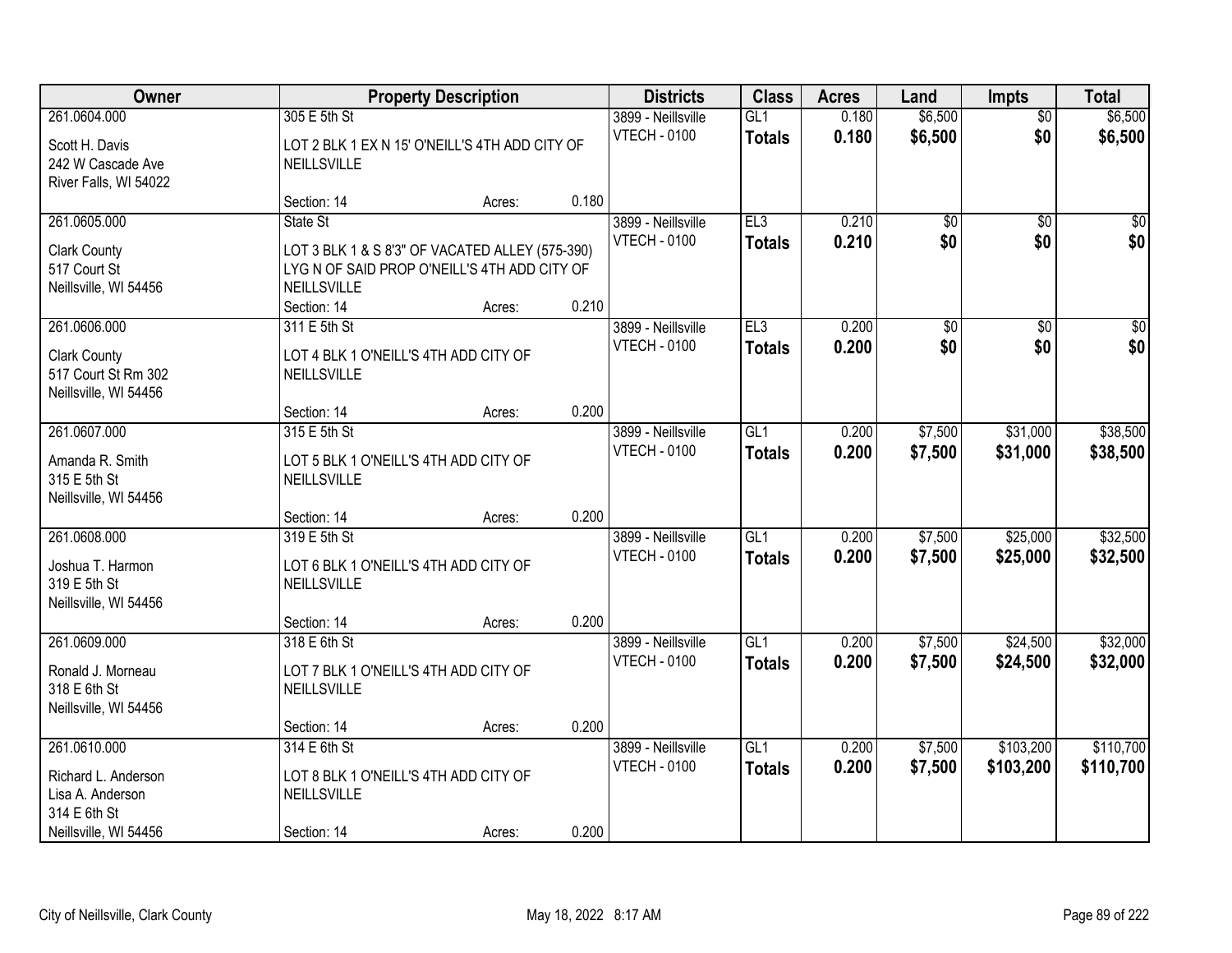| Owner                                                                                               |                                                                                                                                                          | <b>Property Description</b> |       | <b>Districts</b>                          | <b>Class</b>                      | <b>Acres</b>   | Land                 | Impts                  | <b>Total</b>           |
|-----------------------------------------------------------------------------------------------------|----------------------------------------------------------------------------------------------------------------------------------------------------------|-----------------------------|-------|-------------------------------------------|-----------------------------------|----------------|----------------------|------------------------|------------------------|
| 261.0611.000<br>Richard L. Anderson<br>Lisa A. Anderson<br>314 E 6th St                             | $E$ 6th St<br>LOT 9 BLK 1 EX W 26' O'NEILL'S FOURTH ADD CITY<br>OF NEILLSVILLE                                                                           |                             |       | 3899 - Neillsville<br><b>VTECH - 0100</b> | GL1<br><b>Totals</b>              | 0.121<br>0.121 | \$4,500<br>\$4,500   | $\overline{50}$<br>\$0 | \$4,500<br>\$4,500     |
| Neillsville, WI 54456                                                                               | Section: 14                                                                                                                                              | Acres:                      | 0.120 |                                           |                                   |                |                      |                        |                        |
| 261.0612.613<br><b>Clark County</b><br>517 Court St<br>Neillsville, WI 54456                        | ALL THAT POR OF LAND PLATTED AS STATE ST<br>BET 5TH & 6TH STS & NOW VACATED EX E 50' OF S<br>117' & ALL THAT POR OF VACATED ALLEY BETWEEN<br>Section: 14 | Acres:                      | 1.040 | 3899 - Neillsville<br><b>VTECH - 0100</b> | EL3<br><b>Totals</b>              | 1.040<br>1.040 | \$0<br>\$0           | $\overline{50}$<br>\$0 | $\overline{50}$<br>\$0 |
| 261.0614.000<br>Joseph P. Bilski<br>Virginia L. Bilski<br>401 E 5th St<br>Neillsville, WI 54456     | 401 E 5th St<br>LOT 1 BLK 2 O'NEILL'S 4TH ADD CITY OF<br>NEILLSVILLE<br>Section: 14                                                                      | Acres:                      | 0.200 | 3899 - Neillsville<br><b>VTECH - 0100</b> | GL1<br><b>Totals</b>              | 0.200<br>0.200 | \$7,500<br>\$7,500   | \$29,700<br>\$29,700   | \$37,200<br>\$37,200   |
| 261.0615.000<br>Karl H. Schoen<br>W4166 Us Hwy 10<br>Neillsville, WI 54456                          | 409 E 5th St<br>LOTS 2 & 3 BLK 2 EX THE E 30' OF LOT 3 O'NEILL'S<br>4TH ADDITION CITY OF NEILLSVILLE<br>Section: 14                                      | Acres:                      | 0.310 | 3899 - Neillsville<br><b>VTECH - 0100</b> | $\overline{GL1}$<br><b>Totals</b> | 0.309<br>0.309 | \$11,000<br>\$11,000 | \$29,000<br>\$29,000   | \$40,000<br>\$40,000   |
| 261.0616.000<br>David L. Kronberger<br>Gayle A. Kronberger<br>411 E 5th St<br>Neillsville, WI 54456 | 411 E 5th St<br>LOTS 4 & 5 & E 30' OF LOT 3 BLK 2 O'NEILL'S 4TH<br>ADD CITY OF NEILLSVILLE<br>Section: 14                                                | Acres:                      | 0.490 | 3899 - Neillsville<br><b>VTECH - 0100</b> | $\overline{GL1}$<br><b>Totals</b> | 0.488<br>0.488 | \$15,500<br>\$15,500 | \$85,000<br>\$85,000   | \$100,500<br>\$100,500 |
| 261.0617.000<br><b>Heather Oliver</b><br>405 E 6th St<br>Neillsville, WI 54456                      | 410 E 6th St<br>LOTS 6 & 7 BLK 2 O'NEILL'S 4TH ADD CITY OF<br>NEILLSVILLE<br>Section: 14                                                                 | Acres:                      | 0.400 | 3899 - Neillsville<br><b>VTECH - 0100</b> | GL1<br><b>Totals</b>              | 0.400<br>0.400 | \$13,500<br>\$13,500 | \$17,000<br>\$17,000   | \$30,500<br>\$30,500   |
| 261.0618.000<br><b>Heather Oliver</b><br>406 E 6th St<br>Neillsville, WI 54456                      | 406 E 6th St<br>LOTS 8 & 9 BLK 2 O'NEILL'S 4TH ADD CITY OF<br>NEILLSVILLE<br>Section: 14                                                                 | Acres:                      | 0.400 | 3899 - Neillsville<br><b>VTECH - 0100</b> | GL1<br><b>Totals</b>              | 0.400<br>0.400 | \$13,500<br>\$13,500 | \$52,600<br>\$52,600   | \$66,100<br>\$66,100   |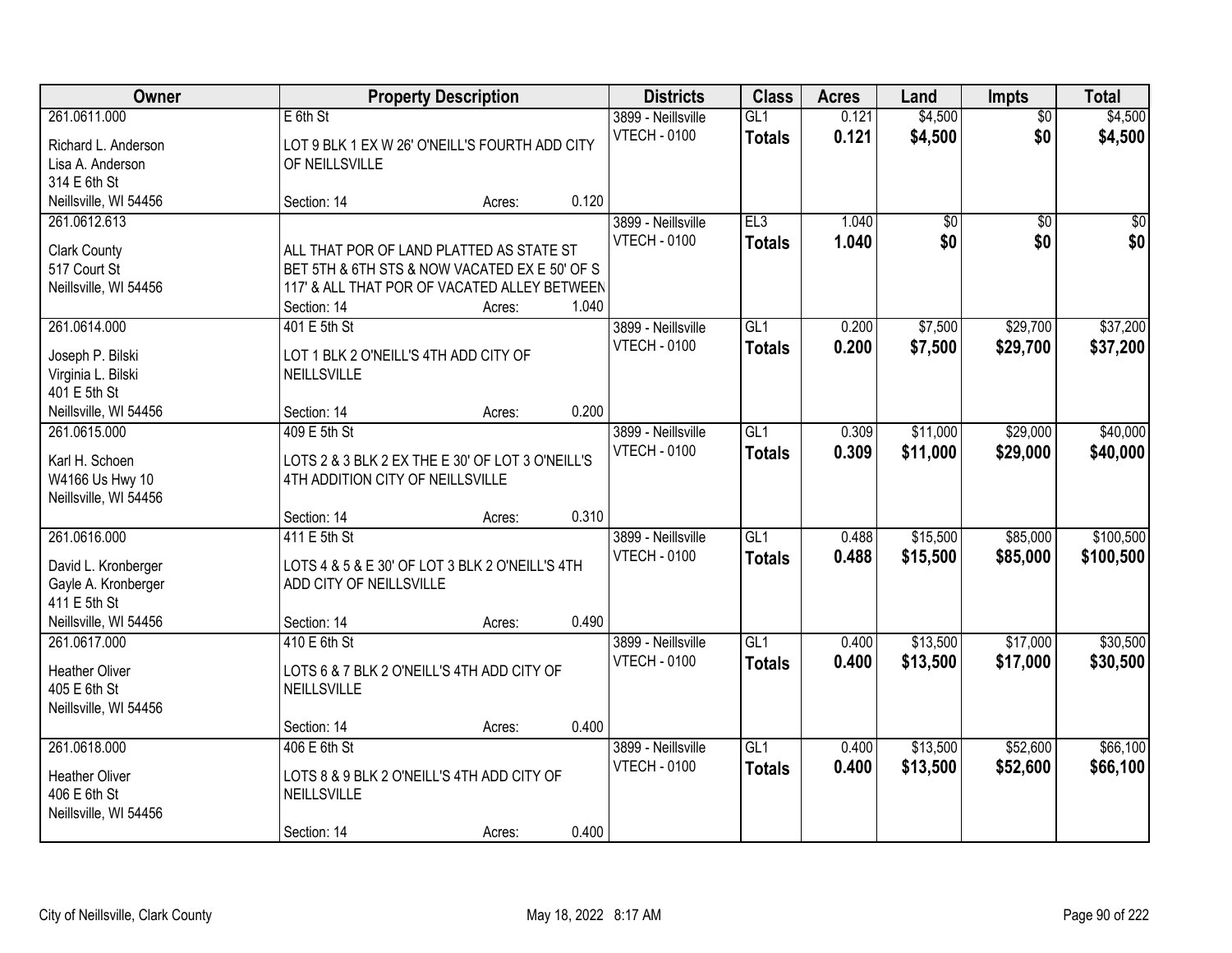| Owner                                                                                               |                                                                                                                                | <b>Property Description</b> |       | <b>Districts</b>                          | <b>Class</b>         | <b>Acres</b>   | Land                 | <b>Impts</b>         | <b>Total</b>         |
|-----------------------------------------------------------------------------------------------------|--------------------------------------------------------------------------------------------------------------------------------|-----------------------------|-------|-------------------------------------------|----------------------|----------------|----------------------|----------------------|----------------------|
| 261.0619.000<br>Judith L. Trunkel<br>402 E 6th St                                                   | 402 E 6th St<br>LOT 10 BLK 2 O'NEILL'S 4TH ADD CITY OF<br>NEILLSVILLE                                                          |                             |       | 3899 - Neillsville<br><b>VTECH - 0100</b> | GL1<br><b>Totals</b> | 0.200<br>0.200 | \$7,500<br>\$7,500   | \$34,500<br>\$34,500 | \$42,000<br>\$42,000 |
| Neillsville, WI 54456                                                                               | Section: 14                                                                                                                    | Acres:                      | 0.200 |                                           |                      |                |                      |                      |                      |
| 261.0620.000                                                                                        | 501 E 5th St                                                                                                                   |                             |       | 3899 - Neillsville                        | EL4                  | 0.597          | \$0                  | $\overline{50}$      | $\frac{1}{20}$       |
| Whpc-Neillsville I LLC<br>c/o Whpc-Neillsville I, LLC<br>150 E Gilman St Ste 1500                   | LOTS 1 TO 3 BLK 3 O'NEILL'S 4TH ADD. CITY OF<br>NEILLSVILLE                                                                    |                             |       | <b>VTECH - 0100</b>                       | <b>Totals</b>        | 0.597          | \$0                  | \$0                  | \$0                  |
| Madison, WI 53703                                                                                   | Section: 14                                                                                                                    | Acres:                      | 0.600 |                                           |                      |                |                      |                      |                      |
| 261.0621.000<br>Angela R. Kowalik<br>c/o Angela R. Kowalik<br>515 E 5th St                          | 515 E 5th St<br>LOTS 4 & 5 BLK 3 (INC W 1/2 OF VAC WILLOW ST LYO<br>E OF LOT 5 BLK 3) O'NEILL'S 4TH ADD CITY OF<br>NEILLSVILLE |                             |       | 3899 - Neillsville<br><b>VTECH - 0100</b> | GL1<br><b>Totals</b> | 0.488<br>0.488 | \$15,500<br>\$15,500 | \$49,400<br>\$49,400 | \$64,900<br>\$64,900 |
| Neillsville, WI 54456                                                                               | Section: 14                                                                                                                    | Acres:                      | 0.480 |                                           |                      |                |                      |                      |                      |
| 261.0622.000<br>C & R Ystad, LLC<br>158 E 4th St Apt 1<br>Neillsville, WI 54456                     | 510 E 6th St<br>LOT 6 BLK 3 (INC W 1/2 OF VAC WILLOW ST LYG E O<br>LOT 6 BLK 3) O'NEILL'S 4TH ADD CITY OF<br>NEILLSVILLE       |                             |       | 3899 - Neillsville<br><b>VTECH - 0100</b> | GL1<br><b>Totals</b> | 0.280<br>0.280 | \$10,000<br>\$10,000 | \$43,000<br>\$43,000 | \$53,000<br>\$53,000 |
|                                                                                                     | Section: 14                                                                                                                    | Acres:                      | 0.280 |                                           |                      |                |                      |                      |                      |
| 261.0623.000<br>Steven Dux<br>508 E 6th St<br>Neillsville, WI 54456                                 | 508 E 6th St<br>LOT 7 BLK 3 O'NEILL'S 4TH ADD CITY OF<br>NEILLSVILLE                                                           |                             |       | 3899 - Neillsville<br><b>VTECH - 0100</b> | GL1<br><b>Totals</b> | 0.200<br>0.200 | \$7,500<br>\$7,500   | \$78,200<br>\$78,200 | \$85,700<br>\$85,700 |
|                                                                                                     | Section: 14                                                                                                                    | Acres:                      | 0.200 |                                           |                      |                |                      |                      |                      |
| 261.0624.000<br>Steven Dux<br>508 E 6th St<br>Neillsville, WI 54456                                 | $E$ 6th St<br>LOT 8 BLK 3 O'NEILL'S 4TH ADD CITY OF<br><b>NEILLSVILLE</b>                                                      |                             |       | 3899 - Neillsville<br><b>VTECH - 0100</b> | GL1<br><b>Totals</b> | 0.200<br>0.200 | \$7,500<br>\$7,500   | $\sqrt{$0}$<br>\$0   | \$7,500<br>\$7,500   |
|                                                                                                     | Section: 14                                                                                                                    | Acres:                      | 0.200 |                                           |                      |                |                      |                      |                      |
| 261.0625.000<br>Robert F. Bethea Jr<br>Marlene J. Meyering<br>500 E 6th St<br>Neillsville, WI 54456 | 500 E 6th St<br>LOTS 9 & 10 BLK 3 O'NEILL'S 4TH ADD CITY OF<br>NEILLSVILLE<br>Section: 14                                      | Acres:                      | 0.400 | 3899 - Neillsville<br><b>VTECH - 0100</b> | GL1<br><b>Totals</b> | 0.400<br>0.400 | \$13,500<br>\$13,500 | \$37,900<br>\$37,900 | \$51,400<br>\$51,400 |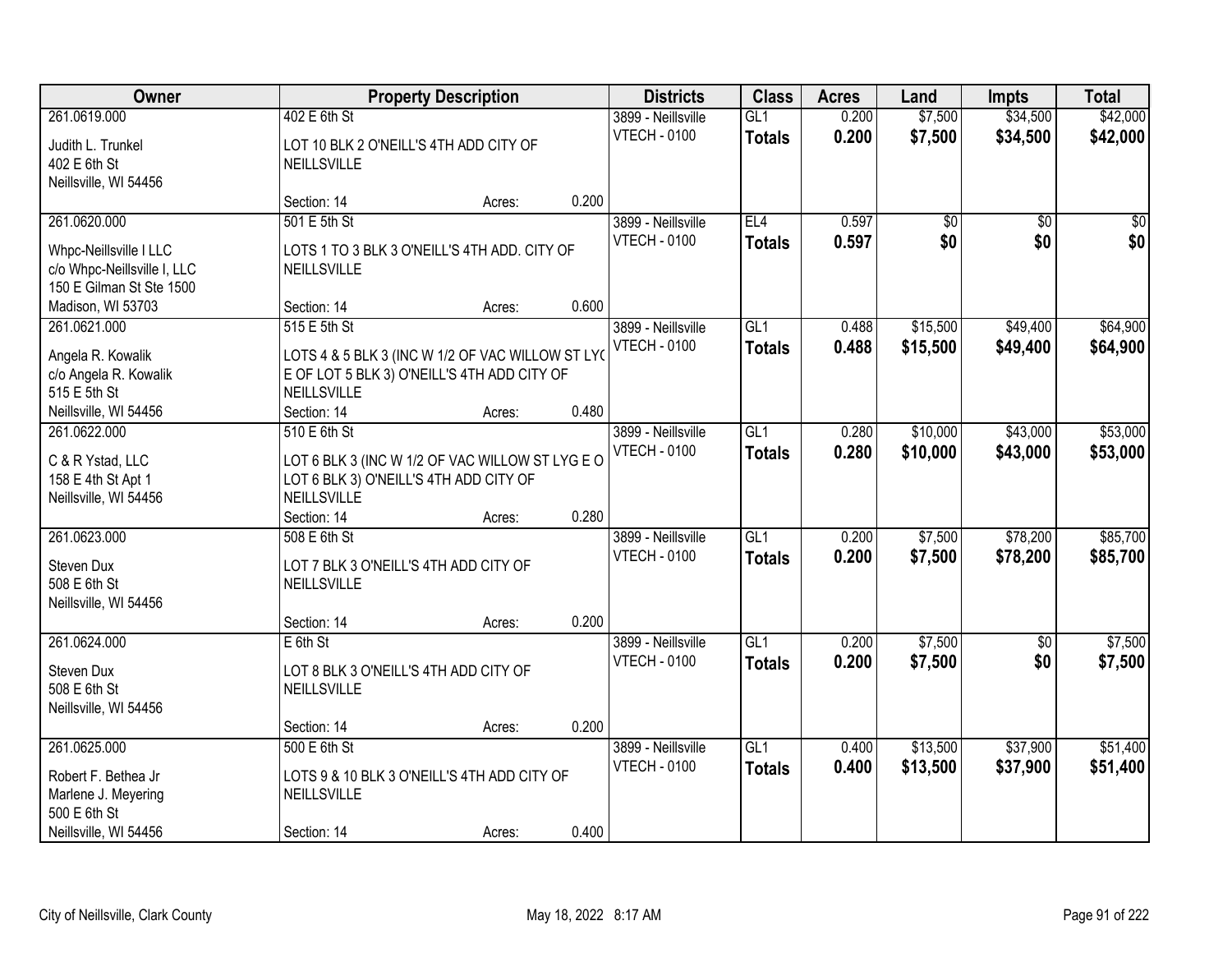| Owner                                                                                        |                                                                       | <b>Property Description</b>                                                                                                                               |                | <b>Districts</b>                          | <b>Class</b>                      | <b>Acres</b>   | Land                 | <b>Impts</b>           | <b>Total</b>           |
|----------------------------------------------------------------------------------------------|-----------------------------------------------------------------------|-----------------------------------------------------------------------------------------------------------------------------------------------------------|----------------|-------------------------------------------|-----------------------------------|----------------|----------------------|------------------------|------------------------|
| 261.0626.000<br>Normington Properties, LLC<br>7817 E Bend Rd<br>Pittsville, WI 54466         | 503 E 6th St<br>NEILLSVILLE                                           | LOTS 1 TO 3 BLK 4 O'NEILL'S 4TH ADDITION CITY OF                                                                                                          |                | 3899 - Neillsville<br><b>VTECH - 0100</b> | GL1<br><b>Totals</b>              | 0.600<br>0.600 | \$17,500<br>\$17,500 | \$30,500<br>\$30,500   | \$48,000<br>\$48,000   |
|                                                                                              | Section: 14                                                           | Acres:                                                                                                                                                    | 0.600          |                                           |                                   |                |                      |                        |                        |
| 261.0627.000<br>Southwood Property Mgmt, LLC<br>C/O Joseph W Southwood<br>N9134 Cty Rd K     | 513 E 6th St<br>O'NEILL'S 4TH ADD CITY OF NEILLSVILLE                 | LOTS 4 & 5 BLK 4 BG LOT 2 CSM 303 REC 469/499                                                                                                             |                | 3899 - Neillsville<br><b>VTECH - 0100</b> | GL1<br><b>Totals</b>              | 0.400<br>0.400 | \$13,500<br>\$13,500 | \$125,600<br>\$125,600 | \$139,100<br>\$139,100 |
| Merrillan, WI 54754                                                                          | Section: 14                                                           | Acres:                                                                                                                                                    | 0.400          |                                           |                                   |                |                      |                        |                        |
| 261.0628.000<br>Aaron Frisch<br><b>Betsy Frisch</b><br>401 E 6th St<br>Neillsville, WI 54456 | 401 E 6th St<br>Section: 14                                           | LOT 1 BLK 5 O'NEILL'S 4TH ADD & COM AT SE COR<br>OF OUTLOT 32 OF HEWETT'S ADD OF OUTLOTS TH<br>N 10' W 66' S 10' E 66' TO POB BG PT ONEILLS 4TH<br>Acres: | 0.220          | 3899 - Neillsville<br><b>VTECH - 0100</b> | GL1<br><b>Totals</b>              | 0.215<br>0.215 | \$8,000<br>\$8,000   | \$78,400<br>\$78,400   | \$86,400<br>\$86,400   |
| 261.0629.000<br>Maureen Lindekugel<br>1804 E Becker Rd<br>Marshfield, WI 54449               | 407 E 6th St<br>NEILLSVILLE                                           | LOTS 2 & 3 BLK 5 O'NEILL'S 4TH ADD CITY OF                                                                                                                |                | 3899 - Neillsville<br><b>VTECH - 0100</b> | GL1<br><b>Totals</b>              | 0.400<br>0.400 | \$13,500<br>\$13,500 | \$67,500<br>\$67,500   | \$81,000<br>\$81,000   |
| 261.0630.000<br>Janice C. Miller<br>415 E 6th St<br>Neillsville, WI 54456                    | Section: 14<br>415 E 6th St<br>NEILLSVILLE<br>Section: 14             | Acres:<br>LOTS 4 & 5 BLK 5 O'NEILL'S 4TH ADD CITY OF<br>Acres:                                                                                            | 0.400<br>0.400 | 3899 - Neillsville<br><b>VTECH - 0100</b> | $\overline{GL1}$<br><b>Totals</b> | 0.400<br>0.400 | \$13,500<br>\$13,500 | \$118,300<br>\$118,300 | \$131,800<br>\$131,800 |
| 261.0631.000<br><b>Clark County</b><br>517 Court St<br>Neillsville, WI 54456                 | 611 State St<br>OF OUTLOT 33 O'NEILL'S 4TH ADD CITY OF<br>Section: 14 | PT OF LOTS 1-3 BLK 6 DESC IN V 187 D P 366 EX<br>PCL DESC IN 346 REC 504-CLARK CO-& ALSO W 145'<br>Acres:                                                 | 0.550          | 3899 - Neillsville<br><b>VTECH - 0100</b> | EL3<br><b>Totals</b>              | 0.550<br>0.550 | $\sqrt{30}$<br>\$0   | $\overline{50}$<br>\$0 | $\frac{6}{3}$<br>\$0   |
| 261.0632.000<br><b>Clark County</b><br>517 Court St<br>Neillsville, WI 54456                 | S 107' TO BEG O'NEILL'S 4TH ADD CITY OF<br>Section: 14                | BEG AT SW COR OF LOT 1 BLK 6 TH E ALG S/L OF<br>BLK 145' N // TO W/L OF BLK 6 107' W 145' TO W/L TH<br>Acres:                                             | 0.360          | 3899 - Neillsville<br><b>VTECH - 0100</b> | EL3<br><b>Totals</b>              | 0.353<br>0.353 | \$0<br>\$0           | $\overline{30}$<br>\$0 | $\overline{50}$<br>\$0 |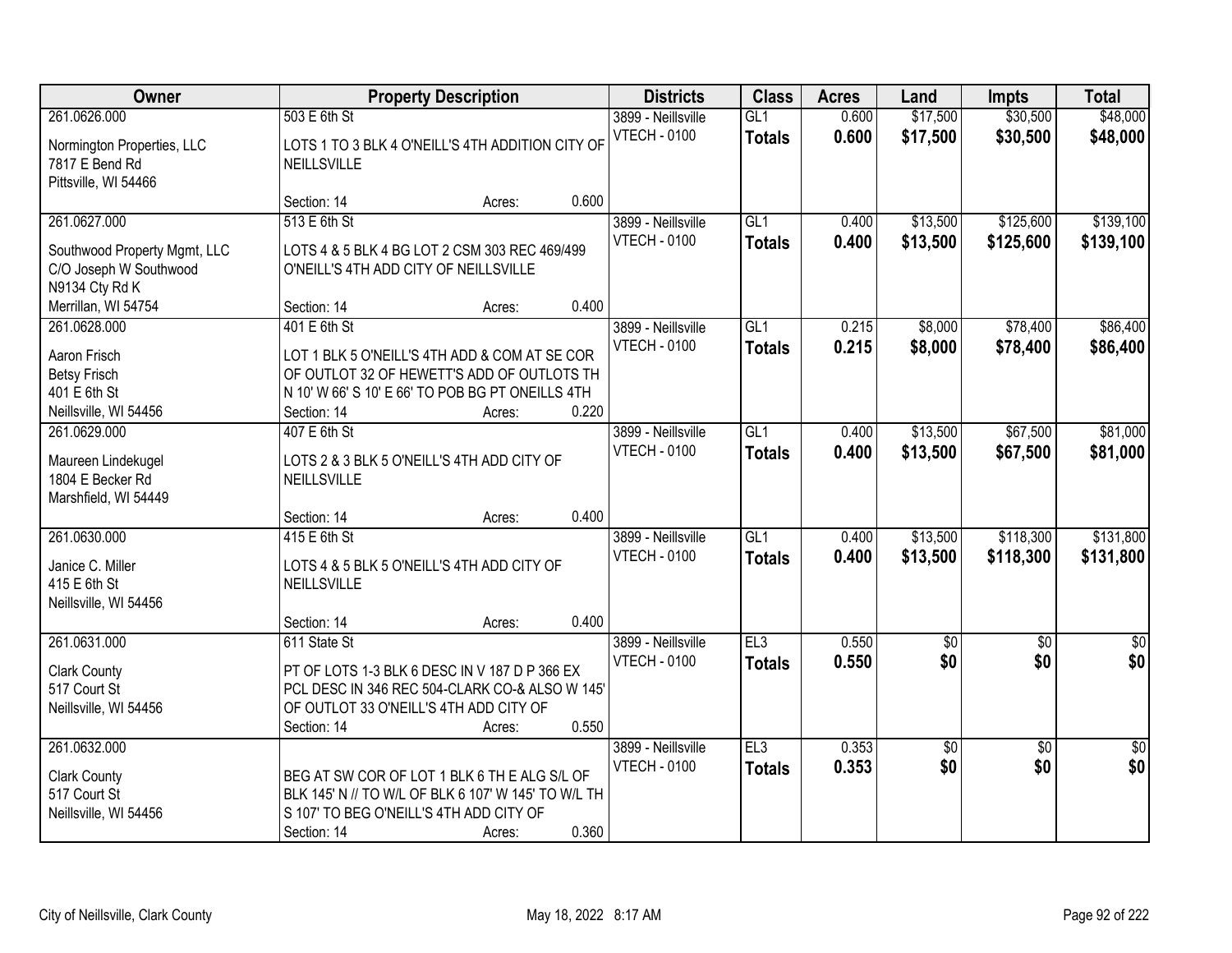| Owner                                 |                                      | <b>Property Description</b>                      |       | <b>Districts</b>    | <b>Class</b>    | <b>Acres</b> | Land            | <b>Impts</b>    | <b>Total</b> |
|---------------------------------------|--------------------------------------|--------------------------------------------------|-------|---------------------|-----------------|--------------|-----------------|-----------------|--------------|
| 261.0633.000                          | 319 E 6th St                         |                                                  |       | 3899 - Neillsville  | EL3             | 0.530        | $\overline{50}$ | $\overline{50}$ | $\sqrt{50}$  |
| <b>Clark County</b>                   |                                      | LOT 6 BLK 6 OF ONEILLS 4TH ADD & W 110' OF OL 32 |       | <b>VTECH - 0100</b> | <b>Totals</b>   | 0.530        | \$0             | \$0             | \$0          |
| 517 Court St                          |                                      | HEWETTS ADD OF OUTLOTS CITY OF NEILLSVILLE       |       |                     |                 |              |                 |                 |              |
| Neillsville, WI 54456                 |                                      |                                                  |       |                     |                 |              |                 |                 |              |
|                                       | Section: 14                          | Acres:                                           | 0.530 |                     |                 |              |                 |                 |              |
| 261.0634.000                          |                                      |                                                  |       | 3899 - Neillsville  | EL3             | 1.190        | $\overline{50}$ | $\overline{50}$ | $\sqrt{50}$  |
| <b>Clark County</b>                   |                                      | LOTS 4 & 5 & E 53' OF LOT 3 BLK 6 & E 185' OF    |       | <b>VTECH - 0100</b> | Totals          | 1.190        | \$0             | \$0             | \$0          |
| 517 Court St                          |                                      | OUTLOT 33 HEWETT'S ADD OF OUTLOTS O'NEILL'S      |       |                     |                 |              |                 |                 |              |
| Neillsville, WI 54456                 | 4TH ADD CITY OF NEILLSVILLE          |                                                  |       |                     |                 |              |                 |                 |              |
|                                       | Section: 14                          | Acres:                                           | 1.190 |                     |                 |              |                 |                 |              |
| 261.0635.000                          | 603 E 5th St                         |                                                  |       | 3899 - Neillsville  | GL <sub>1</sub> | 0.387        | \$13,000        | \$36,900        | \$49,900     |
| Micheal J. Noble                      |                                      | OUTLOT 13 (INC E 1/2 OF VAC WILLOW ST LYG W      |       | <b>VTECH - 0100</b> | <b>Totals</b>   | 0.387        | \$13,000        | \$36,900        | \$49,900     |
| Caitlyn S. Noble                      | OF SD LOT) O'NEILL'S 4TH ADD CITY OF |                                                  |       |                     |                 |              |                 |                 |              |
| 603 E 5th St                          | <b>NEILLSVILLE</b>                   |                                                  |       |                     |                 |              |                 |                 |              |
| Neillsville, WI 54456                 | Section: 14                          | Acres:                                           | 0.380 |                     |                 |              |                 |                 |              |
| 261.0636.000                          | 614 E 5th St                         |                                                  |       | 3899 - Neillsville  | EL4             | 0.391        | \$0             | \$0             | \$0          |
|                                       |                                      |                                                  |       | <b>VTECH - 0100</b> | <b>Totals</b>   | 0.391        | \$0             | \$0             | \$0          |
| School District of<br>Neillsville     | OF SD LOT) O'NEILL'S 4TH ADD CITY OF | OUTLOT 14 (INC E 1/2 OF VAC WILLOW ST LYG W      |       |                     |                 |              |                 |                 |              |
| 614 E 5th St                          | NEILLSVILLE                          |                                                  |       |                     |                 |              |                 |                 |              |
| Neillsville, WI 54456                 | Section: 14                          | Acres:                                           | 0.380 |                     |                 |              |                 |                 |              |
| 261.0637.000                          | 605 Willow St                        |                                                  |       | 3899 - Neillsville  | GL1             | 0.300        | \$10,500        | \$72,700        | \$83,200     |
|                                       |                                      |                                                  |       | <b>VTECH - 0100</b> | <b>Totals</b>   | 0.300        | \$10,500        | \$72,700        | \$83,200     |
| Terrance J. Fisher                    | OUTLOT 15 O'NEILL'S 4TH ADD CITY OF  |                                                  |       |                     |                 |              |                 |                 |              |
| Bonita L. Fisher<br>605 Willow St     | <b>NEILLSVILLE</b>                   |                                                  |       |                     |                 |              |                 |                 |              |
| Neillsville, WI 54456                 | Section: 14                          | Acres:                                           | 0.300 |                     |                 |              |                 |                 |              |
| 261.0638.000                          | 315 State St                         |                                                  |       | 3899 - Neillsville  | GL1             | 0.327        | \$11,500        | \$96,700        | \$108,200    |
|                                       |                                      |                                                  |       | <b>VTECH - 0100</b> | <b>Totals</b>   | 0.327        | \$11,500        | \$96,700        | \$108,200    |
| Wade J. Maly                          |                                      | LOTS 1 & 2 O'NEILL'S SUBDIVISION CITY OF         |       |                     |                 |              |                 |                 |              |
| 315 State St<br>Neillsville, WI 54456 | NEILLSVILLE                          |                                                  |       |                     |                 |              |                 |                 |              |
|                                       | Section: 14                          | Acres:                                           | 0.330 |                     |                 |              |                 |                 |              |
| 261.0640.000                          | 402 E 4th St                         |                                                  |       | 3899 - Neillsville  | GL1             | 0.158        | \$6,000         | \$28,500        | \$34,500     |
|                                       |                                      |                                                  |       | <b>VTECH - 0100</b> | <b>Totals</b>   | 0.158        | \$6,000         | \$28,500        | \$34,500     |
| Richard F. Hiserman Jr                |                                      | LOT 4 O'NEILL'S SUBDIVISION CITY OF NEILLSVILLE  |       |                     |                 |              |                 |                 |              |
| Sheila J. Hiserman                    |                                      |                                                  |       |                     |                 |              |                 |                 |              |
| PO Box 22<br>Neillsville, WI 54456    | Section: 14                          |                                                  | 0.160 |                     |                 |              |                 |                 |              |
|                                       |                                      | Acres:                                           |       |                     |                 |              |                 |                 |              |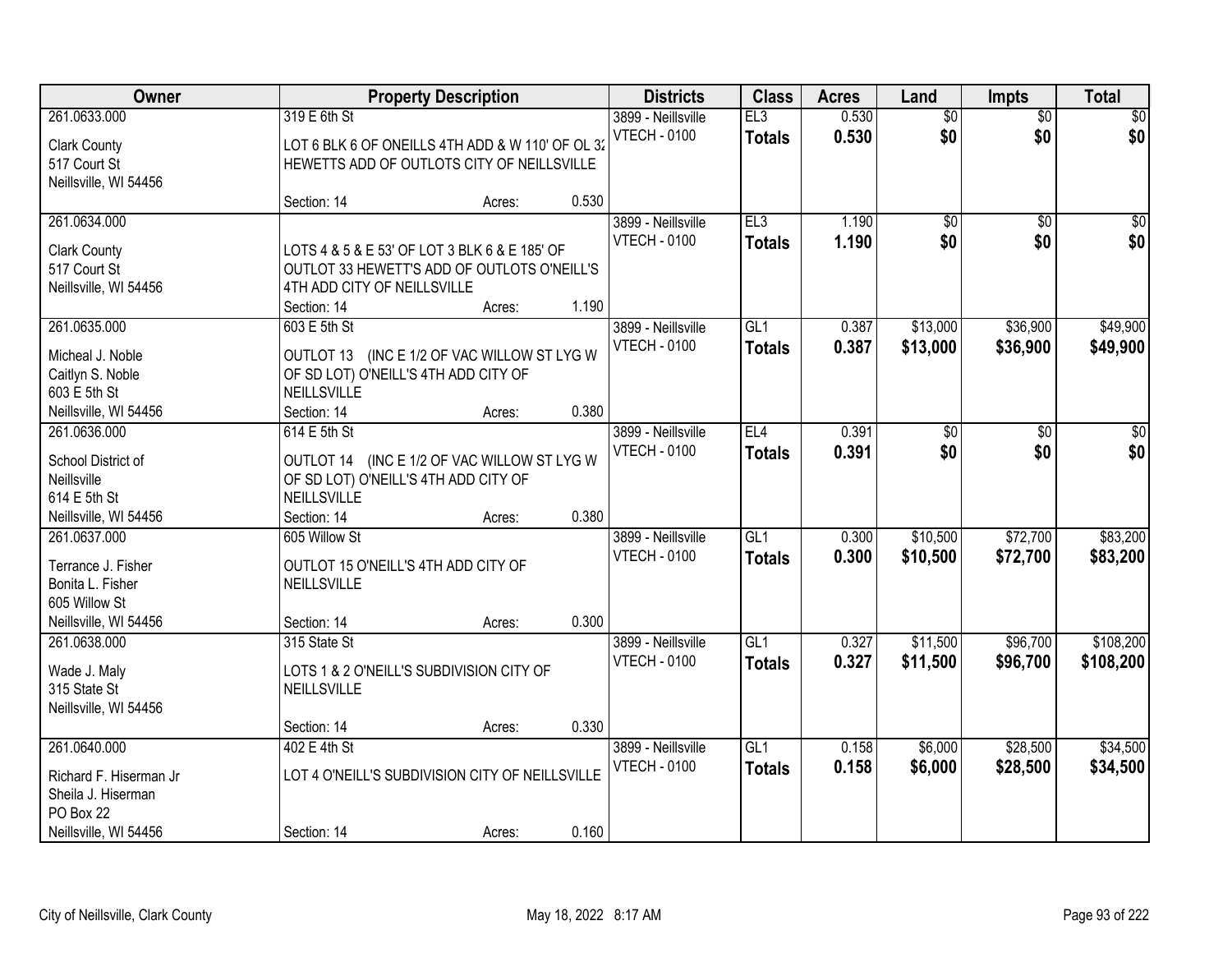| Owner                                                                                                        |                                                                                                                                                                           | <b>Property Description</b> |       | <b>Districts</b>                          | <b>Class</b>                      | <b>Acres</b>   | Land                   | <b>Impts</b>           | <b>Total</b>           |
|--------------------------------------------------------------------------------------------------------------|---------------------------------------------------------------------------------------------------------------------------------------------------------------------------|-----------------------------|-------|-------------------------------------------|-----------------------------------|----------------|------------------------|------------------------|------------------------|
| 261.0641.000<br>Richard F. Hiserman Jr<br>Sheila J. Hiserman                                                 | 402 E 4th St<br>LOT 5 EX E 2.5' O'NEILL'S SUBDIVISION CITY OF<br>NEILLSVILLE                                                                                              |                             |       | 3899 - Neillsville<br><b>VTECH - 0100</b> | GL1<br><b>Totals</b>              | 0.152<br>0.152 | \$5,500<br>\$5,500     | $\overline{50}$<br>\$0 | \$5,500<br>\$5,500     |
| PO Box 22<br>Neillsville, WI 54456                                                                           | Section: 14                                                                                                                                                               | Acres:                      | 0.150 |                                           |                                   |                |                        |                        |                        |
| 261.0642.000<br>School District of<br>Neillsville<br>614 E 5th St                                            | 614 E 5th St<br>E 2.5' OF LOT 5 & ALL LOT 6 O'NEILL'S SUBDIVISION<br><b>CITY OF NEILLSVILLE</b>                                                                           |                             |       | 3899 - Neillsville<br><b>VTECH - 0100</b> | EL4<br><b>Totals</b>              | 0.164<br>0.164 | $\overline{50}$<br>\$0 | $\overline{50}$<br>\$0 | $\sqrt{50}$<br>\$0     |
| Neillsville, WI 54456                                                                                        | Section: 14                                                                                                                                                               | Acres:                      | 0.160 |                                           |                                   |                |                        |                        |                        |
| 261.0643.000<br>Audrey J. Vradenburg<br>309 State St<br>Neillsville, WI 54456                                | 309 State St<br>LOTS 7 TO 9 O'NEILL'S SUBDIVISION CITY OF<br>NEILLSVILLE                                                                                                  |                             |       | 3899 - Neillsville<br><b>VTECH - 0100</b> | GL1<br>Totals                     | 0.474<br>0.474 | \$1,000<br>\$1,000     | $\overline{50}$<br>\$0 | \$1,000<br>\$1,000     |
|                                                                                                              | Section: 14                                                                                                                                                               | Acres:                      | 0.480 |                                           |                                   |                |                        |                        |                        |
| 261.0645.000<br>Audrey J. Vradenburg<br>309 State St<br>Neillsville, WI 54456                                | 309 State St<br>LOTS 11 TO 21 O'NEILL'S SUBDIVISION CITY OF<br>NEILLSVILLE                                                                                                |                             |       | 3899 - Neillsville<br><b>VTECH - 0100</b> | $\overline{GL1}$<br><b>Totals</b> | 2.290<br>2.290 | \$19,500<br>\$19,500   | \$0<br>\$0             | \$19,500<br>\$19,500   |
|                                                                                                              | Section: 14                                                                                                                                                               | Acres:                      | 2.290 |                                           |                                   |                |                        |                        |                        |
| 261.0646.000<br>State of Wisconsin<br>Dept of Transportation<br>718 W Clairemont Ave<br>Eau Claire, WI 54701 | W 18th St<br>OUTLOT 2 SCHUSTER'S OUTLOTS CITY OF<br>NEILLSVILLE<br>Section: 11                                                                                            | Acres:                      | 4.580 | 3899 - Neillsville<br><b>VTECH - 0100</b> | EL2<br>Totals                     | 4.580<br>4.580 | $\overline{50}$<br>\$0 | $\overline{30}$<br>\$0 | $\overline{30}$<br>\$0 |
| 261.0647.000<br>Betty A. Marksteiner<br>1707 Prospect St<br>Neillsville, WI 54456                            | 1707 Prospect St<br>SCHUSTER'S OUTLOT 3 EX COM AT NE COR OF<br>OUTLOT 3 TH RNG SWLY ALG E/L OF SD OUTLOT<br>104 1/2' TH NWLY ON A LN // WITH N/L OF SD<br>Section: 11     | Acres:                      | 0.330 | 3899 - Neillsville<br><b>VTECH - 0100</b> | GL1<br><b>Totals</b>              | 0.333<br>0.333 | \$11,500<br>\$11,500   | \$137,000<br>\$137,000 | \$148,500<br>\$148,500 |
| 261.0648.000<br>Cheryl L. Priem<br>420 W 18th St<br>Neillsville, WI 54456                                    | 420 W 18th St<br>COM AT NE COR OF OUTLOT 3 TH RNG SWLY ALG<br>E/L OF SD OUTLOT 104 1/2' TH NWLY ON A LN //<br>WITH N/L OF SD OUTLOT TO W/L OF SD OUTLOT TH<br>Section: 11 | Acres:                      | 0.480 | 3899 - Neillsville<br><b>VTECH - 0100</b> | GL1<br><b>Totals</b>              | 0.483<br>0.483 | \$15,500<br>\$15,500   | \$133,700<br>\$133,700 | \$149,200<br>\$149,200 |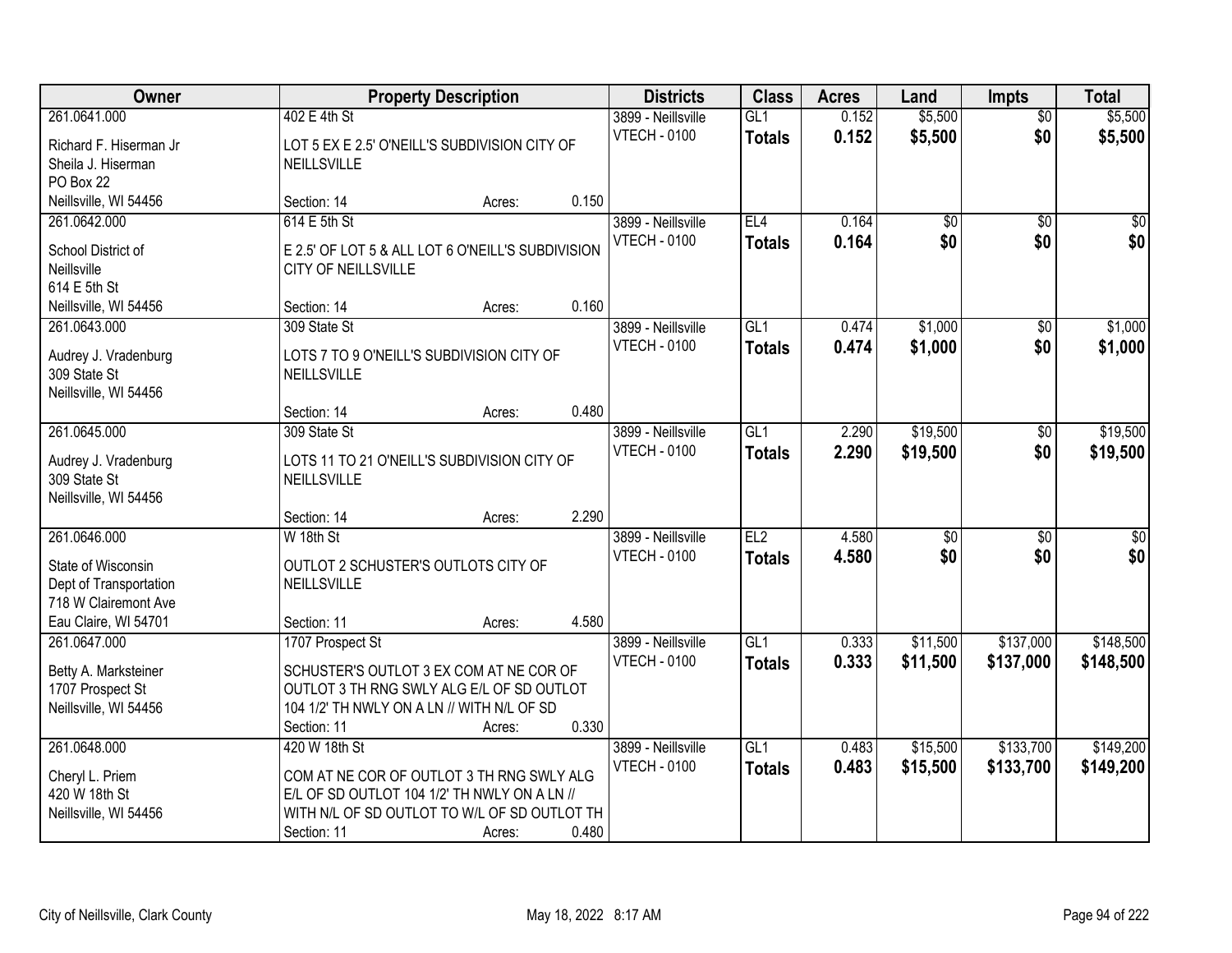| Owner                                                                                                       |                                                                                                                                                                   | <b>Property Description</b> |       | <b>Districts</b>                          | <b>Class</b>         | <b>Acres</b>   | Land                   | <b>Impts</b>           | <b>Total</b>           |
|-------------------------------------------------------------------------------------------------------------|-------------------------------------------------------------------------------------------------------------------------------------------------------------------|-----------------------------|-------|-------------------------------------------|----------------------|----------------|------------------------|------------------------|------------------------|
| 261.0649.000<br>Joseph R. Kunze<br>9485 Webster Way<br>Broomfield, CO 80021                                 | 407 W 15th St<br>S 99' OF O.L. 4 SCHUSTERS OUTLOTS CITY OF<br>NEILLSVILLE                                                                                         |                             |       | 3899 - Neillsville<br><b>VTECH - 0100</b> | GL1<br><b>Totals</b> | 0.050<br>0.050 | \$2,000<br>\$2,000     | $\overline{50}$<br>\$0 | \$2,000<br>\$2,000     |
|                                                                                                             | Section: 14                                                                                                                                                       | Acres:                      | 0.050 |                                           |                      |                |                        |                        |                        |
| 261.0649.001<br>Allen M. Durst<br>c/o Allen Durst<br>404 W 17th St<br>Neillsville, WI 54456                 | 404 W 17th St<br>N 129' OF OL 4 SCHUSTERS OUTLOTS & TH PT OF<br>LOTS 3 & 4 BLK 8 AS DESC IN 488/231 JAMES<br>FURLONG'S 2ND ADD CITY OF NEILLSVILLE<br>Section: 11 | Acres:                      | 0.440 | 3899 - Neillsville<br><b>VTECH - 0100</b> | GL1<br><b>Totals</b> | 0.440<br>0.440 | \$14,500<br>\$14,500   | \$145,300<br>\$145,300 | \$159,800<br>\$159,800 |
| 261.0650.000<br>Tesmer Construction, Inc.<br>W4911 Us Hwy 10<br>Neillsville, WI 54456                       | 503 W 18th St<br>OUTLOTS 5 & 6 AS DESC IN 830/687 SCHUSTER'S<br>OUTLOTS CITY OF NEILLSVILLE<br>Section: 14                                                        | Acres:                      | 1.160 | 3899 - Neillsville<br><b>VTECH - 0100</b> | GL2<br><b>Totals</b> | 1.160<br>1.160 | \$19,500<br>\$19,500   | \$44,400<br>\$44,400   | \$63,900<br>\$63,900   |
| 261.0650.001<br>City of Neillsville<br><b>Pumping Station</b><br>106 W Division St<br>Neillsville, WI 54456 | W 75' OF OUTLOT 6 SCHUSTERS OUTLOTS CITY OF<br>NEILLSVILLE<br>Section: 14                                                                                         | Acres:                      | 0.000 | 3899 - Neillsville<br><b>VTECH - 0100</b> | EL4<br><b>Totals</b> | 0.000<br>0.000 | $\overline{50}$<br>\$0 | \$0<br>\$0             | \$0<br>\$0             |
| 261.0651.000<br>Joan E. Fennessy<br>100 Grand Ave<br>Neillsville, WI 54456                                  | 100 Grand Ave<br>LOT 1 & S 1/2 LOT 2 BLK 1 C. C. SNITEMAN'S<br>SUBDIVISION CITY OF NEILLSVILLE<br>Section: 15                                                     | Acres:                      | 0.170 | 3899 - Neillsville<br><b>VTECH - 0100</b> | GL1<br><b>Totals</b> | 0.170<br>0.170 | \$6,500<br>\$6,500     | \$67,000<br>\$67,000   | \$73,500<br>\$73,500   |
| 261.0652.000<br>Joan E. Fennessy<br>100 Grand Ave<br>Neillsville, WI 54456                                  | <b>Grand Ave</b><br>N1/2 LOT 2, ALL LOT 3, BLK 1 C. C. SNITEMAN'S<br>SUBDIVISION CITY OF NEILLSVILLE<br>Section: 15                                               | Acres:                      | 0.170 | 3899 - Neillsville<br><b>VTECH - 0100</b> | GL1<br><b>Totals</b> | 0.170<br>0.170 | \$6,500<br>\$6,500     | \$8,600<br>\$8,600     | \$15,100<br>\$15,100   |
| 261.0653.000<br>Terry L. Marty<br>Annette D. Marty<br>305 W 1st St<br>Neillsville, WI 54456                 | 305 W 1st St<br>LOT 4 & E 29.95' OF LOT 5 BLK 1-FIRST ST C. C.<br>SNITEMAN'S SUBDIVISION CITY OF NEILLSVILLE<br>Section: 15                                       | Acres:                      | 0.280 | 3899 - Neillsville<br><b>VTECH - 0100</b> | GL1<br><b>Totals</b> | 0.280<br>0.280 | \$10,000<br>\$10,000   | \$66,800<br>\$66,800   | \$76,800<br>\$76,800   |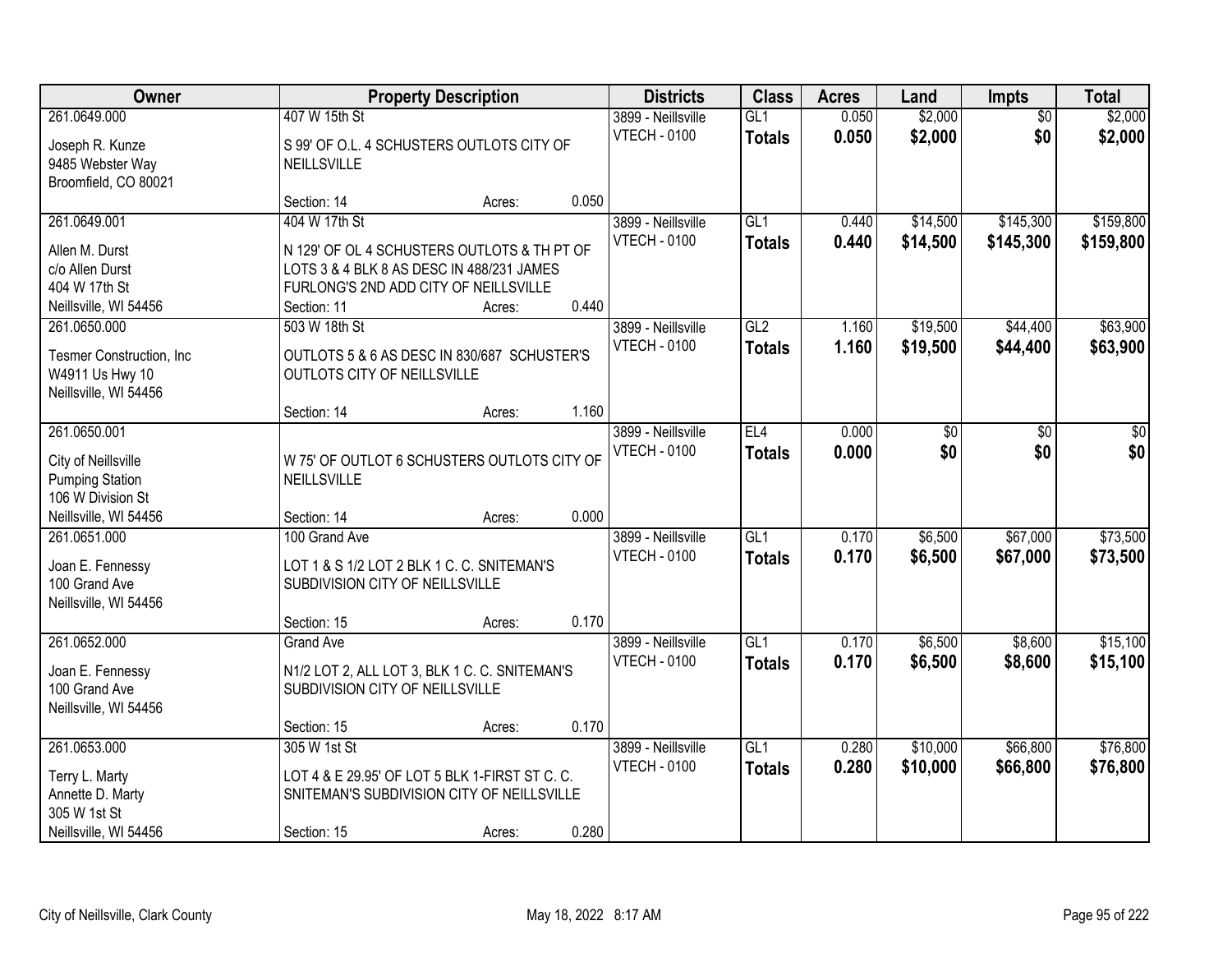| Owner                     |                                                      | <b>Property Description</b> |       | <b>Districts</b>    | <b>Class</b>     | <b>Acres</b> | Land     | <b>Impts</b>    | <b>Total</b> |
|---------------------------|------------------------------------------------------|-----------------------------|-------|---------------------|------------------|--------------|----------|-----------------|--------------|
| 261.0654.000              | 305 W 1st St                                         |                             |       | 3899 - Neillsville  | GL1              | 0.080        | \$3,000  | $\overline{30}$ | \$3,000      |
| Terry L. Marty            | OUTLOT 1 CSM 2546 DOC 618262 BG PT CC                |                             |       | <b>VTECH - 0100</b> | <b>Totals</b>    | 0.080        | \$3,000  | \$0             | \$3,000      |
| Annette D. Marty          | SNITEMAN'S SUBDIV CITY OF NEILLSVILLE                |                             |       |                     |                  |              |          |                 |              |
| 305 W 1st St              |                                                      |                             |       |                     |                  |              |          |                 |              |
| Neillsville, WI 54456     | Section: 15                                          | Acres:                      | 0.080 |                     |                  |              |          |                 |              |
| 261.0655.000              | 405 W 1st St                                         |                             |       | 3899 - Neillsville  | GL1              | 0.251        | \$9,500  | \$78,500        | \$88,000     |
|                           |                                                      |                             |       | <b>VTECH - 0100</b> | <b>Totals</b>    | 0.251        | \$9,500  | \$78,500        | \$88,000     |
| John D. Potts             | S 81' OF LOTS 1 & 2 & S 81' OF E 32.8' OF LOT 3 ALL  |                             |       |                     |                  |              |          |                 |              |
| Lisa F. Schey             | IN BLK 2 C. C. SNITEMAN'S SUBDIVISION CITY OF        |                             |       |                     |                  |              |          |                 |              |
| 405 W 1st St              | NEILLSVILLE                                          |                             |       |                     |                  |              |          |                 |              |
| Neillsville, WI 54456     | Section: 15                                          | Acres:                      | 0.250 |                     |                  |              |          |                 |              |
| 261.0656.000              | 104 Clay St                                          |                             |       | 3899 - Neillsville  | GL1              | 0.201        | \$7,500  | \$68,500        | \$76,000     |
| Philip Golembiewski       | N 65' OF LOTS 1 & 2 & N 65' OF E 32.8' OF LOT 3 BLK. |                             |       | <b>VTECH - 0100</b> | <b>Totals</b>    | 0.201        | \$7,500  | \$68,500        | \$76,000     |
| Mary Keller               | C. C. SNITEMAN'S SUBDIVISION CITY OF                 |                             |       |                     |                  |              |          |                 |              |
| 104 Clay St               | <b>NEILLSVILLE</b>                                   |                             |       |                     |                  |              |          |                 |              |
| Neillsville, WI 54456     | Section: 15                                          | Acres:                      | 0.200 |                     |                  |              |          |                 |              |
| 261.0657.000              | 409 W 1st St                                         |                             |       | 3899 - Neillsville  | GL1              | 0.233        | \$8,500  | \$74,700        | \$83,200     |
|                           |                                                      |                             |       | <b>VTECH - 0100</b> | <b>Totals</b>    | 0.233        | \$8,500  | \$74,700        | \$83,200     |
| Kim M. Stetzer et al      | W 18.3' OF LOT 3 & ALL OF LOT 4 BLK 2 C. C.          |                             |       |                     |                  |              |          |                 |              |
| 409 W 1st St              | SNITEMAN'S SUBDIVISION CITY OF NEILLSVILLE           |                             |       |                     |                  |              |          |                 |              |
| Neillsville, WI 54456     |                                                      |                             |       |                     |                  |              |          |                 |              |
|                           | Section: 15                                          | Acres:                      | 0.230 |                     |                  |              |          |                 |              |
| 261.0658.000              | 400 W 1st St                                         |                             |       | 3899 - Neillsville  | $\overline{GL1}$ | 0.188        | \$7,000  | \$101,500       | \$108,500    |
| Katherine A. Mckevitt     | LOTS 1 & 2 EX W 36' OF LOT 2 BLK 3 C. C.             |                             |       | <b>VTECH - 0100</b> | <b>Totals</b>    | 0.188        | \$7,000  | \$101,500       | \$108,500    |
| c/o Katherine A. Mckevitt | SNITEMAN'S SUBDIVISION CITY OF NEILLSVILLE           |                             |       |                     |                  |              |          |                 |              |
| 400 W 1st St              |                                                      |                             |       |                     |                  |              |          |                 |              |
| Neillsville, WI 54456     | Section: 15                                          | Acres:                      | 0.190 |                     |                  |              |          |                 |              |
| 261.0659.000              | 410 W 1st St                                         |                             |       | 3899 - Neillsville  | GL1              | 0.270        | \$10,000 | \$106,600       | \$116,600    |
|                           |                                                      |                             |       | <b>VTECH - 0100</b> | <b>Totals</b>    | 0.270        | \$10,000 | \$106,600       | \$116,600    |
| Greg M. Sampson           | ALL OF LOTS 3 & 4 BLOCK 3 EX E 8' OF LOT 3 C C       |                             |       |                     |                  |              |          |                 |              |
| Jodi L. Sampson           | SNITEMAN'S SUBDIVISION CITY OF NEILLSVILLE           |                             |       |                     |                  |              |          |                 |              |
| 410 W First St            |                                                      |                             |       |                     |                  |              |          |                 |              |
| Neillsville, WI 54456     | Section: 15                                          | Acres:                      | 0.270 |                     |                  |              |          |                 |              |
| 261.0659.001              | 400 W 1st St                                         |                             |       | 3899 - Neillsville  | GL1              | 0.125        | \$4,500  | \$1,400         | \$5,900      |
| Katherine A. Mckevitt     | W 36' OF LOT 2 & E 8' OF LOT 3 BLOCK 3 CC            |                             |       | <b>VTECH - 0100</b> | <b>Totals</b>    | 0.125        | \$4,500  | \$1,400         | \$5,900      |
| c/o Katherine A. Mckevitt | SNITEMANS SUBDIVISION CITY OF NEILLSVILLE            |                             |       |                     |                  |              |          |                 |              |
| 400 W 1st St              |                                                      |                             |       |                     |                  |              |          |                 |              |
| Neillsville, WI 54456     | Section: 15                                          | Acres:                      | 0.130 |                     |                  |              |          |                 |              |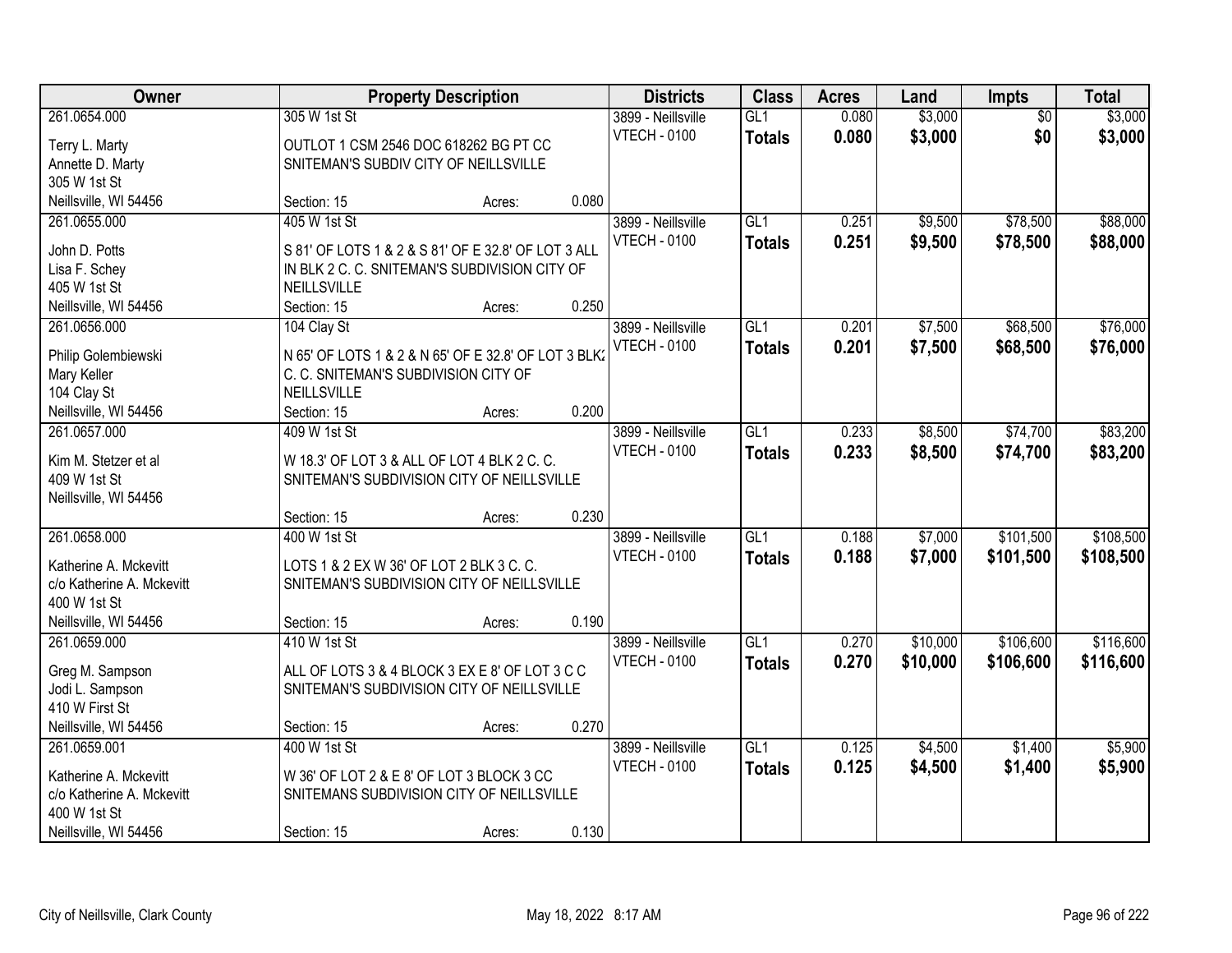| Owner                                                                |                                                                                | <b>Property Description</b> |       | <b>Districts</b>                          | <b>Class</b>         | <b>Acres</b>   | Land                 | <b>Impts</b>           | <b>Total</b>           |
|----------------------------------------------------------------------|--------------------------------------------------------------------------------|-----------------------------|-------|-------------------------------------------|----------------------|----------------|----------------------|------------------------|------------------------|
| 261.0660.000<br>Gary C. Anding                                       | 32 Grand Ave<br>LOT 1 & S 1/2 OF LOT 2 & S 61' 4 1/2" OF LOTS 4 & 5            |                             |       | 3899 - Neillsville<br><b>VTECH - 0100</b> | GL1<br><b>Totals</b> | 0.290<br>0.290 | \$10,500<br>\$10,500 | \$109,100<br>\$109,100 | \$119,600<br>\$119,600 |
| Christy M. Anding                                                    | BLK 4 C. C. SNITEMAN'S SUBDIVISION CITY OF                                     |                             |       |                                           |                      |                |                      |                        |                        |
| 32 Grand Ave                                                         | NEILLSVILLE                                                                    |                             |       |                                           |                      |                |                      |                        |                        |
| Neillsville, WI 54456                                                | Section: 15                                                                    | Acres:                      | 0.290 |                                           |                      |                |                      |                        |                        |
| 261.0661.000                                                         | 36 Grand Ave                                                                   |                             |       | 3899 - Neillsville                        | GL1                  | 0.292          | \$10,500             | \$84,300               | \$94,800               |
| Thomas J. Ringstad                                                   | LOT 3 & N1/2 OF LOT 2 & N 61' 4 1/2" OF LOTS 4 & 5                             |                             |       | <b>VTECH - 0100</b>                       | <b>Totals</b>        | 0.292          | \$10,500             | \$84,300               | \$94,800               |
| PO Box 334                                                           | BLK 4 C C SNITEMAN'S SUBDIVISION CITY OF                                       |                             |       |                                           |                      |                |                      |                        |                        |
| Woodruff, WI 54568                                                   | NEILLSVILLE                                                                    |                             |       |                                           |                      |                |                      |                        |                        |
|                                                                      | Section: 15                                                                    | Acres:                      | 0.290 |                                           |                      |                |                      |                        |                        |
| 261.0662.000                                                         | 316 W 1st St                                                                   |                             |       | 3899 - Neillsville                        | GL1                  | 0.460          | \$15,000             | \$132,200              | \$147,200              |
| Gaier Rentals, LLC<br>812 Fillmore St<br>Black River Falls, WI 54615 | LOTS 6, 7 & 8 BLK 4 C. C. SNITEMAN'S SUBDIVISION<br><b>CTIY OF NEILLSVILLE</b> |                             |       | <b>VTECH - 0100</b>                       | <b>Totals</b>        | 0.460          | \$15,000             | \$132,200              | \$147,200              |
|                                                                      | Section: 15                                                                    | Acres:                      | 0.460 |                                           |                      |                |                      |                        |                        |
| 261.0663.000                                                         | 204 W 10th St                                                                  |                             |       | 3899 - Neillsville                        | GL1                  | 0.434          | \$14,000             | \$36,000               | \$50,000               |
|                                                                      |                                                                                |                             |       | <b>VTECH - 0100</b>                       | <b>Totals</b>        | 0.434          | \$14,000             | \$36,000               | \$50,000               |
| Larry Reinart                                                        | LOTS 1 & 2 A K STAFFORD'S ADD CITY OF                                          |                             |       |                                           |                      |                |                      |                        |                        |
| Diane R. Reinart                                                     | NEILLSVILLE                                                                    |                             |       |                                           |                      |                |                      |                        |                        |
| 204 W 10th St                                                        |                                                                                |                             | 0.440 |                                           |                      |                |                      |                        |                        |
| Neillsville, WI 54456<br>261.0664.665                                | Section: 14<br>202 W 10th St                                                   | Acres:                      |       | 3899 - Neillsville                        | $\overline{GL1}$     | 0.325          | \$11,500             | \$102,200              | \$113,700              |
|                                                                      |                                                                                |                             |       | <b>VTECH - 0100</b>                       |                      | 0.325          |                      |                        |                        |
| Austin E. Vandeberg                                                  | LOT 3 & W 1/2 OF LOT 4 A K STAFFORD'S ADD CITY                                 |                             |       |                                           | <b>Totals</b>        |                | \$11,500             | \$102,200              | \$113,700              |
| 202 W 10th St                                                        | OF NEILLSVILLE                                                                 |                             |       |                                           |                      |                |                      |                        |                        |
| Neillsville, WI 54456                                                |                                                                                |                             |       |                                           |                      |                |                      |                        |                        |
|                                                                      | Section: 14                                                                    | Acres:                      | 0.320 |                                           |                      |                |                      |                        |                        |
| 261.0666.000                                                         | 122 W 10th St                                                                  |                             |       | 3899 - Neillsville                        | GL1                  | 0.325          | \$11,500             | \$74,600               | \$86,100               |
| David N. Bedell                                                      | E1/2 OF LOT 4 & ALL OF LOT 5 A K STAFFORD'S ADD                                |                             |       | <b>VTECH - 0100</b>                       | <b>Totals</b>        | 0.325          | \$11,500             | \$74,600               | \$86,100               |
| Karen L. Bedell                                                      | CITY OF NEILLSVILLE                                                            |                             |       |                                           |                      |                |                      |                        |                        |
| 122 W 10th St                                                        |                                                                                |                             |       |                                           |                      |                |                      |                        |                        |
| Neillsville, WI 54456                                                | Section: 14                                                                    | Acres:                      | 0.310 |                                           |                      |                |                      |                        |                        |
| 261.0667.000                                                         | 118 W 10th St                                                                  |                             |       | 3899 - Neillsville                        | GL1                  | 0.217          | \$8,000              | \$73,500               | \$81,500               |
| Reed G. Lehman                                                       | LOT 6 A K STAFFORD'S ADD CITY OF NEILLSVILLE                                   |                             |       | <b>VTECH - 0100</b>                       | <b>Totals</b>        | 0.217          | \$8,000              | \$73,500               | \$81,500               |
| Cassandra L. Bieneck                                                 |                                                                                |                             |       |                                           |                      |                |                      |                        |                        |
| 118 W Tenth St                                                       |                                                                                |                             |       |                                           |                      |                |                      |                        |                        |
| Neillsville, WI 54456                                                | Section: 14                                                                    | Acres:                      | 0.210 |                                           |                      |                |                      |                        |                        |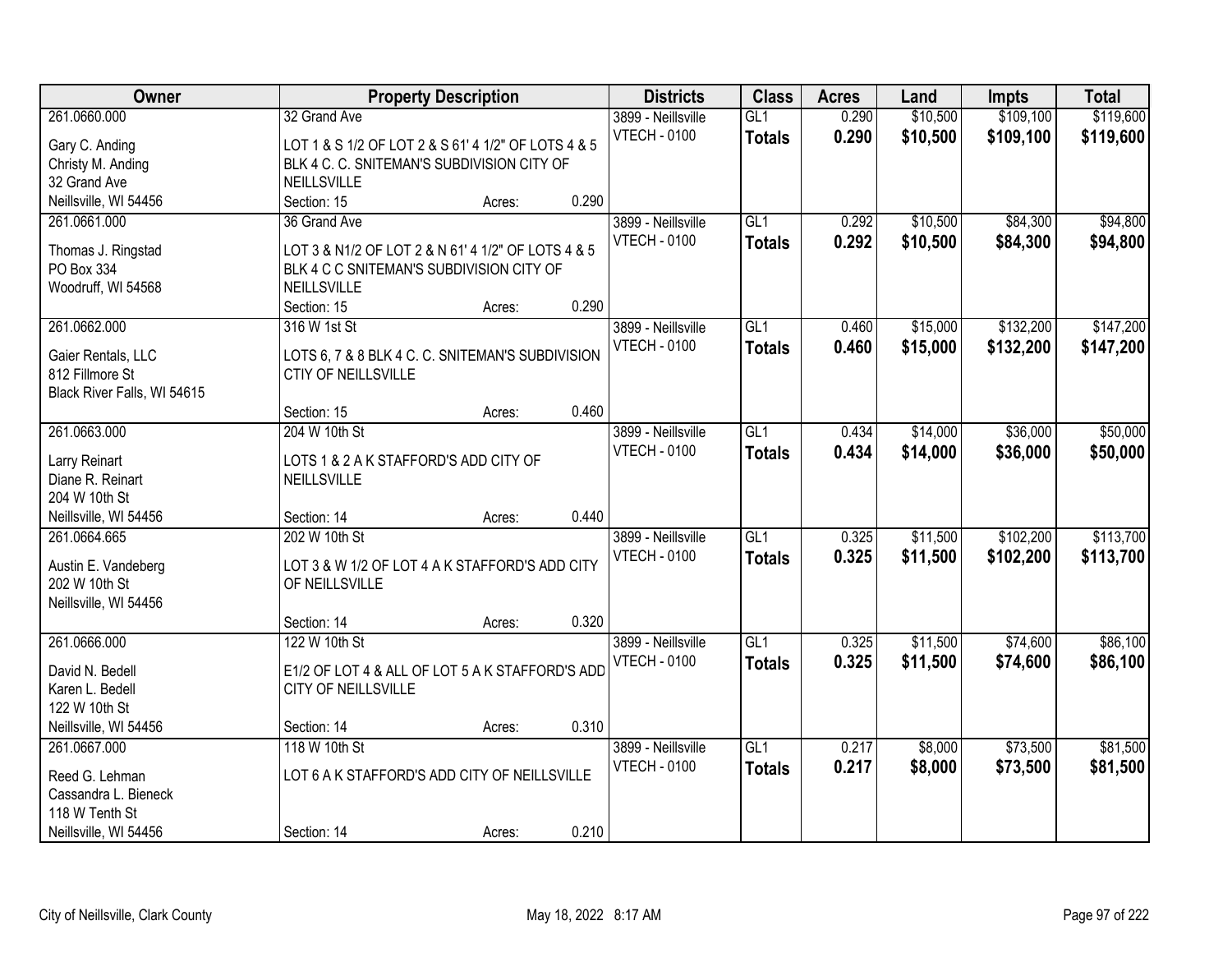| \$45,200<br>\$52,700<br>261.0668.000<br>114 W 10th St<br>GL1<br>0.202<br>\$7,500<br>3899 - Neillsville<br><b>VTECH - 0100</b><br>0.202<br>\$7,500<br>\$45,200<br>\$52,700<br><b>Totals</b><br>LOT 7 A K STAFFORD'S ADD CITY OF NEILLSVILLE<br>Patricia A. Haskins<br>c/o Patricia A. Haskins<br>114 W 10th St<br>0.200<br>Neillsville, WI 54456<br>Section: 14<br>Acres:<br>209 W 10th St<br>EL3<br>0.257<br>261.0669.000<br>3899 - Neillsville<br>$\overline{50}$<br>$\overline{50}$<br>0.257<br>\$0<br>\$0<br><b>VTECH - 0100</b><br><b>Totals</b><br>LOT 11 A K STAFFORD'S ADD CITY OF NEILLSVILLE<br><b>Bernard Rombalski</b><br>PO Box 141<br>Merrillan, WI 54754<br>0.260<br>Section: 14<br>Acres:<br>\$68,400<br>261.0670.000<br>1004 Prospect St<br>3899 - Neillsville<br>GL1<br>0.593<br>\$17,500<br><b>VTECH - 0100</b><br>\$17,500<br>0.593<br>\$68,400<br><b>Totals</b><br>LOTS 12 & 13 A K STAFFORD'S ADD CITY OF<br>Manfred Weisgerber<br>NEILLSVILLE<br>Patricia Weisgerber<br>1004 Prospect St<br>0.590<br>Neillsville, WI 54456<br>Section: 14<br>Acres:<br>GL1<br>\$10,000<br>\$70,100<br>261.0671.000<br>1009 Prospect St<br>3899 - Neillsville<br>0.281<br><b>VTECH - 0100</b><br>0.281<br>\$10,000<br>\$70,100<br><b>Totals</b><br>LOT 14 AK STAFFORD'S ADD & W 63' OF S 12' OF<br>Nicole L. Weber et al<br>c/o Mitchell E. Weber<br>LOT 4 BLK 2 MARY A FURLONG'S 1ST ADD CITY OF<br>1009 Prospect St<br>NEILLSVILLE<br>0.281<br>Neillsville, WI 54456<br>Section: 14<br>Acres:<br>261.0672.000<br>EL4<br>4.510<br>$\overline{50}$<br>$\overline{50}$<br>E 1st St<br>3899 - Neillsville<br>\$0<br>4.510<br>\$0<br><b>VTECH - 0100</b><br>\$0<br><b>Totals</b><br>City of Neillsville<br>LOTS 1-15 BLK 4 LOTS 1-9 BLK 5 SHEPPARD'S ADD<br>106 W Division St<br><b>CITY OF NEILLSVILLE</b><br>Neillsville, WI 54456<br>4.510<br>Section: 14<br>Acres:<br>261.0673.674<br>$\overline{GL1}$<br>\$9,500<br>\$99,800<br>401 Sunset Pl<br>3899 - Neillsville<br>0.250<br><b>VTECH - 0100</b><br>0.250<br>\$9,500<br>\$99,800<br><b>Totals</b><br>PT OF BLK 1 COM AT PT 199' W OF E/L OF W1/2<br>Kai N. Moseid<br>NW-SE & 268 1/2' S OF S/L OF 5TH ST IN CITY OF<br>Cindy K. Moseid<br>401 Sunset Pl<br>NEILLSVILLE TH RNG N 118 1/2' TH W TO E/L OF ST<br>Neillsville, WI 54456<br>0.250<br>Section: 15<br>Acres:<br>261.0675.676<br>GL2<br>\$32,500<br>\$167,800<br>808 W 5th St<br>3899 - Neillsville<br>0.474 | Owner | <b>Property Description</b> | <b>Districts</b> | <b>Class</b>  | <b>Acres</b> | Land     | <b>Impts</b> | <b>Total</b> |
|--------------------------------------------------------------------------------------------------------------------------------------------------------------------------------------------------------------------------------------------------------------------------------------------------------------------------------------------------------------------------------------------------------------------------------------------------------------------------------------------------------------------------------------------------------------------------------------------------------------------------------------------------------------------------------------------------------------------------------------------------------------------------------------------------------------------------------------------------------------------------------------------------------------------------------------------------------------------------------------------------------------------------------------------------------------------------------------------------------------------------------------------------------------------------------------------------------------------------------------------------------------------------------------------------------------------------------------------------------------------------------------------------------------------------------------------------------------------------------------------------------------------------------------------------------------------------------------------------------------------------------------------------------------------------------------------------------------------------------------------------------------------------------------------------------------------------------------------------------------------------------------------------------------------------------------------------------------------------------------------------------------------------------------------------------------------------------------------------------------------------------------------------------------------------------------------------------------------------------------------------------------------------------------------------------------------------------------------------------------------------------------------------------------------------------|-------|-----------------------------|------------------|---------------|--------------|----------|--------------|--------------|
|                                                                                                                                                                                                                                                                                                                                                                                                                                                                                                                                                                                                                                                                                                                                                                                                                                                                                                                                                                                                                                                                                                                                                                                                                                                                                                                                                                                                                                                                                                                                                                                                                                                                                                                                                                                                                                                                                                                                                                                                                                                                                                                                                                                                                                                                                                                                                                                                                                |       |                             |                  |               |              |          |              |              |
|                                                                                                                                                                                                                                                                                                                                                                                                                                                                                                                                                                                                                                                                                                                                                                                                                                                                                                                                                                                                                                                                                                                                                                                                                                                                                                                                                                                                                                                                                                                                                                                                                                                                                                                                                                                                                                                                                                                                                                                                                                                                                                                                                                                                                                                                                                                                                                                                                                |       |                             |                  |               |              |          |              |              |
|                                                                                                                                                                                                                                                                                                                                                                                                                                                                                                                                                                                                                                                                                                                                                                                                                                                                                                                                                                                                                                                                                                                                                                                                                                                                                                                                                                                                                                                                                                                                                                                                                                                                                                                                                                                                                                                                                                                                                                                                                                                                                                                                                                                                                                                                                                                                                                                                                                |       |                             |                  |               |              |          |              |              |
|                                                                                                                                                                                                                                                                                                                                                                                                                                                                                                                                                                                                                                                                                                                                                                                                                                                                                                                                                                                                                                                                                                                                                                                                                                                                                                                                                                                                                                                                                                                                                                                                                                                                                                                                                                                                                                                                                                                                                                                                                                                                                                                                                                                                                                                                                                                                                                                                                                |       |                             |                  |               |              |          |              |              |
|                                                                                                                                                                                                                                                                                                                                                                                                                                                                                                                                                                                                                                                                                                                                                                                                                                                                                                                                                                                                                                                                                                                                                                                                                                                                                                                                                                                                                                                                                                                                                                                                                                                                                                                                                                                                                                                                                                                                                                                                                                                                                                                                                                                                                                                                                                                                                                                                                                |       |                             |                  |               |              |          |              |              |
| \$0<br>\$85,900<br>\$85,900                                                                                                                                                                                                                                                                                                                                                                                                                                                                                                                                                                                                                                                                                                                                                                                                                                                                                                                                                                                                                                                                                                                                                                                                                                                                                                                                                                                                                                                                                                                                                                                                                                                                                                                                                                                                                                                                                                                                                                                                                                                                                                                                                                                                                                                                                                                                                                                                    |       |                             |                  |               |              |          |              | $\sqrt{50}$  |
|                                                                                                                                                                                                                                                                                                                                                                                                                                                                                                                                                                                                                                                                                                                                                                                                                                                                                                                                                                                                                                                                                                                                                                                                                                                                                                                                                                                                                                                                                                                                                                                                                                                                                                                                                                                                                                                                                                                                                                                                                                                                                                                                                                                                                                                                                                                                                                                                                                |       |                             |                  |               |              |          |              |              |
|                                                                                                                                                                                                                                                                                                                                                                                                                                                                                                                                                                                                                                                                                                                                                                                                                                                                                                                                                                                                                                                                                                                                                                                                                                                                                                                                                                                                                                                                                                                                                                                                                                                                                                                                                                                                                                                                                                                                                                                                                                                                                                                                                                                                                                                                                                                                                                                                                                |       |                             |                  |               |              |          |              |              |
|                                                                                                                                                                                                                                                                                                                                                                                                                                                                                                                                                                                                                                                                                                                                                                                                                                                                                                                                                                                                                                                                                                                                                                                                                                                                                                                                                                                                                                                                                                                                                                                                                                                                                                                                                                                                                                                                                                                                                                                                                                                                                                                                                                                                                                                                                                                                                                                                                                |       |                             |                  |               |              |          |              |              |
|                                                                                                                                                                                                                                                                                                                                                                                                                                                                                                                                                                                                                                                                                                                                                                                                                                                                                                                                                                                                                                                                                                                                                                                                                                                                                                                                                                                                                                                                                                                                                                                                                                                                                                                                                                                                                                                                                                                                                                                                                                                                                                                                                                                                                                                                                                                                                                                                                                |       |                             |                  |               |              |          |              |              |
|                                                                                                                                                                                                                                                                                                                                                                                                                                                                                                                                                                                                                                                                                                                                                                                                                                                                                                                                                                                                                                                                                                                                                                                                                                                                                                                                                                                                                                                                                                                                                                                                                                                                                                                                                                                                                                                                                                                                                                                                                                                                                                                                                                                                                                                                                                                                                                                                                                |       |                             |                  |               |              |          |              |              |
|                                                                                                                                                                                                                                                                                                                                                                                                                                                                                                                                                                                                                                                                                                                                                                                                                                                                                                                                                                                                                                                                                                                                                                                                                                                                                                                                                                                                                                                                                                                                                                                                                                                                                                                                                                                                                                                                                                                                                                                                                                                                                                                                                                                                                                                                                                                                                                                                                                |       |                             |                  |               |              |          |              |              |
|                                                                                                                                                                                                                                                                                                                                                                                                                                                                                                                                                                                                                                                                                                                                                                                                                                                                                                                                                                                                                                                                                                                                                                                                                                                                                                                                                                                                                                                                                                                                                                                                                                                                                                                                                                                                                                                                                                                                                                                                                                                                                                                                                                                                                                                                                                                                                                                                                                |       |                             |                  |               |              |          |              |              |
|                                                                                                                                                                                                                                                                                                                                                                                                                                                                                                                                                                                                                                                                                                                                                                                                                                                                                                                                                                                                                                                                                                                                                                                                                                                                                                                                                                                                                                                                                                                                                                                                                                                                                                                                                                                                                                                                                                                                                                                                                                                                                                                                                                                                                                                                                                                                                                                                                                |       |                             |                  |               |              |          |              |              |
| \$80,100<br>\$80,100                                                                                                                                                                                                                                                                                                                                                                                                                                                                                                                                                                                                                                                                                                                                                                                                                                                                                                                                                                                                                                                                                                                                                                                                                                                                                                                                                                                                                                                                                                                                                                                                                                                                                                                                                                                                                                                                                                                                                                                                                                                                                                                                                                                                                                                                                                                                                                                                           |       |                             |                  |               |              |          |              |              |
|                                                                                                                                                                                                                                                                                                                                                                                                                                                                                                                                                                                                                                                                                                                                                                                                                                                                                                                                                                                                                                                                                                                                                                                                                                                                                                                                                                                                                                                                                                                                                                                                                                                                                                                                                                                                                                                                                                                                                                                                                                                                                                                                                                                                                                                                                                                                                                                                                                |       |                             |                  |               |              |          |              |              |
|                                                                                                                                                                                                                                                                                                                                                                                                                                                                                                                                                                                                                                                                                                                                                                                                                                                                                                                                                                                                                                                                                                                                                                                                                                                                                                                                                                                                                                                                                                                                                                                                                                                                                                                                                                                                                                                                                                                                                                                                                                                                                                                                                                                                                                                                                                                                                                                                                                |       |                             |                  |               |              |          |              |              |
|                                                                                                                                                                                                                                                                                                                                                                                                                                                                                                                                                                                                                                                                                                                                                                                                                                                                                                                                                                                                                                                                                                                                                                                                                                                                                                                                                                                                                                                                                                                                                                                                                                                                                                                                                                                                                                                                                                                                                                                                                                                                                                                                                                                                                                                                                                                                                                                                                                |       |                             |                  |               |              |          |              |              |
| $\overline{50}$<br>\$109,300<br>\$109,300<br>\$200,300                                                                                                                                                                                                                                                                                                                                                                                                                                                                                                                                                                                                                                                                                                                                                                                                                                                                                                                                                                                                                                                                                                                                                                                                                                                                                                                                                                                                                                                                                                                                                                                                                                                                                                                                                                                                                                                                                                                                                                                                                                                                                                                                                                                                                                                                                                                                                                         |       |                             |                  |               |              |          |              |              |
|                                                                                                                                                                                                                                                                                                                                                                                                                                                                                                                                                                                                                                                                                                                                                                                                                                                                                                                                                                                                                                                                                                                                                                                                                                                                                                                                                                                                                                                                                                                                                                                                                                                                                                                                                                                                                                                                                                                                                                                                                                                                                                                                                                                                                                                                                                                                                                                                                                |       |                             |                  |               |              |          |              |              |
|                                                                                                                                                                                                                                                                                                                                                                                                                                                                                                                                                                                                                                                                                                                                                                                                                                                                                                                                                                                                                                                                                                                                                                                                                                                                                                                                                                                                                                                                                                                                                                                                                                                                                                                                                                                                                                                                                                                                                                                                                                                                                                                                                                                                                                                                                                                                                                                                                                |       |                             |                  |               |              |          |              |              |
|                                                                                                                                                                                                                                                                                                                                                                                                                                                                                                                                                                                                                                                                                                                                                                                                                                                                                                                                                                                                                                                                                                                                                                                                                                                                                                                                                                                                                                                                                                                                                                                                                                                                                                                                                                                                                                                                                                                                                                                                                                                                                                                                                                                                                                                                                                                                                                                                                                |       |                             |                  |               |              |          |              |              |
|                                                                                                                                                                                                                                                                                                                                                                                                                                                                                                                                                                                                                                                                                                                                                                                                                                                                                                                                                                                                                                                                                                                                                                                                                                                                                                                                                                                                                                                                                                                                                                                                                                                                                                                                                                                                                                                                                                                                                                                                                                                                                                                                                                                                                                                                                                                                                                                                                                |       |                             |                  |               |              |          |              |              |
|                                                                                                                                                                                                                                                                                                                                                                                                                                                                                                                                                                                                                                                                                                                                                                                                                                                                                                                                                                                                                                                                                                                                                                                                                                                                                                                                                                                                                                                                                                                                                                                                                                                                                                                                                                                                                                                                                                                                                                                                                                                                                                                                                                                                                                                                                                                                                                                                                                |       |                             |                  |               |              |          |              |              |
|                                                                                                                                                                                                                                                                                                                                                                                                                                                                                                                                                                                                                                                                                                                                                                                                                                                                                                                                                                                                                                                                                                                                                                                                                                                                                                                                                                                                                                                                                                                                                                                                                                                                                                                                                                                                                                                                                                                                                                                                                                                                                                                                                                                                                                                                                                                                                                                                                                |       |                             |                  |               |              |          |              |              |
|                                                                                                                                                                                                                                                                                                                                                                                                                                                                                                                                                                                                                                                                                                                                                                                                                                                                                                                                                                                                                                                                                                                                                                                                                                                                                                                                                                                                                                                                                                                                                                                                                                                                                                                                                                                                                                                                                                                                                                                                                                                                                                                                                                                                                                                                                                                                                                                                                                |       |                             |                  |               |              |          |              |              |
|                                                                                                                                                                                                                                                                                                                                                                                                                                                                                                                                                                                                                                                                                                                                                                                                                                                                                                                                                                                                                                                                                                                                                                                                                                                                                                                                                                                                                                                                                                                                                                                                                                                                                                                                                                                                                                                                                                                                                                                                                                                                                                                                                                                                                                                                                                                                                                                                                                |       |                             |                  |               |              |          |              |              |
|                                                                                                                                                                                                                                                                                                                                                                                                                                                                                                                                                                                                                                                                                                                                                                                                                                                                                                                                                                                                                                                                                                                                                                                                                                                                                                                                                                                                                                                                                                                                                                                                                                                                                                                                                                                                                                                                                                                                                                                                                                                                                                                                                                                                                                                                                                                                                                                                                                |       |                             |                  |               |              |          |              |              |
|                                                                                                                                                                                                                                                                                                                                                                                                                                                                                                                                                                                                                                                                                                                                                                                                                                                                                                                                                                                                                                                                                                                                                                                                                                                                                                                                                                                                                                                                                                                                                                                                                                                                                                                                                                                                                                                                                                                                                                                                                                                                                                                                                                                                                                                                                                                                                                                                                                |       |                             |                  |               |              |          |              |              |
|                                                                                                                                                                                                                                                                                                                                                                                                                                                                                                                                                                                                                                                                                                                                                                                                                                                                                                                                                                                                                                                                                                                                                                                                                                                                                                                                                                                                                                                                                                                                                                                                                                                                                                                                                                                                                                                                                                                                                                                                                                                                                                                                                                                                                                                                                                                                                                                                                                |       |                             |                  |               |              |          |              |              |
|                                                                                                                                                                                                                                                                                                                                                                                                                                                                                                                                                                                                                                                                                                                                                                                                                                                                                                                                                                                                                                                                                                                                                                                                                                                                                                                                                                                                                                                                                                                                                                                                                                                                                                                                                                                                                                                                                                                                                                                                                                                                                                                                                                                                                                                                                                                                                                                                                                |       |                             |                  |               |              |          |              |              |
|                                                                                                                                                                                                                                                                                                                                                                                                                                                                                                                                                                                                                                                                                                                                                                                                                                                                                                                                                                                                                                                                                                                                                                                                                                                                                                                                                                                                                                                                                                                                                                                                                                                                                                                                                                                                                                                                                                                                                                                                                                                                                                                                                                                                                                                                                                                                                                                                                                |       |                             |                  |               |              |          |              |              |
| PT OF BLK 1 COM AT PT 199' W OF E/L OF W1/2<br>John A. Scaletta                                                                                                                                                                                                                                                                                                                                                                                                                                                                                                                                                                                                                                                                                                                                                                                                                                                                                                                                                                                                                                                                                                                                                                                                                                                                                                                                                                                                                                                                                                                                                                                                                                                                                                                                                                                                                                                                                                                                                                                                                                                                                                                                                                                                                                                                                                                                                                |       |                             | <b>TID #4</b>    | <b>Totals</b> | 0.474        | \$32,500 | \$167,800    | \$200,300    |
| <b>VTECH - 0100</b><br>N1005 Resewood Ave<br>NW-SE ON S/L OF 5TH ST TH RNG S 150' TH W TO                                                                                                                                                                                                                                                                                                                                                                                                                                                                                                                                                                                                                                                                                                                                                                                                                                                                                                                                                                                                                                                                                                                                                                                                                                                                                                                                                                                                                                                                                                                                                                                                                                                                                                                                                                                                                                                                                                                                                                                                                                                                                                                                                                                                                                                                                                                                      |       |                             |                  |               |              |          |              |              |
| E/L OF SUNSET PL BG TH W/L OF BLK 1 TH N & NLY<br>Neillsville, WI 54456                                                                                                                                                                                                                                                                                                                                                                                                                                                                                                                                                                                                                                                                                                                                                                                                                                                                                                                                                                                                                                                                                                                                                                                                                                                                                                                                                                                                                                                                                                                                                                                                                                                                                                                                                                                                                                                                                                                                                                                                                                                                                                                                                                                                                                                                                                                                                        |       |                             |                  |               |              |          |              |              |
| 0.470<br>Section: 15<br>Acres:                                                                                                                                                                                                                                                                                                                                                                                                                                                                                                                                                                                                                                                                                                                                                                                                                                                                                                                                                                                                                                                                                                                                                                                                                                                                                                                                                                                                                                                                                                                                                                                                                                                                                                                                                                                                                                                                                                                                                                                                                                                                                                                                                                                                                                                                                                                                                                                                 |       |                             |                  |               |              |          |              |              |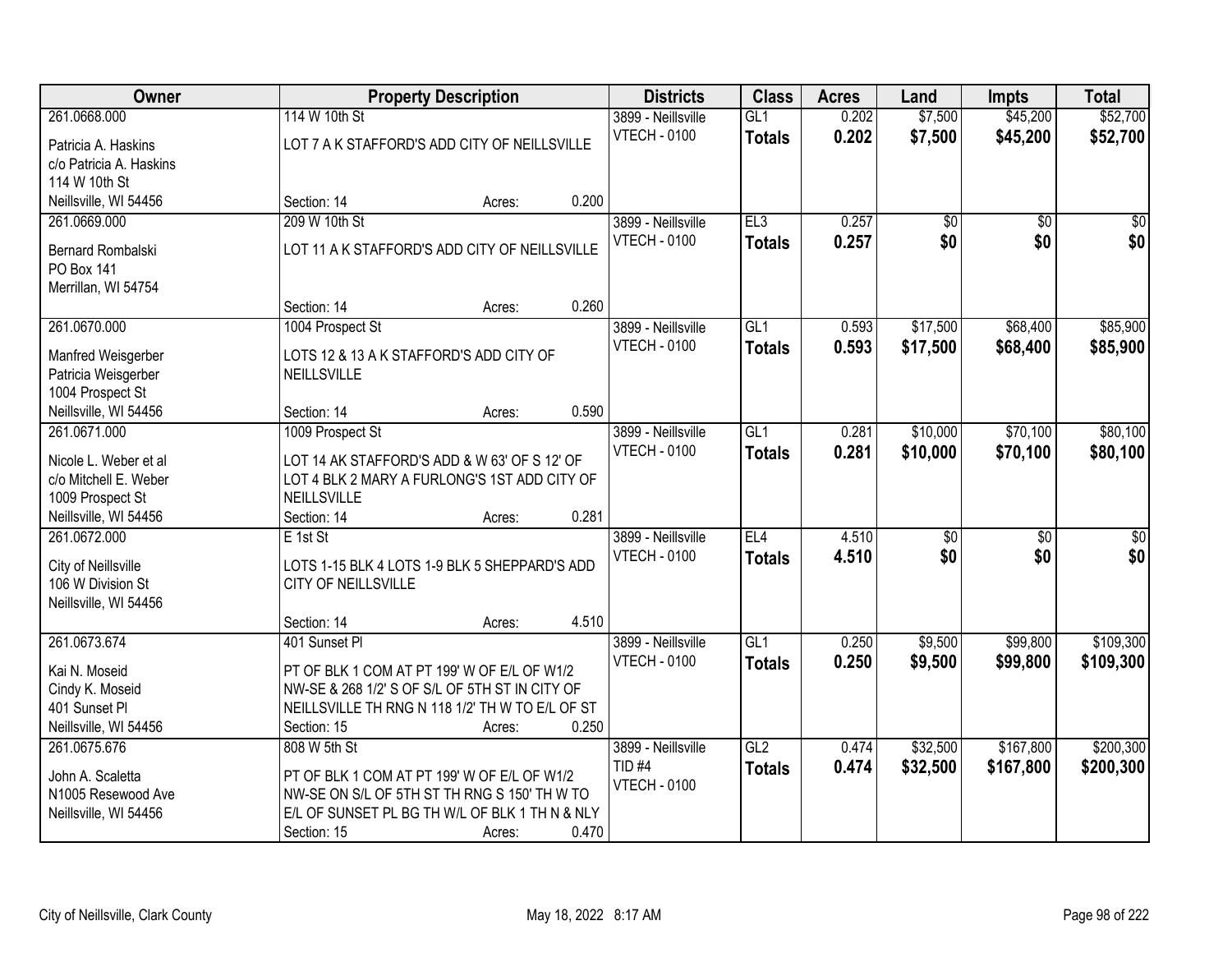| Owner                           |                                                  | <b>Property Description</b> |       | <b>Districts</b>    | <b>Class</b>     | <b>Acres</b> | Land     | <b>Impts</b> | <b>Total</b> |
|---------------------------------|--------------------------------------------------|-----------------------------|-------|---------------------|------------------|--------------|----------|--------------|--------------|
| 261.0677.000                    | 806 W 5th St                                     |                             |       | 3899 - Neillsville  | GL1              | 0.344        | \$12,000 | \$86,700     | \$98,700     |
| Christopher Poeschel            | PT OF BLK 1 COM AT A PT ON S/L OF 5TH ST OF SD   |                             |       | TID <sub>#4</sub>   | <b>Totals</b>    | 0.344        | \$12,000 | \$86,700     | \$98,700     |
| Jamie Schumacker                | CITY 99' W OF E/L OF W1/2 NW-SE-15-24 -2W TH W   |                             |       | <b>VTECH - 0100</b> |                  |              |          |              |              |
| 806 W 5th St                    | 100' TH S 150' TH E 100' TH N 150' TO POB SUNSET |                             |       |                     |                  |              |          |              |              |
| Neillsville, WI 54456           | Section: 15                                      | Acres:                      | 0.340 |                     |                  |              |          |              |              |
| 261.0678.000                    | 807 W 4th St                                     |                             |       | 3899 - Neillsville  | GL1              | 0.273        | \$10,000 | \$78,500     | \$88,500     |
|                                 |                                                  |                             |       | <b>VTECH - 0100</b> | <b>Totals</b>    | 0.273        | \$10,000 | \$78,500     | \$88,500     |
| Chester L. Johnson              | E 100' OF S 118 1/2' OF BLK 1 SUNSET HILLS       |                             |       |                     |                  |              |          |              |              |
| Irma A. Johnson<br>807 W 4th St | SUBDIVISION CITY OF NEILLSVILLE                  |                             |       |                     |                  |              |          |              |              |
| Neillsville, WI 54456           | Section: 15                                      | Acres:                      | 0.270 |                     |                  |              |          |              |              |
| 261.0679.000                    | 325 Sunset Pl                                    |                             |       | 3899 - Neillsville  | GL1              | 0.275        | \$10,000 | \$105,500    | \$115,500    |
|                                 |                                                  |                             |       | <b>VTECH - 0100</b> |                  |              |          |              |              |
| Bobbi J. Delo                   | LOT 1 BLK 2 SUNSET HILLS SUBDIVISION CITY OF     |                             |       |                     | <b>Totals</b>    | 0.275        | \$10,000 | \$105,500    | \$115,500    |
| 325 Sunset Pl                   | NEILLSVILLE                                      |                             |       |                     |                  |              |          |              |              |
| Neillsville, WI 54456           |                                                  |                             |       |                     |                  |              |          |              |              |
|                                 | Section: 15                                      | Acres:                      | 0.280 |                     |                  |              |          |              |              |
| 261.0680.000                    | 321 Sunset Pl                                    |                             |       | 3899 - Neillsville  | GL1              | 0.517        | \$16,000 | \$136,900    | \$152,900    |
| David Harnisch                  | LOTS 2 & 3 BLK 2 SUNSET HILLS SUBDIVISION CITY   |                             |       | <b>VTECH - 0100</b> | <b>Totals</b>    | 0.517        | \$16,000 | \$136,900    | \$152,900    |
| Carol Harnisch                  | OF NEILLSVILLE                                   |                             |       |                     |                  |              |          |              |              |
| 321 Sunset Pl                   |                                                  |                             |       |                     |                  |              |          |              |              |
| Neillsville, WI 54456           | Section: 15                                      | Acres:                      | 0.520 |                     |                  |              |          |              |              |
| 261.0681.000                    | 317 Sunset Pl                                    |                             |       | 3899 - Neillsville  | $\overline{GL1}$ | 0.258        | \$9,500  | \$117,900    | \$127,400    |
|                                 |                                                  |                             |       | <b>VTECH - 0100</b> | <b>Totals</b>    | 0.258        | \$9,500  | \$117,900    | \$127,400    |
| James A. Schleifer ETAL         | LOT 4 BLK 2 SUNSET HILLS SUBDIVISION CITY OF     |                             |       |                     |                  |              |          |              |              |
| c/o James A. Schleifer          | NEILLSVILLE L/L RICHARD/PATRICIA SCHLEIFER       |                             |       |                     |                  |              |          |              |              |
| C/O Richard/Patricia Schleifer  |                                                  |                             |       |                     |                  |              |          |              |              |
| 317 Sunset Pl                   | Section: 15                                      | Acres:                      | 0.260 |                     |                  |              |          |              |              |
| Neillsville, WI 54456           |                                                  |                             |       |                     |                  |              |          |              |              |
| 261.0682.000                    | 305 Sunset Pl                                    |                             |       | 3899 - Neillsville  | GL1              | 0.258        | \$9,500  | \$200,000    | \$209,500    |
| Rodney M. Newmann               | LOT 5 BLK 2 SUNSET HILLS SUBDIVISION CITY OF     |                             |       | <b>VTECH - 0100</b> | <b>Totals</b>    | 0.258        | \$9,500  | \$200,000    | \$209,500    |
| 305 Sunset Pl                   | NEILLSVILLE                                      |                             |       |                     |                  |              |          |              |              |
| Neillsville, WI 54456           |                                                  |                             |       |                     |                  |              |          |              |              |
|                                 | Section: 15                                      | Acres:                      | 0.260 |                     |                  |              |          |              |              |
| 261.0683.000                    | 303 Sunset Pl                                    |                             |       | 3899 - Neillsville  | GL1              | 0.251        | \$9,500  | \$88,000     | \$97,500     |
| Marian Vornholt                 | LOT 6 BLK 2 SUNSET HILLS SUBDIVISION CITY OF     |                             |       | <b>VTECH - 0100</b> | <b>Totals</b>    | 0.251        | \$9,500  | \$88,000     | \$97,500     |
| 303 Sunset Pl                   | NEILLSVILLE                                      |                             |       |                     |                  |              |          |              |              |
| Neillsville, WI 54456           |                                                  |                             |       |                     |                  |              |          |              |              |
|                                 |                                                  |                             | 0.250 |                     |                  |              |          |              |              |
|                                 | Section: 15                                      | Acres:                      |       |                     |                  |              |          |              |              |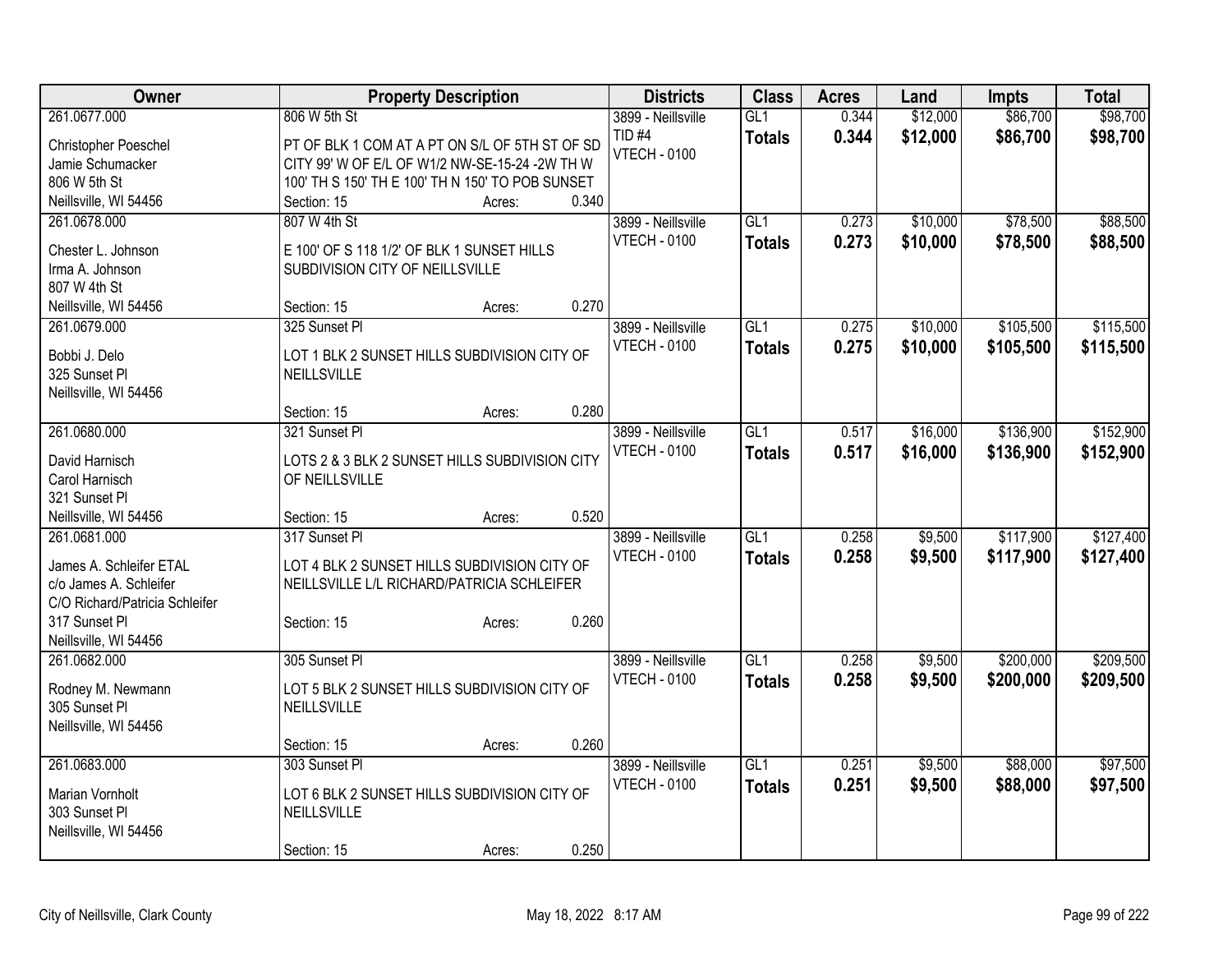| <b>Owner</b>                                      |                                               | <b>Property Description</b> |       | <b>Districts</b>    | <b>Class</b>     | <b>Acres</b> | Land     | <b>Impts</b>    | <b>Total</b> |
|---------------------------------------------------|-----------------------------------------------|-----------------------------|-------|---------------------|------------------|--------------|----------|-----------------|--------------|
| 261.0684.000                                      | 301 Sunset PI                                 |                             |       | 3899 - Neillsville  | GL1              | 0.234        | \$9,000  | \$113,500       | \$122,500    |
| Kenneth C. Marg                                   | LOT 7 BLK 2 SUNSET HILLS SUBDIVISION CITY OF  |                             |       | <b>VTECH - 0100</b> | <b>Totals</b>    | 0.234        | \$9,000  | \$113,500       | \$122,500    |
| Candace Marg                                      | NEILLSVILLE                                   |                             |       |                     |                  |              |          |                 |              |
| 301 Sunset Pl                                     |                                               |                             |       |                     |                  |              |          |                 |              |
| Neillsville, WI 54456                             | Section: 15                                   | Acres:                      | 0.230 |                     |                  |              |          |                 |              |
| 261.0685.000                                      | 221 Sunset PI                                 |                             |       | 3899 - Neillsville  | GL1              | 0.212        | \$8,000  | \$101,500       | \$109,500    |
| Jerilyn S. Amand                                  | LOT 8 BLK 2 SUNSET HILLS SUBDIVISION CITY OF  |                             |       | <b>VTECH - 0100</b> | <b>Totals</b>    | 0.212        | \$8,000  | \$101,500       | \$109,500    |
| 221 Sunset Pl                                     | NEILLSVILLE                                   |                             |       |                     |                  |              |          |                 |              |
| Neillsville, WI 54456                             |                                               |                             |       |                     |                  |              |          |                 |              |
|                                                   | Section: 15                                   | Acres:                      | 0.210 |                     |                  |              |          |                 |              |
| 261.0686.000                                      | 219 Sunset Pl                                 |                             |       | 3899 - Neillsville  | GL1              | 0.220        | \$8,500  | \$137,500       | \$146,000    |
|                                                   | LOT 9 BLK 2 SUNSET HILLS SUBDIVISION CITY OF  |                             |       | <b>VTECH - 0100</b> | <b>Totals</b>    | 0.220        | \$8,500  | \$137,500       | \$146,000    |
| Bruce A. Vandeberg ETAL<br>c/o Bruce A. Vandeberg | NEILLSVILLE                                   |                             |       |                     |                  |              |          |                 |              |
| C/O Robert J Vandeberg                            |                                               |                             |       |                     |                  |              |          |                 |              |
| 1324 Kenneth Dr                                   | Section: 15                                   | Acres:                      | 0.220 |                     |                  |              |          |                 |              |
| Bloomington, IL 61704                             |                                               |                             |       |                     |                  |              |          |                 |              |
| 261.0687.000                                      | 219 Sunset Pl                                 |                             |       | 3899 - Neillsville  | GLI              | 0.220        | \$8,500  | $\overline{50}$ | \$8,500      |
| Bruce A. Vandeberg ETAL                           | LOT 10 BLK 2 SUNSET HILLS SUBDIVISION CITY OF |                             |       | <b>VTECH - 0100</b> | <b>Totals</b>    | 0.220        | \$8,500  | \$0             | \$8,500      |
| c/o Bruce A. Vandeberg                            | NEILLSVILLE                                   |                             |       |                     |                  |              |          |                 |              |
| C/O Robert J Vandeberg                            |                                               |                             |       |                     |                  |              |          |                 |              |
| 1324 Kenneth Dr                                   | Section: 15                                   | Acres:                      | 0.220 |                     |                  |              |          |                 |              |
| Bloomington, IL 61704                             |                                               |                             |       |                     |                  |              |          |                 |              |
| 261.0688.000                                      | 217 Sunset PI                                 |                             |       | 3899 - Neillsville  | GL1              | 0.220        | \$8,500  | $\overline{50}$ | \$8,500      |
| Olga A. Lopez                                     | LOT 11 BLK 2 SUNSET HILLS SUBDIVISION CITY OF |                             |       | <b>VTECH - 0100</b> | <b>Totals</b>    | 0.220        | \$8,500  | \$0             | \$8,500      |
| 217 Sunset Pl                                     | NEILLSVILLE                                   |                             |       |                     |                  |              |          |                 |              |
| Neillsville, WI 54456                             |                                               |                             |       |                     |                  |              |          |                 |              |
|                                                   | Section: 15                                   | Acres:                      | 0.220 |                     |                  |              |          |                 |              |
| 261.0689.000                                      | 217 Sunset PI                                 |                             |       | 3899 - Neillsville  | $\overline{GL1}$ | 0.220        | \$8,500  | \$117,000       | \$125,500    |
| Olga A. Lopez                                     | LOT 12 BLK 2 SUNSET HILLS SUBDIVISION CITY OF |                             |       | <b>VTECH - 0100</b> | <b>Totals</b>    | 0.220        | \$8,500  | \$117,000       | \$125,500    |
| 217 Sunset Pl                                     | NEILLSVILLE                                   |                             |       |                     |                  |              |          |                 |              |
| Neillsville, WI 54456                             |                                               |                             |       |                     |                  |              |          |                 |              |
|                                                   | Section: 15                                   | Acres:                      | 0.220 |                     |                  |              |          |                 |              |
| 261.0692.000                                      | 206 Ferguson St                               |                             |       | 3899 - Neillsville  | GL1              | 1.130        | \$25,000 | \$198,600       | \$223,600    |
| Robert R. Petkovsek                               | LOTS 1 THRU 4 BLK 3 SUNSET HILLS SUBDIVISION  |                             |       | TID <sub>#4</sub>   | <b>Totals</b>    | 1.130        | \$25,000 | \$198,600       | \$223,600    |
| Barbara A. Petkovsek                              | CITY OF NEILLSVILLE                           |                             |       | <b>VTECH - 0100</b> |                  |              |          |                 |              |
| 206 Ferguson St                                   |                                               |                             |       |                     |                  |              |          |                 |              |
| Neillsville, WI 54456                             | Section: 15                                   | Acres:                      | 1.130 |                     |                  |              |          |                 |              |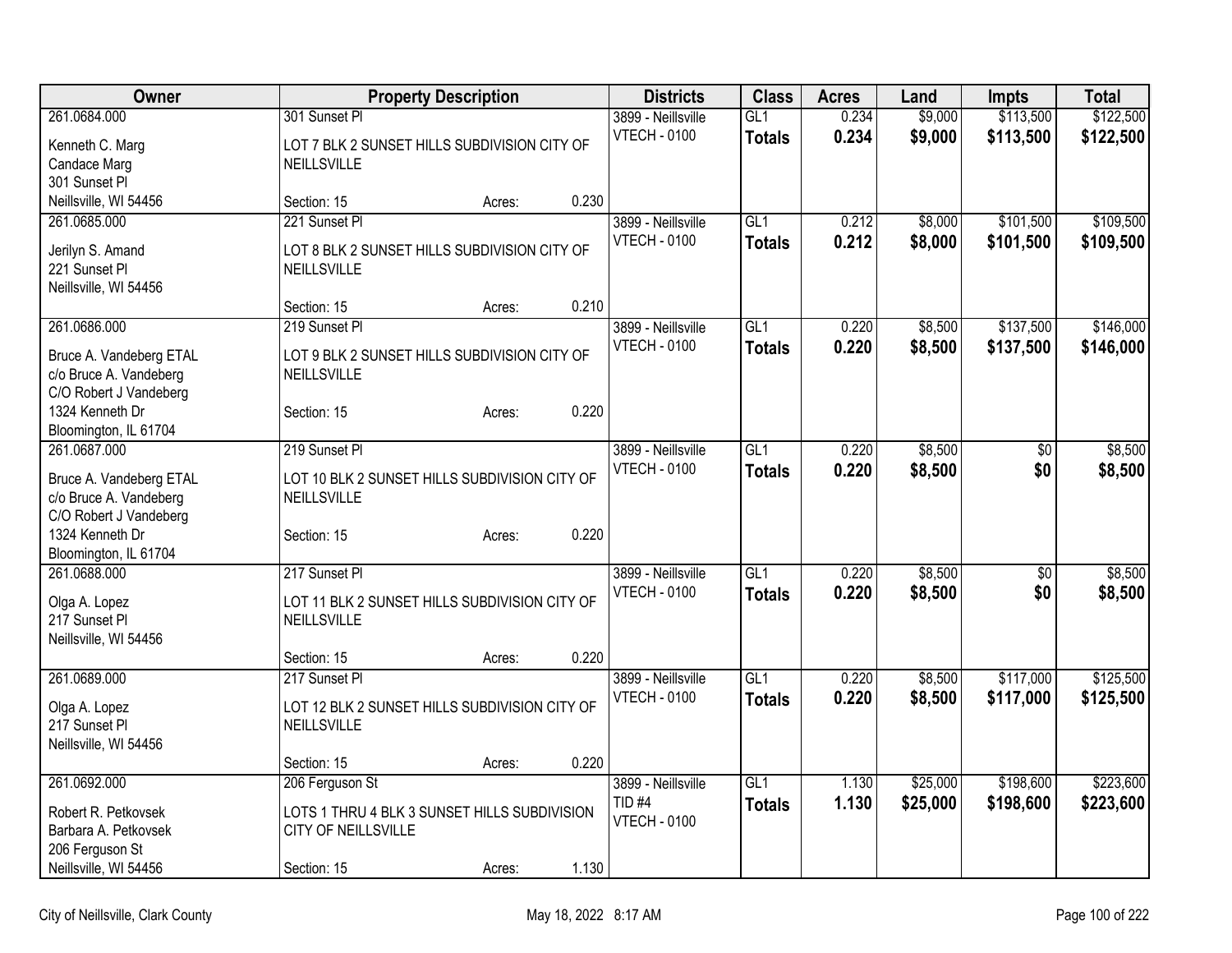| Owner                             | <b>Property Description</b>                  | <b>Districts</b>    | <b>Class</b>  | <b>Acres</b> | Land     | <b>Impts</b>    | <b>Total</b> |
|-----------------------------------|----------------------------------------------|---------------------|---------------|--------------|----------|-----------------|--------------|
| 261.0694.695                      | 216 Sunset Pl                                | 3899 - Neillsville  | GL2           | 4.726        | \$65,000 | \$600,000       | \$665,000    |
| Lisenby Properties, LLC           | UNIT 1 & LCE OF MEMORIAL MEDICAL CENTER      | TID <sub>#4</sub>   | <b>Totals</b> | 4.726        | \$65,000 | \$600,000       | \$665,000    |
| PO Box 279                        | CONDO PLAT BG PT OF LOTS 1-19 BLK 4 SUNSET   | <b>VTECH - 0100</b> |               |              |          |                 |              |
| Spooner, WI 54801                 | HILLS SUBDIVISION CITY OF NEILLSVILLE (SHOWN |                     |               |              |          |                 |              |
|                                   | 0.000<br>Section: 15<br>Acres:               |                     |               |              |          |                 |              |
| 261.0696.000                      | 316 Sunset PI                                | 3899 - Neillsville  | GL2           | 0.000        | \$65,500 | \$585,000       | \$650,500    |
| Lisenby Properties, LLC           | UNIT 2 MEMORIAL MEDICAL CENTER NEILLSVILLE   | <b>TID #4</b>       | <b>Totals</b> | 0.000        | \$65,500 | \$585,000       | \$650,500    |
| PO Box 279                        | CONDOMINIUM PLAT CITY OF NEILLSVILLE         | <b>VTECH - 0100</b> |               |              |          |                 |              |
| Spooner, WI 54801                 |                                              |                     |               |              |          |                 |              |
|                                   | 0.000<br>Section: 15<br>Acres:               |                     |               |              |          |                 |              |
| 261.0697.000                      | W 4th St                                     | 3899 - Neillsville  | GL2           | 0.165        | \$14,500 | \$0             | \$14,500     |
| John Chadwick                     | LOT 1 BLK 5 SUNSET HILLS SUBDIVISION CITY OF | TID <sub>#4</sub>   | <b>Totals</b> | 0.165        | \$14,500 | \$0             | \$14,500     |
| Jennifer Chadwick                 | NEILLSVILLE                                  | <b>VTECH - 0100</b> |               |              |          |                 |              |
| 920 W 5th St                      |                                              |                     |               |              |          |                 |              |
| Neillsville, WI 54456             | 0.170<br>Section: 15<br>Acres:               |                     |               |              |          |                 |              |
| 261.0698.000                      | W 4th St                                     | 3899 - Neillsville  | GL2           | 0.165        | \$14,500 | $\sqrt[6]{3}$   | \$14,500     |
|                                   |                                              | TID <sub>#4</sub>   | <b>Totals</b> | 0.165        | \$14,500 | \$0             | \$14,500     |
| John Chadwick                     | LOT 2 BLK 5 SUNSET HILLS SUBDIVISION CITY OF | <b>VTECH - 0100</b> |               |              |          |                 |              |
| Jennifer Chadwick<br>920 W 5th St | NEILLSVILLE                                  |                     |               |              |          |                 |              |
| Neillsville, WI 54456             | 0.170<br>Section: 15<br>Acres:               |                     |               |              |          |                 |              |
| 261.0699.000                      | W 4th St                                     | 3899 - Neillsville  | GL2           | 0.165        | \$14,500 | $\overline{50}$ | \$14,500     |
|                                   |                                              | <b>TID #4</b>       |               | 0.165        | \$14,500 | \$0             | \$14,500     |
| John Chadwick                     | LOT 3 BLK 5 SUNSET HILLS SUBDIVISION CITY OF | <b>VTECH - 0100</b> | <b>Totals</b> |              |          |                 |              |
| Jennifer Chadwick                 | NEILLSVILLE                                  |                     |               |              |          |                 |              |
| 920 W 5th St                      |                                              |                     |               |              |          |                 |              |
| Neillsville, WI 54456             | 0.170<br>Section: 15<br>Acres:               |                     |               |              |          |                 |              |
| 261.0700.000                      | W 4th St                                     | 3899 - Neillsville  | GL2           | 0.165        | \$14,500 | $\sqrt{$0}$     | \$14,500     |
| John Chadwick                     | LOT 4 BLK 5 SUNSET HILLS SUBDIVISION CITY OF | TID <sub>#4</sub>   | <b>Totals</b> | 0.165        | \$14,500 | \$0             | \$14,500     |
| Jennifer Chadwick                 | NEILLSVILLE                                  | <b>VTECH - 0100</b> |               |              |          |                 |              |
| 920 W 5th St                      |                                              |                     |               |              |          |                 |              |
| Neillsville, WI 54456             | 0.170<br>Section: 15<br>Acres:               |                     |               |              |          |                 |              |
| 261.0701.000                      | $W$ 4th St                                   | 3899 - Neillsville  | GL2           | 0.124        | \$11,000 | $\overline{50}$ | \$11,000     |
| John Chadwick                     | LOT 5 BLK 5 SUNSET HILLS SUBDIVISION CITY OF | TID <sub>#4</sub>   | <b>Totals</b> | 0.124        | \$11,000 | \$0             | \$11,000     |
| Jennifer Chadwick                 | NEILLSVILLE                                  | <b>VTECH - 0100</b> |               |              |          |                 |              |
| 920 W 5th St                      |                                              |                     |               |              |          |                 |              |
| Neillsville, WI 54456             | 0.120<br>Section: 15<br>Acres:               |                     |               |              |          |                 |              |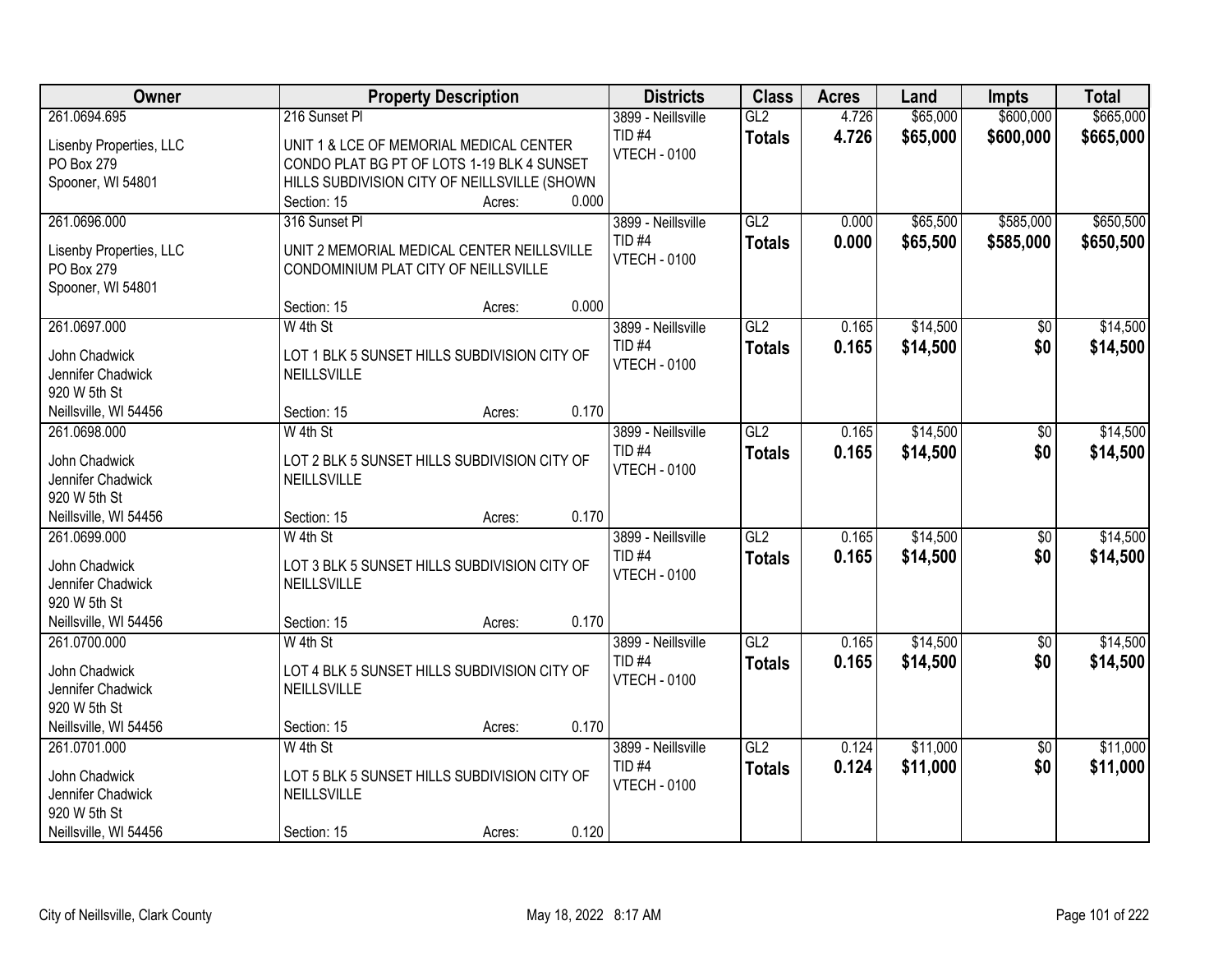| Owner                                    |                    | <b>Property Description</b>                     |       | <b>Districts</b>                     | <b>Class</b>     | <b>Acres</b> | Land     | <b>Impts</b> | <b>Total</b> |
|------------------------------------------|--------------------|-------------------------------------------------|-------|--------------------------------------|------------------|--------------|----------|--------------|--------------|
| 261.0702.000                             | 920 W 5th St       |                                                 |       | 3899 - Neillsville                   | GL2              | 0.870        | \$42,000 | \$261,600    | \$303,600    |
| John Chadwick<br>Jennifer Chadwick       | <b>NEILLSVILLE</b> | BLK 6 SUNSET HILLS SUBDIVISION CITY OF          |       | <b>TID #4</b><br><b>VTECH - 0100</b> | <b>Totals</b>    | 0.870        | \$42,000 | \$261,600    | \$303,600    |
| 920 W 5th St<br>Neillsville, WI 54456    | Section: 15        | Acres:                                          | 0.870 |                                      |                  |              |          |              |              |
| 261.0703.000                             | 600 E 2nd St       |                                                 |       | 3899 - Neillsville                   | GL1              | 0.882        | \$22,500 | \$251,500    | \$274,000    |
|                                          |                    |                                                 |       | <b>VTECH - 0100</b>                  | <b>Totals</b>    | 0.882        | \$22,500 | \$251,500    | \$274,000    |
| Corrine Brekke Rev Trust<br>600 E 2nd St | <b>NEILLSVILLE</b> | LOTS 1 & 2 TIBBETT'S SUBDIVISION CITY OF        |       |                                      |                  |              |          |              |              |
| Neillsville, WI 54456                    |                    |                                                 |       |                                      |                  |              |          |              |              |
|                                          | Section: 14        | Acres:                                          | 0.880 |                                      |                  |              |          |              |              |
| 261.0704.000                             | 604 E 2nd St       |                                                 |       | 3899 - Neillsville                   | GL1              | 0.430        | \$17,500 | \$141,500    | \$159,000    |
| Joel R. Feist                            |                    | LOT 3 TIBBETT'S SUBDIVISION CITY OF NEILLSVILLE |       | <b>VTECH - 0100</b>                  | <b>Totals</b>    | 0.430        | \$17,500 | \$141,500    | \$159,000    |
| Susan M. Feist                           |                    |                                                 |       |                                      |                  |              |          |              |              |
| 604 E 2nd St                             |                    |                                                 |       |                                      |                  |              |          |              |              |
| Neillsville, WI 54456                    | Section: 14        | Acres:                                          | 0.430 |                                      |                  |              |          |              |              |
| 261.0705.000                             | 606 E 2nd St       |                                                 |       | 3899 - Neillsville                   | GL1              | 0.430        | \$17,500 | \$86,000     | \$103,500    |
| Timothy M. Voigt                         |                    | LOT 4 TIBBETT'S SUBDIVISION CITY OF NEILLSVILLE |       | <b>VTECH - 0100</b>                  | <b>Totals</b>    | 0.430        | \$17,500 | \$86,000     | \$103,500    |
| Susan M. Voigt                           |                    |                                                 |       |                                      |                  |              |          |              |              |
| 1120 E 2nd St                            |                    |                                                 |       |                                      |                  |              |          |              |              |
| Neillsville, WI 54456                    | Section: 14        | Acres:                                          | 0.430 |                                      |                  |              |          |              |              |
| 261.0706.000                             | 800 E 2nd St       |                                                 |       | 3899 - Neillsville                   | $\overline{GL1}$ | 0.430        | \$17,500 | \$140,000    | \$157,500    |
| Dustin D. Buchholz                       |                    | LOT 5 TIBBETT'S SUBDIVISION CITY OF NEILLSVILLE |       | <b>VTECH - 0100</b>                  | <b>Totals</b>    | 0.430        | \$17,500 | \$140,000    | \$157,500    |
| Jamie L. Buchholz                        |                    |                                                 |       |                                      |                  |              |          |              |              |
| 800 E 2nd St                             |                    |                                                 |       |                                      |                  |              |          |              |              |
| Neillsville, WI 54456                    | Section: 14        | Acres:                                          | 0.430 |                                      |                  |              |          |              |              |
| 261.0707.000                             | 810 E 2nd St       |                                                 |       | 3899 - Neillsville                   | GL1              | 0.430        | \$17,500 | \$113,700    | \$131,200    |
| Kenneth L. Oldham                        |                    | LOT 6 TIBBETT'S SUBDIVISION CITY OF NEILLSVILLE |       | <b>VTECH - 0100</b>                  | <b>Totals</b>    | 0.430        | \$17,500 | \$113,700    | \$131,200    |
| 810 E 2nd St                             |                    |                                                 |       |                                      |                  |              |          |              |              |
| Neillsville, WI 54456                    |                    |                                                 |       |                                      |                  |              |          |              |              |
|                                          | Section: 14        | Acres:                                          | 0.430 |                                      |                  |              |          |              |              |
| 261.0708.000                             | 820 E 2nd St       |                                                 |       | 3899 - Neillsville                   | GL1              | 0.430        | \$17,500 | \$116,000    | \$133,500    |
| Sjolin Rev Living Trust                  |                    | LOT 7 TIBBETT'S SUBDIVISION CITY OF NEILLSVILLE |       | <b>VTECH - 0100</b>                  | <b>Totals</b>    | 0.430        | \$17,500 | \$116,000    | \$133,500    |
| James & Mary Ellen                       |                    |                                                 |       |                                      |                  |              |          |              |              |
| 820 E 2nd St                             |                    |                                                 |       |                                      |                  |              |          |              |              |
| Neillsville, WI 54456                    | Section: 14        | Acres:                                          | 0.430 |                                      |                  |              |          |              |              |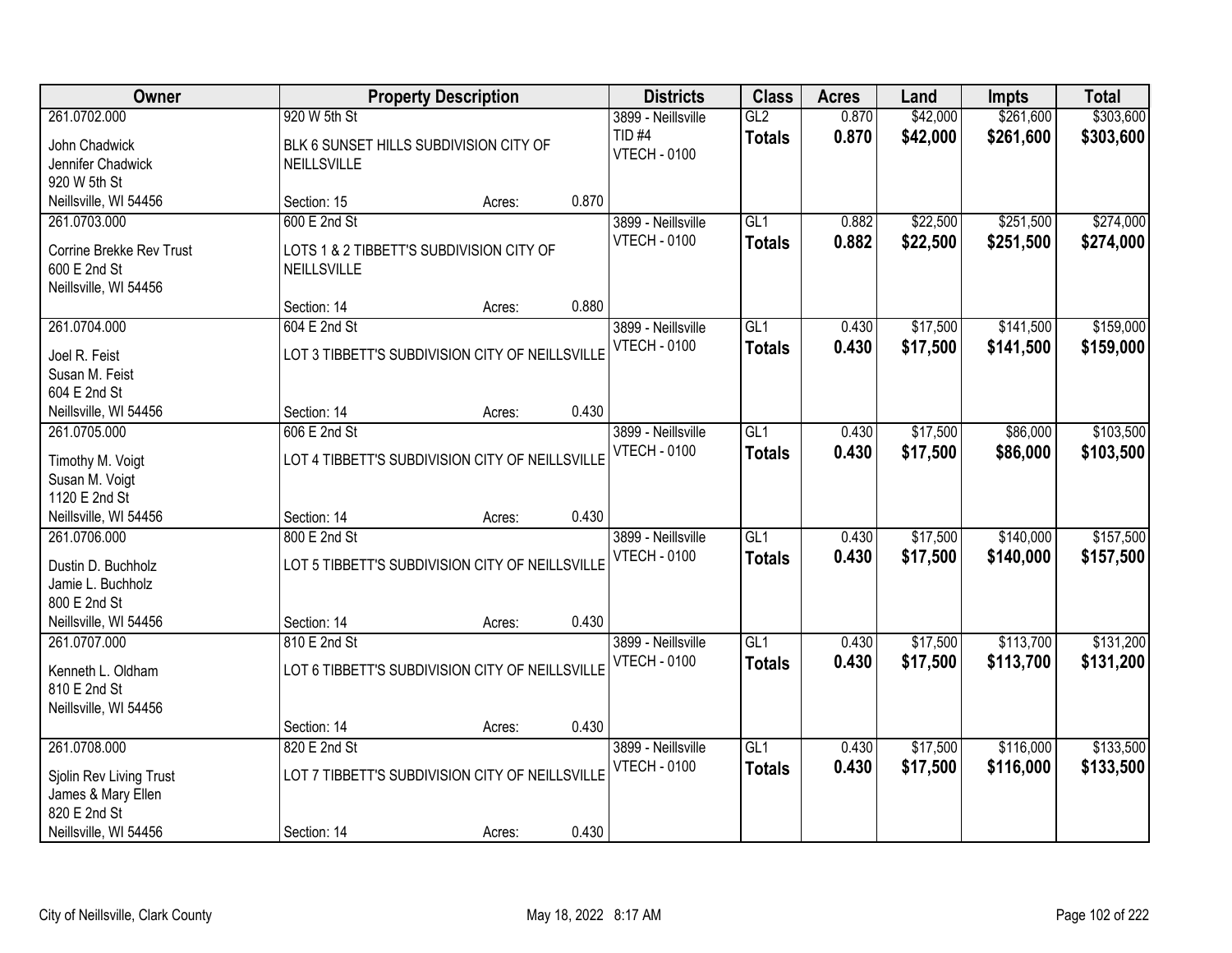| Owner                                |                     | <b>Property Description</b>                     |       | <b>Districts</b>                          | <b>Class</b>     | <b>Acres</b> | Land     | <b>Impts</b>    | <b>Total</b> |
|--------------------------------------|---------------------|-------------------------------------------------|-------|-------------------------------------------|------------------|--------------|----------|-----------------|--------------|
| 261.0709.000                         | 824 E 2nd St        |                                                 |       | 3899 - Neillsville                        | GL1              | 0.430        | \$17,500 | \$251,000       | \$268,500    |
| Margaret E. Gruzebeck et al          |                     | LOT 8 TIBBETT'S SUBDIVISION CITY OF NEILLSVILLE |       | <b>VTECH - 0100</b>                       | <b>Totals</b>    | 0.430        | \$17,500 | \$251,000       | \$268,500    |
| c/o T S. Gruzebeck                   |                     |                                                 |       |                                           |                  |              |          |                 |              |
| 824 E Second St                      |                     |                                                 |       |                                           |                  |              |          |                 |              |
| Neillsville, WI 54456                | Section: 14         | Acres:                                          | 0.430 |                                           |                  |              |          |                 |              |
| 261.0710.000                         | 830 E 2nd St        |                                                 |       | 3899 - Neillsville                        | GL1              | 0.430        | \$17,500 | \$201,800       | \$219,300    |
| Brian J. Waters                      |                     | LOT 9 TIBBETT'S SUBDIV CITY OF NEILLSVILLE      |       | <b>VTECH - 0100</b>                       | <b>Totals</b>    | 0.430        | \$17,500 | \$201,800       | \$219,300    |
| 830 E 2nd St                         |                     |                                                 |       |                                           |                  |              |          |                 |              |
| Neillsville, WI 54456                |                     |                                                 |       |                                           |                  |              |          |                 |              |
|                                      | Section: 14         | Acres:                                          | 0.430 |                                           |                  |              |          |                 |              |
| 261.0711.000                         | 1000 E 2nd St       |                                                 |       | 3899 - Neillsville                        | GL1              | 0.670        | \$24,000 | \$222,800       | \$246,800    |
| Julie L. Simek                       |                     | LOT 10 & W 67' OF LOT 11 TIBBETT'S SUBDIVISION  |       | <b>VTECH - 0100</b>                       | <b>Totals</b>    | 0.670        | \$24,000 | \$222,800       | \$246,800    |
| c/o Julie L. Simek                   | CITY OF NEILLSVILLE |                                                 |       |                                           |                  |              |          |                 |              |
| 1000 E 2nd St                        |                     |                                                 |       |                                           |                  |              |          |                 |              |
| Neillsville, WI 54456                | Section: 14         | Acres:                                          | 0.670 |                                           |                  |              |          |                 |              |
| 261.0713.000                         | 5th St              |                                                 |       | 3899 - Neillsville                        | GL1              | 0.522        | \$1,000  | \$0             | \$1,000      |
|                                      |                     |                                                 |       | <b>VTECH - 0100</b>                       | <b>Totals</b>    | 0.522        | \$1,000  | \$0             | \$1,000      |
| Jon M. Counsell                      |                     | LOT 1 BACKAUS SUBDIVISION CITY OF NEILLSVILLE   |       |                                           |                  |              |          |                 |              |
| Julie A. Counsell<br>603 East St     |                     |                                                 |       |                                           |                  |              |          |                 |              |
| Neillsville, WI 54456                | Section: 14         | Acres:                                          | 0.520 |                                           |                  |              |          |                 |              |
| 261.0714.000                         | 5th St              |                                                 |       | 3899 - Neillsville                        | $\overline{GL1}$ | 0.519        | \$1,000  | \$0             | \$1,000      |
|                                      |                     |                                                 |       | <b>VTECH - 0100</b>                       | <b>Totals</b>    | 0.519        | \$1,000  | \$0             | \$1,000      |
| Jon M. Counsell                      |                     | LOT 2 BACKAUS SUBDIVISION CITY OF NEILLSVILLE   |       |                                           |                  |              |          |                 |              |
| Julie A. Counsell                    |                     |                                                 |       |                                           |                  |              |          |                 |              |
| 603 East St<br>Neillsville, WI 54456 | Section: 14         |                                                 | 0.520 |                                           |                  |              |          |                 |              |
| 261.0715.000                         | $5th$ St            | Acres:                                          |       | 3899 - Neillsville                        | GL1              | 0.519        | \$1,000  | $\sqrt{6}$      | \$1,000      |
|                                      |                     |                                                 |       | <b>VTECH - 0100</b>                       | <b>Totals</b>    | 0.519        | \$1,000  | \$0             | \$1,000      |
| Jon M. Counsell                      |                     | LOT 3 BACKAUS SUBDIVISION CITY OF NEILLSVILLE   |       |                                           |                  |              |          |                 |              |
| Julie A. Counsell                    |                     |                                                 |       |                                           |                  |              |          |                 |              |
| 603 East St                          |                     |                                                 |       |                                           |                  |              |          |                 |              |
| Neillsville, WI 54456                | Section: 14         | Acres:                                          | 0.520 |                                           |                  |              |          |                 |              |
| 261.0716.000                         | Lollipop Ct         |                                                 |       | 3899 - Neillsville<br><b>VTECH - 0100</b> | GL1              | 0.465        | \$1,000  | $\overline{50}$ | \$1,000      |
| Jon M. Counsell                      |                     | LOT 4 BACKAUS SUBDIVISION CITY OF NEILLSVILLE   |       |                                           | <b>Totals</b>    | 0.465        | \$1,000  | \$0             | \$1,000      |
| Julie A. Counsell                    |                     |                                                 |       |                                           |                  |              |          |                 |              |
| 603 East St                          |                     |                                                 |       |                                           |                  |              |          |                 |              |
| Neillsville, WI 54456                | Section: 14         | Acres:                                          | 0.460 |                                           |                  |              |          |                 |              |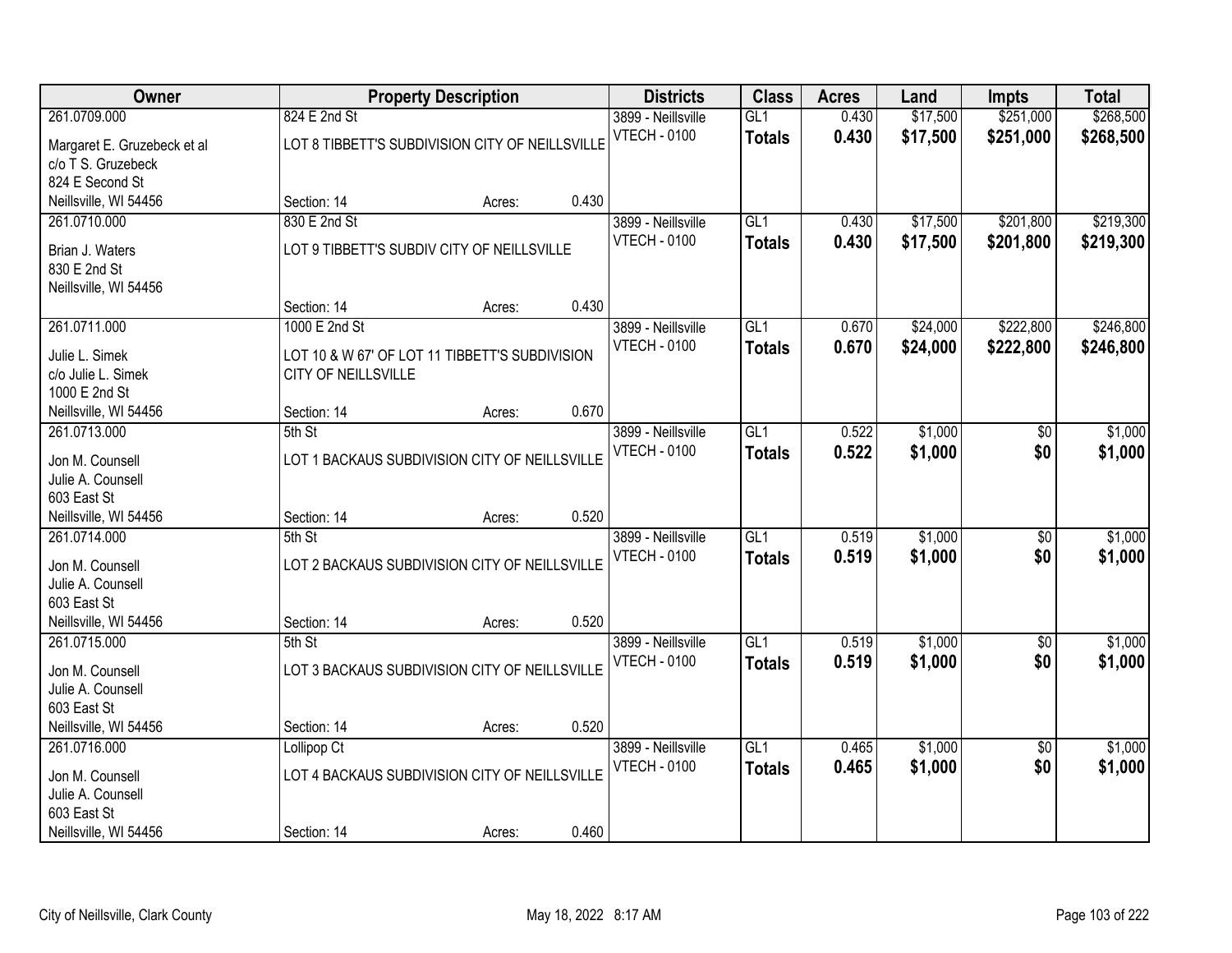| Owner                                  |                                                           | <b>Property Description</b> |       | <b>Districts</b>    | <b>Class</b>     | <b>Acres</b> | Land     | <b>Impts</b>    | <b>Total</b> |
|----------------------------------------|-----------------------------------------------------------|-----------------------------|-------|---------------------|------------------|--------------|----------|-----------------|--------------|
| 261.0717.000                           | Lollipop Ct                                               |                             |       | 3899 - Neillsville  | GL1              | 0.565        | \$1,000  | $\overline{50}$ | \$1,000      |
| Jon M. Counsell                        | LOT 5 BACKAUS SUBDIVISION CITY OF NEILLSVILLE             |                             |       | <b>VTECH - 0100</b> | <b>Totals</b>    | 0.565        | \$1,000  | \$0             | \$1,000      |
| Julie A. Counsell                      |                                                           |                             |       |                     |                  |              |          |                 |              |
| 603 East St                            |                                                           |                             |       |                     |                  |              |          |                 |              |
| Neillsville, WI 54456                  | Section: 14                                               | Acres:                      | 0.570 |                     |                  |              |          |                 |              |
| 261.0718.000                           | Lollipop Ct                                               |                             |       | 3899 - Neillsville  | GL1              | 0.539        | \$1,000  | \$0             | \$1,000      |
| Jon M. Counsell                        | LOT 6 BACKAUS SUBDIVISION CITY OF NEILLSVILLE             |                             |       | <b>VTECH - 0100</b> | <b>Totals</b>    | 0.539        | \$1,000  | \$0             | \$1,000      |
| Julie A. Counsell                      |                                                           |                             |       |                     |                  |              |          |                 |              |
| 603 East St                            |                                                           |                             |       |                     |                  |              |          |                 |              |
| Neillsville, WI 54456                  | Section: 14                                               | Acres:                      | 0.530 |                     |                  |              |          |                 |              |
| 261.0719.000                           | Lollipop <sub>Ct</sub>                                    |                             |       | 3899 - Neillsville  | GL1              | 0.457        | \$1,000  | $\overline{50}$ | \$1,000      |
| Jon M. Counsell                        | LOT 7 BACKAUS SUBDIVISION CITY OF NEILLSVILLE             |                             |       | <b>VTECH - 0100</b> | <b>Totals</b>    | 0.457        | \$1,000  | \$0             | \$1,000      |
| Julie A. Counsell                      |                                                           |                             |       |                     |                  |              |          |                 |              |
| 603 East St                            |                                                           |                             |       |                     |                  |              |          |                 |              |
| Neillsville, WI 54456                  | Section: 14                                               | Acres:                      | 0.460 |                     |                  |              |          |                 |              |
| 261.0720.000                           | Lollipop Ct                                               |                             |       | 3899 - Neillsville  | GL1              | 0.440        | \$1,000  | \$0             | \$1,000      |
|                                        |                                                           |                             |       | <b>VTECH - 0100</b> | <b>Totals</b>    | 0.440        | \$1,000  | \$0             | \$1,000      |
| Jon M. Counsell<br>Julie A. Counsell   | LOT 8 EX S 20' BACKAUS SUBDIVISION CITY OF<br>NEILLSVILLE |                             |       |                     |                  |              |          |                 |              |
| 603 East St                            |                                                           |                             |       |                     |                  |              |          |                 |              |
| Neillsville, WI 54456                  | Section: 14                                               | Acres:                      | 0.440 |                     |                  |              |          |                 |              |
| 261.0721.000                           | 1107 Ridge Rd                                             |                             |       | 3899 - Neillsville  | $\overline{GL1}$ | 0.420        | \$14,000 | \$155,600       | \$169,600    |
|                                        |                                                           |                             |       | <b>VTECH - 0100</b> | Totals           | 0.420        | \$14,000 | \$155,600       | \$169,600    |
| Craig S. Sigurdson                     | LOT 9 & S 20' OF LOT 8 BACKAUS SUBDIVISION CITY           |                             |       |                     |                  |              |          |                 |              |
| Wendy K. Sigurdson                     | OF NEILLSVILLE                                            |                             |       |                     |                  |              |          |                 |              |
| 1107 Ridge Rd<br>Neillsville, WI 54456 | Section: 14                                               | Acres:                      | 0.420 |                     |                  |              |          |                 |              |
| 261.0722.000                           | 1111 Ridge Rd                                             |                             |       | 3899 - Neillsville  | GL1              | 0.386        | \$13,000 | \$148,800       | \$161,800    |
|                                        |                                                           |                             |       | <b>VTECH - 0100</b> | <b>Totals</b>    | 0.386        | \$13,000 | \$148,800       | \$161,800    |
| Robert R. Glaza                        | LOT 10 BACKAUS SUBDIVISION CITY OF                        |                             |       |                     |                  |              |          |                 |              |
| Teresa F. Glaza                        | NEILLSVILLE                                               |                             |       |                     |                  |              |          |                 |              |
| 1111 Ridge Rd                          |                                                           |                             | 0.390 |                     |                  |              |          |                 |              |
| Neillsville, WI 54456<br>261.0723.000  | Section: 14<br>1117 Ridge Rd                              | Acres:                      |       | 3899 - Neillsville  | GL1              | 0.415        | \$13,500 | \$142,000       | \$155,500    |
|                                        |                                                           |                             |       | <b>VTECH - 0100</b> |                  | 0.415        | \$13,500 | \$142,000       |              |
| Lindner Revocable Trust Bradley C and  | LOT 11 BACKAUS SUBDIVISION CITY OF                        |                             |       |                     | <b>Totals</b>    |              |          |                 | \$155,500    |
| Judy S                                 | NEILLSVILLE                                               |                             |       |                     |                  |              |          |                 |              |
| 1117 Ridge Rd                          |                                                           |                             |       |                     |                  |              |          |                 |              |
| Neillsville, WI 54456                  | Section: 14                                               | Acres:                      | 0.420 |                     |                  |              |          |                 |              |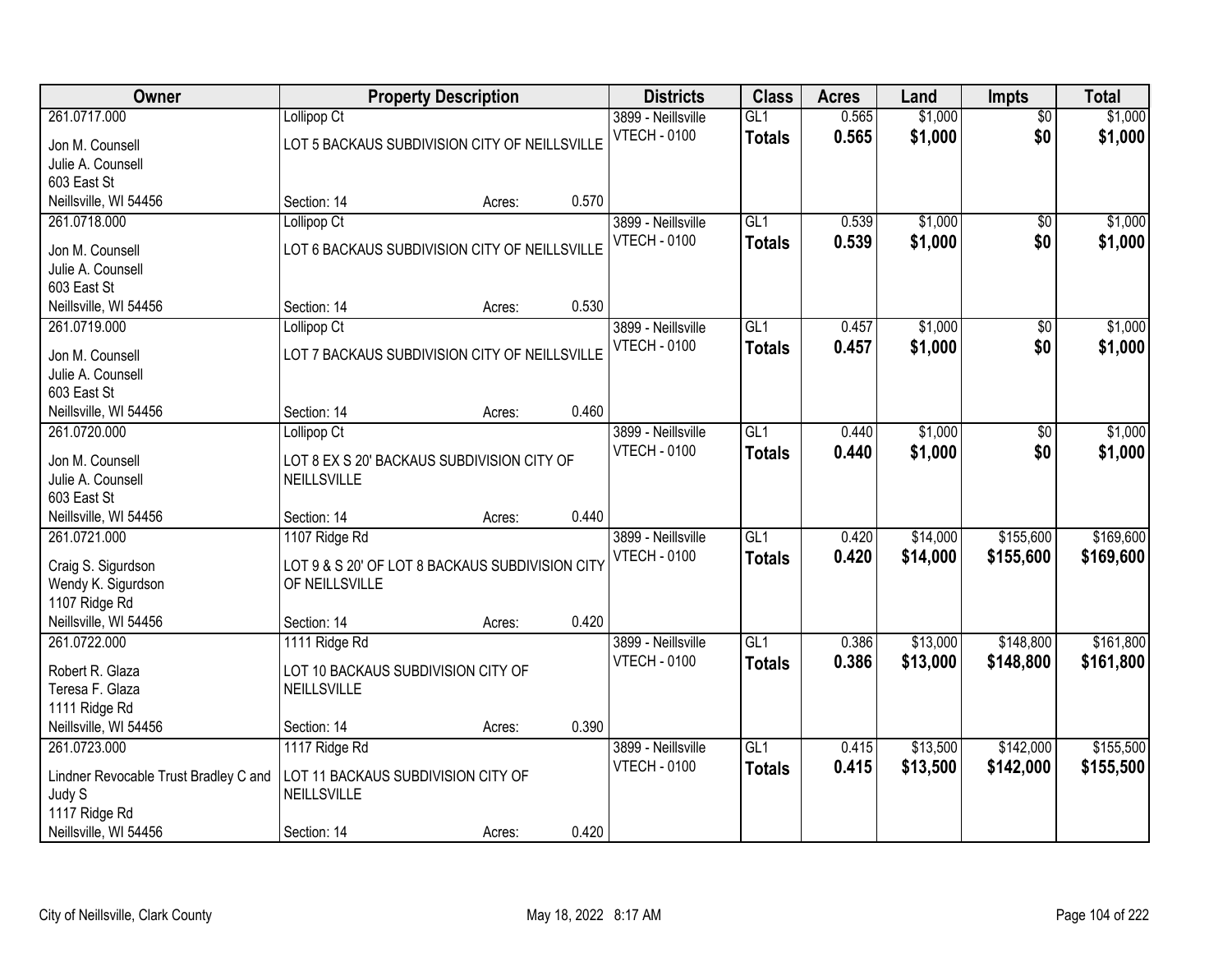| Owner                                    | <b>Property Description</b>                       |        |       | <b>Districts</b>    | <b>Class</b>     | <b>Acres</b> | Land     | <b>Impts</b> | <b>Total</b> |
|------------------------------------------|---------------------------------------------------|--------|-------|---------------------|------------------|--------------|----------|--------------|--------------|
| 261.0724.000                             | 1209 Ridge Rd                                     |        |       | 3899 - Neillsville  | GL1              | 1.823        | \$26,000 | \$206,000    | \$232,000    |
| Scott M. Moseley                         | LOTS 12 & 13 BG LOT 1 OF C/S MAP 676 REC IN       |        |       | <b>VTECH - 0100</b> | <b>Totals</b>    | 1.823        | \$26,000 | \$206,000    | \$232,000    |
| Jean A. Moseley                          | 601/360 BACKAUS SUBDIVISION CITY OF               |        |       |                     |                  |              |          |              |              |
| 1209 Ridge Rd                            | NEILLSVILLE                                       |        |       |                     |                  |              |          |              |              |
| Neillsville, WI 54456                    | Section: 14                                       | Acres: | 1.820 |                     |                  |              |          |              |              |
| 261.0725.000                             | 207 Ridge Rd                                      |        |       | 3899 - Neillsville  | GL1              | 0.588        | \$17,500 | \$215,000    | \$232,500    |
|                                          |                                                   |        |       | <b>VTECH - 0100</b> | <b>Totals</b>    | 0.588        | \$17,500 | \$215,000    | \$232,500    |
| Christopher P. Warren                    | LOT 14 BACKAUS SUBDIVISION CITY OF                |        |       |                     |                  |              |          |              |              |
| Sara A. Warren                           | NEILLSVILLE                                       |        |       |                     |                  |              |          |              |              |
| 207 Ridge Rd                             |                                                   |        |       |                     |                  |              |          |              |              |
| Neillsville, WI 54456                    | Section: 14                                       | Acres: | 0.590 |                     |                  |              |          |              |              |
| 261.0726.000                             | Ridge Rd                                          |        |       | 3899 - Neillsville  | GL1              | 0.574        | \$17,000 | \$3,900      | \$20,900     |
| Christopher P. Warren                    | LOT 15 BACKAUS SUBDIVISION CITY OF                |        |       | <b>VTECH - 0100</b> | <b>Totals</b>    | 0.574        | \$17,000 | \$3,900      | \$20,900     |
| Sara A. Warren                           | NEILLSVILLE                                       |        |       |                     |                  |              |          |              |              |
| 207 Ridge Rd                             |                                                   |        |       |                     |                  |              |          |              |              |
| Neillsville, WI 54456                    | Section: 14                                       | Acres: | 0.570 |                     |                  |              |          |              |              |
| 261.0727.000                             | 203 Ridge Rd                                      |        |       | 3899 - Neillsville  | GL1              | 0.574        | \$17,000 | \$234,000    | \$251,000    |
|                                          |                                                   |        |       | <b>VTECH - 0100</b> | <b>Totals</b>    | 0.574        | \$17,000 | \$234,000    | \$251,000    |
| Kenneth L. Gerhardt<br>Janet M. Gerhardt | LOT 16 BACKAUS SUBDIVISION CITY OF<br>NEILLSVILLE |        |       |                     |                  |              |          |              |              |
| 203 Ridge Rd                             |                                                   |        |       |                     |                  |              |          |              |              |
| Neillsville, WI 54456                    | Section: 14                                       | Acres: | 0.570 |                     |                  |              |          |              |              |
| 261.0728.729                             | 1200 E 2nd St                                     |        |       | 3899 - Neillsville  | $\overline{GL1}$ | 9.210        | \$41,000 | \$213,100    | \$254,100    |
|                                          |                                                   |        |       | <b>VTECH - 0100</b> |                  |              |          |              |              |
| Joseph C. Apolinario                     | LOTS 17 & 18 BACKAUS SUBDIVISION CITY OF          |        |       |                     | <b>Totals</b>    | 9.210        | \$41,000 | \$213,100    | \$254,100    |
| Maria A. Cruz-Apolinario                 | NEILLSVILLE                                       |        |       |                     |                  |              |          |              |              |
| 1200 E 2nd St                            |                                                   |        |       |                     |                  |              |          |              |              |
| Neillsville, WI 54456                    | Section: 14                                       | Acres: | 9.210 |                     |                  |              |          |              |              |
| 261.0730.000                             | 1130 E 2nd St                                     |        |       | 3899 - Neillsville  | GL1              | 0.448        | \$18,000 | \$236,000    | \$254,000    |
| Adam P. Luchterhand                      | LOT 19 BACKAUS SUBDIVISION CITY OF                |        |       | <b>VTECH - 0100</b> | <b>Totals</b>    | 0.448        | \$18,000 | \$236,000    | \$254,000    |
| Kathy L. Luchterhand                     | NEILLSVILLE                                       |        |       |                     |                  |              |          |              |              |
| 1130 E 2nd St                            |                                                   |        |       |                     |                  |              |          |              |              |
| Neillsville, WI 54456                    | Section: 14                                       | Acres: | 0.450 |                     |                  |              |          |              |              |
| 261.0731.000                             | 1120 E 2nd St                                     |        |       | 3899 - Neillsville  | GL1              | 0.448        | \$18,000 | \$164,500    | \$182,500    |
|                                          |                                                   |        |       | <b>VTECH - 0100</b> | <b>Totals</b>    | 0.448        | \$18,000 | \$164,500    | \$182,500    |
| Voigt Revocable Trust                    | LOT 20 BACKAUS SUBDIVISION CITY OF                |        |       |                     |                  |              |          |              |              |
| 1120 E Second St                         | NEILLSVILLE                                       |        |       |                     |                  |              |          |              |              |
| Neillsville, WI 54456                    |                                                   |        |       |                     |                  |              |          |              |              |
|                                          | Section: 14                                       | Acres: | 0.450 |                     |                  |              |          |              |              |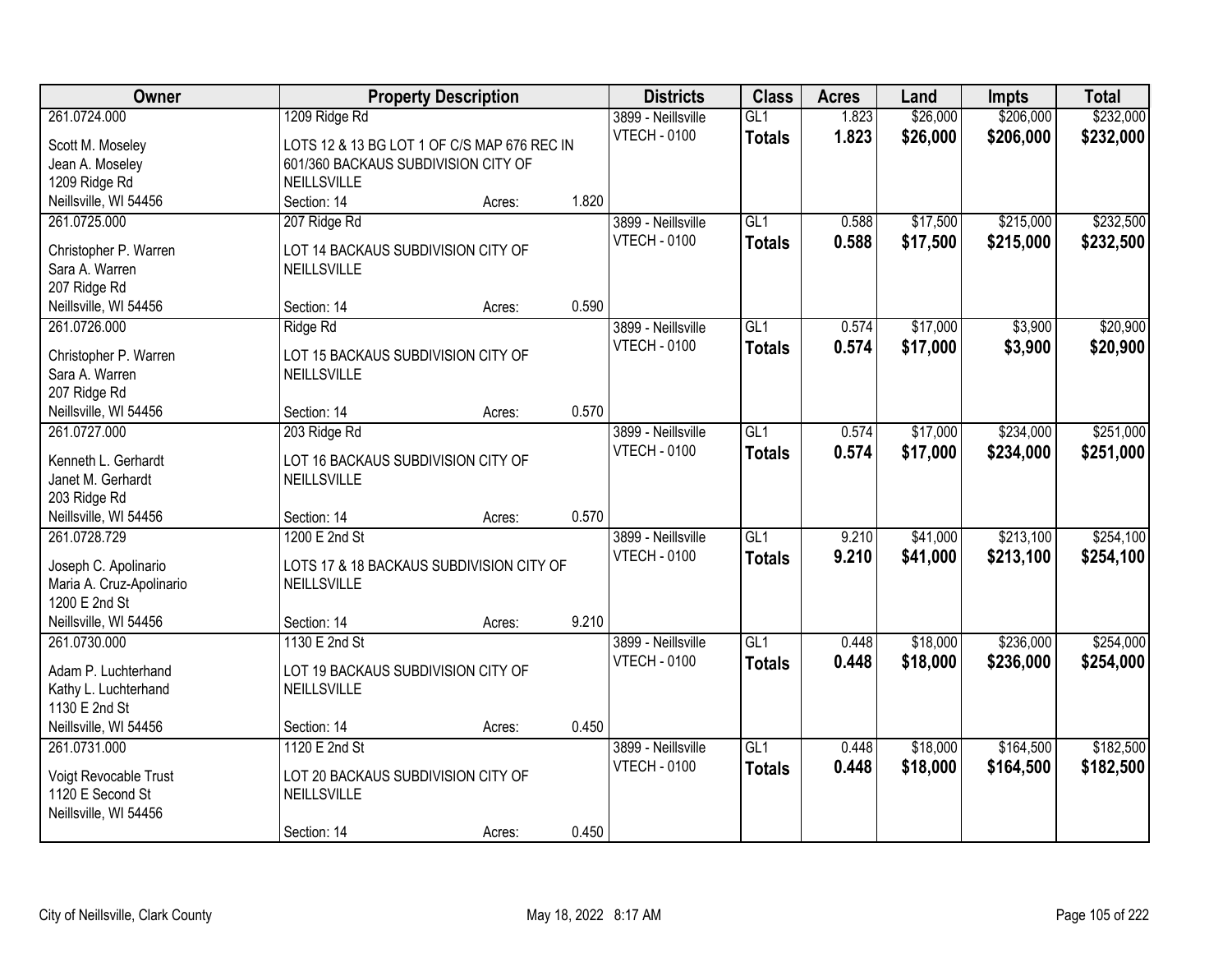| Owner                                                                                          |                                                                                     | <b>Property Description</b> |       | <b>Districts</b>                          | <b>Class</b>                      | <b>Acres</b>   | Land                 | <b>Impts</b>           | <b>Total</b>           |
|------------------------------------------------------------------------------------------------|-------------------------------------------------------------------------------------|-----------------------------|-------|-------------------------------------------|-----------------------------------|----------------|----------------------|------------------------|------------------------|
| 261.0732.000                                                                                   | 1100 E 2nd St                                                                       |                             |       | 3899 - Neillsville                        | GL1                               | 0.680          | \$24,000             | \$230,500              | \$254,500              |
| Marilyn K. King<br>1100 E 2nd St<br>Neillsville, WI 54456                                      | LOT 21 BACKAUS SUBDIVISION CITY OF<br>NEILLSVILLE                                   |                             |       | <b>VTECH - 0100</b>                       | <b>Totals</b>                     | 0.680          | \$24,000             | \$230,500              | \$254,500              |
|                                                                                                | Section: 14                                                                         | Acres:                      | 0.680 |                                           |                                   |                |                      |                        |                        |
| 261.0733.000                                                                                   | 201 Mulligan Ln                                                                     |                             |       | 3899 - Neillsville                        | GL1                               | 0.634          | \$18,000             | \$189,000              | \$207,000              |
| Mark E. Reinhardt<br>Maureen D. Reinhardt<br>201 Mulligan Ln                                   | LOT 22 BACKAUS SUBDIVISION CITY OF<br>NEILLSVILLE                                   |                             |       | <b>VTECH - 0100</b>                       | <b>Totals</b>                     | 0.634          | \$18,000             | \$189,000              | \$207,000              |
| Neillsville, WI 54456                                                                          | Section: 14                                                                         | Acres:                      | 0.630 |                                           |                                   |                |                      |                        |                        |
| 261.0734.000                                                                                   | 1111 E 2nd St                                                                       |                             |       | 3899 - Neillsville                        | GL1                               | 0.634          | \$18,000             | \$160,500              | \$178,500              |
| Greg Glisczinski<br>Lisa Glisczinski<br>1111 E 2nd St                                          | LOT 23 BACKAUS SUBDIVISVION CITY OF<br>NEILLSVILLE                                  |                             |       | <b>VTECH - 0100</b>                       | <b>Totals</b>                     | 0.634          | \$18,000             | \$160,500              | \$178,500              |
| Neillsville, WI 54456                                                                          | Section: 14                                                                         | Acres:                      | 0.630 |                                           |                                   |                |                      |                        |                        |
| 261.0735.000<br>Richard G. Witte<br>Corrine P. Witte                                           | 202 Ridge Rd<br>LOT 24 BACKAUS SUBDIVISION CITY OF<br>NEILLSVILLE                   |                             |       | 3899 - Neillsville<br><b>VTECH - 0100</b> | $\overline{GL1}$<br><b>Totals</b> | 0.634<br>0.634 | \$18,000<br>\$18,000 | \$171,500<br>\$171,500 | \$189,500<br>\$189,500 |
| 202 Ridge Rd                                                                                   |                                                                                     |                             |       |                                           |                                   |                |                      |                        |                        |
| Neillsville, WI 54456                                                                          | Section: 14                                                                         | Acres:                      | 0.630 |                                           |                                   |                |                      |                        |                        |
| 261.0736.000<br>John D. Borzillo<br>Emily C. Borzillo<br>206 Ridge Rd<br>Neillsville, WI 54456 | 206 Ridge Rd<br>LOT 25 BACKAUS SUBDIVISION CITY OF<br>NEILLSVILLE<br>Section: 14    |                             | 0.620 | 3899 - Neillsville<br><b>VTECH - 0100</b> | GL1<br><b>Totals</b>              | 0.620<br>0.620 | \$18,000<br>\$18,000 | \$225,500<br>\$225,500 | \$243,500<br>\$243,500 |
| 261.0737.000                                                                                   | 1106 Ridge Rd                                                                       | Acres:                      |       | 3899 - Neillsville                        | GL1                               | 0.634          | \$18,000             | \$173,500              | \$191,500              |
| Brian L. Steffen<br>Tracey A. Steffen<br>1106 Ridge Rd                                         | LOT 26 BACKAUS SUBDIVISION CITY OF<br>NEILLSVILLE                                   |                             |       | <b>VTECH - 0100</b>                       | <b>Totals</b>                     | 0.634          | \$18,000             | \$173,500              | \$191,500              |
| Neillsville, WI 54456                                                                          | Section: 14                                                                         | Acres:                      | 0.630 |                                           |                                   |                |                      |                        |                        |
| 261.0738.000<br>David E. Flynn<br>207 Mulligan Ln<br>Neillsville, WI 54456                     | 207 Mulligan Ln<br>LOT 27 BACKAUS SUBDIVISION CITY OF<br>NEILLSVILLE<br>Section: 14 | Acres:                      | 0.630 | 3899 - Neillsville<br><b>VTECH - 0100</b> | GL1<br><b>Totals</b>              | 0.634<br>0.634 | \$18,000<br>\$18,000 | \$181,800<br>\$181,800 | \$199,800<br>\$199,800 |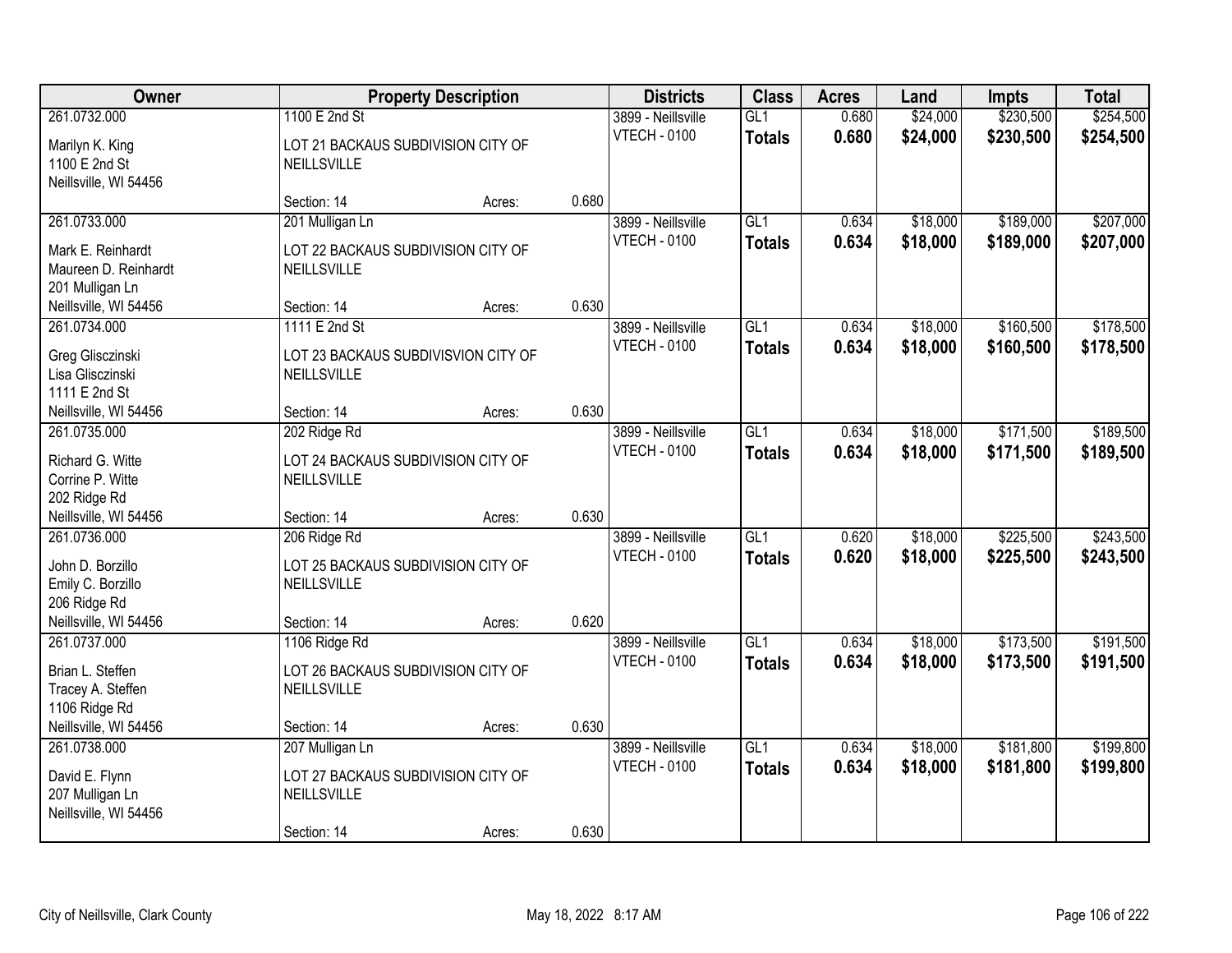| <b>Owner</b>                         | <b>Property Description</b>                              |        |       | <b>Districts</b>    | <b>Class</b>    | <b>Acres</b> | Land     | Impts           | <b>Total</b> |
|--------------------------------------|----------------------------------------------------------|--------|-------|---------------------|-----------------|--------------|----------|-----------------|--------------|
| 261.0739.000                         | Mulligan Ln                                              |        |       | 3899 - Neillsville  | GL1             | 0.574        | \$17,000 | $\overline{50}$ | \$17,000     |
| <b>Backaus Rev Living Trust</b>      | LOT 28 BACKAUS SUBDIVISION CITY OF                       |        |       | <b>VTECH - 0100</b> | <b>Totals</b>   | 0.574        | \$17,000 | \$0             | \$17,000     |
| Richard O D. Susan                   | <b>NEILLSVILLE</b>                                       |        |       |                     |                 |              |          |                 |              |
| 206 Mulligan Ln                      |                                                          |        |       |                     |                 |              |          |                 |              |
| Neillsville, WI 54456                | Section: 14                                              | Acres: | 0.570 |                     |                 |              |          |                 |              |
| 261.0740.000                         | 206 Mulligan Ln                                          |        |       | 3899 - Neillsville  | GL1             | 0.574        | \$17,000 | \$204,000       | \$221,000    |
|                                      |                                                          |        |       | <b>VTECH - 0100</b> | <b>Totals</b>   | 0.574        | \$17,000 | \$204,000       | \$221,000    |
| <b>Backus Rev Living Trust</b>       | LOT 29 BACKAUS SUBDIVISION CITY OF                       |        |       |                     |                 |              |          |                 |              |
| Richard O D. Susan                   | <b>NEILLSVILLE</b>                                       |        |       |                     |                 |              |          |                 |              |
| 206 Mulligan Ln                      |                                                          |        |       |                     |                 |              |          |                 |              |
| Neillsville, WI 54456                | Section: 14                                              | Acres: | 0.570 |                     |                 |              |          |                 |              |
| 261.0741.000                         | Mulligan Ln                                              |        |       | 3899 - Neillsville  | GL <sub>1</sub> | 0.574        | \$1,000  | \$0             | \$1,000      |
| Jon M. Counsell                      | LOT 30 BACKAUS SUBDIVISION CITY OF                       |        |       | <b>VTECH - 0100</b> | <b>Totals</b>   | 0.574        | \$1,000  | \$0             | \$1,000      |
| Julie A. Counsell                    | NEILLSVILLE                                              |        |       |                     |                 |              |          |                 |              |
| 603 East St                          |                                                          |        |       |                     |                 |              |          |                 |              |
| Neillsville, WI 54456                | Section: 14                                              | Acres: | 0.570 |                     |                 |              |          |                 |              |
| 261.0742.000                         | Mulligan Ln                                              |        |       | 3899 - Neillsville  | GL1             | 0.574        | \$1,000  | \$0             | \$1,000      |
|                                      |                                                          |        |       | <b>VTECH - 0100</b> | <b>Totals</b>   | 0.574        | \$1,000  | \$0             | \$1,000      |
| Jon M. Counsell<br>Julie A. Counsell | LOT 31 BACKAUS SUBDIVISION CITY OF<br><b>NEILLSVILLE</b> |        |       |                     |                 |              |          |                 |              |
| 603 East St                          |                                                          |        |       |                     |                 |              |          |                 |              |
| Neillsville, WI 54456                | Section: 14                                              | Acres: | 0.570 |                     |                 |              |          |                 |              |
| 261.0743.000                         | Mulligan Ln                                              |        |       | 3899 - Neillsville  | GLI             | 0.574        | \$1,000  | \$0             | \$1,000      |
|                                      |                                                          |        |       | <b>VTECH - 0100</b> | <b>Totals</b>   | 0.574        | \$1,000  | \$0             | \$1,000      |
| Jon M. Counsell                      | LOT 32 BACKAUS SUBDIVISION CITY OF                       |        |       |                     |                 |              |          |                 |              |
| Julie A. Counsell                    | NEILLSVILLE                                              |        |       |                     |                 |              |          |                 |              |
| 603 East St                          |                                                          |        |       |                     |                 |              |          |                 |              |
| Neillsville, WI 54456                | Section: 14                                              | Acres: | 0.570 |                     |                 |              |          |                 |              |
| 261.0744.000                         | Mulligan Ln                                              |        |       | 3899 - Neillsville  | GL1             | 0.574        | \$1,000  | $\sqrt{$0}$     | \$1,000      |
| Jon M. Counsell                      | LOT 33 BACKAUS SUBDIVISION CITY OF                       |        |       | <b>VTECH - 0100</b> | <b>Totals</b>   | 0.574        | \$1,000  | \$0             | \$1,000      |
| Julie A. Counsell                    | <b>NEILLSVILLE</b>                                       |        |       |                     |                 |              |          |                 |              |
| 603 East St                          |                                                          |        |       |                     |                 |              |          |                 |              |
| Neillsville, WI 54456                | Section: 14                                              | Acres: | 0.570 |                     |                 |              |          |                 |              |
| 261.0745.000                         | Mulligan Ln                                              |        |       | 3899 - Neillsville  | GL1             | 0.532        | \$1,000  | $\overline{50}$ | \$1,000      |
|                                      |                                                          |        |       | <b>VTECH - 0100</b> | <b>Totals</b>   | 0.532        | \$1,000  | \$0             | \$1,000      |
| Jon M. Counsell                      | LOT 34 BACKAUS SUBDIVISION CITY OF                       |        |       |                     |                 |              |          |                 |              |
| Julie A. Counsell                    | NEILLSVILLE                                              |        |       |                     |                 |              |          |                 |              |
| 603 East St                          |                                                          |        |       |                     |                 |              |          |                 |              |
| Neillsville, WI 54456                | Section: 14                                              | Acres: | 0.530 |                     |                 |              |          |                 |              |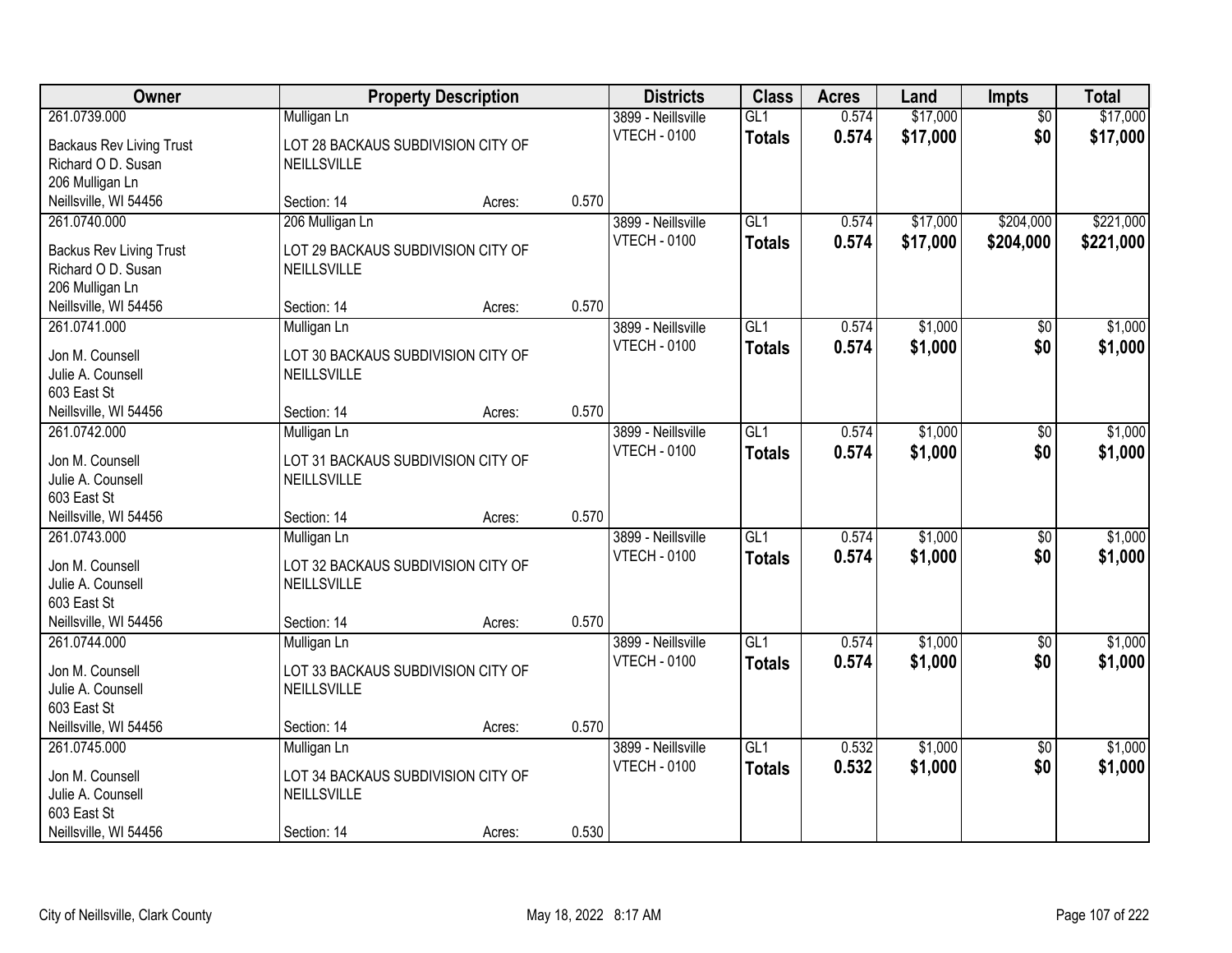| Owner                 | <b>Property Description</b>                         | <b>Districts</b>    | <b>Class</b>     | <b>Acres</b> | Land     | <b>Impts</b> | <b>Total</b> |
|-----------------------|-----------------------------------------------------|---------------------|------------------|--------------|----------|--------------|--------------|
| 261.0746.000          | 119 State St                                        | 3899 - Neillsville  | GL1              | 0.380        | \$13,000 | \$96,400     | \$109,400    |
| Duane Peterson        | LOTS 1 & 2 BLK 1 INCL W1/2 OF 20' WIDE VAC ALLEY    | <b>VTECH - 0100</b> | <b>Totals</b>    | 0.380        | \$13,000 | \$96,400     | \$109,400    |
| Rosaline Peterson     | LYG BETW TH N/L OF LOT 1 EXT ELY & S/L OF LOT 2     |                     |                  |              |          |              |              |
| 119 State St          | EXT ELY MC RING'S ADDITION CITY OF NEILLSVILLE      |                     |                  |              |          |              |              |
| Neillsville, WI 54456 | 0.380<br>Section: 14<br>Acres:                      |                     |                  |              |          |              |              |
| 261.0747.000          | 115 State St                                        | 3899 - Neillsville  | GL1              | 0.190        | \$7,000  | \$76,600     | \$83,600     |
|                       |                                                     | <b>VTECH - 0100</b> | <b>Totals</b>    | 0.190        | \$7,000  | \$76,600     | \$83,600     |
| Amy R. Kosmosky       | LOT 3 BLK 1 & ALL TH PT OF 20' WIDE VAC ALLEY       |                     |                  |              |          |              |              |
| 115 State St          | LYG BETW TH N/L&S/L OF LOT 3 EXT ELY MC RING'S      |                     |                  |              |          |              |              |
| Neillsville, WI 54456 | ADDITION CITY OF NEILLSVILLE                        |                     |                  |              |          |              |              |
|                       | 0.190<br>Section: 14<br>Acres:                      |                     |                  |              |          |              |              |
| 261.0748.000          | 113 State St                                        | 3899 - Neillsville  | GL1              | 0.390        | \$13,000 | \$56,900     | \$69,900     |
| Larry A. Nickel       | LOTS 4 & 5 BLK 1 & ALL TH PT OF 20' WIDE VAC        | <b>VTECH - 0100</b> | <b>Totals</b>    | 0.390        | \$13,000 | \$56,900     | \$69,900     |
| 113 State St          | ALLEY LYG BETW TH N/L OF LOT 4 EXT ELY & S/L OF     |                     |                  |              |          |              |              |
| Neillsville, WI 54456 | LOT 5 EXT ELY MC RING'S ADDITION CITY OF            |                     |                  |              |          |              |              |
|                       | 0.390<br>Section: 14<br>Acres:                      |                     |                  |              |          |              |              |
| 261.0749.000          | 111 State St                                        | 3899 - Neillsville  | EL4              | 0.160        | \$0      | \$0          | \$0          |
|                       |                                                     | <b>VTECH - 0100</b> | <b>Totals</b>    | 0.160        | \$0      | \$0          | \$0          |
| City of Neillsville   | LOT 6 EX S 12' BLK 1 & INCL TH W1/2 OF 20' WIDE     |                     |                  |              |          |              |              |
| 106 W Division St     | VACATED ALLEY LYG BETW N/L OF LOT 6 EXT ELY 8       |                     |                  |              |          |              |              |
| Neillsville, WI 54456 | S/L OF SD PCL EXT ELY M C RING'S ADDITION CITY      |                     |                  |              |          |              |              |
|                       | 0.160<br>Section: 14<br>Acres:                      |                     |                  |              |          |              |              |
| 261.0750.000          | 305 E 1st St                                        | 3899 - Neillsville  | $\overline{GL1}$ | 0.230        | \$8,500  | \$78,100     | \$86,600     |
| Ritajane Moeller      | E 1/2 OF LOTS 7 & 8 & S 12' OF E 1/2 OF LOT 6 BLK 1 | <b>VTECH - 0100</b> | <b>Totals</b>    | 0.230        | \$8,500  | \$78,100     | \$86,600     |
| 305 E 1st St          | INCL W1/2 OF 20' WIDE VAC ALLEY LYG BETW N/L OI     |                     |                  |              |          |              |              |
| Neillsville, WI 54456 | SD PCL EXT ELY & S/L OF LOT 8 EXT ELY MC RING'S     |                     |                  |              |          |              |              |
|                       | Section: 14<br>0.230<br>Acres:                      |                     |                  |              |          |              |              |
| 261.0751.000          | 301 E 1st St                                        | 3899 - Neillsville  | GL1              | 0.200        | \$7,500  | \$73,000     | \$80,500     |
|                       |                                                     | <b>VTECH - 0100</b> | <b>Totals</b>    | 0.200        | \$7,500  | \$73,000     | \$80,500     |
| Brad Zimmerman        | W 1/2 OF LOTS 7 & 8 & S 12' OF W 1/2 OF LOT 6 BLK   |                     |                  |              |          |              |              |
| Greg Zimmerman        | MC RING'S 1ST ADD CITY OF NEILLSVILLE L/E           |                     |                  |              |          |              |              |
| PO Box 1027           | <b>DELORES ZIMMERMAN</b>                            |                     |                  |              |          |              |              |
| Britton, SD 57430     | 0.200<br>Section: 14<br>Acres:                      |                     |                  |              |          |              |              |
| 261.0752.000          | 321 E 1st St                                        | 3899 - Neillsville  | GL1              | 0.630        | \$18,000 | \$127,200    | \$145,200    |
| Mary J. Sladich       | LOTS 1 TO 3 BLK 2 & E1/2 OF 20'WIDE VAC ALLEY       | <b>VTECH - 0100</b> | <b>Totals</b>    | 0.630        | \$18,000 | \$127,200    | \$145,200    |
| 321 E 1st St          | LYG BETW N/L & S/L OF LOT 1 EXT WLY MC RING'S       |                     |                  |              |          |              |              |
| Neillsville, WI 54456 | 1ST ADDITION CITY OF NEILLSVILLE                    |                     |                  |              |          |              |              |
|                       | 0.630<br>Section: 14<br>Acres:                      |                     |                  |              |          |              |              |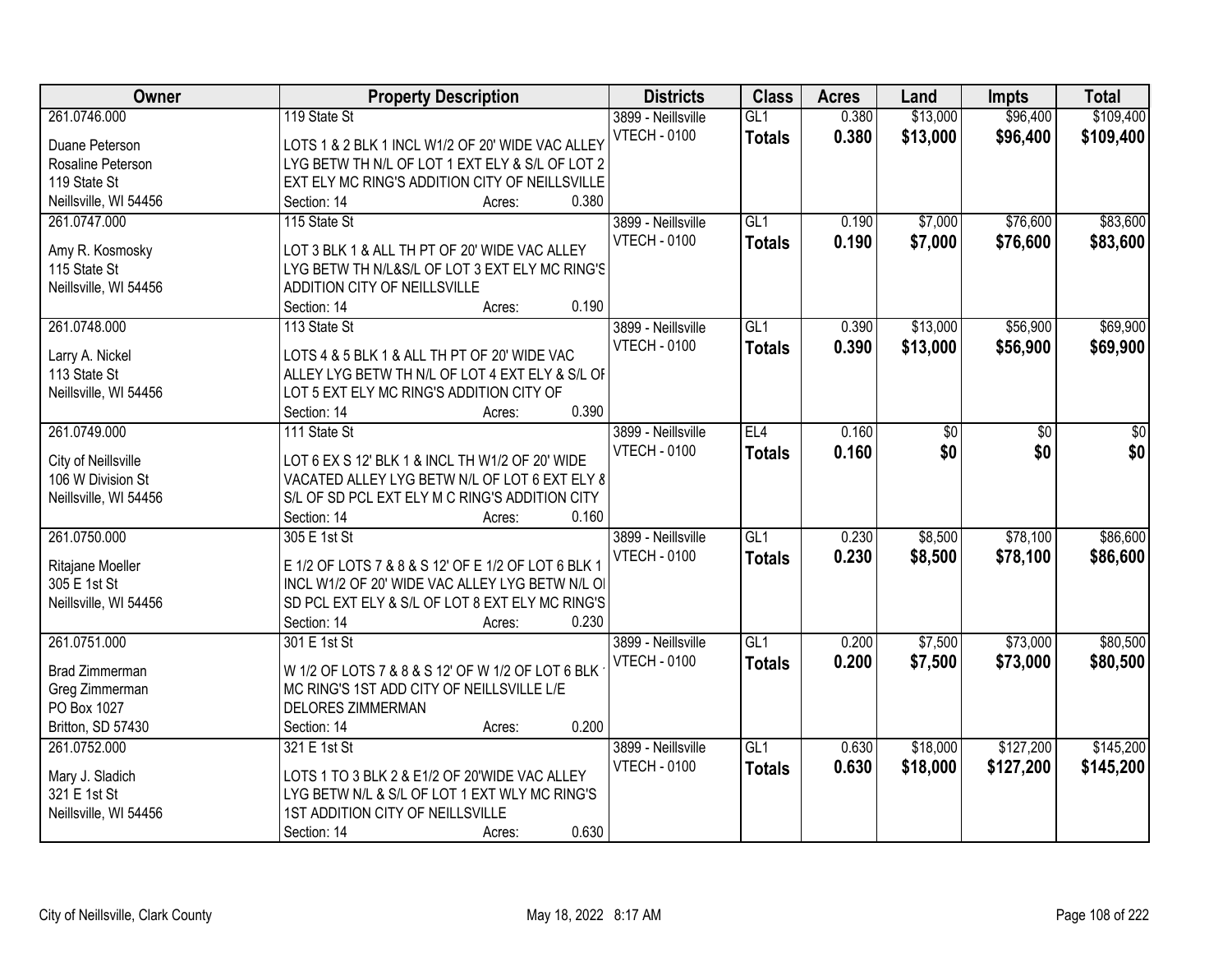| Owner                  | <b>Property Description</b>                         | <b>Districts</b>    | <b>Class</b>    | <b>Acres</b> | Land            | Impts           | <b>Total</b> |
|------------------------|-----------------------------------------------------|---------------------|-----------------|--------------|-----------------|-----------------|--------------|
| 261.0753.000           | 403 E 1st St                                        | 3899 - Neillsville  | GL1             | 1.000        | \$24,500        | \$152,200       | \$176,700    |
| Thomas M. Wegner       | LOTS 4 TO 8 MC RING'S 1ST ADD AKA BG PT OF          | <b>VTECH - 0100</b> | <b>Totals</b>   | 1.000        | \$24,500        | \$152,200       | \$176,700    |
| PO Box 230             | LOTS 1 & 2 CSM 528 REC 570/666 CITY OF              |                     |                 |              |                 |                 |              |
| Neillsville, WI 54456  | <b>NEILLSVILLE</b>                                  |                     |                 |              |                 |                 |              |
|                        | 1.000<br>Section: 14<br>Acres:                      |                     |                 |              |                 |                 |              |
| 261.0754.000           | Center St                                           | 3899 - Neillsville  | EL4             | 3.590        | $\overline{50}$ | $\overline{50}$ | $\sqrt{50}$  |
|                        |                                                     | <b>VTECH - 0100</b> | <b>Totals</b>   | 3.590        | \$0             | \$0             | \$0          |
| City of Neillsville    | OUTLOT 1 EX E 230' OF N 100' & EX S 10' OF E 330' & |                     |                 |              |                 |                 |              |
| 106 W Division St      | INCL E1/2 OF 20' WIDE VAC ALLEY LYG BETW TH         |                     |                 |              |                 |                 |              |
| Neillsville, WI 54456  | N/L&S/L OF OL 1 EXT WLY EX FOR PCLS SOLD IN         |                     |                 |              |                 |                 |              |
|                        | 3.590<br>Section: 14<br>Acres:                      |                     |                 |              |                 |                 |              |
| 261.0755.000           | Center St                                           | 3899 - Neillsville  | GL <sub>1</sub> | 0.528        | \$12,500        | \$0             | \$12,500     |
| Hideko N. Gassen et al | E 230' OF N 100' OF OUTLOT 1 MC RING'S 1ST          | <b>VTECH - 0100</b> | <b>Totals</b>   | 0.528        | \$12,500        | \$0             | \$12,500     |
| c/o Mathias J. Gassen  | ADDITION CITY OF NEILLSVILLE                        |                     |                 |              |                 |                 |              |
| 400 E 2nd St           |                                                     |                     |                 |              |                 |                 |              |
| Neillsville, WI 54456  | 0.530<br>Section: 14<br>Acres:                      |                     |                 |              |                 |                 |              |
| 261.0756.000           | 403 E 1st St                                        | 3899 - Neillsville  | GL1             | 0.076        | \$1,500         | \$0             | \$1,500      |
|                        |                                                     | <b>VTECH - 0100</b> |                 | 0.076        | \$1,500         | \$0             | \$1,500      |
| Thomas M. Wegner       | S 10' OF E 330' OF OUTLOT 1 MC RING'S 1ST           |                     | <b>Totals</b>   |              |                 |                 |              |
| PO Box 230             | ADDITION AKA BG PT OF LOTS 1 & 2 CSM 528 REC        |                     |                 |              |                 |                 |              |
| Neillsville, WI 54456  | 570/666 CITY OF NEILLSVILLE                         |                     |                 |              |                 |                 |              |
|                        | 0.080<br>Section: 14<br>Acres:                      |                     |                 |              |                 |                 |              |
| 261.0757.000           | 1008 Grand Ave                                      | 3899 - Neillsville  | GL1             | 0.231        | \$8,500         | \$109,800       | \$118,300    |
| Terrill J. Leverenz    | LOT 1 WITHEE'S ADD CITY OF NEILLSVILLE              | <b>VTECH - 0100</b> | <b>Totals</b>   | 0.231        | \$8,500         | \$109,800       | \$118,300    |
| Lesley G. Gennrich     |                                                     |                     |                 |              |                 |                 |              |
| 1008 Grand Ave         |                                                     |                     |                 |              |                 |                 |              |
| Neillsville, WI 54456  | 0.230<br>Section: 15<br>Acres:                      |                     |                 |              |                 |                 |              |
| 261.0758.000           | 1004 Grand Ave                                      | 3899 - Neillsville  | GL1             | 0.230        | \$8,500         | \$52,700        | \$61,200     |
|                        |                                                     | <b>VTECH - 0100</b> |                 |              |                 |                 |              |
| Kenneth M. Bowerman    | LOT 2 WITHEE'S ADD CITY OF NEILLSVILLE              |                     | <b>Totals</b>   | 0.230        | \$8,500         | \$52,700        | \$61,200     |
| John S. Bjerke         |                                                     |                     |                 |              |                 |                 |              |
| 1004 Grand Ave         |                                                     |                     |                 |              |                 |                 |              |
| Neillsville, WI 54456  | 0.230<br>Section: 15<br>Acres:                      |                     |                 |              |                 |                 |              |
| 261.0758.001           | <b>Grand Ave</b>                                    | 3899 - Neillsville  | GL1             | 0.280        | \$10,000        | $\overline{50}$ | \$10,000     |
| Kenneth M. Bowerman    | LOT 3 WITHEE'S ADD CITY OF NEILLSVILLE              | <b>VTECH - 0100</b> | <b>Totals</b>   | 0.280        | \$10,000        | \$0             | \$10,000     |
| John S. Bjerke         |                                                     |                     |                 |              |                 |                 |              |
| 1004 Grand Ave         |                                                     |                     |                 |              |                 |                 |              |
| Neillsville, WI 54456  | 0.280<br>Section: 15<br>Acres:                      |                     |                 |              |                 |                 |              |
|                        |                                                     |                     |                 |              |                 |                 |              |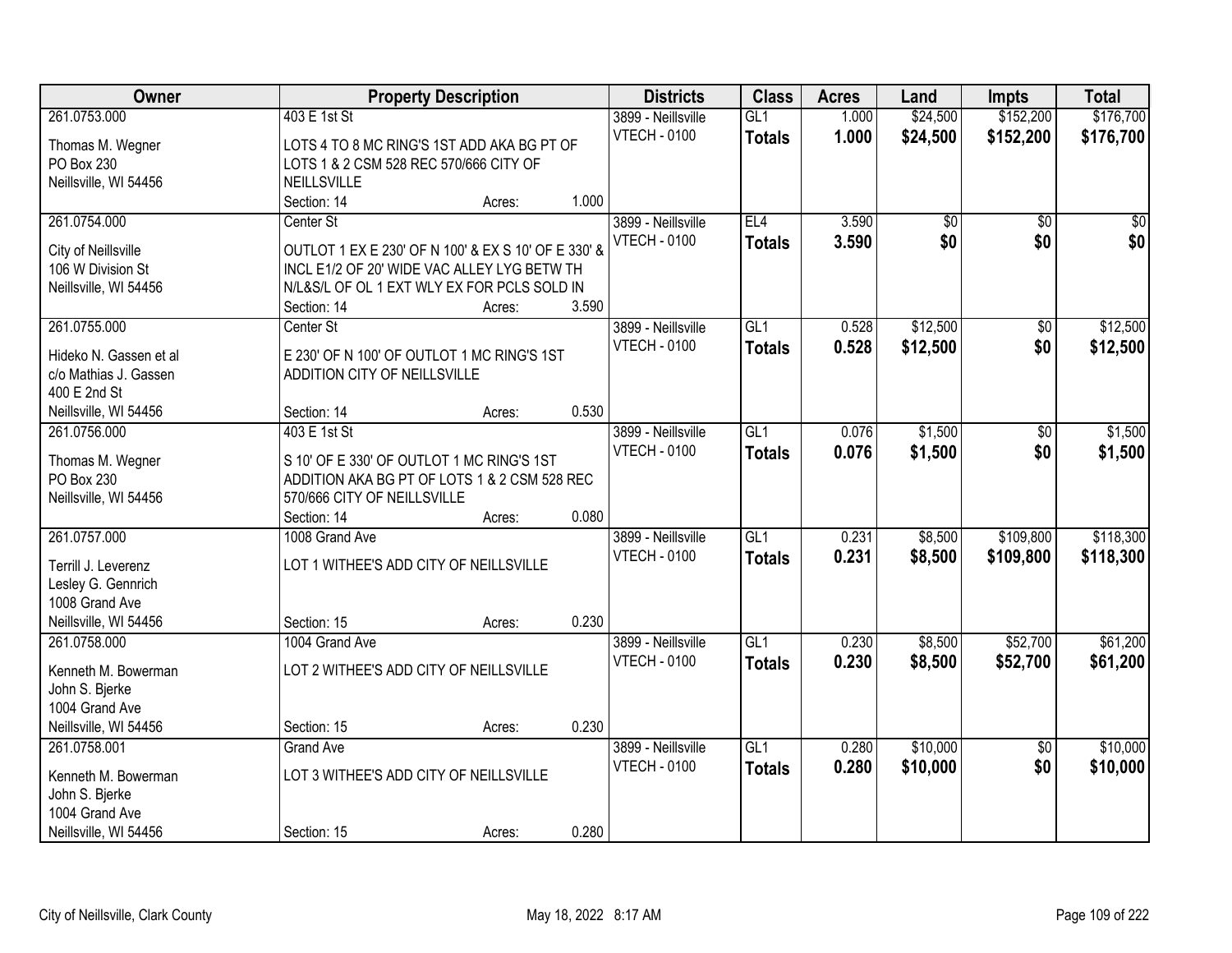| Owner                                  |                                                   | <b>Property Description</b> |       |                     | <b>Class</b>    | <b>Acres</b> | Land            | <b>Impts</b>    | <b>Total</b> |
|----------------------------------------|---------------------------------------------------|-----------------------------|-------|---------------------|-----------------|--------------|-----------------|-----------------|--------------|
| 261.0759.000                           | 822 Grand Ave                                     |                             |       | 3899 - Neillsville  | EL4             | 0.620        | $\overline{60}$ | $\overline{60}$ | \$0          |
| City of Neillsville                    | LOTS 4 TO 6 WITHEE'S ADD CITY OF NEILLSVILLE      |                             |       | <b>VTECH - 0100</b> | <b>Totals</b>   | 0.620        | \$0             | \$0             | \$0          |
| 106 W Division St                      |                                                   |                             |       |                     |                 |              |                 |                 |              |
| Neillsville, WI 54456                  |                                                   |                             |       |                     |                 |              |                 |                 |              |
|                                        | Section: 15                                       | Acres:                      | 0.620 |                     |                 |              |                 |                 |              |
| 261.0760.000                           | <b>Grand Ave</b>                                  |                             |       | 3899 - Neillsville  | GL5             | 0.410        | \$300           | $\overline{50}$ | \$300        |
| Gary E. Nauertz                        | LOT 7 WITHEE'S ADD CITY OF NEILLSVILLE            |                             |       | <b>VTECH - 0100</b> | <b>Totals</b>   | 0.410        | \$300           | \$0             | \$300        |
| Mary J. Nauertz                        |                                                   |                             |       |                     |                 |              |                 |                 |              |
| 1020 Grand Ave                         |                                                   |                             |       |                     |                 |              |                 |                 |              |
| Neillsville, WI 54456                  | Section: 15                                       | Acres:                      | 0.410 |                     |                 |              |                 |                 |              |
| 261.0761.000                           | <b>Grand Ave</b>                                  |                             |       | 3899 - Neillsville  | GL5             | 0.460        | \$300           | \$0             | \$300        |
| Gary E. Nauertz                        | LOTS 8 TO 10 WITHEE'S ADD CITY OF NEILLSVILLE     |                             |       | <b>VTECH - 0100</b> | <b>Totals</b>   | 0.460        | \$300           | \$0             | \$300        |
| Mary J. Nauertz                        |                                                   |                             |       |                     |                 |              |                 |                 |              |
| 1020 Grand Ave                         |                                                   |                             |       |                     |                 |              |                 |                 |              |
| Neillsville, WI 54456                  | Section: 15                                       | Acres:                      | 0.460 |                     |                 |              |                 |                 |              |
| 261.0762.000                           | 318 Grand Ave                                     |                             |       | 3899 - Neillsville  | GL1             | 0.436        | \$14,000        | \$163,300       | \$177,300    |
|                                        |                                                   |                             |       | <b>VTECH - 0100</b> | <b>Totals</b>   | 0.436        | \$14,000        | \$163,300       | \$177,300    |
| James W. Catt<br>Stacy A. Zak          | LOT 1 WEBSTER'S SUBDIVSION CITY OF<br>NEILLSVILLE |                             |       |                     |                 |              |                 |                 |              |
| 318 Grand Ave                          |                                                   |                             |       |                     |                 |              |                 |                 |              |
| Neillsville, WI 54456                  | Section: 15                                       | Acres:                      | 0.440 |                     |                 |              |                 |                 |              |
| 261.0763.000                           | 314 Grand Ave                                     |                             |       | 3899 - Neillsville  | GL1             | 0.297        | \$10,500        | \$148,300       | \$158,800    |
|                                        |                                                   |                             |       | <b>VTECH - 0100</b> | <b>Totals</b>   | 0.297        | \$10,500        | \$148,300       | \$158,800    |
| <b>Timothy Reavley</b>                 | LOT 2 WEBSTER'S SUBDIVISION CITY OF               |                             |       |                     |                 |              |                 |                 |              |
| Lisa Reavley                           | <b>NEILLSVILLE</b>                                |                             |       |                     |                 |              |                 |                 |              |
| 314 Grand Ave<br>Neillsville, WI 54456 | Section: 15                                       | Acres:                      | 0.300 |                     |                 |              |                 |                 |              |
| 261.0764.765                           | 310 Grand Ave                                     |                             |       | 3899 - Neillsville  | GL <sub>1</sub> | 0.297        | \$10,500        | \$84,400        | \$94,900     |
|                                        |                                                   |                             |       | <b>VTECH - 0100</b> | <b>Totals</b>   | 0.297        | \$10,500        | \$84,400        | \$94,900     |
| Dale A. Pickett                        | LOT 3 WEBSTER'S SUBDIVISION CITY OF               |                             |       |                     |                 |              |                 |                 |              |
| Michelle L. Pickett                    | <b>NEILLSVILLE</b>                                |                             |       |                     |                 |              |                 |                 |              |
| 310 Grand Ave                          |                                                   |                             |       |                     |                 |              |                 |                 |              |
| Neillsville, WI 54456                  | Section: 15                                       | Acres:                      | 0.300 |                     |                 |              |                 |                 |              |
| 261.0766.000                           | 311 Clay St                                       |                             |       | 3899 - Neillsville  | GL1             | 0.210        | \$8,000         | \$115,200       | \$123,200    |
| Ricki E. Christensen                   | LOT 4 EX N 10' OF E 65 1/2' THEREOF WEBSTER'S     |                             |       | <b>VTECH - 0100</b> | <b>Totals</b>   | 0.210        | \$8,000         | \$115,200       | \$123,200    |
| Christine L. Christensen               | SUBDIVISION CITY OF NEILLSVILLE                   |                             |       |                     |                 |              |                 |                 |              |
| 311 Clay St                            |                                                   |                             |       |                     |                 |              |                 |                 |              |
| Neillsville, WI 54456                  | Section: 15                                       | Acres:                      | 0.210 |                     |                 |              |                 |                 |              |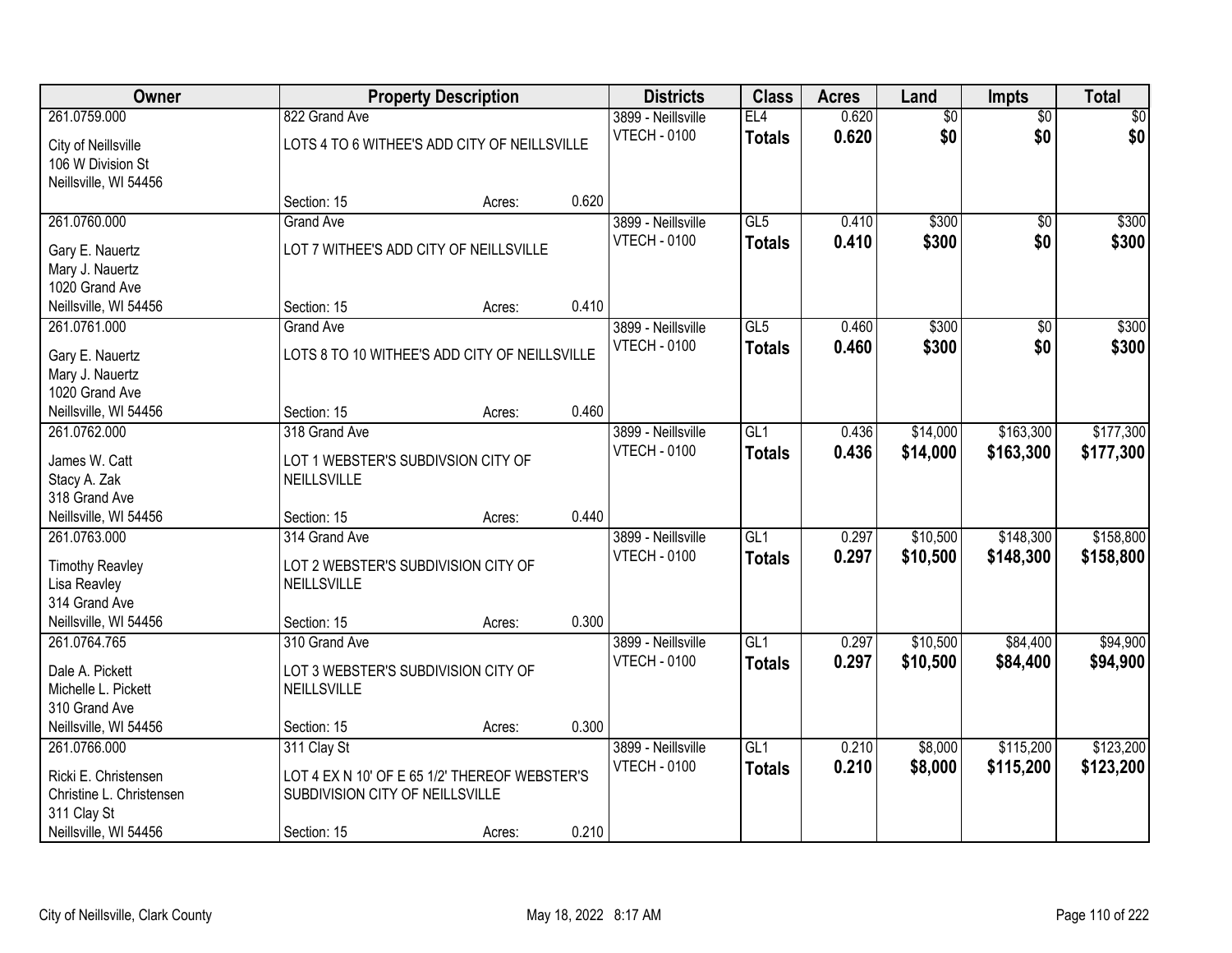| Owner                 |                                                      | <b>Property Description</b> |       |                     | <b>Class</b>     | <b>Acres</b> | Land     | Impts           | <b>Total</b> |
|-----------------------|------------------------------------------------------|-----------------------------|-------|---------------------|------------------|--------------|----------|-----------------|--------------|
| 261.0767.000          | 313 Clay St                                          |                             |       | 3899 - Neillsville  | GL1              | 0.330        | \$11,500 | \$125,200       | \$136,700    |
| Timothy J. Reavley    | N 10' OF E 65 1/2' OF LOT 4 ALL OF LOT 5 & S 21 2/3' |                             |       | <b>VTECH - 0100</b> | <b>Totals</b>    | 0.330        | \$11,500 | \$125,200       | \$136,700    |
| Lisa M. Reavley       | OF LOT 6 WEBSTER'S SUBDIVISION CITY OF               |                             |       |                     |                  |              |          |                 |              |
| 314 Grand Ave         | NEILLSVILLE                                          |                             |       |                     |                  |              |          |                 |              |
| Neillsville, WI 54456 | Section: 15                                          | Acres:                      | 0.330 |                     |                  |              |          |                 |              |
| 261.0768.000          | 319 Clay St                                          |                             |       | 3899 - Neillsville  | GL1              | 0.372        | \$12,500 | \$89,900        | \$102,400    |
|                       |                                                      |                             |       | <b>VTECH - 0100</b> | <b>Totals</b>    | 0.372        | \$12,500 | \$89,900        | \$102,400    |
| Larry L. Anason       | N 38 1/3' OF LOT 6 & ALL OF LOT 7 WEBSTER'S          |                             |       |                     |                  |              |          |                 |              |
| Kay L. Anason         | SUBDIVISION CITY OF NEILLSVILLE                      |                             |       |                     |                  |              |          |                 |              |
| 319 Clay St           |                                                      |                             |       |                     |                  |              |          |                 |              |
| Neillsville, WI 54456 | Section: 15                                          | Acres:                      | 0.380 |                     |                  |              |          |                 |              |
| 261.0769.000          | 311 E 4th St                                         |                             |       | 3899 - Neillsville  | GL1              | 0.197        | \$7,500  | \$116,700       | \$124,200    |
| Ryan C. Tews          | LOT 2 YOUMAN'S ADD CITY OF NEILLSVILLE               |                             |       | <b>VTECH - 0100</b> | <b>Totals</b>    | 0.197        | \$7,500  | \$116,700       | \$124,200    |
| 311 E 4th St          |                                                      |                             |       |                     |                  |              |          |                 |              |
| Neillsville, WI 54456 |                                                      |                             |       |                     |                  |              |          |                 |              |
|                       | Section: 14                                          | Acres:                      | 0.200 |                     |                  |              |          |                 |              |
| 261.0770.000          | 315 E 4th St                                         |                             |       | 3899 - Neillsville  | GL1              | 0.295        | \$10,500 | \$139,500       | \$150,000    |
|                       |                                                      |                             |       | <b>VTECH - 0100</b> | <b>Totals</b>    | 0.295        | \$10,500 | \$139,500       | \$150,000    |
| Matthew W. Miller     | LOT 3 & W 1/2 OF LOT 4 YOUMAN'S ADD CITY OF          |                             |       |                     |                  |              |          |                 |              |
| Mary M. Miller        | NEILLSVILLE                                          |                             |       |                     |                  |              |          |                 |              |
| 315 E 4th St          |                                                      |                             |       |                     |                  |              |          |                 |              |
| Neillsville, WI 54456 | Section: 14                                          | Acres:                      | 0.290 |                     |                  |              |          |                 |              |
| 261.0771.000          | 321 E 4th St                                         |                             |       | 3899 - Neillsville  | $\overline{GL1}$ | 0.295        | \$10,500 | \$130,100       | \$140,600    |
| Colin A. Kult         | E1/2 OF LOT 4 & ALL OF LOT 5 YOUMAN'S ADDITION       |                             |       | <b>VTECH - 0100</b> | <b>Totals</b>    | 0.295        | \$10,500 | \$130,100       | \$140,600    |
| Cortney R. Kult       | CITY OF NEILLSVILLE                                  |                             |       |                     |                  |              |          |                 |              |
| 321 E Fourth St       |                                                      |                             |       |                     |                  |              |          |                 |              |
| Neillsville, WI 54456 | Section: 14                                          | Acres:                      | 0.300 |                     |                  |              |          |                 |              |
| 261.0772.000          | 321 E 4th St                                         |                             |       | 3899 - Neillsville  | GL1              | 0.296        | \$10,500 | $\sqrt{6}$      | \$10,500     |
|                       |                                                      |                             |       | <b>VTECH - 0100</b> | <b>Totals</b>    | 0.296        | \$10,500 | \$0             | \$10,500     |
| Colin A. Kult         | LOT 6 & E 1/2 OF LOT 7 YOUMAN'S ADD CITY OF          |                             |       |                     |                  |              |          |                 |              |
| Cortney R. Kult       | NEILLSVILLE                                          |                             |       |                     |                  |              |          |                 |              |
| 321 E Fourth St       |                                                      |                             |       |                     |                  |              |          |                 |              |
| Neillsville, WI 54456 | Section: 14                                          | Acres:                      | 0.300 |                     |                  |              |          |                 |              |
| 261.0772.001          | $E$ 5th St                                           |                             |       | 3899 - Neillsville  | GL1              | 0.296        | \$10,500 | $\overline{50}$ | \$10,500     |
| Matthew W. Miller     | LOT 8 & W1/2 OF LOT 7 YOUMAN'S ADDITION CITY         |                             |       | <b>VTECH - 0100</b> | <b>Totals</b>    | 0.296        | \$10,500 | \$0             | \$10,500     |
| Mary M. Miller        | OF NEILLSVILLE                                       |                             |       |                     |                  |              |          |                 |              |
| 315 E 4th St          |                                                      |                             |       |                     |                  |              |          |                 |              |
| Neillsville, WI 54456 | Section: 14                                          | Acres:                      | 0.300 |                     |                  |              |          |                 |              |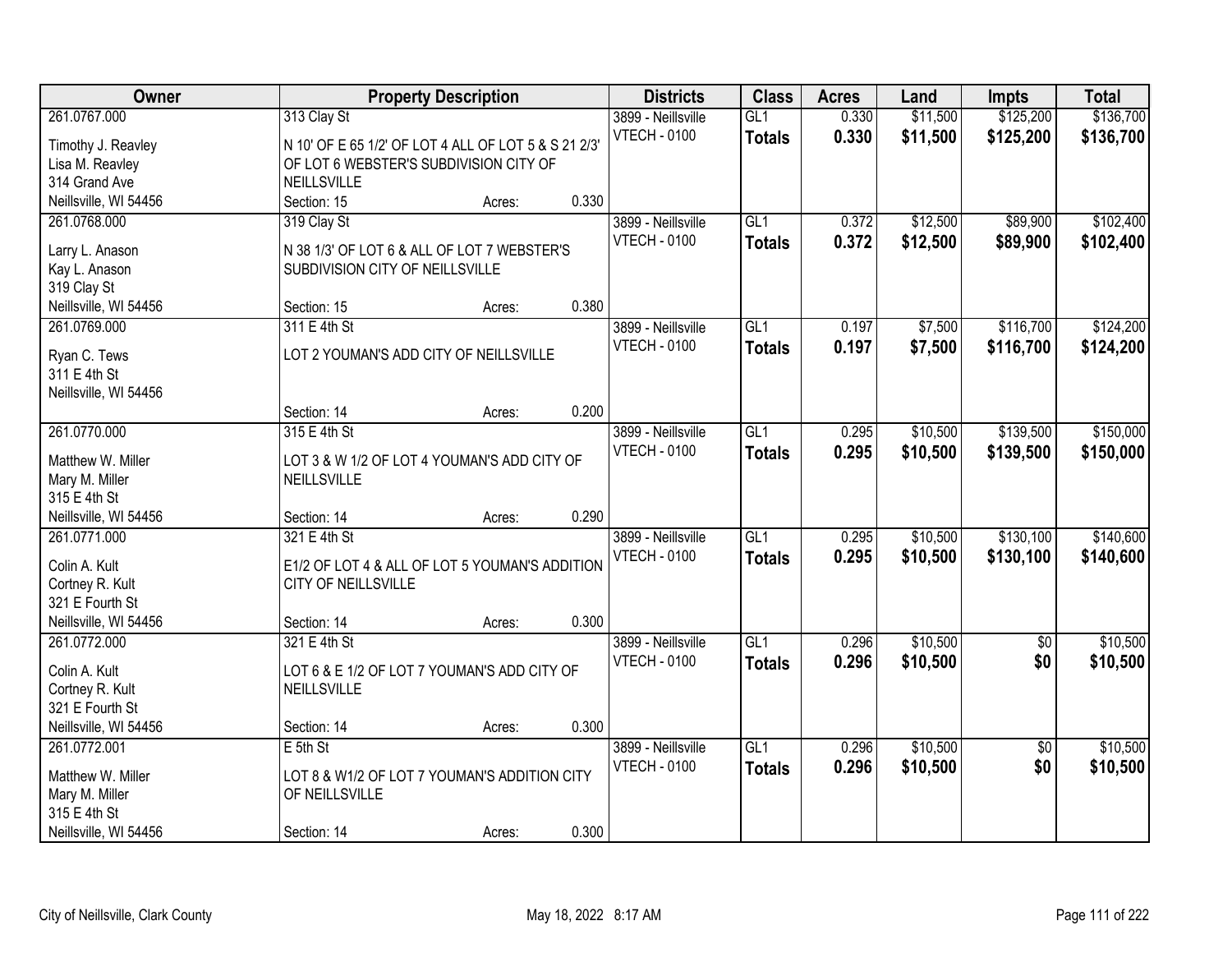| Owner                                                   | <b>Property Description</b>                                                                    |        |        | <b>Districts</b>    | <b>Class</b>  | <b>Acres</b> | Land            | <b>Impts</b>    | <b>Total</b>     |
|---------------------------------------------------------|------------------------------------------------------------------------------------------------|--------|--------|---------------------|---------------|--------------|-----------------|-----------------|------------------|
| 261.0774.000                                            | Moonlite Rd                                                                                    |        |        | 3899 - Neillsville  | GL2           | 1.000        | \$19,000        | \$4,100         | \$23,100         |
| Rib River Properties, LLC                               | LOT 150 C. S. STOCKWELL'S PLAT CITY OF                                                         |        |        | <b>VTECH - 0100</b> | <b>Totals</b> | 1.000        | \$19,000        | \$4,100         | \$23,100         |
| PO Box 100                                              | <b>NEILLSVILLE</b>                                                                             |        |        |                     |               |              |                 |                 |                  |
| Marathon, WI 54448                                      |                                                                                                |        |        |                     |               |              |                 |                 |                  |
|                                                         | Section: 11                                                                                    | Acres: | 1.000  |                     |               |              |                 |                 |                  |
| 261.0775.000                                            | <b>Black River Rd</b>                                                                          |        |        | 3899 - Neillsville  | GL1           | 0.240        | \$500           | $\overline{30}$ | \$500            |
|                                                         |                                                                                                |        |        | <b>VTECH - 0100</b> | <b>Totals</b> | 0.240        | \$500           | \$0             | \$500            |
| Donald E. Quicker<br>& Cynthia A Grota Rev Living Trust | N 7 RDS OF ASSMT LOT 151 EX PCL DESC 354/171<br>FOR ST TO C NEILLSVILLE C. S. STOCKWELL'S PLAT |        |        |                     |               |              |                 |                 |                  |
| 2400 Pitcher St                                         | 1921 CITY OF NEILLSVILLE                                                                       |        |        |                     |               |              |                 |                 |                  |
| PO Box 231                                              | Section: 11                                                                                    | Acres: | 0.240  |                     |               |              |                 |                 |                  |
| Neillsville, WI 54456                                   |                                                                                                |        |        |                     |               |              |                 |                 |                  |
| 261.0776.000                                            | <b>Black River Rd</b>                                                                          |        |        | 3899 - Neillsville  | EL4           | 0.000        | \$0             | $\sqrt{50}$     | $\overline{\$0}$ |
|                                                         |                                                                                                |        |        | <b>VTECH - 0100</b> |               | 0.000        | \$0             | \$0             | \$0              |
| City of Neillsville                                     | PCL OF LD ON N 7 RDS OF LOT 151 FOR ST AS                                                      |        |        |                     | <b>Totals</b> |              |                 |                 |                  |
| 106 W Division St                                       | DESC IN 354 REC 171 ASSESSMENT PLAT CITY OF                                                    |        |        |                     |               |              |                 |                 |                  |
| Neillsville, WI 54456                                   | NEILLSVILLE                                                                                    |        |        |                     |               |              |                 |                 |                  |
|                                                         | Section: 11                                                                                    | Acres: | 0.000  |                     |               |              |                 |                 |                  |
| 261.0777.000                                            | 1903 Schlinkert Rd                                                                             |        |        | 3899 - Neillsville  | GL1           | 7.400        | \$32,000        | \$24,400        | \$56,400         |
| Randy J. Oldham                                         | LOT 152 ASSESSMENT PLAT CITY OF NEILLSVILLE                                                    |        |        | <b>VTECH - 0100</b> | <b>Totals</b> | 7.400        | \$32,000        | \$24,400        | \$56,400         |
| N5282 County Highway G                                  |                                                                                                |        |        |                     |               |              |                 |                 |                  |
| Neillsville, WI 54456                                   |                                                                                                |        |        |                     |               |              |                 |                 |                  |
|                                                         | Section: 11                                                                                    | Acres: | 7.400  |                     |               |              |                 |                 |                  |
| 261.0778.000                                            | 1205 E 15th St                                                                                 |        |        | 3899 - Neillsville  | GL1           | 3.790        | \$28,500        | \$67,200        | \$95,700         |
|                                                         |                                                                                                |        |        | <b>VTECH - 0100</b> | <b>Totals</b> | 3.790        | \$28,500        | \$67,200        | \$95,700         |
| Dominic A. Susa                                         | LOT 153 EX W 175' ASSESSMENT PLAT CITY OF                                                      |        |        |                     |               |              |                 |                 |                  |
| c/o Dominic A. Susa                                     | NEILLSVILLE                                                                                    |        |        |                     |               |              |                 |                 |                  |
| 1205 E 15th St                                          |                                                                                                |        |        |                     |               |              |                 |                 |                  |
| Neillsville, WI 54456                                   | Section: 11                                                                                    | Acres: | 3.790  |                     |               |              |                 |                 |                  |
| 261.0779.000                                            | 1201 E 15th St                                                                                 |        |        | 3899 - Neillsville  | EL4           | 1.460        | $\overline{50}$ | $\overline{50}$ | $\overline{30}$  |
| Sch Dist of Neillsville                                 | W 175' OF LOT 153 C. S. STOCKWELL'S PLAT 1921                                                  |        |        | <b>VTECH - 0100</b> | <b>Totals</b> | 1.460        | \$0             | \$0             | \$0              |
| 614 E 5th St                                            | CITY OF NEILLSVILLE                                                                            |        |        |                     |               |              |                 |                 |                  |
| Neillsville, WI 54456                                   |                                                                                                |        |        |                     |               |              |                 |                 |                  |
|                                                         | Section: 11                                                                                    | Acres: | 1.460  |                     |               |              |                 |                 |                  |
| 261.0780.000                                            | $E$ 15th St                                                                                    |        |        | 3899 - Neillsville  | EL4           | 10.490       | $\overline{50}$ | $\overline{50}$ | $\sqrt{50}$      |
|                                                         |                                                                                                |        |        | <b>VTECH - 0100</b> | <b>Totals</b> | 10.490       | \$0             | \$0             | \$0              |
| City of Neillsville                                     | LOT 154 & PT OF 155 AS DESC IN VOL 168 D P 60 &                                                |        |        |                     |               |              |                 |                 |                  |
| 106 W Division St                                       | IN V 164 D P 628 C. S. STOCKWELL'S PLAT 1921 CITY                                              |        |        |                     |               |              |                 |                 |                  |
| Neillsville, WI 54456                                   | OF NEILLSVILLE                                                                                 |        |        |                     |               |              |                 |                 |                  |
|                                                         | Section: 11                                                                                    | Acres: | 10.490 |                     |               |              |                 |                 |                  |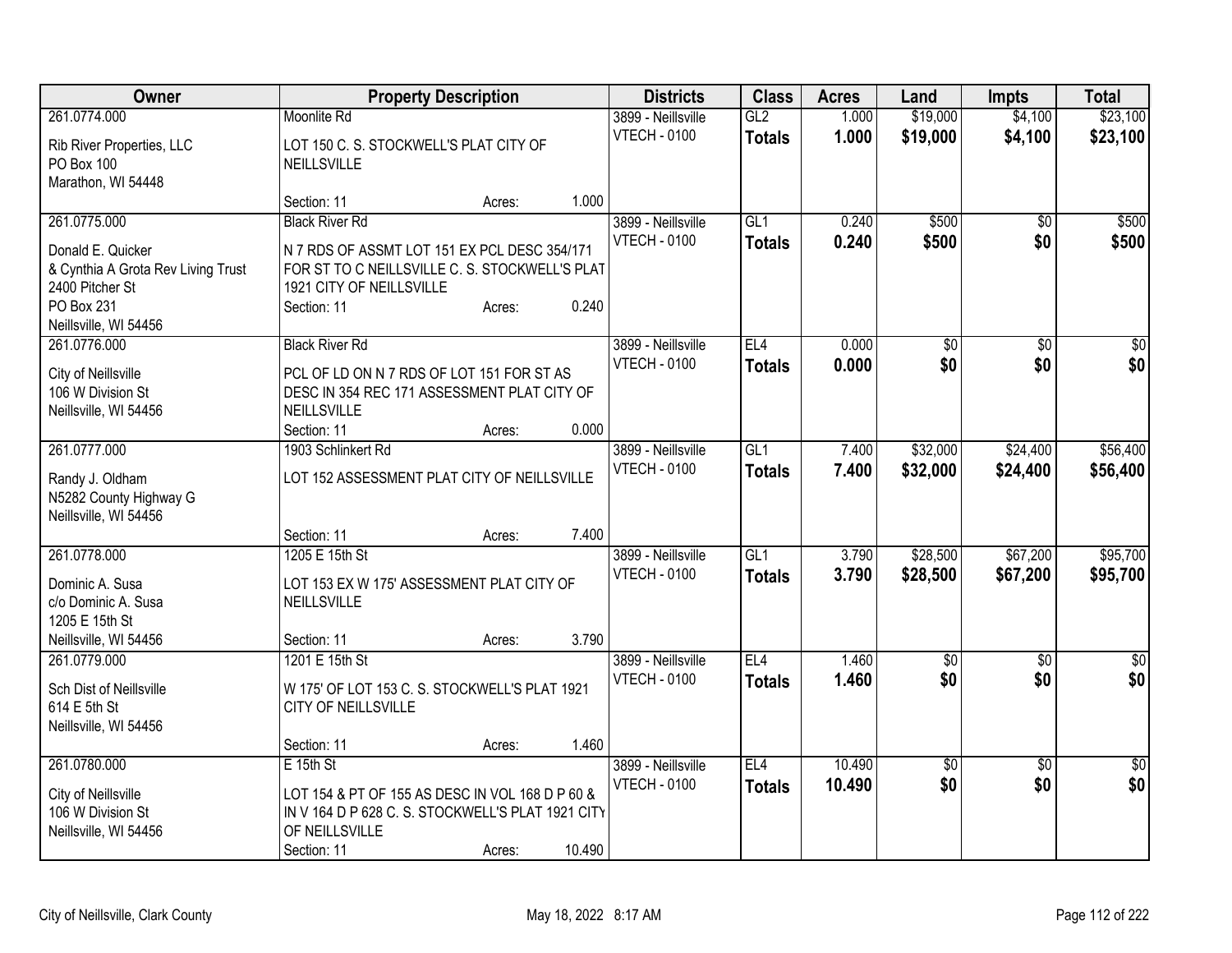| Owner                                        |                                                                                     | <b>Property Description</b> |        |                     | <b>Class</b>  | <b>Acres</b> | Land            | <b>Impts</b>    | <b>Total</b> |
|----------------------------------------------|-------------------------------------------------------------------------------------|-----------------------------|--------|---------------------|---------------|--------------|-----------------|-----------------|--------------|
| 261.0781.000                                 | E 15th St                                                                           |                             |        | 3899 - Neillsville  | EL4           | 0.797        | $\overline{50}$ | $\overline{50}$ | $\sqrt{50}$  |
| City of Neillsville                          | LOT 155 EX PCL DESC IN V 168 D P 60 & IN 286 REC                                    |                             |        | <b>VTECH - 0100</b> | <b>Totals</b> | 0.797        | \$0             | \$0             | \$0          |
| 106 W Division St                            | 368 & EX HWY & EX COM AT SE COR OF SW-SE TH N                                       |                             |        |                     |               |              |                 |                 |              |
| Neillsville, WI 54456                        | 991' TO POB TH W 1182' TH S TO N EDGE OF EXTG                                       |                             |        |                     |               |              |                 |                 |              |
|                                              | Section: 11                                                                         | Acres:                      | 0.800  |                     |               |              |                 |                 |              |
| 261.0782.000                                 | Hwy 73                                                                              |                             |        | 3899 - Neillsville  | GL1           | 11.933       | \$36,500        | \$1,900         | \$38,400     |
| Sayre Ystad                                  | LOT 1 CSM 493 DOC 461515 BG PT SE-SW & PT                                           |                             |        | <b>VTECH - 0100</b> | <b>Totals</b> | 11.933       | \$36,500        | \$1,900         | \$38,400     |
| 158 E Fourth St Apt 1                        | SW-SE SEC 11 TWP 24 N R 2 W CITY OF NEILLSVILLE                                     |                             |        |                     |               |              |                 |                 |              |
| Neillsville, WI 54456                        |                                                                                     |                             |        |                     |               |              |                 |                 |              |
|                                              | Section: 11                                                                         | Acres:                      | 11.930 |                     |               |              |                 |                 |              |
| 261.0783.000                                 | <b>Black River Rd</b>                                                               |                             |        | 3899 - Neillsville  | EL4           | 6.600        | \$0             | $\overline{50}$ | \$0          |
|                                              |                                                                                     |                             |        | <b>VTECH - 0100</b> | <b>Totals</b> | 6.600        | \$0             | \$0             | \$0          |
| St M. Parish                                 | COM 34 RDS N OF SW COR OF SE SE 11-24-2W TH                                         |                             |        |                     |               |              |                 |                 |              |
| 1813 Black River Rd<br>Neillsville, WI 54456 | CONT N 20 RDS E 16 RDS S 20 RDS W 16 RDS TO<br>POB & ALSO COM 54 RDS N OF SW COR OF |                             |        |                     |               |              |                 |                 |              |
|                                              | Section: 11                                                                         | Acres:                      | 6.600  |                     |               |              |                 |                 |              |
| 261.0784.000                                 | <b>Black River Rd</b>                                                               |                             |        | 3899 - Neillsville  | GL6           | 9.000        | \$20,000        | \$0             | \$20,000     |
|                                              |                                                                                     |                             |        | <b>VTECH - 0100</b> | <b>Totals</b> | 9.000        | \$20,000        | \$0             | \$20,000     |
| Donald E. Quicker                            | LOT 165 EX MUSIL MEADOWS C.S. STOCKWELL'S                                           |                             |        |                     |               |              |                 |                 |              |
| & Cynthia A Grota Rev Living Trust           | PLAT 1921 CITY OF NEILLSVILLE                                                       |                             |        |                     |               |              |                 |                 |              |
| 2400 Pitcher St                              |                                                                                     |                             |        |                     |               |              |                 |                 |              |
| PO Box 231                                   | Section: 11                                                                         | Acres:                      | 9.000  |                     |               |              |                 |                 |              |
| Neillsville, WI 54456<br>261.0786.000        | 2204 Black River Rd                                                                 |                             |        | 3899 - Neillsville  | GL1           | 1.160        | \$25,000        | \$63,000        | \$88,000     |
|                                              |                                                                                     |                             |        | <b>VTECH - 0100</b> |               | 1.160        |                 |                 |              |
| Zachary W. Vetterkind                        | LOT 1 CSM 1103 REC 666/651 EX TH PT LYG IN N 7                                      |                             |        |                     | <b>Totals</b> |              | \$25,000        | \$63,000        | \$88,000     |
| 2204 Black River Rd                          | RDS OF LOT 151 OF ASSESSMENT PLAT CITY OF                                           |                             |        |                     |               |              |                 |                 |              |
| Neillsville, WI 54456                        | NEILLSVILLE                                                                         |                             |        |                     |               |              |                 |                 |              |
|                                              | Section: 11                                                                         | Acres:                      | 1.160  |                     |               |              |                 |                 |              |
| 261.0787.000                                 | 2151 Pitcher St                                                                     |                             |        | 3899 - Neillsville  | GL1           | 0.890        | \$22,000        | \$59,700        | \$81,700     |
| Gall Revocable Trust                         | LOT 167 C. S. STOCKWELL'S PLAT 1921 CITY OF                                         |                             |        | <b>VTECH - 0100</b> | <b>Totals</b> | 0.890        | \$22,000        | \$59,700        | \$81,700     |
| N8 W27880 Northview Rd                       | NEILLSVILLE                                                                         |                             |        |                     |               |              |                 |                 |              |
| Waukesha, WI 53188                           |                                                                                     |                             |        |                     |               |              |                 |                 |              |
|                                              | Section: 11                                                                         | Acres:                      | 0.890  |                     |               |              |                 |                 |              |
| 261.0788.000                                 | 207 W 21st St                                                                       |                             |        | 3899 - Neillsville  | GL1           | 0.530        | \$13,000        | \$124,600       | \$137,600    |
| Melissa A. Illbeck                           | TH PT OF LOT 168 OF ASSESSMENT PLAT DESC AS                                         |                             |        | <b>VTECH - 0100</b> | <b>Totals</b> | 0.530        | \$13,000        | \$124,600       | \$137,600    |
| c/o Melissa A. Illbeck                       | COM AT PT OF INTER OF S/LN OF GOVT LOT 3 WITH                                       |                             |        |                     |               |              |                 |                 |              |
| 207 W 21st St                                | W/LN OF JOHNSON ST TH NLY ON W/LN OF                                                |                             |        |                     |               |              |                 |                 |              |
| Neillsville, WI 54456                        | Section: 11                                                                         | Acres:                      | 0.530  |                     |               |              |                 |                 |              |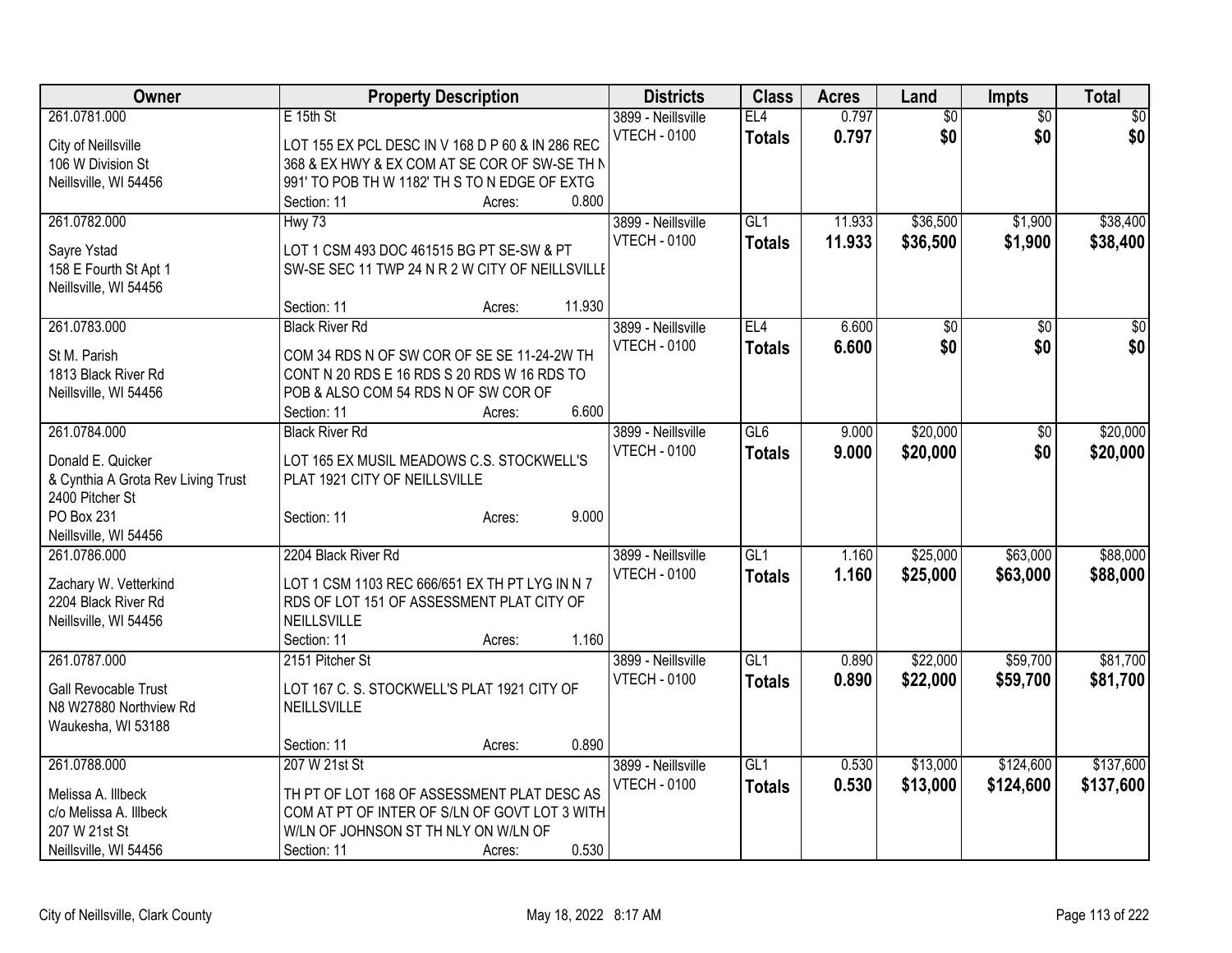| Owner                                 | <b>Property Description</b>                    |                 | <b>Districts</b>                          | <b>Class</b>     | <b>Acres</b> | Land     | <b>Impts</b>    | <b>Total</b> |
|---------------------------------------|------------------------------------------------|-----------------|-------------------------------------------|------------------|--------------|----------|-----------------|--------------|
| 261.0788.001                          | W 21st St                                      |                 | 3899 - Neillsville                        | GL1              | 0.470        | \$2,500  | $\overline{50}$ | \$2,500      |
| Donald E. Quicker                     | LOT 168 ASSESSMENT PLAT EX COM AT PT OF        |                 | <b>VTECH - 0100</b>                       | <b>Totals</b>    | 0.470        | \$2,500  | \$0             | \$2,500      |
| & Cynthia A Grota Rev Living Trust    | INTER OF S/LN OF GOVT LOT 3 WITH W/LN OF       |                 |                                           |                  |              |          |                 |              |
| 2400 Pitcher St                       | JOHNSON ST TH NLY ON W/LN OF JOHNSON ST        |                 |                                           |                  |              |          |                 |              |
| PO Box 231                            | Section: 11                                    | 0.470<br>Acres: |                                           |                  |              |          |                 |              |
| Neillsville, WI 54456                 |                                                |                 |                                           |                  |              |          |                 |              |
| 261.0789.000                          | 2017 Johnson St                                |                 | 3899 - Neillsville                        | GL <sub>1</sub>  | 4.840        | \$29,500 | \$67,600        | \$97,100     |
| Pamela R. Pierce et al                | LOT 169 ASSESSMENT PLAT CITY OF NEILLSVILLE    |                 | <b>VTECH - 0100</b>                       | <b>Totals</b>    | 4.840        | \$29,500 | \$67,600        | \$97,100     |
| c/o Gregory & Diane Gress Trust Agrmt |                                                |                 |                                           |                  |              |          |                 |              |
| W5025 Carlyle Rd                      |                                                |                 |                                           |                  |              |          |                 |              |
| Neillsville, WI 54456                 | Section: 11                                    | 4.840<br>Acres: |                                           |                  |              |          |                 |              |
| 261.0790.000                          | 2002 Johnson St                                |                 | 3899 - Neillsville                        | GL <sub>1</sub>  | 0.650        | \$18,500 | \$83,200        | \$101,700    |
|                                       |                                                |                 | <b>VTECH - 0100</b>                       | <b>Totals</b>    | 0.650        | \$18,500 | \$83,200        | \$101,700    |
| Vennessa Gurney                       | LOT 170 EX LOT 2 CSM 541 REC 571/789           |                 |                                           |                  |              |          |                 |              |
| 2002 Johnson St                       | ASSESSMENT PLAT CITY OF NEILLSVILLE            |                 |                                           |                  |              |          |                 |              |
| Neillsville, WI 54456                 |                                                |                 |                                           |                  |              |          |                 |              |
|                                       | Section: 11                                    | 0.650<br>Acres: |                                           |                  |              |          |                 |              |
| 261.0791.000                          | 1910 Johnson St                                |                 | 3899 - Neillsville<br><b>VTECH - 0100</b> | GL1              | 0.390        | \$13,000 | \$31,300        | \$44,300     |
| Daniel R. Boushon                     | LOT 170 1/2 EX LOT 3 CSM 541 REC 571/789 & EX  |                 |                                           | <b>Totals</b>    | 0.390        | \$13,000 | \$31,300        | \$44,300     |
| Pauline S. Boushon                    | PCL DESC IN DOC 591944 (PLAT OF SURVEY         |                 |                                           |                  |              |          |                 |              |
| 604 W Clark St                        | VREELAND 12/12) ASSESSMENT PLAT CITY OF        |                 |                                           |                  |              |          |                 |              |
| Spencer, WI 54479                     | Section: 11                                    | 0.390<br>Acres: |                                           |                  |              |          |                 |              |
| 261.0792.000                          | 1902 Johnson St                                |                 | 3899 - Neillsville                        | GL1              | 0.370        | \$12,500 | \$28,300        | \$40,800     |
| Tony L. Friend                        | LOT 171 ASSESSMENT PLAT EX OUTLOT 1 CSM        |                 | <b>VTECH - 0100</b>                       | <b>Totals</b>    | 0.370        | \$12,500 | \$28,300        | \$40,800     |
| c/o Tony L. Friend                    | 2612 DOC 621153 CITY OF NEILLSVILLE            |                 |                                           |                  |              |          |                 |              |
| 1902 Johnson St                       |                                                |                 |                                           |                  |              |          |                 |              |
| Neillsville, WI 54456                 | Section: 11                                    | 0.370<br>Acres: |                                           |                  |              |          |                 |              |
| 261.0792.001                          | 311 W 19th St                                  |                 | 3899 - Neillsville                        | GL1              | 0.100        | \$1,500  | $\overline{50}$ | \$1,500      |
|                                       |                                                |                 | <b>VTECH - 0100</b>                       | <b>Totals</b>    | 0.100        | \$1,500  | \$0             | \$1,500      |
| David M. Skiff                        | OUTLOT 1 CSM 2612 DOC 621153 BG PT LOT 171     |                 |                                           |                  |              |          |                 |              |
| Janet C. Skiff                        | ASSESSMENT PLAT CITY OF NEILLSVILLE            |                 |                                           |                  |              |          |                 |              |
| 311 W 19th St                         |                                                |                 |                                           |                  |              |          |                 |              |
| Neillsville, WI 54456                 | Section: 11                                    | 0.100<br>Acres: |                                           |                  |              |          |                 |              |
| 261.0793.000                          | 311 W 19th St                                  |                 | 3899 - Neillsville                        | $\overline{GL1}$ | 3.590        | \$28,000 | \$101,900       | \$129,900    |
| David M. Skiff                        | LOTS 1, 2 & 3 CSM 541 REC 571/789 & A PCL DESC |                 | <b>VTECH - 0100</b>                       | <b>Totals</b>    | 3.590        | \$28,000 | \$101,900       | \$129,900    |
| & Janet C Skiff Trust Agrmt           | IN DOC 591944 (PLAT OF SURVEY VREELAND 12/12)  |                 |                                           |                  |              |          |                 |              |
| 311 W 19th St                         | ASSESSMENT PLAT CITY OF NEILLSVILLE            |                 |                                           |                  |              |          |                 |              |
| Neillsville, WI 54456                 | Section: 11                                    | 3.590<br>Acres: |                                           |                  |              |          |                 |              |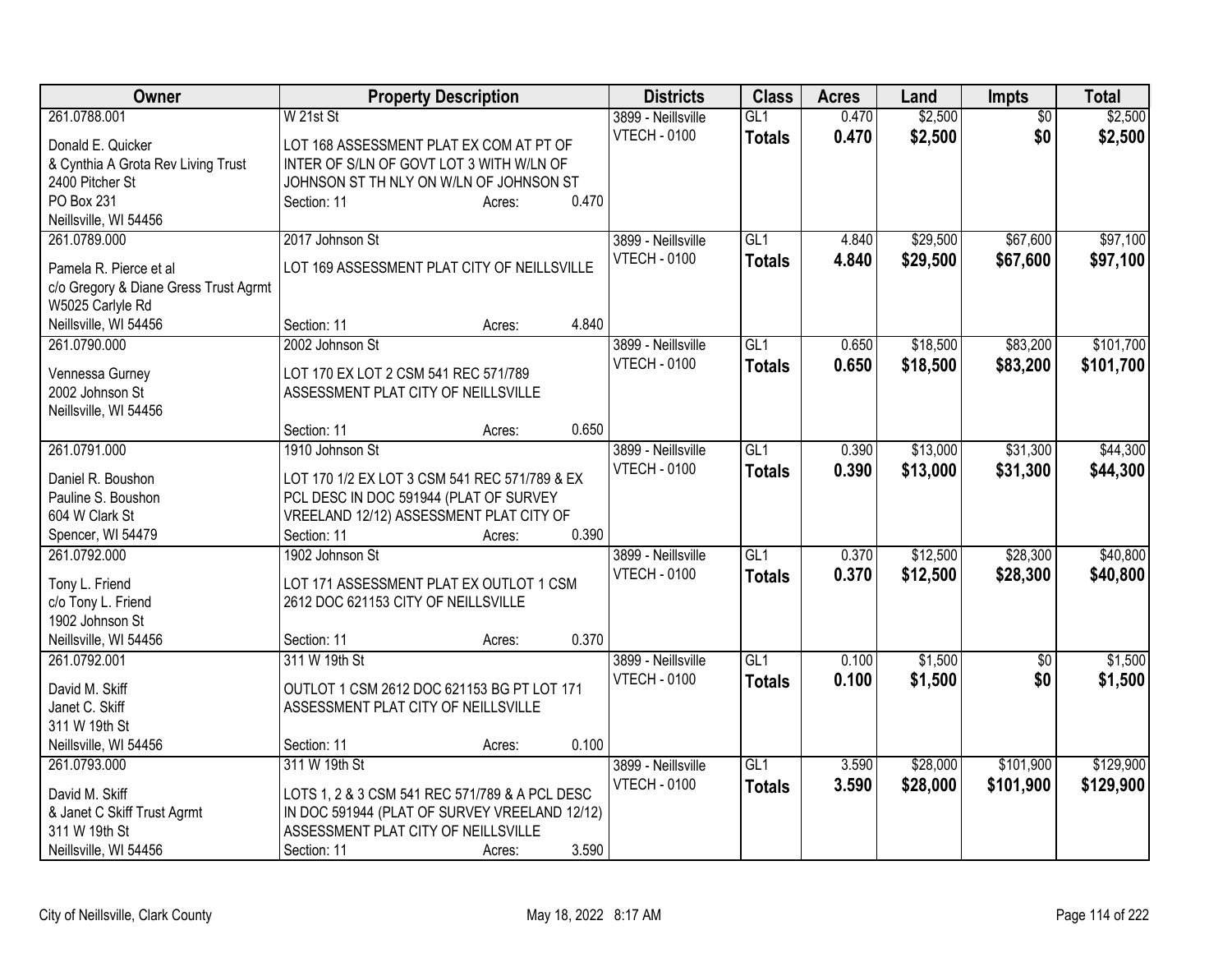| 1507 Pitcher St<br>0.210<br>\$8,000<br>\$94,900<br>261.0794.000<br>3899 - Neillsville<br>GL1<br><b>VTECH - 0100</b><br>0.210<br>\$94,900<br>\$8,000<br>\$86,900<br><b>Totals</b><br>Jena A. Ehlen<br>LOT 173 CS STOCKWELL'S PLAT 1921 CITY OF<br>1507 Pitcher St<br>NEILLSVILLE<br>Neillsville, WI 54456<br>0.210<br>Section: 11<br>Acres:<br>109 W 15th St<br>261.0795.000<br>GL1<br>\$10,500<br>\$58,000<br>3899 - Neillsville<br>0.290<br><b>VTECH - 0100</b><br>0.290<br>\$58,000<br>\$10,500<br><b>Totals</b><br><b>Stine Family Trust</b><br>LOT 174 C S STOCKWELL'S PLAT 1921 CITY OF<br>Douglas & Susan Stine Trustees<br>NEILLSVILLE<br>109 W 15th St<br>0.290<br>Neillsville, WI 54456<br>Section: 11<br>Acres:<br>1408 O'Neill St<br>GL1<br>\$10,000<br>\$88,000<br>261.0796.000<br>3899 - Neillsville<br>0.270<br><b>VTECH - 0100</b><br>0.270<br>\$10,000<br>\$88,000<br>\$98,000<br><b>Totals</b><br>Gordon L. Hansen<br>LOT 175 C. S. STOCKWELL'S PLAT 1921 CITY OF<br>Debra M. Hansen<br>NEILLSVILLE<br>1408 O'Neill St<br>0.270<br>Neillsville, WI 54456<br>Section: 11<br>Acres:<br>1404 O'Neill St<br>\$40,000<br>261.0797.000<br>3899 - Neillsville<br>GL1<br>0.210<br>\$8,000<br><b>VTECH - 0100</b><br>0.210<br>\$8,000<br>\$40,000<br>\$48,000<br><b>Totals</b><br>LOT 176 CS STOCKWELL'S PLAT 1921 CITY OF<br>Gregory E. Schreiner<br>1404 O'Neill St<br>NEILLSVILLE<br>Neillsville, WI 54456<br>0.210<br>Section: 11<br>Acres:<br>261.0798.000<br>1402 O'Neill St<br>$\overline{GL1}$<br>0.270<br>\$10,000<br>\$59,500<br>3899 - Neillsville<br>0.270<br><b>VTECH - 0100</b><br>\$10,000<br>\$59,500<br>\$69,500<br><b>Totals</b><br>Gayle Schoengarth<br>LOT 177 C S STOCKWELL'S PLAT 1921 CITY OF<br>Geraldine Schoengarth<br>NEILLSVILLE<br>1402 O'Neill St<br>0.270<br>Neillsville, WI 54456<br>Section: 14<br>Acres:<br>\$23,500<br>261.0799.000<br>1708 Grand Ave<br>3899 - Neillsville<br>GL1<br>0.950<br>\$44,400<br><b>VTECH - 0100</b><br>0.950<br>\$23,500<br>\$44,400<br>\$67,900<br>Totals<br>Kevin S. Mayer et al<br>COM AT A PT 200' N OF THE NE COR OF LOT 2 BLK<br>520 W 18th St<br>17 OF FURLONG'S 3RD ADD TH RNG W 175' TH N 12'<br>Neillsville, WI 54456<br>TH W TO BLK RIV TH NELY ALG THE SLY BNK OF | Owner | <b>Property Description</b> | <b>Districts</b> | <b>Class</b> | <b>Acres</b> | Land | Impts    | <b>Total</b> |
|-----------------------------------------------------------------------------------------------------------------------------------------------------------------------------------------------------------------------------------------------------------------------------------------------------------------------------------------------------------------------------------------------------------------------------------------------------------------------------------------------------------------------------------------------------------------------------------------------------------------------------------------------------------------------------------------------------------------------------------------------------------------------------------------------------------------------------------------------------------------------------------------------------------------------------------------------------------------------------------------------------------------------------------------------------------------------------------------------------------------------------------------------------------------------------------------------------------------------------------------------------------------------------------------------------------------------------------------------------------------------------------------------------------------------------------------------------------------------------------------------------------------------------------------------------------------------------------------------------------------------------------------------------------------------------------------------------------------------------------------------------------------------------------------------------------------------------------------------------------------------------------------------------------------------------------------------------------------------------------------------------------------------------------------------------------------------------------------------------------------------------------------------------------------------------------------------------------------------------------------------------|-------|-----------------------------|------------------|--------------|--------------|------|----------|--------------|
|                                                                                                                                                                                                                                                                                                                                                                                                                                                                                                                                                                                                                                                                                                                                                                                                                                                                                                                                                                                                                                                                                                                                                                                                                                                                                                                                                                                                                                                                                                                                                                                                                                                                                                                                                                                                                                                                                                                                                                                                                                                                                                                                                                                                                                                     |       |                             |                  |              |              |      | \$86,900 |              |
|                                                                                                                                                                                                                                                                                                                                                                                                                                                                                                                                                                                                                                                                                                                                                                                                                                                                                                                                                                                                                                                                                                                                                                                                                                                                                                                                                                                                                                                                                                                                                                                                                                                                                                                                                                                                                                                                                                                                                                                                                                                                                                                                                                                                                                                     |       |                             |                  |              |              |      |          |              |
|                                                                                                                                                                                                                                                                                                                                                                                                                                                                                                                                                                                                                                                                                                                                                                                                                                                                                                                                                                                                                                                                                                                                                                                                                                                                                                                                                                                                                                                                                                                                                                                                                                                                                                                                                                                                                                                                                                                                                                                                                                                                                                                                                                                                                                                     |       |                             |                  |              |              |      |          |              |
|                                                                                                                                                                                                                                                                                                                                                                                                                                                                                                                                                                                                                                                                                                                                                                                                                                                                                                                                                                                                                                                                                                                                                                                                                                                                                                                                                                                                                                                                                                                                                                                                                                                                                                                                                                                                                                                                                                                                                                                                                                                                                                                                                                                                                                                     |       |                             |                  |              |              |      |          |              |
|                                                                                                                                                                                                                                                                                                                                                                                                                                                                                                                                                                                                                                                                                                                                                                                                                                                                                                                                                                                                                                                                                                                                                                                                                                                                                                                                                                                                                                                                                                                                                                                                                                                                                                                                                                                                                                                                                                                                                                                                                                                                                                                                                                                                                                                     |       |                             |                  |              |              |      |          |              |
| \$68,500<br>\$98,000<br>\$48,000<br>\$69,500<br>\$67,900                                                                                                                                                                                                                                                                                                                                                                                                                                                                                                                                                                                                                                                                                                                                                                                                                                                                                                                                                                                                                                                                                                                                                                                                                                                                                                                                                                                                                                                                                                                                                                                                                                                                                                                                                                                                                                                                                                                                                                                                                                                                                                                                                                                            |       |                             |                  |              |              |      |          | \$68,500     |
|                                                                                                                                                                                                                                                                                                                                                                                                                                                                                                                                                                                                                                                                                                                                                                                                                                                                                                                                                                                                                                                                                                                                                                                                                                                                                                                                                                                                                                                                                                                                                                                                                                                                                                                                                                                                                                                                                                                                                                                                                                                                                                                                                                                                                                                     |       |                             |                  |              |              |      |          |              |
|                                                                                                                                                                                                                                                                                                                                                                                                                                                                                                                                                                                                                                                                                                                                                                                                                                                                                                                                                                                                                                                                                                                                                                                                                                                                                                                                                                                                                                                                                                                                                                                                                                                                                                                                                                                                                                                                                                                                                                                                                                                                                                                                                                                                                                                     |       |                             |                  |              |              |      |          |              |
|                                                                                                                                                                                                                                                                                                                                                                                                                                                                                                                                                                                                                                                                                                                                                                                                                                                                                                                                                                                                                                                                                                                                                                                                                                                                                                                                                                                                                                                                                                                                                                                                                                                                                                                                                                                                                                                                                                                                                                                                                                                                                                                                                                                                                                                     |       |                             |                  |              |              |      |          |              |
|                                                                                                                                                                                                                                                                                                                                                                                                                                                                                                                                                                                                                                                                                                                                                                                                                                                                                                                                                                                                                                                                                                                                                                                                                                                                                                                                                                                                                                                                                                                                                                                                                                                                                                                                                                                                                                                                                                                                                                                                                                                                                                                                                                                                                                                     |       |                             |                  |              |              |      |          |              |
|                                                                                                                                                                                                                                                                                                                                                                                                                                                                                                                                                                                                                                                                                                                                                                                                                                                                                                                                                                                                                                                                                                                                                                                                                                                                                                                                                                                                                                                                                                                                                                                                                                                                                                                                                                                                                                                                                                                                                                                                                                                                                                                                                                                                                                                     |       |                             |                  |              |              |      |          |              |
|                                                                                                                                                                                                                                                                                                                                                                                                                                                                                                                                                                                                                                                                                                                                                                                                                                                                                                                                                                                                                                                                                                                                                                                                                                                                                                                                                                                                                                                                                                                                                                                                                                                                                                                                                                                                                                                                                                                                                                                                                                                                                                                                                                                                                                                     |       |                             |                  |              |              |      |          |              |
|                                                                                                                                                                                                                                                                                                                                                                                                                                                                                                                                                                                                                                                                                                                                                                                                                                                                                                                                                                                                                                                                                                                                                                                                                                                                                                                                                                                                                                                                                                                                                                                                                                                                                                                                                                                                                                                                                                                                                                                                                                                                                                                                                                                                                                                     |       |                             |                  |              |              |      |          |              |
|                                                                                                                                                                                                                                                                                                                                                                                                                                                                                                                                                                                                                                                                                                                                                                                                                                                                                                                                                                                                                                                                                                                                                                                                                                                                                                                                                                                                                                                                                                                                                                                                                                                                                                                                                                                                                                                                                                                                                                                                                                                                                                                                                                                                                                                     |       |                             |                  |              |              |      |          |              |
|                                                                                                                                                                                                                                                                                                                                                                                                                                                                                                                                                                                                                                                                                                                                                                                                                                                                                                                                                                                                                                                                                                                                                                                                                                                                                                                                                                                                                                                                                                                                                                                                                                                                                                                                                                                                                                                                                                                                                                                                                                                                                                                                                                                                                                                     |       |                             |                  |              |              |      |          |              |
|                                                                                                                                                                                                                                                                                                                                                                                                                                                                                                                                                                                                                                                                                                                                                                                                                                                                                                                                                                                                                                                                                                                                                                                                                                                                                                                                                                                                                                                                                                                                                                                                                                                                                                                                                                                                                                                                                                                                                                                                                                                                                                                                                                                                                                                     |       |                             |                  |              |              |      |          |              |
|                                                                                                                                                                                                                                                                                                                                                                                                                                                                                                                                                                                                                                                                                                                                                                                                                                                                                                                                                                                                                                                                                                                                                                                                                                                                                                                                                                                                                                                                                                                                                                                                                                                                                                                                                                                                                                                                                                                                                                                                                                                                                                                                                                                                                                                     |       |                             |                  |              |              |      |          |              |
|                                                                                                                                                                                                                                                                                                                                                                                                                                                                                                                                                                                                                                                                                                                                                                                                                                                                                                                                                                                                                                                                                                                                                                                                                                                                                                                                                                                                                                                                                                                                                                                                                                                                                                                                                                                                                                                                                                                                                                                                                                                                                                                                                                                                                                                     |       |                             |                  |              |              |      |          |              |
|                                                                                                                                                                                                                                                                                                                                                                                                                                                                                                                                                                                                                                                                                                                                                                                                                                                                                                                                                                                                                                                                                                                                                                                                                                                                                                                                                                                                                                                                                                                                                                                                                                                                                                                                                                                                                                                                                                                                                                                                                                                                                                                                                                                                                                                     |       |                             |                  |              |              |      |          |              |
|                                                                                                                                                                                                                                                                                                                                                                                                                                                                                                                                                                                                                                                                                                                                                                                                                                                                                                                                                                                                                                                                                                                                                                                                                                                                                                                                                                                                                                                                                                                                                                                                                                                                                                                                                                                                                                                                                                                                                                                                                                                                                                                                                                                                                                                     |       |                             |                  |              |              |      |          |              |
|                                                                                                                                                                                                                                                                                                                                                                                                                                                                                                                                                                                                                                                                                                                                                                                                                                                                                                                                                                                                                                                                                                                                                                                                                                                                                                                                                                                                                                                                                                                                                                                                                                                                                                                                                                                                                                                                                                                                                                                                                                                                                                                                                                                                                                                     |       |                             |                  |              |              |      |          |              |
|                                                                                                                                                                                                                                                                                                                                                                                                                                                                                                                                                                                                                                                                                                                                                                                                                                                                                                                                                                                                                                                                                                                                                                                                                                                                                                                                                                                                                                                                                                                                                                                                                                                                                                                                                                                                                                                                                                                                                                                                                                                                                                                                                                                                                                                     |       |                             |                  |              |              |      |          |              |
|                                                                                                                                                                                                                                                                                                                                                                                                                                                                                                                                                                                                                                                                                                                                                                                                                                                                                                                                                                                                                                                                                                                                                                                                                                                                                                                                                                                                                                                                                                                                                                                                                                                                                                                                                                                                                                                                                                                                                                                                                                                                                                                                                                                                                                                     |       |                             |                  |              |              |      |          |              |
|                                                                                                                                                                                                                                                                                                                                                                                                                                                                                                                                                                                                                                                                                                                                                                                                                                                                                                                                                                                                                                                                                                                                                                                                                                                                                                                                                                                                                                                                                                                                                                                                                                                                                                                                                                                                                                                                                                                                                                                                                                                                                                                                                                                                                                                     |       |                             |                  |              |              |      |          |              |
|                                                                                                                                                                                                                                                                                                                                                                                                                                                                                                                                                                                                                                                                                                                                                                                                                                                                                                                                                                                                                                                                                                                                                                                                                                                                                                                                                                                                                                                                                                                                                                                                                                                                                                                                                                                                                                                                                                                                                                                                                                                                                                                                                                                                                                                     |       |                             |                  |              |              |      |          |              |
|                                                                                                                                                                                                                                                                                                                                                                                                                                                                                                                                                                                                                                                                                                                                                                                                                                                                                                                                                                                                                                                                                                                                                                                                                                                                                                                                                                                                                                                                                                                                                                                                                                                                                                                                                                                                                                                                                                                                                                                                                                                                                                                                                                                                                                                     |       |                             |                  |              |              |      |          |              |
|                                                                                                                                                                                                                                                                                                                                                                                                                                                                                                                                                                                                                                                                                                                                                                                                                                                                                                                                                                                                                                                                                                                                                                                                                                                                                                                                                                                                                                                                                                                                                                                                                                                                                                                                                                                                                                                                                                                                                                                                                                                                                                                                                                                                                                                     |       |                             |                  |              |              |      |          |              |
|                                                                                                                                                                                                                                                                                                                                                                                                                                                                                                                                                                                                                                                                                                                                                                                                                                                                                                                                                                                                                                                                                                                                                                                                                                                                                                                                                                                                                                                                                                                                                                                                                                                                                                                                                                                                                                                                                                                                                                                                                                                                                                                                                                                                                                                     |       |                             |                  |              |              |      |          |              |
|                                                                                                                                                                                                                                                                                                                                                                                                                                                                                                                                                                                                                                                                                                                                                                                                                                                                                                                                                                                                                                                                                                                                                                                                                                                                                                                                                                                                                                                                                                                                                                                                                                                                                                                                                                                                                                                                                                                                                                                                                                                                                                                                                                                                                                                     |       |                             |                  |              |              |      |          |              |
|                                                                                                                                                                                                                                                                                                                                                                                                                                                                                                                                                                                                                                                                                                                                                                                                                                                                                                                                                                                                                                                                                                                                                                                                                                                                                                                                                                                                                                                                                                                                                                                                                                                                                                                                                                                                                                                                                                                                                                                                                                                                                                                                                                                                                                                     |       |                             |                  |              |              |      |          |              |
| Acres:                                                                                                                                                                                                                                                                                                                                                                                                                                                                                                                                                                                                                                                                                                                                                                                                                                                                                                                                                                                                                                                                                                                                                                                                                                                                                                                                                                                                                                                                                                                                                                                                                                                                                                                                                                                                                                                                                                                                                                                                                                                                                                                                                                                                                                              |       | 0.950<br>Section: 10        |                  |              |              |      |          |              |
| \$36,500<br>\$36,500<br>261.0800.000<br>3899 - Neillsville<br>GL1<br>6.940<br><b>Grand Ave</b><br>$\overline{50}$                                                                                                                                                                                                                                                                                                                                                                                                                                                                                                                                                                                                                                                                                                                                                                                                                                                                                                                                                                                                                                                                                                                                                                                                                                                                                                                                                                                                                                                                                                                                                                                                                                                                                                                                                                                                                                                                                                                                                                                                                                                                                                                                   |       |                             |                  |              |              |      |          |              |
| <b>VTECH - 0100</b><br>\$36,500<br>\$0<br>6.940<br>\$36,500<br><b>Totals</b>                                                                                                                                                                                                                                                                                                                                                                                                                                                                                                                                                                                                                                                                                                                                                                                                                                                                                                                                                                                                                                                                                                                                                                                                                                                                                                                                                                                                                                                                                                                                                                                                                                                                                                                                                                                                                                                                                                                                                                                                                                                                                                                                                                        |       |                             |                  |              |              |      |          |              |
| COM AT NE COR OF LOT 2 BK 17 FURLONGS 3RD<br>Threesix LLC<br>ADD TH N 100' W 209' N 112' W TO BLK RIV TH SWLY                                                                                                                                                                                                                                                                                                                                                                                                                                                                                                                                                                                                                                                                                                                                                                                                                                                                                                                                                                                                                                                                                                                                                                                                                                                                                                                                                                                                                                                                                                                                                                                                                                                                                                                                                                                                                                                                                                                                                                                                                                                                                                                                       |       |                             |                  |              |              |      |          |              |
| c/o Threesix, LLC<br>C/O Robert C Ollech<br>ALG SRLY BK OF BLK RIV TO S/L OF LOT 6 HEWETT!                                                                                                                                                                                                                                                                                                                                                                                                                                                                                                                                                                                                                                                                                                                                                                                                                                                                                                                                                                                                                                                                                                                                                                                                                                                                                                                                                                                                                                                                                                                                                                                                                                                                                                                                                                                                                                                                                                                                                                                                                                                                                                                                                          |       |                             |                  |              |              |      |          |              |
| 11657 N Annette Ave<br>6.940<br>Section: 10<br>Acres:                                                                                                                                                                                                                                                                                                                                                                                                                                                                                                                                                                                                                                                                                                                                                                                                                                                                                                                                                                                                                                                                                                                                                                                                                                                                                                                                                                                                                                                                                                                                                                                                                                                                                                                                                                                                                                                                                                                                                                                                                                                                                                                                                                                               |       |                             |                  |              |              |      |          |              |
| Mequon, WI 53092                                                                                                                                                                                                                                                                                                                                                                                                                                                                                                                                                                                                                                                                                                                                                                                                                                                                                                                                                                                                                                                                                                                                                                                                                                                                                                                                                                                                                                                                                                                                                                                                                                                                                                                                                                                                                                                                                                                                                                                                                                                                                                                                                                                                                                    |       |                             |                  |              |              |      |          |              |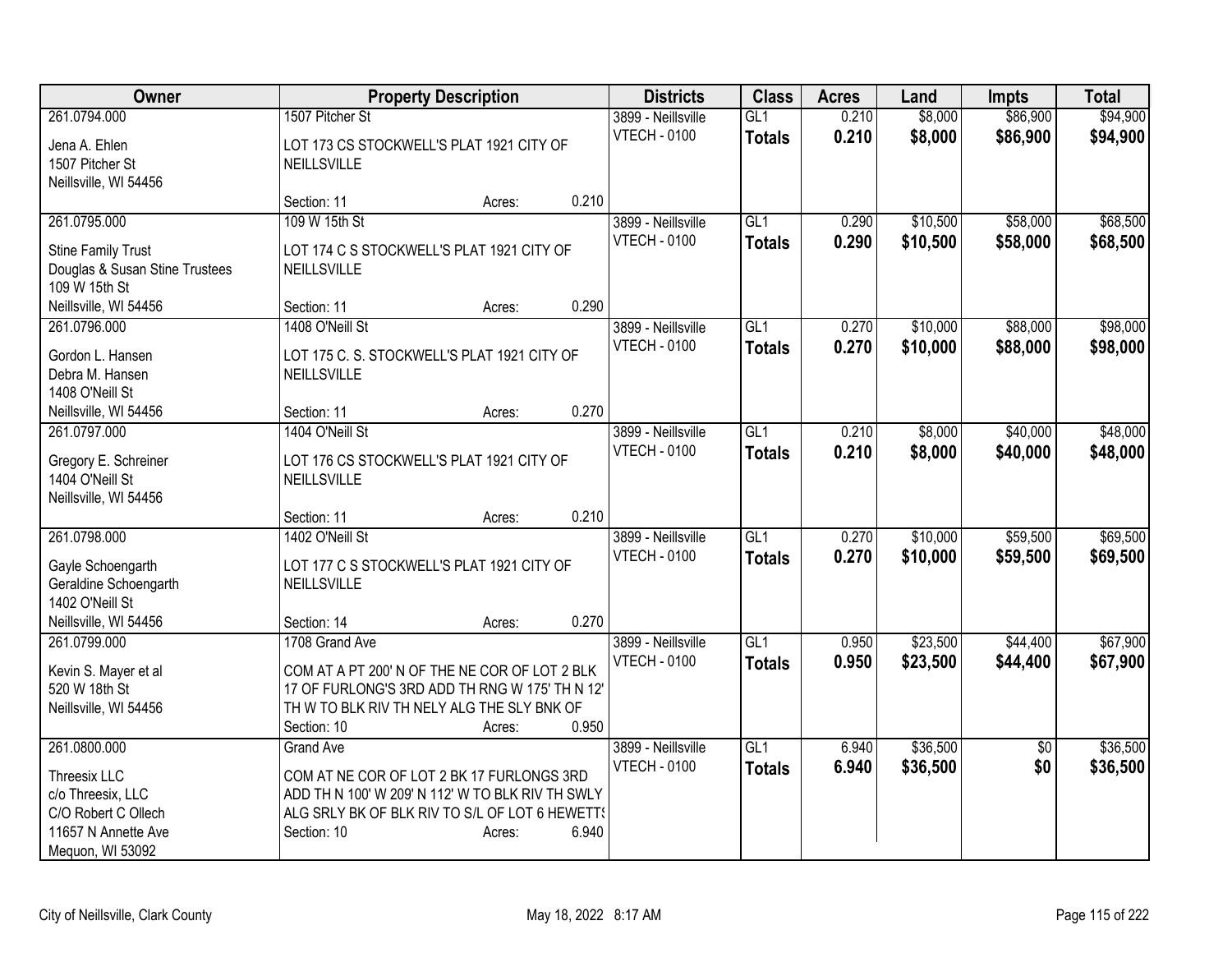| Owner                                        | <b>Property Description</b>                              | <b>Districts</b>    | <b>Class</b>     | <b>Acres</b> | Land     | <b>Impts</b> | <b>Total</b> |
|----------------------------------------------|----------------------------------------------------------|---------------------|------------------|--------------|----------|--------------|--------------|
| 261.0800.001                                 | 1702 Grand Ave                                           | 3899 - Neillsville  | GL1              | 0.490        | \$15,500 | \$59,100     | \$74,600     |
| James R. Zschernitz                          | COM AT A PT 100' N OF NE COR OF LOT 2 BLK 17             | <b>VTECH - 0100</b> | <b>Totals</b>    | 0.490        | \$15,500 | \$59,100     | \$74,600     |
| Jeannette L. Zschernitz                      | FURLONGS 3RD ADD TH N 100' W 175' N 12' W 34' S          |                     |                  |              |          |              |              |
| 1702 Grand Ave                               | 112' E 209' TO POB BG PT OF ASSESSMENT LOT 178           |                     |                  |              |          |              |              |
| Neillsville, WI 54456                        | 0.490<br>Section: 10<br>Acres:                           |                     |                  |              |          |              |              |
| 261.0801.000                                 | 803 W 14th St                                            | 3899 - Neillsville  | GL1              | 0.499        | \$16,000 | \$0          | \$16,000     |
|                                              |                                                          | <b>VTECH - 0100</b> | <b>Totals</b>    | 0.499        | \$16,000 | \$0          | \$16,000     |
| Leora K. Bezlyk et al<br>c/o Anton Bezlyk Jr | LOT 180 C S STOCKWELL'S PLAT 1921 CITY OF<br>NEILLSVILLE |                     |                  |              |          |              |              |
| N6728 Cty Hwy Y                              |                                                          |                     |                  |              |          |              |              |
| Chili, WI 54420-9446                         | 0.500<br>Section: 10<br>Acres:                           |                     |                  |              |          |              |              |
| 261.0803.802                                 | 119 W 21st St                                            | 3899 - Neillsville  | GL1              | 0.870        | \$22,500 | \$69,800     | \$92,300     |
|                                              |                                                          | <b>VTECH - 0100</b> | <b>Totals</b>    | 0.870        | \$22,500 | \$69,800     | \$92,300     |
| Gary A. Eisner                               | LOT 1 CSM 1178 REC 679/590 BG LOT 190 & 191 CS           |                     |                  |              |          |              |              |
| Frances M. Pete                              | STOCKWELLS PLAT 1921 CITY OF NEILLSVILLE                 |                     |                  |              |          |              |              |
| 119 W 21st St                                |                                                          |                     |                  |              |          |              |              |
| Neillsville, WI 54456                        | 0.870<br>Section: 11<br>Acres:                           |                     |                  |              |          |              |              |
| 261.0804.000                                 | 202 W 21st St                                            | 3899 - Neillsville  | GL1              | 0.292        | \$10,500 | \$0          | \$10,500     |
| Ehlen Rev Liv Trust                          | LOT 192 EX COM AT SE COR OF LOT 1 FURLONG'S              | <b>VTECH - 0100</b> | <b>Totals</b>    | 0.292        | \$10,500 | \$0          | \$10,500     |
| Nathan A M. Trista                           | ADD OF OUT LOT TH ALG SLY BNDRY OF SD LOT                |                     |                  |              |          |              |              |
| N6841 Cty Hwy G                              | 104.5' TH NELY 104.21' TH SELY TO PITCHER ST TH          |                     |                  |              |          |              |              |
| Neillsville, WI 54456                        | 0.290<br>Section: 11<br>Acres:                           |                     |                  |              |          |              |              |
| 261.0805.000                                 | 2000 Pitcher St                                          | 3899 - Neillsville  | $\overline{GL1}$ | 0.248        | \$9,500  | \$106,200    | \$115,700    |
| Bonita M. Rhymer                             | COM AT SE COR OF LOT 1 FURLONG'S ADD OF                  | <b>VTECH - 0100</b> | <b>Totals</b>    | 0.248        | \$9,500  | \$106,200    | \$115,700    |
| 2000 Pitcher St                              | OUTLOT TH ALG SLY BNDRY OF SD LOT 104.5' TH              |                     |                  |              |          |              |              |
| Neillsville, WI 54456                        | NELY 104.21' // WITH PITCHER ST TH SELY TO               |                     |                  |              |          |              |              |
|                                              | 0.250<br>Section: 11<br>Acres:                           |                     |                  |              |          |              |              |
| 261.0806.000                                 | 1911 Johnson St                                          | 3899 - Neillsville  | GL1              | 0.250        | \$9,500  | \$56,300     | \$65,800     |
|                                              |                                                          | <b>VTECH - 0100</b> | <b>Totals</b>    | 0.250        | \$9,500  | \$56,300     | \$65,800     |
| Ehlen Rev Liv Trust                          | LOT 193 ASSESSMENT PLAT CITY OF NEILLSVILLE              |                     |                  |              |          |              |              |
| Nathan A M. Trista                           |                                                          |                     |                  |              |          |              |              |
| N6841 Cty Hwy G                              |                                                          |                     |                  |              |          |              |              |
| Neillsville, WI 54456                        | 0.250<br>Section: 11<br>Acres:                           |                     |                  |              |          |              |              |
| 261.0807.000                                 | 1909 Pitcher St                                          | 3899 - Neillsville  | GL1              | 0.329        | \$11,500 | \$80,700     | \$92,200     |
| Nicholas J. Dolle                            | N1/2 OF LOT 194 C. S. STOCKWELL'S PLAT 1921              | <b>VTECH - 0100</b> | <b>Totals</b>    | 0.329        | \$11,500 | \$80,700     | \$92,200     |
| Janet A. Dolle                               | CITY OF NEILLSVILLE                                      |                     |                  |              |          |              |              |
| 1909 Pitcher St                              |                                                          |                     |                  |              |          |              |              |
| Neillsville, WI 54456                        | 0.330<br>Section: 11<br>Acres:                           |                     |                  |              |          |              |              |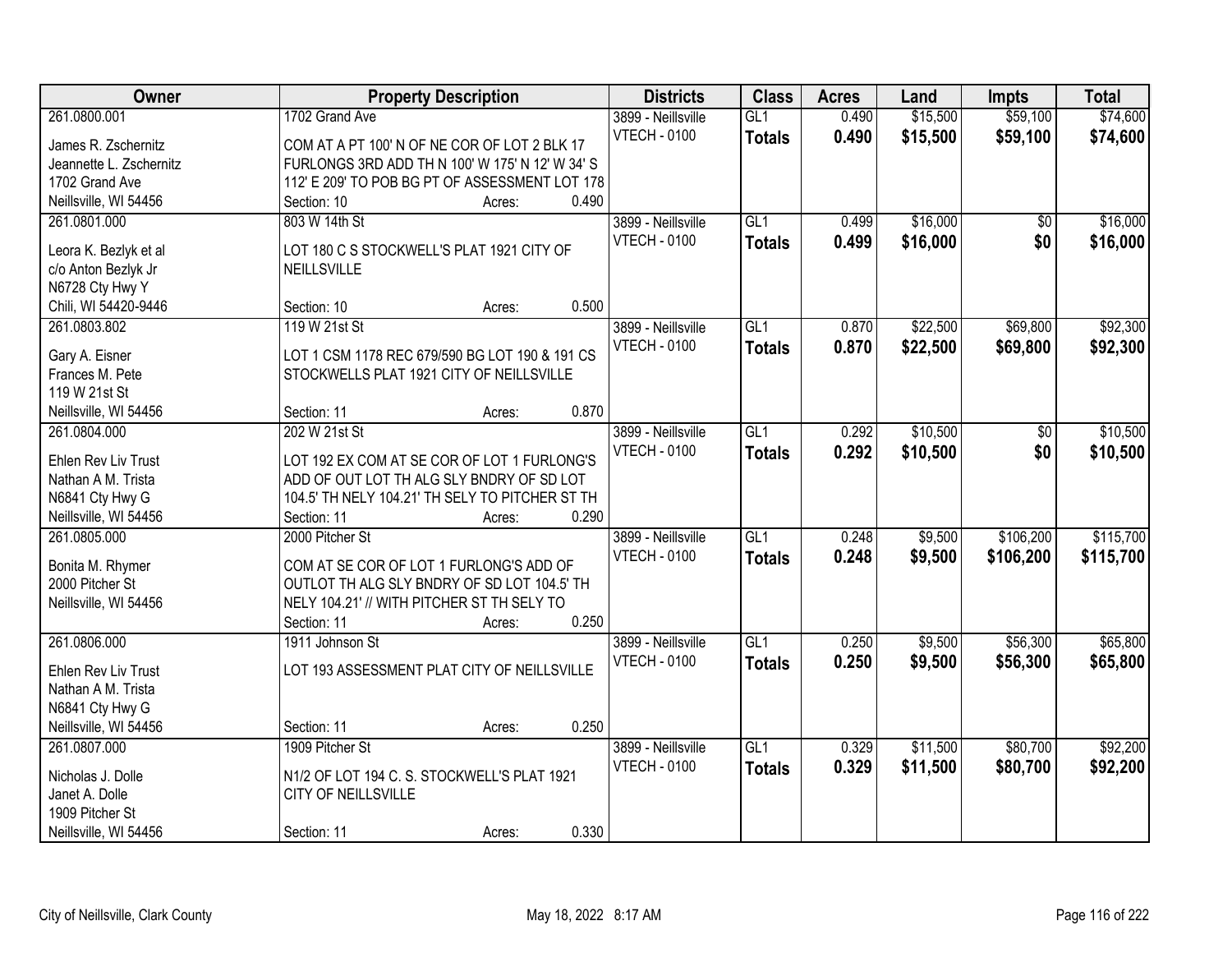| Owner                                                                          | <b>Property Description</b>                                                                                                                                                                            | <b>Districts</b>                          | <b>Class</b>                      | <b>Acres</b>   | Land                   | <b>Impts</b>           | <b>Total</b>            |
|--------------------------------------------------------------------------------|--------------------------------------------------------------------------------------------------------------------------------------------------------------------------------------------------------|-------------------------------------------|-----------------------------------|----------------|------------------------|------------------------|-------------------------|
| 261.0808.000<br>Sylvia Sagen<br>119 W 19th St<br>Neillsville, WI 54456         | 119 W 19th St<br>S1/2 OF LOT 194 ASSESSMENT PLAT CITY OF<br>NEILLSVILLE                                                                                                                                | 3899 - Neillsville<br><b>VTECH - 0100</b> | GL <sub>1</sub><br><b>Totals</b>  | 0.329<br>0.329 | \$11,500<br>\$11,500   | \$64,700<br>\$64,700   | \$76,200<br>\$76,200    |
|                                                                                | 0.330<br>Section: 11<br>Acres:                                                                                                                                                                         |                                           |                                   |                |                        |                        |                         |
| 261.0809.000<br>Lowell R. Gesche<br>Jana L. Marden<br>120 W 20th St            | 120 W 20th St<br>LOT 195 C. S. STOCKWELL'S PLAT 1921 CITY OF<br><b>NEILLSVILLE</b>                                                                                                                     | 3899 - Neillsville<br><b>VTECH - 0100</b> | GL1<br><b>Totals</b>              | 0.331<br>0.331 | \$11,500<br>\$11,500   | \$131,500<br>\$131,500 | \$143,000<br>\$143,000  |
| Neillsville, WI 54456                                                          | 0.330<br>Section: 11<br>Acres:                                                                                                                                                                         |                                           |                                   |                |                        |                        |                         |
| 261.0810.000<br>Laurel R. Bixby-Cook<br>113 W 19th St<br>Neillsville, WI 54456 | 113 W 19th St<br>LOT 196 C S STOCKWELL'S PLAT 1921 CITY OF<br><b>NEILLSVILLE</b>                                                                                                                       | 3899 - Neillsville<br><b>VTECH - 0100</b> | GL1<br><b>Totals</b>              | 0.333<br>0.333 | \$11,500<br>\$11,500   | \$133,500<br>\$133,500 | \$145,000<br>\$145,000  |
|                                                                                | 0.330<br>Section: 11<br>Acres:                                                                                                                                                                         |                                           |                                   |                |                        |                        |                         |
| 261.0811.000<br>Mark R. Jones<br>W5621 Todd Rd<br>Neillsville, WI 54456        | 1800 Black River Rd<br>LOT 197 & PT OF LOT 198 DES AS COM AT SW COR<br>OF LOT 4 BLK 15 JAMES FURLONGS 3RD ADD TH<br>NLY ALG W/L OF LOT 4 48' TH ELY 331/2' TH NLY 5'<br>0.110<br>Section: 11<br>Acres: | 3899 - Neillsville<br><b>VTECH - 0100</b> | GL1<br><b>Totals</b>              | 0.117<br>0.117 | \$4,500<br>\$4,500     | \$16,500<br>\$16,500   | \$21,000<br>\$21,000    |
| 261.0812.000<br>Mark R. Jones<br>W5621 Todd Rd<br>Neillsville, WI 54456        | 1804 Black River Rd<br>LOT 198 EX PCL DES 214/287 CS STOCKWELLS PLAT<br>1921 CITY OF NEILLSVILLE<br>0.130<br>Section: 11<br>Acres:                                                                     | 3899 - Neillsville<br><b>VTECH - 0100</b> | $\overline{GL1}$<br><b>Totals</b> | 0.127<br>0.127 | \$4,500<br>\$4,500     | \$51,000<br>\$51,000   | \$55,500<br>\$55,500    |
| 261.0813.000<br>St M. Parish<br>1813 Black River Rd<br>Neillsville, WI 54456   | Cemetery Rd<br>LOT 199 C.S. STOCKWELL'S PLAT 1921 CITY OF<br>NEILLSVILLE<br>3.570<br>Section: 11<br>Acres:                                                                                             | 3899 - Neillsville<br><b>VTECH - 0100</b> | EL4<br><b>Totals</b>              | 3.570<br>3.570 | $\overline{50}$<br>\$0 | $\overline{50}$<br>\$0 | $\overline{\$0}$<br>\$0 |
| 261.0814.000<br>St M. Parish<br>1813 Black River Rd<br>Neillsville, WI 54456   | $E$ 15th St<br>LOT 200 C.S. STOCKWELL'S PLAT 1921 CITY OF<br>NEILLSVILLE<br>1.910<br>Section: 11<br>Acres:                                                                                             | 3899 - Neillsville<br><b>VTECH - 0100</b> | EL4<br><b>Totals</b>              | 1.910<br>1.910 | \$0<br>\$0             | $\overline{30}$<br>\$0 | $\overline{50}$<br>\$0  |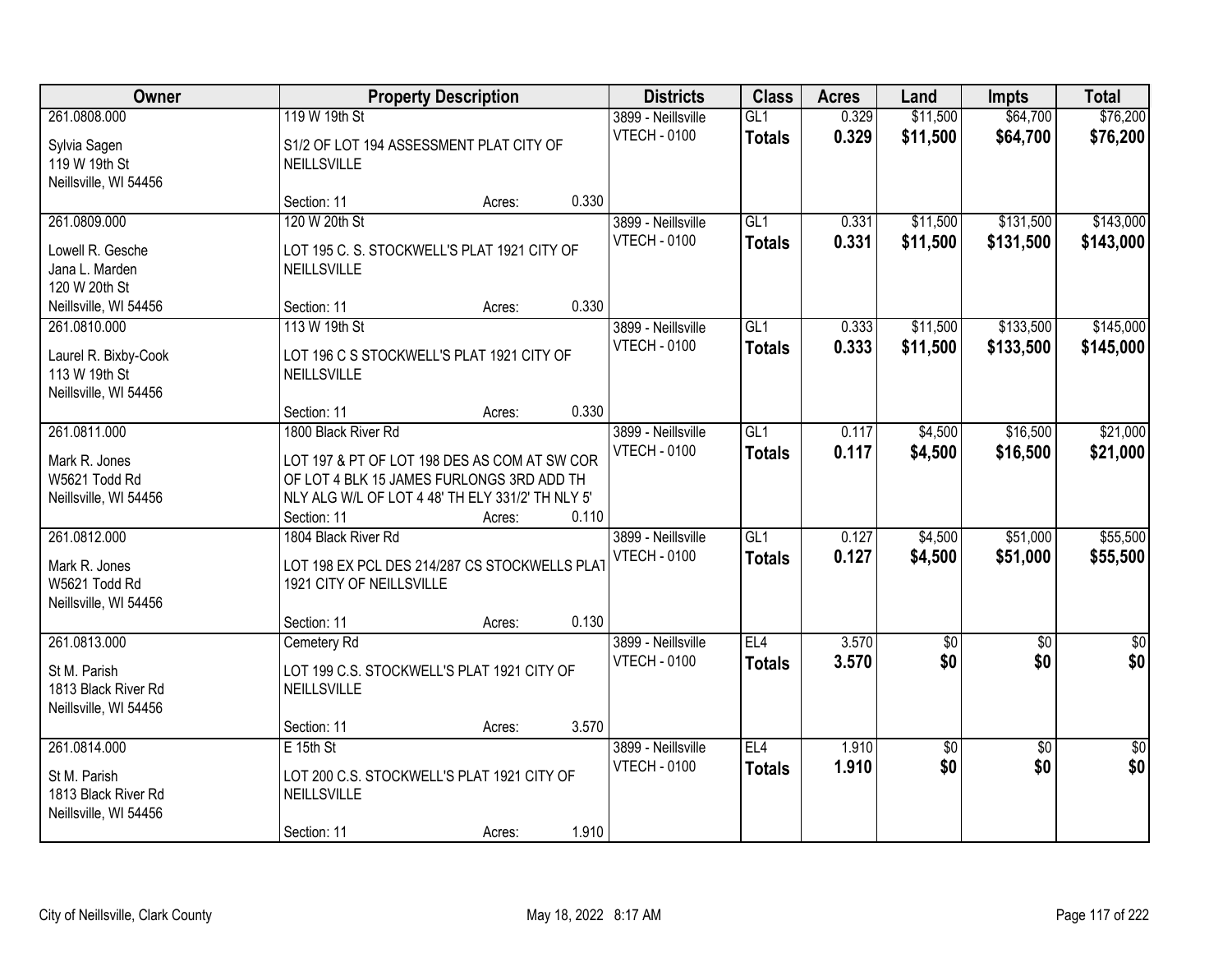| Owner                                                                                       |                                                                                                                                                                                      | <b>Property Description</b>        |                                           |                                  | <b>Acres</b>   | Land                   | <b>Impts</b>           | <b>Total</b>           |
|---------------------------------------------------------------------------------------------|--------------------------------------------------------------------------------------------------------------------------------------------------------------------------------------|------------------------------------|-------------------------------------------|----------------------------------|----------------|------------------------|------------------------|------------------------|
| 261.0815.000<br>St M. Parish<br>1813 Black River Rd<br>Neillsville, WI 54456                | E 15th St<br>LOT 201 C.S. STOCKWELL'S PLAT 1921 CITY OF<br>NEILLSVILLE                                                                                                               |                                    | 3899 - Neillsville<br><b>VTECH - 0100</b> | EL4<br><b>Totals</b>             | 0.615<br>0.615 | $\overline{60}$<br>\$0 | $\overline{50}$<br>\$0 | \$0<br>\$0             |
|                                                                                             | Section: 11                                                                                                                                                                          | 0.620<br>Acres:                    |                                           |                                  |                |                        |                        |                        |
| 261.0816.000<br>St M. Parish<br>1813 Black River Rd<br>Neillsville, WI 54456                | $E$ 15th St<br>LOT 202 C.S. STOCKWELL'S PLAT 1921 CITY OF<br><b>NEILLSVILLE</b>                                                                                                      |                                    | 3899 - Neillsville<br><b>VTECH - 0100</b> | EL4<br><b>Totals</b>             | 0.310<br>0.310 | $\overline{50}$<br>\$0 | $\overline{50}$<br>\$0 | $\overline{50}$<br>\$0 |
| 261.0817.000<br>St M. Parish<br>1813 Black River Rd<br>Neillsville, WI 54456                | Section: 11<br>$E$ 15th St<br>PT OF LOT 203 DESC IN 161/91 C.S. STOCKWELL'S<br>PLAT 1921 CITY OF NEILLSVILLE<br>Section: 11                                                          | 0.310<br>Acres:<br>0.560<br>Acres: | 3899 - Neillsville<br><b>VTECH - 0100</b> | EL <sub>4</sub><br><b>Totals</b> | 0.560<br>0.560 | \$0<br>\$0             | \$0<br>\$0             | $\overline{50}$<br>\$0 |
| 261.0818.000<br>Donald J. Vatne<br>Gayle A. Vatne<br>109 E 15th St<br>Neillsville, WI 54456 | 115 E 15th St<br>PT OF LOT 203 DESC 157/631 C S STOCKWELL'S<br>PLAT 1921 CITY OF NEILLSVILLE<br>Section: 11                                                                          | 0.290<br>Acres:                    | 3899 - Neillsville<br><b>VTECH - 0100</b> | GL1<br><b>Totals</b>             | 0.289<br>0.289 | \$10,500<br>\$10,500   | \$14,500<br>\$14,500   | \$25,000<br>\$25,000   |
| 261.0819.000<br>Tong Lee<br>1208 Grand Ave<br>Neillsville, WI 54456                         | 1208 Grand Ave<br>COM 30' W OF NE COR OF SEC 15-24-2W TH RNG S<br>94' TH W 104' TH S 10' TH W 104' TH N 104' TH E 208'<br>TO POB BG PT OF ASSMT LOT 210 ASSESSMENT<br>Section: 15    | 0.470<br>Acres:                    | 3899 - Neillsville<br><b>VTECH - 0100</b> | GL1<br><b>Totals</b>             | 0.470<br>0.470 | \$15,000<br>\$15,000   | \$66,700<br>\$66,700   | \$81,700<br>\$81,700   |
| 261.0820.000<br>Wirre, LLC<br>15271 E Hialeah Pl<br>Aurora, CO 80015                        | 1200 Grand Ave<br>PT OF ASSMT LOT 210 COM AT A PT 30' W & 94' S OF<br>THE NE COR OF SEC 15-24-2W TH S 114' TH W 208'<br>TH N 104' TH E 104' TH N 10' TH E 104' TO POB<br>Section: 15 | 0.520<br>Acres:                    | 3899 - Neillsville<br><b>VTECH - 0100</b> | GL1<br><b>Totals</b>             | 0.520<br>0.520 | \$16,000<br>\$16,000   | \$66,000<br>\$66,000   | \$82,000<br>\$82,000   |
| 261.0822.000<br>David Stanley<br>1120 Grand Ave<br>Neillsville, WI 54456                    | 1120 Grand Ave<br>LOT 212 & THAT PT OF ASSMT LOT 215 DESC AS<br>COM AT SW COR OF ASSMT LOT 212 TH N 80' TH W<br>38' TH S 80' TH E 38' TO POB ASSESSMENT PLAT<br>Section: 15          | 0.380<br>Acres:                    | 3899 - Neillsville<br><b>VTECH - 0100</b> | GL1<br><b>Totals</b>             | 0.380<br>0.380 | \$13,000<br>\$13,000   | \$96,000<br>\$96,000   | \$109,000<br>\$109,000 |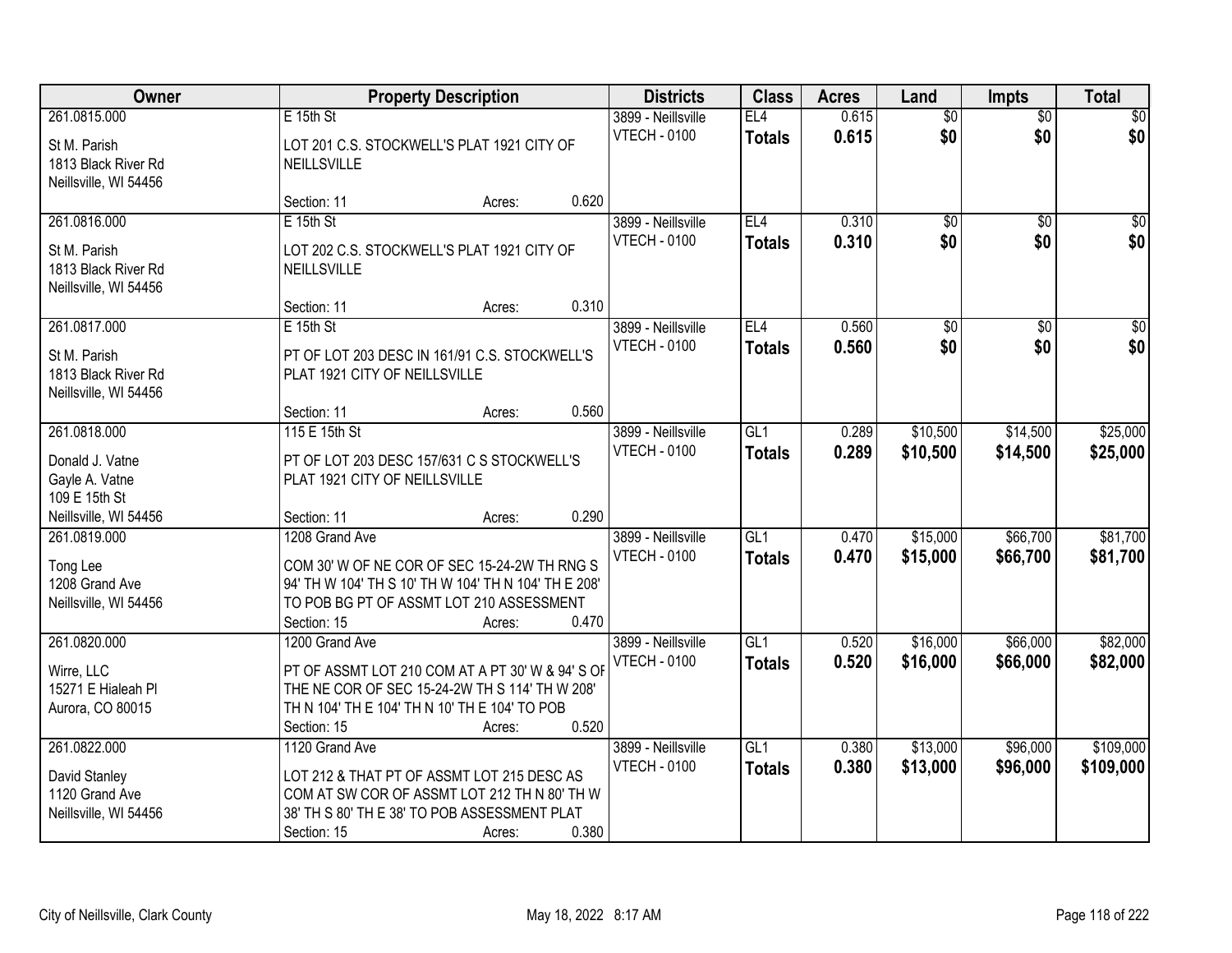| Owner                                 | <b>Property Description</b>                                     |        |        | <b>Districts</b>    | <b>Class</b>     | <b>Acres</b> | Land     | <b>Impts</b>    | <b>Total</b> |
|---------------------------------------|-----------------------------------------------------------------|--------|--------|---------------------|------------------|--------------|----------|-----------------|--------------|
| 261.0823.000                          | 1104 Grand Ave                                                  |        |        | 3899 - Neillsville  | GL <sub>1</sub>  | 0.511        | \$16,000 | \$87,600        | \$103,600    |
| Dominique C. Glassbrenner             | LOT 213 EX S 25 FT ASSESSMENT PLAT CITY OF                      |        |        | <b>VTECH - 0100</b> | <b>Totals</b>    | 0.511        | \$16,000 | \$87,600        | \$103,600    |
| c/o Dominique Glassbrenner            | NEILLSVILLE                                                     |        |        |                     |                  |              |          |                 |              |
| 1104 Grand Ave                        |                                                                 |        |        |                     |                  |              |          |                 |              |
| Neillsville, WI 54456                 | Section: 15                                                     | Acres: | 0.510  |                     |                  |              |          |                 |              |
| 261.0824.000                          | 1010 Grand Ave                                                  |        |        | 3899 - Neillsville  | GL <sub>1</sub>  | 0.340        | \$11,500 | \$79,500        | \$91,000     |
| Mark R. Jones                         | LOT 214 DESC IN 239/557 CS STOCKWELL'S PLAT                     |        |        | <b>VTECH - 0100</b> | <b>Totals</b>    | 0.340        | \$11,500 | \$79,500        | \$91,000     |
| W5621 Todd Rd                         | 1921 CITY OF NEILLSVILLE                                        |        |        |                     |                  |              |          |                 |              |
| Neillsville, WI 54456                 |                                                                 |        |        |                     |                  |              |          |                 |              |
|                                       | Section: 15                                                     | Acres: | 0.340  |                     |                  |              |          |                 |              |
| 261.0825.000                          | 1116 Grand Ave                                                  |        |        | 3899 - Neillsville  | GL1              | 2.000        | \$26,500 | \$185,700       | \$212,200    |
| Wayne A. Wirkuty                      | LOT 1 CSM 3119 DOC 647799 BG PT GOVT LOT 1                      |        |        | <b>VTECH - 0100</b> | GL <sub>4</sub>  | 7.000        | \$1,400  | \$0             | \$1,400      |
| Anita L. Wirkuty                      | NE-NE SEC 15 T24N R2W CITY OF NEILLSVILLE                       |        |        |                     | GL5M             | 3.910        | \$4,300  | \$0             | \$4,300      |
| 1116 Grand Ave                        |                                                                 |        |        |                     | <b>Totals</b>    | 12.910       | \$32,200 | \$185,700       | \$217,900    |
| Neillsville, WI 54456                 | Section: 15                                                     | Acres: | 12.910 |                     |                  |              |          |                 |              |
| 261.0826.000                          | 1110 Grand Ave                                                  |        |        | 3899 - Neillsville  | GL1              | 0.353        | \$12,000 | \$105,500       | \$117,500    |
|                                       |                                                                 |        |        | <b>VTECH - 0100</b> | <b>Totals</b>    | 0.353        | \$12,000 | \$105,500       | \$117,500    |
| William W. Poeschel                   | PT OF LOT 215 AS DESC IN V 176 D P 8-140'X 208'-EX              |        |        |                     |                  |              |          |                 |              |
| Beverly M. Poeschel<br>1110 Grand Ave | N 66' C. S. STOCKWELL'S PLAT 1921 CITY OF<br><b>NEILLSVILLE</b> |        |        |                     |                  |              |          |                 |              |
| Neillsville, WI 54456                 | Section: 15                                                     | Acres: | 0.350  |                     |                  |              |          |                 |              |
| 261.0827.000                          | 1114 Grand Ave                                                  |        |        | 3899 - Neillsville  | $\overline{GL1}$ | 0.315        | \$11,000 | \$52,900        | \$63,900     |
|                                       |                                                                 |        |        | <b>VTECH - 0100</b> | <b>Totals</b>    | 0.315        | \$11,000 | \$52,900        | \$63,900     |
| Theresa M. Olson                      | PT OF LOT 215 COM 90' N OF NE COR OF ASSMT                      |        |        |                     |                  |              |          |                 |              |
| 1114 Grand Ave                        | LOT 213 TH N 66' TH W 208' TH S 66' TH E 208' TO                |        |        |                     |                  |              |          |                 |              |
| Neillsville, WI 54456                 | POB C. S. STOCKWELL'S PLAT 1921 CITY OF                         |        |        |                     |                  |              |          |                 |              |
|                                       | Section: 15                                                     | Acres: | 0.320  |                     |                  |              |          |                 |              |
| 261.0828.000                          | 1016 Grand Ave                                                  |        |        | 3899 - Neillsville  | GL1              | 0.590        | \$17,500 | \$48,700        | \$66,200     |
| Mamc, LLC                             | LOT 1 CSM 2633 DOC 621766 BG PT LOT 215                         |        |        | <b>VTECH - 0100</b> | <b>Totals</b>    | 0.590        | \$17,500 | \$48,700        | \$66,200     |
| 710 Industrial Dr                     | ASSESSMENT PLAT CITY OF NEILLSVILLE                             |        |        |                     |                  |              |          |                 |              |
| Sparta, WI 54656                      |                                                                 |        |        |                     |                  |              |          |                 |              |
|                                       | Section: 15                                                     | Acres: | 0.590  |                     |                  |              |          |                 |              |
| 261.0828.001                          |                                                                 |        |        | 3899 - Neillsville  | GL5              | 14.300       | \$7,300  | $\overline{30}$ | \$7,300      |
| Gary E. Nauertz                       | LOT 215 ASSESSMENT PLAT EX N 522' THEREOF &                     |        |        | <b>VTECH - 0100</b> | <b>Totals</b>    | 14.300       | \$7,300  | \$0             | \$7,300      |
| Mary J. Nauertz                       | EX COM AT A PT 30' W & 654' S OF SE COR OF                      |        |        |                     |                  |              |          |                 |              |
| 1020 Grand Ave                        | 10-24N-2W TH W 208' S 55' E 208' N 55' TO POB & EX              |        |        |                     |                  |              |          |                 |              |
| Neillsville, WI 54456                 | Section: 15                                                     | Acres: | 14.300 |                     |                  |              |          |                 |              |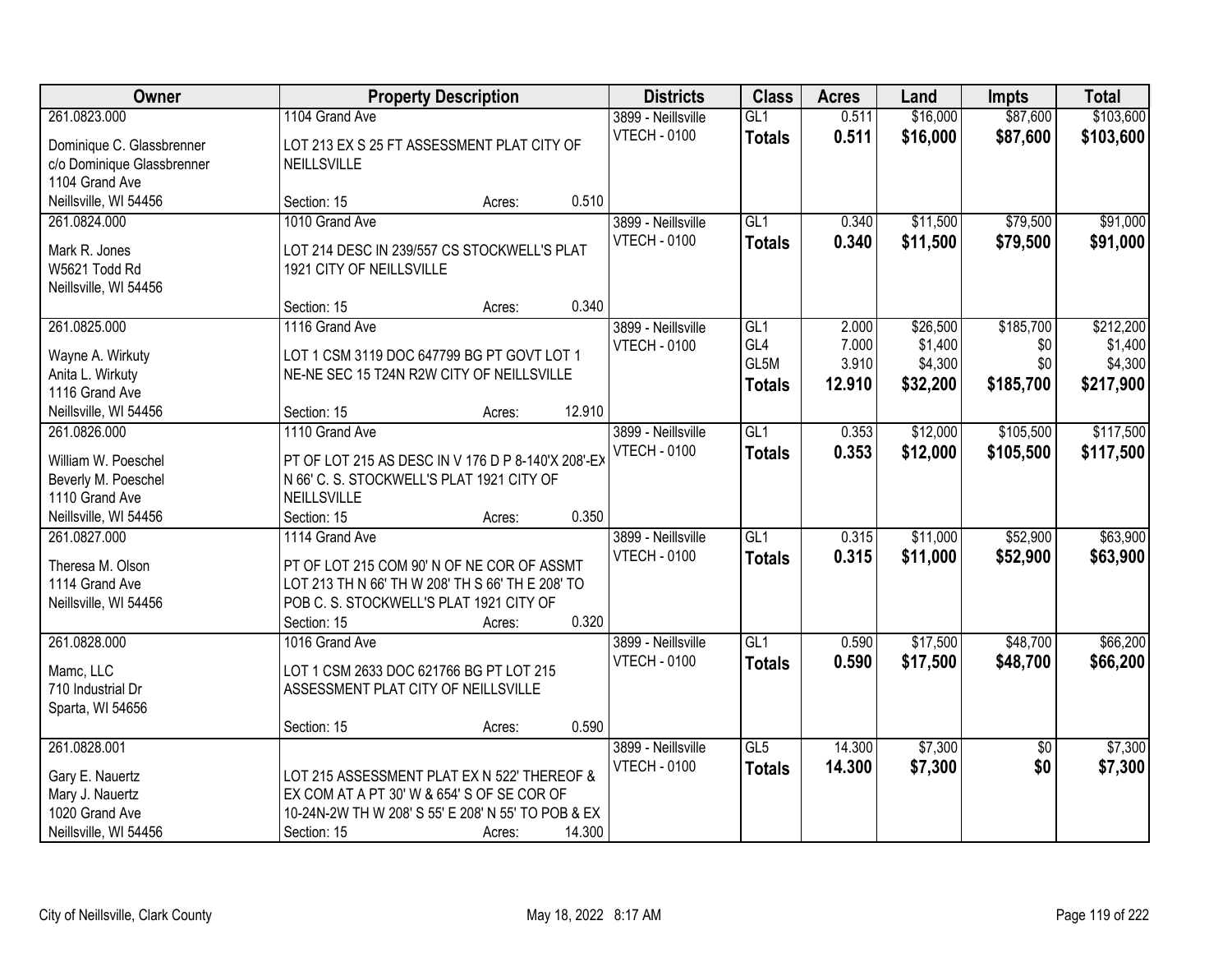| Owner                       |                                              | <b>Property Description</b> |        | <b>Districts</b>    | <b>Class</b>  | <b>Acres</b> | Land            | <b>Impts</b>    | <b>Total</b>    |
|-----------------------------|----------------------------------------------|-----------------------------|--------|---------------------|---------------|--------------|-----------------|-----------------|-----------------|
| 261.0829.000                | 1020 Grand Ave                               |                             |        | 3899 - Neillsville  | GL1           | 0.382        | \$13,000        | \$99,500        | \$112,500       |
| Gary E. Nauertz             | THAT PT OF LOT 215 AS DESC 140/559 IN ROD    |                             |        | <b>VTECH - 0100</b> | <b>Totals</b> | 0.382        | \$13,000        | \$99,500        | \$112,500       |
| Mary J. Nauertz             | OFFICE AND THE S 25' OF LOT 213 C S          |                             |        |                     |               |              |                 |                 |                 |
| 1020 Grand Ave              | STOCKWELL'S PLAT 1921 CITY OF NEILLSVILLE    |                             |        |                     |               |              |                 |                 |                 |
| Neillsville, WI 54456       | Section: 15                                  | Acres:                      | 0.380  |                     |               |              |                 |                 |                 |
| 261.0830.000                | 501 W 8th St                                 |                             |        | 3899 - Neillsville  | EL4           | 29.060       | $\overline{50}$ | $\overline{50}$ | \$0             |
|                             |                                              |                             |        | <b>VTECH - 0100</b> | <b>Totals</b> | 29.060       | \$0             | \$0             | \$0             |
| City of Neillsville         | OUTLOT 1 CSM 2996 DOC 641078 & LOT 216       |                             |        |                     |               |              |                 |                 |                 |
| 106 W Division St           | ASSESSMENT PLAT EX LOT 1 CSM 2996 BG PT      |                             |        |                     |               |              |                 |                 |                 |
| Neillsville, WI 54456       | SE-NE SEC 15 T24N R2W                        |                             | 29.060 |                     |               |              |                 |                 |                 |
|                             | Section: 15                                  | Acres:                      |        |                     |               |              |                 |                 |                 |
| 261.0832.000                | 501 W 8th St                                 |                             |        | 3899 - Neillsville  | GL3           | 1.455        | $\overline{60}$ | $\overline{50}$ | $\overline{30}$ |
| Rib River Properties, LLC   | LOT 1 CSM 2996 DOC 641078 BG PT SE-NE SEC 15 |                             |        | <b>VTECH - 0100</b> | <b>Totals</b> | 1.455        | \$0             | \$0             | \$0             |
| <b>PO Box 100</b>           | <b>T24N R2W</b>                              |                             |        |                     |               |              |                 |                 |                 |
| Marathon, WI 54448          |                                              |                             |        |                     |               |              |                 |                 |                 |
|                             | Section: 15                                  | Acres:                      | 1.455  |                     |               |              |                 |                 |                 |
| 261.0833.000                | 822 Grand Ave                                |                             |        | 3899 - Neillsville  | EL4           | 0.255        | $\overline{50}$ | \$0             | $\overline{30}$ |
| City of Neillsville         | ASSM'T LOT 217 & LOT 9 OF HEWETT'S ADD OF    |                             |        | <b>VTECH - 0100</b> | <b>Totals</b> | 0.255        | \$0             | \$0             | \$0             |
| 106 W Division St           | OUTLOTS ASSESSMENT PLAT CITY OF NEILLSVILLE  |                             |        |                     |               |              |                 |                 |                 |
| Neillsville, WI 54456       |                                              |                             |        |                     |               |              |                 |                 |                 |
|                             | Section: 15                                  | Acres:                      | 0.260  |                     |               |              |                 |                 |                 |
| 261.0834.000                | 506 W 14th St                                |                             |        | 3899 - Neillsville  | GL1           | 0.250        | \$9,500         | \$58,300        | \$67,800        |
|                             |                                              |                             |        | <b>VTECH - 0100</b> | <b>Totals</b> | 0.250        | \$9,500         | \$58,300        | \$67,800        |
| Jason D. Winge              | LOT 225 ASSESSMENT PLAT CITY OF NEILLSVILLE  |                             |        |                     |               |              |                 |                 |                 |
| W9674 Cty Rd O              |                                              |                             |        |                     |               |              |                 |                 |                 |
| Black River Falls, WI 54615 |                                              |                             |        |                     |               |              |                 |                 |                 |
|                             | Section: 14                                  | Acres:                      | 0.250  |                     |               |              |                 |                 |                 |
| 261.0835.000                | 1202 Prospect St                             |                             |        | 3899 - Neillsville  | GL1           | 0.210        | \$8,000         | \$49,300        | \$57,300        |
| Steven D. Dick              | LOT 226 ASSESSMENT PLAT CITY OF NEILLSVILLE  |                             |        | <b>VTECH - 0100</b> | <b>Totals</b> | 0.210        | \$8,000         | \$49,300        | \$57,300        |
| 1202 Prospect St            |                                              |                             |        |                     |               |              |                 |                 |                 |
| Neillsville, WI 54456       |                                              |                             |        |                     |               |              |                 |                 |                 |
|                             | Section: 14                                  | Acres:                      | 0.210  |                     |               |              |                 |                 |                 |
| 261.0836.000                | Prospect St                                  |                             |        | 3899 - Neillsville  | GL1           | 0.330        | \$11,500        | \$65,300        | \$76,800        |
|                             |                                              |                             |        | <b>VTECH - 0100</b> | <b>Totals</b> | 0.330        | \$11,500        | \$65,300        | \$76,800        |
| Donald S. Hart              | LOT #227 EX N 90' C S STOCKWELL'S PLAT 1921  |                             |        |                     |               |              |                 |                 |                 |
| Jill H. Hart                | CITY OF NEILLSVILLE                          |                             |        |                     |               |              |                 |                 |                 |
| 1201 Grand Ave              |                                              |                             |        |                     |               |              |                 |                 |                 |
| Neillsville, WI 54456       | Section: 14                                  | Acres:                      | 0.330  |                     |               |              |                 |                 |                 |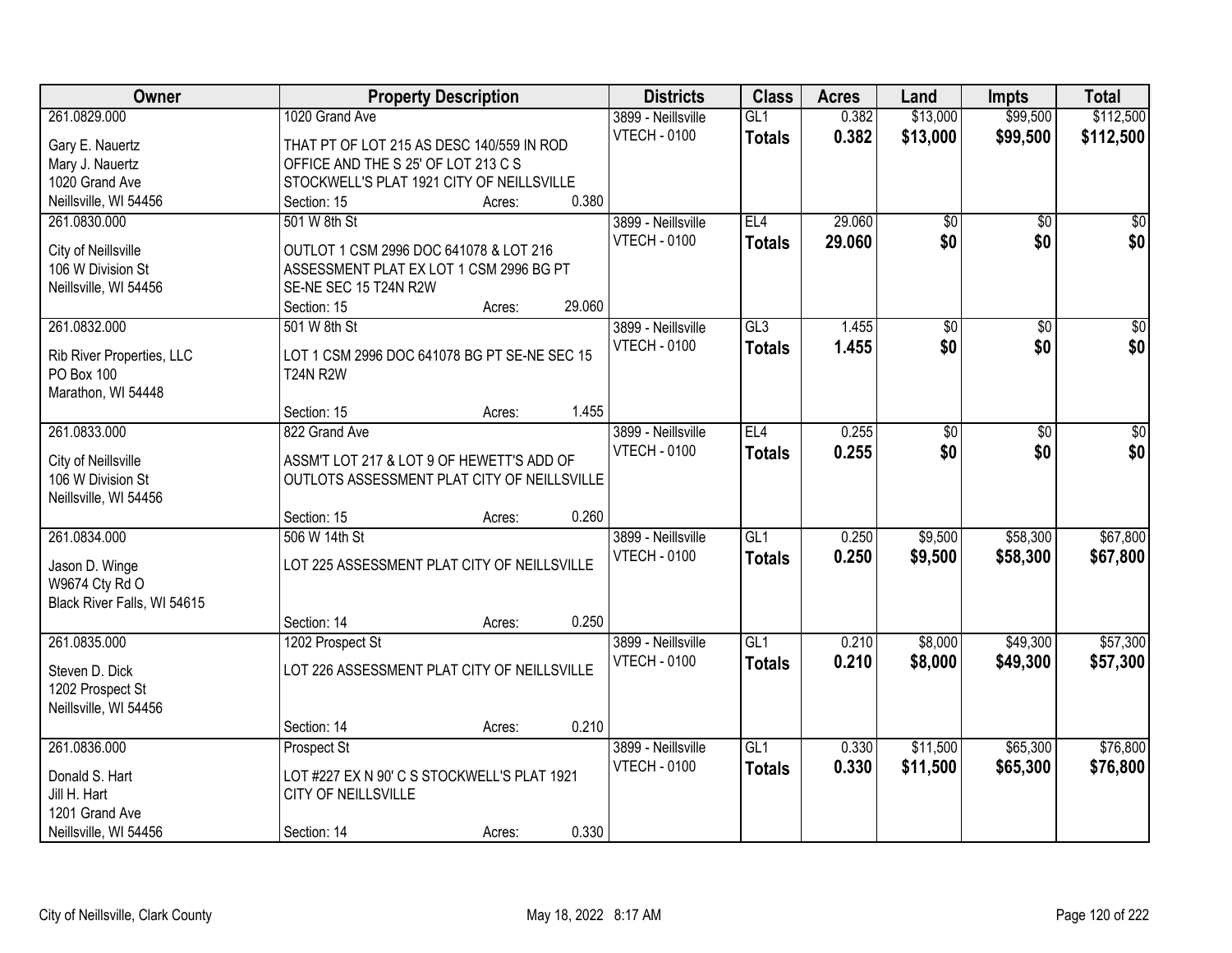| Owner                                                                                                  |                                                                                                                                     | <b>Property Description</b> |       | <b>Districts</b>                          | <b>Class</b>                      | <b>Acres</b>   | Land                 | Impts                  | <b>Total</b>           |
|--------------------------------------------------------------------------------------------------------|-------------------------------------------------------------------------------------------------------------------------------------|-----------------------------|-------|-------------------------------------------|-----------------------------------|----------------|----------------------|------------------------|------------------------|
| 261.0837.000<br>Marguerite M. Goetsch<br>510 W 14th St<br>Neillsville, WI 54456                        | 510 W 14th St<br>N 90' OF LOT # 227 & E 16' OF N 90' OF LOT # 228 C<br>S STOCKWELL'S PLAT CITY OF NEILLSVILLE                       |                             |       | 3899 - Neillsville<br><b>VTECH - 0100</b> | GL1<br><b>Totals</b>              | 0.240<br>0.240 | \$9,000<br>\$9,000   | \$172,500<br>\$172,500 | \$181,500<br>\$181,500 |
|                                                                                                        | Section: 14                                                                                                                         | Acres:                      | 0.240 |                                           |                                   |                |                      |                        |                        |
| 261.0838.000<br>Donald S. Hart<br>Jill H. Hart<br>1201 Grand Ave                                       | 1201 Grand Ave<br>LOT #228 EX N 90' C S STOCKWELL'S PLAT 1921<br>CITY OF NEILLSVILLE                                                |                             |       | 3899 - Neillsville<br><b>VTECH - 0100</b> | GL1<br><b>Totals</b>              | 0.530<br>0.530 | \$16,500<br>\$16,500 | \$158,500<br>\$158,500 | \$175,000<br>\$175,000 |
| Neillsville, WI 54456                                                                                  | Section: 14                                                                                                                         | Acres:                      | 0.530 |                                           |                                   |                |                      |                        |                        |
| 261.0839.000<br>Robert L. Solberg<br>Caryl E. Solberg<br>512 W 14th St                                 | 512 W 14th St<br>N 90' OF W 155' OF LOT 228 ASSESSMENT PLAT<br>CITY OF NEILLSVILLE                                                  |                             |       | 3899 - Neillsville<br><b>VTECH - 0100</b> | GL1<br><b>Totals</b>              | 0.320<br>0.320 | \$11,000<br>\$11,000 | \$164,000<br>\$164,000 | \$175,000<br>\$175,000 |
| Neillsville, WI 54456                                                                                  | Section: 14                                                                                                                         | Acres:                      | 0.320 |                                           |                                   |                |                      |                        |                        |
| 261.0840.000<br>Kenneth J. Hamilton<br>Sherrie D. Hamilton<br>PO Box 23                                | 1119 Grand Ave<br>N1/2 OF LOT 229 N1/2 OF LOT 11 OF HEWETTS ADD<br>OF O.L. EX N 6' C S STOCKWELL'S PLAT 1921 CITY<br>OF NEILLSVILLE |                             |       | 3899 - Neillsville<br><b>VTECH - 0100</b> | GL1<br><b>Totals</b>              | 0.408<br>0.408 | \$13,500<br>\$13,500 | \$40,700<br>\$40,700   | \$54,200<br>\$54,200   |
| Humbird, WI 54746                                                                                      | Section: 14                                                                                                                         | Acres:                      | 0.410 |                                           |                                   |                |                      |                        |                        |
| 261.0841.000<br>Wirre, LLC<br>15271 E Hialeah<br>Aurora, CO 80015                                      | 1108 Prospect St<br>LOT 230 ASSESSMENT PLAT CITY OF NEILLSVILLE                                                                     |                             |       | 3899 - Neillsville<br><b>VTECH - 0100</b> | $\overline{GL1}$<br><b>Totals</b> | 0.350<br>0.350 | \$12,000<br>\$12,000 | \$49,500<br>\$49,500   | \$61,500<br>\$61,500   |
|                                                                                                        | Section: 14                                                                                                                         | Acres:                      | 0.350 |                                           |                                   |                |                      |                        |                        |
| 261.0842.000<br>Wirre, LLC<br>15271 E Hialeah<br>Aurora, CO 80015                                      | Prospect St<br>LOT 231 EX S 89'6" ASSESSMENT PLAT CITY OF<br>NEILLSVILLE                                                            |                             |       | 3899 - Neillsville<br><b>VTECH - 0100</b> | GL1<br><b>Totals</b>              | 0.260<br>0.260 | \$9,500<br>\$9,500   | \$19,300<br>\$19,300   | \$28,800<br>\$28,800   |
|                                                                                                        | Section: 14                                                                                                                         | Acres:                      | 0.260 |                                           |                                   |                |                      |                        |                        |
| 261.0843.000<br><b>Richard Platzek</b><br>Patricia Platzek<br>120435 St Hwy 153<br>Stratford, WI 54484 | 1102 Prospect St<br>S 89' 6 IN OF LOT 231 ASSESSMENT PLAT CITY OF<br>NEILLSVILLE<br>Section: 14                                     | Acres:                      | 0.430 | 3899 - Neillsville<br><b>VTECH - 0100</b> | GL1<br><b>Totals</b>              | 0.430<br>0.430 | \$14,000<br>\$14,000 | \$62,600<br>\$62,600   | \$76,600<br>\$76,600   |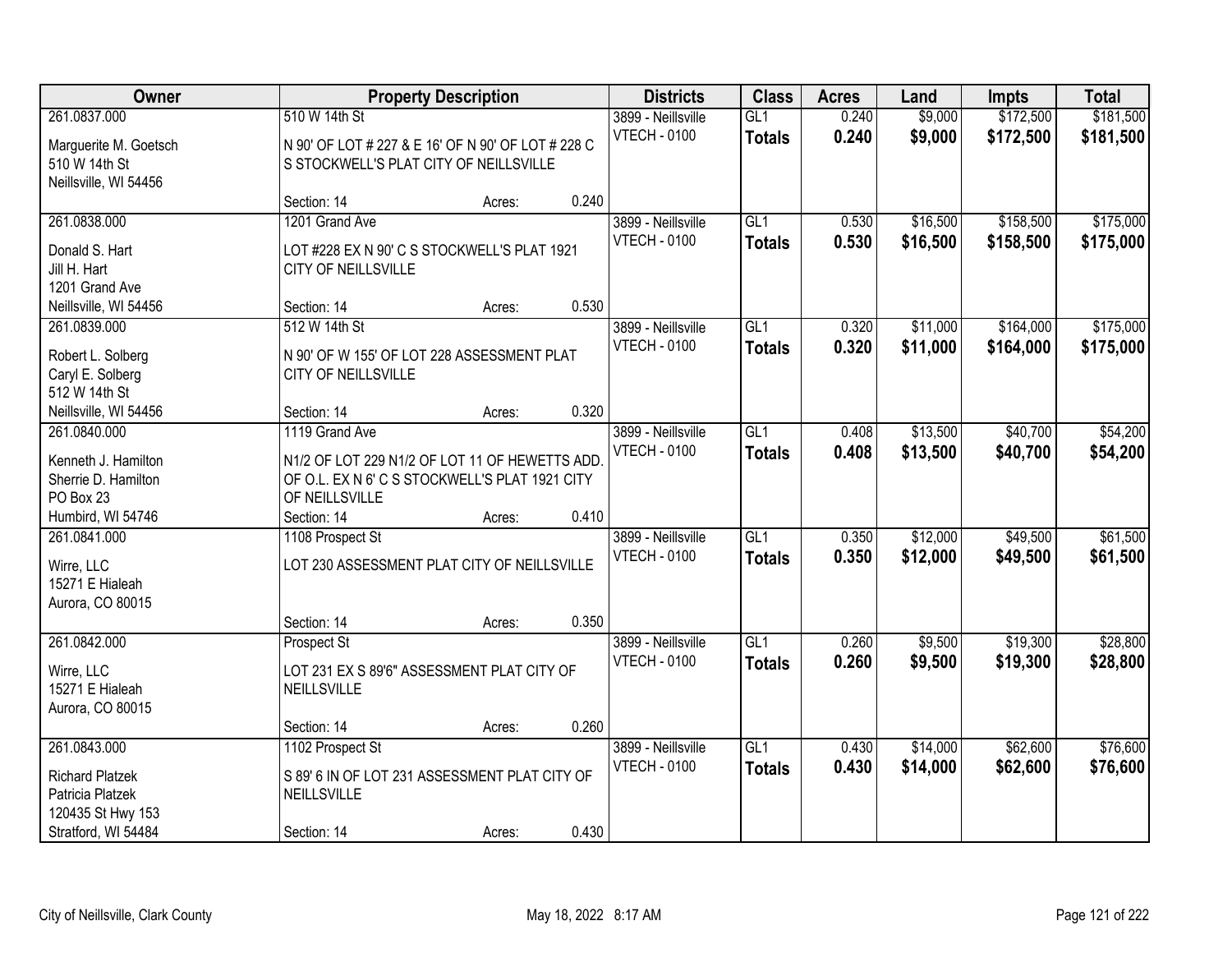| Owner                                  |                                              | <b>Property Description</b> |       | <b>Districts</b>    | <b>Class</b>     | <b>Acres</b> | Land     | <b>Impts</b> | <b>Total</b> |
|----------------------------------------|----------------------------------------------|-----------------------------|-------|---------------------|------------------|--------------|----------|--------------|--------------|
| 261.0844.000                           | 1105 Grand Ave                               |                             |       | 3899 - Neillsville  | GL1              | 0.190        | \$7,000  | \$59,500     | \$66,500     |
| Shirley Revocable Living Trust Peter M | LOT #232 ASSESSMENT PLAT CITY OF NEILLSVILLE |                             |       | <b>VTECH - 0100</b> | <b>Totals</b>    | 0.190        | \$7,000  | \$59,500     | \$66,500     |
| N6393 Ives Ave                         |                                              |                             |       |                     |                  |              |          |              |              |
| Willard, WI 54493                      |                                              |                             |       |                     |                  |              |          |              |              |
|                                        | Section: 14                                  | Acres:                      | 0.190 |                     |                  |              |          |              |              |
| 261.0845.000                           | 1101 Grand Ave                               |                             |       | 3899 - Neillsville  | GL1              | 0.361        | \$12,500 | \$55,000     | \$67,500     |
| Carl F. Nemitz                         | LOT #233 C S STOCKWELL'S PLAT CITY OF        |                             |       | <b>VTECH - 0100</b> | <b>Totals</b>    | 0.361        | \$12,500 | \$55,000     | \$67,500     |
| Barbara M. Nemitz                      | NEILLSVILLE                                  |                             |       |                     |                  |              |          |              |              |
| 1101 Grand Ave                         |                                              |                             |       |                     |                  |              |          |              |              |
| Neillsville, WI 54456                  | Section: 14                                  | Acres:                      | 0.360 |                     |                  |              |          |              |              |
| 261.0846.000                           | 1017 Grand Ave                               |                             |       | 3899 - Neillsville  | GL1              | 0.255        | \$9,500  | \$109,700    | \$119,200    |
| Ricky L. Rochester                     | LOT #234 CS STOCKWELLS PLAT CITY OF          |                             |       | <b>VTECH - 0100</b> | <b>Totals</b>    | 0.255        | \$9,500  | \$109,700    | \$119,200    |
| Clarissa M. Rochester                  | NEILLSVILLE                                  |                             |       |                     |                  |              |          |              |              |
| 1017 N Grand Ave                       |                                              |                             |       |                     |                  |              |          |              |              |
| Neillsville, WI 54456                  | Section: 14                                  | Acres:                      | 0.260 |                     |                  |              |          |              |              |
| 261.0847.000                           | 1015 Grand Ave                               |                             |       | 3899 - Neillsville  | GL1              | 0.490        | \$15,500 | \$115,000    | \$130,500    |
|                                        |                                              |                             |       | <b>VTECH - 0100</b> | <b>Totals</b>    | 0.490        | \$15,500 | \$115,000    | \$130,500    |
| Hunter M. Imm                          | LOT #235 ASSESSMENT PLAT CITY OF NEILLSVILLE |                             |       |                     |                  |              |          |              |              |
| c/o Hunter M. Imm                      |                                              |                             |       |                     |                  |              |          |              |              |
| 1015 Grand Ave                         |                                              |                             |       |                     |                  |              |          |              |              |
| Neillsville, WI 54456                  | Section: 14                                  | Acres:                      | 0.490 |                     |                  |              |          |              |              |
| 261.0848.000                           | 1009 Grand Ave                               |                             |       | 3899 - Neillsville  | $\overline{GL1}$ | 0.483        | \$15,500 | \$52,700     | \$68,200     |
| Joshua M. Anason                       | LOT 236 ASSESSMENT PLAT CITY OF NEILLSVILLE  |                             |       | <b>VTECH - 0100</b> | <b>Totals</b>    | 0.483        | \$15,500 | \$52,700     | \$68,200     |
| 1009 Grand Ave                         |                                              |                             |       |                     |                  |              |          |              |              |
| Neillsville, WI 54456                  |                                              |                             |       |                     |                  |              |          |              |              |
|                                        | Section: 14                                  | Acres:                      | 0.480 |                     |                  |              |          |              |              |
| 261.0849.000                           | 217 W 10th St                                |                             |       | 3899 - Neillsville  | $\overline{GL1}$ | 0.410        | \$13,500 | \$56,400     | \$69,900     |
| <b>Todd Mcfarlane</b>                  | LOTS 237 & 238 ASSESSMENT PLAT CITY OF       |                             |       | <b>VTECH - 0100</b> | <b>Totals</b>    | 0.410        | \$13,500 | \$56,400     | \$69,900     |
| 217 W 10th St                          | NEILLSVILLE                                  |                             |       |                     |                  |              |          |              |              |
| Neillsville, WI 54456                  |                                              |                             |       |                     |                  |              |          |              |              |
|                                        | Section: 14                                  | Acres:                      | 0.410 |                     |                  |              |          |              |              |
| 261.0851.000                           | 907 Grand Ave                                |                             |       | 3899 - Neillsville  | GL1              | 0.390        | \$13,000 | \$69,000     | \$82,000     |
|                                        |                                              |                             |       | <b>VTECH - 0100</b> | <b>Totals</b>    | 0.390        | \$13,000 | \$69,000     | \$82,000     |
| Gerald A. Pfeiffer                     | LOT 239 EX E 4' THEREOF ASSESSMENT PLAT CITY |                             |       |                     |                  |              |          |              |              |
| W5840 Moonlite Rd                      | OF NEILLSVILLE                               |                             |       |                     |                  |              |          |              |              |
| Neillsville, WI 54456                  |                                              |                             |       |                     |                  |              |          |              |              |
|                                        | Section: 14                                  | Acres:                      | 0.390 |                     |                  |              |          |              |              |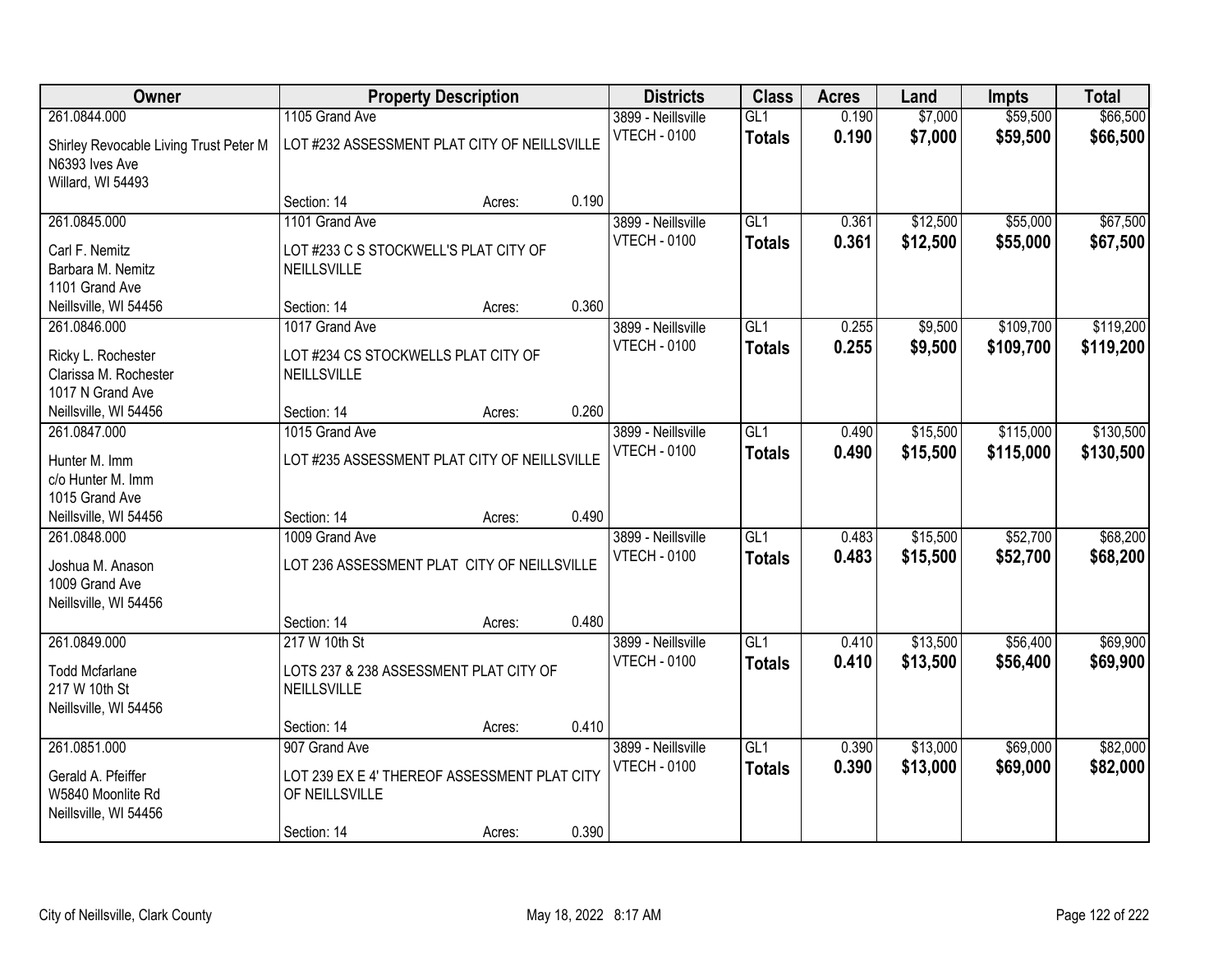| Owner                                                                                          |                                                                                                                                                                      | <b>Property Description</b> |       | <b>Districts</b>                          | <b>Class</b>                      | <b>Acres</b>   | Land               | <b>Impts</b>           | <b>Total</b>           |
|------------------------------------------------------------------------------------------------|----------------------------------------------------------------------------------------------------------------------------------------------------------------------|-----------------------------|-------|-------------------------------------------|-----------------------------------|----------------|--------------------|------------------------|------------------------|
| 261.0852.000<br>Jane E. Emling<br>c/o Jane E. Emling<br>450 Hewett St                          | 212 W 10th St<br>LOT 240 & E 4' OF LOT 239 ASSESSMENT PLAT 1921<br>CITY OF NEILLSVILLE                                                                               |                             |       | 3899 - Neillsville<br><b>VTECH - 0100</b> | GL1<br><b>Totals</b>              | 0.230<br>0.230 | \$8,500<br>\$8,500 | \$71,000<br>\$71,000   | \$79,500<br>\$79,500   |
| Neillsville, WI 54456                                                                          | Section: 14                                                                                                                                                          | Acres:                      | 0.230 |                                           |                                   |                |                    |                        |                        |
| 261.0853.000<br>Terry L. Miles<br>c/o Terry L. Miles<br>208 W 12th St                          | 208 W 12th St<br>ASSMT LOT 241 A/K/A LOT 4 M A FURLONGS ADD C<br>S STOCKWELL'S PLAT 1921 CITY OF NEILLSVILLE                                                         |                             |       | 3899 - Neillsville<br><b>VTECH - 0100</b> | GL1<br><b>Totals</b>              | 0.240<br>0.240 | \$9,000<br>\$9,000 | \$78,800<br>\$78,800   | \$87,800<br>\$87,800   |
| Neillsville, WI 54456                                                                          | Section: 14                                                                                                                                                          | Acres:                      | 0.240 |                                           |                                   |                |                    |                        |                        |
| 261.0854.000<br>Renata I Kaczor-Smith Irrev Trust<br>202450 Bridgeview Ln<br>Mosinee, WI 54455 | 206 W 12th St<br>N 170' OF LOT 3 BLK 3 MARY A FURLONG'S ADD &<br>BG PT OF ASSMT LOT 242 OF ASSESSMENT PLAT<br><b>CITY OF NEILLSVILLE</b><br>Section: 14              | Acres:                      | 0.240 | 3899 - Neillsville<br><b>VTECH - 0100</b> | GL1<br><b>Totals</b>              | 0.240<br>0.240 | \$9,000<br>\$9,000 | \$54,800<br>\$54,800   | \$63,800<br>\$63,800   |
| 261.0855.000                                                                                   | 202 W 12th St                                                                                                                                                        |                             |       | 3899 - Neillsville                        | GL1                               | 0.245          | \$9,000            | \$49,600               | \$58,600               |
| Wendall W. Kuhn<br>Linette G. Kuhn<br>W5396 Bieneck Rd                                         | ASSMT LOT 243 EX PCLS DESC IN 367/295 & 385/317<br>C S STOCKWELL'S PLAT CITY OF NEILLSVILLE                                                                          |                             |       | <b>VTECH - 0100</b>                       | <b>Totals</b>                     | 0.245          | \$9,000            | \$49,600               | \$58,600               |
| Neillsville, WI 54456                                                                          | Section: 14                                                                                                                                                          | Acres:                      | 0.250 |                                           |                                   |                |                    |                        |                        |
| 261.0856.000<br>John Radke<br>Barbara Radke<br>117 W 11th St<br>Neillsville, WI 54456          | 117 W 11th St<br>COM AT NW COR OF LOT 10 BLK 3 OF MARY<br>FURLONG'S 1ST ADD. TH S ALG W LINE OF LOT 10<br>OF SD BLK TO NLY LINE OF OF 11TH ST. TH ELY<br>Section: 14 | Acres:                      | 0.220 | 3899 - Neillsville<br><b>VTECH - 0100</b> | $\overline{GL1}$<br><b>Totals</b> | 0.220<br>0.220 | \$8,000<br>\$8,000 | \$122,500<br>\$122,500 | \$130,500<br>\$130,500 |
| 261.0857.858                                                                                   | 112 W 12th St                                                                                                                                                        |                             |       | 3899 - Neillsville                        | GL1                               | 0.270          | \$10,000           | \$74,700               | \$84,700               |
| Brittanee S. Roehl<br>Myles D. Mcdonald<br>112 W 12th St<br>Neillsville, WI 54456              | COM AT NW COR OF LOT 244 ASSESSMENT PLAT<br>TH SELY ALG S/LN OF 12TH ST 60' TH SWLY TO N/LN<br>OF 11TH ST TH W ALG N/LN OF 11TH ST TO W/LN OF<br>Section: 14         | Acres:                      | 0.270 | <b>VTECH - 0100</b>                       | <b>Totals</b>                     | 0.270          | \$10,000           | \$74,700               | \$84,700               |
| 261.0859.000<br>Laurie A. White<br>108 W 12th St<br>Neillsville, WI 54456                      | 108 W 12th St<br>LOT #244 EX W 60 FT & EX S 90.75' OF E 91.2' CS<br>STOCKWELL'S PLAT 1921 CITY OF NEILLSVILLE<br>Section: 14                                         | Acres:                      | 0.230 | 3899 - Neillsville<br><b>VTECH - 0100</b> | GL1<br><b>Totals</b>              | 0.230<br>0.230 | \$8,500<br>\$8,500 | \$46,200<br>\$46,200   | \$54,700<br>\$54,700   |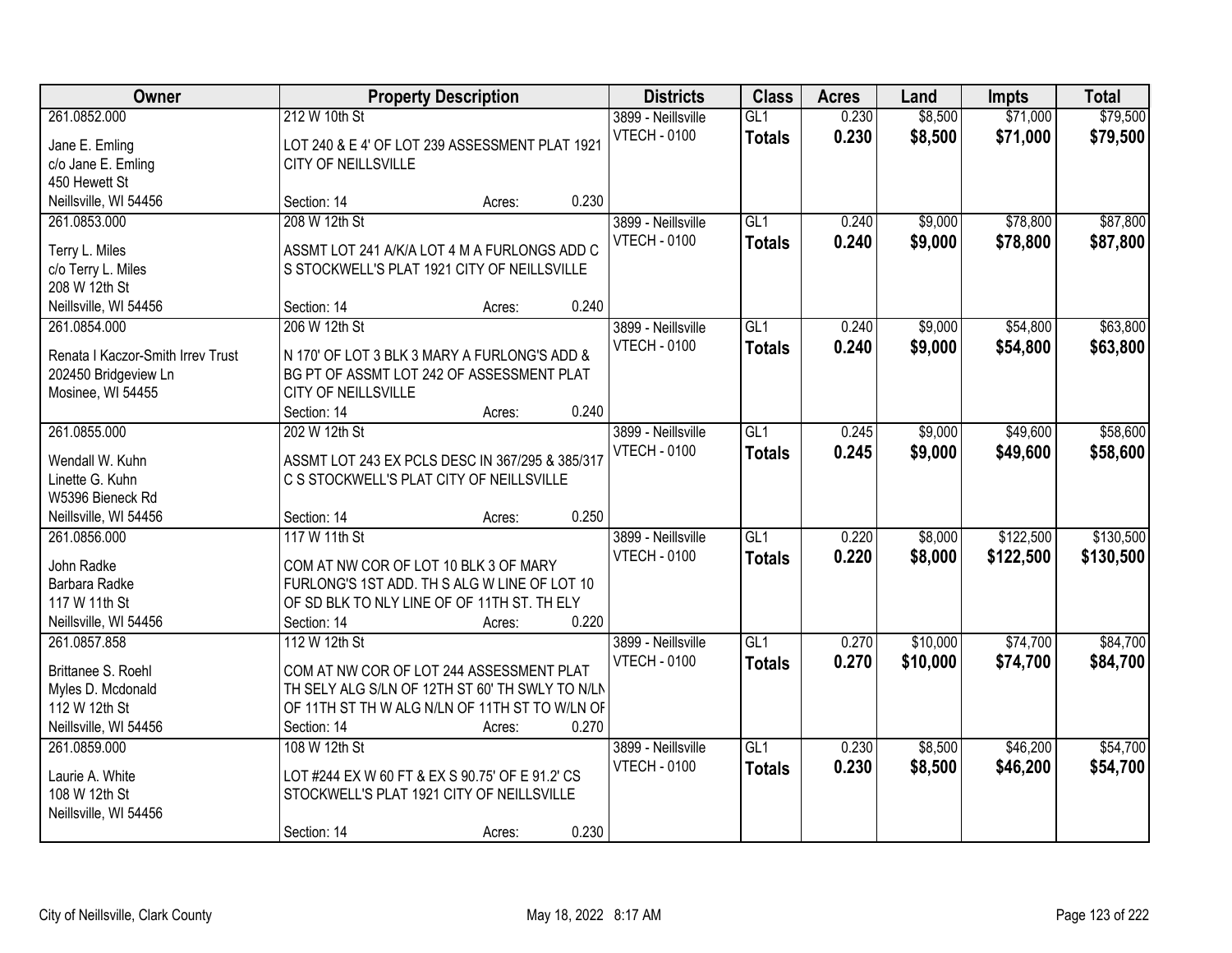| Owner                                                                                                             |                                                                                                                                           | <b>Property Description</b> |                | <b>Districts</b>                          | <b>Class</b>                      | <b>Acres</b>   | Land                 | <b>Impts</b>           | <b>Total</b>           |
|-------------------------------------------------------------------------------------------------------------------|-------------------------------------------------------------------------------------------------------------------------------------------|-----------------------------|----------------|-------------------------------------------|-----------------------------------|----------------|----------------------|------------------------|------------------------|
| 261.0860.000<br>Harry Bedell<br>Elaine Bedell<br>109 W 11th St                                                    | 109 W 11th St<br>S 90.75' OF E 91.2' OF LOT #244 C.S. STOCKWELL'S<br>PLAT 1921 CITY OF NEILLSVILLE                                        |                             |                | 3899 - Neillsville<br><b>VTECH - 0100</b> | GL1<br><b>Totals</b>              | 0.191<br>0.191 | \$7,000<br>\$7,000   | \$90,700<br>\$90,700   | \$97,700<br>\$97,700   |
| Neillsville, WI 54456                                                                                             | Section: 14                                                                                                                               | Acres:                      | 0.190          |                                           |                                   |                |                      |                        |                        |
| 261.0861.000<br>Linda Rodriguez et al<br>c/o Jose E. Rodriguez<br>1108 Hewett St<br>Neillsville, WI 54456         | 1108 Hewett St<br>LOT 245 OF CSM 673 REC IN 600/246 (FMRLY LOT<br>245 OF C S STOCKWELL'S PLAT) CITY OF<br>NEILLSVILLE<br>Section: 14      | Acres:                      | 0.240          | 3899 - Neillsville<br><b>VTECH - 0100</b> | GL1<br><b>Totals</b>              | 0.243<br>0.243 | \$9,000<br>\$9,000   | \$63,600<br>\$63,600   | \$72,600<br>\$72,600   |
| 261.0862.000<br>Mary J. Meier<br>1102 Hewett St<br>Neillsville, WI 54456                                          | 1102 Hewett St<br>CSM 674 REC 600/247 BG LOT 246 ASSESSMENT<br>PLAT CITY OF NEILLSVILLE<br>Section: 14                                    | Acres:                      | 0.260          | 3899 - Neillsville<br><b>VTECH - 0100</b> | GL1<br><b>Totals</b>              | 0.257<br>0.257 | \$9,500<br>\$9,500   | \$150,500<br>\$150,500 | \$160,000<br>\$160,000 |
| 261.0863.000<br>Frederick C. Seelow<br>Ardes E. Seelow<br>116 W 11th St                                           | 1010 Hewett St<br>LOT 2 CSM 1144 REC 674/462 BG LOT 247 CS<br>STOCKWELL'S PLAT 1921 CITY OF NEILLSVILLE                                   |                             |                | 3899 - Neillsville<br><b>VTECH - 0100</b> | GL1<br><b>Totals</b>              | 0.099<br>0.099 | \$3,500<br>\$3,500   | \$0<br>\$0             | \$3,500<br>\$3,500     |
| Neillsville, WI 54456<br>261.0864.000<br>Jerry L. King<br>Lynn K. King<br>1008 Hewett St<br>Neillsville, WI 54456 | Section: 14<br>1008 Hewett St<br>LOT #248 C. S. STOCKWELL'S PLAT 1921 CITY OF<br>NEILLSVILLE<br>Section: 14                               | Acres:<br>Acres:            | 0.090<br>0.280 | 3899 - Neillsville<br><b>VTECH - 0100</b> | $\overline{GL1}$<br><b>Totals</b> | 0.285<br>0.285 | \$10,500<br>\$10,500 | \$82,500<br>\$82,500   | \$93,000<br>\$93,000   |
| 261.0865.000<br>Xavier Vondras<br>Amanda Vondras<br>1006 Hewett St<br>Neillsville, WI 54456                       | 1006 Hewett St<br>LOT 249 ASSESSMENT PLAT CITY OF NEILLSVILLE<br>Section: 14                                                              | Acres:                      | 0.250          | 3899 - Neillsville<br><b>VTECH - 0100</b> | GL1<br><b>Totals</b>              | 0.253<br>0.253 | \$9,500<br>\$9,500   | \$73,300<br>\$73,300   | \$82,800<br>\$82,800   |
| 261.0866.000<br><b>Teresa Swett</b><br>1002 Hewett St<br>Neillsville, WI 54456                                    | 1002 Hewett St<br>LOT 250 EX PCL DESC IN 172/ 443 & EX W 55' OF LOT<br>18 C S STOCKWELL'S PLAT 1921 CITY OF<br>NEILLSVILLE<br>Section: 14 | Acres:                      | 0.500          | 3899 - Neillsville<br><b>VTECH - 0100</b> | GL1<br><b>Totals</b>              | 0.500<br>0.500 | \$16,000<br>\$16,000 | \$104,100<br>\$104,100 | \$120,100<br>\$120,100 |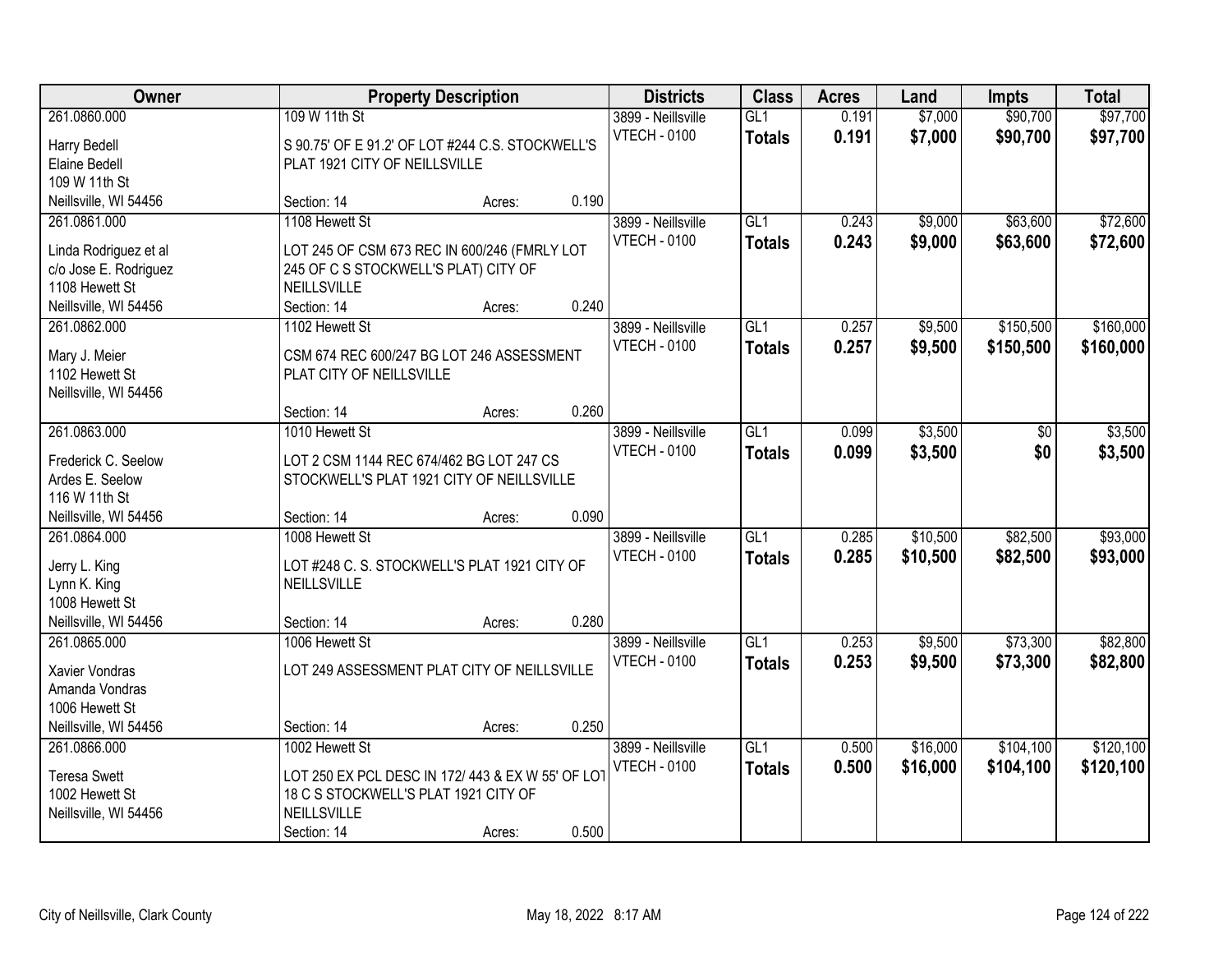| <b>Owner</b>          |                                     | <b>Property Description</b>                      |       | <b>Districts</b>    | <b>Class</b>    | <b>Acres</b> | Land     | <b>Impts</b>    | <b>Total</b> |
|-----------------------|-------------------------------------|--------------------------------------------------|-------|---------------------|-----------------|--------------|----------|-----------------|--------------|
| 261.0867.000          | 1006 Hewett St                      |                                                  |       | 3899 - Neillsville  | GL1             | 0.070        | \$2,500  | $\overline{50}$ | \$2,500      |
| Xavier Vondras        |                                     | PART OF ASSMT LOT 250 AS DESC IN 403/236         |       | <b>VTECH - 0100</b> | <b>Totals</b>   | 0.070        | \$2,500  | \$0             | \$2,500      |
| Amanda Vondras        | ASSESSMENT PLAT CITY OF NEILLSVILLE |                                                  |       |                     |                 |              |          |                 |              |
| 1006 Hewett St        |                                     |                                                  |       |                     |                 |              |          |                 |              |
| Neillsville, WI 54456 | Section: 14                         | Acres:                                           | 0.070 |                     |                 |              |          |                 |              |
| 261.0868.000          | 109 W 10th St                       |                                                  |       | 3899 - Neillsville  | GL1             | 0.227        | \$8,500  | \$79,800        | \$88,300     |
|                       |                                     |                                                  |       | <b>VTECH - 0100</b> | <b>Totals</b>   | 0.227        | \$8,500  | \$79,800        | \$88,300     |
| Marcella A. Blum      | W 55' OF LOT 18 STAFFORD'S ADD EX A |                                                  |       |                     |                 |              |          |                 |              |
| 109 W 10th St         |                                     | TRIANGULAR PCL IN NE COR DEEDED 75/18 A/K/A      |       |                     |                 |              |          |                 |              |
| Neillsville, WI 54456 |                                     | PT OF ASSMT LOT 250 C S STOCKWELLS PLAT 1921     |       |                     |                 |              |          |                 |              |
|                       | Section: 14                         | Acres:                                           | 0.230 |                     |                 |              |          |                 |              |
| 261.0869.000          | 902 Hewett St                       |                                                  |       | 3899 - Neillsville  | GL <sub>1</sub> | 0.184        | \$7,000  | \$74,900        | \$81,900     |
| Joseph R. Bethea      |                                     | LOT #251 C. S. STOCKWELL'S PLAT 1921 CITY OF     |       | <b>VTECH - 0100</b> | <b>Totals</b>   | 0.184        | \$7,000  | \$74,900        | \$81,900     |
| Janine R. Bethea      | NEILLSVILLE                         |                                                  |       |                     |                 |              |          |                 |              |
| 902 Hewett St         |                                     |                                                  |       |                     |                 |              |          |                 |              |
| Neillsville, WI 54456 | Section: 14                         | Acres:                                           | 0.190 |                     |                 |              |          |                 |              |
| 261.0870.000          | 108 W 10th St                       |                                                  |       | 3899 - Neillsville  | GL1             | 0.140        | \$5,000  | \$99,600        | \$104,600    |
|                       |                                     |                                                  |       | <b>VTECH - 0100</b> | <b>Totals</b>   | 0.140        | \$5,000  | \$99,600        | \$104,600    |
| Alisha Blader         |                                     | LOT 252 EX A SM TRACT ON W/L OF LOT DESC         |       |                     |                 |              |          |                 |              |
| 108 W 10th St         |                                     | 274/05 & INCL PT LOT 264 DESC AS COM AT NW       |       |                     |                 |              |          |                 |              |
| Neillsville, WI 54456 |                                     | COR LOT 8 AK STAFFORDS ADD TH S TO S/L OF SD     |       |                     |                 |              |          |                 |              |
|                       | Section: 14                         | Acres:                                           | 0.140 |                     |                 |              |          |                 |              |
| 261.0871.000          | 117 W 10th St                       |                                                  |       | 3899 - Neillsville  | GL1             | 0.320        | \$11,000 | \$11,500        | \$22,500     |
| Ronald L. Trunkel     |                                     | LOT 253 ASSESSMENT PLAT CITY OF NEILLSVILLE      |       | <b>VTECH - 0100</b> | <b>Totals</b>   | 0.320        | \$11,000 | \$11,500        | \$22,500     |
| Barbara J. Trunkel    |                                     |                                                  |       |                     |                 |              |          |                 |              |
| N3014 Fairground Ave  |                                     |                                                  |       |                     |                 |              |          |                 |              |
| Neillsville, WI 54456 | Section: 14                         | Acres:                                           | 0.320 |                     |                 |              |          |                 |              |
| 261.0872.000          | 113 W 10th St                       |                                                  |       | 3899 - Neillsville  | GL1             | 0.470        | \$15,000 | \$90,400        | \$105,400    |
|                       |                                     |                                                  |       | <b>VTECH - 0100</b> | <b>Totals</b>   | 0.470        | \$15,000 | \$90,400        | \$105,400    |
| John C. Perrine       |                                     | LOT 254 C S STOCKWELLS PLAT 1921 CITY OF         |       |                     |                 |              |          |                 |              |
| Jayne E. Perrine      | <b>NEILLSVILLE</b>                  |                                                  |       |                     |                 |              |          |                 |              |
| 113 W 10th St         |                                     |                                                  |       |                     |                 |              |          |                 |              |
| Neillsville, WI 54456 | Section: 14                         | Acres:                                           | 0.470 |                     |                 |              |          |                 |              |
| 261.0874.000          | 1003 Hewett St                      |                                                  |       | 3899 - Neillsville  | GL1             | 0.880        | \$22,500 | \$94,100        | \$116,600    |
| Larry W. Dubois       |                                     | LOT 256 EX AS DESC IN V 198-209 & EX A PARCEL    |       | <b>VTECH - 0100</b> | <b>Totals</b>   | 0.880        | \$22,500 | \$94,100        | \$116,600    |
| Mary L. Dubois        |                                     | 78.75' X 100' AS DESC. IN V. 210-348 (GRESS) C S |       |                     |                 |              |          |                 |              |
| 1003 Hewett St        |                                     | STOCKWELL'S PLAT 1921 CITY OF NEILLSVILLE        |       |                     |                 |              |          |                 |              |
| Neillsville, WI 54456 | Section: 14                         | Acres:                                           | 0.880 |                     |                 |              |          |                 |              |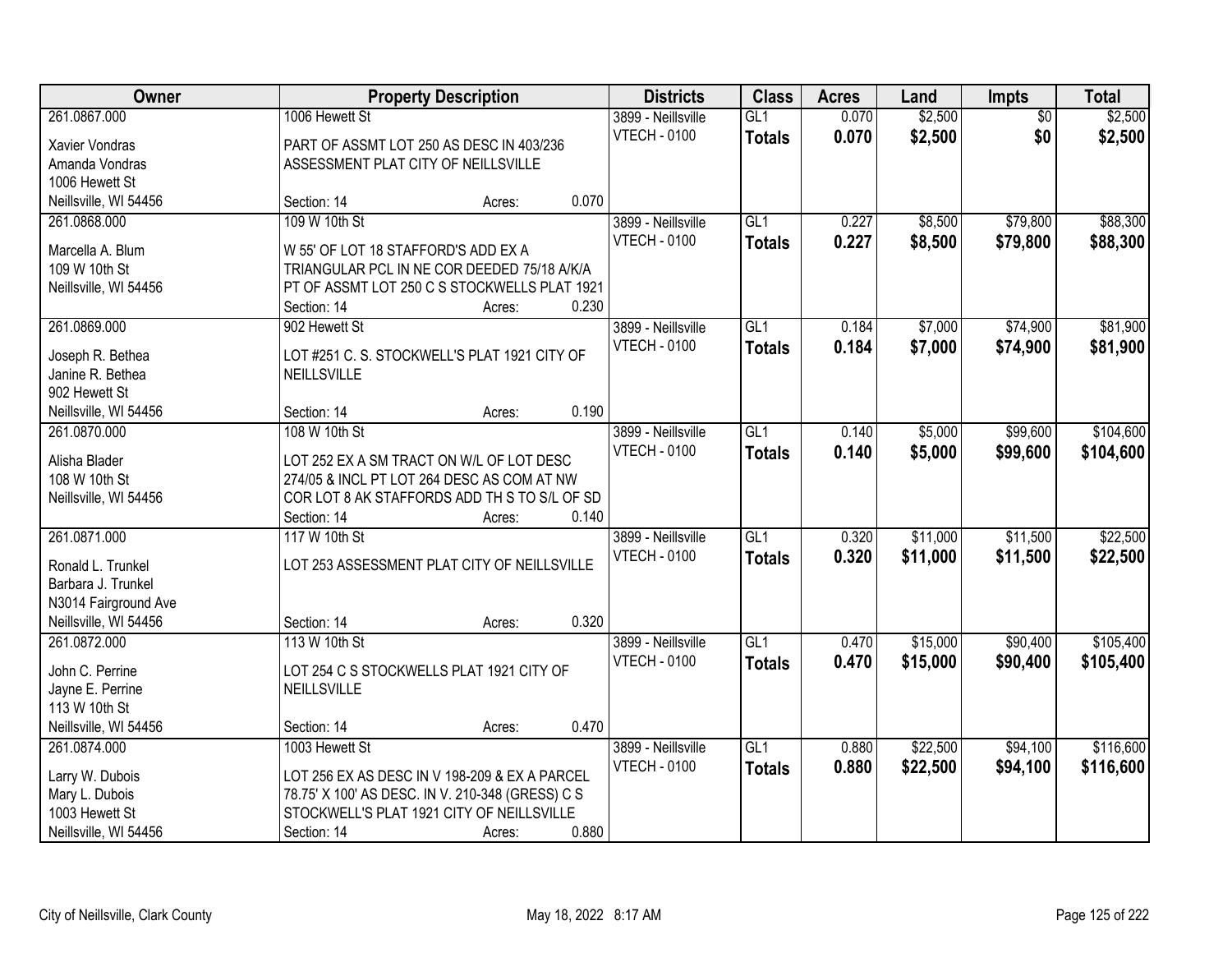| <b>Owner</b>                 |                                                  | <b>Property Description</b> |       | <b>Districts</b>    | <b>Class</b>     | <b>Acres</b> | Land     | <b>Impts</b>    | <b>Total</b> |
|------------------------------|--------------------------------------------------|-----------------------------|-------|---------------------|------------------|--------------|----------|-----------------|--------------|
| 261.0875.000                 | 1004 Emery St                                    |                             |       | 3899 - Neillsville  | GL1              | 0.145        | \$5,500  | $\overline{50}$ | \$5,500      |
| Merna L. Jefferson-Elmer     | COM AT NW COR OF LOT 7 BLK 1 BRULEY'S 1ST        |                             |       | <b>VTECH - 0100</b> | <b>Totals</b>    | 0.145        | \$5,500  | \$0             | \$5,500      |
| c/o Merna L. Jefferson-Elmer | ADD TH S 80' TH W 78.75' TH N 80' TH E 78.75' TO |                             |       |                     |                  |              |          |                 |              |
| 1004 Emery St                | POB BG PT OF LOT 256 ASSESSMENT PLAT CITY OF     |                             |       |                     |                  |              |          |                 |              |
| Neillville, WI 54456         | Section: 14                                      | Acres:                      | 0.150 |                     |                  |              |          |                 |              |
| 261.0876.877                 | None                                             |                             |       | 3899 - Neillsville  | $\overline{GL1}$ | 0.122        | \$4,500  | $\overline{50}$ | \$4,500      |
|                              |                                                  |                             |       | <b>VTECH - 0100</b> | <b>Totals</b>    | 0.122        | \$4,500  | \$0             | \$4,500      |
| Ronald L. Trunkel            | PART OF LOT 256 COM AT NW COR OF OL 21 OF        |                             |       |                     |                  |              |          |                 |              |
| Barbara J. Trunkel           | HEWETT'S ADD TH S 73 DEG E ABOUT 115' TO WLY     |                             |       |                     |                  |              |          |                 |              |
| N3014 Fairground Ave         | LINE OF LOT 256 WHICH IS POB TH N 17 DEG E ALG   |                             |       |                     |                  |              |          |                 |              |
| Neillsville, WI 54456        | Section: 14                                      | Acres:                      | 0.120 |                     |                  |              |          |                 |              |
| 261.0878.000                 | 1005 Hewett St                                   |                             |       | 3899 - Neillsville  | GL1              | 0.290        | \$10,500 | \$117,500       | \$128,000    |
| Mark A. Massingham           | PT OF LOT # 257 AS DESC IN 165 P 284             |                             |       | <b>VTECH - 0100</b> | <b>Totals</b>    | 0.290        | \$10,500 | \$117,500       | \$128,000    |
| c/o Mark A. Massingham       | ASSESSMENT PLAT CITY OF NEILLSVILLE              |                             |       |                     |                  |              |          |                 |              |
| 1005 Hewett St               |                                                  |                             |       |                     |                  |              |          |                 |              |
| Neillsville, WI 54456        | Section: 14                                      | Acres:                      | 0.290 |                     |                  |              |          |                 |              |
| 261.0879.000                 | 1011 Hewett St                                   |                             |       | 3899 - Neillsville  | GL1              | 0.145        | \$5,500  | \$86,000        | \$91,500     |
|                              |                                                  |                             |       | <b>VTECH - 0100</b> | <b>Totals</b>    | 0.145        | \$5,500  | \$86,000        | \$91,500     |
| Ronald L. Trunkel            | PT OF ASSM'T LOTS 257 & 258 AS DESC IN 624/690 C |                             |       |                     |                  |              |          |                 |              |
| Barbara J. Trunkel           | S STOCKWELLS PLAT 1921 CITY OF NEILLSVILLE       |                             |       |                     |                  |              |          |                 |              |
| N3014 Fairground Ave         |                                                  |                             |       |                     |                  |              |          |                 |              |
| Neillsville, WI 54456        | Section: 14                                      | Acres:                      | 0.150 |                     |                  |              |          |                 |              |
| 261.0880.000                 | <b>Emery St</b>                                  |                             |       | 3899 - Neillsville  | $\overline{GL1}$ | 0.036        | \$1,500  | $\overline{50}$ | \$1,500      |
| Edward R. Kurasz             | N 20' OF E 78.75' OF ASSM'T LOT # 256 C S        |                             |       | <b>VTECH - 0100</b> | <b>Totals</b>    | 0.036        | \$1,500  | \$0             | \$1,500      |
| 1010 Emery St                | STOCKWELL'S PLAT 1921 CITY OF NEILLSVILLE        |                             |       |                     |                  |              |          |                 |              |
| Neillsville, WI 54456        |                                                  |                             |       |                     |                  |              |          |                 |              |
|                              | Section: 14                                      | Acres:                      | 0.040 |                     |                  |              |          |                 |              |
| 261.0881.000                 | 1013 Hewett St                                   |                             |       | 3899 - Neillsville  | GL1              | 0.440        | \$14,500 | \$76,800        | \$91,300     |
| Jill M. Friemoth ETAL        | LOT #258 EXC E 100 FT & EX NELY 20' C S          |                             |       | <b>VTECH - 0100</b> | <b>Totals</b>    | 0.440        | \$14,500 | \$76,800        | \$91,300     |
| c/o Jill M. Friemoth         | STOCKWELL'S PLAT 1921 CITY OF NEILLSVILLE        |                             |       |                     |                  |              |          |                 |              |
| 1013 Hewett St               |                                                  |                             |       |                     |                  |              |          |                 |              |
| Neillsville, WI 54456        | Section: 14                                      | Acres:                      | 0.440 |                     |                  |              |          |                 |              |
| 261.0882.000                 | Emery St                                         |                             |       | 3899 - Neillsville  | GL1              | 0.050        | \$2,000  | $\overline{50}$ | \$2,000      |
|                              |                                                  |                             |       | <b>VTECH - 0100</b> |                  | 0.050        |          | \$0             | \$2,000      |
| Edward R. Kurasz             | E 100' OF ASSM'T LOT # 258 EX S 60' C S          |                             |       |                     | <b>Totals</b>    |              | \$2,000  |                 |              |
| 1010 Emery St                | STOCKWELL'S ASSMT PLAT CITY OF NEILLSVILLE       |                             |       |                     |                  |              |          |                 |              |
| Neillsville, WI 54456        |                                                  |                             |       |                     |                  |              |          |                 |              |
|                              | Section: 14                                      | Acres:                      | 0.050 |                     |                  |              |          |                 |              |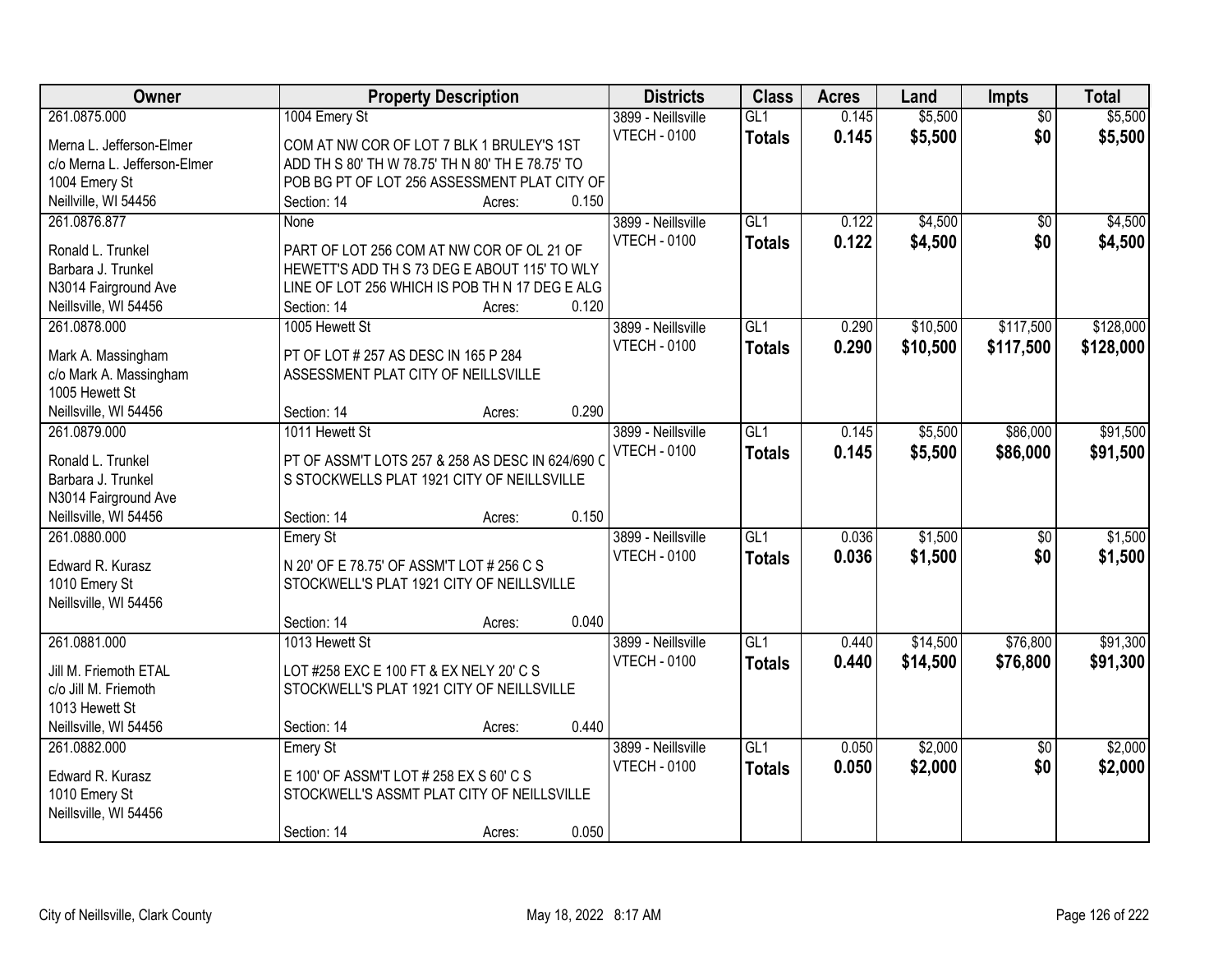| Owner                                  |                                                | <b>Property Description</b> |       | <b>Districts</b>    | <b>Class</b>     | <b>Acres</b> | Land     | <b>Impts</b>    | <b>Total</b> |
|----------------------------------------|------------------------------------------------|-----------------------------|-------|---------------------|------------------|--------------|----------|-----------------|--------------|
| 261.0882.001                           | Emery St                                       |                             |       | 3899 - Neillsville  | GL1              | 0.140        | \$5,000  | $\overline{50}$ | \$5,000      |
| Edward R. Kurasz                       | S 60' OF E 100' OF ASSMT LOT 258 C S           |                             |       | <b>VTECH - 0100</b> | <b>Totals</b>    | 0.140        | \$5,000  | \$0             | \$5,000      |
| 1010 Emery St                          | STOCKWELL'S ASSMT PLAT CITY OF NEILLSVILLE     |                             |       |                     |                  |              |          |                 |              |
| Neillsville, WI 54456                  |                                                |                             |       |                     |                  |              |          |                 |              |
|                                        | Section: 14                                    | Acres:                      | 0.140 |                     |                  |              |          |                 |              |
| 261.0883.000                           | 1019 Hewett St                                 |                             |       | 3899 - Neillsville  | GL1              | 0.261        | \$9,500  | \$31,000        | \$40,500     |
| Jennie L. Gereau                       | LOT #259 & NELY 20' OF ASSM'T LOT 258 C S      |                             |       | <b>VTECH - 0100</b> | <b>Totals</b>    | 0.261        | \$9,500  | \$31,000        | \$40,500     |
| 1019 Hewett St                         | STOCKWELL'S PLAT 1921 CITY OF NEILLSVILLE      |                             |       |                     |                  |              |          |                 |              |
| Neillsville, WI 54456                  |                                                |                             |       |                     |                  |              |          |                 |              |
|                                        | Section: 14                                    | Acres:                      | 0.260 |                     |                  |              |          |                 |              |
| 261.0884.885                           | 1101 Hewett St                                 |                             |       | 3899 - Neillsville  | GL1              | 0.301        | \$10,500 | \$44,900        | \$55,400     |
| Dastable Properties, LLC               | LOT 260 & S 18' OF LOT 261 ASSESSMENT PLAT     |                             |       | <b>VTECH - 0100</b> | <b>Totals</b>    | 0.301        | \$10,500 | \$44,900        | \$55,400     |
| 29 Hewett St                           | <b>CITY OF NEILLSVILLE</b>                     |                             |       |                     |                  |              |          |                 |              |
| Neillsville, WI 54456                  |                                                |                             |       |                     |                  |              |          |                 |              |
|                                        | Section: 14                                    | Acres:                      | 0.300 |                     |                  |              |          |                 |              |
| 261.0886.000                           | 1105 Hewett St                                 |                             |       | 3899 - Neillsville  | GL1              | 0.420        | \$14,000 | \$71,200        | \$85,200     |
| Denise J. Carter                       | COM 18' N OF SW COR OF ASSMT LOT 261 TH N TO   |                             |       | <b>VTECH - 0100</b> | <b>Totals</b>    | 0.420        | \$14,000 | \$71,200        | \$85,200     |
| 1105 Hewett St                         | SW COR OF OL 19 TH SELY TO PT 60' S OF SE COR  |                             |       |                     |                  |              |          |                 |              |
| Neillsville, WI 54456                  | OF OL 19 TH S TO PT 18' N OF NE COR OF ASSM'T  |                             |       |                     |                  |              |          |                 |              |
|                                        | Section: 14                                    | Acres:                      | 0.420 |                     |                  |              |          |                 |              |
| 261.0887.000                           | 1109 Hewett St                                 |                             |       | 3899 - Neillsville  | $\overline{GL1}$ | 0.180        | \$6,500  | \$72,000        | \$78,500     |
| Quicker Revocable Living Trust, Hubert | COM SW COR OF OL 19 TH N 60' TH SELY TO SE     |                             |       | <b>VTECH - 0100</b> | Totals           | 0.180        | \$6,500  | \$72,000        | \$78,500     |
| H Jr                                   | COR OF OL 19 TH S 60' TH NWLY TO POB BG PT OF  |                             |       |                     |                  |              |          |                 |              |
| PO Box 231                             | ASSM'T LOT 261, 262 & 263 C S STOCKWELL'S PLAT |                             |       |                     |                  |              |          |                 |              |
| Neillsville, WI 54456                  | Section: 14                                    | Acres:                      | 0.180 |                     |                  |              |          |                 |              |
| 261.0888.000                           | 1201 Hewett St                                 |                             |       | 3899 - Neillsville  | GL1              | 0.240        | \$9,000  | \$64,700        | \$73,700     |
| Henry G. Berry                         | PT OF ASSM'T LOT 263 DESC AS LOT 19 HEWETT'S   |                             |       | <b>VTECH - 0100</b> | <b>Totals</b>    | 0.240        | \$9,000  | \$64,700        | \$73,700     |
| Julie K. Berry                         | ADD OF OL EX PCLS CONVEYED BY 148/276 &        |                             |       |                     |                  |              |          |                 |              |
| 1201 Hewett St                         | 167/136 C S STOCKWELLS PLAT CITY OF            |                             |       |                     |                  |              |          |                 |              |
| Neillsville, WI 54456                  | Section: 14                                    | Acres:                      | 0.240 |                     |                  |              |          |                 |              |
| 261.0889.000                           | 1203 Hewett St                                 |                             |       | 3899 - Neillsville  | GL1              | 0.105        | \$4,000  | \$54,000        | \$58,000     |
| Linda G. Hanson                        | TH PT OF LOT 263 OF ASSESSMENT PLAT BG A PT    |                             |       | <b>VTECH - 0100</b> | <b>Totals</b>    | 0.105        | \$4,000  | \$54,000        | \$58,000     |
| 1203 Hewett St                         | OF LOTS 18 & 19 HEWETT'S ADD OF OL'S DESC AS:  |                             |       |                     |                  |              |          |                 |              |
| Neillsville, WI 54456                  | BEG AT NE COR OF LOT 19 HEWETT ADD OF OL'S     |                             |       |                     |                  |              |          |                 |              |
|                                        | Section: 14                                    | Acres:                      | 0.100 |                     |                  |              |          |                 |              |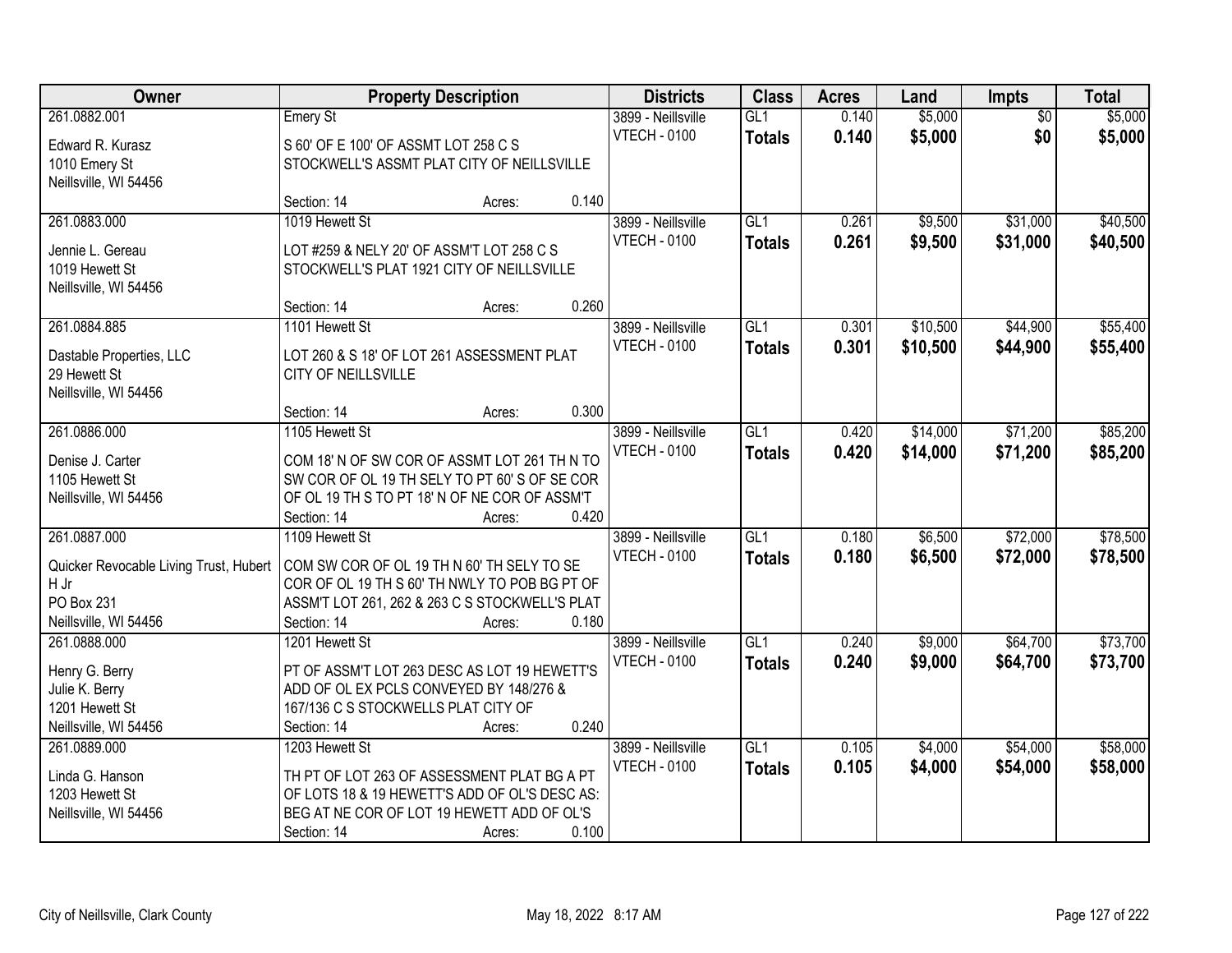| Owner                 | <b>Property Description</b>                      |        |       | <b>Districts</b>    | <b>Class</b>     | <b>Acres</b> | Land     | <b>Impts</b> | <b>Total</b> |
|-----------------------|--------------------------------------------------|--------|-------|---------------------|------------------|--------------|----------|--------------|--------------|
| 261.0890.000          | 112 W 10th St                                    |        |       | 3899 - Neillsville  | GL1              | 0.120        | \$4,500  | \$72,500     | \$77,000     |
| Wendi M. Dyer         | PT OF LOT 264 & 252 DESC AS COM AT NW COR OF     |        |       | <b>VTECH - 0100</b> | <b>Totals</b>    | 0.120        | \$4,500  | \$72,500     | \$77,000     |
| 112 W 10th St         | LOT 8 AK STAFFORD'S ADD TH S 93' TO S/L OF SD    |        |       |                     |                  |              |          |              |              |
| Neillsville, WI 54456 | LOT TH E 48' TH NELY TO A PT 56' E OF NW COR OF  |        |       |                     |                  |              |          |              |              |
|                       | Section: 14                                      | Acres: | 0.120 |                     |                  |              |          |              |              |
| 261.0891.000          | 1013 Prospect St                                 |        |       | 3899 - Neillsville  | GL1              | 0.410        | \$13,500 | \$58,500     | \$72,000     |
|                       |                                                  |        |       | <b>VTECH - 0100</b> | <b>Totals</b>    | 0.410        | \$13,500 | \$58,500     | \$72,000     |
| Carl A. Zank          | LOT #265 & LOT 4 BLK 2 EX S 12' OF W 63' OF MARY |        |       |                     |                  |              |          |              |              |
| Donna M. Zank         | FURLONG'S ADD. C. S. STOCKWELL'S PLAT 1921       |        |       |                     |                  |              |          |              |              |
| 1013 Prospect St      | CITY OF NEILLSVILLE                              |        |       |                     |                  |              |          |              |              |
| Neillsville, WI 54456 | Section: 14                                      | Acres: | 0.410 |                     |                  |              |          |              |              |
| 261.0892.000          | 1401 Hewett St                                   |        |       | 3899 - Neillsville  | GL1              | 0.179        | \$6,500  | \$65,000     | \$71,500     |
| Paula L. Hynek        | N1/2 OF LOT 270 ASSESSMENT PLAT CITY OF          |        |       | <b>VTECH - 0100</b> | <b>Totals</b>    | 0.179        | \$6,500  | \$65,000     | \$71,500     |
| 1401 Hewett St        | NEILLSVILLE                                      |        |       |                     |                  |              |          |              |              |
| Neillsville, WI 54456 |                                                  |        |       |                     |                  |              |          |              |              |
|                       | Section: 14                                      | Acres: | 0.170 |                     |                  |              |          |              |              |
| 261.0893.000          | 1211 Hewett St                                   |        |       | 3899 - Neillsville  | GL1              | 0.179        | \$6,500  | \$59,700     | \$66,200     |
|                       |                                                  |        |       | <b>VTECH - 0100</b> | <b>Totals</b>    | 0.179        | \$6,500  | \$59,700     | \$66,200     |
| Duane E. Cords        | S1/2 OF LOT 270 ASSESSMENT PLAT CITY OF          |        |       |                     |                  |              |          |              |              |
| 1211 Hewett St        | NEILLSVILLE                                      |        |       |                     |                  |              |          |              |              |
| Neillsville, WI 54456 |                                                  |        |       |                     |                  |              |          |              |              |
|                       | Section: 14                                      | Acres: | 0.170 |                     |                  |              |          |              |              |
| 261.0894.000          | 109 E 12th St                                    |        |       | 3899 - Neillsville  | $\overline{GL1}$ | 0.160        | \$6,000  | \$76,400     | \$82,400     |
| Lori A. Murphy        | LOT #271 ASSESSMENT PLAT CITY OF NEILLSVILLE     |        |       | <b>VTECH - 0100</b> | <b>Totals</b>    | 0.160        | \$6,000  | \$76,400     | \$82,400     |
| 109 E 12th St         |                                                  |        |       |                     |                  |              |          |              |              |
| Neillsville, WI 54456 |                                                  |        |       |                     |                  |              |          |              |              |
|                       | Section: 14                                      | Acres: | 0.160 |                     |                  |              |          |              |              |
| 261.0895.000          | 1403 Hewett St                                   |        |       | 3899 - Neillsville  | GL1              | 0.501        | \$16,000 | \$144,300    | \$160,300    |
|                       |                                                  |        |       | <b>VTECH - 0100</b> | <b>Totals</b>    | 0.501        | \$16,000 | \$144,300    | \$160,300    |
| Everett M. Buettner   | LOT #272 ASSESSMENT PLAT CITY OF NEILLSVILLE     |        |       |                     |                  |              |          |              |              |
| Rachelle E. Buettner  |                                                  |        |       |                     |                  |              |          |              |              |
| 1403 Hewett St        |                                                  |        |       |                     |                  |              |          |              |              |
| Neillsville, WI 54456 | Section: 14                                      | Acres: | 0.500 |                     |                  |              |          |              |              |
| 261.0896.000          | 1501 Hewett St                                   |        |       | 3899 - Neillsville  | GL1              | 0.300        | \$10,500 | \$22,300     | \$32,800     |
| Darrell H. Roehl      | LOT #273 EXC E 65' C S STOCKWELL'S PLAT 1921     |        |       | <b>VTECH - 0100</b> | <b>Totals</b>    | 0.300        | \$10,500 | \$22,300     | \$32,800     |
| 1501 Hewett St        | <b>CITY OF NEILLSVILLE</b>                       |        |       |                     |                  |              |          |              |              |
| Neillsville, WI 54456 |                                                  |        |       |                     |                  |              |          |              |              |
|                       | Section: 14                                      | Acres: | 0.300 |                     |                  |              |          |              |              |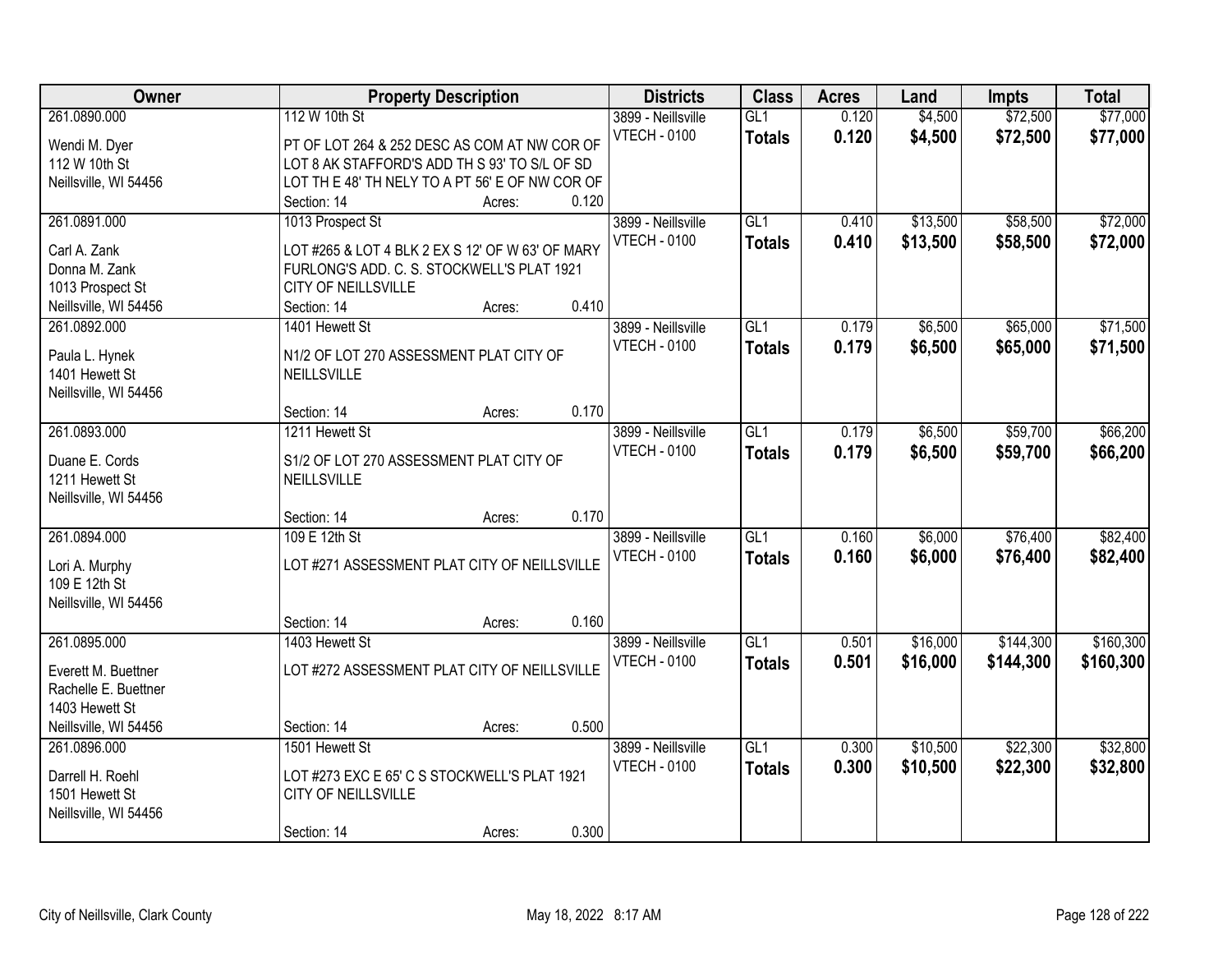| Owner                                                                                             |                                                                                                         | <b>Property Description</b> |       | <b>Districts</b>                          | <b>Class</b>                      | <b>Acres</b>   | Land               | <b>Impts</b>           | <b>Total</b>           |
|---------------------------------------------------------------------------------------------------|---------------------------------------------------------------------------------------------------------|-----------------------------|-------|-------------------------------------------|-----------------------------------|----------------|--------------------|------------------------|------------------------|
| 261.0897.000<br>Carol M. Schaub<br>108 E 15th St<br>Neillsville, WI 54456                         | 108 E 15th St<br>E 65' OF LOT #273 C S STOCKWELL'S PLAT OF 1921<br><b>CITY OF NEILLSVILLE</b>           |                             |       | 3899 - Neillsville<br><b>VTECH - 0100</b> | GL1<br><b>Totals</b>              | 0.230<br>0.230 | \$8,500<br>\$8,500 | \$88,200<br>\$88,200   | \$96,700<br>\$96,700   |
|                                                                                                   | Section: 14                                                                                             | Acres:                      | 0.230 |                                           |                                   |                |                    |                        |                        |
| 261.0898.000<br>Normington Properties, LLC<br>7817 E Bend Rd<br>Pittsville, WI 54466              | 125 E 9th St<br>LOT 275 ASSESSMENT PLAT CITY OF NEILLSVILLE<br>(E 9TH ST)                               |                             |       | 3899 - Neillsville<br><b>VTECH - 0100</b> | GL1<br><b>Totals</b>              | 0.257<br>0.257 | \$9,500<br>\$9,500 | \$84,000<br>\$84,000   | \$93,500<br>\$93,500   |
|                                                                                                   | Section: 14                                                                                             | Acres:                      | 0.260 |                                           |                                   |                |                    |                        |                        |
| 261.0899.000<br>Karen Mohr<br>127 E 9th St<br>Neillsville, WI 54456                               | 127 E 9th St<br>LOT #276 CS STOCKWELLS PLAT 1921 CITY OF<br>NEILLSVILLE                                 |                             |       | 3899 - Neillsville<br><b>VTECH - 0100</b> | GL1<br><b>Totals</b>              | 0.129<br>0.129 | \$5,000<br>\$5,000 | \$35,600<br>\$35,600   | \$40,600<br>\$40,600   |
|                                                                                                   | Section: 14                                                                                             | Acres:                      | 0.130 |                                           |                                   |                |                    |                        |                        |
| 261.0900.000<br>Earl B. Elmhorst<br>Jennifer L. Elmhorst<br>W5336 Partridge Rd                    | 207 E 9th St<br>W 60' OF S 100' OF ASSM'T LOT 279 STOCKWELLS<br>PLAT CITY OF NEILLSVILLE                |                             |       | 3899 - Neillsville<br><b>VTECH - 0100</b> | GL1<br><b>Totals</b>              | 0.138<br>0.138 | \$5,000<br>\$5,000 | \$36,000<br>\$36,000   | \$41,000<br>\$41,000   |
| Neillsville, WI 54456                                                                             | Section: 14                                                                                             | Acres:                      | 0.140 |                                           |                                   |                |                    |                        |                        |
| 261.0901.000<br>James Kuchenbecker<br>Mark Kuchenbecker<br>203 Smokey Lake Dr<br>Phelps, WI 54554 | 1002 Bruley St<br>N 85' OF ASSM'T LOT 279 CS STOCKWELLS PLAT<br>1921 CITY OF NEILLSVILLE<br>Section: 14 | Acres:                      | 0.230 | 3899 - Neillsville<br><b>VTECH - 0100</b> | $\overline{GL1}$<br><b>Totals</b> | 0.232<br>0.232 | \$8,500<br>\$8,500 | \$148,600<br>\$148,600 | \$157,100<br>\$157,100 |
| 261.0902.000                                                                                      | 211 E 9th St                                                                                            |                             |       | 3899 - Neillsville                        | $\overline{GL1}$                  | 0.176          | \$6,500            | \$84,600               | \$91,100               |
| Scott A. Meyer<br>Rachel F. Meyer<br>N5938 Halle Ave<br>Neillsville, WI 54456                     | S 115' OF LOT # 279 EX W 60' OF S 100' CS<br>STOCKWELLS PLAT 1921 CITY OF NEILLSVILLE<br>Section: 14    | Acres:                      | 0.180 | <b>VTECH - 0100</b>                       | <b>Totals</b>                     | 0.176          | \$6,500            | \$84,600               | \$91,100               |
| 261.0903.000<br>Larry Hoeser<br>1003 Emery St<br>Neillsville, WI 54456                            | 1003 Emery St<br>LOT #280 C. S. STOCKWELL'S PLAT 1921 CITY OF<br>NEILLSVILLE<br>Section: 14             | Acres:                      | 0.220 | 3899 - Neillsville<br><b>VTECH - 0100</b> | GL1<br><b>Totals</b>              | 0.219<br>0.219 | \$8,000<br>\$8,000 | \$68,600<br>\$68,600   | \$76,600<br>\$76,600   |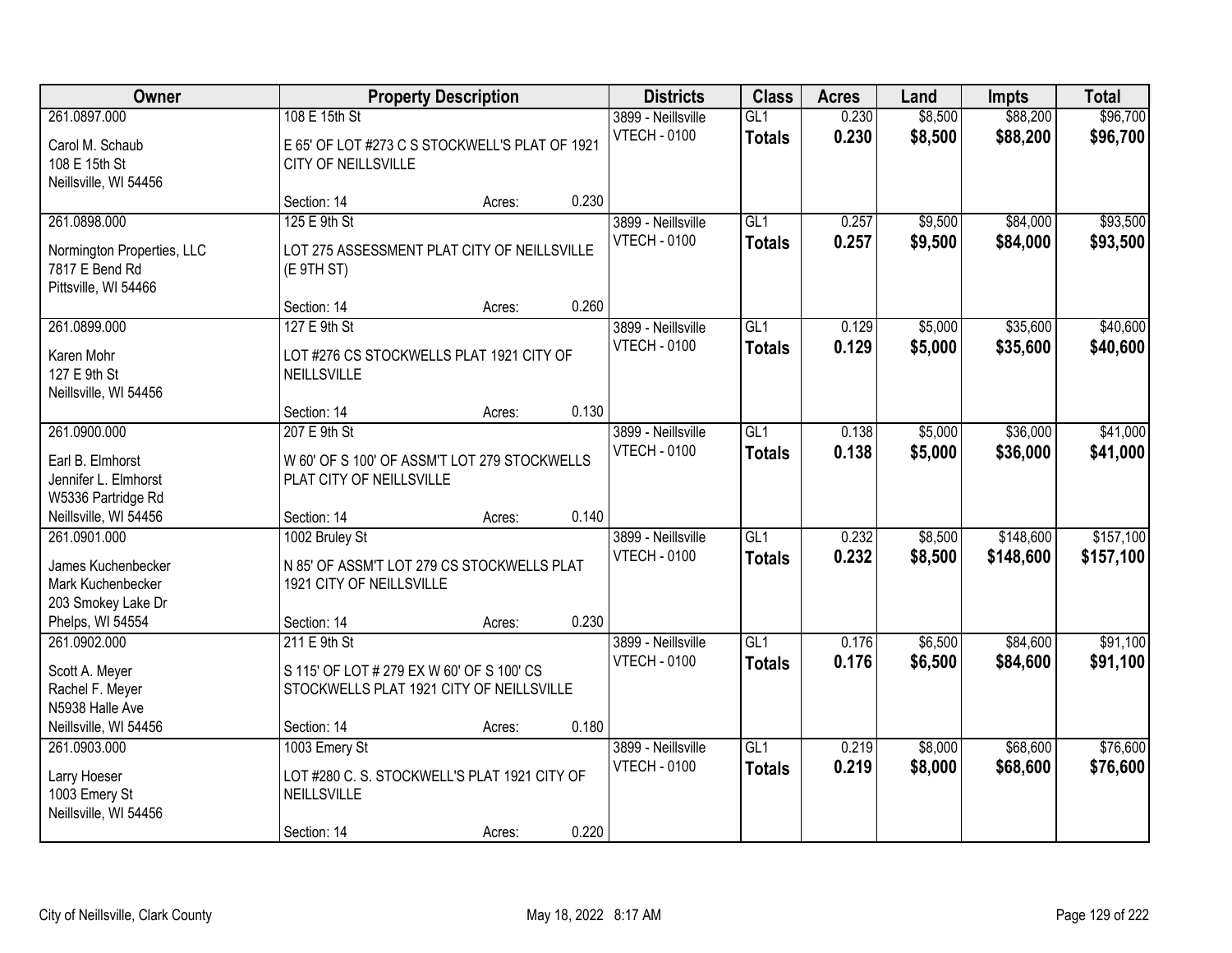| Owner                                                                               |                                                                                                                                                                                         | <b>Property Description</b> |       | <b>Districts</b>                          | <b>Class</b>         | <b>Acres</b>   | Land                 | <b>Impts</b>         | <b>Total</b>         |
|-------------------------------------------------------------------------------------|-----------------------------------------------------------------------------------------------------------------------------------------------------------------------------------------|-----------------------------|-------|-------------------------------------------|----------------------|----------------|----------------------|----------------------|----------------------|
| 261.0904.000                                                                        | 201 E 9th St                                                                                                                                                                            |                             |       | 3899 - Neillsville                        | GL1                  | 0.164          | \$6,000              | \$63,300             | \$69,300             |
| Robert C. Marek<br>201 E 9th St<br>Neillsville, WI 54456                            | S1/2 OF LOT 281 ASSESSMENT PLAT CITY OF<br>NEILLSVILLE                                                                                                                                  |                             |       | <b>VTECH - 0100</b>                       | <b>Totals</b>        | 0.164          | \$6,000              | \$63,300             | \$69,300             |
|                                                                                     | Section: 14                                                                                                                                                                             | Acres:                      | 0.170 |                                           |                      |                |                      |                      |                      |
| 261.0905.000                                                                        | 1001 Emery St                                                                                                                                                                           |                             |       | 3899 - Neillsville<br><b>VTECH - 0100</b> | GL1<br><b>Totals</b> | 0.160<br>0.160 | \$6,000<br>\$6,000   | \$59,700<br>\$59,700 | \$65,700<br>\$65,700 |
| Sheila Noah<br>1006 Bruley St<br>Neillsville, WI 54456                              | N1/2 OF LOT 281 CS STOCKWELL'S PLAT 1921 CITY<br>OF NEILLSVILLE                                                                                                                         |                             |       |                                           |                      |                |                      |                      |                      |
|                                                                                     | Section: 14                                                                                                                                                                             | Acres:                      | 0.160 |                                           |                      |                |                      |                      |                      |
| 261.0906.000                                                                        | 307 E 12th St                                                                                                                                                                           |                             |       | 3899 - Neillsville                        | GL1                  | 0.733          | \$20,000             | \$60,000             | \$80,000             |
| <b>Bernard Zager</b><br>Patricia E. Zager<br>307 E 12th St<br>Neillsville, WI 54456 | N 25' OF E 20' LOT 5; E 20' OF LOT 6; E 20' OF LOT<br>7'; LOT 10 EX S 5' & EX W 10' OF N 35'; LOT 11 EX W<br>10'; LOT 12 EX S 15' OF W 10'; ALL OF LOTS 13 & 14<br>Section: 14          | Acres:                      | 0.730 | <b>VTECH - 0100</b>                       | <b>Totals</b>        | 0.733          | \$20,000             | \$60,000             | \$80,000             |
| 261.0907.000                                                                        | 1105 Bruley St                                                                                                                                                                          |                             |       | 3899 - Neillsville                        | GL1                  | 0.275          | \$10,000             | \$88,500             | \$98,500             |
| Lavern Mayer<br>Margaret Mayer<br>1105 Bruley St                                    | N 120' OF W 100' OF LOT 282 C S STOCKWELL'S<br>PLAT 1921 CITY OF NEILLSVILLE                                                                                                            |                             |       | <b>VTECH - 0100</b>                       | <b>Totals</b>        | 0.275          | \$10,000             | \$88,500             | \$98,500             |
| Neillsville, WI 54456                                                               | Section: 14                                                                                                                                                                             | Acres:                      | 0.280 |                                           |                      |                |                      |                      |                      |
| 261.0908.000<br>Justin R. Springer<br>Dawn A. Noah<br>1009 Bruley St                | 1009 Bruley St<br>S. 50' OF LOTS 1 & 8 BLK 4 BRULEY'S ADD. BEING PT<br>OF ASSM'T LOT 282 & W 1/2 OF PRINCE ST LYG E OF<br>SD LOT 8 BLK 4 EX N 5' C S STOCKWELL'S PLAT 192               |                             |       | 3899 - Neillsville<br><b>VTECH - 0100</b> | GL1<br><b>Totals</b> | 0.304<br>0.304 | \$11,000<br>\$11,000 | \$62,600<br>\$62,600 | \$73,600<br>\$73,600 |
| Neillsville, WI 54456                                                               | Section: 14                                                                                                                                                                             | Acres:                      | 0.300 |                                           |                      |                |                      |                      |                      |
| 261.0908.001                                                                        | <b>Bruley St</b>                                                                                                                                                                        |                             |       | 3899 - Neillsville                        | GL <sub>1</sub>      | 0.152          | \$4,000              | \$0                  | \$4,000              |
| Justin R. Springer<br>Dawn A. Springer<br>1009 Bruley St                            | N 1/2 VACATED CREEK ST ABNDN 674/123 CITY OF<br><b>NEILLSVILLE</b>                                                                                                                      |                             |       | <b>VTECH - 0100</b>                       | <b>Totals</b>        | 0.152          | \$4,000              | \$0                  | \$4,000              |
| Neillsville, WI 54456                                                               | Section: 14                                                                                                                                                                             | Acres:                      | 0.150 |                                           |                      |                |                      |                      |                      |
| 261.0909.000<br>Rory A. Schutte et al<br>N3505 St Hwy 73<br>Neillsville, WI 54456   | 1101 Bruley St<br>N 5' OF LOTS 1 & 8 & ALL OF LOTS 2 & 9 & S 5' OF<br>LOTS 3 & 10 BLK 4 BRULEY'S ADD. BG PT OF ASSM'T<br>LOT # 282 & W 1/2 OF PRINCE ST LYG E OF N 5' OF<br>Section: 14 | Acres:                      | 0.300 | 3899 - Neillsville<br><b>VTECH - 0100</b> | GL1<br><b>Totals</b> | 0.304<br>0.304 | \$11,000<br>\$11,000 | \$39,500<br>\$39,500 | \$50,500<br>\$50,500 |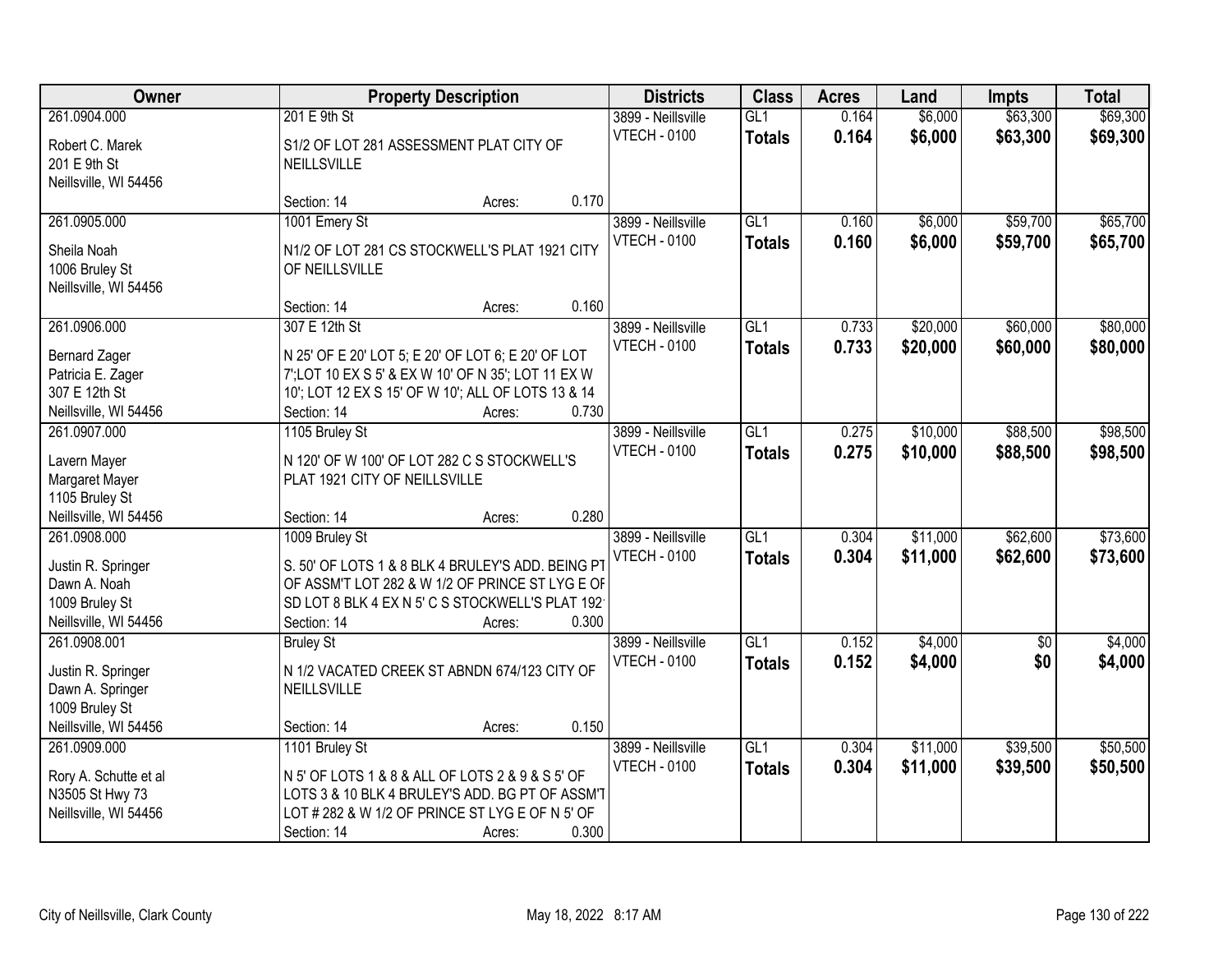| <b>Owner</b>          | <b>Property Description</b>                                         | <b>Districts</b>    | <b>Class</b>     | <b>Acres</b> | Land     | <b>Impts</b>    | <b>Total</b> |
|-----------------------|---------------------------------------------------------------------|---------------------|------------------|--------------|----------|-----------------|--------------|
| 261.0910.000          | 402 E 12th St                                                       | 3899 - Neillsville  | GL1              | 1.260        | \$25,000 | \$238,300       | \$263,300    |
| Jeffrey J. Hanson     | LOT # 283 EX E 13' & E 1/2 OF PRINCE ST LYG W OF                    | <b>VTECH - 0100</b> | <b>Totals</b>    | 1.260        | \$25,000 | \$238,300       | \$263,300    |
| Amy B. Hanson         | ASSM'T LOT 283 C S STOCKWELL'S PLAT 1921 CITY                       |                     |                  |              |          |                 |              |
| 402 E 12th St         | OF NEILLSVILLE                                                      |                     |                  |              |          |                 |              |
| Neillsville, WI 54456 | 1.260<br>Section: 14<br>Acres:                                      |                     |                  |              |          |                 |              |
| 261.0911.000          | 512 E 12th St                                                       | 3899 - Neillsville  | GL1              | 1.546        | \$25,500 | \$110,500       | \$136,000    |
|                       |                                                                     | <b>VTECH - 0100</b> | <b>Totals</b>    | 1.546        | \$25,500 | \$110,500       | \$136,000    |
| Bradley A. Roberts    | E 13' OF LOT 283 & W 168' OF ASSM'T LOT 284 C S                     |                     |                  |              |          |                 |              |
| 512 E 12th St         | STOCKWELL'S PLAT 1921 CITY OF NEILLSVILLE                           |                     |                  |              |          |                 |              |
| Neillsville, WI 54456 |                                                                     |                     |                  |              |          |                 |              |
|                       | 1.540<br>Section: 14<br>Acres:                                      |                     |                  |              |          |                 |              |
| 261.0912.000          | 612 E 12th St                                                       | 3899 - Neillsville  | GL1              | 1.684        | \$26,000 | \$245,600       | \$271,600    |
| Cody J. Friemoth      | E 252' OF ASSM'T LOT 284 ASSESSMENT PLAT 1921                       | <b>VTECH - 0100</b> | <b>Totals</b>    | 1.684        | \$26,000 | \$245,600       | \$271,600    |
| Kendra M. Pfeiffer    | CITY OF NEILLSVILLE                                                 |                     |                  |              |          |                 |              |
| 612 E 12th St         |                                                                     |                     |                  |              |          |                 |              |
| Neillsville, WI 54456 | 1.690<br>Section: 14<br>Acres:                                      |                     |                  |              |          |                 |              |
| 261.0913.000          | <b>Bruley St</b>                                                    | 3899 - Neillsville  | GL <sub>1</sub>  | 0.660        | \$11,500 | $\sqrt[6]{}$    | \$11,500     |
|                       |                                                                     | <b>VTECH - 0100</b> | <b>Totals</b>    | 0.660        | \$11,500 | \$0             | \$11,500     |
| <b>Byron Hazard</b>   | LOT 2 CSM 1589 REC 806/485 INCL S1/2 VACATED                        |                     |                  |              |          |                 |              |
| 1001 Bruley St        | CREEK ST BG PT ASSMT LOT 285 ASSESSMENT<br>PLAT CITY OF NEILLSVILLE |                     |                  |              |          |                 |              |
| Neillsville, WI 54456 | 0.660<br>Section: 14                                                |                     |                  |              |          |                 |              |
| 261.0914.000          | Acres:                                                              | 3899 - Neillsville  | $\overline{GL1}$ | 0.330        | \$11,500 | $\overline{50}$ | \$11,500     |
|                       | <b>Bruley St</b>                                                    |                     |                  |              |          |                 |              |
| Roman V. Balderas     | PART OF ASSM'T LOT 285 DESC AS: COMM AT NE                          | <b>VTECH - 0100</b> | <b>Totals</b>    | 0.330        | \$11,500 | \$0             | \$11,500     |
| 303 E 9th St          | COR OF LOT 6, BLK 3, BRULEY'S ADD, TH RNG E TO                      |                     |                  |              |          |                 |              |
| Neillsville, WI 54456 | O'NEILL CRK TH SWLY ALG W BK OF O'NEILL CREEK                       |                     |                  |              |          |                 |              |
|                       | 0.330<br>Section: 14<br>Acres:                                      |                     |                  |              |          |                 |              |
| 261.0915.000          | 9th St                                                              | 3899 - Neillsville  | $\overline{GL1}$ | 1.750        | \$3,000  | $\overline{60}$ | \$3,000      |
| Walter G. Domaszek    | LOT 286 C S STOCKWELL'S PLAT 1921 CITY OF                           | <b>VTECH - 0100</b> | <b>Totals</b>    | 1.750        | \$3,000  | \$0             | \$3,000      |
| Theresa F. Domaszek   | NEILLSVILLE                                                         |                     |                  |              |          |                 |              |
| 1000 E 8th St         |                                                                     |                     |                  |              |          |                 |              |
| Neillsville, WI 54456 | 1.750<br>Section: 14<br>Acres:                                      |                     |                  |              |          |                 |              |
| 261.0916.000          | 1113 Emery St                                                       | 3899 - Neillsville  | GL1              | 0.108        | \$4,000  | \$36,200        | \$40,200     |
|                       |                                                                     | <b>VTECH - 0100</b> | <b>Totals</b>    | 0.108        | \$4,000  | \$36,200        | \$40,200     |
| Mark E. Kurasz et al  | ASSMT LOT 287 EX COM AT A PT ON N/LN OF LOT                         |                     |                  |              |          |                 |              |
| c/o Edward R. Kurasz  | 21 BLK 2 OF E BRULEY'S 1ST ADD SD PT BG 24' E OF                    |                     |                  |              |          |                 |              |
| 1113 Emery St         | NW COR OF SD LOT 21 TH N TO S/LN OF 12TH ST                         |                     |                  |              |          |                 |              |
| Neillsville, WI 54456 | 0.110<br>Section: 14<br>Acres:                                      |                     |                  |              |          |                 |              |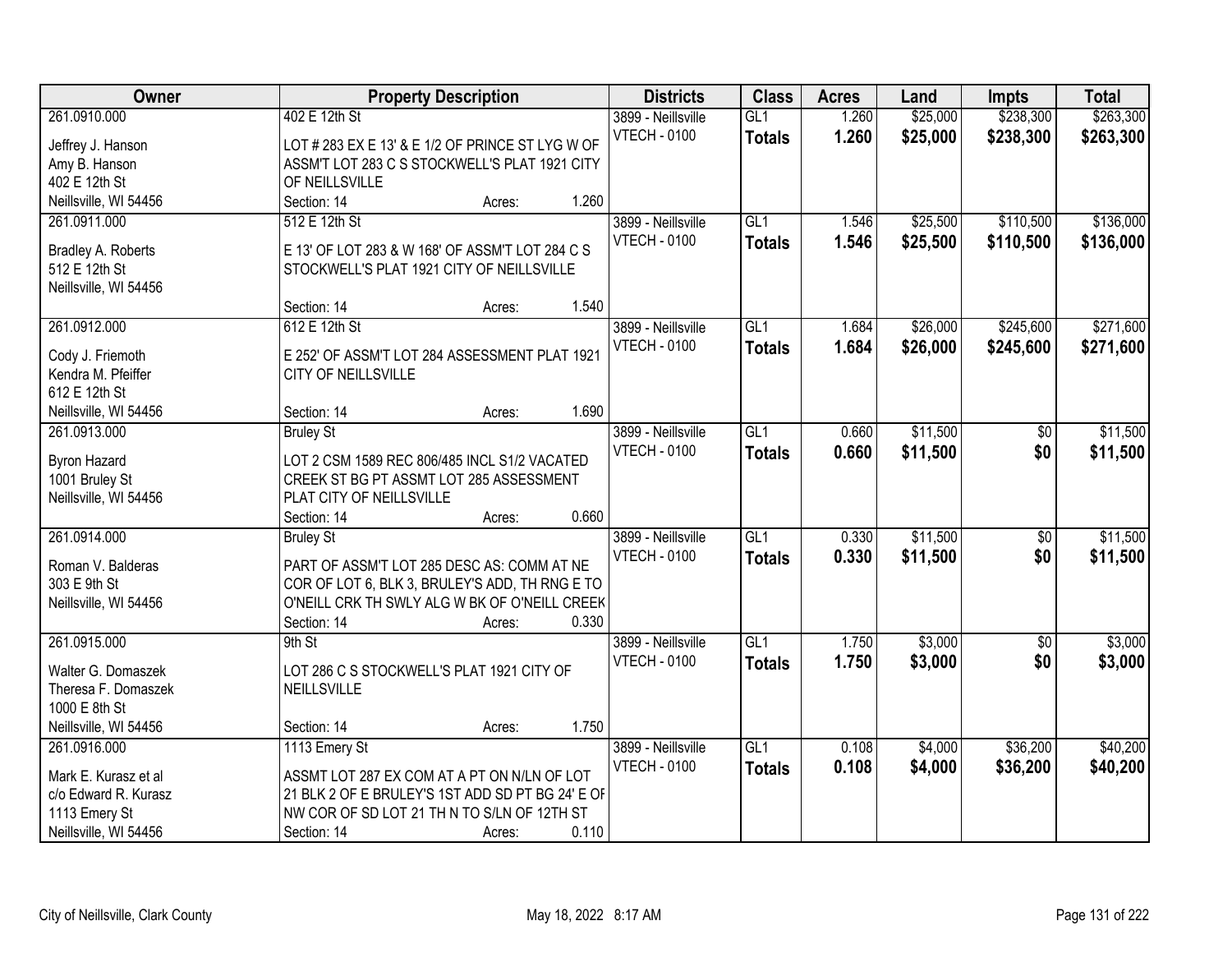| Owner                                                                                         |                                                                                                                                                             | <b>Property Description</b> |       | <b>Districts</b>                          | <b>Class</b>         | <b>Acres</b>   | Land                 | <b>Impts</b>         | <b>Total</b>         |
|-----------------------------------------------------------------------------------------------|-------------------------------------------------------------------------------------------------------------------------------------------------------------|-----------------------------|-------|-------------------------------------------|----------------------|----------------|----------------------|----------------------|----------------------|
| 261.0917.000<br>Andrew L. Hemp<br>Joshua A. Hemp<br>N4472 Columbia Ave                        | 108 E 12th St<br>E 1/2 OF LOT 288 ASSESSMENT PLAT CITY OF<br>NEILLSVILLE                                                                                    |                             |       | 3899 - Neillsville<br><b>VTECH - 0100</b> | GL1<br><b>Totals</b> | 0.170<br>0.170 | \$6,500<br>\$6,500   | \$8,600<br>\$8,600   | \$15,100<br>\$15,100 |
| Neillsville, WI 54456                                                                         | Section: 14                                                                                                                                                 | Acres:                      | 0.170 |                                           |                      |                |                      |                      |                      |
| 261.0918.000<br>David G. Beck<br>106 E 12th St<br>Neillsville, WI 54456                       | 106 E 12th St<br>W 1/2 OF LOT #288 C S STOCKWELLS PLAT 1921<br>CITY OF NEILLSVILLE                                                                          |                             |       | 3899 - Neillsville<br><b>VTECH - 0100</b> | GL1<br><b>Totals</b> | 0.145<br>0.145 | \$5,500<br>\$5,500   | \$31,700<br>\$31,700 | \$37,200<br>\$37,200 |
|                                                                                               | Section: 14                                                                                                                                                 | Acres:                      | 0.140 |                                           |                      |                |                      |                      |                      |
| 261.0919.000<br>Joel D. Raine<br>Marla J. Raine<br>210 W Division St                          | 705 Forest St<br>LOT #317 C S STOCKWELL'S PLAT 1921 CITY OF<br>NEILLSVILLE                                                                                  |                             |       | 3899 - Neillsville<br><b>VTECH - 0100</b> | GL2<br><b>Totals</b> | 0.177<br>0.177 | \$5,500<br>\$5,500   | \$3,400<br>\$3,400   | \$8,900<br>\$8,900   |
| Neillsville, WI 54456                                                                         | Section: 15                                                                                                                                                 | Acres:                      | 0.180 |                                           |                      |                |                      |                      |                      |
| 261.0920.000<br>Wayne Drescher<br>N6569 Cty Hwy O<br>Neillsville, WI 54456                    | 707 Forest St<br>LOT #318 C. S. STOCKWELL'S PLAT 1921 CITY OF<br>NEILLSVILLE                                                                                |                             |       | 3899 - Neillsville<br><b>VTECH - 0100</b> | GL2<br><b>Totals</b> | 0.340<br>0.340 | \$10,000<br>\$10,000 | \$300<br>\$300       | \$10,300<br>\$10,300 |
|                                                                                               | Section: 15                                                                                                                                                 | Acres:                      | 0.340 |                                           |                      |                |                      |                      |                      |
| 261.0921.000<br>Wayne Drescher<br>N6569 Cty Hwy O<br>Neillsville, WI 54456                    | 709 Forest St<br>LOT #319 & A PARCEL 10' WIDE AS DESC IN V 173 D<br>P 333 CLARK CO RECORDS C.S. STOCKWELL'S PLAT<br>1921 CITY OF NEILLSVILLE<br>Section: 15 | Acres:                      | 0.260 | 3899 - Neillsville<br><b>VTECH - 0100</b> | GL2<br><b>Totals</b> | 0.254<br>0.254 | \$7,500<br>\$7,500   | \$3,100<br>\$3,100   | \$10,600<br>\$10,600 |
| 261.0922.000<br>Richette D. Elmhorst<br>601 W 7th St<br>Neillsville, WI 54456                 | 601 W 7th St<br>S 94' OF LOT 326 ASSESSMENT PLAT CITY OF<br>NEILLSVILLE<br>Section: 15                                                                      | Acres:                      | 0.180 | 3899 - Neillsville<br><b>VTECH - 0100</b> | GL1<br><b>Totals</b> | 0.180<br>0.180 | \$6,500<br>\$6,500   | \$40,500<br>\$40,500 | \$47,000<br>\$47,000 |
| 261.0923.000<br>Joel D. Raine<br>Marla J. Raine<br>210 W Division St<br>Neillsville, WI 54456 | Forest St<br>N 94' OF S 188' LOT 326 ASSESSMENT PLAT CITY OF<br>NEILLSVILLE<br>Section: 15                                                                  | Acres:                      | 0.160 | 3899 - Neillsville<br><b>VTECH - 0100</b> | GL2<br><b>Totals</b> | 0.157<br>0.157 | \$4,500<br>\$4,500   | \$400<br>\$400       | \$4,900<br>\$4,900   |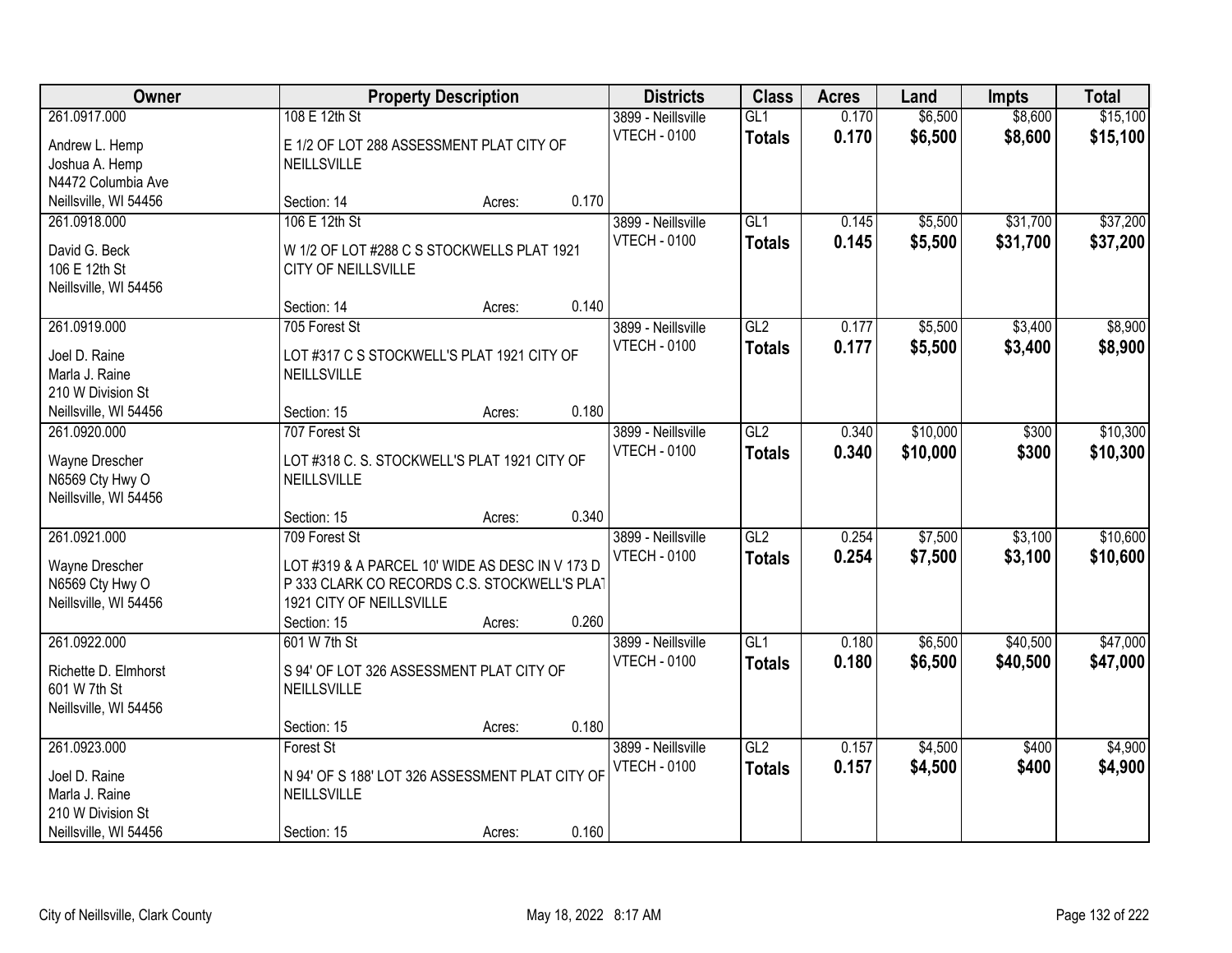| Owner                                  |                                                 | <b>Property Description</b> |       | <b>Districts</b>                          | <b>Class</b>  | <b>Acres</b> | Land                   | <b>Impts</b>           | <b>Total</b>       |
|----------------------------------------|-------------------------------------------------|-----------------------------|-------|-------------------------------------------|---------------|--------------|------------------------|------------------------|--------------------|
| 261.0924.000                           | 600 Forest St                                   |                             |       | 3899 - Neillsville                        | GL1           | 0.224        | \$8,500                | \$111,600              | \$120,100          |
| Robert Janes                           | LOT 327 EX N 104' ASSESSMENT PLAT CITY OF       |                             |       | <b>VTECH - 0100</b>                       | <b>Totals</b> | 0.224        | \$8,500                | \$111,600              | \$120,100          |
| & Billie J Gannon Family Trust         | NEILLSVILLE                                     |                             |       |                                           |               |              |                        |                        |                    |
| 25226 E 19th St                        |                                                 |                             |       |                                           |               |              |                        |                        |                    |
| San Bernadino, CA 92404                | Section: 15                                     | Acres:                      | 0.220 |                                           |               |              |                        |                        |                    |
| 261.0925.000                           | 620 Forest St                                   |                             |       | 3899 - Neillsville                        | GL1           | 0.224        | \$8,500                | \$67,000               | \$75,500           |
| Carol M. Mashin                        | N 104' OF ASSM'T LOT 327 ASSESSMENT PLAT CITY   |                             |       | <b>VTECH - 0100</b>                       | <b>Totals</b> | 0.224        | \$8,500                | \$67,000               | \$75,500           |
| 620 Forest St                          | OF NEILLSVILLE                                  |                             |       |                                           |               |              |                        |                        |                    |
| Neillsville, WI 54456                  |                                                 |                             |       |                                           |               |              |                        |                        |                    |
|                                        | Section: 15                                     | Acres:                      | 0.220 |                                           |               |              |                        |                        |                    |
| 261.0926.000                           | 601 W 5th St                                    |                             |       | 3899 - Neillsville                        | GL1           | 0.183        | \$7,000                | \$49,000               | \$56,000           |
| Brandon Leiterman                      | S 94' OF LOT 329 ASSESSMENT PLAT CITY OF        |                             |       | <b>VTECH - 0100</b>                       | <b>Totals</b> | 0.183        | \$7,000                | \$49,000               | \$56,000           |
| Ashley Leiterman                       | NEILLSVILLE                                     |                             |       |                                           |               |              |                        |                        |                    |
| 601 W Fifth St                         |                                                 |                             |       |                                           |               |              |                        |                        |                    |
| Neillsville, WI 54456                  | Section: 15                                     | Acres:                      | 0.180 |                                           |               |              |                        |                        |                    |
| 261.0927.000                           | 508 Forest St                                   |                             |       | 3899 - Neillsville                        | GL1           | 0.230        | \$8,500                | \$200                  | \$8,700            |
|                                        |                                                 |                             |       | <b>VTECH - 0100</b>                       | <b>Totals</b> | 0.230        | \$8,500                | \$200                  | \$8,700            |
| Robert L. Kvistad                      | LOT 1 CSM 2768 DOC 629379 BG PT LOT 329         |                             |       |                                           |               |              |                        |                        |                    |
| Jennifer D. Kvistad<br>114 N Eaton Ave | ASSESSMENT PLAT CITY OF NEILLSVILLE             |                             |       |                                           |               |              |                        |                        |                    |
| Greenwood, WI 54437                    | Section: 15                                     | Acres:                      | 0.230 |                                           |               |              |                        |                        |                    |
| 261.0928.929                           | 810 Grand Ave                                   |                             |       | 3899 - Neillsville                        | EL4           | 0.526        | $\overline{50}$        | $\overline{50}$        | \$0                |
|                                        |                                                 |                             |       | <b>VTECH - 0100</b>                       | <b>Totals</b> | 0.526        | \$0                    | \$0                    | \$0                |
| City of Neillsville                    | LOT 331 & LOT 332 EX W 50' & EX PCL DESC IN     |                             |       |                                           |               |              |                        |                        |                    |
| 106 W Division St                      | 436/68 & INCL TH N1/2 OF VAC ALLEY LYG DIR S OF |                             |       |                                           |               |              |                        |                        |                    |
| Neillsville, WI 54456                  | LOT 331 ASSESSMENT PLAT CITY OF NEILLSVILLE     |                             |       |                                           |               |              |                        |                        |                    |
|                                        | Section: 15                                     | Acres:                      | 0.526 |                                           | E13           |              |                        |                        |                    |
| 261.0930.000                           | W 8th St                                        |                             |       | 3899 - Neillsville<br><b>VTECH - 0100</b> |               | 0.000        | $\overline{60}$<br>\$0 | $\overline{50}$<br>\$0 | $\sqrt{50}$<br>\$0 |
| <b>Clark County</b>                    | W 50' OF LOT 332 ASSESSMENT PLAT CITY OF        |                             |       |                                           | <b>Totals</b> | 0.000        |                        |                        |                    |
| 517 Court St                           | <b>NEILLSVILLE</b>                              |                             |       |                                           |               |              |                        |                        |                    |
| Neillsville, WI 54456                  |                                                 |                             |       |                                           |               |              |                        |                        |                    |
|                                        | Section: 15                                     | Acres:                      | 0.000 |                                           |               |              |                        |                        |                    |
| 261.0931.000                           | 801 Clay St                                     |                             |       | 3899 - Neillsville                        | EL3           | 0.406        | $\overline{50}$        | $\overline{30}$        | $\overline{30}$    |
| Clark County Hwy Dept                  | LOT 333 ASSESSMENT PLAT & LOT 1 BLK 47 S F      |                             |       | <b>VTECH - 0100</b>                       | <b>Totals</b> | 0.406        | \$0                    | \$0                    | \$0                |
| 517 Court St                           | HEWETT'S ADD & S1/2 OF VAC ALLEY LYG DIR N OF   |                             |       |                                           |               |              |                        |                        |                    |
| Neillsville, WI 54456                  | LOT 1 BLK 47 CITY OF NEILLSVILLE                |                             |       |                                           |               |              |                        |                        |                    |
|                                        | Section: 15                                     | Acres:                      | 0.406 |                                           |               |              |                        |                        |                    |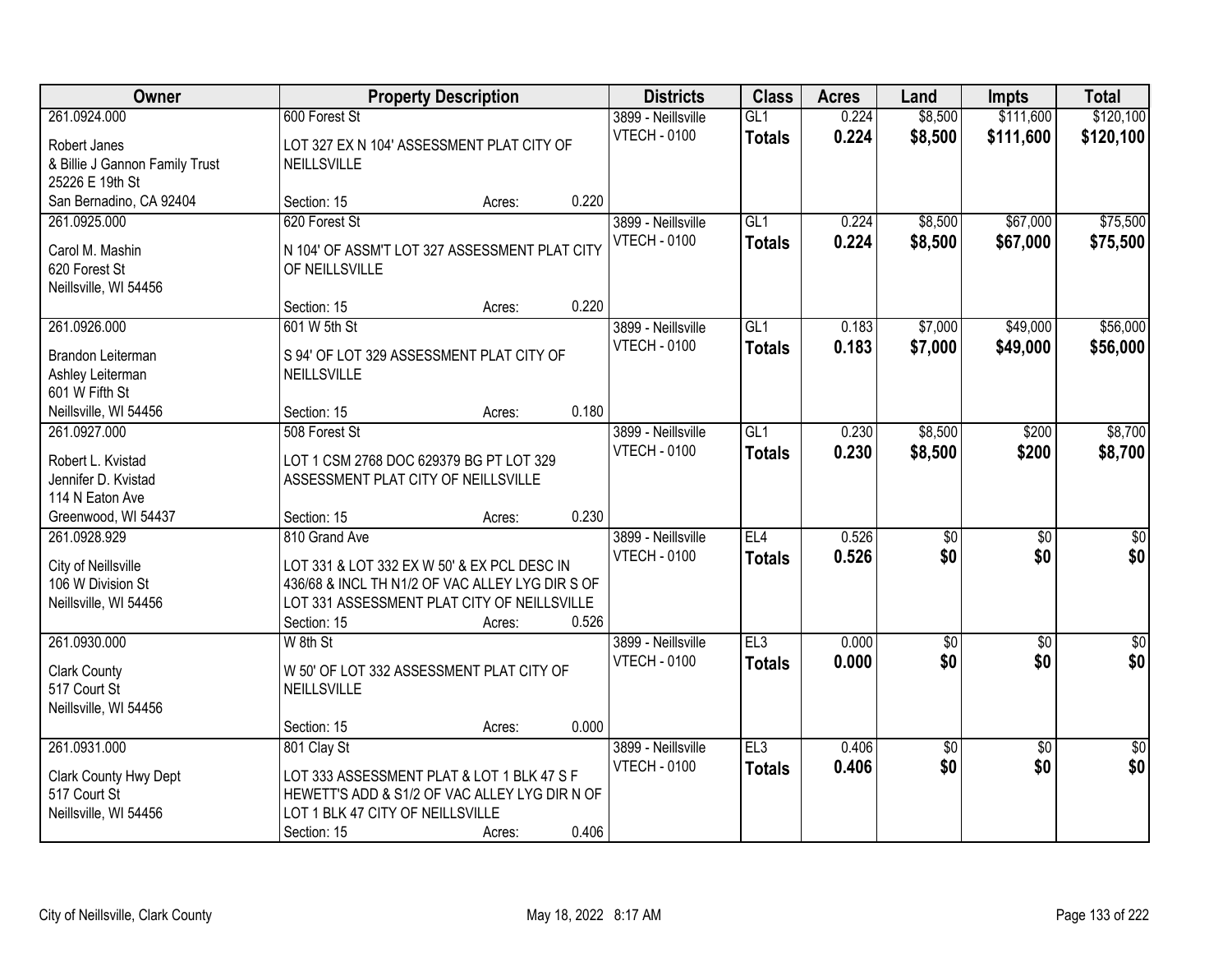| Owner                                                                                      |                                                                                                                                                                             | <b>Property Description</b> |       | <b>Districts</b>                          | <b>Class</b>                      | <b>Acres</b>   | Land                   | Impts                  | <b>Total</b>           |
|--------------------------------------------------------------------------------------------|-----------------------------------------------------------------------------------------------------------------------------------------------------------------------------|-----------------------------|-------|-------------------------------------------|-----------------------------------|----------------|------------------------|------------------------|------------------------|
| 261.0932.000<br>City of Neillsville<br>106 W Division St<br>Neillsville, WI 54456          | 823 Grand Ave<br>LOT 340 ASSESSMENT PLAT EX PCL DESC IN 436/65<br>(.016A) CITY OF NEILLSVILLE                                                                               |                             |       | 3899 - Neillsville<br><b>VTECH - 0100</b> | EL4<br><b>Totals</b>              | 0.320<br>0.320 | $\overline{60}$<br>\$0 | $\overline{50}$<br>\$0 | \$0<br>\$0             |
|                                                                                            | Section: 14                                                                                                                                                                 | Acres:                      | 0.310 |                                           |                                   |                |                        |                        |                        |
| 261.0933.000<br>Northern States Power Co<br>PO Box 8<br>Eau Claire, WI 54702               | N Hewett St<br>LOT 341 C S STOCKWELL'S PLAT 1921 CITY OF<br>NEILLSVILLE                                                                                                     |                             |       | 3899 - Neillsville<br><b>VTECH - 0100</b> | EL4<br><b>Totals</b>              | 0.456<br>0.456 | $\overline{50}$<br>\$0 | $\overline{50}$<br>\$0 | $\sqrt{50}$<br>\$0     |
| 261.0934.000                                                                               | Section: 14<br>807 Grand Ave                                                                                                                                                | Acres:                      | 0.460 | 3899 - Neillsville                        | GL1                               | 0.730          | \$20,000               | \$47,800               | \$67,800               |
| Johanna Gruber<br>807 Grand Ave<br>Neillsville, WI 54456                                   | LOT 342 C S STOCKWELL'S PLAT 1921 CITY OF<br>NEILLSVILLE                                                                                                                    |                             |       | <b>VTECH - 0100</b>                       | <b>Totals</b>                     | 0.730          | \$20,000               | \$47,800               | \$67,800               |
|                                                                                            | Section: 14                                                                                                                                                                 | Acres:                      | 0.730 |                                           |                                   |                |                        |                        |                        |
| 261.0935.000<br>Wirre, LLC<br>15271 E Hialeah<br>Aurora, CO 80015                          | 221 W 8th St<br>LOT 343 EX E 10' ASSESSMENT PLAT CITY OF<br>NEILLSVILLE                                                                                                     |                             |       | 3899 - Neillsville<br><b>VTECH - 0100</b> | GL1<br><b>Totals</b>              | 0.390<br>0.390 | \$13,000<br>\$13,000   | \$64,400<br>\$64,400   | \$77,400<br>\$77,400   |
|                                                                                            | Section: 14                                                                                                                                                                 | Acres:                      | 0.390 |                                           |                                   |                |                        |                        |                        |
| 261.0936.000<br>Rentals L. Abl<br>c/o Rentals Abl<br>N9668 Beach Ln<br>Merrillan, WI 54754 | 211 W 8th St<br>LOT 344 & THAT PCL DESC AS BEG AT SE COR OF<br>BLK E & RNG ELY IN A STRAIGHT LNE TO SW COR<br>OF BLK D TH NLY ALG W/L OF BLK D IN A STRAIGHT<br>Section: 14 | Acres:                      | 1.570 | 3899 - Neillsville<br><b>VTECH - 0100</b> | GL2<br><b>Totals</b>              | 1.570<br>1.570 | \$48,500<br>\$48,500   | \$165,800<br>\$165,800 | \$214,300<br>\$214,300 |
| 261.0937.000<br>William D. Warren Jr<br>222 W 8th St<br>Neillsville, WI 54456              | 222 W 8th St<br>LOTS 345 & 346 ASSESSMENT PLAT CITY OF<br>NEILLSVILLE<br>Section: 14                                                                                        | Acres:                      | 0.120 | 3899 - Neillsville<br><b>VTECH - 0100</b> | $\overline{GL1}$<br><b>Totals</b> | 0.120<br>0.120 | \$4,500<br>\$4,500     | $\overline{50}$<br>\$0 | \$4,500<br>\$4,500     |
| 261.0938.000<br>City of Neillsville<br>106 W Division St<br>Neillsville, WI 54456          | N Hewett St<br>LOTS 347 & 348 C. S. STOCKWELL'S PLAT 1921 CITY<br>OF NEILLSVILLE<br>Section: 14                                                                             | Acres:                      | 0.000 | 3899 - Neillsville<br><b>VTECH - 0100</b> | EL4<br><b>Totals</b>              | 0.000<br>0.000 | \$0<br>\$0             | $\overline{50}$<br>\$0 | $\overline{50}$<br>\$0 |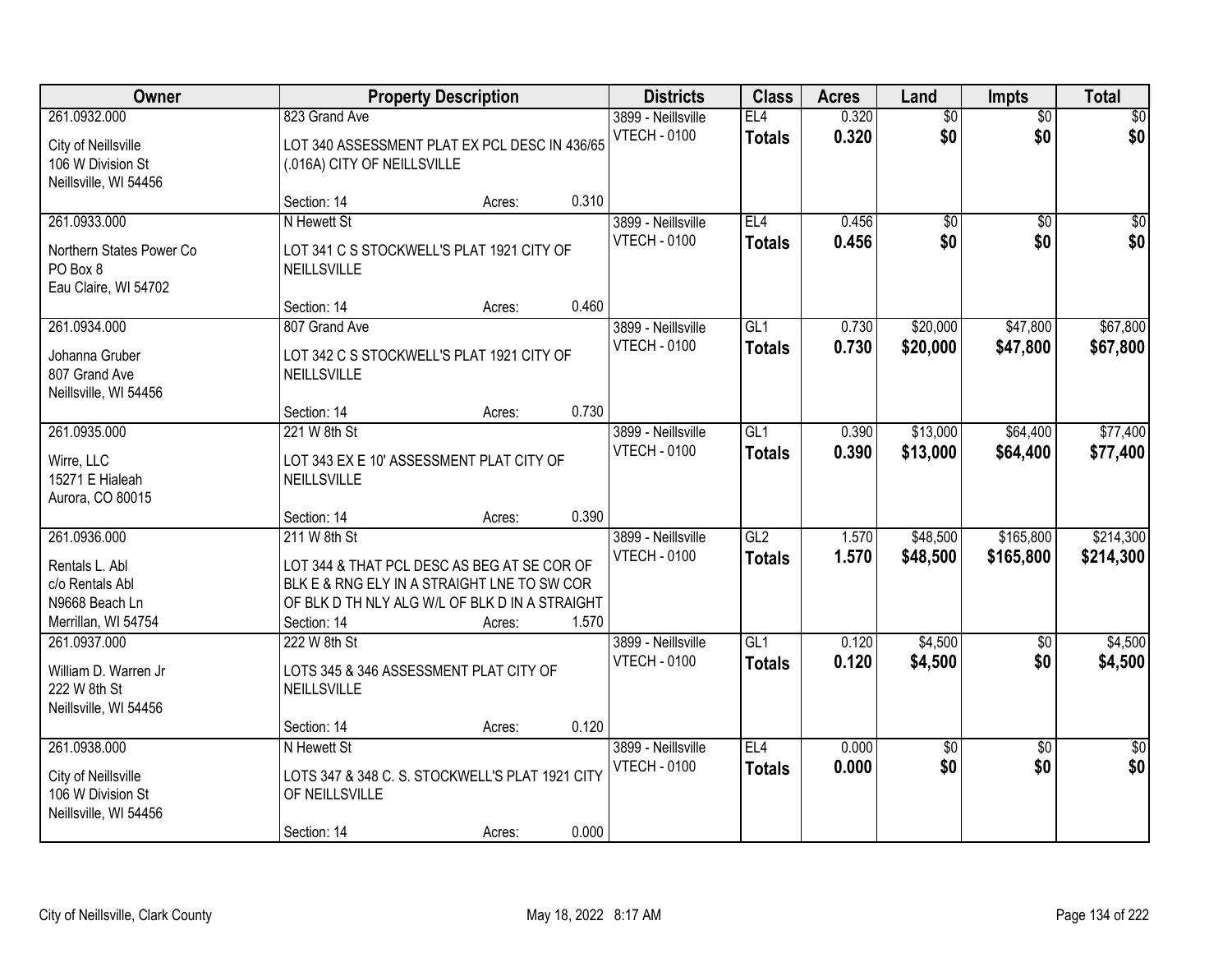| Owner                                    | <b>Property Description</b>                       |       | <b>Districts</b>    | <b>Class</b>    | <b>Acres</b> | Land            | <b>Impts</b>    | <b>Total</b>    |
|------------------------------------------|---------------------------------------------------|-------|---------------------|-----------------|--------------|-----------------|-----------------|-----------------|
| 261.0939.000                             | N Hewett St                                       |       | 3899 - Neillsville  | EL <sub>4</sub> | 0.000        | $\overline{50}$ | $\overline{50}$ | \$0             |
| City of Neillsville                      | PT OF ASSMT LOT 349 DESC AS COM AT SW COR         |       | <b>VTECH - 0100</b> | <b>Totals</b>   | 0.000        | \$0             | \$0             | \$0             |
| Etal                                     | OF BLK D ORIG PLAT TH SLY ALG W/L OF BLK D        |       |                     |                 |              |                 |                 |                 |
| 106 W Division St                        | EXTD 38' TH SELY 104.72' TO A PT 49' SLY FROM SE  |       |                     |                 |              |                 |                 |                 |
| Neillsville, WI 54456                    | Section: 14<br>Acres:                             | 0.000 |                     |                 |              |                 |                 |                 |
| 261.0939.001                             | N Hewett St                                       |       | 3899 - Neillsville  | EL4             | 0.000        | $\overline{50}$ | $\overline{50}$ | \$0             |
|                                          |                                                   |       | <b>VTECH - 0100</b> | <b>Totals</b>   | 0.000        | \$0             | \$0             | \$0             |
| City of Neillsville                      | CONT'D FROM PCL # 939 PT 175' E OF W/L OF BLK D   |       |                     |                 |              |                 |                 |                 |
| Etal                                     | TH S 65' N OF S/L OF BLK D TH W 175' TO W/L OF SD |       |                     |                 |              |                 |                 |                 |
| 106 W Division St                        | BLK TH S 65' TO POB EX PCL DESC IN                |       |                     |                 |              |                 |                 |                 |
| Neillsville, WI 54456                    | Section: 14<br>Acres:                             | 0.000 |                     |                 |              |                 |                 |                 |
| 261.0939.002                             | W 8th St                                          |       | 3899 - Neillsville  | GL2             | 0.080        | \$7,000         | \$0             | \$7,000         |
| Rentals L. Abl                           | COM AT SW COR OF BLK 9 ORIG PLAT, TH SRLY ALO     |       | <b>VTECH - 0100</b> | <b>Totals</b>   | 0.080        | \$7,000         | \$0             | \$7,000         |
| c/o Rentals Abl                          | W/L OF BLK D EXTD 38' TH SERLY 50' TO PT 43' S OF |       |                     |                 |              |                 |                 |                 |
| N9668 Beach Ln                           | S/L OF BLK D TH N 108' W 50' TH S TO POB BG PT OF |       |                     |                 |              |                 |                 |                 |
| Merrillan, WI 54754                      | Section: 14<br>Acres:                             | 0.080 |                     |                 |              |                 |                 |                 |
| 261.0940.000                             | 801 N Hewett St                                   |       | 3899 - Neillsville  | GL2             | 0.550        | \$25,000        | \$32,700        | \$57,700        |
|                                          |                                                   |       | <b>VTECH - 0100</b> | <b>Totals</b>   | 0.550        | \$25,000        | \$32,700        | \$57,700        |
| Irving C. Schutte                        | LOT 2 CSM 2959 DOC 638865 BG PT LOT 350           |       |                     |                 |              |                 |                 |                 |
| N3505 St Hwy 73                          | ASSESSMENT PLAT CITY OF NEILLSVILLE               |       |                     |                 |              |                 |                 |                 |
| Neillsville, WI 54456                    |                                                   |       |                     |                 |              |                 |                 |                 |
|                                          | Section: 14<br>Acres:                             | 0.550 |                     |                 |              |                 |                 |                 |
| 261.0940.001                             | <b>Hewett St</b>                                  |       | 3899 - Neillsville  | EL4             | 0.180        | $\overline{50}$ | $\overline{30}$ | $\overline{50}$ |
| Neillsville Improvement Corporation, LL( | OUTLOT 3 CSM 2959 DOC 638865 BG PT LOT 350        |       | <b>VTECH - 0100</b> | <b>Totals</b>   | 0.180        | \$0             | \$0             | \$0             |
| 508 Hewett St                            | ASSESSMENT PLAT CITY OF NEILLSVILLE               |       |                     |                 |              |                 |                 |                 |
| Neillsville, WI 54456                    |                                                   |       |                     |                 |              |                 |                 |                 |
|                                          | Section: 14<br>Acres:                             | 0.180 |                     |                 |              |                 |                 |                 |
| 261.0941.000                             | 124 W 7th St                                      |       | 3899 - Neillsville  | GL <sub>2</sub> | 0.162        | \$14,000        | \$2,000         | \$16,000        |
|                                          |                                                   |       |                     |                 |              |                 |                 |                 |
| Urban Sales & Service, Inc               | LOT 351 C. S. STOCKWELL'S PLAT 1921 CITY OF       |       | <b>VTECH - 0100</b> | <b>Totals</b>   | 0.162        | \$14,000        | \$2,000         | \$16,000        |
| 124 W 7th St                             | NEILLSVILLE                                       |       |                     |                 |              |                 |                 |                 |
| Neillsville, WI 54456                    |                                                   |       |                     |                 |              |                 |                 |                 |
|                                          | Section: 14<br>Acres:                             | 0.160 |                     |                 |              |                 |                 |                 |
| 261.0942.000                             | 105 W 7th St                                      |       | 3899 - Neillsville  | GL2             | 0.325        | \$36,000        | \$200,000       | \$236,000       |
|                                          | LOT 352 ASSESSMENT PLAT CITY OF NEILLSVILLE       |       | <b>VTECH - 0100</b> | <b>Totals</b>   | 0.325        | \$36,000        | \$200,000       | \$236,000       |
| Ladd Elmhorst et al                      |                                                   |       |                     |                 |              |                 |                 |                 |
| W4196 Granton Rd                         |                                                   |       |                     |                 |              |                 |                 |                 |
| Neillsville, WI 54456                    |                                                   |       |                     |                 |              |                 |                 |                 |
|                                          | Section: 14<br>Acres:                             | 0.320 |                     |                 |              |                 |                 |                 |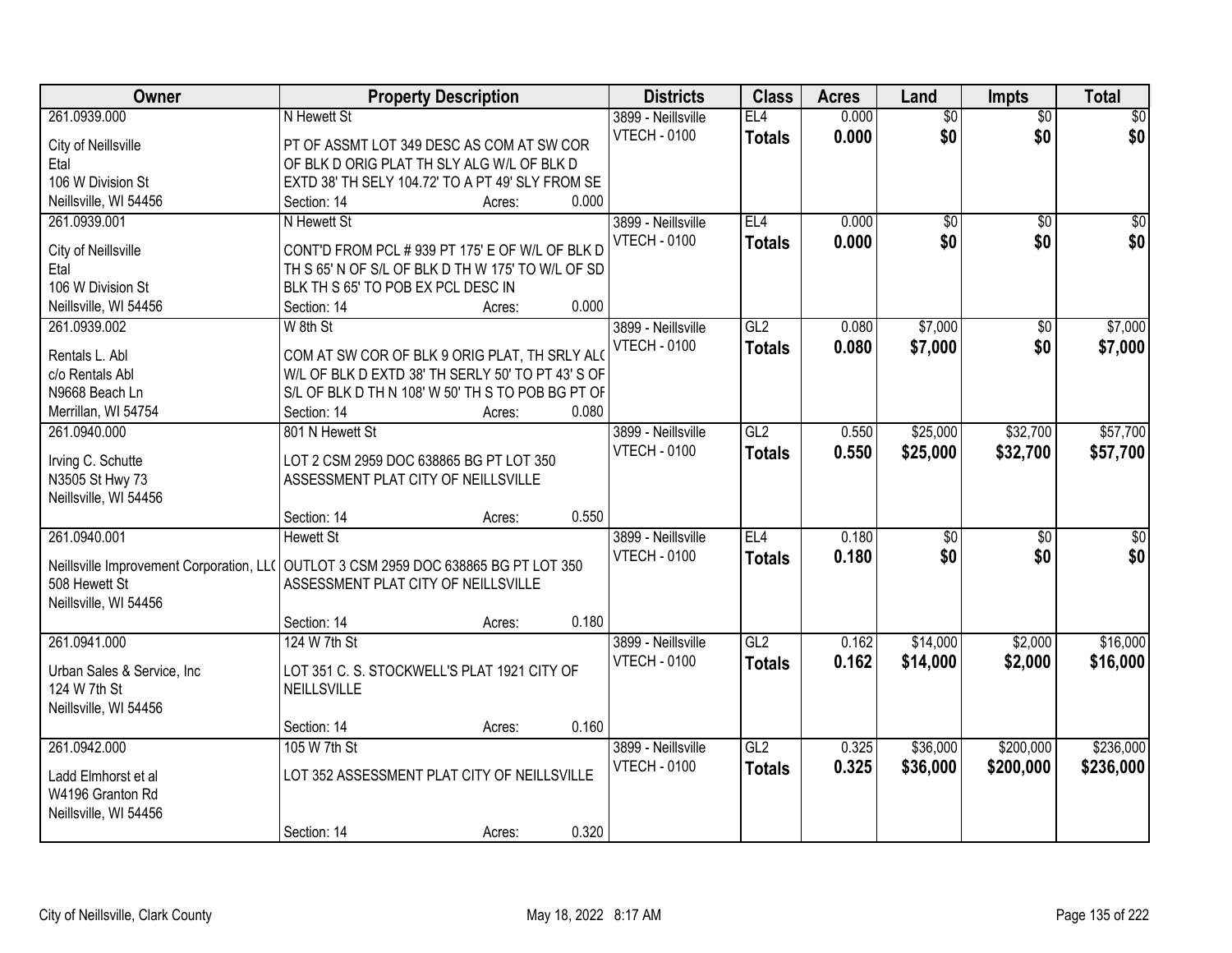| Owner                                                 |                                                                                    | <b>Property Description</b> |       | <b>Districts</b>                          | <b>Class</b>  | <b>Acres</b>   | Land           | <b>Impts</b>           | <b>Total</b>   |
|-------------------------------------------------------|------------------------------------------------------------------------------------|-----------------------------|-------|-------------------------------------------|---------------|----------------|----------------|------------------------|----------------|
| 261.0943.000                                          | 608 West St                                                                        |                             |       | 3899 - Neillsville                        | GL2           | 0.172          | \$15,000       | \$68,000               | \$83,000       |
| Aae Enterprises, LLC                                  | LOT 353 ASSESSMENT PLAT CITY OF NEILLSVILLE                                        |                             |       | <b>VTECH - 0100</b>                       | <b>Totals</b> | 0.172          | \$15,000       | \$68,000               | \$83,000       |
| c/o Aae Enterprises, LLC                              |                                                                                    |                             |       |                                           |               |                |                |                        |                |
| PO Box 109                                            |                                                                                    |                             |       |                                           |               |                |                |                        |                |
| Neillsville 54456                                     | Section: 14                                                                        | Acres:                      | 0.170 |                                           |               |                |                |                        |                |
| 261.0944.000                                          | 625 Grand Ave                                                                      |                             |       | 3899 - Neillsville                        | GL2           | 0.066          | \$6,000        | \$32,500               | \$38,500       |
| Alc Pest Control, LLC                                 | W 30' OF LOT 354 ASSESSMENT PLAT CITY OF                                           |                             |       | <b>VTECH - 0100</b>                       | <b>Totals</b> | 0.066          | \$6,000        | \$32,500               | \$38,500       |
| W4876 Sherwood Rd                                     | <b>NEILLSVILLE</b>                                                                 |                             |       |                                           |               |                |                |                        |                |
| Neillsville, WI 54456                                 |                                                                                    |                             |       |                                           |               |                |                |                        |                |
|                                                       | Section: 14                                                                        | Acres:                      | 0.070 |                                           |               |                |                |                        |                |
| 261.0945.000                                          | 228 W 7th St                                                                       |                             |       | 3899 - Neillsville                        | GL2           | 0.112          | \$10,000       | \$108,100              | \$118,100      |
| Joseph G. Gomez                                       | LOT 354 EX W 30' BG PT CSM 464 REC IN 545/558                                      |                             |       | <b>VTECH - 0100</b>                       | <b>Totals</b> | 0.112          | \$10,000       | \$108,100              | \$118,100      |
| Michelle M. Gomez                                     | C.S. STOCKWELL'S PLAT 1921 CITY OF NEILLSVILLE                                     |                             |       |                                           |               |                |                |                        |                |
| 228 W 7th St                                          |                                                                                    |                             |       |                                           |               |                |                |                        |                |
| Neillsville, WI 54456                                 | Section: 14                                                                        | Acres:                      | 0.110 |                                           |               |                |                |                        |                |
| 261.0946.000                                          | W 7th St                                                                           |                             |       | 3899 - Neillsville                        | GL2           | 0.051          | \$4,500        | \$0                    | \$4,500        |
|                                                       |                                                                                    |                             |       | <b>VTECH - 0100</b>                       | <b>Totals</b> | 0.051          | \$4,500        | \$0                    | \$4,500        |
| Joseph G. Gomez<br>Michelle M. Gomez                  | LOT 355 BG PT CSM 464 REC 545/558 C.S<br>STOCKWELL'S PLAT 1921 CITY OF NEILLSVILLE |                             |       |                                           |               |                |                |                        |                |
| 228 W 7th St                                          |                                                                                    |                             |       |                                           |               |                |                |                        |                |
| Neillsville, WI 54456                                 | Section: 14                                                                        | Acres:                      | 0.050 |                                           |               |                |                |                        |                |
| 261.0950.000                                          | 509 Grand Ave                                                                      |                             |       | 3899 - Neillsville                        | GL2           | 0.420          | \$42,500       | \$287,100              | \$329,600      |
|                                                       |                                                                                    |                             |       | <b>VTECH - 0100</b>                       | <b>Totals</b> | 0.420          | \$42,500       | \$287,100              | \$329,600      |
| <b>First Financial Bank</b>                           | PARCEL AS SHOWN ON CSM 502 DOC 463584 BG                                           |                             |       |                                           |               |                |                |                        |                |
| C/O Associated Bank Leasing-Re<br>433 Main St Ms 8227 | LOTS 358, 359, 361 & 362 ASSESSMENT PLAT CITY<br>OF NEILLSVILLE                    |                             |       |                                           |               |                |                |                        |                |
| Green Bay, WI 54301                                   | Section: 14                                                                        | Acres:                      | 0.420 |                                           |               |                |                |                        |                |
| 261.0953.000                                          | 124 W 7th St                                                                       |                             |       | 3899 - Neillsville                        | GL2           | 0.300          | \$24,500       | \$151,200              | \$175,700      |
|                                                       |                                                                                    |                             |       | <b>VTECH - 0100</b>                       | <b>Totals</b> | 0.300          | \$24,500       | \$151,200              | \$175,700      |
| Urban Sales & Service, Inc                            | ASSMT LOT 364 & COM AT NW COR OF LOT 12 BLK I                                      |                             |       |                                           |               |                |                |                        |                |
| 124 W 7th St                                          | ORIG PLAT TH S 26' E 90' N 26' W 90' TO POB CS                                     |                             |       |                                           |               |                |                |                        |                |
| Neillsville, WI 54456                                 | STOCKWELL'S PLAT CITY OF NEILLSVILLE                                               |                             |       |                                           |               |                |                |                        |                |
|                                                       | Section: 14                                                                        | Acres:                      | 0.300 |                                           |               |                |                |                        |                |
| 261.0954.000                                          | W 7th St                                                                           |                             |       | 3899 - Neillsville<br><b>VTECH - 0100</b> | GL2           | 0.005<br>0.005 | \$500<br>\$500 | $\overline{50}$<br>\$0 | \$500<br>\$500 |
| Urban Sales & Service, Inc.                           | W 4.5' OF ASMT LOT 365 C S STOCKWELL'S PLAT                                        |                             |       |                                           | <b>Totals</b> |                |                |                        |                |
| 124 W 7th St                                          | 1921 CITY OF NEILLSVILLE                                                           |                             |       |                                           |               |                |                |                        |                |
| Neillsville, WI 54456                                 |                                                                                    |                             |       |                                           |               |                |                |                        |                |
|                                                       | Section: 14                                                                        | Acres:                      | 0.010 |                                           |               |                |                |                        |                |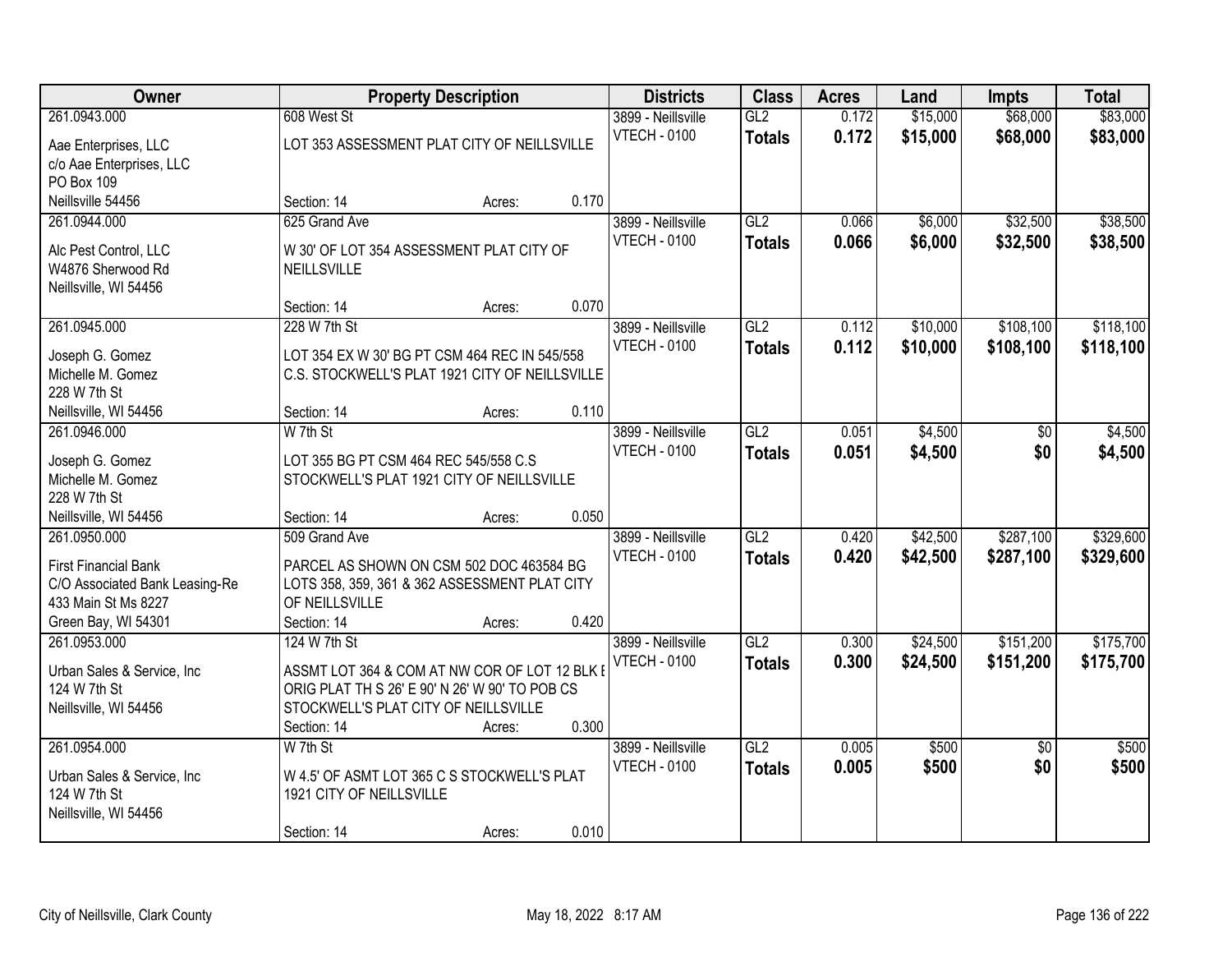| Owner                                   |                                                   | <b>Property Description</b> |       | <b>Districts</b>                          | <b>Class</b>         | <b>Acres</b>   | Land                 | <b>Impts</b>         | <b>Total</b>         |
|-----------------------------------------|---------------------------------------------------|-----------------------------|-------|-------------------------------------------|----------------------|----------------|----------------------|----------------------|----------------------|
| 261.0954.001                            | 648 Hewett St                                     |                             |       | 3899 - Neillsville<br><b>VTECH - 0100</b> | GL2<br><b>Totals</b> | 0.120<br>0.120 | \$21,500<br>\$21,500 | \$38,000<br>\$38,000 | \$59,500<br>\$59,500 |
| Strangfeld Rev Trust                    | ASMT LOT 365 EX W 4.5' ASSESSMENT PLAT CITY       |                             |       |                                           |                      |                |                      |                      |                      |
| Jeffrey L M. Jeanne<br>W6099 S Mound Rd | OF NEILLSVILLE                                    |                             |       |                                           |                      |                |                      |                      |                      |
| Neillsville, WI 54456                   | Section: 14                                       | Acres:                      | 0.120 |                                           |                      |                |                      |                      |                      |
| 261.0955.000                            | 630 Hewett St                                     |                             |       | 3899 - Neillsville                        | GL2                  | 0.062          | \$11,500             | \$65,700             | \$77,200             |
|                                         |                                                   |                             |       | <b>VTECH - 0100</b>                       | <b>Totals</b>        | 0.062          | \$11,500             | \$65,700             | \$77,200             |
| Ricky J. Oldham                         | N 26' OF S 1/2 OF LOT 4 BLK B ORIG PLAT ALSO      |                             |       |                                           |                      |                |                      |                      |                      |
| Sherlene G. Oldham                      | KNOWN AS PT OF ASSMT LOT 366 ASSESSMENT           |                             |       |                                           |                      |                |                      |                      |                      |
| W5239 Maple Rd                          | PLAT CITY OF NEILLSVILLE                          |                             |       |                                           |                      |                |                      |                      |                      |
| Neillsville, WI 54456                   | Section: 14                                       | Acres:                      | 0.060 |                                           |                      |                |                      |                      |                      |
| 261.0956.000                            | 624 Hewett St                                     |                             |       | 3899 - Neillsville                        | GL2                  | 0.062          | \$11,500             | \$16,300             | \$27,800             |
| Theresa M. Grebinoski                   | LOT 366 EX N 26' OF THE S 1/2 OF LOT 4 BLK B ORIG |                             |       | <b>VTECH - 0100</b>                       | <b>Totals</b>        | 0.062          | \$11,500             | \$16,300             | \$27,800             |
| W6959 Sherwood Rd                       | PLAT ASSESSMENT PLAT CITY OF NEILLSVILLE          |                             |       |                                           |                      |                |                      |                      |                      |
| Neillsville, WI 54456                   |                                                   |                             |       |                                           |                      |                |                      |                      |                      |
|                                         | Section: 14                                       | Acres:                      | 0.060 |                                           |                      |                |                      |                      |                      |
| 261.0957.000                            | 620 Hewett St                                     |                             |       | 3899 - Neillsville                        | GL2                  | 0.062          | \$3,400              | $\sqrt[6]{3}$        | \$3,400              |
| Theresa M. Grebinoski                   | LOT 367 ASSESSMENT PLAT CITY OF NEILLSVILLE       |                             |       | <b>VTECH - 0100</b>                       | <b>Totals</b>        | 0.062          | \$3,400              | \$0                  | \$3,400              |
| W6959 Sherwood Rd                       |                                                   |                             |       |                                           |                      |                |                      |                      |                      |
| Neillsville, WI 54456                   |                                                   |                             |       |                                           |                      |                |                      |                      |                      |
|                                         | Section: 14                                       | Acres:                      | 0.060 |                                           |                      |                |                      |                      |                      |
| 261.0958.000                            | 614 Hewett St                                     |                             |       | 3899 - Neillsville                        | GL2                  | 0.062          | \$11,500             | \$63,500             | \$75,000             |
|                                         |                                                   |                             |       | <b>VTECH - 0100</b>                       | <b>Totals</b>        | 0.062          | \$11,500             | \$63,500             | \$75,000             |
| 614 Hewett St, LLC                      | LOT 368 CS STOCKWELL'S PLAT 1921 CITY OF          |                             |       |                                           |                      |                |                      |                      |                      |
| 15271 E Hialeah PL                      | NEILLSVILLE                                       |                             |       |                                           |                      |                |                      |                      |                      |
| Aurora, CO 80015                        | Section: 14                                       |                             | 0.060 |                                           |                      |                |                      |                      |                      |
| 261.0959.000                            | 608 Hewett St                                     | Acres:                      |       | 3899 - Neillsville                        | GL2                  | 0.140          | \$3,300              | $\sqrt{6}$           | \$3,300              |
|                                         |                                                   |                             |       | <b>VTECH - 0100</b>                       |                      | 0.140          | \$3,300              | \$0                  |                      |
| <b>Charles Wegner</b>                   | LOT 369 CS STOCKWELL'S PLAT 1921 CITY OF          |                             |       |                                           | <b>Totals</b>        |                |                      |                      | \$3,300              |
| N3929 River Ave                         | NEILLSVILLE                                       |                             |       |                                           |                      |                |                      |                      |                      |
| Neillsville, WI 54456                   |                                                   |                             |       |                                           |                      |                |                      |                      |                      |
|                                         | Section: 14                                       | Acres:                      | 0.140 |                                           |                      |                |                      |                      |                      |
| 261.0960.000                            | 600 Hewett St                                     |                             |       | 3899 - Neillsville                        | EL4                  | 0.062          | \$0                  | $\overline{50}$      | $\overline{50}$      |
| <b>Clark County Humane Society</b>      | LOT 370 CS STOCKWELL'S PLAT 1921 CITY OF          |                             |       | <b>VTECH - 0100</b>                       | <b>Totals</b>        | 0.062          | \$0                  | \$0                  | \$0                  |
| Inc.                                    | NEILLSVILLE                                       |                             |       |                                           |                      |                |                      |                      |                      |
| PO Box 127                              |                                                   |                             |       |                                           |                      |                |                      |                      |                      |
| Neillsville, WI 54456                   | Section: 14                                       | Acres:                      | 0.060 |                                           |                      |                |                      |                      |                      |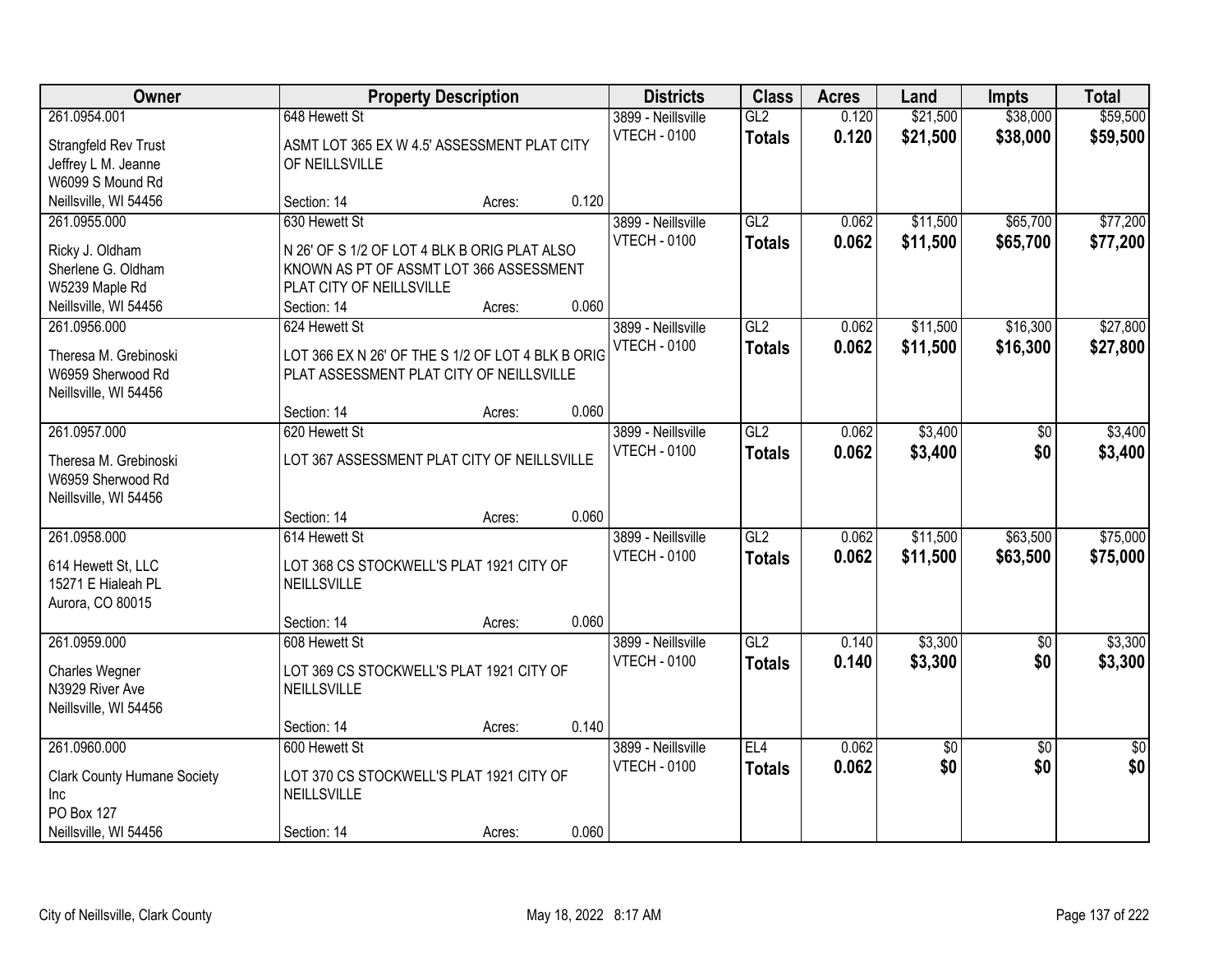| Owner                                                            |                                                          | <b>Property Description</b> |       | <b>Districts</b>                          | <b>Class</b>         | <b>Acres</b>   | Land                   | <b>Impts</b>           | <b>Total</b>       |
|------------------------------------------------------------------|----------------------------------------------------------|-----------------------------|-------|-------------------------------------------|----------------------|----------------|------------------------|------------------------|--------------------|
| 261.0961.000                                                     | 127 W 6th St<br>LOT 371 CS STOCKWELL'S PLAT 1921 CITY OF |                             |       | 3899 - Neillsville<br><b>VTECH - 0100</b> | EL4<br><b>Totals</b> | 0.050<br>0.050 | $\overline{50}$<br>\$0 | $\overline{50}$<br>\$0 | $\sqrt{30}$<br>\$0 |
| <b>Clark County Humane Society</b><br>Inc.                       | NEILLSVILLE                                              |                             |       |                                           |                      |                |                        |                        |                    |
| PO Box 127<br>Neillsville, WI 54456                              | Section: 14                                              | Acres:                      | 0.050 |                                           |                      |                |                        |                        |                    |
| 261.0962.000                                                     | 133 W 6th St                                             |                             |       | 3899 - Neillsville                        | GL2                  | 0.029          | \$2,500                | \$43,100               | \$45,600           |
|                                                                  |                                                          |                             |       | <b>VTECH - 0100</b>                       | <b>Totals</b>        | 0.029          | \$2,500                | \$43,100               | \$45,600           |
| Victor E. Lindenman<br>W5720 Granton Rd<br>Neillsville, WI 54456 | LOT 372 ASSESSMENT PLAT CITY OF NEILLSVILLE              |                             |       |                                           |                      |                |                        |                        |                    |
|                                                                  | Section: 14                                              | Acres:                      | 0.030 |                                           |                      |                |                        |                        |                    |
| 261.0963.000                                                     | 141 W 6th St                                             |                             |       | 3899 - Neillsville                        | GL2                  | 0.041          | \$3,500                | \$56,600               | \$60,100           |
|                                                                  |                                                          |                             |       | <b>VTECH - 0100</b>                       | <b>Totals</b>        | 0.041          | \$3,500                | \$56,600               | \$60,100           |
| E & H of Neillsville, LLC<br>141 W 6th St                        | LOT 373 CS STOCKWELL'S PLAT 1921 CITY OF<br>NEILLSVILLE  |                             |       |                                           |                      |                |                        |                        |                    |
| Neillsville, WI 54456                                            |                                                          |                             |       |                                           |                      |                |                        |                        |                    |
|                                                                  | Section: 14                                              | Acres:                      | 0.040 |                                           |                      |                |                        |                        |                    |
| 261.0964.000                                                     | 538 Hewett St                                            |                             |       | 3899 - Neillsville                        | GL2                  | 0.095          | \$17,500               | \$132,500              | \$150,000          |
| 534 Hewett St, LLC                                               | LOTS 374 & 375 ASSESSMENT PLAT CITY OF                   |                             |       | <b>VTECH - 0100</b>                       | <b>Totals</b>        | 0.095          | \$17,500               | \$132,500              | \$150,000          |
| 15271 E Hialeah Pl                                               | NEILLSVILLE                                              |                             |       |                                           |                      |                |                        |                        |                    |
| Aurora, CO 80015                                                 |                                                          |                             |       |                                           |                      |                |                        |                        |                    |
|                                                                  | Section: 14                                              | Acres:                      | 0.090 |                                           |                      |                |                        |                        |                    |
| 261.0965.000                                                     | 118 W 6th St                                             |                             |       | 3899 - Neillsville                        | GL2                  | 0.038          | \$3,500                | \$31,200               | \$34,700           |
| Helenia Rivas                                                    | LOT 376 ASSESSMENT PLAT CITY OF NEILLSVILLE              |                             |       | <b>VTECH - 0100</b>                       | <b>Totals</b>        | 0.038          | \$3,500                | \$31,200               | \$34,700           |
| 302 N Central Ave                                                |                                                          |                             |       |                                           |                      |                |                        |                        |                    |
| Rockford, IL 61101                                               |                                                          |                             |       |                                           |                      |                |                        |                        |                    |
|                                                                  | Section: 14                                              | Acres:                      | 0.030 |                                           |                      |                |                        |                        |                    |
| 261.0966.000                                                     | 522 Hewett St                                            |                             |       | 3899 - Neillsville                        | GL2                  | 0.067          | \$12,500               | \$41,000               | \$53,500           |
| L & S Investments Limited                                        | LOT 378 CS STOCKWELL'S PLAT 1921 CITY OF                 |                             |       | <b>VTECH - 0100</b>                       | <b>Totals</b>        | 0.067          | \$12,500               | \$41,000               | \$53,500           |
| Partnership                                                      | NEILLSVILLE                                              |                             |       |                                           |                      |                |                        |                        |                    |
| 1225 Autumn Rd                                                   |                                                          |                             |       |                                           |                      |                |                        |                        |                    |
| Mosinee, WI 54455                                                | Section: 14                                              | Acres:                      | 0.060 |                                           |                      |                |                        |                        |                    |
| 261.0967.000                                                     | 528 Hewett St                                            |                             |       | 3899 - Neillsville                        | GL2                  | 0.070          | \$13,000               | \$85,200               | \$98,200           |
| Weiler-Nytes, LLC                                                | LOT 377 CS STOCKWELL'S PLAT 1921 CITY OF                 |                             |       | <b>VTECH - 0100</b>                       | <b>Totals</b>        | 0.070          | \$13,000               | \$85,200               | \$98,200           |
| N4598 Weston Falls                                               | NEILLSVILLE                                              |                             |       |                                           |                      |                |                        |                        |                    |
| Neillsville, WI 54456                                            |                                                          |                             |       |                                           |                      |                |                        |                        |                    |
|                                                                  | Section: 14                                              | Acres:                      | 0.070 |                                           |                      |                |                        |                        |                    |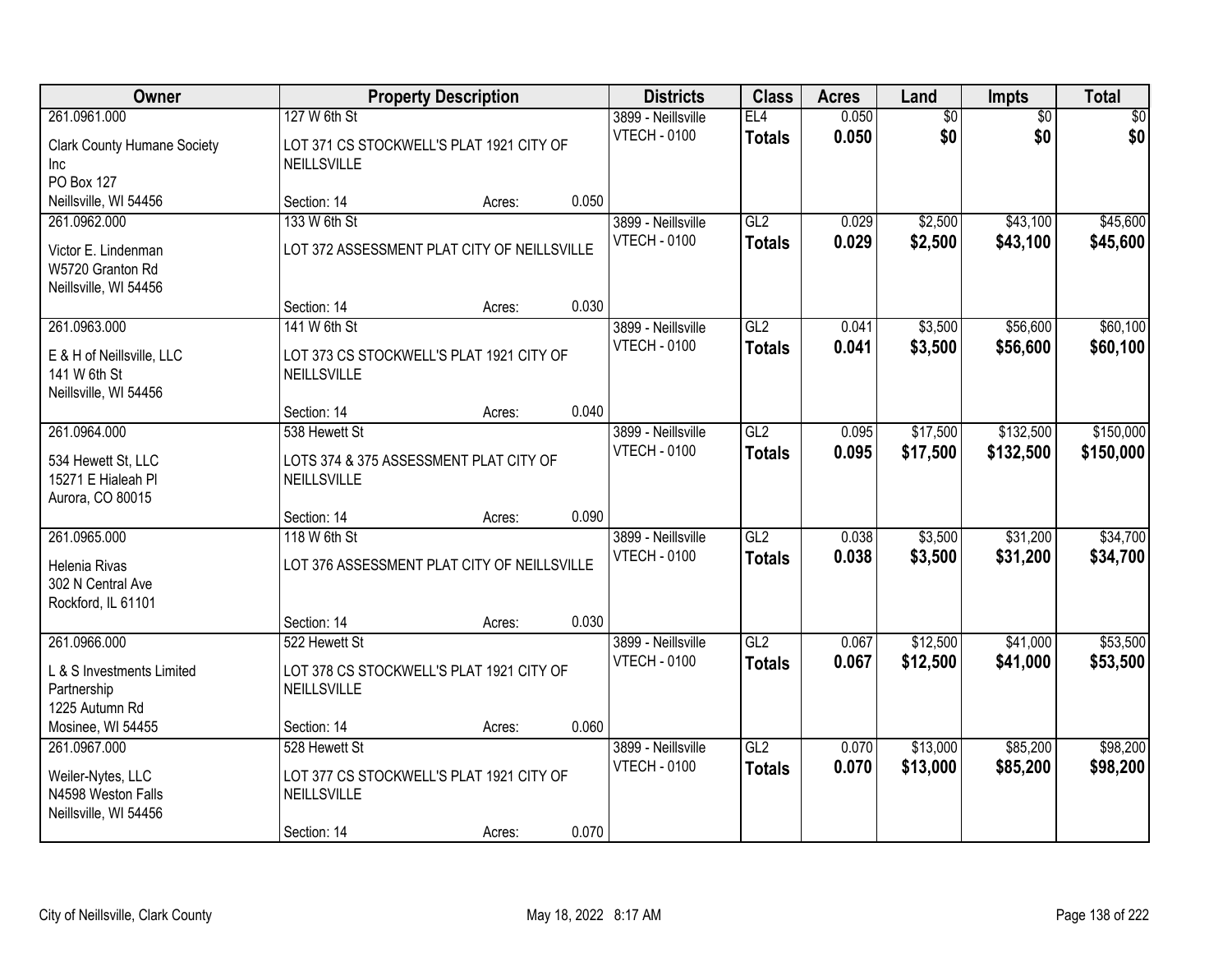| Owner                                         |                                                         | <b>Property Description</b> |       | <b>Districts</b>                          | <b>Class</b>  | <b>Acres</b>   | Land                 | <b>Impts</b>         | <b>Total</b>         |
|-----------------------------------------------|---------------------------------------------------------|-----------------------------|-------|-------------------------------------------|---------------|----------------|----------------------|----------------------|----------------------|
| 261.0968.000                                  | 518 Hewett St                                           |                             |       | 3899 - Neillsville<br><b>VTECH - 0100</b> | GL2           | 0.072<br>0.072 | \$13,500<br>\$13,500 | \$33,900<br>\$33,900 | \$47,400<br>\$47,400 |
| Jeffery E. Kluckhohn                          | LOT 379 ASSESSMENT PLAT CITY OF NEILLSVILLE             |                             |       |                                           | <b>Totals</b> |                |                      |                      |                      |
| Maxine A. Kluckhohn                           |                                                         |                             |       |                                           |               |                |                      |                      |                      |
| W5431 Sunny Brook Rd<br>Neillsville, WI 54456 | Section: 14                                             | Acres:                      | 0.070 |                                           |               |                |                      |                      |                      |
| 261.0969.000                                  | 510 Hewett St                                           |                             |       | 3899 - Neillsville                        | GL2           | 0.053          | \$9,500              | \$80,500             | \$90,000             |
|                                               |                                                         |                             |       | <b>VTECH - 0100</b>                       | <b>Totals</b> | 0.053          | \$9,500              | \$80,500             | \$90,000             |
| Jenna N. Hilke                                | LOT 380 ASSESSMENT PLAT CITY OF NEILLSVILLE             |                             |       |                                           |               |                |                      |                      |                      |
| 510 Hewett St                                 |                                                         |                             |       |                                           |               |                |                      |                      |                      |
| Neillsville, WI 54456                         | Section: 14                                             | Acres:                      | 0.050 |                                           |               |                |                      |                      |                      |
| 261.0970.000                                  | 508 Hewett St                                           |                             |       | 3899 - Neillsville                        | GL2           | 0.057          | \$10,500             | \$71,300             | \$81,800             |
|                                               |                                                         |                             |       | <b>VTECH - 0100</b>                       | <b>Totals</b> | 0.057          | \$10,500             | \$71,300             | \$81,800             |
| Cobblestone Properties, LLC                   | LOT 381 CS STOCKWELL'S PLAT 1921 CITY OF<br>NEILLSVILLE |                             |       |                                           |               |                |                      |                      |                      |
| 202 Mulligan Ln<br>Neillsville, WI 54456      |                                                         |                             |       |                                           |               |                |                      |                      |                      |
|                                               | Section: 14                                             | Acres:                      | 0.060 |                                           |               |                |                      |                      |                      |
| 261.0971.000                                  | 502 Hewett St                                           |                             |       | 3899 - Neillsville                        | GL2           | 0.067          | \$12,500             | \$89,500             | \$102,000            |
|                                               | LOT 382 ASSESSMENT PLAT CITY OF NEILLSVILLE             |                             |       | <b>VTECH - 0100</b>                       | <b>Totals</b> | 0.067          | \$12,500             | \$89,500             | \$102,000            |
| Waldo Enterprises, LLC<br>419 W Ives St       |                                                         |                             |       |                                           |               |                |                      |                      |                      |
| Marshfield, WI 54449                          |                                                         |                             |       |                                           |               |                |                      |                      |                      |
|                                               | Section: 14                                             | Acres:                      | 0.070 |                                           |               |                |                      |                      |                      |
| 261.0972.000                                  | 118 W 5th St                                            |                             |       | 3899 - Neillsville                        | EL4           | 0.062          | $\overline{50}$      | $\overline{50}$      | $\overline{50}$      |
| City of Neillsville                           | LOT 383 CS STOCKWELL'S PLAT 1921 CITY OF                |                             |       | <b>VTECH - 0100</b>                       | <b>Totals</b> | 0.062          | \$0                  | \$0                  | \$0                  |
| 106 W Division St                             | NEILLSVILLE                                             |                             |       |                                           |               |                |                      |                      |                      |
| Neillsville, WI 54456                         |                                                         |                             |       |                                           |               |                |                      |                      |                      |
|                                               | Section: 14                                             | Acres:                      | 0.060 |                                           |               |                |                      |                      |                      |
| 261.0973.000                                  | 118 W 5th St                                            |                             |       | 3899 - Neillsville                        | EL4           | 0.062          | $\overline{\$0}$     | $\overline{50}$      | $\overline{\$0}$     |
| City of Neillsville                           | LOT 384 CS STOCKWELL'S PLAT 1921 CITY OF                |                             |       | <b>VTECH - 0100</b>                       | <b>Totals</b> | 0.062          | \$0                  | \$0                  | \$0                  |
| 106 W Division St                             | NEILLSVILLE                                             |                             |       |                                           |               |                |                      |                      |                      |
| Neillsville, WI 54456                         |                                                         |                             |       |                                           |               |                |                      |                      |                      |
|                                               | Section: 14                                             | Acres:                      | 0.060 |                                           |               |                |                      |                      |                      |
| 261.0974.000                                  | 118 W 5th St                                            |                             |       | 3899 - Neillsville                        | EL4           | 0.062          | \$0                  | $\overline{50}$      | $\overline{50}$      |
| City of Neillsville                           | LOT 385 CS STOCKWELL'S PLAT 1921 CITY OF                |                             |       | <b>VTECH - 0100</b>                       | <b>Totals</b> | 0.062          | \$0                  | \$0                  | \$0                  |
| 106 W Division St                             | NEILLSVILLE                                             |                             |       |                                           |               |                |                      |                      |                      |
| Neillsville, WI 54456                         |                                                         |                             |       |                                           |               |                |                      |                      |                      |
|                                               | Section: 14                                             | Acres:                      | 0.060 |                                           |               |                |                      |                      |                      |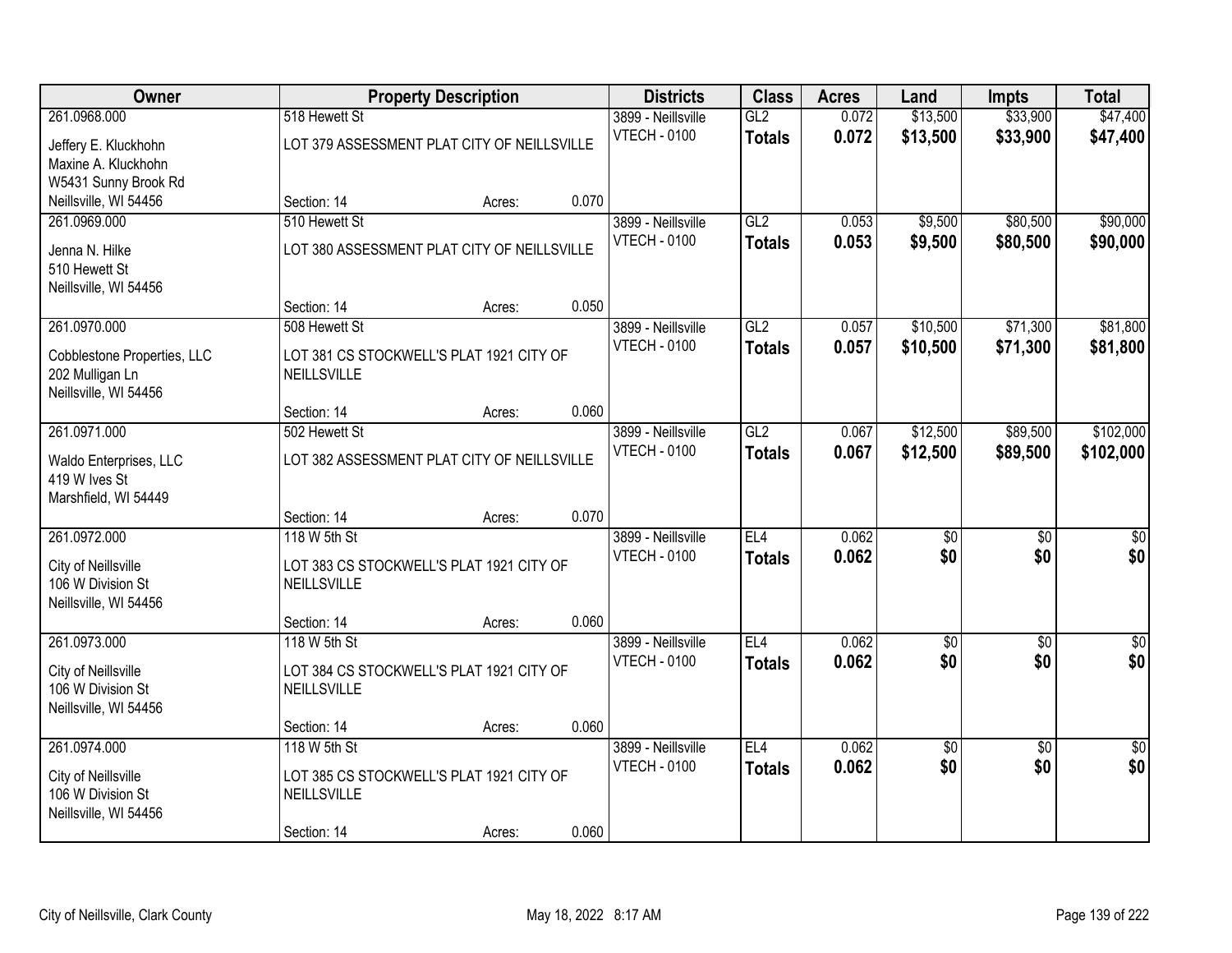| Owner                                 |                                                     | <b>Property Description</b> |       | <b>Districts</b>    | <b>Class</b>           | <b>Acres</b>   | Land                       | Impts           | <b>Total</b>    |
|---------------------------------------|-----------------------------------------------------|-----------------------------|-------|---------------------|------------------------|----------------|----------------------------|-----------------|-----------------|
| 261.0975.000                          | 118 W 5th St                                        |                             |       | 3899 - Neillsville  | EL4                    | 0.062          | $\overline{50}$            | $\overline{50}$ | \$0             |
| City of Neillsville                   | LOT 386 CS STOCKWELL'S PLAT 1921 CITY OF            |                             |       | <b>VTECH - 0100</b> | <b>Totals</b>          | 0.062          | \$0                        | \$0             | \$0             |
| 106 W Division St                     | <b>NEILLSVILLE</b>                                  |                             |       |                     |                        |                |                            |                 |                 |
| Neillsville, WI 54456                 | Section: 14                                         | Acres:                      | 0.060 |                     |                        |                |                            |                 |                 |
| 261.0976.000                          | 709 Hewett St                                       |                             |       | 3899 - Neillsville  | GL2                    | 0.053          | \$10,000                   | \$43,600        | \$53,600        |
|                                       |                                                     |                             |       | <b>VTECH - 0100</b> | <b>Totals</b>          | 0.053          | \$10,000                   | \$43,600        | \$53,600        |
| Angela M. Donahue et al               | LOT 387 EX E 50' ASSESSMENT PLAT CITY OF            |                             |       |                     |                        |                |                            |                 |                 |
| c/o Frank E. Donahue III              | NEILLSVILLE                                         |                             |       |                     |                        |                |                            |                 |                 |
| W5781 Moonlite Rd                     | Section: 14                                         |                             | 0.050 |                     |                        |                |                            |                 |                 |
| Neillsville, WI 54456<br>261.0977.000 | 703 Hewett St                                       | Acres:                      |       | 3899 - Neillsville  | GL2                    | 0.082          | \$4,500                    | \$0             | \$4,500         |
|                                       |                                                     |                             |       | <b>VTECH - 0100</b> |                        | 0.082          | \$4,500                    | \$0             | \$4,500         |
| Angela M. Donahue et al               | LOT 388 ASSESSMENT PLAT CITY OF NEILLSVILLE         |                             |       |                     | <b>Totals</b>          |                |                            |                 |                 |
| c/o Frank E. Donahue III              |                                                     |                             |       |                     |                        |                |                            |                 |                 |
| W5781 Moonlite Rd                     |                                                     |                             |       |                     |                        |                |                            |                 |                 |
| Neillsville, WI 54456                 | Section: 14                                         | Acres:                      | 0.080 |                     |                        |                |                            |                 |                 |
| 261.0978.000                          | 635 Hewett St                                       |                             |       | 3899 - Neillsville  | GL1<br>GL <sub>2</sub> | 0.000<br>0.109 | $\sqrt[6]{}$               | $\sqrt{6}$      | \$0             |
| Windstar Foundation                   | LOT 389 C. S. STOCKWELL'S PLAT 1921 CITY OF         |                             |       | <b>VTECH - 0100</b> |                        |                | \$20,000                   | \$14,500        | \$34,500        |
| C/O W Stickert Trust                  | NEILLSVILLE #979 ASSESSED HERE                      |                             |       |                     | <b>Totals</b>          | 0.109          | \$20,000                   | \$14,500        | \$34,500        |
| 11900 Steffek Rd                      |                                                     |                             |       |                     |                        |                |                            |                 |                 |
| Marshfield, WI 54449                  | Section: 14                                         | Acres:                      | 0.110 |                     |                        |                |                            |                 |                 |
| 261.0979.000                          | 635 Hewett St                                       |                             |       | 3899 - Neillsville  |                        |                | Assessed with 261.0978.000 |                 |                 |
| Windstar Foundation                   | LOT 390 EX THAT PCL IN 211/106 TO PRODUCTION        |                             |       | <b>VTECH - 0100</b> |                        |                |                            |                 |                 |
| C/O W Stickert Trust                  | CREDIT ASSN C. S. STOCKWELL'S PLAT 1921 CITY        |                             |       |                     |                        |                |                            |                 |                 |
| 11900 Steffek Rd                      | OF NEILLSVILLE ASSESSED WITH #978                   |                             |       |                     |                        |                |                            |                 |                 |
| Marshfield, WI 54449                  | Section: 14                                         | Acres:                      | 0.000 |                     |                        |                |                            |                 |                 |
| 261.0980.000                          | 631 Hewett St                                       |                             |       | 3899 - Neillsville  | GL2                    | 0.057          | \$10,500                   | \$33,700        | \$44,200        |
| Crystal L. Godfroy                    | PT OF LOT 390 COM 25' S OF NW COR OF LOT 10         |                             |       | <b>VTECH - 0100</b> | <b>Totals</b>          | 0.057          | \$10,500                   | \$33,700        | \$44,200        |
| W10580 Bemis Rd                       | BLK 1 O'NEILL'S 1ST ADD TH S 25' TH E 100' TH N 25' |                             |       |                     |                        |                |                            |                 |                 |
| Humbird, WI 54746                     | TH W 100' TO POB BG A PT OF LOTS 9-10 BLK 1         |                             |       |                     |                        |                |                            |                 |                 |
|                                       | Section: 14                                         | Acres:                      | 0.060 |                     |                        |                |                            |                 |                 |
| 261.0981.000                          | 619 Hewett St                                       |                             |       | 3899 - Neillsville  | EL1                    | 0.287          | \$0                        | $\overline{50}$ | $\overline{50}$ |
| Post Office                           | LOT 391 & 391 1/2 C.S. STOCKWELL'S PLAT 1921        |                             |       | <b>VTECH - 0100</b> | <b>Totals</b>          | 0.287          | \$0                        | \$0             | \$0             |
| U S. Government                       | CITY OF NEILLSVILLE                                 |                             |       |                     |                        |                |                            |                 |                 |
| 619 Hewett St                         |                                                     |                             |       |                     |                        |                |                            |                 |                 |
| Neillsville, WI 54456                 | Section: 14                                         | Acres:                      | 0.290 |                     |                        |                |                            |                 |                 |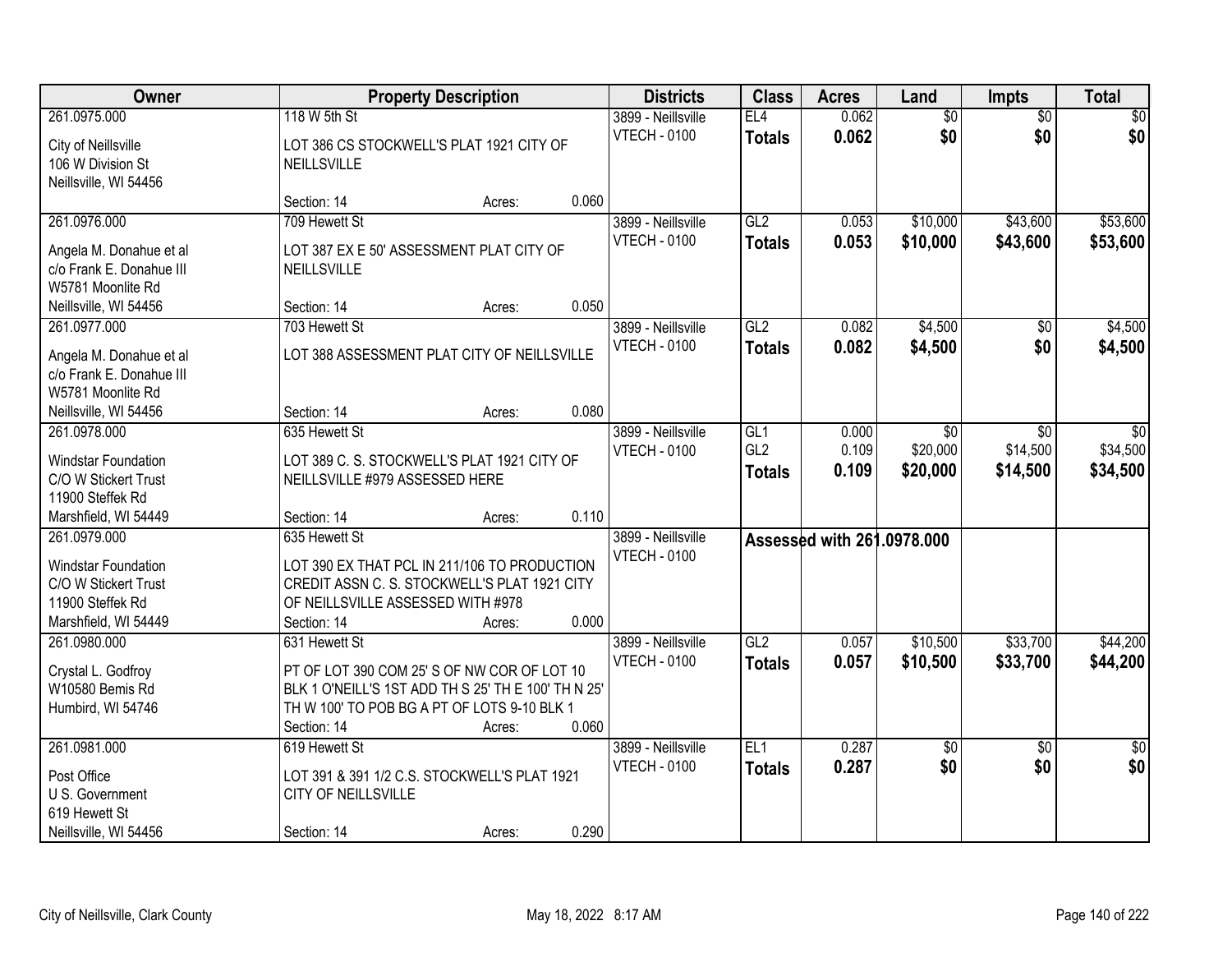| Owner                                                                                                             |                                                                                                                                                                             | <b>Property Description</b> |                | <b>Districts</b>                          | <b>Class</b>         | <b>Acres</b>   | Land                 | <b>Impts</b>         | <b>Total</b>         |
|-------------------------------------------------------------------------------------------------------------------|-----------------------------------------------------------------------------------------------------------------------------------------------------------------------------|-----------------------------|----------------|-------------------------------------------|----------------------|----------------|----------------------|----------------------|----------------------|
| 261.0982.000<br>Kim M. Loomis<br>145 E 6th St                                                                     | 145 E 6th St<br>LOT 392 C S STOCKWELL'S PLAT 1921 CITY OF<br><b>NEILSVILLE</b>                                                                                              |                             |                | 3899 - Neillsville<br><b>VTECH - 0100</b> | GL1<br><b>Totals</b> | 0.133<br>0.133 | \$5,000<br>\$5,000   | \$67,500<br>\$67,500 | \$72,500<br>\$72,500 |
| Neillsville, WI 54456                                                                                             | Section: 14                                                                                                                                                                 | Acres:                      | 0.130          |                                           |                      |                |                      |                      |                      |
| 261.0983.000<br>Teresa A. Brandt<br>705 Court St<br>Neillsville, WI 54456                                         | 705 Court St<br>COM AT NW COR OF LOT 21 BLK 3 O'NEILS 1ST<br>ADDITION TH S85DEG15'41" E 126.43' TO NE COR OF<br>LOT 395 ASSMNT PLAT TH S 62' ALG E LN OF LOT<br>Section: 14 | Acres:                      | 0.205          | 3899 - Neillsville<br><b>VTECH - 0100</b> | GL1<br><b>Totals</b> | 0.205<br>0.205 | \$7,500<br>\$7,500   | \$86,500<br>\$86,500 | \$94,000<br>\$94,000 |
| 261.0987.000<br>Ronald L. Rendell<br>Hope R. Rendell<br>153 E 6th St<br>Neillsville, WI 54456                     | 153 E 6th St<br>LOT 2 CSM 2931 DOC 637267 BG ASSMT LOT 396<br>ASSESSMENT PLAT CITY OF NEILLSVILLE<br>Section: 14                                                            | Acres:                      | 0.130          | 3899 - Neillsville<br><b>VTECH - 0100</b> | GL1<br><b>Totals</b> | 0.130<br>0.130 | \$5,000<br>\$5,000   | \$64,600<br>\$64,600 | \$69,600<br>\$69,600 |
| 261.0988.000<br>Normington Properties, LLC<br>7817 E Bend Rd<br>Pittsville, WI 54466                              | 541 Hewett St<br>LOT 397 ASSESSMENT PLAT CITY OF NEILLSVILLE                                                                                                                |                             |                | 3899 - Neillsville<br><b>VTECH - 0100</b> | GL2<br><b>Totals</b> | 0.170<br>0.170 | \$25,000<br>\$25,000 | \$54,300<br>\$54,300 | \$79,300<br>\$79,300 |
| 261.0989.000<br>Xlange Fu<br>202 Summit<br>Ellsworth, WI 54011                                                    | Section: 14<br>537 Hewett St<br>LOT 398 ASSESSMENT PLAT CITY OF NEILLSVILLE<br>Section: 14                                                                                  | Acres:<br>Acres:            | 0.170<br>0.080 | 3899 - Neillsville<br><b>VTECH - 0100</b> | GL2<br><b>Totals</b> | 0.075<br>0.075 | \$14,000<br>\$14,000 | \$76,200<br>\$76,200 | \$90,200<br>\$90,200 |
| 261.0990.000<br>Normington Properties, LLC<br>7817 E Bend Rd<br>Pittsville, WI 54466                              | 531 Hewett St<br>LOT 399 ASSESSMENT PLAT CITY OF NEILLSVILLE<br>531 HEWETT ST<br>Section: 14                                                                                | Acres:                      | 0.070          | 3899 - Neillsville<br><b>VTECH - 0100</b> | GL2<br><b>Totals</b> | 0.073<br>0.073 | \$13,500<br>\$13,500 | \$85,800<br>\$85,800 | \$99,300<br>\$99,300 |
| 261.0991.000<br><b>Equity Trust Company</b><br>Gregg R. Scheirman Roth Ira<br>1 Equity Way<br>West Lake, OH 44145 | 521 Hewett St<br>LOT 400 ASSESSMENT PLAT CITY OF NEILLSVILLE<br>Section: 14                                                                                                 | Acres:                      | 0.090          | 3899 - Neillsville<br><b>VTECH - 0100</b> | GL2<br><b>Totals</b> | 0.092<br>0.092 | \$17,000<br>\$17,000 | \$44,000<br>\$44,000 | \$61,000<br>\$61,000 |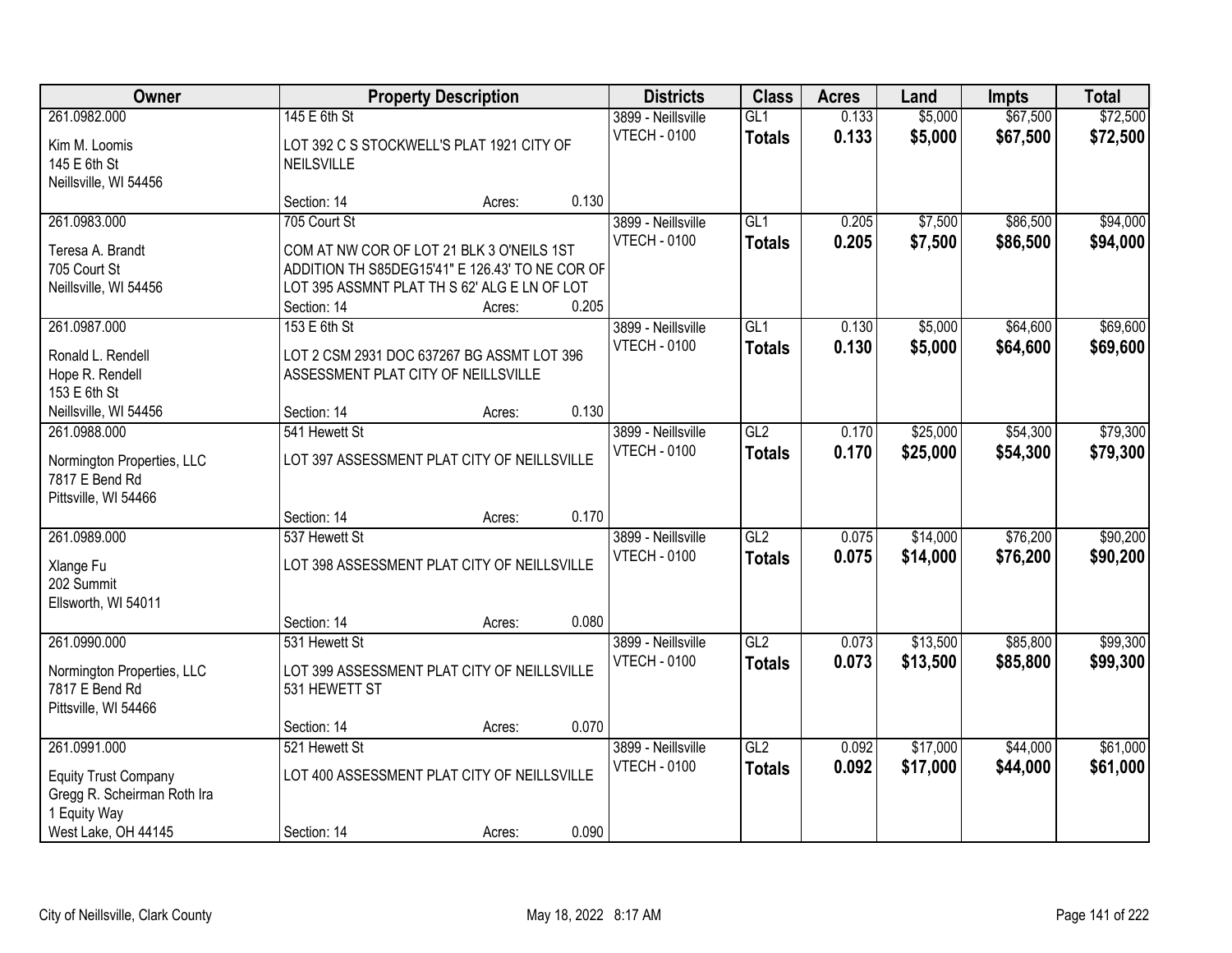| Owner                                       |                                      | <b>Property Description</b>                                                                      |       | <b>Districts</b>    | <b>Class</b>  | <b>Acres</b> | Land     | <b>Impts</b> | <b>Total</b>     |
|---------------------------------------------|--------------------------------------|--------------------------------------------------------------------------------------------------|-------|---------------------|---------------|--------------|----------|--------------|------------------|
| 261.0992.000                                | 517 Hewett St                        |                                                                                                  |       | 3899 - Neillsville  | GL2           | 0.092        | \$17,000 | \$61,100     | \$78,100         |
| <b>Equity Trust Company</b>                 |                                      | LOT 401 ASSESSMENT PLAT CITY OF NEILLSVILLE                                                      |       | <b>VTECH - 0100</b> | <b>Totals</b> | 0.092        | \$17,000 | \$61,100     | \$78,100         |
| Gregg R. Scheirman Roth Ira                 |                                      |                                                                                                  |       |                     |               |              |          |              |                  |
| 1 Equity Way                                |                                      |                                                                                                  |       |                     |               |              |          |              |                  |
| Westlake, OH 44145                          | Section: 14                          | Acres:                                                                                           | 0.090 |                     |               |              |          |              |                  |
| 261.0993.994                                | 501 Hewett St                        |                                                                                                  |       | 3899 - Neillsville  | GL2           | 0.183        | \$26,000 | \$119,800    | \$145,800        |
| Garden Valley Investments, LLC              |                                      | LOTS 402 & 403 ASSESSMENT PLAT CITY OF                                                           |       | <b>VTECH - 0100</b> | <b>Totals</b> | 0.183        | \$26,000 | \$119,800    | \$145,800        |
| N10595 Townhouse Rd                         | NEILLSVILLE                          |                                                                                                  |       |                     |               |              |          |              |                  |
| Alma Center, WI 54611                       |                                      |                                                                                                  |       |                     |               |              |          |              |                  |
|                                             | Section: 14                          | Acres:                                                                                           | 0.180 |                     |               |              |          |              |                  |
| 261.0995.000                                | 154 E 6th St                         |                                                                                                  |       | 3899 - Neillsville  | GL3           | 0.300        | \$0      | \$0          | $\overline{\$0}$ |
| Karen M. Venne et al                        | LOT 404 C S STOCKWELL'S PLAT CITY OF |                                                                                                  |       | <b>VTECH - 0100</b> | <b>Totals</b> | 0.300        | \$0      | \$0          | \$0              |
| c/o Robert J. Venne                         | NEILLSVILLE ASSESSED BY S OF WIS     |                                                                                                  |       |                     |               |              |          |              |                  |
| 128 E 6th St                                |                                      |                                                                                                  |       |                     |               |              |          |              |                  |
| Neillsville, WI 54456                       | Section: 14                          | Acres:                                                                                           | 0.300 |                     |               |              |          |              |                  |
| 261.0996.000                                | 536 Court St                         |                                                                                                  |       | 3899 - Neillsville  | GL1           | 0.097        | \$3,500  | \$11,200     | \$14,700         |
| Karen M. Venne et al                        |                                      | LOT 405 CS STOCKWELL'S PLAT 1921 CITY OF                                                         |       | <b>VTECH - 0100</b> | <b>Totals</b> | 0.097        | \$3,500  | \$11,200     | \$14,700         |
| c/o Robert J. Venne                         | NEILLSVILLE                          |                                                                                                  |       |                     |               |              |          |              |                  |
| 128 E 6th St                                |                                      |                                                                                                  |       |                     |               |              |          |              |                  |
| Neillsville, WI 54456                       | Section: 14                          | Acres:                                                                                           | 0.100 |                     |               |              |          |              |                  |
| 261.0997.000                                | $E$ 9th St                           |                                                                                                  |       | 3899 - Neillsville  | GL1           | 0.039        | \$1,500  | \$2,600      | \$4,100          |
|                                             |                                      | N 30' OF W 57' OF E 81' OF ASSM'T LOT 406 C. S.                                                  |       | <b>VTECH - 0100</b> | <b>Totals</b> | 0.039        | \$1,500  | \$2,600      | \$4,100          |
| Annette D. Marty<br>305 W 1st St            |                                      | STOCKWELL'S PLAT 1921 CITY OF NEILLSVILLE                                                        |       |                     |               |              |          |              |                  |
| Neillsville, WI 54456                       |                                      |                                                                                                  |       |                     |               |              |          |              |                  |
|                                             | Section: 14                          | Acres:                                                                                           | 0.040 |                     |               |              |          |              |                  |
| 261.0998.000                                | 827 Hewett St                        |                                                                                                  |       | 3899 - Neillsville  | GL1           | 0.310        | \$11,000 | \$45,000     | \$56,000         |
|                                             |                                      |                                                                                                  |       | <b>VTECH - 0100</b> | <b>Totals</b> | 0.310        | \$11,000 | \$45,000     | \$56,000         |
| Custom Properties of Nlsvl, LLC<br>PO Box 4 |                                      | LOT 406 EX E 24' & EX N 30' OF W 57' OF E 81' C. S.<br>STOCKWELL'S PLAT 1921 CITY OF NEILLSVILLE |       |                     |               |              |          |              |                  |
| Neillsville, WI 54456                       |                                      |                                                                                                  |       |                     |               |              |          |              |                  |
|                                             | Section: 14                          | Acres:                                                                                           | 0.310 |                     |               |              |          |              |                  |
| 261.0999.000                                | 108 E 9th St                         |                                                                                                  |       | 3899 - Neillsville  | GL1           | 0.102        | \$4,000  | \$42,500     | \$46,500         |
|                                             |                                      |                                                                                                  |       | <b>VTECH - 0100</b> | <b>Totals</b> | 0.102        | \$4,000  | \$42,500     | \$46,500         |
| Mark R. Jones<br>W5621 Todd Rd              | ASSESSMENT PLAT CITY OF NEILLSVILLE  | E 24' OF ASSMT LOT 406 & W 21' OF ASSMT LOT 407                                                  |       |                     |               |              |          |              |                  |
| Neillsville, WI 54456                       |                                      |                                                                                                  |       |                     |               |              |          |              |                  |
|                                             | Section: 14                          | Acres:                                                                                           | 0.100 |                     |               |              |          |              |                  |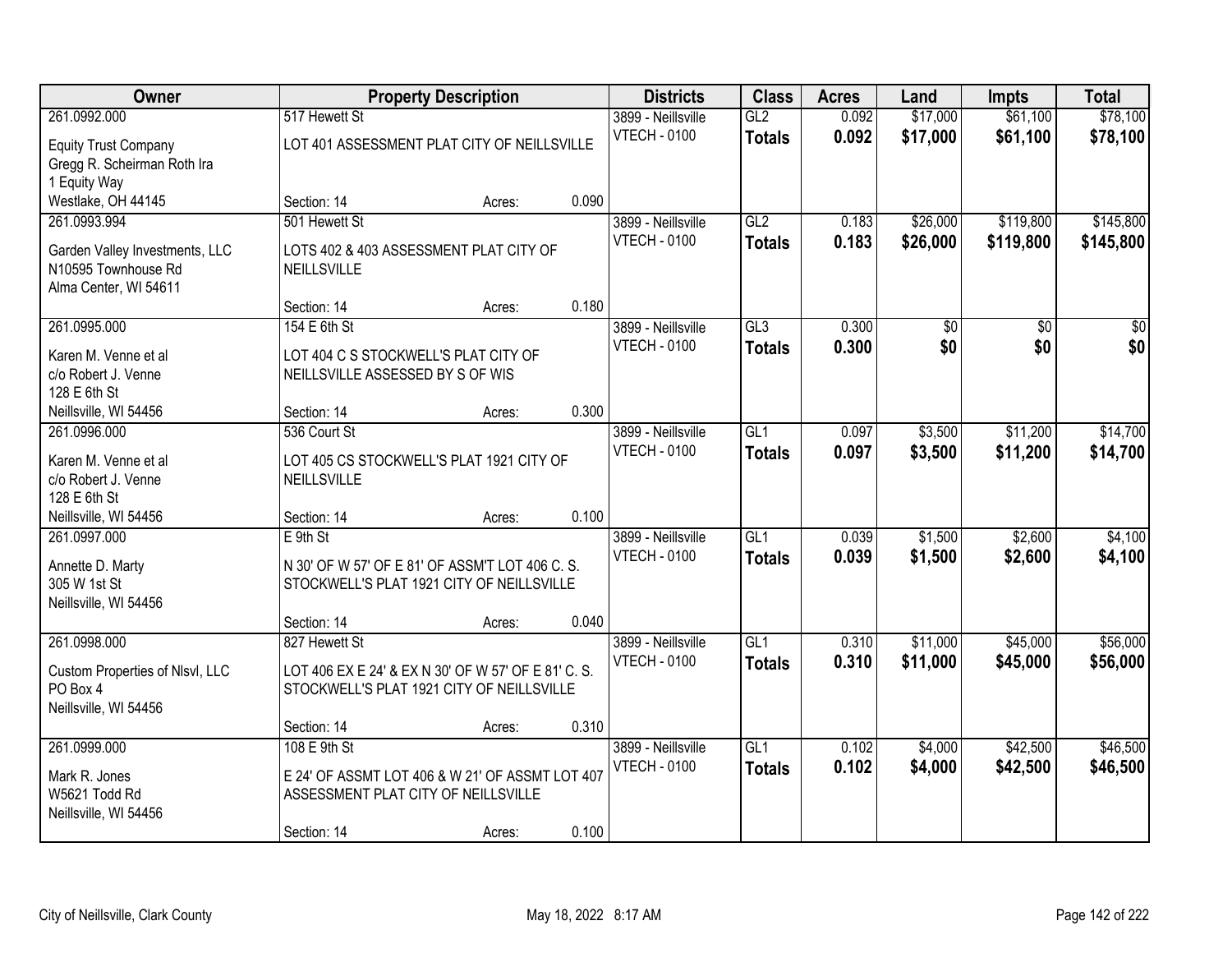| Owner                                                                                 |                                                                                                                                                                          | <b>Property Description</b> |       | <b>Districts</b>                          | <b>Class</b>                      | <b>Acres</b>   | Land                 | <b>Impts</b>           | <b>Total</b>            |
|---------------------------------------------------------------------------------------|--------------------------------------------------------------------------------------------------------------------------------------------------------------------------|-----------------------------|-------|-------------------------------------------|-----------------------------------|----------------|----------------------|------------------------|-------------------------|
| 261.1000.000<br>Joseph V. Sikora<br>110 E 9th St<br>Neillsville, WI 54456             | 110 E 9th St<br>LOT 407 EX W 21' C S STOCKWELL'S PLAT 1921 CITY<br>OF NEILLSVILLE                                                                                        |                             |       | 3899 - Neillsville<br><b>VTECH - 0100</b> | GL1<br><b>Totals</b>              | 0.134<br>0.134 | \$5,000<br>\$5,000   | \$32,500<br>\$32,500   | \$37,500<br>\$37,500    |
|                                                                                       | Section: 14                                                                                                                                                              | Acres:                      | 0.130 |                                           |                                   |                |                      |                        |                         |
| 261.1001.000<br><b>Clark County Humane Society</b><br><b>Inc</b><br><b>PO Box 127</b> | 815 Hewett St<br>LOT 1 CSM 289 REC 461/441 FKA LOT 41 HEWETT'S<br>ADD OF OLS & PT LOT 408 ASSESSMENT PLAT CITY<br>OF NEILLSVILLE                                         |                             |       | 3899 - Neillsville<br><b>VTECH - 0100</b> | EL4<br><b>Totals</b>              | 0.870<br>0.870 | \$0<br>\$0           | $\overline{30}$<br>\$0 | $\overline{\$0}$<br>\$0 |
| Neillsville, WI 54456                                                                 | Section: 14                                                                                                                                                              | Acres:                      | 0.880 |                                           |                                   |                |                      |                        |                         |
| 261.1002.000<br>Elliot J. Sikora<br>9542 Cottontail Dr<br>Minnetrista, MN 55375       | 110 E 9th St<br>E 125' OF LOT 408 ASSESSMENT PLAT CITY OF<br>NEILLSVILLE                                                                                                 |                             |       | 3899 - Neillsville<br><b>VTECH - 0100</b> | GL1<br><b>Totals</b>              | 0.290<br>0.290 | \$10,500<br>\$10,500 | \$6,800<br>\$6,800     | \$17,300<br>\$17,300    |
|                                                                                       | Section: 14                                                                                                                                                              | Acres:                      | 0.290 |                                           |                                   |                |                      |                        |                         |
| 261.1003.000<br>Nicholas S. Drescher<br>W43o2 Us Hwy 10<br>Neillsville, WI 54456      | 811 Hewett St<br>LOT 2 CSM 1708 REC 845/903 BG PT STOCKWELLS<br>PLAT CITY OF NEILLSVILLE                                                                                 |                             |       | 3899 - Neillsville<br><b>VTECH - 0100</b> | $\overline{GL2}$<br><b>Totals</b> | 1.080<br>1.080 | \$19,000<br>\$19,000 | \$31,600<br>\$31,600   | \$50,600<br>\$50,600    |
|                                                                                       | Section: 14                                                                                                                                                              | Acres:                      | 1.080 |                                           |                                   |                |                      |                        |                         |
| 261.1005.000<br>Nick Drescher<br>W4302 Us Hwy 10<br>Neillsville, WI 54456             | <b>O'Neill Creek</b><br>LOT 410 C. S. STOCKWELL'S PLAT 1921 CITY OF<br>NEILLSVILLE                                                                                       |                             |       | 3899 - Neillsville<br><b>VTECH - 0100</b> | $\overline{GL1}$<br><b>Totals</b> | 1.370<br>1.370 | \$2,000<br>\$2,000   | \$0<br>\$0             | \$2,000<br>\$2,000      |
| 261.1006.000                                                                          | Section: 14<br>122 W 6th St                                                                                                                                              | Acres:                      | 1.370 | 3899 - Neillsville                        | GL2                               | 0.047          | \$4,000              | \$15,100               | \$19,100                |
| Charles R. Wegner<br>N3929 River Ave<br>Neillsville, WI 54456                         | LOT 411 BLK A EX PCL DESC IN 285 REC 1-JOHN-C.<br>S. STOCKWELL'S PLAT 1921 CITY OF NEILLSVILLE                                                                           |                             |       | <b>VTECH - 0100</b>                       | <b>Totals</b>                     | 0.047          | \$4,000              | \$15,100               | \$19,100                |
|                                                                                       | Section: 14                                                                                                                                                              | Acres:                      | 0.050 |                                           |                                   |                |                      |                        |                         |
| 261.1007.000<br>Weiler-Nytes, LLC<br>N4598 Weston Falls<br>Neillsville, WI 54456      | W 6th St<br>A PT OF E 34' OF LOT 13 BLK A KNOWN AS ASSMT<br>LOT 411 DESC AS BEG AT SE COR OF SD LOT 411<br>TH RNG N O DEG E 54' TO NW COR OF LOT 377 TH S<br>Section: 14 | Acres:                      | 0.020 | 3899 - Neillsville<br><b>VTECH - 0100</b> | GL2<br><b>Totals</b>              | 0.022<br>0.022 | \$2,000<br>\$2,000   | \$300<br>\$300         | \$2,300<br>\$2,300      |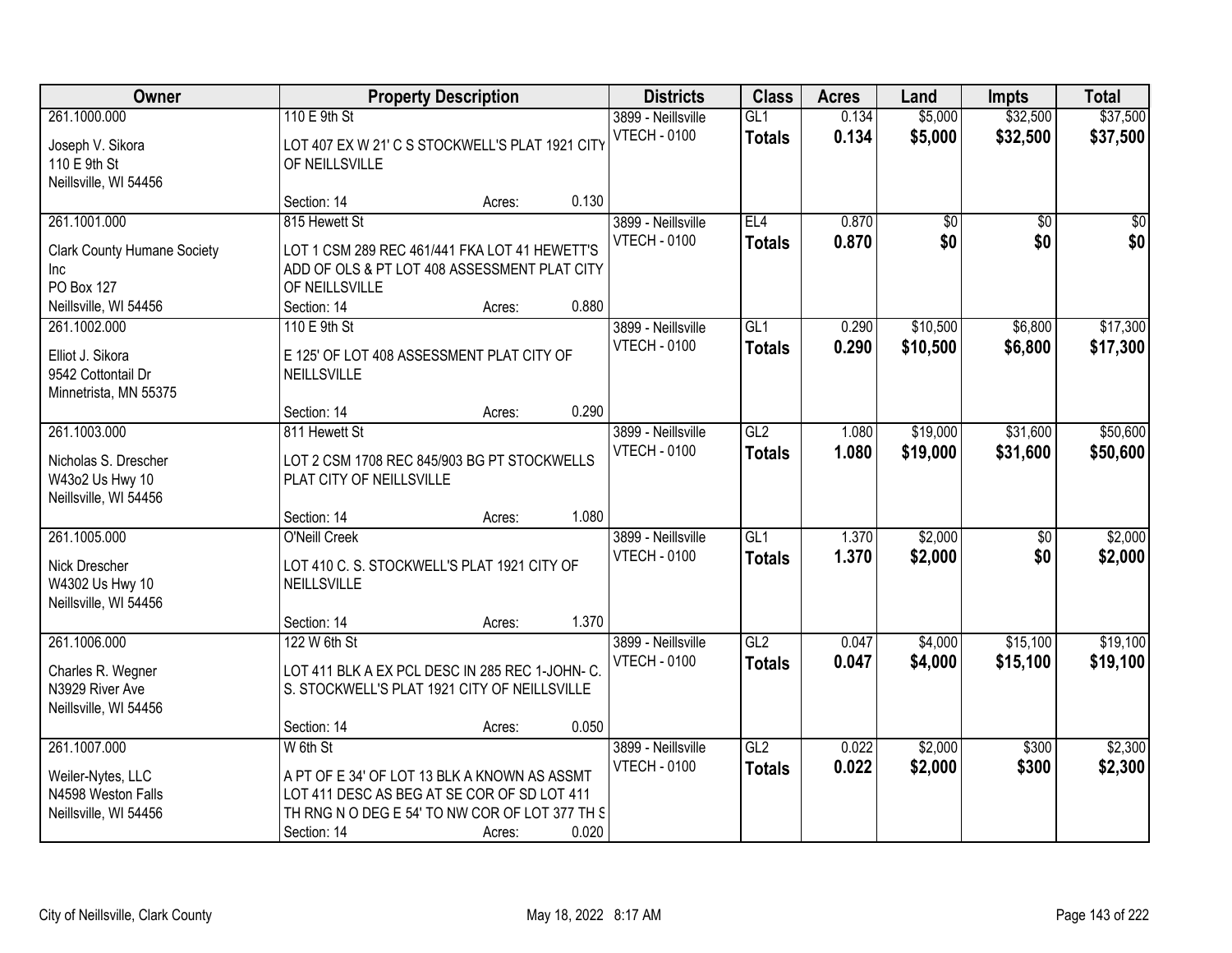| Owner                   |                                                | <b>Property Description</b> |       | <b>Districts</b>    | <b>Class</b>     | <b>Acres</b> | Land            | Impts           | <b>Total</b> |
|-------------------------|------------------------------------------------|-----------------------------|-------|---------------------|------------------|--------------|-----------------|-----------------|--------------|
| 261.1008.000            | 118 W 5th St                                   |                             |       | 3899 - Neillsville  | EL4              | 0.065        | $\overline{60}$ | $\overline{50}$ | \$0          |
| City of Neillsville     | LOT 412 BLK A & TRIANGULAR PCL OF LOT 411      |                             |       | <b>VTECH - 0100</b> | <b>Totals</b>    | 0.065        | \$0             | \$0             | \$0          |
| 106 W Division St       | DESC IN 285 REC 397 C. S. STOCKEWELL'S PLAT    |                             |       |                     |                  |              |                 |                 |              |
| Neillsville, WI 54456   | 1921 CITY OF NEILLSVILLE                       |                             |       |                     |                  |              |                 |                 |              |
|                         | Section: 14                                    | Acres:                      | 0.070 |                     |                  |              |                 |                 |              |
| 261.1009.000            | 118 W 5th St                                   |                             |       | 3899 - Neillsville  | EL4              | 0.120        | $\overline{50}$ | $\overline{50}$ | $\sqrt{50}$  |
|                         |                                                |                             |       | <b>VTECH - 0100</b> | <b>Totals</b>    | 0.120        | \$0             | \$0             | \$0          |
| City of Neillsville     | LOT 413 BLK A C. S. STOCKWELL'S PLAT 1921 CITY |                             |       |                     |                  |              |                 |                 |              |
| 106 W Division St       | OF NEILLSVILLE                                 |                             |       |                     |                  |              |                 |                 |              |
| Neillsville, WI 54456   |                                                |                             |       |                     |                  |              |                 |                 |              |
|                         | Section: 14                                    | Acres:                      | 0.120 |                     |                  |              |                 |                 |              |
| 261.1010.000            | 165 E 6th St                                   |                             |       | 3899 - Neillsville  | GL1              | 0.130        | \$5,000         | \$72,500        | \$77,500     |
| Dakota A. Dietrich      | LOT 1 CSM 2931 DOC 637267 BG ASSMT LOT 414     |                             |       | <b>VTECH - 0100</b> | <b>Totals</b>    | 0.130        | \$5,000         | \$72,500        | \$77,500     |
| 165 E 6th St            | ASSESSMENT PLAT CITY OF NEILLSVILLE            |                             |       |                     |                  |              |                 |                 |              |
| Neillsville, WI 54456   |                                                |                             |       |                     |                  |              |                 |                 |              |
|                         | Section: 14                                    | Acres:                      | 0.130 |                     |                  |              |                 |                 |              |
| 261.1011.000            | 122 E 9th St                                   |                             |       | 3899 - Neillsville  | GL1              | 0.307        | \$11,000        | \$58,700        | \$69,700     |
|                         |                                                |                             |       | <b>VTECH - 0100</b> | <b>Totals</b>    | 0.307        | \$11,000        | \$58,700        | \$69,700     |
| Joseph L. Urlaub        | LOT 415 ASSMNT PLAT CITY OF NEILLSVILLE        |                             |       |                     |                  |              |                 |                 |              |
| Lindsay M. Rivara       |                                                |                             |       |                     |                  |              |                 |                 |              |
| 17861 San Clemente St   |                                                |                             | 0.310 |                     |                  |              |                 |                 |              |
| Fountain City, CA 92708 | Section: 14                                    | Acres:                      |       |                     |                  |              |                 |                 |              |
| 261.1012.000            | 126 E 9th St                                   |                             |       | 3899 - Neillsville  | $\overline{GL1}$ | 0.330        | \$11,500        | \$65,000        | \$76,500     |
| Corina M. Hand          | LOT 416 C S STOCKWELL'S PLAT 1921 CITY OF      |                             |       | <b>VTECH - 0100</b> | <b>Totals</b>    | 0.330        | \$11,500        | \$65,000        | \$76,500     |
| Brett J. Hand           | NEILLSVILLE                                    |                             |       |                     |                  |              |                 |                 |              |
| 126 E 9th St            |                                                |                             |       |                     |                  |              |                 |                 |              |
| Neillsville, WI 54456   | Section: 14                                    | Acres:                      | 0.330 |                     |                  |              |                 |                 |              |
| 261.1013.014            | 320 E 9th St                                   |                             |       | 3899 - Neillsville  | $\overline{GL1}$ | 2.740        | \$28,000        | \$165,400       | \$193,400    |
| Shannon L. Schoolman    | LOT 1 CSM 2963 DOC 639016 BG PT LOT 27         |                             |       | <b>VTECH - 0100</b> | <b>Totals</b>    | 2.740        | \$28,000        | \$165,400       | \$193,400    |
| Michael J. Rohe         | HEWETTS ADD OF OUTLOTS & LOT 419               |                             |       |                     |                  |              |                 |                 |              |
| 302 E 9th St            | ASSESSMENT PLAT CITY OF NEILLSVILLE            |                             |       |                     |                  |              |                 |                 |              |
| Neillsville, WI 54456   | Section: 14                                    | Acres:                      | 2.740 |                     |                  |              |                 |                 |              |
| 261.1015.000            | 306 E 9th St                                   |                             |       | 3899 - Neillsville  | GL1              | 0.413        | \$13,500        | $\overline{50}$ | \$13,500     |
|                         |                                                |                             |       | <b>VTECH - 0100</b> |                  | 0.413        | \$13,500        | \$0             | \$13,500     |
| Donald S. Hart et al    | LOT 418 ASSESSMENT PLAT CITY OF NEILLSVILLE    |                             |       |                     | <b>Totals</b>    |              |                 |                 |              |
| c/o David A. Northup    |                                                |                             |       |                     |                  |              |                 |                 |              |
| 1802 Johnson St         |                                                |                             |       |                     |                  |              |                 |                 |              |
| Neillsville, WI 54456   | Section: 14                                    | Acres:                      | 0.410 |                     |                  |              |                 |                 |              |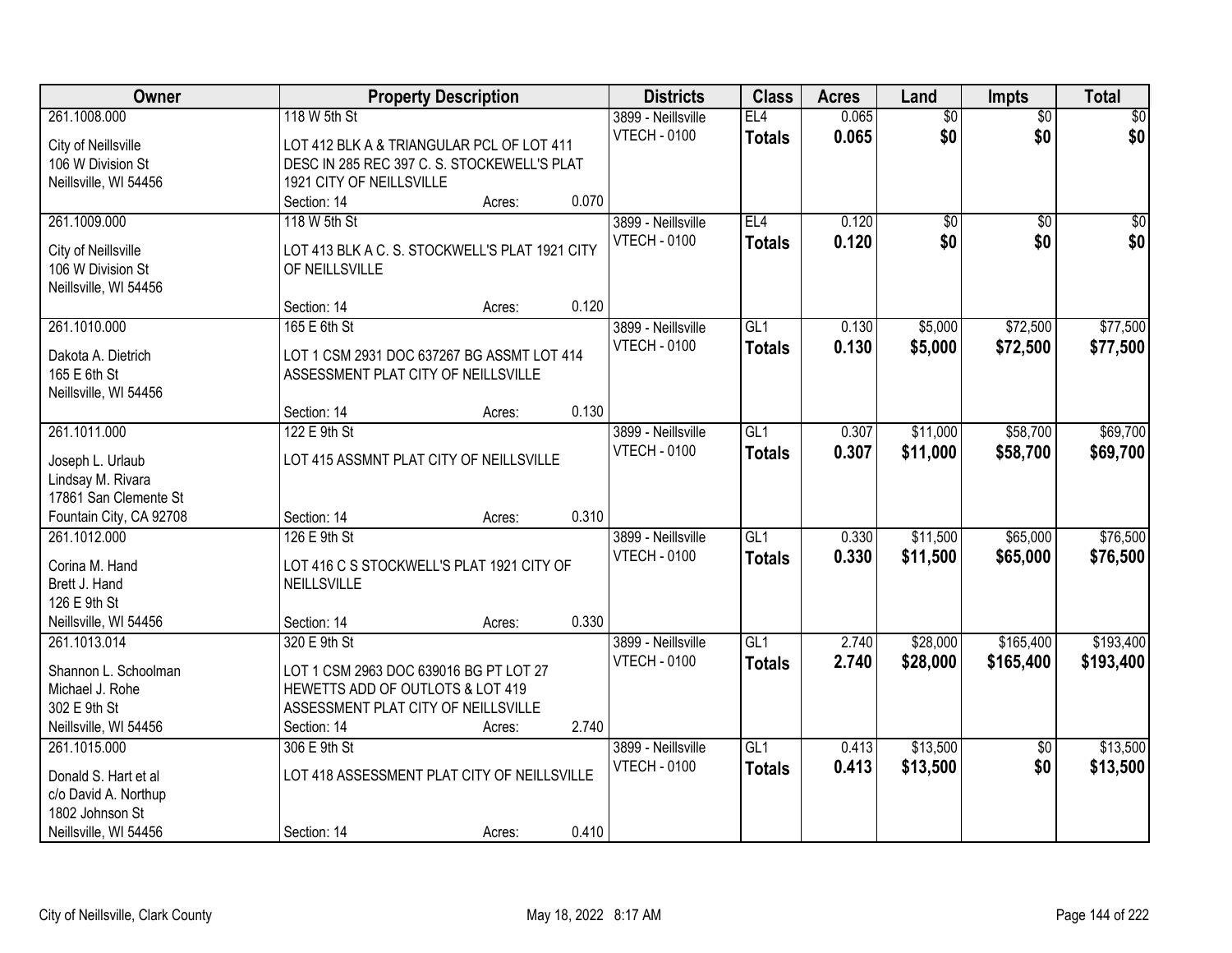| Owner                 | <b>Property Description</b>                     | <b>Districts</b> | <b>Class</b>        | <b>Acres</b>     | Land  | <b>Impts</b> | <b>Total</b>    |           |
|-----------------------|-------------------------------------------------|------------------|---------------------|------------------|-------|--------------|-----------------|-----------|
| 261.1016.000          | 612 Center St                                   |                  | 3899 - Neillsville  | GL1              | 0.512 | \$16,000     | \$67,600        | \$83,600  |
| Brian W. Struensee    | LOT 420 & THAT PT OF OUTLOT 1 COVELL &          |                  | <b>VTECH - 0100</b> | <b>Totals</b>    | 0.512 | \$16,000     | \$67,600        | \$83,600  |
| 612 Center St         | DARLING'S SUBDIV LYG S OF RR R/W C. S.          |                  |                     |                  |       |              |                 |           |
| Neillsville, WI 54456 | STOCKWELL'S PLAT 1921 CITY OF NEILLSVILLE       |                  |                     |                  |       |              |                 |           |
|                       | Section: 14                                     | 0.510<br>Acres:  |                     |                  |       |              |                 |           |
| 261.1017.000          | <b>O'Neill Creek</b>                            |                  | 3899 - Neillsville  | GL1              | 0.750 | \$2,000      | $\overline{50}$ | \$2,000   |
|                       |                                                 |                  | <b>VTECH - 0100</b> | Totals           | 0.750 | \$2,000      | \$0             | \$2,000   |
| Nick Drescher         | A PT OF LOT 421 OR OUTLOTS 26 & 29 HEWETT'S     |                  |                     |                  |       |              |                 |           |
| W4302 Us Hwy 10       | ADD OF OUT LOT AS DESC IN V 144-131 IN REG OF   |                  |                     |                  |       |              |                 |           |
| Neillsville, WI 54456 | DEEDS OFF CLARK CO C. S. STOCKWELL'S PLAT       |                  |                     |                  |       |              |                 |           |
|                       | Section: 14                                     | 0.750<br>Acres:  |                     |                  |       |              |                 |           |
| 261.1018.000          | $E$ 8th St                                      |                  | 3899 - Neillsville  | GL1              | 1.000 | \$1,000      | \$0             | \$1,000   |
| Walter G. Domaszek    | LOT 430 C S STOCKWELL'S PLAT 1921 CITY OF       |                  | <b>VTECH - 0100</b> | <b>Totals</b>    | 1.000 | \$1,000      | \$0             | \$1,000   |
| Theresa F. Domaszek   | NEILLSVILLE                                     |                  |                     |                  |       |              |                 |           |
| 1000 E 8th St         |                                                 |                  |                     |                  |       |              |                 |           |
| Neillsville, WI 54456 | Section: 14                                     | 1.000<br>Acres:  |                     |                  |       |              |                 |           |
| 261.1019.000          | 609 E 8th St                                    |                  | 3899 - Neillsville  | GL1              | 0.270 | \$10,000     | \$9,800         | \$19,800  |
|                       |                                                 |                  | <b>VTECH - 0100</b> | <b>Totals</b>    | 0.270 | \$10,000     | \$9,800         | \$19,800  |
| Robert A. Karl        | LOT 431 EX W 109' C. S. STOCKWELL'S PLAT 1921   |                  |                     |                  |       |              |                 |           |
| 607 E 8th St          | CITY OF NEILLSVILLE                             |                  |                     |                  |       |              |                 |           |
| Neillsville, WI 54456 |                                                 |                  |                     |                  |       |              |                 |           |
|                       | Section: 14                                     | 0.270<br>Acres:  |                     |                  |       |              |                 |           |
| 261.1020.000          | 607 E 8th St                                    |                  | 3899 - Neillsville  | $\overline{GL1}$ | 0.290 | \$10,500     | \$47,300        | \$57,800  |
| Robert A. Karl        | W 109' OF LOT 431 C. S. STOCKWELL'S PLAT 1921   |                  | <b>VTECH - 0100</b> | <b>Totals</b>    | 0.290 | \$10,500     | \$47,300        | \$57,800  |
| 607 E 8th St          | <b>CITY OF NEILLSVILLE</b>                      |                  |                     |                  |       |              |                 |           |
| Neillsville, WI 54456 |                                                 |                  |                     |                  |       |              |                 |           |
|                       | Section: 14                                     | 0.290<br>Acres:  |                     |                  |       |              |                 |           |
| 261.1021.000          | 606 E 8th St                                    |                  | 3899 - Neillsville  | GL1              | 0.450 | \$14,500     | \$140,500       | \$155,000 |
|                       |                                                 |                  | <b>VTECH - 0100</b> | <b>Totals</b>    | 0.450 | \$14,500     | \$140,500       | \$155,000 |
| Lana Lindgren         | LOT 432 ASSESSMENT PLAT EX RR R/W CITY OF       |                  |                     |                  |       |              |                 |           |
| 606 E 8th St          | NEILLSVILLE                                     |                  |                     |                  |       |              |                 |           |
| Neillsville, WI 54456 |                                                 |                  |                     |                  |       |              |                 |           |
|                       | Section: 14                                     | 0.450<br>Acres:  |                     |                  |       |              |                 |           |
| 261.1022.000          | 705 Willow St                                   |                  | 3899 - Neillsville  | GL1              | 0.240 | \$9,000      | \$50,900        | \$59,900  |
| William H. Prosser    | LOT 433 EX E 209' CS STOCKWELL'S PLAT 1921 CITY |                  | <b>VTECH - 0100</b> | <b>Totals</b>    | 0.240 | \$9,000      | \$50,900        | \$59,900  |
| Blanche L. Prosser    | OF NEILLSVILLE                                  |                  |                     |                  |       |              |                 |           |
| 705 Willow St         |                                                 |                  |                     |                  |       |              |                 |           |
| Neillsville, WI 54456 | Section: 14                                     | 0.240<br>Acres:  |                     |                  |       |              |                 |           |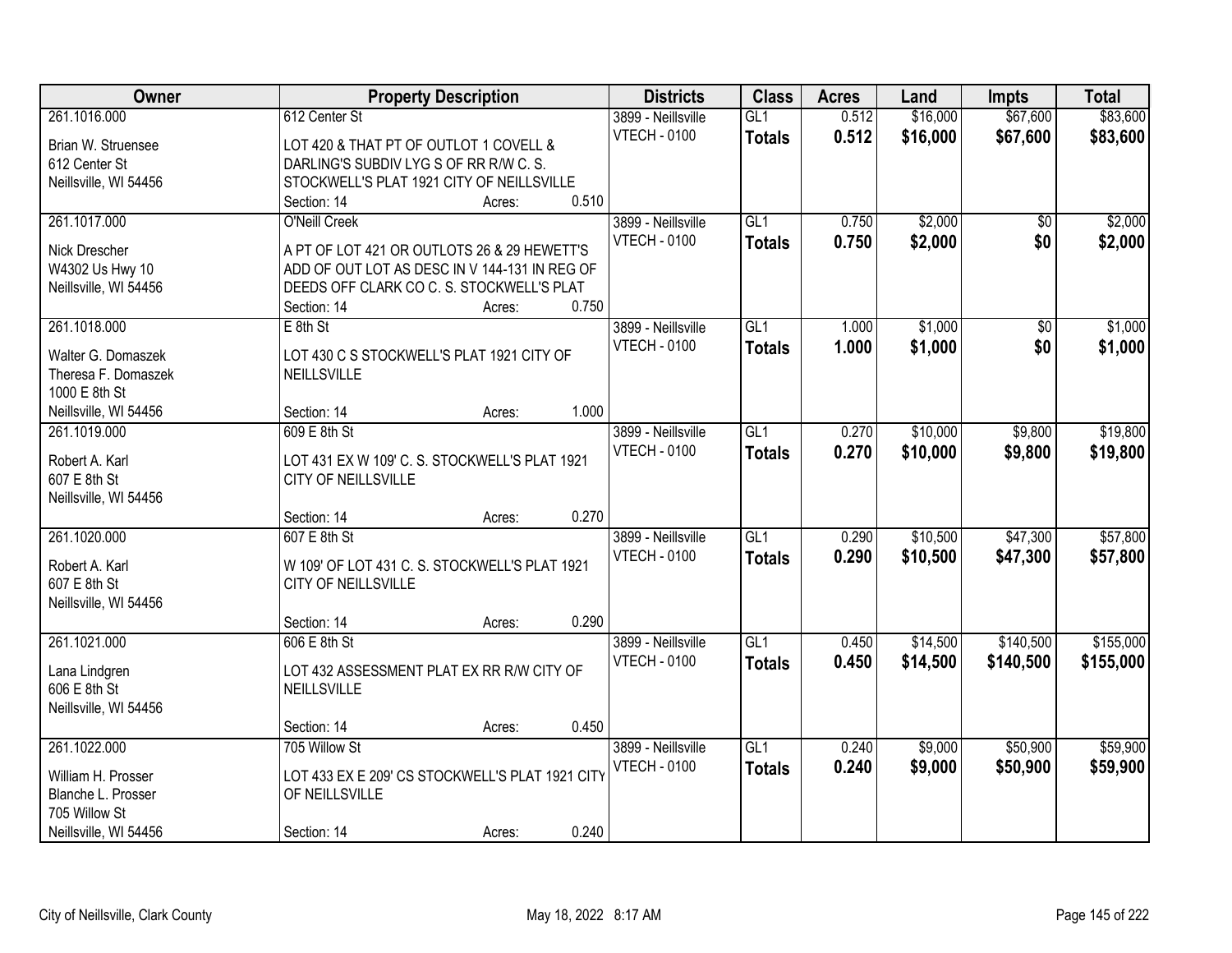| Owner                                                                                               |                                                                                               | <b>Property Description</b> |       |                                           | <b>Class</b>                      | <b>Acres</b>   | Land                 | <b>Impts</b>           | <b>Total</b>           |
|-----------------------------------------------------------------------------------------------------|-----------------------------------------------------------------------------------------------|-----------------------------|-------|-------------------------------------------|-----------------------------------|----------------|----------------------|------------------------|------------------------|
| 261.1023.000<br>John E. Langton<br>Mavis L. Langton<br>609 E 7th St                                 | 609 E 7th St<br>E 209' OF LOT 433 C. S. STOCKWELL'S PLAT CITY OF<br>NEILLSVILLE               |                             |       | 3899 - Neillsville<br><b>VTECH - 0100</b> | GL1<br><b>Totals</b>              | 0.640<br>0.640 | \$18,500<br>\$18,500 | \$118,000<br>\$118,000 | \$136,500<br>\$136,500 |
| Neillsville, WI 54456                                                                               | Section: 14                                                                                   | Acres:                      | 0.640 |                                           |                                   |                |                      |                        |                        |
| 261.1024.000<br>Theresa M. Hultine<br>c/o Theresa M. Hultine<br>606 E 7th St                        | 606 E 7th St<br>E 1/2 LOT 434 C S STOCKWELL'S PLAT 1921 CITY OF<br>NEILLSVILLE                |                             |       | 3899 - Neillsville<br><b>VTECH - 0100</b> | GL1<br><b>Totals</b>              | 0.520<br>0.520 | \$16,000<br>\$16,000 | \$42,800<br>\$42,800   | \$58,800<br>\$58,800   |
| Neillsville, WI 54456                                                                               | Section: 14                                                                                   | Acres:                      | 0.520 |                                           |                                   |                |                      |                        |                        |
| 261.1025.000<br>Theresa M. Hultine<br>c/o Theresa M. Hultine<br>606 E 7th St                        | $E$ 7th St<br>W1/2 LOT 434 C S STOCKWELL'S PLAT 1921 CITY OF<br>NEILLSVILLE                   |                             |       | 3899 - Neillsville<br><b>VTECH - 0100</b> | GL1<br><b>Totals</b>              | 0.520<br>0.520 | \$16,000<br>\$16,000 | \$0<br>\$0             | \$16,000<br>\$16,000   |
| Neillsville, WI 54456                                                                               | Section: 14                                                                                   | Acres:                      | 0.520 |                                           |                                   |                |                      |                        |                        |
| 261.1026.000<br>Jessie R. Wesbrook<br>Penelope K. Wesbrook<br>607 E 5th St                          | 607 E 5th St<br>LOT 435 ASSESSMENT PLAT CITY OF NEILLSVILLE                                   |                             |       | 3899 - Neillsville<br><b>VTECH - 0100</b> | GL1<br><b>Totals</b>              | 0.470<br>0.470 | \$15,000<br>\$15,000 | \$87,600<br>\$87,600   | \$102,600<br>\$102,600 |
| Neillsville, WI 54456                                                                               | Section: 14                                                                                   | Acres:                      | 0.470 |                                           |                                   |                |                      |                        |                        |
| 261.1027.000<br>Jessie R. Wesbrook<br>Penelope K. Wesbrook<br>607 E 5th St<br>Neillsville, WI 54456 | 607 E 5th St<br>LOT 436 EX E 100' ASSESSMENT PLAT CITY OF<br>NEILLSVILLE<br>Section: 14       | Acres:                      | 0.350 | 3899 - Neillsville<br><b>VTECH - 0100</b> | $\overline{GL1}$<br><b>Totals</b> | 0.350<br>0.350 | \$12,000<br>\$12,000 | $\overline{50}$<br>\$0 | \$12,000<br>\$12,000   |
| 261.1028.000<br>Matthew D. Diestler<br>Diane M. Diestler<br>611 E 5th St<br>Neillsville, WI 54456   | 611 E 5th St<br>E 100' OF ASSMT LOT 436 ASSESSMENT PLAT CITY<br>OF NEILLSVILLE<br>Section: 14 | Acres:                      | 0.590 | 3899 - Neillsville<br><b>VTECH - 0100</b> | GL1<br><b>Totals</b>              | 0.590<br>0.590 | \$17,500<br>\$17,500 | \$171,000<br>\$171,000 | \$188,500<br>\$188,500 |
| 261.1029.000<br>Darrell Courtney<br>Penny Courtney<br>615 E 5th St<br>Neillsville, WI 54456         | 615 E 5th St<br>LOT 437 CS STOCKWELL'S PLAT 1921 CITY OF<br>NEILLSVILLE<br>Section: 14        | Acres:                      | 0.600 | 3899 - Neillsville<br><b>VTECH - 0100</b> | GL1<br><b>Totals</b>              | 0.600<br>0.600 | \$17,500<br>\$17,500 | \$60,100<br>\$60,100   | \$77,600<br>\$77,600   |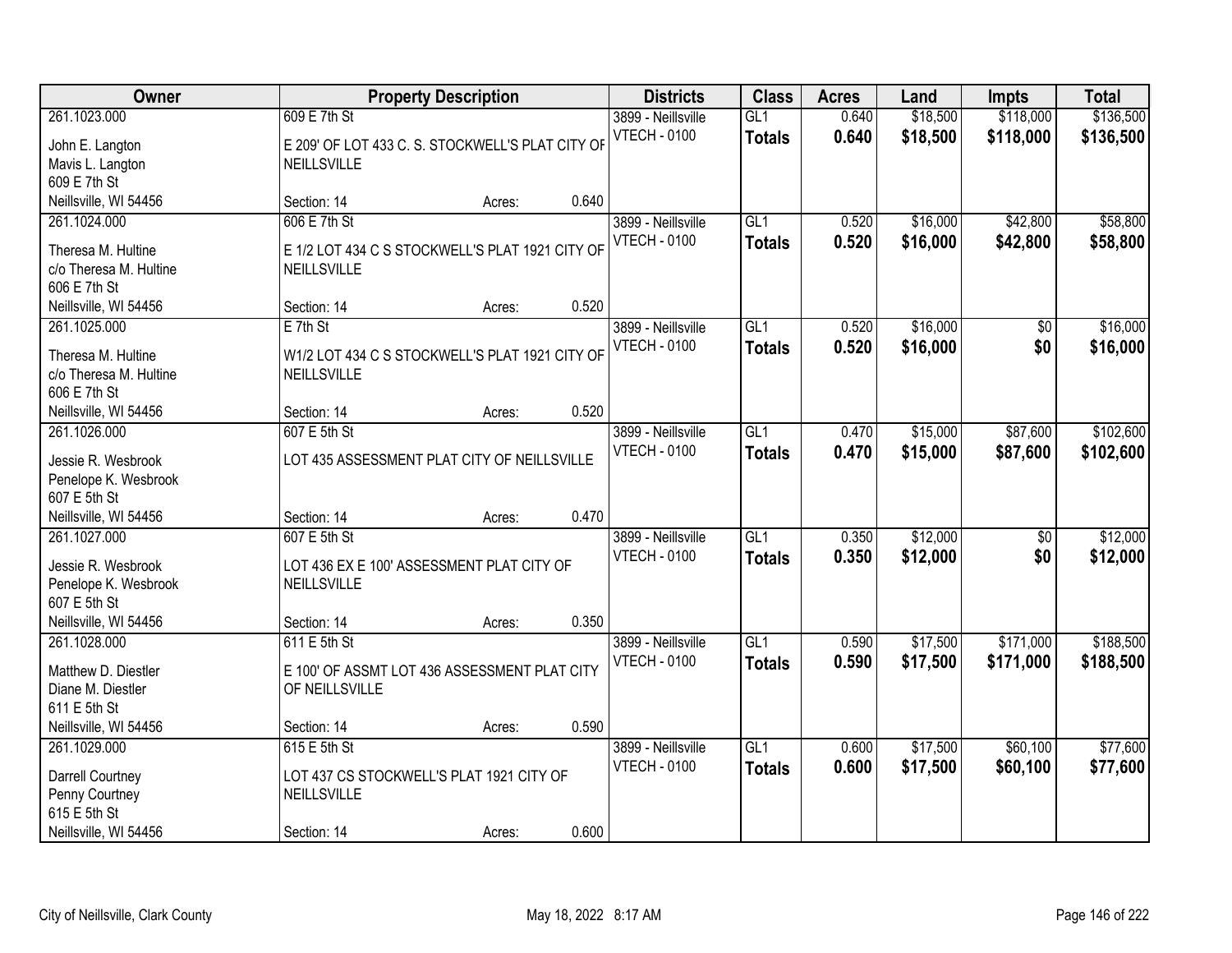| Owner                 | <b>Property Description</b>           | <b>Districts</b>                                                                                 | <b>Class</b>        | <b>Acres</b>    | Land  | <b>Impts</b> | <b>Total</b>    |           |
|-----------------------|---------------------------------------|--------------------------------------------------------------------------------------------------|---------------------|-----------------|-------|--------------|-----------------|-----------|
| 261.1031.000          | 703 E 5th St                          |                                                                                                  | 3899 - Neillsville  | GL1             | 0.580 | \$17,500     | \$105,700       | \$123,200 |
| Gary Ruzic            |                                       | LOT 438 EX E 58.5' C S STOCKWELL'S PLAT 1921                                                     | <b>VTECH - 0100</b> | <b>Totals</b>   | 0.580 | \$17,500     | \$105,700       | \$123,200 |
| Joann Ruzic           | CITY OF NEILLSVILLE                   |                                                                                                  |                     |                 |       |              |                 |           |
| 703 E 5th St          |                                       |                                                                                                  |                     |                 |       |              |                 |           |
| Neillsville, WI 54456 | Section: 14                           | Acres:                                                                                           | 0.580               |                 |       |              |                 |           |
| 261.1032.000          | 705 E 5th St                          |                                                                                                  | 3899 - Neillsville  | GL1             | 0.550 | \$17,000     | \$109,300       | \$126,300 |
|                       |                                       |                                                                                                  | <b>VTECH - 0100</b> | <b>Totals</b>   | 0.550 | \$17,000     | \$109,300       | \$126,300 |
| Anthony G. Roth       |                                       | E 58.5' OF ASSMT LOT 438 C. S. STOCKWELLS PLAT                                                   |                     |                 |       |              |                 |           |
| Jocelyn Roth          |                                       | 1921 & COMM AT SE COR OF ASSM'T LOT 438 TH N                                                     |                     |                 |       |              |                 |           |
| 705 E 5th St          |                                       | 280.5' TH E 41.5' TH S 280.5' TH W 41.5' TO POB BG                                               |                     |                 |       |              |                 |           |
| Neillsville, WI 54456 | Section: 14                           | Acres:                                                                                           | 0.550               |                 |       |              |                 |           |
| 261.1033.000          | 1000 E 8th St                         |                                                                                                  | 3899 - Neillsville  | GL <sub>1</sub> | 2.000 | \$2,000      | \$0             | \$2,000   |
| Walter G. Domaszek    |                                       | LOT 440 EX THAT STRIP OF LND 25' BY 243' MOL                                                     | <b>VTECH - 0100</b> | <b>Totals</b>   | 2.000 | \$2,000      | \$0             | \$2,000   |
| Theresa F. Domaszek   |                                       | LYG IN SW-NE -14-24 2W AS DESC IN 373 REC 281                                                    |                     |                 |       |              |                 |           |
| 1000 E 8th St         |                                       | C.S. STOCKWELL'S PLAT 1921 CITY OF NEILLSVILLE                                                   |                     |                 |       |              |                 |           |
| Neillsville, WI 54456 | Section: 14                           | Acres:                                                                                           | 2.000               |                 |       |              |                 |           |
| 261.1034.000          | 802 W 5th St                          |                                                                                                  | 3899 - Neillsville  | GL1             | 0.500 | \$16,000     | \$127,200       | \$143,200 |
|                       |                                       |                                                                                                  | TID <sub>#4</sub>   |                 | 0.500 | \$16,000     | \$127,200       |           |
| Jose L. Neville       |                                       | BG AT NE COR OF LOT 445 TH S 177.5' TH W 99' TH                                                  | <b>VTECH - 0100</b> | <b>Totals</b>   |       |              |                 | \$143,200 |
| Linda G. Neville      |                                       | N 176.67' TH E TO POB EX E 4' OF N 130.5' BG PT OF                                               |                     |                 |       |              |                 |           |
| 802 W 5th St          |                                       | CSMAP REC IN 467/568 C S STOCKWELL'S PLAT                                                        |                     |                 |       |              |                 |           |
| Neillsville, WI 54456 | Section: 15                           | Acres:                                                                                           | 0.500               |                 |       |              |                 |           |
| 261.1034.001          | W 5th St                              |                                                                                                  | 3899 - Neillsville  | GL1             | 0.012 | \$500        | $\overline{50}$ | \$500     |
| Donna M. York         | E 4' OF N 130.5' OF ASSMT LOT 445 C S |                                                                                                  | <b>TID #4</b>       | <b>Totals</b>   | 0.012 | \$500        | \$0             | \$500     |
| 714 W 5th St          | STOCKWELL'S PLAT CITY OF NEILLSVILLE  |                                                                                                  | <b>VTECH - 0100</b> |                 |       |              |                 |           |
| Neillsville, WI 54456 |                                       |                                                                                                  |                     |                 |       |              |                 |           |
|                       | Section: 15                           | Acres:                                                                                           | 0.010               |                 |       |              |                 |           |
| 261.1035.000          | 803 W 4th St                          |                                                                                                  | 3899 - Neillsville  | GL1             | 0.227 | \$8,500      | \$85,000        | \$93,500  |
|                       |                                       |                                                                                                  | <b>VTECH - 0100</b> |                 | 0.227 |              |                 |           |
| Arlys M. Knoop        |                                       | S 100' OF N 250.5' OF LOT 445 ASSESSMENT PLAT                                                    |                     | <b>Totals</b>   |       | \$8,500      | \$85,000        | \$93,500  |
| 803 W 4th St          | CITY OF NEILLSVILLE                   |                                                                                                  |                     |                 |       |              |                 |           |
| Neillsville, WI 54456 |                                       |                                                                                                  |                     |                 |       |              |                 |           |
|                       | Section: 15                           | Acres:                                                                                           | 0.230               |                 |       |              |                 |           |
| 261.1036.000          | 322 Hill St                           |                                                                                                  | 3899 - Neillsville  | GL1             | 0.210 | \$8,000      | \$91,600        | \$99,600  |
| Sara A. Koller        |                                       | COM AT A PT 467' S OF NE COR OF W1/2 OF NW-SE                                                    | <b>VTECH - 0100</b> | <b>Totals</b>   | 0.210 | \$8,000      | \$91,600        | \$99,600  |
| 322 Hill St           |                                       |                                                                                                  |                     |                 |       |              |                 |           |
|                       |                                       | 15-24N-2W TH N 96.5' MOL TO S/LN OF 4TH ST TH W<br>99' S 96.5' MOL TH E 99' TO POB BG PT LOT 445 |                     |                 |       |              |                 |           |
| Neillsville, WI 54456 |                                       |                                                                                                  |                     |                 |       |              |                 |           |
|                       | Section: 15                           | Acres:                                                                                           | 0.210               |                 |       |              |                 |           |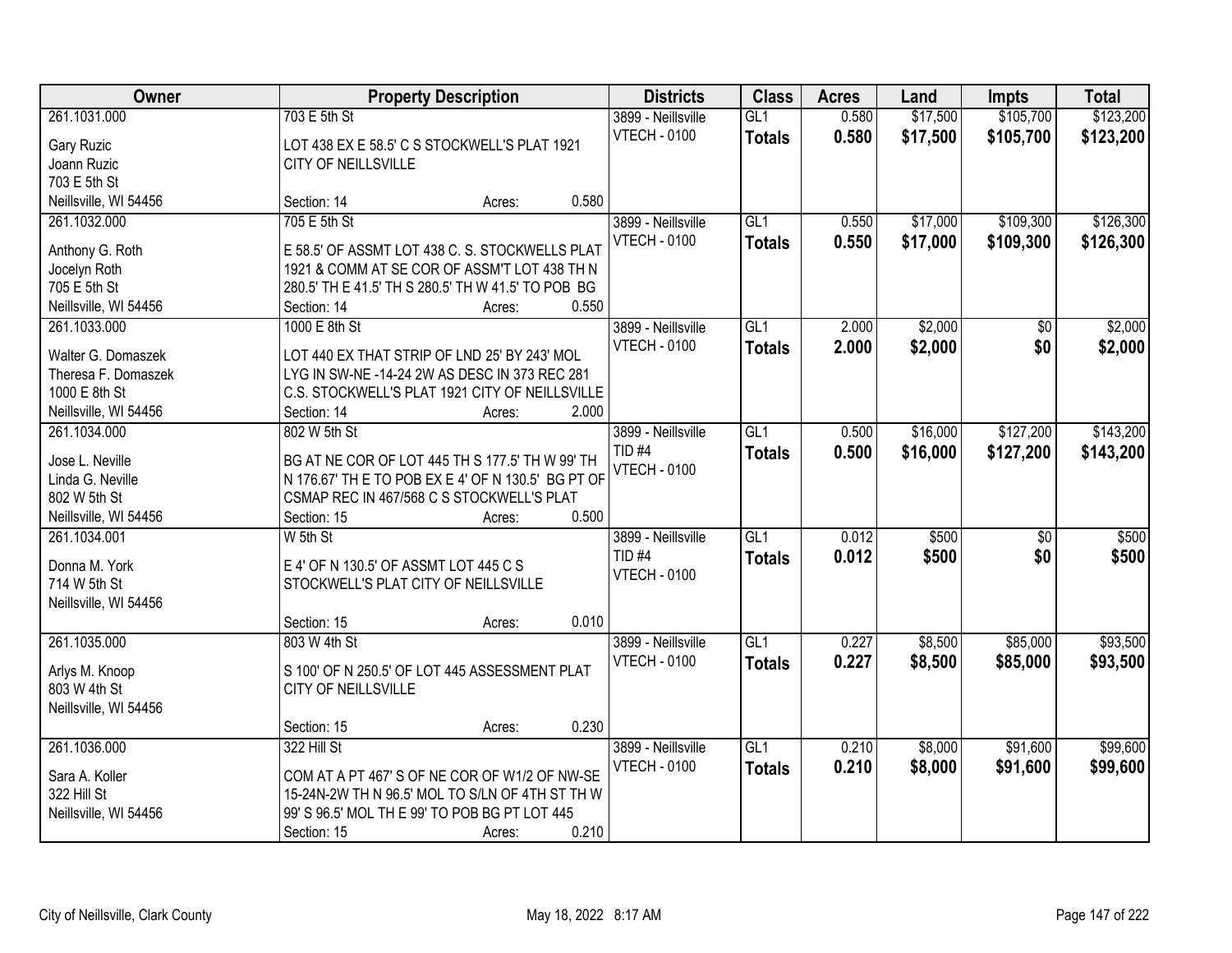| Owner                                       |                                                 | <b>Property Description</b> |       | <b>Districts</b>                          | <b>Class</b>         | <b>Acres</b>   | Land               | <b>Impts</b>         | <b>Total</b>         |
|---------------------------------------------|-------------------------------------------------|-----------------------------|-------|-------------------------------------------|----------------------|----------------|--------------------|----------------------|----------------------|
| 261.1037.000                                | 316 Hill St                                     |                             |       | 3899 - Neillsville<br><b>VTECH - 0100</b> | GL1<br><b>Totals</b> | 0.220<br>0.220 | \$8,000<br>\$8,000 | \$45,000<br>\$45,000 | \$53,000<br>\$53,000 |
| Rickey L. Lavene                            | N 90' OF S 863' OF ASSMT LOT 445 C S            |                             |       |                                           |                      |                |                    |                      |                      |
| N5328 Cardinal Ave<br>Neillsville, WI 54456 | STOCKWELL'S PLAT 1921 CITY OF NEILLSVILLE       |                             |       |                                           |                      |                |                    |                      |                      |
|                                             | Section: 15                                     | Acres:                      | 0.220 |                                           |                      |                |                    |                      |                      |
| 261.1038.000                                | 314 Hill St                                     |                             |       | 3899 - Neillsville                        | GL1                  | 0.227          | \$8,500            | \$115,900            | \$124,400            |
|                                             |                                                 |                             |       | <b>VTECH - 0100</b>                       | <b>Totals</b>        | 0.227          | \$8,500            | \$115,900            | \$124,400            |
| Raymond D. Ball                             | N 100' OF S 763' OF ASSMT LOT 445 C S           |                             |       |                                           |                      |                |                    |                      |                      |
| Jennifer L. Ball<br>314 Hill St             | STOCKWELL'S PLAT 1921 CITY OF NEILLSVILLE       |                             |       |                                           |                      |                |                    |                      |                      |
| Neillsville, WI 54456                       | Section: 15                                     | Acres:                      | 0.230 |                                           |                      |                |                    |                      |                      |
| 261.1039.000                                | 310 Hill St                                     |                             |       | 3899 - Neillsville                        | GLI                  | 0.227          | \$8,500            | \$112,000            | \$120,500            |
|                                             |                                                 |                             |       | <b>VTECH - 0100</b>                       | <b>Totals</b>        | 0.227          | \$8,500            | \$112,000            | \$120,500            |
| John R. Klein                               | N 100' OF S 663' OF ASSMT LOT 445 ASSESSMENT    |                             |       |                                           |                      |                |                    |                      |                      |
| Kelsey E. Poeschel<br>310 Hill St           | PLAT CITY OF NEILLSVILLE                        |                             |       |                                           |                      |                |                    |                      |                      |
| Neillsville, WI 54456                       | Section: 15                                     | Acres:                      | 0.230 |                                           |                      |                |                    |                      |                      |
| 261.1040.000                                | 300 Hill St                                     |                             |       | 3899 - Neillsville                        | GL1                  | 0.227          | \$8,500            | \$98,500             | \$107,000            |
|                                             |                                                 |                             |       | <b>VTECH - 0100</b>                       | <b>Totals</b>        | 0.227          | \$8,500            | \$98,500             | \$107,000            |
| James M. Quelle                             | N 100' OF S 563' OF ASSMT LOT 445 ASSESSMENT    |                             |       |                                           |                      |                |                    |                      |                      |
| 300 Hill St<br>Neillsville, WI 54456        | PLAT CITY OF NEILLSVILLE                        |                             |       |                                           |                      |                |                    |                      |                      |
|                                             | Section: 15                                     | Acres:                      | 0.230 |                                           |                      |                |                    |                      |                      |
| 261.1041.000                                | 222 Hill St                                     |                             |       | 3899 - Neillsville                        | $\overline{GL1}$     | 0.227          | \$8,500            | \$134,500            | \$143,000            |
|                                             |                                                 |                             |       | <b>VTECH - 0100</b>                       | <b>Totals</b>        | 0.227          | \$8,500            | \$134,500            | \$143,000            |
| Julie A. Mcquade                            | N 100' OF S 463' OF ASSMT LOT 445 C S           |                             |       |                                           |                      |                |                    |                      |                      |
| C/O Geraldine Lueck<br>222 Hill St          | STOCKWELL'S PLAT 1921 CITY OF NEILLSVILLE       |                             |       |                                           |                      |                |                    |                      |                      |
| Neillsville, WI 54456                       | Section: 15                                     | Acres:                      | 0.230 |                                           |                      |                |                    |                      |                      |
| 261.1042.000                                | 212 Hill St                                     |                             |       | 3899 - Neillsville                        | GL1                  | 0.364          | \$12,500           | \$82,800             | \$95,300             |
|                                             |                                                 |                             |       | <b>VTECH - 0100</b>                       | <b>Totals</b>        | 0.364          | \$12,500           | \$82,800             | \$95,300             |
| Shirley M. Iwanski                          | N 160' OF S 363' OF ASSMT LOT 445 ASSESSMENT    |                             |       |                                           |                      |                |                    |                      |                      |
| c/o Shirley M. Iwanski                      | PLAT CITY OF NEILLSVILLE                        |                             |       |                                           |                      |                |                    |                      |                      |
| 212 Hill St<br>Neillsville, WI 54456        | Section: 15                                     | Acres:                      | 0.370 |                                           |                      |                |                    |                      |                      |
| 261.1043.000                                | 200 Hill St                                     |                             |       | 3899 - Neillsville                        | $\overline{GL1}$     | 0.393          | \$13,000           | \$121,300            | \$134,300            |
|                                             |                                                 |                             |       | <b>VTECH - 0100</b>                       | <b>Totals</b>        | 0.393          | \$13,000           | \$121,300            | \$134,300            |
| Diane M. Renne                              | THAT PT OF ASSMT LOT 445 DES AS COM AT A PT     |                             |       |                                           |                      |                |                    |                      |                      |
| 200 Hill St                                 | 610' W & 160' S OF THE SE COR OF LOT 12 BLK 44  |                             |       |                                           |                      |                |                    |                      |                      |
| Neillsville, WI 54456                       | OF KRUMREY'S ADD TH W 99' TH S 173' TH E 99' TH |                             |       |                                           |                      |                |                    |                      |                      |
|                                             | Section: 15                                     | Acres:                      | 0.390 |                                           |                      |                |                    |                      |                      |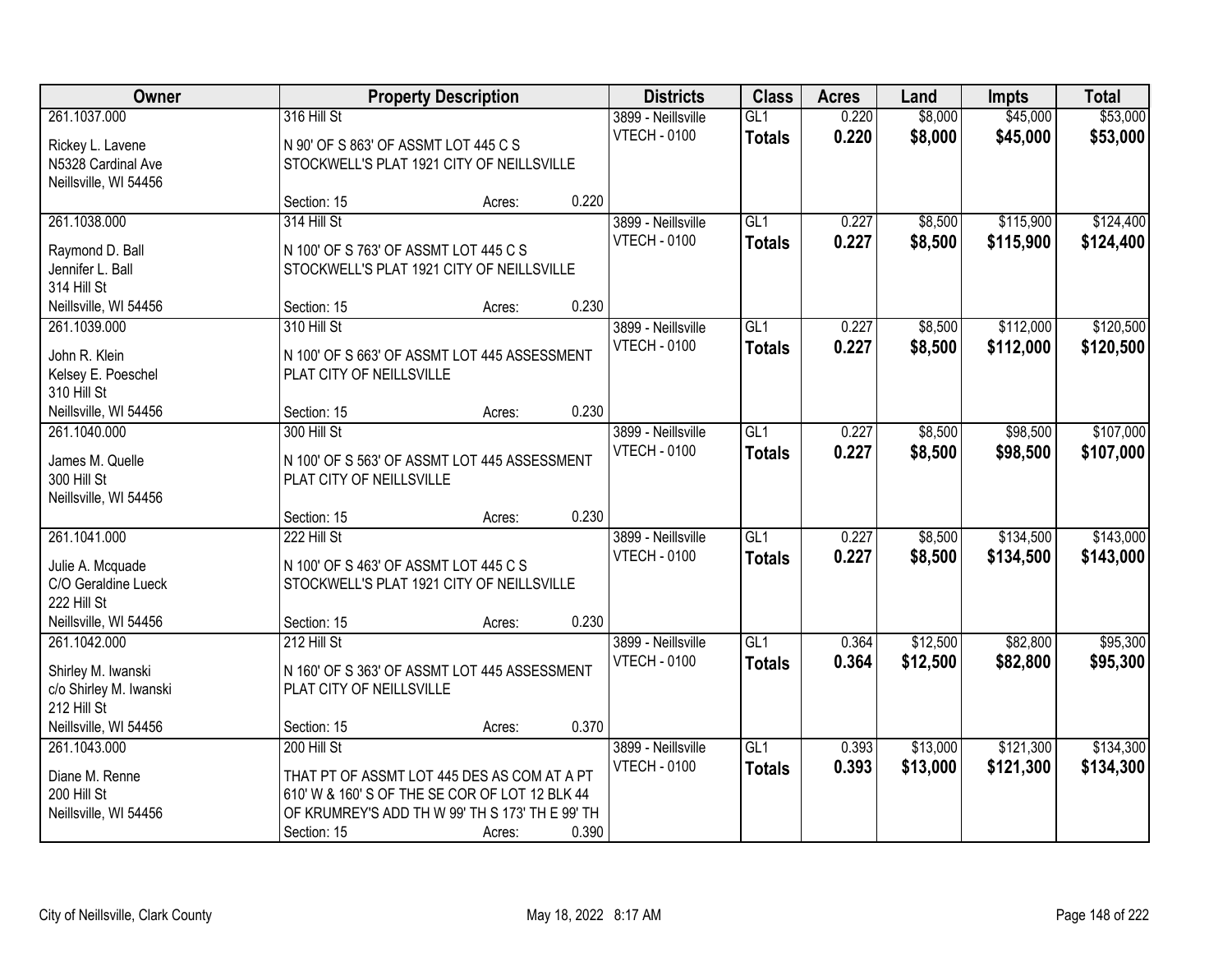| Owner                                    | <b>Property Description</b>                        | <b>Districts</b> | <b>Class</b>        | <b>Acres</b>    | Land  | <b>Impts</b>    | <b>Total</b>    |                  |
|------------------------------------------|----------------------------------------------------|------------------|---------------------|-----------------|-------|-----------------|-----------------|------------------|
| 261.1044.000                             | W 2nd St                                           |                  | 3899 - Neillsville  | EL4             | 0.480 | $\overline{50}$ | $\overline{50}$ | $\sqrt{50}$      |
| City of Neillsville<br>106 W Division St | LOT 446 ASSESSMENT PLAT CITY OF NEILLSVILLE        |                  | <b>VTECH - 0100</b> | <b>Totals</b>   | 0.480 | \$0             | \$0             | \$0              |
| Neillsville, WI 54456                    | Section: 15                                        | 0.480<br>Acres:  |                     |                 |       |                 |                 |                  |
| 261.1044.001                             | W 2nd St                                           |                  | 3899 - Neillsville  | EL4             | 1.000 | $\overline{50}$ | $\overline{50}$ | $\sqrt{50}$      |
|                                          |                                                    |                  | $TID$ #4            | <b>Totals</b>   | 1.000 | \$0             | \$0             | \$0              |
| City of Neillsville<br>106 W Division St | LOT 447 ASSESSMENT PLAT CITY OF NEILLSVILLE        |                  | <b>VTECH - 0100</b> |                 |       |                 |                 |                  |
| Neillsville, WI 54456                    |                                                    | 1.000            |                     |                 |       |                 |                 |                  |
| 261.1045.000                             | Section: 15<br>214 Park St                         | Acres:           | 3899 - Neillsville  | GL1             | 0.330 | \$11,500        | \$80,900        | \$92,400         |
|                                          |                                                    |                  | <b>VTECH - 0100</b> |                 | 0.330 | \$11,500        | \$80,900        |                  |
| John M. Bruner                           | COM AT SE COR OF LOT 12 BLK 44 KRUMERY'S ADD       |                  |                     | <b>Totals</b>   |       |                 |                 | \$92,400         |
| 214 Park St                              | TH S 120' W 120' N 120' TO SE COR OF LOT 13 BLK 44 |                  |                     |                 |       |                 |                 |                  |
| Neillsville, WI 54456                    | KRUMREYS ADD TH E TO POB BG PT OF LOT 448          |                  |                     |                 |       |                 |                 |                  |
|                                          | Section: 15                                        | 0.330<br>Acres:  |                     |                 |       |                 |                 |                  |
| 261.1046.000                             | W 2nd St                                           |                  | 3899 - Neillsville  | EL <sub>4</sub> | 0.420 | \$0             | \$0             | \$0              |
| Calvary Evangelical                      | PT OF ASSMT LOT 448 DESC AS COM AT THE SE          |                  | <b>VTECH - 0100</b> | <b>Totals</b>   | 0.420 | \$0             | \$0             | \$0              |
| Lutheran Church                          | COR OF LOT 13 BLK 44 KRUMREY'S ADD TH S 150'       |                  |                     |                 |       |                 |                 |                  |
| 213 Hill St                              | TH W 144' TO E/L OF THE S EXT OF AYERS ST TH       |                  |                     |                 |       |                 |                 |                  |
| Neillsville, WI 54456                    | Section: 15                                        | 0.420<br>Acres:  |                     |                 |       |                 |                 |                  |
| 261.1047.000                             | W 2nd St                                           |                  | 3899 - Neillsville  | EL4             | 0.320 | $\overline{50}$ | $\overline{30}$ | $\overline{\$0}$ |
| Calvary Evangelical                      | PT OF ASSMT LOT 448 DESC AS COM AT SW COR          |                  | <b>VTECH - 0100</b> | <b>Totals</b>   | 0.320 | \$0             | \$0             | \$0              |
| Lutheran Church                          | OF LOT 13 BLK 44 KRUMREYS ADD TH W 74' TH S        |                  |                     |                 |       |                 |                 |                  |
| 213 Hill St                              | 150' TH E 30' TH NELY TO POB & PT DESC AS COM      |                  |                     |                 |       |                 |                 |                  |
| Neillsville, WI 54456                    | Section: 15                                        | 0.320<br>Acres:  |                     |                 |       |                 |                 |                  |
| 261.1048.000                             | W 2nd St                                           |                  | 3899 - Neillsville  | EL <sub>4</sub> | 0.590 | $\sqrt{6}$      | $\overline{50}$ | \$0              |
| Calvary Evangelical                      | S 213' OF W 162' OF E 294' OF ASSMT LOT 448 & EX 3 |                  | <b>VTECH - 0100</b> | <b>Totals</b>   | 0.590 | \$0             | \$0             | \$0              |
| Lutheran Church                          | 30' & EX PCL DESC IN V 255 R 402 BG PT OF LOT 2    |                  |                     |                 |       |                 |                 |                  |
| 213 Hill St                              | C/S MAP REC IN 430/515 C S STOCKWELL'S PLAT        |                  |                     |                 |       |                 |                 |                  |
| Neillsville, WI 54456                    | Section: 15                                        | 0.590<br>Acres:  |                     |                 |       |                 |                 |                  |
| 261.1049.000                             | W 2nd St                                           |                  | 3899 - Neillsville  | EL <sub>4</sub> | 1.790 | $\overline{50}$ | $\overline{30}$ | $\frac{1}{2}$    |
| Calvary Evangelical                      | W 256' OF ASSMT LOT 448 & EX ST & EX PCL DESC      |                  | <b>VTECH - 0100</b> | <b>Totals</b>   | 1.790 | \$0             | \$0             | \$0              |
| Lutheran Church                          | IN V 255 P 403 FOR ST PURPOSES BG LOT 1 C/S        |                  |                     |                 |       |                 |                 |                  |
| 213 Hill St                              | MAP REC 430/515 C S STOCKWELL'S PLAT 1921 CITY     |                  |                     |                 |       |                 |                 |                  |
| Neillsville, WI 54456                    | Section: 15                                        | 1.790<br>Acres:  |                     |                 |       |                 |                 |                  |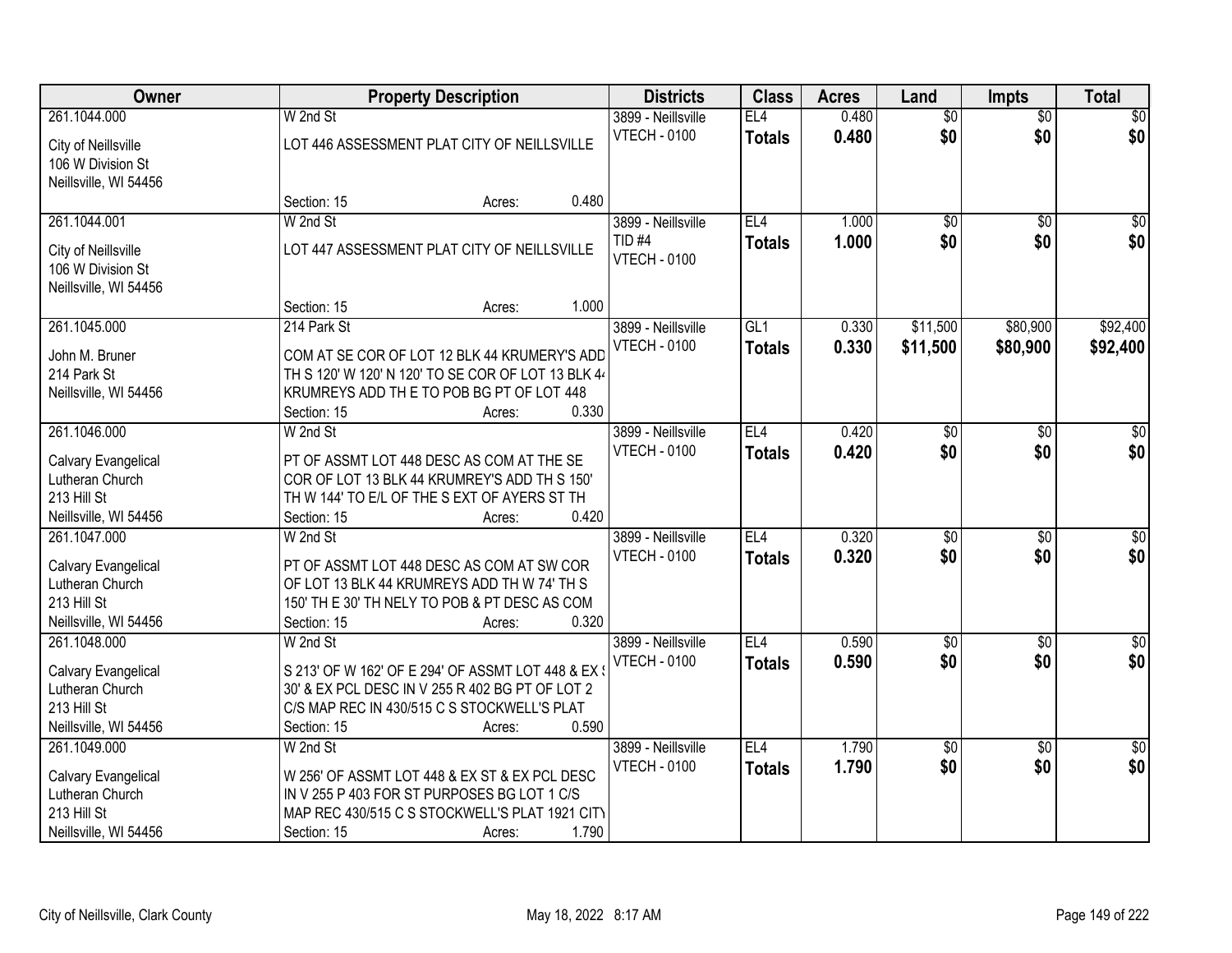| Owner                 | <b>Property Description</b>                        | <b>Districts</b>    | <b>Class</b>     | <b>Acres</b> | Land            | Impts           | <b>Total</b> |
|-----------------------|----------------------------------------------------|---------------------|------------------|--------------|-----------------|-----------------|--------------|
| 261.1050.000          | W 2nd St                                           | 3899 - Neillsville  | EL4              | 0.200        | $\overline{60}$ | $\overline{60}$ | \$0          |
| Calvary Evangelical   | PT OF ASSMT LOT 448 DESC AS COMM 294' W OF SI      | <b>VTECH - 0100</b> | <b>Totals</b>    | 0.200        | \$0             | \$0             | \$0          |
| Lutheran Church       | COR OF LOT 12 BLK 44 KRUMREY'S ADD TH S 363'       |                     |                  |              |                 |                 |              |
| 213 Hill St           | TH W 30' TH N 213' TH NELY TO POB-STREET- C S      |                     |                  |              |                 |                 |              |
| Neillsville, WI 54456 | 0.200<br>Section: 15<br>Acres:                     |                     |                  |              |                 |                 |              |
| 261.1051.000          | 206 Park St                                        | 3899 - Neillsville  | $\overline{GL1}$ | 0.290        | \$10,500        | \$97,800        | \$108,300    |
|                       |                                                    | <b>VTECH - 0100</b> | <b>Totals</b>    | 0.290        | \$10,500        | \$97,800        | \$108,300    |
| Lorraine Shaw         | E 132' OF S 100' OF N 220' OF ASSMT LOT 448        |                     |                  |              |                 |                 |              |
| 206 Park St           | ASSESSMENT PLAT CITY OF NEILLSVILLE                |                     |                  |              |                 |                 |              |
| Neillsville, WI 54456 |                                                    |                     |                  |              |                 |                 |              |
|                       | 0.290<br>Section: 15<br>Acres:                     |                     |                  |              |                 |                 |              |
| 261.1052.000          | 200 Park St                                        | 3899 - Neillsville  | GL1              | 0.342        | \$12,000        | \$127,500       | \$139,500    |
| Erica R. Noah         | N 113' OF S 143' OF E 132' OF ASSMT LOT 448        | <b>VTECH - 0100</b> | <b>Totals</b>    | 0.342        | \$12,000        | \$127,500       | \$139,500    |
| c/o Erica R. Noah     | ASSESSMENT PLAT CITY OF NEILLSVILLE                |                     |                  |              |                 |                 |              |
| 200 Park St           |                                                    |                     |                  |              |                 |                 |              |
| Neillsville, WI 54456 | 0.340<br>Section: 15<br>Acres:                     |                     |                  |              |                 |                 |              |
| 261.1053.000          | 612 W 5th St                                       | 3899 - Neillsville  | GL1              | 0.400        | \$13,500        | \$152,500       | \$166,000    |
|                       |                                                    | TID <sub>#4</sub>   | <b>Totals</b>    | 0.400        | \$13,500        | \$152,500       | \$166,000    |
| Jordan R. Bare        | A PT OF ASSMT LOT 449 DESC AS COMM 20' W OF        | <b>VTECH - 0100</b> |                  |              |                 |                 |              |
| Stephanie J. Bare     | THE NW COR OF LOT 2 AYERS 2ND ADD TH RNG S         |                     |                  |              |                 |                 |              |
| 612 W Fifth St        | 132' TH E 11' TH S 16 1/2' TH W 130' MOL TO E/L OF |                     |                  |              |                 |                 |              |
| Neillsville, WI 54456 | 0.400<br>Section: 15<br>Acres:                     |                     |                  |              |                 |                 |              |
| 261.1054.000          | 608 W 5th St                                       | 3899 - Neillsville  | $\overline{GL1}$ | 0.230        | \$8,500         | \$94,000        | \$102,500    |
| Ronald C. Oldham      | COM 10' W OF NW COR OF LOT 1 -AYERS 2ND            | <b>TID #4</b>       | <b>Totals</b>    | 0.230        | \$8,500         | \$94,000        | \$102,500    |
| Lois E. Oldham        | ADD-TH RNG S TO THE N/L OF LOT 3 OF SD ADD AS      | <b>VTECH - 0100</b> |                  |              |                 |                 |              |
| 608 W 5th St          | ORIG PLATTED 132' MOL TH W 76' TH N TO S/L OF      |                     |                  |              |                 |                 |              |
| Neillsville, WI 54456 | 0.230<br>Section: 15<br>Acres:                     |                     |                  |              |                 |                 |              |
| 261.1055.000          | 405 Ayers St                                       | 3899 - Neillsville  | GL1              | 0.360        | \$12,000        | \$57,500        | \$69,500     |
|                       |                                                    | <b>VTECH - 0100</b> | <b>Totals</b>    | 0.360        | \$12,000        | \$57,500        | \$69,500     |
| Joseph L. Trunkel     | S 132' OF LOT 449 EX E 20' C. S. STOCKWELL'S PLAT  |                     |                  |              |                 |                 |              |
| 405 Ayers St          | 1921 CITY OF NEILLSVILLE                           |                     |                  |              |                 |                 |              |
| Neillsville, WI 54456 |                                                    |                     |                  |              |                 |                 |              |
|                       | 0.360<br>Section: 15<br>Acres:                     |                     |                  |              |                 |                 |              |
| 261.1056.000          | 607 W 4th St                                       | 3899 - Neillsville  | $\overline{GL1}$ | 0.250        | \$9,500         | \$105,800       | \$115,300    |
| Daniel F. Pekol       | E 20' OF S 132' OF LOT 449 & ALL OF LOT # 450 C S  | <b>VTECH - 0100</b> | <b>Totals</b>    | 0.250        | \$9,500         | \$105,800       | \$115,300    |
| 607 W 4th St          | STOCKWELL'S PLAT 1921 CITY OF NEILLSVILLE          |                     |                  |              |                 |                 |              |
| Neillsville, WI 54456 |                                                    |                     |                  |              |                 |                 |              |
|                       | 0.250<br>Section: 15<br>Acres:                     |                     |                  |              |                 |                 |              |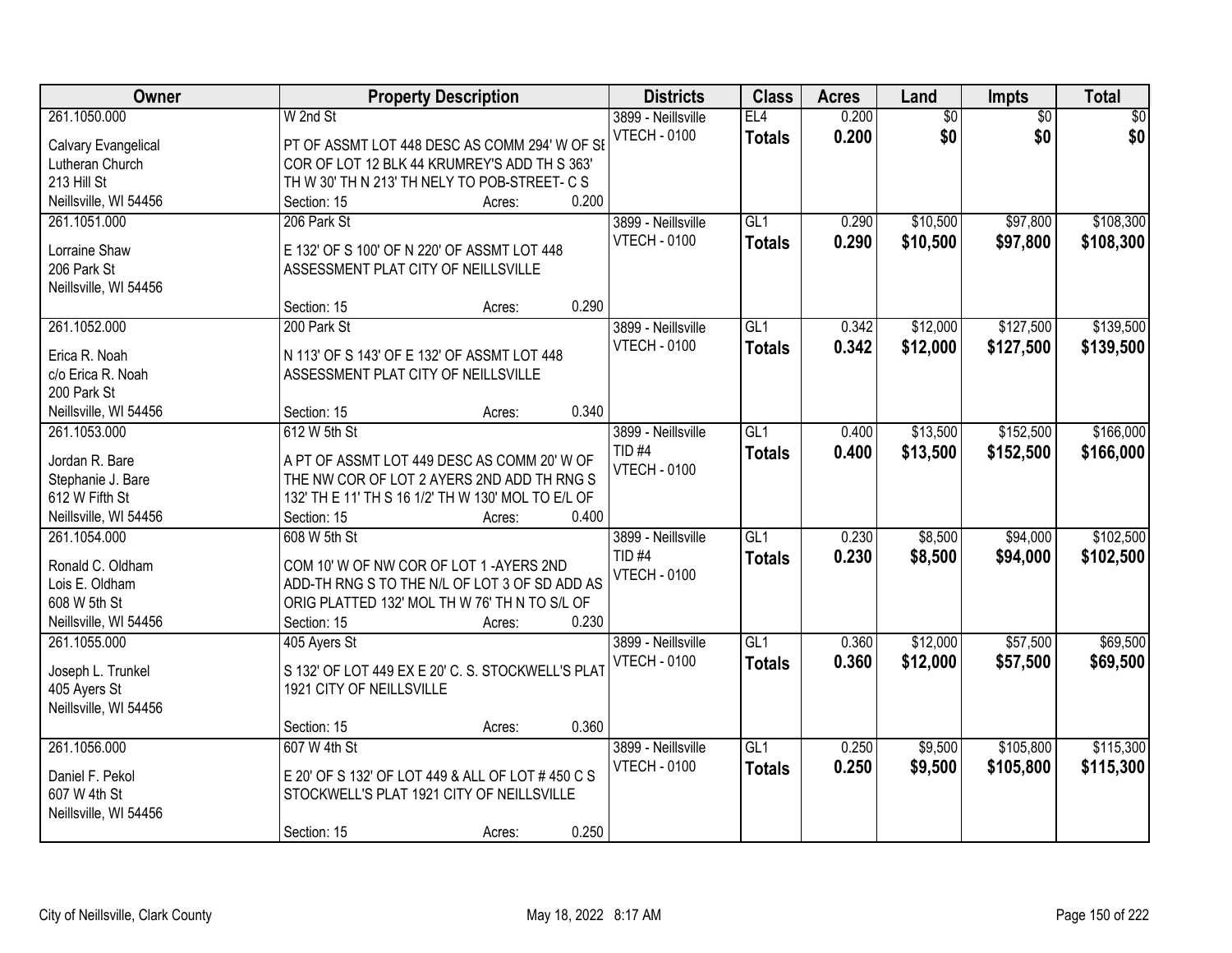| Owner                                                                            |                                                                                                                                                                   | <b>Property Description</b> |       |                                                                | <b>Class</b>         | <b>Acres</b>   | Land               | <b>Impts</b>         | <b>Total</b>         |
|----------------------------------------------------------------------------------|-------------------------------------------------------------------------------------------------------------------------------------------------------------------|-----------------------------|-------|----------------------------------------------------------------|----------------------|----------------|--------------------|----------------------|----------------------|
| 261.1057.000<br>Kyle J. Kunhart<br>604 W 5th St                                  | 604 W 5th St<br>LOT 451 EX THAT PT DEEDED IN 245/37<br>ASSESSMENT PLAT CITY OF NEILLSVILLE                                                                        |                             |       | 3899 - Neillsville<br>TID <sub>#4</sub><br><b>VTECH - 0100</b> | GL1<br><b>Totals</b> | 0.200<br>0.200 | \$7,500<br>\$7,500 | \$64,800<br>\$64,800 | \$72,300<br>\$72,300 |
| Neillsville, WI 54456                                                            | Section: 15                                                                                                                                                       | Acres:                      | 0.200 |                                                                |                      |                |                    |                      |                      |
| 261.1058.000                                                                     | 603 W 4th St                                                                                                                                                      |                             |       | 3899 - Neillsville                                             | GL1                  | 0.260          | \$9,500            | \$62,800             | \$72,300             |
| Brian J. McKevitt<br>Katherine A. Mckevitt<br>400 W 1st St                       | LOT 452 ASSESSMENT PLAT CITY OF NEILLSVILLE                                                                                                                       |                             |       | <b>VTECH - 0100</b>                                            | <b>Totals</b>        | 0.260          | \$9,500            | \$62,800             | \$72,300             |
| Neillsville, WI 54456                                                            | Section: 15                                                                                                                                                       | Acres:                      | 0.260 |                                                                |                      |                |                    |                      |                      |
| 261.1059.000                                                                     | Park St                                                                                                                                                           |                             |       | 3899 - Neillsville                                             | GL6                  | 8.168          | \$18,000           | \$0                  | \$18,000             |
| Kathleen J. Johnson<br>Peter W. Johnson<br>610 W 6th St<br>Neillsville, WI 54456 | ASSESSMENT LOT 453 EX BEG AT INTER OF W/LN<br>OF PARK ST & S/LN OF 2ND ST TH S 225' W 135' N<br>225' TH E TO POB & EX E 50' & S 60' OF SD LOT SOLI<br>Section: 15 | Acres:                      | 8.168 | <b>VTECH - 0100</b>                                            | <b>Totals</b>        | 8.168          | \$18,000           | \$0                  | \$18,000             |
| 261.1060.000                                                                     | 604 W 2nd St                                                                                                                                                      |                             |       | 3899 - Neillsville                                             | GL1                  | 2.350          | \$27,000           | \$144,200            | \$171,200            |
| Jacob J. Ormond<br>Tara J. Ormond<br>604 W 2nd St<br>Neillsville, WI 54456       | COM AT A PT 135' W OF INTER OF S/L OF 2ND ST &<br>W/L OF PARK ST TH S 630'TH W 162.5' TH N 630' TH<br>E 162.5' TO POB BG PT OF ASSMT LOT 453<br>Section: 15       | Acres:                      | 2.350 | TID <sub>#4</sub><br><b>VTECH - 0100</b>                       | <b>Totals</b>        | 2.350          | \$27,000           | \$144,200            | \$171,200            |
| 261.1060.001                                                                     | W 2nd St                                                                                                                                                          |                             |       | 3899 - Neillsville                                             | $\overline{GL1}$     | 2.350          | \$27,000           | \$0                  | \$27,000             |
| Jacob J. Ormond<br>Tara J. Ormond<br>604 W 2nd St<br>Neillsville, WI 54456       | COM AT A PT 297.5' W OF INTER OF S/L OF 2ND ST &<br>W/L OF PARK ST TH S 630' TH W 162.5' TH N 630' TH<br>E 162.5' TO POB BG PT OF ASSMT LOT 453<br>Section: 15    | Acres:                      | 2.350 | TID <sub>#4</sub><br><b>VTECH - 0100</b>                       | <b>Totals</b>        | 2.350          | \$27,000           | \$0                  | \$27,000             |
| 261.1061.000                                                                     | 110 Park St                                                                                                                                                       |                             |       | 3899 - Neillsville                                             | GL1                  | 0.790          | \$21,000           | \$132,400            | \$153,400            |
| Mark V. Craig<br>Cynthia A. Craig<br>110 Park St<br>Neillsville, WI 54456        | PT OF ASSMT LOT 453 DESC AS COM AT A PT WH<br>S/L OF 2ND ST INTER W/L OF PARK ST EXT TH S<br>245' TO POB TH S 255' W 135' N 255' E TO POB BG<br>Section: 15       | Acres:                      | 0.790 | <b>VTECH - 0100</b>                                            | <b>Totals</b>        | 0.790          | \$21,000           | \$132,400            | \$153,400            |
| 261.1061.001                                                                     | Park St                                                                                                                                                           |                             |       | 3899 - Neillsville                                             | GL1                  | 0.403          | \$13,500           | $\overline{30}$      | \$13,500             |
| Rentals L. Abl<br>c/o Rentals Abl<br>N9668 Beach Ln                              | LOT 3 CSM 284 REC 460/530 BG PT OF ASSMT LOT<br>453 CS STOCKWELLS PLAT CITY OF NEILLSVILLE                                                                        |                             | 0.400 | <b>VTECH - 0100</b>                                            | <b>Totals</b>        | 0.403          | \$13,500           | \$0                  | \$13,500             |
| Merrillan, WI 54754                                                              | Section: 15                                                                                                                                                       | Acres:                      |       |                                                                |                      |                |                    |                      |                      |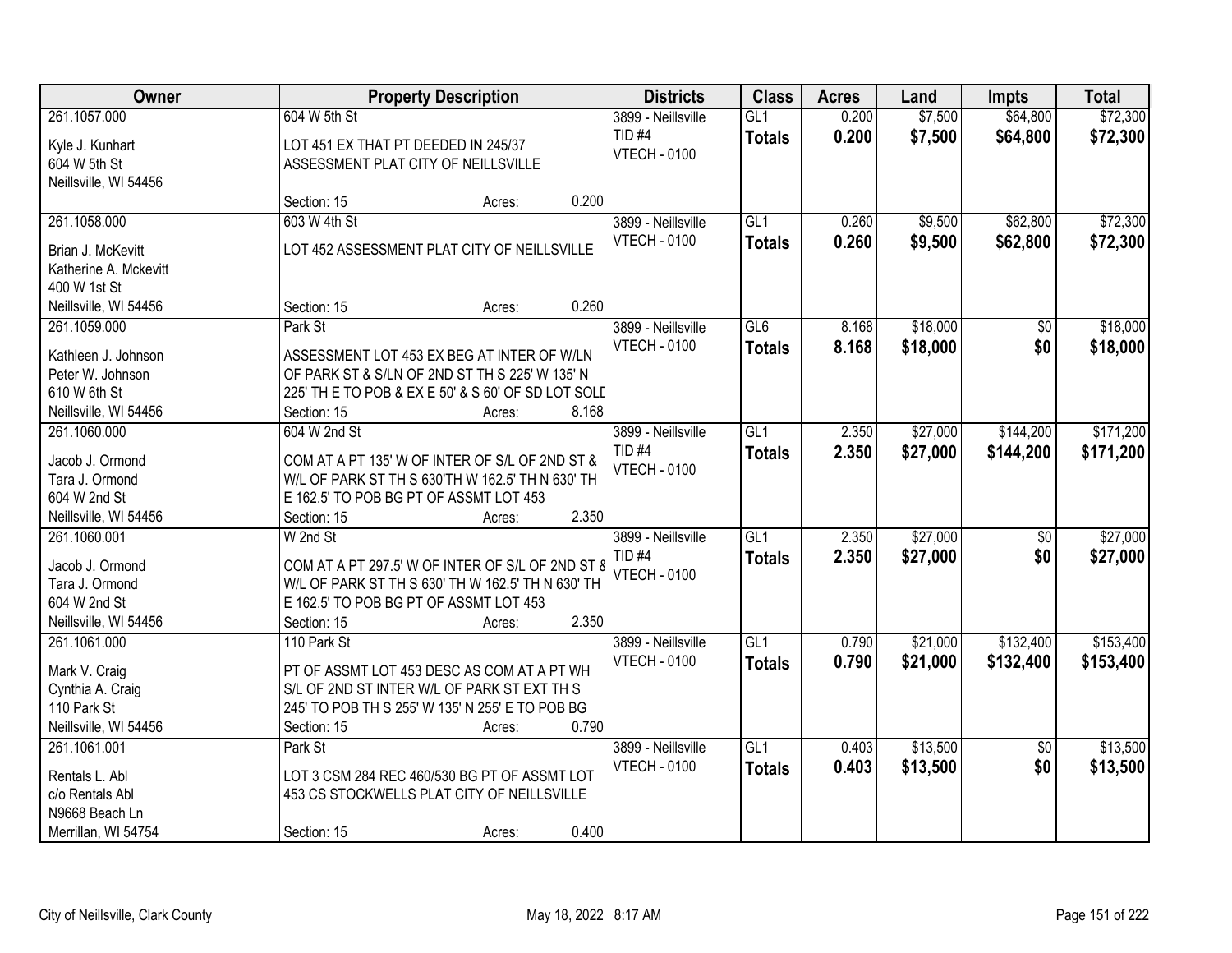| Owner                 | <b>Property Description</b>                      | <b>Districts</b>    | <b>Class</b>  | <b>Acres</b> | Land            | <b>Impts</b>    | <b>Total</b> |
|-----------------------|--------------------------------------------------|---------------------|---------------|--------------|-----------------|-----------------|--------------|
| 261.1062.000          | W 2nd St                                         | 3899 - Neillsville  | EL4           | 1.411        | $\overline{50}$ | $\overline{50}$ | $\sqrt{50}$  |
| City of Neillsville   | PT OF LOT 453 E 50' OF ASSMT LOT 453 BG A PT OF  | TID <sub>#4</sub>   | <b>Totals</b> | 1.411        | \$0             | \$0             | \$0          |
| 106 W Division St     | GOVT LOT 5-15-24-2W & S 60' OF SD LOT & S 60' OF | <b>VTECH - 0100</b> |               |              |                 |                 |              |
| Neillsville, WI 54456 | GOVT LOT 5 NOT INC IN ASSMT LOT 453 & ALSO       |                     |               |              |                 |                 |              |
|                       | 1.410<br>Section: 15<br>Acres:                   |                     |               |              |                 |                 |              |
| 261.1063.000          | 602 W 2nd St                                     | 3899 - Neillsville  | GL1           | 0.390        | \$13,000        | \$120,500       | \$133,500    |
|                       |                                                  | $TID$ #4            | <b>Totals</b> | 0.390        | \$13,000        | \$120,500       | \$133,500    |
| Mark S. Tlusty        | PT OF ASSMT LOT 453 BEG AT INTER OF W/L OF       | <b>VTECH - 0100</b> |               |              |                 |                 |              |
| Debra L. Tlusty       | PARK ST & S/L OF 2ND ST TH S 125' TH W 135' TH N |                     |               |              |                 |                 |              |
| 602 W 2nd St          | 125' TH E TO BEG C S STOCKWELL'S PLAT 1921 CITY  |                     |               |              |                 |                 |              |
| Neillsville, WI 54456 | 0.390<br>Section: 15<br>Acres:                   |                     |               |              |                 |                 |              |
| 261.1063.001          | 112 Park St                                      | 3899 - Neillsville  | GL1           | 0.031        | \$1,000         | \$0             | \$1,000      |
| William J. Zarak      | PT OF ASSMT LOT 453 BEG AT INTER OF W/L OF       | <b>VTECH - 0100</b> | <b>Totals</b> | 0.031        | \$1,000         | \$0             | \$1,000      |
| Tammie S. Zarak       | PARK ST & S/L OF 2ND ST TH S 125' TO POB TH S 10 |                     |               |              |                 |                 |              |
| 112 Park St           | TH W 135' TH N 10' TH E TO POB CS STOCKWELLS     |                     |               |              |                 |                 |              |
| Neillsville, WI 54456 | 0.030<br>Section: 15<br>Acres:                   |                     |               |              |                 |                 |              |
| 261.1064.000          | 112 Park St                                      | 3899 - Neillsville  | GL1           | 0.341        | \$11,500        | \$149,300       | \$160,800    |
|                       |                                                  | <b>VTECH - 0100</b> | <b>Totals</b> | 0.341        | \$11,500        | \$149,300       | \$160,800    |
| William J. Zarak      | PT OF ASSMT LOT 453 COM 135' S OF INTER OF S/L   |                     |               |              |                 |                 |              |
| Tammie S. Zarak       | OF 2ND ST & W/L OF PARK ST TH S 110' TH W 135' N |                     |               |              |                 |                 |              |
| 112 Park St           | 110' TH E 135' TO POB C.S. STOCKWELL'S PLAT 1921 |                     |               |              |                 |                 |              |
| Neillsville, WI 54456 | 0.340<br>Section: 15<br>Acres:                   |                     |               |              |                 |                 |              |
| 261.1065.000          | 306 W 5th St                                     | 3899 - Neillsville  | GL2           | 0.200        | \$17,500        | \$67,500        | \$85,000     |
| Lucas D. Harder et al | COM AT NE COR OF LOT 3 BLK 1 BACON'S ADD TH      | TID <sub>#4</sub>   | <b>Totals</b> | 0.200        | \$17,500        | \$67,500        | \$85,000     |
| c/o Lucas D. Harder   | W 66' S 132' E 66' N 132' TO POB BG PT OF ASSMT  | <b>VTECH - 0100</b> |               |              |                 |                 |              |
| W6049 Heintown Rd     | LOTS 470 & 471 ASSESSMENT PLAT CITY OF           |                     |               |              |                 |                 |              |
| Greenwood, WI 54437   | 0.200<br>Section: 15<br>Acres:                   |                     |               |              |                 |                 |              |
| 261.1066.000          | 308 W 5th St                                     | 3899 - Neillsville  | GL1           | 0.133        | \$5,000         | \$25,600        | \$30,600     |
|                       |                                                  | TID <sub>#4</sub>   | <b>Totals</b> | 0.133        | \$5,000         | \$25,600        | \$30,600     |
| Harder Built, LLC     | LOT 471 EX E 8' ASSESSMENT PLAT CITY OF          | <b>VTECH - 0100</b> |               |              |                 |                 |              |
| W6049 Heintown Rd     | NEILLSVILLE                                      |                     |               |              |                 |                 |              |
| Greenwood, WI 54437   |                                                  |                     |               |              |                 |                 |              |
|                       | 0.140<br>Section: 15<br>Acres:                   |                     |               |              |                 |                 |              |
| 261.1067.000          | 312 W 5th St                                     | 3899 - Neillsville  | GL1           | 0.279        | \$10,000        | \$61,100        | \$71,100     |
| Jill A. Bancroft      | COM AT A PT 60' E FROM NW COR OF LOT 6 BLK 1     | TID <sub>#4</sub>   | <b>Totals</b> | 0.279        | \$10,000        | \$61,100        | \$71,100     |
| 312 W 5th St          | OF ORSON BACONS ADD THE TO A PT OPPOSITE         | <b>VTECH - 0100</b> |               |              |                 |                 |              |
| Neillsville, WI 54456 | THE WELL TO THE NW COR OF LOT SOLD TO JOHN       |                     |               |              |                 |                 |              |
|                       | 0.280<br>Section: 15<br>Acres:                   |                     |               |              |                 |                 |              |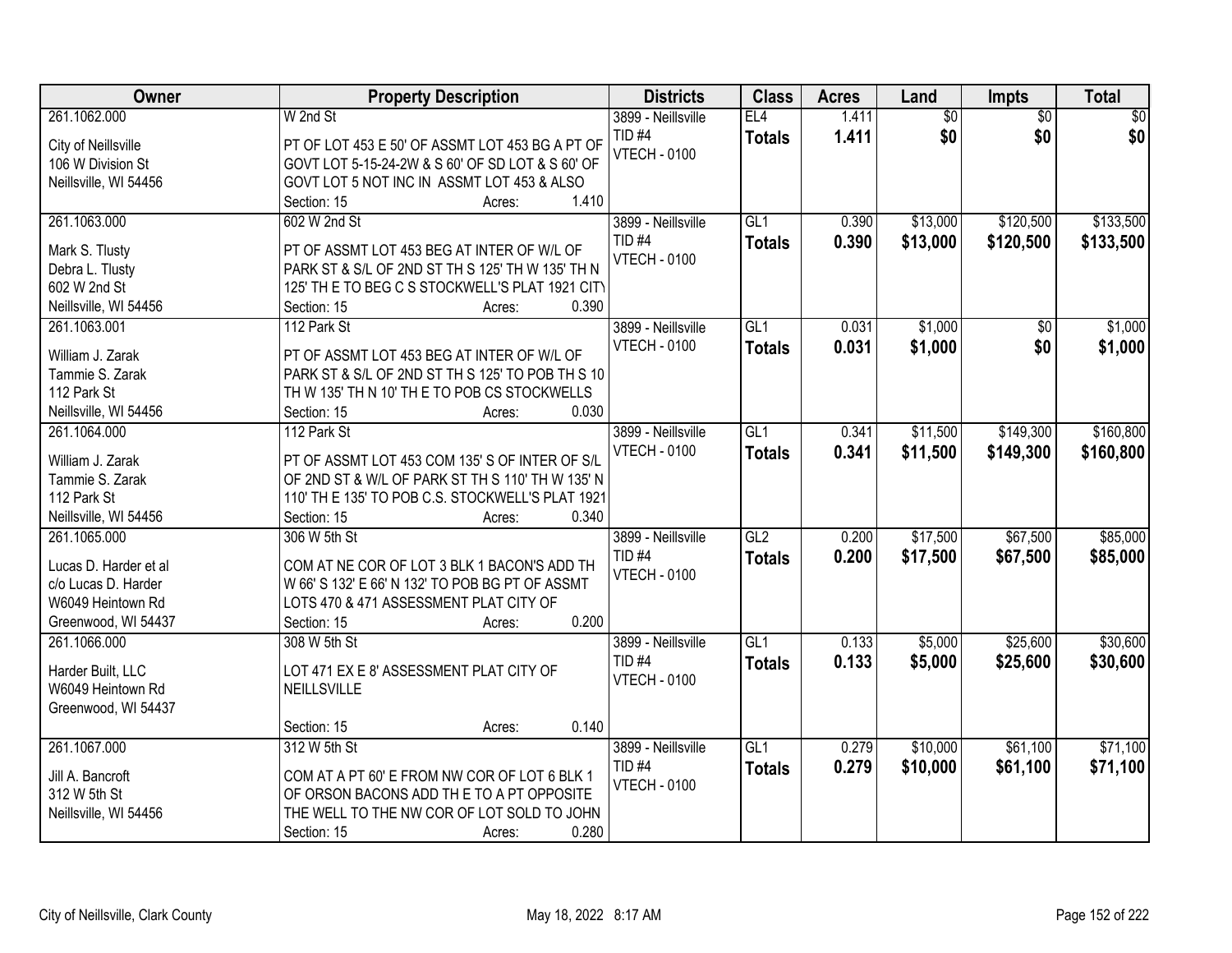| Owner                                 |                                                          | <b>Property Description</b> |       |                                          | <b>Class</b>         | <b>Acres</b>   | Land               | <b>Impts</b>         | <b>Total</b>         |
|---------------------------------------|----------------------------------------------------------|-----------------------------|-------|------------------------------------------|----------------------|----------------|--------------------|----------------------|----------------------|
| 261.1068.000                          | 412 Clay St                                              |                             |       | 3899 - Neillsville<br>TID <sub>#4</sub>  | GL1<br><b>Totals</b> | 0.139<br>0.139 | \$5,000<br>\$5,000 | \$76,500<br>\$76,500 | \$81,500<br>\$81,500 |
| Douglas P. Bjerke<br>Sharon A. Bjerke | LOT 473 C S STOCKWELL'S PLAT 1921 CITY OF<br>NEILLSVILLE |                             |       | <b>VTECH - 0100</b>                      |                      |                |                    |                      |                      |
| 412 Clay St                           |                                                          |                             |       |                                          |                      |                |                    |                      |                      |
| Neillsville, WI 54456                 | Section: 15                                              | Acres:                      | 0.130 |                                          |                      |                |                    |                      |                      |
| 261.1069.000                          | 408 Clay St                                              |                             |       | 3899 - Neillsville                       | GL1                  | 0.129          | \$5,000            | \$60,100             | \$65,100             |
| Kim M. Nelson<br>408 Clay St          | LOT 474 C S STOCKWELL'S PLAT 1921 CITY OF<br>NEILLSVILLE |                             |       | <b>TID #4</b><br><b>VTECH - 0100</b>     | <b>Totals</b>        | 0.129          | \$5,000            | \$60,100             | \$65,100             |
| Neillsville, WI 54456                 | Section: 15                                              | Acres:                      | 0.130 |                                          |                      |                |                    |                      |                      |
| 261.1070.000                          | 404 W 5th St                                             |                             |       | 3899 - Neillsville                       | GL <sub>1</sub>      | 0.340          | \$11,500           | \$109,400            | \$120,900            |
| Dorothy Larsen<br>404 W 5th St        | LOT 475 C S STOCKWELL'S PLAT 1921 CITY OF<br>NEILLSVILLE |                             |       | TID <sub>#4</sub><br><b>VTECH - 0100</b> | <b>Totals</b>        | 0.340          | \$11,500           | \$109,400            | \$120,900            |
| Neillsville, WI 54456                 |                                                          |                             |       |                                          |                      |                |                    |                      |                      |
|                                       | Section: 15                                              | Acres:                      | 0.340 |                                          |                      |                |                    |                      |                      |
| 261.1071.000                          | 412 Oak St                                               |                             |       | 3899 - Neillsville                       | GL1                  | 0.255          | \$9,500            | \$87,300             | \$96,800             |
| Ann Bissen-Clark                      | N 84' OF LOTS 12 & 13 BLK 3 ORSON BACON'S ADD            |                             |       | TID <sub>#4</sub><br><b>VTECH - 0100</b> | <b>Totals</b>        | 0.255          | \$9,500            | \$87,300             | \$96,800             |
| 412 Oak St                            | EX THE W 4' OF LOT 13 ALSO BG PT OF ASSMT LOT!           |                             |       |                                          |                      |                |                    |                      |                      |
| Neillsville, WI 54456                 | 476 & 477 ASSESSMENT PLAT CITY OF NEILLSVILLE            |                             |       |                                          |                      |                |                    |                      |                      |
|                                       | Section: 15                                              | Acres:                      | 0.250 |                                          |                      |                |                    |                      |                      |
| 261.1072.000                          | 408 Oak St                                               |                             |       | 3899 - Neillsville                       | GL1                  | 0.140          | \$5,000            | \$86,200             | \$91,200             |
| Danielle Sampson                      | COM AT SE COR OF LOT 12 BLK 3 ORSON BACONS               |                             |       | TID <sub>#4</sub>                        | <b>Totals</b>        | 0.140          | \$5,000            | \$86,200             | \$91,200             |
| 408 Oak St                            | ADD TH RNG W 128' TH N 48' TH E 128' TH S 48' TO         |                             |       | <b>VTECH - 0100</b>                      |                      |                |                    |                      |                      |
| Neillsville, WI 54456                 | POB THE SAME BG A PT OF LOTS 12 & 13 BLK 3 OF            |                             |       |                                          |                      |                |                    |                      |                      |
|                                       | Section: 15                                              | Acres:                      | 0.140 |                                          |                      |                |                    |                      |                      |
| 261.1073.000                          | 510 W 5th St                                             |                             |       | 3899 - Neillsville                       | GL2                  | 0.412          | \$29,500           | \$51,900             | \$81,400             |
| David L. Mcdonald et al               | TH PT OF LOT 477 DESC AS W 4' OF LOT 13 & ALL            |                             |       | TID <sub>#4</sub>                        | <b>Totals</b>        | 0.412          | \$29,500           | \$51,900             | \$81,400             |
| c/o David L. Mcdonald                 | LOTS 14 & 15 BLK 3 ORSON BACON'S ADD BG PT OF            |                             |       | <b>VTECH - 0100</b>                      |                      |                |                    |                      |                      |
| W6496 Panther Creek Rd                | LOT 477 ASSESSMENT PLAT CITY OF NEILLSVILLE              |                             |       |                                          |                      |                |                    |                      |                      |
| Neillsville, WI 54456                 | Section: 14                                              | Acres:                      | 0.410 |                                          |                      |                |                    |                      |                      |
| 261.1074.000                          | 405 Forest St                                            |                             |       | 3899 - Neillsville                       | GL1                  | 0.100          | \$3,500            | \$64,600             | \$68,100             |
| Jasmine L. Wilichowski                | LOT 478 EX N 12' OF E 66' ASSESSMENT PLAT CITY           |                             |       | <b>VTECH - 0100</b>                      | <b>Totals</b>        | 0.100          | \$3,500            | \$64,600             | \$68,100             |
| 405 Forest St                         | OF NEILLSVILLE                                           |                             |       |                                          |                      |                |                    |                      |                      |
| Neillsville, WI 54456                 |                                                          |                             |       |                                          |                      |                |                    |                      |                      |
|                                       | Section: 15                                              | Acres:                      | 0.100 |                                          |                      |                |                    |                      |                      |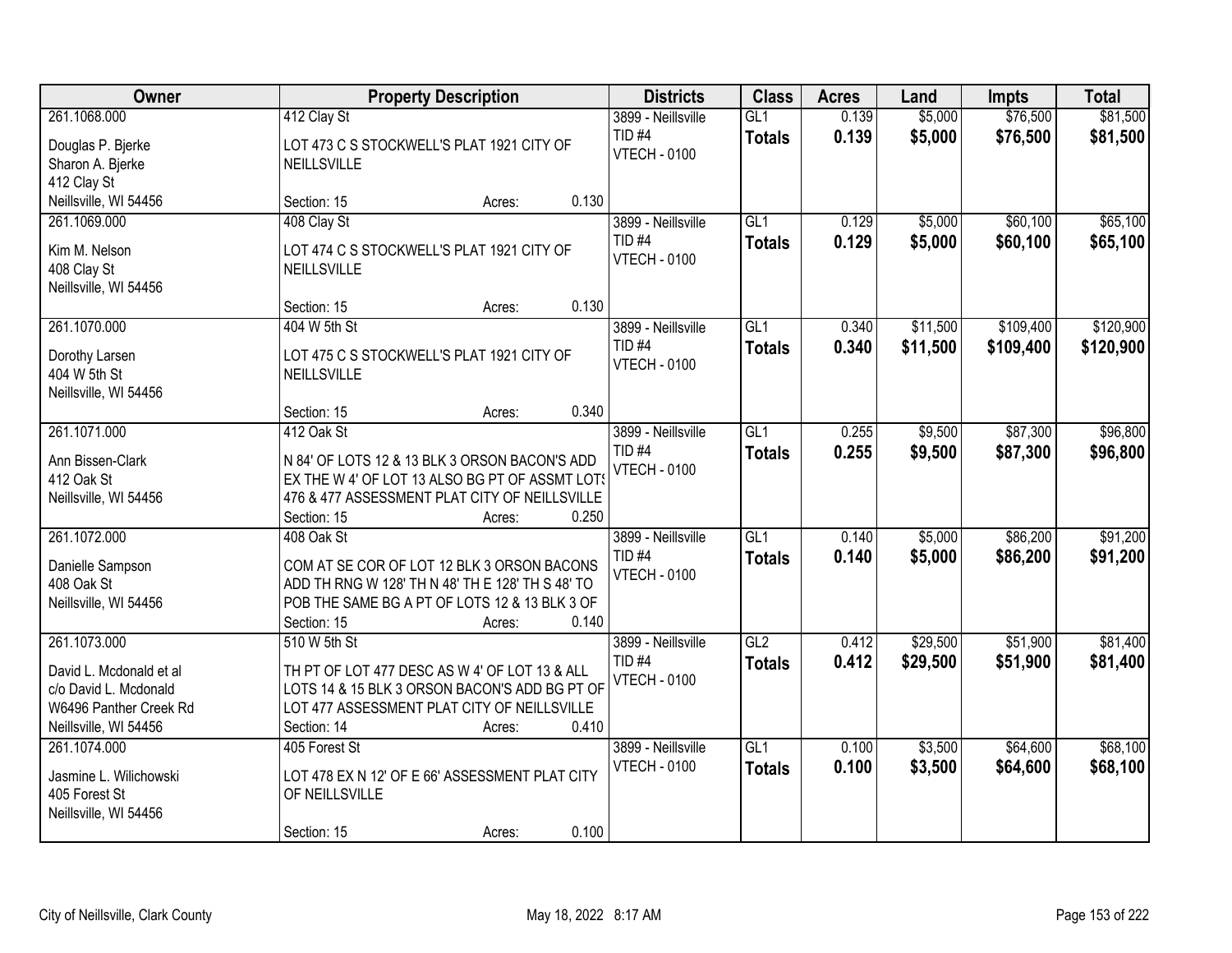| Owner                                                             |                                                              | <b>Property Description</b> |       |                                           | <b>Class</b>                      | <b>Acres</b>   | Land               | <b>Impts</b>         | <b>Total</b>         |
|-------------------------------------------------------------------|--------------------------------------------------------------|-----------------------------|-------|-------------------------------------------|-----------------------------------|----------------|--------------------|----------------------|----------------------|
| 261.1075.000                                                      | 522 W 4th St                                                 |                             |       | 3899 - Neillsville                        | GL1                               | 0.258          | \$9,500            | \$123,600            | \$133,100            |
| Bradley C. Lindner et al<br>522 W 4th St<br>Neillsville, WI 54456 | W 85' OF LOT 479 ASSESSMENT PLAT CITY OF<br>NEILLSVILLE      |                             |       | <b>VTECH - 0100</b>                       | <b>Totals</b>                     | 0.258          | \$9,500            | \$123,600            | \$133,100            |
|                                                                   | Section: 15                                                  | Acres:                      | 0.260 |                                           |                                   |                |                    |                      |                      |
| 261.1076.000                                                      | 518 W 4th St                                                 |                             |       | 3899 - Neillsville<br><b>VTECH - 0100</b> | GL1<br><b>Totals</b>              | 0.200<br>0.200 | \$7,500<br>\$7,500 | \$50,300<br>\$50,300 | \$57,800<br>\$57,800 |
| Timothy J. Reavley<br>Lisa M. Reavley<br>314 Grand Ave            | E 66' OF LOT 479 ASSESSMENT PLAT 1921 CITY OF<br>NEILLSVILLE |                             |       |                                           |                                   |                |                    |                      |                      |
| Neillsville, WI 54456                                             | Section: 15                                                  | Acres:                      | 0.200 |                                           |                                   |                |                    |                      |                      |
| 261.1077.000                                                      | 514 W 4th St                                                 |                             |       | 3899 - Neillsville                        | GL1                               | 0.227          | \$8,500            | \$56,000             | \$64,500             |
| <b>Trena Abbott</b><br>514 W 4th St                               | LOT 480 ASSESSMENT PLAT CITY OF NEILLSVILLE                  |                             |       | <b>VTECH - 0100</b>                       | <b>Totals</b>                     | 0.227          | \$8,500            | \$56,000             | \$64,500             |
| Neillsville, WI 54456                                             | Section: 15                                                  | Acres:                      | 0.230 |                                           |                                   |                |                    |                      |                      |
| 261.1078.000                                                      | 508 W 4th St                                                 |                             |       | 3899 - Neillsville                        | GL1                               | 0.240          | \$9,000            | \$35,900             | \$44,900             |
| Tony A. Berg<br>508 W 4th St<br>Neillsville, WI 54456             | LOT 481 ASSESSMENT PLAT CITY OF NEILLSVILLE                  |                             |       | <b>VTECH - 0100</b>                       | <b>Totals</b>                     | 0.240          | \$9,000            | \$35,900             | \$44,900             |
|                                                                   | Section: 15                                                  | Acres:                      | 0.240 |                                           |                                   |                |                    |                      |                      |
| 261.1079.000                                                      | 506 W 4th St                                                 |                             |       | 3899 - Neillsville<br><b>VTECH - 0100</b> | $\overline{GL1}$<br><b>Totals</b> | 0.190<br>0.190 | \$7,000<br>\$7,000 | \$57,500<br>\$57,500 | \$64,500<br>\$64,500 |
| William F. Donahue<br>1500 Hewett St<br>Neillsville, WI 54456     | LOT 482 ASSESMENT PLAT CITY OF NEILLSVILLE                   |                             |       |                                           |                                   |                |                    |                      |                      |
|                                                                   | Section: 15                                                  | Acres:                      | 0.190 |                                           |                                   |                |                    |                      |                      |
| 261.1080.000                                                      | 318 Oak St                                                   |                             |       | 3899 - Neillsville                        | GL1                               | 0.312          | \$11,000           | \$66,800             | \$77,800             |
| Daniel J. Edelson<br>c/o Daniel J. Edelson<br>318 Oak St          | LOT 483 ASSESSMENT PLAT CITY OF NEILLSVILLE                  |                             |       | <b>VTECH - 0100</b>                       | <b>Totals</b>                     | 0.312          | \$11,000           | \$66,800             | \$77,800             |
| Neillsville, WI 54456                                             | Section: 15                                                  | Acres:                      | 0.310 |                                           |                                   |                |                    |                      |                      |
| 261.1081.000                                                      | 312 Oak St                                                   |                             |       | 3899 - Neillsville                        | GL1                               | 0.250          | \$9,500            | \$72,700             | \$82,200             |
| Merlyn H. Kroll<br>M J. Kroll<br>312 Oak St                       | LOT 484 C S STOCKWELL'S PLAT 1921 CITY OF<br>NEILLSVILLE     |                             |       | <b>VTECH - 0100</b>                       | <b>Totals</b>                     | 0.250          | \$9,500            | \$72,700             | \$82,200             |
| Neillsville, WI 54456                                             | Section: 15                                                  | Acres:                      | 0.250 |                                           |                                   |                |                    |                      |                      |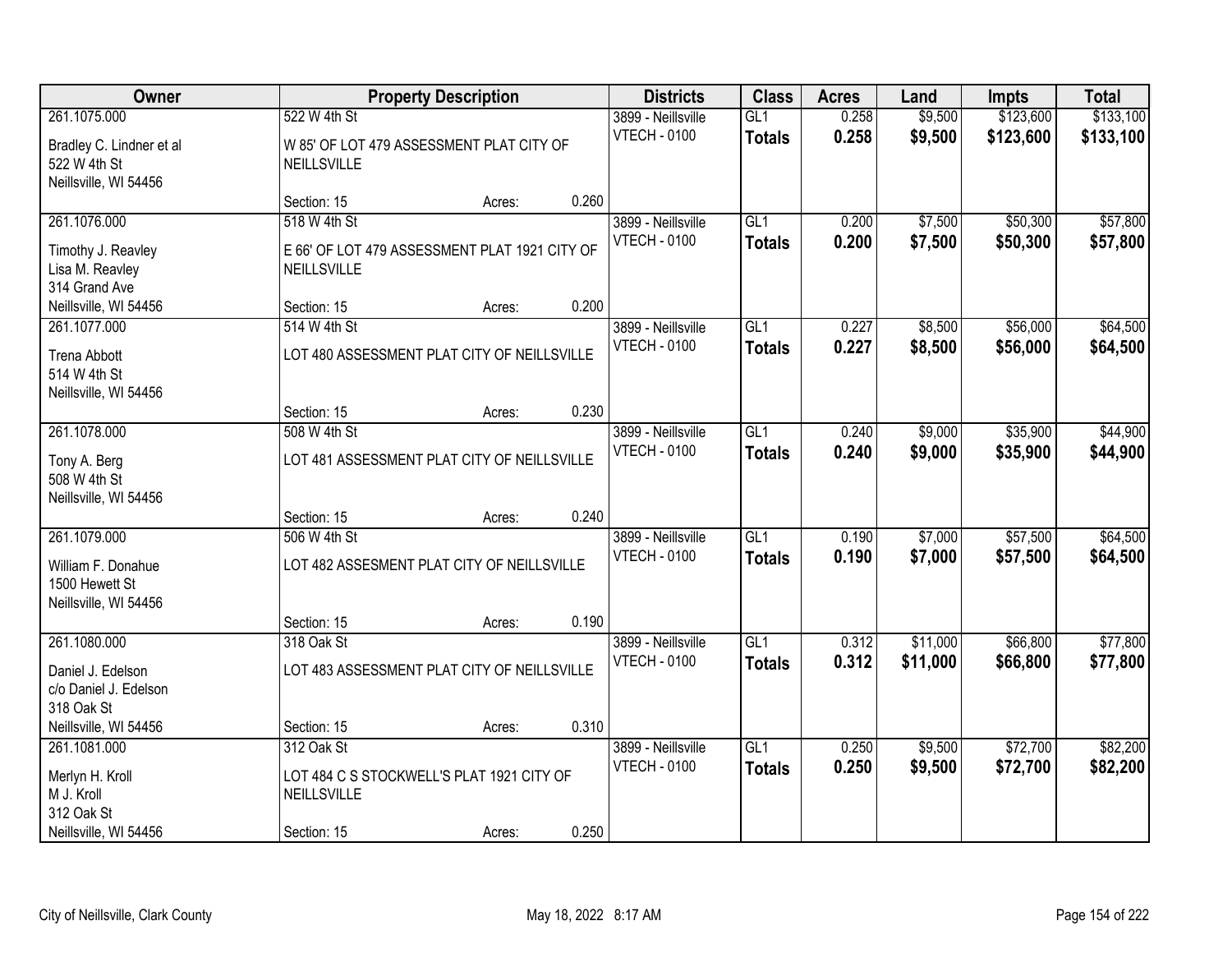| Owner                                                     |                                                                               | <b>Property Description</b> |       |                                           | <b>Class</b>         | <b>Acres</b>   | Land               | <b>Impts</b>         | <b>Total</b>         |
|-----------------------------------------------------------|-------------------------------------------------------------------------------|-----------------------------|-------|-------------------------------------------|----------------------|----------------|--------------------|----------------------|----------------------|
| 261.1082.000<br>Robert J. Carpenter<br>Ethel M. Carpenter | 308 Oak St<br>LOT 485 C S STOCKWELL'S PLAT 1921 CITY OF<br><b>NEILLSVILLE</b> |                             |       | 3899 - Neillsville<br><b>VTECH - 0100</b> | GL1<br><b>Totals</b> | 0.250<br>0.250 | \$9,500<br>\$9,500 | \$58,600<br>\$58,600 | \$68,100<br>\$68,100 |
| W6669 Cty Hwy Oo                                          |                                                                               |                             |       |                                           |                      |                |                    |                      |                      |
| Greenwood, WI 54437                                       | Section: 15                                                                   | Acres:                      | 0.250 |                                           |                      |                |                    |                      |                      |
| 261.1083.000                                              | 306 Oak St                                                                    |                             |       | 3899 - Neillsville                        | GL1                  | 0.438          | \$14,500           | \$68,600             | \$83,100             |
| Spencer B. Baldwin III                                    | TH PT OF LOTS 486 & 492 OF ASSESSMENT PLAT                                    |                             |       | <b>VTECH - 0100</b>                       | <b>Totals</b>        | 0.438          | \$14,500           | \$68,600             | \$83,100             |
| 306 Oak St                                                | DESC AS FOLL COM AT SE COR OF OL 8 OF                                         |                             |       |                                           |                      |                |                    |                      |                      |
| Neillsville, WI 54456                                     | BACONS SUB TH W 265' S 72' E 265' TH N TO POB                                 |                             |       |                                           |                      |                |                    |                      |                      |
|                                                           | Section: 15                                                                   | Acres:                      | 0.440 |                                           |                      |                |                    |                      |                      |
| 261.1084.000                                              | 302 Oak St                                                                    |                             |       | 3899 - Neillsville                        | GL1                  | 0.790          | \$21,000           | \$134,500            | \$155,500            |
| Donald L. Bryan Jr                                        | PT OF LOTS 486, 491, & 492 & ALL OF LOT 487 DESC                              |                             |       | <b>VTECH - 0100</b>                       | <b>Totals</b>        | 0.790          | \$21,000           | \$134,500            | \$155,500            |
| Ashley A. Bryan                                           | AS COMM 72' S OF SE COR OF OUTLOT 8 BACON'S                                   |                             |       |                                           |                      |                |                    |                      |                      |
| 302 Oak St                                                | SUBDIVISION OF OUTLOTS 44, 45, 46, 47, 48, & 93                               |                             |       |                                           |                      |                |                    |                      |                      |
| Neillsville, WI 54456                                     | Section: 15                                                                   | Acres:                      | 0.790 |                                           |                      |                |                    |                      |                      |
| 261.1085.000                                              | 220 Oak St                                                                    |                             |       | 3899 - Neillsville                        | GL1                  | 0.520          | \$16,000           | \$49,000             | \$65,000             |
|                                                           |                                                                               |                             |       | <b>VTECH - 0100</b>                       | <b>Totals</b>        | 0.520          | \$16,000           | \$49,000             | \$65,000             |
| Jason C. Gasiorowski                                      | PT OF LOTS 488 & 491 AS DESC IN 148/23 & 150/336                              |                             |       |                                           |                      |                |                    |                      |                      |
| 220 Oak St                                                | 80' X 265' STOCKWELL'S PLAT 1921 CITY OF                                      |                             |       |                                           |                      |                |                    |                      |                      |
| Neillsville, WI 54456                                     | NEILLSVILLE                                                                   |                             |       |                                           |                      |                |                    |                      |                      |
|                                                           | Section: 15                                                                   | Acres:                      | 0.520 |                                           |                      |                |                    |                      |                      |
| 261.1086.000                                              | 216 Oak St                                                                    |                             |       | 3899 - Neillsville                        | $\overline{GL1}$     | 0.500          | \$16,000           | \$97,000             | \$113,000            |
| Phyllis G. Carney                                         | PT OF LOTS 488 & 491 AS DESC IN 62 MIS P 333 REG                              |                             |       | <b>VTECH - 0100</b>                       | <b>Totals</b>        | 0.500          | \$16,000           | \$97,000             | \$113,000            |
| 216 Oak St                                                | OF DEEDS OFF CLARK CO 80' X 265' C.S.                                         |                             |       |                                           |                      |                |                    |                      |                      |
| Neillsville, WI 54456                                     | STOCKWELL'S PLAT 1921 CITY OF NEILLSVILLE                                     |                             |       |                                           |                      |                |                    |                      |                      |
|                                                           | Section: 15                                                                   | Acres:                      | 0.500 |                                           |                      |                |                    |                      |                      |
| 261.1087.000                                              | 212 Oak St                                                                    |                             |       | 3899 - Neillsville                        | GL1                  | 0.460          | \$15,000           | \$86,000             | \$101,000            |
| Jody P. Conner                                            | PT OF ASSMT LOT 488 DESC AS COM AT A PT 358'S                                 |                             |       | <b>VTECH - 0100</b>                       | <b>Totals</b>        | 0.460          | \$15,000           | \$86,000             | \$101,000            |
| Judy A. Conner                                            | OF THE SE COR OF OUTLOT 8 OF BACONS SBDV OF                                   |                             |       |                                           |                      |                |                    |                      |                      |
| 212 Oak St                                                | OUTLOT 44,45, 46,47,48 & 93 OF HEWETTS ADD OF                                 |                             |       |                                           |                      |                |                    |                      |                      |
| Neillsville, WI 54456                                     | Section: 15                                                                   | Acres:                      | 0.460 |                                           |                      |                |                    |                      |                      |
| 261.1088.000                                              | Oak St                                                                        |                             |       | 3899 - Neillsville                        | GL1                  | 0.460          | \$8,500            | $\overline{50}$      | \$8,500              |
|                                                           |                                                                               |                             |       | <b>VTECH - 0100</b>                       | <b>Totals</b>        | 0.460          | \$8,500            | \$0                  | \$8,500              |
| Jody P. Conner                                            | PT OF LOTS 488 & 491 DESC AS COM 358' S OF SE                                 |                             |       |                                           |                      |                |                    |                      |                      |
| Judy A. Conner                                            | COR OF O.L. 8 OF BACON'S SUBDIV OF O.L.                                       |                             |       |                                           |                      |                |                    |                      |                      |
| 212 Oak St                                                | 44,45,46,47,48 & 93 OF HEWETT'S ADD OF O.L. TH W                              |                             |       |                                           |                      |                |                    |                      |                      |
| Neillsville, WI 54456                                     | Section: 15                                                                   | Acres:                      | 0.460 |                                           |                      |                |                    |                      |                      |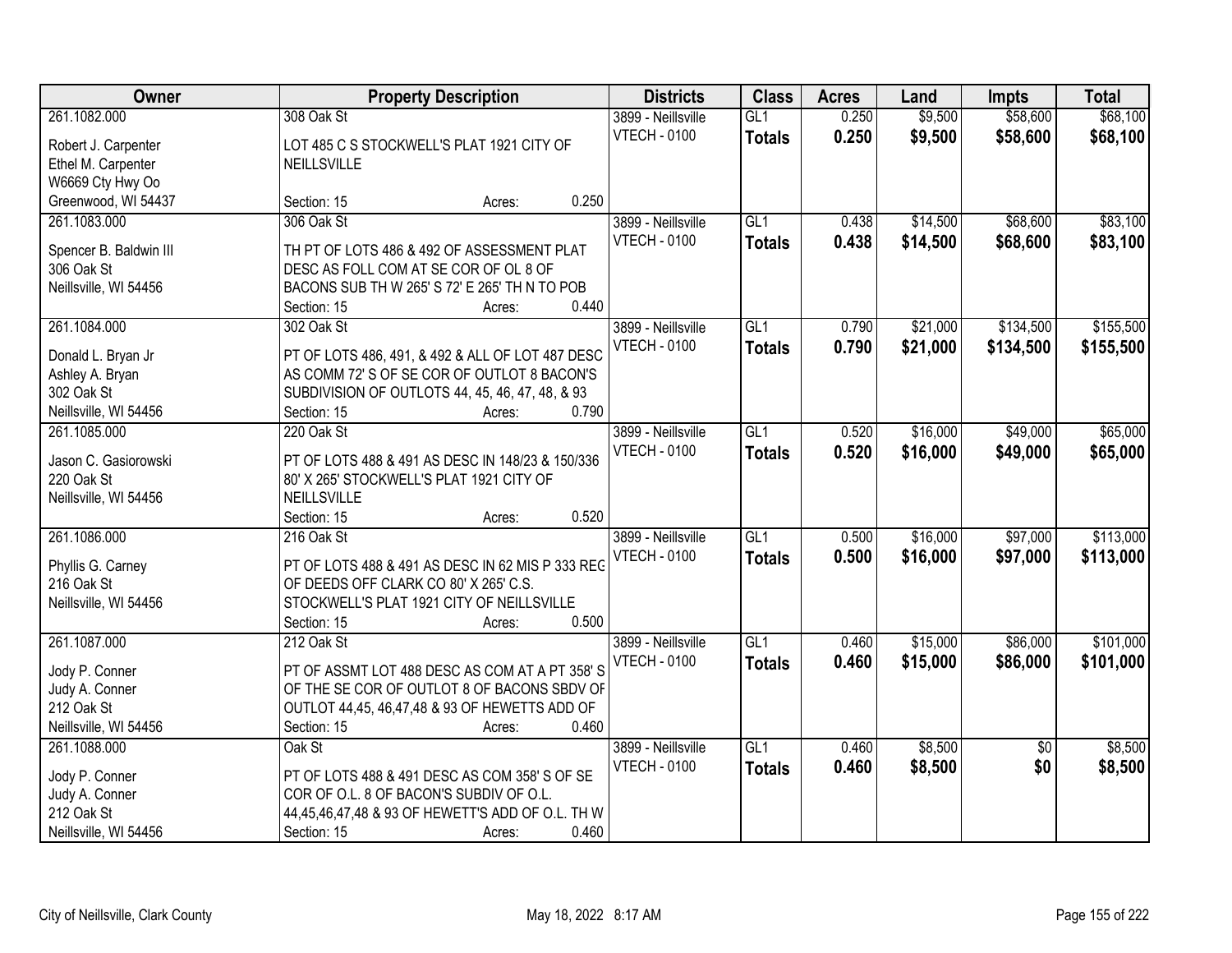| Owner                   | <b>Property Description</b>                        | <b>Districts</b>    | <b>Class</b>    | <b>Acres</b> | Land            | Impts           | <b>Total</b>     |
|-------------------------|----------------------------------------------------|---------------------|-----------------|--------------|-----------------|-----------------|------------------|
| 261.1089.000            | 2nd St                                             | 3899 - Neillsville  | EL4             | 0.140        | $\overline{50}$ | $\overline{50}$ | \$0              |
| United Church of Christ | THAT PT OF LOT 488 CS STOCKWELL'S PLAT DES         | <b>VTECH - 0100</b> | <b>Totals</b>   | 0.140        | \$0             | \$0             | \$0              |
| 515 W 2nd St            | AS: COM AT A PT 62.5' N & 215' W OF SW COR OF      |                     |                 |              |                 |                 |                  |
| PO Box 6                | BLK 3, BACON'S SUB OF LTS 44, 45, 46, 47, 48 & 93  |                     |                 |              |                 |                 |                  |
| Neillsville, WI 54456   | 0.140<br>Section: 15<br>Acres:                     |                     |                 |              |                 |                 |                  |
| 261.1089.001            | 206 Oak St                                         | 3899 - Neillsville  | GL1             | 0.340        | \$11,500        | \$92,300        | \$103,800        |
|                         |                                                    | <b>VTECH - 0100</b> | <b>Totals</b>   | 0.340        | \$11,500        | \$92,300        | \$103,800        |
| David M. Becker         | TH PT OF ASMT LOT 488 OF ASSESSMENT PLAT           |                     |                 |              |                 |                 |                  |
| Sue A. Becker           | DES AS: COM AT A PT 60' W & 62.5' N OF SW COR OF   |                     |                 |              |                 |                 |                  |
| 206 Oak St              | BLK 3 BACON'S SUBD OF LOTS 44, 45, 46, 47, 48 & 93 |                     |                 |              |                 |                 |                  |
| Neillsville, WI 54456   | 0.340<br>Section: 15<br>Acres:                     |                     |                 |              |                 |                 |                  |
| 261.1090.000            | 200 Oak St                                         | 3899 - Neillsville  | GL <sub>1</sub> | 0.200        | \$7,500         | \$66,100        | \$73,600         |
| Mark A. Schoengarth     | N 62.5' OF E 142' OF ASSM'T LOT 489 C.S.           | <b>VTECH - 0100</b> | <b>Totals</b>   | 0.200        | \$7,500         | \$66,100        | \$73,600         |
| Lynette Schoengarth     | STOCKWELL'S PLAT 1921 CITY OF NEILLSVILLE          |                     |                 |              |                 |                 |                  |
| 200 Oak St              |                                                    |                     |                 |              |                 |                 |                  |
| Neillsville, WI 54456   | 0.200<br>Section: 15<br>Acres:                     |                     |                 |              |                 |                 |                  |
| 261.1091.000            | W 2nd St                                           | 3899 - Neillsville  | EL4             | 1.895        | \$0             | \$0             | \$0              |
|                         |                                                    | <b>VTECH - 0100</b> | <b>Totals</b>   | 1.895        | \$0             | \$0             | \$0              |
| United Church of Christ | COM AT A PT 295.5' W OF THE SW COR OF BLK 3 OF     |                     |                 |              |                 |                 |                  |
| 515 W 2nd St            | BACONS SUBDIV TH W 235.5' TH N 325' TH E 206' TO   |                     |                 |              |                 |                 |                  |
| PO Box 6                | W/L OF THE FOSTER PROP TH S 170' E 49 1/2' S 92.5  |                     |                 |              |                 |                 |                  |
| Neillsville, WI 54456   | 1.890<br>Section: 15<br>Acres:                     |                     |                 |              |                 |                 |                  |
| 261.1092.000            | Park St                                            | 3899 - Neillsville  | EL4             | 2.303        | $\overline{50}$ | $\overline{50}$ | $\overline{\$0}$ |
| City of Neillsville     | LOT 492 EX TH SOLD TO H HOR- SWILL BY 204/353      | <b>VTECH - 0100</b> | <b>Totals</b>   | 2.303        | \$0             | \$0             | \$0              |
| 106 W Division St       | IN R/D OFF & EX S 80' & EX PCL COMM AT NW COR      |                     |                 |              |                 |                 |                  |
| Neillsville, WI 54456   | OF ASSMT LOT 486 TH W 100' SD LN BG AN EXT OF      |                     |                 |              |                 |                 |                  |
|                         | 2.300<br>Section: 15<br>Acres:                     |                     |                 |              |                 |                 |                  |
| 261.1094.000            | W 4th St                                           | 3899 - Neillsville  | GL1             | 0.300        | \$8,500         | \$500           | \$9,000          |
|                         |                                                    | <b>VTECH - 0100</b> | <b>Totals</b>   | 0.300        | \$8,500         | \$500           | \$9,000          |
| Tony A. Berg            | PT OF LOT 492 COM AT SW COR OF BACON'S             |                     |                 |              |                 |                 |                  |
| 508 W 4th St            | OUTLOT 8 TH N 132' TH W 100' TH S 132' TH E 100'   |                     |                 |              |                 |                 |                  |
| Neillsville, WI 54456   | TO POB C.S. STOCKWELL'S PLAT 1921 CITY OF          |                     |                 |              |                 |                 |                  |
|                         | 0.300<br>Section: 15<br>Acres:                     |                     |                 |              |                 |                 |                  |
| 261.1095.000            | 321 Oak St                                         | 3899 - Neillsville  | GL1             | 0.164        | \$6,000         | \$85,700        | \$91,700         |
| Mark D. Hemp            | W 108' OF LOT 493 C S STOCKWELL'S PLAT 1921        | <b>VTECH - 0100</b> | <b>Totals</b>   | 0.164        | \$6,000         | \$85,700        | \$91,700         |
| Linda L. Hemp           | CITY OF NEILLSVILLE                                |                     |                 |              |                 |                 |                  |
| 321 Oak St              |                                                    |                     |                 |              |                 |                 |                  |
| Neillsville, WI 54456   | 0.160<br>Section: 15<br>Acres:                     |                     |                 |              |                 |                 |                  |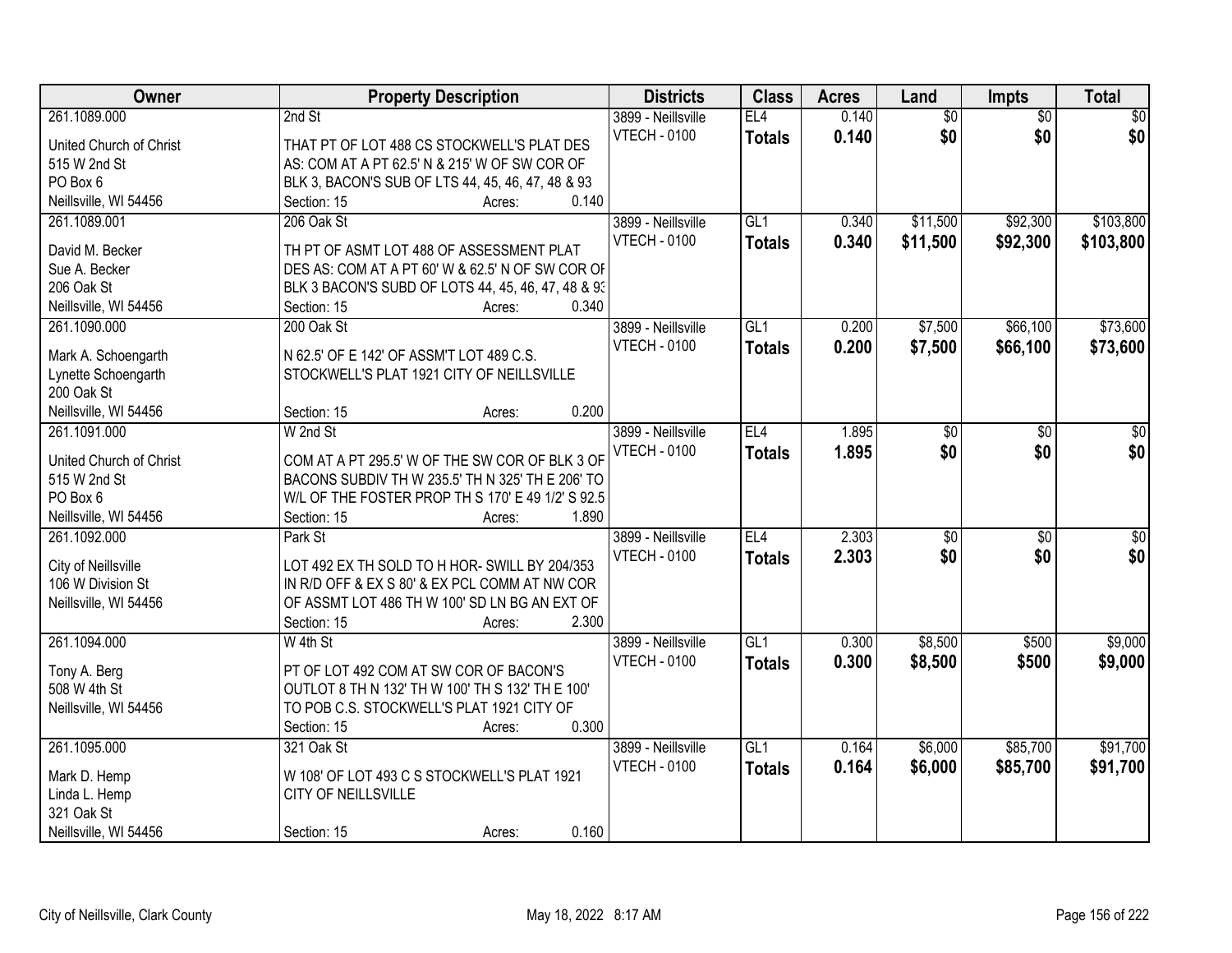| Owner                            |                                                                | <b>Property Description</b> |       | <b>Districts</b>                          | <b>Class</b>         | <b>Acres</b>   | Land               | <b>Impts</b>         | <b>Total</b>         |
|----------------------------------|----------------------------------------------------------------|-----------------------------|-------|-------------------------------------------|----------------------|----------------|--------------------|----------------------|----------------------|
| 261.1096.000<br>Leroy L. Katcher | 410 W 4th St<br>ASSMT LOT 494 & E 24' OF ASSMT LOT 493 & W 26' |                             |       | 3899 - Neillsville<br><b>VTECH - 0100</b> | GL1<br><b>Totals</b> | 0.240<br>0.240 | \$9,000<br>\$9,000 | \$85,600<br>\$85,600 | \$94,600<br>\$94,600 |
| Marilyn K. Katcher               | OF ASSMT LOT 504 C S STOCKWELL'S PLAT 1921                     |                             |       |                                           |                      |                |                    |                      |                      |
| 207   Ave                        | CITY OF NEILLSVILLE                                            |                             |       |                                           |                      |                |                    |                      |                      |
| Vinton, IA 52349                 | Section: 15                                                    | Acres:                      | 0.240 |                                           |                      |                |                    |                      |                      |
| 261.1097.000                     | 317 Oak St                                                     |                             |       | 3899 - Neillsville                        | GL1                  | 0.200          | \$7,500            | \$43,300             | \$50,800             |
|                                  |                                                                |                             |       | <b>VTECH - 0100</b>                       | <b>Totals</b>        | 0.200          | \$7,500            | \$43,300             | \$50,800             |
| Mark D. Hemp                     | LOT 495 C S STOCKWELL'S PLAT 1921 CITY OF                      |                             |       |                                           |                      |                |                    |                      |                      |
| Linda L. Hemp                    | <b>NEILLSVILLE</b>                                             |                             |       |                                           |                      |                |                    |                      |                      |
| 321 Oak St                       |                                                                |                             |       |                                           |                      |                |                    |                      |                      |
| Neillsville, WI 54456            | Section: 15                                                    | Acres:                      | 0.200 |                                           |                      |                |                    |                      |                      |
| 261.1098.000                     | 313 Oak St                                                     |                             |       | 3899 - Neillsville                        | GL1                  | 0.250          | \$9,500            | \$89,500             | \$99,000             |
| Linda K. Rogus et al             | W 1/2 OF LOT 497 & ALL OF LOT 496 C S                          |                             |       | <b>VTECH - 0100</b>                       | <b>Totals</b>        | 0.250          | \$9,500            | \$89,500             | \$99,000             |
| c/o Ronald D. Rogus              | STOCKWELL'S PLAT 1921 CITY OF NEILLSVILLE                      |                             |       |                                           |                      |                |                    |                      |                      |
| 313 Oak St                       |                                                                |                             |       |                                           |                      |                |                    |                      |                      |
| Neillsville, WI 54456            | Section: 15                                                    | Acres:                      | 0.250 |                                           |                      |                |                    |                      |                      |
| 261.1099.000                     | 312 Clay St                                                    |                             |       | 3899 - Neillsville                        | $\overline{GL1}$     | 0.030          | \$1,000            | \$0                  | \$1,000              |
|                                  |                                                                |                             |       | <b>VTECH - 0100</b>                       | <b>Totals</b>        | 0.030          | \$1,000            | \$0                  | \$1,000              |
| John E. Hammond                  | E 33' OF N 40' OF LOT 497 C. S. STOCKWELL'S PLAT               |                             |       |                                           |                      |                |                    |                      |                      |
| Theresa M. Hammond               | 1921 CITY OF NEILLSVILLE                                       |                             |       |                                           |                      |                |                    |                      |                      |
| 312 Clay St                      |                                                                |                             |       |                                           |                      |                |                    |                      |                      |
| Neillsville, WI 54456            | Section: 15                                                    | Acres:                      | 0.030 |                                           |                      |                |                    |                      |                      |
| 261.1100.000                     | 205 Oak St                                                     |                             |       | 3899 - Neillsville                        | $\overline{GL1}$     | 0.210          | \$8,000            | \$59,000             | \$67,000             |
| Nancy L. Tock                    | LOT 498 C. S. STOCKWELL'S PLAT 1921 CITY OF                    |                             |       | <b>VTECH - 0100</b>                       | <b>Totals</b>        | 0.210          | \$8,000            | \$59,000             | \$67,000             |
| 205 Oak St                       | NEILLSVILLE                                                    |                             |       |                                           |                      |                |                    |                      |                      |
| Neillsville, WI 54456            |                                                                |                             |       |                                           |                      |                |                    |                      |                      |
|                                  | Section: 15                                                    | Acres:                      | 0.210 |                                           |                      |                |                    |                      |                      |
| 261.1102.000                     | 214 Clay St                                                    |                             |       | 3899 - Neillsville                        | GL1                  | 0.405          | \$13,500           | \$104,100            | \$117,600            |
|                                  |                                                                |                             |       | <b>VTECH - 0100</b>                       | <b>Totals</b>        | 0.405          | \$13,500           | \$104,100            | \$117,600            |
| Gilbert B. Williams              | LOT 500 C S STOCKWELL'S PLAT 1921 CITY OF                      |                             |       |                                           |                      |                |                    |                      |                      |
| Diane M. Williams                | NEILLSVILLE                                                    |                             |       |                                           |                      |                |                    |                      |                      |
| 214 Clay St                      |                                                                |                             |       |                                           |                      |                |                    |                      |                      |
| Neillsville, WI 54456            | Section: 15                                                    | Acres:                      | 0.410 |                                           |                      |                |                    |                      |                      |
| 261.1103.000                     | 218 Clay St                                                    |                             |       | 3899 - Neillsville                        | GL1                  | 0.350          | \$12,000           | \$155,400            | \$167,400            |
| Christopher A. Keller            | LOT 501 ASSESSMENT PLAT CITY OF NEILLSVILLE                    |                             |       | <b>VTECH - 0100</b>                       | <b>Totals</b>        | 0.350          | \$12,000           | \$155,400            | \$167,400            |
| Nicole R. Keller                 |                                                                |                             |       |                                           |                      |                |                    |                      |                      |
| 218 Clay St                      |                                                                |                             |       |                                           |                      |                |                    |                      |                      |
| Neillsville, WI 54456            | Section: 15                                                    | Acres:                      | 0.350 |                                           |                      |                |                    |                      |                      |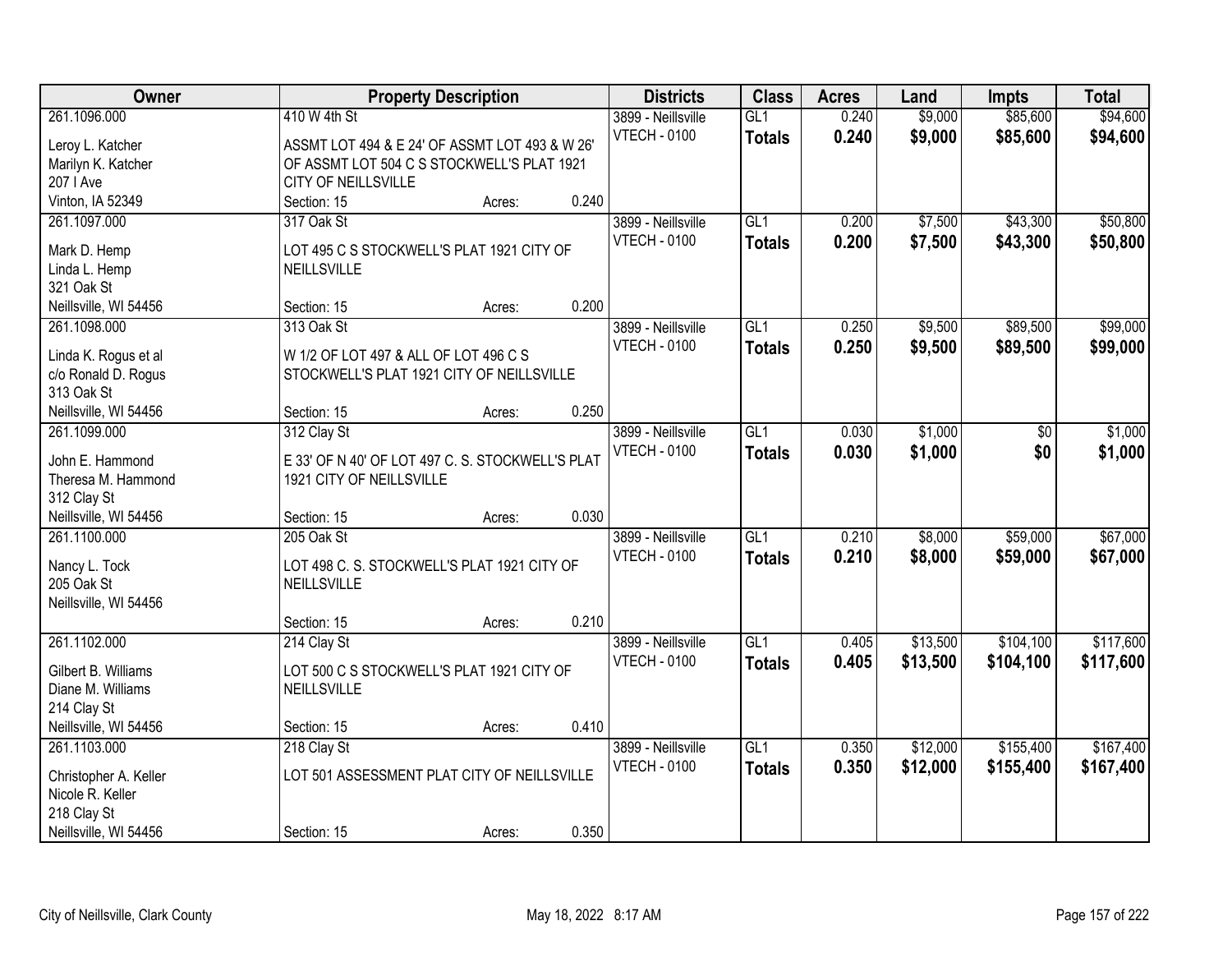| Owner                                                                                        | <b>Property Description</b>                                                                                                                                           |        |       | <b>Districts</b>                          | <b>Class</b>         | <b>Acres</b>   | Land                 | <b>Impts</b>           | <b>Total</b>           |
|----------------------------------------------------------------------------------------------|-----------------------------------------------------------------------------------------------------------------------------------------------------------------------|--------|-------|-------------------------------------------|----------------------|----------------|----------------------|------------------------|------------------------|
| 261.1104.000<br>Karen Kuchenbecker<br>300 Clay St<br>Neillsville, WI 54456                   | 300 Clay St<br>LOT 502 C S STOCKWELL'S PLAT 1921 CITY OF<br>NEILLSVILLE                                                                                               |        |       | 3899 - Neillsville<br><b>VTECH - 0100</b> | GL1<br><b>Totals</b> | 0.250<br>0.250 | \$9,500<br>\$9,500   | \$110,600<br>\$110,600 | \$120,100<br>\$120,100 |
|                                                                                              | Section: 15                                                                                                                                                           | Acres: | 0.250 |                                           |                      |                |                      |                        |                        |
| 261.1105.000<br>John E. Hammond<br>Theresa M. Hammond<br>312 Clay St                         | 312 Clay St<br>LOT 503 C S STOCKWELL'S PLAT 1921 CITY OF<br>NEILLSVILLE                                                                                               |        |       | 3899 - Neillsville<br><b>VTECH - 0100</b> | GL1<br><b>Totals</b> | 0.200<br>0.200 | \$7,500<br>\$7,500   | \$123,400<br>\$123,400 | \$130,900<br>\$130,900 |
| Neillsville, WI 54456                                                                        | Section: 15                                                                                                                                                           | Acres: | 0.200 |                                           |                      |                |                      |                        |                        |
| 261.1106.000<br>James M. Marshall<br>Autumn M. Marshall<br>318 Clay St                       | 318 Clay St<br>LOT 504 EX W 26' C S STOCKWELL'S PLAT 1921 CITY<br>OF NEILSLVILLE                                                                                      |        |       | 3899 - Neillsville<br><b>VTECH - 0100</b> | GL1<br><b>Totals</b> | 0.321<br>0.321 | \$11,000<br>\$11,000 | \$68,200<br>\$68,200   | \$79,200<br>\$79,200   |
| Neillsville, WI 54456                                                                        | Section: 15                                                                                                                                                           | Acres: | 0.320 |                                           |                      |                |                      |                        |                        |
| 261.1107.000<br>Katherine L. Stamp<br>Carrie L. Stamp<br>215 Clay St                         | 215 Clay St<br>LOT 505 ASSESSMENT PLAT CITY OF NEILLSVILLE                                                                                                            |        |       | 3899 - Neillsville<br><b>VTECH - 0100</b> | GL1<br><b>Totals</b> | 0.269<br>0.269 | \$10,000<br>\$10,000 | \$73,400<br>\$73,400   | \$83,400<br>\$83,400   |
| Neillsville, WI 54456                                                                        | Section: 15                                                                                                                                                           | Acres: | 0.270 |                                           |                      |                |                      |                        |                        |
| 261.1108.000<br>Joshua L. Egland<br>Nicole K. Egland<br>209 Clay St<br>Neillsville, WI 54456 | 209 Clay St<br>LOT 506 & PT OF LOT 509 DESC AS COM AT PT 7 1/2<br>S OF NW COR OF S 1/2 OF LOT 4 BACONS SUBDIV<br>OF LOTS 44-48 & 93 OF HEWETT'S ADD OF<br>Section: 15 | Acres: | 0.340 | 3899 - Neillsville<br><b>VTECH - 0100</b> | GL1<br><b>Totals</b> | 0.337<br>0.337 | \$11,500<br>\$11,500 | \$120,800<br>\$120,800 | \$132,300<br>\$132,300 |
| 261.1109.000<br>Glenn C. Slenczka<br>202 Grand Ave<br>Neillsville, WI 54456                  | 202 Grand Ave<br>LOT 507 EXC W 100' ASSESSMENT PLAT CITY OF<br><b>NEILLSVILLE</b><br>Section: 15                                                                      | Acres: | 0.270 | 3899 - Neillsville<br><b>VTECH - 0100</b> | GL1<br><b>Totals</b> | 0.270<br>0.270 | \$10,000<br>\$10,000 | \$58,000<br>\$58,000   | \$68,000<br>\$68,000   |
| 261.1110.000<br>Nauertz Rev Living Trust, T & E<br>311 W 2nd St<br>Neillsville, WI 54456     | 311 W 2nd St<br>W 100' OF LOT 507 EX W 7' & E 57.5' OF W 97.5' OF<br>LOT # 508 C S STOCKWELL'S PLAT 1921 CITY OF<br>NEILLSVILLE<br>Section: 15                        | Acres: | 0.290 | 3899 - Neillsville<br><b>VTECH - 0100</b> | GL1<br><b>Totals</b> | 0.290<br>0.290 | \$10,500<br>\$10,500 | \$82,300<br>\$82,300   | \$92,800<br>\$92,800   |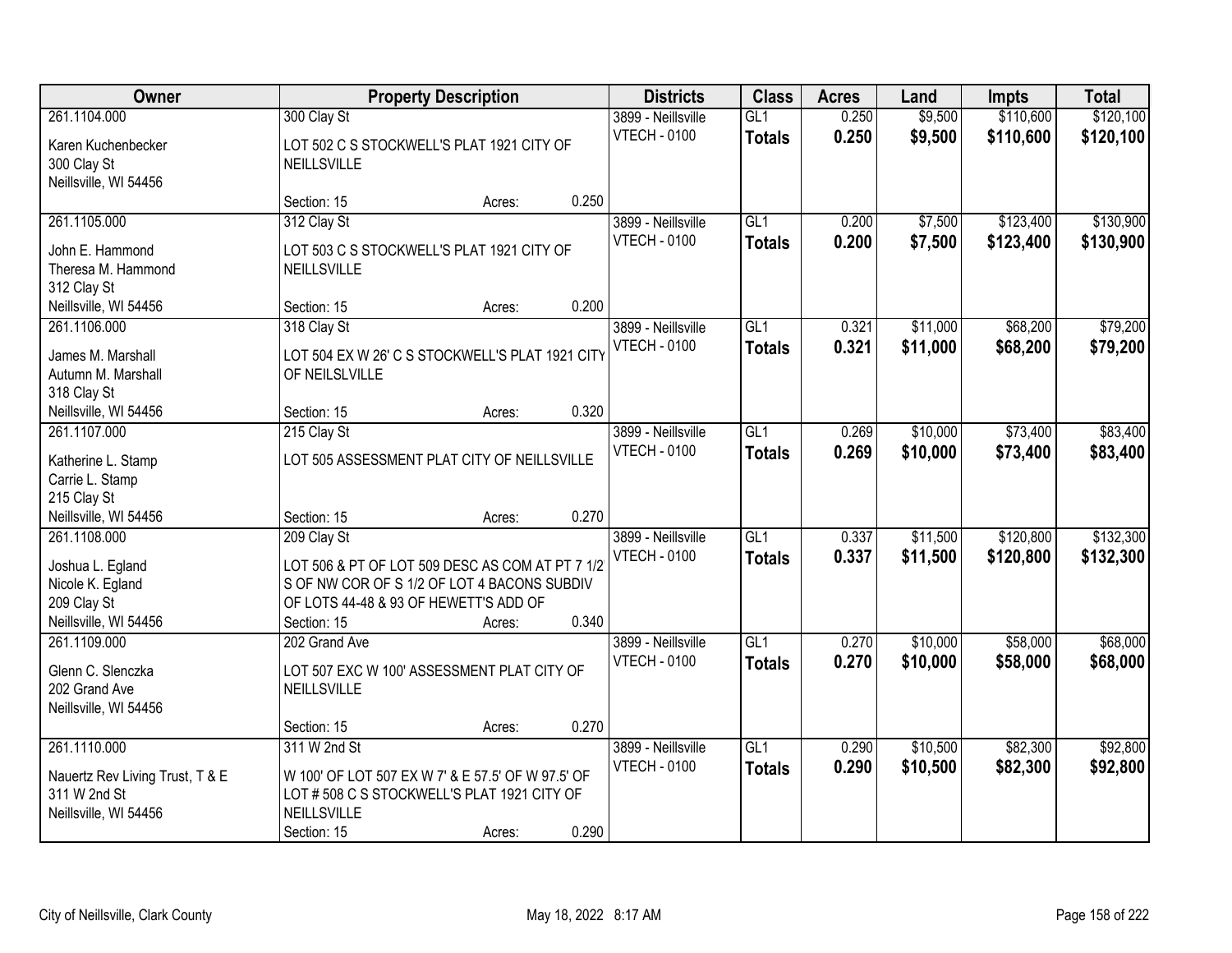| <b>Owner</b>                         |                                      | <b>Property Description</b>                         |       |                     | <b>Class</b>  | <b>Acres</b> | Land     | <b>Impts</b>    | <b>Total</b> |
|--------------------------------------|--------------------------------------|-----------------------------------------------------|-------|---------------------|---------------|--------------|----------|-----------------|--------------|
| 261.1111.000                         | 204 Grand Ave                        |                                                     |       | 3899 - Neillsville  | GL1           | 0.320        | \$11,000 | \$56,900        | \$67,900     |
| Mildred A. Humphrey                  |                                      | LOT 508 EX W 40' OF S 75.5' & EX E 57.5' OF W 97.5' |       | <b>VTECH - 0100</b> | <b>Totals</b> | 0.320        | \$11,000 | \$56,900        | \$67,900     |
| 204 Grand Ave                        |                                      | S STOCKWELL'S PLAT 1921 CITY OF NEILLSVILLE         |       |                     |               |              |          |                 |              |
| Neillsville, WI 54456                |                                      |                                                     |       |                     |               |              |          |                 |              |
|                                      | Section: 15                          | Acres:                                              | 0.320 |                     |               |              |          |                 |              |
| 261.1112.000                         | 205 Clay St                          |                                                     |       | 3899 - Neillsville  | GL1           | 0.070        | \$2,500  | \$0             | \$2,500      |
| Zachary P. Opelt                     |                                      | W 40' OF S 75 1/2' OF N 82.5' OF ASSMT LOT 508 CS   |       | <b>VTECH - 0100</b> | <b>Totals</b> | 0.070        | \$2,500  | \$0             | \$2,500      |
| Paige M. Opelt                       |                                      | STOCKWELLS PLAT 1921 CITY OF NEILLSVILLE            |       |                     |               |              |          |                 |              |
| 205 Clay St                          |                                      |                                                     |       |                     |               |              |          |                 |              |
| Neillsville, WI 54456                | Section: 15                          | Acres:                                              | 0.070 |                     |               |              |          |                 |              |
| 261.1113.000                         | 210 Grand Ave                        |                                                     |       | 3899 - Neillsville  | GL1           | 0.420        | \$14,000 | \$123,300       | \$137,300    |
|                                      |                                      |                                                     |       | <b>VTECH - 0100</b> | <b>Totals</b> | 0.420        | \$14,000 | \$123,300       | \$137,300    |
| Stephanie Dayton                     |                                      | E 185' OF N 7' OF LOT 2 & E 185' OF S 92' OF LOT 3  |       |                     |               |              |          |                 |              |
| Noah Rymenams                        |                                      | BLK 4 BACONS SUBDIV OF LOTS 44, 45, 46, 47, 48 &    |       |                     |               |              |          |                 |              |
| 210 Grand Ave                        |                                      | 93 OF HEWETTS ADD OF O.L. BG PT OF ASSMT 509        |       |                     |               |              |          |                 |              |
| Neillsville, WI 54456                | Section: 15                          | Acres:                                              | 0.420 |                     |               |              |          |                 |              |
| 261.1114.000                         | 204 E 5th St                         |                                                     |       | 3899 - Neillsville  | GL1           | 0.159        | \$6,000  | \$82,700        | \$88,700     |
| Sarah E. Boyer                       |                                      | LOT 510 C S STOCKWELL'S PLAT 1921 CITY OF           |       | <b>VTECH - 0100</b> | <b>Totals</b> | 0.159        | \$6,000  | \$82,700        | \$88,700     |
| Jason A. Boyer                       | NEILLSVILLE                          |                                                     |       |                     |               |              |          |                 |              |
| 204 E 5th St                         |                                      |                                                     |       |                     |               |              |          |                 |              |
| Neillsville, WI 54456                | Section: 14                          | Acres:                                              | 0.160 |                     |               |              |          |                 |              |
| 261.1115.000                         | 202 E 5th St                         |                                                     |       | 3899 - Neillsville  | GL2           | 0.244        | \$21,500 | \$125,400       | \$146,900    |
|                                      |                                      |                                                     |       | <b>VTECH - 0100</b> | <b>Totals</b> | 0.244        | \$21,500 | \$125,400       | \$146,900    |
| C & R Ystad, LLC                     |                                      | LOT 511 ASSESSMENT PLAT CITY OF NEILLSVILLE         |       |                     |               |              |          |                 |              |
| 158 E Fourth St Apt 1                |                                      |                                                     |       |                     |               |              |          |                 |              |
| Neillsville, WI 54456                |                                      |                                                     |       |                     |               |              |          |                 |              |
|                                      | Section: 14                          | Acres:                                              | 0.240 |                     |               |              |          |                 |              |
| 261.1116.000                         | 446 Court St                         |                                                     |       | 3899 - Neillsville  | GL2           | 0.080        | \$7,000  | \$62,900        | \$69,900     |
| <b>Foster Real Property Holdings</b> |                                      | LOT 512 EX S 44' C S STOCKWELL'S PLAT 1921 CITY     |       | <b>VTECH - 0100</b> | <b>Totals</b> | 0.080        | \$7,000  | \$62,900        | \$69,900     |
| LLC                                  | OF NEILLSVILLE                       |                                                     |       |                     |               |              |          |                 |              |
| N4585 Cawley Ave                     |                                      |                                                     |       |                     |               |              |          |                 |              |
| Neillsville, WI 54456                | Section: 14                          | Acres:                                              | 0.080 |                     |               |              |          |                 |              |
| 261.1117.000                         | 446 Court St                         |                                                     |       | 3899 - Neillsville  | GL2           | 0.070        | \$6,000  | $\overline{50}$ | \$6,000      |
| <b>Foster Real Property Holdings</b> |                                      | S 44' OF LOT 46 BLK 6 O'NEILLS 2ND ADD OR PT LOT    |       | <b>VTECH - 0100</b> | <b>Totals</b> | 0.070        | \$6,000  | \$0             | \$6,000      |
| <b>LLC</b>                           | 512 C S STOCWELL'S PLAT 1921 CITY OF |                                                     |       |                     |               |              |          |                 |              |
| N4585 Cawley Ave                     | <b>NEILLSVILLE</b>                   |                                                     |       |                     |               |              |          |                 |              |
|                                      |                                      |                                                     |       |                     |               |              |          |                 |              |
| Neillsville, WI 54456                | Section: 14                          | Acres:                                              | 0.070 |                     |               |              |          |                 |              |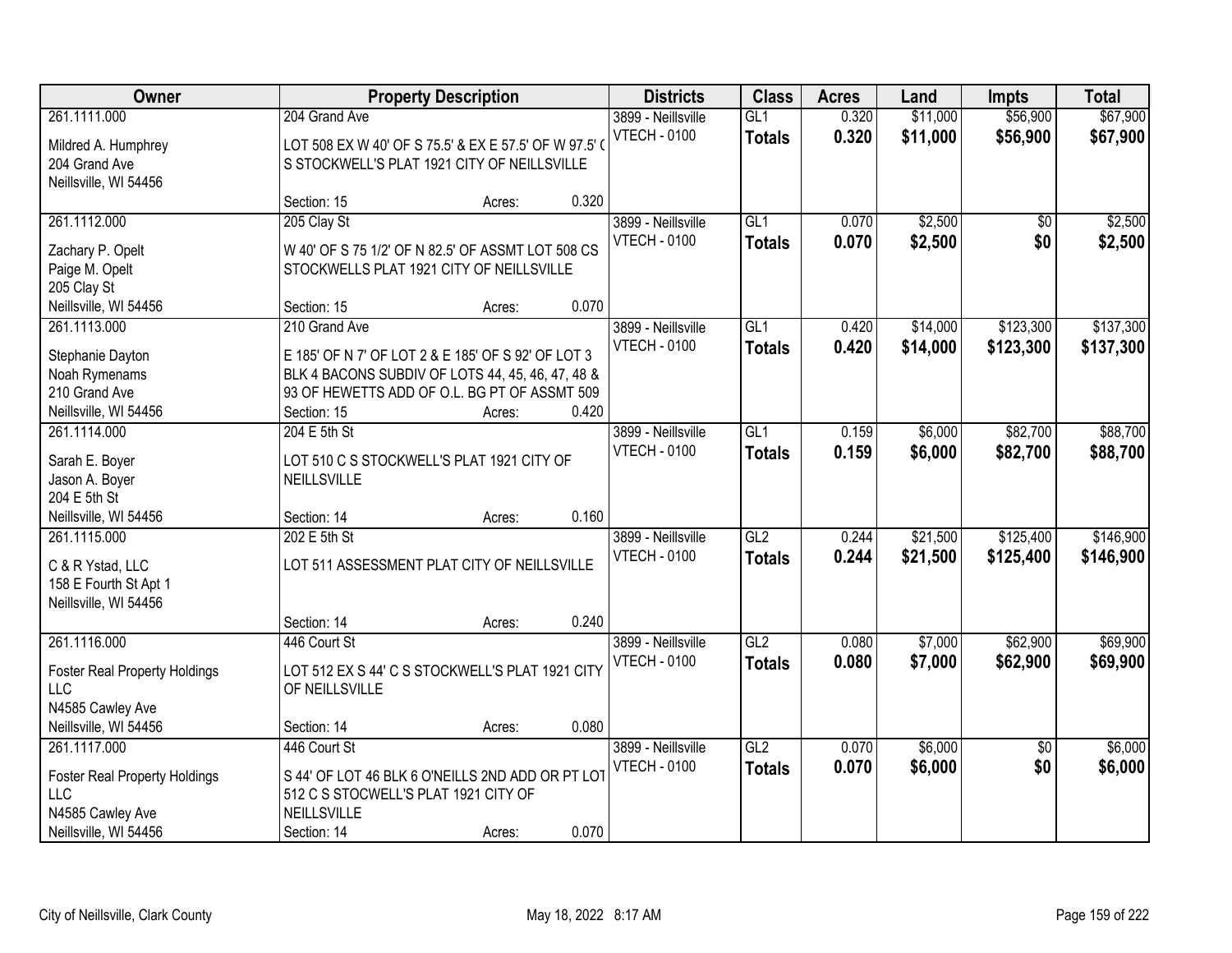| Owner                                                                                          | <b>Property Description</b>                                                               | <b>Districts</b> | <b>Class</b> | <b>Acres</b>                              | Land                             | <b>Impts</b>   | <b>Total</b>           |                        |                         |
|------------------------------------------------------------------------------------------------|-------------------------------------------------------------------------------------------|------------------|--------------|-------------------------------------------|----------------------------------|----------------|------------------------|------------------------|-------------------------|
| 261.1118.000<br>Bruce A. Davis<br>Cynthia A. Davis<br>154 E 5th St                             | 154 E 5th St<br>LOT 513 C S STOCKWELL'S PLAT 1921 CITY OF<br><b>NEILLSVILLE</b>           |                  |              | 3899 - Neillsville<br><b>VTECH - 0100</b> | GL2<br><b>Totals</b>             | 0.050<br>0.050 | \$4,500<br>\$4,500     | \$37,600<br>\$37,600   | \$42,100<br>\$42,100    |
| Neillsville, WI 54456                                                                          | Section: 14                                                                               | Acres:           | 0.050        |                                           |                                  |                |                        |                        |                         |
| 261.1119.000<br>James F. Bogart<br>Charlotte Bogart<br>134 E 5th St                            | 134 E 5th St<br>LOT 514 ASSESSMENT PLAT CITY OF NEILLSVILLE                               |                  |              | 3899 - Neillsville<br><b>VTECH - 0100</b> | GL1<br><b>Totals</b>             | 0.168<br>0.168 | \$14,500<br>\$14,500   | \$82,300<br>\$82,300   | \$96,800<br>\$96,800    |
| Neillsville, WI 54456                                                                          | Section: 14                                                                               | Acres:           | 0.170        |                                           |                                  |                |                        |                        |                         |
| 261.1120.000<br>Garden Valley Investments, LLC<br>N10595 Townhouse Rd<br>Alma Center, WI 54611 | 126 E 5th St<br>LOT 515 C S STOCKWELL'S PLAT 1921 CITY OF<br>NEILLSVILLE                  |                  |              | 3899 - Neillsville<br><b>VTECH - 0100</b> | GL2<br><b>Totals</b>             | 0.101<br>0.101 | \$9,000<br>\$9,000     | \$1,300<br>\$1,300     | \$10,300<br>\$10,300    |
|                                                                                                | Section: 14                                                                               | Acres:           | 0.100        |                                           |                                  |                |                        |                        |                         |
| 261.1121.000<br>City of Neillsville<br>106 W Division St<br>Neillsville, WI 54456              | 106 E 5th St<br>LOT 516 C S STOCKWELL'S PLAT 1921 CITY OF<br><b>NEILLSVILLE</b>           |                  |              | 3899 - Neillsville<br><b>VTECH - 0100</b> | EL <sub>4</sub><br><b>Totals</b> | 0.082<br>0.082 | \$0<br>\$0             | \$0<br>\$0             | \$0<br>\$0              |
|                                                                                                | Section: 14                                                                               | Acres:           | 0.080        |                                           |                                  |                |                        |                        |                         |
| 261.1122.000<br>City of Neillsville<br>106 W Division St<br>Neillsville, WI 54456              | 104 E 5th St<br>LOT 517 EX S 30' C S STOCKWELL'S PLAT 1921 CITY<br>OF NEILLSVILLE         |                  |              | 3899 - Neillsville<br><b>VTECH - 0100</b> | EL4<br><b>Totals</b>             | 0.040<br>0.040 | $\overline{50}$<br>\$0 | $\overline{50}$<br>\$0 | $\overline{50}$<br>\$0  |
|                                                                                                | Section: 14                                                                               | Acres:           | 0.040        |                                           |                                  |                |                        |                        |                         |
| 261.1123.000<br>City of Neillsville<br>106 W Division St<br>Neillsville, WI 54456              | 104 E 5th St<br>S 30' OF ASSMT LOT 517 C. S. STOCKWELL'S PLAT<br>1921 CITY OF NEILLSVILLE |                  |              | 3899 - Neillsville<br><b>VTECH - 0100</b> | EL4<br><b>Totals</b>             | 0.012<br>0.012 | $\overline{50}$<br>\$0 | $\overline{50}$<br>\$0 | $\overline{\$0}$<br>\$0 |
|                                                                                                | Section: 14                                                                               | Acres:           | 0.010        |                                           |                                  |                |                        |                        |                         |
| 261.1124.000<br>City of Neillsville<br>106 W Division St<br>Neillsville, WI 54456              | 102 E 5th St<br>LOT 518 C S STOCKWELL'S PLAT 1921 CITY OF<br>NEILLSVILLE<br>Section: 14   | Acres:           | 0.160        | 3899 - Neillsville<br><b>VTECH - 0100</b> | EL4<br><b>Totals</b>             | 0.156<br>0.156 | \$0<br>\$0             | $\overline{50}$<br>\$0 | $\overline{50}$<br>\$0  |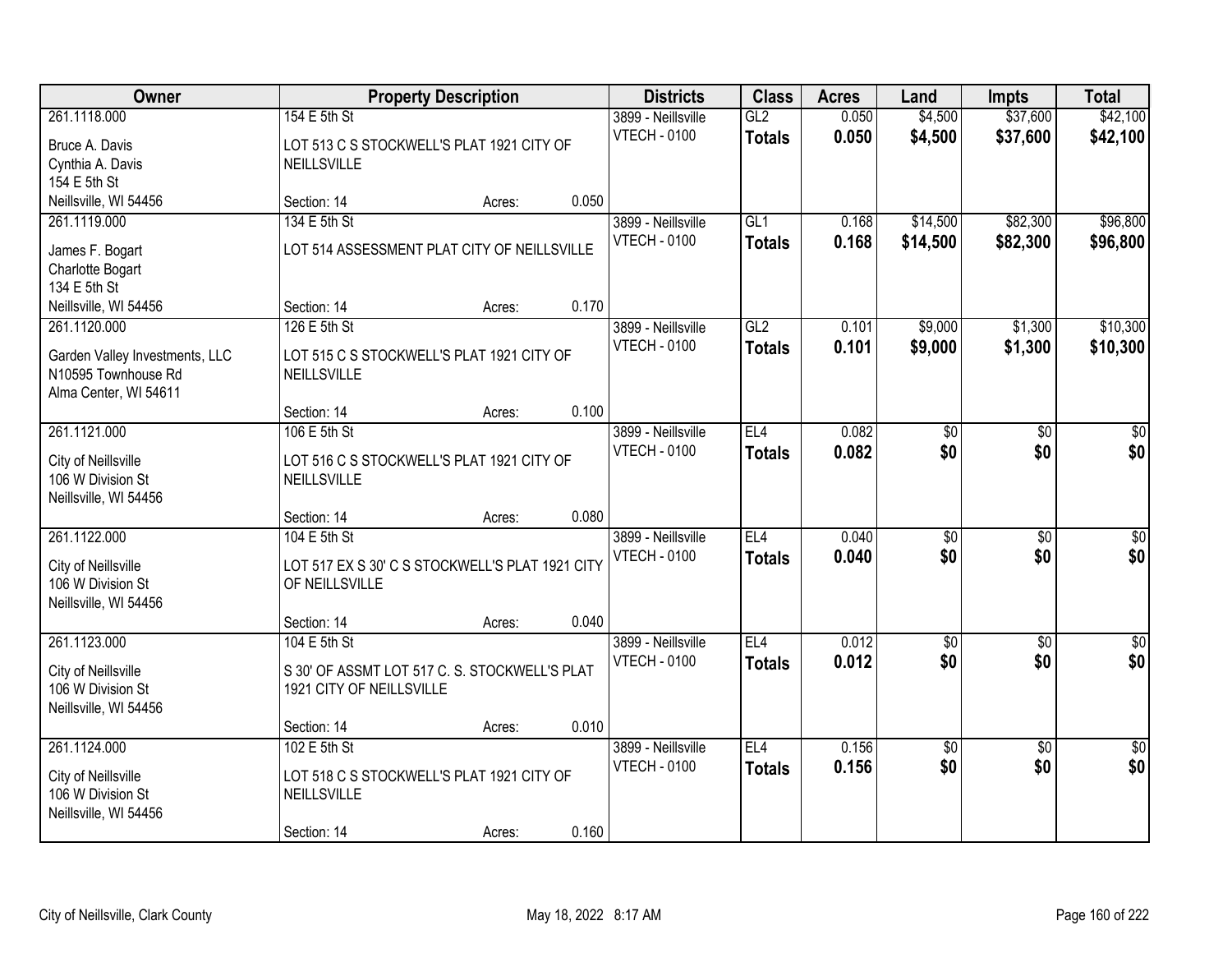| Owner                                                                                           | <b>Property Description</b>                                                                       |        |       | <b>Districts</b>                          | <b>Class</b>         | <b>Acres</b>               | Land                   | <b>Impts</b>           | <b>Total</b>           |
|-------------------------------------------------------------------------------------------------|---------------------------------------------------------------------------------------------------|--------|-------|-------------------------------------------|----------------------|----------------------------|------------------------|------------------------|------------------------|
| 261.1125.000<br>City of Neillsville<br>106 W Division St<br>Neillsville, WI 54456               | 102 E 5th St<br>LOT 519 C S STOCKWELL'S PLAT 1921 CITY OF<br><b>NEILLSVILLE</b>                   |        |       | 3899 - Neillsville<br><b>VTECH - 0100</b> | EL4<br><b>Totals</b> | 0.059<br>0.059             | $\overline{60}$<br>\$0 | $\overline{50}$<br>\$0 | \$0<br>\$0             |
|                                                                                                 | Section: 14                                                                                       | Acres: | 0.050 |                                           |                      |                            |                        |                        |                        |
| 261.1126.000                                                                                    | 450 Hewett St                                                                                     |        |       | 3899 - Neillsville                        | GL2                  | 0.128                      | \$15,500               | \$119,900              | \$135,400              |
| Jane E. Emling<br>450 Hewett St<br>Neillsville, WI 54456                                        | LOT 520 C.S. STOCKWELL'S PLAT 1921 CITY OF<br>NEILLSVILLE #1127 ASSESSED HERE                     |        |       | <b>VTECH - 0100</b>                       | <b>Totals</b>        | 0.128                      | \$15,500               | \$119,900              | \$135,400              |
|                                                                                                 | Section: 14                                                                                       | Acres: | 0.040 |                                           |                      |                            |                        |                        |                        |
| 261.1127.000<br>Jane E. Emling<br>450 Hewett St<br>Neillsville, WI 54456                        | <b>Hewett St</b><br>LOT 521 C.S. STOCKWELL'S PLAT 1921 CITY OF<br>NEILLSVILLE ASSESSED WITH #1126 |        |       | 3899 - Neillsville<br><b>VTECH - 0100</b> |                      | Assessed with 261.1126.000 |                        |                        |                        |
|                                                                                                 | Section: 14                                                                                       | Acres: | 0.044 |                                           |                      |                            |                        |                        |                        |
| 261.1128.000<br>Cobblestone Properties, LLC<br>202 Mulligan Ln                                  | 442 Hewett St<br>LOT 522 C S STOCKWELL'S PLAT 1921 CITY OF<br>NEILLSVILLE                         |        |       | 3899 - Neillsville<br><b>VTECH - 0100</b> | GL2<br><b>Totals</b> | 0.042<br>0.042             | \$8,000<br>\$8,000     | \$82,300<br>\$82,300   | \$90,300<br>\$90,300   |
| Neillsville, WI 54456                                                                           | Section: 14                                                                                       | Acres: | 0.040 |                                           |                      |                            |                        |                        |                        |
| 261.1129.000<br>Cobblestone Properties, LLC<br>202 Mulligan Ln<br>Neillsville, WI 54456         | 432 Hewett St<br>LOT 523 C S STOCKWELL'S PLAT 1921 CITY OF<br><b>NEILLSVILLE</b>                  |        |       | 3899 - Neillsville<br><b>VTECH - 0100</b> | GL2<br><b>Totals</b> | 0.092<br>0.092             | \$17,000<br>\$17,000   | \$105,500<br>\$105,500 | \$122,500<br>\$122,500 |
|                                                                                                 | Section: 14                                                                                       | Acres: | 0.090 |                                           |                      |                            |                        |                        |                        |
| 261.1130.000<br>Emily K. Smith<br>130 W 5th St<br>Neillsville, WI 54456                         | 130 W 5th St<br>LOT 524 C S STOCKWELL'S PLAT 1921 CITY OF<br>NEILLSVILLE                          |        |       | 3899 - Neillsville<br><b>VTECH - 0100</b> | GL2<br><b>Totals</b> | 0.064<br>0.064             | \$12,000<br>\$12,000   | \$63,400<br>\$63,400   | \$75,400<br>\$75,400   |
| 261.1131.000                                                                                    | Section: 14<br>134 W 5th St                                                                       | Acres: | 0.060 | 3899 - Neillsville                        | GL2                  | 0.067                      | \$12,500               | \$36,400               | \$48,900               |
| Over the Top Roofing and Siding, Inc.<br>c/o Over the Top Roofing & Siding, Inc<br>134 W 5th St | LOT 525 ASSESSMENT PLAT CITY OF NEILLSVILLE                                                       |        |       | <b>VTECH - 0100</b>                       | <b>Totals</b>        | 0.067                      | \$12,500               | \$36,400               | \$48,900               |
| Neillsville, WI 54456                                                                           | Section: 14                                                                                       | Acres: | 0.070 |                                           |                      |                            |                        |                        |                        |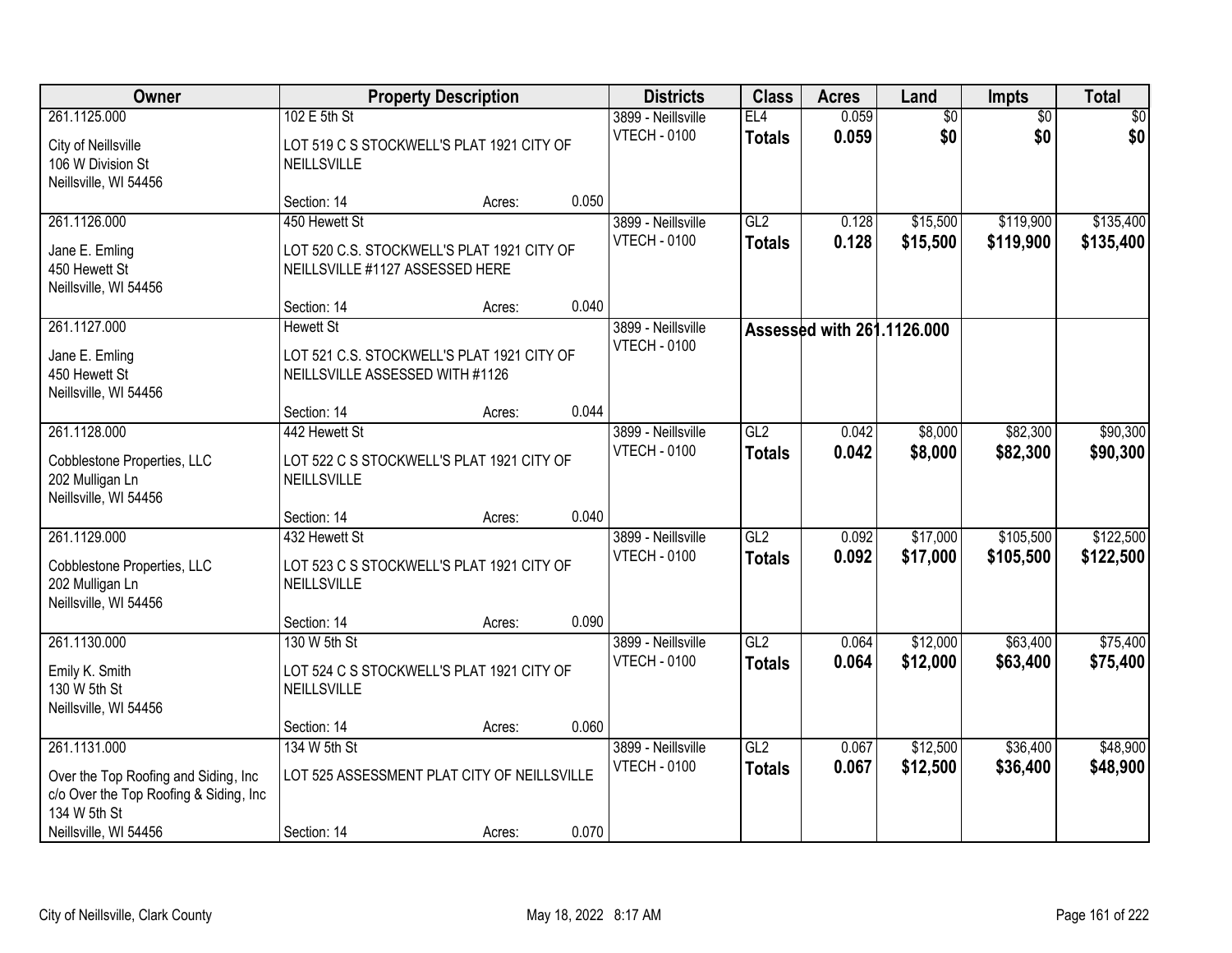| Owner                       | <b>Property Description</b> | <b>Districts</b>                                    | <b>Class</b> | <b>Acres</b>                              | Land             | <b>Impts</b>   | <b>Total</b> |          |          |
|-----------------------------|-----------------------------|-----------------------------------------------------|--------------|-------------------------------------------|------------------|----------------|--------------|----------|----------|
| 261.1132.000                | 140 W 5th St                |                                                     |              | 3899 - Neillsville                        | GL2              | 0.073          | \$13,500     | \$32,500 | \$46,000 |
| Sar W 5th St, LLC           |                             | LOT 526 C S STOCKWELL'S PLAT 1921 CITY OF           |              | <b>VTECH - 0100</b>                       | <b>Totals</b>    | 0.073          | \$13,500     | \$32,500 | \$46,000 |
| 15272 E Hialeah Pl          | NEILLSVILLE                 |                                                     |              |                                           |                  |                |              |          |          |
| Aurora, CO 80015            |                             |                                                     |              |                                           |                  |                |              |          |          |
|                             | Section: 14                 | Acres:                                              | 0.070        |                                           |                  |                |              |          |          |
| 261.1133.000                | 206 W 5th St                |                                                     |              | 3899 - Neillsville<br><b>VTECH - 0100</b> | GL2              | 0.105<br>0.105 | \$4,000      | \$78,000 | \$82,000 |
| <b>Equity Trust Company</b> |                             | ASSMT LOT 527 EX COM AT NE COR OF SD LOT TH         |              |                                           | <b>Totals</b>    |                | \$4,000      | \$78,000 | \$82,000 |
| Gregg R. Scheirman Roth Ira |                             | S 132' TO ALLEY W 40' N 68.5' E 11' N 63.5' TO N/LN |              |                                           |                  |                |              |          |          |
| 15271 Hialeah Pl            |                             | OF SD LOT 527 TH E 29' TO POB ASSESSMENT PLAT       |              |                                           |                  |                |              |          |          |
| Aurora, CO 80015            | Section: 14                 | Acres:                                              | 0.110        |                                           |                  |                |              |          |          |
| 261.1134.000                | 440 West St                 |                                                     |              | 3899 - Neillsville<br><b>VTECH - 0100</b> | GL2              | 0.106          | \$9,500      | \$87,700 | \$97,200 |
| Joan E. Hubing              |                             | PT OF ASSMT LOT 527 COM AT NE COR OF ASSMT          |              |                                           | <b>Totals</b>    | 0.106          | \$9,500      | \$87,700 | \$97,200 |
| 210 E 15th St               |                             | LOT 527 TH RNG S 132' TO ALLEY TH W 40' TH N 68     |              |                                           |                  |                |              |          |          |
| Neillsville, WI 54456       |                             | 1/2' TH E 11' TH N 63 1/2' TO THE N/L OF SD LOT 54  |              |                                           |                  |                |              |          |          |
|                             | Section: 14                 | Acres:                                              | 0.100        |                                           |                  |                |              |          |          |
| 261.1135.000                | W 5th St                    |                                                     |              | 3899 - Neillsville<br><b>VTECH - 0100</b> | GL2              | 0.104          | \$9,000      | \$1,300  | \$10,300 |
| Rentals L. Abl              |                             | LOT 528 C S STOCKWELL'S PLAT 1921 CITY OF           |              |                                           | <b>Totals</b>    | 0.104          | \$9,000      | \$1,300  | \$10,300 |
| c/o Rentals Abl             | <b>NEILLSVILLE</b>          |                                                     |              |                                           |                  |                |              |          |          |
| N9668 Beach Ln              |                             |                                                     |              |                                           |                  |                |              |          |          |
| Merrillan, WI 54754         | Section: 14                 | Acres:                                              | 0.100        |                                           |                  |                |              |          |          |
| 261.1136.000                | 226 W 5th St                |                                                     |              | 3899 - Neillsville                        | $\overline{GL1}$ | 0.100          | \$3,500      | \$73,000 | \$76,500 |
| Stephanie Boyer             |                             | LOT 529 ASSESSMENT PLAT CITY OF NEILLSVILLE         |              | <b>VTECH - 0100</b>                       | <b>Totals</b>    | 0.100          | \$3,500      | \$73,000 | \$76,500 |
| 226 W 5th St                |                             |                                                     |              |                                           |                  |                |              |          |          |
| Neillsville, WI 54456       |                             |                                                     |              |                                           |                  |                |              |          |          |
|                             | Section: 14                 | Acres:                                              | 0.100        |                                           |                  |                |              |          |          |
| 261.1137.000                | 420 West St                 |                                                     |              | 3899 - Neillsville                        | GL1              | 0.089          | \$3,500      | \$29,000 | \$32,500 |
| Rentals L. Abl              |                             | LOT 530 C S STOCKWELL'S PLAT 1921 CITY OF           |              | <b>VTECH - 0100</b>                       | <b>Totals</b>    | 0.089          | \$3,500      | \$29,000 | \$32,500 |
| c/o Rentals Abl             | NEILLSVILLE                 |                                                     |              |                                           |                  |                |              |          |          |
| N9668 Beach Ln              |                             |                                                     |              |                                           |                  |                |              |          |          |
| Merrillan, WI 54754         | Section: 14                 | Acres:                                              | 0.090        |                                           |                  |                |              |          |          |
| 261.1138.000                | 410 West St                 |                                                     |              | 3899 - Neillsville                        | GL1              | 0.121          | \$4,500      | \$12,200 | \$16,700 |
| Hareld V. Heck              |                             | LOT 531 C S STOCKWELL'S PLAT 1921 CITY OF           |              | <b>VTECH - 0100</b>                       | <b>Totals</b>    | 0.121          | \$4,500      | \$12,200 | \$16,700 |
| 410 West St                 | NEILLSVILLE                 |                                                     |              |                                           |                  |                |              |          |          |
| Neillsville, WI 54456       |                             |                                                     |              |                                           |                  |                |              |          |          |
|                             | Section: 14                 | Acres:                                              | 0.120        |                                           |                  |                |              |          |          |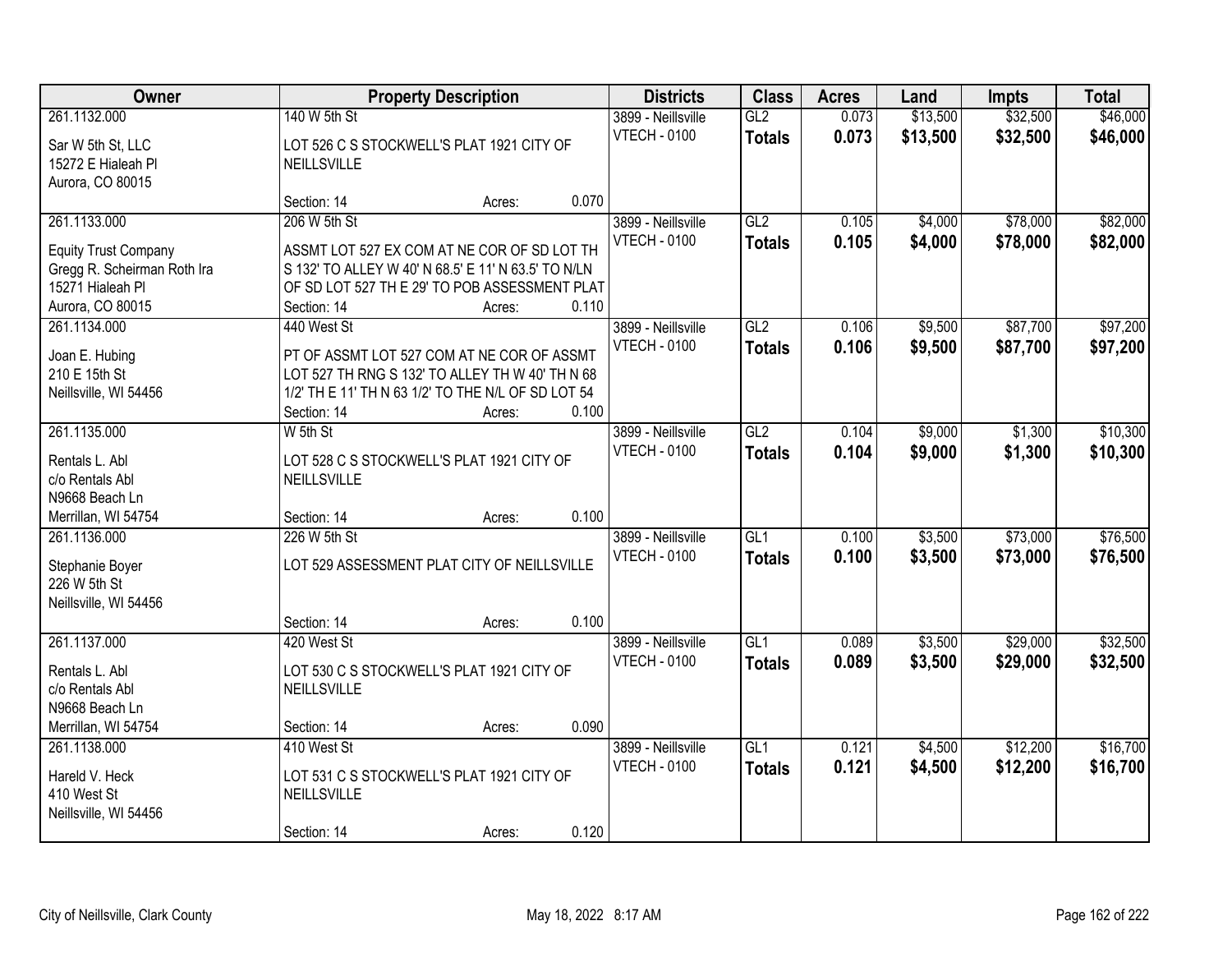| Owner                 | <b>Property Description</b>                    | <b>Districts</b> | <b>Class</b> | <b>Acres</b>        | Land            | <b>Impts</b> | <b>Total</b>    |                 |                  |
|-----------------------|------------------------------------------------|------------------|--------------|---------------------|-----------------|--------------|-----------------|-----------------|------------------|
| 261.1139.000          | West St                                        |                  |              | 3899 - Neillsville  | EL4             | 0.181        | $\overline{60}$ | $\overline{50}$ | \$0              |
| Badger Telecom, LLC   | LOT 532 EX E 12' OF S 351/2' C. S. STOCKWELL'S |                  |              | <b>VTECH - 0100</b> | <b>Totals</b>   | 0.181        | \$0             | \$0             | \$0              |
| 420 Hewett St         | PLAT 1921 CITY OF NEILLSVILLE                  |                  |              |                     |                 |              |                 |                 |                  |
| PO Box 151            |                                                |                  |              |                     |                 |              |                 |                 |                  |
| Neillsville, WI 54456 | Section: 14                                    | Acres:           | 0.180        |                     |                 |              |                 |                 |                  |
| 261.1140.000          | 400 Hewett St                                  |                  |              | 3899 - Neillsville  | GL2             | 0.150        | \$24,000        | \$0             | \$24,000         |
|                       |                                                |                  |              | <b>VTECH - 0100</b> | <b>Totals</b>   | 0.150        | \$24,000        | \$0             | \$24,000         |
| Farmers St, LLC       | E 12' OF S 35 1/2' OF ASSMT LOT 532 C S        |                  |              |                     |                 |              |                 |                 |                  |
| PO Box 2228           | STOCKWELL'S PLAT 1921 CITY OF NEILLSVILLE      |                  |              |                     |                 |              |                 |                 |                  |
| Lacrosse, WI 54602    |                                                |                  |              |                     |                 |              |                 |                 |                  |
|                       | Section: 14                                    | Acres:           | 0.150        |                     |                 |              |                 |                 |                  |
| 261.1141.000          | 420 Hewett St                                  |                  |              | 3899 - Neillsville  | EL <sub>4</sub> | 0.048        | $\overline{50}$ | \$0             | $\overline{\$0}$ |
| Badger Telecom, LLC   | THAT PT OF LOT 533 AS REC IN V 131-438 IN REG  |                  |              | <b>VTECH - 0100</b> | <b>Totals</b>   | 0.048        | \$0             | \$0             | \$0              |
| 420 Hewett St         | OF DEEDS OFF CLARK CO C S STOCKWELL'S PLAT     |                  |              |                     |                 |              |                 |                 |                  |
| <b>PO Box 151</b>     | 1921 CITY OF NEILLSVILLE                       |                  |              |                     |                 |              |                 |                 |                  |
| Neillsville, WI 54456 | Section: 14                                    | Acres:           | 0.050        |                     |                 |              |                 |                 |                  |
| 261.1142.000          | 400 Hewett St                                  |                  |              | 3899 - Neillsville  | GL2             | 0.253        | \$31,000        | \$287,600       | \$318,600        |
|                       |                                                |                  |              | <b>VTECH - 0100</b> | <b>Totals</b>   | 0.253        | \$31,000        | \$287,600       | \$318,600        |
| Farmers St, LLC       | LOT 533 EX THAT PT AS REC IN V 131-438 IN REG  |                  |              |                     |                 |              |                 |                 |                  |
| PO Box 2228           | OF DEEDS OFF CLARK CO. C. S. STOCKWELL'S       |                  |              |                     |                 |              |                 |                 |                  |
| Lacrosse, WI 54602    | PLAT 1921 CITY OF NEILLSVILLE                  |                  |              |                     |                 |              |                 |                 |                  |
|                       | Section: 14                                    | Acres:           | 0.250        |                     |                 |              |                 |                 |                  |
| 261.1143.000          | N Hewett St                                    |                  |              | 3899 - Neillsville  | EL4             | 0.080        | $\overline{50}$ | $\overline{50}$ | $\overline{\$0}$ |
| City of Neillsville   | LOT 534 C S STOCKWELL'S PLAT 1921 CITY OF      |                  |              | <b>VTECH - 0100</b> | <b>Totals</b>   | 0.080        | \$0             | \$0             | \$0              |
| 106 W Division St     | NEILLSVILLE                                    |                  |              |                     |                 |              |                 |                 |                  |
| Neillsville, WI 54456 |                                                |                  |              |                     |                 |              |                 |                 |                  |
|                       | Section: 14                                    | Acres:           | 0.080        |                     |                 |              |                 |                 |                  |
| 261.1144.000          | N Hewett St                                    |                  |              | 3899 - Neillsville  | EL <sub>4</sub> | 0.043        | $\sqrt{6}$      | \$0             | \$0              |
|                       |                                                |                  |              | <b>VTECH - 0100</b> | <b>Totals</b>   | 0.043        | \$0             | \$0             | \$0              |
| City of Neillsville   | LOT 535 C S STOCKWELL'S PLAT 1921 CITY OF      |                  |              |                     |                 |              |                 |                 |                  |
| 106 W Division St     | <b>NEILLSVILLE</b>                             |                  |              |                     |                 |              |                 |                 |                  |
| Neillsville, WI 54456 |                                                |                  | 0.040        |                     |                 |              |                 |                 |                  |
|                       | Section: 14                                    | Acres:           |              |                     |                 |              |                 |                 |                  |
| 261.1146.000          | 209 E 4th St                                   |                  |              | 3899 - Neillsville  | GL1             | 0.261        | \$9,500         | \$99,000        | \$108,500        |
| Ned G. Carlson        | LOT 537 C S STOCKWELL'S PLAT 1921 CITY OF      |                  |              | <b>VTECH - 0100</b> | <b>Totals</b>   | 0.261        | \$9,500         | \$99,000        | \$108,500        |
| Lauralee A. Carlson   | NEILLSVILLE                                    |                  |              |                     |                 |              |                 |                 |                  |
| 209 E 4th St          |                                                |                  |              |                     |                 |              |                 |                 |                  |
| Neillsville, WI 54456 | Section: 14                                    | Acres:           | 0.260        |                     |                 |              |                 |                 |                  |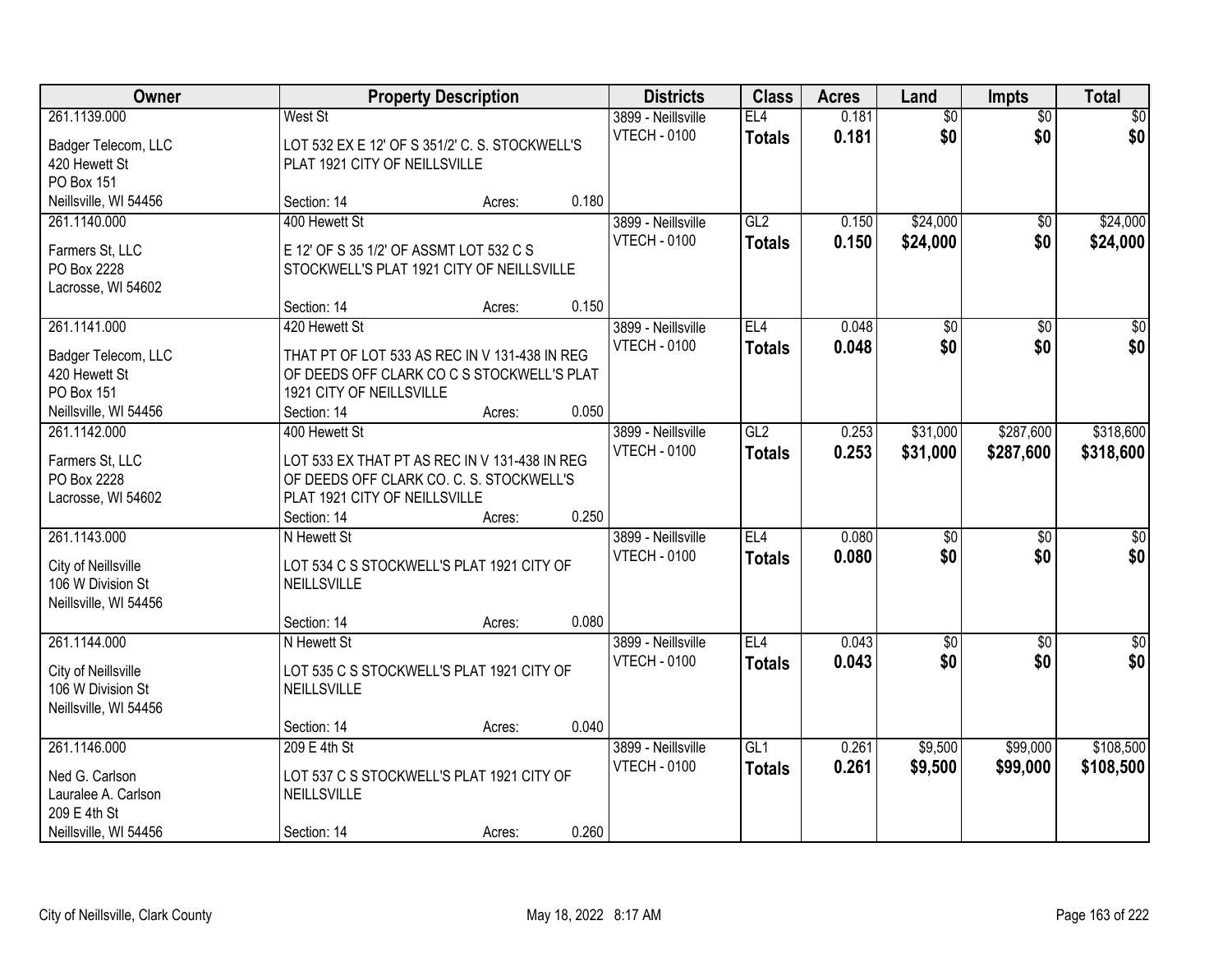| Owner                                          | <b>Property Description</b>                                                        |        | <b>Districts</b> | <b>Class</b>        | <b>Acres</b>     | Land  | <b>Impts</b>    | <b>Total</b>    |                 |
|------------------------------------------------|------------------------------------------------------------------------------------|--------|------------------|---------------------|------------------|-------|-----------------|-----------------|-----------------|
| 261.1147.000                                   | 404 State St                                                                       |        |                  | 3899 - Neillsville  | GL1              | 0.339 | \$11,500        | \$73,300        | \$84,800        |
| Melvyn F. Mueller                              | LOT 538 ASSESSMENT PLAT CITY OF NEILLSVILLE                                        |        |                  | <b>VTECH - 0100</b> | <b>Totals</b>    | 0.339 | \$11,500        | \$73,300        | \$84,800        |
| Lynette Mueller                                |                                                                                    |        |                  |                     |                  |       |                 |                 |                 |
| 404 State St                                   |                                                                                    |        |                  |                     |                  |       |                 |                 |                 |
| Neillsville, WI 54456                          | Section: 14                                                                        | Acres: | 0.340            |                     |                  |       |                 |                 |                 |
| 261.1148.000                                   | W 4th St                                                                           |        |                  | 3899 - Neillsville  | GL1              | 0.021 | \$1,000         | $\overline{50}$ | \$1,000         |
|                                                |                                                                                    |        |                  | <b>VTECH - 0100</b> | <b>Totals</b>    | 0.021 | \$1,000         | \$0             | \$1,000         |
| Rickie Schroeder et al<br>C/O Dale W Schroeder | E 10' OF LOT 539 OR PCL OF LND DESC IN 273 REC                                     |        |                  |                     |                  |       |                 |                 |                 |
|                                                | 145 IN REG DEEDS OFF CLARK CO C S<br>STOCKWELL'S PLAT 1921 CITY OF NEILLSVILLE L/E |        |                  |                     |                  |       |                 |                 |                 |
| N21387 Oynes Ln<br>Ettrick, WI 54627           | Section: 14                                                                        | Acres: | 0.020            |                     |                  |       |                 |                 |                 |
| 261.1149.000                                   | W 4th St                                                                           |        |                  | 3899 - Neillsville  | EL3              | 0.040 | $\overline{50}$ | $\overline{50}$ | $\overline{30}$ |
|                                                |                                                                                    |        |                  | <b>VTECH - 0100</b> |                  | 0.040 | \$0             | \$0             | \$0             |
| <b>Clark County</b>                            | LOT 539 DESC IN VOL 157 D P 575 REG OF DEEDS                                       |        |                  |                     | <b>Totals</b>    |       |                 |                 |                 |
| 517 Court St                                   | OFFICE CLARK COUNTY C S STOCKWELL'S PLAT                                           |        |                  |                     |                  |       |                 |                 |                 |
| Neillsville, WI 54456                          | 1921 CITY OF NEILLSVILLE                                                           |        |                  |                     |                  |       |                 |                 |                 |
|                                                | Section: 14                                                                        | Acres: | 0.040            |                     |                  |       |                 |                 |                 |
| 261.1150.000                                   | 319 Grand Ave                                                                      |        |                  | 3899 - Neillsville  | $\overline{GL1}$ | 0.110 | \$4,000         | \$18,700        | \$22,700        |
| William J. Roberts                             | LOT 539 EX PCLS DESC IN V 273 D P 145 & V 157 P                                    |        |                  | <b>VTECH - 0100</b> | <b>Totals</b>    | 0.110 | \$4,000         | \$18,700        | \$22,700        |
| Jeanne M. Roberts                              | 575 REG DEEDS OFFICE C S STOCKWELL'S PLAT                                          |        |                  |                     |                  |       |                 |                 |                 |
| N12699 Hixton Levis Rd                         | 1921 CITY OF NEILLSVILLE                                                           |        |                  |                     |                  |       |                 |                 |                 |
| Fairchild, WI 54741                            | Section: 14                                                                        | Acres: | 0.110            |                     |                  |       |                 |                 |                 |
| 261.1151.000                                   | 313 Grand Ave                                                                      |        |                  | 3899 - Neillsville  | GL1              | 0.046 | \$1,500         | $\overline{50}$ | \$1,500         |
|                                                |                                                                                    |        |                  | <b>VTECH - 0100</b> | <b>Totals</b>    | 0.046 | \$1,500         | \$0             | \$1,500         |
| Shirley J. Anderson                            | LOT 540 C S STOCKWELL'S PLAT 1921 CITY OF                                          |        |                  |                     |                  |       |                 |                 |                 |
| 313 Grand Ave                                  | NEILLSVILLE                                                                        |        |                  |                     |                  |       |                 |                 |                 |
| Neillsville, WI 54456                          |                                                                                    |        |                  |                     |                  |       |                 |                 |                 |
|                                                | Section: 14                                                                        | Acres: | 0.050            |                     |                  |       |                 |                 |                 |
| 261.1152.000                                   | 317 West St                                                                        |        |                  | 3899 - Neillsville  | GL2              | 0.242 | \$21,000        | \$30,000        | \$51,000        |
| Harold D. Ewing                                | LOT 541 C S STOCKWELL'S PLAT 1921 CITY OF                                          |        |                  | <b>VTECH - 0100</b> | <b>Totals</b>    | 0.242 | \$21,000        | \$30,000        | \$51,000        |
| Sue A. Ewing                                   | <b>NEILLSVILLE</b>                                                                 |        |                  |                     |                  |       |                 |                 |                 |
| 306 Grand Ave                                  |                                                                                    |        |                  |                     |                  |       |                 |                 |                 |
| Neillsville, WI 54456                          | Section: 14                                                                        | Acres: | 0.240            |                     |                  |       |                 |                 |                 |
| 261.1153.000                                   | N Hewett St                                                                        |        |                  | 3899 - Neillsville  | EL4              | 0.204 | $\overline{30}$ | $\overline{50}$ | $\overline{50}$ |
|                                                | LOT 542 C S STOCKWELL'S PLAT 1921 CITY OF                                          |        |                  | <b>VTECH - 0100</b> | <b>Totals</b>    | 0.204 | \$0             | \$0             | \$0             |
| Hillside Community Church<br>PO Box 86         | NEILLSVILLE                                                                        |        |                  |                     |                  |       |                 |                 |                 |
| Neillsville, WI 54456                          |                                                                                    |        |                  |                     |                  |       |                 |                 |                 |
|                                                | Section: 14                                                                        | Acres: | 0.200            |                     |                  |       |                 |                 |                 |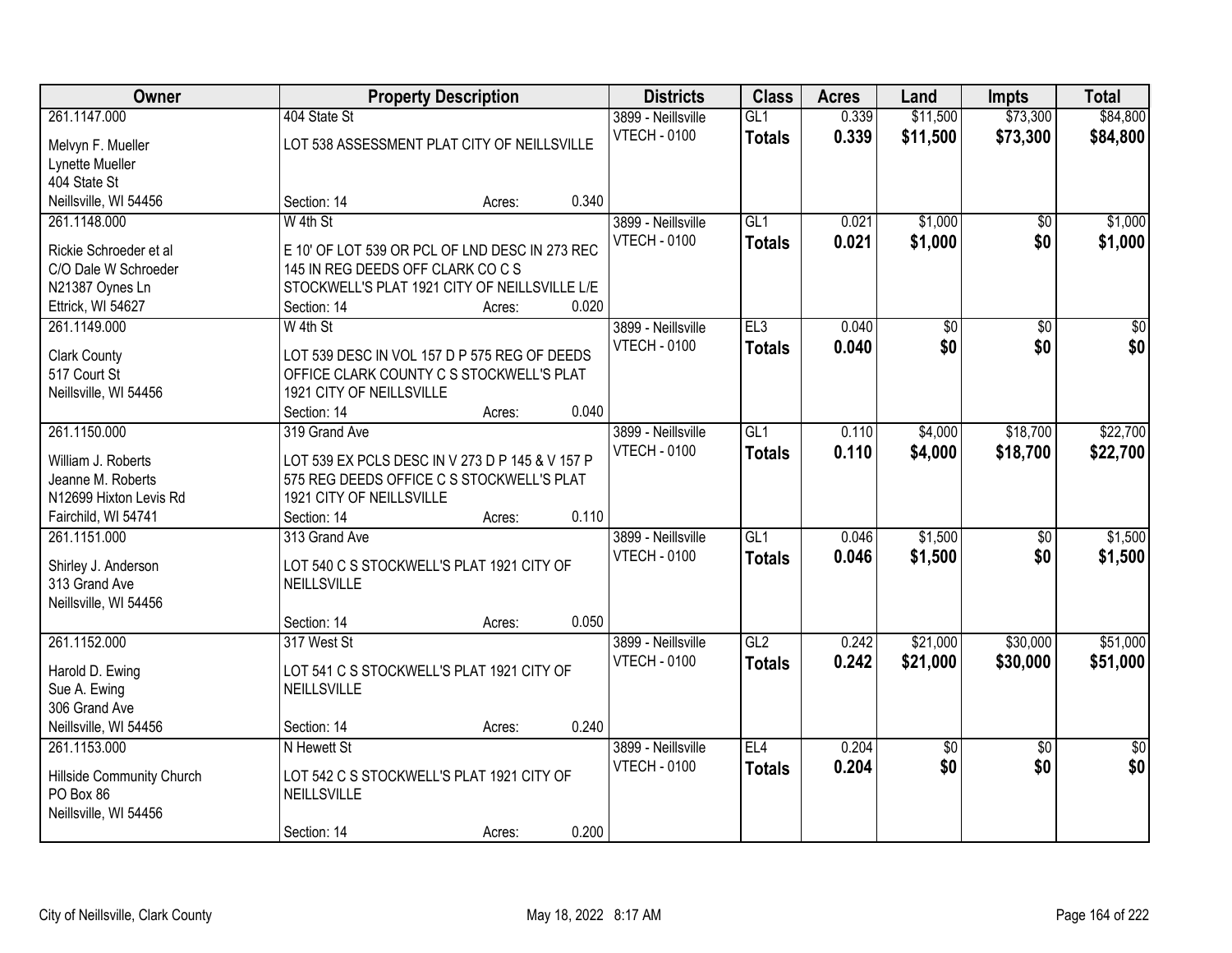| Owner                                                                           |                                                                                                                                                                  | <b>Property Description</b> |       |                                           | <b>Class</b>                      | <b>Acres</b>   | Land                   | Impts                  | <b>Total</b>         |
|---------------------------------------------------------------------------------|------------------------------------------------------------------------------------------------------------------------------------------------------------------|-----------------------------|-------|-------------------------------------------|-----------------------------------|----------------|------------------------|------------------------|----------------------|
| 261.1154.000<br>Hillside Community Church<br>PO Box 86<br>Neillsville, WI 54456 | N Hewett St<br>LOT 543 C S STOCKWELL'S PLAT 1921 CITY OF<br>NEILLSVILLE                                                                                          |                             |       | 3899 - Neillsville<br><b>VTECH - 0100</b> | EL4<br><b>Totals</b>              | 0.188<br>0.188 | $\overline{50}$<br>\$0 | $\overline{50}$<br>\$0 | \$0<br>\$0           |
|                                                                                 | Section: 14                                                                                                                                                      | Acres:                      | 0.180 |                                           |                                   |                |                        |                        |                      |
| 261.1155.000                                                                    | 315 Hewett St                                                                                                                                                    |                             |       | 3899 - Neillsville                        | GL1                               | 0.182          | \$7,000                | \$84,200               | \$91,200             |
| Linda J. Montgomery<br>Jay B. Montgomery<br>315 Hewett St                       | LOT 544 ASSESSMENT PLAT CITY OF NEILLSVILLE                                                                                                                      |                             |       | <b>VTECH - 0100</b>                       | <b>Totals</b>                     | 0.182          | \$7,000                | \$84,200               | \$91,200             |
| Neillsville, WI 54456                                                           | Section: 14                                                                                                                                                      | Acres:                      | 0.190 |                                           |                                   |                |                        |                        |                      |
| 261.1156.000<br>Joshua T. Zahl                                                  | 304 State St<br>LOT 545 ASSESSMENT PLAT CITY OF NEILLSVILLE                                                                                                      |                             |       | 3899 - Neillsville<br><b>VTECH - 0100</b> | GL1<br><b>Totals</b>              | 0.448<br>0.448 | \$14,500<br>\$14,500   | \$71,200<br>\$71,200   | \$85,700<br>\$85,700 |
| Elizabeth A. Zahl<br>304 State St                                               |                                                                                                                                                                  |                             |       |                                           |                                   |                |                        |                        |                      |
| Neillsville, WI 54456                                                           | Section: 14                                                                                                                                                      | Acres:                      | 0.450 |                                           |                                   |                |                        |                        |                      |
| 261.1157.000<br>Diane Jake<br>300 State St<br>Neillsville, WI 54456             | 300 State St<br>LOT 546 C S STOCKWELL'S PLAT 1921 CITY OF<br>NEILLSVILLE                                                                                         |                             |       | 3899 - Neillsville<br><b>VTECH - 0100</b> | GL1<br><b>Totals</b>              | 0.373<br>0.373 | \$12,500<br>\$12,500   | \$50,300<br>\$50,300   | \$62,800<br>\$62,800 |
|                                                                                 | Section: 14                                                                                                                                                      | Acres:                      | 0.370 |                                           |                                   |                |                        |                        |                      |
| 261.1158.000<br>Joy L. Schultz                                                  | 214 State St<br>LOT 547 C S STOCKWELL'S PLAT 1921 CITY OF                                                                                                        |                             |       | 3899 - Neillsville<br><b>VTECH - 0100</b> | $\overline{GL1}$<br><b>Totals</b> | 0.126<br>0.126 | \$4,500<br>\$4,500     | \$19,000<br>\$19,000   | \$23,500<br>\$23,500 |
| 214 State St<br>Neillsville, WI 54456                                           | NEILLSVILLE                                                                                                                                                      |                             |       |                                           |                                   |                |                        |                        |                      |
|                                                                                 | Section: 14                                                                                                                                                      | Acres:                      | 0.130 |                                           |                                   |                |                        |                        |                      |
| 261.1159.000                                                                    | 202 State St                                                                                                                                                     |                             |       | 3899 - Neillsville                        | $\overline{GL1}$                  | 0.600          | \$17,500               | \$106,200              | \$123,700            |
| David J. Weibel<br>Linda M. Weibel<br>202 State St                              | LOT 1 CSM 982 REC 644/844 EX THAT PT LYG IN<br>CSM 1477 BG LOT 548 CS STOCKWELLS PLAT CITY<br>OF NEILLSVILLE                                                     |                             | 0.600 | <b>VTECH - 0100</b>                       | <b>Totals</b>                     | 0.600          | \$17,500               | \$106,200              | \$123,700            |
| Neillsville, WI 54456<br>261.1160.000                                           | Section: 14<br>221 Court St                                                                                                                                      | Acres:                      |       | 3899 - Neillsville                        | GL1                               | 0.320          | \$11,000               | \$3,400                | \$14,400             |
| Angela J. Boon<br>c/o Angela J. Boon<br>217 Court St<br>Neillsville, WI 54456   | S 82.5' OF LOT 549 EX S 54' OF W 136'; AND COMM<br>AT NE COR OF S 54' OF W 136' OF LOT 549 TH W 20'<br>TH SELY TO PT 20' S OF POB TH N 20' TO POB<br>Section: 14 | Acres:                      | 0.320 | <b>VTECH - 0100</b>                       | <b>Totals</b>                     | 0.320          | \$11,000               | \$3,400                | \$14,400             |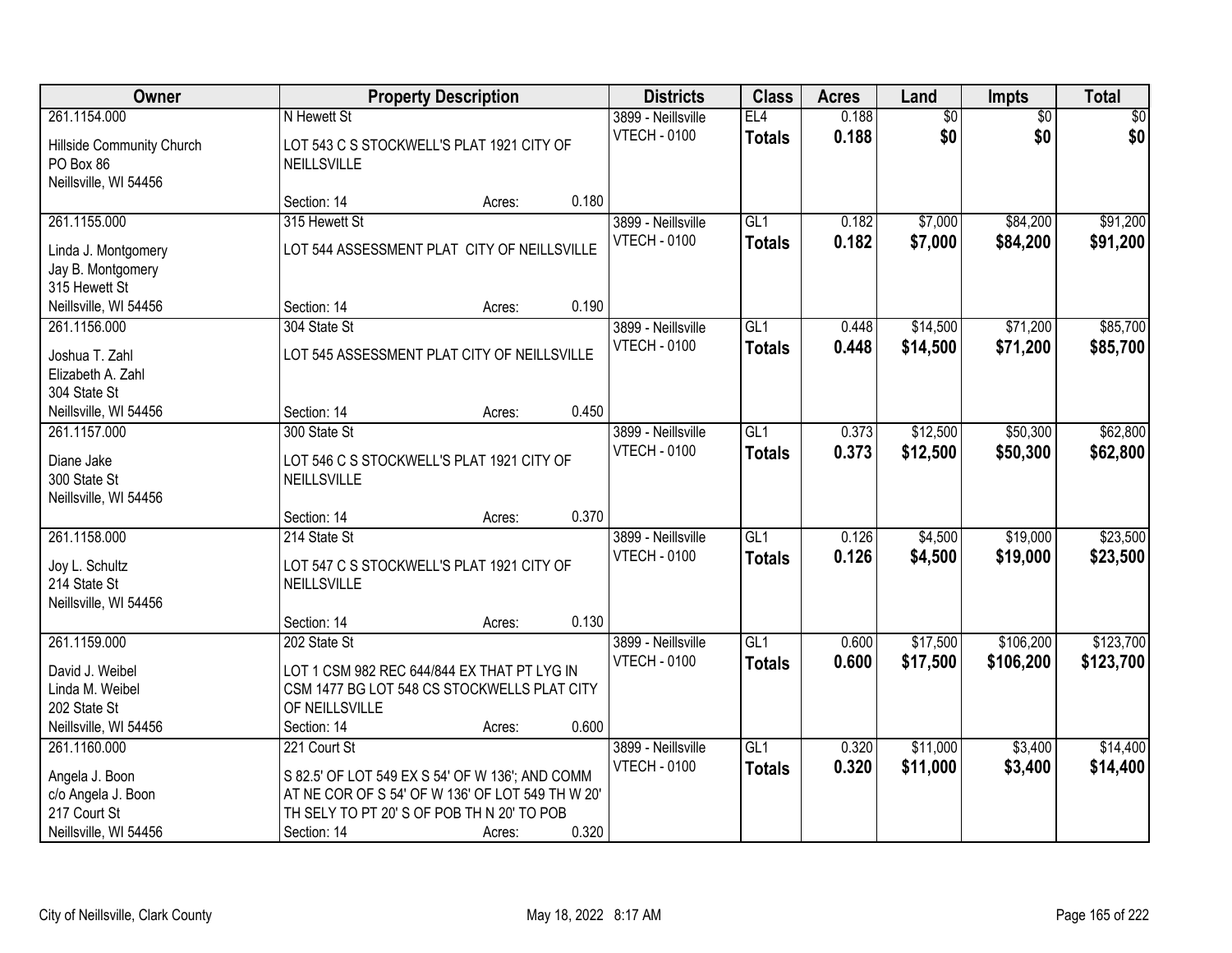| \$33,600<br>261.1160.002<br>217 Court St<br>0.169<br>\$6,500<br>\$40,100<br>3899 - Neillsville<br>GL1<br>0.169<br>\$33,600<br><b>VTECH - 0100</b><br>\$6,500<br>\$40,100<br><b>Totals</b><br>Angela J. Boon<br>S 54' OF W 136' OF ASSM'T LOT # 549 EX COM NE<br>COR TH W 20' TH SELY TO PT 20' S OF POB TH N 20'<br>217 Court St<br>Neillsville, WI 54456<br>TO POB C S STOCKWELLS PLAT CITY OF<br>0.170<br>Section: 14<br>Acres:<br>\$72,000<br>261.1161.000<br>GL1<br>\$10,000<br>\$62,000<br>301 Court St<br>3899 - Neillsville<br>0.283<br>0.283<br><b>VTECH - 0100</b><br>\$10,000<br>\$62,000<br>\$72,000<br><b>Totals</b><br>LOT 549 EXC S 82 1/2' C S STOCKWELL'S PLAT 1921<br>Terry J. Hauge<br>Robin D. Hauge<br>CITY OF NEILLSVILLE |
|------------------------------------------------------------------------------------------------------------------------------------------------------------------------------------------------------------------------------------------------------------------------------------------------------------------------------------------------------------------------------------------------------------------------------------------------------------------------------------------------------------------------------------------------------------------------------------------------------------------------------------------------------------------------------------------------------------------------------------------------|
|                                                                                                                                                                                                                                                                                                                                                                                                                                                                                                                                                                                                                                                                                                                                                |
|                                                                                                                                                                                                                                                                                                                                                                                                                                                                                                                                                                                                                                                                                                                                                |
|                                                                                                                                                                                                                                                                                                                                                                                                                                                                                                                                                                                                                                                                                                                                                |
|                                                                                                                                                                                                                                                                                                                                                                                                                                                                                                                                                                                                                                                                                                                                                |
|                                                                                                                                                                                                                                                                                                                                                                                                                                                                                                                                                                                                                                                                                                                                                |
|                                                                                                                                                                                                                                                                                                                                                                                                                                                                                                                                                                                                                                                                                                                                                |
|                                                                                                                                                                                                                                                                                                                                                                                                                                                                                                                                                                                                                                                                                                                                                |
|                                                                                                                                                                                                                                                                                                                                                                                                                                                                                                                                                                                                                                                                                                                                                |
|                                                                                                                                                                                                                                                                                                                                                                                                                                                                                                                                                                                                                                                                                                                                                |
| 301 Court St                                                                                                                                                                                                                                                                                                                                                                                                                                                                                                                                                                                                                                                                                                                                   |
| 0.280<br>Neillsville, WI 54456<br>Section: 14<br>Acres:                                                                                                                                                                                                                                                                                                                                                                                                                                                                                                                                                                                                                                                                                        |
| \$6,000<br>\$15,000<br>\$21,000<br>261.1162.000<br>303 Court St<br>3899 - Neillsville<br>GL1<br>0.157                                                                                                                                                                                                                                                                                                                                                                                                                                                                                                                                                                                                                                          |
| <b>VTECH - 0100</b><br>0.157<br>\$6,000<br>\$15,000<br>\$21,000<br><b>Totals</b><br>LOT 550 C S STOCKWELL'S PLAT 1921 CITY OF<br>Steven R. Finder                                                                                                                                                                                                                                                                                                                                                                                                                                                                                                                                                                                              |
| NEILLSVILLE L/E BETTY FINDER<br>C/O Betty Finder                                                                                                                                                                                                                                                                                                                                                                                                                                                                                                                                                                                                                                                                                               |
| 303 Court St                                                                                                                                                                                                                                                                                                                                                                                                                                                                                                                                                                                                                                                                                                                                   |
| 0.160<br>Neillsville, WI 54456<br>Section: 14<br>Acres:                                                                                                                                                                                                                                                                                                                                                                                                                                                                                                                                                                                                                                                                                        |
| \$49,100<br>261.1163.000<br>305 Court St<br>GL1<br>0.171<br>\$6,500<br>\$42,600<br>3899 - Neillsville                                                                                                                                                                                                                                                                                                                                                                                                                                                                                                                                                                                                                                          |
| <b>VTECH - 0100</b><br>0.171<br>\$42,600<br>\$6,500<br>\$49,100<br><b>Totals</b>                                                                                                                                                                                                                                                                                                                                                                                                                                                                                                                                                                                                                                                               |
| LOT 551 C S STOCKWELL'S PLAT 1921 CITY OF<br>Jeffrey L. Kronberger                                                                                                                                                                                                                                                                                                                                                                                                                                                                                                                                                                                                                                                                             |
| Rita J. Kronberger<br><b>NEILLSVILLE</b>                                                                                                                                                                                                                                                                                                                                                                                                                                                                                                                                                                                                                                                                                                       |
| 305 Court St                                                                                                                                                                                                                                                                                                                                                                                                                                                                                                                                                                                                                                                                                                                                   |
| 0.170<br>Neillsville, WI 54456<br>Section: 14<br>Acres:                                                                                                                                                                                                                                                                                                                                                                                                                                                                                                                                                                                                                                                                                        |
| \$87,000<br>\$97,000<br>261.1164.000<br>308 Court St<br>$\overline{GL1}$<br>0.270<br>\$10,000<br>3899 - Neillsville                                                                                                                                                                                                                                                                                                                                                                                                                                                                                                                                                                                                                            |
| 0.270<br><b>VTECH - 0100</b><br>\$10,000<br>\$87,000<br>\$97,000<br><b>Totals</b><br>C & R Ystad, LLC<br>LOT 552 EX LOT 1 CSM 711 REC 605/597                                                                                                                                                                                                                                                                                                                                                                                                                                                                                                                                                                                                  |
| ASSESSMENT PLAT CITY OF NEILLSVILLE<br>158 E 4th St Apt 1                                                                                                                                                                                                                                                                                                                                                                                                                                                                                                                                                                                                                                                                                      |
| Neillsville, WI 54456                                                                                                                                                                                                                                                                                                                                                                                                                                                                                                                                                                                                                                                                                                                          |
| 0.270<br>Section: 14<br>Acres:                                                                                                                                                                                                                                                                                                                                                                                                                                                                                                                                                                                                                                                                                                                 |
| 261.1165.000<br>GL1<br>\$5,500<br>\$5,500<br>$E$ 4th St<br>3899 - Neillsville<br>0.149<br>$\overline{50}$                                                                                                                                                                                                                                                                                                                                                                                                                                                                                                                                                                                                                                      |
| <b>VTECH - 0100</b><br>0.149<br>\$5,500<br>\$0<br>\$5,500<br><b>Totals</b>                                                                                                                                                                                                                                                                                                                                                                                                                                                                                                                                                                                                                                                                     |
| LOT 553 C S STOCKWELL'S PLAT 1921 CITY OF<br>Dylan's Den Corp                                                                                                                                                                                                                                                                                                                                                                                                                                                                                                                                                                                                                                                                                  |
| 132 E 4th St<br>NEILLSVILLE                                                                                                                                                                                                                                                                                                                                                                                                                                                                                                                                                                                                                                                                                                                    |
| Neillsville, WI 54456                                                                                                                                                                                                                                                                                                                                                                                                                                                                                                                                                                                                                                                                                                                          |
| 0.140<br>Section: 14<br>Acres:                                                                                                                                                                                                                                                                                                                                                                                                                                                                                                                                                                                                                                                                                                                 |
| 261.1166.000<br>304 Court St<br>GL1<br>0.170<br>\$6,500<br>\$42,500<br>\$49,000<br>3899 - Neillsville                                                                                                                                                                                                                                                                                                                                                                                                                                                                                                                                                                                                                                          |
| 0.170<br><b>VTECH - 0100</b><br>\$6,500<br>\$42,500<br>\$49,000<br><b>Totals</b><br>LOT 554 C S STOCKWELL'S PLAT 1921 CITY OF<br>Olivia A. Hamm                                                                                                                                                                                                                                                                                                                                                                                                                                                                                                                                                                                                |
| 304 Court St<br>NEILLSVILLE                                                                                                                                                                                                                                                                                                                                                                                                                                                                                                                                                                                                                                                                                                                    |
| Neillsville, WI 54456                                                                                                                                                                                                                                                                                                                                                                                                                                                                                                                                                                                                                                                                                                                          |
| 0.170<br>Section: 14<br>Acres:                                                                                                                                                                                                                                                                                                                                                                                                                                                                                                                                                                                                                                                                                                                 |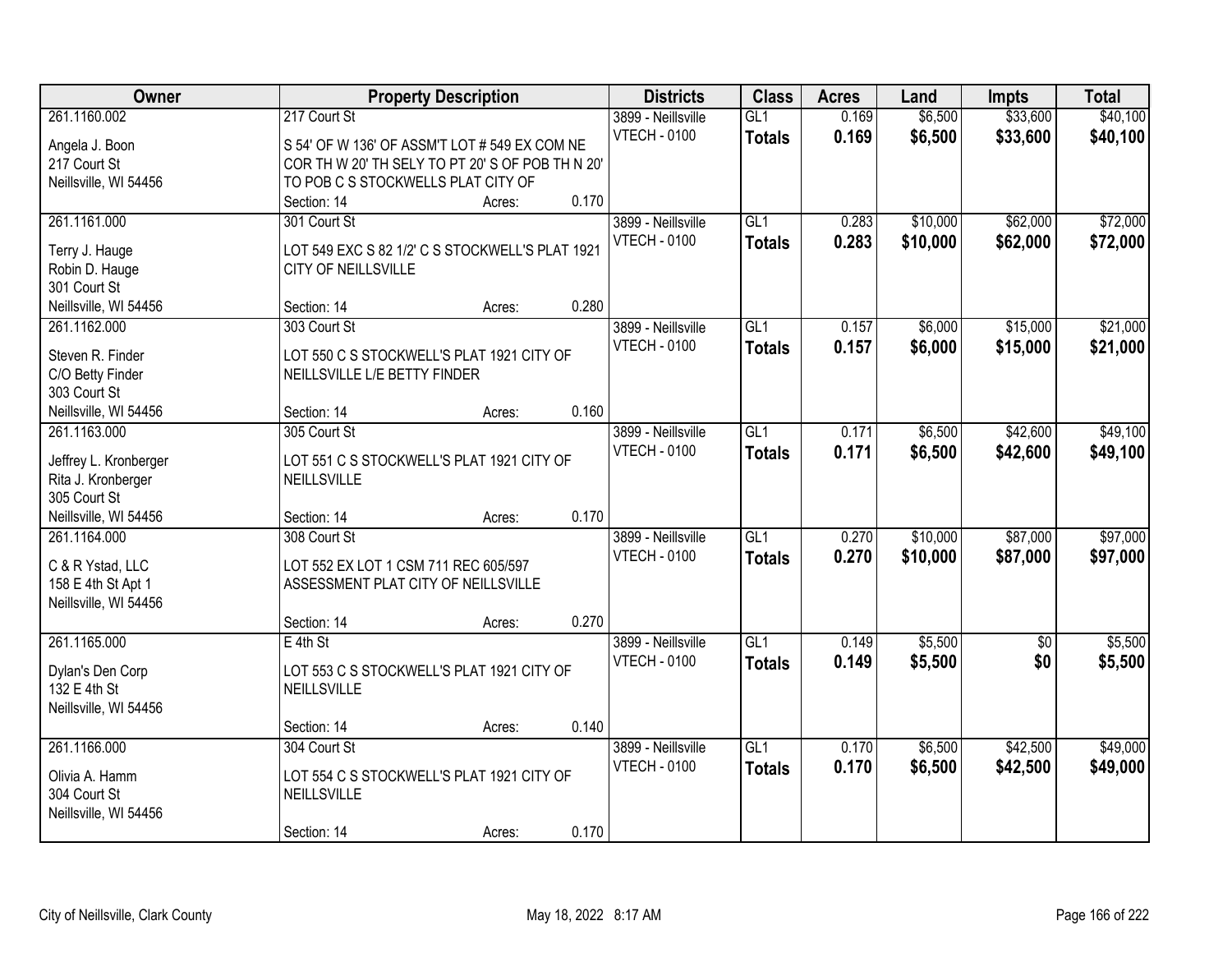| Owner                                                                       |                                                                                                                                                                                    | <b>Property Description</b> |       |                                           |                                   | <b>Acres</b>   | Land                 | <b>Impts</b>           | <b>Total</b>         |
|-----------------------------------------------------------------------------|------------------------------------------------------------------------------------------------------------------------------------------------------------------------------------|-----------------------------|-------|-------------------------------------------|-----------------------------------|----------------|----------------------|------------------------|----------------------|
| 261.1167.000<br>Chad A. Brody<br>Marchelle K. Brody<br>302 Court St         | 302 Court St<br>LOT 555 C S STOCKWELL'S PLAT 1921 CITY OF<br><b>NEILLSVILLE</b>                                                                                                    |                             |       | 3899 - Neillsville<br><b>VTECH - 0100</b> | GL1<br><b>Totals</b>              | 0.281<br>0.281 | \$10,000<br>\$10,000 | \$49,900<br>\$49,900   | \$59,900<br>\$59,900 |
| Neillsville, WI 54456                                                       | Section: 14                                                                                                                                                                        | Acres:                      | 0.280 |                                           |                                   |                |                      |                        |                      |
| 261.1168.000<br>Terry J. Hauge<br>301 Court St<br>Neillsville, WI 54456     | 218 Court St<br>LOT 556 C S STOCKWELL'S PLAT 1921 CITY OF<br>NEILLSVILLE                                                                                                           |                             |       | 3899 - Neillsville<br><b>VTECH - 0100</b> | GL1<br><b>Totals</b>              | 0.460<br>0.460 | \$10,000<br>\$10,000 | \$0<br>\$0             | \$10,000<br>\$10,000 |
|                                                                             | Section: 14                                                                                                                                                                        | Acres:                      | 0.460 |                                           |                                   |                |                      |                        |                      |
| 261.1169.174<br>Jamie S. Barth<br>208 Court St<br>Neillsville, WI 54456     | 208 Court St<br>LOT 557 & PT OF LOT 561 DESC AS COM AT SE COR<br>OF ASSMT LOT 561 TH N 11' W 59.7' N 55' W 66' S 66'<br>TO S/L OF SD LOT THE TO POB ASSESSMENT PLAT<br>Section: 14 | Acres:                      | 0.440 | 3899 - Neillsville<br><b>VTECH - 0100</b> | GL1<br><b>Totals</b>              | 0.440<br>0.440 | \$14,500<br>\$14,500 | \$74,800<br>\$74,800   | \$89,300<br>\$89,300 |
| 261.1170.000<br>Kari J. Katcher                                             | 206 Court St<br>LOT 558 ASSESSMENT PLAT CITY OF NEILLSVILLE                                                                                                                        |                             |       | 3899 - Neillsville<br><b>VTECH - 0100</b> | GL1<br><b>Totals</b>              | 0.314<br>0.314 | \$11,000<br>\$11,000 | \$81,200<br>\$81,200   | \$92,200<br>\$92,200 |
| 206 Court St<br>Neillsville, WI 54456                                       | Section: 14                                                                                                                                                                        | Acres:                      | 0.310 |                                           |                                   |                |                      |                        |                      |
| 261.1171.000                                                                | 202 Court St                                                                                                                                                                       |                             |       | 3899 - Neillsville                        | $\overline{GL1}$                  | 0.206          | \$7,500              | \$113,500              | \$121,000            |
| Normington Properties, LLC<br>7817 E Bend Rd<br>Pittsville, WI 54466        | LOT 559 ASSESSMENT PLAT CITY OF NEILLSVILLE                                                                                                                                        |                             |       | <b>VTECH - 0100</b>                       | <b>Totals</b>                     | 0.206          | \$7,500              | \$113,500              | \$121,000            |
|                                                                             | Section: 14                                                                                                                                                                        | Acres:                      | 0.210 |                                           |                                   |                |                      |                        |                      |
| 261.1172.000<br>Brian R. Anding<br>N2372 River Ave<br>Neillsville, WI 54456 | 207 Hewett St<br>LOT 560 EX S 15' & S 33' OF W 198' OF LOT 561<br>ASSESSMENT PLAT CITY OF NEILLSVILLE                                                                              |                             |       | 3899 - Neillsville<br><b>VTECH - 0100</b> | $\overline{GL1}$<br><b>Totals</b> | 0.290<br>0.290 | \$7,000<br>\$7,000   | \$33,000<br>\$33,000   | \$40,000<br>\$40,000 |
|                                                                             | Section: 14                                                                                                                                                                        | Acres:                      | 0.290 |                                           |                                   |                |                      |                        |                      |
| 261.1173.000<br>Kay F. Gallagher<br>215 Hewett St<br>Neillsville, WI 54456  | <b>Hewett St</b><br>N 33' OF W 198' OF LOT 561 ASSESSMENT PLAT &<br>BG PT CSM 2566 DOC 618673 CITY OF NEILLSVILLE<br>Section: 14                                                   | Acres:                      | 0.150 | 3899 - Neillsville<br><b>VTECH - 0100</b> | GL1<br><b>Totals</b>              | 0.150<br>0.150 | \$3,500<br>\$3,500   | $\overline{50}$<br>\$0 | \$3,500<br>\$3,500   |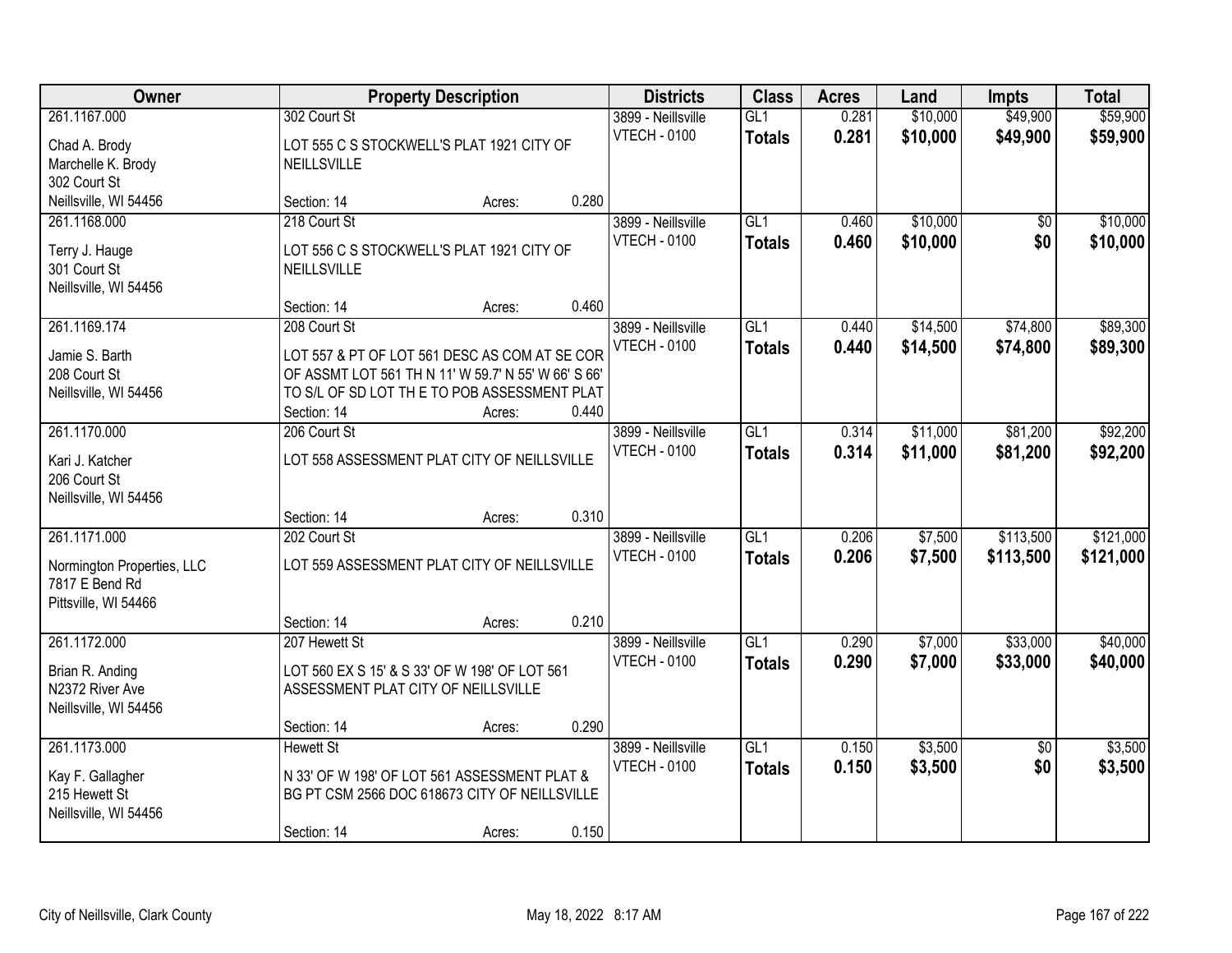| Owner                   | <b>Property Description</b>                 | <b>Districts</b> | <b>Class</b> | <b>Acres</b>        | Land             | Impts | <b>Total</b> |          |           |
|-------------------------|---------------------------------------------|------------------|--------------|---------------------|------------------|-------|--------------|----------|-----------|
| 261.1175.176            | 215 Hewett St                               |                  |              | 3899 - Neillsville  | GL1              | 0.790 | \$21,000     | \$71,300 | \$92,300  |
| Daniel N. Gallagher     | LOT 1 CSM 969 REC 643/47 BG LOTS 562 & 563  |                  |              | <b>VTECH - 0100</b> | <b>Totals</b>    | 0.790 | \$21,000     | \$71,300 | \$92,300  |
| Kay F. Gallagher        | ASSESSMENT PLAT & BG PT CSM 2556 DOC 618673 |                  |              |                     |                  |       |              |          |           |
| 215 Hewett St           | CITY OF NEILLSVILLE                         |                  |              |                     |                  |       |              |          |           |
| Neillsville, WI 54456   | Section: 14                                 | Acres:           | 0.640        |                     |                  |       |              |          |           |
| 261.1177.000            | 219 Hewett St                               |                  |              | 3899 - Neillsville  | GL1              | 0.125 | \$4,500      | \$36,700 | \$41,200  |
|                         |                                             |                  |              | <b>VTECH - 0100</b> | <b>Totals</b>    | 0.125 | \$4,500      | \$36,700 | \$41,200  |
| Rentals L. Abl          | LOT 564 C S STOCKWELL'S PLAT 1921 CITY OF   |                  |              |                     |                  |       |              |          |           |
| c/o Rentals Abl         | NEILLSVILLE                                 |                  |              |                     |                  |       |              |          |           |
| N9668 Beach Ln          | Section: 14                                 |                  | 0.130        |                     |                  |       |              |          |           |
| Merrillan, WI 54754     | 223 Hewett St                               | Acres:           |              | 3899 - Neillsville  | GL1              | 0.317 | \$11,000     | \$33,600 | \$44,600  |
| 261.1178.000            |                                             |                  |              | <b>VTECH - 0100</b> |                  |       |              |          |           |
| Luis I. Delacruz        | LOT 565 C S STOCKWELL'S PLAT 1921 CITY OF   |                  |              |                     | <b>Totals</b>    | 0.317 | \$11,000     | \$33,600 | \$44,600  |
| 223 Hewett St           | NEILLSVILLE                                 |                  |              |                     |                  |       |              |          |           |
| Neillsville, WI 54456   |                                             |                  |              |                     |                  |       |              |          |           |
|                         | Section: 14                                 | Acres:           | 0.320        |                     |                  |       |              |          |           |
| 261.1179.000            | 307 Hewett St                               |                  |              | 3899 - Neillsville  | GL1              | 0.388 | \$13,000     | \$79,500 | \$92,500  |
| James J. Liedtka Jr     | LOT 566 C S STOCKWELL'S PLAT 1921 CITY OF   |                  |              | <b>VTECH - 0100</b> | <b>Totals</b>    | 0.388 | \$13,000     | \$79,500 | \$92,500  |
| MI R. Liedtka           | NEILLSVILLE                                 |                  |              |                     |                  |       |              |          |           |
| 307 Hewett St           |                                             |                  |              |                     |                  |       |              |          |           |
| Neillsville, WI 54456   | Section: 14                                 | Acres:           | 0.390        |                     |                  |       |              |          |           |
| 261.1180.000            | 309 Hewett St                               |                  |              | 3899 - Neillsville  | $\overline{GL1}$ | 0.350 | \$12,000     | \$67,300 | \$79,300  |
|                         |                                             |                  |              | <b>VTECH - 0100</b> | <b>Totals</b>    | 0.350 | \$12,000     | \$67,300 | \$79,300  |
| Gary W. Beyer           | LOT 567 N/K/A CSM 537 REC 571/428 C S       |                  |              |                     |                  |       |              |          |           |
| 309 Hewett St           | STOCKWELL'S PLAT 1921 CITY OF NEILLSVILLE   |                  |              |                     |                  |       |              |          |           |
| Neillsville, WI 54456   |                                             |                  |              |                     |                  |       |              |          |           |
|                         | Section: 14                                 | Acres:           | 0.350        |                     |                  |       |              |          |           |
| 261.1181.000            | 313 Hewett St                               |                  |              | 3899 - Neillsville  | GL1              | 0.185 | \$7,000      | \$97,400 | \$104,400 |
| Jessica A. Harder       | LOT 568 ASSESSMENT PLAT CITY OF NEILLSVILLE |                  |              | <b>VTECH - 0100</b> | <b>Totals</b>    | 0.185 | \$7,000      | \$97,400 | \$104,400 |
| 313 Hewett St           |                                             |                  |              |                     |                  |       |              |          |           |
| Neillsville, WI 54456   |                                             |                  |              |                     |                  |       |              |          |           |
|                         | Section: 14                                 | Acres:           | 0.180        |                     |                  |       |              |          |           |
| 261.1182.000            | 312 Hewett St                               |                  |              | 3899 - Neillsville  | GL1              | 0.106 | \$4,000      | \$49,500 | \$53,500  |
| Jason R. Gottschalk     | LOT 569 EX W 104' ASSESSMENT PLAT CITY OF   |                  |              | <b>VTECH - 0100</b> | <b>Totals</b>    | 0.106 | \$4,000      | \$49,500 | \$53,500  |
| c/o Jason R. Gottschalk | NEILLSVILLE                                 |                  |              |                     |                  |       |              |          |           |
| N9663 Thunderbird Ln    |                                             |                  |              |                     |                  |       |              |          |           |
| Merrillan, WI 54754     | Section: 14                                 | Acres:           | 0.110        |                     |                  |       |              |          |           |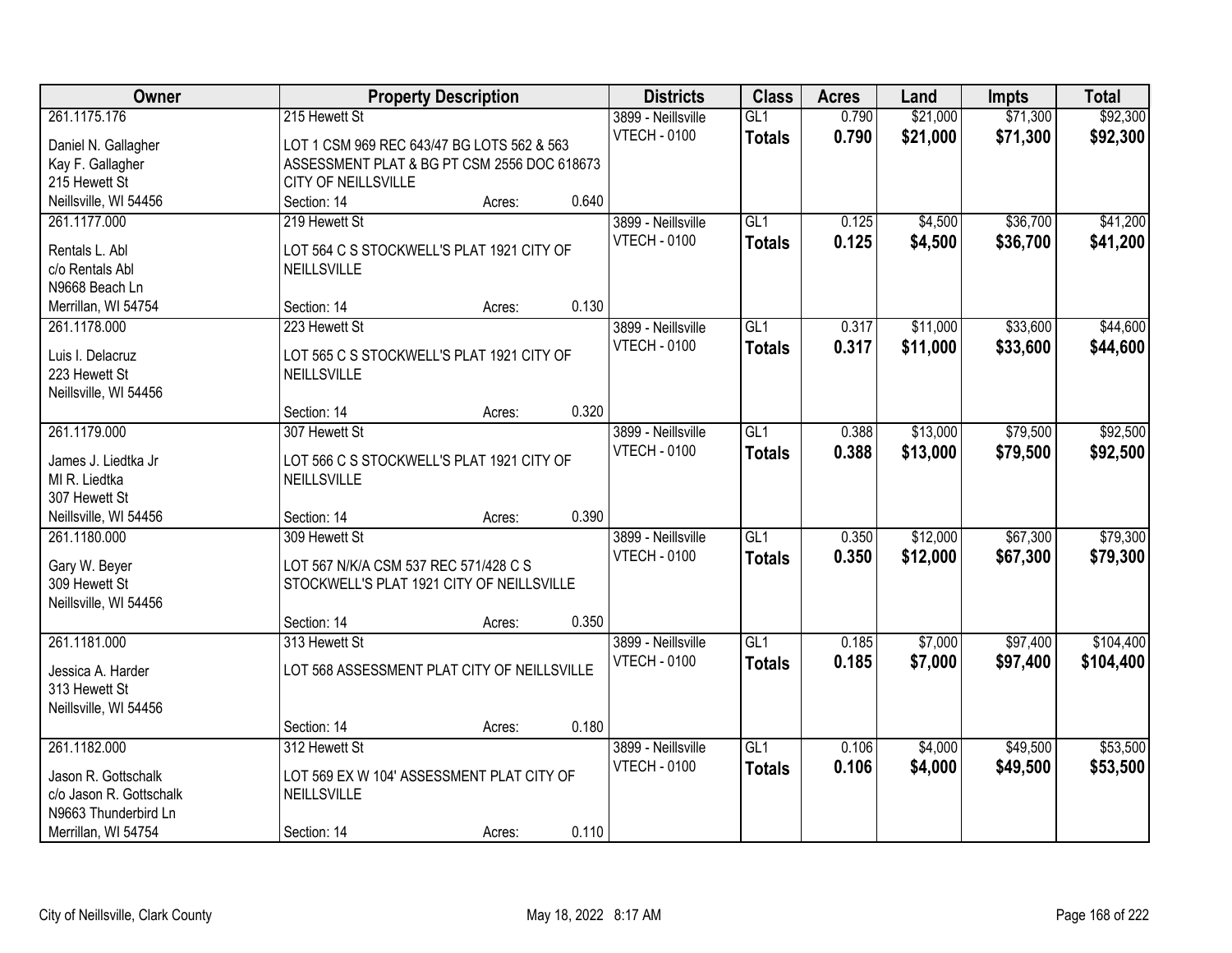| Owner                                                                             |                                                                                  | <b>Property Description</b> |       | <b>Districts</b>                          | <b>Class</b>                      | <b>Acres</b>   | Land                   | Impts                  | <b>Total</b>         |
|-----------------------------------------------------------------------------------|----------------------------------------------------------------------------------|-----------------------------|-------|-------------------------------------------|-----------------------------------|----------------|------------------------|------------------------|----------------------|
| 261.1183.000<br>Hillside Community Church<br>PO Box 86<br>Neillsville, WI 54456   | West St<br>W 104' OF LOT #569 C S STOCKWELL'S PLAT 1921<br>CITY OF NEILLSVILLE   |                             |       | 3899 - Neillsville<br><b>VTECH - 0100</b> | EL4<br><b>Totals</b>              | 0.140<br>0.140 | $\overline{60}$<br>\$0 | $\overline{50}$<br>\$0 | \$0<br>\$0           |
|                                                                                   | Section: 14                                                                      | Acres:                      | 0.140 |                                           |                                   |                |                        |                        |                      |
| 261.1184.000                                                                      | 310 Hewett St                                                                    |                             |       | 3899 - Neillsville                        | GL1                               | 0.085          | \$3,000                | \$30,000               | \$33,000             |
| Tabbitha R. Lueck<br>310 Hewett St<br>Neillsville, WI 54615                       | LOT 570 ASSESSMENT PLAT CITY OF NEILLSVILLE                                      |                             |       | <b>VTECH - 0100</b>                       | <b>Totals</b>                     | 0.085          | \$3,000                | \$30,000               | \$33,000             |
|                                                                                   | Section: 14                                                                      | Acres:                      | 0.090 |                                           |                                   |                |                        |                        |                      |
| 261.1185.000                                                                      | 308 Hewett St                                                                    |                             |       | 3899 - Neillsville                        | GL1                               | 0.078          | \$3,000                | \$33,000               | \$36,000             |
| Andrew A. Raddeman<br>N1988 Opelt Ave<br>Neillsville, WI 54456                    | LOT 571 ASSESSMENT PLAT CITY OF NEILLSVILLE                                      |                             |       | <b>VTECH - 0100</b>                       | <b>Totals</b>                     | 0.078          | \$3,000                | \$33,000               | \$36,000             |
|                                                                                   | Section: 14                                                                      | Acres:                      | 0.080 |                                           |                                   |                |                        |                        |                      |
| 261.1186.000                                                                      | 306 Hewett St                                                                    |                             |       | 3899 - Neillsville                        | GL1                               | 0.078          | \$3,000                | \$25,300               | \$28,300             |
| James A. Yellowbank FILI et al<br>c/o James A. Yellowbank Filitz<br>W6920 Bush Rd | LOT 572 C S STOCKWELL'S PLAT 1921 CITY OF<br>NEILLSVILLE                         |                             |       | <b>VTECH - 0100</b>                       | <b>Totals</b>                     | 0.078          | \$3,000                | \$25,300               | \$28,300             |
| Neillsville, WI 54456                                                             | Section: 14                                                                      | Acres:                      | 0.080 |                                           |                                   |                |                        |                        |                      |
| 261.1187.000<br>Andrew A. Raddeman<br>N1988 Opelt Ave<br>Neillsville, WI 54456    | 304 Hewett St<br>LOTS 573 & 574 C S STOCKWELL'S PLAT 1921 CITY<br>OF NEILLSVILLE |                             |       | 3899 - Neillsville<br><b>VTECH - 0100</b> | $\overline{GL1}$<br><b>Totals</b> | 0.110<br>0.110 | \$4,000<br>\$4,000     | \$43,500<br>\$43,500   | \$47,500<br>\$47,500 |
|                                                                                   | Section: 14                                                                      | Acres:                      | 0.110 |                                           |                                   |                |                        |                        |                      |
| 261.1188.000                                                                      | 302 Hewett St                                                                    |                             |       | 3899 - Neillsville                        | GL1                               | 0.092          | \$3,500                | \$35,800               | \$39,300             |
| Patricia J. Naedler<br>N5550 Romadka Ave<br>Granton, WI 54436                     | LOT 575 ASSESSMENT PLAT CITY OF NEILLSVILLE                                      |                             |       | <b>VTECH - 0100</b>                       | <b>Totals</b>                     | 0.092          | \$3,500                | \$35,800               | \$39,300             |
|                                                                                   | Section: 14                                                                      | Acres:                      | 0.100 |                                           |                                   |                |                        |                        |                      |
| 261.1189.000                                                                      | 300 Hewett St                                                                    |                             |       | 3899 - Neillsville                        | GL1                               | 0.212          | \$8,000                | \$43,500               | \$51,500             |
| Joseph D. Rymenams<br>300 Hewett St<br>Neillsville, WI 54456                      | LOT 576 ASSESSMENT PLAT CITY OF NEILLSVILLE                                      |                             |       | <b>VTECH - 0100</b>                       | <b>Totals</b>                     | 0.212          | \$8,000                | \$43,500               | \$51,500             |
|                                                                                   | Section: 14                                                                      | Acres:                      | 0.220 |                                           |                                   |                |                        |                        |                      |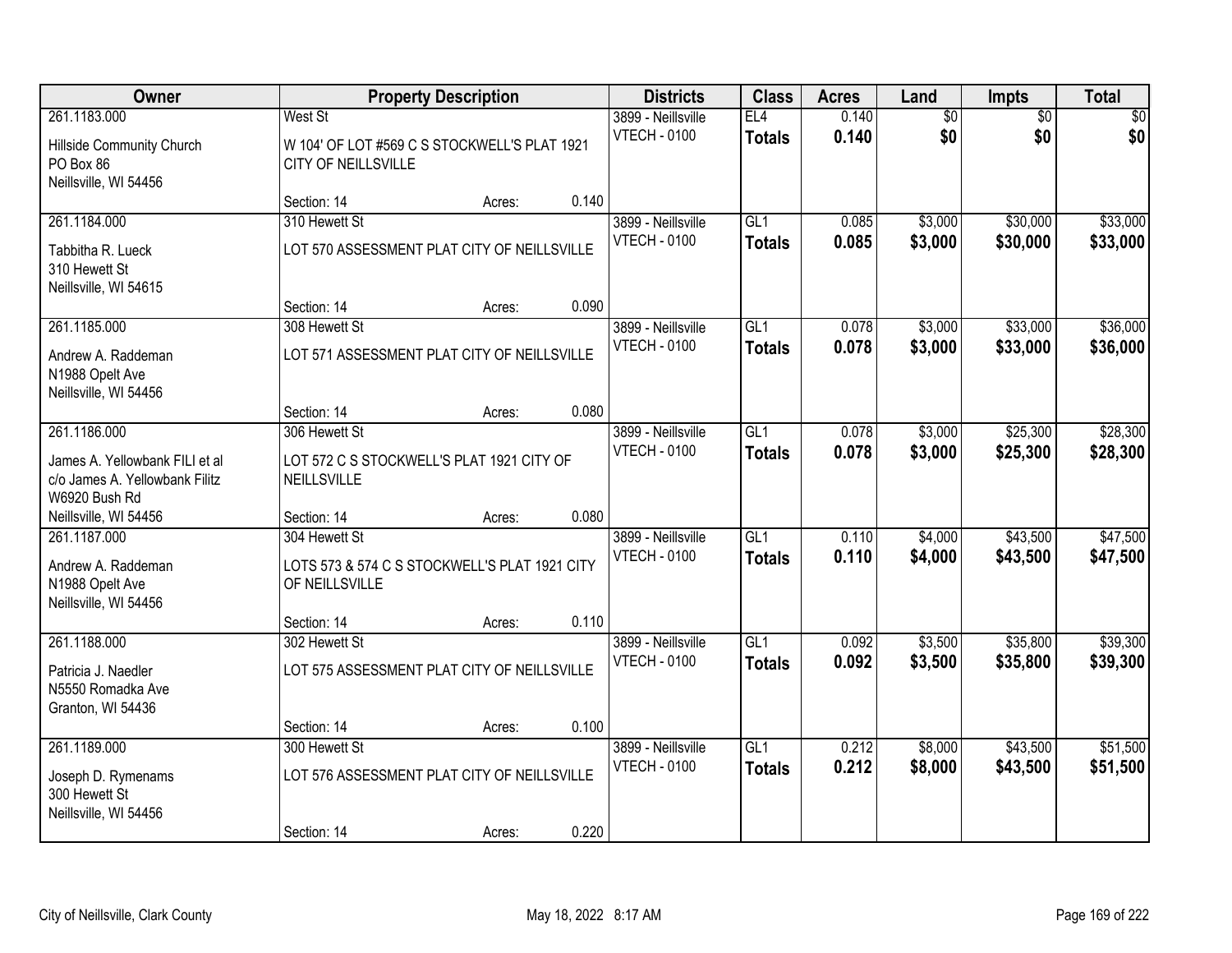| Owner                 |                                             | <b>Property Description</b> |       | <b>Districts</b>    | <b>Class</b>  | <b>Acres</b> | Land     | <b>Impts</b>    | <b>Total</b> |
|-----------------------|---------------------------------------------|-----------------------------|-------|---------------------|---------------|--------------|----------|-----------------|--------------|
| 261.1190.000          | 220 Hewett St                               |                             |       | 3899 - Neillsville  | GL1           | 0.120        | \$4,500  | \$45,000        | \$49,500     |
| Linda L. Imler        | LOT 577 ASSESSMENT PLAT CITY OF NEILLSVILLE |                             |       | <b>VTECH - 0100</b> | <b>Totals</b> | 0.120        | \$4,500  | \$45,000        | \$49,500     |
| 220 Hewett St         |                                             |                             |       |                     |               |              |          |                 |              |
| Neillsville, WI 54456 |                                             |                             |       |                     |               |              |          |                 |              |
|                       | Section: 14                                 | Acres:                      | 0.120 |                     |               |              |          |                 |              |
| 261.1191.000          | 218 Hewett St                               |                             |       | 3899 - Neillsville  | GL1           | 0.138        | \$5,000  | \$65,000        | \$70,000     |
| Jacob A. Lehrke       | LOT 578 ASSESSMENT PLAT CITY OF NEILLSVILLE |                             |       | <b>VTECH - 0100</b> | <b>Totals</b> | 0.138        | \$5,000  | \$65,000        | \$70,000     |
| Kim S. Lehrke         |                                             |                             |       |                     |               |              |          |                 |              |
| 218 Hewett St         |                                             |                             |       |                     |               |              |          |                 |              |
| Neillsville, WI 54456 | Section: 14                                 | Acres:                      | 0.140 |                     |               |              |          |                 |              |
| 261.1192.000          | 216 Hewett St                               |                             |       | 3899 - Neillsville  | GL1           | 0.165        | \$6,000  | \$90,000        | \$96,000     |
| Judith M. Durst       | E 100' OF LOT 579 ASSESSMENT PLAT CITY OF   |                             |       | <b>VTECH - 0100</b> | <b>Totals</b> | 0.165        | \$6,000  | \$90,000        | \$96,000     |
| 216 Hewett St         | NEILLSVILLE                                 |                             |       |                     |               |              |          |                 |              |
| Neillsville, WI 54456 |                                             |                             |       |                     |               |              |          |                 |              |
|                       | Section: 14                                 | Acres:                      | 0.170 |                     |               |              |          |                 |              |
| 261.1193.000          | 221 West St                                 |                             |       | 3899 - Neillsville  | GL1           | 0.315        | \$11,000 | \$44,900        | \$55,900     |
| Kathleen Turner       | LOT 579 EX E 100' C S STOCKWELL'S PLAT 1921 |                             |       | <b>VTECH - 0100</b> | <b>Totals</b> | 0.315        | \$11,000 | \$44,900        | \$55,900     |
| 221 West St           | CITY OF NEILLSVILLE                         |                             |       |                     |               |              |          |                 |              |
| Neillsville, WI 54456 |                                             |                             |       |                     |               |              |          |                 |              |
|                       | Section: 14                                 | Acres:                      | 0.320 |                     |               |              |          |                 |              |
| 261.1194.000          | 305 West St                                 |                             |       | 3899 - Neillsville  | GLI           | 0.200        | \$7,500  | \$34,700        | \$42,200     |
| Florence Libby        | LOT 580 C S STOCKWELL'S PLAT 1921 CITY OF   |                             |       | <b>VTECH - 0100</b> | <b>Totals</b> | 0.200        | \$7,500  | \$34,700        | \$42,200     |
| 305 West St           | NEILLSVILLE                                 |                             |       |                     |               |              |          |                 |              |
| Neillsville, WI 54456 |                                             |                             |       |                     |               |              |          |                 |              |
|                       | Section: 14                                 | Acres:                      | 0.200 |                     |               |              |          |                 |              |
| 261.1195.000          | 307 West St                                 |                             |       | 3899 - Neillsville  | GL1           | 0.258        | \$9,500  | \$56,100        | \$65,600     |
| Samuel K. Johnson     | LOT 581 C S STOCKWELL'S PLAT 1921 CITY OF   |                             |       | <b>VTECH - 0100</b> | <b>Totals</b> | 0.258        | \$9,500  | \$56,100        | \$65,600     |
| Julie Johnson         | NEILLSVILLE                                 |                             |       |                     |               |              |          |                 |              |
| 307 West St           |                                             |                             |       |                     |               |              |          |                 |              |
| Neillsville, WI 54456 | Section: 14                                 | Acres:                      | 0.260 |                     |               |              |          |                 |              |
| 261.1196.000          | 307 Grand Ave                               |                             |       | 3899 - Neillsville  | GL1           | 0.148        | \$5,500  | $\overline{50}$ | \$5,500      |
| Stacey M. Mohr        | LOT 582 ASSESSMENT PLAT CITY OF NEILLSVILLE |                             |       | <b>VTECH - 0100</b> | <b>Totals</b> | 0.148        | \$5,500  | \$0             | \$5,500      |
| 307 Grand Ave         |                                             |                             |       |                     |               |              |          |                 |              |
| Neillsville, WI 54456 |                                             |                             |       |                     |               |              |          |                 |              |
|                       | Section: 14                                 | Acres:                      | 0.150 |                     |               |              |          |                 |              |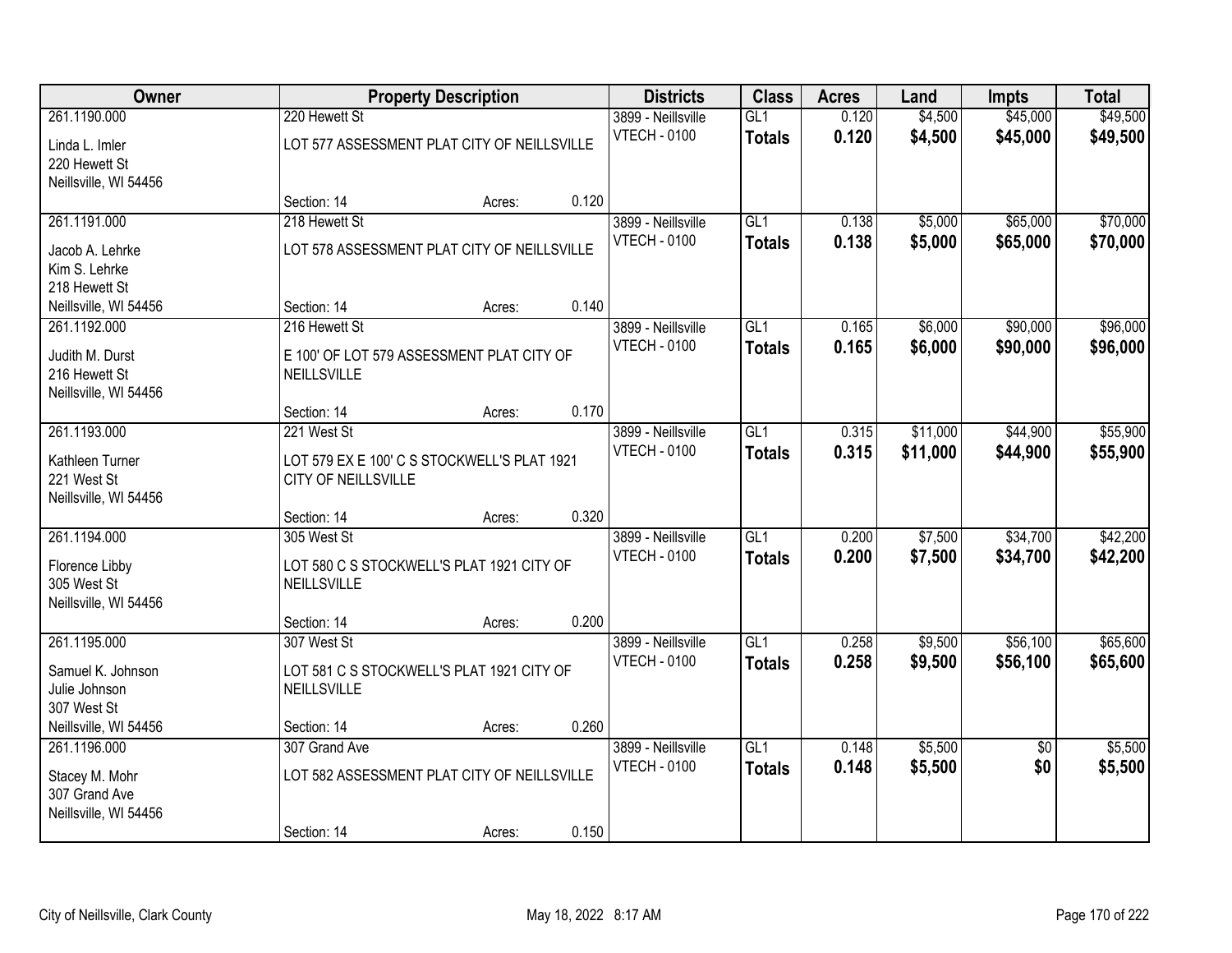| Owner                 |                                              | <b>Property Description</b> |       | <b>Districts</b>    | <b>Class</b>  | <b>Acres</b> | Land     | <b>Impts</b>    | <b>Total</b> |
|-----------------------|----------------------------------------------|-----------------------------|-------|---------------------|---------------|--------------|----------|-----------------|--------------|
| 261.1197.000          | 306 West St                                  |                             |       | 3899 - Neillsville  | GL1           | 0.145        | \$5,500  | \$70,000        | \$75,500     |
| Joseph N. Combs       | LOT 583 ASSESSMENT PLAT CITY OF NEILLSVILLE  |                             |       | <b>VTECH - 0100</b> | <b>Totals</b> | 0.145        | \$5,500  | \$70,000        | \$75,500     |
| Dale M. Combs         |                                              |                             |       |                     |               |              |          |                 |              |
| 306 West St           |                                              |                             |       |                     |               |              |          |                 |              |
| Neillsville, WI 54456 | Section: 14                                  | Acres:                      | 0.150 |                     |               |              |          |                 |              |
| 261.1198.000          | 303 Grand Ave                                |                             |       | 3899 - Neillsville  | GL1           | 0.181        | \$7,000  | \$36,300        | \$43,300     |
| Emily K. Smith        | LOT 584 EX E 102' C.S. STOCKWELL'S PLAT 1921 |                             |       | <b>VTECH - 0100</b> | <b>Totals</b> | 0.181        | \$7,000  | \$36,300        | \$43,300     |
| 130 W 5th St          | CITY OF NEILLSVILLE                          |                             |       |                     |               |              |          |                 |              |
| Neillsville, WI 54456 |                                              |                             |       |                     |               |              |          |                 |              |
|                       | Section: 14                                  | Acres:                      | 0.180 |                     |               |              |          |                 |              |
| 261.1199.000          | 302 West St                                  |                             |       | 3899 - Neillsville  | GL1           | 0.180        | \$6,500  | \$23,300        | \$29,800     |
| Dean J. Schmitz       | E 102' OF ASSMT LOT 584 CS STOCKWELL'S PLAT  |                             |       | <b>VTECH - 0100</b> | <b>Totals</b> | 0.180        | \$6,500  | \$23,300        | \$29,800     |
| Lisa M. Delis         | 1921 CITY OF NEILLSVILLE                     |                             |       |                     |               |              |          |                 |              |
| 34 S Main St          |                                              |                             |       |                     |               |              |          |                 |              |
| Granton, WI 54436     | Section: 14                                  | Acres:                      | 0.180 |                     |               |              |          |                 |              |
| 261.1200.000          | 301 Grand Ave                                |                             |       | 3899 - Neillsville  | GL1           | 0.160        | \$6,000  | \$17,200        | \$23,200     |
| Michael S. Hart       | W 1/2 OF LOT 585 ASSESSMENT PLAT CITY OF     |                             |       | <b>VTECH - 0100</b> | <b>Totals</b> | 0.160        | \$6,000  | \$17,200        | \$23,200     |
| Cynthia W. Hart       | NEILLSVILLE                                  |                             |       |                     |               |              |          |                 |              |
| 301 Grand Ave         |                                              |                             |       |                     |               |              |          |                 |              |
| Neillsville, WI 54456 | Section: 14                                  | Acres:                      | 0.160 |                     |               |              |          |                 |              |
| 261.1201.000          | 300 West St                                  |                             |       | 3899 - Neillsville  | GLI           | 0.160        | \$6,000  | \$67,000        | \$73,000     |
| Megan A. Johnson      | E 1/2 OF LOT 585 ASSESSMENT PLAT CITY OF     |                             |       | <b>VTECH - 0100</b> | <b>Totals</b> | 0.160        | \$6,000  | \$67,000        | \$73,000     |
| 300 West St           | NEILLSVILLE                                  |                             |       |                     |               |              |          |                 |              |
| Neillsville, WI 54456 |                                              |                             |       |                     |               |              |          |                 |              |
|                       | Section: 14                                  | Acres:                      | 0.160 |                     |               |              |          |                 |              |
| 261.1202.000          | 219A Grand Ave                               |                             |       | 3899 - Neillsville  | GL1           | 0.160        | \$6,000  | $\overline{50}$ | \$6,000      |
| Jarl D. Holmes        | LOT 586 ASSESSMENT PLAT CITY OF NEILLSVILLE  |                             |       | <b>VTECH - 0100</b> | <b>Totals</b> | 0.160        | \$6,000  | \$0             | \$6,000      |
| Mary M. Holmes        |                                              |                             |       |                     |               |              |          |                 |              |
| 20 Clay St            |                                              |                             |       |                     |               |              |          |                 |              |
| Neillsville, WI 54456 | Section: 14                                  | Acres:                      | 0.160 |                     |               |              |          |                 |              |
| 261.1203.000          | 217 Grand Ave                                |                             |       | 3899 - Neillsville  | GL1           | 0.315        | \$11,000 | \$70,400        | \$81,400     |
| Shannon L. Rolfs      | LOT 587 ASSESSMENT PLAT CITY OF NEILLSVILLE  |                             |       | <b>VTECH - 0100</b> | <b>Totals</b> | 0.315        | \$11,000 | \$70,400        | \$81,400     |
| 217 Grand Ave         |                                              |                             |       |                     |               |              |          |                 |              |
| Neillsville, WI 54456 |                                              |                             |       |                     |               |              |          |                 |              |
|                       | Section: 14                                  | Acres:                      | 0.320 |                     |               |              |          |                 |              |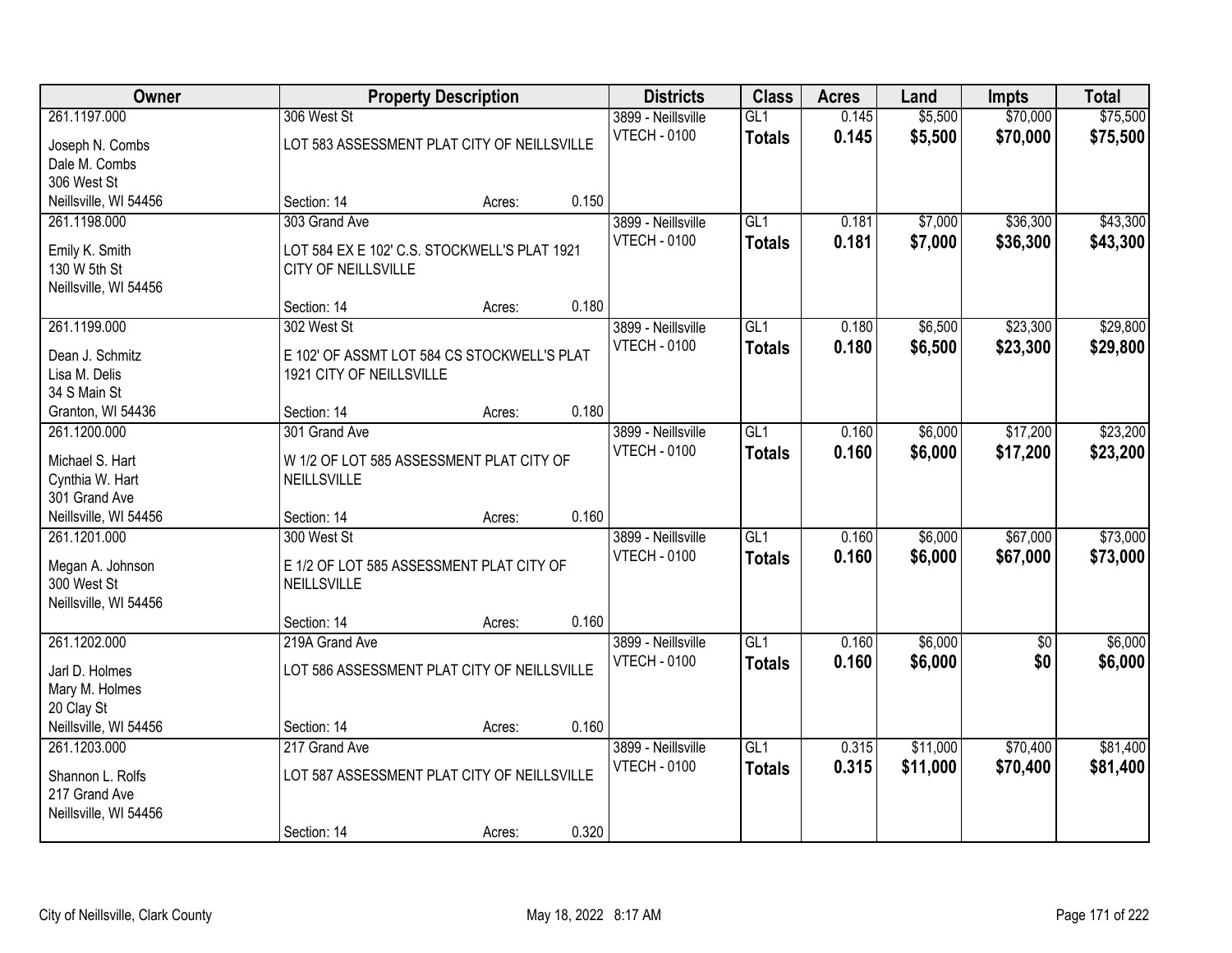| Owner                 |                                                | <b>Property Description</b> |       | <b>Districts</b>    | <b>Class</b>     | <b>Acres</b> | Land     | <b>Impts</b> | <b>Total</b> |
|-----------------------|------------------------------------------------|-----------------------------|-------|---------------------|------------------|--------------|----------|--------------|--------------|
| 261.1204.000          | 213 Grand Ave                                  |                             |       | 3899 - Neillsville  | GL1              | 0.380        | \$13,000 | \$66,000     | \$79,000     |
| Lisa J. Enloe         | THAT PT OF LOT 588 AS DESC IN V 273-471 IN REG |                             |       | <b>VTECH - 0100</b> | <b>Totals</b>    | 0.380        | \$13,000 | \$66,000     | \$79,000     |
| 302 W 12th Ave        | OF DEEDS OFFICE CLARK CO C S STOCKWELL'S       |                             |       |                     |                  |              |          |              |              |
| Oshkosh, WI 54902     | PLAT 1921 CITY OF NEILLSVILLE                  |                             |       |                     |                  |              |          |              |              |
|                       | Section: 14                                    | Acres:                      | 0.380 |                     |                  |              |          |              |              |
| 261.1205.000          | 211 Grand Ave                                  |                             |       | 3899 - Neillsville  | GL1              | 0.440        | \$14,500 | \$88,500     | \$103,000    |
|                       |                                                |                             |       | <b>VTECH - 0100</b> | <b>Totals</b>    | 0.440        | \$14,500 | \$88,500     | \$103,000    |
| Donna Opelt           | THAT PT OF LOT 588 AS DESC IN V 174-261 IN REG |                             |       |                     |                  |              |          |              |              |
| 211 Grand Ave         | OF DEEDS OFFICE CLARK CO C S STOCKWELL'S       |                             |       |                     |                  |              |          |              |              |
| Neillsville, WI 54456 | PLAT 1921 CITY OF NEILLSVILLE                  |                             |       |                     |                  |              |          |              |              |
|                       | Section: 14                                    | Acres:                      | 0.440 |                     |                  |              |          |              |              |
| 261.1206.000          | 207 Grand Ave                                  |                             |       | 3899 - Neillsville  | GL1              | 0.380        | \$13,000 | \$69,200     | \$82,200     |
| <b>Bernard Walker</b> | THAT PT OF LOT 588 AS DESC IN V 198-536        |                             |       | <b>VTECH - 0100</b> | <b>Totals</b>    | 0.380        | \$13,000 | \$69,200     | \$82,200     |
| Delores Walker        | ASSESSMENT PLAT CITY OF NEILLSVILLE            |                             |       |                     |                  |              |          |              |              |
| 207 Grand Ave         |                                                |                             |       |                     |                  |              |          |              |              |
|                       |                                                |                             | 0.380 |                     |                  |              |          |              |              |
| Neillsville, WI 54456 | Section: 14                                    | Acres:                      |       |                     |                  |              |          |              |              |
| 261.1207.000          | 203 Grand Ave                                  |                             |       | 3899 - Neillsville  | $\overline{GL1}$ | 0.380        | \$13,000 | \$61,000     | \$74,000     |
| Judith A. Pinter      | COM AT A PT 74' 6" N OF SW COR OF NW-SW        |                             |       | <b>VTECH - 0100</b> | <b>Totals</b>    | 0.380        | \$13,000 | \$61,000     | \$74,000     |
| 203 Grand Ave         | 14-24N-2W TH E TO W/LN OF OUTLOT 62 OF         |                             |       |                     |                  |              |          |              |              |
| Neillsville, WI 54456 | HEWETT'S ADD OF OUTLOTS TH N 61' 2" TH W 297'  |                             |       |                     |                  |              |          |              |              |
|                       | Section: 14                                    | Acres:                      | 0.380 |                     |                  |              |          |              |              |
| 261.1209.000          | 201 Grand Ave                                  |                             |       | 3899 - Neillsville  | $\overline{GL1}$ | 0.510        | \$16,000 | \$63,200     | \$79,200     |
|                       |                                                |                             |       | <b>VTECH - 0100</b> | <b>Totals</b>    | 0.510        | \$16,000 | \$63,200     | \$79,200     |
| William Wachtendonk   | LOT 589 AND S 74' 6" OF LOT 588 ASSESSMENT     |                             |       |                     |                  |              |          |              |              |
| Christine Wachtendonk | PLAT CITY OF NEILLSVILLE                       |                             |       |                     |                  |              |          |              |              |
| 201 Grand Ave         |                                                |                             |       |                     |                  |              |          |              |              |
| Neillsville, WI 54456 | Section: 14                                    | Acres:                      | 0.510 |                     |                  |              |          |              |              |
| 261.1210.000          | 219 Grand Ave                                  |                             |       | 3899 - Neillsville  | GL1              | 0.161        | \$6,000  | \$49,500     | \$55,500     |
| Jarl D. Holmes        | LOT 590 ASSESSMENT PLAT CITY OF NEILLSVILLE    |                             |       | <b>VTECH - 0100</b> | <b>Totals</b>    | 0.161        | \$6,000  | \$49,500     | \$55,500     |
| Mary M. Holmes        |                                                |                             |       |                     |                  |              |          |              |              |
| 20 Clay St            |                                                |                             |       |                     |                  |              |          |              |              |
| Neillsville, WI 54456 | Section: 14                                    |                             | 0.160 |                     |                  |              |          |              |              |
|                       |                                                | Acres:                      |       |                     |                  |              |          |              |              |
| 261.1211.000          | 307 Grand Ave                                  |                             |       | 3899 - Neillsville  | GL1              | 0.148        | \$5,500  | \$79,200     | \$84,700     |
| Stacey M. Mohr        | LOT 591 ASSESSMENT PLAT CITY OF NEILLSVILLE    |                             |       | <b>VTECH - 0100</b> | <b>Totals</b>    | 0.148        | \$5,500  | \$79,200     | \$84,700     |
| 307 Grand Ave         |                                                |                             |       |                     |                  |              |          |              |              |
| Neillsville, WI 54456 |                                                |                             |       |                     |                  |              |          |              |              |
|                       | Section: 14                                    | Acres:                      | 0.150 |                     |                  |              |          |              |              |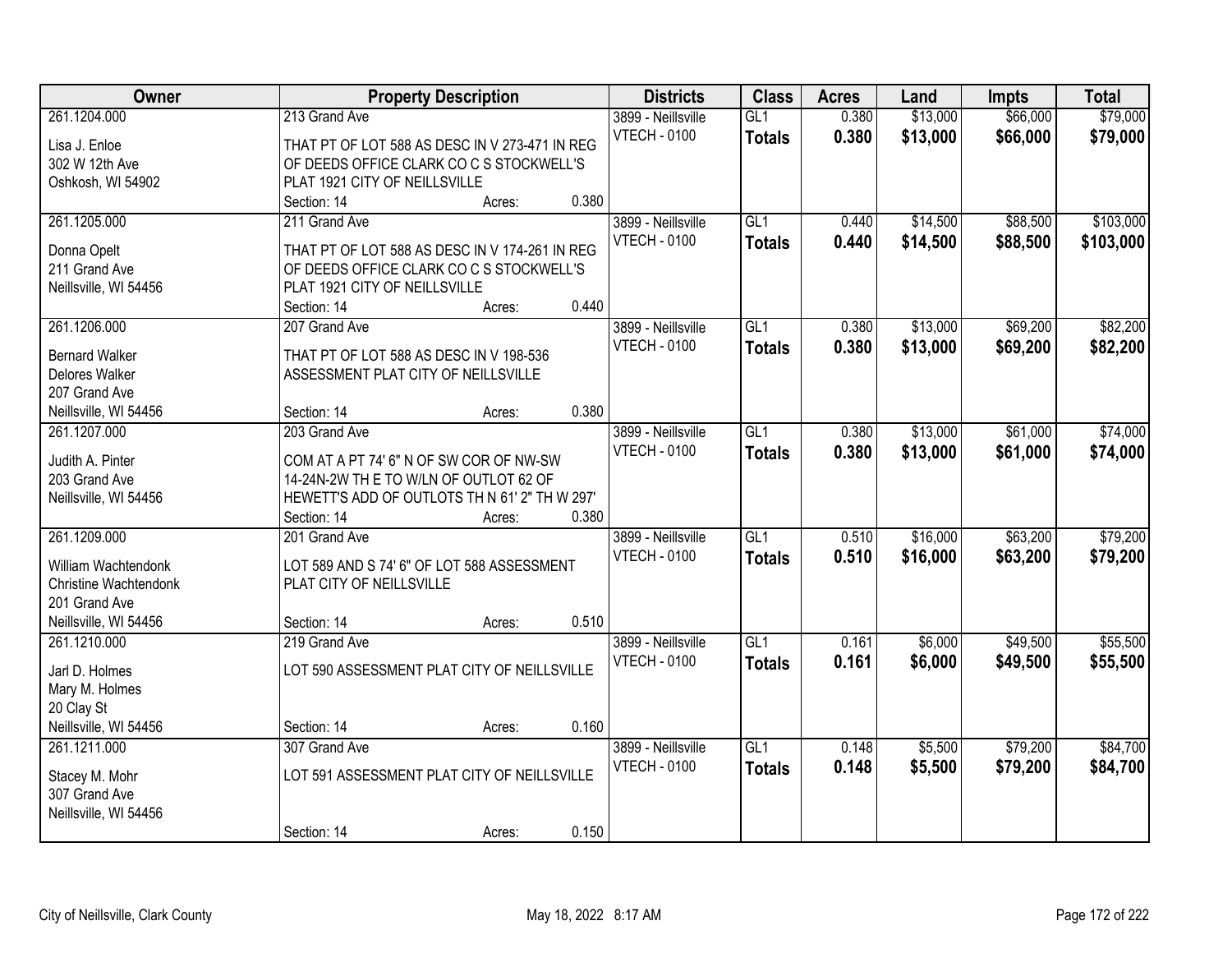| <b>Owner</b>                    |                                                                 | <b>Property Description</b> |       | <b>Districts</b>    | <b>Class</b>     | <b>Acres</b> | Land     | <b>Impts</b> | <b>Total</b> |
|---------------------------------|-----------------------------------------------------------------|-----------------------------|-------|---------------------|------------------|--------------|----------|--------------|--------------|
| 261.1212.000                    | 311 Grand Ave                                                   |                             |       | 3899 - Neillsville  | GL1              | 0.148        | \$5,500  | \$8,600      | \$14,100     |
| Christopher L. Mazola           | LOT 592 ASSESSMENT PLAT CITY OF NEILLSVILLE                     |                             |       | <b>VTECH - 0100</b> | <b>Totals</b>    | 0.148        | \$5,500  | \$8,600      | \$14,100     |
| c/o Christopher L. Mazola       |                                                                 |                             |       |                     |                  |              |          |              |              |
| 1105 Dousman St                 |                                                                 |                             |       |                     |                  |              |          |              |              |
| Green Bay, WI 54303             | Section: 14                                                     | Acres:                      | 0.150 |                     |                  |              |          |              |              |
| 261.1213.000                    | 403 State St                                                    |                             |       | 3899 - Neillsville  | GL1              | 0.433        | \$14,000 | \$92,700     | \$106,700    |
|                                 |                                                                 |                             |       | <b>VTECH - 0100</b> | <b>Totals</b>    | 0.433        | \$14,000 | \$92,700     | \$106,700    |
| Dean A. Glaze<br>Carol A. Glaze | LOT 600 C S STOCKWELL'S PLAT 1921 CITY OF<br><b>NEILLSVILLE</b> |                             |       |                     |                  |              |          |              |              |
| 403 State St                    |                                                                 |                             |       |                     |                  |              |          |              |              |
| Neillsville, WI 54456           | Section: 14                                                     | Acres:                      | 0.430 |                     |                  |              |          |              |              |
| 261.1214.000                    | 309 E 4th St                                                    |                             |       | 3899 - Neillsville  | GL1              | 0.167        | \$6,000  | \$84,600     | \$90,600     |
|                                 |                                                                 |                             |       | <b>VTECH - 0100</b> |                  | 0.167        | \$6,000  | \$84,600     | \$90,600     |
| Barbara A. Shoemaker            | LOT 601 C S STOCKWELL'S PLAT 1921 CITY OF                       |                             |       |                     | <b>Totals</b>    |              |          |              |              |
| Kenneth J. Shoemaker            | NEILLSVILLE                                                     |                             |       |                     |                  |              |          |              |              |
| 309 E 4th St                    |                                                                 |                             |       |                     |                  |              |          |              |              |
| Neillsville, WI 54456           | Section: 14                                                     | Acres:                      | 0.170 |                     |                  |              |          |              |              |
| 261.1215.000                    | 312 E 4th St                                                    |                             |       | 3899 - Neillsville  | $\overline{GL1}$ | 0.510        | \$16,000 | \$98,400     | \$114,400    |
| James A. Evans                  | LOT 1 CSM 1568 REC 801/11 FKA LOT 602 CS                        |                             |       | <b>VTECH - 0100</b> | <b>Totals</b>    | 0.510        | \$16,000 | \$98,400     | \$114,400    |
| Lyn M. Evans                    | STOCKWELLS CITY OF NEILLSVILLE                                  |                             |       |                     |                  |              |          |              |              |
| 312 E 4th St                    |                                                                 |                             |       |                     |                  |              |          |              |              |
| Neillsville, WI 54456           | Section: 14                                                     | Acres:                      | 0.510 |                     |                  |              |          |              |              |
| 261.1216.000                    | 318 E 4th St                                                    |                             |       | 3899 - Neillsville  | $\overline{GL1}$ | 0.760        | \$20,500 | \$181,300    | \$201,800    |
|                                 |                                                                 |                             |       | <b>VTECH - 0100</b> | <b>Totals</b>    | 0.760        | \$20,500 | \$181,300    | \$201,800    |
| Melissa S. Inlow                | LOT 2 CSM 1568 REC 801/11 FKA LOT 603 CS                        |                             |       |                     |                  |              |          |              |              |
| c/o Melissa S. Inlow            | STOCKWELLS & LOTS 3 & 10 O'NEILLS SUBDIV CITY                   |                             |       |                     |                  |              |          |              |              |
| 318 E 4th St                    | OF NEILLSVILLE                                                  |                             |       |                     |                  |              |          |              |              |
| Neillsville, WI 54456           | Section: 14                                                     | Acres:                      | 0.760 |                     |                  |              |          |              |              |
| 261.1217.000                    | 303 State St                                                    |                             |       | 3899 - Neillsville  | GL1              | 0.230        | \$8,500  | \$104,000    | \$112,500    |
| Bob W. Bell                     | LOT 604 EX N 114' AS DESC IN 246 RECORDS 446 C                  |                             |       | <b>VTECH - 0100</b> | <b>Totals</b>    | 0.230        | \$8,500  | \$104,000    | \$112,500    |
| Eileen D. Bell                  | S STOCKWELL'S PLAT 1921 CITY OF NEILLSVILLE                     |                             |       |                     |                  |              |          |              |              |
| 303 State St                    |                                                                 |                             |       |                     |                  |              |          |              |              |
| Neillsville, WI 54456           | Section: 14                                                     | Acres:                      | 0.230 |                     |                  |              |          |              |              |
| 261.1218.000                    | 309 State St                                                    |                             |       | 3899 - Neillsville  | GL1              | 0.345        | \$12,000 | \$145,500    | \$157,500    |
| Audrey J. Vradenburg            | PT OF LOT 604 DESC AS COM 60' E & 16 RDS S OF                   |                             |       | <b>VTECH - 0100</b> | <b>Totals</b>    | 0.345        | \$12,000 | \$145,500    | \$157,500    |
| 309 State St                    | NE COR OF SCHOOLHOUSE LOT IN O'NEILL'S 3RD                      |                             |       |                     |                  |              |          |              |              |
| Neillsville, WI 54456           | ADD TH S APROX 114' TH E 132' TH N APPROX 114'                  |                             |       |                     |                  |              |          |              |              |
|                                 | Section: 14                                                     | Acres:                      | 0.350 |                     |                  |              |          |              |              |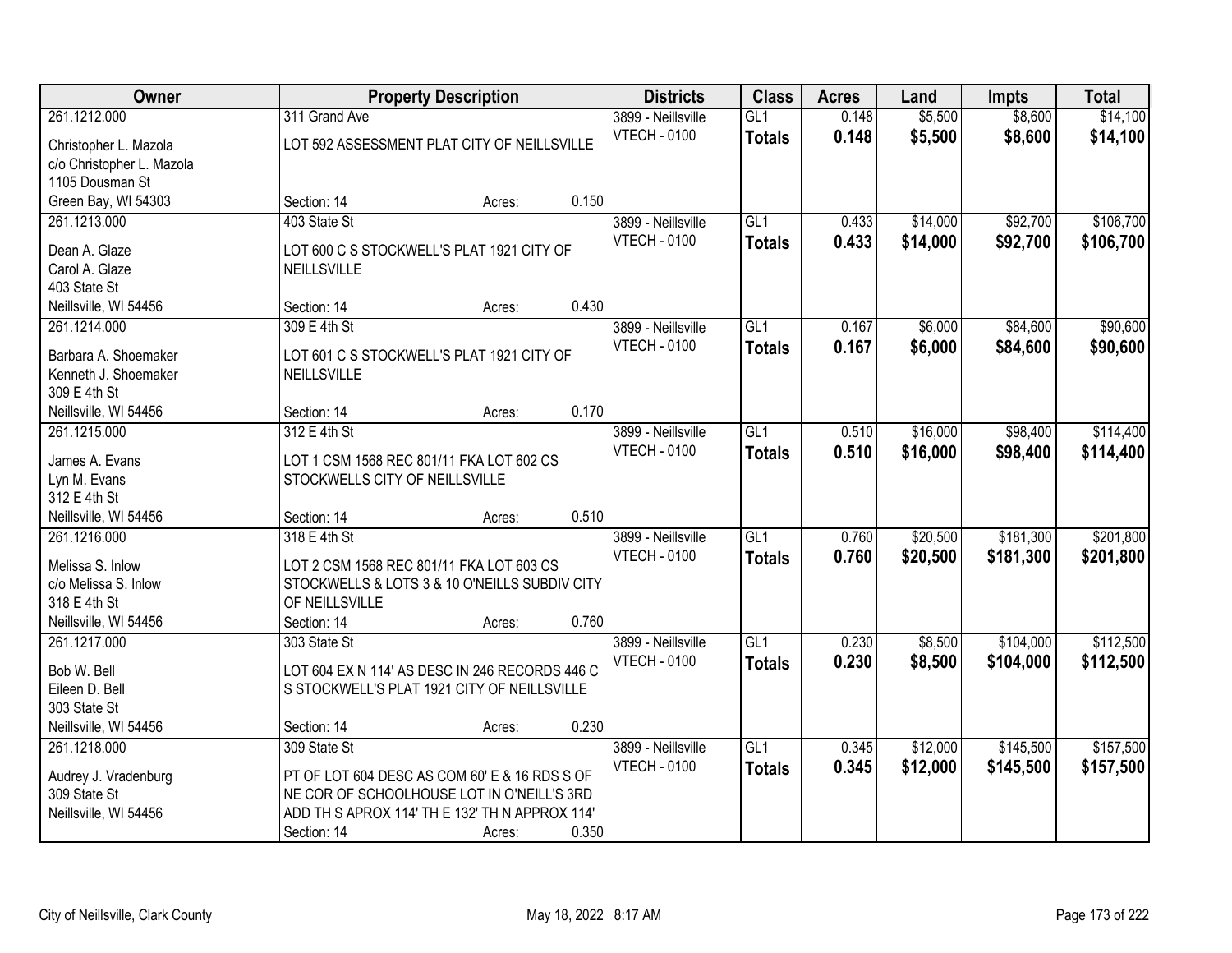| Owner                                  |                                                 | <b>Property Description</b> |       | <b>Districts</b>    | <b>Class</b>    | <b>Acres</b> | Land     | <b>Impts</b> | <b>Total</b> |
|----------------------------------------|-------------------------------------------------|-----------------------------|-------|---------------------|-----------------|--------------|----------|--------------|--------------|
| 261.1219.000                           | 217 State St                                    |                             |       | 3899 - Neillsville  | GL1             | 0.329        | \$11,500 | \$17,500     | \$29,000     |
| Bob W. Bell                            | LOT 605 EX E 89' & W 175' OF LOT 607 CS         |                             |       | <b>VTECH - 0100</b> | <b>Totals</b>   | 0.329        | \$11,500 | \$17,500     | \$29,000     |
| Eileen D. Bell                         | STOCKWELLS PLAT CITY OF NEILLSVILLE             |                             |       |                     |                 |              |          |              |              |
| 303 State St                           |                                                 |                             |       |                     |                 |              |          |              |              |
| Neillsville, WI 54456                  | Section: 14                                     | Acres:                      | 0.330 |                     |                 |              |          |              |              |
| 261.1219.001                           | 217 State St                                    |                             |       | 3899 - Neillsville  | GL1             | 1.011        | \$24,500 | \$37,000     | \$61,500     |
|                                        |                                                 |                             |       | <b>VTECH - 0100</b> | <b>Totals</b>   | 1.011        | \$24,500 | \$37,000     | \$61,500     |
| Doug C. Grade Jr<br>N4251 Cardinal Ave | E 89' OF LOT 605 ALL OF LOT 606 & LOT 607 EX W  |                             |       |                     |                 |              |          |              |              |
| Neillsville, WI 54456                  | 175' CS STOCKWELLS PLAT CITY OF NEILLSVILLE     |                             |       |                     |                 |              |          |              |              |
|                                        | Section: 14                                     | Acres:                      | 1.010 |                     |                 |              |          |              |              |
| 261.1220.000                           | 215 State St                                    |                             |       | 3899 - Neillsville  | GL <sub>1</sub> | 0.200        | \$7,500  | \$52,100     | \$59,600     |
|                                        |                                                 |                             |       | <b>VTECH - 0100</b> | <b>Totals</b>   | 0.200        | \$7,500  | \$52,100     | \$59,600     |
| Joseph M. Labec                        | W 1/2 OF LOT 608 ASSESSMENT PLAT CITY OF        |                             |       |                     |                 |              |          |              |              |
| Heather L. Labec                       | NEILLSVILLE                                     |                             |       |                     |                 |              |          |              |              |
| 215 State St                           |                                                 |                             |       |                     |                 |              |          |              |              |
| Neillsville, WI 54456                  | Section: 14                                     | Acres:                      | 0.200 |                     |                 |              |          |              |              |
| 261.1221.000                           | 311 E 2nd St                                    |                             |       | 3899 - Neillsville  | GL1             | 0.400        | \$13,500 | \$118,300    | \$131,800    |
| Danny K. Nelson                        | E 1/2 OF LOTS 608 & 609 ASSESSMENT PLAT CITY    |                             |       | <b>VTECH - 0100</b> | <b>Totals</b>   | 0.400        | \$13,500 | \$118,300    | \$131,800    |
| 311 E 2nd St                           | OF NEILLSVILLE                                  |                             |       |                     |                 |              |          |              |              |
| Neillsville, WI 54456                  |                                                 |                             |       |                     |                 |              |          |              |              |
|                                        | Section: 14                                     | Acres:                      | 0.400 |                     |                 |              |          |              |              |
| 261.1222.000                           | 211 State St                                    |                             |       | 3899 - Neillsville  | GL1             | 0.200        | \$7,500  | \$81,200     | \$88,700     |
| Dale L. Zerbe                          | W 1/2 OF LOT 609 ASSESSMENT PLAT CITY OF        |                             |       | <b>VTECH - 0100</b> | <b>Totals</b>   | 0.200        | \$7,500  | \$81,200     | \$88,700     |
| Tammy L. Zerbe                         | <b>NEILLSVILLE</b>                              |                             |       |                     |                 |              |          |              |              |
| 211 State St                           |                                                 |                             |       |                     |                 |              |          |              |              |
| Neillsville, WI 54456                  | Section: 14                                     | Acres:                      | 0.200 |                     |                 |              |          |              |              |
| 261.1223.000                           | 203 State St                                    |                             |       | 3899 - Neillsville  | GL <sub>1</sub> | 0.326        | \$11,500 | \$21,700     | \$33,200     |
|                                        |                                                 |                             |       | <b>VTECH - 0100</b> | <b>Totals</b>   | 0.326        | \$11,500 | \$21,700     | \$33,200     |
| Herbert J. Emerson                     | W 132' OF LOT 610 EX S 80' ASSESSMENT PLAT CITY |                             |       |                     |                 |              |          |              |              |
| Penny Emerson                          | OF NEILLSVILLE                                  |                             |       |                     |                 |              |          |              |              |
| 203 State St                           |                                                 |                             |       |                     |                 |              |          |              |              |
| Neillsville, WI 54456                  | Section: 14                                     | Acres:                      | 0.330 |                     |                 |              |          |              |              |
| 261.1224.000                           | 121 State St                                    |                             |       | 3899 - Neillsville  | GL1             | 0.242        | \$9,000  | \$76,500     | \$85,500     |
| Virginia Marg                          | S 80' OF W 132' OF LOT 610 ASSESSMENT PLAT CITY |                             |       | <b>VTECH - 0100</b> | <b>Totals</b>   | 0.242        | \$9,000  | \$76,500     | \$85,500     |
| 121 State St                           | OF NEILLSVILLE                                  |                             |       |                     |                 |              |          |              |              |
| Neillsville, WI 54456                  |                                                 |                             |       |                     |                 |              |          |              |              |
|                                        | Section: 14                                     | Acres:                      | 0.240 |                     |                 |              |          |              |              |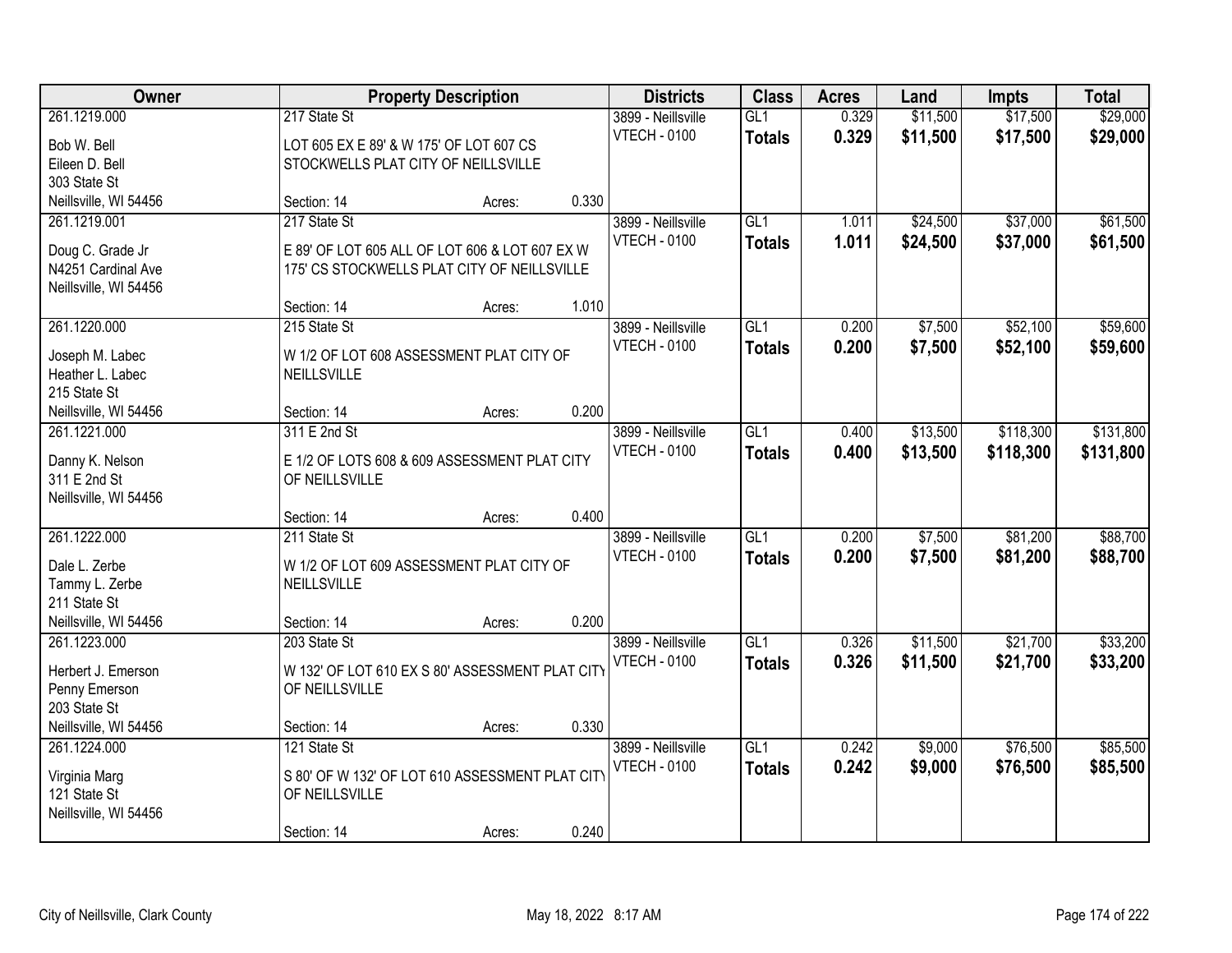| Owner                                                                                                      |                                                                                                                                                                        | <b>Property Description</b> |                | <b>Districts</b>                                               | <b>Class</b>         | <b>Acres</b>   | Land                   | <b>Impts</b>           | <b>Total</b>            |
|------------------------------------------------------------------------------------------------------------|------------------------------------------------------------------------------------------------------------------------------------------------------------------------|-----------------------------|----------------|----------------------------------------------------------------|----------------------|----------------|------------------------|------------------------|-------------------------|
| 261.1225.000<br>City of Neillsville<br>106 W Division St<br>Neillsville, WI 54456                          | E 2nd St<br>LOT 610 EX W 132' C S STOCKWELL'S PLAT 1921<br>CITY OF NEILLSVILLE                                                                                         |                             |                | 3899 - Neillsville<br><b>VTECH - 0100</b>                      | EL4<br><b>Totals</b> | 1.261<br>1.261 | $\overline{50}$<br>\$0 | $\overline{50}$<br>\$0 | $\sqrt{50}$<br>\$0      |
|                                                                                                            | Section: 14                                                                                                                                                            | Acres:                      | 1.260          |                                                                |                      |                |                        |                        |                         |
| 261.1226.000<br>Hideko N. Gassen et al<br>c/o Mathias J. Gassen                                            | 400 E 2nd St<br>LOT 611 ASSESSMENT PLAT CITY OF NEILLSVILLE                                                                                                            |                             |                | 3899 - Neillsville<br><b>VTECH - 0100</b>                      | GL1<br><b>Totals</b> | 0.230<br>0.230 | \$8,500<br>\$8,500     | \$57,000<br>\$57,000   | \$65,500<br>\$65,500    |
| 400 E 2nd St<br>Neillsville, WI 54456                                                                      | Section: 14                                                                                                                                                            | Acres:                      | 0.230          |                                                                |                      |                |                        |                        |                         |
| 261.1227.000<br>Brent L. Bredlau<br>Allison M. Bredlau<br>410 E 2nd St                                     | 410 E 2nd St<br>LOT 612 EX W 82' ASSESSMENT PLAT CITY OF<br>NEILLSVILLE                                                                                                |                             |                | 3899 - Neillsville<br><b>VTECH - 0100</b>                      | GL1<br><b>Totals</b> | 0.551<br>0.551 | \$17,000<br>\$17,000   | \$122,900<br>\$122,900 | \$139,900<br>\$139,900  |
| Neillsville, WI 54456<br>261.1228.000<br>Jeffrey Klieforth<br>Ann Klieforth<br>404 E 2nd St                | Section: 14<br>404 E 2nd St<br>W 82' OF LOT 612 C S STOCKWELLS PLAT 1921 CITY<br>OF NEILLSVILLE                                                                        | Acres:                      | 0.550          | 3899 - Neillsville<br><b>VTECH - 0100</b>                      | GL1<br><b>Totals</b> | 0.270<br>0.270 | \$10,000<br>\$10,000   | \$138,500<br>\$138,500 | \$148,500<br>\$148,500  |
| Neillsville, WI 54456<br>261.1229.000<br>City of Neillsville<br>106 W Division St<br>Neillsville, WI 54456 | Section: 14<br>E 2nd St<br>LOT #613 C. S. STOCKWELL'S PLAT 1921 CITY OF<br><b>NEILLSVILLE</b><br>Section: 14                                                           | Acres:<br>Acres:            | 0.270<br>1.510 | 3899 - Neillsville<br><b>VTECH - 0100</b>                      | EL4<br><b>Totals</b> | 1.511<br>1.511 | $\overline{50}$<br>\$0 | $\overline{30}$<br>\$0 | $\overline{\$0}$<br>\$0 |
| 261.1230.000<br>Allen Myszka<br>118 Oak St<br>Neillsville, WI 54456                                        | 118 Oak St<br>LOT 622 EX ST & EX W 275' C S STOCKWELL'S PLAT<br>1921 CITY OF NEILLSVILLE<br>Section: 15                                                                | Acres:                      | 0.450          | 3899 - Neillsville<br>TID <sub>#4</sub><br><b>VTECH - 0100</b> | GL1<br><b>Totals</b> | 0.450<br>0.450 | \$14,500<br>\$14,500   | \$37,800<br>\$37,800   | \$52,300<br>\$52,300    |
| 261.1231.000<br>Lukas A. Clifford<br>June E. Helton<br>506 W 2nd St<br>Neillsville, WI 54456               | 506 W 2nd St<br>COM 90' E OF NW COR OF ASSMT LOT 622 TH E 95'<br>S 155' W 95' TH N 155' TO POB BG PT OF ASSMT<br>LOTS 622 & 623 ASSESSMENT PLAT CITY OF<br>Section: 15 | Acres:                      | 0.340          | 3899 - Neillsville<br>TID <sub>#4</sub><br><b>VTECH - 0100</b> | GL1<br><b>Totals</b> | 0.338<br>0.338 | \$11,500<br>\$11,500   | \$92,700<br>\$92,700   | \$104,200<br>\$104,200  |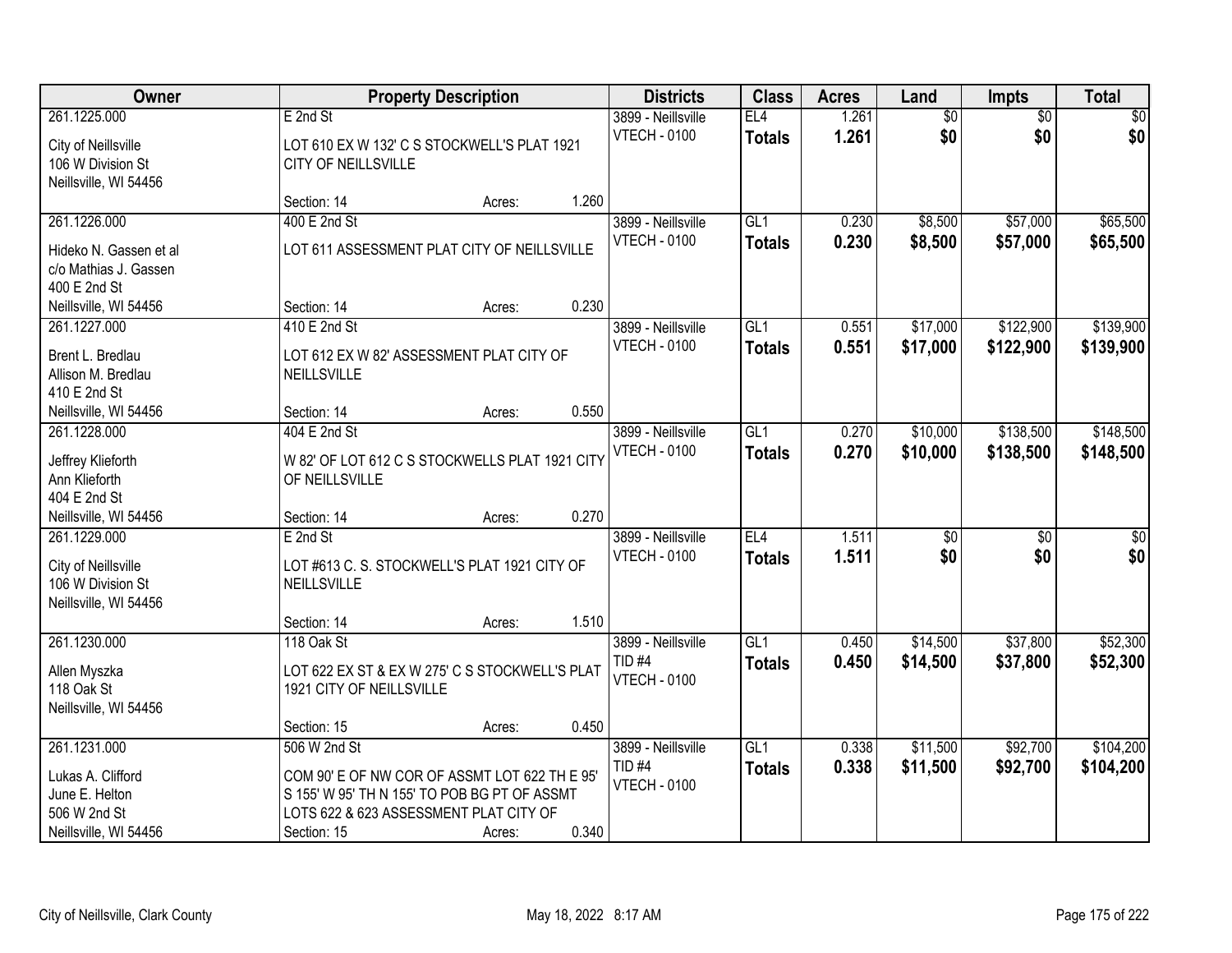| Owner                                                                                            |                                                                                                                                                                                  | <b>Property Description</b> |       | <b>Districts</b>                                               | <b>Class</b>                      | <b>Acres</b>   | Land                   | Impts                  | <b>Total</b>           |
|--------------------------------------------------------------------------------------------------|----------------------------------------------------------------------------------------------------------------------------------------------------------------------------------|-----------------------------|-------|----------------------------------------------------------------|-----------------------------------|----------------|------------------------|------------------------|------------------------|
| 261.1232.000<br>City of Neillsville<br>106 W Division St<br>Neillsville, WI 54456                | W 10' OF LOTS 622 & 623 C. S. STOCKWELL'S PLAT<br><b>CITY OF NEILLSVILLE</b>                                                                                                     |                             |       | 3899 - Neillsville<br><b>VTECH - 0100</b>                      | EL4<br><b>Totals</b>              | 0.000<br>0.000 | $\overline{60}$<br>\$0 | $\overline{50}$<br>\$0 | \$0<br>\$0             |
|                                                                                                  | Section: 15                                                                                                                                                                      | Acres:                      | 0.000 |                                                                |                                   |                |                        |                        |                        |
| 261.1233.000<br>Kenneth C. Pfeiffer<br>Helen M. Pfeiffer<br>119 Park St<br>Neillsville, WI 54456 | 119 Park St<br>COM AT A PT 10' E OF NW COR OF ASSMT LOT 622<br>TH E 80' TH S 155' TH W 80' TH N 155' TO POB BG PT<br>OF ASSMT LOTS 622 & 623 C S STOCKWELL'S PLAT<br>Section: 15 | Acres:                      | 0.280 | 3899 - Neillsville<br>TID <sub>#4</sub><br><b>VTECH - 0100</b> | GL1<br><b>Totals</b>              | 0.285<br>0.285 | \$10,500<br>\$10,500   | \$102,400<br>\$102,400 | \$112,900<br>\$112,900 |
| 261.1234.000<br>James R. Kuehl<br>502 W 2nd St<br>Neillsville, WI 54456                          | 502 W 2nd St<br>W 90' OF E 286' OF LOTS 622 & 623 ASSESSMENT<br>PLAT CITY OF NEILLSVILLE<br>Section: 15                                                                          | Acres:                      | 0.620 | 3899 - Neillsville<br>TID <sub>#4</sub><br><b>VTECH - 0100</b> | GL1<br><b>Totals</b>              | 0.616<br>0.616 | \$18,000<br>\$18,000   | \$132,700<br>\$132,700 | \$150,700<br>\$150,700 |
| 261.1235.000<br>Robert Skroch<br>Dixie Oldham<br>115 S Park St<br>Neillsville, WI 54456          | 115 S Park St<br>W 185' OF LOT 623 EX W 10' & EX N 55' THEREOF C S<br>STOCKWELL'S PLAT CITY OF NEILLSVILLE<br>Section: 15                                                        | Acres:                      | 0.570 | 3899 - Neillsville<br><b>VTECH - 0100</b>                      | $\overline{GL1}$<br><b>Totals</b> | 0.574<br>0.574 | \$17,000<br>\$17,000   | \$146,700<br>\$146,700 | \$163,700<br>\$163,700 |
| 261.1236.000<br>Kelly A. Timmons<br>114 Oak St<br>Neillsville, WI 54456                          | 114 Oak St<br>E 196' OF ASSMT LOT 623 & EX S 110' C S<br>STOCKWELL'S PLAT 1921 CITY OF NEILLSVILLE<br>Section: 15                                                                | Acres:                      | 0.400 | 3899 - Neillsville<br><b>TID #4</b><br><b>VTECH - 0100</b>     | $\overline{GL1}$<br><b>Totals</b> | 0.400<br>0.400 | \$13,500<br>\$13,500   | \$59,100<br>\$59,100   | \$72,600<br>\$72,600   |
| 261.1237.000<br>Delores Schmidt<br>110 Oak St<br>Neillsville, WI 54456                           | 110 Oak St<br>S 110' OF E 196' OF ASSMT LOT 623 C S<br>STOCKWELL'S PLAT 1921 CITY OF NEILLSVILLE<br>Section: 15                                                                  | Acres:                      | 0.490 | 3899 - Neillsville<br><b>VTECH - 0100</b>                      | GL1<br><b>Totals</b>              | 0.495<br>0.495 | \$16,000<br>\$16,000   | \$70,800<br>\$70,800   | \$86,800<br>\$86,800   |
| 261.1238.000<br>Michael J. Worden<br>Linda R. Worden<br>N2165 St Hwy 95<br>Neillsville, WI 54456 | 119 Clay St<br>LOT 624 ASSESSMENT PLAT CITY OF NEILLSVILLE<br>Section: 15                                                                                                        | Acres:                      | 0.150 | 3899 - Neillsville<br><b>TID #4</b><br><b>VTECH - 0100</b>     | GL1<br><b>Totals</b>              | 0.158<br>0.158 | \$6,000<br>\$6,000     | \$102,400<br>\$102,400 | \$108,400<br>\$108,400 |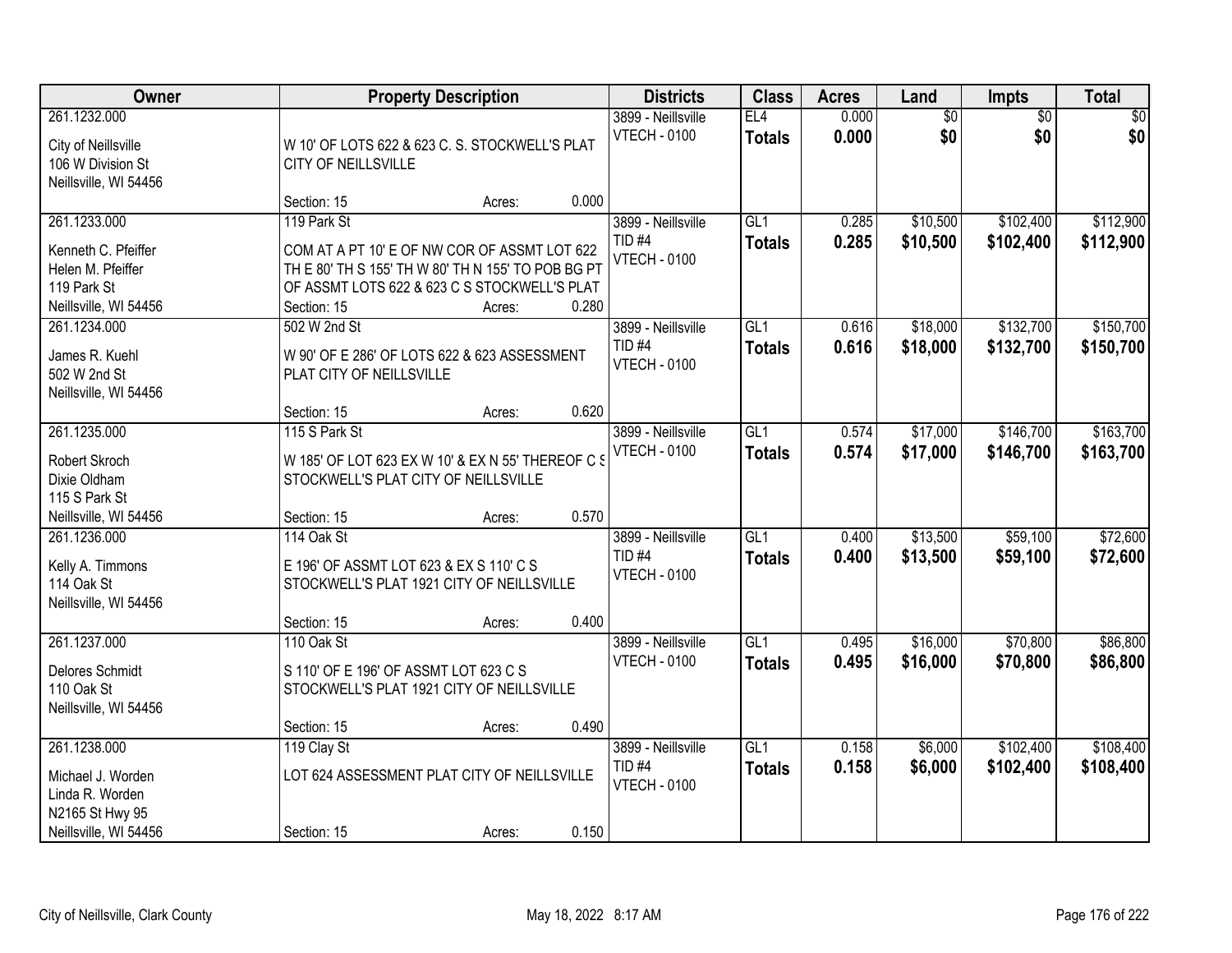| Owner                                                                      |                                                                                  | <b>Property Description</b>                |       | <b>Districts</b>                          | <b>Class</b>         | <b>Acres</b>   | Land                 | <b>Impts</b>           | <b>Total</b>           |
|----------------------------------------------------------------------------|----------------------------------------------------------------------------------|--------------------------------------------|-------|-------------------------------------------|----------------------|----------------|----------------------|------------------------|------------------------|
| 261.1239.000                                                               | 117 Clay St                                                                      |                                            |       | 3899 - Neillsville                        | GL1                  | 0.287          | \$10,500             | \$70,200               | \$80,700               |
| Katherine C. Buchsteiner et al<br>c/o Rickey E. Buchsteiner<br>117 Clay St | LOT 625 ASSESSMENT PLAT CITY OF NEILLSVILLE                                      |                                            |       | TID <sub>#4</sub><br><b>VTECH - 0100</b>  | <b>Totals</b>        | 0.287          | \$10,500             | \$70,200               | \$80,700               |
| Neillsville, WI 54456                                                      | Section: 15                                                                      | Acres:                                     | 0.290 |                                           |                      |                |                      |                        |                        |
| 261.1240.000<br>Daniel H. Herbrand                                         | 111 Clay St<br>LOT 626 C S STOCKWELL'S PLAT 1921 CITY OF                         |                                            |       | 3899 - Neillsville<br><b>VTECH - 0100</b> | GL1<br><b>Totals</b> | 0.525<br>0.525 | \$16,500<br>\$16,500 | \$115,200<br>\$115,200 | \$131,700<br>\$131,700 |
| 111 Clay St<br>Neillsville, WI 54456                                       | NEILLSVILLE<br>Section: 15                                                       | Acres:                                     | 0.520 |                                           |                      |                |                      |                        |                        |
| 261.1241.000                                                               | 114 Grand Ave                                                                    |                                            |       | 3899 - Neillsville                        | GL1                  | 0.330          | \$11,500             | \$84,000               | \$95,500               |
| Angeline M. Larsen<br>114 Grand Ave<br>Neillsville, WI 54456               | LOT 628 OF ASSESSMENT PLAT & OUTLOT 1 CSM<br>2934 DOC 637376 CITY OF NEILLSVILLE |                                            |       | <b>TID #4</b><br><b>VTECH - 0100</b>      | <b>Totals</b>        | 0.330          | \$11,500             | \$84,000               | \$95,500               |
|                                                                            | Section: 15                                                                      | Acres:                                     | 0.330 |                                           |                      |                |                      |                        |                        |
| 261.1242.000                                                               | 108 Grand Ave                                                                    |                                            |       | 3899 - Neillsville                        | GL1                  | 0.580          | \$17,500             | \$166,500              | \$184,000              |
| Johnny W. Atkinson<br>Donna Atkinson                                       | ASSESSMENT PLAT CITY OF NEILLSVILLE                                              | LOT 1 CSM 2934 DOC 637376 BG PT LOT 629 OF |       | <b>VTECH - 0100</b>                       | <b>Totals</b>        | 0.580          | \$17,500             | \$166,500              | \$184,000              |
| 108 Grand Ave                                                              |                                                                                  |                                            |       |                                           |                      |                |                      |                        |                        |
| Neillsville, WI 54456<br>261.1243.000                                      | Section: 15<br>105 Clay St                                                       | Acres:                                     | 0.580 | 3899 - Neillsville                        | $\overline{GL1}$     | 0.229          | \$8,500              | \$86,500               | \$95,000               |
|                                                                            |                                                                                  |                                            |       | <b>VTECH - 0100</b>                       | <b>Totals</b>        | 0.229          | \$8,500              | \$86,500               | \$95,000               |
| Steven J. Miller                                                           |                                                                                  | LOT 630 C S STOCKWELL'S PLAT 1921 CITY OF  |       |                                           |                      |                |                      |                        |                        |
| Barbara Miller                                                             | NEILLSVILLE VOL2 427 PG2 117                                                     |                                            |       |                                           |                      |                |                      |                        |                        |
| 105 Clay St<br>Neillsville, WI 54456                                       | Section: 15                                                                      | Acres:                                     | 0.220 |                                           |                      |                |                      |                        |                        |
| 261.1244.000                                                               | 101 Clay St                                                                      |                                            |       | 3899 - Neillsville                        | GL1                  | 0.310          | \$11,500             | \$93,100               | \$104,600              |
|                                                                            |                                                                                  |                                            |       | <b>VTECH - 0100</b>                       | <b>Totals</b>        | 0.310          | \$11,500             | \$93,100               | \$104,600              |
| Robert D. Cords                                                            | LOT 1 CSM 2546 DOC 618262 BG LOT 631                                             |                                            |       |                                           |                      |                |                      |                        |                        |
| Bernice L. Cords                                                           | ASSESSMENT PLAT & PT CC SNITEMANS SUBDIV                                         |                                            |       |                                           |                      |                |                      |                        |                        |
| 101 Clay St<br>Neillsville, WI 54456                                       | CITY OF NEILLSVILLE<br>Section: 15                                               | Acres:                                     | 0.310 |                                           |                      |                |                      |                        |                        |
| 261.1245.000                                                               | 24 Grand Ave                                                                     |                                            |       | 3899 - Neillsville                        | GL1                  | 0.420          | \$14,000             | \$73,900               | \$87,900               |
|                                                                            |                                                                                  |                                            |       | <b>VTECH - 0100</b>                       | <b>Totals</b>        | 0.420          | \$14,000             | \$73,900               | \$87,900               |
| George F. Seversen                                                         | BEG AT A PT 30 RDS N OF THE SE COR OF THE                                        |                                            |       |                                           |                      |                |                      |                        |                        |
| Betsy J. Seversen                                                          | SE-SE-15-24-2W TH RNG W 236.6' TH N 88' TH E                                     |                                            |       |                                           |                      |                |                      |                        |                        |
| 24 Grand Ave                                                               | 236.6' TH S 88' TO POB BG PT OF LOT 99 OF                                        |                                            |       |                                           |                      |                |                      |                        |                        |
| Neillsville, WI 54456                                                      | Section: 15                                                                      | Acres:                                     | 0.420 |                                           |                      |                |                      |                        |                        |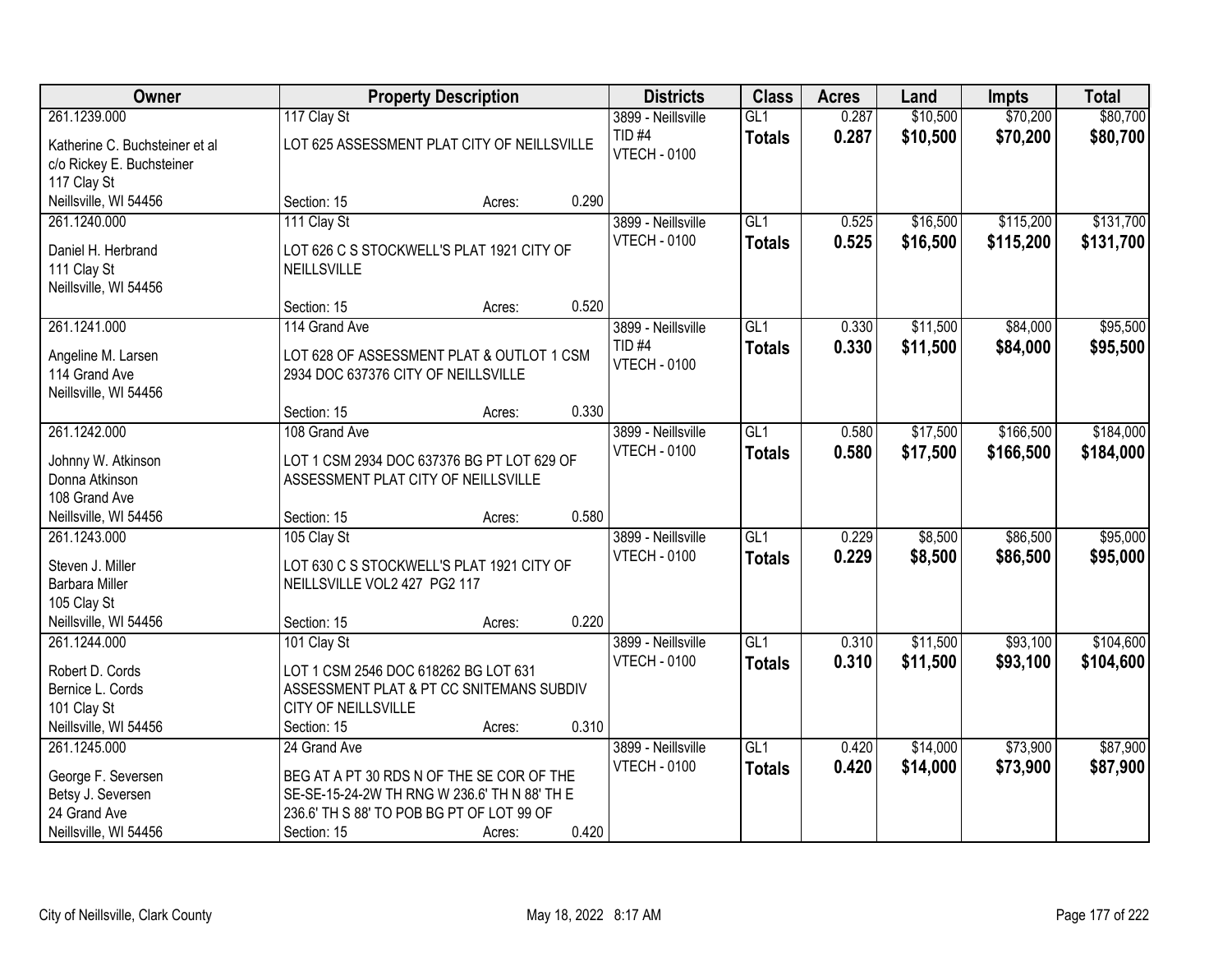| Owner                                    | <b>Property Description</b>                                                                        |                 | <b>Districts</b>    | <b>Class</b>  | <b>Acres</b> | Land     | <b>Impts</b>    | <b>Total</b>    |
|------------------------------------------|----------------------------------------------------------------------------------------------------|-----------------|---------------------|---------------|--------------|----------|-----------------|-----------------|
| 261.1246.000                             | 28 Grand Ave                                                                                       |                 | 3899 - Neillsville  | GL1           | 0.310        | \$11,000 | \$79,400        | \$90,400        |
| St Johns Evangelical Lutheran Church     | PT OF ASSMT LOT 632 DESC AS BEG 583' N OF SE                                                       |                 | <b>VTECH - 0100</b> | <b>Totals</b> | 0.310        | \$11,000 | \$79,400        | \$90,400        |
| 805 W 5th St                             | COR OF SEC 15 TWP 24 N R 2 W TH W 236.6' TH N 65                                                   |                 |                     |               |              |          |                 |                 |
| Neillsville, WI 54456                    | TH E 236.6' TH S 65' TO POB ASSESSMENT PLAT                                                        |                 |                     |               |              |          |                 |                 |
|                                          | Section: 15                                                                                        | 0.310<br>Acres: |                     |               |              |          |                 |                 |
| 261.1247.000                             | 32 Grand Ave                                                                                       |                 | 3899 - Neillsville  | GL1           | 0.060        | \$2,000  | \$0             | \$2,000         |
|                                          |                                                                                                    |                 | <b>VTECH - 0100</b> | <b>Totals</b> | 0.060        | \$2,000  | \$0             | \$2,000         |
| Gary C. Anding                           | PT OF LOT 632 DESC AS COM AT NE COR OF LOT<br>632 TH S 12' TH W 206.6' TH N 12' TH E 206.6' TO POE |                 |                     |               |              |          |                 |                 |
| Christy M. Anding<br>32 Grand Ave        | C S STOCKWELL'S PLAT 1921 CITY OF NEILLSVILLE                                                      |                 |                     |               |              |          |                 |                 |
| Neillsville, WI 54456                    | Section: 15                                                                                        | 0.060<br>Acres: |                     |               |              |          |                 |                 |
| 261.1248.000                             |                                                                                                    |                 | 3899 - Neillsville  | EL4           | 0.000        | \$0      | $\sqrt[6]{}$    | $\overline{50}$ |
|                                          |                                                                                                    |                 | <b>VTECH - 0100</b> |               |              | \$0      | \$0             | \$0             |
| City of Neillsville                      | PT OF LOT 632 DESC IN V 172 D P 180 C S                                                            |                 |                     | <b>Totals</b> | 0.000        |          |                 |                 |
| 106 W Division St                        | STOCKWELL'S PLAT 1921 CITY OF NEILLSVILLE                                                          |                 |                     |               |              |          |                 |                 |
| Neillsville, WI 54456                    |                                                                                                    |                 |                     |               |              |          |                 |                 |
|                                          | Section: 15                                                                                        | 0.000<br>Acres: |                     |               |              |          |                 |                 |
| 261.1249.000                             | 316 W 1st St                                                                                       |                 | 3899 - Neillsville  | GL1           | 0.040        | \$1,500  | \$0             | \$1,500         |
| Gaier Rentals, LLC                       | PT OF LOT 632 DESC 174/101 ASSESSMENT PLAT                                                         |                 | <b>VTECH - 0100</b> | <b>Totals</b> | 0.040        | \$1,500  | \$0             | \$1,500         |
| 812 Fillmore St                          | CITY OF NEILLSVILLE                                                                                |                 |                     |               |              |          |                 |                 |
| Black River Falls, WI 54615              |                                                                                                    |                 |                     |               |              |          |                 |                 |
|                                          | Section: 15                                                                                        | 0.040<br>Acres: |                     |               |              |          |                 |                 |
| 261.1250.000                             | 29 Clay St                                                                                         |                 | 3899 - Neillsville  | GL1           | 0.240        | \$9,000  | \$72,000        | \$81,000        |
|                                          |                                                                                                    |                 | <b>VTECH - 0100</b> | <b>Totals</b> | 0.240        | \$9,000  | \$72,000        | \$81,000        |
| Christine A. Sepsis                      | PT OF LOT 632 DESC IN V 273 D P 489 C S                                                            |                 |                     |               |              |          |                 |                 |
| c/o Christine A. Sepsis                  | STOCKWELL'S PLAT 1921 CITY OF NEILLSVILLE                                                          |                 |                     |               |              |          |                 |                 |
| 29 Clay St                               |                                                                                                    |                 |                     |               |              |          |                 |                 |
| Neillsville, WI 54456                    | Section: 15                                                                                        | 0.240<br>Acres: |                     |               |              |          |                 |                 |
| 261.1251.000                             | 25 Clay St                                                                                         |                 | 3899 - Neillsville  | GL1           | 0.320        | \$11,000 | \$127,100       | \$138,100       |
| David L. Steiger ETAL                    | W 159' OF THE PCL OF LND DES AS BEG 30 RDS N                                                       |                 | <b>VTECH - 0100</b> | <b>Totals</b> | 0.320        | \$11,000 | \$127,100       | \$138,100       |
| c/o David L. Steiger                     | OF SE COR OF THE SE-SE-15-24-2W TH RNG W                                                           |                 |                     |               |              |          |                 |                 |
| C/O Dorothy J Steiger                    | 395.6' TO THE E/L OF CLAY ST EXTENDED S TH RNG                                                     |                 |                     |               |              |          |                 |                 |
| 25 Clay St                               | Section: 15                                                                                        | 0.320<br>Acres: |                     |               |              |          |                 |                 |
| Neillsville, WI 54456                    |                                                                                                    |                 |                     |               |              |          |                 |                 |
| 261.1252.000                             |                                                                                                    |                 | 3899 - Neillsville  | EL4           | 0.000        | \$0      | $\overline{30}$ | $\overline{50}$ |
|                                          | PT OF LOT 632 DESC IN V 172 D P 179 C S                                                            |                 | <b>VTECH - 0100</b> | <b>Totals</b> | 0.000        | \$0      | \$0             | \$0             |
| City of Neillsville<br>106 W Division St | STOCKWELL'S PLAT 1921 CITY OF NEILLSVILLE                                                          |                 |                     |               |              |          |                 |                 |
| Neillsville, WI 54456                    |                                                                                                    |                 |                     |               |              |          |                 |                 |
|                                          | Section: 15                                                                                        | 0.000           |                     |               |              |          |                 |                 |
|                                          |                                                                                                    | Acres:          |                     |               |              |          |                 |                 |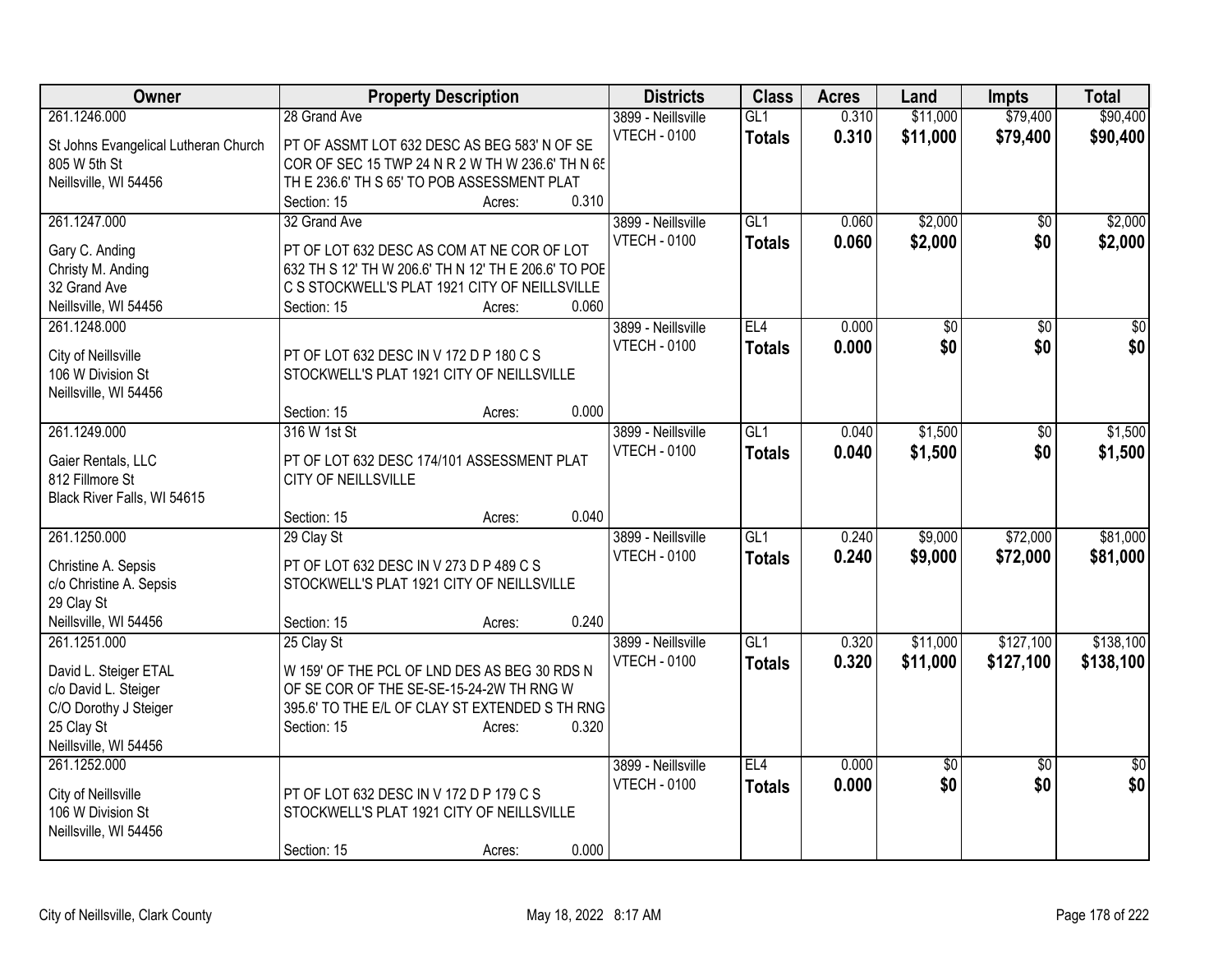| Owner                                      |                                      | <b>Property Description</b>                     |       | <b>Districts</b>    | <b>Class</b>  | <b>Acres</b> | Land            | <b>Impts</b> | <b>Total</b> |
|--------------------------------------------|--------------------------------------|-------------------------------------------------|-------|---------------------|---------------|--------------|-----------------|--------------|--------------|
| 261.1253.000                               | 28 Clay St                           |                                                 |       | 3899 - Neillsville  | GL1           | 0.384        | \$13,000        | \$64,500     | \$77,500     |
| Emmalee E. Decorah                         | N 82.5' OF W 204.4' OF ASSMT LOT 632 |                                                 |       | <b>VTECH - 0100</b> | <b>Totals</b> | 0.384        | \$13,000        | \$64,500     | \$77,500     |
| 28 Clay St                                 | ASSESSMENT PLAT CITY OF NEILLSVILLE  |                                                 |       |                     |               |              |                 |              |              |
| Neillsville, WI 54456                      |                                      |                                                 |       |                     |               |              |                 |              |              |
|                                            | Section: 15                          | Acres:                                          | 0.390 |                     |               |              |                 |              |              |
| 261.1254.000                               | 24 Clay St                           |                                                 |       | 3899 - Neillsville  | GL1           | 0.386        | \$13,000        | \$160,300    | \$173,300    |
|                                            |                                      |                                                 |       | <b>VTECH - 0100</b> | <b>Totals</b> | 0.386        | \$13,000        | \$160,300    | \$173,300    |
| Carrie A. Morrell<br>c/o Carrie A. Morrell | PLAT CITY OF NEILLSVILLE             | S 82.5' OF W 204.4' OF ASSMT LOT 632 ASSESSMEN  |       |                     |               |              |                 |              |              |
| 24 Clay St                                 |                                      |                                                 |       |                     |               |              |                 |              |              |
| Neillsville, WI 54456                      | Section: 15                          | Acres:                                          | 0.390 |                     |               |              |                 |              |              |
| 261.1255.000                               | 20 Clay St                           |                                                 |       | 3899 - Neillsville  | GL1           | 0.770        | \$20,500        | \$97,800     | \$118,300    |
|                                            |                                      |                                                 |       | <b>VTECH - 0100</b> | <b>Totals</b> | 0.770        | \$20,500        | \$97,800     | \$118,300    |
| Jarl D. Holmes                             |                                      | W 204.4' OF LOT 633 ASSESSMENT PLAT CITY OF     |       |                     |               |              |                 |              |              |
| Mary M. Holmes                             | NEILLSVILLE                          |                                                 |       |                     |               |              |                 |              |              |
| 20 Clay St                                 |                                      |                                                 |       |                     |               |              |                 |              |              |
| Neillsville, WI 54456                      | Section: 15                          | Acres:                                          | 0.770 |                     |               |              |                 |              |              |
| 261.1256.000                               |                                      |                                                 |       | 3899 - Neillsville  | EL4           | 0.000        | $\overline{50}$ | \$0          | \$0          |
| City of Neillsville                        |                                      | PT OF LOT 633 AS DESC IN VOL 172 D P 181 C S    |       | <b>VTECH - 0100</b> | <b>Totals</b> | 0.000        | \$0             | \$0          | \$0          |
| 106 W Division St                          |                                      | STOCKWELL'S PLAT 1921 CITY OF NEILLSVILLE       |       |                     |               |              |                 |              |              |
| Neillsville, WI 54456                      |                                      |                                                 |       |                     |               |              |                 |              |              |
|                                            | Section: 15                          | Acres:                                          | 0.000 |                     |               |              |                 |              |              |
| 261.1257.000                               | 19 Clay St                           |                                                 |       | 3899 - Neillsville  | GL1           | 0.310        | \$11,000        | \$95,000     | \$106,000    |
| <b>Stuart Baker</b>                        |                                      | S 85' OF W 159' OF E 365.6' OF ASSMT LOT 633    |       | <b>VTECH - 0100</b> | <b>Totals</b> | 0.310        | \$11,000        | \$95,000     | \$106,000    |
| 19 Clay St                                 | ASSESSMENT PLAT CITY OF NEILLSVILLE  |                                                 |       |                     |               |              |                 |              |              |
| Neillsville, WI 54456                      |                                      |                                                 |       |                     |               |              |                 |              |              |
|                                            | Section: 15                          | Acres:                                          | 0.310 |                     |               |              |                 |              |              |
| 261.1258.000                               | 23 Clay St                           |                                                 |       | 3899 - Neillsville  | GL1           | 0.292        | \$10,500        | \$35,500     | \$46,000     |
| Logan K. Grap                              |                                      | COM AT A PT 415' N AND 236.6' W OF SE COR OF    |       | <b>VTECH - 0100</b> | <b>Totals</b> | 0.292        | \$10,500        | \$35,500     | \$46,000     |
| Cathryn C. Grap                            |                                      | SE-SE 15-24N-2W TH W 159' MOL TO E/LN OF CLAY   |       |                     |               |              |                 |              |              |
| 225 Ayers St                               |                                      | ST TH N 80' TH E 159' TH S 80' TO POB BG PT LOT |       |                     |               |              |                 |              |              |
| Neillsville, WI 54456                      | Section: 15                          | Acres:                                          | 0.290 |                     |               |              |                 |              |              |
| 261.1259.000                               | 20 Grand Ave                         |                                                 |       | 3899 - Neillsville  | GL1           | 0.394        | \$13,000        | \$64,700     | \$77,700     |
|                                            |                                      |                                                 |       | <b>VTECH - 0100</b> | <b>Totals</b> | 0.394        | \$13,000        | \$64,700     | \$77,700     |
| Savannah P. Cook                           |                                      | N 83' OF E 206.6' OF ASSMT LOT 633 ASSESSMENT   |       |                     |               |              |                 |              |              |
| c/o Savannah P. Cook<br>20 Grand Ave       | PLAT CITY OF NEILLSVILLE             |                                                 |       |                     |               |              |                 |              |              |
| Neillsville, WI 54456                      | Section: 15                          | Acres:                                          | 0.390 |                     |               |              |                 |              |              |
|                                            |                                      |                                                 |       |                     |               |              |                 |              |              |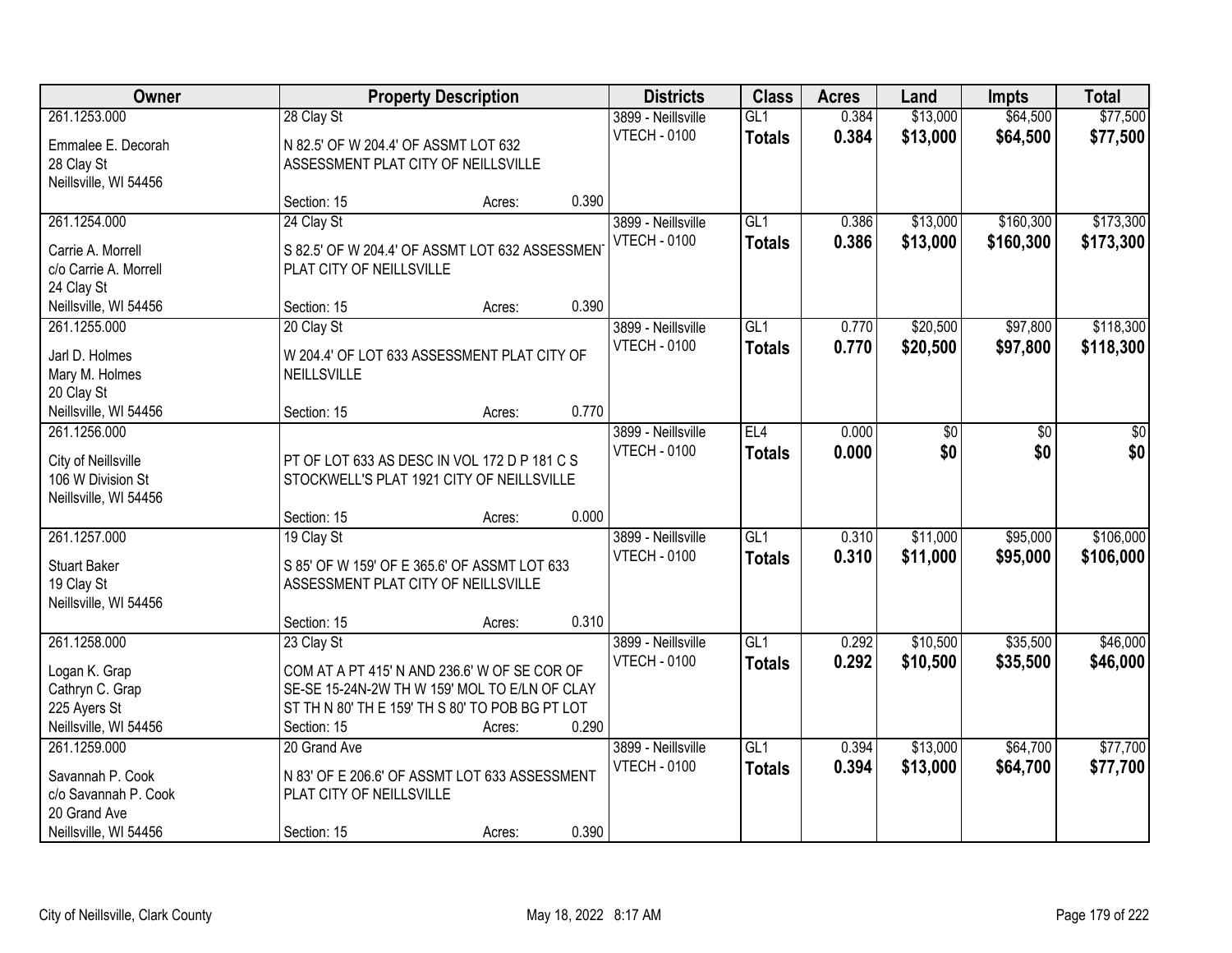| Owner                                                                           |                                                                                                                                                                                      | <b>Property Description</b> |       | <b>Districts</b>                          | <b>Class</b>                      | <b>Acres</b>   | Land                 | <b>Impts</b>           | <b>Total</b>           |
|---------------------------------------------------------------------------------|--------------------------------------------------------------------------------------------------------------------------------------------------------------------------------------|-----------------------------|-------|-------------------------------------------|-----------------------------------|----------------|----------------------|------------------------|------------------------|
| 261.1260.000<br>Peter J. Langreck<br>W4198 Cty Hwy C<br>Neillsville, WI 54456   | 16 Grand Ave<br>S 82' OF E 206.6' OF ASSMT LOT 633 ASSESSMENT<br>PLAT CITY OF NEILLSVILLE                                                                                            |                             |       | 3899 - Neillsville<br><b>VTECH - 0100</b> | GL1<br><b>Totals</b>              | 0.388<br>0.388 | \$13,000<br>\$13,000 | \$66,200<br>\$66,200   | \$79,200<br>\$79,200   |
|                                                                                 | Section: 15                                                                                                                                                                          | Acres:                      | 0.390 |                                           |                                   |                |                      |                        |                        |
| 261.1261.000                                                                    | 12 Grand Ave                                                                                                                                                                         |                             |       | 3899 - Neillsville                        | GL1                               | 0.303          | \$11,000             | \$113,800              | \$124,800              |
| Rachael A. Buchholz<br>12 Grand Ave<br>Neillsville, WI 54456                    | LOT 634 ASSESSMENT PLAT CITY OF NEILLSVILLE                                                                                                                                          |                             |       | <b>VTECH - 0100</b>                       | <b>Totals</b>                     | 0.303          | \$11,000             | \$113,800              | \$124,800              |
|                                                                                 | Section: 15                                                                                                                                                                          | Acres:                      | 0.300 |                                           |                                   |                |                      |                        |                        |
| 261.1262.000<br>Michael Winder<br>Debbie Winder<br>121 Grand Ave                | 121 Grand Ave<br>LOT 640 EX S 70' ASSESSMENT PLAT 1921 CITY OF<br>NEILLSVILLE                                                                                                        |                             |       | 3899 - Neillsville<br><b>VTECH - 0100</b> | GL1<br><b>Totals</b>              | 0.517<br>0.517 | \$16,000<br>\$16,000 | \$112,300<br>\$112,300 | \$128,300<br>\$128,300 |
| Neillsville, WI 54456                                                           | Section: 14                                                                                                                                                                          | Acres:                      | 0.520 |                                           |                                   |                |                      |                        |                        |
| 261.1263.000<br>Lillian Foemmel<br>117 Grand Ave<br>Neillsville, WI 54456       | 117 Grand Ave<br>S 70' OF LOT 640 C S STOCKWELL'S PLAT 1921 CITY<br>OF NEILLSVILLE                                                                                                   |                             |       | 3899 - Neillsville<br><b>VTECH - 0100</b> | GL1<br><b>Totals</b>              | 0.381<br>0.381 | \$13,000<br>\$13,000 | \$98,900<br>\$98,900   | \$111,900<br>\$111,900 |
|                                                                                 | Section: 14                                                                                                                                                                          | Acres:                      | 0.380 |                                           |                                   |                |                      |                        |                        |
| 261.1264.000<br>Noelle E. Fitzmaurice<br>113 Grand Ave<br>Neillsville, WI 54456 | 113 Grand Ave<br>LOT 641 ASSESSMENT PLAT CITY OF NEILLSVILLE                                                                                                                         |                             |       | 3899 - Neillsville<br><b>VTECH - 0100</b> | $\overline{GL1}$<br><b>Totals</b> | 0.449<br>0.449 | \$14,500<br>\$14,500 | \$59,700<br>\$59,700   | \$74,200<br>\$74,200   |
|                                                                                 | Section: 14                                                                                                                                                                          | Acres:                      | 0.450 |                                           |                                   |                |                      |                        |                        |
| 261.1265.000<br>Nathan A. Galetka<br>109 Grand Ave<br>Neillsville, WI 54456     | 109 Grand Ave<br>LOT 642 ASSESSMENT PLAT CITY OF NEILLSVILLE                                                                                                                         |                             |       | 3899 - Neillsville<br><b>VTECH - 0100</b> | $\overline{GL1}$<br><b>Totals</b> | 0.449<br>0.449 | \$14,500<br>\$14,500 | \$87,200<br>\$87,200   | \$101,700<br>\$101,700 |
|                                                                                 | Section: 14                                                                                                                                                                          | Acres:                      | 0.450 |                                           |                                   |                |                      |                        |                        |
| 261.1266.000<br>Tracey A. Zachow<br>107 Grand Ave<br>Neillsville, WI 54456      | 107 Grand Ave<br>COM AT A PT 110' N OF SW COR H O L 126 TH N 55'<br>TH E 132' TH S 55' TH W 132' TO POB PT OF LOT 643<br>C S STOCKWELLS PLAT 1921 CITY OF NEILLSVILLE<br>Section: 14 | Acres:                      | 0.170 | 3899 - Neillsville<br><b>VTECH - 0100</b> | GL1<br><b>Totals</b>              | 0.167<br>0.167 | \$6,000<br>\$6,000   | \$79,200<br>\$79,200   | \$85,200<br>\$85,200   |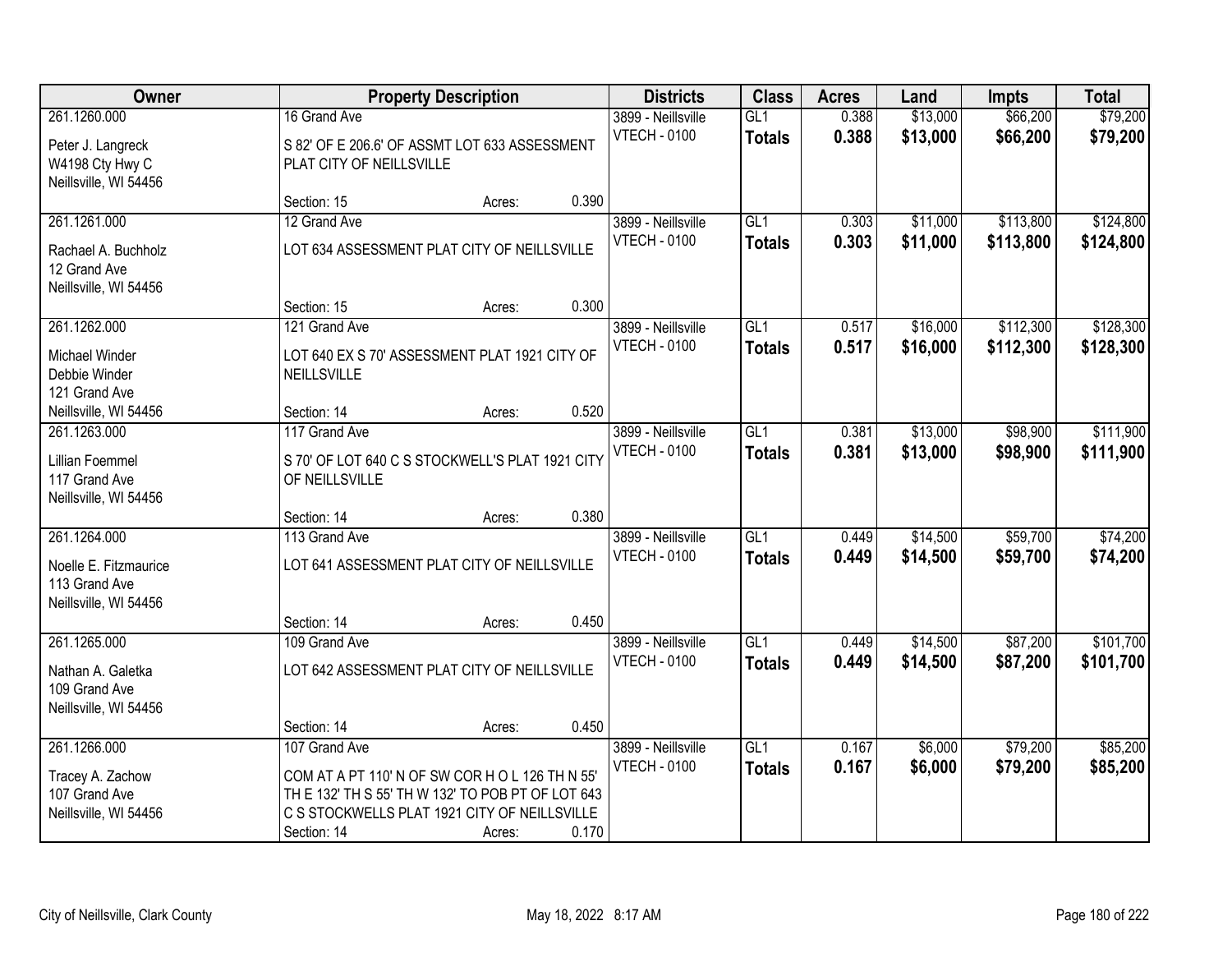| Owner                                          |                                                 | <b>Property Description</b> |       | <b>Districts</b>    | <b>Class</b>    | <b>Acres</b> | Land     | <b>Impts</b> | <b>Total</b> |
|------------------------------------------------|-------------------------------------------------|-----------------------------|-------|---------------------|-----------------|--------------|----------|--------------|--------------|
| 261.1267.000                                   | 103 Grand Ave                                   |                             |       | 3899 - Neillsville  | GL1             | 0.182        | \$7,000  | \$103,500    | \$110,500    |
| Rachel E. Pisors                               | TH PT OF LOT 643 ASSESSMENT PLAT DESC AS        |                             |       | <b>VTECH - 0100</b> | <b>Totals</b>   | 0.182        | \$7,000  | \$103,500    | \$110,500    |
| c/o Rachel E. Pisors                           | COM AT A PT 50' N OF SW COR OF OUTLOT 126 OF    |                             |       |                     |                 |              |          |              |              |
| 103 Grand Ave                                  | JAMES HEWETTS ADD OF OUTLOTS TH N 60' E 132'    |                             |       |                     |                 |              |          |              |              |
| Neillsville, WI 54456                          | Section: 14                                     | Acres:                      | 0.180 |                     |                 |              |          |              |              |
| 261.1268.000                                   | 203 W 1st St                                    |                             |       | 3899 - Neillsville  | GL1             | 0.284        | \$10,500 | \$66,000     | \$76,500     |
| James B. Harley                                | PT OF LOT 643 AS REC 637/730 ASSESSMENT PLAT    |                             |       | <b>VTECH - 0100</b> | <b>Totals</b>   | 0.284        | \$10,500 | \$66,000     | \$76,500     |
| 203 W 1st St                                   | <b>CITY OF NEILLSVILLE</b>                      |                             |       |                     |                 |              |          |              |              |
| Neillsville, WI 54456                          |                                                 |                             |       |                     |                 |              |          |              |              |
|                                                | Section: 14                                     | Acres:                      | 0.280 |                     |                 |              |          |              |              |
| 261.1269.000                                   | 111 W 1st St                                    |                             |       | 3899 - Neillsville  | GL <sub>1</sub> | 0.311        | \$11,000 | \$51,000     | \$62,000     |
| Bruce C. Rathkey                               | E 82' OF LOT 643 C S STOCKWELL'S PLAT 1921 CITY |                             |       | <b>VTECH - 0100</b> | <b>Totals</b>   | 0.311        | \$11,000 | \$51,000     | \$62,000     |
| 111 W 1st St                                   | OF NEILLSVILLE                                  |                             |       |                     |                 |              |          |              |              |
| Neillsville, WI 54456                          |                                                 |                             |       |                     |                 |              |          |              |              |
|                                                | Section: 14                                     | Acres:                      | 0.310 |                     |                 |              |          |              |              |
| 261.1270.000                                   | 101 Grand Ave                                   |                             |       | 3899 - Neillsville  | GL1             | 0.152        | \$5,500  | \$94,000     | \$99,500     |
|                                                | LOT 644 ASSESSMENT PLAT CITY OF NEILLSVILLE     |                             |       | <b>VTECH - 0100</b> | <b>Totals</b>   | 0.152        | \$5,500  | \$94,000     | \$99,500     |
| Vicki L. Smrecek et al<br>c/o Ralph J. Smrecek |                                                 |                             |       |                     |                 |              |          |              |              |
| W5979 Kington Rd                               |                                                 |                             |       |                     |                 |              |          |              |              |
| Greenwood, WI 54437                            | Section: 14                                     | Acres:                      | 0.150 |                     |                 |              |          |              |              |
| 261.1271.000                                   | 50 Hewett St                                    |                             |       | 3899 - Neillsville  | GL1             | 0.370        | \$12,500 | \$84,800     | \$97,300     |
|                                                |                                                 |                             |       | <b>VTECH - 0100</b> | <b>Totals</b>   | 0.370        | \$12,500 | \$84,800     | \$97,300     |
| James R. Diels                                 | LOT 645 EX W 345' ASSESSMENT PLAT CITY OF       |                             |       |                     |                 |              |          |              |              |
| 50 Hewett St                                   | NEILLSVILLE                                     |                             |       |                     |                 |              |          |              |              |
| Neillsville, WI 54456                          | Section: 14                                     |                             | 0.370 |                     |                 |              |          |              |              |
| 261.1272.000                                   | 108 W 1st St                                    | Acres:                      |       | 3899 - Neillsville  | GL1             | 0.230        | \$8,500  | \$67,700     | \$76,200     |
|                                                |                                                 |                             |       | <b>VTECH - 0100</b> | <b>Totals</b>   | 0.230        | \$8,500  | \$67,700     | \$76,200     |
| Shalina R. Anderson                            | E 80' OF W 345' OF ASSMT LOT 645 ASSESSMENT     |                             |       |                     |                 |              |          |              |              |
| 108 W First St                                 | PLAT CITY OF NEILLSVILLE                        |                             |       |                     |                 |              |          |              |              |
| Neillsville, WI 54456                          |                                                 |                             |       |                     |                 |              |          |              |              |
|                                                | Section: 14                                     | Acres:                      | 0.230 |                     |                 |              |          |              |              |
| 261.1273.000                                   | 200 W 1st St                                    |                             |       | 3899 - Neillsville  | GL1             | 0.190        | \$7,000  | \$95,000     | \$102,000    |
| Mary L. Hartung                                | E 65' OF W 265' OF LOT 645 C S STOCKWELL'S PLAT |                             |       | <b>VTECH - 0100</b> | <b>Totals</b>   | 0.190        | \$7,000  | \$95,000     | \$102,000    |
| 200 W 1st St                                   | 1921 CITY OF NEILLSVILLE                        |                             |       |                     |                 |              |          |              |              |
| Neillsville, WI 54456                          |                                                 |                             |       |                     |                 |              |          |              |              |
|                                                | Section: 14                                     | Acres:                      | 0.190 |                     |                 |              |          |              |              |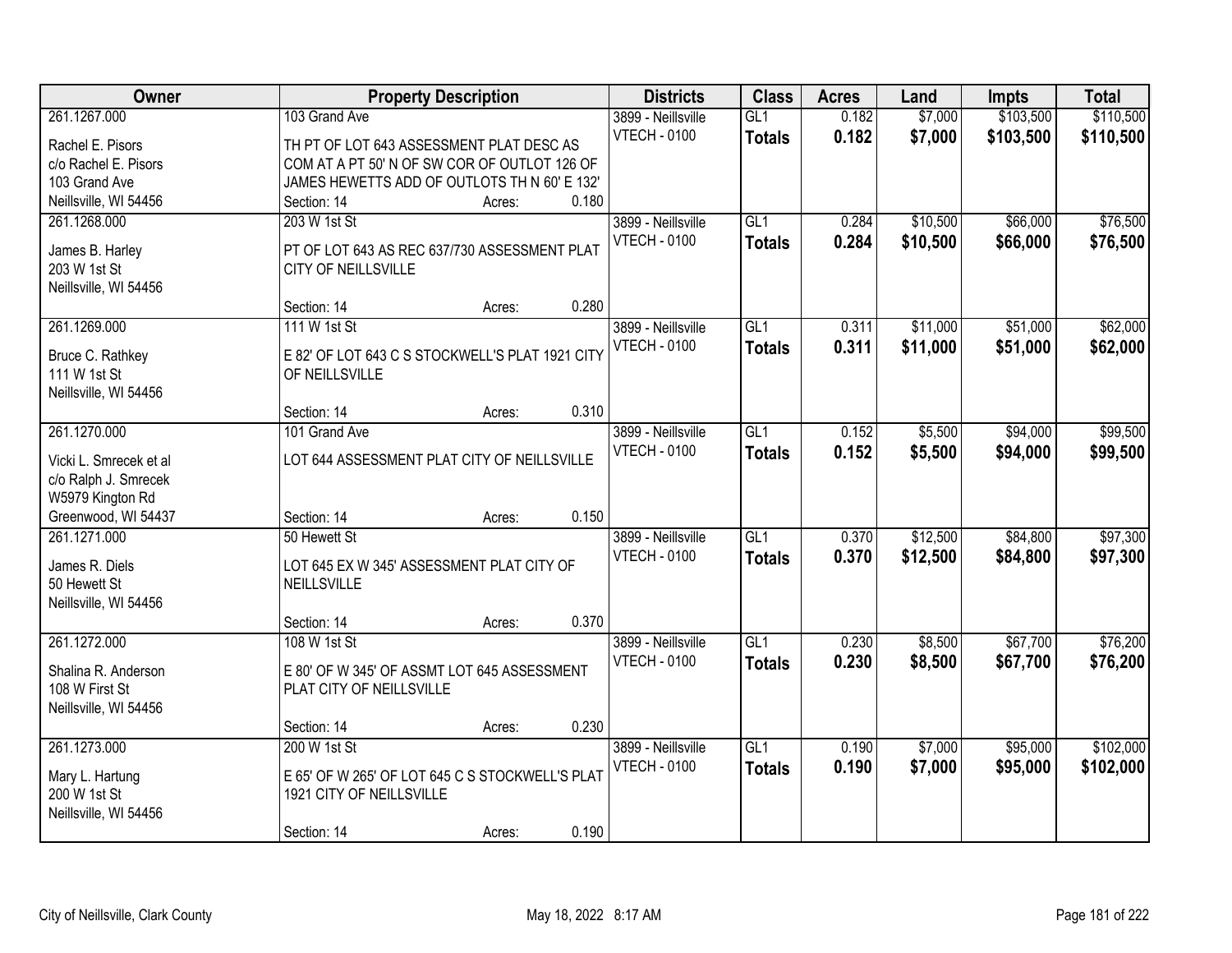| Owner                               |                                                                   | <b>Property Description</b> |       | <b>Districts</b>    | <b>Class</b>     | <b>Acres</b> | Land     | <b>Impts</b>    | <b>Total</b> |
|-------------------------------------|-------------------------------------------------------------------|-----------------------------|-------|---------------------|------------------|--------------|----------|-----------------|--------------|
| 261.1274.000                        | 31 Grand Ave                                                      |                             |       | 3899 - Neillsville  | GL1              | 0.190        | \$7,000  | \$90,800        | \$97,800     |
| Scott W. Hartung                    | S 62.5' OF W 135' OF ASSMT LOT 645 C S                            |                             |       | <b>VTECH - 0100</b> | <b>Totals</b>    | 0.190        | \$7,000  | \$90,800        | \$97,800     |
| 31 Grand Ave                        | STOCKWELL'S PLAT CITY OF NEILLSVILLE                              |                             |       |                     |                  |              |          |                 |              |
| Neillsville, WI 54456               |                                                                   |                             |       |                     |                  |              |          |                 |              |
|                                     | Section: 14                                                       | Acres:                      | 0.190 |                     |                  |              |          |                 |              |
| 261.1275.000                        | 35 Grand Ave                                                      |                             |       | 3899 - Neillsville  | GL1              | 0.180        | \$6,500  | \$91,500        | \$98,000     |
| Dustin P. Kuhlka                    | N 62 1/2' OF W 125' OF ASSMT LOT 645 C S                          |                             |       | <b>VTECH - 0100</b> | <b>Totals</b>    | 0.180        | \$6,500  | \$91,500        | \$98,000     |
| Amy J. Kuhlka                       | STOCKWELL'S PLAT CITY OF NEILLSVILLE                              |                             |       |                     |                  |              |          |                 |              |
| 35 Grand Ave                        |                                                                   |                             |       |                     |                  |              |          |                 |              |
| Neillsville, WI 54456               | Section: 14                                                       | Acres:                      | 0.180 |                     |                  |              |          |                 |              |
| 261.1276.000                        | 204 W 1st St                                                      |                             |       | 3899 - Neillsville  | GL1              | 0.200        | \$7,500  | \$95,500        | \$103,000    |
|                                     |                                                                   |                             |       | <b>VTECH - 0100</b> | <b>Totals</b>    | 0.200        | \$7,500  | \$95,500        | \$103,000    |
| Guy D. Jodarski                     | COM 32 RDS 7' S & 152' E OF NW COR OF                             |                             |       |                     |                  |              |          |                 |              |
| Susan K. Jodarski                   | SW-SW-14-24-2W-WH PT IS 125' E OF INTER OF S/L                    |                             |       |                     |                  |              |          |                 |              |
| 204 W 1st St                        | OF 1ST ST & E/L OF GRAND AVE - TH RNG S 62 1/2' E                 |                             |       |                     |                  |              |          |                 |              |
| Neillsville, WI 54456               | Section: 14                                                       | Acres:                      | 0.200 |                     |                  |              |          |                 |              |
| 261.1277.000                        | 27 Grand Ave                                                      |                             |       | 3899 - Neillsville  | GL1              | 0.291        | \$10,500 | \$34,000        | \$44,500     |
| Mark R. Jones                       | LOT 646 EX S 62' C S STOCKWELL'S PLAT 1921 CITY                   |                             |       | <b>VTECH - 0100</b> | <b>Totals</b>    | 0.291        | \$10,500 | \$34,000        | \$44,500     |
| Cindy M. Jones                      | OF NEILLSVILLE                                                    |                             |       |                     |                  |              |          |                 |              |
| W5621 Todd Rd                       |                                                                   |                             |       |                     |                  |              |          |                 |              |
| Neillsville, WI 54456               | Section: 14                                                       | Acres:                      | 0.290 |                     |                  |              |          |                 |              |
| 261.1278.000                        | 25 Grand Ave                                                      |                             |       | 3899 - Neillsville  | $\overline{GL1}$ | 0.175        | \$6,500  | \$75,800        | \$82,300     |
|                                     |                                                                   |                             |       | <b>VTECH - 0100</b> | <b>Totals</b>    | 0.175        | \$6,500  | \$75,800        | \$82,300     |
| Kenneth R. Lohmeier<br>25 Grand Ave | S 62' OF LOT 646 C S STOCKWELL'S PLAT 1921 CITY<br>OF NEILLSVILLE |                             |       |                     |                  |              |          |                 |              |
| Neillsville, WI 54456               |                                                                   |                             |       |                     |                  |              |          |                 |              |
|                                     | Section: 14                                                       | Acres:                      | 0.180 |                     |                  |              |          |                 |              |
| 261.1279.000                        | 26 Hewett St                                                      |                             |       | 3899 - Neillsville  | GL2              | 0.436        | \$7,500  | $\overline{50}$ | \$7,500      |
|                                     |                                                                   |                             |       | <b>VTECH - 0100</b> | <b>Totals</b>    | 0.436        | \$7,500  | \$0             | \$7,500      |
| Tufts Mansion, LLC                  | LOT 647 C S STOCKWELLS PLAT 1921 CITY OF                          |                             |       |                     |                  |              |          |                 |              |
| 26 Hewett St                        | NEILLSVILLE                                                       |                             |       |                     |                  |              |          |                 |              |
| Neillsville, WI 54456               |                                                                   |                             |       |                     |                  |              |          |                 |              |
|                                     | Section: 14                                                       | Acres:                      | 0.440 |                     |                  |              |          |                 |              |
| 261.1282.000                        | 4 Hewett St                                                       |                             |       | 3899 - Neillsville  | GL1              | 0.235        | \$9,000  | \$123,100       | \$132,100    |
| Julie A. Mcquade                    | LOT 649 C S STOCKWELL'S PLAT 1921 CITY OF                         |                             |       | <b>VTECH - 0100</b> | <b>Totals</b>    | 0.235        | \$9,000  | \$123,100       | \$132,100    |
| 4 Hewett St                         | NEILLSVILLE                                                       |                             |       |                     |                  |              |          |                 |              |
| Neillsville, WI 54456               |                                                                   |                             |       |                     |                  |              |          |                 |              |
|                                     | Section: 14                                                       | Acres:                      | 0.240 |                     |                  |              |          |                 |              |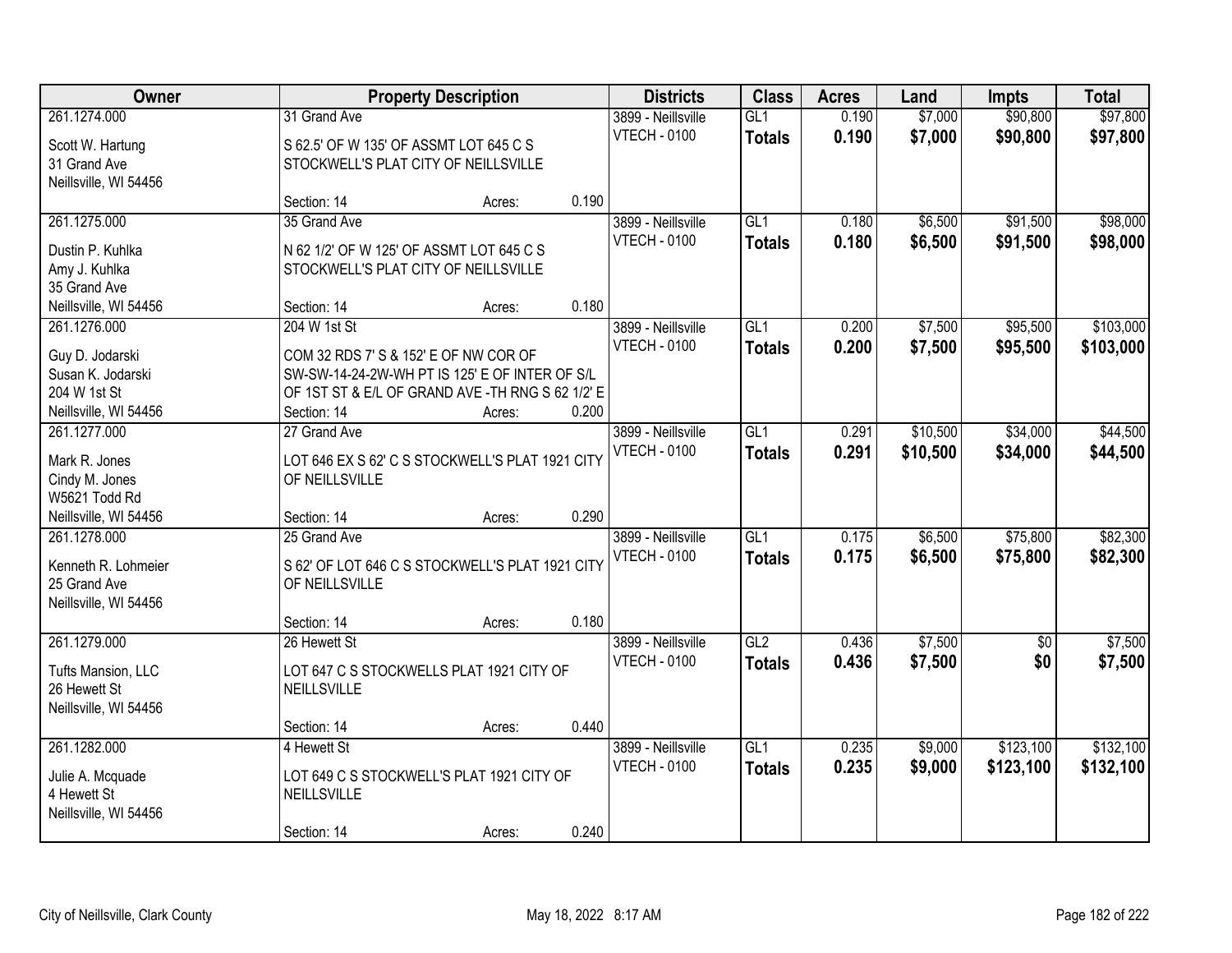| <b>Owner</b>          |                                                | <b>Property Description</b> |       | <b>Districts</b>    | <b>Class</b>     | <b>Acres</b> | Land            | <b>Impts</b>    | <b>Total</b> |
|-----------------------|------------------------------------------------|-----------------------------|-------|---------------------|------------------|--------------|-----------------|-----------------|--------------|
| 261.1283.000          | 2 Hewett St                                    |                             |       | 3899 - Neillsville  | GL1              | 0.240        | \$9,000         | \$58,200        | \$67,200     |
| Gail L. Campbell      | E 34.6' OF LOT 648 & ALL OF LOT 650 EX HWY R/W |                             |       | <b>VTECH - 0100</b> | <b>Totals</b>    | 0.240        | \$9,000         | \$58,200        | \$67,200     |
| N4086 Collier Ave     | DESC IN 353/438 & 556/643 ASSESSMENT PLAT CITY |                             |       |                     |                  |              |                 |                 |              |
| Neillsville, WI 54456 | OF NEILLSVILLE L/L DONALD F CAMPBELL           |                             |       |                     |                  |              |                 |                 |              |
|                       | Section: 14                                    | Acres:                      | 0.240 |                     |                  |              |                 |                 |              |
| 261.1284.000          | 5th St                                         |                             |       | 3899 - Neillsville  | EL4              | 0.000        | $\overline{50}$ | $\overline{50}$ | $\sqrt{50}$  |
|                       |                                                |                             |       | <b>VTECH - 0100</b> | <b>Totals</b>    | 0.000        | \$0             | \$0             | \$0          |
| City of Neillsville   | TH PT OF LOT 650 FOR HWY R/W AS DESC IN        |                             |       |                     |                  |              |                 |                 |              |
| 106 W Division St     | 353/438 & 556/643 C S STOCKWELL'S PLAT CITY OF |                             |       |                     |                  |              |                 |                 |              |
| Neillsville, WI 54456 | NEILLSVILLE                                    |                             |       |                     |                  |              |                 |                 |              |
|                       | Section: 14                                    | Acres:                      | 0.000 |                     |                  |              |                 |                 |              |
| 261.1285.000          | 121 Hewett St                                  |                             |       | 3899 - Neillsville  | GL1              | 0.230        | \$8,500         | \$71,600        | \$80,100     |
| Todd M. Tessman       | LOT 651 ASSESSMENT PLAT CITY OF NEILLSVILLE    |                             |       | <b>VTECH - 0100</b> | <b>Totals</b>    | 0.230        | \$8,500         | \$71,600        | \$80,100     |
| 121 Hewett St         |                                                |                             |       |                     |                  |              |                 |                 |              |
| Neillsville, WI 54456 |                                                |                             |       |                     |                  |              |                 |                 |              |
|                       | Section: 14                                    | Acres:                      | 0.230 |                     |                  |              |                 |                 |              |
| 261.1286.000          | 122 Court St                                   |                             |       | 3899 - Neillsville  | GL1              | 0.230        | \$8,500         | \$0             | \$8,500      |
|                       |                                                |                             |       | <b>VTECH - 0100</b> | <b>Totals</b>    | 0.230        | \$8,500         | \$0             | \$8,500      |
| Joan K. Mallory       | LOT 652 ASSESSMENT PLAT CITY OF NEILLSVILLE    |                             |       |                     |                  |              |                 |                 |              |
| 118 Court St          |                                                |                             |       |                     |                  |              |                 |                 |              |
| Neillsville, WI 54456 | Section: 14                                    |                             | 0.230 |                     |                  |              |                 |                 |              |
|                       |                                                | Acres:                      |       |                     |                  |              |                 |                 |              |
| 261.1287.000          | 118 Court St                                   |                             |       | 3899 - Neillsville  | $\overline{GL1}$ | 0.250        | \$9,500         | \$50,000        | \$59,500     |
| Joan K. Mallory       | LOT 1 CSM 690 REC 603/280 BG LOT 653 C S       |                             |       | <b>VTECH - 0100</b> | <b>Totals</b>    | 0.250        | \$9,500         | \$50,000        | \$59,500     |
| 118 Court St          | STOCKWELLS PLAT 1921 CITY OF NEILLSVILLE       |                             |       |                     |                  |              |                 |                 |              |
| Neillsville, WI 54456 |                                                |                             |       |                     |                  |              |                 |                 |              |
|                       | Section: 14                                    | Acres:                      | 0.250 |                     |                  |              |                 |                 |              |
| 261.1288.000          | 119 Hewett St                                  |                             |       | 3899 - Neillsville  | GL1              | 0.240        | \$9,000         | \$48,900        | \$57,900     |
| Irving C. Schutte     | LOT 654 C S STOCKWELL'S PLAT 1921 CITY OF      |                             |       | <b>VTECH - 0100</b> | <b>Totals</b>    | 0.240        | \$9,000         | \$48,900        | \$57,900     |
| N3505 St Hwy 73       | NEILLSVILLE L/E DONALD & EVELYN SCHUTTE        |                             |       |                     |                  |              |                 |                 |              |
| Neillsville, WI 54456 |                                                |                             |       |                     |                  |              |                 |                 |              |
|                       | Section: 14                                    | Acres:                      | 0.240 |                     |                  |              |                 |                 |              |
| 261.1289.000          | 115 E 2nd St                                   |                             |       | 3899 - Neillsville  | GL1              | 0.251        | \$9,500         | \$38,300        | \$47,800     |
|                       |                                                |                             |       | <b>VTECH - 0100</b> |                  | 0.251        |                 | \$38,300        |              |
| Dustin Langreck       | LOT 655 C S STOCKWELL'S PLAT 1921 CITY OF      |                             |       |                     | <b>Totals</b>    |              | \$9,500         |                 | \$47,800     |
| N4326 Owen Ave        | NEILLSVILLE                                    |                             |       |                     |                  |              |                 |                 |              |
| Neillsville, WI 54456 |                                                |                             |       |                     |                  |              |                 |                 |              |
|                       | Section: 14                                    | Acres:                      | 0.250 |                     |                  |              |                 |                 |              |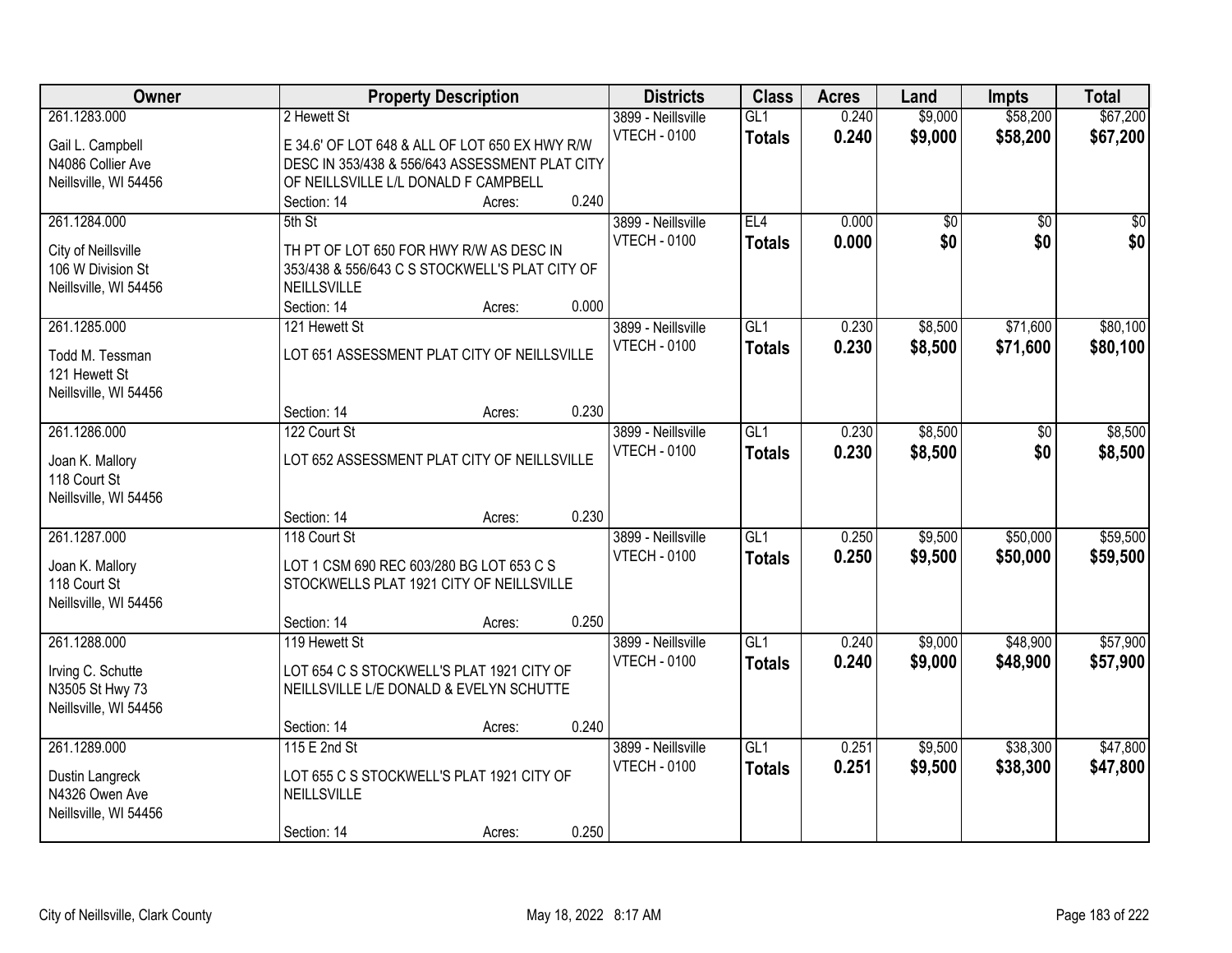| Owner                                                                                  |                                                                              | <b>Property Description</b> |       | <b>Districts</b>                          | <b>Class</b>         | <b>Acres</b>   | Land                 | <b>Impts</b>           | <b>Total</b>           |
|----------------------------------------------------------------------------------------|------------------------------------------------------------------------------|-----------------------------|-------|-------------------------------------------|----------------------|----------------|----------------------|------------------------|------------------------|
| 261.1290.000<br>Gordon P. Wells<br>Kathleen J. Wells                                   | 117 Hewett St<br>LOT 656 C S STOCKWELLS PLAT 1921 CITY OF<br>NEILLSVILLE     |                             |       | 3899 - Neillsville<br><b>VTECH - 0100</b> | GL1<br><b>Totals</b> | 0.263<br>0.263 | \$9,500<br>\$9,500   | \$69,100<br>\$69,100   | \$78,600<br>\$78,600   |
| 117 Hewett St<br>Neillsville, WI 54456                                                 | Section: 14                                                                  | Acres:                      | 0.260 |                                           |                      |                |                      |                        |                        |
| 261.1291.000<br>Frederick W. Finck Jr<br>& Patricia C Finck Rev Trust<br>109 Hewett St | 109 Hewett St<br>LOT 657 ASSESSMENT PLAT CITY OF NEILLSVILLE                 |                             |       | 3899 - Neillsville<br><b>VTECH - 0100</b> | GL1<br><b>Totals</b> | 0.377<br>0.377 | \$12,500<br>\$12,500 | \$51,800<br>\$51,800   | \$64,300<br>\$64,300   |
| Neillsville, WI 54456<br>261.1292.000                                                  | Section: 14<br>104 Court St                                                  | Acres:                      | 0.380 | 3899 - Neillsville                        | GL1                  | 0.420          | \$14,000             | \$42,000               | \$56,000               |
| Ndtco<br>Gregg R. Scheirman Roth Ira<br>1070 W Century Dr Ste 101                      | LOT 658 CS STOCKWELL'S PLAT 1921 CITY OF<br><b>NEILLSVILLE</b>               |                             |       | <b>VTECH - 0100</b>                       | <b>Totals</b>        | 0.420          | \$14,000             | \$42,000               | \$56,000               |
| Louisville, CO 80027                                                                   | Section: 14                                                                  | Acres:                      | 0.420 |                                           |                      |                |                      |                        |                        |
| 261.1293.000<br>Mark J. Meshnick<br>Kathryn M. Meshnick<br>105 Hewett St               | 105 Hewett St<br>LOT 659 ASSESSMENT PLAT CITY OF NEILLSVILLE                 |                             |       | 3899 - Neillsville<br><b>VTECH - 0100</b> | GL1<br><b>Totals</b> | 0.380<br>0.380 | \$13,000<br>\$13,000 | \$96,800<br>\$96,800   | \$109,800<br>\$109,800 |
| Neillsville, WI 54456                                                                  | Section: 14                                                                  | Acres:                      | 0.380 |                                           |                      |                |                      |                        |                        |
| 261.1294.000<br>Frosted Pink, LLC<br>1800 Schiller Dr<br>Stevens Point, WI 54482       | 101 Hewett St<br>LOT 660 EX E 16 1/2' ASSESSMENT PLAT CITY OF<br>NEILLSVILLE |                             |       | 3899 - Neillsville<br><b>VTECH - 0100</b> | GLI<br><b>Totals</b> | 0.300<br>0.300 | \$10,500<br>\$10,500 | \$46,000<br>\$46,000   | \$56,500<br>\$56,500   |
| 261.1295.000                                                                           | Section: 14<br>111 E 1st St                                                  | Acres:                      | 0.300 | 3899 - Neillsville                        | GL1                  | 0.130          | \$5,000              | $\sqrt{6}$             | \$5,000                |
| Katherine Kelley<br>Scott D. Vradenburg<br>115 E First St                              | E 16 1/2' OF LOT 660 & ALL OF LOT 661<br>ASSESSMENT PLAT CITY OF NEILLSVILLE |                             |       | <b>VTECH - 0100</b>                       | <b>Totals</b>        | 0.130          | \$5,000              | \$0                    | \$5,000                |
| Neillsville, WI 54456                                                                  | Section: 14                                                                  | Acres:                      | 0.130 |                                           |                      |                |                      |                        |                        |
| 261.1296.000<br>Scott D. Vradenburg<br>Katherine Kelley<br>115 E First St              | 115 E 1st St<br>LOT 662 ASSESSMENT PLAT CITY OF NEILLSVILLE                  |                             |       | 3899 - Neillsville<br><b>VTECH - 0100</b> | GL1<br><b>Totals</b> | 0.150<br>0.150 | \$5,500<br>\$5,500   | \$120,500<br>\$120,500 | \$126,000<br>\$126,000 |
| Neillsville, WI 54456                                                                  | Section: 14                                                                  | Acres:                      | 0.150 |                                           |                      |                |                      |                        |                        |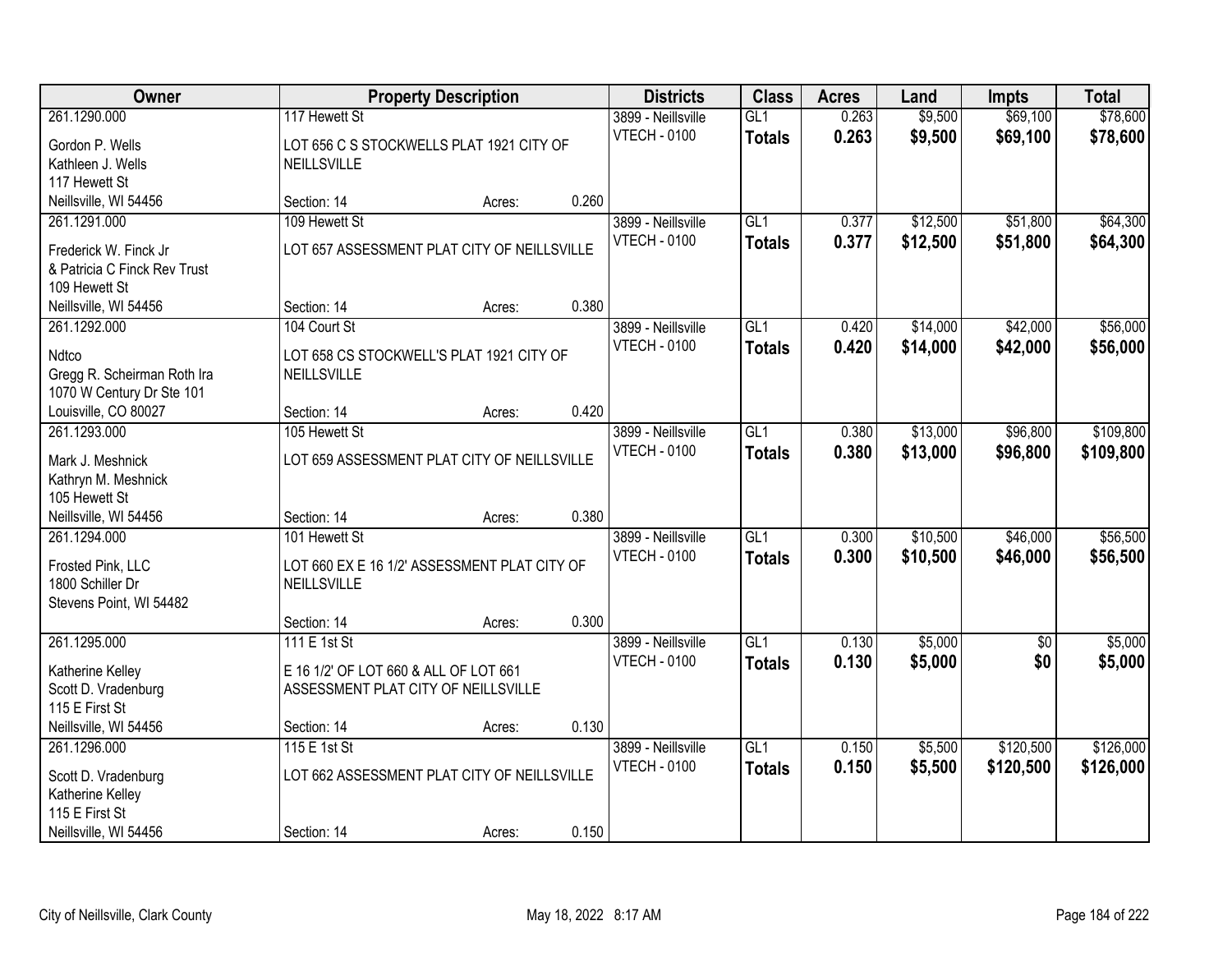| Owner                                                                                            |                                                                                        | <b>Property Description</b> |       | <b>Districts</b>                          | <b>Class</b>                      | <b>Acres</b>   | Land                 | <b>Impts</b>           | <b>Total</b>           |
|--------------------------------------------------------------------------------------------------|----------------------------------------------------------------------------------------|-----------------------------|-------|-------------------------------------------|-----------------------------------|----------------|----------------------|------------------------|------------------------|
| 261.1297.000<br>Dastable Properties, LLC<br>29 Hewett St<br>Neillsville, WI 54456                | 110 E 1st St<br>E 87' OF LOT 663 ASSESSMENT PLAT CITY OF<br>NEILLSVILLE                |                             |       | 3899 - Neillsville<br><b>VTECH - 0100</b> | GL1<br><b>Totals</b>              | 0.250<br>0.250 | \$9,500<br>\$9,500   | \$11,000<br>\$11,000   | \$20,500<br>\$20,500   |
|                                                                                                  | Section: 14                                                                            | Acres:                      | 0.250 |                                           |                                   |                |                      |                        |                        |
| 261.1298.000<br>James D. Mohr<br>Karen N. Mohr<br>35 Hewett St                                   | 35 Hewett St<br>LOT 663 EXC E 87' CS STOCKWELL'S PLAT 1921 CITY<br>OF NEILLSVILLE      |                             |       | 3899 - Neillsville<br><b>VTECH - 0100</b> | GL1<br><b>Totals</b>              | 0.420<br>0.420 | \$14,000<br>\$14,000 | \$110,700<br>\$110,700 | \$124,700<br>\$124,700 |
| Neillsville, WI 54456                                                                            | Section: 14                                                                            | Acres:                      | 0.420 |                                           |                                   |                |                      |                        |                        |
| 261.1299.000<br>Penny L. Campbell<br>29 Hewett St<br>Neillsville, WI 54456                       | 29 Hewett St<br>LOT 664 C.S. STOCKWELL'S PLAT 1921 CITY OF<br>NEILLSVILLE              |                             |       | 3899 - Neillsville<br><b>VTECH - 0100</b> | GL1<br><b>Totals</b>              | 0.476<br>0.476 | \$15,500<br>\$15,500 | \$171,500<br>\$171,500 | \$187,000<br>\$187,000 |
|                                                                                                  | Section: 14                                                                            | Acres:                      | 0.480 |                                           |                                   |                |                      |                        |                        |
| 261.1300.000<br>Craig Bender<br>28 Court St<br>Neillsville, WI 54456                             | 28 Court St<br>LOT 665 ASSESSMENT PLAT CITY OF NEILLSVILLE                             |                             |       | 3899 - Neillsville<br><b>VTECH - 0100</b> | GL1<br><b>Totals</b>              | 0.290<br>0.290 | \$10,500<br>\$10,500 | \$11,800<br>\$11,800   | \$22,300<br>\$22,300   |
|                                                                                                  | Section: 14                                                                            | Acres:                      | 0.290 |                                           |                                   |                |                      |                        |                        |
| 261.1301.000<br>Jennifer L. Elmhorst<br>W5336 Partridge Rd<br>Neillsville, WI 54456              | 24 Court St<br>LOT 666 C.S. STOCKWELL'S PLAT 1921 CITY OF<br>NEILLSVILLE               |                             |       | 3899 - Neillsville<br><b>VTECH - 0100</b> | $\overline{GL1}$<br><b>Totals</b> | 0.190<br>0.190 | \$7,000<br>\$7,000   | \$42,500<br>\$42,500   | \$49,500<br>\$49,500   |
| 261.1302.000                                                                                     | Section: 14<br>23 Hewett St                                                            | Acres:                      | 0.190 | 3899 - Neillsville                        | GL1                               | 0.230          | \$8,500              | \$69,300               | \$77,800               |
| Dastable Properties, LLC<br>29 Hewett St<br>Neillsville, WI 54456                                | N 1/2 OF LOT 667 C.S. STOCKWELL'S PLAT 1921<br>CITY OF NEILLSVILLE                     |                             |       | <b>VTECH - 0100</b>                       | <b>Totals</b>                     | 0.230          | \$8,500              | \$69,300               | \$77,800               |
|                                                                                                  | Section: 14                                                                            | Acres:                      | 0.230 |                                           |                                   |                |                      |                        |                        |
| 261.1303.000<br>Ralph W. Nickelson<br>Iris M. Nickelson<br>19 Hewett St<br>Neillsville, WI 54456 | 19 Hewett St<br>S 1/2 OF LOT 667 ASSESSMENT PLAT CITY OF<br>NEILLSVILLE<br>Section: 14 | Acres:                      | 0.230 | 3899 - Neillsville<br><b>VTECH - 0100</b> | GL1<br><b>Totals</b>              | 0.230<br>0.230 | \$8,500<br>\$8,500   | \$103,800<br>\$103,800 | \$112,300<br>\$112,300 |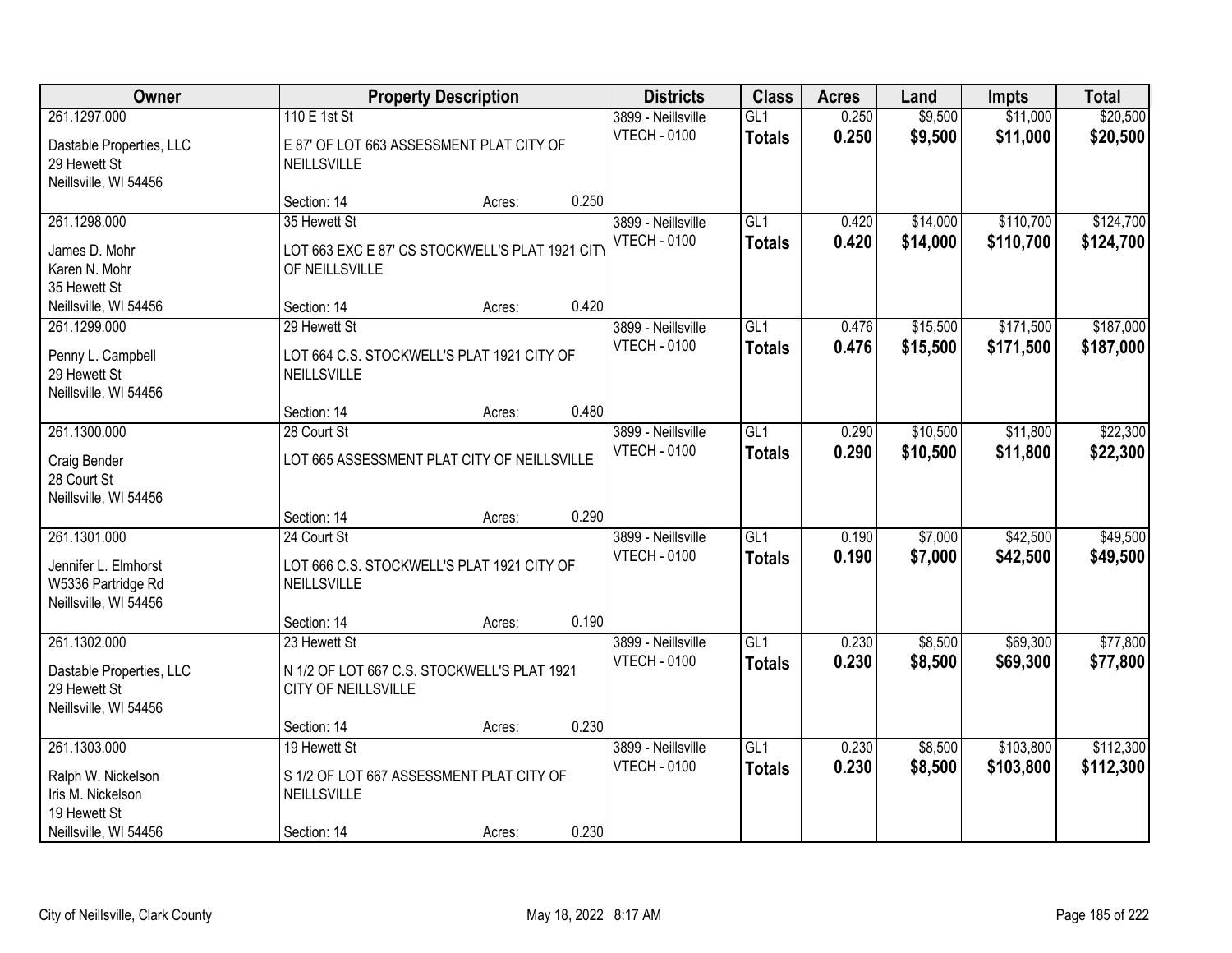| Owner                                                                   |                                                                          | <b>Property Description</b> |       | <b>Districts</b>                          | <b>Class</b>         | <b>Acres</b>   | Land                 | <b>Impts</b>         | <b>Total</b>         |
|-------------------------------------------------------------------------|--------------------------------------------------------------------------|-----------------------------|-------|-------------------------------------------|----------------------|----------------|----------------------|----------------------|----------------------|
| 261.1304.000<br>Douglas W. Kieser<br>6045 Lyndale Ave S #316            | 18 Court St<br>LOT 668 EX N 31' ASSESSMENT PLAT CITY OF<br>NEILLSVILLE   |                             |       | 3899 - Neillsville<br><b>VTECH - 0100</b> | GL1<br><b>Totals</b> | 0.350<br>0.350 | \$12,000<br>\$12,000 | \$70,500<br>\$70,500 | \$82,500<br>\$82,500 |
| Minneapolis, MN 55419                                                   | Section: 14                                                              | Acres:                      | 0.350 |                                           |                      |                |                      |                      |                      |
| 261.1305.000                                                            | 28 Court St                                                              |                             |       | 3899 - Neillsville                        | GL1                  | 0.120          | \$4,500              | \$0                  | \$4,500              |
| Jennifer L. Elmhorst<br>W5336 Partridge Rd<br>Neillsville, WI 54456     | N 31' OF ASSMT LOT 668 C.S. STOCKWELL'S PLAT<br>1921 CITY OF NEILLSVILLE |                             |       | <b>VTECH - 0100</b>                       | <b>Totals</b>        | 0.120          | \$4,500              | \$0                  | \$4,500              |
|                                                                         | Section: 14                                                              | Acres:                      | 0.120 |                                           |                      |                |                      |                      |                      |
| 261.1306.000                                                            | 14 Court St                                                              |                             |       | 3899 - Neillsville                        | GL1                  | 0.410          | \$13,500             | \$30,700             | \$44,200             |
| Richard L. Christie Sr<br>14 Court St<br>Neillsville, WI 54456          | LOT 669 C.S. STOCKWELL'S PLAT 1921 CITY OF<br>NEILLSVILLE                |                             |       | <b>VTECH - 0100</b>                       | <b>Totals</b>        | 0.410          | \$13,500             | \$30,700             | \$44,200             |
|                                                                         | Section: 14                                                              | Acres:                      | 0.410 |                                           |                      |                |                      |                      |                      |
| 261.1307.000                                                            | 15 Hewett St                                                             |                             |       | 3899 - Neillsville                        | GL1                  | 0.416          | \$13,500             | \$146,300            | \$159,800            |
| Christopher Mazola<br>15 Hewett St<br>Neillsville, WI 54456             | LOT 670 ASSESSMENT PLAT CITY OF NEILLSVILLE                              |                             |       | <b>VTECH - 0100</b>                       | <b>Totals</b>        | 0.416          | \$13,500             | \$146,300            | \$159,800            |
|                                                                         | Section: 14                                                              | Acres:                      | 0.410 |                                           |                      |                |                      |                      |                      |
| 261.1308.000                                                            | 11 Hewett St                                                             |                             |       | 3899 - Neillsville                        | $\overline{GL1}$     | 0.416          | \$13,500             | \$50,700             | \$64,200             |
| Vickie H. Grap                                                          | LOT 671 C.S. STOCKWELL'S PLAT 1921 CITY OF                               |                             |       | <b>VTECH - 0100</b>                       | <b>Totals</b>        | 0.416          | \$13,500             | \$50,700             | \$64,200             |
| 803 Arlington St<br>Marshfield, WI 54449                                | NEILLSVILLE                                                              |                             |       |                                           |                      |                |                      |                      |                      |
|                                                                         | Section: 14                                                              | Acres:                      | 0.410 |                                           |                      |                |                      |                      |                      |
| 261.1309.000                                                            | 10 Court St                                                              |                             |       | 3899 - Neillsville                        | GL2                  | 0.416          | \$13,500             | $\sqrt{6}$           | \$13,500             |
| Zengrewe Financial Systems, LLC<br>N11383 Badger Ave<br>Unity, WI 54488 | LOT 672 ASSESSMENT PLAT CITY OF NEILLSVILLE                              |                             |       | <b>VTECH - 0100</b>                       | <b>Totals</b>        | 0.416          | \$13,500             | \$0                  | \$13,500             |
|                                                                         | Section: 14                                                              | Acres:                      | 0.410 |                                           |                      |                |                      |                      |                      |
| 261.1310.000                                                            | 111 E Division St                                                        |                             |       | 3899 - Neillsville                        | GL2                  | 0.467          | \$51,500             | \$822,300            | \$873,800            |
| Zengrewe Financial Systems, LLC<br>N11383 Badger Ave<br>Unity, WI 54488 | LOT 673 ASSESSMENT PLAT CITY OF NEILLSVILLE                              |                             |       | <b>VTECH - 0100</b>                       | <b>Totals</b>        | 0.467          | \$51,500             | \$822,300            | \$873,800            |
|                                                                         | Section: 14                                                              | Acres:                      | 0.470 |                                           |                      |                |                      |                      |                      |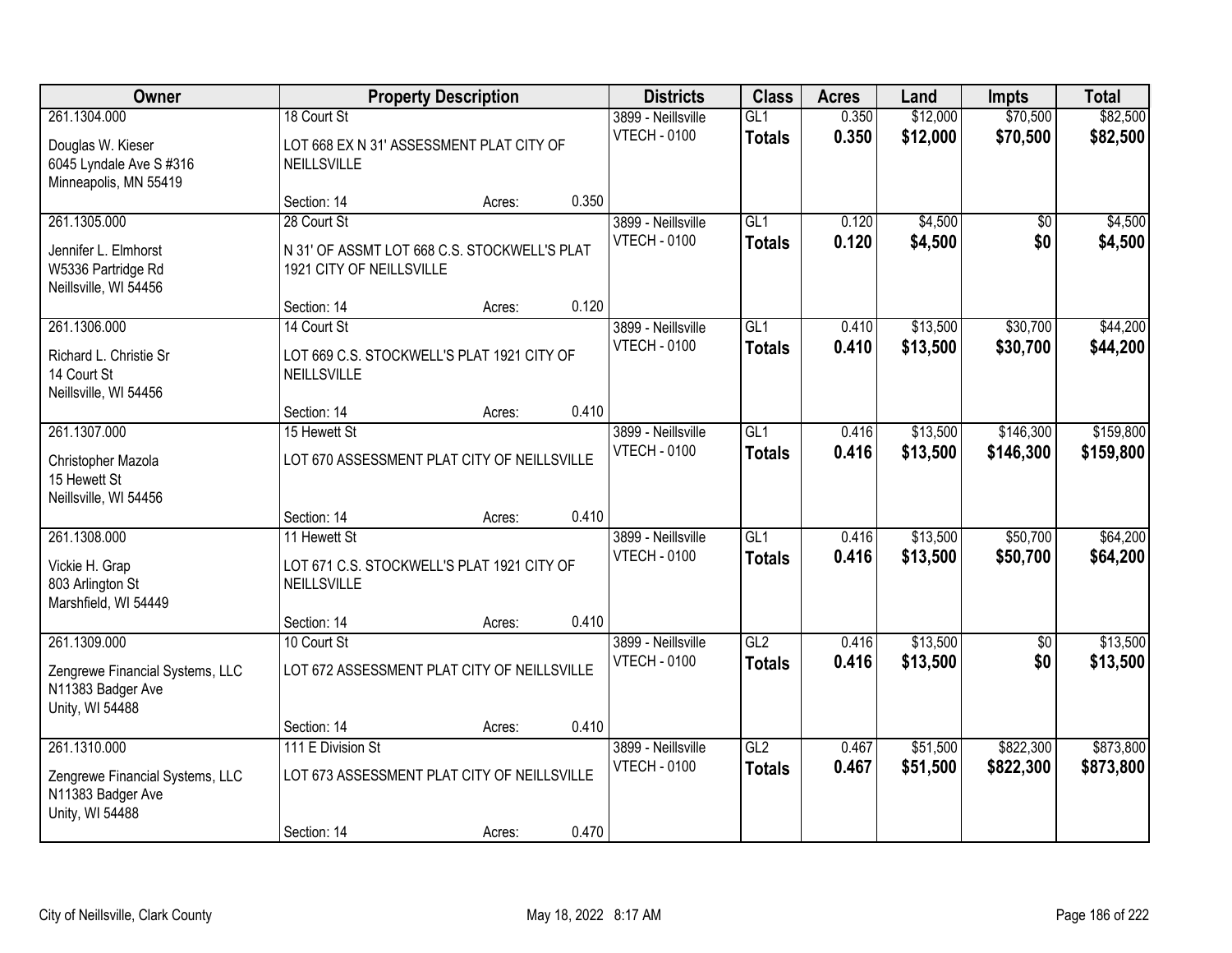| Owner                     |                                                   | <b>Property Description</b> |       | <b>Districts</b>    | <b>Class</b>    | <b>Acres</b> | Land            | <b>Impts</b>    | <b>Total</b> |
|---------------------------|---------------------------------------------------|-----------------------------|-------|---------------------|-----------------|--------------|-----------------|-----------------|--------------|
| 261.1311.131              | 1 Hewett St                                       |                             |       | 3899 - Neillsville  | GL2             | 0.455        | \$44,500        | \$329,200       | \$373,700    |
| Lgp Realty Holdings, LP   | CSM 244 REC 444/502 EX PCLS FOR HWY REC           |                             |       | <b>VTECH - 0100</b> | <b>Totals</b>   | 0.455        | \$44,500        | \$329,200       | \$373,700    |
| 645 W Hamilton St Ste 500 | 353/436 & 559/494 BG PT LOT 674 ASSESSMENT        |                             |       |                     |                 |              |                 |                 |              |
| Allentown, PA 18101       | PLAT CITY OF NEILLSVILLE                          |                             |       |                     |                 |              |                 |                 |              |
|                           | Section: 14                                       | Acres:                      | 0.460 |                     |                 |              |                 |                 |              |
| 261.1313.000              |                                                   |                             |       | 3899 - Neillsville  | EL4             | 0.000        | $\overline{50}$ | $\overline{50}$ | $\sqrt{50}$  |
|                           |                                                   |                             |       | <b>VTECH - 0100</b> | <b>Totals</b>   | 0.000        | \$0             | \$0             | \$0          |
| City of Neillsville       | THAT PT OF LOT 674 FOR HWY R/W AS DESC IN 353     |                             |       |                     |                 |              |                 |                 |              |
| 106 W Division St         | REC 436 & PCL DESC IN 559/494 C S STOCKWELL'S     |                             |       |                     |                 |              |                 |                 |              |
| Neillsville, WI 54456     | PLAT CITY OF NEILLSVILLE                          |                             |       |                     |                 |              |                 |                 |              |
|                           | Section: 14                                       | Acres:                      | 0.000 |                     |                 |              |                 |                 |              |
| 261.1314.000              | 122 State St                                      |                             |       | 3899 - Neillsville  | GL <sub>1</sub> | 0.579        | \$17,500        | \$57,100        | \$74,600     |
| Kim M. Stetzer            | LOT 675 CS STOCKWELLS PLAT NKA CSM 1477           |                             |       | <b>VTECH - 0100</b> | <b>Totals</b>   | 0.579        | \$17,500        | \$57,100        | \$74,600     |
| Terry L. Stetzer          | 770/912 CITY OF NEILLSVILLE                       |                             |       |                     |                 |              |                 |                 |              |
| 122 State St              |                                                   |                             |       |                     |                 |              |                 |                 |              |
| Neillsville, WI 54456     | Section: 14                                       | Acres:                      | 0.580 |                     |                 |              |                 |                 |              |
| 261.1315.000              | 117 Court St                                      |                             |       | 3899 - Neillsville  | GL1             | 0.236        | \$9,000         | \$31,900        | \$40,900     |
| Joshua A. Hagedorn        | LOT 676 ASSESSMENT PLAT CITY OF NEILLSVILLE       |                             |       | <b>VTECH - 0100</b> | <b>Totals</b>   | 0.236        | \$9,000         | \$31,900        | \$40,900     |
| 117 Court St              |                                                   |                             |       |                     |                 |              |                 |                 |              |
| Neillsville, WI 54456     |                                                   |                             |       |                     |                 |              |                 |                 |              |
|                           | Section: 14                                       | Acres:                      | 0.240 |                     |                 |              |                 |                 |              |
| 261.1316.000              | 113 Court St                                      |                             |       | 3899 - Neillsville  | GL1             | 0.750        | \$20,500        | \$33,800        | \$54,300     |
|                           |                                                   |                             |       | <b>VTECH - 0100</b> |                 | 0.750        | \$20,500        | \$33,800        | \$54,300     |
| Austin B. Zipfel          | LOT 677 EX PTS DESC IN 481/652, 159/313, & 162/29 |                             |       |                     | <b>Totals</b>   |              |                 |                 |              |
| 113 Court St              | & 187/196 & 172/241 & 170/142 ASSESSMENT PLAT     |                             |       |                     |                 |              |                 |                 |              |
| Neillsville, WI 54456     | CITY OF NEILLSVILLE                               |                             |       |                     |                 |              |                 |                 |              |
|                           | Section: 14                                       | Acres:                      | 0.750 |                     |                 |              |                 |                 |              |
| 261.1317.000              | 109 Court St                                      |                             |       | 3899 - Neillsville  | GL1             | 0.268        | \$10,000        | \$75,600        | \$85,600     |
| Jon M. Counsell           | PT OF LOT 677 DESC 551/156 CS STOCKWELL'S         |                             |       | <b>VTECH - 0100</b> | <b>Totals</b>   | 0.268        | \$10,000        | \$75,600        | \$85,600     |
| Julie A. Counsell         | PLAT 1921 CITY OF NEILLSVILLE                     |                             |       |                     |                 |              |                 |                 |              |
| 603 East St               |                                                   |                             |       |                     |                 |              |                 |                 |              |
| Neillsville, WI 54456     | Section: 14                                       | Acres:                      | 0.270 |                     |                 |              |                 |                 |              |
| 261.1318.000              | 105 Court St                                      |                             |       | 3899 - Neillsville  | GL1             | 0.328        | \$11,500        | \$65,500        | \$77,000     |
|                           |                                                   |                             |       | <b>VTECH - 0100</b> | <b>Totals</b>   | 0.328        | \$11,500        | \$65,500        | \$77,000     |
| Julie L. Dallman          | W 125' OF S 114' 4 IN OF ASSMT LOT 677            |                             |       |                     |                 |              |                 |                 |              |
| c/o Julie L. Dallman      | ASSESSMENT PLAT CITY OF NEILLSVILLE               |                             |       |                     |                 |              |                 |                 |              |
| 105 Court St              |                                                   |                             |       |                     |                 |              |                 |                 |              |
| Neillsville, WI 54456     | Section: 14                                       | Acres:                      | 0.330 |                     |                 |              |                 |                 |              |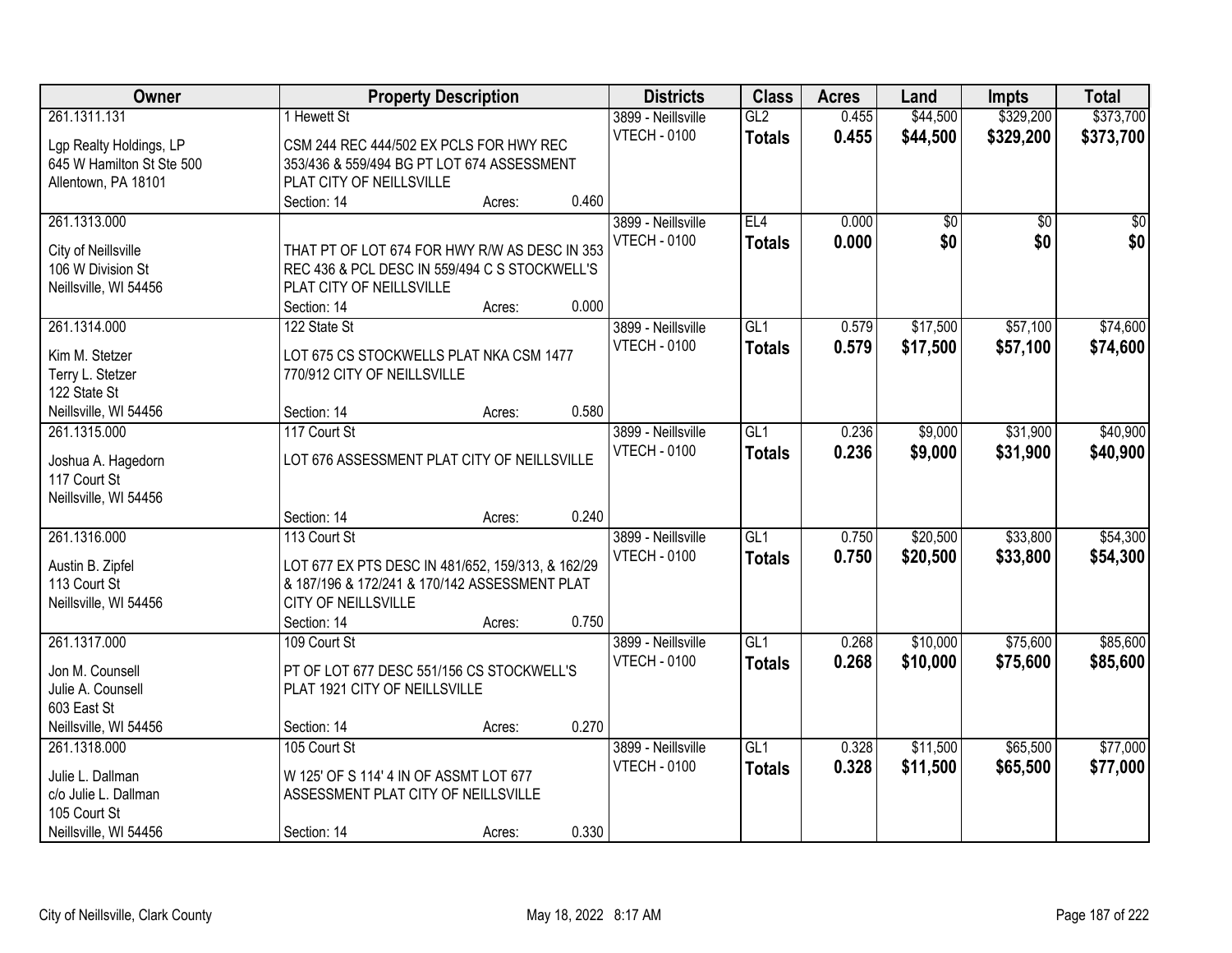| Owner                                 |                                                     | <b>Property Description</b> |       | <b>Districts</b>    | <b>Class</b>     | <b>Acres</b> | Land     | <b>Impts</b>    | <b>Total</b> |
|---------------------------------------|-----------------------------------------------------|-----------------------------|-------|---------------------|------------------|--------------|----------|-----------------|--------------|
| 261.1318.001                          | 207 E 1st St                                        |                             |       | 3899 - Neillsville  | GL1              | 0.213        | \$8,000  | \$90,000        | \$98,000     |
| Joshua J. Symons                      | E 81' OF W 206' OF S 114'4IN ASSM'T LOT 677         |                             |       | <b>VTECH - 0100</b> | <b>Totals</b>    | 0.213        | \$8,000  | \$90,000        | \$98,000     |
| Cassandra L. Symons                   | ASSESSMENT PLAT CITY OF NEILLSVILLE                 |                             |       |                     |                  |              |          |                 |              |
| 207 E First St                        |                                                     |                             |       |                     |                  |              |          |                 |              |
| Neillsville, WI 54456                 | Section: 14                                         | Acres:                      | 0.210 |                     |                  |              |          |                 |              |
| 261.1319.000                          | 100 State St                                        |                             |       | 3899 - Neillsville  | GL1              | 0.183        | \$7,000  | $\overline{50}$ | \$7,000      |
|                                       |                                                     |                             |       | <b>VTECH - 0100</b> | <b>Totals</b>    | 0.183        | \$7,000  | \$0             | \$7,000      |
| Douglas L. Wallace                    | PT OF ASSMT LOT 677 COM AT SE COR OF LOT 677        |                             |       |                     |                  |              |          |                 |              |
| 4715 First Ave E                      | TH W 140' TH N 57'2 IN TH E 140' TH S 57' 2 IN TO   |                             |       |                     |                  |              |          |                 |              |
| Palmetto, FL 34221                    | POB ASSESSMENT PLAT CITY OF NEILLSVILLE             |                             |       |                     |                  |              |          |                 |              |
|                                       | Section: 14                                         | Acres:                      | 0.180 |                     |                  |              |          |                 |              |
| 261.1320.000                          | 104 State St                                        |                             |       | 3899 - Neillsville  | GL1              | 0.183        | \$7,000  | \$41,500        | \$48,500     |
| Douglas L. Wallace                    | COM AT A PT 30' W & 360'8 IN S OF THE NE COR OF     |                             |       | <b>VTECH - 0100</b> | <b>Totals</b>    | 0.183        | \$7,000  | \$41,500        | \$48,500     |
| 4715 First Ave E                      | THE SW-SW 14-24-2W ON THE W/L OF STATE ST TH        |                             |       |                     |                  |              |          |                 |              |
| Palmetto, FL 34221                    | S 57' 2 IN TH W 140' TH N 57' 2 IN TH E 140' TO POB |                             |       |                     |                  |              |          |                 |              |
|                                       | Section: 14                                         | Acres:                      | 0.180 |                     |                  |              |          |                 |              |
| 261.1321.000                          | 108 State St                                        |                             |       | 3899 - Neillsville  | GL1              | 0.540        | \$16,500 | \$65,600        | \$82,100     |
|                                       |                                                     |                             |       | <b>VTECH - 0100</b> | <b>Totals</b>    | 0.540        | \$16,500 | \$65,600        | \$82,100     |
| Alecia A. Wirkuty                     | PT OF LOT 677 DESC IN 502/99 ASSESSMENT PLAT        |                             |       |                     |                  |              |          |                 |              |
| 108 State St                          | C OF NEILLSVILLE                                    |                             |       |                     |                  |              |          |                 |              |
| Neillsville, WI 54456                 |                                                     |                             |       |                     |                  |              |          |                 |              |
|                                       | Section: 14                                         | Acres:                      | 0.540 |                     |                  |              |          |                 |              |
| 261.1322.000                          | 112 State St                                        |                             |       | 3899 - Neillsville  | $\overline{GL1}$ | 0.184        | \$7,000  | \$53,100        | \$60,100     |
| Wallace W. Wallace                    | A PT OF LOT 677 C S STOCK- WELL'S PLAT 1921 AS      |                             |       | <b>VTECH - 0100</b> | <b>Totals</b>    | 0.184        | \$7,000  | \$53,100        | \$60,100     |
| Carol Wallace                         | DESC IN V 208 D P 126 IN REG OF DEEDS OFFICE        |                             |       |                     |                  |              |          |                 |              |
| 112 State St                          | CLARK CO C.S. STOCKWELL'S PLAT 1921 CITY OF         |                             |       |                     |                  |              |          |                 |              |
| Neillsville, WI 54456                 | Section: 14                                         | Acres:                      | 0.180 |                     |                  |              |          |                 |              |
| 261.1323.000                          | 33 Court St                                         |                             |       | 3899 - Neillsville  | GL1              | 0.379        | \$12,500 | \$67,000        | \$79,500     |
|                                       |                                                     |                             |       | <b>VTECH - 0100</b> | <b>Totals</b>    | 0.379        | \$12,500 | \$67,000        | \$79,500     |
| Kevin W. Kleckner                     | W 8 RDS OF LOT 678 C.S. STOCKWELL'S PLAT 1921       |                             |       |                     |                  |              |          |                 |              |
| Catherine A. Kleckner                 | CITY OF NEILLSVILLE                                 |                             |       |                     |                  |              |          |                 |              |
| 33 Court St                           |                                                     |                             | 0.380 |                     |                  |              |          |                 |              |
| Neillsville, WI 54456<br>261.1324.000 | Section: 14<br>410 W 1st St                         | Acres:                      |       |                     | GL1              | 0.379        | \$12,500 |                 | \$12,500     |
|                                       |                                                     |                             |       | 3899 - Neillsville  |                  |              |          | $\overline{30}$ |              |
| Phyllis J. Wasenius                   | LOT 678 EX W 8 RDS C S STOCKWELL'S PLAT 1921        |                             |       | <b>VTECH - 0100</b> | <b>Totals</b>    | 0.379        | \$12,500 | \$0             | \$12,500     |
| C/O Ruth Smith                        | CITY OF NEILLSVILLE                                 |                             |       |                     |                  |              |          |                 |              |
| N4593 Romadka Ave                     |                                                     |                             |       |                     |                  |              |          |                 |              |
| Granton, WI 54436                     | Section: 14                                         | Acres:                      | 0.380 |                     |                  |              |          |                 |              |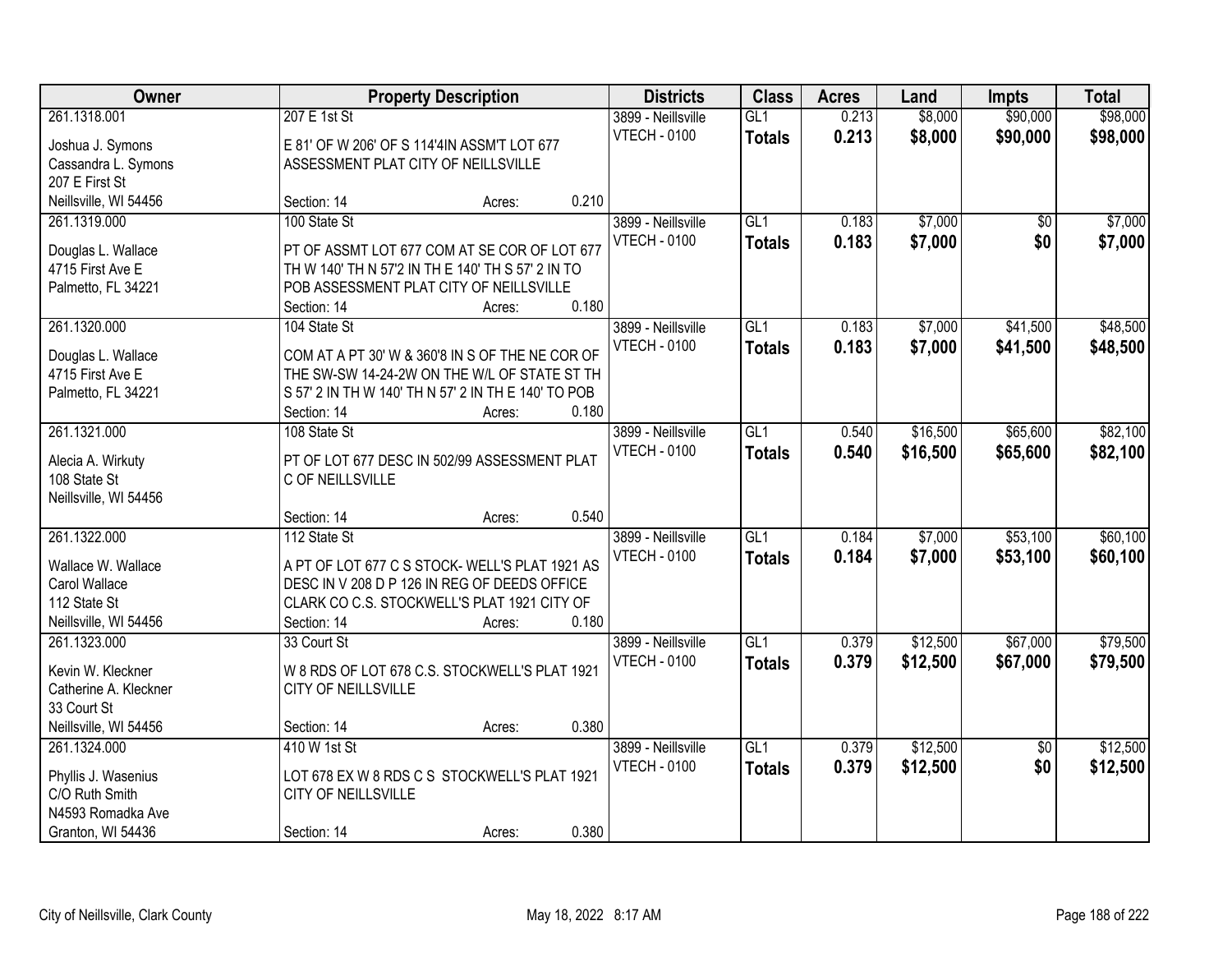| \$242,500<br>\$253,500<br>261.1325.000<br>GL1<br>0.307<br>\$11,000<br>26 State St<br>3899 - Neillsville<br><b>VTECH - 0100</b><br>0.307<br>\$11,000<br>\$242,500<br>\$253,500<br><b>Totals</b><br>LOT 1 CSM 1104 REC 666/652 BG LOT 679<br>Arthur J. Stiemke<br>Jeanne A. Stiemke<br>ASSESSMENT PLAT CITY OF NEILLSVILLE<br>26 State St<br>0.310<br>Neillsville, WI 54456<br>Section: 14<br>Acres:<br>GL1<br>\$15,000<br>\$75,000<br>261.1326.000<br>24 State St<br>3899 - Neillsville<br>0.461<br><b>VTECH - 0100</b><br>0.461<br>\$15,000<br>\$75,000<br><b>Totals</b><br>N 84' OF LOT 680 C.S. STOCKWELL'S PLAT 1921 CITY<br>Roger Grottke et al<br>24 State St<br>OF NEILLSVILLE VOL2 453 PG2 469<br>Neillsville, WI 54456<br>0.460<br>Section: 14<br>Acres:<br>\$89,200<br>261.1327.000<br>3899 - Neillsville<br>GL1<br>\$15,000<br>22 State St<br>0.461<br><b>VTECH - 0100</b><br>\$15,000<br>0.461<br>\$89,200<br><b>Totals</b><br>S 84' OF N 168' OF LOT 680 ASSESSMENT PLAT CITY<br>Gary L. Veltus<br>Amy B. Veltus<br>OF NEILLSVILLE<br>22 State St<br>0.460<br>Neillsville, WI 54456<br>Section: 14<br>Acres:<br>GL1<br>\$15,000<br>\$112,000<br>261.1328.000<br>20 State St<br>3899 - Neillsville<br>0.461<br><b>VTECH - 0100</b><br>0.461<br>\$15,000<br>\$112,000<br><b>Totals</b><br>Joshua P. Marciulionis<br>S 84' OF N 252' OF LOT 680 ASSESSMENT PLAT CITY<br>Bree A. Fisher<br>OF NEILLSVILLE<br>20 State St<br>0.460<br>Neillsville, WI 54456<br>Section: 14<br>Acres:<br>261.1329.000<br>18 State St<br>$\overline{GL1}$<br>0.461<br>\$15,000<br>\$77,000<br>3899 - Neillsville<br><b>VTECH - 0100</b><br>\$15,000<br>\$77,000<br>0.461<br><b>Totals</b><br>N 84' OF S 135' OF LOT 680 ASSESSMENT PLAT CITY<br>Melody L. Hawley<br>18 State St<br>OF NEILLSVILLE<br>Neillsville, WI 54456<br>0.460<br>Section: 14<br>Acres:<br>$\overline{GL1}$<br>\$10,000<br>\$83,300<br>261.1330.000<br>3899 - Neillsville<br>0.280<br>16 State St<br><b>VTECH - 0100</b><br>0.280<br>\$10,000<br>\$83,300<br><b>Totals</b><br>S 51' OF LOT 680 C.S. STOCKWELL'S PLAT 1921 CITY<br>Walter T. Schmidt<br>Rochelle M. Schmidt<br>OF NEILLSVILLE<br>16 State St<br>0.280<br>Neillsville, WI 54456<br>Section: 14<br>Acres:<br>GL1<br>\$7,500<br>\$75,500<br>261.1331.000<br>23 Court St<br>3899 - Neillsville<br>0.200<br><b>VTECH - 0100</b><br>0.200<br>\$75,500<br>\$7,500<br><b>Totals</b><br>LOT 681 CS STOCKWELL'S PLAT 1921 CITY OF<br>David Riddle<br>23 Court St<br>NEILLSVILLE<br>Neillsville, WI 54456 | Owner | <b>Property Description</b> | <b>Districts</b> | <b>Class</b> | <b>Acres</b> | Land | <b>Impts</b> | <b>Total</b> |
|-------------------------------------------------------------------------------------------------------------------------------------------------------------------------------------------------------------------------------------------------------------------------------------------------------------------------------------------------------------------------------------------------------------------------------------------------------------------------------------------------------------------------------------------------------------------------------------------------------------------------------------------------------------------------------------------------------------------------------------------------------------------------------------------------------------------------------------------------------------------------------------------------------------------------------------------------------------------------------------------------------------------------------------------------------------------------------------------------------------------------------------------------------------------------------------------------------------------------------------------------------------------------------------------------------------------------------------------------------------------------------------------------------------------------------------------------------------------------------------------------------------------------------------------------------------------------------------------------------------------------------------------------------------------------------------------------------------------------------------------------------------------------------------------------------------------------------------------------------------------------------------------------------------------------------------------------------------------------------------------------------------------------------------------------------------------------------------------------------------------------------------------------------------------------------------------------------------------------------------------------------------------------------------------------------------------------------------------------------------------------------------------------------------------------------------------------------------------------------------------------------------------------|-------|-----------------------------|------------------|--------------|--------------|------|--------------|--------------|
|                                                                                                                                                                                                                                                                                                                                                                                                                                                                                                                                                                                                                                                                                                                                                                                                                                                                                                                                                                                                                                                                                                                                                                                                                                                                                                                                                                                                                                                                                                                                                                                                                                                                                                                                                                                                                                                                                                                                                                                                                                                                                                                                                                                                                                                                                                                                                                                                                                                                                                                         |       |                             |                  |              |              |      |              |              |
|                                                                                                                                                                                                                                                                                                                                                                                                                                                                                                                                                                                                                                                                                                                                                                                                                                                                                                                                                                                                                                                                                                                                                                                                                                                                                                                                                                                                                                                                                                                                                                                                                                                                                                                                                                                                                                                                                                                                                                                                                                                                                                                                                                                                                                                                                                                                                                                                                                                                                                                         |       |                             |                  |              |              |      |              |              |
|                                                                                                                                                                                                                                                                                                                                                                                                                                                                                                                                                                                                                                                                                                                                                                                                                                                                                                                                                                                                                                                                                                                                                                                                                                                                                                                                                                                                                                                                                                                                                                                                                                                                                                                                                                                                                                                                                                                                                                                                                                                                                                                                                                                                                                                                                                                                                                                                                                                                                                                         |       |                             |                  |              |              |      |              |              |
| \$90,000<br>\$90,000<br>\$104,200<br>\$104,200<br>\$127,000<br>\$127,000<br>\$92,000<br>\$92,000<br>\$93,300<br>\$93,300<br>\$83,000<br>\$83,000                                                                                                                                                                                                                                                                                                                                                                                                                                                                                                                                                                                                                                                                                                                                                                                                                                                                                                                                                                                                                                                                                                                                                                                                                                                                                                                                                                                                                                                                                                                                                                                                                                                                                                                                                                                                                                                                                                                                                                                                                                                                                                                                                                                                                                                                                                                                                                        |       |                             |                  |              |              |      |              |              |
|                                                                                                                                                                                                                                                                                                                                                                                                                                                                                                                                                                                                                                                                                                                                                                                                                                                                                                                                                                                                                                                                                                                                                                                                                                                                                                                                                                                                                                                                                                                                                                                                                                                                                                                                                                                                                                                                                                                                                                                                                                                                                                                                                                                                                                                                                                                                                                                                                                                                                                                         |       |                             |                  |              |              |      |              |              |
|                                                                                                                                                                                                                                                                                                                                                                                                                                                                                                                                                                                                                                                                                                                                                                                                                                                                                                                                                                                                                                                                                                                                                                                                                                                                                                                                                                                                                                                                                                                                                                                                                                                                                                                                                                                                                                                                                                                                                                                                                                                                                                                                                                                                                                                                                                                                                                                                                                                                                                                         |       |                             |                  |              |              |      |              |              |
|                                                                                                                                                                                                                                                                                                                                                                                                                                                                                                                                                                                                                                                                                                                                                                                                                                                                                                                                                                                                                                                                                                                                                                                                                                                                                                                                                                                                                                                                                                                                                                                                                                                                                                                                                                                                                                                                                                                                                                                                                                                                                                                                                                                                                                                                                                                                                                                                                                                                                                                         |       |                             |                  |              |              |      |              |              |
|                                                                                                                                                                                                                                                                                                                                                                                                                                                                                                                                                                                                                                                                                                                                                                                                                                                                                                                                                                                                                                                                                                                                                                                                                                                                                                                                                                                                                                                                                                                                                                                                                                                                                                                                                                                                                                                                                                                                                                                                                                                                                                                                                                                                                                                                                                                                                                                                                                                                                                                         |       |                             |                  |              |              |      |              |              |
|                                                                                                                                                                                                                                                                                                                                                                                                                                                                                                                                                                                                                                                                                                                                                                                                                                                                                                                                                                                                                                                                                                                                                                                                                                                                                                                                                                                                                                                                                                                                                                                                                                                                                                                                                                                                                                                                                                                                                                                                                                                                                                                                                                                                                                                                                                                                                                                                                                                                                                                         |       |                             |                  |              |              |      |              |              |
|                                                                                                                                                                                                                                                                                                                                                                                                                                                                                                                                                                                                                                                                                                                                                                                                                                                                                                                                                                                                                                                                                                                                                                                                                                                                                                                                                                                                                                                                                                                                                                                                                                                                                                                                                                                                                                                                                                                                                                                                                                                                                                                                                                                                                                                                                                                                                                                                                                                                                                                         |       |                             |                  |              |              |      |              |              |
|                                                                                                                                                                                                                                                                                                                                                                                                                                                                                                                                                                                                                                                                                                                                                                                                                                                                                                                                                                                                                                                                                                                                                                                                                                                                                                                                                                                                                                                                                                                                                                                                                                                                                                                                                                                                                                                                                                                                                                                                                                                                                                                                                                                                                                                                                                                                                                                                                                                                                                                         |       |                             |                  |              |              |      |              |              |
|                                                                                                                                                                                                                                                                                                                                                                                                                                                                                                                                                                                                                                                                                                                                                                                                                                                                                                                                                                                                                                                                                                                                                                                                                                                                                                                                                                                                                                                                                                                                                                                                                                                                                                                                                                                                                                                                                                                                                                                                                                                                                                                                                                                                                                                                                                                                                                                                                                                                                                                         |       |                             |                  |              |              |      |              |              |
|                                                                                                                                                                                                                                                                                                                                                                                                                                                                                                                                                                                                                                                                                                                                                                                                                                                                                                                                                                                                                                                                                                                                                                                                                                                                                                                                                                                                                                                                                                                                                                                                                                                                                                                                                                                                                                                                                                                                                                                                                                                                                                                                                                                                                                                                                                                                                                                                                                                                                                                         |       |                             |                  |              |              |      |              |              |
|                                                                                                                                                                                                                                                                                                                                                                                                                                                                                                                                                                                                                                                                                                                                                                                                                                                                                                                                                                                                                                                                                                                                                                                                                                                                                                                                                                                                                                                                                                                                                                                                                                                                                                                                                                                                                                                                                                                                                                                                                                                                                                                                                                                                                                                                                                                                                                                                                                                                                                                         |       |                             |                  |              |              |      |              |              |
|                                                                                                                                                                                                                                                                                                                                                                                                                                                                                                                                                                                                                                                                                                                                                                                                                                                                                                                                                                                                                                                                                                                                                                                                                                                                                                                                                                                                                                                                                                                                                                                                                                                                                                                                                                                                                                                                                                                                                                                                                                                                                                                                                                                                                                                                                                                                                                                                                                                                                                                         |       |                             |                  |              |              |      |              |              |
|                                                                                                                                                                                                                                                                                                                                                                                                                                                                                                                                                                                                                                                                                                                                                                                                                                                                                                                                                                                                                                                                                                                                                                                                                                                                                                                                                                                                                                                                                                                                                                                                                                                                                                                                                                                                                                                                                                                                                                                                                                                                                                                                                                                                                                                                                                                                                                                                                                                                                                                         |       |                             |                  |              |              |      |              |              |
|                                                                                                                                                                                                                                                                                                                                                                                                                                                                                                                                                                                                                                                                                                                                                                                                                                                                                                                                                                                                                                                                                                                                                                                                                                                                                                                                                                                                                                                                                                                                                                                                                                                                                                                                                                                                                                                                                                                                                                                                                                                                                                                                                                                                                                                                                                                                                                                                                                                                                                                         |       |                             |                  |              |              |      |              |              |
|                                                                                                                                                                                                                                                                                                                                                                                                                                                                                                                                                                                                                                                                                                                                                                                                                                                                                                                                                                                                                                                                                                                                                                                                                                                                                                                                                                                                                                                                                                                                                                                                                                                                                                                                                                                                                                                                                                                                                                                                                                                                                                                                                                                                                                                                                                                                                                                                                                                                                                                         |       |                             |                  |              |              |      |              |              |
|                                                                                                                                                                                                                                                                                                                                                                                                                                                                                                                                                                                                                                                                                                                                                                                                                                                                                                                                                                                                                                                                                                                                                                                                                                                                                                                                                                                                                                                                                                                                                                                                                                                                                                                                                                                                                                                                                                                                                                                                                                                                                                                                                                                                                                                                                                                                                                                                                                                                                                                         |       |                             |                  |              |              |      |              |              |
|                                                                                                                                                                                                                                                                                                                                                                                                                                                                                                                                                                                                                                                                                                                                                                                                                                                                                                                                                                                                                                                                                                                                                                                                                                                                                                                                                                                                                                                                                                                                                                                                                                                                                                                                                                                                                                                                                                                                                                                                                                                                                                                                                                                                                                                                                                                                                                                                                                                                                                                         |       |                             |                  |              |              |      |              |              |
|                                                                                                                                                                                                                                                                                                                                                                                                                                                                                                                                                                                                                                                                                                                                                                                                                                                                                                                                                                                                                                                                                                                                                                                                                                                                                                                                                                                                                                                                                                                                                                                                                                                                                                                                                                                                                                                                                                                                                                                                                                                                                                                                                                                                                                                                                                                                                                                                                                                                                                                         |       |                             |                  |              |              |      |              |              |
|                                                                                                                                                                                                                                                                                                                                                                                                                                                                                                                                                                                                                                                                                                                                                                                                                                                                                                                                                                                                                                                                                                                                                                                                                                                                                                                                                                                                                                                                                                                                                                                                                                                                                                                                                                                                                                                                                                                                                                                                                                                                                                                                                                                                                                                                                                                                                                                                                                                                                                                         |       |                             |                  |              |              |      |              |              |
|                                                                                                                                                                                                                                                                                                                                                                                                                                                                                                                                                                                                                                                                                                                                                                                                                                                                                                                                                                                                                                                                                                                                                                                                                                                                                                                                                                                                                                                                                                                                                                                                                                                                                                                                                                                                                                                                                                                                                                                                                                                                                                                                                                                                                                                                                                                                                                                                                                                                                                                         |       |                             |                  |              |              |      |              |              |
|                                                                                                                                                                                                                                                                                                                                                                                                                                                                                                                                                                                                                                                                                                                                                                                                                                                                                                                                                                                                                                                                                                                                                                                                                                                                                                                                                                                                                                                                                                                                                                                                                                                                                                                                                                                                                                                                                                                                                                                                                                                                                                                                                                                                                                                                                                                                                                                                                                                                                                                         |       |                             |                  |              |              |      |              |              |
|                                                                                                                                                                                                                                                                                                                                                                                                                                                                                                                                                                                                                                                                                                                                                                                                                                                                                                                                                                                                                                                                                                                                                                                                                                                                                                                                                                                                                                                                                                                                                                                                                                                                                                                                                                                                                                                                                                                                                                                                                                                                                                                                                                                                                                                                                                                                                                                                                                                                                                                         |       |                             |                  |              |              |      |              |              |
|                                                                                                                                                                                                                                                                                                                                                                                                                                                                                                                                                                                                                                                                                                                                                                                                                                                                                                                                                                                                                                                                                                                                                                                                                                                                                                                                                                                                                                                                                                                                                                                                                                                                                                                                                                                                                                                                                                                                                                                                                                                                                                                                                                                                                                                                                                                                                                                                                                                                                                                         |       |                             |                  |              |              |      |              |              |
|                                                                                                                                                                                                                                                                                                                                                                                                                                                                                                                                                                                                                                                                                                                                                                                                                                                                                                                                                                                                                                                                                                                                                                                                                                                                                                                                                                                                                                                                                                                                                                                                                                                                                                                                                                                                                                                                                                                                                                                                                                                                                                                                                                                                                                                                                                                                                                                                                                                                                                                         |       |                             |                  |              |              |      |              |              |
|                                                                                                                                                                                                                                                                                                                                                                                                                                                                                                                                                                                                                                                                                                                                                                                                                                                                                                                                                                                                                                                                                                                                                                                                                                                                                                                                                                                                                                                                                                                                                                                                                                                                                                                                                                                                                                                                                                                                                                                                                                                                                                                                                                                                                                                                                                                                                                                                                                                                                                                         |       |                             |                  |              |              |      |              |              |
|                                                                                                                                                                                                                                                                                                                                                                                                                                                                                                                                                                                                                                                                                                                                                                                                                                                                                                                                                                                                                                                                                                                                                                                                                                                                                                                                                                                                                                                                                                                                                                                                                                                                                                                                                                                                                                                                                                                                                                                                                                                                                                                                                                                                                                                                                                                                                                                                                                                                                                                         |       |                             |                  |              |              |      |              |              |
|                                                                                                                                                                                                                                                                                                                                                                                                                                                                                                                                                                                                                                                                                                                                                                                                                                                                                                                                                                                                                                                                                                                                                                                                                                                                                                                                                                                                                                                                                                                                                                                                                                                                                                                                                                                                                                                                                                                                                                                                                                                                                                                                                                                                                                                                                                                                                                                                                                                                                                                         |       |                             |                  |              |              |      |              |              |
|                                                                                                                                                                                                                                                                                                                                                                                                                                                                                                                                                                                                                                                                                                                                                                                                                                                                                                                                                                                                                                                                                                                                                                                                                                                                                                                                                                                                                                                                                                                                                                                                                                                                                                                                                                                                                                                                                                                                                                                                                                                                                                                                                                                                                                                                                                                                                                                                                                                                                                                         |       |                             |                  |              |              |      |              |              |
|                                                                                                                                                                                                                                                                                                                                                                                                                                                                                                                                                                                                                                                                                                                                                                                                                                                                                                                                                                                                                                                                                                                                                                                                                                                                                                                                                                                                                                                                                                                                                                                                                                                                                                                                                                                                                                                                                                                                                                                                                                                                                                                                                                                                                                                                                                                                                                                                                                                                                                                         |       |                             |                  |              |              |      |              |              |
|                                                                                                                                                                                                                                                                                                                                                                                                                                                                                                                                                                                                                                                                                                                                                                                                                                                                                                                                                                                                                                                                                                                                                                                                                                                                                                                                                                                                                                                                                                                                                                                                                                                                                                                                                                                                                                                                                                                                                                                                                                                                                                                                                                                                                                                                                                                                                                                                                                                                                                                         |       |                             |                  |              |              |      |              |              |
|                                                                                                                                                                                                                                                                                                                                                                                                                                                                                                                                                                                                                                                                                                                                                                                                                                                                                                                                                                                                                                                                                                                                                                                                                                                                                                                                                                                                                                                                                                                                                                                                                                                                                                                                                                                                                                                                                                                                                                                                                                                                                                                                                                                                                                                                                                                                                                                                                                                                                                                         |       |                             |                  |              |              |      |              |              |
| 0.200<br>Section: 14<br>Acres:                                                                                                                                                                                                                                                                                                                                                                                                                                                                                                                                                                                                                                                                                                                                                                                                                                                                                                                                                                                                                                                                                                                                                                                                                                                                                                                                                                                                                                                                                                                                                                                                                                                                                                                                                                                                                                                                                                                                                                                                                                                                                                                                                                                                                                                                                                                                                                                                                                                                                          |       |                             |                  |              |              |      |              |              |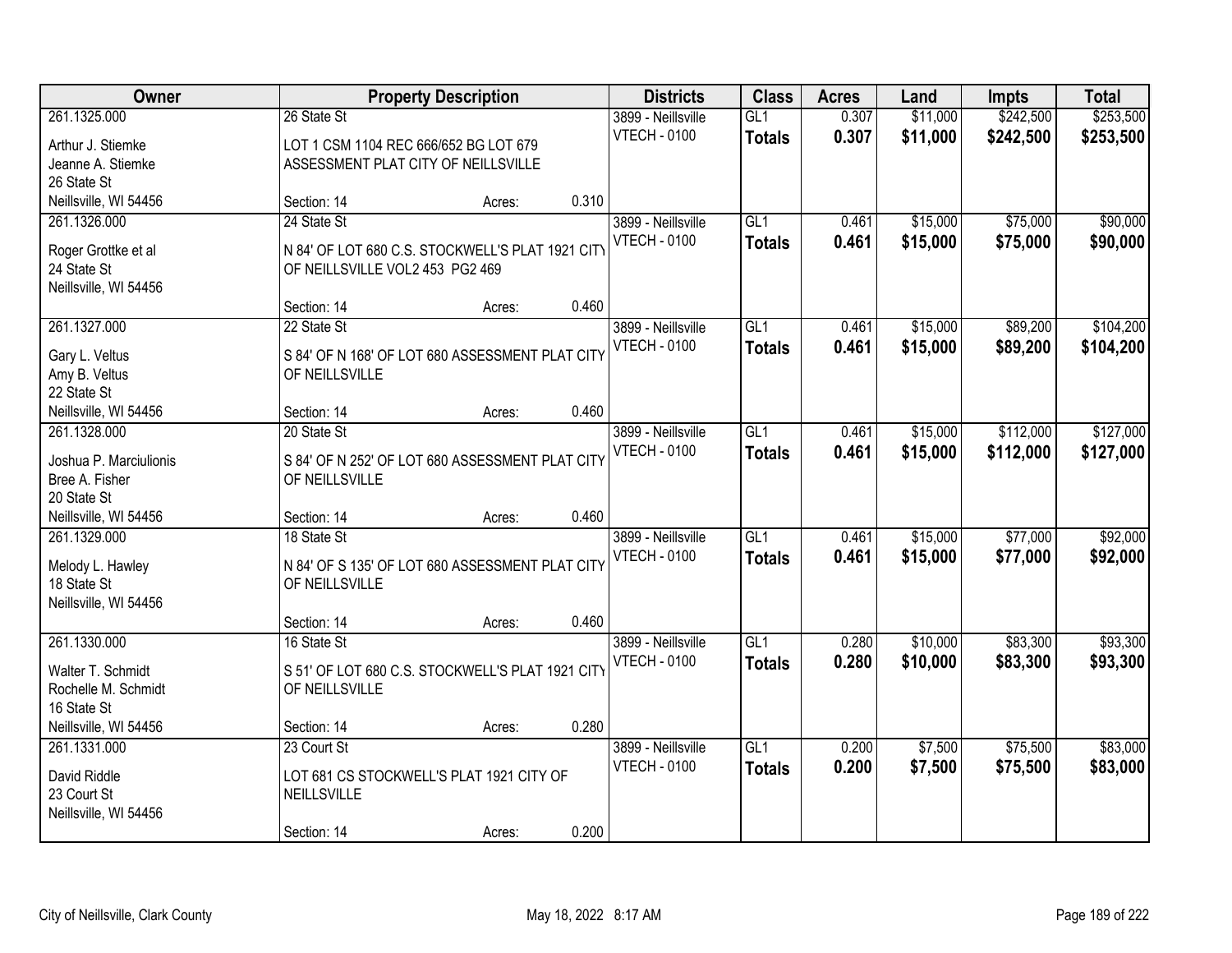| Owner                                                                                          |                                                                                                        | <b>Property Description</b> |       | <b>Districts</b>                          | <b>Class</b>                     | <b>Acres</b>   | Land                 | <b>Impts</b>           | <b>Total</b>           |
|------------------------------------------------------------------------------------------------|--------------------------------------------------------------------------------------------------------|-----------------------------|-------|-------------------------------------------|----------------------------------|----------------|----------------------|------------------------|------------------------|
| 261.1332.000<br>Linda L. Ormond<br>19 Court St<br>Neillsville, WI 54456                        | 19 Court St<br>N 54' OF LOT 682 C.S. STOCKWELL'S PLAT 1921 CITY<br>OF NEILLSVILLE                      |                             |       | 3899 - Neillsville<br><b>VTECH - 0100</b> | GL1<br><b>Totals</b>             | 0.164<br>0.164 | \$6,000<br>\$6,000   | \$78,400<br>\$78,400   | \$84,400<br>\$84,400   |
|                                                                                                | Section: 14                                                                                            | Acres:                      | 0.160 |                                           |                                  |                |                      |                        |                        |
| 261.1333.000<br>Christopher T. Lightfoot<br>17 Court St<br>Neillsville, WI 54456               | 17 Court St<br>S 72' OF LOT 682 CS STOCKWELL'S PLAT 1921 CITY<br>OF NEILLSVILLE                        |                             |       | 3899 - Neillsville<br><b>VTECH - 0100</b> | GL1<br><b>Totals</b>             | 0.218<br>0.218 | \$8,000<br>\$8,000   | \$111,500<br>\$111,500 | \$119,500<br>\$119,500 |
|                                                                                                | Section: 14                                                                                            | Acres:                      | 0.220 |                                           |                                  |                |                      |                        |                        |
| 261.1334.000<br>C & R Ystad, LLC<br>158 E 4th St Apt 1<br>Neillsville, WI 54456                | 13 Court St<br>LOT 683 CS STOCKWELL'S PLAT 1921 CITY OF<br>NEILLSVILLE                                 |                             |       | 3899 - Neillsville<br><b>VTECH - 0100</b> | GL <sub>1</sub><br><b>Totals</b> | 0.182<br>0.182 | \$7,000<br>\$7,000   | \$42,000<br>\$42,000   | \$49,000<br>\$49,000   |
|                                                                                                | Section: 14                                                                                            | Acres:                      | 0.180 |                                           |                                  |                |                      |                        |                        |
| 261.1335.000<br>Peter T. Schmidt<br>N3265 St Hwy 73<br>Neillsville, WI 54456                   | 9 Court St<br>LOT 684 ASSESSMENT PLAT CITY OF NEILLSVILLE                                              |                             |       | 3899 - Neillsville<br><b>VTECH - 0100</b> | GL1<br><b>Totals</b>             | 0.347<br>0.347 | \$12,000<br>\$12,000 | \$24,300<br>\$24,300   | \$36,300<br>\$36,300   |
|                                                                                                | Section: 14                                                                                            | Acres:                      | 0.350 |                                           |                                  |                |                      |                        |                        |
| 261.1336.000<br>Eugene D. Rose<br>Rebecca L. Rose<br>7 Court St                                | 7 Court St<br>LOT 685 CS STOCKWELL'S PLAT 1921 CITY OF<br>NEILLSVILLE                                  |                             |       | 3899 - Neillsville<br><b>VTECH - 0100</b> | GL1<br><b>Totals</b>             | 0.347<br>0.347 | \$12,000<br>\$12,000 | \$17,800<br>\$17,800   | \$29,800<br>\$29,800   |
| Neillsville, WI 54456                                                                          | Section: 14                                                                                            | Acres:                      | 0.340 |                                           |                                  |                |                      |                        |                        |
| 261.1337.000<br>Walter T. Schmidt<br>Rochelle M. Schmidt<br>16 State St                        | 16 State St<br>N 33' OF ASSMT LOT 686 C.S. STOCKWELL'S PLAT<br>1921 CITY OF NEILLSVILLE                |                             |       | 3899 - Neillsville<br><b>VTECH - 0100</b> | GL1<br><b>Totals</b>             | 0.085<br>0.085 | \$3,000<br>\$3,000   | $\overline{60}$<br>\$0 | \$3,000<br>\$3,000     |
| Neillsville, WI 54456                                                                          | Section: 14                                                                                            | Acres:                      | 0.080 |                                           |                                  |                |                      |                        |                        |
| 261.1338.000<br>Harland P. Larson<br>Frances L. Larson<br>14 State St<br>Neillsville, WI 54456 | 14 State St<br>S 84' OF ASSMT LOT 686 C.S. STOCKWELL'S PLAT<br>1921 CITY OF NEILLSVILLE<br>Section: 14 | Acres:                      | 0.220 | 3899 - Neillsville<br><b>VTECH - 0100</b> | GL1<br><b>Totals</b>             | 0.216<br>0.216 | \$8,000<br>\$8,000   | \$99,500<br>\$99,500   | \$107,500<br>\$107,500 |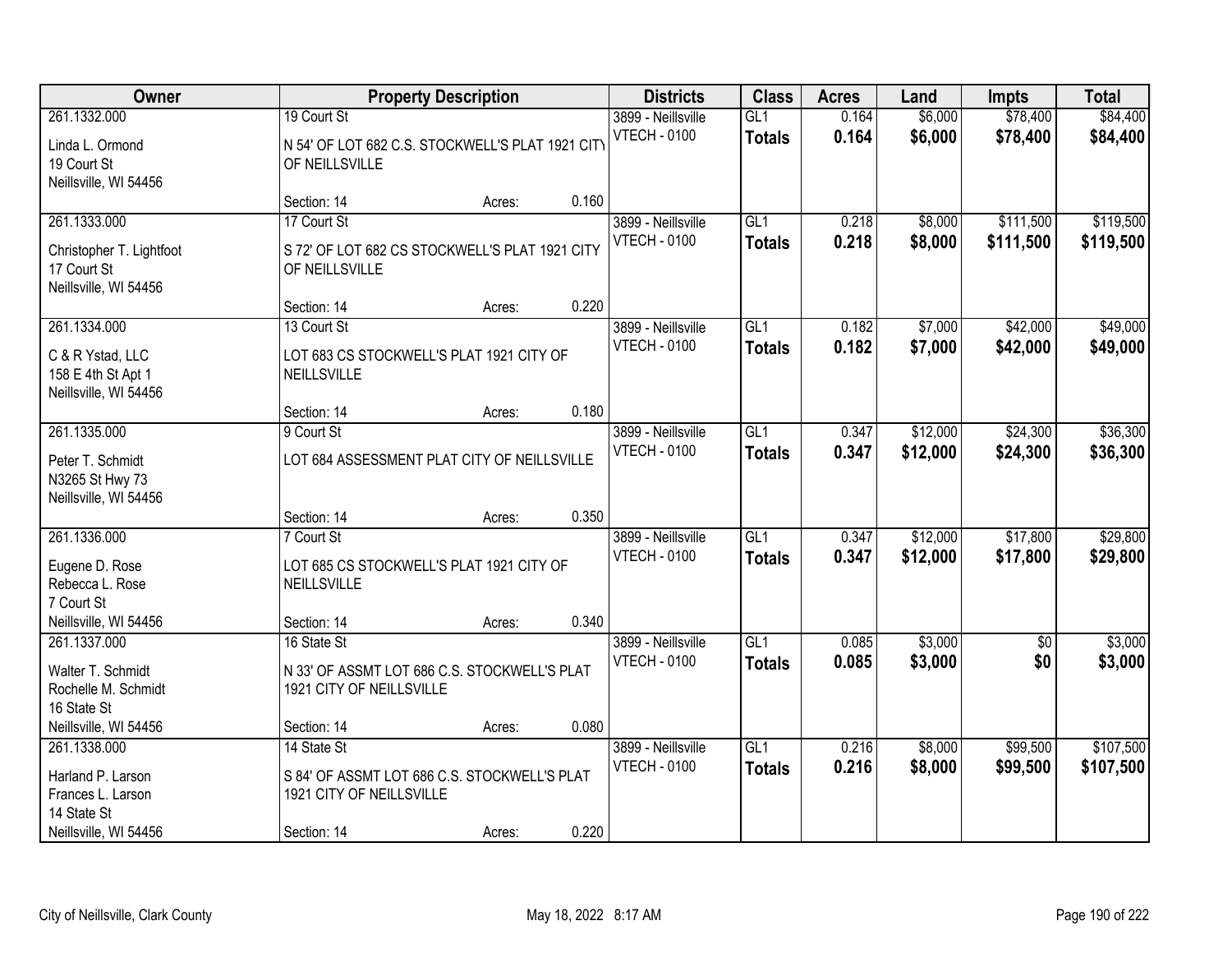| Owner                                                           |                                                                 | <b>Property Description</b> |       | <b>Districts</b>    | <b>Class</b>  | <b>Acres</b> | Land     | <b>Impts</b>    | <b>Total</b> |
|-----------------------------------------------------------------|-----------------------------------------------------------------|-----------------------------|-------|---------------------|---------------|--------------|----------|-----------------|--------------|
| 261.1339.000                                                    | 1 Court St                                                      |                             |       | 3899 - Neillsville  | GL1           | 0.288        | \$10,500 | \$50,700        | \$61,200     |
| Caroline M. Seliskar<br>1 Court St<br>Neillsville, WI 54456     | LOT 687 C.S. STOCKWELL'S PLAT 1921 CITY OF<br>NEILLSVILLE       |                             |       | <b>VTECH - 0100</b> | <b>Totals</b> | 0.288        | \$10,500 | \$50,700        | \$61,200     |
|                                                                 | Section: 14                                                     | Acres:                      | 0.290 |                     |               |              |          |                 |              |
| 261.1340.000                                                    | 209 E Division St                                               |                             |       | 3899 - Neillsville  | GL2           | 0.254        | \$35,500 | \$73,400        | \$108,900    |
| A B K, LLC<br>N3123 St Hwy 73<br>Neillsville, WI 54456          | LOT 688 & 689 C.S. STOCKWELL'S PLAT 1921 CITY<br>OF NEILLSVILLE |                             |       | <b>VTECH - 0100</b> | <b>Totals</b> | 0.254        | \$35,500 | \$73,400        | \$108,900    |
|                                                                 | Section: 14                                                     | Acres:                      | 0.250 |                     |               |              |          |                 |              |
| 261.1341.000                                                    | 211 E Division St                                               |                             |       | 3899 - Neillsville  | GL2           | 0.169        | \$24,000 | \$45,500        | \$69,500     |
| Jeffrey D. Simek<br>1753 Sutton Ln<br>Mendota Heights, MN 55118 | LOT 690 C.S. STOCKWELL'S PLAT 1921 CITY OF<br>NEILLSVILLE       |                             |       | <b>VTECH - 0100</b> | <b>Totals</b> | 0.169        | \$24,000 | \$45,500        | \$69,500     |
|                                                                 | Section: 14                                                     | Acres:                      | 0.170 |                     |               |              |          |                 |              |
| 261.1342.000                                                    | 215 E Division St                                               |                             |       | 3899 - Neillsville  | GL2           | 0.203        | \$29,000 | \$80,400        | \$109,400    |
| Daniel H. Herbrand<br>111 Clay St<br>Neillsville, WI 54456      | LOT 691 C.S. STOCKWELL'S PLAT 1921 CITY OF<br>NEILLSVILLE       |                             |       | <b>VTECH - 0100</b> | <b>Totals</b> | 0.203        | \$29,000 | \$80,400        | \$109,400    |
|                                                                 | Section: 14                                                     | Acres:                      | 0.200 |                     |               |              |          |                 |              |
| 261.1343.000                                                    | 215 E Division St                                               |                             |       | 3899 - Neillsville  | GLI           | 0.113        | \$4,000  | $\overline{50}$ | \$4,000      |
| Daniel H. Herbrand<br>111 Clay St<br>Neillsville, WI 54456      | LOT 692 C.S. STOCKWELL'S PLAT 1921 CITY OF<br>NEILLSVILLE       |                             |       | <b>VTECH - 0100</b> | <b>Totals</b> | 0.113        | \$4,000  | \$0             | \$4,000      |
|                                                                 | Section: 14                                                     | Acres:                      | 0.110 |                     |               |              |          |                 |              |
| 261.1344.000                                                    | 114 Hewett St                                                   |                             |       | 3899 - Neillsville  | GL1           | 0.360        | \$12,000 | \$53,500        | \$65,500     |
| Rickey L. Lavene<br>N5328 Cardinal Ave<br>Neillsville, WI 54456 | LOT 693 C.S. STOCKWELL'S PLAT 1921 CITY OF<br>NEILLSVILLE       |                             |       | <b>VTECH - 0100</b> | <b>Totals</b> | 0.360        | \$12,000 | \$53,500        | \$65,500     |
|                                                                 | Section: 14                                                     | Acres:                      | 0.360 |                     |               |              |          |                 |              |
| 261.1345.000                                                    | 110 Hewett St                                                   |                             |       | 3899 - Neillsville  | GL1           | 0.540        | \$16,500 | \$93,200        | \$109,700    |
| Bobby M. Begolke<br>Kari A. Begolke<br>110 Hewett St            | LOT 694 ASSESSMENT PLAT CITY OF NEILLSVILLE                     |                             |       | <b>VTECH - 0100</b> | <b>Totals</b> | 0.540        | \$16,500 | \$93,200        | \$109,700    |
| Neillsville, WI 54456                                           | Section: 14                                                     | Acres:                      | 0.540 |                     |               |              |          |                 |              |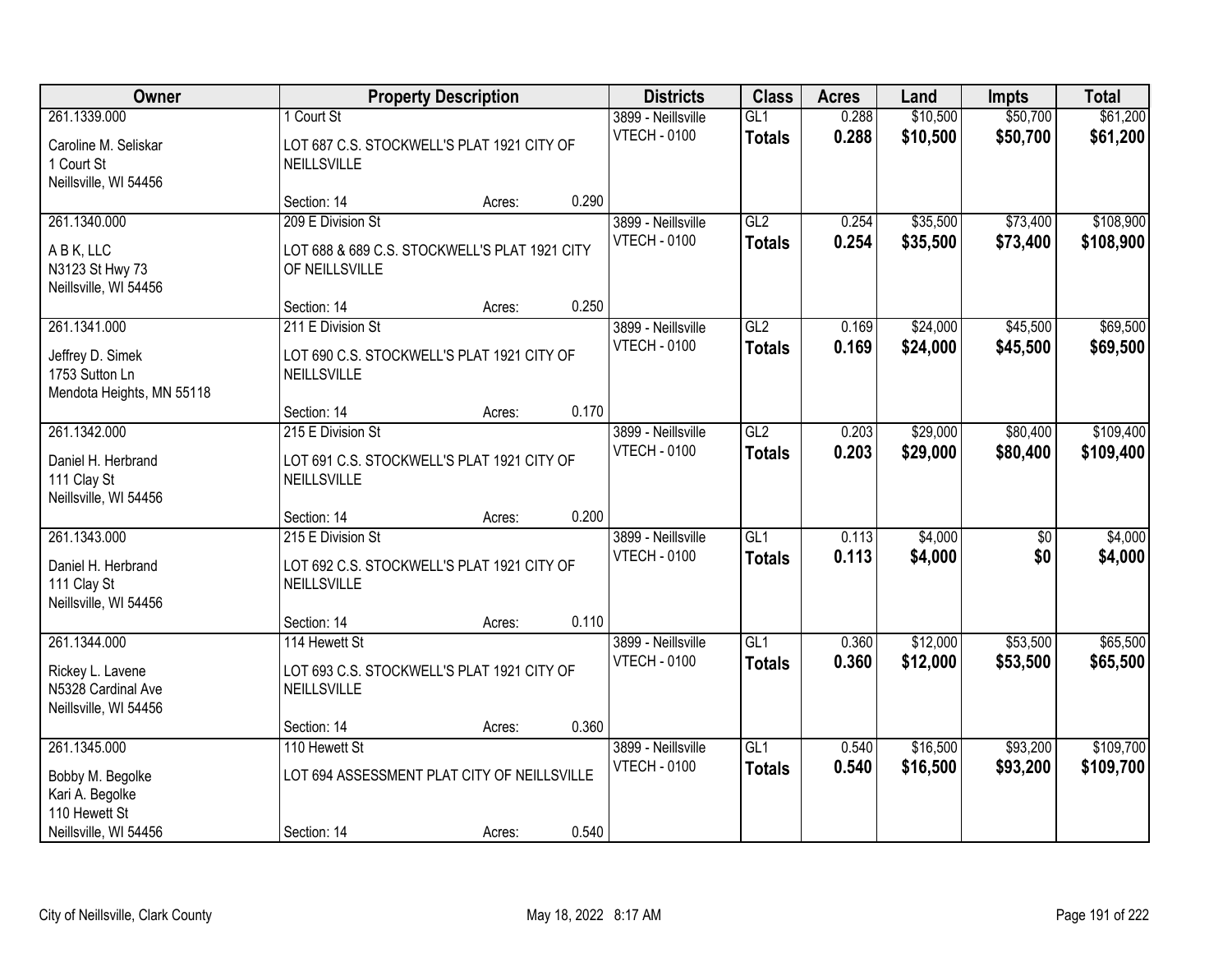| Owner                                                                                                    |                                                                                                                                                                                         | <b>Property Description</b> |       | <b>Districts</b>                          | <b>Class</b>                     | <b>Acres</b>   | Land                  | <b>Impts</b>           | <b>Total</b>           |
|----------------------------------------------------------------------------------------------------------|-----------------------------------------------------------------------------------------------------------------------------------------------------------------------------------------|-----------------------------|-------|-------------------------------------------|----------------------------------|----------------|-----------------------|------------------------|------------------------|
| 261.1346.000<br>Kurt Holtz<br>Linda M. Holtz                                                             | 106 Hewett St<br>LOT 695 CS STOCKWELL'S PLAT 1921 CITY OF<br>NEILLSVILLE                                                                                                                |                             |       | 3899 - Neillsville<br><b>VTECH - 0100</b> | GL1<br><b>Totals</b>             | 0.280<br>0.280 | \$10,000<br>\$10,000  | \$79,300<br>\$79,300   | \$89,300<br>\$89,300   |
| 106 Hewett St<br>Neillsville, WI 54456                                                                   | Section: 14                                                                                                                                                                             | Acres:                      | 0.280 |                                           |                                  |                |                       |                        |                        |
| 261.1347.000<br>Morgan Courtney<br>102 Hewett St<br>Neillsville, WI 54456                                | 102 Hewett St<br>LOT 696 ASSESSMENT PLAT CITY OF NEILLSVILLE                                                                                                                            |                             |       | 3899 - Neillsville<br><b>VTECH - 0100</b> | GL1<br><b>Totals</b>             | 0.420<br>0.420 | \$14,000<br>\$14,000  | \$50,400<br>\$50,400   | \$64,400<br>\$64,400   |
|                                                                                                          | Section: 14                                                                                                                                                                             | Acres:                      | 0.420 |                                           |                                  |                |                       |                        |                        |
| 261.1349.348<br>City of Neillsville<br>106 W Division St<br>Neillsville, WI 54456                        | THAT PT OF LOT 700 FOR HWY R/W AS DESC IN<br>353/437 C S STOCKWELL PLAT 1921 CITY OF<br><b>NEILLSVILLE</b><br>Section: 15                                                               | Acres:                      | 0.000 | 3899 - Neillsville<br><b>VTECH - 0100</b> | EL <sub>4</sub><br><b>Totals</b> | 0.000<br>0.000 | \$0<br>\$0            | $\overline{50}$<br>\$0 | $\overline{50}$<br>\$0 |
| 261.1350.000<br>Hohlstein Trust Agrmt<br>Duane T E. Patricia<br>936 Spyglass Hill<br>Waterford, WI 53185 | 7 Grand Ave<br>COM 98' S OF NW COR OF NW-NW 23-24N-2W TH E<br>159' S 108 1/4' W 159' N 108 1/4' TO POB BG S 108 1/4'<br>OF ASSMT LOT 700 ASSESSORS PLAT CITY OF<br>Section: 23          | Acres:                      | 0.310 | 3899 - Neillsville<br><b>VTECH - 0100</b> | GL2<br><b>Totals</b>             | 0.312<br>0.312 | \$25,000<br>\$25,000  | \$128,700<br>\$128,700 | \$153,700<br>\$153,700 |
| 261.1351.000<br>Joel D. Raine<br>Marla J. Raine<br>210 W Division St<br>Neillsville, WI 54456            | 210 W Division St<br>N 98' OF LOT 700 EX HWY R/W DES IN 353/437 & LOT<br>701 C S STOCKWELL'S PLAT 1921 CITY OF<br>NEILLSVILLE<br>Section: 23                                            | Acres:                      | 0.480 | 3899 - Neillsville<br><b>VTECH - 0100</b> | GL2<br><b>Totals</b>             | 0.480<br>0.480 | \$52,500<br>\$52,500  | \$284,900<br>\$284,900 | \$337,400<br>\$337,400 |
| 261.1352.000<br>City of Neillsville<br>106 W Division St<br>Neillsville, WI 54456                        | 106 W Division St<br>ASSMT LOT 702 EX E 65' C.S. STOCKWELL'S PLAT<br>1921 CITY OF NEILLSVILLE<br>Section: 23                                                                            | Acres:                      | 0.450 | 3899 - Neillsville<br><b>VTECH - 0100</b> | EL4<br><b>Totals</b>             | 0.455<br>0.455 | $\sqrt[6]{30}$<br>\$0 | $\overline{50}$<br>\$0 | $\frac{1}{6}$<br>\$0   |
| 261.1353.000<br>City of Neillsville<br>106 W Division St<br>Neillsville, WI 54456                        | <b>W</b> Division St<br>BEG AT A PT 422' E OF NW COR OF SEC 23-24-2W<br>TH RNG S 154' TH E 12' TH S 52.25' TH E 68'TH N<br>206.25' TO SEC/L TH W 80' TO POB BG PT OF LOT<br>Section: 23 | Acres:                      | 0.300 | 3899 - Neillsville<br><b>VTECH - 0100</b> | EL4<br><b>Totals</b>             | 0.303<br>0.303 | \$0<br>\$0            | $\overline{30}$<br>\$0 | $\overline{50}$<br>\$0 |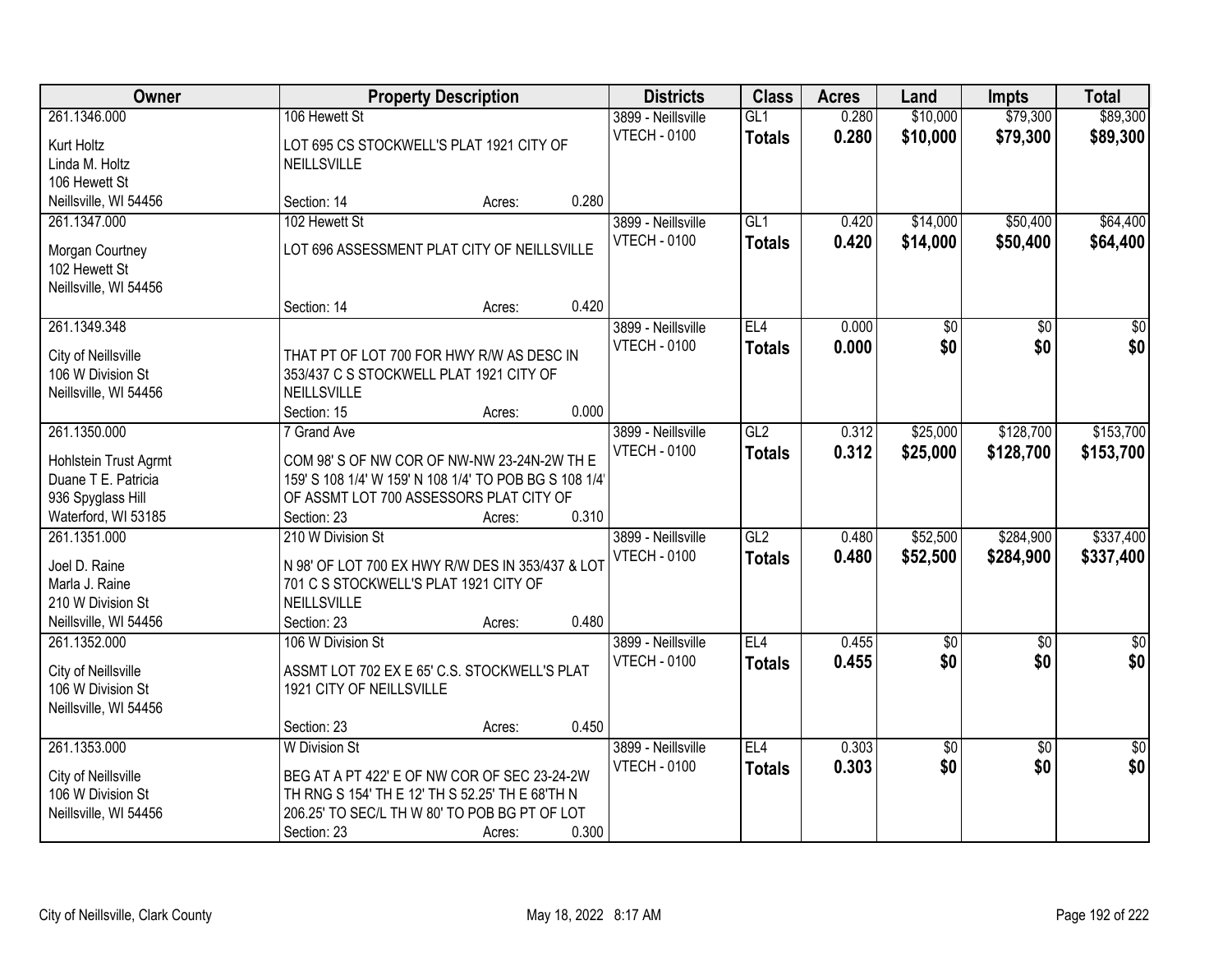| Owner                                                             |                                                                      | <b>Property Description</b> |       | <b>Districts</b>    | <b>Class</b>     | <b>Acres</b> | Land      | <b>Impts</b>    | <b>Total</b>    |
|-------------------------------------------------------------------|----------------------------------------------------------------------|-----------------------------|-------|---------------------|------------------|--------------|-----------|-----------------|-----------------|
| 261.1354.000                                                      | E Division St                                                        |                             |       | 3899 - Neillsville  | EL4              | 0.000        | \$0       | \$0             | $\overline{30}$ |
| City of Neillsville                                               | COM AT A PT 550' E OF NW COR OF                                      |                             |       | <b>VTECH - 0100</b> | <b>Totals</b>    | 0.000        | \$0       | \$0             | \$0             |
| 106 W Division St                                                 | NW-NW-23-24-2W TH S 33' TO POB TH S 297' W 65'N                      |                             |       |                     |                  |              |           |                 |                 |
| Neillsville, WI 54456                                             | 297' E 65' TO POB BG PT OF ASSMT LOT 702 C.S.                        |                             |       |                     |                  |              |           |                 |                 |
|                                                                   | Section: 23                                                          | Acres:                      | 0.000 |                     |                  |              |           |                 |                 |
| 261.1355.000                                                      | 104 E Division St                                                    |                             |       | 3899 - Neillsville  | GL2              | 0.330        | \$30,300  | \$0             | \$30,300        |
| Mary's Mobil, LLC                                                 | PT OF ASSMT LOT 703 AS DESC IN 214/303 CS                            |                             |       | <b>VTECH - 0100</b> | <b>Totals</b>    | 0.330        | \$30,300  | \$0             | \$30,300        |
| N2429 St Hwy 95                                                   | STOCKWELL'S PLAT 1921 CITY OF NEILLSVILLE                            |                             |       |                     |                  |              |           |                 |                 |
| Neillsville, WI 54456                                             |                                                                      |                             |       |                     |                  |              |           |                 |                 |
|                                                                   | Section: 23                                                          | Acres:                      | 0.330 |                     |                  |              |           |                 |                 |
| 261.1356.000                                                      | 100 E Division St                                                    |                             |       | 3899 - Neillsville  | GL2              | 0.632        | \$57,500  | \$0             | \$57,500        |
| Mary's Mobil, LLC                                                 | TH PT OF ASSMT LOT 703 DESC AS COM AT NW                             |                             |       | <b>VTECH - 0100</b> | <b>Totals</b>    | 0.632        | \$57,500  | \$0             | \$57,500        |
| N2429 St Hwy 95                                                   | COR OF 23-24-2W TH ERLY ALG N/L OF SD SEC 555'                       |                             |       |                     |                  |              |           |                 |                 |
| Neillsville, WI 54456                                             | TH SRLY 33' TO POB TH E 80' SRLY 172' E 30' S 125'                   |                             |       |                     |                  |              |           |                 |                 |
|                                                                   | Section: 23                                                          | Acres:                      | 0.640 |                     |                  |              |           |                 |                 |
| 261.1357.000                                                      | 110 E Division St                                                    |                             |       | 3899 - Neillsville  | GL2              | 1.118        | \$71,500  | $\overline{50}$ | \$71,500        |
|                                                                   | LOT 704 CS STOCKWELL'S PLAT 1921 CITY OF                             |                             |       | <b>VTECH - 0100</b> | <b>Totals</b>    | 1.118        | \$71,500  | \$0             | \$71,500        |
| Mary's Mobil, LLC<br>N2429 St Hwy 95                              | NEILLSVILLE                                                          |                             |       |                     |                  |              |           |                 |                 |
| Neillsville, WI 54456                                             |                                                                      |                             |       |                     |                  |              |           |                 |                 |
|                                                                   | Section: 23                                                          | Acres:                      | 1.120 |                     |                  |              |           |                 |                 |
| 261.1358.135                                                      | 150 E Division St                                                    |                             |       | 3899 - Neillsville  | $\overline{GL2}$ | 1.091        | \$70,000  | \$330,600       | \$400,600       |
|                                                                   |                                                                      |                             |       | <b>VTECH - 0100</b> | <b>Totals</b>    | 1.091        | \$70,000  | \$330,600       | \$400,600       |
| Mnh Property Investments LLC<br>c/o Mnh Property Investments, LLC | ASSESSMENT LOT #705 C S STOCKWELL'S PLAT<br>1921 CITY OF NEILLSVILLE |                             |       |                     |                  |              |           |                 |                 |
| C/O Mike Hoff                                                     |                                                                      |                             |       |                     |                  |              |           |                 |                 |
| 7175 Terraceview Ln                                               | Section: 23                                                          | Acres:                      | 1.090 |                     |                  |              |           |                 |                 |
| Maple Grove, MN 55311                                             |                                                                      |                             |       |                     |                  |              |           |                 |                 |
| 261.1360.000                                                      | 210 E Division St                                                    |                             |       | 3899 - Neillsville  | GL2              | 8.630        | \$310,000 | \$110,500       | \$420,500       |
| Neillsvile Mhc, LLC                                               | LOT 1 CSM 2396 DOC 609569 BG PT ASSMT LOT 706                        |                             |       | <b>VTECH - 0100</b> | <b>Totals</b>    | 8.630        | \$310,000 | \$110,500       | \$420,500       |
| C/O Gregg Scheirman                                               | ASSESSMENT PLAT CITY OF NEILLSVILLE                                  |                             |       |                     |                  |              |           |                 |                 |
| PO Box 372304                                                     |                                                                      |                             |       |                     |                  |              |           |                 |                 |
| Denver, CO 80237                                                  | Section: 23                                                          | Acres:                      | 8.630 |                     |                  |              |           |                 |                 |
| 261.1360.001                                                      | 200 E Division St                                                    |                             |       | 3899 - Neillsville  | GL1              | 0.600        | \$17,500  | \$100,500       | \$118,000       |
|                                                                   | LOT 1 CSM 2393 DOC 609393 BG PT ASSMT LOT 706                        |                             |       | <b>VTECH - 0100</b> | <b>Totals</b>    | 0.600        | \$17,500  | \$100,500       | \$118,000       |
| Robert J. Tarcsay<br>Dawn D. Tarcsay                              | ASSESSMENT PLAT CITY OF NEILLSVILLE                                  |                             |       |                     |                  |              |           |                 |                 |
| 16161 5790 Trl                                                    |                                                                      |                             |       |                     |                  |              |           |                 |                 |
| Montrose, CO 81403                                                | Section: 23                                                          | Acres:                      | 0.600 |                     |                  |              |           |                 |                 |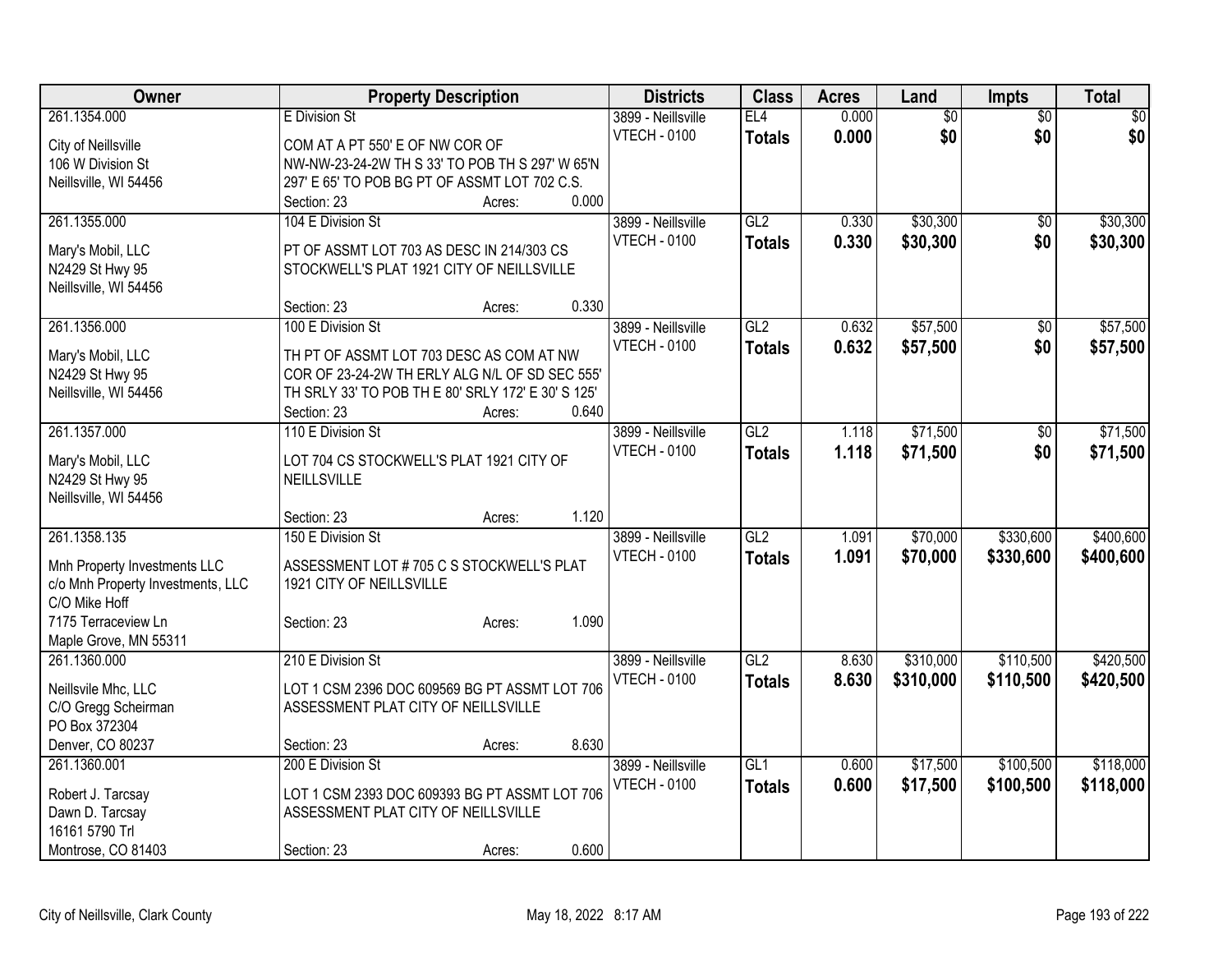| Owner                                                                                                                     | <b>Property Description</b>                                                                                                                                                               | <b>Districts</b>                          | <b>Class</b>                            | <b>Acres</b>               | Land                             | <b>Impts</b>              | <b>Total</b>                     |
|---------------------------------------------------------------------------------------------------------------------------|-------------------------------------------------------------------------------------------------------------------------------------------------------------------------------------------|-------------------------------------------|-----------------------------------------|----------------------------|----------------------------------|---------------------------|----------------------------------|
| 261.1361.000<br>Custom Properties of Nlsvl, LLC<br>PO Box 4<br>Neillsville, WI 54456                                      | 216 E Division St<br>E 85' OF ASSMT LOT 706 C.S. STOCKWELL'S PLAT<br>1921 CITY OF NEILLSVILLE                                                                                             | 3899 - Neillsville<br><b>VTECH - 0100</b> | GL2<br><b>Totals</b>                    | 0.513<br>0.513             | \$54,500<br>\$54,500             | \$87,700<br>\$87,700      | \$142,200<br>\$142,200           |
|                                                                                                                           | 0.510<br>Section: 23<br>Acres:                                                                                                                                                            |                                           |                                         |                            |                                  |                           |                                  |
| 261.1362.000<br>Francis Melvin, Inc<br>1022 E Spruce St<br>PO Box 646<br>Abbotsford, WI 54405                             | Moonlite Rd<br>NE-SE EX N 504' OF W 260' OF E 928' SEC 11 TWP 24<br>N R 2 W CITY OF NEILLSVILLE<br>36.990<br>Section: 11<br>Acres:                                                        | 3899 - Neillsville<br><b>VTECH - 0100</b> | GL4<br>GL <sub>5</sub><br><b>Totals</b> | 22.000<br>14.990<br>36.990 | \$4,300<br>\$15,000<br>\$19,300  | \$0<br>\$0<br>\$0         | \$4,300<br>\$15,000<br>\$19,300  |
| 261.1362.001                                                                                                              | 1204 Moonlite Rd                                                                                                                                                                          | 3899 - Neillsville                        | GL1                                     | 3.010                      | \$27,500                         | \$101,900                 | \$129,400                        |
| Wayne D. Oldham<br>1204 Moonlite Rd<br>Neillsville, WI 54456                                                              | N 504' OF W 260' OF E 928' OF NE-SE SEC 11 TWP 24<br>N R 2 W CITY OF NEILLSVILLE                                                                                                          | <b>VTECH - 0100</b>                       | <b>Totals</b>                           | 3.010                      | \$27,500                         | \$101,900                 | \$129,400                        |
|                                                                                                                           | 3.010<br>Section: 11<br>Acres:                                                                                                                                                            |                                           |                                         |                            |                                  |                           |                                  |
| 261.1363.000<br>Rib River Properties, LLC<br>PO Box 100<br>Marathon, WI 54448                                             | 912 Moonlite Rd<br>THE E 28 RDS OF NW-SE EX LOT 150 ASSESSMENT<br>PLAT SEC 11 TWP 24 N R 2 W CITY OF NEILLSVILLE                                                                          | 3899 - Neillsville<br><b>VTECH - 0100</b> | GL1<br>GL <sub>6</sub><br><b>Totals</b> | 0.500<br>12.500<br>13.000  | \$16,000<br>\$21,500<br>\$37,500 | \$2,400<br>\$0<br>\$2,400 | \$18,400<br>\$21,500<br>\$39,900 |
|                                                                                                                           | 13.000<br>Section: 11<br>Acres:                                                                                                                                                           |                                           |                                         |                            |                                  |                           |                                  |
| 261.1364.000<br>Daniel E. Schield<br>Roberta G. Schield<br>401 Pinnacle Way Unit 201<br>Eau Claire, WI 54701              | 2510 Black River Rd<br>LOT 1 CSM 1120 REC IN 670/073 BG PT OF NW-SE<br>SEC 11 TWP 24 N R 2 W CITY OF NEILLSVILLE<br>1.920<br>Section: 11<br>Acres:                                        | 3899 - Neillsville<br><b>VTECH - 0100</b> | $\overline{GL1}$<br><b>Totals</b>       | 1.920<br>1.920             | \$7,500<br>\$7,500               | $\overline{50}$<br>\$0    | \$7,500<br>\$7,500               |
| 261.1365.000<br>Central Wisconsin<br>Broadcasting, Inc.<br>Wccn 1201 E Division St<br>PO Box 387<br>Neillsville, WI 54456 | St Hwy 73<br>COM AT PT WHERE S/L OF NW-SE INTER E/L OF<br>HWY TH E ALG S/L OF SD 40 735' TH N 695' W 276' T(<br>E/L OF HWY TH SWLY ALG SD E/L OF HWY TO<br>7.000<br>Section: 11<br>Acres: | 3899 - Neillsville<br><b>VTECH - 0100</b> | GL2<br><b>Totals</b>                    | 7.000<br>7.000             | \$90,000<br>\$90,000             | \$37,000<br>\$37,000      | \$127,000<br>\$127,000           |
| 261.1366.000<br>Katherine V. Walsh<br>2512 Black River Rd<br>Neillsville, WI 54456                                        | 2512 Black River Rd<br>LOT 1 CSM 1247 REC 705/203 & COR 705/393 BG PT<br>NW-SE CITY OF NEILLSVILLE<br>3.540<br>Section: 11<br>Acres:                                                      | 3899 - Neillsville<br><b>VTECH - 0100</b> | GL1<br><b>Totals</b>                    | 3.540<br>3.540             | \$28,000<br>\$28,000             | \$310,000<br>\$310,000    | \$338,000<br>\$338,000           |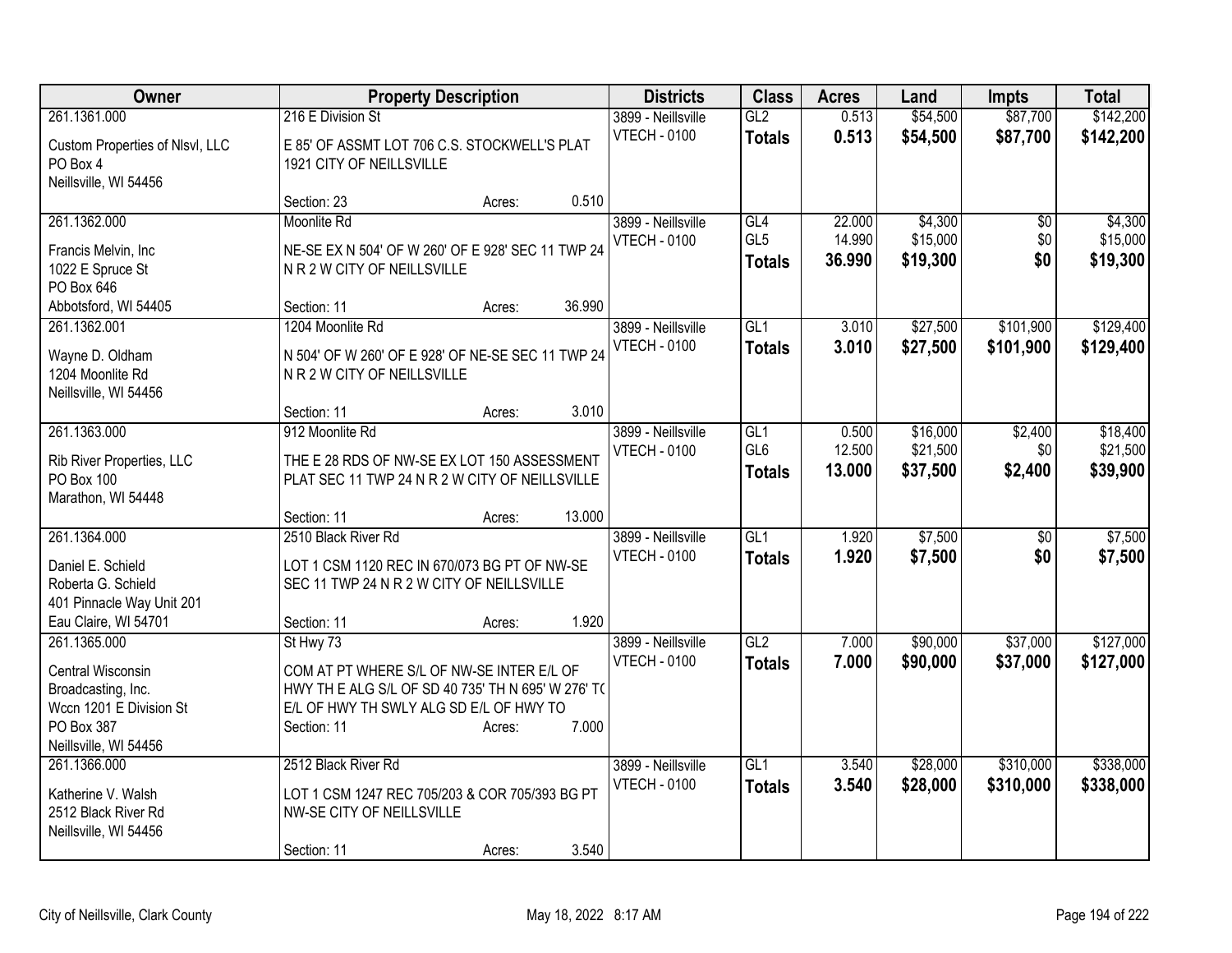| Owner                                                                                                |                                                                                                                                                                | <b>Property Description</b> |        | <b>Districts</b>                          | <b>Class</b>                      | <b>Acres</b>             | Land                          | <b>Impts</b>           | <b>Total</b>                  |
|------------------------------------------------------------------------------------------------------|----------------------------------------------------------------------------------------------------------------------------------------------------------------|-----------------------------|--------|-------------------------------------------|-----------------------------------|--------------------------|-------------------------------|------------------------|-------------------------------|
| 261.1366.001                                                                                         | 2510 Black River Rd                                                                                                                                            |                             |        | 3899 - Neillsville                        | GL2                               | 1.270                    | \$19,500                      | \$97,900               | \$117,400                     |
| <b>Dental Commercial Properties</b><br><b>LLC</b><br>306 W Mcmillan St                               | LOT 2 CSM 1247 REC 705/203 BG PT NW-SE CITY OF<br>NEILLSVILLE                                                                                                  |                             |        | <b>VTECH - 0100</b>                       | <b>Totals</b>                     | 1.270                    | \$19,500                      | \$97,900               | \$117,400                     |
| Marshfield, WI 54449                                                                                 | Section: 11                                                                                                                                                    | Acres:                      | 1.270  |                                           |                                   |                          |                               |                        |                               |
| 261.1366.002<br><b>Dental Commercial Properties</b>                                                  | 2512 Black River Rd<br>LOT 3 CSM 1247 REC 705/203 & COR 705/393 BG PT                                                                                          |                             |        | 3899 - Neillsville<br><b>VTECH - 0100</b> | GL1<br><b>Totals</b>              | 2.630<br>2.630           | \$22,500<br>\$22,500          | \$0<br>\$0             | \$22,500<br>\$22,500          |
| <b>LLC</b><br>306 W Mcmillan St<br>Marshfield, WI 54449                                              | NW-SE CITY OF NEILLSVILLE<br>Section: 11                                                                                                                       | Acres:                      | 2.630  |                                           |                                   |                          |                               |                        |                               |
| 261.1367.000                                                                                         | 2410 Black River Rd                                                                                                                                            |                             |        | 3899 - Neillsville                        | GL1                               | 2.140                    | \$26,500                      | \$94,400               | \$120,900                     |
| Jennifer L. Johnson<br>Carolyn M. Johnson<br>N3595 Roaring Creek Rd<br>Black River Falls, WI 54615   | LOT 1 CSM 2297 DOC 603307 & COR DOC 603767 BG<br>PT NW-SE SEC 11 TWP 24 N R 2 W CITY OF<br>NEILLSVILLE<br>Section: 11                                          | Acres:                      | 2.140  | <b>VTECH - 0100</b>                       | <b>Totals</b>                     | 2.140                    | \$26,500                      | \$94,400               | \$120,900                     |
| 261.1368.000<br>City of Neillsville<br>Cemetery                                                      | S 17.81 A OF SW-SE SEC 11 TWP 24 N R 2 W CITY OF<br>NEILLSVILLE                                                                                                |                             |        | 3899 - Neillsville<br><b>VTECH - 0100</b> | EL4<br><b>Totals</b>              | 17.810<br>17.810         | \$0<br>\$0                    | $\overline{50}$<br>\$0 | $\overline{50}$<br>\$0        |
| 106 W Division St<br>Neillsville, WI 54456                                                           | Section: 11                                                                                                                                                    | Acres:                      | 17.810 |                                           |                                   |                          |                               |                        |                               |
| 261.1369.000<br>Francis Melvin, Inc.<br>1022 E Spruce St<br>PO Box 646<br>Abbotsford, WI 54405       | None<br>N 13 A OF SE-SE EX S 100' OF W 264' OF SD N 13 A<br>CEMETERY SEC 11 TWP 24 N R 2 W CITY OF<br><b>NEILLSVILLE</b><br>Section: 11                        | Acres:                      | 11.470 | 3899 - Neillsville<br><b>VTECH - 0100</b> | GL4<br>GL5M<br><b>Totals</b>      | 9.000<br>2.470<br>11.470 | \$1,700<br>\$2,500<br>\$4,200 | \$0<br>\$0<br>\$0      | \$1,700<br>\$2,500<br>\$4,200 |
| 261.1370.000                                                                                         | $E$ 15th St                                                                                                                                                    |                             |        | 3899 - Neillsville                        | GL6                               | 34.190                   | \$75,000                      | $\overline{60}$        | \$75,000                      |
| John C. Gaier<br>Karen J. Gaier<br>405 W 17th St<br>Neillsville, WI 54456                            | SW-SW EX COM 16 RDS E OF SW COR OF SW-SW TH<br>RNG N 28 RDS TH E 24 RDS TH S 3 1/2 RDS TH E 4<br>RDS TH S 24 1/2 RDS TH W 28 RDS TO POB & EX<br>Section: 12    | Acres:                      | 34.190 | <b>VTECH - 0100</b>                       | <b>Totals</b>                     | 34.190                   | \$75,000                      | \$0                    | \$75,000                      |
| 261.1370.001<br>William E. Neville III<br>Jill A. Neville<br>1315 E 15th St<br>Neillsville, WI 54456 | 1315 E 15th St<br>PT OF SW-SW COM 264' E OF SW COR OF SW-SW TH<br>N 462' E 396' S 57.75' E 66' S 404.25' W 462' TO POB<br>SEC 12 TWP 24 N R 2 W<br>Section: 12 | Acres:                      | 4.810  | 3899 - Neillsville<br><b>VTECH - 0100</b> | $\overline{GL1}$<br><b>Totals</b> | 4.810<br>4.810           | \$29,500<br>\$29,500          | \$103,400<br>\$103,400 | \$132,900<br>\$132,900        |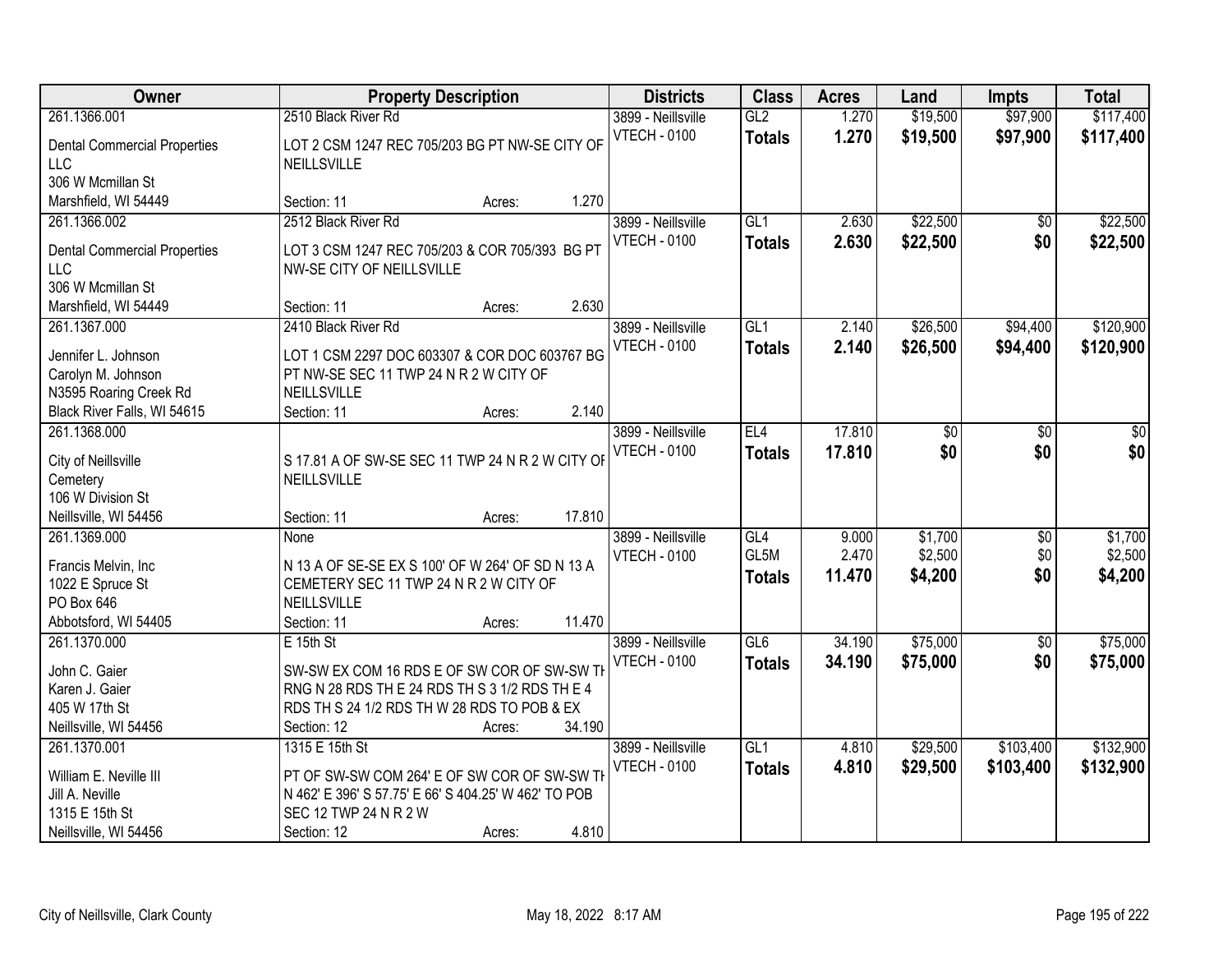| Owner                                   | <b>Property Description</b>                      | <b>Districts</b>    | <b>Class</b>     | <b>Acres</b> | Land            | <b>Impts</b>    | <b>Total</b>     |
|-----------------------------------------|--------------------------------------------------|---------------------|------------------|--------------|-----------------|-----------------|------------------|
| 261.1371.000                            | E 15th St                                        | 3899 - Neillsville  | EL4              | 1.000        | $\overline{50}$ | $\overline{50}$ | \$0              |
| Badger Telecom, LLC                     | COM AT SW COR OF SEC 12-24-2W TH N 0 DEG 53'     | <b>VTECH - 0100</b> | <b>Totals</b>    | 1.000        | \$0             | \$0             | \$0              |
| 420 Hewett St                           | E ALG THE W/L OF SW 1/4 33.01' TO N/L OF 15TH ST |                     |                  |              |                 |                 |                  |
| PO Box 151                              | & POB TH CONT N 0 DEG 53' E 215' TH N 89 DEG 48' |                     |                  |              |                 |                 |                  |
| Neillsville, WI 54456                   | 1.000<br>Section: 12<br>Acres:                   |                     |                  |              |                 |                 |                  |
| 261.1372.000                            | $E$ 15th St                                      | 3899 - Neillsville  | MFL <sub>6</sub> | 40.000       | ( \$80,000)     | $\overline{50}$ | \$0              |
|                                         |                                                  | <b>VTECH - 0100</b> | <b>Totals</b>    | 40.000       | \$0             | \$0             | \$0              |
| Bruce A. Vandeberg                      | NW-NW MFL (6) 40A SEC 13 TWP 24 N R 2 W CITY OF  |                     |                  |              |                 |                 |                  |
| Mark W. Vandeberg                       | NEILLSVILLE                                      |                     |                  |              |                 |                 |                  |
| PO Box 206                              | 40.000                                           |                     |                  |              |                 |                 |                  |
| Neillsville, WI 54456                   | Section: 13<br>Acres:                            |                     |                  |              |                 |                 |                  |
| 261.1373.000                            | None                                             | 3899 - Neillsville  | MFL6             | 7.500        | (\$15,000)      | \$0             | $\overline{\$0}$ |
| Bruce A. Vandeberg                      | E 1/2 OF SW-NW LYG N OF O'NEILL CRK & W 350' OF  | <b>VTECH - 0100</b> | <b>Totals</b>    | 7.500        | \$0             | \$0             | \$0              |
| Mark W. Vandeberg                       | E1/2 OF SW-NW LYG N OF RR TRACK SEC 13 TWP 24    |                     |                  |              |                 |                 |                  |
| PO Box 206                              | N R 2 W CITY OF NEILLSVILLE MFL (6) 7.5A         |                     |                  |              |                 |                 |                  |
| Neillsville, WI 54456                   | 7.500<br>Section: 13<br>Acres:                   |                     |                  |              |                 |                 |                  |
| 261.1374.000                            | None                                             | 3899 - Neillsville  | MFL <sub>6</sub> | 4.000        | ( \$8,000)      | $\sqrt[6]{}$    | $\sqrt{50}$      |
|                                         |                                                  | <b>VTECH - 0100</b> | <b>Totals</b>    | 4.000        | \$0             | \$0             | \$0              |
| Bruce A. Vandeberg<br>Mark W. Vandeberg | W 1/2 OF SE-NW LYG N OF O'NEILL CREEK SEC 13     |                     |                  |              |                 |                 |                  |
| PO Box 206                              | TWP 24 N R 2 W CITY OF NEILLSVILLE MFL (6) 4A    |                     |                  |              |                 |                 |                  |
| Neillsville, WI 54456                   | 4.000<br>Section: 13<br>Acres:                   |                     |                  |              |                 |                 |                  |
| 261.1375.000                            | 1515 Industrial Park Dr                          | 3899 - Neillsville  | GL3              | 6.290        | $\overline{50}$ | $\overline{50}$ | $\overline{50}$  |
|                                         |                                                  | <b>VTECH - 0100</b> | <b>Totals</b>    | 6.290        | \$0             | \$0             | \$0              |
| Mayville Engineering Co, Inc            | LOT 2 CSM 467 REC 546/290 BG PT OF SE-SW SEC     |                     |                  |              |                 |                 |                  |
| 715 South St                            | 13 TWP 24 N R 2 W CITY OF NEILLSVILLE ASSESSED   |                     |                  |              |                 |                 |                  |
| Mayville, WI 53050                      | BY STATE OF WI                                   |                     |                  |              |                 |                 |                  |
|                                         | 6.290<br>Section: 13<br>Acres:                   |                     |                  |              |                 |                 |                  |
| 261.1375.001                            | 1505 Industrial Park Dr                          | 3899 - Neillsville  | GL3              | 3.250        | $\sqrt{6}$      | \$0             | \$0              |
| Volovsek Properties, LLC                | LOT 1 CSM 467 REC 546/290 BG PT OF SE-SW EX      | <b>VTECH - 0100</b> | <b>Totals</b>    | 3.250        | \$0             | \$0             | \$0              |
| 1505 Industrial Park Dr                 | PCL DESC FOR ROAD PURP SEC 13 TWP 24 N R 2 W     |                     |                  |              |                 |                 |                  |
| Neillsville, WI 54456                   | CITY OF NEILLSVILLE ASSESSED BY STATE OF WI      |                     |                  |              |                 |                 |                  |
|                                         | 3.250<br>Section: 13<br>Acres:                   |                     |                  |              |                 |                 |                  |
| 261.1375.002                            |                                                  | 3899 - Neillsville  | EL <sub>4</sub>  | 0.600        | $\overline{50}$ | $\overline{30}$ | $\overline{50}$  |
|                                         |                                                  | <b>VTECH - 0100</b> | <b>Totals</b>    | 0.600        | \$0             | \$0             | \$0              |
| City of Neillsville                     | R/W AS DESC 710/281 BG PT OF LOT 1 CSM 467 REC   |                     |                  |              |                 |                 |                  |
| 106 W Division St                       | 546/290 SEC 13 TWP 24 N R 2 W CITY OF            |                     |                  |              |                 |                 |                  |
| Neillsville, WI 54456                   | NEILLSVILLE                                      |                     |                  |              |                 |                 |                  |
|                                         | 0.600<br>Section: 13<br>Acres:                   |                     |                  |              |                 |                 |                  |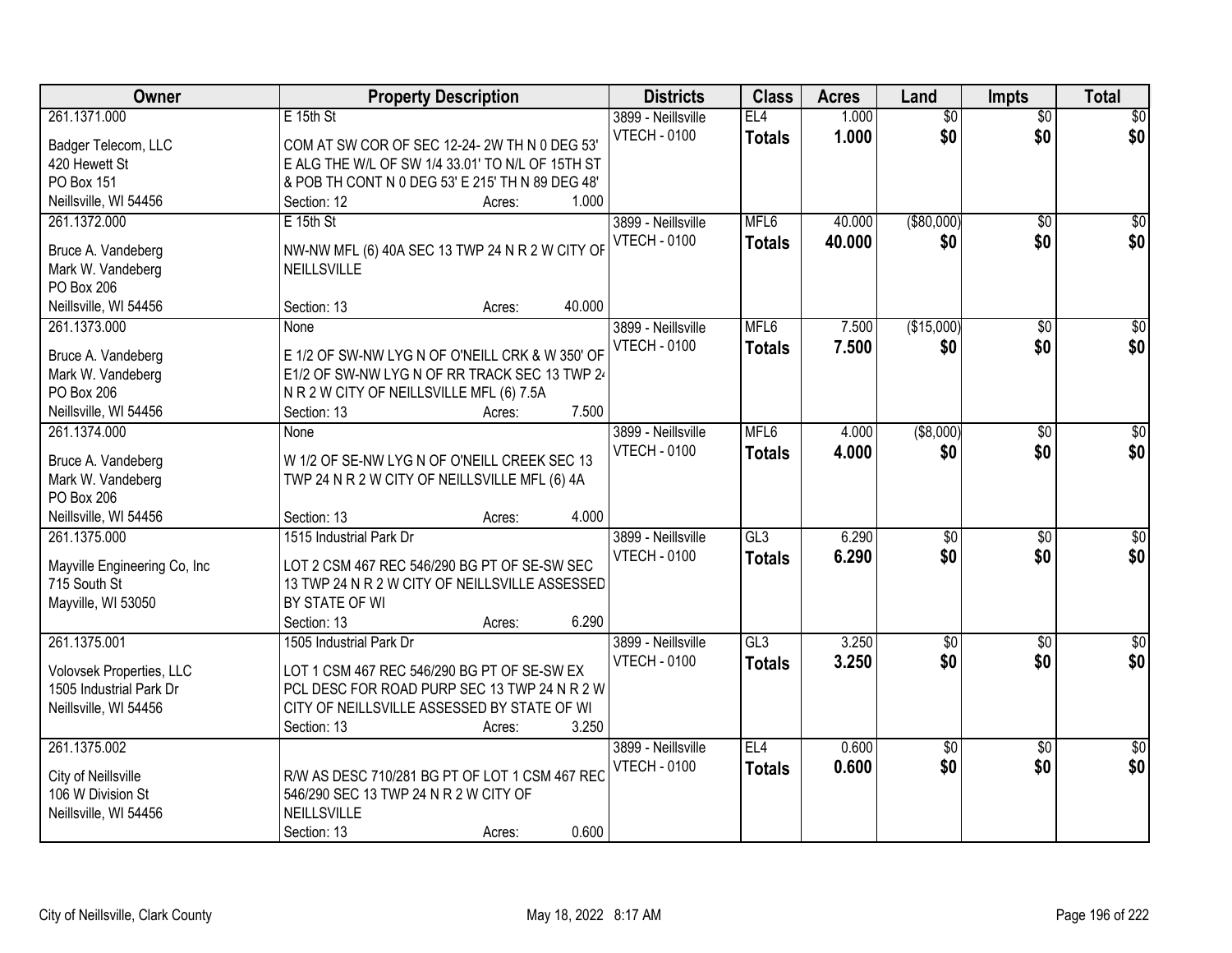| Owner                                                                                          |                                                                                                                                                                           | <b>Property Description</b> |       | <b>Districts</b>                                          | <b>Class</b>         | <b>Acres</b>   | Land                   | <b>Impts</b>           | <b>Total</b>           |
|------------------------------------------------------------------------------------------------|---------------------------------------------------------------------------------------------------------------------------------------------------------------------------|-----------------------------|-------|-----------------------------------------------------------|----------------------|----------------|------------------------|------------------------|------------------------|
| 261.1375.003<br>City of Neillsville<br>106 W Division St<br>Neillsville, WI 54456              | <b>Industrial Park Dr</b><br>OUTLOT 1 CSM 726 REC 608/235 BG PT NE-SW SEC<br>13 TWP 24 N R 2 W                                                                            |                             |       | 3899 - Neillsville<br><b>VTECH - 0100</b>                 | EL4<br><b>Totals</b> | 2.000<br>2.000 | $\overline{50}$<br>\$0 | $\overline{50}$<br>\$0 | $\sqrt{30}$<br>\$0     |
|                                                                                                | Section: 13                                                                                                                                                               | Acres:                      | 2.000 |                                                           |                      |                |                        |                        |                        |
| 261.1376.000<br>Mark A. Meyer<br>8405 Tierra Morena PI NE<br>Albuquerque, NM 87122             | <b>Industrial Park Dr</b><br>N 523.39' OF LOTS 2 & 3 OF S C/S MAP IN 429/691<br>BG PT OF NE-SW & SE-SW SEC 13 TWP 24 N R 2 W<br><b>CITY OF NEILLSVILLE</b><br>Section: 13 | Acres:                      | 7.930 | 3899 - Neillsville<br><b>VTECH - 0100</b>                 | GL6<br><b>Totals</b> | 7.930<br>7.930 | \$17,500<br>\$17,500   | $\overline{50}$<br>\$0 | \$17,500<br>\$17,500   |
| 261.1376.001                                                                                   | <b>Industrial Park Dr</b>                                                                                                                                                 |                             |       | 3899 - Neillsville                                        | EL <sub>4</sub>      | 0.280          | \$0                    | \$0                    | $\overline{30}$        |
| City of Neillsville<br>106 W Division St<br>Neillsville, WI 54456                              | PT OF LOT 3 OF C/S MAP 429- S 691 DESC AS A 66'<br>STRIP OF LND BET PROP SOLD TO B.KUNZE IN<br>543/655 & N IND CONGLOMER IN 469/33 SD PIECE<br>Section: 13                | Acres:                      | 0.280 | <b>TID#2</b><br><b>VTECH - 0100</b>                       | <b>Totals</b>        | 0.280          | \$0                    | \$0                    | \$0                    |
| 261.1376.002                                                                                   | 1535 Industrial Park Dr                                                                                                                                                   |                             |       | 3899 - Neillsville                                        | GL2                  | 6.970          | \$73,500               | \$1,727,000            | \$1,800,500            |
| Spg Industrial I, LLC<br>90 Dale St S<br>St. Paul, MN 55102                                    | LOT 1 CSM 287 REC 460/625 BG PT OF SE-SW SEC<br>13 TWP 24 N R 2 W CITY OF NEILLSVILLE                                                                                     |                             |       | <b>VTECH - 0100</b>                                       | <b>Totals</b>        | 6.970          | \$73,500               | \$1,727,000            | \$1,800,500            |
| 261.1376.003                                                                                   | Section: 13<br>1506 Industrial Park Dr                                                                                                                                    | Acres:                      | 6.970 | 3899 - Neillsville                                        | GL3                  | 3.920          | $\overline{50}$        | $\overline{50}$        | \$0                    |
| Mayville Engineering Co, Inc<br>715 South St<br>Mayville, WI 53050                             | LOT 3 CSM 1974 DOC 582600 SEC 13 TWP 24 N R 2 V<br>CITY OF NEILLSVILLE ASSESSED BY STATE OF WIS<br>Section: 13                                                            | Acres:                      | 3.920 | <b>VTECH - 0100</b>                                       | <b>Totals</b>        | 3.920          | \$0                    | \$0                    | \$0                    |
| 261.1376.004                                                                                   | 7 Tiff Ave                                                                                                                                                                |                             |       | 3899 - Neillsville                                        | GL2                  | 1.000          | \$45,000               | \$139,000              | \$184,000              |
| Akw Resource Centre, Inc<br>7 Tiff Ave<br>Neillsville, WI 54456                                | LOT 1 OF CSM 935 REC 633/276 BG PT OF SE-SW<br>SEC 13 TWP 24 N R 2 W                                                                                                      |                             |       | $TID$ #2<br><b>VTECH - 0100</b>                           | <b>Totals</b>        | 1.000          | \$45,000               | \$139,000              | \$184,000              |
|                                                                                                | Section: 13                                                                                                                                                               | Acres:                      | 1.000 |                                                           |                      |                |                        |                        |                        |
| 261.1376.005<br>Chippewa Valley Technical Clge<br>620 W Clairemont Ave<br>Eau Claire, WI 54701 | <b>Industrial Park Dr</b><br>LOT 4 CSM 1733 REC 852/456 BG PT SESW & SWSE<br>SEC 13 TWP 24 N R 2 W CITY OF NEILLSVILLE<br>Section: 13                                     | Acres:                      | 1.980 | 3899 - Neillsville<br><b>TID#2</b><br><b>VTECH - 0100</b> | EL4<br><b>Totals</b> | 1.980<br>1.980 | $\overline{50}$<br>\$0 | $\overline{30}$<br>\$0 | $\overline{50}$<br>\$0 |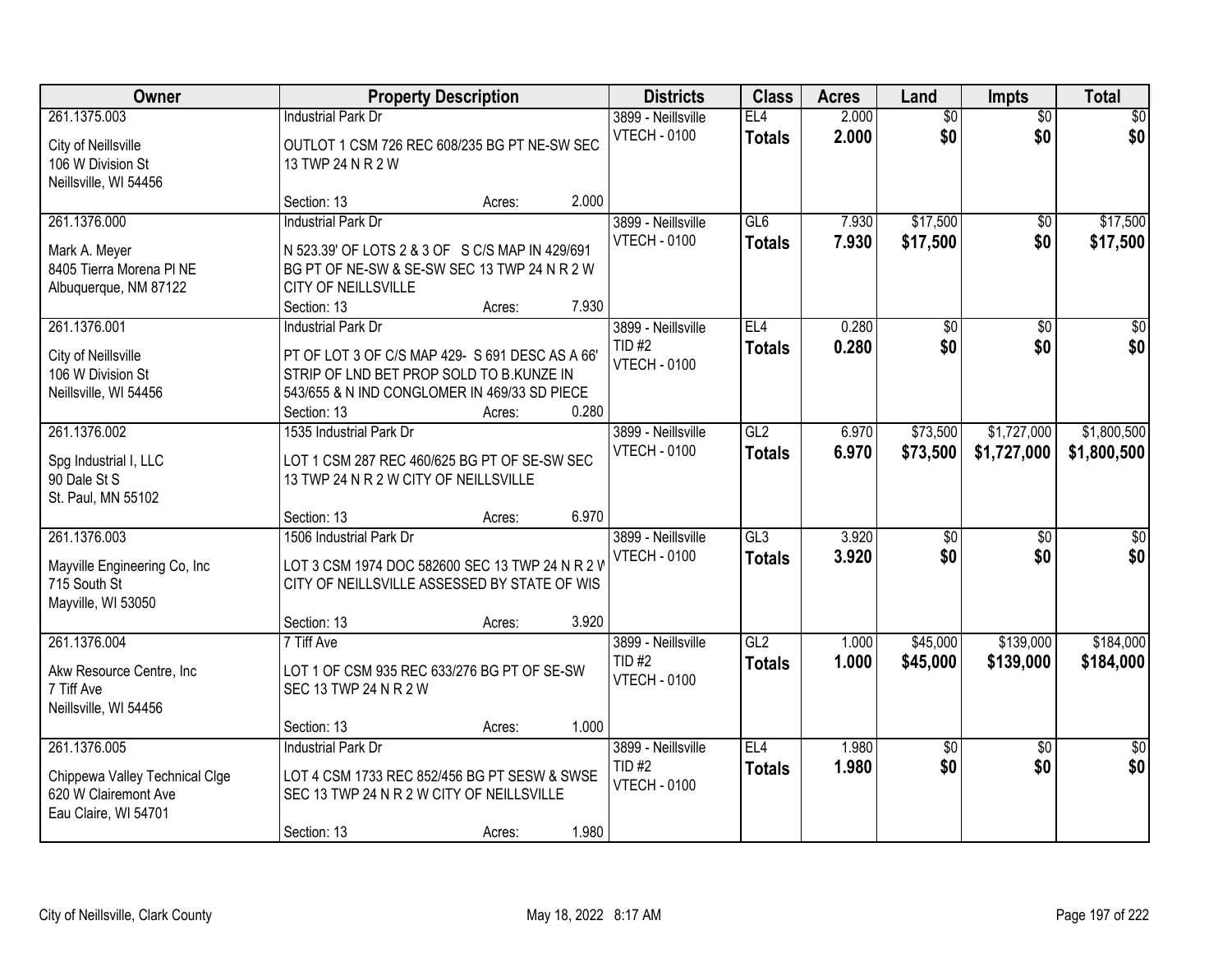| Owner                          |                                                  | <b>Property Description</b> |       | <b>Districts</b>    | <b>Class</b>    | <b>Acres</b> | Land            | <b>Impts</b>    | <b>Total</b>     |
|--------------------------------|--------------------------------------------------|-----------------------------|-------|---------------------|-----------------|--------------|-----------------|-----------------|------------------|
| 261.1376.006                   | <b>Industrial Park Dr</b>                        |                             |       | 3899 - Neillsville  | EL <sub>4</sub> | 1.450        | $\overline{50}$ | $\overline{50}$ | \$0              |
| City of Neillsville            | LOT 1 OF C/S MAP 395/419 EX W 730' BG PT OF SE   |                             |       | <b>VTECH - 0100</b> | <b>Totals</b>   | 1.450        | \$0             | \$0             | \$0              |
| 106 W Division St              | SW SEC 13 TWP 24 N R 2 W CITY OF NEILLSVILLE     |                             |       |                     |                 |              |                 |                 |                  |
| Neillsville, WI 54456          |                                                  |                             |       |                     |                 |              |                 |                 |                  |
|                                | Section: 13                                      | Acres:                      | 1.450 |                     |                 |              |                 |                 |                  |
| 261.1376.007                   | 1603 Industrial Park Dr                          |                             |       | 3899 - Neillsville  | EL4             | 2.920        | $\overline{50}$ | $\overline{50}$ | \$0              |
| Nothern States Power Co        | LOT 1 CSM 748 REC 611/79 BG PT S1/2-SE SEC 13    |                             |       | <b>TID#2</b>        | <b>Totals</b>   | 2.920        | \$0             | \$0             | \$0              |
| 414 Nicollet Mall Mz           | TWP 24 N R 2 W CITY OF NEILLSVILLE               |                             |       | <b>VTECH - 0100</b> |                 |              |                 |                 |                  |
| Minneapolis, MN 55401          |                                                  |                             |       |                     |                 |              |                 |                 |                  |
|                                | Section: 13                                      | Acres:                      | 2.920 |                     |                 |              |                 |                 |                  |
| 261.1376.008                   | 1605 Industrial Park Dr                          |                             |       | 3899 - Neillsville  | GL3             | 7.150        | \$0             | \$0             | $\overline{\$0}$ |
| Boonland, LLC                  | LOT 2 CSM 748 REC 611/079 BG PT OF SW-SE &       |                             |       | $TID$ #2            | <b>Totals</b>   | 7.150        | \$0             | \$0             | \$0              |
| C/O O'Reilly Auto Parts        | SE-SE SEC 13 TWP 24 N R 2 W ASSESSED BY STATE    |                             |       | <b>VTECH - 0100</b> |                 |              |                 |                 |                  |
| PO Box 9167                    | OF WI                                            |                             |       |                     |                 |              |                 |                 |                  |
| Springfield, MO 65801-9167     | Section: 13                                      | Acres:                      | 7.150 |                     |                 |              |                 |                 |                  |
| 261.1376.009                   |                                                  |                             |       | 3899 - Neillsville  | EL4             | 2.930        | \$0             | \$0             | $\sqrt{50}$      |
| Chippewa Valley Technical Clge | LOT 3 CSM 1733 REC 852/456 EX S 200' OF W 130'BG |                             |       | <b>TID#2</b>        | <b>Totals</b>   | 2.930        | \$0             | \$0             | \$0              |
| 620 W Clairemont Ave           | PT SWSE SEC 13 TWP 24 N R 2 W                    |                             |       | <b>VTECH - 0100</b> |                 |              |                 |                 |                  |
| Eau Claire, WI 54701           |                                                  |                             |       |                     |                 |              |                 |                 |                  |
|                                | Section: 13                                      | Acres:                      | 2.930 |                     |                 |              |                 |                 |                  |
| 261.1376.010                   |                                                  |                             |       | 3899 - Neillsville  | EL4             | 4.660        | $\overline{50}$ | \$0             | $\overline{\$0}$ |
| Neillsville, City of           | LOT 1 CSM 1733 REC 852/456 BG PT S1/2 SE SEC 13  |                             |       | $TID$ #2            | <b>Totals</b>   | 4.660        | \$0             | \$0             | \$0              |
| 106 W Division St              | TWP 24 N R 2 W CITY OF NEILLSVILLE               |                             |       | <b>VTECH - 0100</b> |                 |              |                 |                 |                  |
| Neillsville, WI 54456          |                                                  |                             |       |                     |                 |              |                 |                 |                  |
|                                | Section: 13                                      | Acres:                      | 4.660 |                     |                 |              |                 |                 |                  |
| 261.1376.011                   |                                                  |                             |       | 3899 - Neillsville  | EL <sub>4</sub> | 8.310        | $\overline{60}$ | $\overline{50}$ | \$0              |
| Neillsville, City of           | LOT 2 CSM 1733 REC 852/456 BG PT S1/2 SE SEC 13  |                             |       | <b>TID#2</b>        | <b>Totals</b>   | 8.310        | \$0             | \$0             | \$0              |
| 106 W Division St              | <b>TWP 24 N R 2 W</b>                            |                             |       | <b>VTECH - 0100</b> |                 |              |                 |                 |                  |
| Neillsville, WI 54456          |                                                  |                             |       |                     |                 |              |                 |                 |                  |
|                                | Section: 13                                      | Acres:                      | 8.310 |                     |                 |              |                 |                 |                  |
| 261.1376.012                   |                                                  |                             |       | 3899 - Neillsville  | EL4             | 0.510        | $\overline{60}$ | $\overline{50}$ | $\overline{30}$  |
| City of Neillsville            | S 200' OF W 130' OF SW-SE EX HWY R/W 304/467 BG  |                             |       | <b>VTECH - 0100</b> | <b>Totals</b>   | 0.510        | \$0             | \$0             | \$0              |
| 106 W Division St              | PT LOT 3 CSM 1783 REC 852/456 SEC 13 TWP 24 N R  |                             |       |                     |                 |              |                 |                 |                  |
| Neillsville, WI 54456          | 2 W                                              |                             |       |                     |                 |              |                 |                 |                  |
|                                | Section: 13                                      | Acres:                      | 0.510 |                     |                 |              |                 |                 |                  |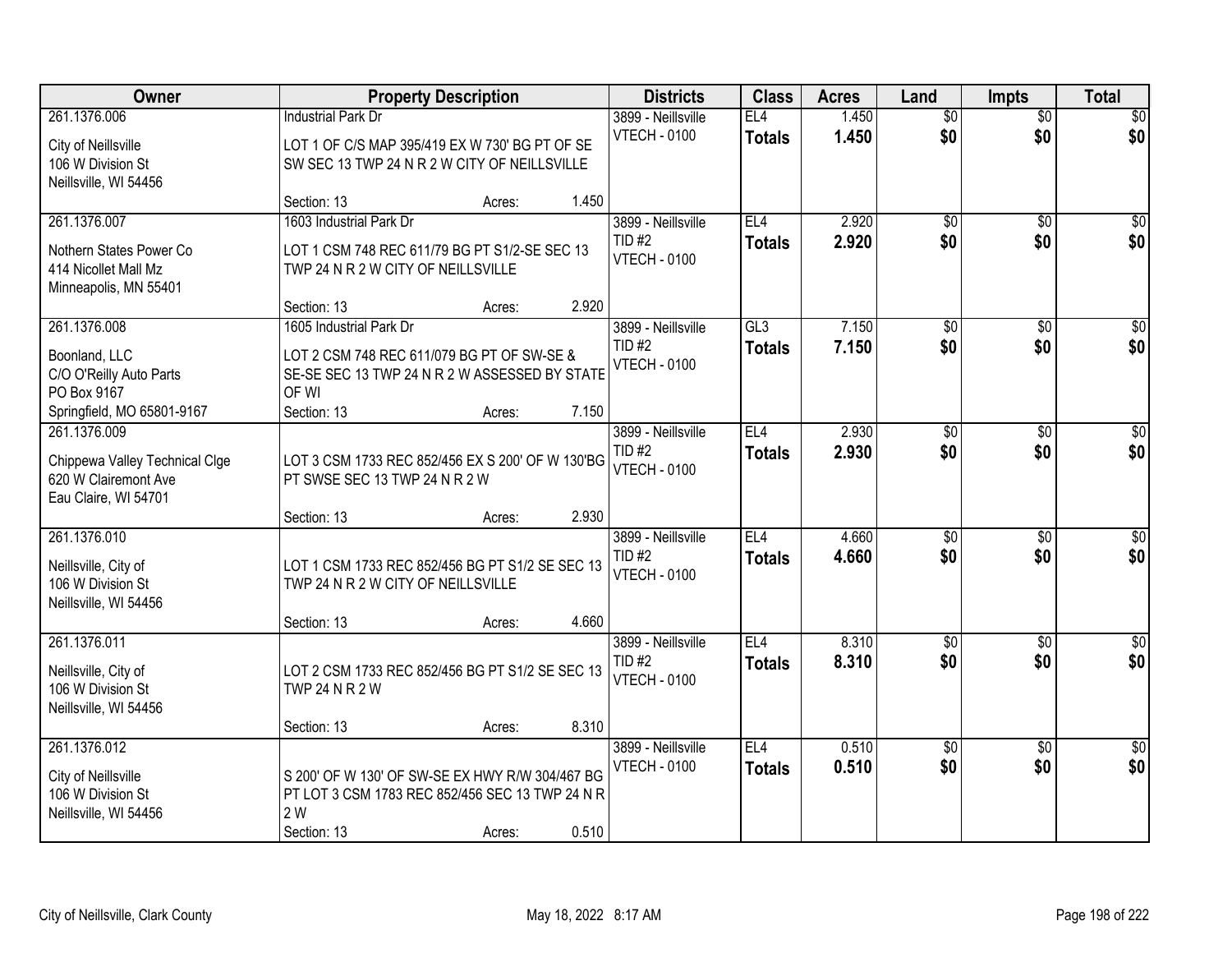| Owner                                                                                        | <b>Property Description</b>                                                                                                                                                                                       | <b>Districts</b>                                           | <b>Class</b>                     | <b>Acres</b>     | Land                   | <b>Impts</b>           | <b>Total</b>           |
|----------------------------------------------------------------------------------------------|-------------------------------------------------------------------------------------------------------------------------------------------------------------------------------------------------------------------|------------------------------------------------------------|----------------------------------|------------------|------------------------|------------------------|------------------------|
| 261.1376.013<br>City of Neillsville<br>106 W Division St<br>Neillsville, WI 54456            | E 1000' OF W 1033' OF S 350' OS SE-SW EX HWY R/W<br>DESC IN 304/538 SEC 13 TWP 24 N R 2 W CITY OF<br>NEILLSVILLE                                                                                                  | 3899 - Neillsville<br><b>VTECH - 0100</b>                  | EL4<br><b>Totals</b>             | 8.030<br>8.030   | $\overline{50}$<br>\$0 | $\overline{50}$<br>\$0 | $\sqrt{50}$<br>\$0     |
| 261.1377.000<br>Greenwood Storage, LLC<br>PO Box 8<br>Greenwood, WI 54437                    | 8.030<br>Section: 13<br>Acres:<br>Nelson Ave<br>SW-SW EX S 617' & EX PCL DESC 710/283 FOR R/W<br>SEC 13 TWP 24 N R 2 W CITY OF NEILLSVILLE                                                                        | 3899 - Neillsville<br><b>VTECH - 0100</b>                  | GL2<br><b>Totals</b>             | 20.880<br>20.880 | \$41,800<br>\$41,800   | \$0<br>\$0             | \$41,800<br>\$41,800   |
| 261.1377.001<br>City of Neillsville<br>106 W Division St<br>Neillsville, WI 54456            | 20.880<br>Section: 13<br>Acres:<br>PCL DESC 710/283 FOR R/W BG PT SW-SW SEC 13<br>TWP 24 N R 2 W CITY OF NEILLSVILLE<br>0.420<br>Section: 13<br>Acres:                                                            | 3899 - Neillsville<br><b>VTECH - 0100</b>                  | EL <sub>4</sub><br><b>Totals</b> | 0.420<br>0.420   | $\overline{50}$<br>\$0 | $\overline{50}$<br>\$0 | $\overline{30}$<br>\$0 |
| 261.1378.000<br><b>Cummins Filtration</b><br>500 Jackson St<br>Mc60113<br>Columbus, IN 47201 | 1401 E Division St<br>S 617' OF SW-SW EX E 510' OF W 550' OF S 517'& EX<br>E 100' OF W 545' OF N 100'OF S 617' & EX LOT 1 CSM<br>1586(806/115) & EX RD DED 401/485 AS SHOWN AS<br>12.520<br>Section: 13<br>Acres: | 3899 - Neillsville<br><b>VTECH - 0100</b>                  | GL3<br><b>Totals</b>             | 12.520<br>12.520 | \$0<br>\$0             | \$0<br>\$0             | \$0<br>\$0             |
| 261.1379.000<br>Esw Real Estate, LLC<br>8351 E Hwy H<br>Marshfield, WI 54449                 | 1331 E Division St<br>LOT 1 CSM 1586 REC 806/115 BG PT SW-SW C<br>NEILLSVILLE<br>6.980<br>Section: 13<br>Acres:                                                                                                   | 3899 - Neillsville<br><b>VTECH - 0100</b>                  | GL2<br><b>Totals</b>             | 6.980<br>6.980   | \$73,500<br>\$73,500   | \$775,900<br>\$775,900 | \$849,400<br>\$849,400 |
| 261.1380.000<br>City of Neillsville<br>106 W Division St<br>Neillsville, WI 54456            | <b>Industrial Park Dr</b><br>PT OF THE SW-SW DESC AS E 100' OF W 545' OF N<br>100' OF S 617' SEC 13 TWP 24 N R 2 W CITY OF<br>NEILLSVILLE<br>0.230<br>Section: 13<br>Acres:                                       | 3899 - Neillsville<br><b>VTECH - 0100</b>                  | EL <sub>4</sub><br><b>Totals</b> | 0.230<br>0.230   | $\sqrt{$0}$<br>\$0     | $\sqrt{6}$<br>\$0      | $\frac{1}{6}$<br>\$0   |
| 261.1380.001<br>Tyler & Hauschild, LLC<br>300 Mcmillan Rd<br>Woodville, WI 54028             | 1701 Industrial Park Dr<br>LOT 1 CSM 1567 REC 800/634 BG PT SE-SE SEC 13<br>TWP 24 N R 2 W CITY OF NEILLSVILLE ASSESSED BY<br>STATE OF WI<br>7.650<br>Section: 13<br>Acres:                                       | 3899 - Neillsville<br><b>TID #2</b><br><b>VTECH - 0100</b> | GL3<br><b>Totals</b>             | 7.650<br>7.650   | $\overline{50}$<br>\$0 | $\overline{50}$<br>\$0 | $\frac{1}{2}$<br>\$0   |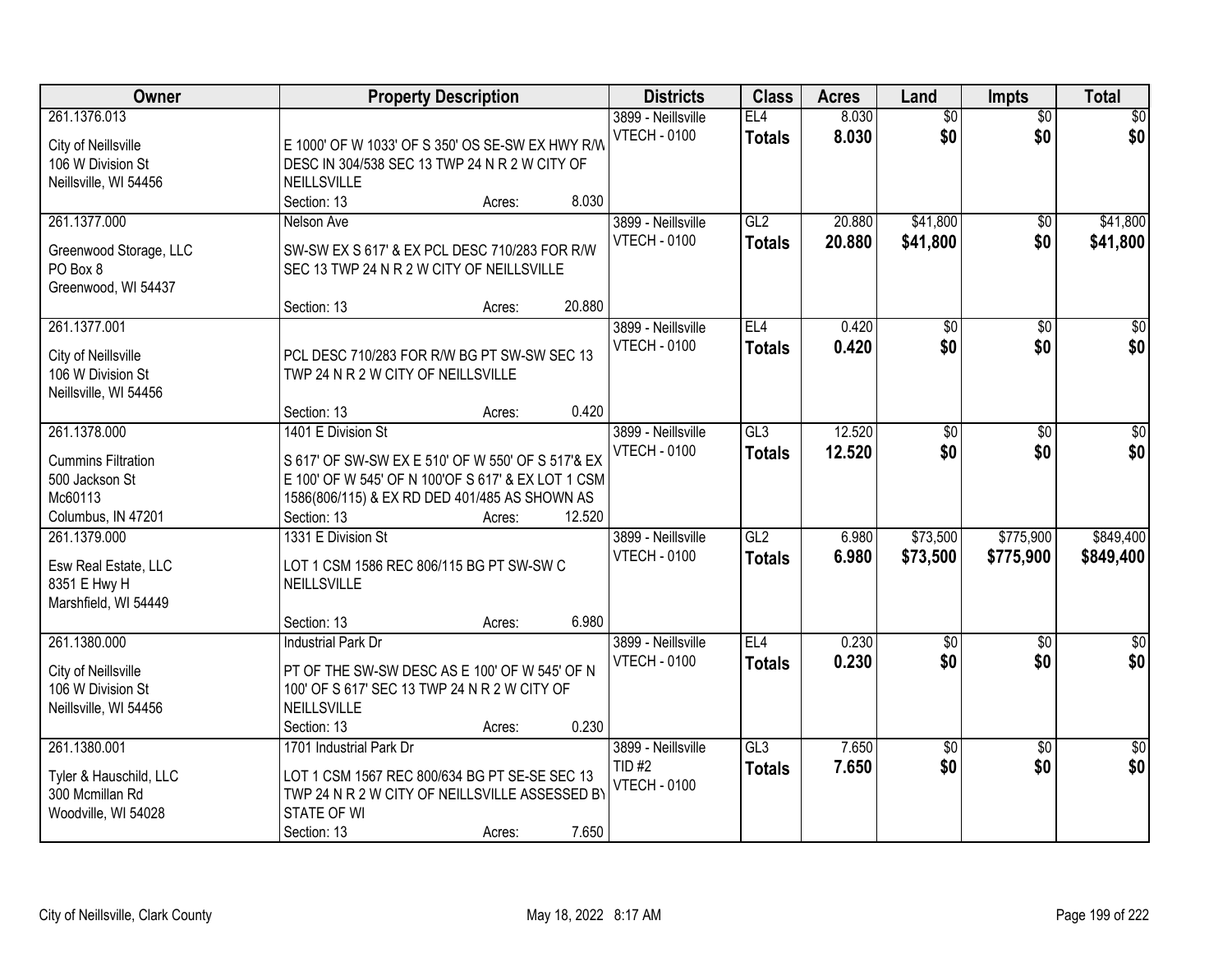| Owner                         |                                                  | <b>Property Description</b> |        | <b>Districts</b>                          | <b>Class</b>    | <b>Acres</b> | Land     | <b>Impts</b>    | <b>Total</b> |
|-------------------------------|--------------------------------------------------|-----------------------------|--------|-------------------------------------------|-----------------|--------------|----------|-----------------|--------------|
| 261.1381.000                  | $E$ 15th St                                      |                             |        | 3899 - Neillsville                        | GL4             | 4.870        | \$700    | $\overline{50}$ | \$700        |
| Threesix LLC                  | NE-NE EX LOT 1 CSM 842 REC 622/613 SEC 14 TWP    |                             |        | <b>VTECH - 0100</b>                       | GL <sub>5</sub> | 21.000       | \$8,500  | \$0             | \$8,500      |
| c/o Threesix, LLC             | 24 N R 2 W                                       |                             |        |                                           | GL5M            | 10.000       | \$8,500  | \$0             | \$8,500      |
| C/O Robert C Ollech           |                                                  |                             |        |                                           | <b>Totals</b>   | 35.870       | \$17,700 | \$0             | \$17,700     |
| 11657 N Annette Ave           | Section: 14                                      | Acres:                      | 35.870 |                                           |                 |              |          |                 |              |
| Mequon, WI 53092              |                                                  |                             |        |                                           |                 |              |          |                 |              |
| 261.1381.001                  | 1200 E 15th St                                   |                             |        | 3899 - Neillsville                        | EL4             | 4.130        | \$0      | \$0             | \$0          |
|                               |                                                  |                             |        | <b>VTECH - 0100</b>                       | <b>Totals</b>   | 4.130        | \$0      | \$0             | \$0          |
| City of Neillsville           | LOT 1 CSM 842 (622/613) SEC 14 TWP 24 N R 2 W    |                             |        |                                           |                 |              |          |                 |              |
| 106 W Division St             |                                                  |                             |        |                                           |                 |              |          |                 |              |
| Neillsville, WI 54456         |                                                  |                             |        |                                           |                 |              |          |                 |              |
|                               | Section: 14                                      | Acres:                      | 4.130  |                                           |                 |              |          |                 |              |
| 261.1382.000                  | 1209 Lloyd St                                    |                             |        | 3899 - Neillsville                        | GL <sub>1</sub> | 2.000        | \$26,500 | \$346,300       | \$372,800    |
| Rolly S. Gelhaus              | NW-NE EX N 30' FOR A ST & EX W 920' OF N 180' &  |                             |        | <b>VTECH - 0100</b>                       | GL4             | 13.000       | \$2,500  | \$0             | \$2,500      |
| Margaret Gelhaus              | EX E 400' OF N 530' & EX LOT 1 CSM 838 REC       |                             |        |                                           | GL5M            | 13.660       | \$13,800 | \$0             | \$13,800     |
| 1209 Lloyd St                 | 622/323 SEC 14 TWP 24 N R 2 W CITY OF            |                             |        |                                           | <b>Totals</b>   | 28.660       | \$42,800 | \$346,300       | \$389,100    |
| Neillsville, WI 54456         | Section: 14                                      | Acres:                      | 28.660 |                                           |                 |              |          |                 |              |
| 261.1382.001                  | 1211 Lloyd St                                    |                             |        | 3899 - Neillsville                        | GL2             | 2.680        | \$56,000 | \$1,137,600     | \$1,193,600  |
|                               |                                                  |                             |        | <b>VTECH - 0100</b>                       | <b>Totals</b>   | 2.680        | \$56,000 | \$1,137,600     | \$1,193,600  |
| Pellet Investment Co LLC      | LOT 1 CSM 838 REC 622/323 BG PT OF NW-NE SEC     |                             |        |                                           |                 |              |          |                 |              |
| c/o Pellet Investment Co, LLC | 14 TWP 24 N R 2 W CITY OF NEILLSVILLE            |                             |        |                                           |                 |              |          |                 |              |
| 1913 Goodin Rd                |                                                  |                             | 2.680  |                                           |                 |              |          |                 |              |
| Friendship, WI 53934          | Section: 14<br>700 E 15th St                     | Acres:                      |        |                                           | EL <sub>4</sub> |              |          |                 |              |
| 261.1383.000                  |                                                  |                             |        | 3899 - Neillsville<br><b>VTECH - 0100</b> |                 | 1.136        | \$0      | \$0             | \$0          |
| Bible Baptist Church of       | W 360' OF N 180' OF NW-NE EX ST SEC 14 TWP 24 N  |                             |        |                                           | <b>Totals</b>   | 1.136        | \$0      | \$0             | \$0          |
| Neillsville                   | R 2 W CITY OF NEILLSVILLE                        |                             |        |                                           |                 |              |          |                 |              |
| 700 E 15th St                 |                                                  |                             |        |                                           |                 |              |          |                 |              |
| Neillsville, WI 54456         | Section: 14                                      | Acres:                      | 1.140  |                                           |                 |              |          |                 |              |
| 261.1384.000                  | 904 E 15th St                                    |                             |        | 3899 - Neillsville                        | GL1             | 4.564        | \$31,500 | \$125,300       | \$156,800    |
| Jeff F. Friemoth              | E 400' OF N 530' OF NW-NE EX N 30' SEC 14 TWP 24 |                             |        | <b>VTECH - 0100</b>                       | <b>Totals</b>   | 4.564        | \$31,500 | \$125,300       | \$156,800    |
| Deanna M. Friemoth            | N R 2 W CITY OF NEILLSVILLE                      |                             |        |                                           |                 |              |          |                 |              |
| 904 E 15th St                 |                                                  |                             |        |                                           |                 |              |          |                 |              |
| Neillsville, WI 54456         | Section: 14                                      | Acres:                      | 4.560  |                                           |                 |              |          |                 |              |
| 261.1385.000                  | 810 E 15th St                                    |                             |        | 3899 - Neillsville                        | GL1             | 0.386        | \$13,000 | \$228,800       | \$241,800    |
|                               |                                                  |                             |        | <b>VTECH - 0100</b>                       | <b>Totals</b>   | 0.386        | \$13,000 | \$228,800       | \$241,800    |
| June M. Foth                  | LOT 2 CSM 1804 REC 877/818 BG PT NW-NE SEC 14    |                             |        |                                           |                 |              |          |                 |              |
| 810 E 15th St                 | TWP 24 N R 2 W CITY OF NEILLSVILLE               |                             |        |                                           |                 |              |          |                 |              |
| Neillsville, WI 54456         |                                                  |                             |        |                                           |                 |              |          |                 |              |
|                               | Section: 14                                      | Acres:                      | 0.380  |                                           |                 |              |          |                 |              |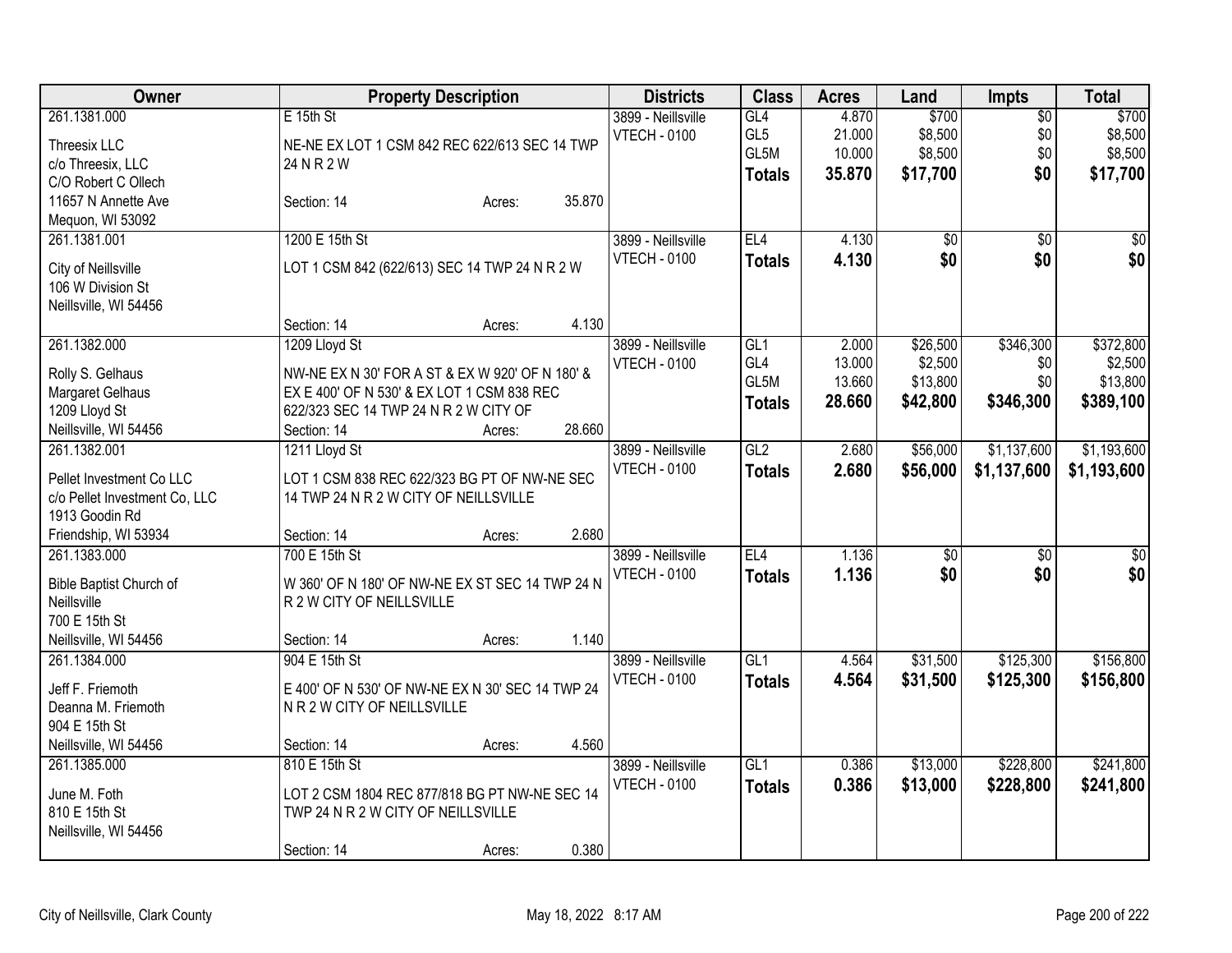| Owner                                 |                                                            | <b>Property Description</b> |       | <b>Districts</b>                          | <b>Class</b>         | <b>Acres</b>   | Land                 | <b>Impts</b>         | <b>Total</b>         |
|---------------------------------------|------------------------------------------------------------|-----------------------------|-------|-------------------------------------------|----------------------|----------------|----------------------|----------------------|----------------------|
| 261.1385.001<br>James N. Griepentrog  | E 15th St<br>LOT 1 CSM 1804 REC 877/818 BG PT NW-NE SEC 14 |                             |       | 3899 - Neillsville<br><b>VTECH - 0100</b> | GL1<br><b>Totals</b> | 0.370<br>0.370 | \$12,500<br>\$12,500 | \$30,100<br>\$30,100 | \$42,600<br>\$42,600 |
| Trudy J. Griepentrog<br>802 E 15th St | TWP 24 N R 2 W CITY OF NEILLSVILLE                         |                             |       |                                           |                      |                |                      |                      |                      |
| Neillsville, WI 54456                 | Section: 14                                                | Acres:                      | 0.370 |                                           |                      |                |                      |                      |                      |
| 261.1386.000                          | 802 E 15th St                                              |                             |       | 3899 - Neillsville                        | GL1                  | 0.380          | \$13,000             | \$131,600            | \$144,600            |
| James N. Griepentrog                  | E 110' OF W 470' OF N 180' OF NW-NE EX N 30' C/S           |                             |       | <b>VTECH - 0100</b>                       | <b>Totals</b>        | 0.380          | \$13,000             | \$131,600            | \$144,600            |
| Trudy J. Griepentrog                  | MAP IN 360-666 SEC 14 TWP 24 N R 2 W CITY OF               |                             |       |                                           |                      |                |                      |                      |                      |
| 802 E 15th St                         | NEILLSVILLE                                                |                             |       |                                           |                      |                |                      |                      |                      |
| Neillsville, WI 54456                 | Section: 14                                                | Acres:                      | 0.380 |                                           |                      |                |                      |                      |                      |
| 261.1387.000                          | 900 E 15th St                                              |                             |       | 3899 - Neillsville                        | GL1                  | 0.500          | \$16,000             | \$144,600            | \$160,600            |
| Randy R. Carl                         | E 230' OF W 920' OF N 180' OF NW-NE EX STREET              |                             |       | <b>VTECH - 0100</b>                       | <b>Totals</b>        | 0.500          | \$16,000             | \$144,600            | \$160,600            |
| 900 E 15th St                         | SEC 14 TWP 24 N R 2 W CITY OF NEILLSVILLE                  |                             |       |                                           |                      |                |                      |                      |                      |
| Neillsville, WI 54456                 |                                                            |                             |       |                                           |                      |                |                      |                      |                      |
|                                       | Section: 14                                                | Acres:                      | 0.500 |                                           |                      |                |                      |                      |                      |
| 261.1388.089                          | $E$ 5th St                                                 |                             |       | 3899 - Neillsville                        | GL6                  | 7.130          | \$15,500             | \$0                  | \$15,500             |
|                                       |                                                            |                             |       | <b>VTECH - 0100</b>                       | <b>Totals</b>        | 7.130          | \$15,500             | \$0                  | \$15,500             |
| Ellis F. Wall                         | LOT 439 EX PCL DESC 294/41 & EX E 205' OF W                |                             |       |                                           |                      |                |                      |                      |                      |
| Patricia A. Wall                      | 959.444' OF S 280.5' & EX E 325' & EX E 100' OF W          |                             |       |                                           |                      |                |                      |                      |                      |
| 715 E 5th St                          | 644.444' OF S 280.5' & EX E 110' OF W 754.444' OF S        |                             |       |                                           |                      |                |                      |                      |                      |
| Neillsville, WI 54456                 | Section: 14                                                | Acres:                      | 7.130 |                                           |                      |                |                      |                      |                      |
| 261.1388.090                          | $E$ 7th St                                                 |                             |       | 3899 - Neillsville                        | GL6                  | 4.780          | \$10,500             | $\overline{50}$      | \$10,500             |
| Jon M. Counsell                       | E 325' OF ASSMT LOT 439 BG PT SW-NE 14-24N-2W              |                             |       | <b>VTECH - 0100</b>                       | <b>Totals</b>        | 4.780          | \$10,500             | \$0                  | \$10,500             |
| Julie A. Counsell                     | CITY OF NEILLSVILLE                                        |                             |       |                                           |                      |                |                      |                      |                      |
| 603 East St                           |                                                            |                             |       |                                           |                      |                |                      |                      |                      |
| Neillsville, WI 54456                 | Section: 14                                                | Acres:                      | 4.780 |                                           |                      |                |                      |                      |                      |
| 261.1388.091                          | 715 E 5th St                                               |                             |       | 3899 - Neillsville                        | GL1                  | 0.640          | \$15,500             | $\sqrt{6}$           | \$15,500             |
| Anthony G. Roth                       | E 100' OF W 644.444' OF S 280.5' BG PT LOT 439 & PT        |                             |       | <b>VTECH - 0100</b>                       | <b>Totals</b>        | 0.640          | \$15,500             | \$0                  | \$15,500             |
| Jocelyn Roth                          | SW-NE SEC 14 TWP 24 N R 2 W CITY OF NEILLSVILLE            |                             |       |                                           |                      |                |                      |                      |                      |
| 705 E 5th St                          |                                                            |                             |       |                                           |                      |                |                      |                      |                      |
| Neillsville, WI 54456                 | Section: 14                                                | Acres:                      | 0.640 |                                           |                      |                |                      |                      |                      |
| 261.1388.092                          | 713 E 5th St                                               |                             |       | 3899 - Neillsville                        | GL1                  | 0.710          | \$19,500             | \$53,500             | \$73,000             |
|                                       |                                                            |                             |       | <b>VTECH - 0100</b>                       | <b>Totals</b>        | 0.710          | \$19,500             | \$53,500             | \$73,000             |
| Kevin E. Stitt                        | E 110' OF W 754.444'OF OF S 280.5' BG PT ASSMT             |                             |       |                                           |                      |                |                      |                      |                      |
| Pamela J. Stitt                       | LOT 439 & PT SW-NE SEC 14 TWP 24 N R 2 W CITY              |                             |       |                                           |                      |                |                      |                      |                      |
| 713 E 5th St                          | OF NEILLSVILLE                                             |                             | 0.710 |                                           |                      |                |                      |                      |                      |
| Neillsville, WI 54456                 | Section: 14                                                | Acres:                      |       |                                           |                      |                |                      |                      |                      |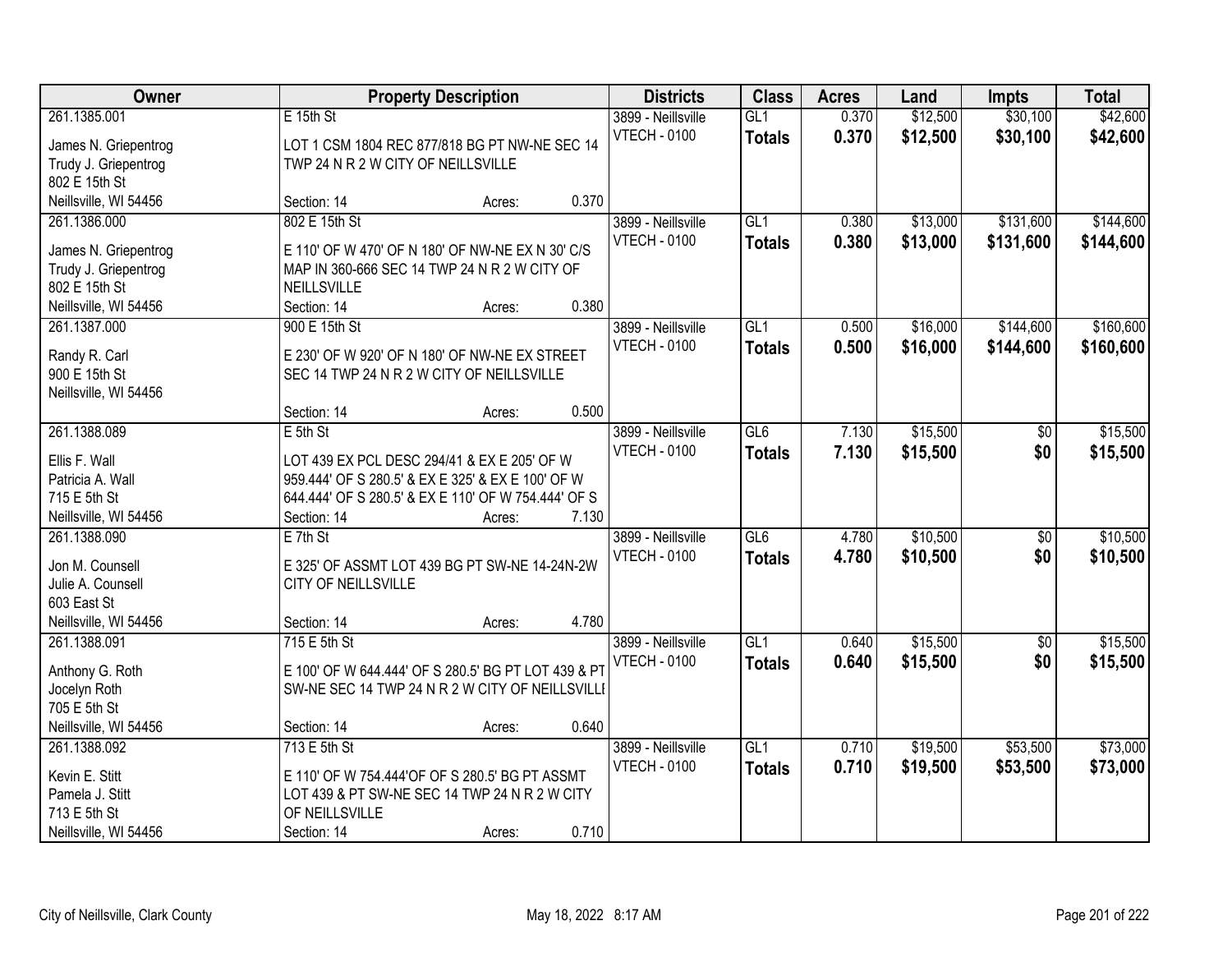| Owner                    | <b>Property Description</b>                         | <b>Districts</b>    | <b>Class</b>    | <b>Acres</b> | Land            | <b>Impts</b>    | <b>Total</b>     |
|--------------------------|-----------------------------------------------------|---------------------|-----------------|--------------|-----------------|-----------------|------------------|
| 261.1390.000             | 715 E 5th St                                        | 3899 - Neillsville  | GL1             | 1.320        | \$25,000        | \$158,500       | \$183,500        |
| Ellis F. Wall            | COM 754.444' E OF SW COR OF SW 1/4-NE               | <b>VTECH - 0100</b> | <b>Totals</b>   | 1.320        | \$25,000        | \$158,500       | \$183,500        |
| Patricia A. Wall         | 1/4-14-24-2W TH N 280.5' TH E 205' TH S 280.5' TH W |                     |                 |              |                 |                 |                  |
| 715 E 5th St             | 205' TO POB PT OF LOT 439 SEC 14 TWP 24 N R 2 W     |                     |                 |              |                 |                 |                  |
| Neillsville, WI 54456    | 1.320<br>Section: 14<br>Acres:                      |                     |                 |              |                 |                 |                  |
| 261.1391.000             | 1000 E 8th St                                       | 3899 - Neillsville  | GL1             | 8.780        | \$40,000        | \$169,100       | \$209,100        |
|                          |                                                     | <b>VTECH - 0100</b> | <b>Totals</b>   | 8.780        | \$40,000        | \$169,100       | \$209,100        |
| Walter G. Domaszek       | ALL THAT PT OF SW-NE-14-24-2W LYG N OF CSTPM        |                     |                 |              |                 |                 |                  |
| Theresa F. Domaszek      | & O RR CO & THAT PCL 25' X 243' BG PT OF ASSMT      |                     |                 |              |                 |                 |                  |
| 1000 E 8th St            | LOT 440 AS DESC IN 373 REC 281 EX W 480.2' OF SD    |                     |                 |              |                 |                 |                  |
| Neillsville, WI 54456    | 8.780<br>Section: 14<br>Acres:                      |                     |                 |              |                 |                 |                  |
| 261.1392.000             | Power Line Easement                                 | 3899 - Neillsville  | EL4             | 0.000        | \$0             | \$0             | $\sqrt{50}$      |
| Neillsville Impr Corp    | FORMER RR R/W ACROSS SW-NE AS DESC IN V 403         | <b>VTECH - 0100</b> | <b>Totals</b>   | 0.000        | \$0             | \$0             | \$0              |
| 508 Hewett St            | P 65-70 SEC 14 TWP 24 NR2W CITY OF NEILLSVILLE      |                     |                 |              |                 |                 |                  |
| Neillsville, WI 54456    |                                                     |                     |                 |              |                 |                 |                  |
|                          | 0.000<br>Section: 14<br>Acres:                      |                     |                 |              |                 |                 |                  |
| 261.1393.000             | 603 East St                                         | 3899 - Neillsville  | GL1             | 6.000        | \$34,500        | \$236,100       | \$270,600        |
|                          |                                                     | <b>VTECH - 0100</b> | GL <sub>4</sub> | 10.200       | \$1,500         | \$0             | \$1,500          |
| Jon M. Counsell          | SE-NE-14-24-2W EX R/W OF CSTPM & O RY & A           |                     | GL <sub>5</sub> | 12.800       | \$5,000         | \$0             | \$5,000          |
| Julie A. Counsell        | STRIP SOLD TO CITY OF NEILLSVILLE FOR HWY           |                     | GL5M            | 8.000        | \$8,000         | \$0             | \$8,000          |
| 603 East St              | PURPOSES (V77P57) CITY OF NEILLSVILLE               |                     | <b>Totals</b>   | 37.000       | \$49,000        | \$236,100       | \$285,100        |
| Neillsville, WI 54456    | 37.000<br>Section: 14<br>Acres:                     |                     |                 |              |                 |                 |                  |
| 261.1394.000             | <b>Power Line Easement</b>                          | 3899 - Neillsville  | EL4             | 0.000        | $\overline{50}$ | $\overline{50}$ | $\overline{\$0}$ |
| Northern States Power Co | FORMER 100' RR R/W ACROSS SE-NE AS DESC IN V        | <b>VTECH - 0100</b> | <b>Totals</b>   | 0.000        | \$0             | \$0             | \$0              |
| PO Box 8                 | 403 P 65-70 SEC 14 TWP 24 N R 2 W CITY OF           |                     |                 |              |                 |                 |                  |
| Eau Claire, WI 54702     | <b>NEILLSVILLE</b>                                  |                     |                 |              |                 |                 |                  |
|                          | 0.000<br>Section: 14<br>Acres:                      |                     |                 |              |                 |                 |                  |
| 261.1395.000             | <b>Public Square</b>                                | 3899 - Neillsville  | EL3             | 2.130        | $\overline{50}$ | $\overline{50}$ | \$0              |
|                          |                                                     | <b>VTECH - 0100</b> | <b>Totals</b>   | 2.130        | \$0             | \$0             | \$0              |
| <b>Clark County</b>      | THE PUBLIC SQ IN W 1/2 OF NW 1/4-COURTHOUSE 8       |                     |                 |              |                 |                 |                  |
| 517 Court St             | JAIL- SEC 14 TWP 24 N R 2 W CITY OF NEILLSVILLE     |                     |                 |              |                 |                 |                  |
| Neillsville, WI 54456    |                                                     |                     |                 |              |                 |                 |                  |
|                          | 2.130<br>Section: 14<br>Acres:                      |                     |                 |              |                 |                 |                  |
| 261.1396.000             | 508 Hewett St                                       | 3899 - Neillsville  | EL4             | 0.690        | $\overline{50}$ | $\overline{50}$ | $\overline{50}$  |
| Neillsville Impr Corp    | FORMER RR R/W ACROSS PT OF SW-NW & SE-NW            | <b>VTECH - 0100</b> | <b>Totals</b>   | 0.690        | \$0             | \$0             | \$0              |
| 508 Hewett St            | BNDED ON THE E SIDE BY CEN ST & BNDED ON W          |                     |                 |              |                 |                 |                  |
| Neillsville, WI 54456    | SIDE BY COURT ST AS DESC IN 403/65-70 & 422/286     |                     |                 |              |                 |                 |                  |
|                          | 0.690<br>Section: 14<br>Acres:                      |                     |                 |              |                 |                 |                  |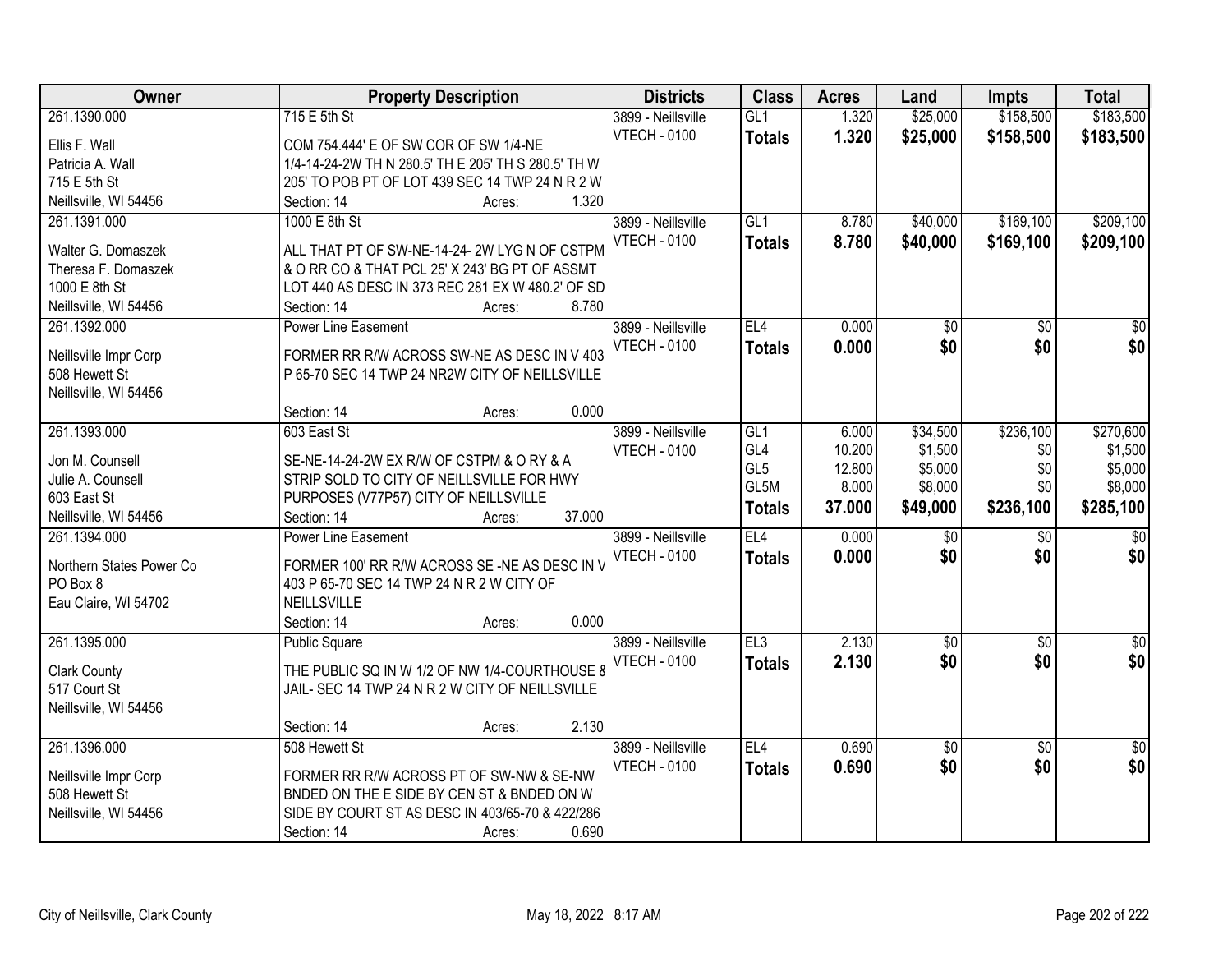| Owner                                                                              | <b>Property Description</b>                         |        |       | <b>Districts</b>    | <b>Class</b>    | <b>Acres</b> | Land            | <b>Impts</b>    | <b>Total</b>     |
|------------------------------------------------------------------------------------|-----------------------------------------------------|--------|-------|---------------------|-----------------|--------------|-----------------|-----------------|------------------|
| 261.1396.001                                                                       | N Hewett St                                         |        |       | 3899 - Neillsville  | EL4             | 0.170        | $\overline{60}$ | $\overline{50}$ | \$0              |
| Neillsville Improvement Corporation, LL( OUTLOT 2 CSM 2959 DOC 638865 BG PT FORMER |                                                     |        |       | <b>VTECH - 0100</b> | <b>Totals</b>   | 0.170        | \$0             | \$0             | \$0              |
| 508 Hewett St                                                                      | RR R/W CITY OF NEILLSVILLE                          |        |       |                     |                 |              |                 |                 |                  |
| Neillsville, WI 54456                                                              |                                                     |        |       |                     |                 |              |                 |                 |                  |
|                                                                                    | Section: 14                                         | Acres: | 0.170 |                     |                 |              |                 |                 |                  |
| 261.1396.003                                                                       | 719 Hewett St                                       |        |       | 3899 - Neillsville  | EL4             | 0.610        | $\overline{50}$ | $\overline{50}$ | \$0              |
|                                                                                    |                                                     |        |       | <b>VTECH - 0100</b> | <b>Totals</b>   | 0.610        | \$0             | \$0             | \$0              |
| Whpc-Neillsville III LLC                                                           | LOT 1 CSM REC IN 432-445 BG PT OF S 1/2 ABND RR     |        |       |                     |                 |              |                 |                 |                  |
| c/o Whpc-Neillsville III, LLC                                                      | R/W - 14-24-2W V 431 P 303 & 341 & LOT 1-3 EX E 15' |        |       |                     |                 |              |                 |                 |                  |
| 150 E Gilman St Ste 1500                                                           | OF S 54' OF LOT 3 BLK 1-O'NEILL'S 1ST ADD & PT OF   |        |       |                     |                 |              |                 |                 |                  |
| Madison, WI 53703                                                                  | Section: 14                                         | Acres: | 0.610 |                     |                 |              |                 |                 |                  |
| 261.1396.004                                                                       | N Hewett St                                         |        |       | 3899 - Neillsville  | EL <sub>2</sub> | 0.000        | $\overline{50}$ | \$0             | $\overline{\$0}$ |
| State of Wisconsin                                                                 | HWY R/W ON PT OF LOT 1 BLK 1 AS DESC IN V           |        |       | <b>VTECH - 0100</b> | <b>Totals</b>   | 0.000        | \$0             | \$0             | \$0              |
| Dept of Transportation                                                             | 454/644 O'NEILL'S 1ST ADD CITY OF NEILLSVILLE       |        |       |                     |                 |              |                 |                 |                  |
| 718 W Clairemont Ave                                                               |                                                     |        |       |                     |                 |              |                 |                 |                  |
| Eau Claire, WI 54701                                                               | Section: 14                                         | Acres: | 0.000 |                     |                 |              |                 |                 |                  |
| 261.1396.005                                                                       | W 8th St                                            |        |       | 3899 - Neillsville  | GL2             | 0.360        | \$10,500        | \$0             | \$10,500         |
|                                                                                    |                                                     |        |       | <b>VTECH - 0100</b> | <b>Totals</b>   | 0.360        | \$10,500        | \$0             | \$10,500         |
| Gerald A. Pfeiffer                                                                 | S 64' LOT 6 BLK C ORIGINAL PLAT & PT LOT 9 BLK C    |        |       |                     |                 |              |                 |                 |                  |
| c/o Gerald A. Pfeiffer                                                             | LYG SLY OF A LN // WITH & DIST 50' NLY MEAS AT      |        |       |                     |                 |              |                 |                 |                  |
| W5840 Moonlite Rd                                                                  | R/A FROM C/LN OF RR R/W & PT LOT 5 BLK C LYG        |        |       |                     |                 |              |                 |                 |                  |
| Neillsville, WI 54456                                                              | Section: 14                                         | Acres: | 0.360 |                     |                 |              |                 |                 |                  |
| 261.1396.006                                                                       | 153 E 7th St                                        |        |       | 3899 - Neillsville  | GL2             | 0.250        | \$7,500         | \$14,200        | \$21,700         |
| Terry P. Zschernitz                                                                | OUTLOT 1 CSM 2534 DOC 617590 BG PT BLK 1            |        |       | <b>VTECH - 0100</b> | <b>Totals</b>   | 0.250        | \$7,500         | \$14,200        | \$21,700         |
| 153 E 7th St                                                                       | ONEILL'S 1ST ADD & PT SW-NW SEC 14 TWP 24 N R       |        |       |                     |                 |              |                 |                 |                  |
| Neillsville, WI 54456                                                              | 2 W CITY OF NEILLSVILLE                             |        |       |                     |                 |              |                 |                 |                  |
|                                                                                    | Section: 14                                         | Acres: | 0.250 |                     |                 |              |                 |                 |                  |
| 261.1397.000                                                                       | 124 Court St                                        |        |       | 3899 - Neillsville  | GL <sub>1</sub> | 0.210        | \$8,000         | \$68,700        | \$76,700         |
| Jack A. Jensen et al                                                               | A PT OF NW-SW-14-24-2W DESC AS FOLL COM AT          |        |       | <b>VTECH - 0100</b> | <b>Totals</b>   | 0.210        | \$8,000         | \$68,700        | \$76,700         |
| c/o Marcy L. Jensen                                                                | THE SE COR OF H O L 63 TH N 66' E 136' S 66' W 136' |        |       |                     |                 |              |                 |                 |                  |
| 124 Court St                                                                       | TO POB CITY OF NEILLSVILLE                          |        |       |                     |                 |              |                 |                 |                  |
| Neillsville, WI 54456                                                              | Section: 14                                         | Acres: | 0.210 |                     |                 |              |                 |                 |                  |
| 261.1398.000                                                                       | $E$ 5th St                                          |        |       | 3899 - Neillsville  | EL <sub>4</sub> | 6.490        | $\overline{60}$ | $\overline{30}$ | $\overline{50}$  |
|                                                                                    |                                                     |        |       | <b>VTECH - 0100</b> |                 |              | \$0             | \$0             | \$0              |
| Jt School Dist #4                                                                  | COM AT NE COR OF NE-SE TH S 425' TH W 665' TH N     |        |       |                     | <b>Totals</b>   | 6.490        |                 |                 |                  |
| Neillsville, Etal                                                                  | 425' TH E 665' TO POB SEC 14 TWP 24 N R 2 W CITY    |        |       |                     |                 |              |                 |                 |                  |
| 614 E 5th St                                                                       | OF NEILLSVILLE                                      |        |       |                     |                 |              |                 |                 |                  |
| Neillsville, WI 54456                                                              | Section: 14                                         | Acres: | 6.490 |                     |                 |              |                 |                 |                  |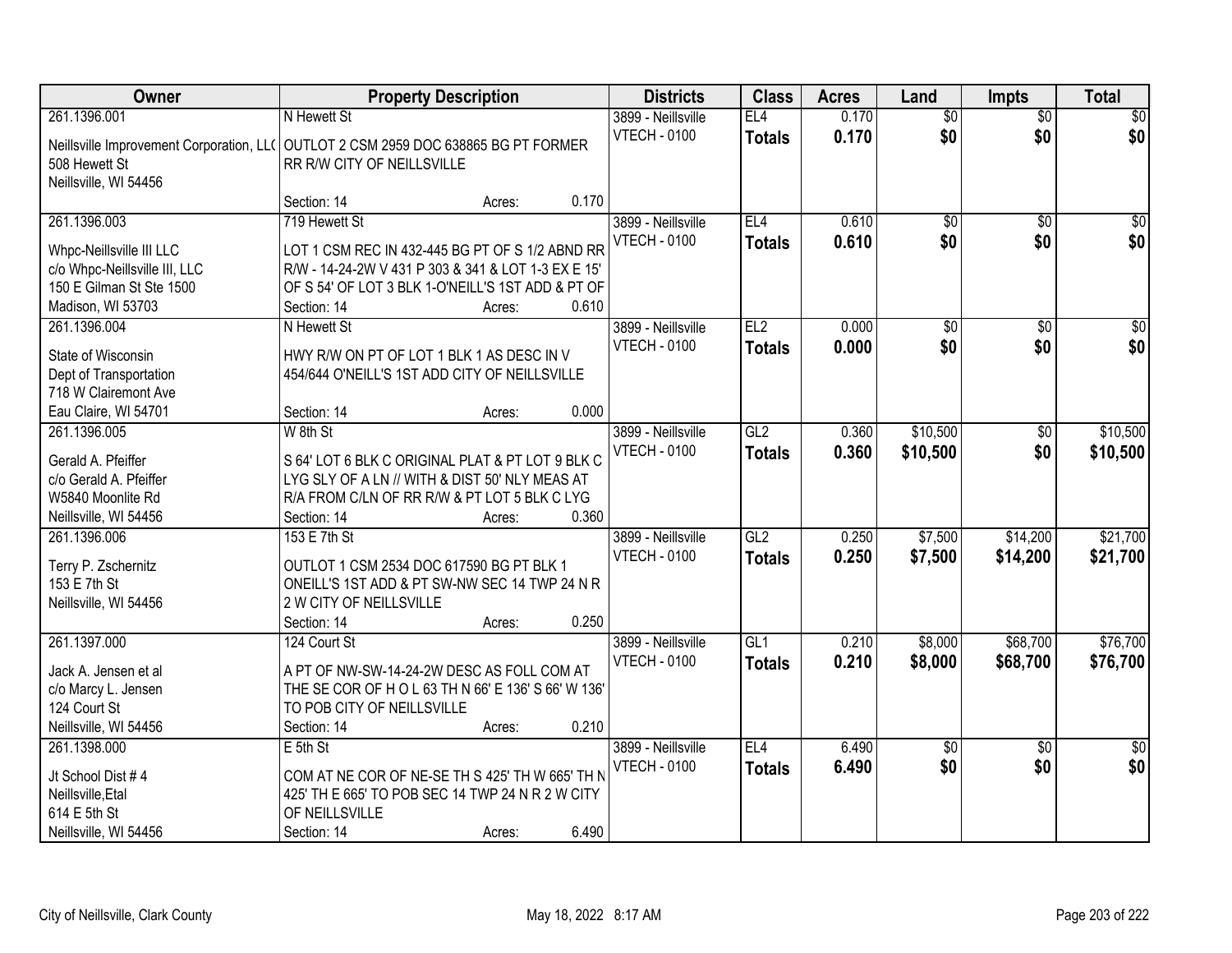| \$250,900<br>\$273,900<br>261.1399.000<br>1004 E 2nd St<br>3899 - Neillsville<br>GL1<br>0.912<br>\$23,000<br><b>VTECH - 0100</b><br>0.912<br>\$23,000<br>\$250,900<br>\$273,900<br><b>Totals</b><br>Steve D. Decloux<br>COM AT SW COR OF NE-SE TH E 200' TH N 160' TH<br>W200' TH S 160' TO POB SEC 14 T24N R2W & E 50'<br>Ralph J. Czaikowski<br>LOT 11 TIBBETT'S SUBDIVISION CITY OF<br>1004 E 2nd St<br>0.912<br>Neillsville, WI 54456<br>Section: 14<br>Acres:<br>\$8,500<br>\$8,500<br>261.1399.001<br>3899 - Neillsville<br>GL1<br>0.229<br>E 2nd St<br>$\overline{50}$ |
|-------------------------------------------------------------------------------------------------------------------------------------------------------------------------------------------------------------------------------------------------------------------------------------------------------------------------------------------------------------------------------------------------------------------------------------------------------------------------------------------------------------------------------------------------------------------------------|
|                                                                                                                                                                                                                                                                                                                                                                                                                                                                                                                                                                               |
|                                                                                                                                                                                                                                                                                                                                                                                                                                                                                                                                                                               |
|                                                                                                                                                                                                                                                                                                                                                                                                                                                                                                                                                                               |
|                                                                                                                                                                                                                                                                                                                                                                                                                                                                                                                                                                               |
|                                                                                                                                                                                                                                                                                                                                                                                                                                                                                                                                                                               |
|                                                                                                                                                                                                                                                                                                                                                                                                                                                                                                                                                                               |
| 0.229<br>\$8,500<br>\$0<br><b>VTECH - 0100</b><br>\$8,500<br>Totals                                                                                                                                                                                                                                                                                                                                                                                                                                                                                                           |
| COM AT SW COR OF NE-SE TH N 160' TO POB TH E<br><b>Heineck Rev Trust</b>                                                                                                                                                                                                                                                                                                                                                                                                                                                                                                      |
| Roger E M. Mary<br>200' TH N 50' TH W 200' TH S 50' TO POB BG PT OF E                                                                                                                                                                                                                                                                                                                                                                                                                                                                                                         |
| 1374 Van Buren St 204<br>2ND ST CITY OF NEILLSVILLE                                                                                                                                                                                                                                                                                                                                                                                                                                                                                                                           |
| 0.229<br>Black River Falls, WI 54615<br>Section: 14<br>Acres:                                                                                                                                                                                                                                                                                                                                                                                                                                                                                                                 |
| \$18,500<br>\$178,200<br>\$196,700<br>261.1400.000<br>1007 E 2nd St<br>3899 - Neillsville<br>GL1<br>0.460                                                                                                                                                                                                                                                                                                                                                                                                                                                                     |
| <b>VTECH - 0100</b><br>0.460<br>\$18,500<br>\$178,200<br>\$196,700<br><b>Totals</b><br>Brett M. Chwala<br>W 100' OF LOT 1 CSM 238 REC 442/165 BG PT OF                                                                                                                                                                                                                                                                                                                                                                                                                        |
| 1007 E Second St<br>NE-SE SEC 14 TWP 24 N R 2 W CITY OF NEILLSVILLE                                                                                                                                                                                                                                                                                                                                                                                                                                                                                                           |
| Neillsville, WI 54456                                                                                                                                                                                                                                                                                                                                                                                                                                                                                                                                                         |
| 0.460<br>Section: 14<br>Acres:                                                                                                                                                                                                                                                                                                                                                                                                                                                                                                                                                |
| 261.1400.001<br>3899 - Neillsville<br>GL1<br>\$15,000<br>\$225,500<br>\$240,500<br>202 Mulligan Ln<br>0.460                                                                                                                                                                                                                                                                                                                                                                                                                                                                   |
| <b>VTECH - 0100</b><br>0.460<br>\$15,000<br>\$225,500<br>\$240,500<br><b>Totals</b>                                                                                                                                                                                                                                                                                                                                                                                                                                                                                           |
| E 100' OF LOT 1 CSM 238 REC 442/165 BG PT OF<br>Daniel M. Clough                                                                                                                                                                                                                                                                                                                                                                                                                                                                                                              |
| Denise L. Clough<br>NE-SE SEC 14 TWP 24 NR2W                                                                                                                                                                                                                                                                                                                                                                                                                                                                                                                                  |
| 202 Mulligan Ln                                                                                                                                                                                                                                                                                                                                                                                                                                                                                                                                                               |
| Neillsville, WI 54456<br>0.460<br>Section: 14<br>Acres:                                                                                                                                                                                                                                                                                                                                                                                                                                                                                                                       |
| 25.100<br>EL4<br>261.1401.000<br>614 E 5th St<br>$\overline{50}$<br>$\overline{30}$<br>$\overline{30}$<br>3899 - Neillsville                                                                                                                                                                                                                                                                                                                                                                                                                                                  |
| \$0<br>25.100<br>\$0<br><b>VTECH - 0100</b><br>\$0<br><b>Totals</b><br>Jt School Dist #4<br>NW-SE EX COM 300' E OF NW COR TH S 150' TH E                                                                                                                                                                                                                                                                                                                                                                                                                                      |
| Neillsville, Etal<br>325' TH S 125' TH E450' TH S 455' TH E TO 40/L TH N                                                                                                                                                                                                                                                                                                                                                                                                                                                                                                      |
| 614 E 5th St<br>ON E/L OF 40 TO NE COR TH W TOBEG & EX W 30'                                                                                                                                                                                                                                                                                                                                                                                                                                                                                                                  |
| 25.100<br>Neillsville, WI 54456<br>Section: 14<br>Acres:                                                                                                                                                                                                                                                                                                                                                                                                                                                                                                                      |
| \$2,500<br>GL1<br>\$2,500<br>261.1401.001<br>1007 E 2nd St<br>3899 - Neillsville<br>0.066<br>$\sqrt{6}$                                                                                                                                                                                                                                                                                                                                                                                                                                                                       |
| 0.066<br>\$0<br><b>VTECH - 0100</b><br>\$2,500<br>\$2,500<br><b>Totals</b>                                                                                                                                                                                                                                                                                                                                                                                                                                                                                                    |
| Brett M. Chwala<br>OUTLOT 1 CSM 238 REC 442/165 & COM AT SW COR                                                                                                                                                                                                                                                                                                                                                                                                                                                                                                               |
| OF OL 1 TH W 30' TH N 96' TH E 30' TH S TO POB BG<br>1007 E Second St                                                                                                                                                                                                                                                                                                                                                                                                                                                                                                         |
| PT OF NW-SE SEC 14 TWP 24 N R 2 W CITY OF<br>Neillsville, WI 54456                                                                                                                                                                                                                                                                                                                                                                                                                                                                                                            |
| 0.070<br>Section: 14<br>Acres:                                                                                                                                                                                                                                                                                                                                                                                                                                                                                                                                                |
| 261.1402.000<br>EL4<br>0.482<br>$\overline{50}$<br>3899 - Neillsville<br>$\overline{50}$<br>$\frac{1}{2}$                                                                                                                                                                                                                                                                                                                                                                                                                                                                     |
| \$0<br>0.482<br>\$0<br>\$0<br><b>VTECH - 0100</b><br><b>Totals</b><br>S 700' OF W 30' OF NW-SE SEC 14 TWP 24 N R 2 W<br>City of Neillsville                                                                                                                                                                                                                                                                                                                                                                                                                                   |
| 106 W Division St<br>CITY OF NEILLSVILLE                                                                                                                                                                                                                                                                                                                                                                                                                                                                                                                                      |
| Neillsville, WI 54456                                                                                                                                                                                                                                                                                                                                                                                                                                                                                                                                                         |
| 0.480<br>Section: 14<br>Acres:                                                                                                                                                                                                                                                                                                                                                                                                                                                                                                                                                |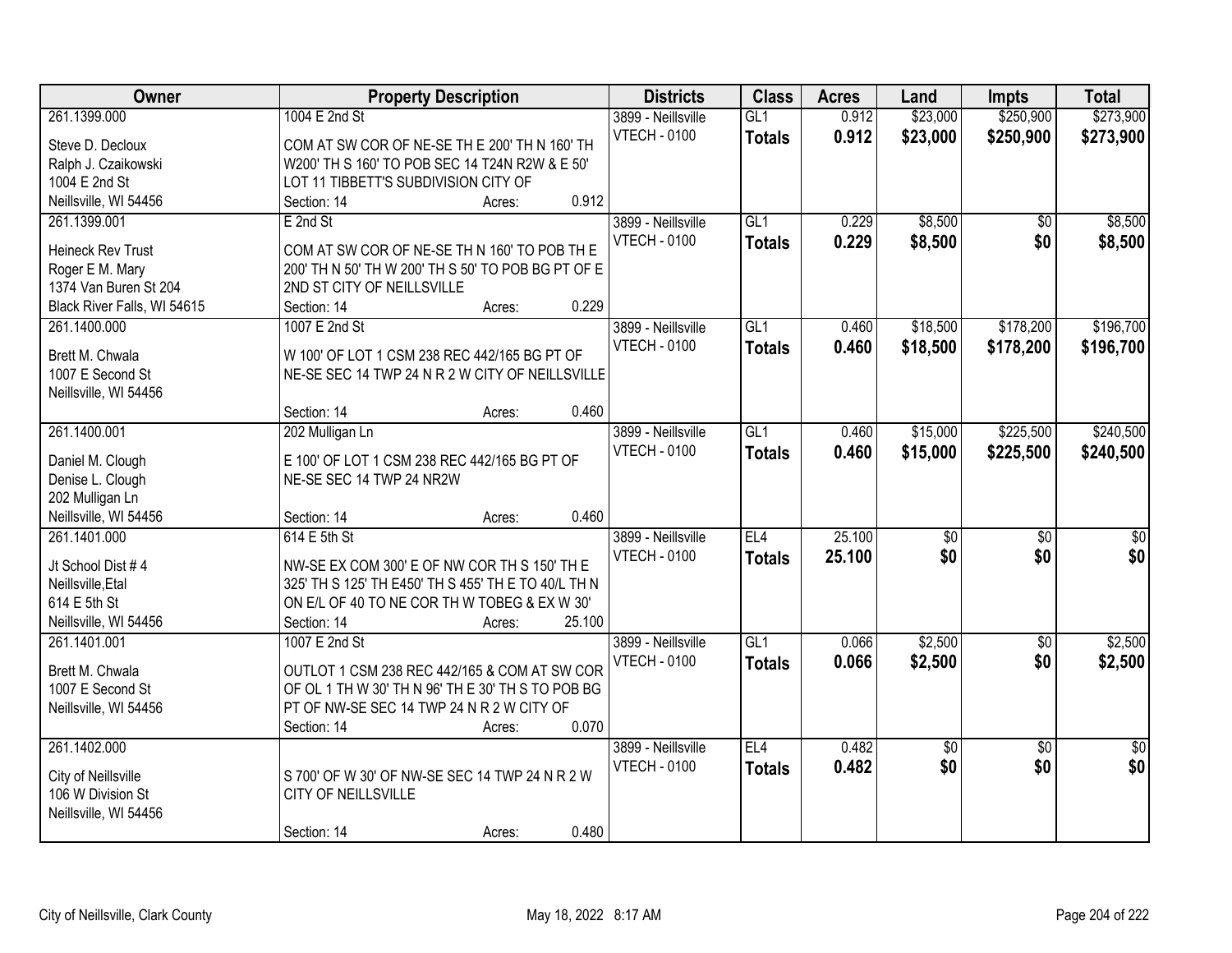| Owner                                | <b>Property Description</b>                                                                          |        |        | <b>Districts</b>    | <b>Class</b>     | <b>Acres</b> | Land      | <b>Impts</b> | <b>Total</b> |
|--------------------------------------|------------------------------------------------------------------------------------------------------|--------|--------|---------------------|------------------|--------------|-----------|--------------|--------------|
| 261.1403.404                         | 618 E 5th St                                                                                         |        |        | 3899 - Neillsville  | GL1              | 0.293        | \$10,500  | \$76,000     | \$86,500     |
| Justin M. Wagner                     | E 85' OF W 385' OF N 150' OF NW-SE SEC 14 TWP 24                                                     |        |        | <b>VTECH - 0100</b> | <b>Totals</b>    | 0.293        | \$10,500  | \$76,000     | \$86,500     |
| Jennifer A. Scheuerman               | N R 2 W CITY OF NEILLSVILLE                                                                          |        |        |                     |                  |              |           |              |              |
| 1022 Sand Ln                         |                                                                                                      |        |        |                     |                  |              |           |              |              |
| Neillsville, WI 54456                | Section: 14                                                                                          | Acres: | 0.290  |                     |                  |              |           |              |              |
| 261.1405.000                         | 712 E 5th St                                                                                         |        |        | 3899 - Neillsville  | GL1              | 6.750        | \$36,000  | \$193,300    | \$229,300    |
| Kleckner Rev Trust, Wayne L          | LOT 1 CSM 1063 REC 657/ 475 BG PT OF NW-SE SEC                                                       |        |        | <b>VTECH - 0100</b> | <b>Totals</b>    | 6.750        | \$36,000  | \$193,300    | \$229,300    |
| Kleckner Rev Trust, Annette E        | 14 TWP 24 N R 2 W CITY OF NEILLSVILLE                                                                |        |        |                     |                  |              |           |              |              |
| 712 E 5th St                         |                                                                                                      |        |        |                     |                  |              |           |              |              |
| Neillsville, WI 54456                | Section: 14                                                                                          | Acres: | 6.750  |                     |                  |              |           |              |              |
| 261.1405.001                         | 708 E 5th St                                                                                         |        |        | 3899 - Neillsville  | GL1              | 0.723        | \$20,000  | \$141,700    | \$161,700    |
|                                      |                                                                                                      |        |        | <b>VTECH - 0100</b> | <b>Totals</b>    | 0.723        | \$20,000  | \$141,700    | \$161,700    |
| Robert C. Johnson                    | COM 385' E OF NW COR OF NW-SE TH E 210' TH S                                                         |        |        |                     |                  |              |           |              |              |
| Elsbeth R. Johnson                   | 150' TH W 210' TH N 150' TO POB BG PT OF NW-SE                                                       |        |        |                     |                  |              |           |              |              |
| 708 E 5th                            | SEC 14 TWP 24 N R 2 W CITY OF NEILLSVILLE                                                            |        |        |                     |                  |              |           |              |              |
| Neillsville, WI 54456                | Section: 14                                                                                          | Acres: | 0.720  |                     |                  |              |           |              |              |
| 261.1406.000                         | 603 E Division St                                                                                    |        |        | 3899 - Neillsville  | GL2              | 60.000       | \$125,000 | \$439,600    | \$564,600    |
| Neillsville Country Club Inc         | S 1/2 OF SE-14-24-2W AS DESC IN V 147-613 & V                                                        |        |        | <b>VTECH - 0100</b> | <b>Totals</b>    | 60.000       | \$125,000 | \$439,600    | \$564,600    |
| c/o Neillsville Country Club, Inc    | 159-68 REG OF DEEDS OFFICE CLARK CO SEC 14                                                           |        |        |                     |                  |              |           |              |              |
| C/O Bradley Lindner                  | TWP 24 N R 2 W CITY OF NEILLSVILLE                                                                   |        |        |                     |                  |              |           |              |              |
| 1117 Ridge Rd                        | Section: 14                                                                                          | Acres: | 60.000 |                     |                  |              |           |              |              |
| Neillsville, WI 54456                |                                                                                                      |        |        |                     |                  |              |           |              |              |
| 261.1407.000                         | <b>E</b> Division St                                                                                 |        |        | 3899 - Neillsville  | $\overline{GL2}$ | 2.492        | \$6,000   | \$0          | \$6,000      |
|                                      |                                                                                                      |        |        | <b>VTECH - 0100</b> | <b>Totals</b>    | 2.492        | \$6,000   | \$0          | \$6,000      |
| Neillsville Country Club             | COM 412.5' E OF SW COR OF SW-SE TH E 444.34' TH<br>N 382' TH W 199' TH SLY IN STR LINE TO POB SEC 14 |        |        |                     |                  |              |           |              |              |
| C/O Bradley Lindner<br>1117 Ridge Rd | TWP 24 N R 2 W CITY OF NEILLSVILLE                                                                   |        |        |                     |                  |              |           |              |              |
| Neillsville, WI 54456                | Section: 14                                                                                          | Acres: | 2.490  |                     |                  |              |           |              |              |
| 261.1408.000                         | 813 E Division St                                                                                    |        |        | 3899 - Neillsville  | GL1              | 1.704        | \$26,000  | \$70,200     | \$96,200     |
|                                      |                                                                                                      |        |        | <b>VTECH - 0100</b> |                  | 1.704        | \$26,000  | \$70,200     | \$96,200     |
| Michael T. Wiseman                   | COM 856.84' E OF SW COR OF SW-SE TH E 190.16'                                                        |        |        |                     | <b>Totals</b>    |              |           |              |              |
| Rebecca L. Wiseman                   | TH N 13 RDS 15 LINKS TH E 50' TH N 9 RDS 15 LINKS                                                    |        |        |                     |                  |              |           |              |              |
| 813 E Division St                    | TH W 240.16' TH S TO POB SEC 14 TWP 24 N R 2 W                                                       |        |        |                     |                  |              |           |              |              |
| Neillsville, WI 54456                | Section: 14                                                                                          | Acres: | 1.700  |                     |                  |              |           |              |              |
| 261.1409.000                         | 901 E Division St                                                                                    |        |        | 3899 - Neillsville  | GL1              | 0.630        | \$18,000  | \$138,100    | \$156,100    |
| David C. Klieforth                   | PT OF SW-SE DESC AS COMM 1147' 10 IN E OF SW                                                         |        |        | <b>VTECH - 0100</b> | <b>Totals</b>    | 0.630        | \$18,000  | \$138,100    | \$156,100    |
| Laurie A. Klieforth                  | COR OF SE 1/4-14-24-2W TH RG W 100' TH N 13 RDS                                                      |        |        |                     |                  |              |           |              |              |
| 901 E Division St                    | 15 LKS TH E 50' TH N 9 RDS 15 LKS TH E 50' TH S                                                      |        |        |                     |                  |              |           |              |              |
| Neillsville, WI 54456                | Section: 14                                                                                          | Acres: | 0.630  |                     |                  |              |           |              |              |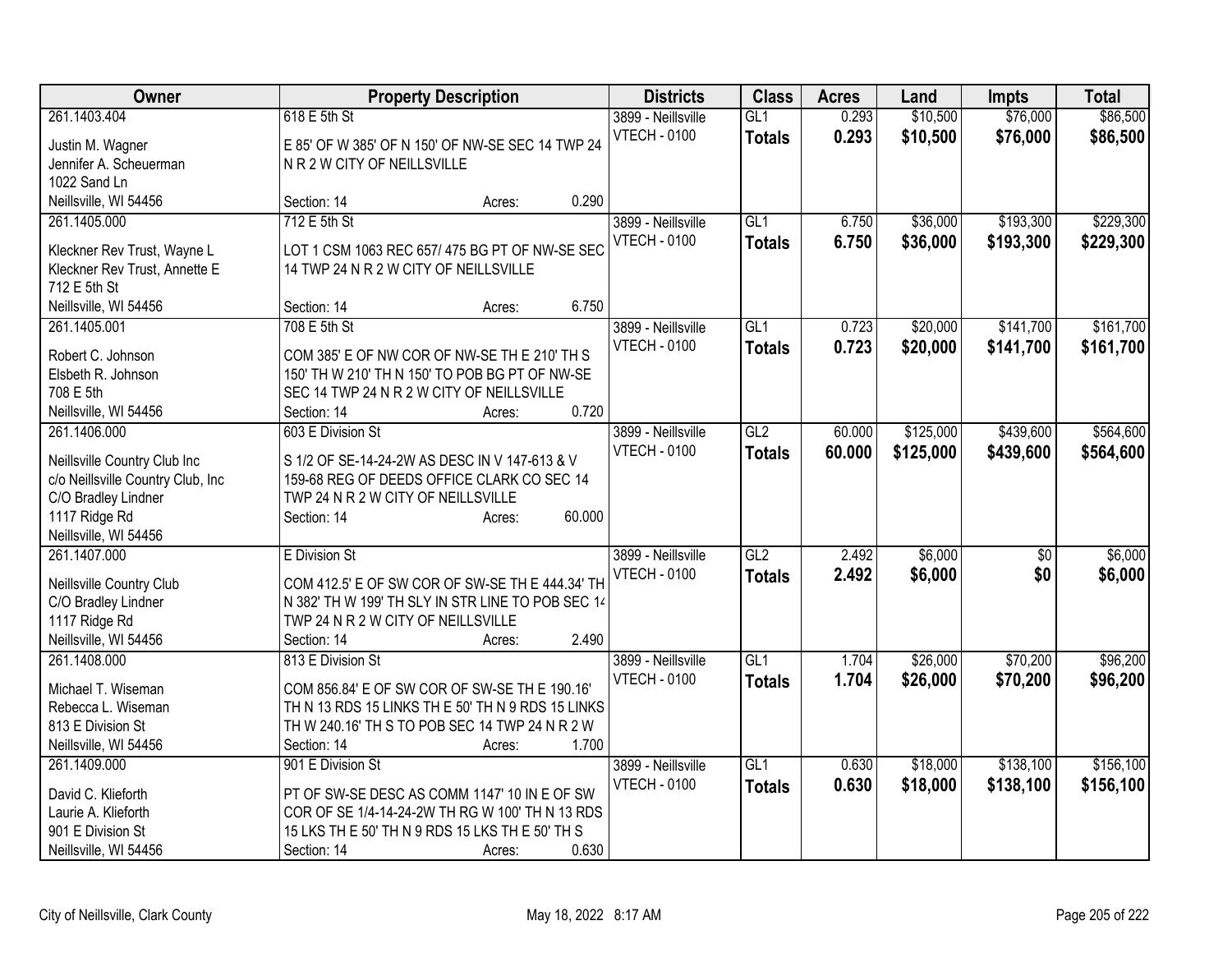| Owner                                         | <b>Property Description</b>                                                                    | <b>Districts</b>    | <b>Class</b>  | <b>Acres</b> | Land            | <b>Impts</b>    | <b>Total</b>    |
|-----------------------------------------------|------------------------------------------------------------------------------------------------|---------------------|---------------|--------------|-----------------|-----------------|-----------------|
| 261.1410.000                                  | 1105 E Division St                                                                             | 3899 - Neillsville  | GL1           | 0.800        | \$21,000        | \$99,000        | \$120,000       |
| Shoaib Sheikh                                 | COMM 1547' 10 IN E OF SW COR OF SW-SE-14-24-2V                                                 | <b>VTECH - 0100</b> | <b>Totals</b> | 0.800        | \$21,000        | \$99,000        | \$120,000       |
| W5798 Rolling Hills Dr                        | TH N 23.2 RDS TH W 100' TH S 23.2 RDS TH E TO                                                  |                     |               |              |                 |                 |                 |
| Neillsville, WI 54456                         | POB CITY OF NEILLSVILLE                                                                        |                     |               |              |                 |                 |                 |
|                                               | 0.800<br>Section: 14<br>Acres:                                                                 |                     |               |              |                 |                 |                 |
| 261.1411.000                                  | 1025 E Division St                                                                             | 3899 - Neillsville  | GL2           | 0.450        | \$40,000        | \$54,600        | \$94,600        |
|                                               |                                                                                                | <b>VTECH - 0100</b> | <b>Totals</b> | 0.450        | \$40,000        | \$54,600        | \$94,600        |
| <b>Stepping Stones</b>                        | COM 1147'10" E OF SW COR OF SW-SE TH N 177' TH                                                 |                     |               |              |                 |                 |                 |
| Early Learning Center LLC                     | E 136' TH S 177' TH W TO POB CITY OF NEILLSVILLE                                               |                     |               |              |                 |                 |                 |
| 902 Hewett St                                 | 0.450                                                                                          |                     |               |              |                 |                 |                 |
| Neillsville, WI 54456                         | Section: 14<br>Acres:                                                                          |                     |               |              |                 |                 |                 |
| 261.1411.001                                  | 1031 E Division St                                                                             | 3899 - Neillsville  | GL2           | 1.960        | \$110,000       | \$195,600       | \$305,600       |
| Property Preservation, Inc.                   | COM 1447'10" E OF SW COR OF SE 1/4 OF 14-24-2W                                                 | <b>VTECH - 0100</b> | <b>Totals</b> | 1.960        | \$110,000       | \$195,600       | \$305,600       |
| 957 S Park Ave                                | TH N 382.8' TH W 300' TH S 205.8' TH E 136' TH S 177'                                          |                     |               |              |                 |                 |                 |
| Medford, WI 54451                             | TH E 164' TO POB BG PT OF S1/2 OF SE1/4 SEC 14                                                 |                     |               |              |                 |                 |                 |
|                                               | 1.960<br>Section: 14<br>Acres:                                                                 |                     |               |              |                 |                 |                 |
| 261.1412.000                                  | 1201 E Division St                                                                             | 3899 - Neillsville  | GL2           | 4.070        | \$152,000       | \$110,900       | \$262,900       |
|                                               |                                                                                                | <b>VTECH - 0100</b> | <b>Totals</b> | 4.070        | \$152,000       | \$110,900       | \$262,900       |
| Central Wisconsin                             | COM AT A PT 15 RDS W OF SE COR OF 14-24-2W TH<br>RNG NWLY TO A PT 20.9 RDS W & 23.2 RD N OF SD |                     |               |              |                 |                 |                 |
| Broadcasting, Inc.<br>Wccn 1201 E Division St | SE COR OF SD SEC 14 TH W 45.32 RDS TH S 23.2                                                   |                     |               |              |                 |                 |                 |
| PO Box 387                                    | 4.070<br>Section: 14<br>Acres:                                                                 |                     |               |              |                 |                 |                 |
| Neillsville, WI 54456                         |                                                                                                |                     |               |              |                 |                 |                 |
| 261.1413.000                                  | 1113 E Division St                                                                             | 3899 - Neillsville  | GL1           | 2.150        | \$27,000        | \$139,000       | \$166,000       |
|                                               |                                                                                                | <b>VTECH - 0100</b> | <b>Totals</b> | 2.150        | \$27,000        | \$139,000       | \$166,000       |
| Valerie L. Dietrich                           | W 245' OF THAT PCL OF LD DES AS COM AT A PT 15                                                 |                     |               |              |                 |                 |                 |
| Craig Dietrich                                | RDS W OF SE COR SEC 14 TH NWLY TO A PT 20.9                                                    |                     |               |              |                 |                 |                 |
| 1113 E Division St                            | RDS W & 23.2 RDS N OF SE COR TH W 45.32 RDS S                                                  |                     |               |              |                 |                 |                 |
| Neillsville, WI 54456                         | 2.150<br>Section: 14<br>Acres:                                                                 |                     |               |              |                 |                 |                 |
| 261.1413.001                                  | E Division St                                                                                  | 3899 - Neillsville  | GL2           | 0.480        | \$52,500        | $\overline{50}$ | \$52,500        |
| J K. Grap                                     | W 55' OF THAT PCL OF LD DES AS COMM AT A PT 15                                                 | <b>VTECH - 0100</b> | <b>Totals</b> | 0.480        | \$52,500        | \$0             | \$52,500        |
| W4798 Moonlite Rd                             | RDS W OF SE COR OF 14-24-2W TH RNG NWLY TO A                                                   |                     |               |              |                 |                 |                 |
| Neillsville, WI 54456                         | PT 20.9 RODS & 23.2 RDS N OF SD SE COR OF SD                                                   |                     |               |              |                 |                 |                 |
|                                               | 0.480<br>Section: 14<br>Acres:                                                                 |                     |               |              |                 |                 |                 |
| 261.1414.000                                  | W 7th St                                                                                       | 3899 - Neillsville  | EL4           | 1.150        | $\overline{50}$ | $\overline{30}$ | $\overline{50}$ |
|                                               |                                                                                                | <b>VTECH - 0100</b> | <b>Totals</b> | 1.150        | \$0             | \$0             | \$0             |
| St John's Evangelical                         | TH PT OF GOVT LOT 2 DESC AS COM 687' W OF SW                                                   |                     |               |              |                 |                 |                 |
| Lutheran Church                               | COR OF BLK 9 JAMES HEWETT'S ADD TH N 476' TO                                                   |                     |               |              |                 |                 |                 |
| 805 W 5th St                                  | POB TH W 838' N 60' E 838' S 60' TO POB CITY OF                                                |                     |               |              |                 |                 |                 |
| Neillsville, WI 54456                         | 1.150<br>Section: 15<br>Acres:                                                                 |                     |               |              |                 |                 |                 |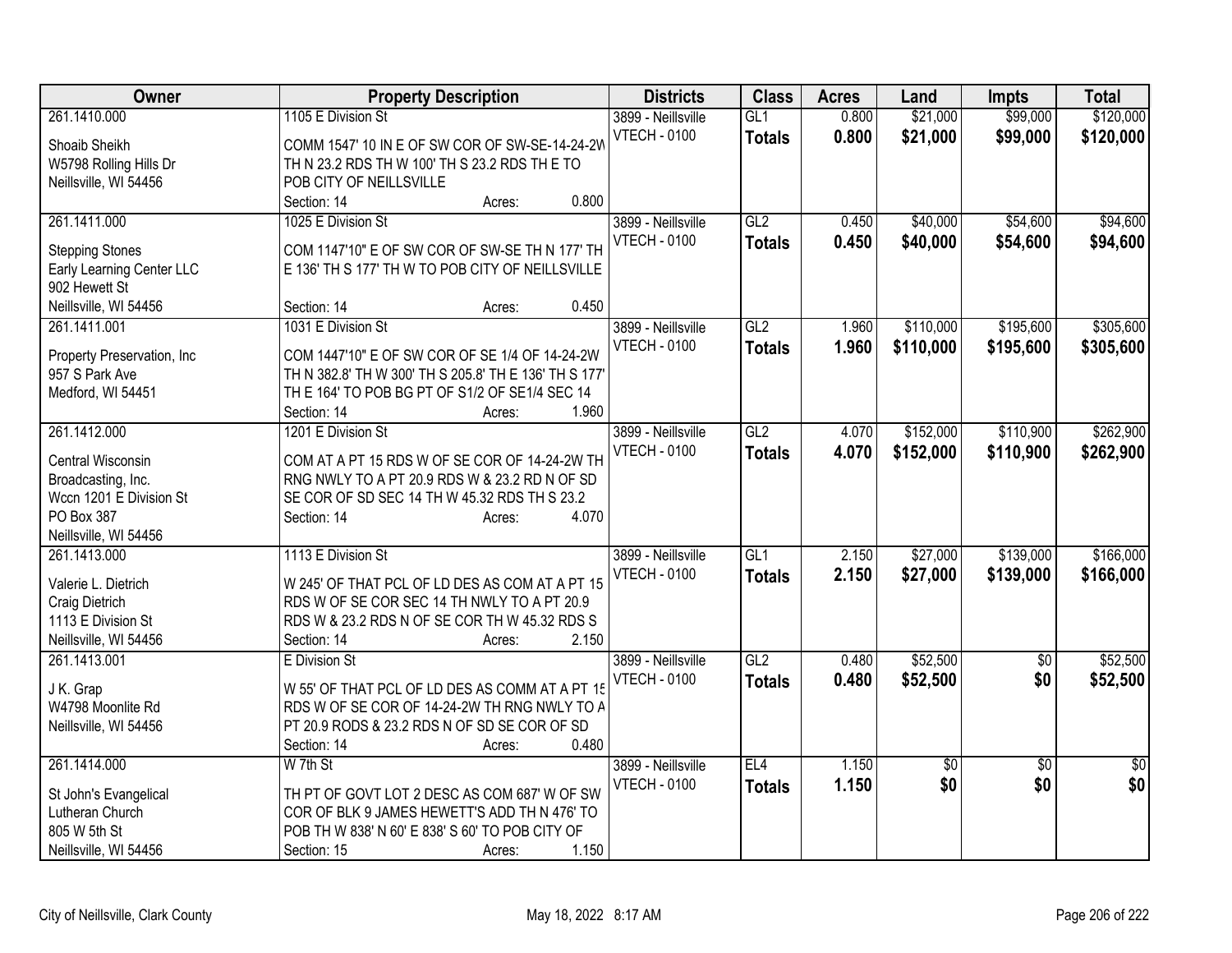| Owner                                                                                         | <b>Property Description</b>                                                                        |                  | <b>Districts</b>    | <b>Class</b>    | <b>Acres</b> | Land            | <b>Impts</b>    | <b>Total</b>     |
|-----------------------------------------------------------------------------------------------|----------------------------------------------------------------------------------------------------|------------------|---------------------|-----------------|--------------|-----------------|-----------------|------------------|
| 261.1415.000                                                                                  | W 5th St                                                                                           |                  | 3899 - Neillsville  | EL4             | 0.000        | $\overline{50}$ | $\overline{50}$ | $\overline{\$0}$ |
| St John's Evangelical Lutheran Church € A PT OF GOVT LOT 2 AS DES IN V 180 D P 51 REG         |                                                                                                    |                  | <b>VTECH - 0100</b> | <b>Totals</b>   | 0.000        | \$0             | \$0             | \$0              |
| al                                                                                            | OF DEEDS OFF CLARK COUNTY SEC 15 TWP 24 N R                                                        |                  |                     |                 |              |                 |                 |                  |
| c/o St John's Evangelical                                                                     | 2 W CITY OF NEILLSVILLE                                                                            |                  |                     |                 |              |                 |                 |                  |
| 805 W 5th St                                                                                  | Section: 15                                                                                        | 0.000<br>Acres:  |                     |                 |              |                 |                 |                  |
| Neillsville, WI 54456<br>261.1415.001                                                         |                                                                                                    |                  | 3899 - Neillsville  | EL4             | 8.720        | $\overline{50}$ | $\overline{50}$ | \$0              |
|                                                                                               |                                                                                                    |                  | <b>VTECH - 0100</b> | <b>Totals</b>   | 8.720        | \$0             | \$0             | \$0              |
| City of Neillsville                                                                           | TH PT OF GOV'T LOT 2 AS DESC IN 550/180 SEC 15                                                     |                  |                     |                 |              |                 |                 |                  |
| 106 W Division St                                                                             | TWP 24 N R 2 W CITY OF NEILLSVILLE                                                                 |                  |                     |                 |              |                 |                 |                  |
| Neillsville, WI 54456                                                                         | Section: 15                                                                                        | 8.720<br>Acres:  |                     |                 |              |                 |                 |                  |
| 261.1416.000                                                                                  | W 10th St                                                                                          |                  | 3899 - Neillsville  | GL4             | 6.000        | \$1,200         | $\overline{50}$ | \$1,200          |
|                                                                                               |                                                                                                    |                  | <b>VTECH - 0100</b> | GL5M            | 9.690        | \$9,800         | \$0             | \$9,800          |
| Sud Family Limited Partnership                                                                | ALL THAT PT OF GOVT LOT 2 AS DESC IN V 210 D P                                                     |                  |                     | <b>Totals</b>   | 15.690       | \$11,000        | \$0             | \$11,000         |
| 303 Landmark Dr Ste 18<br>Normal, IL 61761                                                    | 114 & RR R/W AS DESC IN V 421 D P 208 & EX ST &<br>EX PCL DESC IN 550/180(C OF NEILLSVILLE) SEC 15 |                  |                     |                 |              |                 |                 |                  |
|                                                                                               | Section: 15                                                                                        | 15.690<br>Acres: |                     |                 |              |                 |                 |                  |
| 261.1416.001                                                                                  | W 10th St                                                                                          |                  | 3899 - Neillsville  | GL <sub>1</sub> | 0.540        | \$16,500        | \$0             | \$16,500         |
|                                                                                               | PT OF SE-NE-15-24-2W LYG WLY OF THE NLY EXT                                                        |                  | <b>VTECH - 0100</b> | <b>Totals</b>   | 0.540        | \$16,500        | \$0             | \$16,500         |
| Sud Family Limited Partnership<br>303 Landmark Dr Ste 18                                      | OF E/L OF FOREST ST & LYG BET LINES // WITH &                                                      |                  |                     |                 |              |                 |                 |                  |
| Normal, IL 61761                                                                              | DIS 75' NELY & 100' SWLY MEAS AT RT ANGLES                                                         |                  |                     |                 |              |                 |                 |                  |
|                                                                                               | Section: 15                                                                                        | 0.540<br>Acres:  |                     |                 |              |                 |                 |                  |
| 261.1416.002                                                                                  | W 10th St                                                                                          |                  | 3899 - Neillsville  | EL4             | 0.500        | \$0             | \$0             | \$0              |
| City of Neillsville                                                                           | LOT 1 OF C/S MAP 471 REC IN 547/28 SEC 15 TWP 24                                                   |                  | <b>VTECH - 0100</b> | <b>Totals</b>   | 0.500        | \$0             | \$0             | \$0              |
| 106 W Division St                                                                             | N R 2 W CITY OF NEILLSVILLE                                                                        |                  |                     |                 |              |                 |                 |                  |
| Neillsville, WI 54456                                                                         |                                                                                                    |                  |                     |                 |              |                 |                 |                  |
|                                                                                               | Section: 15                                                                                        | 0.500<br>Acres:  |                     |                 |              |                 |                 |                  |
| 261.1417.000                                                                                  | $W$ 5th St                                                                                         |                  | 3899 - Neillsville  | EL4             | 0.000        | $\sqrt{6}$      | $\overline{50}$ | $\sqrt{50}$      |
| St John's Evangelical Lutheran Church $\epsilon$ COM 687' W OF SW COR OF BLK 9 JAS HEWETT ADD |                                                                                                    |                  | <b>VTECH - 0100</b> | <b>Totals</b>   | 0.000        | \$0             | \$0             | \$0              |
| al                                                                                            | TH N 208' TH W 50' S 208' E 50' TO POB BG A PT OF                                                  |                  |                     |                 |              |                 |                 |                  |
| c/o St John's Evangelical                                                                     | GOV'T LOT 2 CITY OF NEILLSVILLE                                                                    |                  |                     |                 |              |                 |                 |                  |
| 805 W 5th St                                                                                  | Section: 15                                                                                        | 0.000<br>Acres:  |                     |                 |              |                 |                 |                  |
| Neillsville, WI 54456<br>261.1418.000                                                         | W 10th St                                                                                          |                  | 3899 - Neillsville  | GL1             | 4.380        | \$21,000        | $\overline{50}$ | \$21,000         |
|                                                                                               |                                                                                                    |                  | <b>VTECH - 0100</b> | <b>Totals</b>   | 4.380        | \$21,000        | \$0             | \$21,000         |
| Robert D. Pavlac et al                                                                        | LOT 2 CSM 787 REC 615/594 BG PT GOV'T LOT 2 SEC                                                    |                  |                     |                 |              |                 |                 |                  |
| c/o Robert D. Pavlac<br>615 W 7th St                                                          | 15 TWP 24 N R 2 W CITY OF NEILLSVILLE                                                              |                  |                     |                 |              |                 |                 |                  |
| Neillsville, WI 54456                                                                         | Section: 15                                                                                        | 4.380<br>Acres:  |                     |                 |              |                 |                 |                  |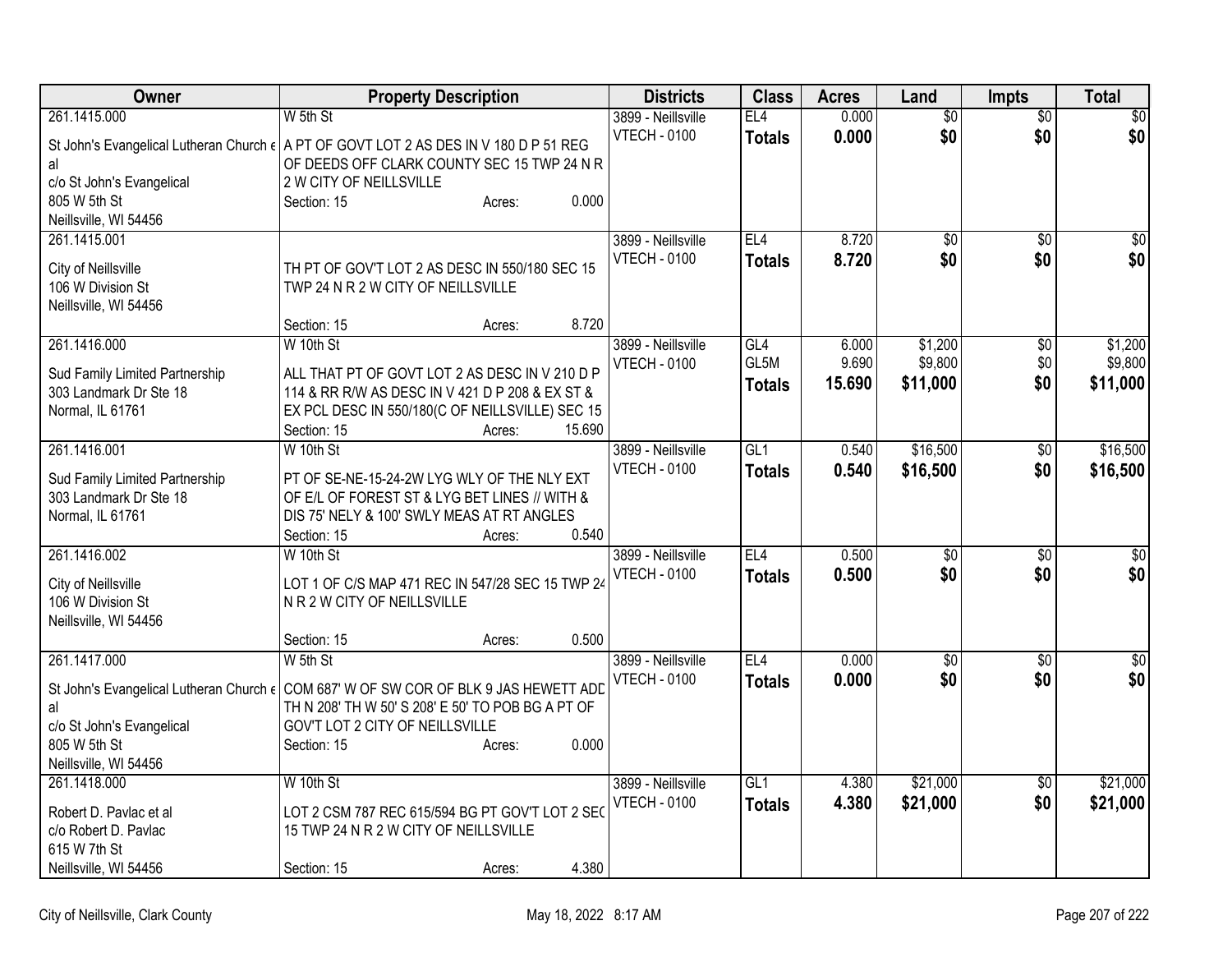| Owner                                                    | <b>Property Description</b>                                                                          | <b>Districts</b>                          | <b>Class</b>     | <b>Acres</b>     | Land                | Impts                  | <b>Total</b>        |
|----------------------------------------------------------|------------------------------------------------------------------------------------------------------|-------------------------------------------|------------------|------------------|---------------------|------------------------|---------------------|
| 261.1419.000                                             | W 5th St                                                                                             | 3899 - Neillsville<br><b>VTECH - 0100</b> | GL4<br>GL5M      | 22.800<br>47.490 | \$4,400<br>\$48,300 | $\overline{50}$<br>\$0 | \$4,400<br>\$48,300 |
| Sud Family Limited Partnership<br>303 Landmark Dr Ste 18 | GOVT LOT 3 EX W 206' OF E 472' OF N 206' OF S 236'<br>& RR R/W AS DESC IN 421/208 EX HWY R/W DESC IN |                                           | <b>Totals</b>    | 70.290           | \$52,700            | \$0                    | \$52,700            |
| Normal, IL 61761                                         | 339/173 & EX PCL DESC 784/590 SEC 15 TWP 24 N R                                                      |                                           |                  |                  |                     |                        |                     |
|                                                          | 70.290<br>Section: 15<br>Acres:                                                                      |                                           |                  |                  |                     |                        |                     |
| 261.1419.001                                             | 1213 W 5th St                                                                                        | 3899 - Neillsville                        | GL1              | 1.670            | \$26,000            | \$126,700              | \$152,700           |
|                                                          |                                                                                                      | <b>VTECH - 0100</b>                       | <b>Totals</b>    | 1.670            | \$26,000            | \$126,700              | \$152,700           |
| Lucas J. Bergemann et al                                 | LOT 1 CSM 2894 DOC 635291 BG PT GOV'T LOT 3                                                          |                                           |                  |                  |                     |                        |                     |
| c/o Lucas J. Bergemann                                   | SEC 15 TWP 24N R2W                                                                                   |                                           |                  |                  |                     |                        |                     |
| 1213 W 5th St<br>Neillsville, WI 54456                   | 1.670<br>Section: 15<br>Acres:                                                                       |                                           |                  |                  |                     |                        |                     |
| 261.1419.002                                             | 1213 W 5th St                                                                                        | 3899 - Neillsville                        | GL2              | 1.600            | \$49,000            | \$102,500              | \$151,500           |
|                                                          |                                                                                                      | <b>VTECH - 0100</b>                       |                  | 1.600            | \$49,000            | \$102,500              | \$151,500           |
| Bla Services, LLC                                        | LOT 2 CSM 2894 DOC 635291 BG PT GOV'T LOT 3                                                          |                                           | <b>Totals</b>    |                  |                     |                        |                     |
| 1213 W 5th St                                            | SEC 15 TWP 24N R2W                                                                                   |                                           |                  |                  |                     |                        |                     |
| Neillsville, WI 54456                                    |                                                                                                      |                                           |                  |                  |                     |                        |                     |
|                                                          | 1.600<br>Section: 15<br>Acres:                                                                       |                                           |                  |                  |                     |                        |                     |
| 261.1420.000                                             |                                                                                                      | 3899 - Neillsville                        | EL2              | 0.000            | \$0                 | \$0                    | \$0                 |
| State of Wisconsin                                       | HWY R/W ON GOVT LOT 3 AS DES IN V 339-173 SEC                                                        | <b>VTECH - 0100</b>                       | <b>Totals</b>    | 0.000            | \$0                 | \$0                    | \$0                 |
| Dept of Transportation                                   | 15 TWP 24 N R 2 W CITY OF NEILLSVILLE                                                                |                                           |                  |                  |                     |                        |                     |
| 718 W Clairemont Ave                                     |                                                                                                      |                                           |                  |                  |                     |                        |                     |
| Eau Claire, WI 54701                                     | 0.000<br>Section: 15<br>Acres:                                                                       |                                           |                  |                  |                     |                        |                     |
| 261.1421.000                                             | 1015 W 5th St                                                                                        | 3899 - Neillsville                        | $\overline{GL1}$ | 1.040            | \$24,500            | \$126,500              | \$151,000           |
| Paul A. Erpenbach                                        | GOVT LOT 3 COM 1731' W OF SW COR OF BLK 9 OF                                                         | <b>VTECH - 0100</b>                       | <b>Totals</b>    | 1.040            | \$24,500            | \$126,500              | \$151,000           |
| Natalie K. Erpenbach                                     | H ADD TH N 220' W 206' TH S 220' E 206' TO POB                                                       |                                           |                  |                  |                     |                        |                     |
| 1015 W 5th St                                            | CITY OF NEILLSVILLE                                                                                  |                                           |                  |                  |                     |                        |                     |
| Neillsville, WI 54456                                    | 1.040<br>Section: 15<br>Acres:                                                                       |                                           |                  |                  |                     |                        |                     |
| 261.1422.000                                             | 1210 W 4th St                                                                                        | 3899 - Neillsville                        | GL2              | 2.960            | \$23,000            | \$1,066,300            | \$1,089,300         |
| Riverside Assisted Living, LLC                           | LOT 1 CSM 1350 REC 734/385 BG PT GOVT LOT 4                                                          | <b>VTECH - 0100</b>                       | <b>Totals</b>    | 2.960            | \$23,000            | \$1,066,300            | \$1,089,300         |
| 920 W 5th St                                             | SEC 15 TWP 24 N R 2 W CITY OF NEILLSVILLE                                                            |                                           |                  |                  |                     |                        |                     |
| Neillsville, WI 54456                                    |                                                                                                      |                                           |                  |                  |                     |                        |                     |
|                                                          | 2.960<br>Section: 15<br>Acres:                                                                       |                                           |                  |                  |                     |                        |                     |
| 261.1422.001                                             |                                                                                                      | 3899 - Neillsville                        | EL4              | 0.240            | $\sqrt{50}$         | $\overline{50}$        | $\overline{50}$     |
|                                                          |                                                                                                      | TID <sub>#4</sub>                         | <b>Totals</b>    | 0.240            | \$0                 | \$0                    | \$0                 |
| City of Neillsville                                      | OUTLOT 1 CSM 1296 (718/404) BG PT GOV'T LOT 4                                                        | <b>VTECH - 0100</b>                       |                  |                  |                     |                        |                     |
| 106 W Division St                                        | SEC 15 TWP 24 N R 2 W CITY OF NEILLSVILLE                                                            |                                           |                  |                  |                     |                        |                     |
| Neillsville, WI 54456                                    | 0.240<br>Section: 15<br>Acres:                                                                       |                                           |                  |                  |                     |                        |                     |
|                                                          |                                                                                                      |                                           |                  |                  |                     |                        |                     |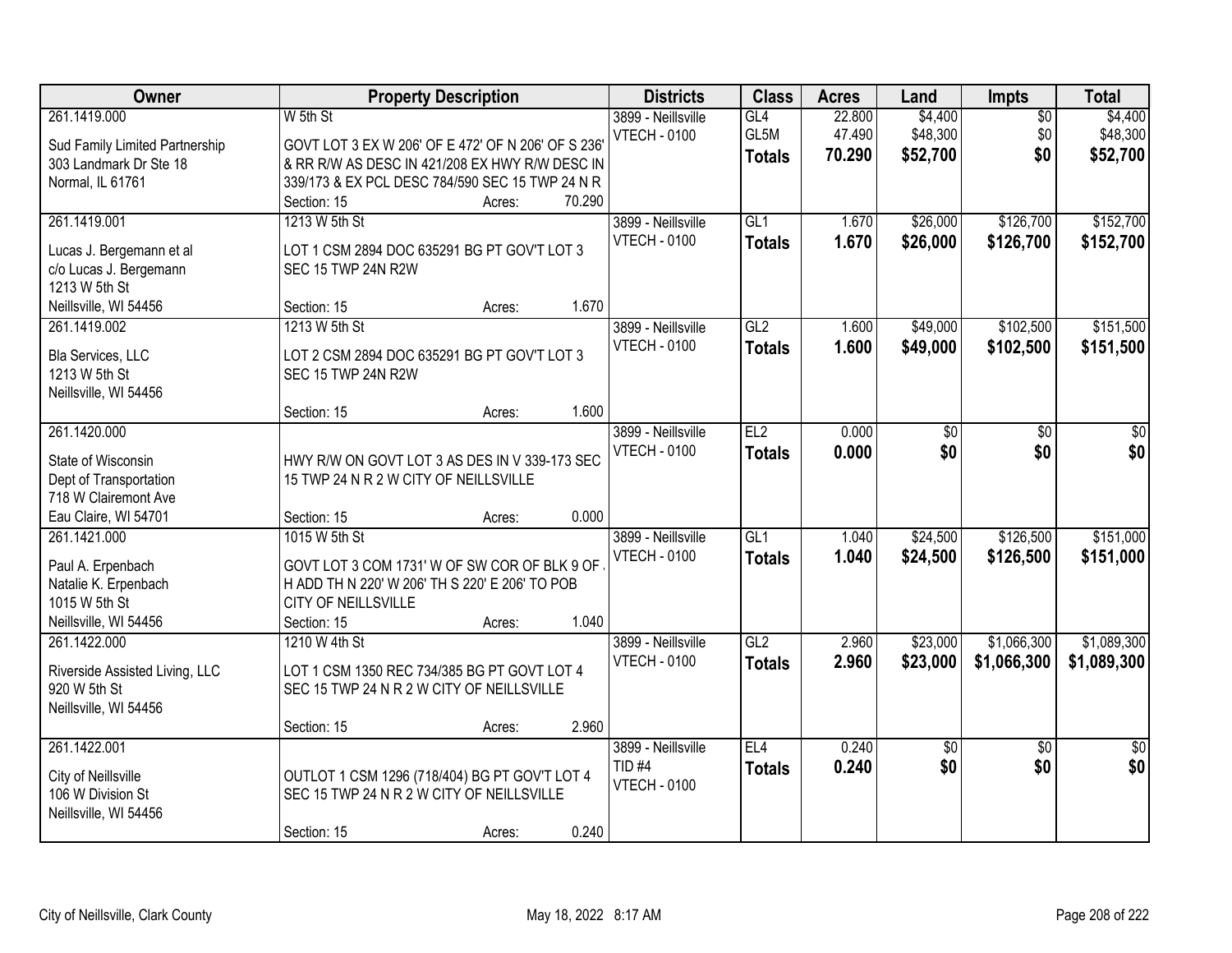| Owner                                                                           |                                                                                                                    | <b>Property Description</b> |       | <b>Districts</b>                                               | <b>Class</b>         | <b>Acres</b>   | Land                 | <b>Impts</b>           | <b>Total</b>           |
|---------------------------------------------------------------------------------|--------------------------------------------------------------------------------------------------------------------|-----------------------------|-------|----------------------------------------------------------------|----------------------|----------------|----------------------|------------------------|------------------------|
| 261.1422.002<br>Mark R. Jones<br>W5621 Todd Rd<br>Neillsville, WI 54456         | 1115 W 4th St<br>LOT 2 CSM 1861 DOC 574138 BG PT GOVT LOT 4<br>SEC 15 TWP 24 N R 2 W CITY OF NEILLSVILLE           |                             |       | 3899 - Neillsville<br><b>VTECH - 0100</b>                      | GL2<br><b>Totals</b> | 2.270<br>2.270 | \$21,500<br>\$21,500 | \$277,500<br>\$277,500 | \$299,000<br>\$299,000 |
|                                                                                 | Section: 15                                                                                                        | Acres:                      | 2.270 |                                                                |                      |                |                      |                        |                        |
| 261.1422.003<br><b>Beth Darst</b><br>PO Box 1122<br>Black River Falls, WI 54615 | 1216 W 4th St<br>LOT 3 CSM 1353 REC 734/819 BG PT GOVT LOT 4<br>SEC 15 TWP 24 N R 2 W CITY OF NEILLSVILLE          |                             | 2.400 | 3899 - Neillsville<br><b>TID #4</b><br><b>VTECH - 0100</b>     | GL1<br><b>Totals</b> | 2.400<br>2.400 | \$27,500<br>\$27,500 | \$123,000<br>\$123,000 | \$150,500<br>\$150,500 |
| 261.1422.004                                                                    | Section: 15<br>1212 W 4th St                                                                                       | Acres:                      |       | 3899 - Neillsville                                             | GL1                  | 2.000          | \$26,500             | \$191,500              | \$218,000              |
| Karissa D. Quinlan et al<br>c/o Charles A. Hackelberg<br>1212 W 4th St          | LOT 1 CSM 1353 REC 734/819 BG PT GOVT LOT 4<br>SEC 15 TWP 24 N R 2 W CITY OF NEILLSVILLE                           |                             |       | TID <sub>#4</sub><br><b>VTECH - 0100</b>                       | <b>Totals</b>        | 2.000          | \$26,500             | \$191,500              | \$218,000              |
| Neillsville, WI 54456                                                           | Section: 15                                                                                                        | Acres:                      | 2.000 |                                                                |                      |                |                      |                        |                        |
| 261.1422.005<br><b>Beth Darst</b><br>PO Box 1122<br>Black River Falls, WI 54615 | 1214 W 4th St<br>LOT 2 CSM 1353 REC 734/819 BG PT GOVT LOT 4<br>SEC 15 TWP 24 N R 2 W CITY OF NEILLSVILLE          |                             |       | 3899 - Neillsville<br><b>TID #4</b><br><b>VTECH - 0100</b>     | GL1<br><b>Totals</b> | 2.000<br>2.000 | \$26,500<br>\$26,500 | \$123,000<br>\$123,000 | \$149,500<br>\$149,500 |
|                                                                                 | Section: 15                                                                                                        | Acres:                      | 2.000 |                                                                |                      |                |                      |                        |                        |
| 261.1422.006<br><b>Beth Darst</b><br>PO Box 1122<br>Black River Falls, WI 54615 | 1218 W 4th St<br>LOT 4 CSM 1353 REC 734/819 BG PT GOVT LOT 4<br>SEC 15 TWP 24 N R 2 W CITY OF NEILLSVILLE          |                             |       | 3899 - Neillsville<br><b>TID #4</b><br><b>VTECH - 0100</b>     | GL1<br><b>Totals</b> | 2.570<br>2.570 | \$27,500<br>\$27,500 | \$123,000<br>\$123,000 | \$150,500<br>\$150,500 |
| 261.1422.007                                                                    | Section: 15<br>Elysian Dr                                                                                          | Acres:                      | 2.570 | 3899 - Neillsville                                             | GL1                  | 2.090          | \$26,500             | $\sqrt{6}$             | \$26,500               |
| <b>Beth Darst</b><br>PO Box 1122<br>Black River Falls, WI 54615                 | LOT 5 CSM 1495 775/672 BG PT GOV'T LOT 4 SEC 15<br>TWP 24 N R 2 W CITY OF NEILLSVILLE                              |                             |       | TID <sub>#4</sub><br><b>VTECH - 0100</b>                       | <b>Totals</b>        | 2.090          | \$26,500             | \$0                    | \$26,500               |
|                                                                                 | Section: 15                                                                                                        | Acres:                      | 2.090 |                                                                |                      |                |                      |                        |                        |
| 261.1422.008<br><b>Beth Darst</b><br>PO Box 1122<br>Black River Falls, WI 54615 | Elysian Dr<br>LOT 6 CSM 1495 775/672 BG PT GOV'T LOT 4 SEC 15<br>TWP 24 N R 2 W CITY OF NEILLSVILLE<br>Section: 15 | Acres:                      | 2.530 | 3899 - Neillsville<br>TID <sub>#4</sub><br><b>VTECH - 0100</b> | GL1<br><b>Totals</b> | 2.530<br>2.530 | \$27,500<br>\$27,500 | $\overline{50}$<br>\$0 | \$27,500<br>\$27,500   |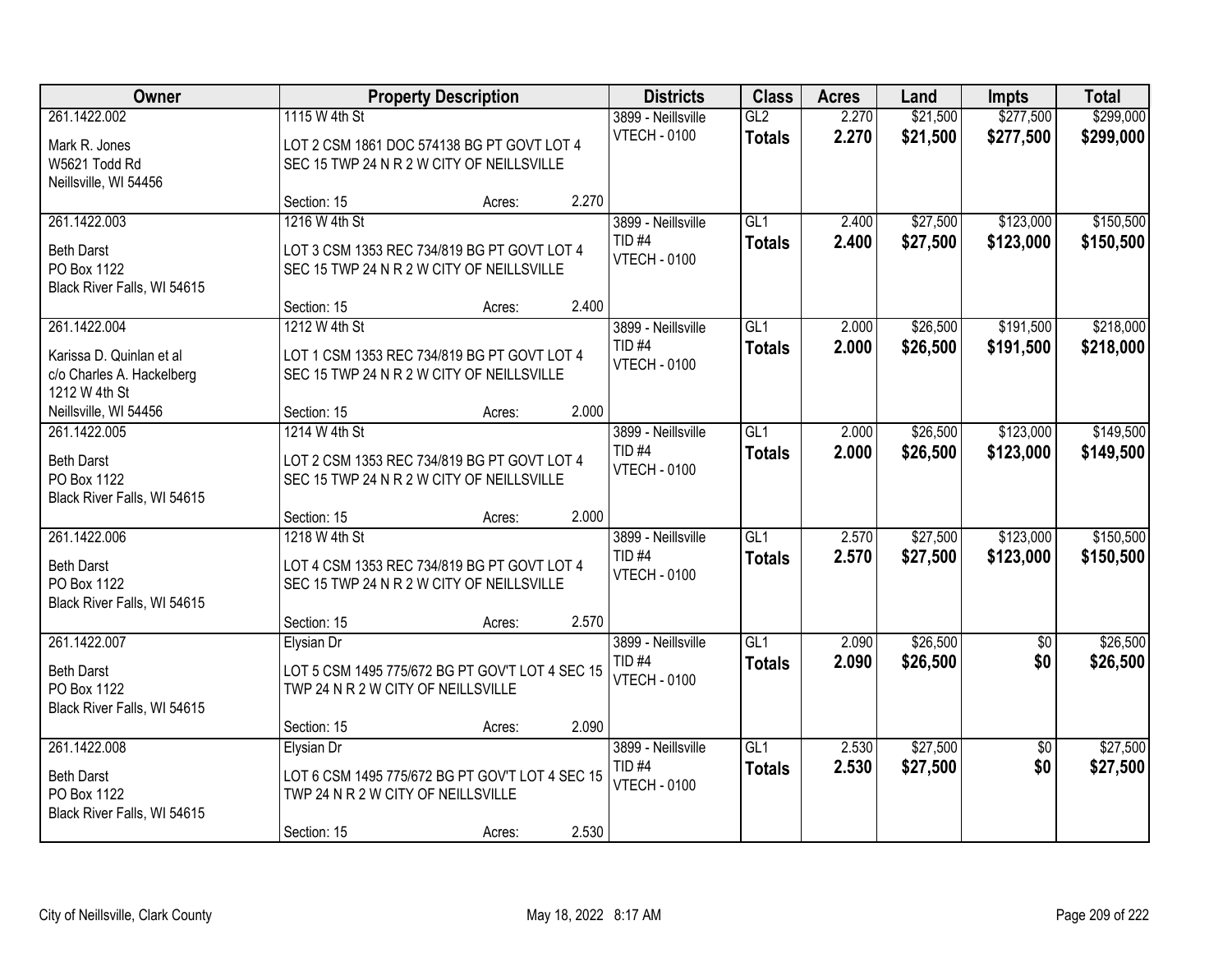| Owner                                                                                                        |                                                                                                                                                               | <b>Property Description</b> |       | <b>Districts</b>                                               | <b>Class</b>         | <b>Acres</b>   | Land                   | Impts                  | <b>Total</b>            |
|--------------------------------------------------------------------------------------------------------------|---------------------------------------------------------------------------------------------------------------------------------------------------------------|-----------------------------|-------|----------------------------------------------------------------|----------------------|----------------|------------------------|------------------------|-------------------------|
| 261.1422.009<br><b>Beth Darst</b><br>PO Box 1122<br>Black River Falls, WI 54615                              | <b>Elysian Dr</b><br>LOT 7 CSM 1495 775/672 BG PT GOV'T LOT 4 SEC 15<br>TWP 24 N R 2 W CITY OF NEILLSVILLE                                                    |                             |       | 3899 - Neillsville<br>TID <sub>#4</sub><br><b>VTECH - 0100</b> | GL1<br><b>Totals</b> | 2.010<br>2.010 | \$26,500<br>\$26,500   | $\overline{50}$<br>\$0 | \$26,500<br>\$26,500    |
|                                                                                                              | Section: 15                                                                                                                                                   | Acres:                      | 2.010 |                                                                |                      |                |                        |                        |                         |
| 261.1422.010<br><b>Beth Darst</b><br>PO Box 1122<br>Black River Falls, WI 54615                              | W 4th St<br>LOT 8 CSM 1495 775/672 BG PT GOV'T LOT 4 SEC 15<br>TWP 24 N R 2 W CITY OF NEILLSVILLE<br>Section: 15                                              | Acres:                      | 2.010 | 3899 - Neillsville<br>TID <sub>#4</sub><br><b>VTECH - 0100</b> | GL1<br><b>Totals</b> | 2.010<br>2.010 | \$26,500<br>\$26,500   | $\overline{50}$<br>\$0 | \$26,500<br>\$26,500    |
| 261.1422.011                                                                                                 | 1217 W 4th St                                                                                                                                                 |                             |       | 3899 - Neillsville                                             | GL1                  | 7.260          | \$31,500               | \$14,900               | \$46,400                |
| <b>Beth Darst</b><br>PO Box 1122<br>Black River Falls, WI 54615                                              | LOT 1 1296 718/404 EX CSM 1353 REC 734/819 & EX<br>CSM 1495 REC 775/672 BG PT GOVT LOT 4 SEC 15<br>TWP 24 N R 2 W CITY OF NEILLSVILLE<br>Section: 15          | Acres:                      | 7.260 | TID <sub>#4</sub><br><b>VTECH - 0100</b>                       | <b>Totals</b>        | 7.260          | \$31,500               | \$14,900               | \$46,400                |
| 261.1422.012                                                                                                 | 1205 W 4th St                                                                                                                                                 |                             |       | 3899 - Neillsville                                             | GL1                  | 0.800          | \$21,000               | \$61,500               | \$82,500                |
| Theresa M. Grebinoski<br>W6959 Sherwood Rd<br>Neillsville, WI 54456                                          | LOT 1 CSM 1861 DOC 574138 BG PT GOVT LOT 4<br>SEC 15 TWP 24 N R 2 W CITY OF NEILLSVILLE                                                                       |                             |       | <b>VTECH - 0100</b>                                            | <b>Totals</b>        | 0.800          | \$21,000               | \$61,500               | \$82,500                |
|                                                                                                              | Section: 15                                                                                                                                                   | Acres:                      | 0.800 |                                                                |                      |                |                        |                        |                         |
| 261.1423.000<br>State of Wisconsin<br>Dept of Transportation<br>718 W Clairemont Ave<br>Eau Claire, WI 54701 | HWY R/W ON GOV'T LOT 4 AS DESC IN V 339-173<br>SEC 15 TWP 24 N R 2 W CITY OF NEILLSVILLE<br>Section: 15                                                       | Acres:                      | 0.000 | 3899 - Neillsville<br><b>VTECH - 0100</b>                      | EL2<br><b>Totals</b> | 0.000<br>0.000 | $\overline{50}$<br>\$0 | $\overline{50}$<br>\$0 | $\overline{\$0}$<br>\$0 |
| 261.1424.000                                                                                                 | 1101 W 4th St                                                                                                                                                 |                             |       | 3899 - Neillsville                                             | GL1                  | 1.480          | \$25,500               | \$97,900               | \$123,400               |
| <b>William Selves</b><br>Mary J. Selves<br>1101 W 4th St<br>Neillsville, WI 54456                            | COMM 33' S & 324' W OF C/L OF 15-24N-2W-GOVT<br>LOT 4-TH SLY ALG W/L BUTTERNUT ST 340.5' TH<br>WLY 160' NLY 340.5' TH ELY 160' TO POB EX S 60'<br>Section: 15 | Acres:                      | 1.480 | <b>VTECH - 0100</b>                                            | <b>Totals</b>        | 1.480          | \$25,500               | \$97,900               | \$123,400               |
| 261.1425.000<br>City of Neillsville<br>106 W Division St<br>Neillsville, WI 54456                            | COM AT A PT 46 RDS W OF NE COR GOVT LOT<br>5-15-24-2W TH S 43 RDS W TO E BK OF BLK R TH<br>NWLY ALG E BK OF BLK RV TO N/L OF LOT 5 TH E<br>Section: 15        | Acres:                      | 0.000 | 3899 - Neillsville<br>TID <sub>#4</sub><br><b>VTECH - 0100</b> | EL4<br><b>Totals</b> | 0.000<br>0.000 | $\sqrt{6}$<br>\$0      | $\overline{50}$<br>\$0 | $\overline{50}$<br>\$0  |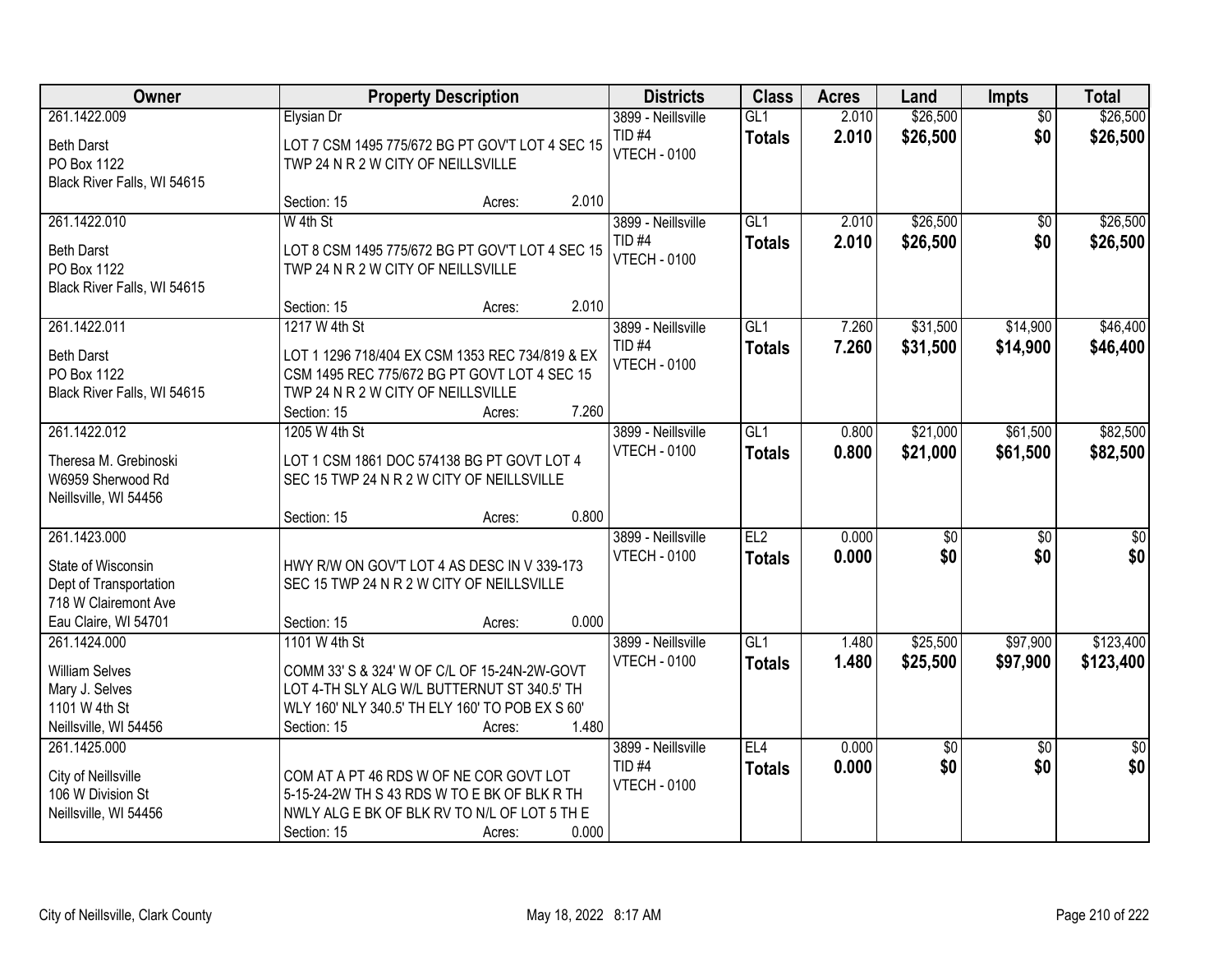| Owner                    | <b>Property Description</b>                                                                         | <b>Districts</b>                          | <b>Class</b>    | <b>Acres</b> | Land            | <b>Impts</b>    | <b>Total</b>     |
|--------------------------|-----------------------------------------------------------------------------------------------------|-------------------------------------------|-----------------|--------------|-----------------|-----------------|------------------|
| 261.1426.000             | 200 Ferguson St                                                                                     | 3899 - Neillsville                        | GL1             | 0.950        | \$23,500        | \$84,400        | \$107,900        |
| Joseph A. Rindal         | COMM 46 RDS W & 30' S OF NE COR OF GOVT LOT 5                                                       | TID <sub>#4</sub>                         | <b>Totals</b>   | 0.950        | \$23,500        | \$84,400        | \$107,900        |
| Michele L. Humphreys     | TH S 206' W 200' N 206' TH E 200' TO POB SEC 15                                                     | <b>VTECH - 0100</b>                       |                 |              |                 |                 |                  |
| 200 Ferguson St          | TWP 24 N R 2 W CITY OF NEILLSVILLE                                                                  |                                           |                 |              |                 |                 |                  |
| Neillsville, WI 54456    | 0.950<br>Section: 15<br>Acres:                                                                      |                                           |                 |              |                 |                 |                  |
| 261.1427.000             | US Hwy 10                                                                                           | 3899 - Neillsville                        | EL4             | 0.000        | \$0             | $\overline{50}$ | $\overline{50}$  |
| City of Neillsville      | COM AT PT 46 RDS W OF SE COR OF GOV'T LOT                                                           | <b>VTECH - 0100</b>                       | <b>Totals</b>   | 0.000        | \$0             | \$0             | \$0              |
| 106 W Division St        | 5-15-24-2W TH N 37 RDS W 50 RDS TO E BK OF BLK                                                      |                                           |                 |              |                 |                 |                  |
| Neillsville, WI 54456    | RIV TH SELY ALG E BK OF BLK RIV TO WHERE SAME                                                       |                                           |                 |              |                 |                 |                  |
|                          | 0.000<br>Section: 15<br>Acres:                                                                      |                                           |                 |              |                 |                 |                  |
| 261.1428.000             | Ferguson St                                                                                         | 3899 - Neillsville                        | EL <sub>4</sub> | 2.890        | \$0             | $\overline{50}$ | $\overline{50}$  |
|                          |                                                                                                     | <b>TID #4</b>                             | <b>Totals</b>   | 2.890        | \$0             | \$0             | \$0              |
| City of Neillsville      | COM AT SE COR OF W 1/2-NW-SE -15-24-2W TH S 80                                                      | <b>VTECH - 0100</b>                       |                 |              |                 |                 |                  |
| 106 W Division St        | RDS TH W 6 RDS N 80 RDS E 6 RDS TO POB SEC 15                                                       |                                           |                 |              |                 |                 |                  |
| Neillsville, WI 54456    | TWP 24 N R 2 W CITY OF NEILLSVILLE                                                                  |                                           |                 |              |                 |                 |                  |
|                          | 2.890<br>Section: 15<br>Acres:<br>400 W Division St                                                 |                                           | GL2             |              |                 |                 |                  |
| 261.1428.001             |                                                                                                     | 3899 - Neillsville<br><b>VTECH - 0100</b> |                 | 0.810        | \$21,500        | \$154,900       | \$176,400        |
| Kristen Schoen et al     | W 180' OF E 576' OF N 200' OF NE-NE EX HWY R/W                                                      |                                           | <b>Totals</b>   | 0.810        | \$21,500        | \$154,900       | \$176,400        |
| c/o Adam Mcneely         | DESC IN 497/209 SEC 22 TWP 24 N R 2 W CITY OF                                                       |                                           |                 |              |                 |                 |                  |
| <b>W8065 Fox Rd</b>      | NEILLSVILLE                                                                                         |                                           |                 |              |                 |                 |                  |
| Spooner, WI 54801        | 0.810<br>Section: 22<br>Acres:                                                                      |                                           |                 |              |                 |                 |                  |
| 261.1428.002             | E 15th St                                                                                           | 3899 - Neillsville                        | EL2             | 0.020        | $\overline{50}$ | $\overline{50}$ | $\overline{\$0}$ |
| State of Wisconsin       | HWY R/W DESC 497/109 751/347 BG PT OF NE-NE                                                         | <b>VTECH - 0100</b>                       | <b>Totals</b>   | 0.020        | \$0             | \$0             | \$0              |
| Dept of Transportation   | SEC 22 TWP 24 N R 2 W CITY OF NEILLSVILLE                                                           |                                           |                 |              |                 |                 |                  |
| 718 W Clairemont Ave     |                                                                                                     |                                           |                 |              |                 |                 |                  |
| Eau Claire, WI 54701     | 0.020<br>Section: 22<br>Acres:                                                                      |                                           |                 |              |                 |                 |                  |
| 261.1428.003             | 4 S Grand Ave                                                                                       | 3899 - Neillsville                        | GL2             | 3.110        | \$150,000       | \$519,100       | \$669,100        |
|                          |                                                                                                     | <b>VTECH - 0100</b>                       | <b>Totals</b>   | 3.110        | \$150,000       | \$519,100       | \$669,100        |
| Gesche Funeral Home, Inc | COM AT NE COR OF NE NE TH S 404.63' TH S 87<br>DEG 36'20" W 401.45' TH N 215.30' TH E 11.02' TO E/L |                                           |                 |              |                 |                 |                  |
| 501 Nebraska Ave         | OF CLAY ST EXT TH N 200' TO N/L OF SD 40 TH E                                                       |                                           |                 |              |                 |                 |                  |
| Breckenridge, MN 56520   | 3.110<br>Section: 22                                                                                |                                           |                 |              |                 |                 |                  |
| 261.1428.004             | Acres:<br>US Hwy 10                                                                                 | 3899 - Neillsville                        | EL4             | 6.700        | $\overline{50}$ | $\overline{50}$ | $\overline{50}$  |
|                          |                                                                                                     | <b>VTECH - 0100</b>                       |                 | 6.700        | \$0             | \$0             | \$0              |
| City of Neillsville      | PT GOVT LOT 1 DESC AS COM 40 RDS W OF NE COF                                                        |                                           | <b>Totals</b>   |              |                 |                 |                  |
| 106 W Division St        | OF SEC 22 TH S 40 RDS WH W TO E BK OF BLK RVR                                                       |                                           |                 |              |                 |                 |                  |
| Neillsville, WI 54456    | BG W/L OF LOT 1 TH NLY ALG E BK TO N/L OF LOT 1                                                     |                                           |                 |              |                 |                 |                  |
|                          | 6.700<br>Section: 22<br>Acres:                                                                      |                                           |                 |              |                 |                 |                  |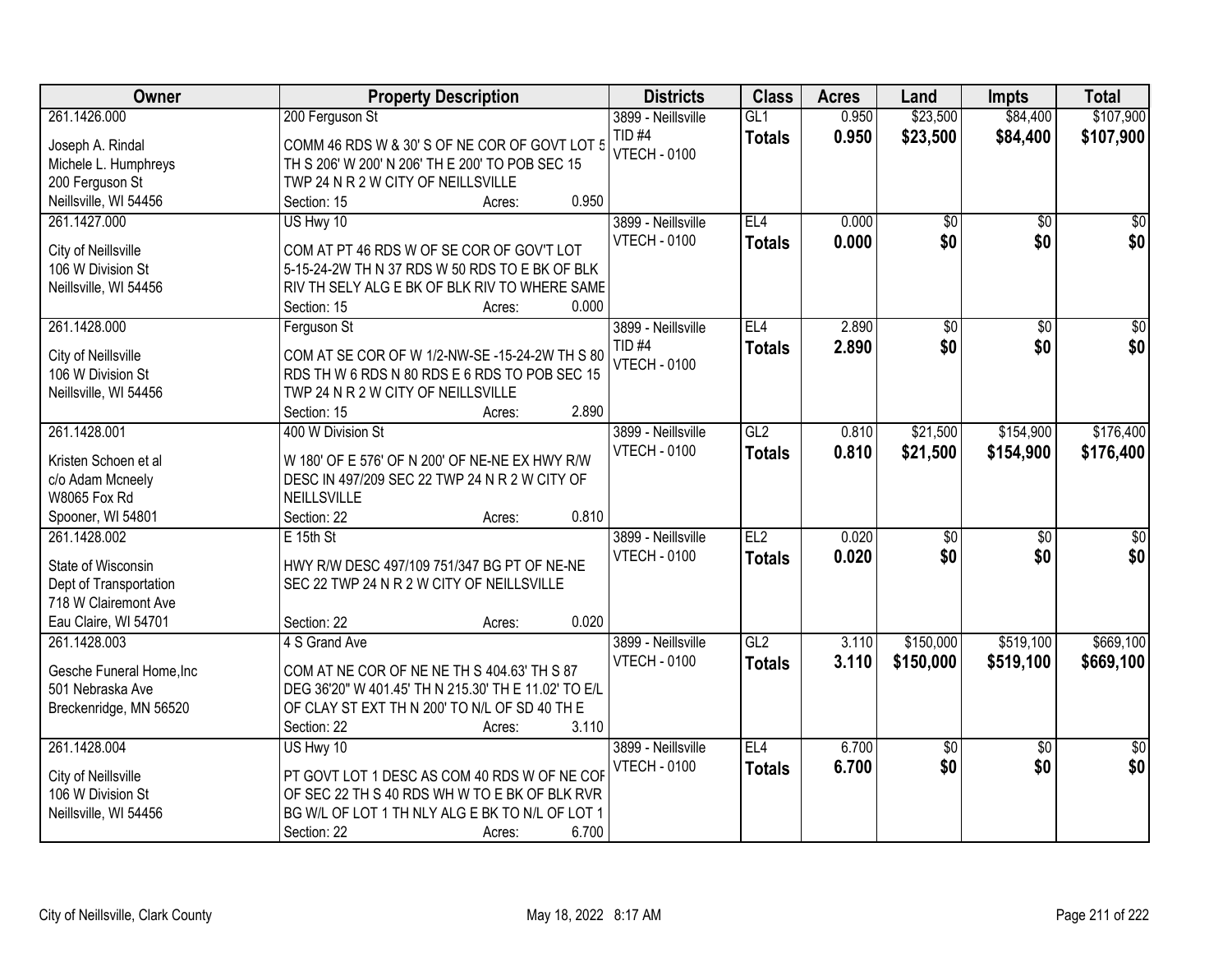| Owner                                                                                                   |                                                                                                                                                                 | <b>Property Description</b> |        | <b>Districts</b>                          | <b>Class</b>         | <b>Acres</b>     | Land                   | <b>Impts</b>           | <b>Total</b>           |
|---------------------------------------------------------------------------------------------------------|-----------------------------------------------------------------------------------------------------------------------------------------------------------------|-----------------------------|--------|-------------------------------------------|----------------------|------------------|------------------------|------------------------|------------------------|
| 261.1428.005<br>City of Neillsville<br>106 W Division St<br>Neillsville, WI 54456                       | HWY R/W ON N1/2 OF NE-NE AS DESC 353/439 SEC<br>22 TWP 24 N R 2 W                                                                                               |                             |        | 3899 - Neillsville<br><b>VTECH - 0100</b> | EL4<br><b>Totals</b> | 0.030<br>0.030   | $\overline{60}$<br>\$0 | $\overline{50}$<br>\$0 | \$0<br>\$0             |
|                                                                                                         | Section: 22                                                                                                                                                     | Acres:                      | 0.030  |                                           |                      |                  |                        |                        |                        |
| 261.1429.000<br><b>Clark County</b><br>517 Court St<br>Neillsville, WI 54456                            | 1121 E Division St<br>NE-NE EX S 16 RDS OF E 20 RDS & EX LOT 1 & OL 1<br>CSM 1745 REC 854/688 SEC 23 TWP 24 N R 2 W CITY<br>OF NEILLSVILLE                      |                             |        | 3899 - Neillsville<br><b>VTECH - 0100</b> | EL3<br><b>Totals</b> | 35.520<br>35.520 | $\overline{50}$<br>\$0 | $\overline{50}$<br>\$0 | \$0<br>\$0             |
|                                                                                                         | Section: 23                                                                                                                                                     | Acres:                      | 35.520 |                                           |                      |                  |                        |                        |                        |
| 261.1429.001<br>Bar Bq, LLC<br>N3599 Fairground Ave<br>Neillsville, WI 54456                            | <b>Rock Rd</b><br>LOT 1 CSM 3054 DOC 644284 BNG PT NE-NE SEC 23<br>T24N R2W CITY OF NEILLSVILLE                                                                 |                             |        | 3899 - Neillsville<br><b>VTECH - 0100</b> | GL2<br><b>Totals</b> | 1.020<br>1.020   | \$3,500<br>\$3,500     | \$0<br>\$0             | \$3,500<br>\$3,500     |
| 261.1429.002                                                                                            | Section: 23<br><b>Rock Rd Row</b>                                                                                                                               | Acres:                      | 1.020  | 3899 - Neillsville                        | EL3                  | 1.260            | \$0                    |                        | $\sqrt{50}$            |
| City of Neillsville<br>106 W Division St<br>Neillsville, WI 54456                                       | OUTLOT 1 CSM 1745 REC 854/688 BG PT NE-NE<br>(FOR STREET PURP) SEC 23 TWP 24 N R 2 W CITY<br>OF NEILLSVILLE                                                     |                             |        | <b>VTECH - 0100</b>                       | <b>Totals</b>        | 1.260            | \$0                    | $\sqrt[6]{3}$<br>\$0   | \$0                    |
|                                                                                                         | Section: 23                                                                                                                                                     | Acres:                      | 1.260  |                                           |                      |                  |                        |                        |                        |
| 261.1430.000<br><b>Clark County</b><br>517 Court St<br>Neillsville, WI 54456                            | US Hwy 10<br>E 10 RDS OF NW-NE SEC 23 TWP 24 N R 2 W CITY<br>OF NEILLSVILLE                                                                                     |                             |        | 3899 - Neillsville<br><b>VTECH - 0100</b> | EL3<br><b>Totals</b> | 5.000<br>5.000   | $\overline{50}$<br>\$0 | $\overline{50}$<br>\$0 | $\overline{50}$<br>\$0 |
|                                                                                                         | Section: 23                                                                                                                                                     | Acres:                      | 5.000  |                                           |                      |                  |                        |                        |                        |
| 261.1431.000<br>Citizens State Bank of Loyal<br>400 N Main St<br>PO Box 218                             | 2 Boon Blvd<br>LOT 1 BOON COMMERCIAL PARK SEC 23 TWP 24 N<br>R 2 W CITY OF NEILLSVILLE                                                                          |                             |        | 3899 - Neillsville<br><b>VTECH - 0100</b> | GL2<br><b>Totals</b> | 1.420<br>1.420   | \$85,500<br>\$85,500   | \$592,700<br>\$592,700 | \$678,200<br>\$678,200 |
| Loyal, WI 54446                                                                                         | Section: 23                                                                                                                                                     | Acres:                      | 1.420  |                                           |                      |                  |                        |                        |                        |
| 261.1431.001<br>Marawood Real Estate<br>Neillsville LLC<br>2025 W Veterans Pkwy<br>Marshfield, WI 54449 | 4 Boon Blvd<br>LOT 1 CSM 1202 REC 684/690 BG PT NW-NE & INCL<br>OL 1 CSM 1485 772/737 BG PT LOTS 2&3 BOON<br>COMMERCIAL PARK CITY OF NEILLSVILLE<br>Section: 23 | Acres:                      | 2.290  | 3899 - Neillsville<br><b>VTECH - 0100</b> | GL2<br><b>Totals</b> | 2.290<br>2.290   | \$123,000<br>\$123,000 | \$268,000<br>\$268,000 | \$391,000<br>\$391,000 |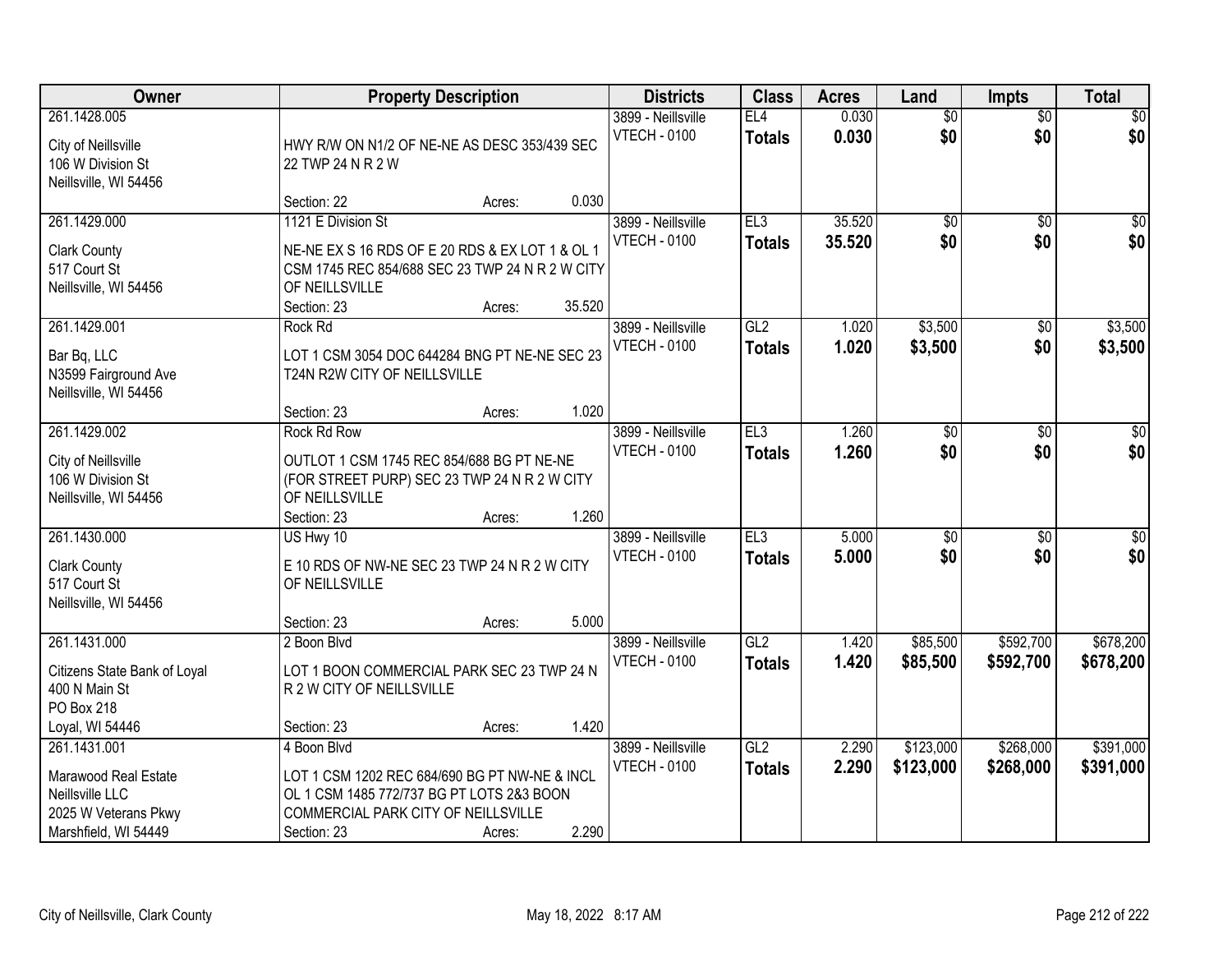| Owner                        |                                                | <b>Property Description</b> |        | <b>Districts</b>    | <b>Class</b>  | <b>Acres</b> | Land      | <b>Impts</b>    | <b>Total</b>    |
|------------------------------|------------------------------------------------|-----------------------------|--------|---------------------|---------------|--------------|-----------|-----------------|-----------------|
| 261.1431.002                 | 8 Boon Blvd                                    |                             |        | 3899 - Neillsville  | GL2           | 3.010        | \$150,000 | \$988,400       | \$1,138,400     |
| Family Health Center         | LOT 1 CSM 1744 REC 854/686 BG PT NW-NE SEC 23  |                             |        | TID#3               | <b>Totals</b> | 3.010        | \$150,000 | \$988,400       | \$1,138,400     |
| Of Marshfield Inc            | TWP 24 N R 2 W CITY OF NEILLSVILLE             |                             |        | <b>VTECH - 0100</b> |               |              |           |                 |                 |
| 1000 N Oak Ave               |                                                |                             |        |                     |               |              |           |                 |                 |
| Marshfield, WI 54449         | Section: 23                                    | Acres:                      | 3.010  |                     |               |              |           |                 |                 |
| 261.1431.003                 | Boon Blvd                                      |                             |        | 3899 - Neillsville  | GL2           | 10.530       | \$12,000  | $\sqrt{6}$      | \$12,000        |
| Boon Adm, LLC                | LOT 4 BOON COMMERCIAL PARK SEC 23 TWP 24 N     |                             |        | TID#3               | <b>Totals</b> | 10.530       | \$12,000  | \$0             | \$12,000        |
| N5399 St Hwy 73              | R 2 W CITY OF NEILLSVILLE                      |                             |        | <b>VTECH - 0100</b> |               |              |           |                 |                 |
| Neillsville, WI 54456        |                                                |                             |        |                     |               |              |           |                 |                 |
|                              | Section: 23                                    | Acres:                      | 10.530 |                     |               |              |           |                 |                 |
| 261.1431.004                 | 5 Boon Blvd                                    |                             |        | 3899 - Neillsville  | GL2           | 0.640        | \$40,000  | \$260,000       | \$300,000       |
| Boonland, LLC                | LOT 5 BOON COMMERCIAL PARK SEC 23 TWP 24 N     |                             |        | <b>VTECH - 0100</b> | <b>Totals</b> | 0.640        | \$40,000  | \$260,000       | \$300,000       |
| C/O O'Reilly Auto Parts      | R 2 W CITY OF NEILLSVILLE                      |                             |        |                     |               |              |           |                 |                 |
| PO Box 9167                  |                                                |                             |        |                     |               |              |           |                 |                 |
| Springfield, MO 65801-9167   | Section: 23                                    | Acres:                      | 0.640  |                     |               |              |           |                 |                 |
| 261.1431.005                 | 1000 E Division St                             |                             |        | 3899 - Neillsville  | GL2           | 2.410        | \$127,500 | \$1,080,300     | \$1,207,800     |
| Dahi Hospitality Inc         | LOT 6 BOON COMMERCIAL PARK SEC 23 TWP 24 N     |                             |        | <b>VTECH - 0100</b> | <b>Totals</b> | 2.410        | \$127,500 | \$1,080,300     | \$1,207,800     |
| c/o Dahi Hospitality, Inc    | R 2 W CITY OF NEILLSVILLE                      |                             |        |                     |               |              |           |                 |                 |
| 1000 E Division St           |                                                |                             |        |                     |               |              |           |                 |                 |
| Neillsville, WI 54456        | Section: 23                                    | Acres:                      | 2.410  |                     |               |              |           |                 |                 |
| 261.1431.006                 | 2 Boon Blvd                                    |                             |        | 3899 - Neillsville  | GL2           | 0.230        | \$5,500   | $\overline{50}$ | \$5,500         |
| Citizens State Bank of Loyal | LOT 1 CSM 805 REC 618/071 BOON COMMERCIAL      |                             |        | <b>VTECH - 0100</b> | <b>Totals</b> | 0.230        | \$5,500   | \$0             | \$5,500         |
| 400 N Main St                | PARK CITY OF NEILLSVILLE                       |                             |        |                     |               |              |           |                 |                 |
| PO Box 218                   |                                                |                             |        |                     |               |              |           |                 |                 |
| Loyal, WI 54446              | Section: 23                                    | Acres:                      | 0.230  |                     |               |              |           |                 |                 |
| 261.1431.007                 | 6 Boon Blvd                                    |                             |        | 3899 - Neillsville  | EL4           | 3.010        | \$0       | $\overline{50}$ | $\overline{50}$ |
| Haugen-Richmond              | LOT 1 CSM 1485 REC 772/737 BG PT OF LOTS 2 & 3 |                             |        | <b>VTECH - 0100</b> | <b>Totals</b> | 3.010        | \$0       | \$0             | \$0             |
| American Legion Post #73     | BOON COMMERCIAL PARK SEC 23 TWP 24 N R 2 W     |                             |        |                     |               |              |           |                 |                 |
| 6 Boon Blvd                  | CITY OF NEILLSVILLE                            |                             |        |                     |               |              |           |                 |                 |
| <b>PO Box 204</b>            | Section: 23                                    | Acres:                      | 3.010  |                     |               |              |           |                 |                 |
| Neillsville, WI 54456        |                                                |                             |        |                     |               |              |           |                 |                 |
| 261.1431.008                 | Boon Blvd                                      |                             |        | 3899 - Neillsville  | GL2           | 2.200        | \$12,000  | $\overline{50}$ | \$12,000        |
| Boon Adm, LLC                | LOT 2 CSM 1744 REC 854/686 BG PT NW-NE SEC 23  |                             |        | <b>TID#3</b>        | <b>Totals</b> | 2.200        | \$12,000  | \$0             | \$12,000        |
| N5399 St Hwy 73              | TWP 24 N R 2 W CITY OF NEILLSVILLE             |                             |        | <b>VTECH - 0100</b> |               |              |           |                 |                 |
| Neillsville, WI 54456        |                                                |                             |        |                     |               |              |           |                 |                 |
|                              | Section: 23                                    | Acres:                      | 2.200  |                     |               |              |           |                 |                 |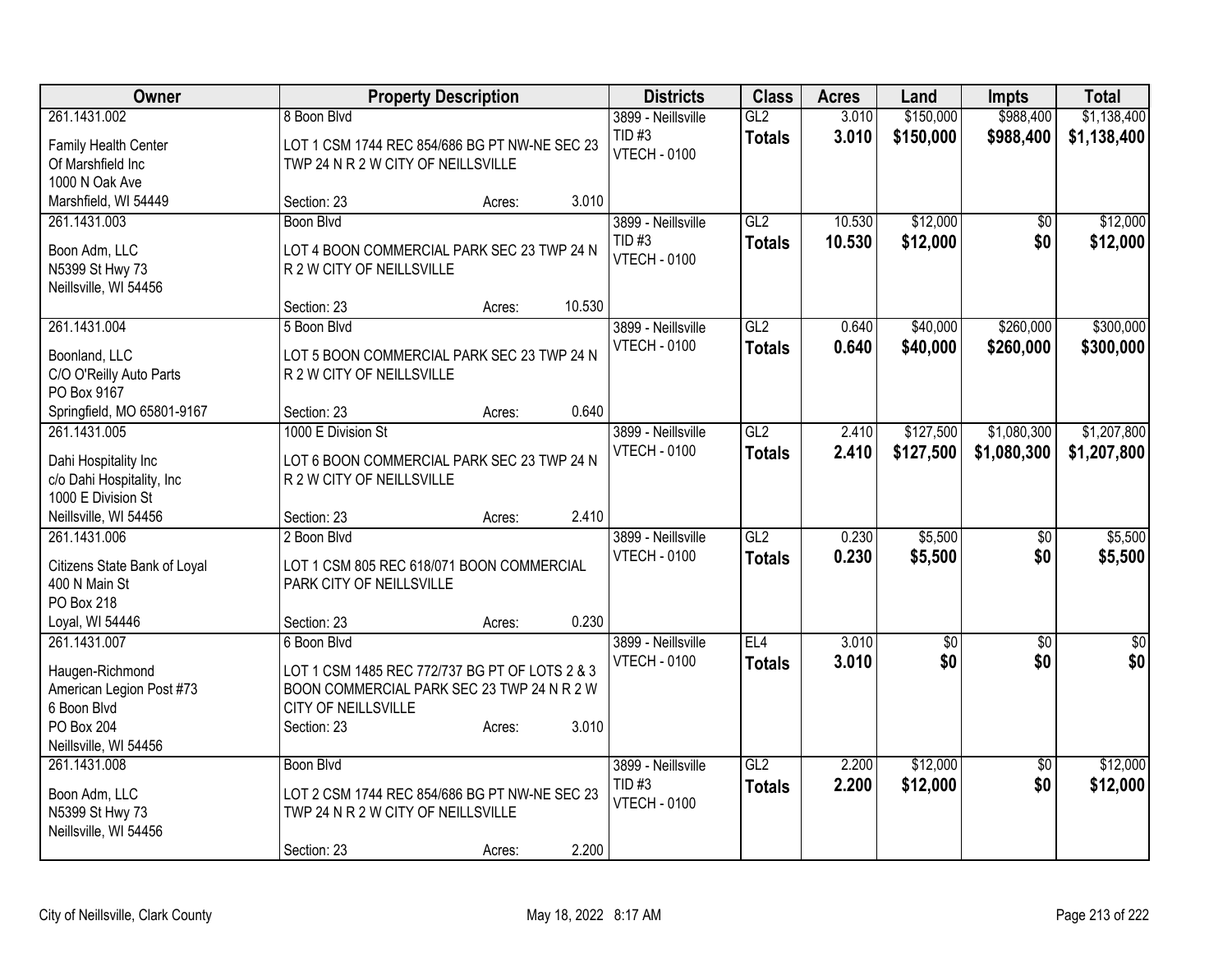| Owner                                 | <b>Property Description</b>                         | <b>Districts</b>                         | <b>Class</b>           | <b>Acres</b>     | Land                  | <b>Impts</b>    | <b>Total</b>          |
|---------------------------------------|-----------------------------------------------------|------------------------------------------|------------------------|------------------|-----------------------|-----------------|-----------------------|
| 261.1432.000                          | 1008 E Division St                                  | 3899 - Neillsville                       | GL2                    | 4.440            | \$153,000             | \$1,247,100     | \$1,400,100           |
| Price Living Trust Michael J          | COM 265' W OF NE COR OF NW- NE TH S 150' E 100'     | <b>VTECH - 0100</b>                      | <b>Totals</b>          | 4.440            | \$153,000             | \$1,247,100     | \$1,400,100           |
| Raskin Olafson Family Trust Barry and | S 400' W 450' N 160' E 100' N 390' TH E 250' TO POB |                                          |                        |                  |                       |                 |                       |
| Linda                                 | SEC 23 TWP 24 N R 2 W CITY OF NEILLSVILLE           |                                          |                        |                  |                       |                 |                       |
| 736 Second St Ste 100                 | 4.440<br>Section: 23<br>Acres:                      |                                          |                        |                  |                       |                 |                       |
| Encinitas, CA 92024                   |                                                     |                                          |                        |                  |                       |                 |                       |
| 261.1433.000                          | <b>Boon Blvd</b>                                    | 3899 - Neillsville                       | GL2                    | 2.330            | \$12,500              | \$0             | \$12,500              |
| Boon Adm, LLC                         | LOT 1 CSM 1116 REC IN 669/620 BG PT SW-NE SEC       | $TID$ #3<br><b>VTECH - 0100</b>          | <b>Totals</b>          | 2.330            | \$12,500              | \$0             | \$12,500              |
| N5399 St Hwy 73                       | 23 TWP 24 N R 2 W CITY OF NEILLSVILLE               |                                          |                        |                  |                       |                 |                       |
| Neillsville, WI 54456                 |                                                     |                                          |                        |                  |                       |                 |                       |
|                                       | 2.330<br>Section: 23<br>Acres:                      |                                          |                        |                  |                       |                 |                       |
| 261.1433.001                          | Boon Blvd                                           | 3899 - Neillsville                       | EL4                    | 0.060            | $\overline{50}$       | $\overline{50}$ | $\overline{50}$       |
| City of Neillsville                   | OUTLOT 1 BOON COMMERCIAL PARK SEC 23 TWP            | <b>VTECH - 0100</b>                      | <b>Totals</b>          | 0.060            | \$0                   | \$0             | \$0                   |
| 106 W Division St                     | 24 N R 2 W CITY OF NEILLSVILLE                      |                                          |                        |                  |                       |                 |                       |
| Neillsville, WI 54456                 |                                                     |                                          |                        |                  |                       |                 |                       |
|                                       | 0.060<br>Section: 23<br>Acres:                      |                                          |                        |                  |                       |                 |                       |
| 261.1433.002                          | 16 Boon Blvd                                        | 3899 - Neillsville                       | GL2                    | 8.000            | \$160,000             | \$865,600       | \$1,025,600           |
| <b>Lutheran Social Services</b>       | LOT 2 OF CSM 1116 REC IN 669/620 BG PT SW-NE        | <b>VTECH - 0100</b>                      | <b>Totals</b>          | 8.000            | \$160,000             | \$865,600       | \$1,025,600           |
| Of Wisconsin & Upper Michigan         | SEC 23 TWP 24 N R 2 W CITY OF NEILLSVILLE           |                                          |                        |                  |                       |                 |                       |
| 6737 W Washington St                  |                                                     |                                          |                        |                  |                       |                 |                       |
| <b>Suite 2275</b>                     | 8.000<br>Section: 23<br>Acres:                      |                                          |                        |                  |                       |                 |                       |
| West Allis, WI 53214                  |                                                     |                                          |                        |                  |                       |                 |                       |
| 261.1434.000                          | <b>Boon Blvd</b>                                    | 3899 - Neillsville                       | GL1<br>GL <sub>2</sub> | 11.860           | \$51,500              | $\overline{50}$ | \$51,500              |
| Boon Adm, LLC                         | LOT 3 CSM 1116 REC 669/620 EX LOTS 1-3 CSM 1575     | <b>TID#3</b><br><b>VTECH - 0100</b>      |                        | 14.000<br>25.860 | \$56,000<br>\$107,500 | \$0<br>\$0      | \$56,000<br>\$107,500 |
| N5399 St Hwy 73                       | REC 802/640 & EX BOON SUBDIV & EX LOT 1 CSM         |                                          | <b>Totals</b>          |                  |                       |                 |                       |
| Neillsville, WI 54456                 | 1743 (854/684) & EX CSM 1742 REC 854/682 (PT OF     |                                          |                        |                  |                       |                 |                       |
|                                       | Section: 23<br>25.860<br>Acres:                     |                                          |                        |                  |                       |                 |                       |
| 261.1434.001                          | <b>Boon Blvd</b>                                    | 3899 - Neillsville                       | $\overline{GL1}$       | 0.450            | \$25,000              | $\overline{50}$ | \$25,000              |
| Boon Adm, LLC                         | LOT 1 CSM 1575 REC 802/640 BG PT SW-NE SEC 23       | TID <sub>#3</sub><br><b>VTECH - 0100</b> | <b>Totals</b>          | 0.450            | \$25,000              | \$0             | \$25,000              |
| N5399 St Hwy 73                       | TWP 24 N R 2 W CITY OF NEILLSVILLE                  |                                          |                        |                  |                       |                 |                       |
| Neillsville, WI 54456                 |                                                     |                                          |                        |                  |                       |                 |                       |
|                                       | 0.450<br>Section: 23<br>Acres:                      |                                          |                        |                  |                       |                 |                       |
| 261.1434.002                          | Sand Ln                                             | 3899 - Neillsville                       | GL1                    | 0.450            | \$25,000              | $\overline{50}$ | \$25,000              |
| Boon Adm, LLC                         | LOT 2 CSM 1575 REC 802/640 BG PT SW-NE SEC 23       | TID#3                                    | <b>Totals</b>          | 0.450            | \$25,000              | \$0             | \$25,000              |
| N5399 St Hwy 73                       | TWP 24 N R 2 W CITY OF NEILLSVILLE                  | <b>VTECH - 0100</b>                      |                        |                  |                       |                 |                       |
| Neillsville, WI 54456                 |                                                     |                                          |                        |                  |                       |                 |                       |
|                                       | 0.450<br>Section: 23<br>Acres:                      |                                          |                        |                  |                       |                 |                       |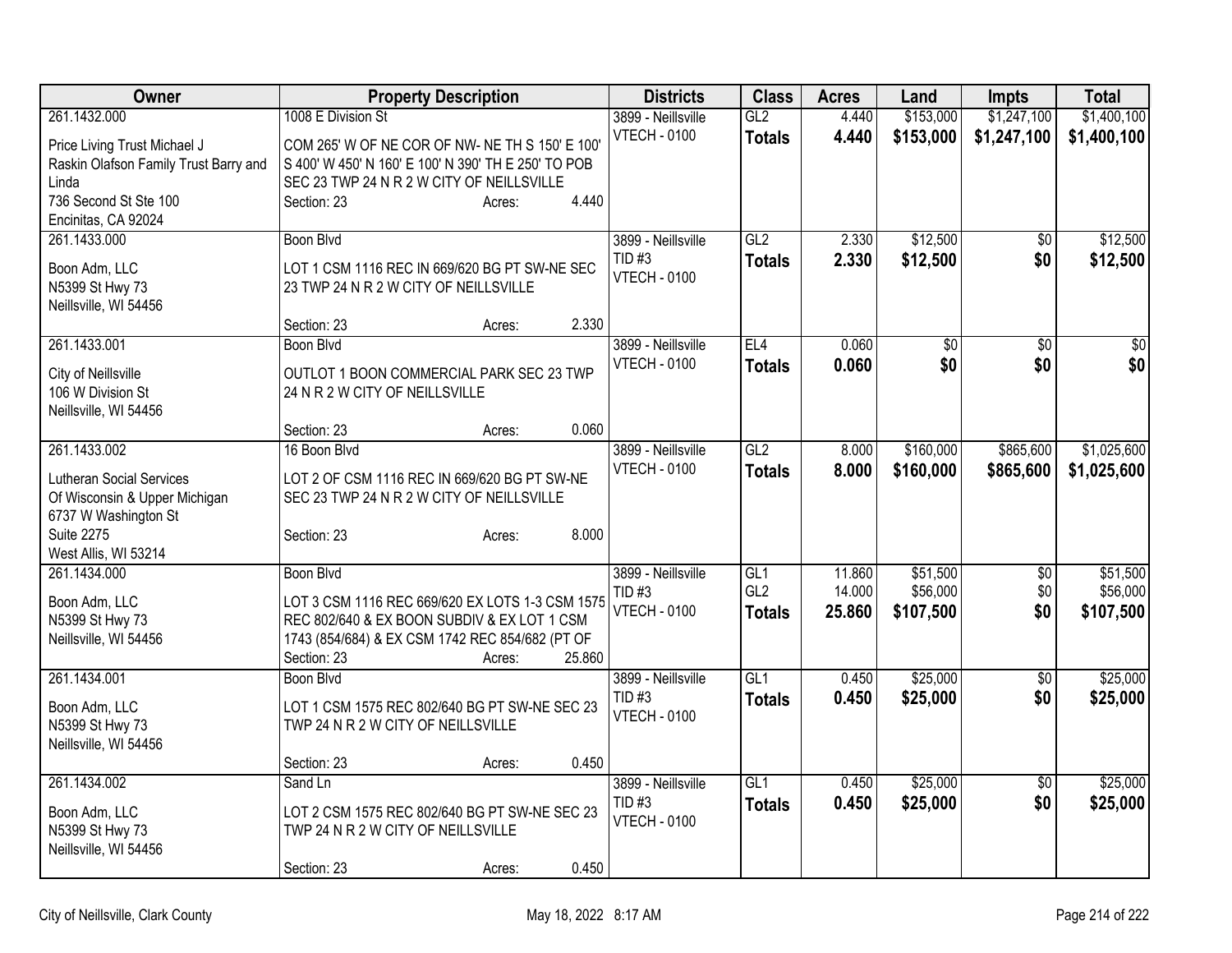| Owner                            | <b>Property Description</b>                                                                 | <b>Districts</b>                | <b>Class</b>         | <b>Acres</b>   | Land                 | <b>Impts</b>           | <b>Total</b>         |
|----------------------------------|---------------------------------------------------------------------------------------------|---------------------------------|----------------------|----------------|----------------------|------------------------|----------------------|
| 261.1434.004                     | Boon Blvd & Lucille Ln                                                                      | 3899 - Neillsville<br>TID#3     | GL2<br><b>Totals</b> | 4.070<br>4.070 | \$36,000<br>\$36,000 | $\overline{50}$<br>\$0 | \$36,000<br>\$36,000 |
| Boon Adm, LLC<br>N5399 St Hwy 73 | LOT 1 CSM 1743 REC 854/684 BG LOTS 1-3 BOON<br>SUBDIVISION & PT SW-NE SEC 23 TWP 24 N R 2 W | <b>VTECH - 0100</b>             |                      |                |                      |                        |                      |
| Neillsville, WI 54456            | CITY OF NEILLSVILLE                                                                         |                                 |                      |                |                      |                        |                      |
|                                  | 4.070<br>Section: 23<br>Acres:                                                              |                                 |                      |                |                      |                        |                      |
| 261.1434.007                     | Lucille Ln                                                                                  | 3899 - Neillsville              | GL1                  | 0.510          | \$27,500             | $\overline{50}$        | \$27,500             |
| Boon Adm, LLC                    | LOT 4 BOON SUBDIVISION SEC 23 TWP 24 N R 2 W                                                | $TID$ #3<br><b>VTECH - 0100</b> | <b>Totals</b>        | 0.510          | \$27,500             | \$0                    | \$27,500             |
| N5399 St Hwy 73                  | <b>CITY OF NEILLSVILLE</b>                                                                  |                                 |                      |                |                      |                        |                      |
| Neillsville, WI 54456            | 0.510<br>Section: 23<br>Acres:                                                              |                                 |                      |                |                      |                        |                      |
| 261.1434.008                     | Lucille Ln                                                                                  | 3899 - Neillsville              | GL <sub>1</sub>      | 0.510          | \$27,500             | \$0                    | \$27,500             |
|                                  |                                                                                             | <b>TID#3</b>                    | <b>Totals</b>        | 0.510          | \$27,500             | \$0                    | \$27,500             |
| Boon Adm, LLC<br>N5399 St Hwy 73 | LOT 5 BOON SUBDIVISION SEC 23 TWP 24 N R 2 W<br>CITY OF NEILLSVILLE                         | <b>VTECH - 0100</b>             |                      |                |                      |                        |                      |
| Neillsville, WI 54456            |                                                                                             |                                 |                      |                |                      |                        |                      |
|                                  | 0.510<br>Section: 23<br>Acres:                                                              |                                 |                      |                |                      |                        |                      |
| 261.1434.009                     | Lucille Ln                                                                                  | 3899 - Neillsville              | GL1                  | 0.510          | \$27,500             | \$0                    | \$27,500             |
| Boon Adm, LLC                    | LOT 6 BOON SUBDIVISION SEC 23 TWP 24 N R 2 W                                                | <b>TID#3</b>                    | <b>Totals</b>        | 0.510          | \$27,500             | \$0                    | \$27,500             |
| N5399 St Hwy 73                  | CITY OF NEILLSVILLE                                                                         | <b>VTECH - 0100</b>             |                      |                |                      |                        |                      |
| Neillsville, WI 54456            |                                                                                             |                                 |                      |                |                      |                        |                      |
|                                  | 0.510<br>Section: 23<br>Acres:                                                              |                                 |                      |                |                      |                        |                      |
| 261.1434.010                     | Lucille Ln & Rock Rd                                                                        | 3899 - Neillsville<br>$TID$ #3  | GL1                  | 0.510          | \$27,500             | $\overline{50}$        | \$27,500             |
| Boon Adm, LLC                    | LOT 7 BOON SUBDIVISION SEC 23 TWP 24 N R 2 W                                                | <b>VTECH - 0100</b>             | <b>Totals</b>        | 0.510          | \$27,500             | \$0                    | \$27,500             |
| N5399 St Hwy 73                  | <b>CITY OF NEILLSVILLE</b>                                                                  |                                 |                      |                |                      |                        |                      |
| Neillsville, WI 54456            | 0.510<br>Section: 23<br>Acres:                                                              |                                 |                      |                |                      |                        |                      |
| 261.1434.011                     | Lucille Ln & Rock Rd                                                                        | 3899 - Neillsville              | GL1                  | 0.440          | \$24,500             | $\overline{60}$        | \$24,500             |
|                                  |                                                                                             | TID#3                           | <b>Totals</b>        | 0.440          | \$24,500             | \$0                    | \$24,500             |
| Boon Adm, LLC<br>N5399 St Hwy 73 | LOT 8 BOON SUBDIVISION SEC 23 TWP 24 N R 2 W<br>CITY OF NEILLSVILLE                         | <b>VTECH - 0100</b>             |                      |                |                      |                        |                      |
| Neillsville, WI 54456            |                                                                                             |                                 |                      |                |                      |                        |                      |
|                                  | 0.440<br>Section: 23<br>Acres:                                                              |                                 |                      |                |                      |                        |                      |
| 261.1434.012                     | Lucille Ln                                                                                  | 3899 - Neillsville              | GL1                  | 0.440          | \$24,500             | $\overline{50}$        | \$24,500             |
| Boon Adm, LLC                    | LOT 9 BOON SUBDIVISION SEC 23 TWP 24 N R 2 W                                                | TID#3                           | <b>Totals</b>        | 0.440          | \$24,500             | \$0                    | \$24,500             |
| N5399 St Hwy 73                  | CITY OF NEILLSVILLE                                                                         | <b>VTECH - 0100</b>             |                      |                |                      |                        |                      |
| Neillsville, WI 54456            |                                                                                             |                                 |                      |                |                      |                        |                      |
|                                  | 0.440<br>Section: 23<br>Acres:                                                              |                                 |                      |                |                      |                        |                      |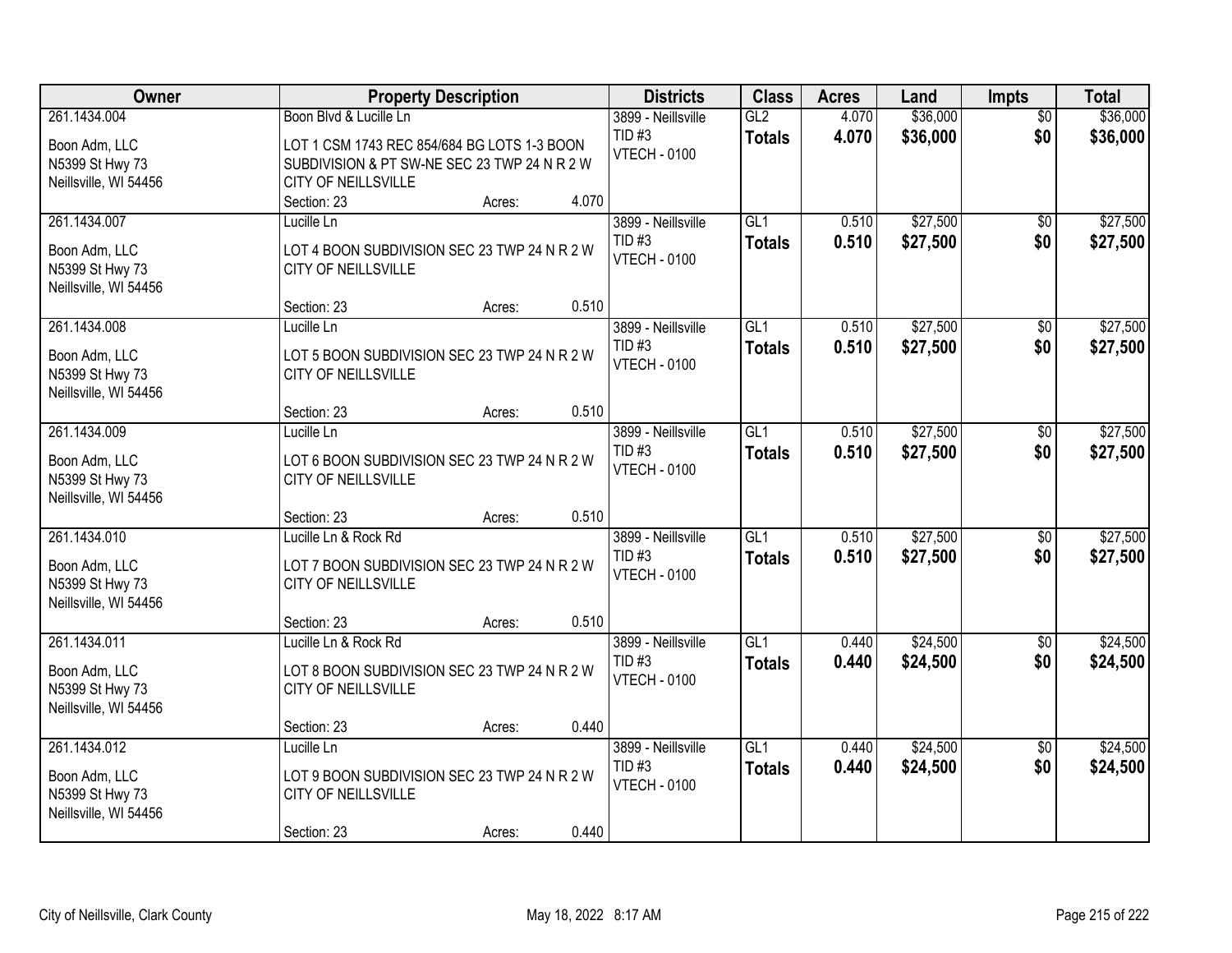| Owner                                                                     | <b>Property Description</b>                                                                                       | <b>Districts</b>                                      | <b>Class</b>                      | <b>Acres</b>   | Land                 | <b>Impts</b>           | <b>Total</b>         |
|---------------------------------------------------------------------------|-------------------------------------------------------------------------------------------------------------------|-------------------------------------------------------|-----------------------------------|----------------|----------------------|------------------------|----------------------|
| 261.1434.013<br>Boon Adm, LLC<br>N5399 St Hwy 73<br>Neillsville, WI 54456 | Lucille Ln<br>LOT 10 BOON SUBDIVISION SEC 23 TWP 24 N R 2 W<br>CITY OF NEILLSVILLE                                | 3899 - Neillsville<br>TID#3<br><b>VTECH - 0100</b>    | GL1<br><b>Totals</b>              | 0.440<br>0.440 | \$24,500<br>\$24,500 | $\overline{50}$<br>\$0 | \$24,500<br>\$24,500 |
|                                                                           | 0.440<br>Section: 23<br>Acres:                                                                                    |                                                       |                                   |                |                      |                        |                      |
| 261.1434.014<br>Boon Adm, LLC<br>N5399 St Hwy 73<br>Neillsville, WI 54456 | Lucille Ln<br>LOT 11 BOON SUBDIVISION SEC 23 TWP 24 N R 2 W<br>CITY OF NEILLSVILLE<br>0.440                       | 3899 - Neillsville<br>$TID$ #3<br><b>VTECH - 0100</b> | GL1<br><b>Totals</b>              | 0.440<br>0.440 | \$24,500<br>\$24,500 | \$0<br>\$0             | \$24,500<br>\$24,500 |
| 261.1434.015                                                              | Section: 23<br>Acres:<br>Lucille Ln                                                                               | 3899 - Neillsville                                    | GL1                               | 0.440          | \$24,500             | \$0                    | \$24,500             |
| Boon Adm, LLC<br>N5399 St Hwy 73<br>Neillsville, WI 54456                 | LOT 12 BOON SUBDIVISION SEC 23 TWP 24 N R 2 W<br><b>CITY OF NEILLSVILLE</b>                                       | $TID$ #3<br><b>VTECH - 0100</b>                       | <b>Totals</b>                     | 0.440          | \$24,500             | \$0                    | \$24,500             |
|                                                                           | 0.440<br>Section: 23<br>Acres:                                                                                    |                                                       |                                   |                |                      |                        |                      |
| 261.1434.016<br>Boon Adm, LLC<br>N5399 St Hwy 73<br>Neillsville, WI 54456 | Lucille Ln<br>LOT 13 BOON SUBDIVISION SEC 23 TWP 24 N R 2 W<br>CITY OF NEILLSVILLE                                | 3899 - Neillsville<br>TID#3<br><b>VTECH - 0100</b>    | GL1<br><b>Totals</b>              | 0.440<br>0.440 | \$24,500<br>\$24,500 | \$0<br>\$0             | \$24,500<br>\$24,500 |
|                                                                           | 0.440<br>Section: 23<br>Acres:                                                                                    |                                                       |                                   |                |                      |                        |                      |
| 261.1434.017<br>Boon Adm, LLC<br>N5399 St Hwy 73<br>Neillsville, WI 54456 | Lucille Ln<br>LOT 14 BOON SUBDIVISION SEC 23 TWP 24 N R 2 W<br>CITY OF NEILLSVILLE                                | 3899 - Neillsville<br>TID#3<br><b>VTECH - 0100</b>    | GL1<br><b>Totals</b>              | 0.440<br>0.440 | \$24,500<br>\$24,500 | \$0<br>\$0             | \$24,500<br>\$24,500 |
| 261.1434.018                                                              | 0.440<br>Section: 23<br>Acres:<br>Sand Ln                                                                         | 3899 - Neillsville                                    | GL <sub>1</sub>                   | 0.440          | \$24,500             | $\sqrt{6}$             | \$24,500             |
| Boon Adm, LLC<br>N5399 St Hwy 73<br>Neillsville, WI 54456                 | LOT 15 BOON SUBDIVISION SEC 23 TWP 24 N R 2 W<br>CITY OF NEILLSVILLE                                              | TID#3<br><b>VTECH - 0100</b>                          | <b>Totals</b>                     | 0.440          | \$24,500             | \$0                    | \$24,500             |
|                                                                           | 0.440<br>Section: 23<br>Acres:                                                                                    |                                                       |                                   |                |                      |                        |                      |
| 261.1434.019<br>Boon Adm, LLC<br>N5399 St Hwy 73<br>Neillsville, WI 54456 | Sand Ln<br>LOT 16 BOON SUBDIVISION SEC 23 TWP 24 N R 2 W<br>CITY OF NEILLSVILLE<br>0.440<br>Section: 23<br>Acres: | 3899 - Neillsville<br>TID#3<br><b>VTECH - 0100</b>    | $\overline{GL1}$<br><b>Totals</b> | 0.440<br>0.440 | \$24,500<br>\$24,500 | $\overline{50}$<br>\$0 | \$24,500<br>\$24,500 |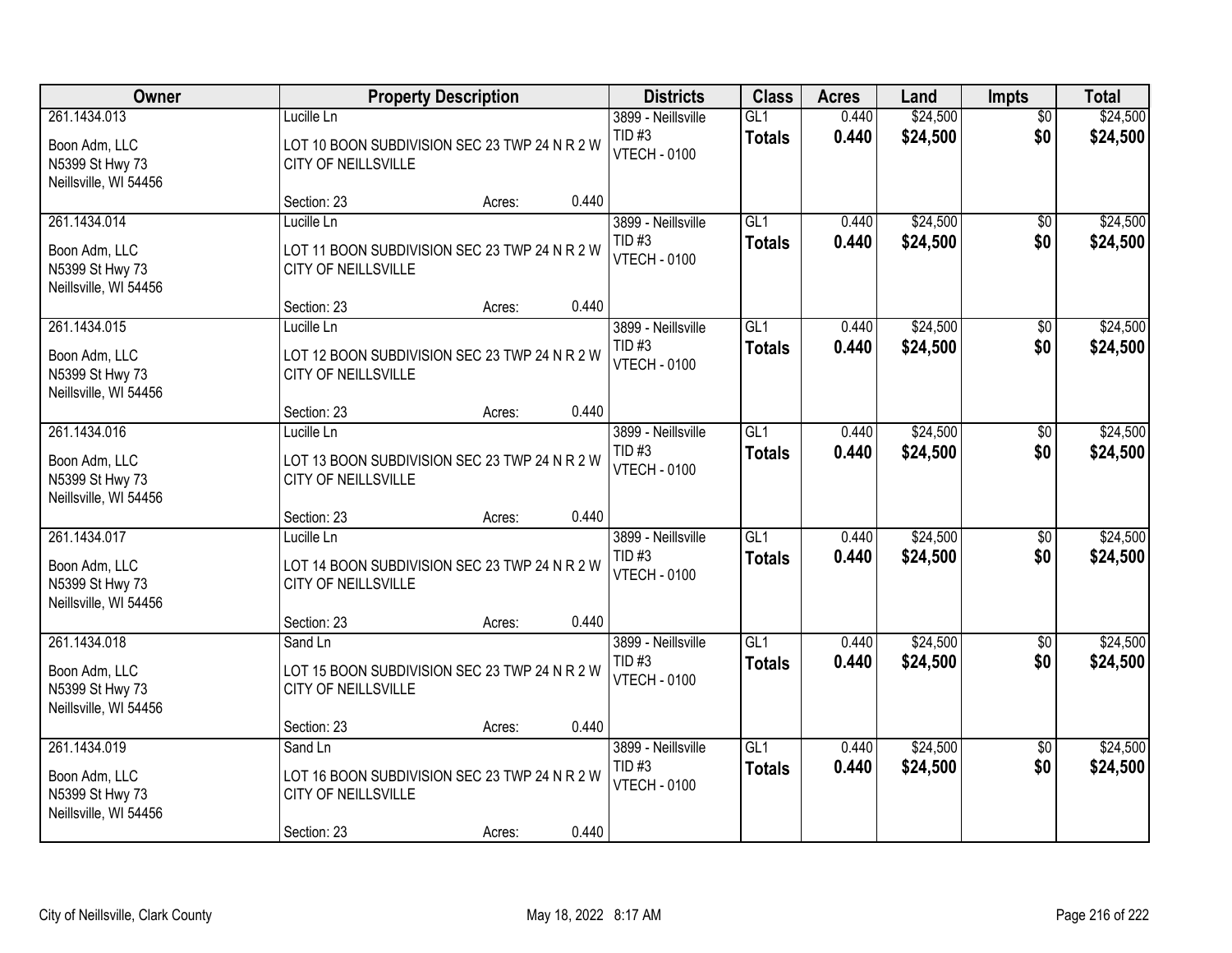| Owner                                                                     |                                                                                                | <b>Property Description</b> |       |                                                           | <b>Class</b>         | <b>Acres</b>   | Land                 | <b>Impts</b>           | <b>Total</b>         |
|---------------------------------------------------------------------------|------------------------------------------------------------------------------------------------|-----------------------------|-------|-----------------------------------------------------------|----------------------|----------------|----------------------|------------------------|----------------------|
| 261.1434.020<br>Boon Adm, LLC<br>N5399 St Hwy 73<br>Neillsville, WI 54456 | Sand Ln<br>LOT 17 BOON SUBDIVISION SEC 23 TWP 24 N R 2 W<br>CITY OF NEILLSVILLE                |                             |       | 3899 - Neillsville<br><b>TID#3</b><br><b>VTECH - 0100</b> | GL1<br><b>Totals</b> | 0.440<br>0.440 | \$24,500<br>\$24,500 | $\overline{50}$<br>\$0 | \$24,500<br>\$24,500 |
|                                                                           | Section: 23                                                                                    | Acres:                      | 0.440 |                                                           |                      |                |                      |                        |                      |
| 261.1434.021<br>Boon Adm, LLC<br>N5399 St Hwy 73<br>Neillsville, WI 54456 | Sand Ln<br>LOT 18 BOON SUBDIVISION SEC 23 TWP 24 N R 2 W<br><b>CITY OF NEILLSVILLE</b>         |                             |       | 3899 - Neillsville<br>TID#3<br><b>VTECH - 0100</b>        | GL1<br><b>Totals</b> | 0.440<br>0.440 | \$24,500<br>\$24,500 | $\overline{50}$<br>\$0 | \$24,500<br>\$24,500 |
| 261.1434.022                                                              | Section: 23<br>Sand Ln                                                                         | Acres:                      | 0.440 | 3899 - Neillsville                                        | GL <sub>1</sub>      | 0.440          | \$24,500             |                        | \$24,500             |
| Boon Adm, LLC<br>N5399 St Hwy 73<br>Neillsville, WI 54456                 | LOT 19 BOON SUBDIVISION SEC 23 TWP 24 N R 2 W<br>CITY OF NEILLSVILLE                           |                             |       | TID#3<br><b>VTECH - 0100</b>                              | <b>Totals</b>        | 0.440          | \$24,500             | \$0<br>\$0             | \$24,500             |
|                                                                           | Section: 23                                                                                    | Acres:                      | 0.440 |                                                           |                      |                |                      |                        |                      |
| 261.1434.023<br>Boon Adm, LLC<br>N5399 St Hwy 73<br>Neillsville, WI 54456 | Sand Ln<br>LOT 20 BOON SUBDIVISION SEC 23 TWP 24 N R 2 W<br>CITY OF NEILLSVILLE                |                             |       | 3899 - Neillsville<br>TID#3<br><b>VTECH - 0100</b>        | GL1<br><b>Totals</b> | 0.440<br>0.440 | \$24,500<br>\$24,500 | $\sqrt[6]{}$<br>\$0    | \$24,500<br>\$24,500 |
|                                                                           | Section: 23                                                                                    | Acres:                      | 0.440 |                                                           |                      |                |                      |                        |                      |
| 261.1434.024<br>Boon Adm, LLC<br>N5399 St Hwy 73<br>Neillsville, WI 54456 | Sand Ln<br>LOT 21 BOON SUBDIVISION SEC 23 TWP 24 N R 2 W<br><b>CITY OF NEILLSVILLE</b>         |                             |       | 3899 - Neillsville<br>$TID$ #3<br><b>VTECH - 0100</b>     | GL1<br><b>Totals</b> | 0.440<br>0.440 | \$24,500<br>\$24,500 | $\overline{50}$<br>\$0 | \$24,500<br>\$24,500 |
|                                                                           | Section: 23                                                                                    | Acres:                      | 0.440 |                                                           | GL <sub>1</sub>      |                |                      |                        |                      |
| 261.1434.025<br>Boon Adm, LLC<br>N5399 St Hwy 73<br>Neillsville, WI 54456 | Sand Ln<br>LOT 22 BOON SUBDIVISION SEC 23 TWP 24 N R 2 W<br>CITY OF NEILLSVILLE                |                             |       | 3899 - Neillsville<br>TID#3<br><b>VTECH - 0100</b>        | <b>Totals</b>        | 0.450<br>0.450 | \$25,000<br>\$25,000 | $\overline{50}$<br>\$0 | \$25,000<br>\$25,000 |
|                                                                           | Section: 23                                                                                    | Acres:                      | 0.450 |                                                           |                      |                |                      |                        |                      |
| 261.1434.026<br>Boon Adm, LLC<br>N5399 St Hwy 73<br>Neillsville, WI 54456 | Sand Ln<br>LOT 23 BOON SUBDIVISION SEC 23 TWP 24 N R 2 W<br>CITY OF NEILLSVILLE<br>Section: 23 | Acres:                      | 0.450 | 3899 - Neillsville<br>TID#3<br><b>VTECH - 0100</b>        | GL1<br><b>Totals</b> | 0.450<br>0.450 | \$25,000<br>\$25,000 | $\overline{50}$<br>\$0 | \$25,000<br>\$25,000 |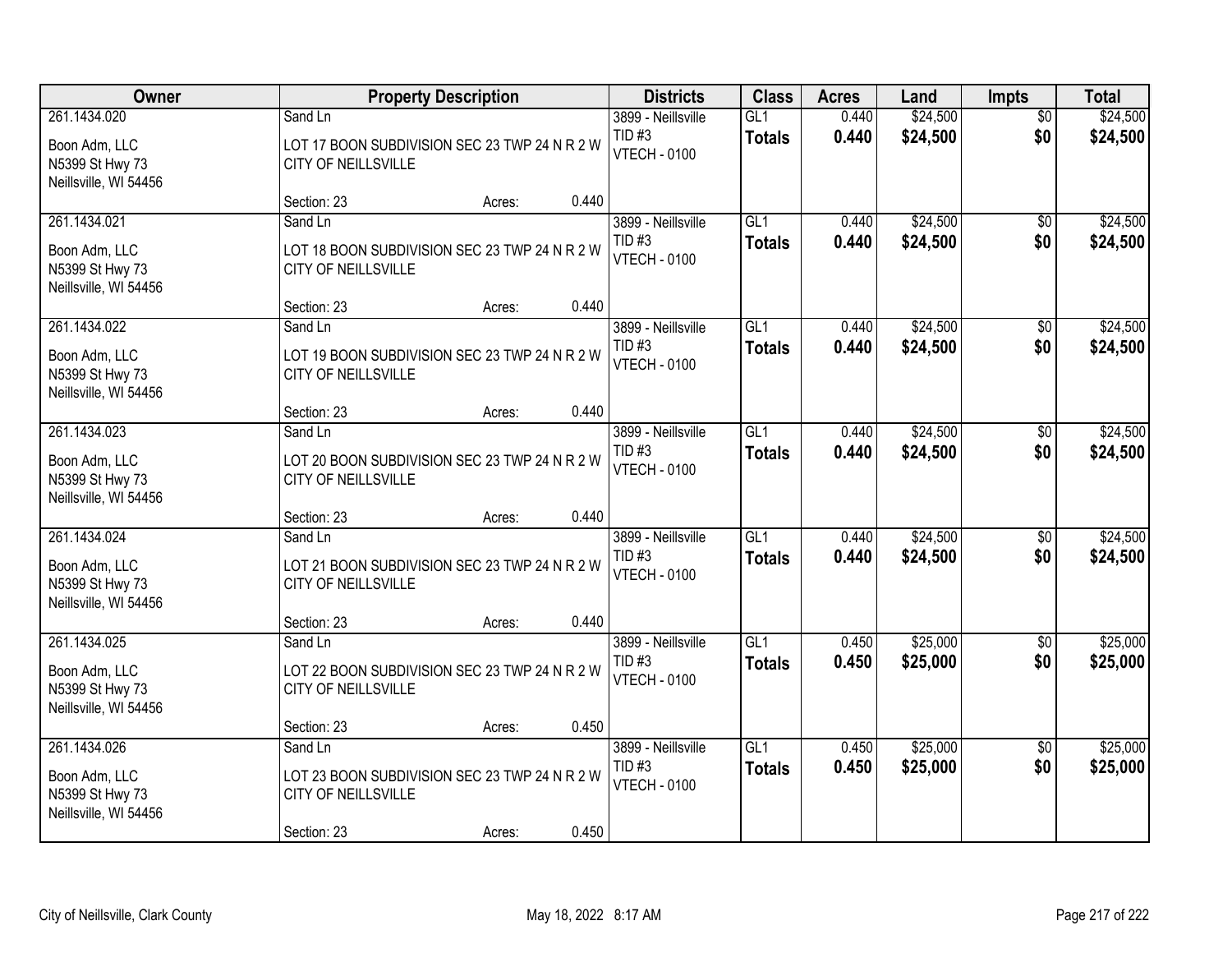| Owner                                    |                                                                      | <b>Property Description</b> |                                 |                  | <b>Acres</b> | Land     | <b>Impts</b> | <b>Total</b> |
|------------------------------------------|----------------------------------------------------------------------|-----------------------------|---------------------------------|------------------|--------------|----------|--------------|--------------|
| 261.1434.027                             | 1022 Sand Ln                                                         |                             | 3899 - Neillsville              | GL1              | 0.450        | \$25,000 | \$256,000    | \$281,000    |
| Jennifer A. Wuethrich<br>1022 Sand Ln    | LOT 24 BOON SUBDIVISION SEC 23 TWP 24 N R 2 W<br>CITY OF NEILLSVILLE |                             | TID#3<br><b>VTECH - 0100</b>    | <b>Totals</b>    | 0.450        | \$25,000 | \$256,000    | \$281,000    |
| Neillsville, WI 54456                    |                                                                      |                             |                                 |                  |              |          |              |              |
|                                          | Section: 23                                                          | Acres:                      | 0.450                           |                  |              |          |              |              |
| 261.1434.028                             | 1018 Sand Ln                                                         |                             | 3899 - Neillsville              | GL1              | 0.450        | \$25,000 | \$189,500    | \$214,500    |
| Carter M. Krueger                        | LOT 25 BOON SUBDIVISION SEC 23 TWP 24 N R 2 W                        |                             | $TID$ #3<br><b>VTECH - 0100</b> | <b>Totals</b>    | 0.450        | \$25,000 | \$189,500    | \$214,500    |
| Lisa C. Krueger<br>1018 Sand Ln          | CITY OF NEILLSVILLE                                                  |                             |                                 |                  |              |          |              |              |
| Neillsville, WI 54456                    | Section: 23                                                          | Acres:                      | 0.450                           |                  |              |          |              |              |
| 261.1434.029                             | Sand Ln                                                              |                             | 3899 - Neillsville              | GL1              | 0.450        | \$25,000 | \$0          | \$25,000     |
|                                          |                                                                      |                             | <b>TID#3</b>                    | <b>Totals</b>    | 0.450        | \$25,000 | \$0          | \$25,000     |
| Boon Adm, LLC                            | LOT 26 BOON SUBDIVISION SEC 23 TWP 24 N R 2 W                        |                             | <b>VTECH - 0100</b>             |                  |              |          |              |              |
| N5399 St Hwy 73<br>Neillsville, WI 54456 | CITY OF NEILLSVILLE                                                  |                             |                                 |                  |              |          |              |              |
|                                          | Section: 23                                                          | Acres:                      | 0.450                           |                  |              |          |              |              |
| 261.1434.030                             | Sand Ln                                                              |                             | 3899 - Neillsville              | $\overline{GL1}$ | 0.450        | \$25,000 | \$0          | \$25,000     |
|                                          |                                                                      |                             | TID#3                           | <b>Totals</b>    | 0.450        | \$25,000 | \$0          | \$25,000     |
| Boon Adm, LLC                            | LOT 27 BOON SUBDIVISION SEC 23 TWP 24 N R 2 W                        |                             | <b>VTECH - 0100</b>             |                  |              |          |              |              |
| N5399 St Hwy 73<br>Neillsville, WI 54456 | CITY OF NEILLSVILLE                                                  |                             |                                 |                  |              |          |              |              |
|                                          | Section: 23                                                          | Acres:                      | 0.450                           |                  |              |          |              |              |
| 261.1434.031                             | Sand Ln                                                              |                             | 3899 - Neillsville              | GL1              | 0.450        | \$25,000 | \$0          | \$25,000     |
|                                          |                                                                      |                             | $TID$ #3                        | <b>Totals</b>    | 0.450        | \$25,000 | \$0          | \$25,000     |
| Boon Adm, LLC                            | LOT 28 BOON SUBDIVISION SEC 23 TWP 24 N R 2 W                        |                             | <b>VTECH - 0100</b>             |                  |              |          |              |              |
| N5399 St Hwy 73                          | CITY OF NEILLSVILLE                                                  |                             |                                 |                  |              |          |              |              |
| Neillsville, WI 54456                    | Section: 23                                                          | Acres:                      | 0.450                           |                  |              |          |              |              |
| 261.1434.032                             | 1000 Sand Ln                                                         |                             | 3899 - Neillsville              | GL1              | 0.230        | \$14,000 | \$177,500    | \$191,500    |
|                                          |                                                                      |                             | $TID$ #3                        | <b>Totals</b>    | 0.230        | \$14,000 | \$177,500    | \$191,500    |
| Irvin Marg                               | UNIT 1 & LCE 1A/1B & 1/2 INT IN COMMON                               |                             | <b>VTECH - 0100</b>             |                  |              |          |              |              |
| Glenna Rhoades                           | ELEMENTS TEWS BOON 3 CONDOMINIUM PLAT F'LY                           |                             |                                 |                  |              |          |              |              |
| 1000 Sand Ln<br>Neillsville, WI 54456    | LOT 3 CSM 1575 SEC 23 TWP 24 N R 2 W CITY OF<br>Section: 23          | Acres:                      | 0.230                           |                  |              |          |              |              |
| 261.1434.033                             | 1002 Sand Ln                                                         |                             | 3899 - Neillsville              | $\overline{GL1}$ | 0.230        | \$14,000 | \$177,500    | \$191,500    |
|                                          |                                                                      |                             | TID#3                           | <b>Totals</b>    | 0.230        | \$14,000 | \$177,500    | \$191,500    |
| Scott C. Tews                            | UNIT 2 & LCE 2A/2B & 1/2 INT IN COMMON                               |                             | <b>VTECH - 0100</b>             |                  |              |          |              |              |
| Carol A. Tews                            | ELEMENTS TEWS BOON 3 CONDOMINIUM PLAT F'LY                           |                             |                                 |                  |              |          |              |              |
| 1002 Sand Ln                             | LOT 3 CSM 1575 SEC 23 TWP 24 N R 2 W CITY OF                         |                             |                                 |                  |              |          |              |              |
| Neillsville, WI 54456                    | Section: 23                                                          | Acres:                      | 0.230                           |                  |              |          |              |              |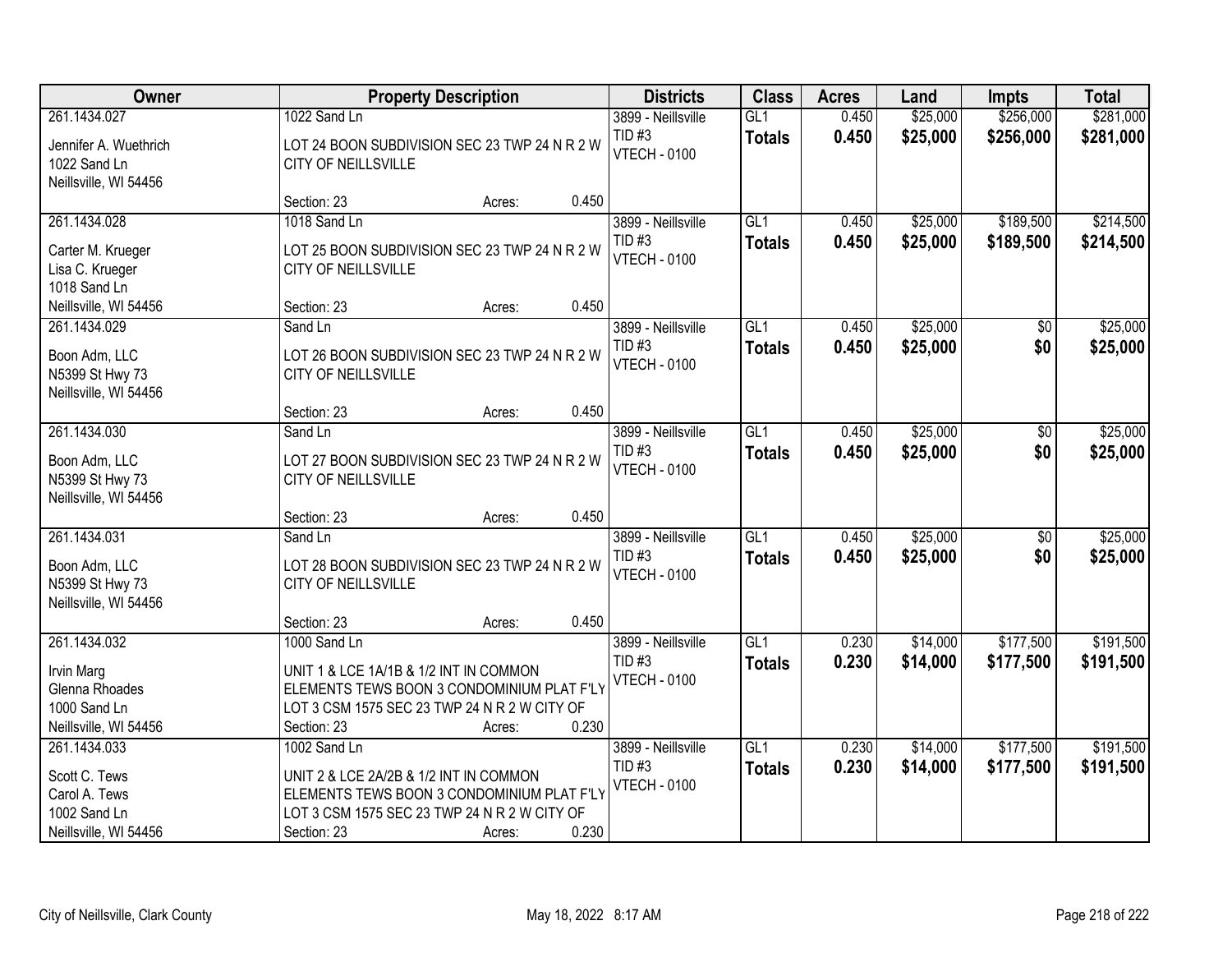| Owner                                    | <b>Property Description</b>                                                               | <b>Districts</b>    | <b>Class</b>  | <b>Acres</b> | Land            | Impts           | <b>Total</b>     |
|------------------------------------------|-------------------------------------------------------------------------------------------|---------------------|---------------|--------------|-----------------|-----------------|------------------|
| 261.1434.034                             | Boon Blvd & Sand Ln                                                                       | 3899 - Neillsville  | EL4           | 1.090        | $\overline{60}$ | $\overline{50}$ | $\overline{50}$  |
| City of Neillsville                      | CSM 1742 REC 854/682 (PT OF ROCK RD) BG PT                                                | TID#3               | <b>Totals</b> | 1.090        | \$0             | \$0             | \$0              |
| 106 W Division St                        | SW-NE SEC 23 TWP 24 N R 2 W CITY OF NEILLSVILLI                                           | <b>VTECH - 0100</b> |               |              |                 |                 |                  |
| Neillsville, WI 54456                    |                                                                                           |                     |               |              |                 |                 |                  |
|                                          | Section: 23<br>Acres:                                                                     | 1.090               |               |              |                 |                 |                  |
| 261.1435.000                             | 1010 E Division St                                                                        | 3899 - Neillsville  | GL2           | 0.330        | \$22,000        | \$39,900        | \$61,900         |
| Fairway Garage, LLC                      | COM AT A PT 10 RDS W OF NE COR OF NW-NE ON S                                              | <b>VTECH - 0100</b> | <b>Totals</b> | 0.330        | \$22,000        | \$39,900        | \$61,900         |
| 1010 E Division St                       | SIDE OF HWY 10 TH S 150' TH W 100' TH N 150' TO                                           |                     |               |              |                 |                 |                  |
| Neillsville, WI 54456                    | THE S/L OF HWY 10 TH E 100' TO POB SEC 23 TWP                                             |                     |               |              |                 |                 |                  |
|                                          | Section: 23<br>Acres:                                                                     | 0.330               |               |              |                 |                 |                  |
| 261.1436.000                             | 700 E Division St                                                                         | 3899 - Neillsville  | GL2           | 1.150        | \$73,000        | \$345,000       | \$418,000        |
|                                          |                                                                                           | <b>VTECH - 0100</b> | <b>Totals</b> | 1.150        | \$73,000        | \$345,000       | \$418,000        |
| Suites L. Century                        | COM AT THE NW COR OF THE NW-NE TH E 200' TH                                               |                     |               |              |                 |                 |                  |
| c/o Suites Century<br>1643 N Central Ave | S 283' TH W 200' TH N 283' TO POB AKA CSM #1 REC<br>256/316 SEC 23 TWP 24 N R 2 W CITY OF |                     |               |              |                 |                 |                  |
| Marshfield, WI 54449                     | Section: 23<br>Acres:                                                                     | 1.150               |               |              |                 |                 |                  |
| 261.1437.000                             | 320 E Division St                                                                         | 3899 - Neillsville  | GL2           | 4.030        | \$81,500        | \$572,500       | \$654,000        |
|                                          |                                                                                           | <b>VTECH - 0100</b> |               | 4.030        |                 |                 |                  |
| Aae Enterprises, LLC                     | S 550' OF N 583' OF W 329.67' OF W1/2 OF NE-NW                                            |                     | <b>Totals</b> |              | \$81,500        | \$572,500       | \$654,000        |
| PO Box 109                               | SEC 23 TWP 24 N R 2 W CITY OF NEILLSVILLE                                                 |                     |               |              |                 |                 |                  |
| Neillsville, WI 54456                    |                                                                                           |                     |               |              |                 |                 |                  |
|                                          | Section: 23<br>Acres:                                                                     | 4.030               |               |              |                 |                 |                  |
| 261.1438.000                             | S Huron St Row                                                                            | 3899 - Neillsville  | EL4           | 0.340        | $\overline{50}$ | $\overline{50}$ | $\overline{\$0}$ |
| City of Neillsville                      | COM AT NW COR OF NE-NW THE ALG SD N Q/L 360                                               | <b>VTECH - 0100</b> | <b>Totals</b> | 0.340        | \$0             | \$0             | \$0              |
| 106 W Division St                        | TH S 33' TO POB TH S 500' TH W 30' TH N 500' TH E                                         |                     |               |              |                 |                 |                  |
| Neillsville, WI 54456                    | 30' TO POB FOR ST PURPOSES SEC 23 TWP 24 N R 2                                            |                     |               |              |                 |                 |                  |
|                                          | Section: 23<br>Acres:                                                                     | 0.340               |               |              |                 |                 |                  |
| 261.1439.000                             | 404 E Division St                                                                         | 3899 - Neillsville  | GL2           | 1.960        | \$110,000       | \$767,200       | \$877,200        |
| Gross Bros Enterprises, LLC              | COM AT A PT ON THE S/L OF THE PRESENT US                                                  | <b>VTECH - 0100</b> | <b>Totals</b> | 1.960        | \$110,000       | \$767,200       | \$877,200        |
| PO Box 109                               | HWY 10 WH IS 2 RDS S OF THE NE COR OF THE W                                               |                     |               |              |                 |                 |                  |
| Neillsville, WI 54456                    | 1/2-NE-NW TH S 300' TH W 300' TH N 300' TH E 300'                                         |                     |               |              |                 |                 |                  |
|                                          | Section: 23<br>Acres:                                                                     | 1.960               |               |              |                 |                 |                  |
| 261.1440.000                             | S Huron St                                                                                | 3899 - Neillsville  | EL4           | 0.000        | \$0             | $\overline{50}$ | $\overline{50}$  |
|                                          |                                                                                           | <b>VTECH - 0100</b> | <b>Totals</b> | 0.000        | \$0             | \$0             | \$0              |
| City of Neillsville                      | W 15' OF FOLL DES PCL COM AT A PT ON S/L OF                                               |                     |               |              |                 |                 |                  |
| 106 W Division St                        | PRESENT U S HWY 10 2 RDS S OF NE COR OF W 1/2                                             |                     |               |              |                 |                 |                  |
| Neillsville, WI 54456                    | NE-NW-23-24-2W TH RNG S 300' TH W 300' TH N 300'                                          | 0.000               |               |              |                 |                 |                  |
|                                          | Section: 23<br>Acres:                                                                     |                     |               |              |                 |                 |                  |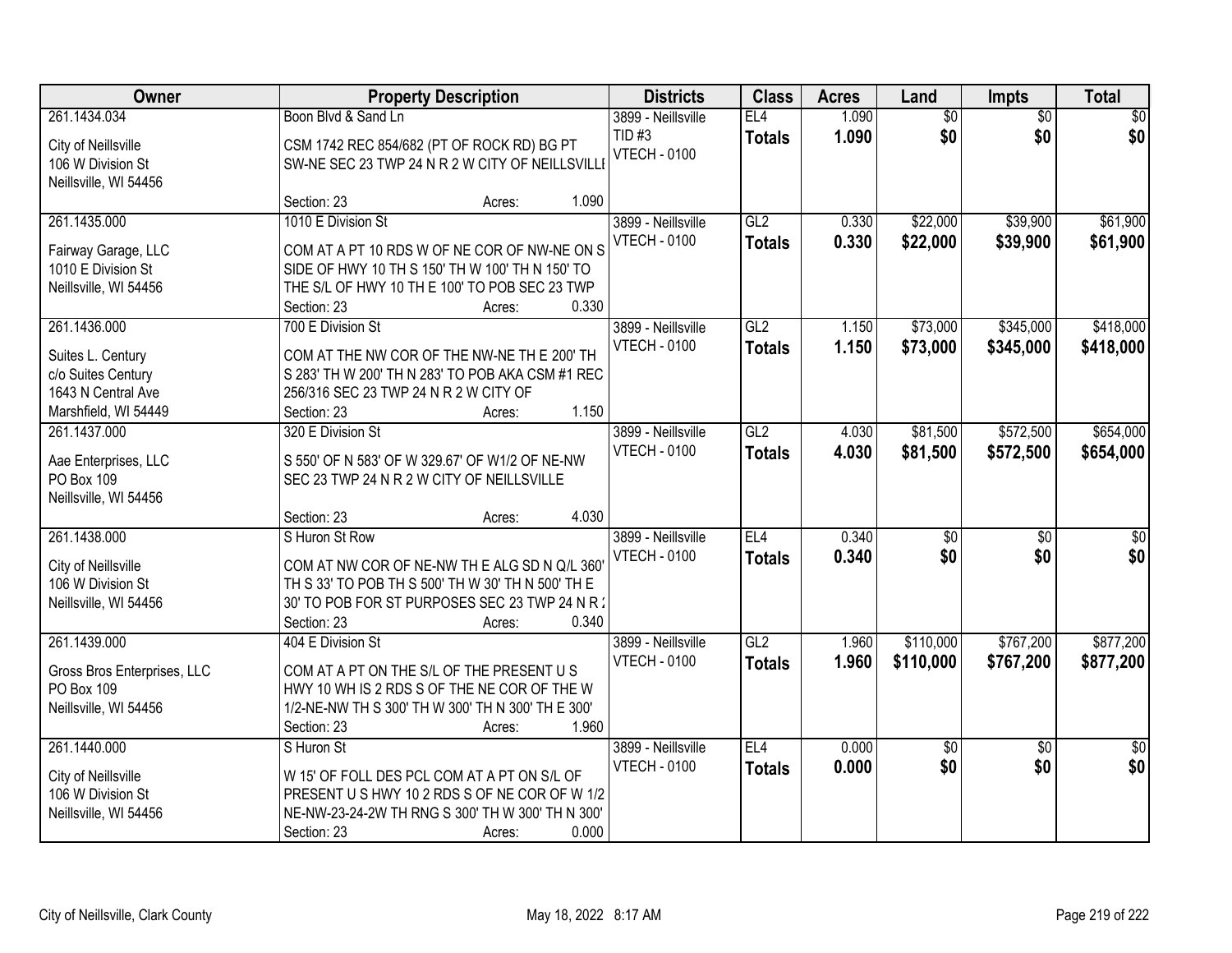| Owner                              | <b>Property Description</b>                         | <b>Districts</b>    | <b>Class</b>    | <b>Acres</b> | Land     | Impts     | <b>Total</b> |
|------------------------------------|-----------------------------------------------------|---------------------|-----------------|--------------|----------|-----------|--------------|
| 261.1441.000                       | 416 E Division St                                   | 3899 - Neillsville  | GL2             | 0.413        | \$15,500 | \$5,100   | \$20,600     |
| Gross Motors, Inc                  | N 183' OF W 120' OF E 1/2 OF NE-NW SEC 23 TWP 24    | <b>VTECH - 0100</b> | <b>Totals</b>   | 0.413        | \$15,500 | \$5,100   | \$20,600     |
| 404 E Division St                  | N R 2 W CITY OF NEILLSVILLE                         |                     |                 |              |          |           |              |
| PO Box 109                         |                                                     |                     |                 |              |          |           |              |
| Neillsville, WI 54456              | 0.410<br>Section: 23<br>Acres:                      |                     |                 |              |          |           |              |
| 261.1442.000                       | 508 E Division St                                   | 3899 - Neillsville  | GL2             | 0.413        | \$47,500 | \$900     | \$48,400     |
|                                    | COMM 120' E OF NW COR OF E 1/2-NE-NW TH E 120'      | <b>VTECH - 0100</b> | <b>Totals</b>   | 0.413        | \$47,500 | \$900     | \$48,400     |
| Wayne D. Gross<br>Gerald S. Gross  | TH S 183' TH W 120' TH N 183' TO POB & THE S 233'   |                     |                 |              |          |           |              |
| 404 E Division St                  |                                                     |                     |                 |              |          |           |              |
|                                    | OF N 566' OF E 300' OF W 1/2-NE-NW SEC 23 TWP 24    |                     |                 |              |          |           |              |
| PO Box 109                         | 2.110<br>Section: 23<br>Acres:                      |                     |                 |              |          |           |              |
| Neillsville, WI 54456              |                                                     |                     |                 |              |          |           |              |
| 261.1443.000                       | 404 E Division St                                   | 3899 - Neillsville  | GL2             | 0.992        | \$19,000 | \$6,200   | \$25,200     |
| Gross Chevrolet et al              | COM AT A PT 240' E & 183' S OF NW COR OF E          | <b>VTECH - 0100</b> | <b>Totals</b>   | 0.992        | \$19,000 | \$6,200   | \$25,200     |
| c/o Gross Chevrolet-               | 1/2-NE-NW-23-24-2W TH W 240' S 180'E 240' N 180'    |                     |                 |              |          |           |              |
| 404 E Division St                  | TO POB SEC 23 TWP 24 N R 2 W CITY OF                |                     |                 |              |          |           |              |
| PO Box 109                         | 0.990<br>Section: 23<br>Acres:                      |                     |                 |              |          |           |              |
| Neillsville, WI 54456              |                                                     |                     |                 |              |          |           |              |
| 261.1444.000                       | 610 E Division St                                   | 3899 - Neillsville  | GL2             | 0.970        | \$66,500 | \$183,200 | \$249,700    |
|                                    |                                                     | <b>VTECH - 0100</b> | <b>Totals</b>   | 0.970        | \$66,500 | \$183,200 | \$249,700    |
| Gross Motors, Inc                  | COMM AT NE COR OF NE-NW TH W 225' TH S 188 TH       |                     |                 |              |          |           |              |
| 404 E Division St                  | E 225'TH N 188' TO POB SEC 23 TWP 24 N R 2 W CITY   |                     |                 |              |          |           |              |
| PO Box 109                         | OF NEILLSVILLE                                      |                     |                 |              |          |           |              |
| Neillsville, WI 54456              | 0.970<br>Section: 23<br>Acres:                      |                     |                 |              |          |           |              |
| 261.1445.000                       | 404 E Division St                                   | 3899 - Neillsville  | GL <sub>2</sub> | 1.890        | \$20,500 | \$17,000  | \$37,500     |
| Gross Motors, Inc                  | E 1/2 OF NE-NW EX N 363' OF W 240' & EX E 225' & EX | <b>VTECH - 0100</b> | GL <sub>4</sub> | 6.000        | \$1,200  | \$0       | \$1,200      |
| Auto Sales & Service               | W 145' OF E 420' OF N 200' SEC 23 TWP 24 N R 2 W    |                     | GL5M            | 2.790        | \$2,800  | \$0       | \$2,800      |
| 404 E Division St                  | <b>CITY OF NEILLSVILLE</b>                          |                     | <b>Totals</b>   | 10.680       | \$24,500 | \$17,000  | \$41,500     |
| PO Box 109                         | 10.680                                              |                     |                 |              |          |           |              |
|                                    | Section: 23<br>Acres:                               |                     |                 |              |          |           |              |
| Neillsville, WI 54456              |                                                     |                     |                 |              |          |           |              |
| 261.1446.000                       | 550 E Division St                                   | 3899 - Neillsville  | GL2             | 0.670        | \$58,500 | \$191,200 | \$249,700    |
| National Retail Properties LP      | W 145' OF E 420' OF N 200' OF E 1/2-NE-NW CSM 123   | <b>VTECH - 0100</b> | <b>Totals</b>   | 0.670        | \$58,500 | \$191,200 | \$249,700    |
| c/o National Retail Properties, LP | REC IN 389/6 SEC 23 TWP 24 N R 2 W CITY OF          |                     |                 |              |          |           |              |
| C/O Thomsen Reuters                | NEILLSVILLE                                         |                     |                 |              |          |           |              |
| PO Box 56607                       | 0.670<br>Section: 23<br>Acres:                      |                     |                 |              |          |           |              |
| Atlanta, GA 30343                  |                                                     |                     |                 |              |          |           |              |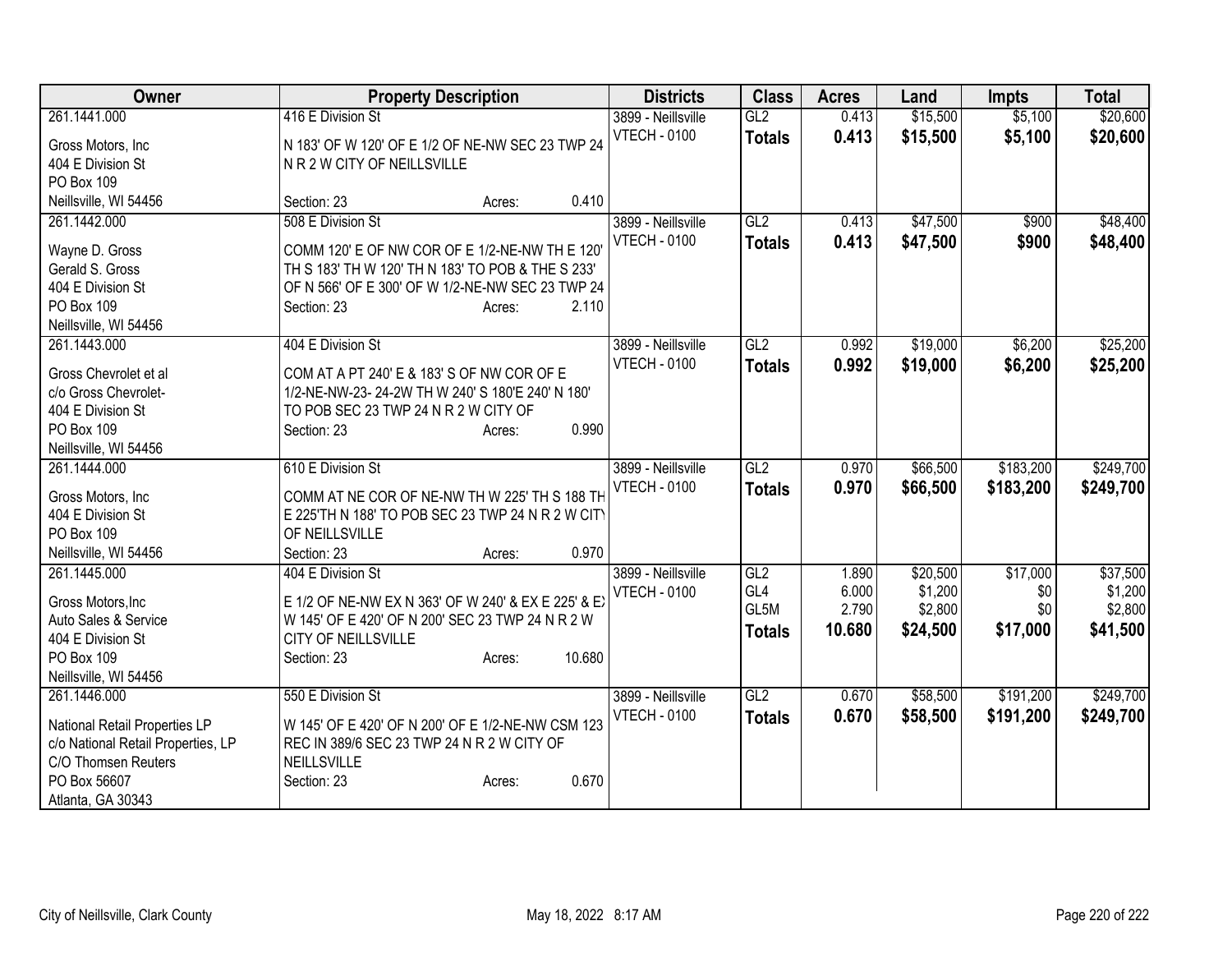| 261.1447.000<br>$\overline{50}$<br>S Hewett St<br>3899 - Neillsville<br>EL <sub>4</sub><br>4.700<br>$\sqrt{6}$<br>\$0<br><b>VTECH - 0100</b><br>\$0<br>4.700<br><b>Totals</b><br>City of Neillsville<br>COM AT NW COR OF SEC 23 TH SRLY ALG W/L OF | $\overline{50}$<br>\$0 |
|----------------------------------------------------------------------------------------------------------------------------------------------------------------------------------------------------------------------------------------------------|------------------------|
|                                                                                                                                                                                                                                                    |                        |
|                                                                                                                                                                                                                                                    |                        |
| SD SEC 206.25' TH ERLY 50' TO E/L OF GRAND<br>106 W Division St                                                                                                                                                                                    |                        |
| Neillsville, WI 54456<br>AVE-ST HWY 73 & 95- BG POB TH CONT ELY 440' TO                                                                                                                                                                            |                        |
| 4.700<br>Section: 23<br>Acres:                                                                                                                                                                                                                     |                        |
| \$344,500<br>261.1447.001<br>3899 - Neillsville<br>GL2<br>\$15,500<br>7 Hewett St<br>0.630                                                                                                                                                         | \$360,000              |
| 0.630<br>\$15,500<br>\$344,500<br><b>VTECH - 0100</b><br><b>Totals</b><br>Jon C. Serum<br>COMM AT A PT 555' E & 330' S OF NW COR OF                                                                                                                | \$360,000              |
| Kari L. Serum<br>NW-NW-23-24-2W SD PT BG TH SE COR OF PCL FOR                                                                                                                                                                                      |                        |
| 615 Eisenhower St<br>ST PURP DESC IN 404/536 TH FROM SD POB E 217.5                                                                                                                                                                                |                        |
| 0.630<br>Mondovi, WI 54755<br>Section: 23<br>Acres:                                                                                                                                                                                                |                        |
| GL2<br>\$48,000<br>\$217,000<br>261.1447.002<br>11 S Grand Ave<br>3899 - Neillsville<br>1.440                                                                                                                                                      | \$265,000              |
| <b>VTECH - 0100</b><br>1.440<br>\$217,000<br>\$48,000<br><b>Totals</b>                                                                                                                                                                             | \$265,000              |
| LOT 1 CSM 1892 DOC 576195 BG PT NW-NW SEC 23<br>Bowlville, LLC                                                                                                                                                                                     |                        |
| TWP 24 N R 2 W CITY OF NEILLSVILLE<br>2450 Buckhorn Ln                                                                                                                                                                                             |                        |
| Rhinelander, WI 54501                                                                                                                                                                                                                              |                        |
| 1.440<br>Section: 23<br>Acres:                                                                                                                                                                                                                     |                        |
| \$127,400<br>261.1447.003<br>3899 - Neillsville<br>GL2<br>\$44,000<br><b>Grand Ave</b><br>0.980                                                                                                                                                    | \$171,400              |
| <b>VTECH - 0100</b><br>\$44,000<br>\$127,400<br>0.980<br><b>Totals</b><br>Haines Strike Time Lanes, LLC<br>LOT 2 CSM 1892 DOC 576195 BG PT NW-NW SEC 23                                                                                            | \$171,400              |
| N2302 Madison Ave<br>TWP 24 N R 2 W CITY OF NEILLSVILLE                                                                                                                                                                                            |                        |
| Neillsville, WI 54456                                                                                                                                                                                                                              |                        |
| 0.980<br>Section: 23<br>Acres:                                                                                                                                                                                                                     |                        |
| 261.1448.000<br>EL4<br>3.190<br>$\overline{50}$<br>7 Fairground Ave<br>3899 - Neillsville<br>\$0                                                                                                                                                   | $\overline{\$0}$       |
| \$0<br>\$0<br><b>VTECH - 0100</b><br>3.190<br><b>Totals</b><br>N 866' OF W 270' OF NW-NW EX HWY R/W AS DESC I<br>Living Hope Evangelical                                                                                                           | \$0                    |
| Free Church Inc<br>304/474 EX S 200' REMAINING PCL BG LOT 1 OF C/S                                                                                                                                                                                 |                        |
| 7 Fairground Ave<br>MAP REC 486/657 SEC 24 TWP 24 N R 2 W CITY OF                                                                                                                                                                                  |                        |
| Neillsville, WI 54456<br>3.190<br>Section: 24<br>Acres:                                                                                                                                                                                            |                        |
| GL2<br>\$19,000<br>\$218,200<br>261.1448.001<br>N3672 Fairground Ave<br>3899 - Neillsville<br>1.090                                                                                                                                                | \$237,200              |
| \$19,000<br><b>VTECH - 0100</b><br>1.090<br>\$218,200<br><b>Totals</b>                                                                                                                                                                             | \$237,200              |
| BEING LOT 2 OF C/S MAP REC IN 486/657 OF NW-NW<br>Jeffrey G. Eckdahl                                                                                                                                                                               |                        |
| Marie A. Eckdahl<br>SEC 24 TWP 24 N R 2 W CITY OF NEILLSVILLE<br>819 Oak Ridge Dr                                                                                                                                                                  |                        |
| 1.090<br>Greenwood, WI 54437<br>Section: 24<br>Acres:                                                                                                                                                                                              |                        |